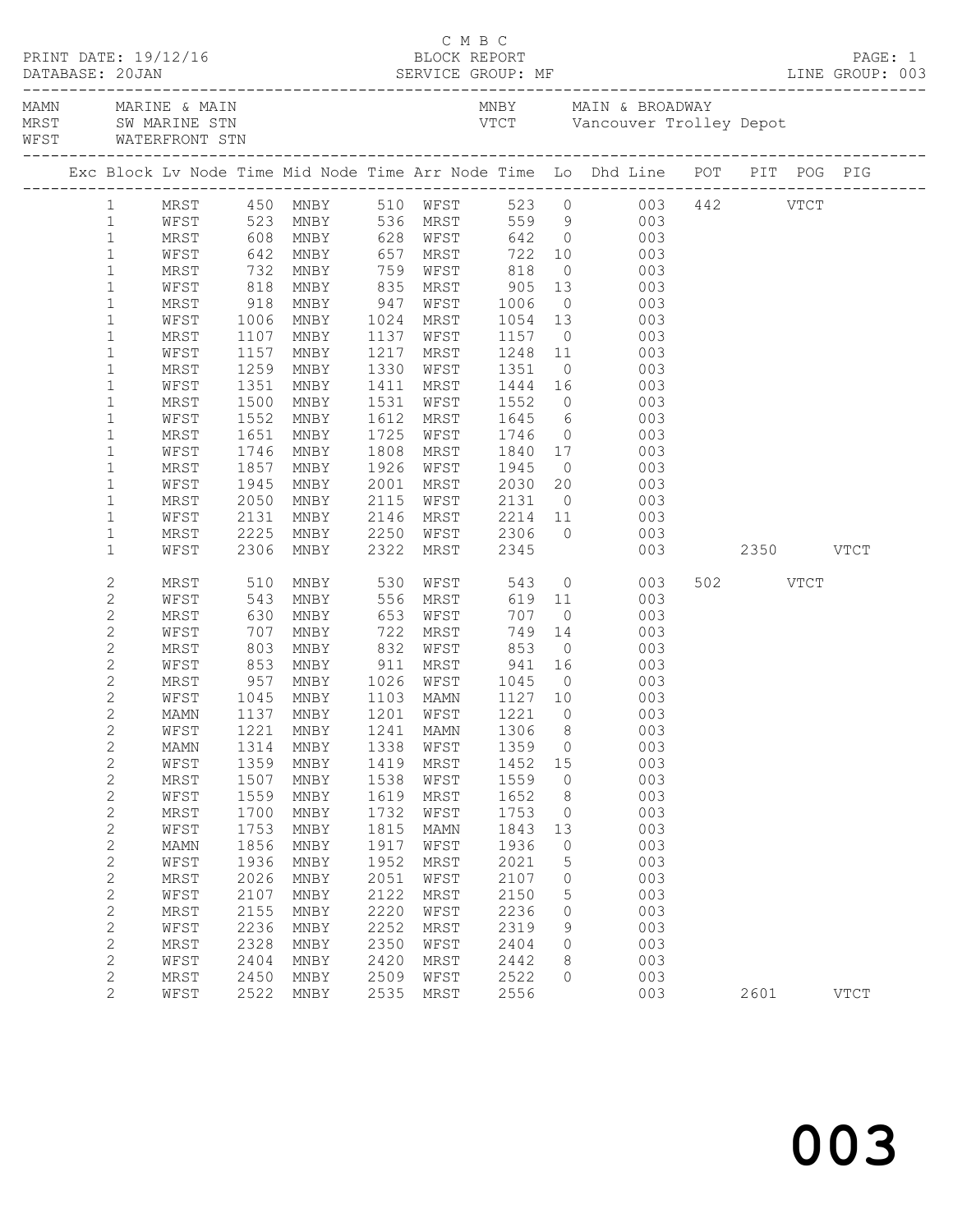# C M B C<br>BLOCK REPORT

LINE GROUP: 003

|             |      |      |                                        |      |      |        |                 | Exc Block Lv Node Time Mid Node Time Arr Node Time Lo Dhd Line POT | PIT                | POG PIG     |
|-------------|------|------|----------------------------------------|------|------|--------|-----------------|--------------------------------------------------------------------|--------------------|-------------|
| 3           | MRST |      | 548 MNBY 608 WFST<br>622 MNBY 637 MRST |      |      | 622 0  |                 | 003                                                                | 540<br><b>VTCT</b> |             |
| $\mathsf 3$ | WFST | 622  |                                        |      |      | 702 10 |                 | 003                                                                |                    |             |
| $\mathsf S$ | MRST | 712  | MNBY                                   | 739  | WFST | 756    | $\overline{0}$  | 003                                                                |                    |             |
| $\mathsf S$ | WFST | 756  | MNBY                                   | 813  | MRST | 843    | 12              | 003                                                                |                    |             |
| 3           | MRST | 855  | MNBY                                   | 924  | WFST | 944    | $\circ$         | 003                                                                |                    |             |
| $\mathsf S$ | WFST | 944  | MNBY                                   | 1002 | MAMN | 1026   | 9               | 003                                                                |                    |             |
| $\mathsf 3$ | MAMN | 1035 | MNBY                                   | 1058 | WFST | 1117   | $\circ$         | 003                                                                |                    |             |
| $\mathsf S$ | WFST | 1117 | MNBY                                   | 1135 | MAMN | 1159   | 9               | 003                                                                |                    |             |
| $\mathsf S$ | MAMN | 1208 | MNBY                                   | 1233 | WFST | 1254   | $\circ$         | 003                                                                |                    |             |
| $\mathsf S$ | WFST | 1254 | MNBY                                   | 1314 | MAMN | 1340   | $6\overline{6}$ | 003                                                                |                    |             |
| $\mathsf 3$ | MAMN | 1346 | MNBY                                   | 1410 | WFST | 1431   | $\overline{0}$  | 003                                                                |                    |             |
| 3           | WFST | 1431 | MNBY                                   | 1451 | MRST | 1524   | 11              | 003                                                                |                    |             |
| 3           | MRST | 1535 | MNBY                                   | 1606 | WFST | 1627   | $\overline{0}$  | 003                                                                |                    |             |
| 3           | WFST | 1627 | MNBY                                   | 1647 | MRST | 1720   | 13              | 003                                                                |                    |             |
| 3           | MRST | 1733 | MNBY                                   | 1805 | WFST | 1825   | $\overline{0}$  | 003                                                                |                    |             |
| 3           | WFST | 1825 | MNBY                                   | 1844 | MRST | 1914   |                 | 003                                                                | 1920 VTCT          |             |
| 4           | MRST | 558  | MNBY                                   | 618  | WFST | 632    | $\overline{0}$  | 003                                                                | 550 VTCT           |             |
| 4           | WFST | 632  | MNBY                                   | 647  | MRST | 712    | 14              | 003                                                                |                    |             |
| 4           | MRST | 726  | MNBY                                   | 753  | WFST | 812    | $\overline{0}$  | 003                                                                |                    |             |
| 4           | WFST | 812  | MNBY                                   | 829  | MRST | 859    | 11              | 003                                                                |                    |             |
| 4           | MRST | 910  | MNBY                                   | 939  | WFST | 958    | $\overline{0}$  | 003                                                                |                    |             |
| 4           | WFST | 958  | MNBY                                   | 1016 | MAMN | 1040   | 10              | 003                                                                |                    |             |
| 4           | MAMN | 1050 | MNBY                                   | 1113 | WFST | 1133   | $\overline{0}$  | 003                                                                |                    |             |
| 4           | WFST | 1133 | MNBY                                   | 1153 | MAMN | 1217   | 8 <sup>8</sup>  | 003                                                                |                    |             |
| 4           | MAMN | 1225 | MNBY                                   | 1250 | WFST | 1311   | $\overline{0}$  | 003                                                                |                    |             |
| 4           | WFST | 1311 | MNBY                                   | 1331 | MAMN | 1357   | $5\overline{)}$ | 003                                                                |                    |             |
| 4           | MAMN | 1402 | MNBY                                   | 1426 | WFST | 1447   | $\overline{0}$  | 003                                                                |                    |             |
| 4           | WFST | 1447 | MNBY                                   | 1507 | MRST | 1540   | 16              | 003                                                                |                    |             |
| 4           | MRST | 1556 | MNBY                                   | 1627 | WFST | 1648   | $\overline{0}$  | 003                                                                |                    |             |
| 4           | WFST | 1648 | MNBY                                   | 1708 | MRST | 1743   | 13              | 003                                                                |                    |             |
| 4           | MRST | 1756 | MNBY                                   | 1828 | WFST | 1848   | $\overline{0}$  | 003                                                                |                    |             |
| 4           | WFST | 1848 | MNBY                                   | 1906 | MRST | 1935   |                 | 003                                                                | 1941 VTCT          |             |
| 5           | MRST | 615  | MNBY                                   | 637  | WFST | 651    | $\overline{0}$  | 003                                                                | 607 VTCT           |             |
| 5           | WFST | 651  | MNBY                                   | 706  | MRST | 732    | 11              | 003                                                                |                    |             |
| 5           | MRST | 743  | MNBY                                   | 812  | WFST | 831    | $\overline{0}$  | 003                                                                |                    |             |
| 5           | WFST | 831  | MNBY                                   | 849  | MRST | 919    | 14              | 003                                                                |                    |             |
| 5           | MRST | 933  | MNBY                                   | 1002 | WFST | 1021   | $\overline{0}$  | 003                                                                |                    |             |
| 5           | WFST |      | 1021 MNBY 1039 MRST 1109 14            |      |      |        |                 | 003                                                                |                    |             |
| 5           | MRST | 1123 | MNBY                                   | 1153 | WFST | 1213   | $\overline{0}$  | 003                                                                |                    |             |
| 5           | WFST | 1213 | MNBY                                   | 1233 | MRST | 1305   | 10              | 003                                                                |                    |             |
| 5           | MRST | 1315 | MNBY                                   | 1346 | WFST | 1407   | $\overline{0}$  | 003                                                                |                    |             |
| 5           | WFST | 1407 | MNBY                                   | 1427 | MRST | 1500   | 14              | 003                                                                |                    |             |
| $\mathsf S$ | MRST | 1514 | $\operatorname{MNBY}$                  | 1545 | WFST | 1606   | $\circ$         | 003                                                                |                    |             |
| 5           | WFST | 1606 | MNBY                                   | 1626 | MRST | 1659   | 9               | 003                                                                |                    |             |
| 5           | MRST | 1708 | MNBY                                   | 1740 | WFST | 1801   | 0               | 003                                                                |                    |             |
| 5           | WFST | 1801 | MNBY                                   | 1823 | MRST | 1855   |                 | 003                                                                | 1902               | <b>VTCT</b> |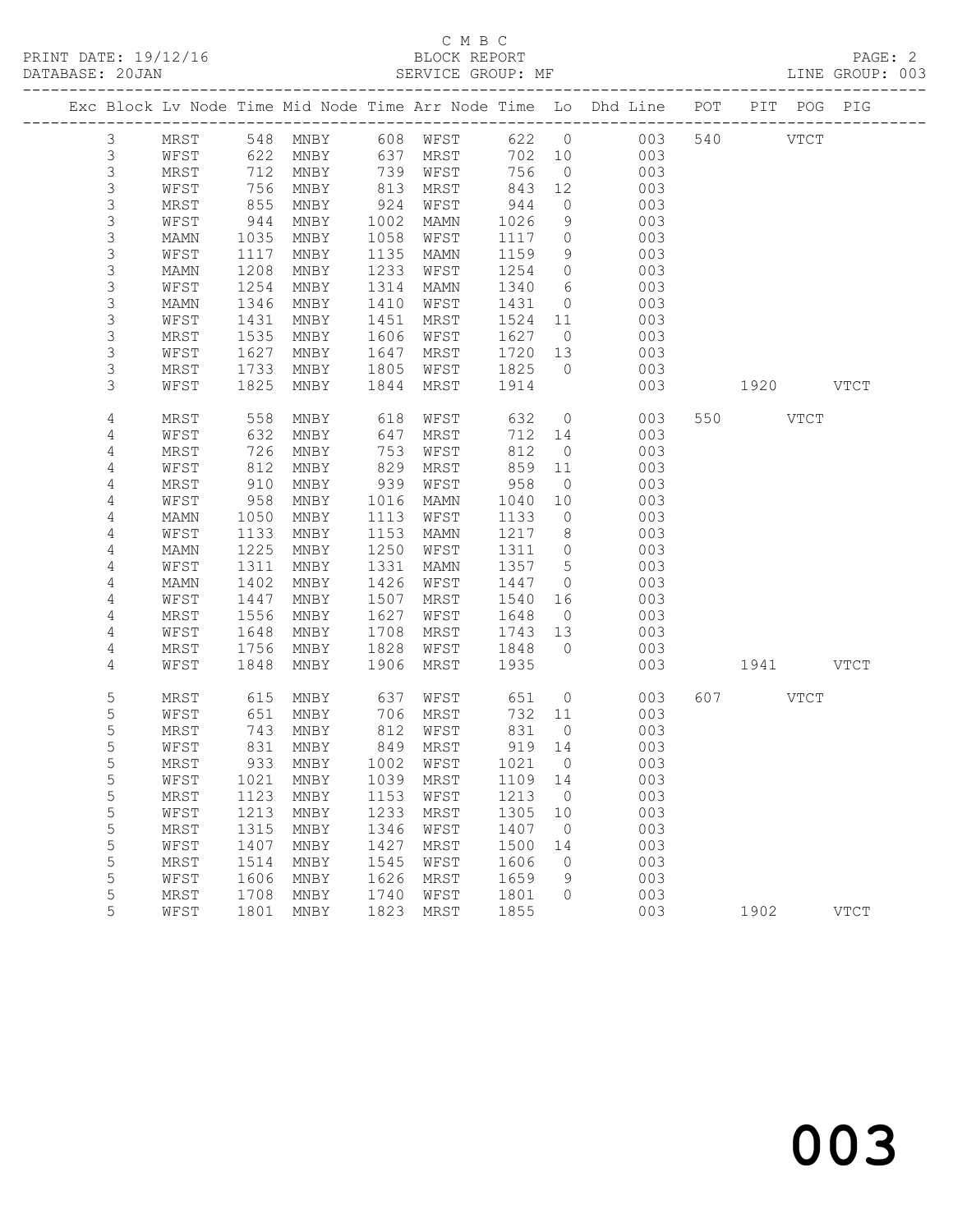## C M B C<br>BLOCK REPORT

| DATABASE: 20JAN |                |            |                   |                                |      | SERVICE GROUP: MF |         |                 |                                                                                |     |             | LINE GROUP: 003 |
|-----------------|----------------|------------|-------------------|--------------------------------|------|-------------------|---------|-----------------|--------------------------------------------------------------------------------|-----|-------------|-----------------|
|                 |                |            |                   |                                |      |                   |         |                 | Exc Block Lv Node Time Mid Node Time Arr Node Time Lo Dhd Line POT PIT POG PIG |     |             |                 |
|                 | 6              |            |                   |                                |      |                   |         |                 | MRST 622 MNBY 645 WFST 659 0 003 614 VTCT                                      |     |             |                 |
|                 | 6              | WFST       | 659               |                                |      | MNBY 714 MRST     |         |                 | 740 10<br>003                                                                  |     |             |                 |
|                 | 6              | MRST       | 750<br>839<br>941 | MNBY                           |      | 819 WFST          | 839     | $\overline{0}$  | 003                                                                            |     |             |                 |
|                 | 6              | WFST       |                   | MNBY                           | 857  | MRST              | 927     | 14              | 003                                                                            |     |             |                 |
|                 | 6              | MRST       |                   | MNBY                           | 1010 | WFST              | 1029    | $\overline{0}$  | 003                                                                            |     |             |                 |
|                 | 6              | WFST       | 1029              | MNBY                           | 1047 | MAMN              | 1111    | 10              | 003                                                                            |     |             |                 |
|                 | 6              | MAMN       | 1121              | MNBY                           | 1145 | WFST              | 1205    | $\overline{0}$  | 003                                                                            |     |             |                 |
|                 | 6              | WFST       | 1205              | MNBY                           | 1225 | MAMN              | 1249    | 8 <sup>8</sup>  | 003                                                                            |     |             |                 |
|                 | 6              | MAMN       | 1257              | MNBY                           | 1322 | WFST              | 1343    | $\overline{0}$  | 003                                                                            |     |             |                 |
|                 | 6              | WFST       | 1343              | MNBY                           | 1403 | MRST              | 1436 17 |                 | 003                                                                            |     |             |                 |
|                 | 6              | MRST       | 1453              | MNBY                           | 1524 | WFST              | 1545    | $\overline{0}$  | 003                                                                            |     |             |                 |
|                 | 6              | WFST       | 1545              | MNBY                           | 1605 | MRST              | 1638    | $5\overline{)}$ | 003                                                                            |     |             |                 |
|                 | 6              | MRST       | 1643              | MNBY                           | 1717 | WFST              | 1738    | $\overline{0}$  | 003                                                                            |     |             |                 |
|                 | 6              | WFST       | 1738              | MNBY                           | 1800 | MAMN              | 1828 12 |                 | 003                                                                            |     |             |                 |
|                 | 6              | MAMN       | 1840              | MNBY                           | 1901 | WFST              | 1920    | $\bigcirc$      | 003                                                                            |     |             |                 |
|                 | 6              | WFST       | 1920              | MNBY                           | 1936 | MRST              | 2005    |                 | 003                                                                            |     | 2011 VTCT   |                 |
|                 | 7              | MRST       | 636               | MNBY                           | 700  | WFST              | 715     | $\overline{0}$  | 003                                                                            |     | 628 VTCT    |                 |
|                 | 7              | WFST       | 715               | MNBY                           | 731  | MRST              | 800     | 11              | 003                                                                            |     |             |                 |
|                 | 7              | MRST       | 811<br>901        | MNBY                           | 840  | WFST              | 901     | $\overline{0}$  | 003                                                                            |     |             |                 |
|                 | $\overline{7}$ | WFST       |                   | MNBY                           | 919  | MRST              | 949     | 16              | 003                                                                            |     |             |                 |
|                 | 7              | MRST       | 1005              | MNBY                           | 1034 | WFST              | 1053    | $\overline{0}$  | 003                                                                            |     |             |                 |
|                 | 7              | WFST       | 1053              | MNBY                           | 1111 | MRST              | 1142    | 13              | 003                                                                            |     |             |                 |
|                 | 7              | MRST       | 1155              | MNBY                           | 1225 | WFST              | 1245    | $\overline{0}$  | 003                                                                            |     |             |                 |
|                 | 7              | WFST       | 1245              | MNBY                           | 1305 | MRST              | 1338    | 9               | 003                                                                            |     |             |                 |
|                 | 7              | MRST       | 1347              | MNBY                           | 1418 | WFST              | 1439    | $\overline{0}$  | 003                                                                            |     |             |                 |
|                 | 7              | WFST       | 1439              | MNBY                           | 1459 | MRST              | 1532    | 10              | 003                                                                            |     |             |                 |
|                 | 7              | MRST       | 1542              | MNBY                           | 1613 | WFST              | 1634    | $\overline{0}$  | 003                                                                            |     |             |                 |
|                 | 7              | WFST       | 1634              | MNBY                           | 1654 | MRST              | 1727    | 13              | 003                                                                            |     |             |                 |
|                 | 7              | MRST       | 1740              | MNBY                           | 1812 | WFST              | 1832    | $\overline{0}$  | 003                                                                            |     |             |                 |
|                 | 7              | WFST       | 1832              | MNBY                           | 1851 | MRST              | 1921    | 20              | 003                                                                            |     |             |                 |
|                 | 7              | MRST       | 1941              | MNBY                           | 2006 | WFST              | 2022    | $\overline{0}$  | 003                                                                            |     |             |                 |
|                 | 7              | WFST       | 2022              | MNBY                           | 2037 | MRST              | 2105    | 9               | 003                                                                            |     |             |                 |
|                 | 7              | MRST       | 2114              | MNBY                           | 2139 | WFST              | 2155    | $\overline{0}$  | 003                                                                            |     |             |                 |
|                 | 7              | WFST       | 2155              | MNBY                           | 2211 | MRST              | 2238    | 19              | 003                                                                            |     |             |                 |
|                 | 7              | MRST       | 2257              | MNBY                           | 2319 | WFST              | 2333    | $\overline{0}$  | 003                                                                            |     |             |                 |
|                 | 7              | WFST       | 2333              | MNBY                           | 2349 | MRST              | 2412 18 |                 | 003                                                                            |     |             |                 |
|                 | 7<br>7         | MRST       | 2430              | MNBY                           | 2449 | WFST              | 2502    | $\bigcirc$      | 003                                                                            |     |             |                 |
|                 |                |            |                   |                                |      |                   |         |                 | WFST 2502 MNBY 2515 MRST 2536 003                                              |     | 2541        | VTCT            |
|                 | 8              | MRST       | 653               | MNBY                           | 719  | WFST              | 735     | $\circ$         | 003                                                                            | 645 | <b>VTCT</b> |                 |
|                 | $\,8\,$        | WFST       | 735               | MNBY                           | 751  | MRST              | 821     | 12              | 003                                                                            |     |             |                 |
|                 | $\,8\,$        | MRST       | 833               | MNBY                           | 902  | WFST              | 922     | $\overline{0}$  | 003                                                                            |     |             |                 |
|                 | $\,8\,$        | WFST       | 922               | MNBY                           | 940  | MRST              | 1010    | 11              | 003                                                                            |     |             |                 |
|                 | $\,8\,$        | MRST       | 1021              | MNBY                           | 1050 | WFST              | 1109    | $\overline{0}$  | 003                                                                            |     |             |                 |
|                 | $\,8\,$        | WFST       | 1109              | MNBY                           | 1127 | MRST              | 1158    | 13              | 003                                                                            |     |             |                 |
|                 | 8              | MRST       | 1211              | MNBY                           | 1242 | WFST              | 1303    | $\overline{0}$  | 003                                                                            |     |             |                 |
|                 | $\,8\,$        | WFST       | 1303              | MNBY                           | 1323 | MRST              | 1356    | 15              | 003                                                                            |     |             |                 |
|                 | 8              | $\tt MRST$ | 1411              | $\operatorname{\mathsf{MNBY}}$ | 1442 | WFST              | 1503    | $\circ$         | 003                                                                            |     |             |                 |
|                 | $\,8\,$        | WFST       | 1503              | MNBY                           | 1523 | MRST              | 1556    | 13              | 003                                                                            |     |             |                 |
|                 | $\,8\,$        | $\tt MRST$ | 1609              | MNBY                           | 1642 | WFST              | 1703    | $\circ$         | 003                                                                            |     |             |                 |
|                 | $\,8\,$        | WFST       | 1703              | MNBY                           | 1723 | MRST              | 1757    | 9               | 003                                                                            |     |             |                 |
|                 | 8              | MRST       | 1806              | MNBY                           | 1836 | WFST              | 1856    | 0               | 003                                                                            |     |             |                 |
|                 | $\,8\,$        | WFST       | 1856              | MNBY                           | 1914 | MRST              | 1943    | 18              | 003                                                                            |     |             |                 |
|                 | 8              | MRST       | 2001              | MNBY                           | 2026 | WFST              | 2042    | 0               | 003                                                                            |     |             |                 |
|                 | 8              | WFST       | 2042              | MNBY                           | 2057 | MRST              | 2125    |                 | 003                                                                            |     | 2130        | <b>VTCT</b>     |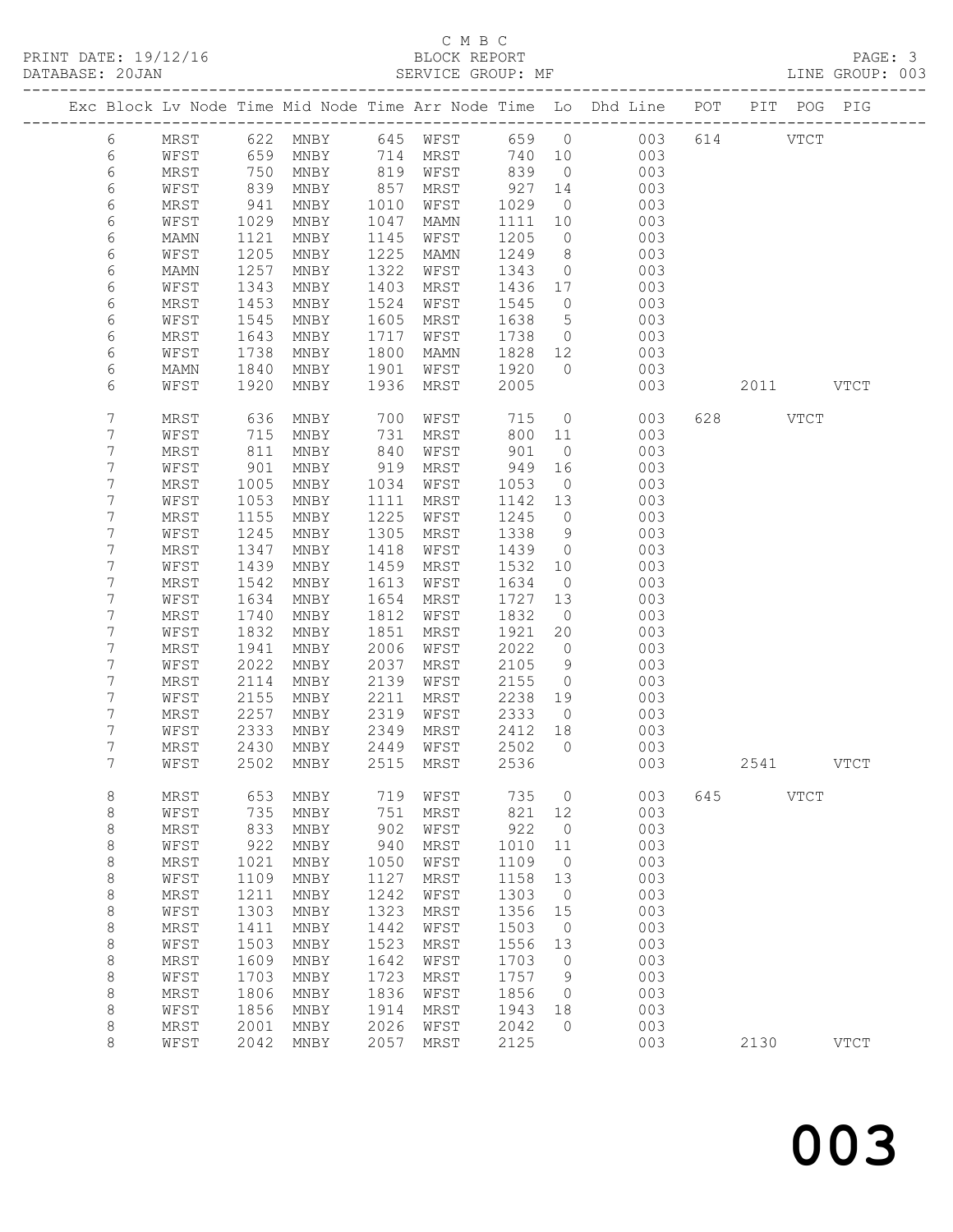#### C M B C<br>BLOCK REPORT SERVICE GROUP: MF

|             |             |              |      |            |          |         |                | Exc Block Lv Node Time Mid Node Time Arr Node Time Lo Dhd Line POT PIT POG PIG |           |  |
|-------------|-------------|--------------|------|------------|----------|---------|----------------|--------------------------------------------------------------------------------|-----------|--|
| 9           |             |              |      |            |          |         |                | MRST 700 MNBY 726 WFST 743 0 003<br>WFST 743 MNBY 759 MRST 829 11 003          | 652 VTCT  |  |
| $\mathsf 9$ |             |              |      |            |          |         |                | 003                                                                            |           |  |
| $\mathsf 9$ | MRST        | 840          | MNBY |            | 909 WFST | 929     | $\overline{0}$ | 003                                                                            |           |  |
| $\mathsf 9$ | WFST        | 929          | MNBY | 947        | MAMN     | 1011    | 8 <sup>8</sup> | 003                                                                            |           |  |
| $\mathsf 9$ | MAMN        | 1019         | MNBY | 1042       | WFST     | 1101    | $\overline{0}$ | 003                                                                            |           |  |
| $\mathsf 9$ | WFST        | 1101         | MNBY | 1119       | MAMN     | 1143 10 |                | 003                                                                            |           |  |
| $\mathsf 9$ | <b>MAMN</b> | 1153         | MNBY | 1217       | WFST     | 1237 0  |                | 003                                                                            |           |  |
| $\mathsf 9$ | WFST        | 1237         | MNBY | 1257       | MAMN     | 1322    | 8 <sup>8</sup> | 003                                                                            |           |  |
| $\mathsf 9$ | MAMN        | 1330         | MNBY | 1354       | WFST     | 1415    | $\overline{0}$ | 003                                                                            |           |  |
| $\mathsf 9$ | WFST        | 1415         | MNBY | 1435       | MRST     | 1508 13 |                | 003                                                                            |           |  |
| $\mathsf 9$ | MRST        | 1521         | MNBY | 1552       | WFST     | 1613    | $\overline{0}$ | 003                                                                            |           |  |
| 9           | WFST        | 1613         | MNBY | 1633       | MRST     | 1706 13 |                | 003                                                                            |           |  |
| $\mathsf 9$ | MRST        | 1719         | MNBY | 1751       | WFST     | 1811    | $\overline{0}$ | 003                                                                            |           |  |
| $\mathsf 9$ | WFST        | 1811         | MNBY | 1830       | MAMN     | 1856    | 19             | 003                                                                            |           |  |
| $\mathsf 9$ | MAMN        | 1915         | MNBY | 1935       | WFST     | 1953    | $\overline{0}$ | 003                                                                            |           |  |
| $\mathsf 9$ | WFST        | 1953         | MNBY | 2009       | MAMN     | 2034 10 |                | 003                                                                            |           |  |
| 9           | MAMN        | 2044         | MNBY | 2103       | WFST     | 2119    | $\overline{0}$ | 003                                                                            |           |  |
| $\mathsf 9$ | WFST        | 2119         | MNBY | 2134       | MRST     | 2202    | 8 <sup>8</sup> | 003                                                                            |           |  |
| $\mathsf 9$ | MRST        | 2210         | MNBY | 2235       | WFST     | 2251    | $\overline{0}$ | 003                                                                            |           |  |
| $\mathsf 9$ | WFST        | 2251         | MNBY | 2307       | MRST     | 2330 18 |                | 003                                                                            |           |  |
| $\mathsf 9$ | MRST        | 2348         | MNBY | 2407       | WFST     | 2420    | $\overline{0}$ | 003                                                                            |           |  |
| $\mathsf 9$ | WFST        | 2420         | MNBY | 2436       | MRST     | 2458 12 |                | 003                                                                            |           |  |
| $\mathsf 9$ | MRST        | 2510         | MNBY | 2529       | WFST     | 2542    | $\bigcap$      | 003                                                                            |           |  |
| 9           | WFST        | 2542         | MNBY | 2555       | MRST     | 2616    |                | 003                                                                            | 2621 VTCT |  |
| 10          | MRST        | 705          | MNBY | 732        | WFST     | 749     |                | 003<br>$\overline{0}$                                                          | 657 VTCT  |  |
| 10          | WFST        | 749          | MNBY | 806        | MRST     | 836 12  |                | 003                                                                            |           |  |
| 10          | MRST        | 848<br>937   | MNBY | 917<br>955 | WFST     | 937 0   |                | 003                                                                            |           |  |
| 10          | WFST        |              | MNBY |            | MRST     | 1025    | 11             | 003                                                                            |           |  |
| 10          | MRST        | 1036         | MNBY | 1105       | WFST     | 1125    | $\overline{0}$ | 003                                                                            |           |  |
| 10          | WFST        | 1125         | MNBY | 1143       | MRST     | 1214 13 |                | 003                                                                            |           |  |
| 10          | MRST        | 1227         | MNBY | 1258       | WFST     | 1319    | $\overline{0}$ | 003                                                                            |           |  |
| 10          | WFST        | 1319         | MNBY | 1339       | MRST     | 1412 13 |                | 003                                                                            |           |  |
| 10          | MRST        | 1425         | MNBY | 1456       | WFST     | 1517    | $\overline{0}$ | 003                                                                            |           |  |
| 10          | WFST        | 1517         | MNBY | 1537       | MRST     | 1610    | 11             | 003                                                                            |           |  |
| 10          | MRST        | 1621         | MNBY | 1655       | WFST     | 1716    | $\overline{0}$ | 003                                                                            |           |  |
| 10          | WFST        | 1716         | MNBY | 1738       | MRST     | 1812    | 9              | 003                                                                            |           |  |
| 10          | MRST        | 1821<br>1911 | MNBY | 1851       | WFST     | 1911 0  |                | 003                                                                            |           |  |
| 10          | WFST        | 1911         | MNBY | 1929       | MRST     | 1958    |                | 003                                                                            | 2004 VTCT |  |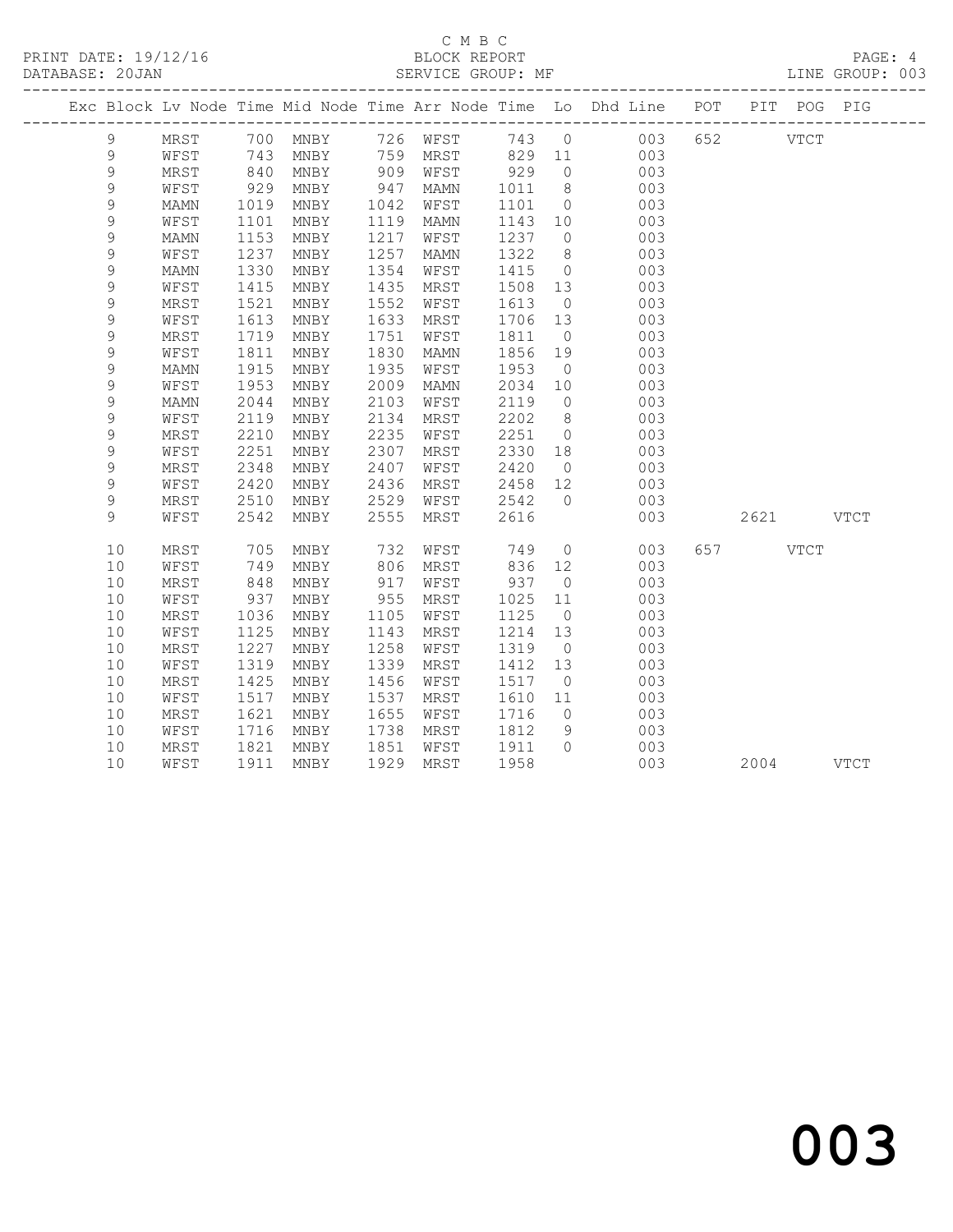# C M B C<br>BLOCK REPORT

LINE GROUP: 003

|    |    |      |              |      |      |                                  |         |                 | Exc Block Lv Node Time Mid Node Time Arr Node Time Lo Dhd Line POT                    |           | PIT POG PIG |
|----|----|------|--------------|------|------|----------------------------------|---------|-----------------|---------------------------------------------------------------------------------------|-----------|-------------|
|    | 11 |      |              |      |      |                                  |         |                 |                                                                                       |           |             |
|    | 11 |      |              |      |      |                                  |         |                 | MRST 719 MNBY 746 WFST 804 0 003 711 VTCT<br>WFST 804 MNBY 821 MRST 851 12 003<br>003 |           |             |
|    | 11 | MRST | 903          | MNBY |      | 932 WFST                         | 951     |                 | $\overline{0}$<br>003                                                                 |           |             |
|    | 11 | WFST | 951          | MNBY | 1009 | MRST                             | 1039    | 13              | 003                                                                                   |           |             |
|    | 11 | MRST | 1052         | MNBY | 1121 | WFST                             | 1141    | $\overline{0}$  | 003                                                                                   |           |             |
|    | 11 | WFST | 1141         | MNBY | 1201 | MRST                             | 1232    | 11              | 003                                                                                   |           |             |
| 11 |    | MRST | 1243         | MNBY | 1314 | WFST                             | 1335    | $\overline{0}$  | 003                                                                                   |           |             |
| 11 |    | WFST | 1335         | MNBY | 1355 | MRST                             | 1428    | 11              | 003                                                                                   |           |             |
| 11 |    | MRST | 1439         | MNBY | 1510 | WFST                             | 1531    | $\overline{0}$  | 003                                                                                   |           |             |
|    | 11 | WFST | 1531         | MNBY | 1551 | MRST                             | 1624 12 |                 | 003                                                                                   |           |             |
|    | 11 | MRST | 1636         | MNBY | 1710 | WFST                             | 1731    | $\overline{0}$  | 003                                                                                   |           |             |
|    | 11 | WFST | 1731         | MNBY | 1753 | MRST                             | 1825    | 15              | 003                                                                                   |           |             |
| 11 |    | MRST | 1840         | MNBY | 1909 | WFST                             | 1928    | $\overline{0}$  | 003                                                                                   |           |             |
|    | 11 | WFST | 1928         | MNBY | 1944 | MAMN                             | 2009    | 10              | 003                                                                                   |           |             |
|    | 11 | MAMN | 2019         | MNBY | 2038 | WFST                             | 2054    | $\overline{0}$  | 003                                                                                   |           |             |
|    | 11 | WFST | 2054         | MNBY | 2110 | MAMN                             | 2134    | 13              | 003                                                                                   |           |             |
| 11 |    | MAMN | 2147         | MNBY | 2206 | WFST                             | 2222    | $\overline{0}$  | 003                                                                                   |           |             |
|    | 11 | WFST | 2222         | MNBY | 2238 | MRST                             | 2305    | $7\overline{ }$ | 003                                                                                   |           |             |
| 11 |    | MRST | 2312         | MNBY | 2334 | WFST                             | 2348    | $\overline{0}$  | 003                                                                                   |           |             |
|    | 11 | WFST | 2348         | MNBY | 2404 | MRST                             | 2426    |                 | 003                                                                                   | 2431 VTCT |             |
| 12 |    | MRST | 737          | MNBY | 806  | WFST                             | 825     |                 | $\overline{O}$<br>003                                                                 | 729 VTCT  |             |
|    | 12 | WFST | 825          | MNBY | 842  | MRST                             | 912     | 13              | 003                                                                                   |           |             |
| 12 |    | MRST | 925          | MNBY | 954  | WFST                             | 1013    | $\overline{0}$  | 003                                                                                   |           |             |
| 12 |    | WFST | 1013         | MNBY | 1031 | MAMN                             | 1055    | 11              | 003                                                                                   |           |             |
| 12 |    | MAMN | 1106         | MNBY | 1129 | WFST                             | 1149    | $\overline{0}$  | 003                                                                                   |           |             |
| 12 |    | WFST | 1149         | MNBY | 1209 | MAMN                             | 1233    | 8 <sup>8</sup>  | 003                                                                                   |           |             |
| 12 |    | MAMN | 1241         | MNBY | 1306 | WFST                             | 1327    | $\overline{0}$  | 003                                                                                   |           |             |
| 12 |    | WFST | 1327         | MNBY | 1347 | MRST                             | 1420    | 12              | 003                                                                                   |           |             |
| 12 |    | MRST | 1432         | MNBY | 1503 | WFST                             | 1524    | $\overline{0}$  | 003                                                                                   |           |             |
| 12 |    | WFST | 1524         | MNBY | 1544 | MRST                             | 1617    | 12              | 003                                                                                   |           |             |
| 12 |    | MRST | 1629         | MNBY | 1703 | WFST                             | 1724    | $\overline{0}$  | 003                                                                                   |           |             |
| 12 |    | WFST | 1724         | MNBY | 1746 | MRST                             | 1820    |                 | 003                                                                                   | 1827 VTCT |             |
| 13 |    | MRST | 756          | MNBY | 825  | WFST 845                         |         |                 | $\overline{0}$<br>003                                                                 | 748 VTCT  |             |
|    | 13 | WFST | 845          | MNBY | 903  | MRST                             | 933 16  |                 | 003                                                                                   |           |             |
| 13 |    | MRST | 949          | MNBY | 1018 | WFST                             | 1037    | $\overline{0}$  | 003                                                                                   |           |             |
|    | 13 | WFST |              | MNBY | 1055 | MRST                             | 1125 14 |                 | 003                                                                                   |           |             |
|    | 13 | MRST | 1037<br>1139 | MNBY | 1209 | WFST                             | 1229 0  |                 | 003                                                                                   |           |             |
|    | 13 |      |              |      |      | WFST 1229 MNBY 1249 MRST 1321 10 |         |                 | 003                                                                                   |           |             |
| 13 |    | MRST | 1331         | MNBY | 1402 | WFST                             | 1423    | $\overline{0}$  | 003                                                                                   |           |             |
|    | 13 | WFST | 1423         | MNBY | 1443 | MRST                             | 1516    | 12              | 003                                                                                   |           |             |
| 13 |    | MRST | 1528         | MNBY | 1559 | WFST                             | 1620    | $\overline{0}$  | 003                                                                                   |           |             |
| 13 |    | WFST | 1620         | MNBY | 1640 | MRST                             | 1713    | 13              | 003                                                                                   |           |             |
| 13 |    | MRST | 1726         | MNBY | 1758 | WFST                             | 1818    | $\overline{0}$  | 003                                                                                   |           |             |
| 13 |    | WFST | 1818         | MNBY | 1837 | MRST                             | 1907    | 10              | 003                                                                                   |           |             |
| 13 |    | MRST | 1917         | MNBY | 1944 | WFST                             | 2002    | $\overline{0}$  | 003                                                                                   |           |             |
| 13 |    | WFST | 2002         | MNBY | 2018 | MRST                             | 2047    |                 | 003                                                                                   | 2053 VTCT |             |
| 14 |    | MRST | 529          | MNBY | 549  | WFST                             | 602     | $\overline{0}$  | 003                                                                                   | 521 VTCT  |             |
| 14 |    | WFST | 602          | MNBY | 615  | MRST                             | 638     | 9               | 003                                                                                   |           |             |
| 14 |    | MRST | 647          | MNBY | 713  | WFST                             | 729     | $\overline{0}$  | 003                                                                                   |           |             |
| 14 |    | WFST | 729          | MNBY | 745  | MRST                             | 815     | 11              | 003                                                                                   |           |             |
| 14 |    | MRST | 826          | MNBY | 855  | WFST                             | 916     | $\Omega$        | 003                                                                                   |           |             |
| 14 |    | WFST | 916          | MNBY | 934  | MRST                             | 1004    |                 | 003                                                                                   | 1011      | <b>VTCT</b> |
|    |    |      |              |      |      |                                  |         |                 |                                                                                       |           |             |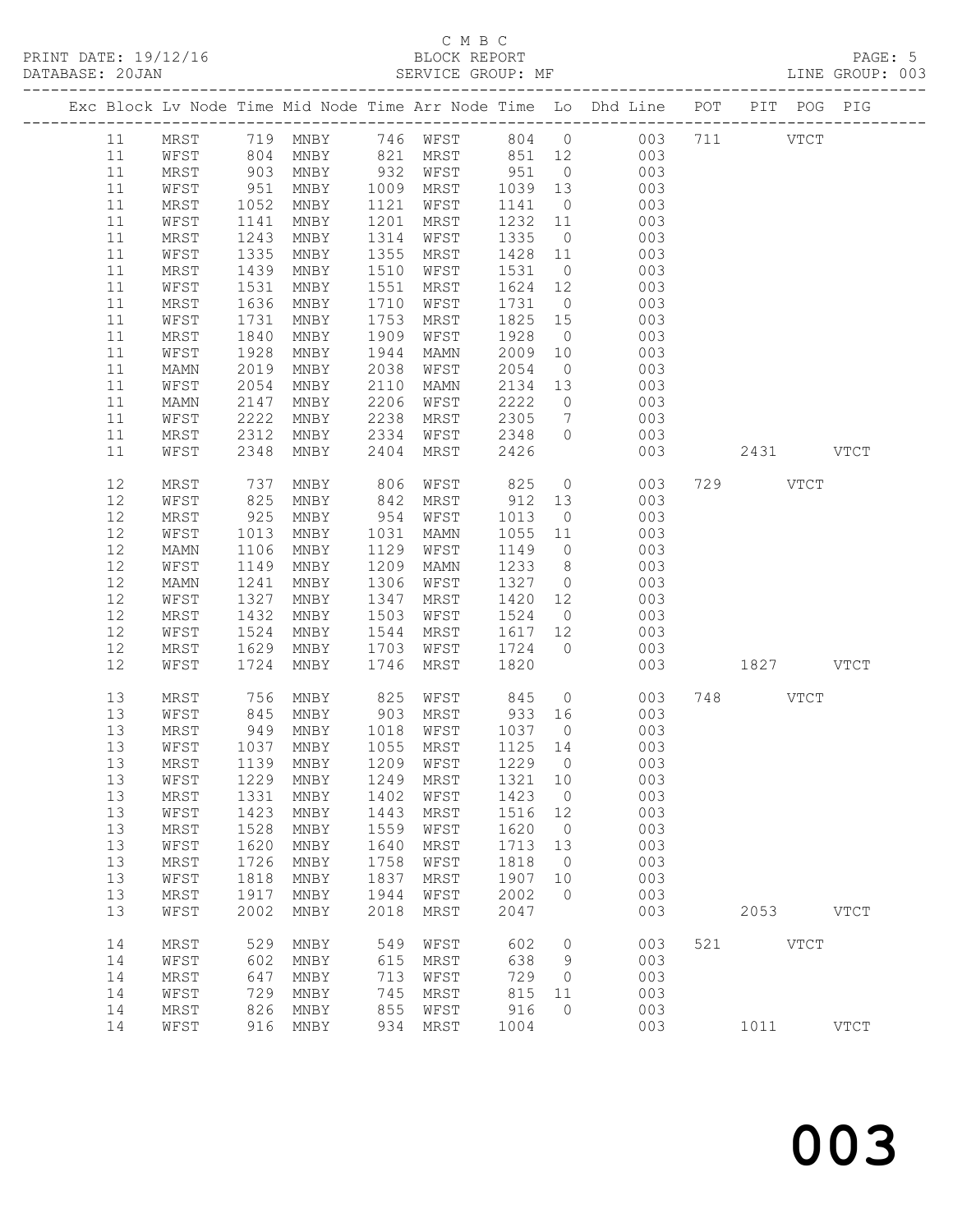#### C M B C<br>BLOCK REPORT SERVICE GROUP: MF

|    |      |                      |                                                                                             |      |                                            |              |                | Exc Block Lv Node Time Mid Node Time Arr Node Time Lo Dhd Line POT PIT POG PIG |     |               |  |
|----|------|----------------------|---------------------------------------------------------------------------------------------|------|--------------------------------------------|--------------|----------------|--------------------------------------------------------------------------------|-----|---------------|--|
| 15 |      |                      |                                                                                             |      |                                            |              |                | MRST 642 MNBY 706 WFST 721 0 003                                               |     | 634 VTCT      |  |
| 15 | WFST |                      | 721 MNBY      737   MRST        806   12<br>818   MNBY        847    WFST         908     0 |      |                                            |              |                | $\begin{array}{c} 003 \\ 003 \end{array}$                                      |     |               |  |
| 15 | MRST |                      |                                                                                             |      |                                            |              |                |                                                                                |     |               |  |
| 15 | WFST |                      | 908 MNBY                                                                                    |      | 926 MRST 956                               |              |                | 003                                                                            |     | 1003 VTCT     |  |
| 21 | MRST |                      | 1403 MNBY                                                                                   |      | 1434 WFST                                  |              |                |                                                                                |     |               |  |
| 21 | WFST |                      | MNBY                                                                                        |      |                                            |              |                | 1455 0 003 1355 VTCT                                                           |     |               |  |
| 21 | MRST | 1455<br>1601<br>1601 | MNBY                                                                                        |      | 1515 MRST 1548 13<br>1634 WFST 1655 0      |              |                | 003<br>003                                                                     |     |               |  |
| 21 | WFST |                      | 1655 MNBY                                                                                   |      | 1715 MRST                                  | 1750         |                |                                                                                |     | 003 1757 VTCT |  |
|    |      |                      |                                                                                             |      |                                            |              |                |                                                                                |     |               |  |
| 22 | MRST | 1418                 | MNBY                                                                                        |      | 1449 WFST                                  |              |                | 1510 0                                                                         |     | 003 1410 VTCT |  |
| 22 | WFST | 1510                 | MNBY                                                                                        |      | 1530 MRST                                  | 1603 12      |                | 003                                                                            |     |               |  |
| 22 | MRST | 1615                 | MNBY                                                                                        | 1649 | WFST                                       | 1710 0       |                | 003                                                                            |     |               |  |
| 22 | WFST | 1710                 | MNBY                                                                                        | 1730 | MRST                                       | 1804 10      |                | 003                                                                            |     |               |  |
| 22 | MRST | 1814                 | MNBY                                                                                        | 1844 | WFST                                       | 1904         | $\overline{0}$ | 003                                                                            |     |               |  |
| 22 | WFST | 1904                 | MNBY                                                                                        | 1922 | MAMN                                       | 1947 10      |                | 003                                                                            |     |               |  |
| 22 | MAMN | 1957                 | MNBY                                                                                        | 2016 | WFST                                       | 2032         | $\overline{0}$ | 003                                                                            |     |               |  |
| 22 | WFST | 2032                 | MNBY                                                                                        | 2047 | MRST                                       | 2115 12      |                | 003                                                                            |     |               |  |
| 22 | MRST | 2127                 | MNBY                                                                                        | 2152 | WFST                                       | 2115<br>2208 | $\bigcirc$     | 003                                                                            |     |               |  |
| 22 | WFST | 2208                 | MNBY                                                                                        | 2224 | MRST                                       | 2251         |                | 003                                                                            |     | 2256 VTCT     |  |
|    |      |                      |                                                                                             |      |                                            |              |                |                                                                                |     |               |  |
| 23 | MRST | 1446                 | MNBY 1517                                                                                   |      | WFST 1538                                  |              | $\overline{0}$ |                                                                                |     | 003 1438 VTCT |  |
| 23 | WFST |                      | 1538 MNBY                                                                                   |      | 1558 MRST                                  | 1631         |                |                                                                                | 003 | 1637 VTCT     |  |
| 24 | MRST |                      | 1549 MNBY                                                                                   |      | 1620 WFST 1641 0                           |              |                |                                                                                |     | 003 1541 VTCT |  |
| 24 | WFST | 1641                 | MNBY                                                                                        |      | 1701 MRST                                  | 1734 13      |                | 003                                                                            |     |               |  |
| 24 | MRST | 1747                 | MNBY                                                                                        | 1819 | WFST                                       | 1839         | $\overline{0}$ | 003                                                                            |     |               |  |
| 24 | WFST | 1839                 | MNBY                                                                                        | 1858 | MAMN                                       | 1924 10      |                | 003                                                                            |     |               |  |
| 24 | MAMN | 1934                 | MNBY                                                                                        | 1954 | WFST                                       | 2012         | $\overline{0}$ | 003                                                                            |     |               |  |
| 24 | WFST | 2012                 | MNBY                                                                                        | 2028 | MAMN                                       | 2053 15      |                | 003                                                                            |     |               |  |
| 24 | MAMN | 2108                 | MNBY                                                                                        | 2127 | WFST                                       | 2143         | $\overline{0}$ | 003                                                                            |     |               |  |
| 24 | WFST | 2143                 | MNBY                                                                                        | 2158 | MRST                                       | 2226 17      |                | 003                                                                            |     |               |  |
| 24 | MRST | 2243                 | MNBY                                                                                        | 2305 | WFST                                       | 2319         | $\overline{0}$ | 003                                                                            |     |               |  |
| 24 | WFST | 2319                 | MNBY                                                                                        | 2335 | MRST                                       | 2358 11      |                | 003                                                                            |     |               |  |
| 24 | MRST | 2409                 | MNBY                                                                                        | 2428 |                                            |              |                | 003                                                                            |     |               |  |
| 24 | WFST | 2441                 | MNBY                                                                                        | 2457 |                                            |              |                | 003                                                                            |     |               |  |
| 24 | MRST | 2530                 | MNBY                                                                                        | 2549 | WFST 2441 0<br>MRST 2519 11<br>WFST 2602 0 |              |                | 003                                                                            |     |               |  |
| 24 | WFST |                      | 2602 MNBY                                                                                   |      | 2615 MRST                                  | 2636         |                | 003                                                                            |     | 2641 VTCT     |  |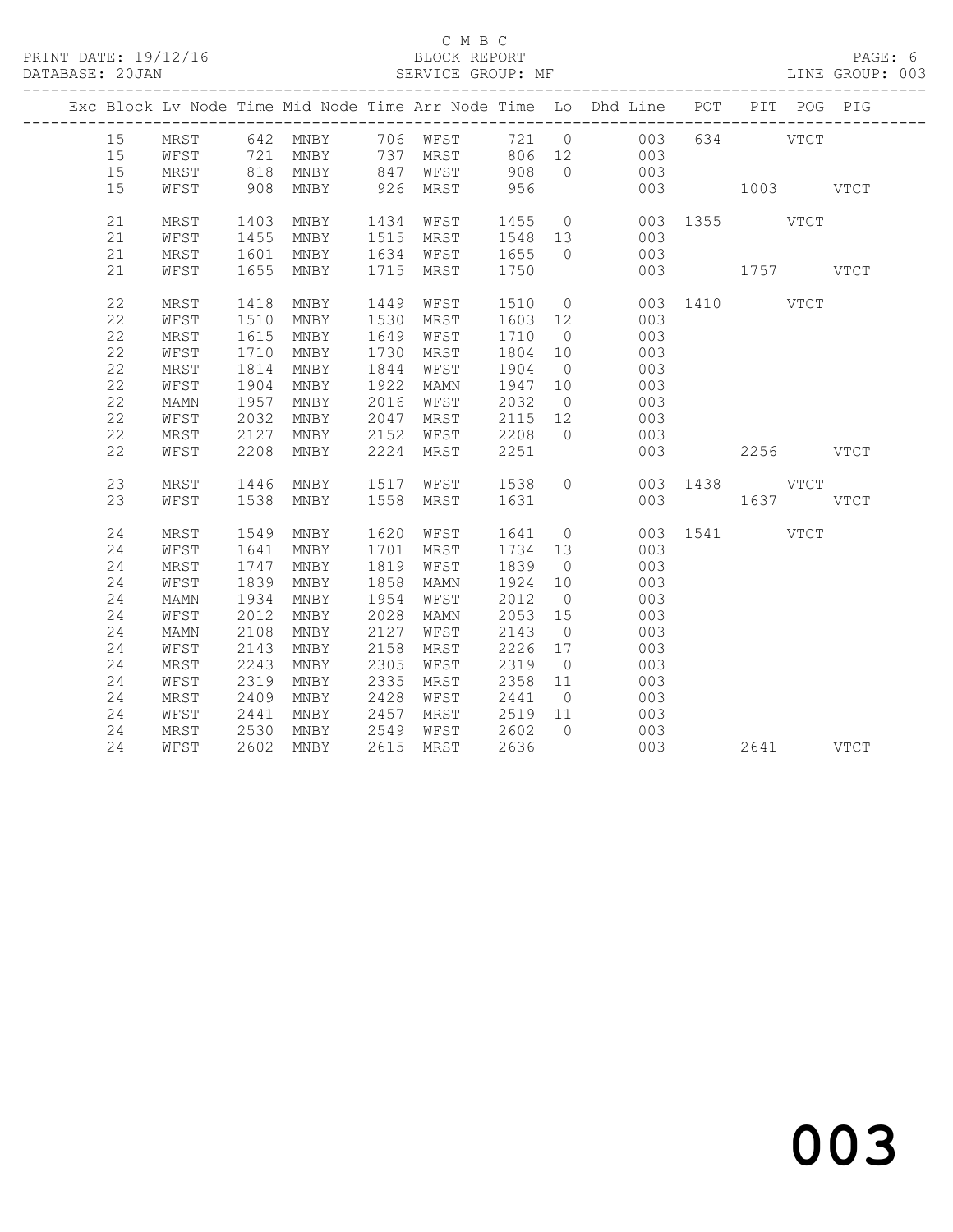|              |                                                                                    |                                                                                  |                                                                                                                                                                                             |                                                                                                                                                                                                        |                                                                                                                                                                                                                        |                                                                                                                      |                                                                                                                                                                                                                                                         |                                                                                                                                                |                                                                                                                         |                                                                                                                                                                                                                                                                                               |                                           | PAGE: 7                    |
|--------------|------------------------------------------------------------------------------------|----------------------------------------------------------------------------------|---------------------------------------------------------------------------------------------------------------------------------------------------------------------------------------------|--------------------------------------------------------------------------------------------------------------------------------------------------------------------------------------------------------|------------------------------------------------------------------------------------------------------------------------------------------------------------------------------------------------------------------------|----------------------------------------------------------------------------------------------------------------------|---------------------------------------------------------------------------------------------------------------------------------------------------------------------------------------------------------------------------------------------------------|------------------------------------------------------------------------------------------------------------------------------------------------|-------------------------------------------------------------------------------------------------------------------------|-----------------------------------------------------------------------------------------------------------------------------------------------------------------------------------------------------------------------------------------------------------------------------------------------|-------------------------------------------|----------------------------|
| NADU<br>VTCT |                                                                                    |                                                                                  | 5GRN 5 AV & GRANVILLE ST                                                                                                                                                                    |                                                                                                                                                                                                        | NANAIMO & DUNDAS                                                                                                                                                                                                       |                                                                                                                      |                                                                                                                                                                                                                                                         |                                                                                                                                                |                                                                                                                         | AL10 ALMA & 10 AV<br>ELLP BLANCA LOOP<br>CLOV CLOVERLEAF CLOVER COVER COVER COVER CLOVER CLOVER CLOVER CLOVER COVER COVER COVER COVER CALL CALL CAMBIE & HASTINGS<br>ETRE ETON & RENFREW GRANVILLE & BROADWAY<br>GRANVILLE & COVER CRANVILLE & CONSMUIR<br><br>ULP1 UNIVERSITY LOOP           |                                           |                            |
|              |                                                                                    |                                                                                  |                                                                                                                                                                                             |                                                                                                                                                                                                        |                                                                                                                                                                                                                        |                                                                                                                      |                                                                                                                                                                                                                                                         |                                                                                                                                                |                                                                                                                         |                                                                                                                                                                                                                                                                                               |                                           |                            |
|              | GR 11<br>#GR 11<br>GR 11<br>#GR 11<br>GR 11                                        | 11<br>11<br>11<br>11<br>11<br>11<br>11<br>11<br>11<br>11<br>11<br>11<br>11<br>11 | ULP1<br>ETRE<br>ULP1<br>ETRE<br>ULP1<br>ETRE<br>ULP1<br>ETRE<br>ULP1<br>ETRE<br>ULP1<br>CMHA<br>CMHA<br>ULP1<br>ULP1<br>CMHA                                                                | 737<br>846<br>1007<br>1117<br>1236<br>1346<br>1509<br>1626<br>1746<br>1906<br>2020<br>2104<br>2104<br>2202<br>2202<br>2246<br>2246                                                                     | 5GRN<br>CLOV<br>5GRN<br>CLOV<br>5GRN<br>CLOV<br>5GRN<br>CLOV<br>5GRN<br>CLOV<br>5GRN<br>CLOV<br>CLOV<br>5GRN<br>5GRN<br>CLOV                                                                                           | 1942<br>2047<br>2120<br>2120<br>2227<br>2227<br>2300                                                                 | 924 ULP1 951<br>1034 ETRE 1109 8<br>1154 ULP1 1223 13<br>1034 ETRE<br>1304 ETRE<br>1424 ULP1<br>1540 ETRE<br>1706 ULP1 1736 10<br>1816 ETRE<br>ULP1<br>CMHA<br>ULP1<br>ULP1<br>CMHA<br>CMHA<br>ULP1                                                     | 1339 7<br>1452 17<br>1618 8<br>2011 9<br>2104 0<br>2145 17<br>2323                                                                             |                                                                                                                         | BYGR 517 AL10 526 BLLP 532 8 014 456 VTCT<br>BLLP 540 5GRN 557 ETRE 625 6 004<br>ETRE 631 CLOV 705 ULP1 729 8 004<br>804 ETRE 839 7 004<br>16 004<br>$004$<br>$004$<br>004<br>004<br>004<br>004<br>1853 13 004<br>004<br>004<br>004<br>2145 17<br>004<br>2242 4<br>004<br>$2242$ 4 004<br>004 | 2355 VTCT                                 |                            |
|              | #GR 11<br>GR 12<br>#GR 12<br>GR 12<br>#GR 12<br>GR 12<br>#GR 12<br>GR 12<br>#GR 12 | 12<br>12<br>12<br>12<br>12<br>12<br>12<br>12<br>12<br>12<br>12<br>12<br>12       | CMHA<br>GRDM<br><b>ETRE</b><br>BLLP<br>ETRE<br>ULP1<br>ETRE<br>ULP1<br>ULP1<br>ETRE<br>ULP1<br>${\tt ETRE}$<br>ULP1<br>ETRE<br>ULP1<br>ULP1<br>CMHA<br>CMHA<br>ULP1<br>ULP1<br>CMHA<br>CMHA | 2246<br>513<br>537<br>630<br>734<br>$\begin{array}{c} 851 \\ 1002 \\ 1122 \end{array}$<br>1350<br>1501<br>1622<br>1752<br>1920<br>2026<br>2142<br>2142<br>2226<br>2226<br>2325<br>2325<br>2402<br>2402 | CLOV<br>NADU<br>CLOV<br>5GRN<br>CLOV<br>5GRN<br>CLOV<br>5GRN<br>5GRN<br>CLOV<br>5GRN<br><b>CLOV</b><br>5GRN<br><b>CLOV</b><br>5GRN<br>5GRN<br><b>CLOV</b><br><b>CLOV</b><br>5GRN<br>5GRN<br><b>CLOV</b><br><b>CLOV</b> | 2300<br>1419<br>1539<br>1652<br>1830<br>1948<br>2100<br>2207<br>2207<br>2240<br>2240<br>2347<br>2347<br>2417<br>2417 | ULP1<br>ETRE<br>605 BLLP<br>649 ETRE<br>809 ULP1 834 17<br>919 ETRE<br>1039 ULP1 1106 16<br>1149 ETRE 1224 7<br>1149 ETRE<br>ETRE<br>ULP1<br>ETRE<br>ULP1<br>ETRE<br>ULP1<br><b>CMHA</b><br><b>CMHA</b><br>ULP1<br>ULP1<br>CMHA<br>CMHA<br>ULP1<br>ULP1 | 2323<br>621 9<br>719 15<br>954<br>1456<br>1609<br>1735<br>1900<br>2021<br>2125<br>2222<br>2222<br>2305<br>2305<br>2402<br>2402<br>2438<br>2438 | 8 <sup>8</sup><br>5<br>13<br>17<br>20<br>5<br>17<br>$\overline{4}$<br>$\overline{4}$<br>20<br>20<br>$\overline{0}$<br>0 | 004<br>531 6<br>004<br>004<br>004<br>004<br>004<br>004<br>004<br>12 ETRE 1231 CLOV 1309 ULP1 1338 12 004<br>004<br>004<br>004<br>004<br>004<br>004<br>004<br>004<br>004<br>004<br>004<br>004<br>004<br>004                                                                                    | $2355$ $VTCT$<br>449 VTCT<br>2508<br>2508 | <b>VTCT</b><br><b>VTCT</b> |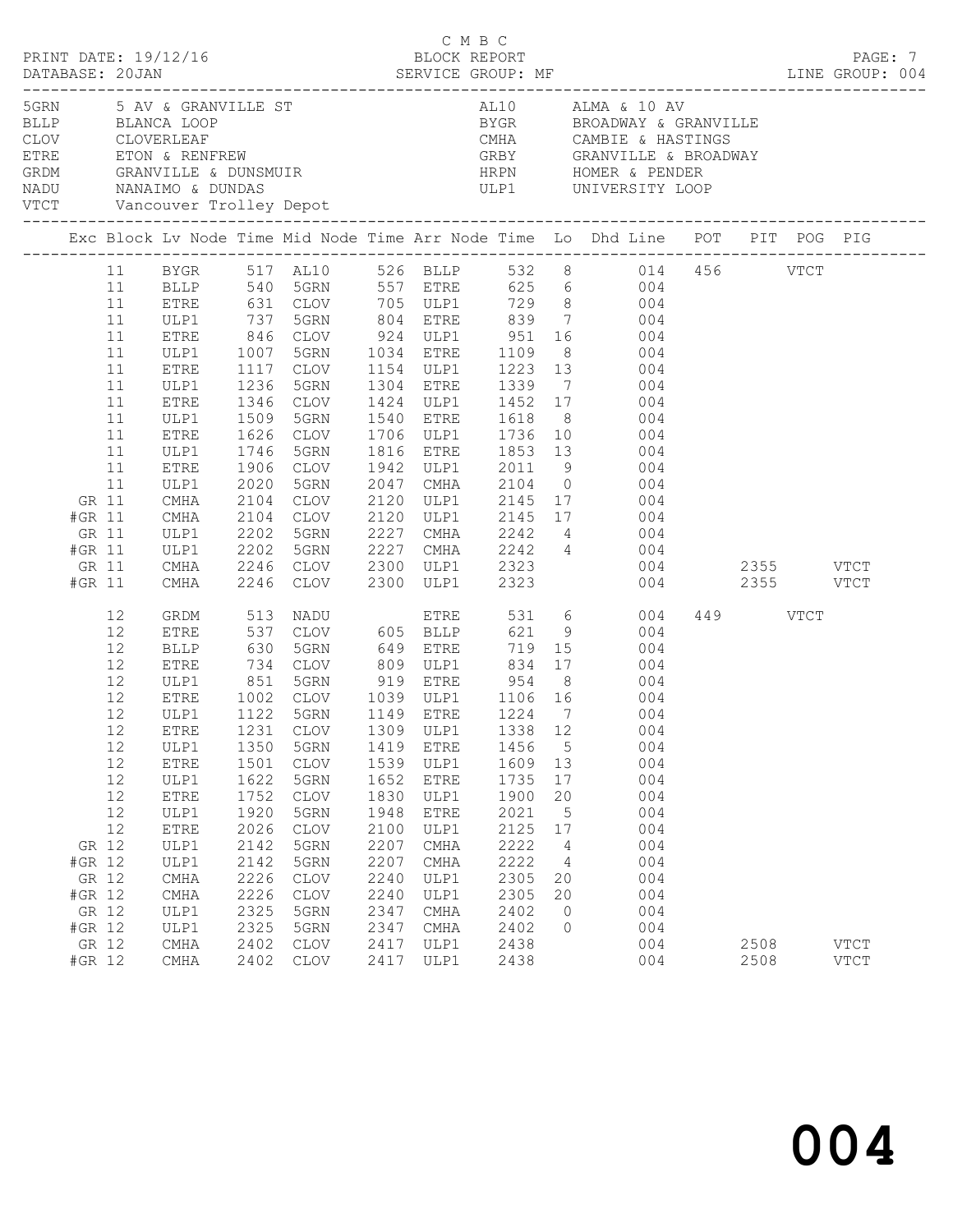#### C M B C<br>BLOCK REPORT SERVICE GROUP: MF

|    |             |              |           |      |                        |                                                            |                | Exc Block Lv Node Time Mid Node Time Arr Node Time Lo Dhd Line POT PIT POG PIG              |     |               |  |
|----|-------------|--------------|-----------|------|------------------------|------------------------------------------------------------|----------------|---------------------------------------------------------------------------------------------|-----|---------------|--|
| 13 |             |              |           |      |                        |                                                            |                | BYGR 538 AL10 547 BLLP 553 9 014 517 VTCT                                                   |     |               |  |
| 13 | BLLP        |              |           |      |                        |                                                            |                |                                                                                             |     |               |  |
| 13 | <b>ETRE</b> |              |           |      |                        |                                                            |                | 602 5GRN 620 ETRE 649 16 004<br>705 CLOV 739 ULP1 803 18 004<br>821 5GRN 849 ETRE 924 7 004 |     |               |  |
| 13 | ULP1        |              |           |      | 849 ETRE               |                                                            |                |                                                                                             |     |               |  |
| 13 | ETRE        | 931          |           |      | CLOV 1009 ULP1 1034 18 |                                                            |                | 004                                                                                         |     |               |  |
| 13 | ULP1        | 1052         | 5GRN      |      | 1119 ETRE              |                                                            |                | 1154 7 004                                                                                  |     |               |  |
| 13 | ETRE        | 1201<br>1320 | CLOV      |      | 1239 ULP1              |                                                            |                | 1308  12  004<br>1426  5  004<br>1537  21  004                                              |     |               |  |
| 13 | ULP1        |              | 5GRN      |      | 1349 ETRE              |                                                            |                |                                                                                             |     |               |  |
| 13 | ETRE        | 1431         | CLOV      |      | 1509 ULP1              |                                                            |                |                                                                                             |     |               |  |
| 13 | ULP1        | 1558         | 5GRN      |      | 1628 ETRE              | 1708 18                                                    |                | 004                                                                                         |     |               |  |
| 13 | <b>ETRE</b> | 1726         | CLOV      |      | 1806 ULP1              | 1836                                                       |                |                                                                                             |     | 004 1916 VTCT |  |
| 14 | GRDM        |              |           |      |                        |                                                            |                |                                                                                             |     | 525 VTCT      |  |
| 14 | ETRE        |              |           |      |                        | $\begin{array}{c}\n708 \\ 15\n\end{array}$                 |                |                                                                                             |     |               |  |
| 14 | ULP1        | 723          | 5GRN      | 749  | <b>ETRE</b>            | 821                                                        |                | 10 004                                                                                      |     |               |  |
| 14 | ETRE        | 831          | CLOV      |      | 909 ULP1               | 936 16                                                     |                | 004                                                                                         |     |               |  |
| 14 | ULP1        | 952          | 5GRN      |      | 1019 ETRE              | 1054                                                       | 8 <sup>8</sup> | 004                                                                                         |     |               |  |
| 14 | ETRE        | 1102         | CLOV      |      | 1139 ULP1              | 1208 13                                                    |                | 004                                                                                         |     |               |  |
| 14 | ULP1        | 1221<br>1331 | 5GRN      |      | 1249 ETRE              | 1324 7                                                     |                | $004$<br>$004$                                                                              |     |               |  |
| 14 | ETRE        |              | CLOV      |      | 1409 ULP1              | $\begin{bmatrix} 1 & 3 & 7 \\ 1 & 4 & 3 & 7 \end{bmatrix}$ |                |                                                                                             |     |               |  |
| 14 | ULP1        | 1447         | 5GRN      |      | 1516 ETRE              |                                                            |                | $1553 \t 9 \t 004$                                                                          |     |               |  |
| 14 | ETRE        | 1602         | CLOV      | 1642 | ULP1                   |                                                            |                | 1712 10 004                                                                                 |     |               |  |
| 14 | ULP1        | 1722         | 5GRN      |      | 1752 ETRE              | 1833 15                                                    |                | 004                                                                                         |     |               |  |
| 14 | ETRE        | 1848         | CLOV      |      | 1924 ULP1              |                                                            |                | 1953 7 004                                                                                  |     |               |  |
| 14 | ULP1        | 2000         | 5GRN      |      | 2027 CMHA              | 2044                                                       |                |                                                                                             | 004 | 2109 VTCT     |  |
| 15 | GRDM        | 527          | NADU      |      | <b>ETRE</b>            |                                                            |                | 545 12<br>004                                                                               |     | 503 VTCT      |  |
| 15 | ETRE        | 557          | CLOV      |      | 625 BLLP               |                                                            |                | 641 3<br>004                                                                                |     |               |  |
| 15 | <b>BLLP</b> | 644          | 5GRN      |      | 704 ETRE               |                                                            |                | 735 14 004                                                                                  |     |               |  |
| 15 | <b>ETRE</b> | 749          | CLOV      |      | 824 ULP1               | 851                                                        | 15             | 004                                                                                         |     |               |  |
| 15 | ULP1        | 906          | 5GRN      |      | 934 ETRE               | 1009                                                       | 8 <sup>8</sup> | 004                                                                                         |     |               |  |
| 15 | ETRE        | 1017         | CLOV      |      | 1054 ULP1              | 1121 16                                                    |                | $\frac{1}{004}$                                                                             |     |               |  |
| 15 | ULP1        | 1137         | 5GRN      |      | 1204 ETRE              | 1239                                                       | $\overline{7}$ | 004                                                                                         |     |               |  |
| 15 | <b>ETRE</b> | 1246         | CLOV      |      | 1324 ULP1              | 1353 12                                                    |                | 004                                                                                         |     |               |  |
| 15 | ULP1        | 1405         | 5GRN      |      | 1434 ETRE              | 1511 5                                                     |                | 004                                                                                         |     |               |  |
| 15 | ETRE        |              | CLOV      |      | 1554 ULP1              | 1624 10                                                    |                | 004                                                                                         |     |               |  |
| 15 | ULP1        | 1516<br>1634 | 5GRN      |      | 1704 ETRE              | $1747$ 17                                                  |                |                                                                                             |     |               |  |
| 15 | <b>ETRE</b> |              | 1804 CLOV |      | 1842 ULP1              | 1912                                                       |                | $\begin{array}{c} 004 \\ 004 \end{array}$                                                   |     | 1952 VTCT     |  |
|    |             |              |           |      |                        |                                                            |                |                                                                                             |     |               |  |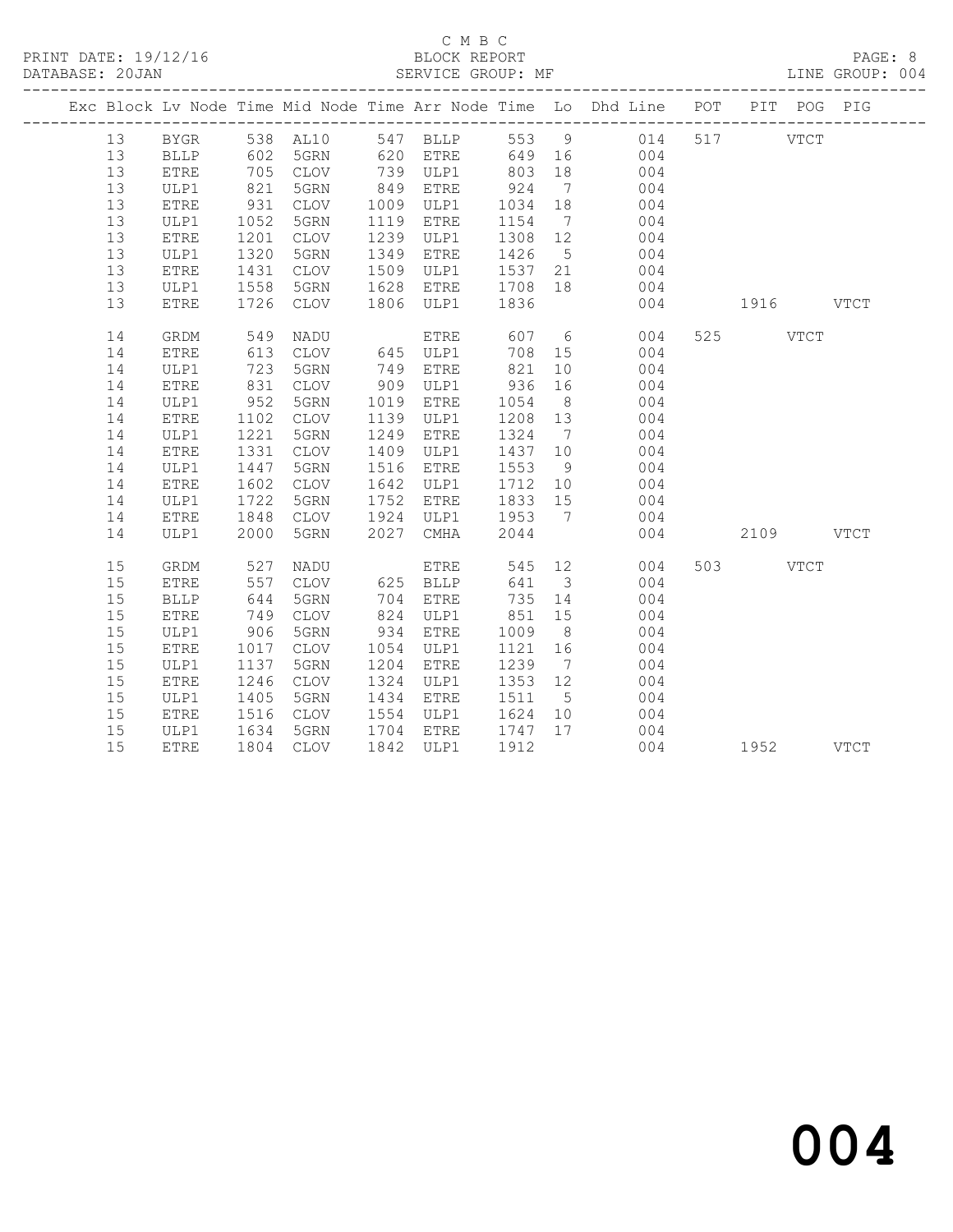## C M B C<br>BLOCK REPORT

LINE GROUP: 004

|        |          |              |                                                                                                          |                         |      |                        |                 |                              | Exc Block Lv Node Time Mid Node Time Arr Node Time Lo Dhd Line POT PIT POG PIG |     |             |             |
|--------|----------|--------------|----------------------------------------------------------------------------------------------------------|-------------------------|------|------------------------|-----------------|------------------------------|--------------------------------------------------------------------------------|-----|-------------|-------------|
|        | 16       | BYGR         |                                                                                                          | 551<br>616 5GRN<br>210V |      |                        | 606 10          |                              | 014                                                                            | 530 | <b>VTCT</b> |             |
|        | 16       | <b>BLLP</b>  |                                                                                                          |                         |      |                        | 704             | 16                           | 004                                                                            |     |             |             |
|        | 16       | <b>ETRE</b>  | $\frac{72}{836}$                                                                                         | 720 CLOV                |      | 754 ULP1<br>904 ETRE   | 818             | 18                           | 004                                                                            |     |             |             |
|        | 16       | ULP1         |                                                                                                          | 5GRN                    |      |                        | 939             | $7\phantom{.0}\phantom{.0}7$ | 004                                                                            |     |             |             |
|        | 16       | ETRE         | 946                                                                                                      | CLOV                    |      | 1024 ULP1              | 1049            | 18                           | 004                                                                            |     |             |             |
|        | 16       | ULP1         | 1107<br>1216                                                                                             | 5GRN                    |      | 1134 ETRE              | 1209            | $7\phantom{.0}\phantom{.0}7$ | 004                                                                            |     |             |             |
|        | 16       | ETRE         |                                                                                                          | CLOV                    |      | 1254 ULP1              | 1323 12         |                              | 004                                                                            |     |             |             |
|        | 16       | ULP1         | 1335                                                                                                     | 5GRN                    |      | 1404 ETRE              | 1441            | $5\overline{)}$              | 004                                                                            |     |             |             |
|        | 16       | ETRE         | 1446                                                                                                     | CLOV                    | 1524 | ULP1                   | 1552            | 18                           | 004                                                                            |     |             |             |
|        | 16       | ULP1         | 1610                                                                                                     | 5GRN                    | 1640 | ETRE                   | 1723            | 15                           | 004                                                                            |     |             |             |
|        | 16       | ${\tt ETRE}$ | 1738                                                                                                     | CLOV                    |      | 1818 ULP1              | 1848            | 10                           | 004                                                                            |     |             |             |
|        | 16<br>16 | ULP1         | 1858<br>2006                                                                                             | 5GRN<br>CLOV            |      | 1928 ETRE<br>2040 ULP1 | 2002<br>2107 13 | $\overline{4}$               | 004<br>004                                                                     |     |             |             |
|        |          | ${\tt ETRE}$ | 2120                                                                                                     | 5GRN                    | 2147 |                        | 2203            | $\overline{\mathbf{3}}$      | 004                                                                            |     |             |             |
| #GR 16 | GR 16    | ULP1<br>ULP1 | 2122                                                                                                     | 5GRN                    | 2147 | CMHA<br>CMHA           | 2203            | $\overline{\mathbf{3}}$      | 004                                                                            |     |             |             |
| GR 16  |          | CMHA         | 2206                                                                                                     | CLOV                    | 2220 | ULP1                   | 2245            | 20                           | 004                                                                            |     |             |             |
| #GR 16 |          | CMHA         | 2206                                                                                                     | CLOV                    | 2220 | ULP1                   | 2245            | 20                           | 004                                                                            |     |             |             |
| GR 16  |          | ULP1         | 2305                                                                                                     | 5GRN                    | 2327 | CMHA                   | 2342            | $\overline{4}$               | 004                                                                            |     |             |             |
| #GR 16 |          | ULP1         | 2305                                                                                                     | 5GRN                    | 2327 | CMHA                   | 2342            | $\overline{4}$               | 004                                                                            |     |             |             |
|        | GR 16    | CMHA         | 2346                                                                                                     | CLOV                    | 2400 | ULP1                   | 2421            |                              | 004                                                                            |     | 2451        | VTCT        |
| #GR 16 |          | $\rm CMHz$   | 2346                                                                                                     | $\mathtt{CLOV}$         | 2400 | ULP1                   | 2421            |                              | 004                                                                            |     | 2451        | <b>VTCT</b> |
|        |          |              |                                                                                                          |                         |      |                        |                 |                              |                                                                                |     |             |             |
|        | 17       | BYGR         | 641                                                                                                      | AL10                    | 650  | ULP1                   | 700             | 8 <sup>8</sup>               | 014                                                                            | 619 | <b>VTCT</b> |             |
|        | 17       | ULP1         | 708                                                                                                      | 5GRN                    |      | 734 ETRE               | 806             | 11                           | 004                                                                            |     |             |             |
|        | 17       | <b>ETRE</b>  | $\begin{array}{c} \n \overline{\phantom{0}}\\ \n 817 \\ \n \overline{\phantom{0}}\\ \n 37\n \end{array}$ | CLOV                    |      | 854 ULP1               | 921             | 16                           | 004                                                                            |     |             |             |
|        | 17       | ULP1         | 937<br>1047                                                                                              | 5GRN                    |      | 1004 ETRE              | 1039            | 8 <sup>8</sup>               | 004                                                                            |     |             |             |
|        | 17       | ETRE         |                                                                                                          | CLOV                    |      | 1124 ULP1              | 1151            | 15                           | 004                                                                            |     |             |             |
|        | 17       | ULP1         | 1206<br>1316                                                                                             | 5GRN                    |      | 1234 ETRE              | 1309            | $\overline{7}$               | 004                                                                            |     |             |             |
|        | 17       | ${\tt ETRE}$ |                                                                                                          | CLOV                    |      | 1354 ULP1              | 1422 13         |                              | 004                                                                            |     |             |             |
|        | 17       | ULP1         | 1435                                                                                                     | 5GRN                    |      | 1504 ETRE              | 1541            | 9                            | 004                                                                            |     |             |             |
|        | 17       | ETRE         | 1550                                                                                                     | CLOV                    |      | 1630 ULP1              | 1700 10         |                              | 004                                                                            |     |             |             |
|        | 17       | ULP1         | 1710                                                                                                     | 5GRN                    | 1740 | ETRE                   | 1823            |                              | 004                                                                            |     | 1920 VTCT   |             |
|        | 18       | <b>BYGR</b>  | 639                                                                                                      | AL10                    |      | 648 BLLP               | 654             | $5\overline{)}$              | 014                                                                            | 618 | <b>VTCT</b> |             |
|        | 18       | <b>BLLP</b>  | 659                                                                                                      | 5GRN                    |      |                        | 750             | 14                           | 004                                                                            |     |             |             |
|        | 18       | ETRE         | $804$                                                                                                    | CLOV                    |      | 719 ETRE<br>839 ULP1   | 906             | 15                           | 004                                                                            |     |             |             |
|        | 18       | ULP1         | 921                                                                                                      | 5GRN                    | 949  | ETRE                   | 1024            | 8 <sup>8</sup>               | 004                                                                            |     |             |             |
|        | 18       | ETRE         | 1032                                                                                                     | CLOV                    |      | 1109 ULP1              | 1136            | 16                           | 004                                                                            |     |             |             |
|        | 18       | ULP1         | 1152                                                                                                     | 5GRN                    |      | 1219 ETRE              | 1254            | $7\phantom{.0}\phantom{.0}7$ | 004                                                                            |     |             |             |
|        | 18       | ${\tt ETRE}$ | 1301                                                                                                     | CLOV                    | 1339 | ULP1                   | 1407            | 13                           | 004                                                                            |     |             |             |
|        | 18       | ULP1         | 1420                                                                                                     | 5GRN                    | 1449 | ETRE                   | 1526            | 14                           | 004                                                                            |     |             |             |
|        | 18       | ETRE         | 1540                                                                                                     | CLOV                    | 1618 | ULP1                   | 1648            | 10                           | 004                                                                            |     |             |             |
|        | 18       | ULP1         | 1658                                                                                                     | 5GRN                    |      | 1728 ETRE              | 1811 19         |                              | 004                                                                            |     |             |             |
|        | 18       | ETRE         |                                                                                                          | CLOV                    |      | 1906 ULP1              | 1935            | $5^{\circ}$                  | 004                                                                            |     |             |             |
|        | 18       | ULP1         | 1830<br>1940                                                                                             | 5GRN                    |      | 2007 CMHA              | 2024            |                              | 004                                                                            |     | 2052        | <b>VTCT</b> |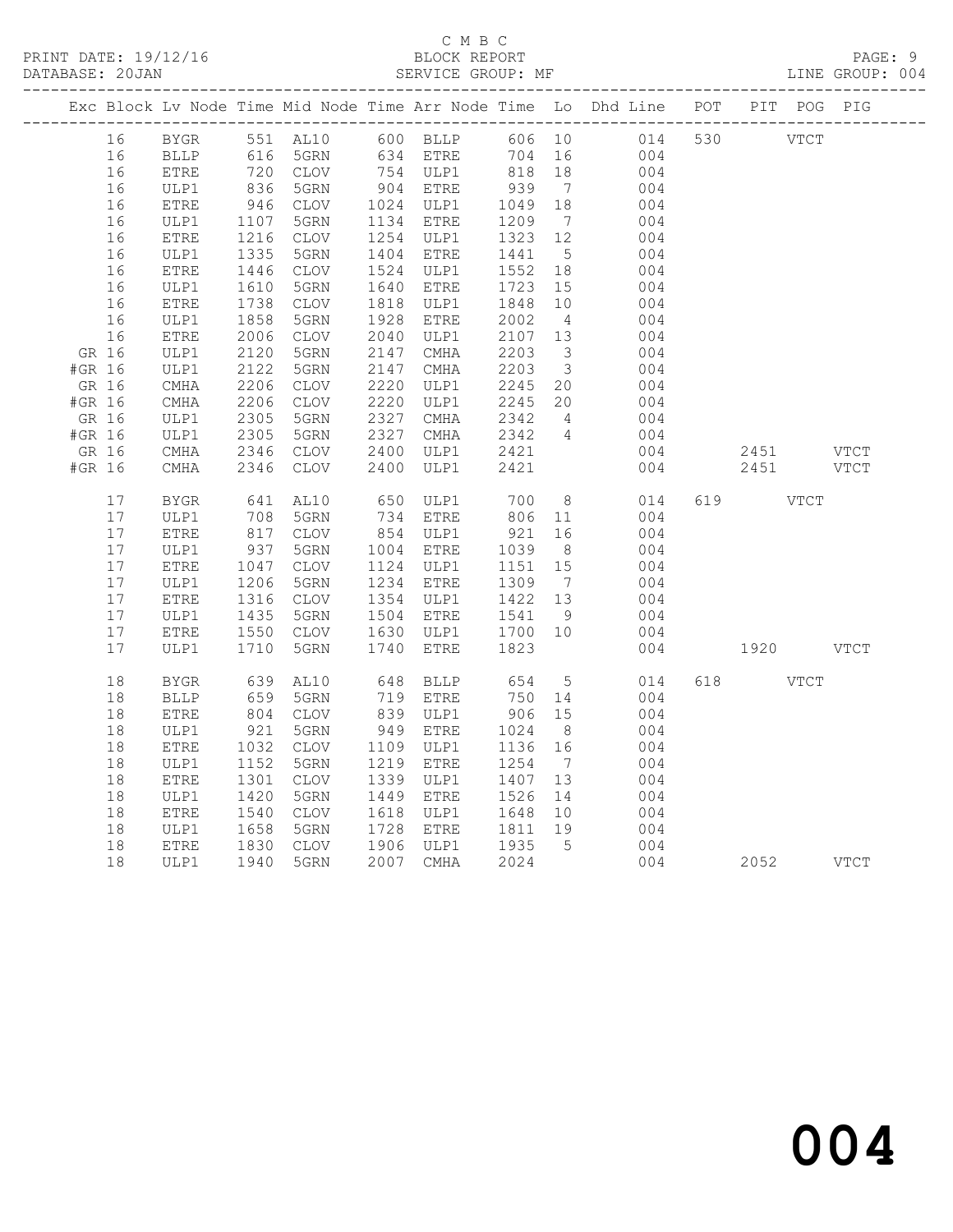PRINT DATE: 19/12/16<br>DATABASE: 20JAN

# C M B C<br>BLOCK REPORT<br>SERVICE GROUP: MF

|        |       |              |                  |                |              |              |              |                | Exc Block Lv Node Time Mid Node Time Arr Node Time Lo Dhd Line POT PIT POG PIG        |               |             |      |             |  |
|--------|-------|--------------|------------------|----------------|--------------|--------------|--------------|----------------|---------------------------------------------------------------------------------------|---------------|-------------|------|-------------|--|
|        | 19    |              |                  |                |              |              |              |                | GRDM 623 NADU ETRE 643 7 004 554 VTCT                                                 |               |             |      |             |  |
|        | 19    | ETRE         |                  |                |              |              |              |                | 650 CLOV 724 ULP1 748 19 004                                                          |               |             |      |             |  |
|        | 19    | ULP1         | 807              | 5GRN 834 ETRE  |              |              |              |                | 909 7 004                                                                             |               |             |      |             |  |
|        | 19    | ETRE         | 916<br>1037      |                |              |              |              |                | CLOV 954 ULP1 1019 18 004<br>5GRN 1104 ETRE 1139 8 004                                |               |             |      |             |  |
|        | 19    | ULP1         |                  |                |              |              |              |                |                                                                                       |               |             |      |             |  |
|        | 19    | ETRE         | 1147             | CLOV           |              | 1224 ULP1    |              |                | $1253$ $12$ 004                                                                       |               |             |      |             |  |
|        | 19    | ULP1         | 1305             | 5GRN           | 1334         | ETRE         |              |                | 1411 5 004                                                                            |               |             |      |             |  |
|        | 19    | ETRE         | 1416             | CLOV           | 1454         | ULP1         |              |                | 1522 11 004                                                                           |               |             |      |             |  |
|        | 19    | ULP1         | 1533             | 5GRN           | 1604         | ETRE         |              |                | $\begin{array}{cccc} 1642 & 18 & & 004 \\ 1812 & 10 & & 004 \end{array}$              |               |             |      |             |  |
|        | 19    | ETRE         | 1700             | CLOV           | 1742         | ULP1         |              |                |                                                                                       |               |             |      |             |  |
|        | 19    | ULP1         | 1822             | 5GRN           | 1852         | ETRE         |              |                | 1929 17 004                                                                           |               |             |      |             |  |
|        | 19    | ETRE         | 1946             | CLOV           | 2020         | ULP1         |              |                | 2047 13 004                                                                           |               |             |      |             |  |
|        | GR 19 | ULP1         | 2100             | 5GRN           | 2127         | CMHA         | 2143         |                | $\begin{array}{ccc} 3 & 004 \\ 3 & 004 \end{array}$                                   |               |             |      |             |  |
| #GR 19 |       | ULP1         | 2102             | 5GRN           | 2127         | CMHA         | 2143         |                | 2225 20 004                                                                           |               |             |      |             |  |
|        | GR 19 | CMHA         | 2146             | CLOV           | 2200         | ULP1         |              |                |                                                                                       |               |             |      |             |  |
| #GR 19 | GR 19 | CMHA         | 2146             | CLOV<br>5GRN   | 2200<br>2307 | ULP1         | 2225<br>2322 |                | 20 004                                                                                |               |             |      |             |  |
| #GR 19 |       | ULP1<br>ULP1 | $2245$<br>$2245$ | 5GRN           | 2307         | CMHA<br>CMHA | 2322         |                | $\begin{array}{ccc} 4 & 004 \\ 4 & 004 \end{array}$                                   |               |             |      |             |  |
|        | GR 19 | CMHA         | 2326             | CLOV           | 2340         | ULP1         |              |                | 2403 12 004                                                                           |               |             |      |             |  |
| #GR 19 |       | CMHA         | 2326             | CLOV           | 2340         | ULP1         |              |                | 2403 12 004                                                                           |               |             |      |             |  |
|        | GR 19 | ULP1         |                  | GRBY           | 2438         | HRPN         |              |                |                                                                                       |               |             |      |             |  |
| #GR 19 |       | ULP1         | 2415<br>2415     | GRBY           | 2438         | HRPN         | 2449 0       |                | 2449 0 014<br>2449 0 014                                                              |               |             |      |             |  |
|        | GR 19 | HRPN         | 2449             | BYGR           |              | 2506 ULP1    |              |                | $2527$ $014$ $2557$ VTCT                                                              |               |             |      |             |  |
| #GR 19 |       | HRPN         | 2449             | BYGR           | 2506         | ULP1         | 2527         |                |                                                                                       | 014 2557 VTCT |             |      |             |  |
|        |       |              |                  |                |              |              |              |                |                                                                                       |               |             |      |             |  |
|        | 20    | BYGR         | 720              |                |              |              |              |                | AL10 730 ULP1 741 11 014                                                              |               | 657 VTCT    |      |             |  |
|        | 20    | ULP1         | 752              | 5GRN           |              | 819 ETRE     |              |                | 854 7 004                                                                             |               |             |      |             |  |
|        | 20    | <b>ETRE</b>  | 901              | CLOV 939 ULP1  |              |              |              |                | 1004 18 004                                                                           |               |             |      |             |  |
|        | 20    | ULP1         | 1022             | 5GRN           | 1049         | ETRE         |              |                |                                                                                       |               |             |      |             |  |
|        | 20    | ETRE         | 1132             | CLOV           | 1209         | ULP1         |              |                | $\begin{array}{cccc} 1124 & 8 & 004 \\ 1238 & 13 & 004 \\ 1354 & 7 & 004 \end{array}$ |               |             |      |             |  |
|        | 20    | ULP1         | 1251             | 5GRN           | 1319         | ETRE         |              |                |                                                                                       |               |             |      |             |  |
|        | 20    | ETRE         | 1401             | CLOV           | 1439         | ULP1         |              |                | 1507 14 004                                                                           |               |             |      |             |  |
|        | 20    | ULP1         | 1521             | 5GRN           | 1552         | ETRE         | 1630         |                | 8 004                                                                                 |               |             |      |             |  |
|        | 20    | ETRE         | 1638             | CLOV           | 1718         | ULP1         |              |                | 1748 10 004<br>1905 22 004                                                            |               |             |      |             |  |
|        | 20    | ULP1         | 1758             | 5GRN           |              | 1828 ETRE    |              |                |                                                                                       |               |             |      |             |  |
|        | 20    | <b>ETRE</b>  | 1927             | CLOV 2001 ULP1 |              |              | 2028 12      |                | 004                                                                                   |               |             |      |             |  |
|        | GR 20 | ULP1         | 2040             | 5GRN           |              | 2107 CMHA    | 2123         | $\overline{1}$ | 004                                                                                   |               |             |      |             |  |
|        |       |              |                  |                |              |              |              |                | 004                                                                                   |               |             |      |             |  |
|        | GR 20 | CMHA         | 2124             | <b>CLOV</b>    | 2140         | ULP1         | 2205         | 17             | 004                                                                                   |               |             |      |             |  |
| #GR 20 |       | <b>CMHA</b>  | 2124             | <b>CLOV</b>    | 2140         | ULP1         | 2205         | 17             | 004                                                                                   |               |             |      |             |  |
|        | GR 20 | ULP1         | 2222             | 5GRN           | 2247         | <b>CMHA</b>  | 2302         | 4              | 004                                                                                   |               |             |      |             |  |
| #GR 20 |       | ULP1         | 2222             | 5GRN           | 2247         | <b>CMHA</b>  | 2302         | 4              | 004                                                                                   |               |             |      |             |  |
|        | GR 20 | CMHA         | 2306             | <b>CLOV</b>    | 2320         | ULP1         | 2343         | 7              | 004                                                                                   |               |             |      |             |  |
| #GR 20 |       | CMHA         | 2306             | <b>CLOV</b>    | 2320         | ULP1         | 2343         | 7              | 004                                                                                   |               |             |      |             |  |
|        | GR 20 | ULP1         | 2350             | 5GRN           | 2412         | CMHA         | 2426         |                | 004                                                                                   |               | 2448        |      | <b>VTCT</b> |  |
| #GR 20 |       | ULP1         | 2350             | 5GRN           | 2412         | CMHA         | 2426         |                | 004                                                                                   |               | 2448        |      | <b>VTCT</b> |  |
|        | 21    | GRDM         | 1453             | NADU           |              | <b>ETRE</b>  | 1518         | 10             | 004                                                                                   | 1417          |             | VTCT |             |  |
|        | 21    | ETRE         | 1528             | <b>CLOV</b>    | 1606         | ULP1         | 1636         | 10             | 004                                                                                   |               |             |      |             |  |
|        | 21    | ULP1         | 1646             | 5GRN           | 1716         | <b>ETRE</b>  | 1759         | 17             | 004                                                                                   |               |             |      |             |  |
|        | 21    | ETRE         | 1816             | <b>CLOV</b>    | 1854         | ULP1         | 1924         |                | 004                                                                                   |               | 2004        |      | <b>VTCT</b> |  |
|        |       |              |                  |                |              |              |              |                |                                                                                       |               |             |      |             |  |
|        | 22    | <b>BYGR</b>  | 1459             | AL10           | 1515         | ULP1         | 1529         | 17             | 014                                                                                   | 1432          | <b>VTCT</b> |      |             |  |
|        | 22    | ULP1         | 1546             | 5GRN           | 1616         | ETRE         | 1656         | 16             | 004                                                                                   |               |             |      |             |  |
|        | 22    | ${\tt ETRE}$ | 1712             | <b>CLOV</b>    | 1754         | ULP1         | 1824         | 14             | 004                                                                                   |               |             |      |             |  |
|        | 22    | ULP1         | 1838             | 5GRN           | 1908         | <b>ETRE</b>  | 1942         |                | 004                                                                                   |               | 2024        |      | <b>VTCT</b> |  |
|        |       |              |                  |                |              |              |              |                |                                                                                       |               |             |      |             |  |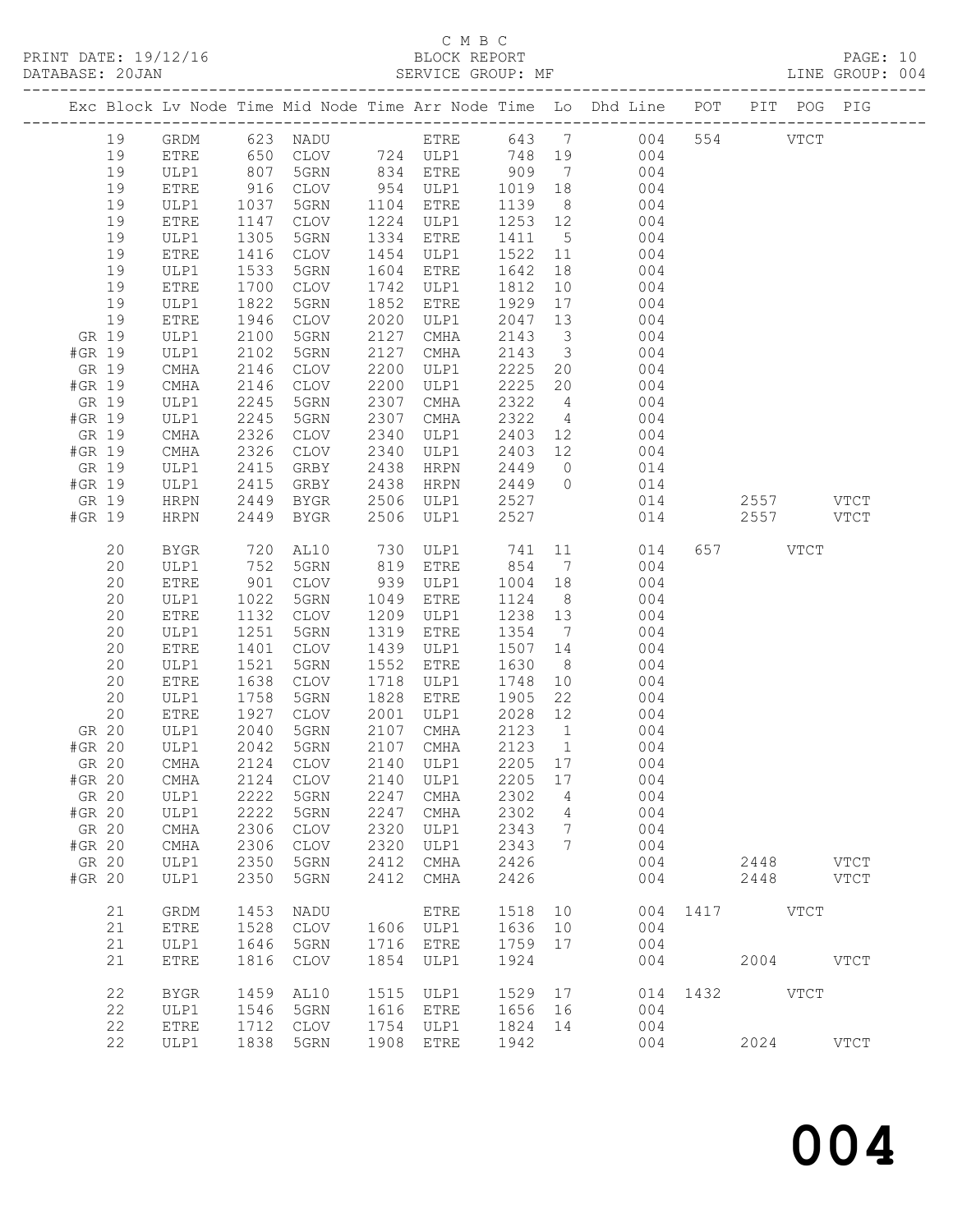PRINT DATE: 19/12/16 BLOCK REPORT<br>DATABASE: 20JAN BATABASE: 20JAN

### C M B C<br>BLOCK REPORT

PAGE: 11<br>LINE GROUP: 004

| <u>DIIILIDINDI . LUUIIN</u> |    |      |      |      |      | 001\\tell 01\001 . 111 |         |    |                                                                |          |      |      | DIND CROOL. 001 |
|-----------------------------|----|------|------|------|------|------------------------|---------|----|----------------------------------------------------------------|----------|------|------|-----------------|
|                             |    |      |      |      |      |                        |         |    | Exc Block Ly Node Time Mid Node Time Arr Node Time Lo Dhd Line | POT      | PIT  | POG  | PIG             |
|                             | 23 | BYGR | 1415 | AL10 | 1431 | ULP1                   | 1445 14 |    |                                                                | 014 1351 |      | VTCT |                 |
|                             | 23 | ULP1 | 1459 | 5GRN | 1528 | ETRE                   | 1605    | 9  | 004                                                            |          |      |      |                 |
|                             | 23 | ETRE | 1614 | CLOV | 1654 | ULP1                   | 1724    | 10 | 004                                                            |          |      |      |                 |
|                             | 23 | ULP1 | 1734 | 5GRN | 1804 | ETRE                   | 1841    |    | 004                                                            |          | 1939 |      | VTCT            |
|                             | 24 | GRDM | 1611 | NADU |      | <b>ETRE</b>            | 1636    | 12 | 004                                                            | 1535     |      | VTCT |                 |
|                             | 24 | ETRE | 1648 | CLOV | 1730 | ULP1                   | 1800    | 10 | 004                                                            |          |      |      |                 |
|                             | 24 | ULP1 | 1810 | 5GRN | 1840 | ETRE                   | 1917    |    | 004                                                            |          | 2004 |      | VTCT            |
|                             |    |      |      |      |      |                        |         |    |                                                                |          |      |      |                 |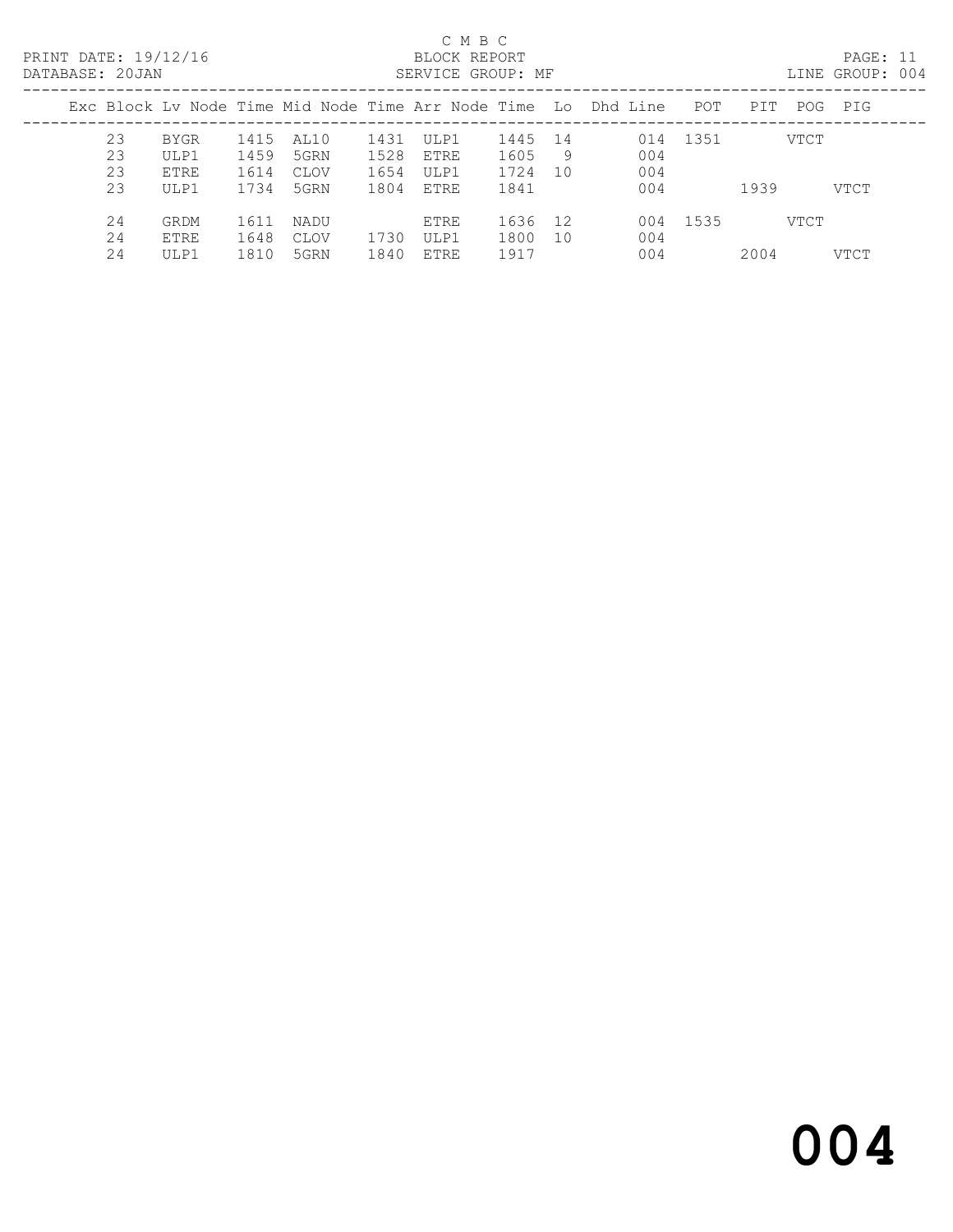|  |                                              | PRINT DATE: 19/12/16            |                           |                                                                                                   |              | C M B C<br>BLOCK REPORT |                      |                                        |                                                                                                                                                                                                                                                  |  | PAGE: 12 |  |
|--|----------------------------------------------|---------------------------------|---------------------------|---------------------------------------------------------------------------------------------------|--------------|-------------------------|----------------------|----------------------------------------|--------------------------------------------------------------------------------------------------------------------------------------------------------------------------------------------------------------------------------------------------|--|----------|--|
|  |                                              | BURO BURRARD & ROBSON           |                           |                                                                                                   |              |                         |                      |                                        | CADN NB CAMBIE ST NS DUNSMUIR<br>CADS SB CAMBIE ST NS DUNSMUIR<br>DADE DAVIE & DENMAN<br>DADW DAVIE & DENMAN<br>DAMW DAVIE & MAINLAND<br>CRBY GRANVILLE & BROADWAY MAHU MARINE & HUDSON<br>RIHA RICHARDS & HASTINGS VTCT Vancouver Trolley Depot |  |          |  |
|  |                                              |                                 |                           |                                                                                                   |              |                         |                      |                                        | Exc Block Lv Node Time Mid Node Time Arr Node Time Lo Dhd Line POT PIT POG PIG                                                                                                                                                                   |  |          |  |
|  | $1 \quad \blacksquare$                       |                                 |                           |                                                                                                   |              |                         |                      |                                        | 1 MAHU 454 GRBY 512 DAHW 521 0 010 452 VTCT                                                                                                                                                                                                      |  |          |  |
|  | $\mathbf{1}$<br>$\mathbf{1}$<br>$\mathbf{1}$ |                                 |                           |                                                                                                   |              |                         |                      |                                        |                                                                                                                                                                                                                                                  |  |          |  |
|  | $\mathbf{1}$<br>$\mathbf{1}$                 | DADW                            |                           |                                                                                                   |              |                         |                      |                                        | 659 9 005<br>723 0 006                                                                                                                                                                                                                           |  |          |  |
|  | $\mathbf 1$<br>$\mathbf 1$<br>$\mathbf 1$    | CADS<br>DADW<br>CADS            |                           | 641   CADS<br>708   DAMW   713   DADW<br>723   CADS                                               |              | CADS                    |                      |                                        | 742 13 005                                                                                                                                                                                                                                       |  |          |  |
|  | $\mathbf 1$<br>$\mathbf 1$<br>$\mathbf 1$    | DADW<br>CADS<br>DADW            |                           | 755 DAMW 801 DADW<br>812 CADS<br>838 DAMW 845 DADW<br>856 CADS                                    |              |                         |                      |                                        | CADS 834 4 005<br>DAMW 845 DADW 856 0 006<br>CADS 918 10 006                                                                                                                                                                                     |  |          |  |
|  | $\mathbf 1$<br>$\mathbf 1$                   | CADS<br>DADW                    | 928                       | DAMW 935 DADW                                                                                     |              |                         | 946                  |                                        | $0$ 006                                                                                                                                                                                                                                          |  |          |  |
|  | $\mathbf 1$<br>$\mathbf 1$<br>$\mathbf 1$    | CADS<br>DADW<br>CADS            | $946$<br>$1020$<br>$1037$ |                                                                                                   |              |                         |                      |                                        | 946 CADS 1008 12 005<br>1020 DAMW 1026 DADW 1037 0 006<br>1037 CADS 1059 13 005<br>1112 DAMW 1118 DADW 1129 0 006                                                                                                                                |  |          |  |
|  | $\mathbf 1$<br>$\mathbf 1$<br>$\mathbf 1$    | DADW<br>CADS<br>DADW            | 1129<br>1203<br>1222      |                                                                                                   |              |                         |                      |                                        | CADS 1151 12 005<br>DAMW 1210 DADW 1222 0 006<br>CADS 1246 9 005<br>DAMW 1302 DADW 1314 0 006                                                                                                                                                    |  |          |  |
|  | $\mathbf 1$<br>$\mathbf 1$                   | CADS<br>DADW                    | 1255                      |                                                                                                   |              |                         |                      |                                        | 1338 8 005                                                                                                                                                                                                                                       |  |          |  |
|  | $\mathbf 1$<br>$\mathbf 1$<br>$\mathbf 1$    | CADS<br>DADW<br>CADS            |                           | 1314 CADS 1338 8<br>1346 DAMW 1353 DADW 1407 0<br>1407 CADS 1433 12<br>1445 DAMW 1452 DADW 1506 0 |              |                         |                      |                                        | 006<br>$1433$ $12$ 005<br>$0$ 006                                                                                                                                                                                                                |  |          |  |
|  | $\mathbf{1}$<br>$\mathbf 1$                  | DADW<br>CADS                    | 1506<br>1545<br>1606      |                                                                                                   |              |                         |                      |                                        | CADS 1534 11 005<br>DAMW 1552 DADW 1606 0 006<br>CADS 1634 12 005                                                                                                                                                                                |  |          |  |
|  | $\mathbf{1}$<br>$\mathbf{1}$<br>$\mathbf 1$  | DADW<br>DADW                    | 1708                      |                                                                                                   |              | CADS                    | 1735                 | 10                                     | CADS 1646 DAMW 1654 DADW 1708 0 006<br>005                                                                                                                                                                                                       |  |          |  |
|  | $\mathbf 1$<br>$1\,$<br>$\mathbf 1$          | $\mathtt{CADS}$<br>DADW<br>CADS | 1745<br>1808<br>1844      | DAMW<br>DAMW                                                                                      | 1753<br>1851 | DADW<br>CADS<br>DADW    | 1808<br>1834<br>1905 | $\overline{0}$<br>10<br>$\overline{0}$ | 006<br>005<br>006                                                                                                                                                                                                                                |  |          |  |
|  | $\mathbf 1$<br>$\mathbf 1$                   | DADW<br>$\mathtt{CADS}$         | 1905<br>1940              | <b>DAMW</b>                                                                                       | 1947         | CADS<br>DADW            | 1927<br>2001         | 13<br>$\overline{0}$                   | 005<br>006                                                                                                                                                                                                                                       |  |          |  |
|  | $1\,$<br>$\mathbf 1$<br>$1\,$                | DADW<br>$\mathtt{CADS}$<br>DADW | 2001<br>2034<br>2053      | DAMW                                                                                              | 2041         | CADS<br>DADW<br>CADS    | 2023<br>2053<br>2115 | 11<br>$\overline{0}$<br>19             | 005<br>006<br>005                                                                                                                                                                                                                                |  |          |  |
|  | $\mathbf 1$<br>$1\,$                         | CADS<br>DADW                    | 2134<br>2153              | DAMW                                                                                              | 2141         | DADW<br>CADS            | 2153<br>2215         | 0<br>4                                 | 006<br>005                                                                                                                                                                                                                                       |  |          |  |
|  | $\mathbf 1$<br>$\mathbf 1$<br>$\mathbf 1$    | CADS<br>DADW<br>$\mathtt{CADS}$ | 2219<br>2238<br>2306      | DAMW<br>DAMW                                                                                      | 2226<br>2313 | DADW<br>CADS<br>DADW    | 2238<br>2300<br>2323 | 0<br>6<br>0                            | 006<br>005<br>006                                                                                                                                                                                                                                |  |          |  |
|  | $1\,$<br>$\mathbf 1$<br>$\mathbf 1$          | DADW<br>CADS<br>DADW            | 2323<br>2353<br>2408      | DAMW                                                                                              | 2359         | CADS<br>DADW<br>CADS    | 2342<br>2408<br>2426 | 11<br>0<br>2                           | 005<br>006<br>005                                                                                                                                                                                                                                |  |          |  |
|  | $\mathbf 1$<br>$1\,$                         | CADS<br>DADW                    | 2428<br>2443              | DAMW                                                                                              | 2434         | DADW<br>CADS            | 2443<br>2501         | 0<br>7                                 | 006<br>005                                                                                                                                                                                                                                       |  |          |  |
|  | $\mathbf{1}$                                 | CADS                            | 2508                      | DAMW                                                                                              |              | 2514 DADW               | 2523                 | 0                                      | 006                                                                                                                                                                                                                                              |  |          |  |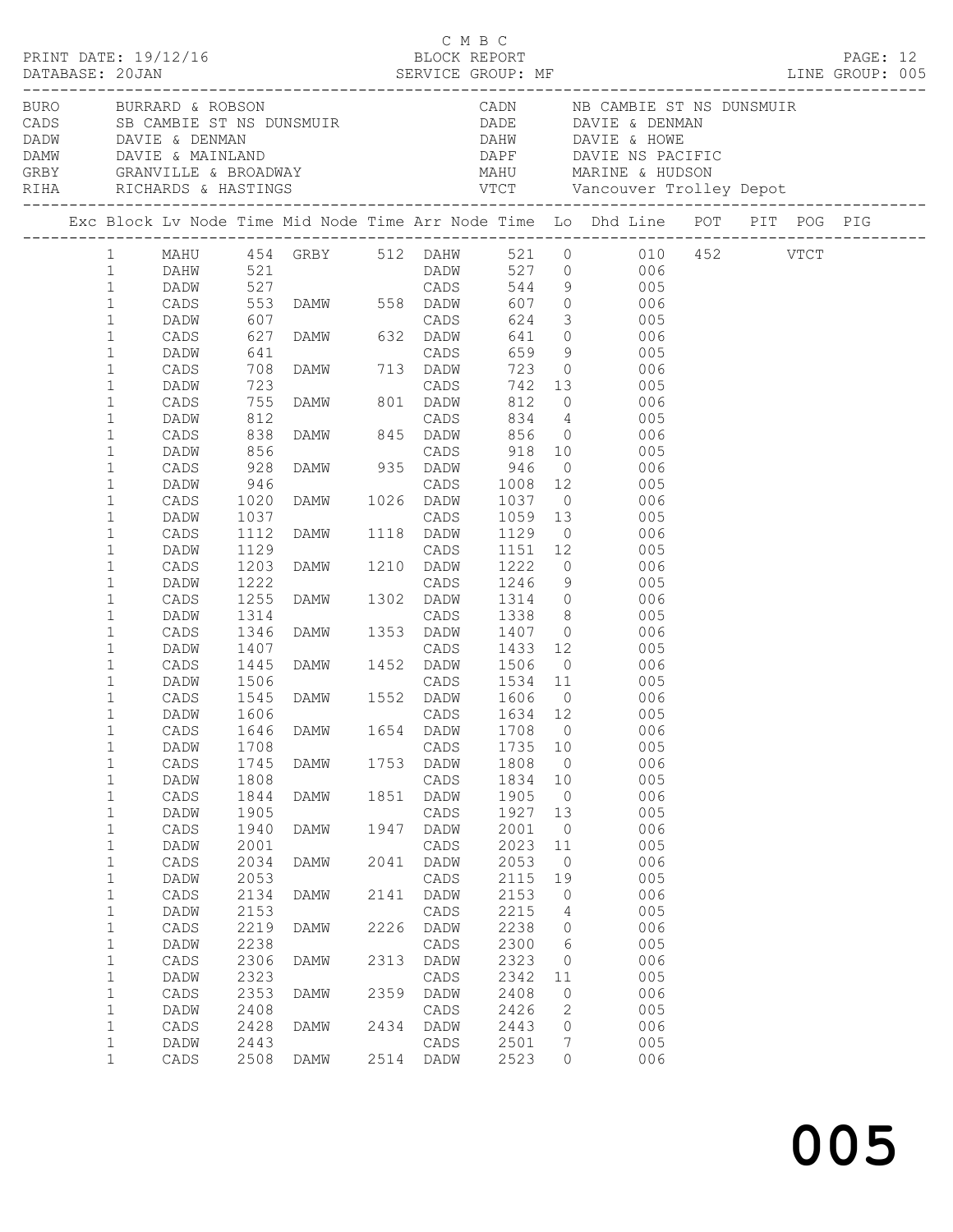#### C M B C

|                                       |                 |              |                 |      |                   |              |                 | Exc Block Lv Node Time Mid Node Time Arr Node Time Lo Dhd Line POT PIT POG PIG |          |             |  |
|---------------------------------------|-----------------|--------------|-----------------|------|-------------------|--------------|-----------------|--------------------------------------------------------------------------------|----------|-------------|--|
| $\mathbf{1}$                          | DADW            | 2523         |                 |      |                   |              |                 | CADS 2541 7 005                                                                |          |             |  |
| $\mathbf{1}$                          | CADS            |              |                 |      |                   |              |                 | 2548 DAMW 2554 DADW 2603 0 006                                                 |          |             |  |
| $\mathbf{1}$                          | DADW            | 2603         |                 |      | BURO              | 2609         |                 | 005 2634 VTCT                                                                  |          |             |  |
| 2                                     | MAHU            |              |                 |      | 454 GRBY 512 RIHA | 523          |                 | $\mathbf{1}$<br>010                                                            | 452 VTCT |             |  |
| $\mathbf{2}$                          | RIHA            | 524          |                 |      | DADE              | 537          |                 | $\overline{0}$<br>005                                                          |          |             |  |
| $\mathbf{2}$                          | DADE            | 537          | DAPF 547 CADN   |      |                   | 553          |                 | 006<br>$1$ – $\sim$                                                            |          |             |  |
| $\overline{c}$                        | CADN            | 554          |                 |      | DADE              | 608          | $\overline{0}$  | 005                                                                            |          |             |  |
| $\mathbf{2}$                          | DADE            | 608          | DAPF            |      | 618 CADN          | 625          | 5 <sup>5</sup>  | 006                                                                            |          |             |  |
| $\mathbf{2}$                          | CADN            | 630          |                 |      | DADE              | 644          | $\circ$         | 005                                                                            |          |             |  |
| $\mathbf{2}$                          | DADE            | 644          | DAPF            |      | 654 CADN          | 701          |                 | $7\overline{ }$<br>006                                                         |          |             |  |
| $\mathbf{2}$                          | CADN            | 708          |                 |      | DADE              | 724          | $\overline{0}$  | 005                                                                            |          |             |  |
| $\mathbf{2}$                          | DADE            | 724          | DAPF            |      | 736 CADN          | 744          | 6               | 006                                                                            |          |             |  |
| $\mathbf{2}$                          | CADN            | 750          |                 |      | DADE              | 809          |                 | $\overline{0}$<br>005                                                          |          |             |  |
| $\mathbf{2}$                          | DADE            | 809          | DAPF            |      | 822 CADN          | 830          |                 | $4\overline{ }$<br>006                                                         |          |             |  |
| $\mathbf{2}$                          | CADN            | 834          |                 |      | DADE              | 854          | $\overline{0}$  | 005<br>$\frac{3}{4}$                                                           |          |             |  |
| $\overline{c}$                        | DADE            | 854          | DAPF            |      | 907 CADN          | 916          |                 | 006                                                                            |          |             |  |
| $\mathbf{2}$                          | CADN            | 920          |                 |      | DADE              | 939          |                 | $\overline{0}$<br>005                                                          |          |             |  |
| $\mathbf{2}$                          | DADE            | 939          | DAPF 952 CADN   |      |                   | 1000         |                 | 12 and $\overline{a}$<br>006                                                   |          |             |  |
| $\overline{c}$                        | CADN            | 1012         |                 |      | DADE              | 1031         | $\overline{0}$  | 005                                                                            |          |             |  |
| $\overline{c}$                        | DADE            | 1031         | DAPF            |      | 1045 CADN         | 1053         | 10              | 006                                                                            |          |             |  |
| $\mathbf{2}$                          | CADN            | 1103         |                 |      | DADE              | 1124         |                 | $\overline{0}$<br>005                                                          |          |             |  |
| $\mathbf{2}$                          | DADE            | 1124         | DAPF            |      | 1139 CADN         | 1147         |                 | $6\overline{}$<br>006                                                          |          |             |  |
| $\mathbf{2}$                          | CADN            | 1153         |                 |      | DADE              | 1216         |                 | $\overline{0}$<br>005                                                          |          |             |  |
| $\overline{c}$                        | DADE            | 1216         | DAPF            |      | 1232 CADN         | 1239         | 8               | 006<br>$\overline{0}$                                                          |          |             |  |
| $\mathbf{2}$                          | CADN            | 1247         |                 |      | DADE              | 1309         |                 | 005                                                                            |          |             |  |
| $\mathbf{2}$                          | DADE            | 1309         | DAPF            |      | 1324 CADN         | 1331         |                 | 8 006                                                                          |          |             |  |
| $\mathbf{2}$<br>$\overline{c}$        | CADN            | 1339         |                 |      | DADE              | 1401<br>1424 | 8               | $\overline{0}$<br>005<br>006                                                   |          |             |  |
| $\overline{c}$                        | DADE<br>CADN    | 1401<br>1432 | DAPF            |      | 1417 CADN<br>DADE | 1454         | $\circ$         | 005                                                                            |          |             |  |
| $\overline{c}$                        | DADE            | 1454         | DAPF 1510 CADN  |      |                   | 1517         | 9               | 006                                                                            |          |             |  |
| $\mathbf{2}$                          | CADN            | 1526         |                 |      | DADE              | 1548         |                 |                                                                                |          |             |  |
| $\overline{c}$                        | DADE            | 1548         | DAPF 1602 CADN  |      |                   | 1611         |                 |                                                                                |          |             |  |
| $\sqrt{2}$                            | CADN            | 1619         |                 |      | DADE              | 1641         | $\circ$         | 005                                                                            |          |             |  |
| $\mathbf{2}$                          | DADE            | 1641         | DAPF 1655 CADN  |      |                   | 1704         | $7\overline{ }$ | 006                                                                            |          |             |  |
| $\overline{2}$                        | CADN            | 1711         |                 |      | DADE              | 1736         | $\Omega$        | 005                                                                            |          |             |  |
| $\mathbf{2}$                          | DADE            | 1736         | DAPF            | 1750 | CADN              | 1759         | 8               | 006                                                                            |          |             |  |
| $\mathbf{2}$                          | CADN            | 1807         |                 |      | DADE              | 1831         | 0               | 005                                                                            |          |             |  |
| $\sqrt{2}$                            | DADE            | 1831         | DAPF            | 1846 | CADN              | 1853         | 9               | 006                                                                            |          |             |  |
|                                       | CADN            | 1902         |                 |      | DADE              | 1926         | 0               | 005                                                                            |          |             |  |
| $\begin{array}{c} 2 \\ 2 \end{array}$ | DADE            | 1926         | DAPF            | 1941 | CADN              | 1947         | 7               | 006                                                                            |          |             |  |
| $\overline{c}$                        | CADN            | 1954         |                 |      | DADE              | 2016         | $\circ$         | 005                                                                            |          |             |  |
| $\sqrt{2}$                            | DADE            | 2016         | DAPF            | 2031 | CADN              | 2037         | 13              | 006                                                                            |          |             |  |
| $\sqrt{2}$                            | CADN            | 2050         |                 |      | DADE              | 2110         | 0               | 005                                                                            |          |             |  |
| $\overline{c}$                        | DADE            | 2110         | DAPF            | 2123 | CADN              | 2129         | 5               | 006                                                                            |          |             |  |
| $\overline{c}$                        | $\mathtt{CADN}$ | 2134         |                 |      | DADE              | 2154         | 0               | 005                                                                            |          |             |  |
| $\sqrt{2}$                            | DADE            | 2154         | DAPF            | 2207 | CADN              | 2213         | 6               | 006                                                                            |          |             |  |
| $\mathbf{2}$                          | CADN            | 2219         |                 |      | DADE              | 2239         | 0               | 005                                                                            |          |             |  |
| $\overline{c}$                        | DADE            | 2239         | DAPF            | 2252 | CADN              | 2258         | 9               | 006                                                                            |          |             |  |
| $\overline{c}$                        | CADN            | 2307         |                 |      | DADE              | 2324         | $\circ$         | 005                                                                            |          |             |  |
| $\sqrt{2}$                            | DADE            | 2324         | $\texttt{DAPF}$ | 2337 | CADN              | 2343         | 12              | 006                                                                            |          |             |  |
| $\overline{c}$                        | CADN            | 2355         |                 |      | DADE              | 2410         | 0               | 005                                                                            |          |             |  |
| $\overline{c}$                        | DADE            | 2410         | DAPF            | 2421 | CADN              | 2427         | 8               | 006                                                                            |          |             |  |
| $\overline{c}$                        | $\mathtt{CADN}$ | 2435         |                 |      | DADE              | 2450         | $\circ$         | 005                                                                            |          |             |  |
| $\overline{c}$                        | DADE            | 2450         | DAPF            | 2501 | CADN              | 2507         | 10              | 006                                                                            |          |             |  |
| $\overline{c}$                        | CADN            | 2517         |                 |      | DADE              | 2530         | $\circ$         | 005                                                                            |          |             |  |
| $\overline{c}$                        | DADE            | 2530         | DAPF            | 2541 | CADN              | 2547         |                 | 006                                                                            | 2613     | <b>VTCT</b> |  |

and the contract of  $\sim$  005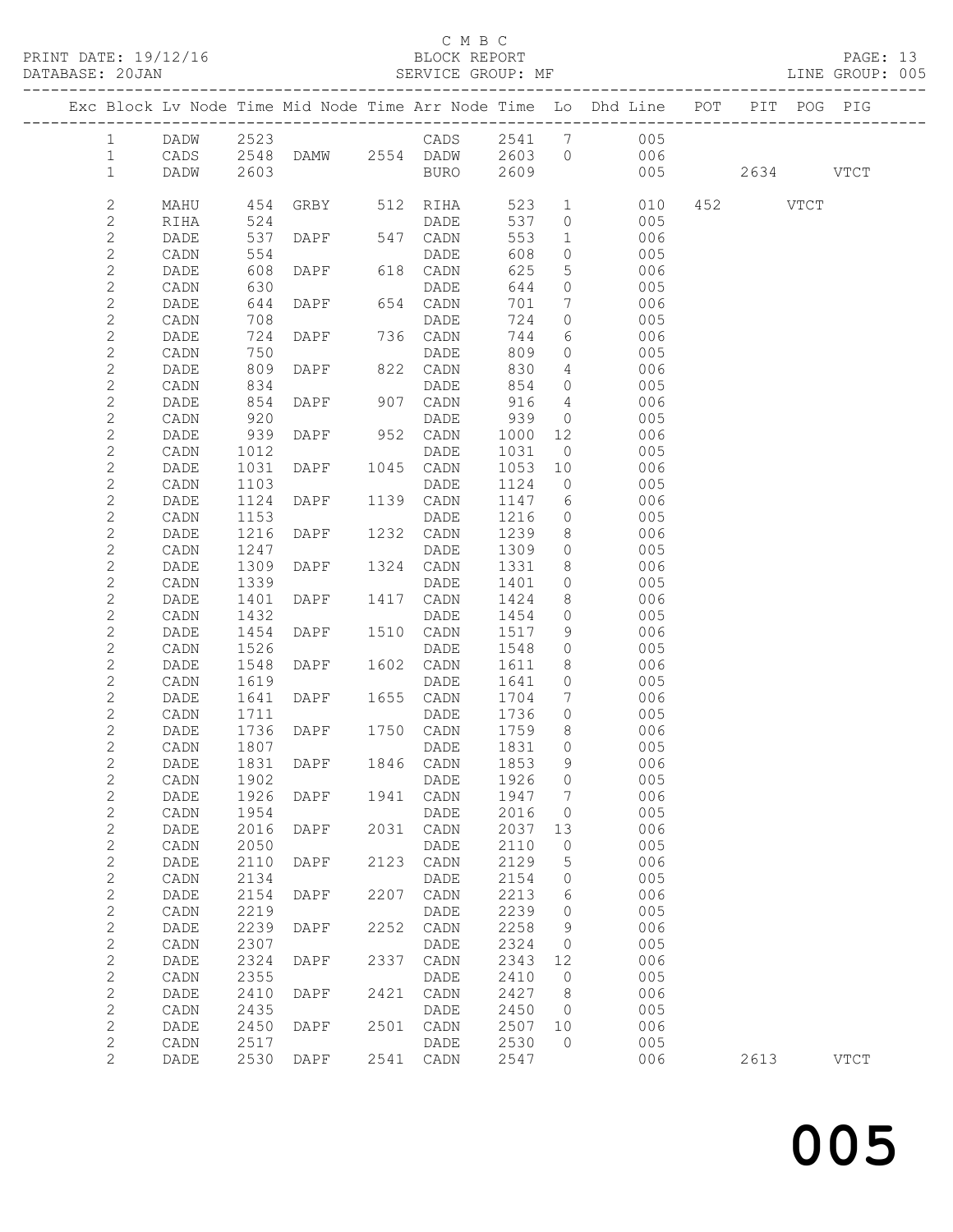### C M B C<br>BLOCK REPORT

PAGE: 14<br>LINE GROUP: 005

|  |                |             |      |      |      |               |      |                 | Exc Block Lv Node Time Mid Node Time Arr Node Time Lo Dhd Line POT |          | PIT POG   | PIG |
|--|----------------|-------------|------|------|------|---------------|------|-----------------|--------------------------------------------------------------------|----------|-----------|-----|
|  | $\mathcal{E}$  | MAHU        | 510  |      |      | GRBY 528 RIHA | 539  | $\overline{1}$  | 010                                                                | 508 VTCT |           |     |
|  | 3              | RIHA        | 540  |      |      | DADE          | 553  | $\circ$         | 005                                                                |          |           |     |
|  | $\mathfrak{Z}$ | DADE        | 553  | DAPF |      | 603 CADN      | 609  | $\mathbf{1}$    | 006                                                                |          |           |     |
|  | $\mathfrak{Z}$ | CADN        | 610  |      |      | DADE          | 624  | $\circ$         | 005                                                                |          |           |     |
|  | 3              | DADE        | 624  | DAPF |      | 634 CADN      | 641  | 5               | 006                                                                |          |           |     |
|  | 3              | CADN        | 646  |      |      | DADE          | 702  | $\circ$         | 005                                                                |          |           |     |
|  | 3              | <b>DADE</b> | 702  | DAPF |      | 714 CADN      | 722  | 8               | 006                                                                |          |           |     |
|  | 3              | CADN        | 730  |      |      | DADE          | 748  | $\circ$         | 005                                                                |          |           |     |
|  | 3              | <b>DADE</b> | 748  | DAPF |      | 801 CADN      | 809  | 6               | 006                                                                |          |           |     |
|  | 3              | CADN        | 815  |      |      | DADE          | 834  | $\circ$         | 005                                                                |          |           |     |
|  | 3              | <b>DADE</b> | 834  | DAPF | 847  | CADN          | 856  | 8               | 006                                                                |          |           |     |
|  | 3              | CADN        | 904  |      |      | DADE          | 924  | $\circ$         | 005                                                                |          |           |     |
|  | 3              | DADE        | 924  | DAPF | 937  | CADN          | 945  | 12              | 006                                                                |          |           |     |
|  | 3              | CADN        | 957  |      |      | DADE          | 1016 | $\Omega$        | 005                                                                |          |           |     |
|  | 3              | DADE        | 1016 | DAPF | 1029 | CADN          | 1037 | 11              | 006                                                                |          |           |     |
|  | 3              | CADN        | 1048 |      |      | DADE          | 1109 | $\Omega$        | 005                                                                |          |           |     |
|  | 3              | <b>DADE</b> | 1109 | DAPF | 1124 | CADN          | 1132 | 6               | 006                                                                |          |           |     |
|  | 3              | CADN        | 1138 |      |      | DADE          | 1201 | $\circ$         | 005                                                                |          |           |     |
|  | 3              | DADE        | 1201 | DAPF | 1217 | CADN          | 1224 | 8               | 006                                                                |          |           |     |
|  | 3              | CADN        | 1232 |      |      | DADE          | 1254 | $\circ$         | 005                                                                |          |           |     |
|  | 3              | <b>DADE</b> | 1254 | DAPF | 1309 | CADN          | 1316 | 8               | 006                                                                |          |           |     |
|  | 3              | CADN        | 1324 |      |      | DADE          | 1346 | $\circ$         | 005                                                                |          |           |     |
|  | 3              | DADE        | 1346 | DAPF | 1401 | CADN          | 1408 | 9               | 006                                                                |          |           |     |
|  | 3              | CADN        | 1417 |      |      | DADE          | 1439 | $\circ$         | 005                                                                |          |           |     |
|  | 3              | DADE        | 1439 | DAPF | 1455 | CADN          | 1502 | $7\phantom{.0}$ | 006                                                                |          |           |     |
|  | 3              | CADN        | 1509 |      |      | DADE          | 1531 | $\circ$         | 005                                                                |          |           |     |
|  | 3              | DADE        | 1531 | DAPF | 1545 | CADN          | 1554 | 9               | 006                                                                |          |           |     |
|  | 3              | CADN        | 1603 |      |      | DADE          | 1625 | $\circ$         | 005                                                                |          |           |     |
|  | 3              | DADE        | 1625 | DAPF |      | 1639 CADN     | 1648 | $7\phantom{.0}$ | 006                                                                |          |           |     |
|  | 3              | CADN        | 1655 |      |      | <b>DADE</b>   | 1720 | $\circ$         | 005                                                                |          |           |     |
|  | 3              | DADE        | 1720 | DAPF |      | 1734 CADN     | 1743 | 8               | 006                                                                |          |           |     |
|  | 3              | CADN        | 1751 |      |      | DADE          | 1815 | $\circ$         | 005                                                                |          |           |     |
|  | 3              | DADE        | 1815 | DAPF |      | 1831 CADN     | 1838 | 8               | 006                                                                |          |           |     |
|  | 3              | CADN        | 1846 |      |      | DADE          | 1910 | $\Omega$        | 005                                                                |          |           |     |
|  | 3              | DADE        | 1910 | DAPF |      | 1925 CADN     | 1931 |                 | 006                                                                |          | 2005 VTCT |     |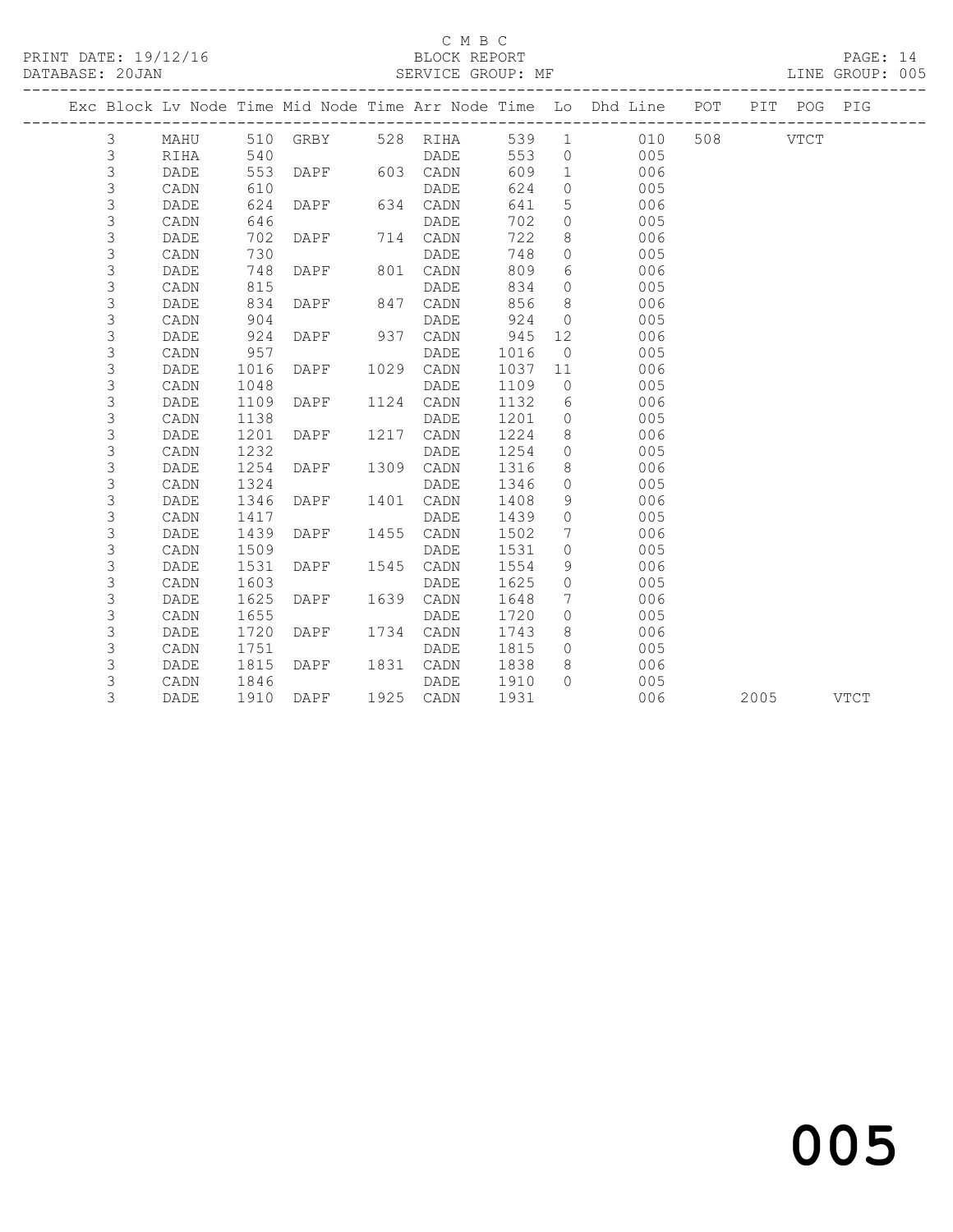### C M B C<br>BLOCK REPORT

|            |              |              |                                                                                |      |                  |                  |                      |            |      | PAGE: 15<br>LINE GROUP: 005 |  |
|------------|--------------|--------------|--------------------------------------------------------------------------------|------|------------------|------------------|----------------------|------------|------|-----------------------------|--|
|            |              |              | Exc Block Lv Node Time Mid Node Time Arr Node Time Lo Dhd Line POT PIT POG PIG |      |                  |                  |                      |            |      |                             |  |
| 4          |              |              | MAHU 517 GRBY 535 DAHW 544 0 010 515 VTCT                                      |      |                  |                  |                      |            |      |                             |  |
| 4          | DAHW         | 544          |                                                                                |      | DADW 550 0       |                  |                      | 006        |      |                             |  |
| 4          | DADW         |              | 550                                                                            |      | CADS             | 607 10           |                      | 005        |      |                             |  |
| 4          | CADS         |              | 617 DAMW 622 DADW                                                              |      |                  | 631              | $\circ$              | 006        |      |                             |  |
| $\sqrt{4}$ | DADW         | 631          |                                                                                |      | CADS             | 649              | 6                    | 005        |      |                             |  |
| $\sqrt{4}$ | CADS         | 655          |                                                                                |      | 700 DADW         | 709              | $\overline{0}$       | 006        |      |                             |  |
| 4          | DADW         | 709          | $DAMW$ 70(                                                                     |      | CADS             | 727              | 8 <sup>8</sup>       | 005        |      |                             |  |
| 4          | CADS         | 735          | DAMW                                                                           |      | 741 DADW         | 752              | $\overline{0}$       | 006        |      |                             |  |
| $\sqrt{4}$ | DADW         | 752          | <b>DAMW</b>                                                                    |      | CADS             | 814              | 9                    | 005        |      |                             |  |
| 4          | CADS<br>DADW | 823<br>840   |                                                                                |      | 829 DADW<br>CADS | 840<br>902       | $\overline{0}$<br>11 | 006<br>005 |      |                             |  |
| 4<br>4     | CADS         | 913          | DAMW                                                                           |      |                  | 931              | $\overline{0}$       | 006        |      |                             |  |
| $\sqrt{4}$ | DADW         | 931          |                                                                                |      | 920 DADW<br>CADS | 953              | 12                   | 005        |      |                             |  |
| 4          | CADS         | 1005         | DAMW 1011 DADW                                                                 |      |                  | 1022             | $\overline{0}$       | 006        |      |                             |  |
| $\sqrt{4}$ | DADW         | 1022         |                                                                                |      | CADS             | 1044             | 13                   | 005        |      |                             |  |
| 4          | CADS         | 1057         | DAMW                                                                           |      | 1103 DADW        | 1114             | $\overline{0}$       | 006        |      |                             |  |
| 4          | DADW         | 1114         |                                                                                |      | CADS             | 1136             | 12                   | 005        |      |                             |  |
| 4          | CADS         | 1148         | DAMW                                                                           |      | 1155 DADW        | 1207             | $\overline{0}$       | 006        |      |                             |  |
| 4          | DADW         | 1207         |                                                                                |      | CADS             | 1231             | 9                    | 005        |      |                             |  |
| 4          | CADS         | 1240         | DAMW                                                                           |      | 1247 DADW        | 1259             | $\overline{0}$       | 006        |      |                             |  |
| $\sqrt{4}$ | DADW         | 1259         |                                                                                |      | CADS             | 1323             | 10                   | 005        |      |                             |  |
| 4          | CADS         | 1333         | DAMW 1340 DADW                                                                 |      |                  | 1352             | $\overline{0}$       | 006        |      |                             |  |
| $\sqrt{4}$ | DADW         | 1352         |                                                                                |      | CADS             | 1416             | 15                   | 005        |      |                             |  |
| 4          | CADS         | 1431         | DAMW                                                                           |      | 1438 DADW        | 1452             | $\overline{0}$       | 006        |      |                             |  |
| 4          | DADW         | 1452         |                                                                                |      | CADS             | $1522$<br>$1548$ | $\overline{7}$       | 005        |      |                             |  |
| 4          | CADS         | 1527         | DAMW                                                                           |      | $1534$ DADW      |                  | $\overline{0}$       | 006        |      |                             |  |
| $\sqrt{4}$ | DADW         | 1548         |                                                                                |      | CADS             | 1616             | 8 <sup>8</sup>       | 005        |      |                             |  |
| 4          | CADS         | 1624         | DAMW                                                                           |      | 1632 DADW        | 1646             | $\overline{0}$       | 006        |      |                             |  |
| 4          | DADW         | 1646         |                                                                                |      | CADS             | 1713             | 10                   | 005        |      |                             |  |
| $\sqrt{4}$ | CADS         | 1723         | DAMW                                                                           |      | 1731 DADW        | 1746             | $\overline{0}$       | 006        |      |                             |  |
| $\sqrt{4}$ | DADW         | 1746         |                                                                                |      | CADS             | 1812             | 10                   | 005        |      |                             |  |
| 4          | CADS         | 1822         | DAMW                                                                           |      | 1830 DADW        | 1844             | $\overline{0}$       | 006        |      |                             |  |
| 4          | DADW         | 1844         |                                                                                |      | CADS             | 1907             | 13                   | 005        |      |                             |  |
| $\sqrt{4}$ | CADS         | 1920         | DAMW                                                                           |      | 1927 DADW        | 1941             | $\overline{0}$       | 006        |      |                             |  |
| 4          | DADW         | 1941         |                                                                                |      | CADS             | 2003             | 9                    | 005        |      |                             |  |
| 4          | CADS         | 2012         | DAMW                                                                           |      | 2019 DADW        | 2031             | $\overline{0}$       | 006        |      |                             |  |
| 4          | DADW         | 2031         |                                                                                |      | CADS             | 2053 11          |                      | 005        |      |                             |  |
| 4          |              |              | CADS 2104 DAMW                                                                 |      | 2111 DADW 2123 0 |                  |                      | 006        |      |                             |  |
| 4          | DADW         | 2123         |                                                                                |      | CADS             | 2145             | 19                   | 005        |      |                             |  |
| 4          | CADS         | 2204         | DAMW                                                                           | 2211 | DADW             | 2223             | 0                    | 006        |      |                             |  |
| 4          | DADW         | 2223         |                                                                                |      | CADS             | 2245             | 6                    | 005        |      |                             |  |
| $\sqrt{4}$ | CADS         | 2251         | DAMW                                                                           | 2258 | DADW             | 2308             | 0                    | 006<br>005 |      |                             |  |
| $\sqrt{4}$ | DADW         | 2308<br>2336 |                                                                                | 2343 | CADS<br>DADW     | 2327<br>2353     | 9<br>0               | 006        |      |                             |  |
| 4<br>4     | CADS         | 2353         | DAMW                                                                           |      |                  |                  |                      | 005        |      | <b>VTCT</b>                 |  |
|            | DADW         |              |                                                                                |      | CADS             | 2411             |                      |            | 2437 |                             |  |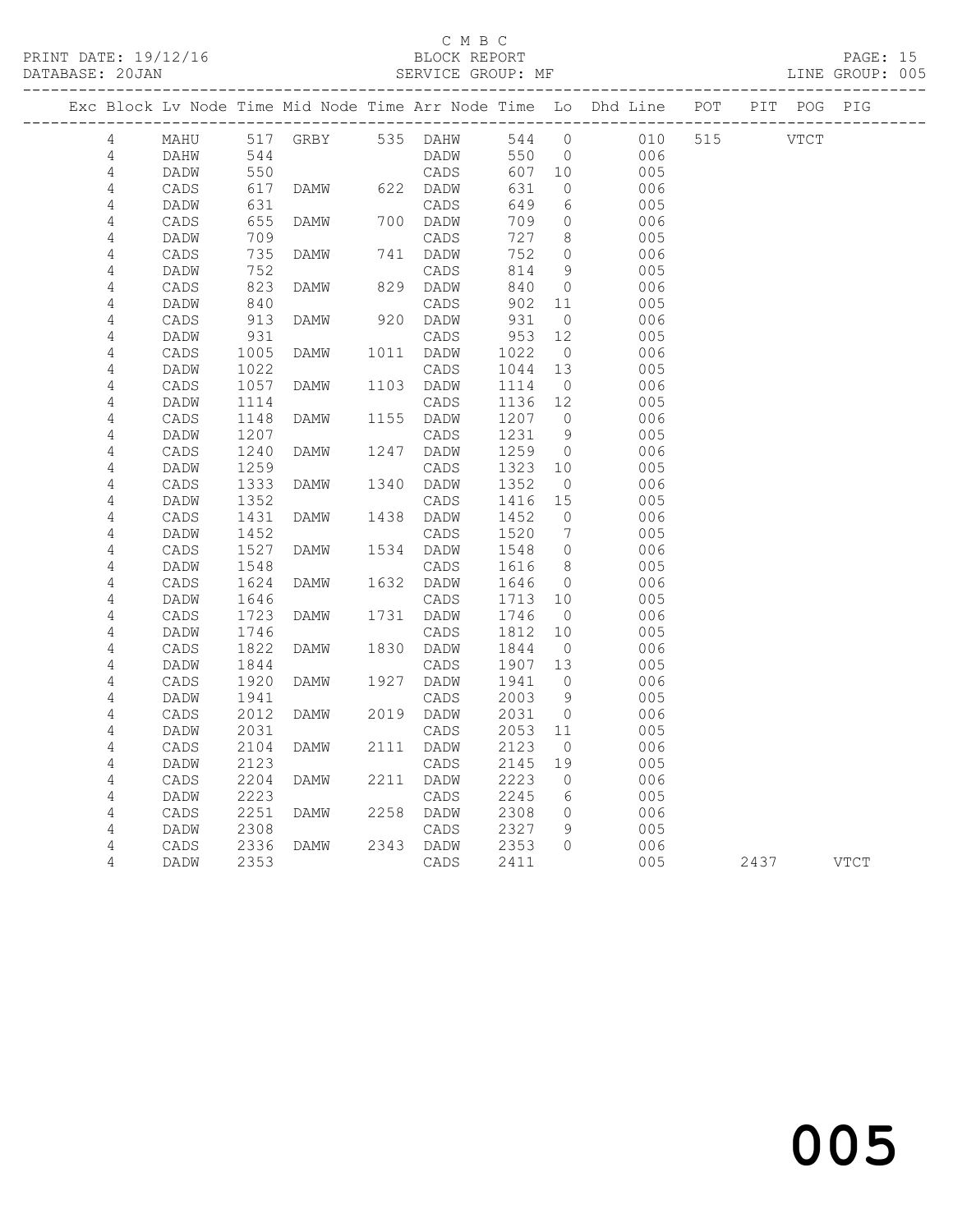### C M B C<br>BLOCK REPORT

|             |              |              |                   |      |                   |              |                     | PRINT DATE: 19/12/16 BLOCK REPORT PRINT DATE: 19/12/16 BLOCK REPORT PAGE: 16<br>DATABASE: 20JAN SERVICE GROUP: MF LINE GROUP: 005 |      |             |  |
|-------------|--------------|--------------|-------------------|------|-------------------|--------------|---------------------|-----------------------------------------------------------------------------------------------------------------------------------|------|-------------|--|
|             |              |              |                   |      |                   |              |                     | Exc Block Lv Node Time Mid Node Time Arr Node Time Lo Dhd Line POT PIT POG PIG                                                    |      |             |  |
| 5           |              |              |                   |      |                   |              |                     | MAHU 548 GRBY 606 DAHW 615 0 010 546 VTCT                                                                                         |      |             |  |
| $\mathsf 5$ | DAHW         | 615          |                   |      | DADW              |              |                     | 621 0<br>006                                                                                                                      |      |             |  |
| $\mathsf S$ | DADW         | 621          |                   |      | CADS              | 638 10       |                     | 005                                                                                                                               |      |             |  |
| $\mathsf S$ | CADS         |              | 648 DAMW 653 DADW |      |                   | 702          | $\overline{0}$      | 006                                                                                                                               |      |             |  |
| $\mathsf S$ | DADW         | 702          |                   |      | CADS              | 720          | 10                  | 005                                                                                                                               |      |             |  |
| 5           | CADS         | 730          | DAMW 736 DADW     |      |                   | 747          | $\overline{0}$      | 006                                                                                                                               |      |             |  |
| $\mathsf S$ | DADW         | 747          | DAMW 82           |      | CADS              | 809          | 10                  | 005                                                                                                                               |      |             |  |
| $\mathsf S$ | CADS         | 819          |                   |      | 825 DADW          | 836          | $\overline{0}$      | 006                                                                                                                               |      |             |  |
| 5           | DADW         | 836          |                   |      | CADS              | 858          | 10                  | 005                                                                                                                               |      |             |  |
| 5           | CADS         | 908          | DAMW 915 DADW     |      |                   | 926          | $\overline{0}$      | 006                                                                                                                               |      |             |  |
| $\mathsf S$ | DADW         | 926          |                   |      | CADS              | 948          | 9                   | 005                                                                                                                               |      |             |  |
| 5           | CADS         | 957          | DAMW              |      | 1003 DADW         | 1014         | $\overline{0}$      | 006                                                                                                                               |      |             |  |
| 5           | DADW         | 1014         |                   |      | CADS              | 1036         | 14                  | 005                                                                                                                               |      |             |  |
| 5           | CADS         | 1050         | DAMW              |      | 1056 DADW         | 1107         | $\overline{0}$      | 006                                                                                                                               |      |             |  |
| $\mathsf S$ | DADW         | 1107         |                   |      | CADS              | 1129         | 12                  | 005                                                                                                                               |      |             |  |
| 5           | CADS         | 1141         | DAMW              |      | 1147 DADW         | 1159         | $\overline{0}$      | 006                                                                                                                               |      |             |  |
| $\mathsf S$ | DADW         | 1159         |                   |      | CADS              | 1221         | 12                  | 005                                                                                                                               |      |             |  |
| 5           | CADS         | 1233         | DAMW              |      | 1240 DADW         | 1252         | $\overline{0}$      | 006                                                                                                                               |      |             |  |
| $\mathsf S$ | DADW         | 1252         |                   |      | CADS              | 1316         | 9                   | 005                                                                                                                               |      |             |  |
| 5           | CADS         | 1325         | DAMW              |      | 1332 DADW         | 1344         | $\overline{0}$      | 006                                                                                                                               |      |             |  |
| 5           | DADW         | 1344         |                   |      | CADS              | 1408         | 15                  | 005                                                                                                                               |      |             |  |
| 5           | CADS         | 1423         | DAMW              |      | 1430 DADW         | 1444         | $\overline{0}$      | 006                                                                                                                               |      |             |  |
| 5           | DADW         | 1444         |                   |      | CADS              | 1512         | 9                   | 005                                                                                                                               |      |             |  |
| $\mathsf S$ | CADS         | 1521         | DAMW              |      | 1528 DADW         | 1542         | $\circ$             | 006                                                                                                                               |      |             |  |
| $\mathsf S$ | DADW         | 1542         |                   |      | CADS              | 1610         | 8 <sup>8</sup>      | 005                                                                                                                               |      |             |  |
| $\mathsf S$ | CADS         | 1618         | DAMW              |      | 1626 DADW         | 1640         | $\overline{0}$      | 006                                                                                                                               |      |             |  |
| 5           | DADW         | 1640         |                   |      | CADS              | 1707         | 12                  | 005                                                                                                                               |      |             |  |
| $\mathsf S$ | CADS         | 1719         | DAMW              | 1727 | DADW              | 1741         | $\circ$             | 006                                                                                                                               |      |             |  |
| 5           | DADW         | 1741<br>1816 |                   |      | CADS<br>1824 DADW | 1807<br>1838 | 9<br>$\overline{0}$ | 005<br>006                                                                                                                        |      |             |  |
| 5<br>5      | CADS         |              | DAMW              |      | CADS              | 1901         |                     | 005                                                                                                                               |      |             |  |
| $\mathsf S$ | DADW<br>CADS | 1838<br>1912 | DAMW              |      | 1919 DADW         | 1933         | 11<br>$\circ$       | 006                                                                                                                               |      |             |  |
| $\mathsf S$ | DADW         | 1933         |                   |      | CADS              | 1955         | $5\overline{)}$     | 005                                                                                                                               |      |             |  |
| 5           | CADS         | 2000         | DAMW              |      | 2007 DADW         | 2021         | $\overline{0}$      | 006                                                                                                                               |      |             |  |
| 5           | DADW         | 2021         |                   |      | CADS              | 2043         | 6                   | 005                                                                                                                               |      |             |  |
| 5           | CADS         | 2049         | DAMW              |      | 2056 DADW         | 2108         | $\overline{0}$      | 006                                                                                                                               |      |             |  |
| 5           | DADW         | 2108         |                   |      | CADS              | 2130 19      |                     | 005                                                                                                                               |      |             |  |
| 5           | CADS         |              | 2149 DAMW         |      | 2156 DADW         | 2208 0       |                     | 006                                                                                                                               |      |             |  |
| 5           | DADW         | 2208         |                   |      | CADS              | 2230         | 4                   | 005                                                                                                                               |      |             |  |
| 5           | CADS         | 2234         | <b>DAMW</b>       | 2241 | DADW              | 2253         | 0                   | 006                                                                                                                               |      |             |  |
| 5           | DADW         | 2253         |                   |      | CADS              | 2315         | 6                   | 005                                                                                                                               |      |             |  |
| 5           | CADS         | 2321         | DAMW              | 2328 | DADW              | 2338         | 0                   | 006                                                                                                                               |      |             |  |
| 5           | DADW         | 2338         |                   |      | CADS              | 2356         | 12                  | 005                                                                                                                               |      |             |  |
| 5           | CADS         | 2408         | <b>DAMW</b>       | 2414 | DADW              | 2423         | 0                   | 006                                                                                                                               |      |             |  |
| 5           | DADW         | 2423         |                   |      | CADS              | 2441         | 7                   | 005                                                                                                                               |      |             |  |
| 5           | CADS         | 2448         | DAMW              | 2454 | DADW              | 2503         | 0                   | 006                                                                                                                               |      |             |  |
| 5           | DADW         | 2503         |                   |      | CADS              | 2521         | 7                   | 005                                                                                                                               |      |             |  |
| 5           | CADS         | 2528         | DAMW              |      | 2534 DADW         | 2543         | $\circ$             | 006                                                                                                                               |      |             |  |
| 5           | DADW         | 2543         |                   |      | <b>BURO</b>       | 2549         |                     | 005                                                                                                                               | 2614 | <b>VTCT</b> |  |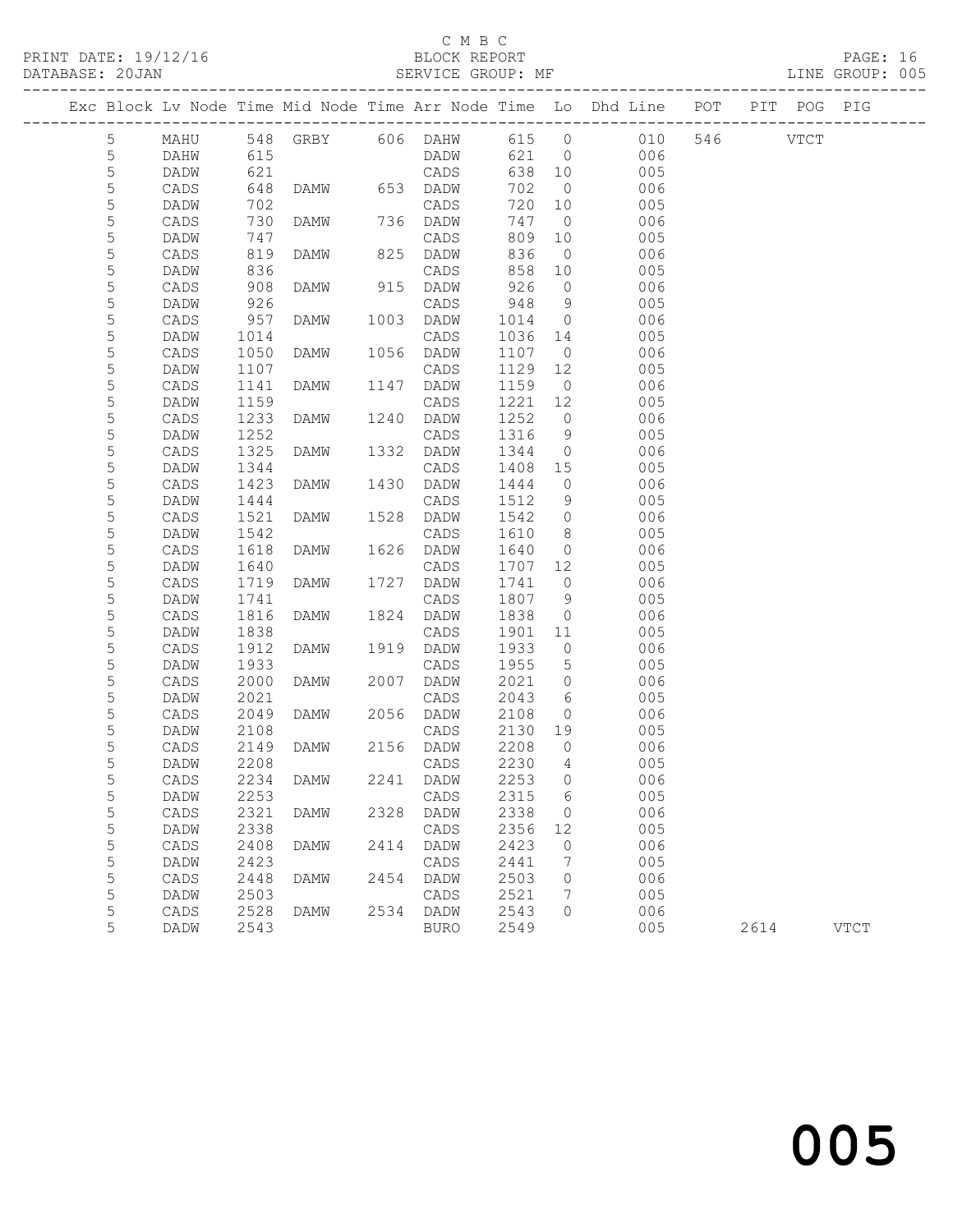### C M B C<br>BLOCK REPORT

PAGE: 17<br>LINE GROUP: 005

|        |              |              |               |      |                   |              |                                  | Exc Block Lv Node Time Mid Node Time Arr Node Time Lo Dhd Line POT |          | PIT POG PIG |             |
|--------|--------------|--------------|---------------|------|-------------------|--------------|----------------------------------|--------------------------------------------------------------------|----------|-------------|-------------|
| $6\,$  | MAHU         |              |               |      |                   |              |                                  | 549 GRBY 607 RIHA 620 0 010                                        | 547 VTCT |             |             |
| 6      | RIHA         | 620          |               |      | DADE              | 634          | $\overline{0}$                   | 005                                                                |          |             |             |
| 6      | DADE         | 634          | DAPF 644 CADN |      |                   | 651          | $\overline{2}$                   | 006                                                                |          |             |             |
| 6      | CADN         | 653          |               |      | DADE              | 709          | $\circ$                          | 005                                                                |          |             |             |
| 6      | DADE         | 709          | DAPF          |      | 721 CADN          | 729          | $7\overline{ }$                  | 006                                                                |          |             |             |
| 6      | CADN         | 736          |               |      | DADE              | 754          | $\circ$                          | 005                                                                |          |             |             |
| 6      | DADE         | 754          | DAPF          |      | 807 CADN          | 815          | 5                                | 006                                                                |          |             |             |
| 6      | CADN         | 820          |               |      | DADE              | 839          | $\overline{0}$                   | 005                                                                |          |             |             |
| 6      | DADE         | 839          | DAPF          |      | 852 CADN          | 901          | 11                               | 006                                                                |          |             |             |
| 6      | CADN         | 912          |               |      | DADE              | 931          | $\overline{0}$                   | 005                                                                |          |             |             |
| 6      | DADE         | 931          | DAPF          |      | 944 CADN          | 952          | 13                               | 006                                                                |          |             |             |
| 6      | CADN         | 1005         |               |      | DADE              | 1024         | $\overline{0}$                   | 005                                                                |          |             |             |
| 6      | DADE         | 1024         | DAPF          |      | 1037 CADN         | 1045         | 10                               | 006                                                                |          |             |             |
| 6      | CADN         | 1055         |               |      | DADE              | 1116         | $\overline{0}$                   | 005                                                                |          |             |             |
| 6      | DADE         | 1116         | DAPF          |      | 1131 CADN         | 1139         | $\overline{7}$<br>$\overline{0}$ | 006<br>005                                                         |          |             |             |
| 6<br>6 | CADN<br>DADE | 1146<br>1209 | DAPF          |      | DADE<br>1225 CADN | 1209<br>1232 | $\overline{7}$                   | 006                                                                |          |             |             |
| 6      | CADN         | 1239         |               |      | DADE              | 1301         | $\circ$                          | 005                                                                |          |             |             |
| 6      | DADE         | 1301         | DAPF          |      | 1316 CADN         | 1323         | 9                                | 006                                                                |          |             |             |
| 6      | CADN         | 1332         |               |      | DADE              | 1354         | $\overline{0}$                   | 005                                                                |          |             |             |
| 6      | DADE         | 1354         | DAPF          |      | 1409 CADN         | 1416         | 8                                | 006                                                                |          |             |             |
| 6      | CADN         | 1424         |               |      | DADE              | 1446         | $\overline{0}$                   | 005                                                                |          |             |             |
| 6      | DADE         | 1446         | DAPF          |      | 1502 CADN         | 1509         | 12                               | 006                                                                |          |             |             |
| 6      | CADN         | 1521         |               |      | DADE              | 1543         | $\overline{0}$                   | 005                                                                |          |             |             |
| 6      | DADE         | 1543         | DAPF          |      | 1557 CADN         | 1606         | 8                                | 006                                                                |          |             |             |
| 6      | CADN         | 1614         |               |      | DADE              | 1636         | $\overline{0}$                   | 005                                                                |          |             |             |
| 6      | DADE         | 1636         | DAPF          |      | 1650 CADN         | 1659         | 7                                | 006                                                                |          |             |             |
| 6      | CADN         | 1706         |               |      | DADE              | 1731         | $\circ$                          | 005                                                                |          |             |             |
| 6      | DADE         | 1731         | DAPF          | 1745 | CADN              | 1754         | 8                                | 006                                                                |          |             |             |
| 6      | CADN         | 1802         |               |      | DADE              | 1826         | $\circ$                          | 005                                                                |          |             |             |
| 6      | DADE         | 1826         | DAPF          |      | 1842 CADN         | 1849         | $4\overline{ }$                  | 006                                                                |          |             |             |
| 6      | CADN         | 1853         |               |      | DADE              | 1917         | $\circ$                          | 005                                                                |          |             |             |
| 6      | DADE         | 1917         | DAPF          | 1932 | CADN              | 1938         | 6                                | 006                                                                |          |             |             |
| 6      | CADN         | 1944         |               |      | DADE              | 2006         | $\circ$                          | 005                                                                |          |             |             |
| 6      | DADE         | 2006         | DAPF          |      | 2021 CADN         | 2027         | $7\phantom{.0}$                  | 006                                                                |          |             |             |
| 6      | CADN         | 2034         |               |      | DADE              | 2056         | $\circ$                          | 005                                                                |          |             |             |
| 6      | DADE         | 2056         | DAPF          |      | 2109 CADN         | 2115         | $4\overline{ }$                  | 006                                                                |          |             |             |
| 6      | CADN         | 2119         |               |      | DADE              | 2139         | $\overline{0}$                   | 005                                                                |          |             |             |
| 6      | DADE         |              | 2139 DAPF     |      | 2152 CADN         | 2158         | 6                                | 006                                                                |          |             |             |
| 6      | CADN         | 2204         |               |      | <b>DADE</b>       | 2224 0       |                                  | 005                                                                |          |             |             |
| 6      | DADE         | 2224         | DAPF          | 2237 | CADN              | 2243         | 9                                | 006                                                                |          |             |             |
| 6      | CADN         | 2252         |               |      | DADE              | 2309         | 0                                | 005                                                                |          |             |             |
| 6      | DADE         | 2309         | DAPF          |      | 2322 CADN         | 2328         | 9                                | 006                                                                |          |             |             |
| 6      | CADN         | 2337         |               | 2407 | DADE              | 2354         | 0                                | 005                                                                |          |             |             |
| 6<br>6 | DADE         | 2354<br>2415 | DAPF          |      | CADN              | 2413<br>2430 | 2                                | 006<br>005                                                         |          |             |             |
|        | CADN         |              |               |      | DADE<br>2441 CADN |              | $\circ$<br>10                    | 006                                                                |          |             |             |
| 6<br>6 | DADE<br>CADN | 2430<br>2457 | DAPF          |      | DADE              | 2447<br>2510 | $\overline{0}$                   | 005                                                                |          |             |             |
| 6      | DADE         | 2510         | DAPF          |      | 2521 CADN         | 2527         |                                  | 006                                                                | 2553     |             | <b>VTCT</b> |
|        |              |              |               |      |                   |              |                                  |                                                                    |          |             |             |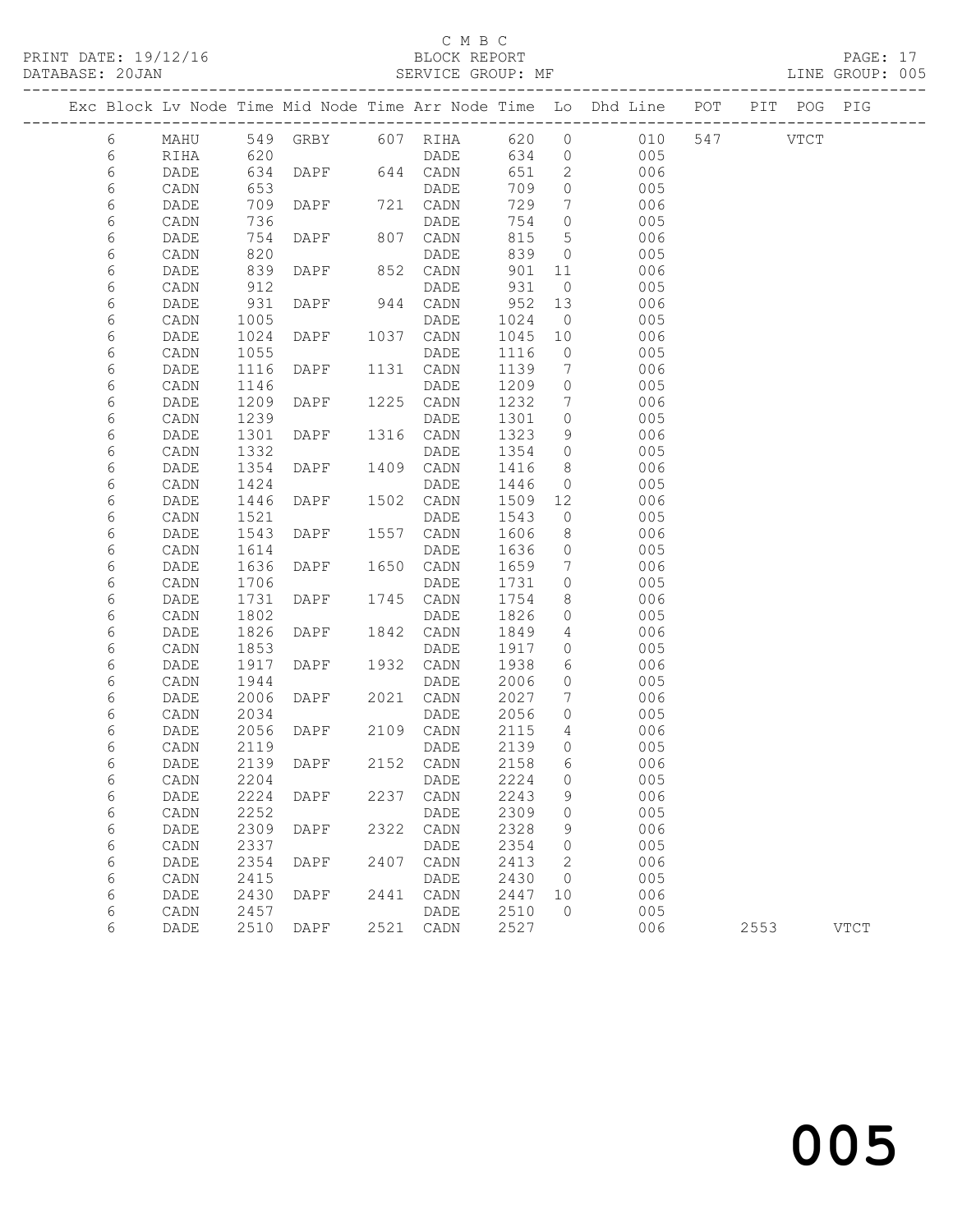## C M B C<br>BLOCK REPORT

PRINT DATE: 19/12/16 BLOCK REPORT PAGE: 18 LINE GROUP: 005 -------------------------------------------------------------------------------------------------

|  |        |                 |              | Exc Block Lv Node Time Mid Node Time Arr Node Time Lo |      |      |              |             | Dhd Line   | POT | PIT  | POG         | PIG         |
|--|--------|-----------------|--------------|-------------------------------------------------------|------|------|--------------|-------------|------------|-----|------|-------------|-------------|
|  | 7      | MAHU            | 608          | GRBY                                                  | 627  | RIHA | 640          | $\circ$     | 010        | 606 |      | <b>VTCT</b> |             |
|  | 7      | RIHA            | 640          |                                                       |      | DADE | 654          | $\circ$     | 005        |     |      |             |             |
|  | 7      | DADE            | 654          | DAPF                                                  | 704  | CADN | 711          | 4           | 006        |     |      |             |             |
|  | 7      | $\mathtt{CADN}$ | 715          |                                                       |      | DADE | 731          | 0           | 005        |     |      |             |             |
|  | 7      | $\mathtt{DADE}$ | 731          | DAPF                                                  | 743  | CADN | 751          | 4           | 006        |     |      |             |             |
|  | 7      | CADN            | 755          |                                                       |      | DADE | 814          | 0           | 005        |     |      |             |             |
|  | 7      | DADE            | 814          | DAPF                                                  | 827  | CADN | 835          | 4           | 006        |     |      |             |             |
|  | 7      | CADN            | 839          |                                                       |      | DADE | 859          | 0           | 005        |     |      |             |             |
|  | 7      | DADE            | 859          | DAPF                                                  | 912  | CADN | 921          | 6           | 006        |     |      |             |             |
|  | 7      | CADN            | 927          |                                                       |      | DADE | 946          | $\mathbf 0$ | 005        |     |      |             |             |
|  | 7      | DADE            | 946          | DAPF                                                  | 959  | CADN | 1007         | 13          | 006        |     |      |             |             |
|  | 7      | CADN            | 1020         |                                                       |      | DADE | 1039         | $\circ$     | 005        |     |      |             |             |
|  | 7      | DADE            | 1039         | DAPF                                                  | 1053 | CADN | 1101         | 9           | 006        |     |      |             |             |
|  | 7      | CADN            | 1110         |                                                       |      | DADE | 1131         | 0           | 005        |     |      |             |             |
|  | 7      | DADE            | 1131         | DAPF                                                  | 1147 | CADN | 1154         | 7           | 006        |     |      |             |             |
|  | 7      | CADN            | 1201         |                                                       |      | DADE | 1224         | 0           | 005        |     |      |             |             |
|  | 7      | DADE            | 1224         | DAPF                                                  | 1240 | CADN | 1247         | 7           | 006        |     |      |             |             |
|  | 7      | CADN            | 1254         |                                                       |      | DADE | 1316         | 0           | 005        |     |      |             |             |
|  | 7      | DADE            | 1316         | DAPF                                                  | 1331 | CADN | 1338         | 9           | 006        |     |      |             |             |
|  | 7      | CADN            | 1347         |                                                       |      | DADE | 1409         | 0           | 005        |     |      |             |             |
|  | 7      | $\mathtt{DADE}$ | 1409         | DAPF                                                  | 1425 | CADN | 1432         | 7           | 006        |     |      |             |             |
|  | 7      | CADN            | 1439         |                                                       |      | DADE | 1501         | 0           | 005        |     |      |             |             |
|  | 7      | DADE            | 1501         | DAPF                                                  | 1517 | CADN | 1524         | 12          | 006        |     |      |             |             |
|  | 7      | CADN            | 1536         |                                                       |      | DADE | 1558         | 0           | 005        |     |      |             |             |
|  | 7      | DADE            | 1558         | DAPF                                                  | 1612 | CADN | 1621         | 8           | 006        |     |      |             |             |
|  | 7      | CADN            | 1629         |                                                       |      | DADE | 1652         | 0           | 005        |     |      |             |             |
|  | 7      | DADE            | 1652         | DAPF                                                  | 1706 | CADN | 1715         | 7           | 006        |     |      |             |             |
|  | 7      | CADN            | 1722         |                                                       |      | DADE | 1747         | 0           | 005        |     |      |             |             |
|  | 7      | DADE            | 1747         | DAPF                                                  | 1801 | CADN | 1810         | 9           | 006        |     |      |             |             |
|  | 7      | CADN            | 1819         |                                                       |      | DADE | 1843         | 0           | 005        |     |      |             |             |
|  | 7      | DADE            | 1843         | DAPF                                                  | 1858 | CADN | 1905         | 9           | 006        |     |      |             |             |
|  | 7<br>7 | CADN            | 1914<br>1936 | DAPF                                                  | 1951 | DADE | 1936<br>1957 | 0<br>7      | 005<br>006 |     |      |             |             |
|  | 7      | DADE            | 2004         |                                                       |      | CADN | 2026         | $\Omega$    | 005        |     |      |             |             |
|  | 7      | CADN            | 2026         | DAPF                                                  | 2041 | DADE | 2047         |             | 006        |     |      |             | <b>VTCT</b> |
|  |        | DADE            |              |                                                       |      | CADN |              |             |            |     | 2121 |             |             |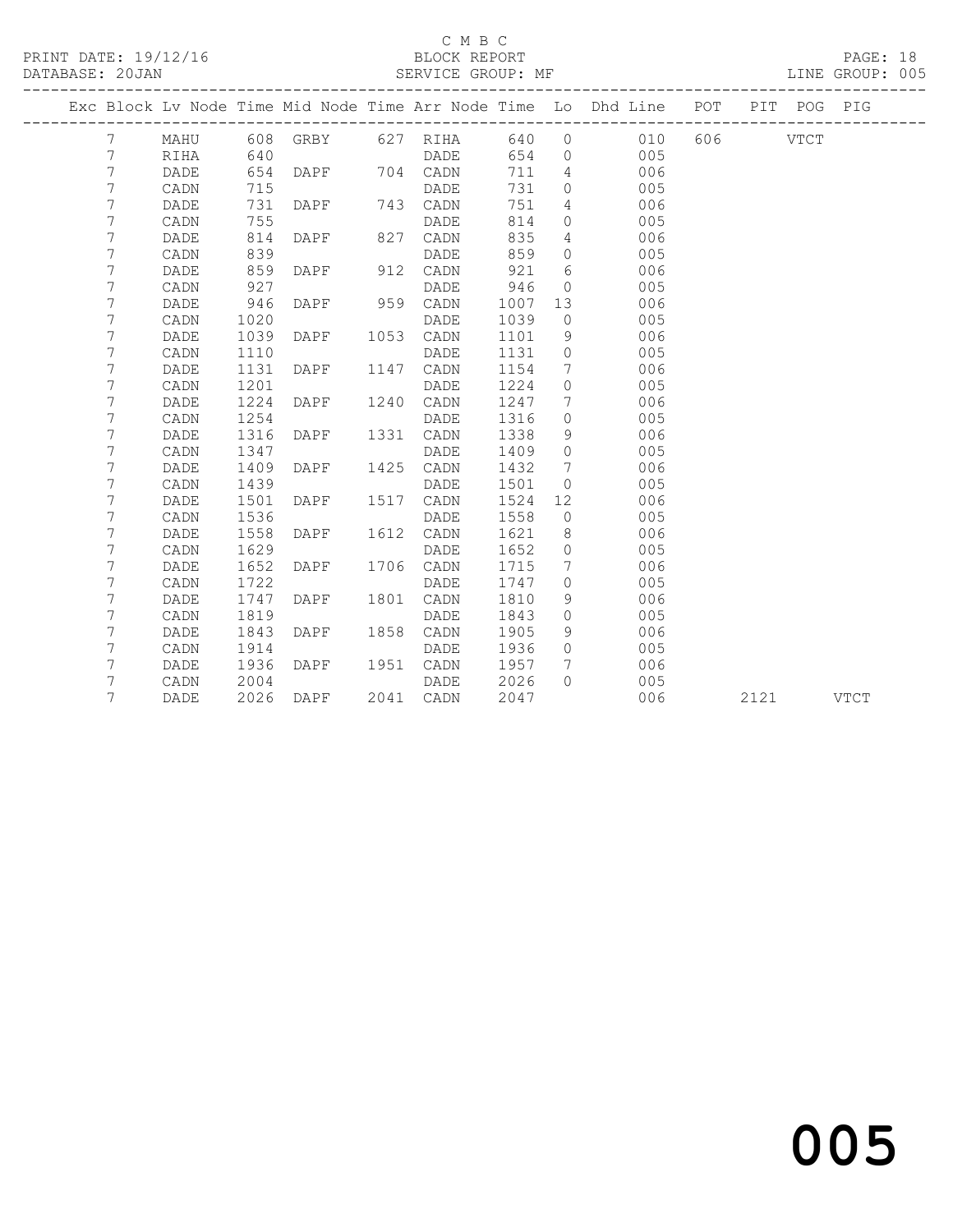### C M B C<br>BLOCK REPORT

PAGE: 19<br>LINE GROUP: 005

|  |         |             |      |                   |      |             |      |                | Exc Block Lv Node Time Mid Node Time Arr Node Time Lo Dhd Line POT |     |             | PIT POG PIG |             |
|--|---------|-------------|------|-------------------|------|-------------|------|----------------|--------------------------------------------------------------------|-----|-------------|-------------|-------------|
|  | 8       | MAHU        |      | 621 GRBY 640 DAHW |      |             | 649  | $\circ$        | 010                                                                | 619 | <b>VTCT</b> |             |             |
|  | 8       | <b>DAHW</b> | 649  |                   |      | DADW        | 655  | $\Omega$       | 006                                                                |     |             |             |             |
|  | $\,8\,$ | DADW        | 655  |                   |      | CADS        | 713  | 7              | 005                                                                |     |             |             |             |
|  | $\,8\,$ | CADS        | 720  | DAMW              | 726  | DADW        | 736  | $\Omega$       | 006                                                                |     |             |             |             |
|  | 8       | DADW        | 736  |                   |      | CADS        | 756  | 11             | 005                                                                |     |             |             |             |
|  | 8       | CADS        | 807  | DAMW              | 813  | DADW        | 824  | $\circ$        | 006                                                                |     |             |             |             |
|  | 8       | DADW        | 824  |                   |      | CADS        | 846  | 7              | 005                                                                |     |             |             |             |
|  | 8       | CADS        | 853  | DAMW              | 900  | DADW        | 911  | $\Omega$       | 006                                                                |     |             |             |             |
|  | 8       | DADW        | 911  |                   |      | CADS        | 933  | 8              | 005                                                                |     |             |             |             |
|  | 8       | CADS        | 941  | <b>DAMW</b>       | 948  | DADW        | 959  | $\overline{0}$ | 006                                                                |     |             |             |             |
|  | 8       | DADW        | 959  |                   |      | CADS        | 1021 | 14             | 005                                                                |     |             |             |             |
|  | 8       | CADS        | 1035 | <b>DAMW</b>       | 1041 | DADW        | 1052 | $\overline{0}$ | 006                                                                |     |             |             |             |
|  | $\,8\,$ | DADW        | 1052 |                   |      | CADS        | 1114 | 12             | 005                                                                |     |             |             |             |
|  | 8       | CADS        | 1126 | DAMW              | 1132 | DADW        | 1144 | $\overline{0}$ | 006                                                                |     |             |             |             |
|  | 8       | DADW        | 1144 |                   |      | CADS        | 1206 | 12             | 005                                                                |     |             |             |             |
|  | 8       | CADS        | 1218 | <b>DAMW</b>       | 1225 | DADW        | 1237 | $\circ$        | 006                                                                |     |             |             |             |
|  | 8       | DADW        | 1237 |                   |      | CADS        | 1301 | 9              | 005                                                                |     |             |             |             |
|  | 8       | CADS        | 1310 | <b>DAMW</b>       | 1317 | DADW        | 1329 | $\circ$        | 006                                                                |     |             |             |             |
|  | 8       | DADW        | 1329 |                   |      | CADS        | 1353 | 8              | 005                                                                |     |             |             |             |
|  | 8       | CADS        | 1401 | DAMW              | 1408 | DADW        | 1422 | $\circ$        | 006                                                                |     |             |             |             |
|  | 8       | <b>DADW</b> | 1422 |                   |      | CADS        | 1448 | 9              | 005                                                                |     |             |             |             |
|  | 8       | CADS        | 1457 | <b>DAMW</b>       | 1504 | DADW        | 1518 | $\Omega$       | 006                                                                |     |             |             |             |
|  | 8       | DADW        | 1518 |                   |      | CADS        | 1546 | 11             | 005                                                                |     |             |             |             |
|  | 8       | CADS        | 1557 | <b>DAMW</b>       | 1604 | DADW        | 1618 | $\overline{0}$ | 006                                                                |     |             |             |             |
|  | $\,8\,$ | DADW        | 1618 |                   |      | CADS        | 1645 | 12             | 005                                                                |     |             |             |             |
|  | 8       | CADS        | 1657 | <b>DAMW</b>       | 1705 | DADW        | 1719 | $\overline{0}$ | 006                                                                |     |             |             |             |
|  | 8       | DADW        | 1719 |                   |      | CADS        | 1746 | 11             | 005                                                                |     |             |             |             |
|  | 8       | CADS        | 1757 | DAMW              | 1805 | <b>DADW</b> | 1820 | $\overline{0}$ | 006                                                                |     |             |             |             |
|  | 8       | DADW        | 1820 |                   |      | CADS        | 1846 | 12             | 005                                                                |     |             |             |             |
|  | 8       | CADS        | 1858 | <b>DAMW</b>       | 1905 | DADW        | 1919 | $\bigcirc$     | 006                                                                |     |             |             |             |
|  | 8       | DADW        | 1919 |                   |      | CADS        | 1941 | 9              | 005                                                                |     |             |             |             |
|  | 8       | CADS        | 1950 | DAMW              | 1957 | DADW        | 2011 | $\Omega$       | 006                                                                |     |             |             |             |
|  | 8       | DADW        | 2011 |                   |      | CADS        | 2033 |                | 005                                                                |     | 2105        |             | <b>VTCT</b> |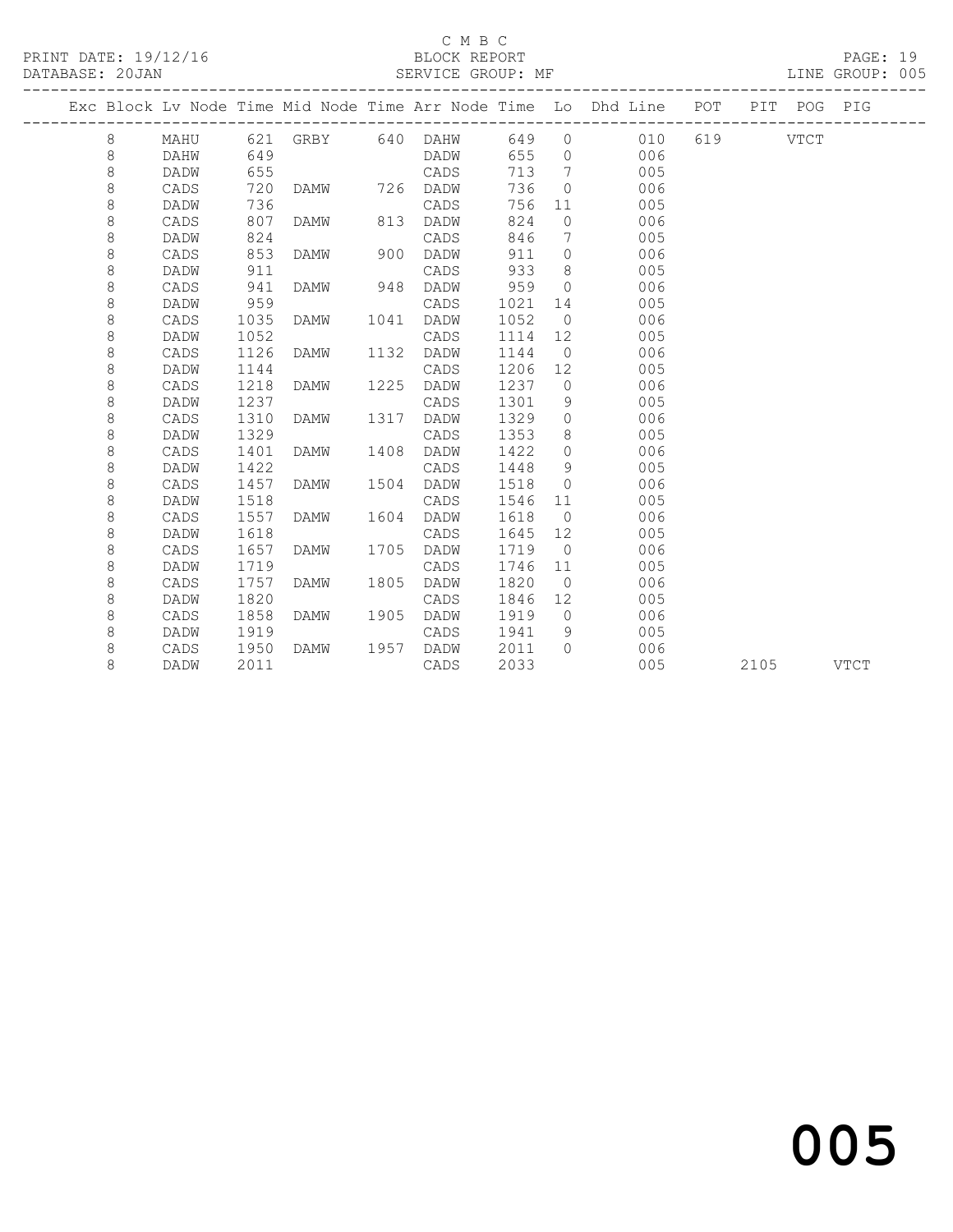### C M B C<br>BLOCK REPORT

#### SERVICE GROUP: MF

|             |             |      |      |      |          |      |                | Exc Block Lv Node Time Mid Node Time Arr Node Time Lo Dhd Line POT<br>______________________ |     |      | PIT POG PIG |             |
|-------------|-------------|------|------|------|----------|------|----------------|----------------------------------------------------------------------------------------------|-----|------|-------------|-------------|
| 9           | MAHU        | 639  | GRBY |      | 700 DAHW | 709  | $\overline{0}$ | 010                                                                                          | 637 |      | <b>VTCT</b> |             |
| 9           | DAHW        | 709  |      |      | DADW     | 716  | $\overline{0}$ | 006                                                                                          |     |      |             |             |
| $\mathsf 9$ | DADW        | 716  |      |      | CADS     | 735  | 15             | 005                                                                                          |     |      |             |             |
| $\mathsf 9$ | CADS        | 750  | DAMW |      | 756 DADW | 807  | $\mathbf{0}$   | 006                                                                                          |     |      |             |             |
| $\mathsf 9$ | DADW        | 807  |      |      | CADS     | 829  | 5              | 005                                                                                          |     |      |             |             |
| 9           | CADS        | 834  | DAMW | 841  | DADW     | 852  | $\circ$        | 006                                                                                          |     |      |             |             |
| 9           | DADW        | 852  |      |      | CADS     | 914  | 9              | 005                                                                                          |     |      |             |             |
| 9           | CADS        | 923  | DAMW | 930  | DADW     | 941  | $\circ$        | 006                                                                                          |     |      |             |             |
| 9           | DADW        | 941  |      |      | CADS     | 1003 | 9              | 005                                                                                          |     |      |             |             |
| 9           | CADS        | 1012 | DAMW | 1018 | DADW     | 1029 | $\circ$        | 006                                                                                          |     |      |             |             |
| 9           | <b>DADW</b> | 1029 |      |      | CADS     | 1051 | 14             | 005                                                                                          |     |      |             |             |
| 9           | CADS        | 1105 | DAMW | 1111 | DADW     | 1122 | $\overline{0}$ | 006                                                                                          |     |      |             |             |
| 9           | DADW        | 1122 |      |      | CADS     | 1144 | 11             | 005                                                                                          |     |      |             |             |
| 9           | CADS        | 1155 | DAMW | 1202 | DADW     | 1214 | $\overline{0}$ | 006                                                                                          |     |      |             |             |
| 9           | DADW        | 1214 |      |      | CADS     | 1238 | 10             | 005                                                                                          |     |      |             |             |
| 9           | CADS        | 1248 | DAMW | 1255 | DADW     | 1307 | $\circ$        | 006                                                                                          |     |      |             |             |
| 9           | DADW        | 1307 |      |      | CADS     | 1331 | 9              | 005                                                                                          |     |      |             |             |
| 9           | CADS        | 1340 | DAMW | 1347 | DADW     | 1359 | $\circ$        | 006                                                                                          |     |      |             |             |
| 9           | DADW        | 1359 |      |      | CADS     | 1423 | 15             | 005                                                                                          |     |      |             |             |
| 9           | CADS        | 1438 | DAMW | 1445 | DADW     | 1459 | $\circ$        | 006                                                                                          |     |      |             |             |
| 9           | <b>DADW</b> | 1459 |      |      | CADS     | 1527 | 6              | 005                                                                                          |     |      |             |             |
| 9           | CADS        | 1533 | DAMW | 1540 | DADW     | 1554 | $\mathbf 0$    | 006                                                                                          |     |      |             |             |
| 9           | <b>DADW</b> | 1554 |      |      | CADS     | 1622 | 13             | 005                                                                                          |     |      |             |             |
| 9           | CADS        | 1635 | DAMW | 1643 | DADW     | 1657 | $\overline{0}$ | 006                                                                                          |     |      |             |             |
| 9           | DADW        | 1657 |      |      | CADS     | 1724 | 10             | 005                                                                                          |     |      |             |             |
| 9           | CADS        | 1734 | DAMW | 1742 | DADW     | 1757 | $\overline{0}$ | 006                                                                                          |     |      |             |             |
| 9           | DADW        | 1757 |      |      | CADS     | 1823 | 13             | 005                                                                                          |     |      |             |             |
| 9           | CADS        | 1836 | DAMW | 1844 | DADW     | 1858 | $\overline{0}$ | 006                                                                                          |     |      |             |             |
| 9           | DADW        | 1858 |      |      | CADS     | 1921 | 9              | 005                                                                                          |     |      |             |             |
| 9           | CADS        | 1930 | DAMW | 1937 | DADW     | 1951 | $\circ$        | 006                                                                                          |     |      |             |             |
| 9           | DADW        | 1951 |      |      | CADS     | 2013 | 9              | 005                                                                                          |     |      |             |             |
| 9           | CADS        | 2022 | DAMW | 2029 | DADW     | 2041 | $\Omega$       | 006                                                                                          |     |      |             |             |
| 9           | DADW        | 2041 |      |      | CADS     | 2103 | 16             | 005                                                                                          |     |      |             |             |
| 9           | CADS        | 2119 | DAMW | 2126 | DADW     | 2138 | $\bigcap$      | 006                                                                                          |     |      |             |             |
| 9           | DADW        | 2138 |      |      | CADS     | 2200 |                | 005                                                                                          |     | 2229 |             | <b>VTCT</b> |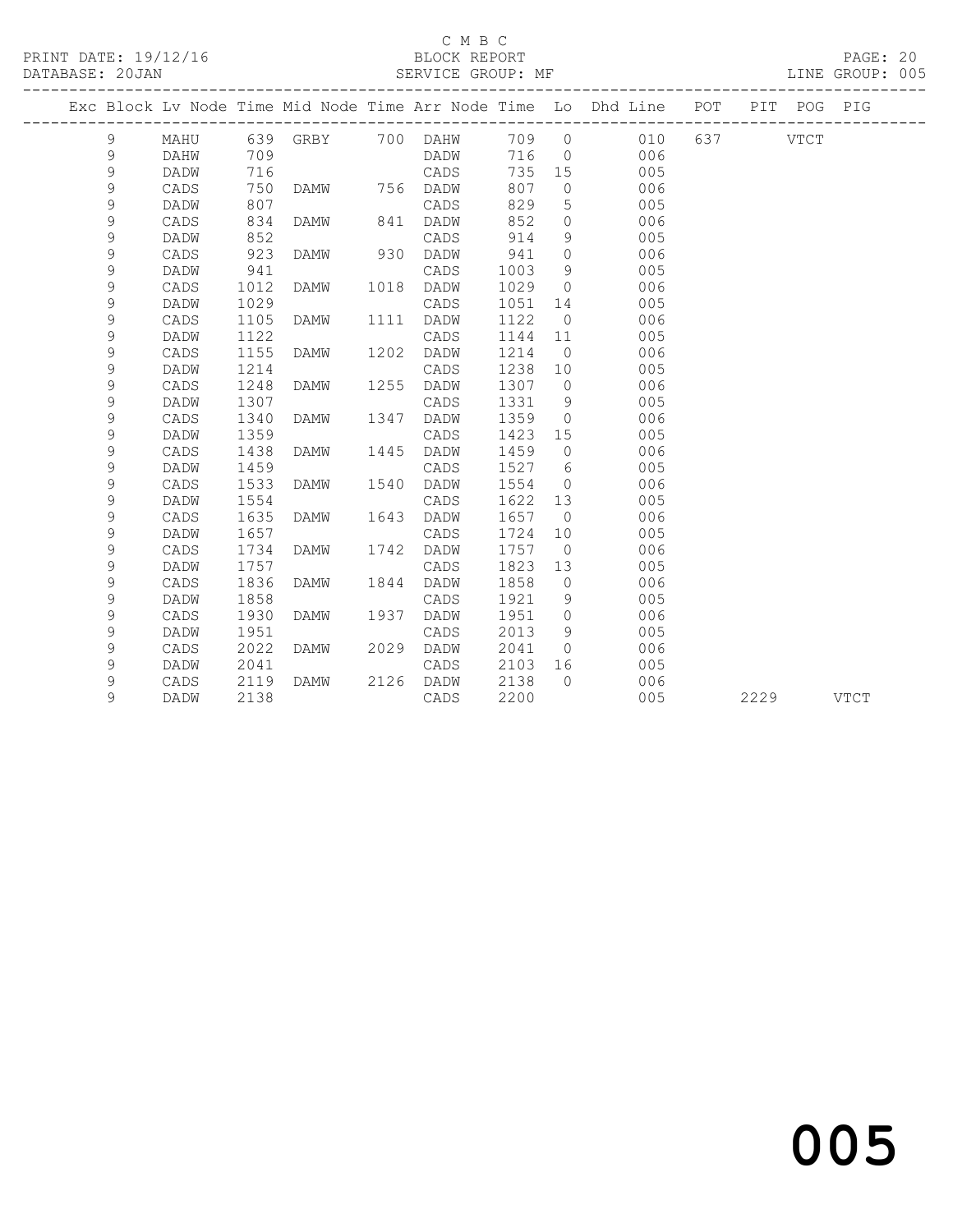### C M B C<br>BLOCK REPORT

#### SERVICE GROUP: MF

|  |      |             |      |      |      |                       |      |                 | Exc Block Lv Node Time Mid Node Time Arr Node Time Lo Dhd Line POT PIT POG PIG |      |             |
|--|------|-------------|------|------|------|-----------------------|------|-----------------|--------------------------------------------------------------------------------|------|-------------|
|  | 10   | MAHU        |      |      |      | 654 GRBY 715 RIHA 729 |      | $\circ$         | 010 652 VTCT                                                                   |      |             |
|  | 10   | <b>RIHA</b> | 729  |      |      | DADE                  | 743  | $\circ$         | 005                                                                            |      |             |
|  | 10   | DADE        | 743  | DAPF |      | 755 CADN              | 803  | $7\overline{ }$ | 006                                                                            |      |             |
|  | 10   | CADN        | 810  |      |      | DADE                  | 829  | $\circ$         | 005                                                                            |      |             |
|  | 10   | DADE        | 829  | DAPF | 842  | CADN                  | 851  | 6               | 006                                                                            |      |             |
|  | 10   | CADN        | 857  |      |      | DADE                  | 917  | $\Omega$        | 005                                                                            |      |             |
|  | 10   | DADE        | 917  | DAPF | 930  | CADN                  | 938  | 12              | 006                                                                            |      |             |
|  | 10   | CADN        | 950  |      |      | DADE                  | 1009 | $\overline{0}$  | 005                                                                            |      |             |
|  | 10   | DADE        | 1009 | DAPF | 1022 | CADN                  | 1030 | 10              | 006                                                                            |      |             |
|  | 10   | CADN        | 1040 |      |      | DADE                  | 1101 | $\overline{0}$  | 005                                                                            |      |             |
|  | 10   | DADE        | 1101 | DAPF |      | 1116 CADN             | 1124 | 9               | 006                                                                            |      |             |
|  | $10$ | CADN        | 1133 |      |      | DADE                  | 1154 | $\circ$         | 005                                                                            |      |             |
|  | 10   | DADE        | 1154 | DAPF | 1210 | CADN                  | 1217 | 7               | 006                                                                            |      |             |
|  | 10   | CADN        | 1224 |      |      | DADE                  | 1246 | $\circ$         | 005                                                                            |      |             |
|  | 10   | DADE        | 1246 | DAPF | 1301 | CADN                  | 1308 | 9               | 006                                                                            |      |             |
|  | 10   | CADN        | 1317 |      |      | DADE                  | 1339 | $\circ$         | 005                                                                            |      |             |
|  | 10   | DADE        | 1339 | DAPF | 1354 | CADN                  | 1401 | 8               | 006                                                                            |      |             |
|  | $10$ | CADN        | 1409 |      |      | DADE                  | 1431 | $\circ$         | 005                                                                            |      |             |
|  | 10   | DADE        | 1431 | DAPF | 1447 | CADN                  | 1454 | 9               | 006                                                                            |      |             |
|  | 10   | CADN        | 1503 |      |      | DADE                  | 1525 | $\circ$         | 005                                                                            |      |             |
|  | 10   | DADE        | 1525 | DAPF | 1540 | CADN                  | 1548 | 9               | 006                                                                            |      |             |
|  | 10   | CADN        | 1557 |      |      | DADE                  | 1619 | $\circ$         | 005                                                                            |      |             |
|  | 10   | DADE        | 1619 | DAPF | 1633 | CADN                  | 1642 | 9               | 006                                                                            |      |             |
|  | 10   | CADN        | 1651 |      |      | DADE                  | 1714 | $\circ$         | 005                                                                            |      |             |
|  | 10   | DADE        | 1714 | DAPF | 1728 | CADN                  | 1737 | 8               | 006                                                                            |      |             |
|  | 10   | CADN        | 1745 |      |      | DADE                  | 1809 | $\Omega$        | 005                                                                            |      |             |
|  | $10$ | DADE        | 1809 | DAPF | 1825 | CADN                  | 1832 | 7               | 006                                                                            |      |             |
|  | 10   | CADN        | 1839 |      |      | DADE                  | 1903 | $\circ$         | 005                                                                            |      |             |
|  | 10   | DADE        | 1903 | DAPF | 1918 | CADN                  | 1924 | 10              | 006                                                                            |      |             |
|  | 10   | CADN        | 1934 |      |      | DADE                  | 1956 | $\bigcirc$      | 005                                                                            |      |             |
|  | 10   | DADE        | 1956 | DAPF | 2011 | CADN                  | 2017 | $\overline{7}$  | 006                                                                            |      |             |
|  | 10   | CADN        | 2024 |      |      | DADE                  | 2046 | $\Omega$        | 005                                                                            |      |             |
|  | 10   | DADE        | 2046 | DAPF |      | 2059 CADN             | 2105 |                 | 006                                                                            | 2135 | <b>VTCT</b> |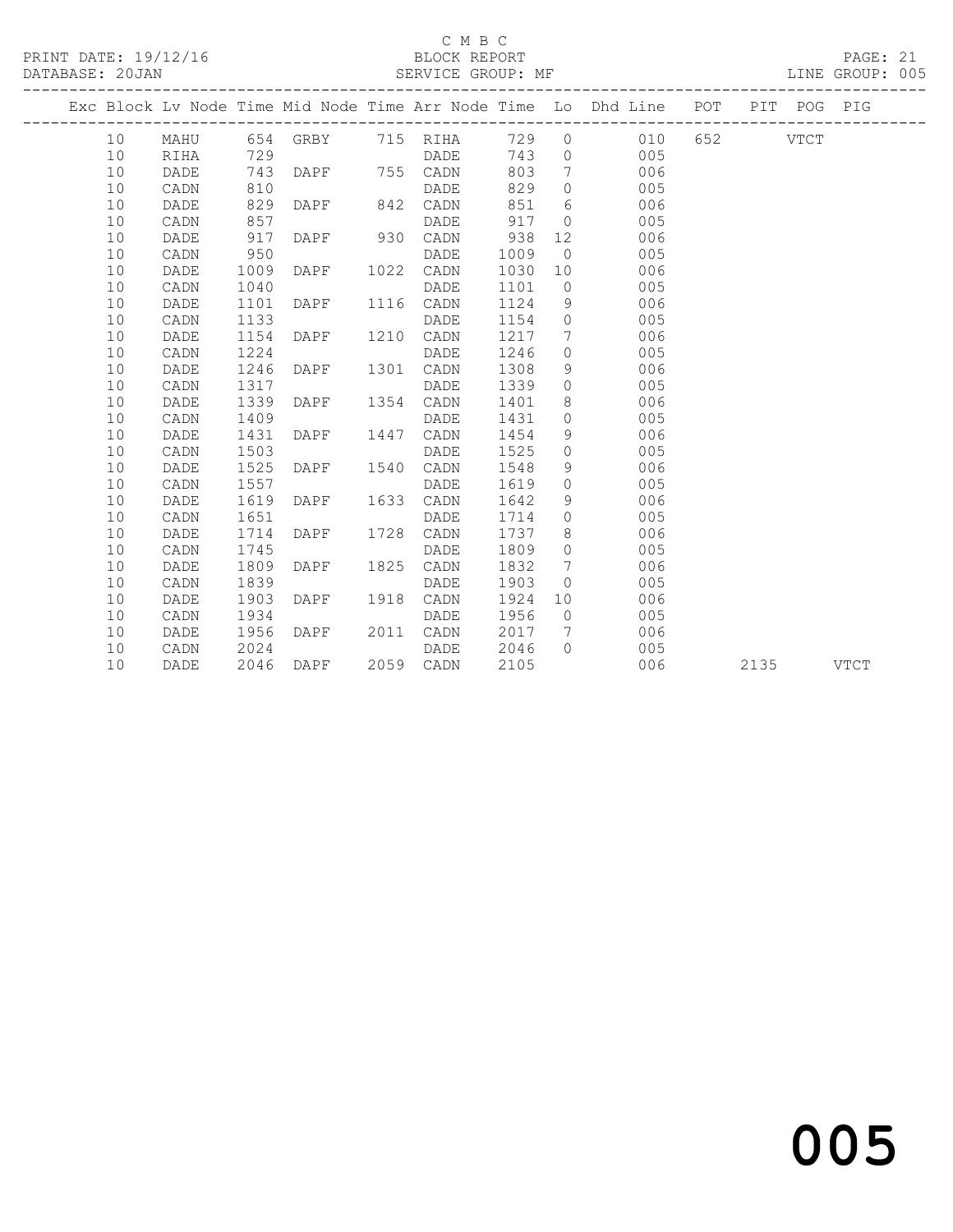### C M B C<br>BLOCK REPORT

PAGE: 22<br>LINE GROUP: 005

|    |                 |            |               |                   |       |                 | Exc Block Lv Node Time Mid Node Time Arr Node Time Lo Dhd Line POT |          | PIT POG PIG |      |
|----|-----------------|------------|---------------|-------------------|-------|-----------------|--------------------------------------------------------------------|----------|-------------|------|
| 11 | MAHU            |            |               | 648 GRBY 709 RIHA | 723 0 |                 | 010                                                                | 646 VTCT |             |      |
| 11 | RIHA            | 723        |               | <b>DADE</b>       |       |                 | 737 0<br>005                                                       |          |             |      |
| 11 | DADE            | 737        | DAPF 749 CADN |                   | 757   | 8 <sup>8</sup>  | 006                                                                |          |             |      |
| 11 | CADN            | 805        |               | DADE              | 824   | $\overline{0}$  | 005                                                                |          |             |      |
| 11 | DADE            | 824        | DAPF          | 837 CADN          | 846   | $5\overline{)}$ | 006                                                                |          |             |      |
| 11 | $\mathtt{CADN}$ | 851        |               | DADE              | 911   | $\overline{0}$  | 005                                                                |          |             |      |
| 11 | DADE            | 911<br>942 | DAPF          | 924 CADN          | 932   | 10              | 006                                                                |          |             |      |
| 11 | CADN            |            |               | DADE              | 1001  | $\overline{0}$  | 005                                                                |          |             |      |
| 11 | DADE            | 1001       | DAPF          | 1014 CADN         | 1022  | 13              | 006                                                                |          |             |      |
| 11 | CADN            | 1035       |               | DADE              | 1054  | $\overline{0}$  | 005                                                                |          |             |      |
| 11 | DADE            | 1054       | DAPF          | 1108 CADN         | 1116  | 9               | 006                                                                |          |             |      |
| 11 | $\mathtt{CADN}$ | 1125       |               | DADE              | 1146  | $\overline{0}$  | 005                                                                |          |             |      |
| 11 | DADE            | 1146       | DAPF          | 1202 CADN         | 1209  | 8 <sup>8</sup>  | 006                                                                |          |             |      |
| 11 | CADN            | 1217       |               | DADE              | 1239  | $\overline{0}$  | 005                                                                |          |             |      |
| 11 | DADE            | 1239       | DAPF          | 1254 CADN         | 1301  | 8 <sup>8</sup>  | 006                                                                |          |             |      |
| 11 | CADN            | 1309       |               | DADE              | 1331  | $\overline{0}$  | 005                                                                |          |             |      |
| 11 | DADE            | 1331       | DAPF          | 1346 CADN         | 1353  | 9               | 006                                                                |          |             |      |
| 11 | CADN            | 1402       |               | DADE              | 1424  | $\overline{0}$  | 005                                                                |          |             |      |
| 11 | DADE            | 1424       | DAPF          | 1440 CADN         | 1447  | 10              | 006                                                                |          |             |      |
| 11 | CADN            | 1457       |               | DADE              | 1519  | $\overline{0}$  | 005                                                                |          |             |      |
| 11 | DADE            | 1519       | DAPF          | 1534 CADN         | 1542  | 10              | 006                                                                |          |             |      |
| 11 | $\mathtt{CADN}$ | 1552       |               | DADE              | 1614  | $\overline{0}$  | 005                                                                |          |             |      |
| 11 | DADE            | 1614       | DAPF          | 1628 CADN         | 1637  | 9               | 006                                                                |          |             |      |
| 11 | CADN            | 1646       |               | DADE              | 1709  | $\overline{0}$  | 005                                                                |          |             |      |
| 11 | DADE            | 1709       | DAPF          | 1723 CADN         | 1732  | 8               | 006                                                                |          |             |      |
| 11 | CADN            | 1740       |               | DADE              | 1804  | $\circ$         | 005                                                                |          |             |      |
| 11 | DADE            | 1804       | DAPF          | 1820 CADN         | 1827  | 5               | 006                                                                |          |             |      |
| 11 | CADN            | 1832       |               | DADE              | 1856  | $\circ$         | 005                                                                |          |             |      |
| 11 | DADE            | 1856       | DAPF          | 1911 CADN         | 1918  | 6               | 006                                                                |          |             |      |
| 11 | CADN            | 1924       |               | DADE              | 1946  | $\circ$         | 005                                                                |          |             |      |
| 11 | DADE            | 1946       | DAPF          | 2001 CADN         | 2007  | $7\overline{ }$ | 006                                                                |          |             |      |
| 11 | CADN            | 2014       |               | DADE              | 2036  | $\circ$         | 005                                                                |          |             |      |
| 11 | DADE            | 2036       | DAPF          | 2049 CADN         | 2055  | 9               | 006                                                                |          |             |      |
| 11 | CADN            | 2104       |               | DADE              | 2124  | $\circ$         | 005                                                                |          |             |      |
| 11 | DADE            | 2124       | DAPF          | 2137 CADN         | 2143  | 6               | 006                                                                |          |             |      |
| 11 | CADN            | 2149       |               | DADE              | 2209  | $\circ$         | 005                                                                |          |             |      |
| 11 | DADE            | 2209       | DAPF          | 2222 CADN         | 2228  | 6               | 006                                                                |          |             |      |
| 11 | $\mathtt{CADN}$ | 2234       |               | DADE              | 2254  | $\circ$         | 005                                                                |          |             |      |
| 11 | DADE            | 2254       | DAPF          | 2307 CADN         | 2313  | 9               | 006                                                                |          |             |      |
| 11 | CADN            | 2322       |               | DADE              | 2339  | $\cap$          | 005                                                                |          |             |      |
| 11 | DADE            | 2339       | DAPF          | 2352 CADN         | 2358  |                 | 006                                                                | 2424     |             | VTCT |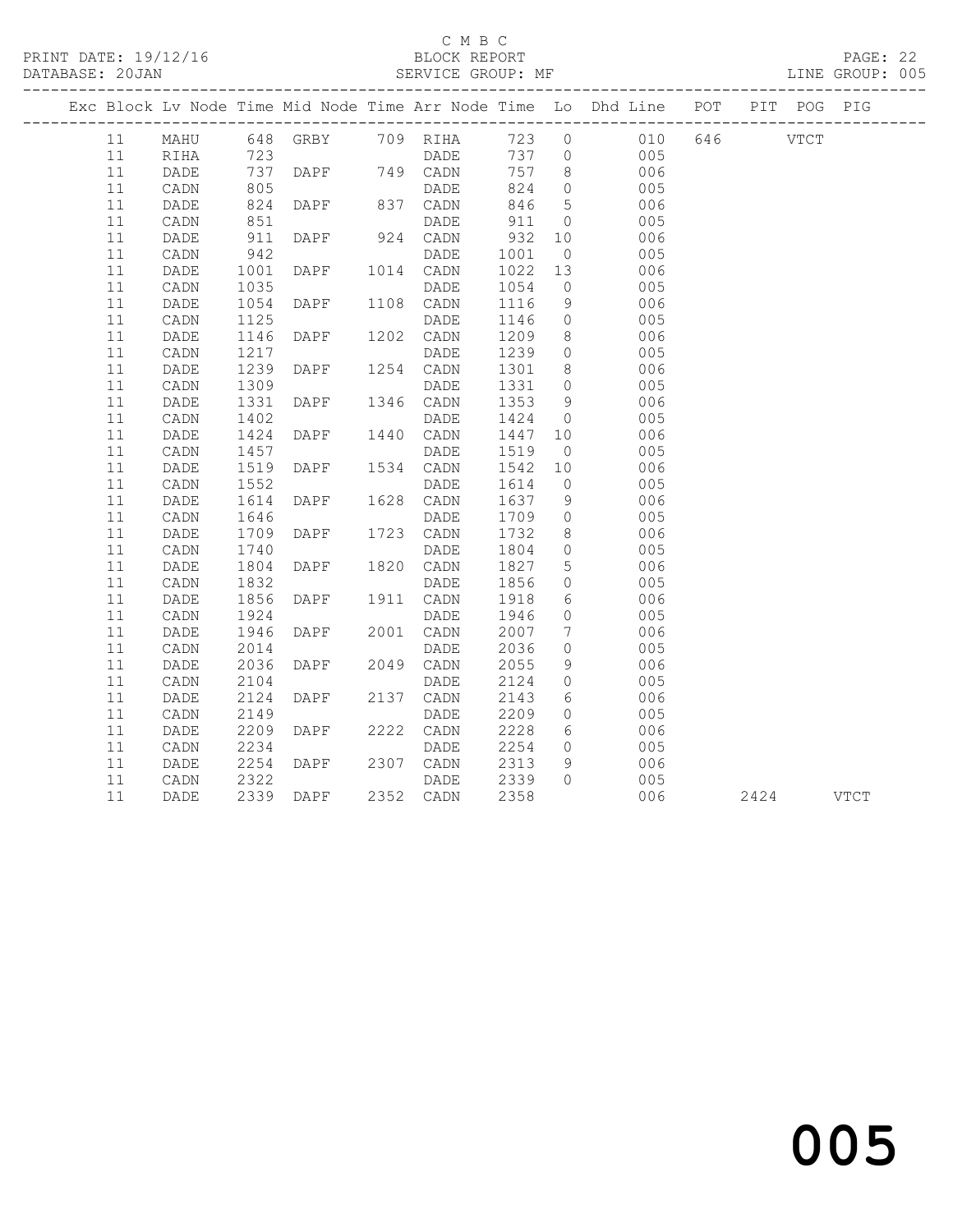### C M B C<br>BLOCK REPORT

#### SERVICE GROUP: MF

|  |          |                   |              |               |      |                                   |                   |                     | Exc Block Lv Node Time Mid Node Time Arr Node Time Lo Dhd Line POT | PIT POG PIG |             |
|--|----------|-------------------|--------------|---------------|------|-----------------------------------|-------------------|---------------------|--------------------------------------------------------------------|-------------|-------------|
|  | 12       | MAHU              |              |               |      |                                   |                   |                     | 725 GRBY 748 RIHA 803 0 010 723 VTCT                               |             |             |
|  | 12       | RIHA              |              |               |      | DADE 819 0<br>DAPF 832 CADN 841 3 |                   |                     | 005                                                                |             |             |
|  | 12       | DADE              | 803<br>819   |               |      |                                   |                   |                     | 006                                                                |             |             |
|  | 12       | CADN              | 844          |               |      | DADE                              | 904               | $\overline{0}$      | 005                                                                |             |             |
|  | 12       | DADE              | 904          | DAPF 917 CADN |      |                                   | 925               | 10                  | 006                                                                |             |             |
|  | 12       | CADN              | 935          |               |      | DADE                              | 954               | $\overline{0}$      | 005                                                                |             |             |
|  | 12       | DADE              | 954          | DAPF          |      | 1007 CADN                         | 1015              | 12                  | 006                                                                |             |             |
|  | 12       | CADN              | 1027         |               |      | DADE                              | 1046              | $\overline{0}$      | 005                                                                |             |             |
|  | 12       | DADE              | 1046         | DAPF          |      | 1100 CADN                         | 1108              | 10                  | 006                                                                |             |             |
|  | 12       | CADN              | 1118         |               |      | DADE                              | 1139              | $\overline{0}$      | 005                                                                |             |             |
|  | 12       | DADE              | 1139         | DAPF          |      | 1155 CADN                         | 1202              | $7\overline{ }$     | 006                                                                |             |             |
|  | 12       | CADN              | 1209         |               |      | DADE                              | 1231              | $\overline{0}$      | 005                                                                |             |             |
|  | 12       | DADE              | 1231         | DAPF          |      | 1246 CADN                         | 1253              | 9                   | 006                                                                |             |             |
|  | 12       | $\mathtt{CADN}$   | 1302         |               |      | DADE                              | 1324              | $\overline{0}$      | 005                                                                |             |             |
|  | 12       | DADE              | 1324         | DAPF          |      | 1339 CADN                         | 1346              | 8 <sup>8</sup>      | 006                                                                |             |             |
|  | 12       | CADN              | 1354         |               |      | DADE                              | 1416              | $\overline{0}$      | 005                                                                |             |             |
|  | 12       | DADE              | 1416         | DAPF          |      | 1432 CADN                         | 1439              | $6\overline{6}$     | 006                                                                |             |             |
|  | 12       | CADN              | 1445         |               |      | DADE                              | 1507              | $\overline{0}$      | 005                                                                |             |             |
|  | 12       | DADE              | 1507<br>1541 | DAPF          |      | 1523 CADN                         | 1530 11           |                     | 006                                                                |             |             |
|  | 12<br>12 | CADN              | 1603         | DAPF          |      | DADE<br>1617 CADN                 | 1603<br>1626      | $\overline{0}$      | 005<br>006                                                         |             |             |
|  | 12       | DADE<br>CADN      | 1635         |               |      | DADE                              | 1658              | 9<br>$\overline{0}$ | 005                                                                |             |             |
|  | 12       | DADE              | 1658         | DAPF          |      | 1712 CADN                         | 1721              | $7\overline{ }$     | 006                                                                |             |             |
|  | 12       | CADN              | 1728         |               |      | DADE                              | 1753              | $\overline{0}$      | 005                                                                |             |             |
|  | 12       | DADE              | 1753         | DAPF          |      | 1807 CADN                         | 1816              | 9                   | 006                                                                |             |             |
|  | 12       | CADN              | 1825         |               |      | DADE                              | 1849              | $\overline{0}$      | 005                                                                |             |             |
|  | 12       | DADE              | 1849         | DAPF          |      | 1904 CADN                         | 1911              |                     | 006                                                                | 1945 VTCT   |             |
|  |          |                   |              |               |      |                                   |                   |                     |                                                                    |             |             |
|  | 13       | MAHU              | 737          | GRBY 800 DAHW |      |                                   | 808               |                     | $\overline{0}$<br>010                                              | 735 VTCT    |             |
|  | 13       | DAHW              | 808          |               |      | DADW                              | 816               | $\overline{O}$      | 006                                                                |             |             |
|  | 13       | DADW              | 816          |               |      | CADS                              | 838               | 5 <sup>5</sup>      | 005                                                                |             |             |
|  | 13       | CADS              | 843          | <b>DAMW</b>   |      | 850 DADW                          | 901               | $\circ$             | 006                                                                |             |             |
|  | 13       | DADW              | 901          |               |      | CADS                              | 923               | 11                  | 005                                                                |             |             |
|  | 13       | CADS              | 934          | DAMW          |      | 941 DADW                          | 952               | $\overline{0}$      | 006                                                                |             |             |
|  | 13       | DADW              | 952<br>1027  |               |      | CADS                              | 1014              | 13                  | 005                                                                |             |             |
|  | 13<br>13 | CADS              | 1044         | DAMW          |      | 1033 DADW                         | 1044 0<br>1106 13 |                     | 006                                                                |             |             |
|  | 13       | DADW<br>CADS      | 1119         | DAMW          |      | CADS<br>1125 DADW                 | 1137 0            |                     | 005<br>006                                                         |             |             |
|  | 13       | DADW              | 1137         |               |      | CADS                              | 1159 11           |                     | 005                                                                |             |             |
|  |          | 13 CADS 1210 DAMW |              |               |      | 1217 DADW 1229 0                  |                   |                     | 006                                                                |             |             |
|  | 13       | DADW              | 1229         |               |      | CADS                              | 1253              | 10                  | 005                                                                |             |             |
|  | 13       | CADS              | 1303         | DAMW          | 1310 | DADW                              | 1322              | 0                   | 006                                                                |             |             |
|  | 13       | DADW              | 1322         |               |      | CADS                              | 1346              | 7                   | 005                                                                |             |             |
|  | 13       | CADS              | 1353         | DAMW          | 1400 | DADW                              | 1414              | $\circ$             | 006                                                                |             |             |
|  | 13       | DADW              | 1414         |               |      | $\mathtt{CADS}$                   | 1440              | 11                  | 005                                                                |             |             |
|  | 13       | CADS              | 1451         | DAMW          | 1458 | DADW                              | 1512              | $\overline{0}$      | 006                                                                |             |             |
|  | 13       | DADW              | 1512         |               |      | CADS                              | 1540              | 11                  | 005                                                                |             |             |
|  | 13       | CADS              | 1551         | DAMW          | 1558 | DADW                              | 1612              | $\overline{0}$      | 006                                                                |             |             |
|  | 13       | DADW              | 1612         |               |      | CADS                              | 1640              | 11                  | 005                                                                |             |             |
|  | 13       | CADS              | 1651         | DAMW          | 1659 | DADW                              | 1713              | $\overline{0}$      | 006                                                                |             |             |
|  | 13       | DADW              | 1713         |               |      | CADS                              | 1740              | 11                  | 005                                                                |             |             |
|  | 13       | CADS              | 1751         | DAMW          | 1759 | DADW                              | 1814              | $\circ$             | 006                                                                |             |             |
|  | 13       | DADW              | 1814         |               |      | CADS                              | 1840              | 11                  | 005                                                                |             |             |
|  | 13<br>13 | CADS<br>DADW      | 1851<br>1912 | DAMW          | 1858 | DADW<br>CADS                      | 1912<br>1934      | $\mathbf{0}$        | 006<br>005                                                         | 2006        | <b>VTCT</b> |
|  |          |                   |              |               |      |                                   |                   |                     |                                                                    |             |             |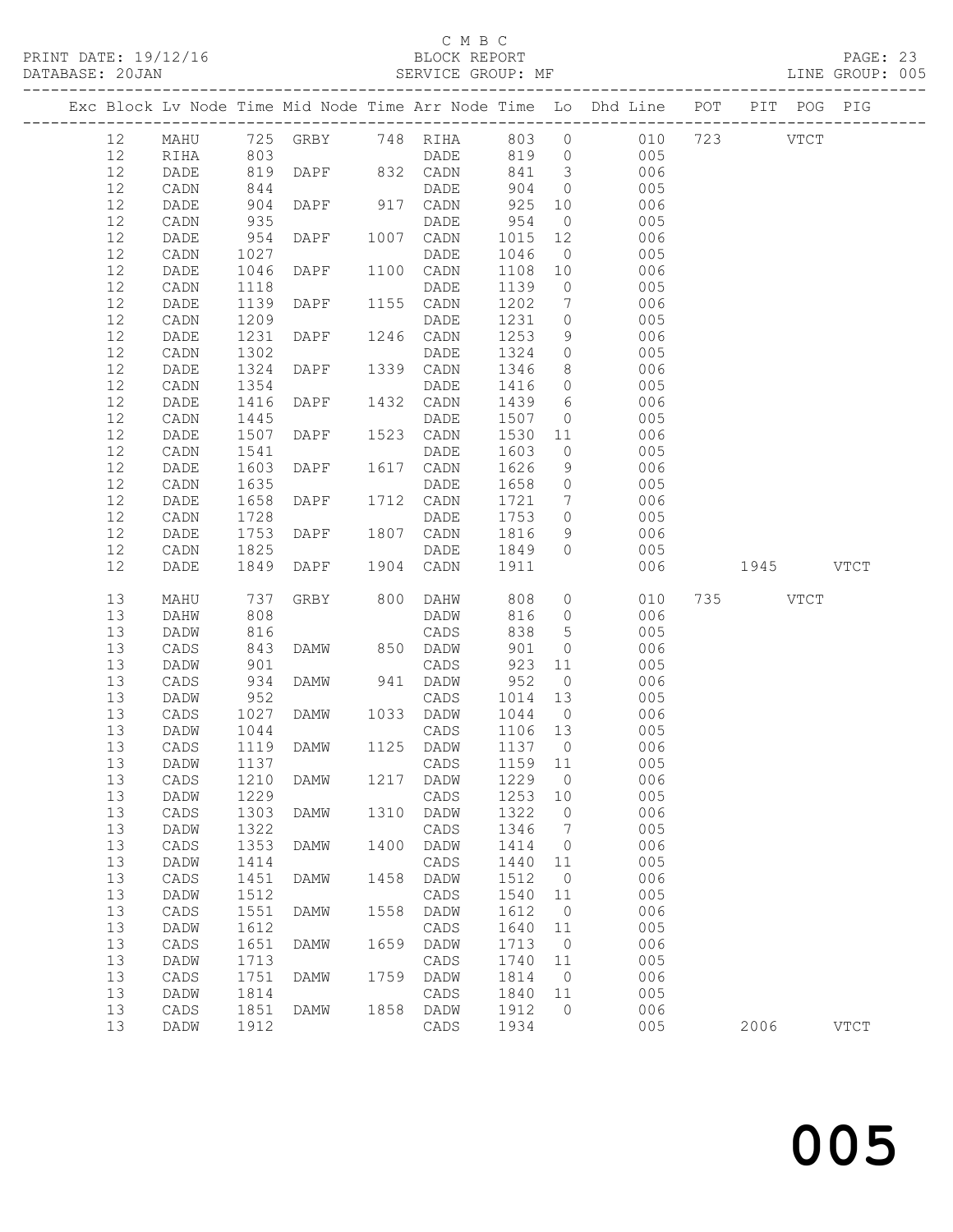### C M B C<br>BLOCK REPORT

|          |              |                |                   |     |                             |            |                 | Exc Block Lv Node Time Mid Node Time Arr Node Time Lo Dhd Line POT PIT POG PIG |          |             |             |
|----------|--------------|----------------|-------------------|-----|-----------------------------|------------|-----------------|--------------------------------------------------------------------------------|----------|-------------|-------------|
| 14       | CADS         |                |                   |     |                             |            |                 | 815 DAMW 821 DADW 832 0 006 738 VTCT                                           |          |             |             |
| 14       | DADW         | 832            |                   |     | CADS 854 9                  |            |                 | 005                                                                            |          |             |             |
| 14       | CADS         |                | 903 DAMW          |     | 910 DADW                    | 921 0      |                 | 006                                                                            |          |             |             |
| 14       | DADW         | 921            |                   |     | CADS                        | 943        | $\overline{7}$  | 005                                                                            |          |             |             |
| 14       | CADS         | 950            | DAMW              |     | 956 DADW                    | 1007       | $\overline{0}$  | 006                                                                            |          |             |             |
| 14       | DADW         | 1007           |                   |     | CADS                        | 1029       | 13              | 005                                                                            |          |             |             |
| 14       | CADS         | 1042           | DAMW              |     | 1048 DADW                   | 1059       | $\overline{0}$  | 006                                                                            |          |             |             |
| 14       | DADW         | 1059           |                   |     | CADS                        | 1121 13    |                 | 005                                                                            |          |             |             |
| 14       | CADS         | 1134           | DAMW              |     | 1140 DADW                   | 1152 0     |                 | 006                                                                            |          |             |             |
| 14       | DADW         | 1152           |                   |     | CADS                        | 1214 11    |                 | 005                                                                            |          |             |             |
| 14       | CADS         | 1225           | DAMW 1232 DADW    |     |                             | 1244       | $\overline{0}$  | 006                                                                            |          |             |             |
| 14       | DADW         | 1244           |                   |     | CADS                        | 1308 10    |                 | 005                                                                            |          |             |             |
| 14       | CADS         | 1318           | DAMW              |     | 1325 DADW                   | 1337 0     |                 | 006                                                                            |          |             |             |
| 14       | DADW         | 1337           |                   |     | CADS                        | 1401       | $7\overline{ }$ | 005                                                                            |          |             |             |
| 14       | CADS         | 1408           | DAMW              |     | 1415 DADW                   | 1429 0     |                 | 006                                                                            |          |             |             |
| 14       | DADW         | 1429           |                   |     | CADS                        | 1455 14    |                 | 005                                                                            |          |             |             |
| 14       | CADS         | 1509           | DAMW              |     | 1516 DADW                   | 1530       | $\overline{0}$  | 006                                                                            |          |             |             |
| 14       | DADW         | 1530           |                   |     | CADS                        | 1558 10    |                 | 005                                                                            |          |             |             |
| 14       | CADS         | 1608           | DAMW              |     | 1615 DADW                   | 1629       | $\overline{0}$  | 006                                                                            |          |             |             |
| 14       | DADW         | 1629           |                   |     | CADS                        | 1656 12    |                 | 005                                                                            |          |             |             |
| 14       | CADS         | 1708           | DAMW              |     | 1716 DADW                   | 1730       | $\overline{0}$  | 006                                                                            |          |             |             |
| 14       | DADW         | 1730           |                   |     | CADS                        | 1756 14    |                 | 005                                                                            |          |             |             |
| 14       | CADS         | 1810           | DAMW 1818 DADW    |     |                             |            |                 | 1832 0<br>006                                                                  |          |             |             |
| 14       | DADW         | 1832           |                   |     | CADS                        | 1855 10    |                 | 005                                                                            |          |             |             |
| 14       | CADS         | 1905           | DAMW              |     | 1912 DADW                   | 1926       | $\overline{0}$  | 006                                                                            |          |             |             |
| 14       | DADW         | 1926           |                   |     | CADS                        | 1948       |                 | 005                                                                            |          | 2020 VTCT   |             |
|          |              |                |                   |     |                             |            |                 |                                                                                |          |             |             |
| 20       | CADS         | 634            | DAMW              |     | 639 DADW                    |            |                 | 648 0<br>006                                                                   | 600 VTCT |             |             |
| 20       | DADW         |                |                   |     | CADS                        | 706        | 8 <sup>8</sup>  | 005                                                                            |          |             |             |
| 20       | CADS         | $648$<br>$714$ | DAMW              |     | 720 DADW                    | 730        | $\overline{0}$  | 006                                                                            |          |             |             |
| 20       | DADW         | 730            |                   |     | CADS                        |            | 750 13          | 005                                                                            |          |             |             |
| 20       | CADS         | 803            | DAMW              |     | 809 DADW                    | 820        | $\overline{0}$  | 006                                                                            |          |             |             |
| 20       | DADW         | 820            |                   |     | CADS                        | 842        | 6               | 005                                                                            |          |             |             |
| 20       | CADS         | 848            | DAMW              |     | 855 DADW                    | 906        | $\circ$         | 006                                                                            |          |             |             |
| 20       | DADW         | 906            |                   |     | CADS                        | 928        |                 | 005                                                                            |          | 958 VTCT    |             |
|          |              |                |                   |     |                             |            |                 |                                                                                |          |             |             |
| 21       | MAHU         | 631            | GRBY 650 RIHA     |     |                             | 703        | $\overline{0}$  | 010                                                                            | 629 VTCT |             |             |
| 21       | RIHA         | 703            |                   |     | DADE                        |            | 717 0           | 005                                                                            |          |             |             |
| 21       | DADE         |                | 717 DAPF 729 CADN |     |                             | 737        | 8               | 006                                                                            |          |             |             |
|          | 21 CADN      |                | 745 DADE          |     |                             | 804 0      |                 | 005                                                                            |          |             |             |
| 21       | DADE         | 804            | DAPF              | 817 | CADN                        | 825        | 4               | 006                                                                            |          |             |             |
| 21       | CADN         | 829            |                   |     | DADE                        | 849        | $\circ$         | 005                                                                            |          |             |             |
| 21       | DADE         | 849            | DAPF              |     | 902 CADN                    | 911        |                 | 006                                                                            | 946      |             | <b>VTCT</b> |
|          |              |                |                   |     |                             |            |                 |                                                                                |          |             |             |
| 22       | MAHU         | 704            | GRBY              | 727 | DAHW                        | 735        | 0               | 010                                                                            | 702 VTCT |             |             |
| 22       | DAHW         | 735            |                   |     | DADW                        | 742        | $\circ$         | 006                                                                            |          |             |             |
| 22<br>22 | DADW         | 742            |                   |     | $\mathtt{CADS}$             | 802        | 9               | 005                                                                            |          |             |             |
| 22       | CADS         | 811            | DAMW              |     | 817 DADW                    | 828        | 0               | 006                                                                            |          |             |             |
| 22       | DADW         | 828<br>858     |                   |     | $\mathtt{CADS}$             | 850<br>916 | 8<br>$\Omega$   | 005<br>006                                                                     |          |             |             |
| 22       | CADS<br>DADW | 916            | DAMW              |     | 905 DADW<br>$\mathtt{CADS}$ | 938        |                 | 005                                                                            |          | $1008$ VTCT |             |
|          |              |                |                   |     |                             |            |                 |                                                                                |          |             |             |
| 23       | MAHU         | 706            | GRBY              | 729 | RIHA                        | 743        | $\circ$         | 010                                                                            | 704 VTCT |             |             |
| 23       | RIHA         | 743            |                   |     | DADE                        | 759        | $\circ$         | 005                                                                            |          |             |             |
| 23       | DADE         | 759            | DAPF              |     | 812 CADN                    | 820        | 5               | 006                                                                            |          |             |             |
| 23       | CADN         | 825            |                   |     | DADE                        | 844        | 0               | 005                                                                            |          |             |             |
| 23       | DADE         | 844            | DAPF              |     | 857 CADN                    | 906        |                 | 006                                                                            | 941      |             | <b>VTCT</b> |
|          |              |                |                   |     |                             |            |                 |                                                                                |          |             |             |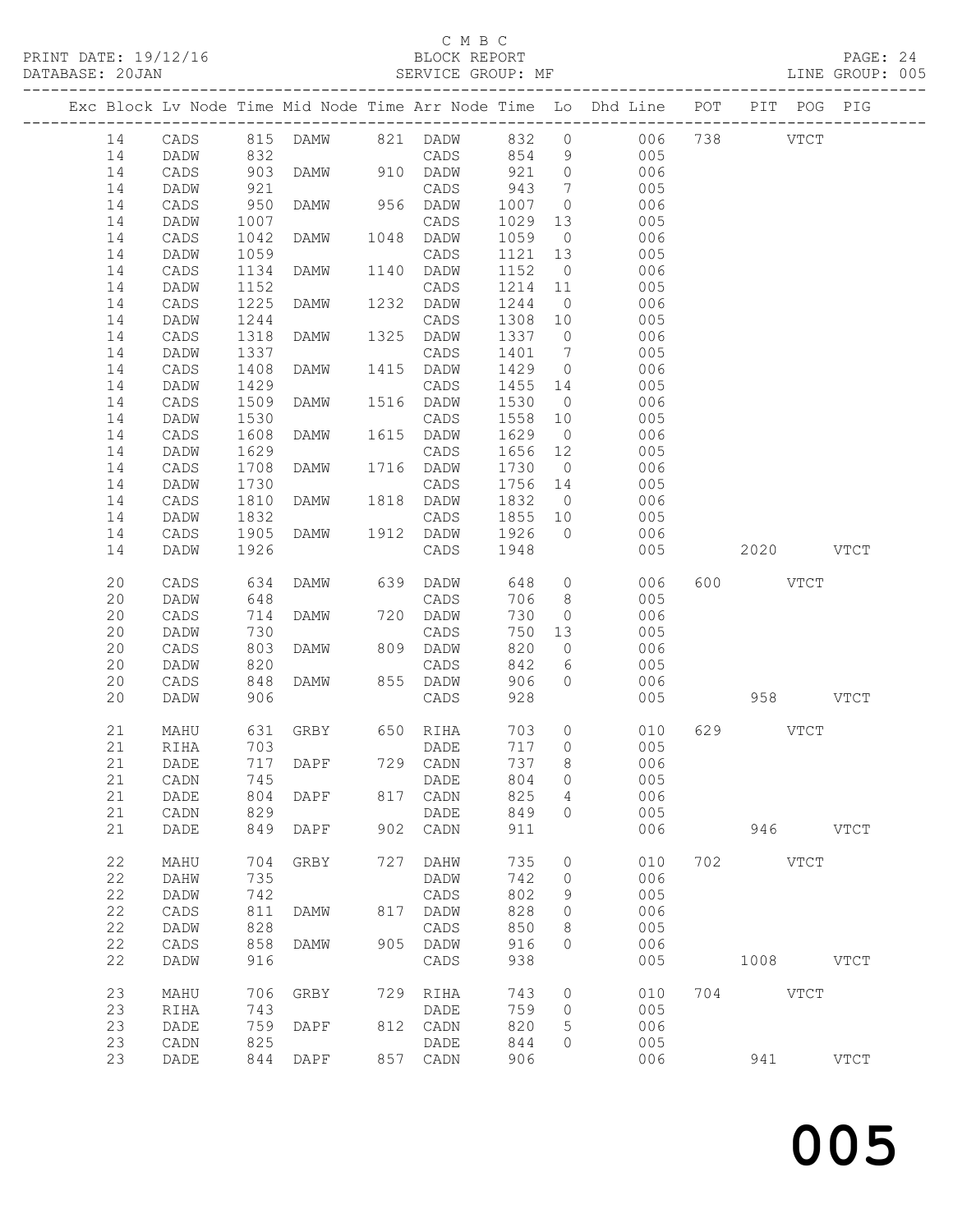#### C M B C

|    |              |            |                     |      | PRINT DATE: 19/12/16 BLOCK REPORT DATABASE: 20JAN SERVICE GROUP: |         |                | BLOCK REPORT<br>SERVICE GROUP: MF                                                                                                                                                      |               |          |      | PAGE: 25<br>LINE GROUP: 005 |  |
|----|--------------|------------|---------------------|------|------------------------------------------------------------------|---------|----------------|----------------------------------------------------------------------------------------------------------------------------------------------------------------------------------------|---------------|----------|------|-----------------------------|--|
|    |              |            |                     |      |                                                                  |         |                | Exc Block Lv Node Time Mid Node Time Arr Node Time Lo Dhd Line POT PIT POG PIG                                                                                                         |               |          |      |                             |  |
|    |              |            |                     |      |                                                                  |         |                | $\begin{tabular}{lcccccc} 24 & MAHU & 722 & GRBY & 745 & DAHW & 754 & 0 & 010 & 720 & VTCT \\ 24 & DAHW & 754 & DADW & 802 & 0 & 006 & & & & & & & & \\ \end{tabular}$                 |               |          |      |                             |  |
|    |              |            |                     |      |                                                                  |         |                |                                                                                                                                                                                        |               |          |      |                             |  |
| 24 | DADW         | 802        |                     |      | CADS                                                             | 824     |                | 6 005                                                                                                                                                                                  |               |          |      |                             |  |
| 24 | CADS         | 830        | DAMW 837 DADW       |      |                                                                  | 848     |                | 0 0 0 0 0 6                                                                                                                                                                            |               |          |      |                             |  |
| 24 | DADW         | 848        |                     |      | CADS                                                             | 910     |                |                                                                                                                                                                                        | 005 940 VTCT  |          |      |                             |  |
| 25 | CADS         | 740        | DAMW 746 DADW       |      |                                                                  | 757     |                | $\overline{O}$<br>006                                                                                                                                                                  |               | 703 VTCT |      |                             |  |
| 25 | DADW         | 757        |                     |      | CADS                                                             | 819     | 8 <sup>8</sup> | 005                                                                                                                                                                                    |               |          |      |                             |  |
| 25 | CADS         | 827<br>844 | DAMW 833 DADW       |      |                                                                  | 844     |                | 006<br>$\frac{0}{2}$                                                                                                                                                                   |               |          |      |                             |  |
| 25 | DADW         |            |                     |      | CADS                                                             | 906     | 12             | 005                                                                                                                                                                                    |               |          |      |                             |  |
| 25 | CADS         | 918        | <b>DAMW</b>         |      | 925 DADW                                                         | 936     | $\overline{0}$ | 006                                                                                                                                                                                    |               |          |      |                             |  |
| 25 | DADW         | 936        |                     |      | CADS                                                             | 958     |                |                                                                                                                                                                                        | 005 1028 VTCT |          |      |                             |  |
| 30 | CADN         | 1420       |                     |      | DADE                                                             | 1442    |                | $\overline{0}$                                                                                                                                                                         | 005 1340 VTCT |          |      |                             |  |
| 30 | DADE         | 1442       | DAPF 1458 CADN      |      |                                                                  | 1505 10 |                | 006                                                                                                                                                                                    |               |          |      |                             |  |
| 30 | CADN         | 1515       |                     |      | DADE                                                             | 1537    | $\overline{0}$ | 005                                                                                                                                                                                    |               |          |      |                             |  |
| 30 | DADE         | 1537       | DAPF 1551 CADN      |      |                                                                  | 1600    | 8              | 006                                                                                                                                                                                    |               |          |      |                             |  |
| 30 | CADN         | 1608       |                     |      | DADE                                                             | 1630    | $\overline{0}$ | 005                                                                                                                                                                                    |               |          |      |                             |  |
| 30 | DADE         | 1630       | DAPF 1644 CADN      |      |                                                                  | 1653    | $\overline{7}$ | 006                                                                                                                                                                                    |               |          |      |                             |  |
| 30 | CADN         | 1700       |                     |      | DADE                                                             | 1725    | $\circ$        | 005                                                                                                                                                                                    |               |          |      |                             |  |
| 30 | DADE         | 1725       | DAPF 1739 CADN      |      |                                                                  | 1748    | 8              | 006                                                                                                                                                                                    |               |          |      |                             |  |
| 30 | CADN         | 1756       |                     |      | DADE                                                             | 1820    | $\circ$        | 005                                                                                                                                                                                    |               |          |      |                             |  |
| 30 | DADE         | 1820       | DAPF 1836 CADN      |      |                                                                  | 1843    |                | 006                                                                                                                                                                                    | 1920 VTCT     |          |      |                             |  |
| 31 | DAHW         | 1426       |                     |      | DADW                                                             | 1437    |                | $\overline{O}$                                                                                                                                                                         | 006 1354 VTCT |          |      |                             |  |
| 31 | DADW         | 1437       |                     |      | CADS                                                             | 1505 10 |                | 005                                                                                                                                                                                    |               |          |      |                             |  |
| 31 | CADS         | 1515       | DAMW 1522 DADW      |      |                                                                  | 1536    | $\overline{0}$ | 006                                                                                                                                                                                    |               |          |      |                             |  |
| 31 | DADW         | 1536       |                     |      | CADS                                                             | 1604    | 9              | 005                                                                                                                                                                                    |               |          |      |                             |  |
| 31 | CADS         | 1613       | DAMW 1621 DADW      |      |                                                                  | 1635    | $\overline{0}$ | 006                                                                                                                                                                                    |               |          |      |                             |  |
| 31 | DADW         | 1635       |                     |      | CADS                                                             | 1702 11 |                | 005                                                                                                                                                                                    |               |          |      |                             |  |
| 31 | CADS         | 1713       | DAMW                |      | 1721 DADW                                                        | 1735    | $\bigcirc$     | 006                                                                                                                                                                                    |               |          |      |                             |  |
| 31 | DADW         | 1735       |                     |      | CADS                                                             | 1801    |                |                                                                                                                                                                                        | 005 1840 VTCT |          |      |                             |  |
| 32 | CADN         |            |                     |      |                                                                  |         |                | $\begin{tabular}{lcccccc} 1451 & & & \text{DADE} & & 1513 & 0 & & 005 & 1411 & & & \text{VTCT} \\ 1513 & \text{DAPF} & & 1529 & \text{CADN} & & 1536 & 10 & & 006 & & & \end{tabular}$ |               |          |      |                             |  |
| 32 | DADE         |            |                     |      |                                                                  |         |                |                                                                                                                                                                                        |               |          |      |                             |  |
| 32 | CADN         | 1546       |                     |      | DADE                                                             | 1608    | $\overline{0}$ | 005                                                                                                                                                                                    |               |          |      |                             |  |
| 32 | DADE         |            | 1608 DAPF 1622 CADN |      |                                                                  | 1631    | 9              | 006                                                                                                                                                                                    |               |          |      |                             |  |
|    | 32 CADN 1640 |            |                     |      | DADE 1703 0                                                      |         |                | 005                                                                                                                                                                                    |               |          |      |                             |  |
| 32 | DADE         | 1703       | DAPF                | 1717 | CADN                                                             | 1726    | 7              | 006                                                                                                                                                                                    |               |          |      |                             |  |
| 32 | CADN         | 1733       |                     |      | DADE                                                             | 1758    | $\circ$        | 005                                                                                                                                                                                    |               |          |      |                             |  |
| 32 | DADE         | 1758       | DAPF                | 1812 | CADN                                                             | 1821    |                | 006                                                                                                                                                                                    |               |          | 1858 | <b>VTCT</b>                 |  |
| 33 | CADS         | 1503       | <b>DAMW</b>         | 1510 | DADW                                                             | 1524    | 0              | 006                                                                                                                                                                                    | 1423          | VTCT     |      |                             |  |
| 33 | DADW         | 1524       |                     |      | CADS                                                             | 1552    | 11             | 005                                                                                                                                                                                    |               |          |      |                             |  |
| 33 | CADS         | 1603       | <b>DAMW</b>         | 1610 | DADW                                                             | 1624    | $\mathbf{0}$   | 006                                                                                                                                                                                    |               |          |      |                             |  |
| 33 | DADW         | 1624       |                     |      | CADS                                                             | 1651    | 11             | 005                                                                                                                                                                                    |               |          |      |                             |  |
| 33 | CADS         | 1702       | DAMW                | 1710 | DADW                                                             | 1724    | $\circ$        | 006                                                                                                                                                                                    |               |          |      |                             |  |
| 33 | DADW         | 1724       |                     |      | $\mathtt{CADS}$                                                  | 1751    | 12             | 005                                                                                                                                                                                    |               |          |      |                             |  |
| 33 | CADS         | 1803       | DAMW                | 1811 | <b>DADW</b>                                                      | 1826    | $\circ$        | 006                                                                                                                                                                                    |               |          |      |                             |  |
| 33 | DADW         | 1826       |                     |      | CADS                                                             | 1852    |                | 005                                                                                                                                                                                    |               | 1931     |      | <b>VTCT</b>                 |  |
| 34 | CADN         | 1531       |                     |      | DADE                                                             | 1553    | 0              | 005                                                                                                                                                                                    | 1451          |          | VTCT |                             |  |
| 34 | DADE         | 1553       | DAPF                | 1607 | CADN                                                             | 1616    | 8              | 006                                                                                                                                                                                    |               |          |      |                             |  |
| 34 | CADN         | 1624       |                     |      | DADE                                                             | 1647    | 0              | 005                                                                                                                                                                                    |               |          |      |                             |  |
| 34 | DADE         | 1647       | DAPF                | 1701 | CADN                                                             | 1710    | 7              | 006                                                                                                                                                                                    |               |          |      |                             |  |
| 34 | CADN         | 1717       |                     |      | DADE                                                             | 1742    | 0              | 005                                                                                                                                                                                    |               |          |      |                             |  |
| 34 | DADE         | 1742       | DAPF                | 1756 | CADN                                                             | 1805    | 8              | 006                                                                                                                                                                                    |               |          |      |                             |  |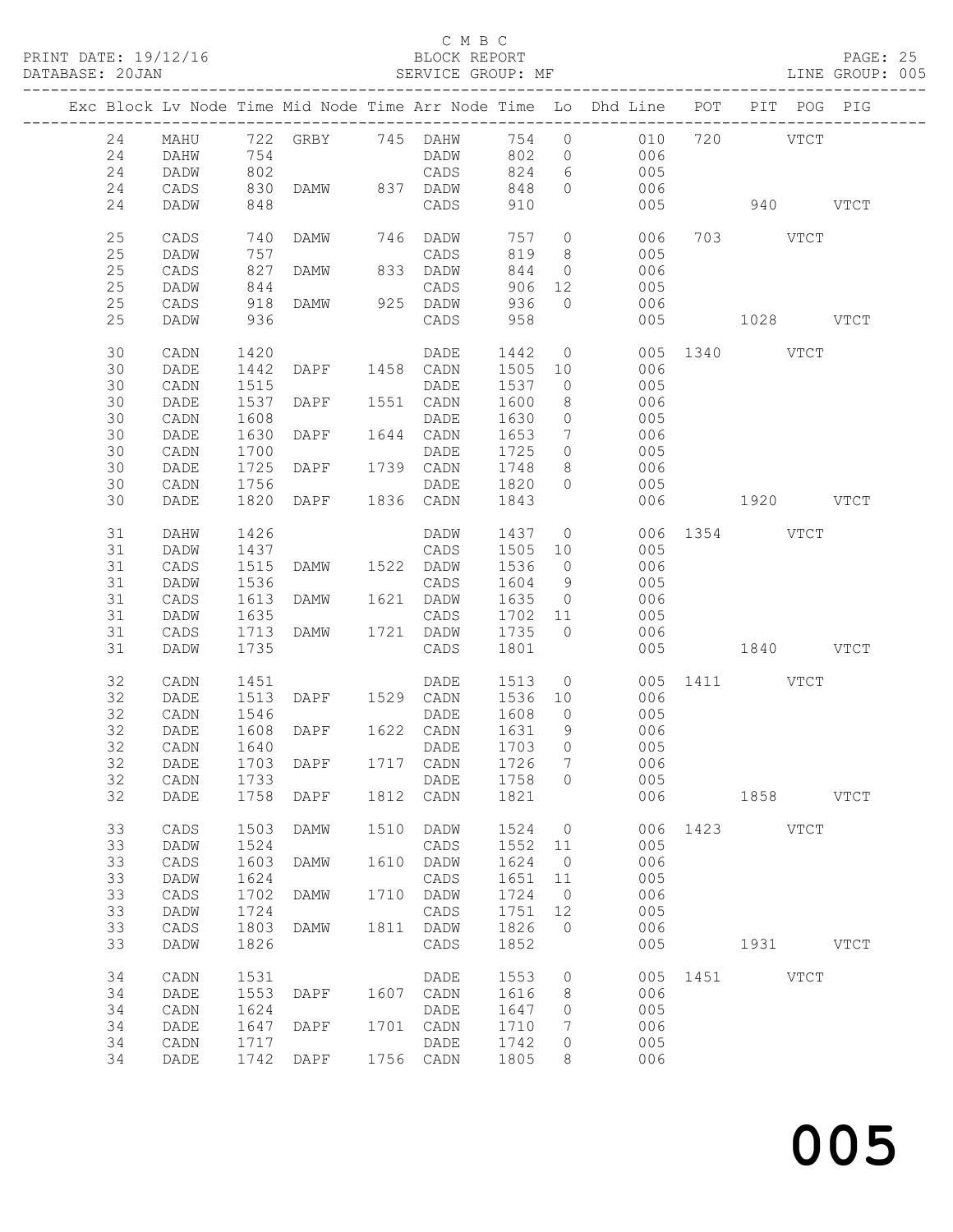#### C M B C<br>BLOCK REPORT DATABASE: 20JAN SERVICE GROUP: MF LINE GROUP: 005

|      |            |     |                                  |                                                                                |          | POG PIG                            |
|------|------------|-----|----------------------------------|--------------------------------------------------------------------------------|----------|------------------------------------|
| 1837 |            | 005 |                                  |                                                                                |          |                                    |
| 1859 |            | 006 |                                  |                                                                                |          | VTCT                               |
| 1600 | $\bigcirc$ |     |                                  |                                                                                |          |                                    |
| 1628 | 12         | 005 |                                  |                                                                                |          |                                    |
| 1702 | $\bigcirc$ | 006 |                                  |                                                                                |          |                                    |
| 1729 | 11         | 005 |                                  |                                                                                |          |                                    |
| 1803 | $\bigcirc$ | 006 |                                  |                                                                                |          |                                    |
| 1829 |            | 005 |                                  | 1908                                                                           |          | VTCT                               |
| 1651 | $\bigcirc$ |     |                                  |                                                                                |          |                                    |
| 1718 | 11         | 005 |                                  |                                                                                |          |                                    |
| 1752 | $\bigcirc$ | 006 |                                  |                                                                                |          |                                    |
| 1818 | 11         | 005 |                                  |                                                                                |          |                                    |
| 1851 |            | 006 |                                  |                                                                                |          |                                    |
| 1914 |            | 005 |                                  | 1946                                                                           |          | VTCT                               |
|      |            |     | $\overline{0}$<br>$\overline{O}$ | Exc Block Ly Node Time Mid Node Time Arr Node Time Lo Dhd Line POT<br>006 1459 | 006 1549 | PIT<br>1936<br><b>VTCT</b><br>VTCT |

# and the contract of  $\sim$  005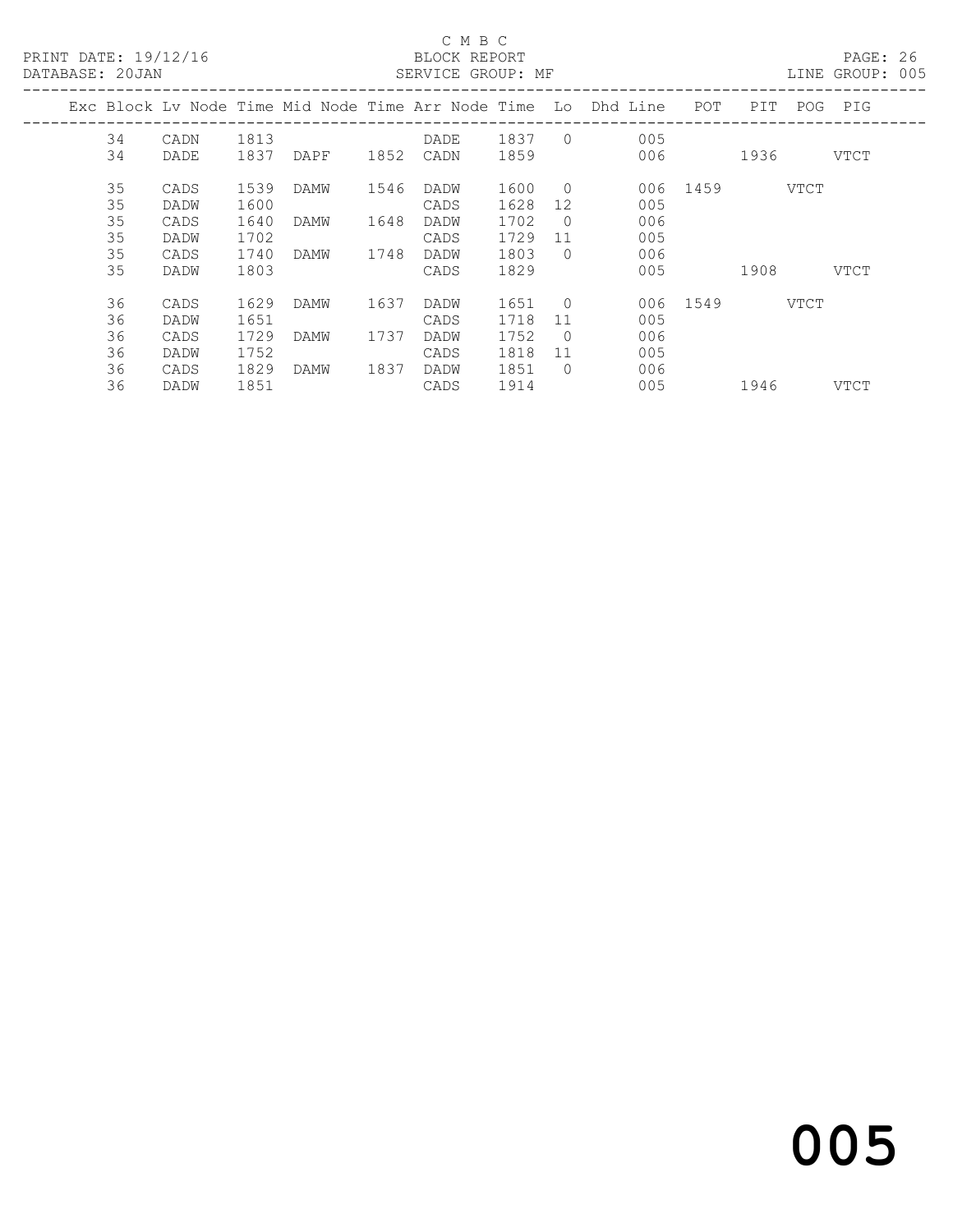| C M B C<br>PRINT DATE: 19/12/16 BLOCK REPORT PAGE: 27<br>DATABASE: 20JAN SERVICE GROUP: MF LINE GROUP: 007 |                                                                                                                     |                                                                                                                                                 |                                                                                                                                |                                                                                                                                                           |                                                                                     |                                                                                                                                                                                          |                                                                                         |                                                     |                                                                                                                                                                                                                                                                                                                                                                                                                                   |     |                           |             |                              |
|------------------------------------------------------------------------------------------------------------|---------------------------------------------------------------------------------------------------------------------|-------------------------------------------------------------------------------------------------------------------------------------------------|--------------------------------------------------------------------------------------------------------------------------------|-----------------------------------------------------------------------------------------------------------------------------------------------------------|-------------------------------------------------------------------------------------|------------------------------------------------------------------------------------------------------------------------------------------------------------------------------------------|-----------------------------------------------------------------------------------------|-----------------------------------------------------|-----------------------------------------------------------------------------------------------------------------------------------------------------------------------------------------------------------------------------------------------------------------------------------------------------------------------------------------------------------------------------------------------------------------------------------|-----|---------------------------|-------------|------------------------------|
|                                                                                                            |                                                                                                                     |                                                                                                                                                 |                                                                                                                                |                                                                                                                                                           |                                                                                     |                                                                                                                                                                                          |                                                                                         |                                                     | 5 AV & GRANVILLE ST AN AU DULP WE WALLE WE SUNDAR ST NORM AND HOWE & DUNSMUIR<br>FRIM TENDER & HAMILTON TENDER & HAMILTON TENDER & HAMILTON TENDER & HAMILTON TENDER AND MANUS TENDER AND TENDER AND TENDER AND MANUS TENDER AND                                                                                                                                                                                                  |     |                           |             |                              |
|                                                                                                            |                                                                                                                     |                                                                                                                                                 |                                                                                                                                |                                                                                                                                                           |                                                                                     |                                                                                                                                                                                          |                                                                                         |                                                     | Exc Block Lv Node Time Mid Node Time Arr Node Time Lo Dhd Line POT PIT POG PIG                                                                                                                                                                                                                                                                                                                                                    |     |                           |             |                              |
|                                                                                                            | 30 PNHM<br>30<br>30<br>30<br>30<br>30<br>30<br>30<br>30<br>30<br>31<br>31<br>31<br>31<br>31<br>31<br>31<br>31<br>31 | DULP<br>NAST<br>DULP<br>NAST<br>DULP<br>NAST<br>DULP<br>NAST<br>DULP<br>DULP<br>NAST<br>DULP<br>NAST<br>DULP<br>NAST<br>DULP<br>NAST<br>DULP    | 732<br>900<br>1031<br>1159<br>1329<br>1501<br>1643<br>1828<br>523<br>632<br>753<br>931<br>1100<br>1230<br>1358<br>1533<br>1708 | PNHM<br>5GRN<br>PNHM<br>5GRN<br>PNHM<br>5GRN<br>5GRN<br>PNHM<br>5GRN<br>PNHM<br>5GRN<br>PNHM<br>5GRN<br>PNHM<br>5GRN                                      | 1858<br>821<br>1004<br>1427<br>1608<br>1738                                         | NAST<br>NAST 908 23<br>NAST 1518                                                                                                                                                         | 1944                                                                                    |                                                     | 540 PNHM 540 DULP 611 8 007 506 VTCT<br>619 5GRN 642 NAST 722 10 007<br>907 927 931 927 945 15<br>927 NAST 1013 18<br>927 NAST 1013 18<br>907 PNHM 1103 DULP 1147 12<br>1227 NAST 1313 16 007<br>1403 DULP 1449 12 007<br>1534 NAST 1626 17 007<br>1720 DULP 1811 17 007<br>545 NAST 619 13 007<br>702 DULP 739 14 007<br>007<br>DULP 1047 13 007<br>1127 NAST 1212 18 007<br>1303 DULP 1348 10 007<br>15 007<br>DULP 1656 12 007 |     | 007 2017 VTCT<br>458 VTCT |             |                              |
| GR 31<br>#GR 31                                                                                            | 31<br>31                                                                                                            | NAST<br>DULP<br>NAST<br>NAST                                                                                                                    | 1849<br>2014<br>2131<br>2131                                                                                                   | PNHM<br>5GRN<br>PNHM<br>PNHM                                                                                                                              | 1918<br>2038<br>2157<br>2157                                                        | DULP 2236<br><b>DULP</b>                                                                                                                                                                 | 2236                                                                                    |                                                     | NAST 1828 21 007<br>DULP 2001 13 007<br>NAST 2119 12 007<br>007 2249 VTCT                                                                                                                                                                                                                                                                                                                                                         |     | 007 2249 VTCT             |             |                              |
| GR 32<br>#GR 32<br>GR 32<br>#GR 32<br>GR 32<br>#GR 32<br>GR 32<br>#GR 32                                   | 32<br>32<br>32<br>32<br>32<br>32<br>32<br>32<br>32                                                                  | DULP<br>NAST<br>$\texttt{DULP}$<br>NAST<br>DULP<br>NAST<br>DULP<br>DULP<br>NAST<br>DULP<br>DULP<br>NAST<br>NAST<br>DULP<br>DULP<br>NAST<br>NAST | 546<br>658<br>817<br>947<br>1115<br>1245<br>1728<br>1907<br>2034<br>2034<br>2151<br>2151<br>2259<br>2259<br>2407<br>2407       | 5GRN<br>PNHM<br>5GRN<br>PNHM<br>PNHM<br>1413 5GRN<br>5GRN<br>PNHM<br>5GRN<br>5GRN<br>PNHM<br>PNHM<br>5GRN<br>5GRN<br>$\mathop{\rm PNHM}\nolimits$<br>PNHM | 608<br>1758<br>1936<br>2058<br>2058<br>2217<br>2217<br>2318<br>2318<br>2429<br>2429 | NAST 646 12<br>729 DULP 806 11<br>845 NAST 932 15<br>1019 DULP 1102 13<br>1318 DULP 1403 10<br>1442 NAST<br>NAST<br>DULP<br>NAST<br>NAST<br>DULP<br>DULP<br>NAST<br>NAST<br>DULP<br>DULP | 1534 10<br>1845<br>2019<br>2139<br>2139<br>2256<br>2256<br>2358<br>2358<br>2504<br>2504 | 22<br>15<br>12<br>12<br>3<br>3<br>9<br>9            | 007<br>007<br>007<br>007<br>5GRN 1142 NAST 1228 17 007<br>007<br>007<br>32 NAST 1544 PNHM 1619 DULP 1710 18 007<br>007<br>007<br>007<br>007<br>007<br>007<br>007<br>007<br>007<br>007                                                                                                                                                                                                                                             |     | 521 VTCT<br>2517<br>2517  |             | $_{\rm VTCT}$<br><b>VTCT</b> |
|                                                                                                            | 33<br>33<br>33<br>33<br>33<br>33<br>33<br>33                                                                        | NAST<br>DULP<br>NAST<br>DULP<br>NAST<br>DULP<br>NAST<br>DULP                                                                                    | 554<br>706<br>831<br>1000<br>1131<br>1259<br>1429<br>1600                                                                      | PNHM<br>5GRN<br>PNHM<br>5GRN<br>PNHM<br>5GRN<br>PNHM<br>5GRN                                                                                              | 620<br>733<br>905<br>1027<br>1203<br>1327<br>1503<br>1634                           | <b>DULP</b><br>NAST<br>DULP<br>NAST<br>DULP<br>NAST<br>DULP<br>NAST                                                                                                                      | 654<br>816<br>946<br>1112<br>1248<br>1416<br>1549<br>1729                               | 12<br>$5\phantom{.0}$<br>14<br>19<br>11<br>13<br>11 | 007<br>10<br>007<br>007<br>007<br>007<br>007<br>007<br>007                                                                                                                                                                                                                                                                                                                                                                        | 521 | 1809                      | <b>VTCT</b> | <b>VTCT</b>                  |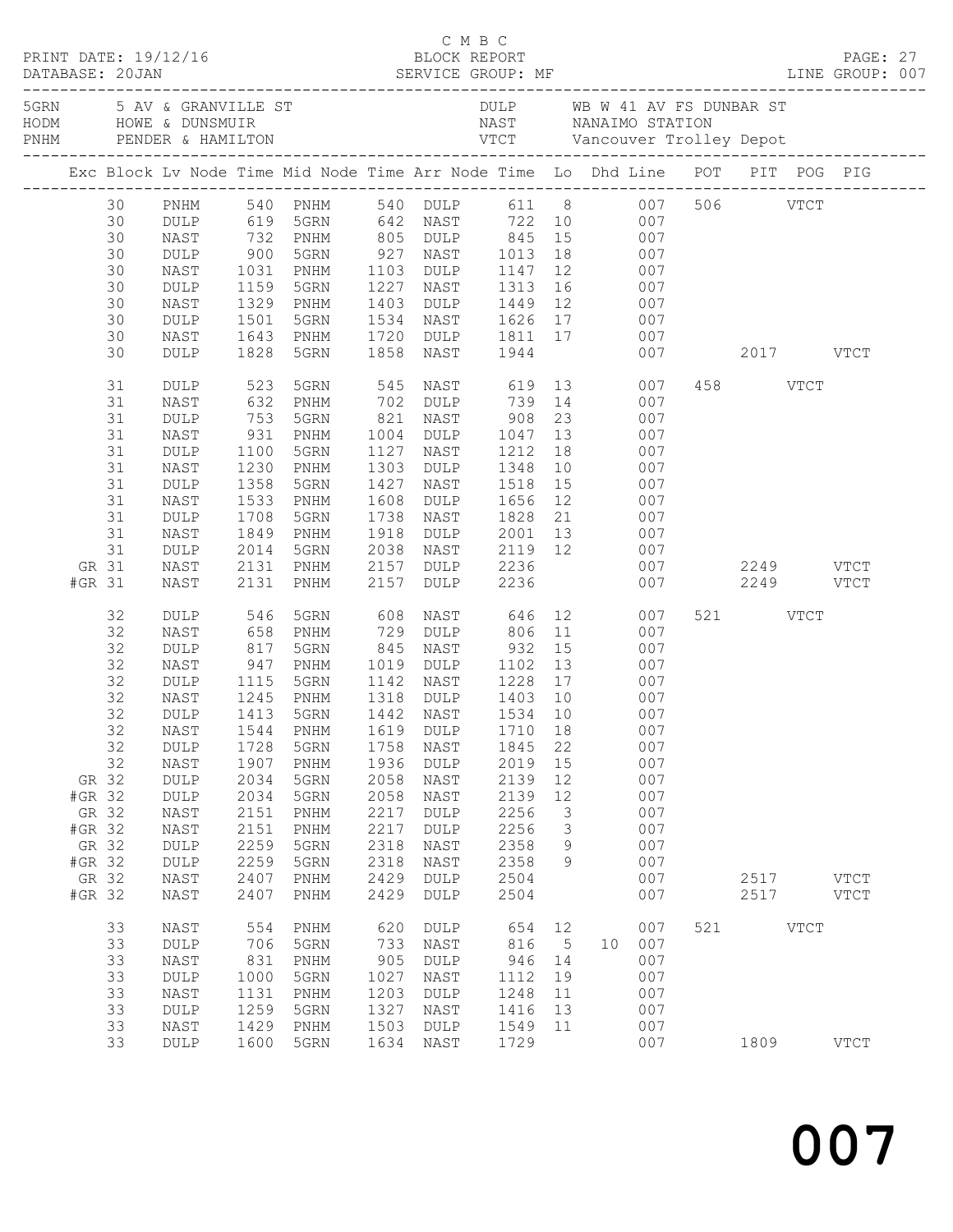#### C M B C DATABASE: 20JAN SERVICE GROUP: MF LINE GROUP: 007

|        |                 |              |                              |      |                      |                  |                | Exc Block Lv Node Time Mid Node Time Arr Node Time Lo Dhd Line POT PIT POG PIG |             |  |
|--------|-----------------|--------------|------------------------------|------|----------------------|------------------|----------------|--------------------------------------------------------------------------------|-------------|--|
| 34     | DULP            |              |                              |      |                      |                  |                | 605 5GRN 627 NAST 706 14 007                                                   | 540 VTCT    |  |
| 34     | NAST            | 720<br>845   | PNHM                         |      | 753 DULP<br>912 NAST | 833 12<br>958 18 |                | 007                                                                            |             |  |
| 34     | DULP            |              | 5GRN                         |      |                      |                  |                | 007                                                                            |             |  |
| 34     | NAST            | 1016         | PNHM                         | 1048 | DULP                 | 1132             | 12             | 007                                                                            |             |  |
| 34     | DULP            | 1144         | 5GRN                         | 1212 | NAST                 | 1258             | 16             | 007                                                                            |             |  |
| 34     | NAST            | 1314         | PNHM                         | 1348 | DULP                 | 1434             | 18             | 007                                                                            |             |  |
| 34     | $\texttt{DULP}$ | 1452         | 5GRN                         | 1522 | NAST                 | 1614             | 19             | 007                                                                            |             |  |
| 34     | NAST            | 1633         | PNHM                         | 1708 | $\texttt{DULP}$      | 1759             | 9              | 007                                                                            |             |  |
| 34     | DULP            | 1808         | 5GRN                         | 1838 | NAST                 | 1924             | 25             | 007                                                                            |             |  |
| 34     | NAST            | 1949         | PNHM                         | 2017 | DULP                 | 2059             | 17             | 007                                                                            |             |  |
| GR 34  | DULP            | 2116         | 5GRN                         | 2138 | NAST                 | 2219             | 12             | 007                                                                            |             |  |
| #GR 34 | $\texttt{DULP}$ | 2116         | 5GRN                         | 2138 | NAST                 | 2219             | 12             | 007                                                                            |             |  |
| GR 34  | NAST            | 2231         | PNHM                         | 2257 | DULP                 | 2335             | $\overline{4}$ | 007                                                                            |             |  |
| #GR 34 | NAST            | 2231         | PNHM                         | 2257 | DULP                 | 2335             | $\overline{4}$ | 007                                                                            |             |  |
| GR 34  | DULP            | 2339         | 5GRN                         | 2358 | NAST                 | 2433             |                | 007                                                                            | $2503$ VTCT |  |
| #GR 34 | <b>DULP</b>     | 2339         | 5GRN                         | 2358 | NAST                 | 2433             |                | 007                                                                            | 2503 VTCT   |  |
| 35     | NAST            | 616          | PNHM                         | 642  | DULP                 | 718<br>841       | 11             | 007                                                                            | 543 VTCT    |  |
| 35     | $\texttt{DULP}$ | 729          | 5GRN                         | 757  | NAST                 |                  | 18             | 007                                                                            |             |  |
| 35     | NAST            | 859          | PNHM                         | 932  | DULP                 | 1013             | 17             | 007                                                                            |             |  |
| 35     | <b>DULP</b>     | 1030         | 5GRN                         | 1057 | NAST                 | 1142             | 18             | 007                                                                            |             |  |
| 35     | NAST            | 1200         | PNHM                         | 1233 | DULP                 | 1318             | 10             | 007                                                                            |             |  |
| 35     | <b>DULP</b>     | 1328         | 5GRN                         | 1357 | NAST                 | 1448             | 19             | 007                                                                            |             |  |
| 35     | NAST            | 1507         | PNHM                         | 1542 | DULP                 | 1630             | 6              | 007                                                                            |             |  |
| 35     | $\texttt{DULP}$ | 1636         | 5GRN                         | 1710 | NAST                 | 1805             |                | 007                                                                            | 1845 VTCT   |  |
| 36     | DULP            | 633          | 5GRN                         | 657  | NAST                 | 738              |                | 18 18<br>007                                                                   | 607 VTCT    |  |
| 36     | NAST            | 756          | PNHM                         | 829  | DULP                 | 909              | 21             | 007                                                                            |             |  |
| 36     | <b>DULP</b>     | 930          | 5GRN                         | 957  | NAST                 | 1043             | 18             | 007                                                                            |             |  |
| 36     | NAST            | 1101         | PNHM                         | 1133 | DULP                 | 1218             | 11             | 007                                                                            |             |  |
| 36     | $\texttt{DULP}$ | 1229         | 5GRN                         | 1257 | NAST                 | 1346             | 13             | 007                                                                            |             |  |
| 36     | NAST            | 1359         | PNHM                         | 1433 | $\texttt{DULP}$      | 1519             | 6              | 007                                                                            |             |  |
| 36     | $\texttt{DULP}$ | 1525         | 5GRN                         | 1558 | NAST                 | 1652             | 17             | 007                                                                            |             |  |
| 36     | NAST            | 1709         | PNHM                         | 1745 | <b>DULP</b>          | 1835             | 14             | 007                                                                            |             |  |
| 36     | <b>DULP</b>     | 1849         | 5GRN                         | 1918 | NAST                 | 2003             | 6              | 007                                                                            |             |  |
| 36     | NAST            | 2009         | PNHM                         | 2037 | $\texttt{DULP}$      | 2119             | 17             | 007                                                                            |             |  |
| GR 36  | $\texttt{DULP}$ | 2136         | 5GRN                         | 2158 | NAST                 | 2239             | 12             | 007                                                                            |             |  |
| #GR 36 | $\texttt{DULP}$ | 2136         | 5GRN                         | 2158 | NAST                 | 2239             | 12             | 007                                                                            |             |  |
| GR 36  | NAST            | 2251         | $\mathop{\rm PNHM}\nolimits$ | 2317 | $\texttt{DULP}$      | 2355             | 15             | 007                                                                            |             |  |
| #GR 36 | NAST            | 2251         | PNHM                         | 2317 | $\texttt{DULP}$      | 2355             | 15             | 007                                                                            |             |  |
| GR 36  | <b>DULP</b>     | 2410         | 5GRN                         | 2429 | NAST                 | 2504             | $\overline{2}$ | 007                                                                            |             |  |
| #GR 36 | DULP            | 2410<br>2506 | 5GRN                         | 2429 | NAST                 | 2504             | $\overline{2}$ | 007                                                                            |             |  |
| 36     | NAST            |              | 2506 PNHM                    | 2530 | HODM                 | 2534             |                | 007                                                                            | 2553 VTCT   |  |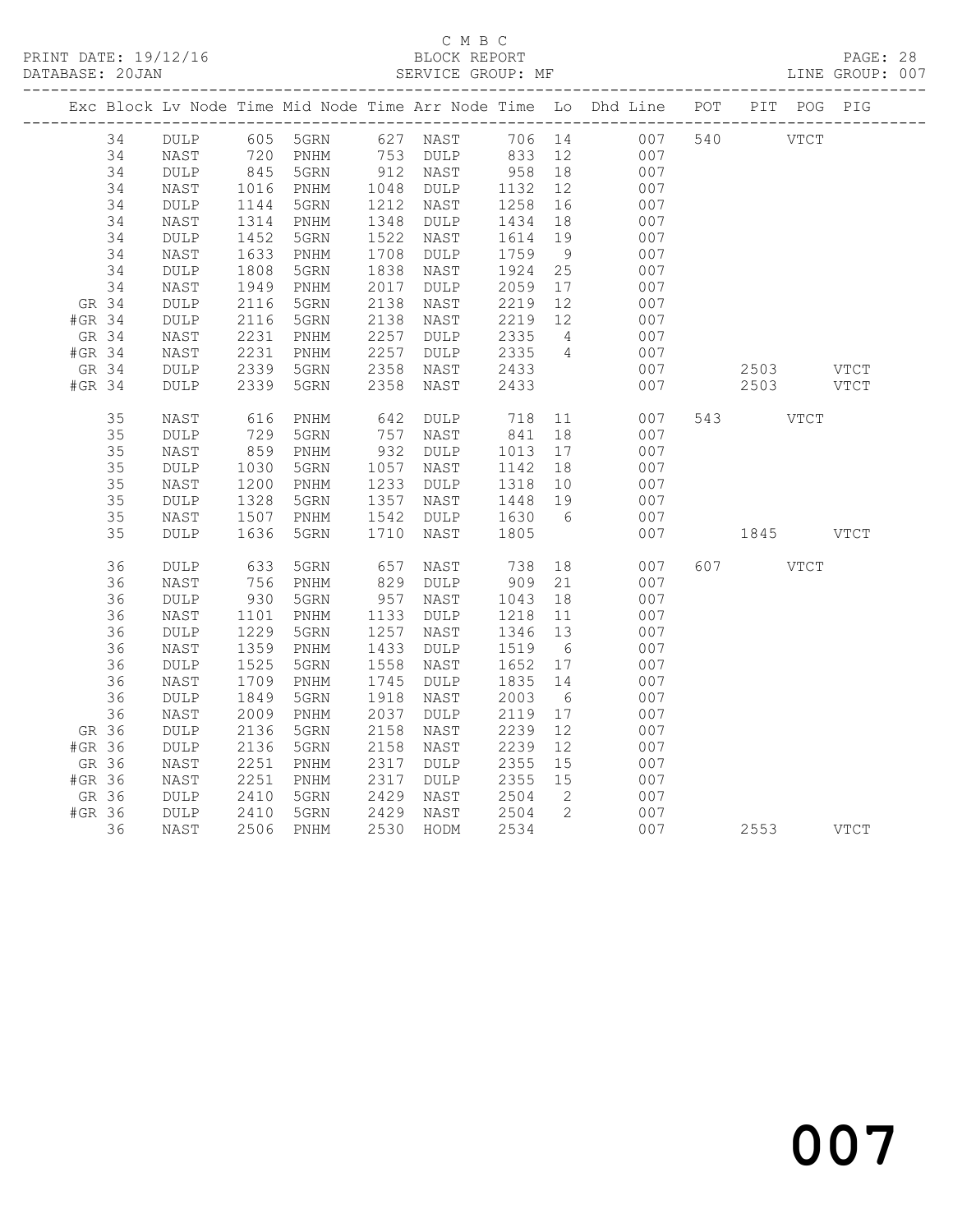#### C M B C<br>BLOCK REPORT SERVICE GROUP: MF

|                 |                              |              | Exc Block Lv Node Time Mid Node Time Arr Node Time Lo Dhd Line POT |              |                 |              |                                    |    |            |     |              |             | PIT POG PIG |
|-----------------|------------------------------|--------------|--------------------------------------------------------------------|--------------|-----------------|--------------|------------------------------------|----|------------|-----|--------------|-------------|-------------|
| 37              | DULP                         | 654          | 5GRN                                                               | 721          | NAST            | 803          | $6\overline{6}$                    | 10 | 007        | 627 |              | <b>VTCT</b> |             |
| 37              | NAST                         | 819          | PNHM                                                               | 853          | $\texttt{DULP}$ | 934          | 11                                 |    | 007        |     |              |             |             |
| 37              | DULP                         | 945          | 5GRN                                                               | 1012         | NAST            | 1057         | 19                                 |    | 007        |     |              |             |             |
| 37              | NAST                         | 1116         | PNHM                                                               | 1148         | DULP            | 1233         | 11                                 |    | 007        |     |              |             |             |
| 37              | DULP                         | 1244         | 5GRN                                                               | 1312         | NAST            | 1401         | 13                                 |    | 007        |     |              |             |             |
| 37              | NAST                         | 1414         | $\mathop{\rm PNHM}\nolimits$                                       | 1448         | DULP            | 1534         | 14                                 |    | 007        |     |              |             |             |
| 37              | DULP                         | 1548         | 5GRN                                                               | 1622         | NAST            | 1717         | 16                                 |    | 007        |     |              |             |             |
| 37              | NAST                         | 1733         | PNHM                                                               | 1809         | DULP            | 1858         | 13<br>$7\phantom{.0}\phantom{.0}7$ |    | 007        |     |              |             |             |
| 37<br>GR 37     | <b>DULP</b><br>NAST          | 1911<br>2029 | 5GRN<br>PNHM                                                       | 1938<br>2057 | NAST<br>DULP    | 2022<br>2137 | 19                                 |    | 007<br>007 |     |              |             |             |
| #GR 37          | NAST                         | 2029         | PNHM                                                               | 2057         | DULP            | 2137         | 19                                 |    | 007        |     |              |             |             |
| GR 37           | DULP                         | 2156         | 5GRN                                                               | 2218         | NAST            | 2258         | 13                                 |    | 007        |     |              |             |             |
| #GR 37          | DULP                         | 2156         | 5GRN                                                               | 2218         | NAST            | 2258         | 13                                 |    | 007        |     |              |             |             |
| GR 37           | NAST                         | 2311         | PNHM                                                               | 2337         | DULP            | 2415         | 25                                 |    | 007        |     |              |             |             |
| #GR 37          | NAST                         | 2311         | PNHM                                                               | 2337         | DULP            | 2415         | 25                                 |    | 007        |     |              |             |             |
| GR 37           | DULP                         | 2440         | 5GRN                                                               | 2459         | NAST            | 2534         |                                    |    | 007        |     | 2602         |             | <b>VTCT</b> |
| #GR 37          | <b>DULP</b>                  | 2440         | 5GRN                                                               | 2459         | NAST            | 2534         |                                    |    | 007        |     | 2602         |             | <b>VTCT</b> |
|                 |                              |              |                                                                    |              |                 |              |                                    |    |            |     |              |             |             |
| 38              | NAST                         | 709          | PNHM                                                               | 741          | DULP            | 820          | 9                                  |    | 007        | 636 |              | <b>VTCT</b> |             |
| 38              | DULP                         | 829          | 5GRN                                                               | 857          | NAST            | 944          | 18                                 |    | 007        |     |              |             |             |
| 38              | NAST                         | 1002         | PNHM                                                               | 1034         | DULP            | 1117         | 13                                 |    | 007        |     |              |             |             |
| 38<br>38        | DULP                         | 1130         | 5GRN                                                               | 1157<br>1333 | NAST            | 1243         | 17                                 |    | 007<br>007 |     |              |             |             |
| 38              | NAST<br>DULP                 | 1300<br>1428 | PNHM<br>5GRN                                                       | 1457         | DULP<br>NAST    | 1418<br>1549 | 10<br>8                            |    | 007        |     |              |             |             |
| 38              | NAST                         | 1557         | PNHM                                                               | 1632         | <b>DULP</b>     | 1723         |                                    |    | 007        |     | 1742         |             | <b>VTCT</b> |
|                 |                              |              |                                                                    |              |                 |              |                                    |    |            |     |              |             |             |
| 39              | DULP                         | 717          | 5GRN                                                               | 745          | NAST            | 829          | 5                                  | 10 | 007        | 650 |              | <b>VTCT</b> |             |
| 39              | NAST                         | 844          | PNHM                                                               | 917          | DULP            | 958          | 17                                 |    | 007        |     |              |             |             |
| 39              | DULP                         | 1015         | 5GRN                                                               | 1042         | NAST            | 1127         | 18                                 |    | 007        |     |              |             |             |
| 39              | NAST                         | 1145         | PNHM                                                               | 1218         | DULP            | 1303         | 10                                 |    | 007        |     |              |             |             |
| 39              | DULP                         | 1313         | 5GRN                                                               | 1342         | NAST            | 1433         | 11                                 |    | 007        |     |              |             |             |
| 39              | NAST                         | 1444         | PNHM                                                               | 1518         | DULP            | 1606         | 6                                  |    | 007        |     |              |             |             |
| 39              | DULP                         | 1612         | 5GRN                                                               | 1646         | NAST            | 1741         | 8                                  |    | 007        |     |              |             |             |
| 39              | NAST                         | 1749         | PNHM                                                               | 1823         | <b>DULP</b>     | 1910         |                                    |    | 007        |     | 1927         |             | <b>VTCT</b> |
| 40              | DULP                         | 741          | 5GRN                                                               | 809          | NAST            | 856          | 19                                 |    | 007        | 713 |              | <b>VTCT</b> |             |
| 40              | NAST                         | 915          | PNHM                                                               | 948          | DULP            | 1031         | 14                                 |    | 007        |     |              |             |             |
| 40              | DULP                         | 1045         | 5GRN                                                               | 1112         | NAST            | 1157         | 18                                 |    | 007        |     |              |             |             |
| 40              | NAST                         | 1215         | PNHM                                                               | 1248         | <b>DULP</b>     | 1333         | 10                                 |    | 007        |     |              |             |             |
| 40              | DULP                         |              | 1343 5GRN                                                          |              | 1412 NAST       | 1503 17      |                                    |    | 007        |     |              |             |             |
| 40              | NAST                         | 1520         | PNHM                                                               | 1555         | <b>DULP</b>     | 1643         | 7                                  |    | 007        |     |              |             |             |
| 40              | DULP                         | 1650         | 5GRN                                                               | 1722         | NAST            | 1816         | 10                                 |    | 007        |     |              |             |             |
| 40              | NAST                         | 1826         | PNHM                                                               | 1858         | DULP            | 1943         | 11                                 |    | 007        |     |              |             |             |
| 40              | DULP                         | 1954         | 5GRN                                                               | 2018         | NAST            | 2059         | 10                                 |    | 007        |     |              |             |             |
| GR 40           | $\ensuremath{\mathsf{NAST}}$ | 2109         | PNHM                                                               | 2137         | <b>DULP</b>     | 2217         | 19                                 |    | 007        |     |              |             |             |
| #GR 40          | NAST                         | 2109         | PNHM                                                               | 2137         | <b>DULP</b>     | 2217         | 19                                 |    | 007        |     |              |             |             |
| GR 40           | DULP                         | 2236         | 5GRN                                                               | 2258         | NAST            | 2338         | 14                                 |    | 007        |     |              |             |             |
| #GR 40          | DULP                         | 2236         | 5GRN                                                               | 2258         | NAST            | 2338         | 14                                 |    | 007        |     |              |             |             |
| GR 40<br>#GR 40 | NAST                         | 2352         | $\mathop{\rm PNHM}\nolimits$                                       | 2417<br>2417 | DULP            | 2449         |                                    |    | 007<br>007 |     | 2502<br>2502 |             | <b>VTCT</b> |
|                 | NAST                         | 2352         | PNHM                                                               |              | DULP            | 2449         |                                    |    |            |     |              |             | <b>VTCT</b> |
| 41              | NAST                         | 744          | PNHM                                                               | 817          | <b>DULP</b>     | 857          | 18                                 |    | 007        | 703 |              | <b>VTCT</b> |             |
| 41              | DULP                         | 915          | 5GRN                                                               | 942          | NAST            | 1028         | 18                                 |    | 007        |     |              |             |             |
| 41              | NAST                         | 1046         | PNHM                                                               | 1118         | DULP            | 1203         | 11                                 |    | 007        |     |              |             |             |
| 41              | DULP                         | 1214         | 5GRN                                                               | 1242         | NAST            | 1331         | 13                                 |    | 007        |     |              |             |             |
| 41              | NAST                         | 1344         | PNHM                                                               | 1418         | <b>DULP</b>     | 1504         | 9                                  |    | 007        |     |              |             |             |
| 41              | DULP                         | 1513         | 5GRN                                                               | 1546         | NAST            | 1640         | 15                                 |    | 007        |     |              |             |             |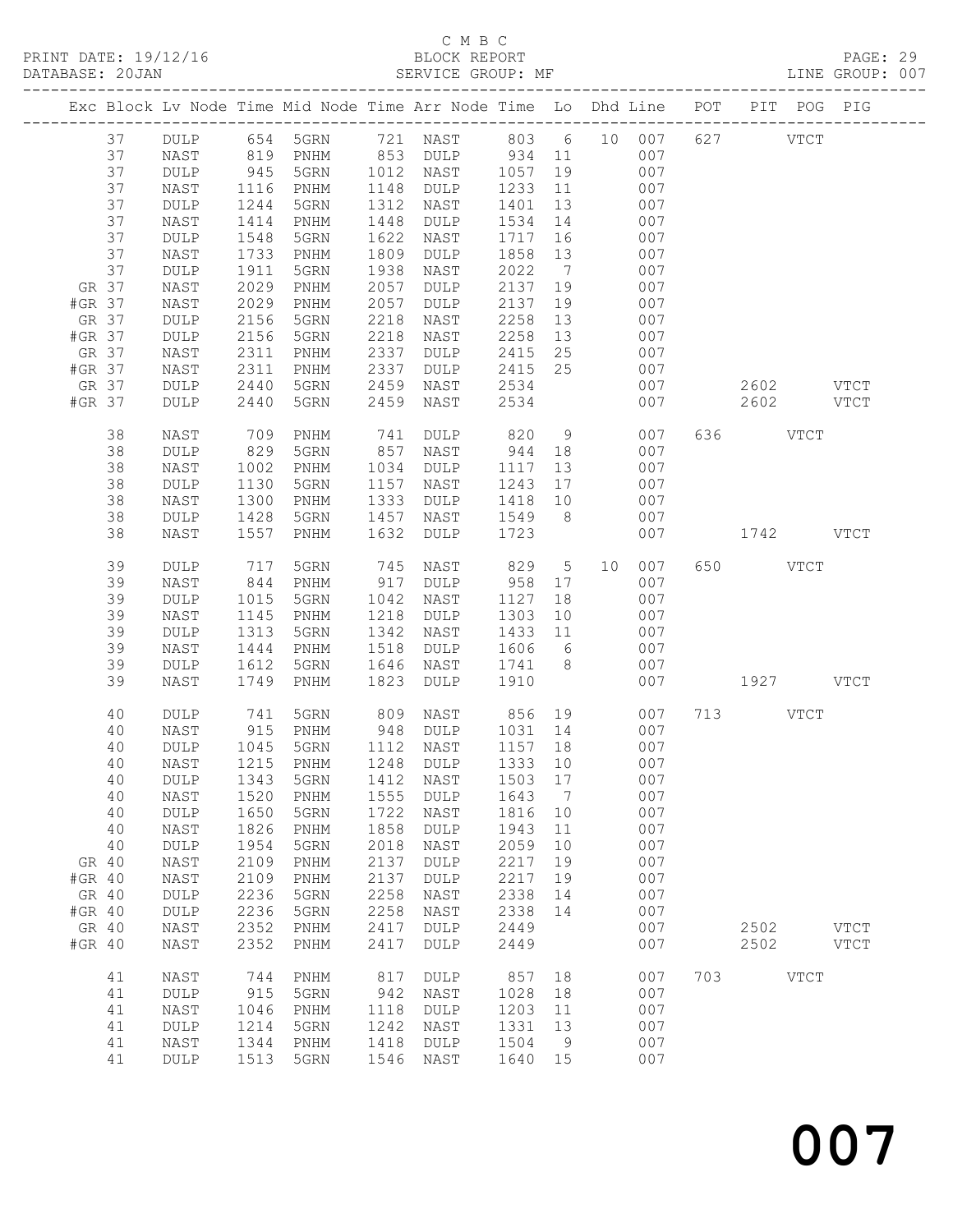### C M B C<br>BLOCK REPORT

PAGE: 30<br>LINE GROUP: 007

|          |    |                 |      |                              |      |                 |         |                         | Exc Block Lv Node Time Mid Node Time Arr Node Time Lo Dhd Line POT PIT POG PIG |               |               |             |
|----------|----|-----------------|------|------------------------------|------|-----------------|---------|-------------------------|--------------------------------------------------------------------------------|---------------|---------------|-------------|
|          | 41 | NAST            |      |                              |      |                 |         |                         | 1655 PNHM 1732 DULP 1823 007                                                   |               | 1840 VTCT     |             |
|          | 42 | <b>DULP</b>     | 642  | 5GRN                         | 709  | NAST            |         |                         | 751 17<br>007                                                                  |               | 616 VTCT      |             |
|          | 42 | NAST            | 808  | PNHM                         | 841  | DULP            | 921     |                         | 007                                                                            |               | 939           | <b>VTCT</b> |
|          | 43 | NAST            | 646  | PNHM                         | 717  | DULP            |         |                         | 754 11<br>007                                                                  |               | 613 VTCT      |             |
|          | 43 | <b>DULP</b>     | 805  | 5GRN                         | 833  | NAST            | 920     |                         | 007                                                                            |               | $1000$ $VTCT$ |             |
|          | 44 | <b>DULP</b>     | 1440 | 5GRN                         | 1510 | NAST            | 1602 19 |                         |                                                                                | 007 1411 VTCT |               |             |
|          | 44 | NAST            | 1621 | PNHM                         | 1656 | DULP            | 1747    |                         | 007                                                                            |               | 1806 VTCT     |             |
|          | 45 | $\texttt{DULP}$ | 1537 | 5GRN                         | 1610 | NAST            | 1704 17 |                         |                                                                                | 007 1508      | VTCT          |             |
|          | 45 | NAST            | 1721 | PNHM                         | 1757 | <b>DULP</b>     | 1847    |                         | 007                                                                            |               | 1904 VTCT     |             |
|          | 46 | NAST            | 1456 | PNHM                         | 1530 | DULP            | 1618 6  |                         |                                                                                | 007 1410 VTCT |               |             |
|          | 46 | <b>DULP</b>     | 1624 | 5GRN                         | 1658 | NAST            | 1753 11 |                         | 007                                                                            |               |               |             |
|          | 46 | NAST            | 1804 | PNHM                         | 1838 | DULP            | 1925    | 6                       | 007                                                                            |               |               |             |
|          | 46 | <b>DULP</b>     | 1931 | 5GRN                         | 1958 | NAST            | 2040    | 9                       | 007                                                                            |               |               |             |
| GR 46    |    | NAST            | 2049 | $\mathop{\rm PNHM}\nolimits$ | 2117 | $\texttt{DULP}$ | 2157    | 19                      | 007                                                                            |               |               |             |
| #GR 46   |    | NAST            | 2049 | PNHM                         | 2117 | DULP            | 2157    | 19                      | 007                                                                            |               |               |             |
| GR 46    |    | <b>DULP</b>     | 2216 | 5GRN                         | 2238 | NAST            | 2318    | 14                      | 007                                                                            |               |               |             |
| #GR 46   |    | <b>DULP</b>     | 2216 | 5GRN                         | 2238 | NAST            | 2318 14 |                         | 007                                                                            |               |               |             |
| GR 46    |    | NAST            | 2332 | PNHM                         | 2357 | <b>DULP</b>     | 2429    |                         | 007                                                                            |               | 2442 VTCT     |             |
| #GR 46   |    | NAST            | 2332 | PNHM                         | 2357 | <b>DULP</b>     | 2429    |                         | 007                                                                            |               | 2442 VTCT     |             |
|          | 47 | NAST            | 1609 | PNHM                         | 1644 | <b>DULP</b>     | 1735    | 13                      |                                                                                | 007 1523 VTCT |               |             |
|          | 47 | <b>DULP</b>     | 1748 | 5GRN                         | 1818 | NAST            | 1904    | 25                      | 007                                                                            |               |               |             |
|          | 47 | NAST            | 1929 | PNHM                         | 1957 | DULP            | 2039    | 17                      | 007                                                                            |               |               |             |
| GR 47    |    | <b>DULP</b>     | 2056 | 5GRN                         | 2118 | NAST            | 2159    | 12                      | 007                                                                            |               |               |             |
| #GR 47   |    | <b>DULP</b>     | 2056 | 5GRN                         | 2118 | NAST            | 2159    | 12                      | 007                                                                            |               |               |             |
| GR 47    |    | NAST            | 2211 | PNHM                         | 2237 | DULP            | 2316    | $\overline{\mathbf{3}}$ | 007                                                                            |               |               |             |
| #GR 47   |    | NAST            | 2211 | PNHM                         | 2237 | DULP            | 2316    | $\overline{\mathbf{3}}$ | 007                                                                            |               |               |             |
| GR 47    |    | DULP            | 2319 | 5GRN                         | 2338 | NAST            | 2418    | 19                      | 007                                                                            |               |               |             |
| $#GR$ 47 |    | <b>DULP</b>     | 2319 | 5GRN                         | 2338 | NAST            | 2418    | 19                      | 007                                                                            |               |               |             |
| GR 47    |    | NAST            | 2437 | $\mathop{\rm PNHM}\nolimits$ | 2459 | <b>DULP</b>     | 2534    |                         | 007                                                                            |               | 2547 VTCT     |             |
| $#GR$ 47 |    | NAST            | 2437 | PNHM                         | 2459 | <b>DULP</b>     | 2534    |                         | 007                                                                            |               | 2547          | <b>VTCT</b> |

# and 2007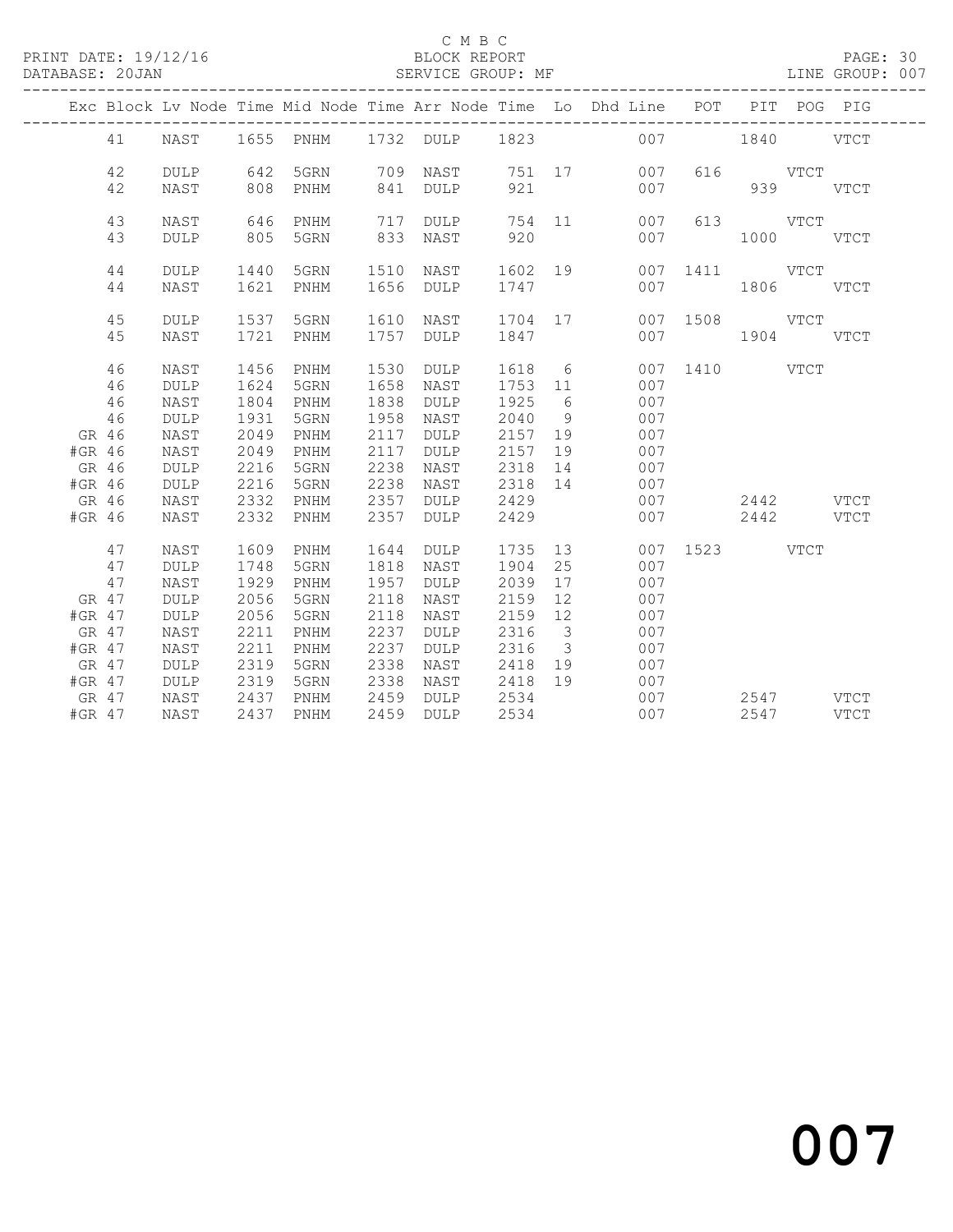| DATABASE: 20JAN |                                         | PRINT DATE: 19/12/16                                                                             |              |                                |              | C M B C<br>BLOCK REPORT |                                       |                 |                                                                                                                                                                                                    | PAGE: 31 |             |  |
|-----------------|-----------------------------------------|--------------------------------------------------------------------------------------------------|--------------|--------------------------------|--------------|-------------------------|---------------------------------------|-----------------|----------------------------------------------------------------------------------------------------------------------------------------------------------------------------------------------------|----------|-------------|--|
|                 |                                         | 41 FR 41 AV & FRASER<br>F41S FRASER & 41 AV-SOUTH<br>FRTE FRASER TERMINUS<br>WEST WATERFRONT STN |              |                                |              |                         |                                       |                 | BYKY BROADWAY & KINGSWAY<br>FR41 FRASER & 41 AV<br>VTCT Vancouver Trolley Depot                                                                                                                    |          |             |  |
|                 |                                         |                                                                                                  |              |                                |              |                         |                                       |                 | Exc Block Lv Node Time Mid Node Time Arr Node Time Lo Dhd Line POT PIT POG PIG                                                                                                                     |          |             |  |
|                 |                                         |                                                                                                  |              |                                |              |                         |                                       |                 |                                                                                                                                                                                                    |          |             |  |
|                 |                                         |                                                                                                  |              |                                |              |                         |                                       |                 | 1 FR41 458 BYKY 510 WFST 524 0 008 442 VTCT<br>1 WFST 524 BYKY 537 FRTE 555 13 008                                                                                                                 |          |             |  |
|                 | $\mathbf{1}$                            | FRTE 608 BYKY 630 WFST 646 0 008                                                                 |              |                                |              |                         |                                       |                 |                                                                                                                                                                                                    |          |             |  |
|                 | $\mathbf{1}$                            | WFST                                                                                             |              |                                |              |                         |                                       |                 |                                                                                                                                                                                                    |          |             |  |
|                 | $\mathbf{1}$                            | FRTE                                                                                             |              |                                |              |                         |                                       |                 | 646 BYKY       701   FRTE       723   13             008<br>736   BYKY        804   WFST        826     0               008<br>826   BYKY         843   FRTE          909    11                008 |          |             |  |
|                 | $\mathbf{1}$                            | WFST                                                                                             |              |                                |              |                         |                                       |                 |                                                                                                                                                                                                    |          |             |  |
|                 | $\mathbf{1}$                            | FRTE                                                                                             |              | 920 BYKY 946 WFST 1006         |              |                         |                                       |                 | $0$ 008                                                                                                                                                                                            |          |             |  |
|                 | $\mathbf{1}$                            | WFST                                                                                             | 1006         | BYKY 1024 FRTE 1051 18         |              |                         |                                       |                 | 008                                                                                                                                                                                                |          |             |  |
|                 | $\mathbf{1}$                            | FRTE                                                                                             |              |                                |              |                         |                                       |                 |                                                                                                                                                                                                    |          |             |  |
|                 | $\mathbf{1}$                            | WFST                                                                                             |              |                                |              |                         |                                       |                 | 1109 BYKY 1135 WFST 1155 0 008<br>1155 BYKY 1215 FRTE 1242 16 008                                                                                                                                  |          |             |  |
|                 | $\mathbf{1}$                            | FRTE                                                                                             |              | 1258 BYKY                      |              |                         | 1324 WFST 1345                        |                 | $0 \qquad \qquad 008$                                                                                                                                                                              |          |             |  |
|                 | $\mathbf{1}$                            | WFST                                                                                             | 1345         | BYKY 1406 FRTE 1434 12         |              |                         |                                       |                 | 008                                                                                                                                                                                                |          |             |  |
|                 | $\mathbf{1}$                            | FRTE                                                                                             |              |                                |              |                         |                                       |                 |                                                                                                                                                                                                    |          |             |  |
|                 | $\mathbf{1}$                            | WFST                                                                                             |              |                                |              |                         |                                       |                 |                                                                                                                                                                                                    |          |             |  |
|                 | $\mathbf{1}$                            | FRTE                                                                                             |              |                                |              |                         |                                       |                 | 1637 BYKY 1705 WFST 1727 0 008                                                                                                                                                                     |          |             |  |
|                 | $\mathbf{1}$                            | WFST                                                                                             |              |                                |              |                         |                                       |                 | 1727 BYKY 1751 FRTE 1822 0 008                                                                                                                                                                     |          |             |  |
|                 | $\mathbf{1}$                            | FRTE                                                                                             |              | 1822 BYKY                      |              | 41FR                    | 1834                                  |                 | 008 1852 VTCT                                                                                                                                                                                      |          |             |  |
|                 | 2                                       |                                                                                                  |              | F41S 502 BYKY FRTE 509         |              |                         |                                       |                 | $0 \hspace{3.1em} 008$                                                                                                                                                                             | 446 VTCT |             |  |
|                 | $\overline{c}$                          | FRTE                                                                                             |              | 509 BYKY 530 WFST              |              |                         |                                       |                 | 544 0 008                                                                                                                                                                                          |          |             |  |
|                 | 2                                       | WFST                                                                                             |              |                                |              |                         | 615                                   |                 | $\begin{array}{ccc}\n7 & 008 \\ \end{array}$                                                                                                                                                       |          |             |  |
|                 | $\mathbf{2}$                            | FRTE                                                                                             |              |                                |              |                         | 702                                   | $\overline{0}$  | 008                                                                                                                                                                                                |          |             |  |
|                 | 2                                       | WFST                                                                                             |              |                                |              |                         |                                       |                 | $739$ 10 008                                                                                                                                                                                       |          |             |  |
|                 | $\mathbf{2}$                            | FRTE                                                                                             |              | 749 BYKY                       |              |                         | 817 WFST 839                          |                 | $0$ 008                                                                                                                                                                                            |          |             |  |
|                 | 2                                       | WFST                                                                                             |              | 839 BYKY                       |              | 857 FRTE                | 923                                   | 13              | 008                                                                                                                                                                                                |          |             |  |
|                 | $\mathbf{2}$                            | FRTE                                                                                             |              | 936 BYKY<br>1022 BYKY          |              | 1002 WFST               |                                       |                 |                                                                                                                                                                                                    |          |             |  |
|                 | 2                                       | WFST                                                                                             |              | 1022 BYKY                      | 1040         | FRTE                    |                                       |                 |                                                                                                                                                                                                    |          |             |  |
|                 | 2                                       | FRTE                                                                                             |              | 1125 BYKY                      |              |                         | 1151 WFST 1212                        |                 | $0$ 008                                                                                                                                                                                            |          |             |  |
|                 | 2                                       | WFST                                                                                             | 1212         |                                |              |                         |                                       |                 | BYKY 1232 FRTE 1259 16 008                                                                                                                                                                         |          |             |  |
|                 | $\mathbf{2}$                            | FRTE                                                                                             |              | 1315 BYKY<br>1402 BYKY<br>BYKY |              |                         | 1341 WFST 1402 0<br>1423 FRTE 1451 10 |                 | $\begin{array}{c} 008 \\ 008 \end{array}$                                                                                                                                                          |          |             |  |
|                 | $\overline{c}$<br>$\mathbf{2}^{\prime}$ | WFST                                                                                             |              |                                |              |                         |                                       |                 | FRTE 1501 BYKY 1529 WFST 1550 0 008                                                                                                                                                                |          |             |  |
|                 |                                         |                                                                                                  |              |                                |              | FRTE                    | 1641                                  | 12              | 008                                                                                                                                                                                                |          |             |  |
|                 | $\mathbf{2}$<br>$\overline{c}$          | WFST<br>FRTE                                                                                     | 1550<br>1653 | BYKY<br>BYKY                   | 1611<br>1721 | WFST                    | 1742                                  | $\overline{0}$  | 008                                                                                                                                                                                                |          |             |  |
|                 | $\mathbf{2}$                            | WFST                                                                                             | 1742         | BYKY                           | 1804         | FRTE                    | 1836                                  | 11              | 008                                                                                                                                                                                                |          |             |  |
|                 | $\overline{c}$                          | FRTE                                                                                             | 1847         | BYKY                           | 1912         | WFST                    | 1929                                  | $\overline{0}$  | 008                                                                                                                                                                                                |          |             |  |
|                 | $\overline{c}$                          | WFST                                                                                             | 1929         | BYKY                           | 1948         | FRTE                    | 2016                                  | 10              | 008                                                                                                                                                                                                |          |             |  |
|                 | $\mathbf{2}$                            | FRTE                                                                                             | 2026         | BYKY                           | 2046         | WFST                    | 2102                                  | 0               | 008                                                                                                                                                                                                |          |             |  |
|                 | $\mathbf{2}$                            | WFST                                                                                             | 2102         | BYKY                           | 2119         | FRTE                    | 2143                                  | $7\phantom{.0}$ | 008                                                                                                                                                                                                |          |             |  |
|                 | $\overline{c}$                          | FRTE                                                                                             | 2150         | BYKY                           | 2210         | WFST                    | 2226                                  | $\circ$         | 008                                                                                                                                                                                                |          |             |  |
|                 | $\mathbf{2}$                            | WFST                                                                                             | 2226         | BYKY                           | 2243         | FRTE                    | 2305                                  | 15              | 008                                                                                                                                                                                                |          |             |  |
|                 | $\mathbf{2}$                            | FRTE                                                                                             | 2320         | BYKY                           | 2340         | WFST                    | 2355                                  | $\circ$         | 008                                                                                                                                                                                                |          |             |  |
|                 | $\mathbf{2}$                            | WFST                                                                                             | 2355         | BYKY                           | 2410         | FRTE                    | 2430                                  | 0               | 008                                                                                                                                                                                                |          |             |  |
|                 | $\overline{2}$                          | FRTE                                                                                             |              | 2430 BYKY                      |              | 41FR                    | 2437                                  |                 | 008                                                                                                                                                                                                | 2450     | <b>VTCT</b> |  |
|                 |                                         |                                                                                                  |              |                                |              |                         |                                       |                 |                                                                                                                                                                                                    |          |             |  |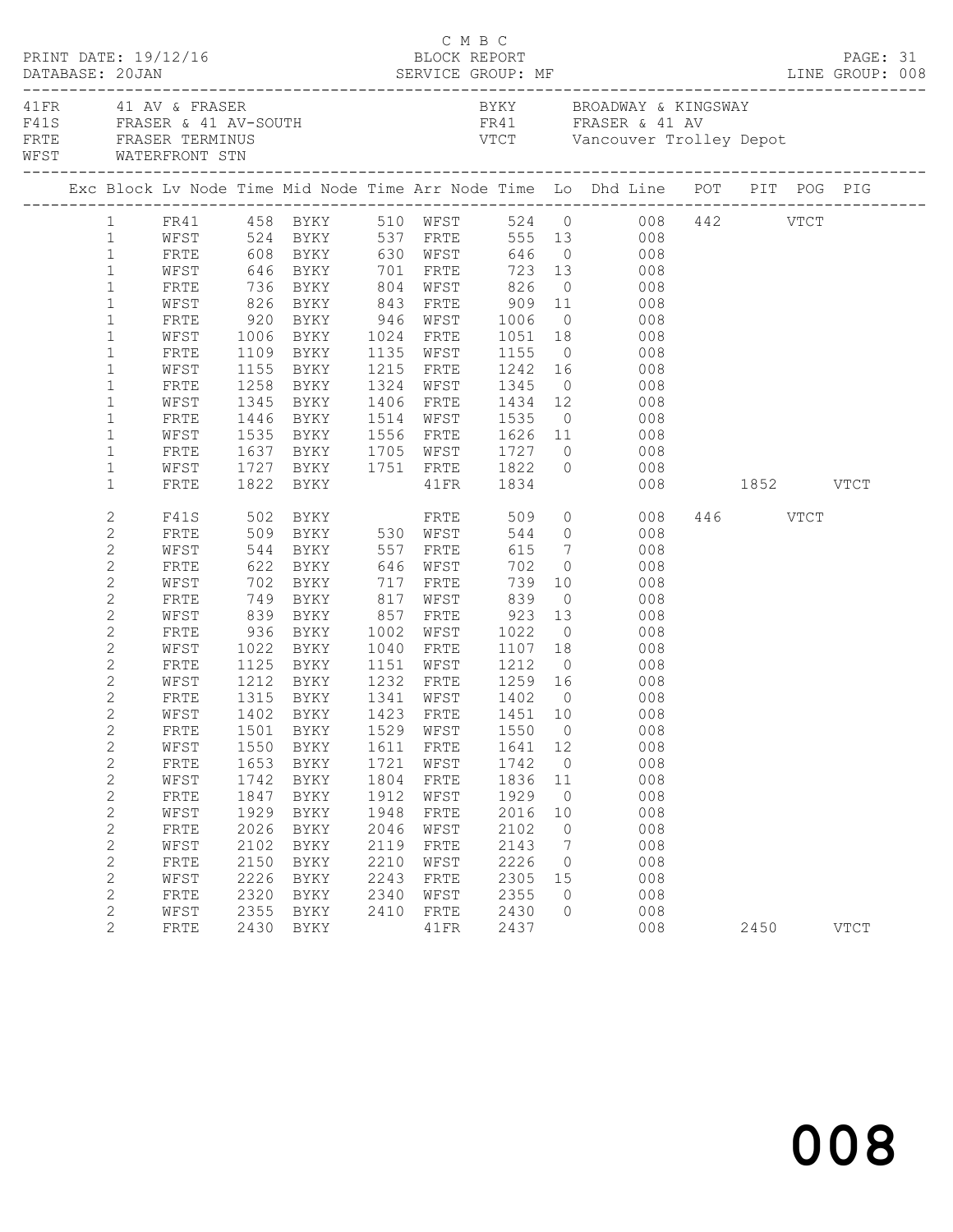# C M B C<br>BLOCK REPORT

PAGE: 32<br>LINE GROUP: 008

|                |              |      |                     |      |              |         |                | Exc Block Lv Node Time Mid Node Time Arr Node Time Lo Dhd Line POT PIT POG PIG |     |      |             |             |
|----------------|--------------|------|---------------------|------|--------------|---------|----------------|--------------------------------------------------------------------------------|-----|------|-------------|-------------|
| $\mathfrak{Z}$ | F41S         | 521  | BYKY                |      | FRTE         | 528     | $\circ$        | 008                                                                            |     | 505  | <b>VTCT</b> |             |
| 3              | FRTE         | 528  | BYKY                |      | 550 WFST     | 605     | $\overline{0}$ | 008                                                                            |     |      |             |             |
| $\mathsf S$    | WFST         | 605  | BYKY                | 618  | FRTE         | 636     | 16             | 008                                                                            |     |      |             |             |
| 3              | FRTE         | 652  | BYKY                | 718  | WFST         | 736     | $\overline{0}$ | 008                                                                            |     |      |             |             |
| 3              | WFST         | 736  | BYKY                | 752  | FRTE         | 815     | 11             | 008                                                                            |     |      |             |             |
| 3              | FRTE         | 826  | BYKY                | 856  | WFST         | 918     | $\overline{0}$ | 008                                                                            |     |      |             |             |
| $\mathsf S$    | WFST         | 918  | BYKY                | 936  | FRTE         | 1001    | 18             | 008                                                                            |     |      |             |             |
| $\mathsf S$    | FRTE         | 1019 | BYKY                | 1045 | WFST         | 1105    | $\overline{0}$ | 008                                                                            |     |      |             |             |
| $\mathsf 3$    | WFST         | 1105 | BYKY                | 1123 | FRTE         | 1150    | 18             | 008                                                                            |     |      |             |             |
| $\mathsf S$    | FRTE         | 1208 | BYKY                | 1234 | WFST         | 1255    | $\overline{0}$ | 008                                                                            |     |      |             |             |
| $\mathsf S$    | WFST         | 1255 | BYKY                | 1315 | FRTE         | 1343    | 12             | 008                                                                            |     |      |             |             |
| $\mathsf 3$    | FRTE         | 1355 | BYKY                | 1423 | WFST         | 1444    | $\overline{0}$ | 008                                                                            |     |      |             |             |
| $\mathsf 3$    | WFST         | 1444 | BYKY                | 1505 | FRTE         | 1536    | 13             | 008                                                                            |     |      |             |             |
| $\mathsf S$    | FRTE         | 1549 | BYKY                | 1617 | WFST         | 1639    | $\circ$        | 008                                                                            |     |      |             |             |
| $\mathsf S$    | WFST         | 1639 | BYKY                | 1701 | FRTE         | 1731    | 9              | 008                                                                            |     |      |             |             |
| $\mathsf S$    | FRTE         | 1740 | BYKY                | 1808 | WFST         | 1828    | $\circ$        | 008                                                                            |     |      |             |             |
| $\mathsf 3$    | WFST         | 1828 | BYKY                | 1848 | FRTE         | 1918    | 17             | 008                                                                            |     |      |             |             |
| 3              | FRTE         | 1935 | BYKY                | 1958 | WFST         | 2015    | $\circ$        | 008                                                                            |     |      |             |             |
| 3              | WFST         | 2015 | BYKY                | 2032 | FRTE         | 2057    | 8              | 008                                                                            |     |      |             |             |
| $\mathsf S$    | FRTE         | 2105 | BYKY                | 2125 | WFST         | 2141    | $\circ$        | 008                                                                            |     |      |             |             |
| $\mathsf 3$    | WFST         | 2141 | BYKY                | 2158 | FRTE         | 2222    | 13             | 008                                                                            |     |      |             |             |
| 3              | FRTE         | 2235 | BYKY                | 2255 | WFST         | 2311    | $\circ$        | 008                                                                            |     |      |             |             |
| 3              | WFST         | 2311 | BYKY                | 2326 | ${\tt FRTE}$ | 2346    | $\circ$        | 008                                                                            |     |      |             |             |
| 3              | FRTE         | 2346 | BYKY                |      | 41FR         | 2353    |                | 008                                                                            |     | 2406 |             | <b>VTCT</b> |
| 4              | F41S         | 541  | BYKY                |      | FRTE         | 548     | $\circ$        | 008                                                                            | 525 |      | <b>VTCT</b> |             |
| 4              | FRTE         | 548  | BYKY                | 610  | WFST         | 625     | $\circ$        | 008                                                                            |     |      |             |             |
| 4              | WFST         | 625  | BYKY                | 638  | FRTE         | 700     | 12             | 008                                                                            |     |      |             |             |
| 4              | FRTE         | 712  | BYKY                | 738  | WFST         | 756     | $\circ$        | 008                                                                            |     |      |             |             |
| 4              | WFST         | 756  | BYKY                | 812  | FRTE         | 836     | 17             | 008                                                                            |     |      |             |             |
| 4              | FRTE         | 853  | BYKY                | 920  | WFST         | 941     | $\circ$        | 008                                                                            |     |      |             |             |
| 4              | WFST         | 941  | BYKY                | 959  | FRTE         | 1024    | 20             | 008                                                                            |     |      |             |             |
| 4              | FRTE         | 1044 | BYKY                | 1110 | WFST         | 1130    | $\overline{0}$ | 008                                                                            |     |      |             |             |
| 4              | WFST         | 1130 | BYKY                | 1150 | FRTE         | 1217    | 15             | 008                                                                            |     |      |             |             |
| 4              | FRTE         | 1232 | BYKY                | 1258 | WFST         | 1319    | $\circ$        | 008                                                                            |     |      |             |             |
| 4              | WFST         | 1319 | BYKY                | 1340 | FRTE         | 1408    | 13             | 008                                                                            |     |      |             |             |
| 4              | FRTE         | 1421 | BYKY                | 1449 | WFST         | 1510    | $\overline{0}$ | 008                                                                            |     |      |             |             |
| 4              | WFST         | 1510 | BYKY                | 1531 | FRTE         | 1602    | 8 <sup>8</sup> | 008                                                                            |     |      |             |             |
| 4              | FRTE         | 1610 | BYKY                | 1638 | WFST         | 1700    | $\Omega$       | 008                                                                            |     |      |             |             |
| $\sqrt{4}$     | ${\tt WEST}$ |      | 1700 BYKY 1724 FRTE |      |              | 1754 10 |                | 008                                                                            |     |      |             |             |
| 4              | FRTE         | 1804 | <b>BYKY</b>         | 1830 | WFST         | 1849    | $\circ$        | 008                                                                            |     |      |             |             |
| $\sqrt{4}$     | WFST         | 1849 | BYKY                | 1908 | FRTE         | 1936    | 11             | 008                                                                            |     |      |             |             |
| 4              | FRTE         | 1947 | <b>BYKY</b>         | 2010 | WFST         | 2027    | $\circ$        | 008                                                                            |     |      |             |             |
| 4              | WFST         | 2027 | <b>BYKY</b>         | 2044 | FRTE         | 2109    | 11             | 008                                                                            |     |      |             |             |
| $\sqrt{4}$     | ${\tt FRTE}$ | 2120 | <b>BYKY</b>         | 2140 | WFST         | 2156    | $\circ$        | 008                                                                            |     |      |             |             |
| 4              | WFST         | 2156 | BYKY                | 2213 | FRTE         | 2235    | 15             | 008                                                                            |     |      |             |             |
| 4              | FRTE         | 2250 | BYKY                | 2310 | WFST         | 2325    | 0              | 008                                                                            |     |      |             |             |
| 4              | WFST         | 2325 | <b>BYKY</b>         | 2340 | FRTE         | 2400    | 14             | 008                                                                            |     |      |             |             |
| 4              | FRTE         | 2414 | BYKY                | 2432 | WFST         | 2445    | 0              | 008                                                                            |     |      |             |             |
| 4              | WFST         | 2445 | BYKY                | 2500 | FRTE         | 2520    | 2              | 008                                                                            |     |      |             |             |
| 4              | FRTE         | 2522 | BYKY                | 2540 | WFST         | 2553    | 0              | 008                                                                            |     |      |             |             |
|                |              |      |                     |      |              |         |                |                                                                                |     |      |             |             |
| 4              | WFST         | 2553 | <b>BYKY</b>         | 2608 | FRTE         | 2628    | $\Omega$       | 008                                                                            |     |      |             |             |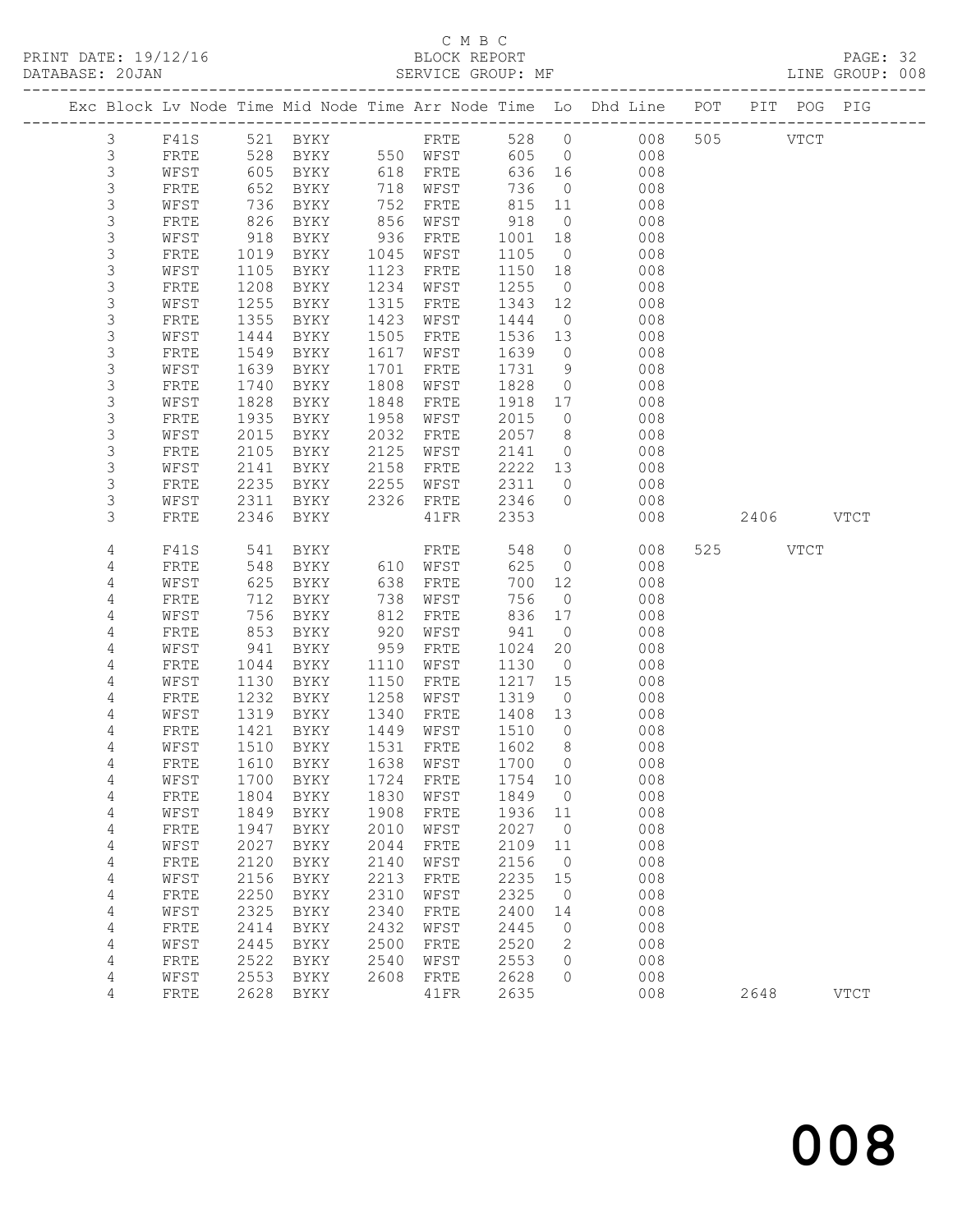# C M B C<br>BLOCK REPORT

PAGE: 33<br>LINE GROUP: 008

|             |              |                                                         |                |      |           |         |                | Exc Block Lv Node Time Mid Node Time Arr Node Time Lo Dhd Line POT PIT POG PIG |           |  |
|-------------|--------------|---------------------------------------------------------|----------------|------|-----------|---------|----------------|--------------------------------------------------------------------------------|-----------|--|
| 5           |              |                                                         |                |      |           |         |                |                                                                                |           |  |
| 5           |              |                                                         |                |      |           | 635 0   |                |                                                                                |           |  |
| 5           | WFST         | 635                                                     | BYKY           |      | 649 FRTE  | 711 12  |                | 008                                                                            |           |  |
| 5           | FRTE         | 723                                                     | BYKY           | 751  | WFST      | 811     | $\overline{0}$ | 008                                                                            |           |  |
| 5           | WFST         |                                                         | BYKY           | 828  | FRTE      | 854 17  |                | 008                                                                            |           |  |
| $\mathsf S$ | ${\tt FRTE}$ | $rac{0}{911}$                                           | BYKY           | 937  | WFST      | 957     | $\overline{0}$ | 008                                                                            |           |  |
| 5           | WFST         | 957                                                     | BYKY           | 1015 | FRTE      | 1042    | 19             | 008                                                                            |           |  |
| 5           | FRTE         | 1101                                                    | BYKY           | 1127 | WFST      | 1147    | $\overline{0}$ | 008                                                                            |           |  |
| 5           | WFST         | 1147                                                    | BYKY           | 1207 | FRTE      | 1234    | 15             | 008                                                                            |           |  |
| 5           | FRTE         | 1249                                                    | BYKY           | 1315 | WFST      | 1336    | $\overline{0}$ | 008                                                                            |           |  |
| 5           | WFST         | 1336                                                    | BYKY           | 1357 | FRTE      | 1425 13 |                | 008                                                                            |           |  |
| 5           | FRTE         | 1438                                                    | BYKY           | 1506 | WFST      | 1527    | $\overline{0}$ | 008                                                                            |           |  |
| 5           | WFST         | 1527                                                    | BYKY           | 1548 | FRTE      | 1618 12 |                | 008                                                                            |           |  |
| 5           | FRTE         | 1630                                                    | BYKY           | 1658 | WFST      | 1720    | $\overline{0}$ | 008                                                                            |           |  |
| 5           | WFST         | 1720                                                    | BYKY           | 1744 | FRTE      | 1815    | 9              | 008                                                                            |           |  |
| 5           | ${\tt FRTE}$ | 1824                                                    | BYKY           | 1850 | WFST      | 1909    | $\overline{0}$ | 008                                                                            |           |  |
| 5           | WFST         | 1909                                                    | BYKY           | 1928 | FRTE      | 1956 16 |                | 008                                                                            |           |  |
| 5           | FRTE         | 2012                                                    | BYKY           | 2034 | WFST      | 2050    | $\overline{0}$ | 008                                                                            |           |  |
| 5           | WFST         | 2050                                                    | BYKY 2107 FRTE |      |           | 2131 0  |                | 008                                                                            |           |  |
| 5           | FRTE         | 2131                                                    | BYKY           |      | 41FR      | 2139    |                | 008                                                                            | 2154 VTCT |  |
| 6           | F41S         | 606                                                     | BYKY           |      | FRTE      | 613     |                | $\overline{\mathbf{3}}$<br>008                                                 | 550 VTCT  |  |
| 6           | FRTE         | 616                                                     | BYKY           |      | 638 WFST  | 654     | $\overline{0}$ | 008                                                                            |           |  |
| 6           | WFST         | 654                                                     | BYKY           |      | 709 FRTE  | 731     | 12             | 008                                                                            |           |  |
| 6           | FRTE         | 743                                                     | BYKY           | 811  | WFST      | 833     | $\overline{0}$ | 008                                                                            |           |  |
| 6           | WFST         | 833                                                     | BYKY           | 851  | FRTE      | 917     | 11             | 008                                                                            |           |  |
| 6           | FRTE         | 928                                                     | BYKY           | 954  | WFST      | 1014    | $\overline{0}$ | 008                                                                            |           |  |
| 6           | WFST         | 1014                                                    | BYKY           | 1032 | FRTE      | 1059    | 18             | 008                                                                            |           |  |
| 6           | ${\tt FRTE}$ | 1117                                                    | BYKY           | 1143 | WFST      | 1204 0  |                | 008                                                                            |           |  |
| 6           | WFST         | 1204                                                    | BYKY           | 1224 | FRTE      | 1251    | 15             | 008                                                                            |           |  |
| 6           | FRTE         | 1306                                                    | BYKY           | 1332 | WFST      | 1353    | $\overline{0}$ | 008                                                                            |           |  |
| 6           | WFST         | 1353                                                    | BYKY           | 1414 | FRTE      | 1442    | 12             | 008                                                                            |           |  |
| 6           | FRTE         | 1454                                                    | BYKY           | 1522 | WFST      | 1543    | $\overline{0}$ | 008                                                                            |           |  |
| 6           | WFST         | 1543                                                    | BYKY           | 1604 | FRTE      | 1634    | 9              | 008                                                                            |           |  |
| 6           | FRTE         | 1643                                                    | BYKY           | 1711 | WFST      | 1733    | $\overline{0}$ | 008                                                                            |           |  |
| 6           | WFST         | 1733                                                    | BYKY           | 1757 | FRTE      | 1828    | 9              | 008                                                                            |           |  |
| 6           | FRTE         | 1837<br>$\begin{array}{c}\n 100 \\  1919\n \end{array}$ | BYKY           | 1902 | WFST      | 1919    | $\bigcirc$     | 008                                                                            |           |  |
| 6           | WFST         |                                                         | BYKY           |      | 1938 FRTE | 2006    | $\Omega$       | 008                                                                            |           |  |
| 6           | FRTE         |                                                         | 2006 BYKY      |      | 41FR      | 2016    |                | 008                                                                            | 2032 VTCT |  |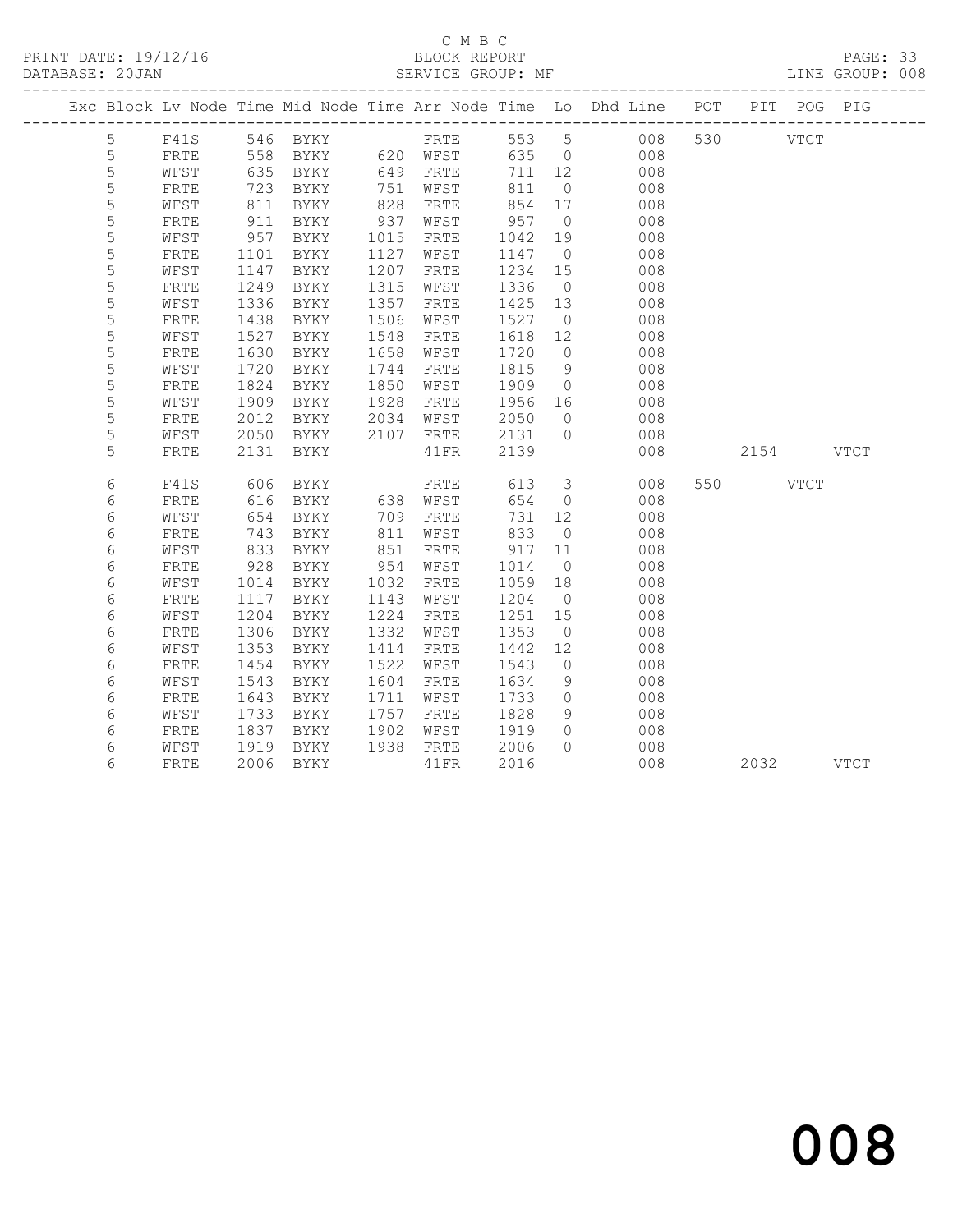## C M B C

#### DATABASE: 20JAN SERVICE GROUP: MF LINE GROUP: 008 ------------------------------------------------------------------------------------------------- Exc Block Lv Node Time Mid Node Time Arr Node Time Lo Dhd Line POT PIT POG PIG ------------------------------------------------------------------------------------------------- 7 F41S 627 BYKY FRTE 634 4 008 611 VTCT 7 FRTE 638 BYKY 702 WFST 718 0 008 7 WFST 718 BYKY 734 FRTE 756 14 008 7 FRTE 810 BYKY 840 WFST 902 0 008 7 WFST 902 BYKY 920 FRTE 945 16 008 7 FRTE 1001 BYKY 1027 WFST 1047 0 008 7 WFST 1047 BYKY 1105 FRTE 1132 20 008 7 FRTE 1152 BYKY 1218 WFST 1239 0 008 7 WFST 1239 BYKY 1259 FRTE 1326 12 008 7 FRTE 1338 BYKY 1406 WFST 1427 0 008 7 WFST 1427 BYKY 1448 FRTE 1518 10 008 7 FRTE 1528 BYKY 1556 WFST 1617 0 008 7 WFST 1617 BYKY 1639 FRTE 1708 12 008 7 FRTE 1720 BYKY 1748 WFST 1810 0 008 7 WFST 1810 BYKY 1830 FRTE 1900 11 008 7 FRTE 1911 BYKY 1934 WFST 1951 0 008 7 WFST 1951 BYKY 2008 FRTE 2036 14 008 7 FRTE 2050 BYKY 2110 WFST 2126 0 008 7 WFST 2126 BYKY 2143 FRTE 2207 13 008 7 FRTE 2220 BYKY 2240 WFST 2256 0 008 7 WFST 2256 BYKY 2311 FRTE 2331 13 008 7 FRTE 2344 BYKY 2402 WFST 2415 0 008 7 WFST 2415 BYKY 2430 FRTE 2450 2 008 7 FRTE 2452 BYKY 2510 WFST 2523 0 008 7 WFST 2523 BYKY 2538 FRTE 2558 0 008 7 FRTE 2558 BYKY 41FR 2605 008 2618 VTCT 8 F41S 644 BYKY FRTE 654 5 008 628 VTCT 8 FRTE 659 BYKY 725 WFST 743 0 008 8 WFST 743 BYKY 759 FRTE 822 15 008 8 FRTE 837 BYKY 904 WFST 925 0 008 8 WFST 925 BYKY 943 FRTE 1008 18 008 8 FRTE 1026 BYKY 1052 WFST 1112 0 008 8 WFST 1112 BYKY 1132 FRTE 1159 17 008 8 FRTE 1216 BYKY 1242 WFST 1303 0 008 8 WFST 1303 BYKY 1323 FRTE 1351 13 008 8 FRTE 1404 BYKY 1432 WFST 1453 0 008 8 WFST 1453 BYKY 1514 FRTE 1545 12 008 8 FRTE 1557 BYKY 1625 WFST 1647 0 008 8 WFST 1647 BYKY 1709 FRTE 1739 11 008 8 FRTE 1750 BYKY 1818 WFST 1838 0 008 8 WFST 1838 BYKY 1858 FRTE 1928 0 008 8 FRTE 1928 BYKY 41FR 1940 008 1958 VTCT 9 FR41 640 BYKY 654 WFST 710 0 008 624 VTCT 9 WFST 710 BYKY 725 FRTE 747 9 008 9 FRTE 756 BYKY 824 WFST 846 0 008 9 WFST 846 BYKY 903 FRTE 927 17 008 9 FRTE 944 BYKY 1010 WFST 1030 0 008 9 WFST 1030 BYKY 1048 FRTE 1115 19 008 9 FRTE 1134 BYKY 1200 WFST 1221 0 008 9 WFST 1221 BYKY 1241 FRTE 1308 15 008 9 FRTE 1323 BYKY 1349 WFST 1410 0 008 9 WFST 1410 BYKY 1431 FRTE 1501 14 008 9 FRTE 1515 BYKY 1543 WFST 1604 0 008

9 WFST 1604 BYKY 1625 FRTE 1655 2 008

9 FRTE 1657 BYKY 41FR 1709 008 1729 VTCT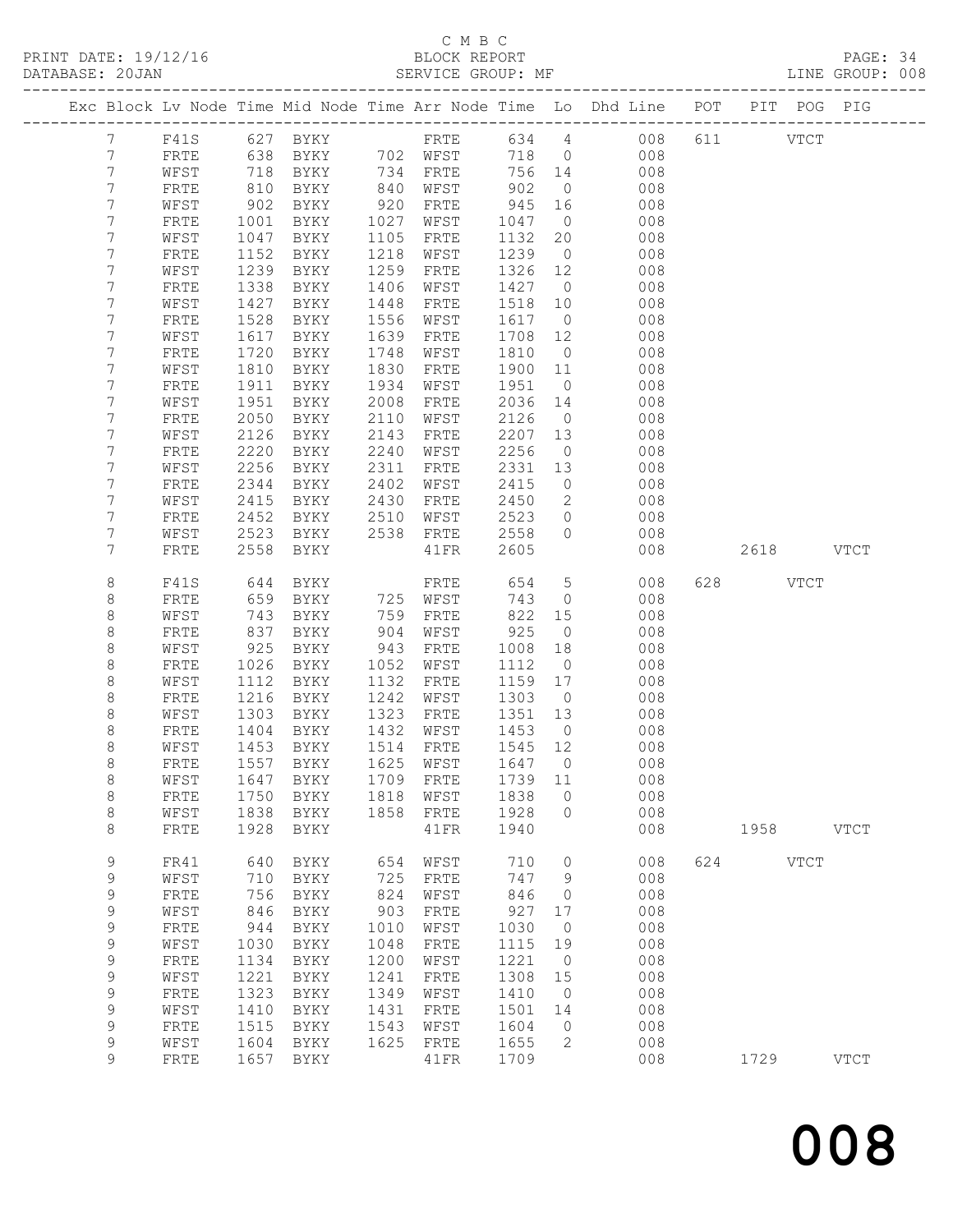# C M B C<br>BLOCK REPORT

PAGE: 35<br>LINE GROUP: 008

|          |              |                 |                   |                                       |                                  |        |                           | Exc Block Lv Node Time Mid Node Time Arr Node Time Lo Dhd Line POT PIT POG PIG |           |             |
|----------|--------------|-----------------|-------------------|---------------------------------------|----------------------------------|--------|---------------------------|--------------------------------------------------------------------------------|-----------|-------------|
| 10<br>10 | F41S         |                 | 705 BYKY 731 WFST |                                       |                                  |        | 749 0                     | 008                                                                            | 629 VTCT  |             |
|          | FRTE<br>WFST | 749             |                   |                                       | 805 FRTE                         |        |                           |                                                                                |           |             |
| 10       |              |                 | BYKY              |                                       |                                  |        | 829 16                    | 008                                                                            |           |             |
| 10       | FRTE         | 845             | BYKY              | 912                                   | WFST                             | 933    | $\overline{0}$            | 008                                                                            |           |             |
| 10       | WFST         | 933             | BYKY              | 951                                   | FRTE                             |        | 1016 19                   | 008                                                                            |           |             |
| 10       | FRTE         | 1035            | BYKY              | 1101                                  | WFST                             | 1121   | $\overline{0}$            | 008                                                                            |           |             |
| 10       | WFST         | 1121            | BYKY              | 1141                                  | FRTE                             |        | 1208 16                   | 008                                                                            |           |             |
| 10       | FRTE         | 1224            | BYKY              | 1250                                  | WFST                             | 1311   | $\overline{0}$            | 008                                                                            |           |             |
| 10       | WFST         | 1311            | BYKY              | 1332                                  | FRTE                             |        | 1400 12                   | 008                                                                            |           |             |
| 10       | ${\tt FRTE}$ | 1412            | BYKY              | 1440                                  | WFST                             | 1501   | $\overline{0}$            | 008                                                                            |           |             |
| 10       | WFST         | 1501            | BYKY              | 1522                                  | FRTE                             |        | 1553 10<br>$\overline{0}$ | 008                                                                            |           |             |
| 10       | FRTE         | 1603            | BYKY              | 1631                                  | WFST                             | 1653   |                           | 008                                                                            |           |             |
| 10       | WFST         | 1653            | BYKY              | 1717                                  | FRTE                             |        | 1747 0                    | 008                                                                            |           |             |
| 10       | FRTE         |                 | 1747 BYKY         |                                       | 41FR                             | 1759   |                           | 008                                                                            | 1819 VTCT |             |
| 11       | FR41         | 656             | BYKY              | 710                                   | WFST                             | 726    | $\overline{0}$            | 008                                                                            | 640 VTCT  |             |
| 11       | WFST         | 726             | BYKY              | 742                                   | FRTE                             |        | 804 14                    | 008                                                                            |           |             |
| 11       | FRTE         | $\frac{1}{818}$ | BYKY              | $\begin{array}{c} \n 848 \end{array}$ | WFST                             | 910    | $\overline{0}$            | 008                                                                            |           |             |
| 11       | WFST         | 910             | BYKY              | 928                                   | FRTE                             | 953 17 |                           | 008                                                                            |           |             |
| 11       | FRTE         | 1010            | BYKY              | 1036                                  | WFST                             | 1056   | $\overline{0}$            | 008                                                                            |           |             |
| 11       | WFST         | 1056            | BYKY              | 1114                                  | FRTE                             |        | 1141 19                   | 008                                                                            |           |             |
| 11       | ${\tt FRTE}$ | 1200            | BYKY              | 1226                                  | WFST                             | 1247   | $\overline{0}$            | 008                                                                            |           |             |
| 11       | WFST         | 1247            | BYKY              | 1307                                  | FRTE                             |        | 1335 12                   | 008                                                                            |           |             |
| 11       | FRTE         | 1347            | BYKY              | 1415                                  | WFST                             | 1436   | $\overline{0}$            | 008                                                                            |           |             |
| 11       | WFST         | 1436            | BYKY              | 1457                                  | FRTE                             | 1527   | 8 <sup>8</sup>            | 008                                                                            |           |             |
| 11       | FRTE         | 1535            | BYKY              | 1603                                  | WFST                             | 1624   | $\overline{0}$            | 008                                                                            |           |             |
| 11       | WFST         | 1624            | BYKY              | 1646                                  | FRTE                             |        | 1716 13                   | 008                                                                            |           |             |
| 11       | FRTE         | 1729            | BYKY              | 1757                                  | WFST                             | 1819   | $\overline{0}$            | 008                                                                            |           |             |
| 11       | WFST         | 1819            | BYKY              | 1839                                  | FRTE                             | 1909   | 14                        | 008                                                                            |           |             |
| 11       | ${\tt FRTE}$ | 1923            | BYKY              | 1946                                  | WFST                             | 2003   | $\overline{0}$            | 008                                                                            |           |             |
| 11       | WFST         | 2003            | BYKY              | 2020                                  | FRTE                             | 2048   | $\circ$                   | 008                                                                            |           |             |
| 11       | FRTE         | 2048            | BYKY              |                                       | 41FR                             | 2056   |                           | 008                                                                            | 2111 VTCT |             |
| 12       | F41S         | 659             | BYKY              |                                       | FRTE<br>WFST<br>FRTE<br>744 WFST | 709    | 9                         | 008                                                                            | 640 VTCT  |             |
| 12       | FRTE         |                 | 718 BYKY          |                                       |                                  | 802    | $\overline{0}$            | 008                                                                            |           |             |
| 12       | WFST         | 802             | BYKY              | 819                                   | FRTE                             |        | 845 16                    | 008                                                                            |           |             |
| 12       | FRTE         | 901             | BYKY              | 928                                   | WFST                             | 949    | $\overline{0}$            | 008                                                                            |           |             |
| 12       | WFST         | 949             | BYKY              |                                       | 1007 FRTE                        |        | 1034 18                   | 008                                                                            |           |             |
| 12       | FRTE         |                 | 1052 BYKY         |                                       | 1118 WFST                        | 1138   | $\overline{0}$            | 008                                                                            |           |             |
| 12       |              |                 |                   |                                       |                                  |        |                           | WFST 1138 BYKY 1158 FRTE 1225 16 008                                           |           |             |
| 12       | FRTE         | 1241            | BYKY              | 1307                                  | WFST                             | 1328   | 0                         | 008                                                                            |           |             |
| 12       | WFST         | 1328            | BYKY              | 1349                                  | FRTE                             |        | 1417 12                   | 008                                                                            |           |             |
| 12       | FRTE         | 1429            | BYKY              | 1457                                  | WFST                             | 1518   | $\overline{0}$            | 008                                                                            |           |             |
| 12       | WFST         | 1518            | BYKY              | 1539                                  | FRTE                             | 1610   | 7                         | 008                                                                            |           |             |
| 12       | FRTE         | 1617            | BYKY              | 1645                                  | WFST                             | 1707   | $\overline{0}$            | 008                                                                            |           |             |
| 12       | WFST         | 1707            | BYKY              | 1731                                  | ${\tt FRTE}$                     | 1802   | 12                        | 008                                                                            |           |             |
| 12       | FRTE         | 1814            | BYKY              | 1840                                  | WFST                             | 1859   | $\overline{0}$            | 008                                                                            |           |             |
| 12       | WFST         | 1859            | BYKY              | 1918                                  | FRTE                             | 1946   | 13                        | 008                                                                            |           |             |
| 12       | FRTE         | 1959            | BYKY              | 2022                                  | WFST                             | 2039   | $\overline{0}$            | 008                                                                            |           |             |
| 12       | WFST         | 2039            | BYKY              | 2056                                  | ${\tt FRTE}$                     | 2121   | 14                        | 008                                                                            |           |             |
| 12       | FRTE         | 2135            | BYKY              | 2155                                  | WFST                             | 2211   | $\overline{0}$            | 008                                                                            |           |             |
| 12       | WFST         | 2211            | BYKY              | 2228                                  | FRTE                             | 2250   | 15                        | 008                                                                            |           |             |
| 12       | FRTE         | 2305            | BYKY              | 2325                                  | WFST                             | 2340   | $\overline{0}$            | 008                                                                            |           |             |
| 12       | WFST         | 2340            | BYKY              | 2355                                  | FRTE                             | 2415   | $\circ$                   | 008                                                                            |           |             |
| 12       | FRTE         | 2415            | BYKY              |                                       | 41FR                             | 2422   |                           | 008                                                                            | 2435      | <b>VTCT</b> |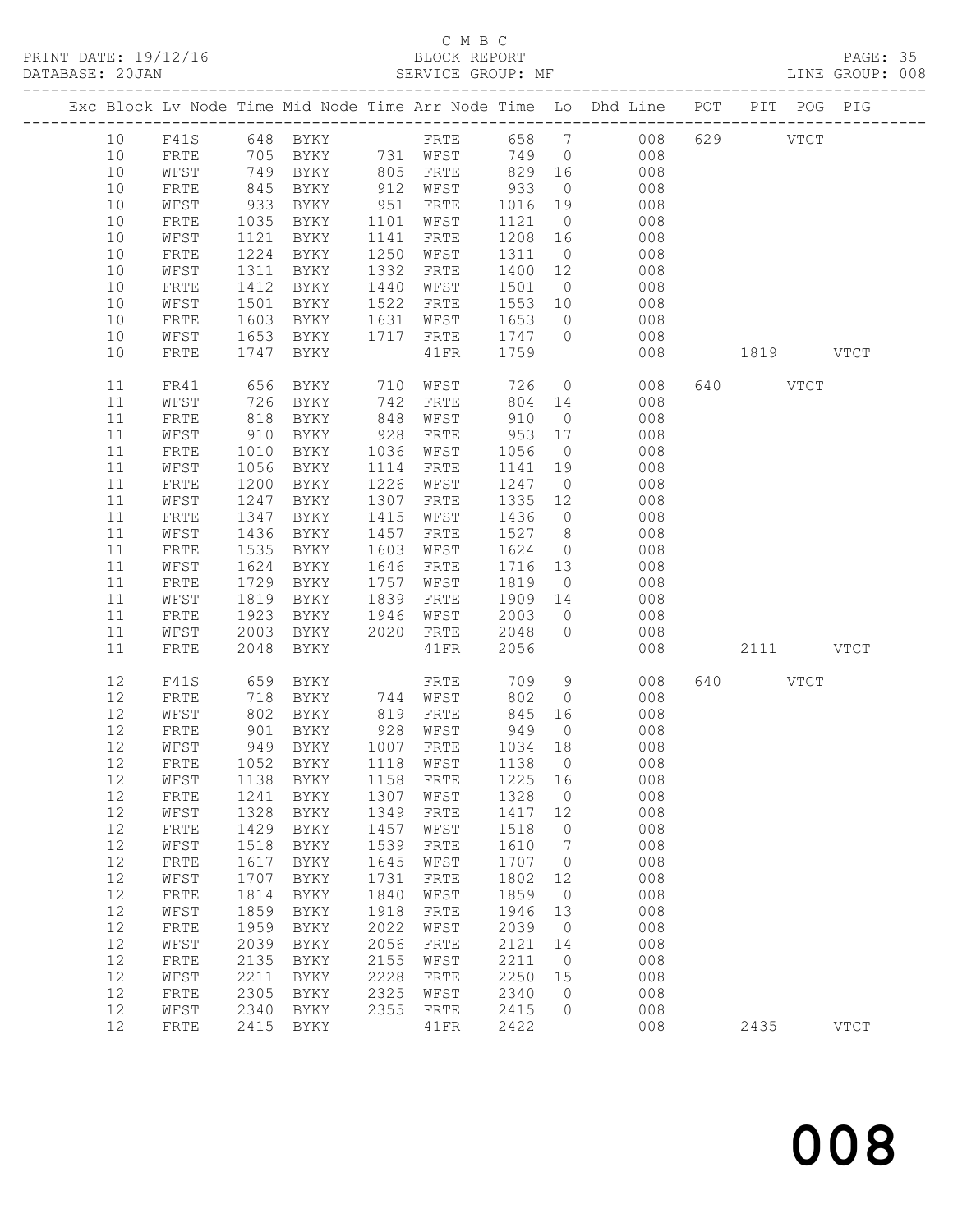## C M B C<br>BLOCK REPORT

PAGE: 36<br>LINE GROUP: 008

|    |              |              |                                                                                           |                                                |                   |                | Exc Block Lv Node Time Mid Node Time Arr Node Time Lo Dhd Line POT PIT POG PIG |               |               |  |
|----|--------------|--------------|-------------------------------------------------------------------------------------------|------------------------------------------------|-------------------|----------------|--------------------------------------------------------------------------------|---------------|---------------|--|
| 13 |              |              |                                                                                           |                                                |                   |                | F41S 742 BYKY FRTE 752 10 008 723 VTCT                                         |               |               |  |
| 13 | FRTE         |              |                                                                                           |                                                |                   |                |                                                                                |               |               |  |
| 13 | WFST         |              |                                                                                           |                                                |                   |                |                                                                                |               |               |  |
| 13 | FRTE         |              |                                                                                           |                                                |                   |                | 008                                                                            |               |               |  |
| 13 | WFST         | 1039<br>1143 | BYKY                                                                                      | 1057 FRTE<br>1209 WFST                         | 1124 19<br>1230 0 |                | 008                                                                            |               |               |  |
| 13 | FRTE         |              | 1143 BYKY                                                                                 |                                                |                   |                | 008                                                                            |               |               |  |
| 13 | WFST         |              | 1230 BYKY                                                                                 | 1250 FRTE                                      | 1317 15           |                | 008                                                                            |               |               |  |
| 13 | FRTE         | 1332         | BYKY                                                                                      | 1358 WFST                                      | 1419 0<br>1510 11 |                | $\begin{array}{c} 008 \\ 008 \end{array}$                                      |               |               |  |
| 13 | WFST         |              | 1419 BYKY                                                                                 | 1440 FRTE                                      |                   |                |                                                                                |               |               |  |
| 13 | FRTE         | 1521         | BYKY                                                                                      | 1549 WFST                                      | 1610              | $\overline{0}$ | 008                                                                            |               |               |  |
| 13 | WFST         | 1610         |                                                                                           | BYKY 1632 FRTE 1701 9<br>BYKY 1738 WFST 1759 0 |                   |                | $\begin{array}{c} 008 \\ 008 \end{array}$                                      |               |               |  |
| 13 | FRTE         | 1710         |                                                                                           |                                                |                   |                |                                                                                |               |               |  |
| 13 | WFST         |              | 1759 BYKY                                                                                 | 1821 FRTE 1853                                 |                   | $\overline{0}$ | 008                                                                            |               |               |  |
| 13 | FRTE         |              | 1853 BYKY                                                                                 | 41FR 1905                                      |                   |                | 008                                                                            |               | 1923 VTCT     |  |
| 20 | F41S         | 711          | <b>BYKY</b>                                                                               | <b>FRTE</b> 721                                |                   | 8 <sup>8</sup> | 008                                                                            | 652 VTCT      |               |  |
| 20 | FRTE         |              | 729 BYKY      757   WFST        817     0<br>817   BYKY        834   FRTE        900   11 |                                                |                   | $\overline{0}$ | 008                                                                            |               |               |  |
| 20 | WFST         |              |                                                                                           |                                                |                   |                | 008                                                                            |               |               |  |
| 20 | FRTE         | 911          | BYKY                                                                                      | 41FR 922                                       |                   |                | 008                                                                            |               | 942 VTCT      |  |
| 31 | F41S         | 1454         | <b>BYKY</b>                                                                               | FRTE                                           | 1506              | $\overline{2}$ |                                                                                | 008 1434 VTCT |               |  |
| 31 | FRTE         |              | 1508 BYKY 1536 WFST                                                                       |                                                | 1557 0            |                | 008                                                                            |               |               |  |
| 31 | WFST         |              | 1557 BYKY 1618 FRTE                                                                       |                                                |                   |                | 008                                                                            |               |               |  |
| 31 | FRTE         | 1701         | BYKY                                                                                      | 1618 FRTE 1648 13<br>1729 WFST 1750 0          |                   |                | 008                                                                            |               |               |  |
| 31 | WFST         | 1750         | BYKY                                                                                      | 1812 FRTE                                      | 1844 13<br>1939 0 |                | 008                                                                            |               |               |  |
| 31 | FRTE         | 1857         | BYKY                                                                                      | 1922 WFST                                      |                   | $\overline{0}$ | 008                                                                            |               |               |  |
| 31 | WFST         | 1939         | BYKY                                                                                      | 1958 FRTE                                      | 2026 12           |                | 008                                                                            |               |               |  |
| 31 | FRTE         | 2038         | BYKY                                                                                      | 2058 WFST<br>2131 FRTE                         | 2114 0<br>2155 10 |                | 008                                                                            |               |               |  |
| 31 | WFST         | 2114         | <b>BYKY</b>                                                                               |                                                |                   |                | 008                                                                            |               |               |  |
| 31 | FRTE         | 2205         | BYKY                                                                                      | 2225 WFST 2241                                 |                   | $\overline{0}$ | 008                                                                            |               |               |  |
| 31 | WFST         | 2241         | BYKY                                                                                      | 2258 FRTE 2320                                 |                   | $\overline{0}$ | 008                                                                            |               |               |  |
| 31 | ${\tt FRTE}$ | 2320         | BYKY                                                                                      | 41FR                                           | 2328              |                | 008                                                                            |               | 2343 VTCT     |  |
| 32 | F41S         | 1522         |                                                                                           |                                                |                   | 8 <sup>8</sup> |                                                                                | 008 1500 VTCT |               |  |
| 32 | ${\tt FRTE}$ |              |                                                                                           |                                                |                   |                | 008                                                                            |               |               |  |
| 32 | WFST         |              | 1631 BYKY                                                                                 | 1653 FRTE 1723 2                               |                   |                | 008                                                                            |               |               |  |
| 32 | FRTE         | 1725         | BYKY                                                                                      | 41FR                                           | 1737              |                |                                                                                |               | 008 1757 VTCT |  |
| 33 | F41S         | 1604         | BYKY                                                                                      | FRTE 1615                                      |                   | 8 <sup>8</sup> |                                                                                | 008 1542 VTCT |               |  |
| 33 | FRTE         |              |                                                                                           |                                                |                   |                | 008                                                                            |               |               |  |
| 33 | WFST         |              | 1623 BYKY 1651 WFST 1713 0<br>1713 BYKY 1737 FRTE 1808 0                                  |                                                |                   |                | 008                                                                            |               |               |  |
| 33 | FRTE         |              | 1808 BYKY                                                                                 | 41FR 1820                                      |                   |                | 008 1840 VTCT                                                                  |               |               |  |
|    |              |              |                                                                                           |                                                |                   |                |                                                                                |               |               |  |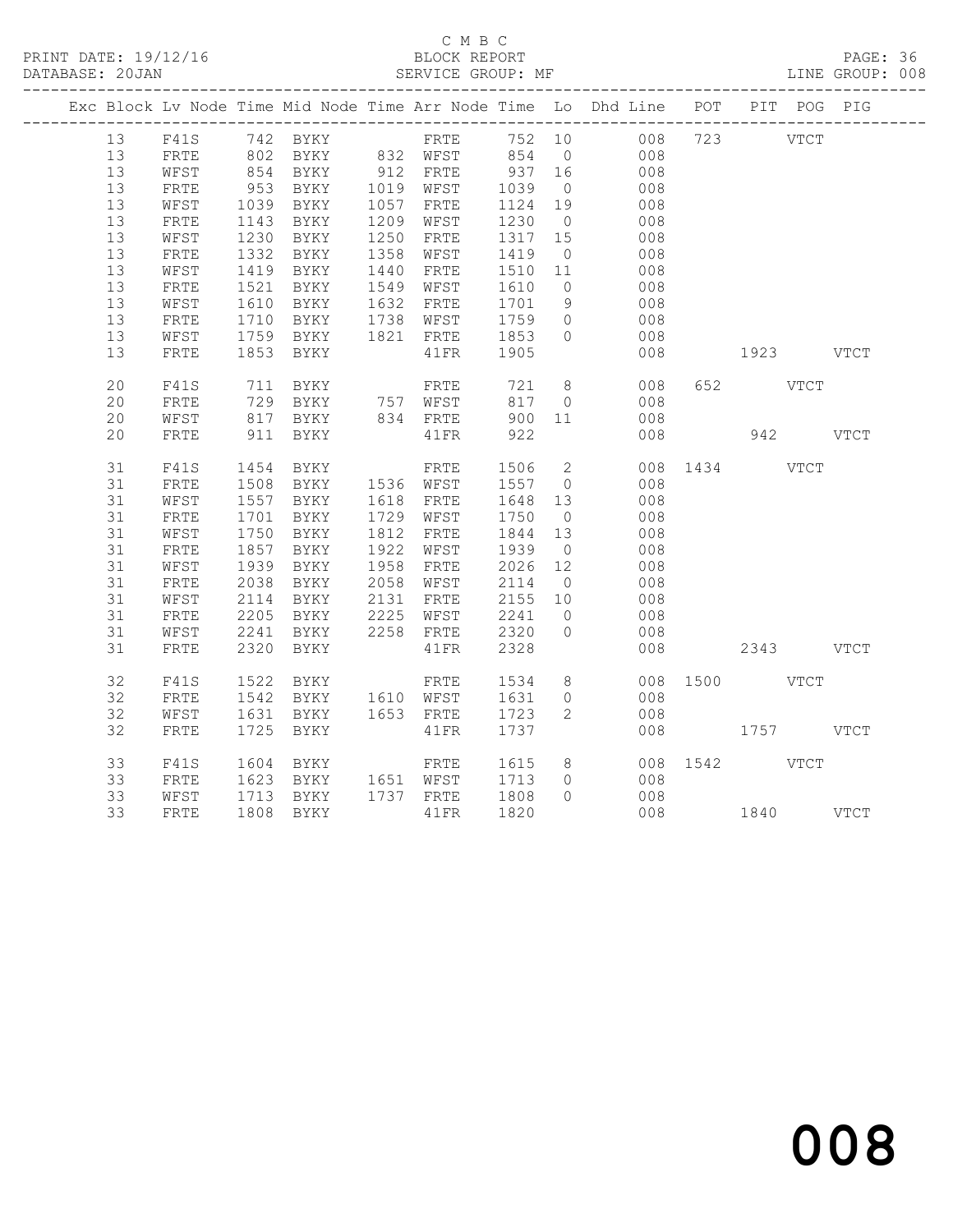|                                                                                                                                                                                                                                                                                                                                                                                           |                                                                                                                                                      |                                                                              |                                                                                                                                                                                                                                           |                                                                                   |                                                                                                                         |                                                                                                                                                                                                          |                                                                            | 10 FI 10 AV & FIR<br>BDLP BOUNDARY LOOP BYAL BROADWAY & ALMA<br>BYKY BROADWAY & KINGSWAY BYMN BROADWAY & MAIN<br>BYOA BROADWAY & OAK BYST BROADWAY STN<br>GRBY GRANVILLE & BROADWAY<br>ME OAL OAK & BROADWAY GROOMERCIAL<br>ME OAL OAK & B                                                                                                                                                                                                                                                                       |                  |             |  |
|-------------------------------------------------------------------------------------------------------------------------------------------------------------------------------------------------------------------------------------------------------------------------------------------------------------------------------------------------------------------------------------------|------------------------------------------------------------------------------------------------------------------------------------------------------|------------------------------------------------------------------------------|-------------------------------------------------------------------------------------------------------------------------------------------------------------------------------------------------------------------------------------------|-----------------------------------------------------------------------------------|-------------------------------------------------------------------------------------------------------------------------|----------------------------------------------------------------------------------------------------------------------------------------------------------------------------------------------------------|----------------------------------------------------------------------------|------------------------------------------------------------------------------------------------------------------------------------------------------------------------------------------------------------------------------------------------------------------------------------------------------------------------------------------------------------------------------------------------------------------------------------------------------------------------------------------------------------------|------------------|-------------|--|
|                                                                                                                                                                                                                                                                                                                                                                                           |                                                                                                                                                      |                                                                              |                                                                                                                                                                                                                                           |                                                                                   |                                                                                                                         |                                                                                                                                                                                                          |                                                                            | Exc Block Lv Node Time Mid Node Time Arr Node Time Lo Dhd Line POT PIT POG PIG                                                                                                                                                                                                                                                                                                                                                                                                                                   |                  |             |  |
| $1 \quad$<br>$\mathbf{1}$<br>$\mathbf{1}$<br>$\mathbf{1}$<br>$\mathbf{1}$<br>$\mathbf{1}$<br>$\mathbf{1}$<br>$\mathbf{1}$<br>$\mathbf{1}$<br>$\mathbf{1}$<br>$\mathbf{1}$<br>$\mathbf{1}$<br>$\mathbf{1}$<br>$\mathbf{1}$<br>$\mathbf{1}$<br>$\mathbf{1}$<br>$\mathbf{1}$<br>$\mathbf{1}$<br>$\mathbf{1}$<br>$\mathbf{1}$<br>$\mathbf{1}$<br>$\mathbf{1}$<br>$\mathbf{1}$<br>$\mathbf{1}$ | 10FI<br>BDLP<br>GRCO<br>10FI<br>GRCO<br>10FI<br>GRCO<br>10FI<br>GRCO<br>10FI<br>GRCO<br>10FI<br>GRCO<br>10FI<br>BDLP<br>ULP1<br>BDLP<br>BYAL<br>GRCO | 857<br>$937\n\n1013$<br>1212<br>1330<br>1406<br>1449<br>1604<br>1654<br>1806 | 540 BYKY 553 BDLP<br>613 BYOA 637 AL10<br>BYOA<br>BYKY<br><b>BYOA</b><br>1055 BYKY<br>1131 BYOA<br><b>BYKY</b><br>1248 BYOA<br>BYKY<br>BYOA<br>BYKY<br>1527 BYOA<br>BYKY<br>BYOA<br>BYKY<br>1915 BYOA<br>2007 BYKY<br>2049 BYOA 2108 AL10 |                                                                                   | 1155 10FI<br>1431 10FI<br>1509 GRCO<br>1551 10FI                                                                        | 650<br>920 10FI 929<br>954 GRCO 1006<br>1037 10FI 1045<br>1045<br>1114 GRCO 1126<br>1521<br>1559<br>1623 BDLP 1647<br>1726 ULP1 1759<br>1847 BDLP 1906<br>1940 AL10 1958<br>$2032$ GRCO $2043$ 6<br>2124 | 9                                                                          | 10FI 440 BYKY 453 BDLP 506 7 009 421 VTCT<br>BLP 513 BYOA 534 10FI 538 2 009<br>606 7 009<br>$5 \t\t 009$<br>BYAL 655 BYKY 717 BDLP 734 4 009<br>BDLP 738 BYOA 810 10FI 817 5 009<br>10FI 822 BYKY 838 GRCO 850 7 009<br>8 009<br>$\begin{array}{ccc} 7 & 009 \\ 10 & 009 \end{array}$<br>$5$ 009<br>1203 9 009<br>1232 GRCO 1244 4 009<br>1313 10FI 1321 9 009<br>1350 GRCO 1402 4 009<br>1439 10 009<br>$\begin{array}{ccc} 6 & & 009 \\ 5 & & 009 \\ 7 & & 009 \end{array}$<br>7 009<br>$9$ 009<br>009<br>009 | 009 2145 VTCT    |             |  |
| 2<br>$\mathbf{2}$<br>$\overline{2}$<br>$\mathbf{2}$<br>$\mathbf{2}$<br>$\mathbf{2}$<br>2<br>$\mathbf{2}$<br>$\mathbf{2}$<br>$\mathbf{2}$<br>2<br>$\mathbf{2}$<br>$\mathbf{2}$<br>$\overline{2}$                                                                                                                                                                                           | <b>BDLP</b><br>BYAL<br><b>BDLP</b><br>ULP1<br><b>BDLP</b><br>BYAL<br><b>BDLP</b><br>BYAL<br><b>BDLP</b><br>ULP1<br><b>BDLP</b>                       | 633<br>721<br>812<br>933<br>1051<br>1152<br>1300<br>1401<br>1514<br>1629     | BYOA<br>BYKY<br>BYOA<br>BYKY<br>BYOA<br>BYKY<br><b>BYOA</b><br>BYKY<br>BYOA<br>BYKY<br>1745 BYST                                                                                                                                          | 657<br>745<br>848<br>1013<br>1123<br>1225<br>1333<br>1435<br>1546<br>1713<br>1756 | AL10<br><b>BDLP</b><br>ULP1<br><b>BDLP</b><br>AL10<br><b>BDLP</b><br>AL10<br><b>BDLP</b><br>ULP1<br><b>BDLP</b><br>GRBY | 710<br>804<br>920<br>1033<br>1145<br>1249<br>1356<br>1500<br>1620<br>1737<br>1819                                                                                                                        | 11<br>8<br>13<br>18<br>$\overline{7}$<br>11<br>$5^{\circ}$<br>14<br>9<br>8 | 10 FI 500 BYKY 513 BDLP 526 7 009<br>BDLP 533 BYOA 554 10 FI 558 2 009<br>10FI 600 BYKY 613 BDLP 626 7 009<br>009<br>009<br>009<br>009<br>009<br>009<br>009<br>009<br>009<br>009<br>009                                                                                                                                                                                                                                                                                                                          | 441 VTCT<br>1843 | <b>VTCT</b> |  |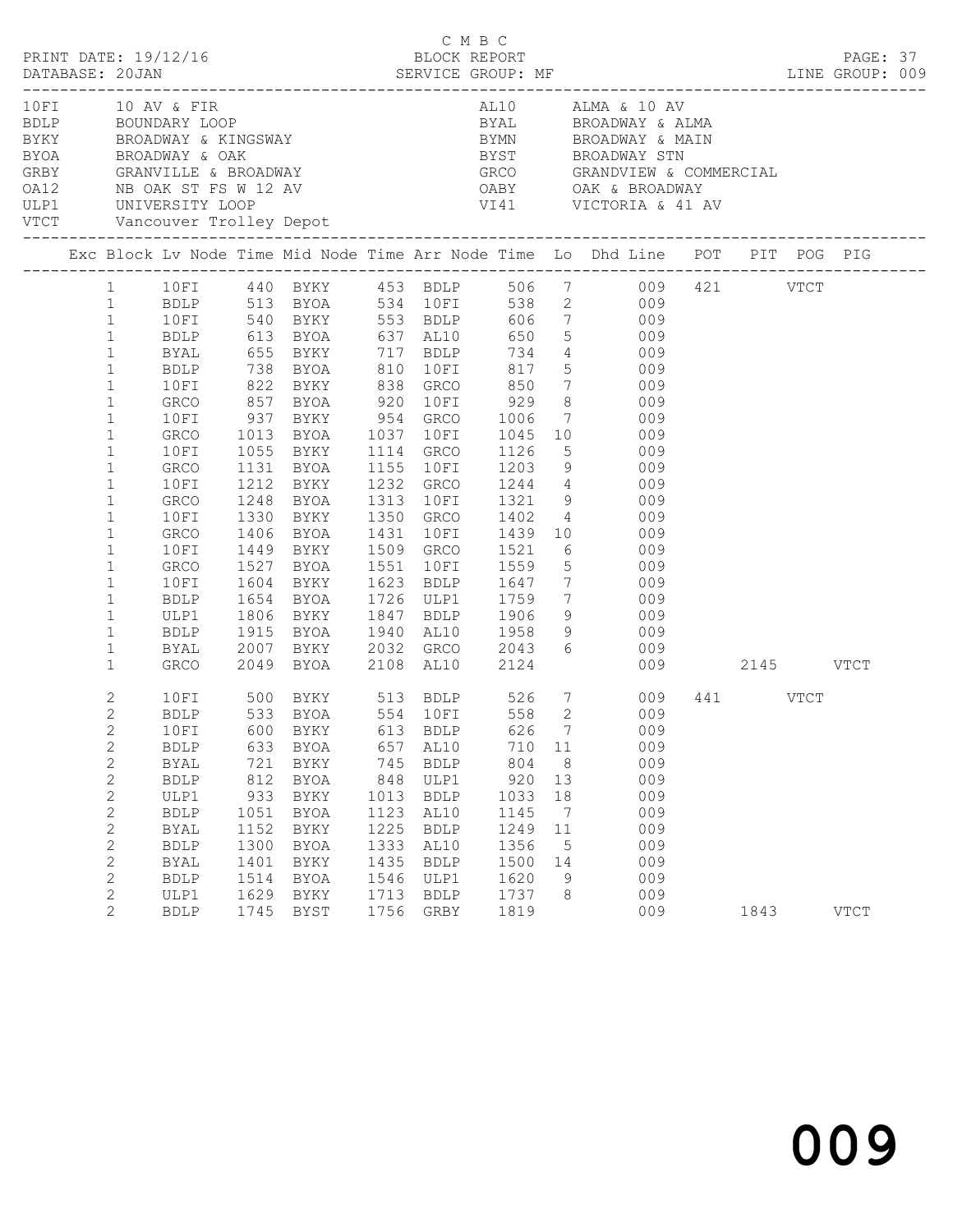## C M B C<br>BLOCK REPORT

PAGE: 38<br>LINE GROUP: 009

|  |                |              |      |             |            |                                |                         |                         | Exc Block Lv Node Time Mid Node Time Arr Node Time Lo Dhd Line POT PIT POG PIG |           |  |
|--|----------------|--------------|------|-------------|------------|--------------------------------|-------------------------|-------------------------|--------------------------------------------------------------------------------|-----------|--|
|  | $\mathcal{S}$  |              |      |             |            |                                |                         |                         | BYAL 522 BYKY 543 BDLP 556 7 009<br>BDLP 603 BYOA 627 AL10 640 6 009           | 452 VTCT  |  |
|  | $\mathcal{S}$  |              |      |             |            |                                |                         |                         | 009                                                                            |           |  |
|  | $\mathfrak{Z}$ | BYAL         |      | 646 BYKY    |            | 708 BDLP                       |                         |                         | 723 6 009                                                                      |           |  |
|  | $\mathfrak{Z}$ | BDLP         | 729  | <b>BYOA</b> |            | 801 10FI                       | 808                     | $\overline{\mathbf{3}}$ | 009                                                                            |           |  |
|  | $\mathfrak{Z}$ | 10FI         | 811  | BYKY        |            | 827 BDLP                       | 848                     | 15                      | 009                                                                            |           |  |
|  | $\mathsf 3$    | <b>BDLP</b>  | 903  | BYOA        |            | 939 ULP1                       | 1011                    | 15                      | 009                                                                            |           |  |
|  | 3              | ULP1         | 1026 | BYKY        |            | 1107 BDLP                      | 1128                    | 14                      | 009                                                                            |           |  |
|  | $\mathfrak{Z}$ | <b>BDLP</b>  | 1142 | BYOA        |            | 1215 AL10                      | 1238                    | $5\overline{)}$         | 009                                                                            |           |  |
|  | 3              | <b>BYAL</b>  | 1243 | BYKY        |            | 1317 BDLP                      | 1341 11                 |                         | 009                                                                            |           |  |
|  | $\mathfrak{Z}$ | <b>BDLP</b>  | 1352 | BYOA        |            | 1425 ULP1                      | 1502                    | 8 <sup>8</sup>          | 009                                                                            |           |  |
|  | 3              | ULP1         | 1510 | BYKY        |            | 1553 BDLP                      | 1618 16                 |                         | 009                                                                            |           |  |
|  | 3              | <b>BDLP</b>  | 1634 | BYOA        |            | 1706 ULP1                      | 1739                    | $7\overline{ }$         | 009                                                                            |           |  |
|  | 3              | ULP1         | 1746 | BYKY        | 1828       | BDLP                           | 1850                    | 9                       | 009                                                                            |           |  |
|  | 3              | <b>BDLP</b>  | 1859 | BYOA        |            | 1926 AL10                      | 1945 12                 |                         | 009                                                                            |           |  |
|  | $\mathsf 3$    | <b>BYAL</b>  | 1957 | BYKY        | 2022       | <b>BDLP</b>                    | 2042 11<br>2042<br>2134 |                         | 009                                                                            |           |  |
|  | 3              | <b>BDLP</b>  | 2053 | BYOA        |            | 2118 AL10<br>2203 BDLP 2221 13 |                         | 5 <sup>5</sup>          | 009                                                                            |           |  |
|  | 3              | BYAL         |      | 2139 BYKY   |            |                                |                         |                         | 009                                                                            |           |  |
|  | 3              | BDLP         |      | 2234 BYOA   | 2257       | AL10                           | 2312                    |                         | 009                                                                            | 2331 VTCT |  |
|  | $\overline{4}$ | BYAL         | 542  | <b>BYKY</b> |            | 603 BDLP                       | 616                     |                         | $7\overline{ }$<br>009                                                         | 508 VTCT  |  |
|  | 4              | BDLP         |      | $623$ BYOA  |            | $647$ AL10                     | 700 12                  |                         | 009                                                                            |           |  |
|  | 4              | BYAL         | 712  | BYKY        |            | 735 BDLP                       | 752                     | $6\overline{6}$         | 009                                                                            |           |  |
|  | 4              | <b>BDLP</b>  | 758  | BYOA        | 832        | 10FI                           | 841                     | $4\overline{4}$         | 009                                                                            |           |  |
|  | $\sqrt{4}$     | 10FI         | 845  | BYKY        | 902<br>945 | GRCO                           | 914                     | 8 <sup>8</sup>          | 009                                                                            |           |  |
|  | $\sqrt{4}$     | ${\tt GRCO}$ | 922  | BYOA        |            | 10FI                           | 954                     | 9                       | 009                                                                            |           |  |
|  | $\sqrt{4}$     | 10FI         | 1003 | BYKY        | 1020       | GRCO                           | 1032                    | $\overline{7}$          | 009                                                                            |           |  |
|  | $\sqrt{4}$     | GRCO         | 1039 | BYOA        | 1103       | 10FI                           | 1111 10                 |                         | 009                                                                            |           |  |
|  | 4              | 10FI         | 1121 | BYKY        | 1140       | GRCO                           | 1152                    | $\overline{4}$          | 009                                                                            |           |  |
|  | $\overline{4}$ | GRCO         | 1156 | BYOA        | 1221       | 10FI                           | 1229                    | 9                       | 009                                                                            |           |  |
|  | 4              | 10FI         | 1238 | BYKY        | 1258       | GRCO                           | 1310                    | $\overline{4}$          | 009                                                                            |           |  |
|  | $\sqrt{4}$     | GRCO         | 1314 | BYOA        | 1339       | 10FI                           | 1347                    | 9                       | 009                                                                            |           |  |
|  | $\overline{4}$ | 10FI         | 1356 | BYKY        | 1416       | GRCO                           | 1428                    | 8 <sup>8</sup>          | 009                                                                            |           |  |
|  | $\overline{4}$ | GRCO         | 1436 | BYOA        | 1501       | 10FI                           | 1509                    | 10                      | 009                                                                            |           |  |
|  | $\overline{4}$ | 10FI         | 1519 | BYKY        | 1538       | GRCO                           | 1550                    | $7\overline{ }$         | 009                                                                            |           |  |
|  | 4              | <b>GRCO</b>  | 1557 | BYOA        | 1621       | 10FI                           | 1629                    | 10                      | 009                                                                            |           |  |
|  | $\overline{4}$ | 10FI         | 1639 | BYKY        | 1658       | <b>BDLP</b>                    | 1722 11                 |                         | 009                                                                            |           |  |
|  | 4              | <b>BDLP</b>  | 1733 | BYOA        |            | 1805 10FI                      | 1812                    | $\overline{4}$          | 009                                                                            |           |  |
|  | $\sqrt{4}$     | 10FI         | 1816 | BYKY        |            | 1834 BDLP                      | 1856                    | $6\overline{6}$         | 009                                                                            |           |  |
|  | 4              | <b>BDLP</b>  |      | 1902 BYST   |            | 1912 GRBY                      | 1932                    |                         | 009                                                                            | 1950 VTCT |  |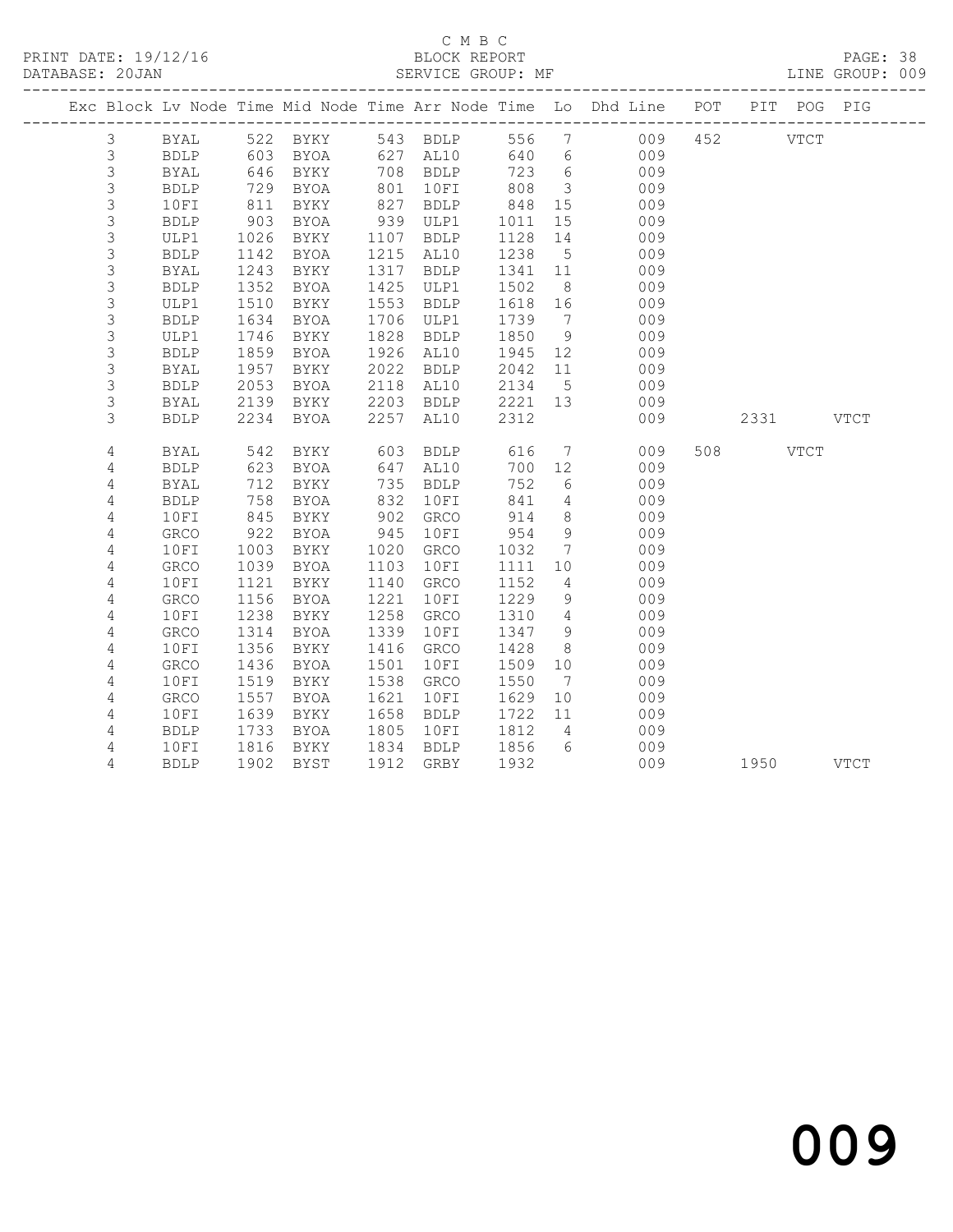## C M B C<br>BLOCK REPORT

PAGE: 39<br>LINE GROUP: 009

|  |                                    |                     |              |                            |              |                        |              |                      | Exc Block Lv Node Time Mid Node Time Arr Node Time Lo Dhd Line POT | PIT POG PIG |               |
|--|------------------------------------|---------------------|--------------|----------------------------|--------------|------------------------|--------------|----------------------|--------------------------------------------------------------------|-------------|---------------|
|  | $5\overline{)}$                    | BYAL                |              |                            |              |                        |              |                      |                                                                    | 538 VTCT    |               |
|  | $\mathsf S$                        | <b>BDLP</b>         |              |                            |              |                        |              |                      |                                                                    |             |               |
|  | 5                                  | ULP1                | 805          | BYKY                       |              |                        |              |                      | 845 BDLP 905 14 009                                                |             |               |
|  | 5                                  | <b>BDLP</b>         | 919          | BYOA                       |              | 952 ULP1               | 1024         | 14                   | 009                                                                |             |               |
|  | 5                                  | ULP1                | 1038         | BYKY                       |              | 1120 BDLP              | 1144         | 11                   | 009                                                                |             |               |
|  | $\mathsf S$                        | BDLP                | 1155         | BYOA                       |              | 1228 AL10              | 1251         | 5 <sup>5</sup>       | 009                                                                |             |               |
|  | 5                                  | BYAL                | 1256         | BYKY                       | 1330         | BDLP                   | 1354         | 9                    | 009                                                                |             |               |
|  | 5                                  | <b>BDLP</b>         | 1403         | BYOA                       |              | 1436 ULP1              | 1513         | $\overline{7}$       | 009                                                                |             |               |
|  | 5                                  | ULP1                | 1520         | BYKY                       | 1603         | BDLP                   | 1628         | 11                   | 009                                                                |             |               |
|  | $\mathsf S$                        | <b>BDLP</b>         | 1639         | BYOA                       | 1711         | 10FI                   | 1718         | 11                   | 009                                                                |             |               |
|  | 5                                  | 10FI                | 1729         | BYKY                       | 1748         | BDLP                   | 1812         | 13                   | 009                                                                |             |               |
|  | 5                                  | BDLP                | 1825         | BYOA                       |              | 1854 AL10              | 1913         | 13                   | 009                                                                |             |               |
|  | 5                                  | BYAL                | 1926         | BYKY                       | 1951         | GRCO                   | 2002         | $\overline{7}$       | 009                                                                |             |               |
|  | $\mathsf S$<br>$\mathsf S$         | GRCO                | 2009<br>2057 | BYOA                       | 2121         | 2028 AL10              | 2046<br>2139 | 11<br>15             | 009<br>009                                                         |             |               |
|  | 5                                  | BYAL<br>BDLP        | 2154         | BYKY<br>BYOA               | 2217         | BDLP<br>AL10           | 2232         | $\overline{7}$       | 009                                                                |             |               |
|  | 5                                  | BYAL                | 2239         | BYKY                       | 2302         | BDLP                   | 2320         | 8                    | 009                                                                |             |               |
|  | 5                                  | <b>BDLP</b>         | 2328         | BYOA                       | 2348         | AL10                   | 2403         | 8 <sup>8</sup>       | 009                                                                |             |               |
|  | 5                                  | BYAL                | 2411         | BYKY                       | 2431         | BDLP                   | 2446         | $5\overline{)}$      | 009                                                                |             |               |
|  | 5                                  | BDLP                | 2451         | BYOA                       | 2509         | 10FI                   | 2515         | $\mathcal{S}$        | 009                                                                |             |               |
|  | 5                                  | 10FI                | 2518         | BYKY                       | 2530         | <b>BDLP</b>            | 2545         | 6                    | 009                                                                |             |               |
|  | 5                                  | <b>BDLP</b>         | 2551         | BYST                       | 2558         | GRBY                   | 2611         |                      | 009                                                                | 2625 VTCT   |               |
|  |                                    |                     |              |                            |              |                        |              |                      |                                                                    |             |               |
|  | 6                                  | 10FI                | 630          | BYKY                       | 643          | BDLP                   | 658          | 9                    | 009                                                                | 610 VTCT    |               |
|  | 6                                  | <b>BDLP</b>         | 707          | BYOA                       |              | 734 ULP1               | 800          | 16                   | 009                                                                |             |               |
|  | 6                                  | ULP1                | 816          | BYKY                       |              | 856 BDLP               | 916          | 16                   | 009                                                                |             |               |
|  | 6                                  | <b>BDLP</b>         | 932          | BYOA                       | 1005         | ULP1                   | 1037         | 14                   | 009                                                                |             |               |
|  | 6                                  | ULP1                | 1051         | BYKY                       | 1133         | BDLP                   | 1157 11      |                      | 009                                                                |             |               |
|  | 6                                  | <b>BDLP</b>         | 1208         | BYOA                       |              | 1241 AL10              | 1304         | $5^{\circ}$          | 009                                                                |             |               |
|  | 6                                  | BYAL                | 1309         | BYKY                       | 1343         | BDLP                   | 1407 16      |                      | 009                                                                |             |               |
|  | 6                                  | <b>BDLP</b>         | 1423         | BYOA                       |              | 1456 ULP1              | 1532 11      |                      | 009                                                                |             |               |
|  | 6<br>6                             | ULP1<br><b>BDLP</b> | 1543<br>1659 | BYKY<br>BYOA               |              | 1627 BDLP<br>1731 10FI | 1651<br>1738 | 8 <sup>8</sup><br>12 | 009<br>009                                                         |             |               |
|  | 6                                  | 10FI                | 1750         | BYKY                       |              | 1809 BDLP              | 1833 13      |                      | 009                                                                |             |               |
|  | 6                                  | <b>BDLP</b>         | 1846         | BYOA                       |              | 1913 AL10              | 1932         |                      | 009                                                                | 1953 VTCT   |               |
|  |                                    |                     |              |                            |              |                        |              |                      |                                                                    |             |               |
|  | $7\phantom{.0}$                    | BYOA                | 643          |                            |              | AL10 655               |              | 9                    | 009                                                                | 621 VTCT    |               |
|  | 7                                  | BYAL                | 704          | BYKY 726 BDLP              |              |                        | 743          | $6\overline{6}$      | 009                                                                |             |               |
|  | $7\phantom{.0}$                    | <b>BDLP</b>         |              | 749 BYOA                   |              | 821 10FI               | 828          | 5                    | 009                                                                |             |               |
|  | $7\overline{ }$                    |                     |              | 10FI 833 BYKY 850 GRCO 902 |              |                        |              | 7                    | 009                                                                |             |               |
|  | 7                                  | <b>GRCO</b>         | 909          | BYOA                       | 932          | 10FI                   | 941          | 9                    | 009                                                                |             |               |
|  | 7                                  | 10FI                | 950          | BYKY                       | 1007         | GRCO                   | 1019         | 7                    | 009                                                                |             |               |
|  | 7                                  | GRCO                | 1026         | BYOA                       | 1050         | 10FI                   | 1058         | 10                   | 009                                                                |             |               |
|  | $7\phantom{.}$                     | 10FI                | 1108         | BYKY                       | 1127         | GRCO                   | 1139         | 5                    | 009                                                                |             |               |
|  | $7\phantom{.}$                     | GRCO                | 1144         | BYOA                       | 1208         | 10FI                   | 1216         | 9                    | 009                                                                |             |               |
|  | $\boldsymbol{7}$                   | 10FI                | 1225         | BYKY                       | 1245         | GRCO                   | 1257         | 4                    | 009                                                                |             |               |
|  | $\boldsymbol{7}$                   | GRCO                | 1301         | <b>BYOA</b>                | 1326         | 10FI                   | 1334         | 9                    | 009                                                                |             |               |
|  | $\boldsymbol{7}$<br>$7\phantom{.}$ | 10FI                | 1343         | BYKY                       | 1403         | GRCO                   | 1415         | 11<br>10             | 009<br>009                                                         |             |               |
|  | $\boldsymbol{7}$                   | GRCO<br>10FI        | 1426<br>1509 | <b>BYOA</b><br>BYKY        | 1451<br>1528 | 10FI<br>GRCO           | 1459<br>1540 | $\overline{7}$       | 009                                                                |             |               |
|  | 7                                  | GRCO                | 1547         | <b>BYOA</b>                | 1611         | 10FI                   | 1619         | 10                   | 009                                                                |             |               |
|  | $\overline{7}$                     | 10FI                | 1629         | BYKY                       | 1648         | <b>BDLP</b>            | 1712         | 13                   | 009                                                                |             |               |
|  | $\overline{7}$                     | <b>BDLP</b>         | 1725         | BYOA                       | 1757         | AL10                   | 1814         |                      | 009                                                                | 1844        | $_{\rm VTCT}$ |
|  |                                    |                     |              |                            |              |                        |              |                      |                                                                    |             |               |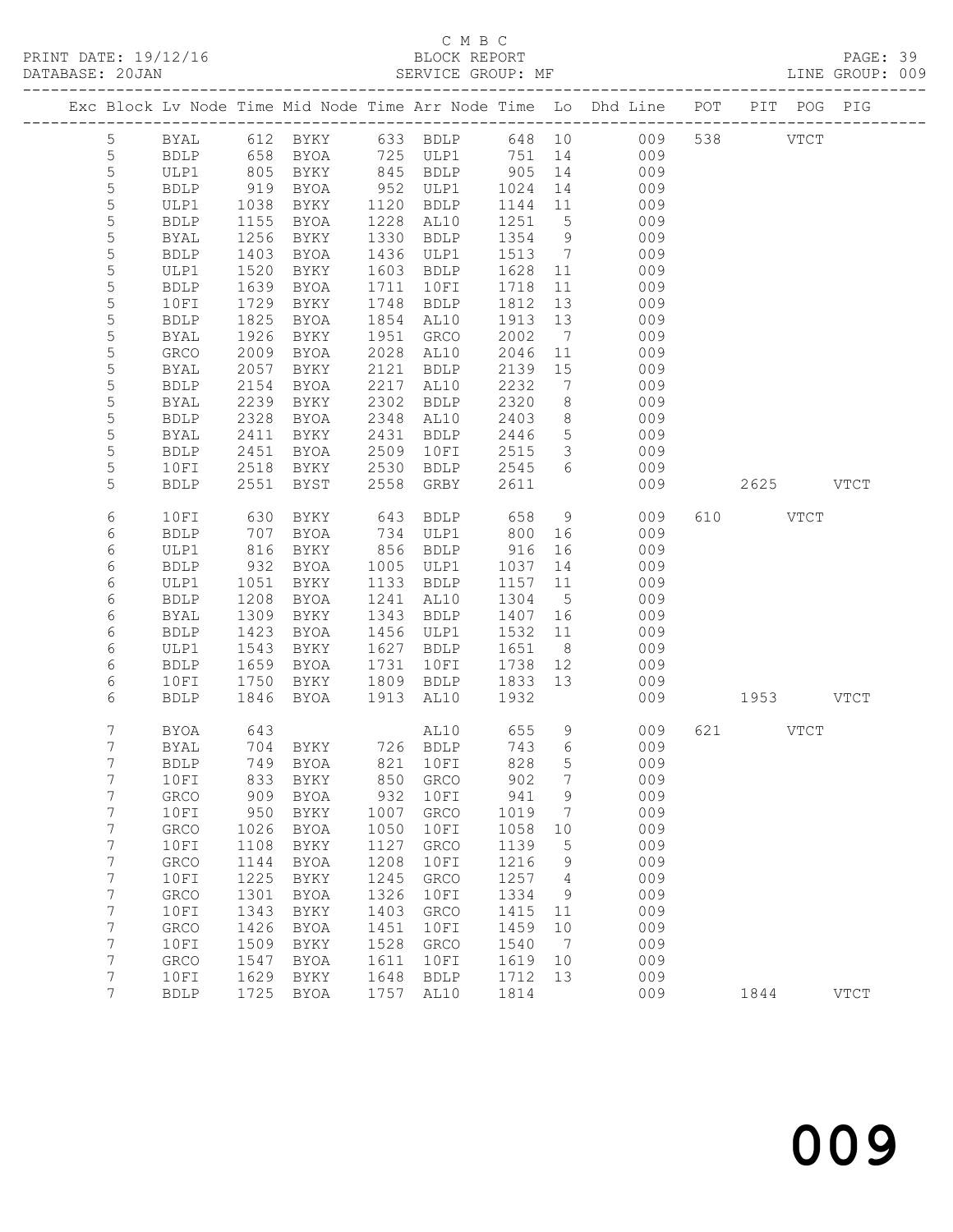## C M B C<br>BLOCK REPORT

PAGE: 40<br>LINE GROUP: 009

|             |                            |              |                                 |              |              |              |                                    | Exc Block Lv Node Time Mid Node Time Arr Node Time Lo Dhd Line POT PIT POG PIG |     |           |             |             |
|-------------|----------------------------|--------------|---------------------------------|--------------|--------------|--------------|------------------------------------|--------------------------------------------------------------------------------|-----|-----------|-------------|-------------|
| 8           | OA12                       |              | 643 BYKY                        |              | 651 GRCO     | 659          |                                    | 009<br>$\overline{0}$                                                          |     | 621 VTCT  |             |             |
| $8\,$       | GRCO                       |              | 659 BYOA                        |              | 719 10FI     | 726          | 9                                  | 009                                                                            |     |           |             |             |
| $\,8\,$     | 10FI                       | 735          | BYKY                            |              | 751 BDLP     | 810          | 8 <sup>8</sup>                     | 009                                                                            |     |           |             |             |
| 8           | <b>BDLP</b>                | 818          | BYOA                            | 854          | 10FI         | 903          | 8 <sup>8</sup>                     | 009                                                                            |     |           |             |             |
| $\,8\,$     | 10FI                       | 911          | BYKY                            | 928          | GRCO         | 940          | $7\phantom{.0}\phantom{.0}7$       | 009                                                                            |     |           |             |             |
| 8           | ${\tt GRCO}$               | 947          | BYOA                            | 1011         | 10FI         | 1019         | 10                                 | 009                                                                            |     |           |             |             |
| 8           | 10FI                       | 1029         | BYKY                            | 1048         | GRCO         | 1100         | $5\overline{)}$                    | 009                                                                            |     |           |             |             |
| 8           | GRCO                       | 1105         | BYOA                            | 1129         | 10FI         | 1137         | 10 <sup>°</sup>                    | 009                                                                            |     |           |             |             |
| 8           | 10FI                       | 1147         | BYKY                            | 1206         | GRCO         | 1218         | 4                                  | 009                                                                            |     |           |             |             |
| 8           | GRCO                       | 1222         | BYOA                            | 1247         | 10FI         | 1255         | 9                                  | 009                                                                            |     |           |             |             |
| 8           | 10FI                       | 1304         | BYKY                            | 1324         | GRCO         | 1336         | $\mathcal{S}$                      | 009                                                                            |     |           |             |             |
| 8           | GRCO                       | 1339         | BYOA                            | 1406         | 10FI         | 1414         | 6                                  | 009                                                                            |     |           |             |             |
| 8           | 10FI                       | 1420         | BYKY                            | 1440         | GRCO         | 1452         | $5\overline{)}$                    | 009                                                                            |     |           |             |             |
| 8           | GRCO                       | 1457         | BYOA                            | 1521         | 10FI         | 1529         | 10                                 | 009                                                                            |     |           |             |             |
| 8           | 10FI                       | 1539         | BYKY                            | 1558         | GRCO         | 1610         | $\overline{7}$                     | 009                                                                            |     |           |             |             |
| 8           | GRCO                       | 1617         | BYOA                            | 1641         | 10FI         | 1649         | 10                                 | 009                                                                            |     |           |             |             |
| 8           | 10FI                       | 1659         | BYKY                            | 1718         | <b>BDLP</b>  | 1742         | 7                                  | 009                                                                            |     |           |             |             |
| 8           | <b>BDLP</b>                | 1749         | BYST                            | 1800         | GRBY         | 1823         |                                    | 009                                                                            |     | 1847 VTCT |             |             |
| $\mathsf 9$ | OA12                       | 648          | BYKY                            | 656          | GRCO         | 704          |                                    | $6\overline{6}$<br>009                                                         |     | 626 VTCT  |             |             |
| 9           | GRCO                       | 710          | BYOA                            | 730          | 10FI         | 737          | $\overline{4}$                     | 009                                                                            |     |           |             |             |
| 9           | 10FI                       | 741          | BYKY                            | 757          | BDLP         | 816          | 6                                  | 009                                                                            |     |           |             |             |
| 9           | <b>BDLP</b>                | 822          | BYOA                            | 859          | ULP1         | 931          | 16                                 | 009                                                                            |     |           |             |             |
| 9           | ULP1                       | 947          | BYKY                            | 1026         | BDLP         | 1046         | 18                                 | 009                                                                            |     |           |             |             |
| 9           | <b>BDLP</b>                | 1104         | BYOA                            | 1136         | AL10         | 1158         | 8 <sup>8</sup>                     | 009                                                                            |     |           |             |             |
| 9           | BYAL                       | 1206         | BYKY                            | 1239         | BDLP         | 1303         | $6\overline{6}$                    | 009                                                                            |     |           |             |             |
| $\mathsf 9$ | <b>BDLP</b>                | 1309         | BYOA                            | 1344         | AL10         | 1407         | $\overline{4}$                     | 009                                                                            |     |           |             |             |
| 9           | BYAL                       | 1411         | BYKY                            | 1445         | BDLP         | 1510         | 14                                 | 009                                                                            |     |           |             |             |
| 9           | <b>BDLP</b>                | 1524         | BYOA                            | 1556         | ULP1         | 1630         | 9                                  | 009                                                                            |     |           |             |             |
| 9           | ULP1                       | 1639         | BYKY                            | 1723         | BDLP         | 1747         | $\overline{7}$                     | 009                                                                            |     |           |             |             |
| 9           | <b>BDLP</b>                | 1754         | BYOA                            | 1823         | AL10         | 1842         | 13                                 | 009                                                                            |     |           |             |             |
| 9           | BYAL                       | 1855<br>1953 | BYKY                            | 1922<br>2018 | BDLP         | 1942<br>2036 | 11                                 | 009<br>009                                                                     |     |           |             |             |
| 9<br>9      | <b>BDLP</b><br><b>BYAL</b> | 2047         | BYOA<br>BYKY                    | 2111         | AL10<br>GRCO | 2122         | 11<br>$7\phantom{.0}\phantom{.0}7$ | 009                                                                            |     |           |             |             |
| 9           | GRCO                       | 2129         | BYOA                            | 2148         | AL10         | 2204         | $5\overline{)}$                    | 009                                                                            |     |           |             |             |
| 9           | BYAL                       | 2209         | BYKY                            | 2232         | GRCO         | 2243         | $6\overline{6}$                    | 009                                                                            |     |           |             |             |
| 9           | GRCO                       | 2249         | BYOA                            | 2307         | AL10         | 2322         | $\overline{4}$                     | 009                                                                            |     |           |             |             |
| 9           | <b>BYAL</b>                | 2326         | BYKY                            | 2347         | GRCO         | 2357 17      |                                    | 009                                                                            |     |           |             |             |
| 9           | <b>GRCO</b>                | 2414         | BYOA                            |              | 2428 AL10    | 2440         | $\mathbf{1}$                       | 009                                                                            |     |           |             |             |
| 9           |                            |              | BYAL 2441 BYKY 2501 BDLP 2516 5 |              |              |              |                                    | 009                                                                            |     |           |             |             |
| $\mathsf 9$ | <b>BDLP</b>                | 2521         | BYOA                            | 2539         | 10FI         | 2545         | 3                                  | 009                                                                            |     |           |             |             |
| 9           | 10FI                       | 2548         | <b>BYKY</b>                     | 2600         | <b>BDLP</b>  | 2615         | $\circ$                            | 009                                                                            |     |           |             |             |
| 9           | <b>BDLP</b>                | 2615         | BYST                            | 2622         | GRBY         | 2635         |                                    | 009                                                                            |     | 2649      |             | <b>VTCT</b> |
| 10          | 10FI                       | 658          | BYKY                            | 712          | <b>BDLP</b>  | 729          | 5                                  | 009                                                                            | 638 |           | <b>VTCT</b> |             |
| 10          | <b>BDLP</b>                | 734          | BYOA                            | 806          | ULP1         | 837          | 17                                 | 009                                                                            |     |           |             |             |
| 10          | ULP1                       | 854          | BYKY                            | 934          | <b>BDLP</b>  | 954          | 17                                 | 009                                                                            |     |           |             |             |
| 10          | <b>BDLP</b>                | 1011         | BYOA                            | 1044         | AL10         | 1103         | 12                                 | 009                                                                            |     |           |             |             |
| 10          | <b>BYAL</b>                | 1115         | BYKY                            | 1146         | <b>BDLP</b>  | 1210         | 11                                 | 009                                                                            |     |           |             |             |
| 10          | <b>BDLP</b>                | 1221         | <b>BYOA</b>                     | 1254         | AL10         | 1317         | 5                                  | 009                                                                            |     |           |             |             |
| 10          | <b>BYAL</b>                | 1322         | BYKY                            | 1356         | <b>BDLP</b>  | 1420         | 13                                 | 009                                                                            |     |           |             |             |
| 10          | <b>BDLP</b>                | 1433         | BYOA                            | 1506         | ULP1         | 1542         | 9                                  | 009                                                                            |     |           |             |             |
| 10          | ULP1                       | 1551         | BYKY                            | 1635         | <b>BDLP</b>  | 1659         | 10                                 | 009                                                                            |     |           |             |             |
| 10          | <b>BDLP</b>                | 1709         | <b>BYST</b>                     | 1720         | GRBY         | 1743         |                                    | 009                                                                            |     | 1807      |             | <b>VTCT</b> |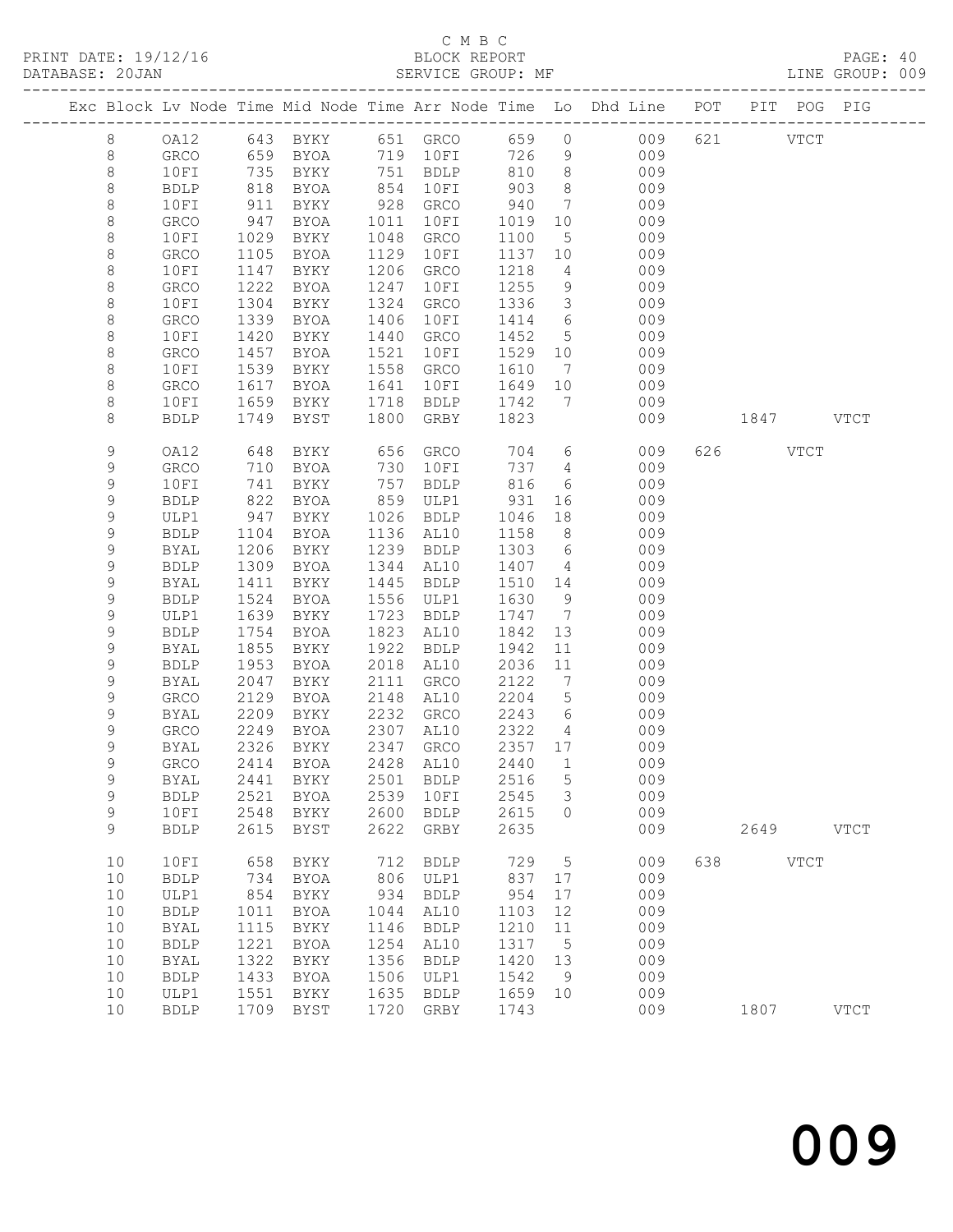#### C M B C

| DATABASE: 20JAN |              |      |                                |      | SERVICE GROUP: MF            |                                                |                 |                                                                                |          |           | LINE GROUP: 009 |  |
|-----------------|--------------|------|--------------------------------|------|------------------------------|------------------------------------------------|-----------------|--------------------------------------------------------------------------------|----------|-----------|-----------------|--|
|                 |              |      |                                |      |                              |                                                |                 | Exc Block Lv Node Time Mid Node Time Arr Node Time Lo Dhd Line POT PIT POG PIG |          |           |                 |  |
| 11              |              |      |                                |      |                              |                                                |                 | VI41 705 BYST 715 3 1 020 644 VTCT                                             |          |           |                 |  |
| 11              |              |      |                                |      | GRCO 719 BYOA 739 10FI 746 4 |                                                |                 | 009                                                                            |          |           |                 |  |
| 11              | 10FI         |      |                                |      |                              |                                                |                 |                                                                                |          |           |                 |  |
| 11              | BDLP         |      |                                |      |                              |                                                |                 |                                                                                |          |           |                 |  |
| 11              | 10FI         |      |                                |      |                              |                                                |                 |                                                                                |          |           |                 |  |
| 11              | GRCO         | 1000 | BYOA                           |      | 1024 10FI                    | 1032                                           |                 | 10<br>009                                                                      |          |           |                 |  |
| 11              | 10FI         | 1042 | BYKY                           |      | 1101 GRCO                    | 1113                                           | 5 <sup>5</sup>  | 009                                                                            |          |           |                 |  |
| 11              | GRCO         | 1118 | BYOA                           |      | 1142 10FI                    | 1150                                           | 8 <sup>8</sup>  | 009                                                                            |          |           |                 |  |
| 11              | 10FI         | 1158 | BYKY                           |      | 1218 GRCO                    | 1230                                           | $5\overline{)}$ | 009                                                                            |          |           |                 |  |
| 11              | GRCO         | 1235 | BYOA                           | 1300 | 10FI                         | 1308                                           | 9               | 009                                                                            |          |           |                 |  |
| 11              | 10FI         | 1317 | BYKY                           | 1337 | GRCO                         | 1349                                           | $4\overline{4}$ | 009                                                                            |          |           |                 |  |
| 11              | GRCO         | 1353 | BYOA                           | 1418 | 10FI                         | 1426 14                                        |                 | 009                                                                            |          |           |                 |  |
| 11              | 10FI         | 1440 | BYKY                           |      | 1500 GRCO                    | 1512 5                                         |                 | 009                                                                            |          |           |                 |  |
| 11              | GRCO         | 1517 | BYOA                           | 1541 | 10FI                         |                                                |                 | 1549 7<br>009                                                                  |          |           |                 |  |
| 11              | 10FI         | 1556 | BYKY                           |      | 1615 GRCO                    | 1627                                           | 10              | 009                                                                            |          |           |                 |  |
| 11              | GRCO         | 1637 | BYOA                           | 1701 | 10FI                         | 1709                                           | 10              | 009                                                                            |          |           |                 |  |
| 11              | 10FI         | 1719 | BYKY                           |      | 1738 BDLP                    | 1802                                           | 10              | 009                                                                            |          |           |                 |  |
| 11              | BDLP         | 1812 | BYOA                           |      | 1841 AL10                    | 1900                                           | 15              | 009                                                                            |          |           |                 |  |
| 11              | BYAL         | 1915 | BYKY                           |      | 1942 BDLP                    | 2002                                           | 11              | 009                                                                            |          |           |                 |  |
| 11              | <b>BDLP</b>  | 2013 | BYOA                           |      | 2038 AL10                    | 2056                                           | 11              | 009                                                                            |          |           |                 |  |
| 11              | BYAL         | 2107 | BYKY                           |      | 2131 GRCO                    | 2142                                           | $6\overline{6}$ | 009                                                                            |          |           |                 |  |
| 11              | GRCO         | 2148 | BYOA                           | 2207 | AL10                         | 2223                                           |                 | $6\overline{6}$<br>009                                                         |          |           |                 |  |
| 11              | BYAL         | 2229 | BYKY                           |      | 2252 GRCO                    |                                                |                 | 2303 16<br>009                                                                 |          |           |                 |  |
| 11              | GRCO         | 2319 | BYOA                           |      | 2335 AL10                    | 2350                                           | 6               | 009                                                                            |          |           |                 |  |
| 11              | BYAL         | 2356 | BYKY                           |      | 2416 GRCO                    | 2426 13                                        |                 | 009                                                                            |          |           |                 |  |
| 11              | GRCO         | 2439 | BYOA                           | 2453 | 10FI                         | 2500 3                                         |                 | 009                                                                            |          |           |                 |  |
| 11              | 10FI         | 2503 | BYKY                           |      | 2515 GRCO                    | 2525 13                                        |                 | 009                                                                            |          |           |                 |  |
| 11              | GRCO         | 2538 | BYMN                           |      | 2549 GRBY                    | 2556                                           |                 | 009                                                                            |          | 2610 VTCT |                 |  |
| 12              | 10FI         | 707  | BYKY                           |      | 721 BDLP 738                 |                                                |                 | $5 - 5$<br>009                                                                 | 645 VTCT |           |                 |  |
| 12              | <b>BDLP</b>  | 743  | BYOA                           |      | 815 ULP1                     | 846 21                                         |                 | 009                                                                            |          |           |                 |  |
| 12              | ULP1         | 907  | BYKY                           |      | 947 BDLP                     | 1007                                           | 17              | 009                                                                            |          |           |                 |  |
| 12              | <b>BDLP</b>  | 1024 | BYOA                           |      | 1057 AL10                    | 1116                                           | 12              | 009                                                                            |          |           |                 |  |
| 12              | BYAL         | 1128 | BYKY                           |      | 1159 BDLP                    | 1223 11                                        |                 | 009                                                                            |          |           |                 |  |
| 12              | BDLP         | 1234 | BYOA                           |      | 1307 AL10                    | 1330                                           | $5\overline{)}$ | 009                                                                            |          |           |                 |  |
| 12              | BYAL         | 1335 | BYKY                           |      | 1409 BDLP                    | 1433 11                                        |                 | 009                                                                            |          |           |                 |  |
| 12              | BDLP         |      | 1444 BYOA<br>1559 BYKY<br>BYOA |      | 1516 ULP1                    | 1550 9                                         |                 | 009                                                                            |          |           |                 |  |
| 12              | ULP1         |      |                                |      | 1643 BDLP                    | $\begin{array}{c}\n 1707 \\  14\n \end{array}$ |                 | 009                                                                            |          |           |                 |  |
|                 |              |      |                                |      |                              |                                                |                 | 12 BDLP 1721 BYOA 1753 10FI 1800 3 009                                         |          |           |                 |  |
| 12              | 10FI         |      | 1803 BYKY                      |      | 1821 BDLP                    | 1843 13                                        |                 | 009                                                                            |          |           |                 |  |
| 12              | BDLP         |      | 1856 BYST 1906 GRBY            |      |                              | 1926                                           |                 | 009                                                                            |          | 1944 VTCT |                 |  |
| 13              | <b>BYOA</b>  | 710  |                                |      | ULP1                         | 736                                            | 9               | 009                                                                            | 648 VTCT |           |                 |  |
| 13              | ULP1         | 745  | BYKY                           | 822  | BDLP                         | 843                                            | $\overline{7}$  | 009                                                                            |          |           |                 |  |
| 13              | <b>BDLP</b>  | 850  | BYOA                           | 926  | ULP1                         | 958                                            | 15              | 009                                                                            |          |           |                 |  |
| 13              | ULP1         | 1013 | BYKY                           | 1054 | <b>BDLP</b>                  | 1115                                           | 15              | 009                                                                            |          |           |                 |  |
| 13              | ${\tt BDLP}$ | 1130 | BYOA                           | 1202 | AL10                         | 1225                                           | $5\phantom{0}$  | 009                                                                            |          |           |                 |  |
| 13              | BYAL         | 1230 | BYKY                           | 1304 | <b>BDLP</b>                  | 1328 11                                        |                 | 009                                                                            |          |           |                 |  |
| 13              | <b>BDLP</b>  | 1339 | BYOA                           | 1412 | AL10                         | 1435                                           | $5\phantom{0}$  | 009                                                                            |          |           |                 |  |
| 13              | BYAL         | 1440 | BYKY                           | 1514 | <b>BDLP</b>                  | 1539 15                                        |                 | 009                                                                            |          |           |                 |  |
| 13              | <b>BDLP</b>  | 1554 | BYOA                           | 1626 | ULP1                         | 1700                                           | 9               | 009                                                                            |          |           |                 |  |
| 13              | ULP1         |      | 1709 BYKY                      | 1753 | BDLP                         | 1817 11                                        |                 | 009                                                                            |          |           |                 |  |

13 BDLP 1828 BYST 1839 GRBY 1902 009 1921 VTCT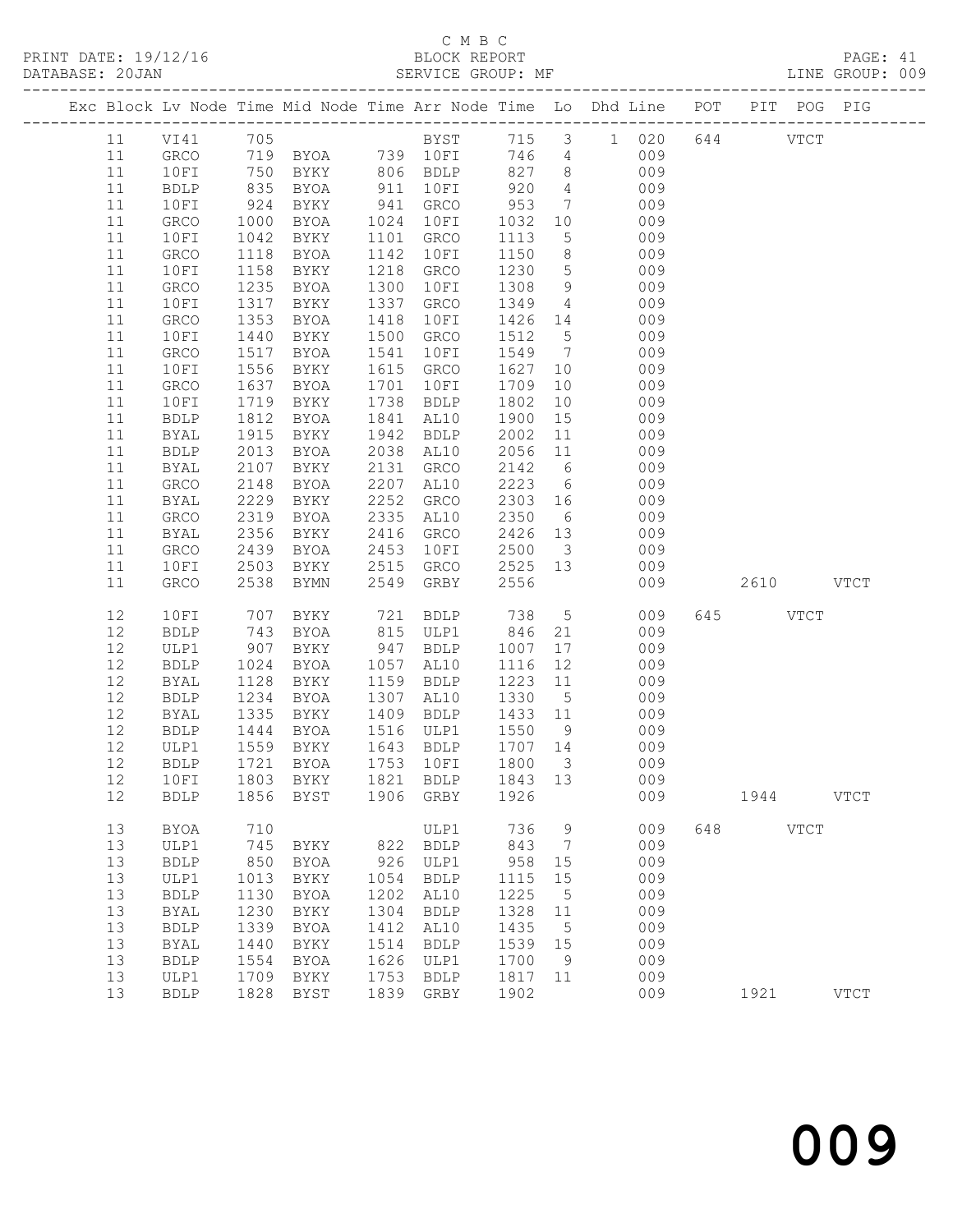#### C M B C<br>BLOCK REPORT

PAGE: 42<br>LINE GROUP: 009

|  |    |             |      |                                                                                            |      |                   |            |                              | Exc Block Lv Node Time Mid Node Time Arr Node Time Lo Dhd Line POT PIT POG PIG |     |           |             |             |
|--|----|-------------|------|--------------------------------------------------------------------------------------------|------|-------------------|------------|------------------------------|--------------------------------------------------------------------------------|-----|-----------|-------------|-------------|
|  | 14 | 10FI        |      |                                                                                            |      |                   |            |                              | 716 BYKY 730 BDLP 747 5 009                                                    |     | 654 VTCT  |             |             |
|  | 14 | BDLP        |      |                                                                                            |      |                   |            |                              | 009                                                                            |     |           |             |             |
|  | 14 | ULP1        |      | 752 BYOA        826   ULP1         858   22<br>920   BYKY       1000   BDLP      1020   17 |      |                   |            |                              | 009                                                                            |     |           |             |             |
|  | 14 | BDLP        | 1037 | BYOA                                                                                       |      | 1110 AL10         | 1129 13    |                              | 009                                                                            |     |           |             |             |
|  | 14 | BYAL        | 1142 | BYKY                                                                                       |      | 1213 BDLP         | 1237 10    |                              | 009                                                                            |     |           |             |             |
|  | 14 | BDLP        | 1247 | BYOA                                                                                       |      | 1320 AL10         | 1343       | $5\overline{)}$              | 009                                                                            |     |           |             |             |
|  | 14 | BYAL        | 1348 | BYKY                                                                                       |      | 1422 BDLP         | 1447 7     |                              | 009                                                                            |     |           |             |             |
|  | 14 | <b>BDLP</b> | 1454 | BYOA                                                                                       | 1526 | ULP1              | 1600       |                              | 9 009                                                                          |     |           |             |             |
|  | 14 | ULP1        | 1609 | BYKY                                                                                       |      | 1653 BDLP         | 1717 12    |                              | 009                                                                            |     |           |             |             |
|  | 14 | <b>BDLP</b> | 1729 | BYOA                                                                                       | 1801 | AL10              | 1818       |                              | 009                                                                            |     | 1848 VTCT |             |             |
|  |    |             |      |                                                                                            |      |                   |            |                              |                                                                                |     |           |             |             |
|  | 15 | BYAL        | 746  | BYKY                                                                                       |      | 811 BDLP          | 832        |                              | 8 <sup>1</sup><br>009                                                          |     | 706 VTCT  |             |             |
|  | 15 | <b>BDLP</b> | 840  | BYOA                                                                                       |      | 916 ULP1          | 948        | 12                           | 009                                                                            |     |           |             |             |
|  | 15 | ULP1        | 1000 | BYKY                                                                                       |      | 1039 BDLP         | 1059       | 18                           | 009                                                                            |     |           |             |             |
|  | 15 | BDLP        | 1117 | BYOA                                                                                       |      | 1149 AL10         | 1212       | $5\overline{)}$              | 009                                                                            |     |           |             |             |
|  | 15 | BYAL        | 1217 | BYKY                                                                                       |      | 1251 BDLP         | 1315 10    |                              | 009                                                                            |     |           |             |             |
|  | 15 | BDLP        | 1325 | BYOA                                                                                       |      | 1400 AL10         | 1423       | $\overline{7}$               | 009                                                                            |     |           |             |             |
|  | 15 | BYAL        | 1430 | BYKY                                                                                       | 1504 | BDLP              | 1529 15    |                              | 009                                                                            |     |           |             |             |
|  | 15 | BDLP        | 1544 | BYOA                                                                                       |      | 1616 ULP1         | 1650       | 9                            | 009                                                                            |     |           |             |             |
|  | 15 | ULP1        | 1659 | BYKY                                                                                       |      | 1743 BDLP 1807 11 |            |                              | 009                                                                            |     |           |             |             |
|  | 15 | <b>BDLP</b> | 1818 | BYST                                                                                       | 1829 | GRBY              | 1852       |                              | 009                                                                            |     | 1916 VTCT |             |             |
|  |    |             |      |                                                                                            |      |                   |            |                              |                                                                                |     |           |             |             |
|  | 16 | OA12        | 733  | BYKY                                                                                       |      | $742$ BDLP        | 801<br>852 |                              | $6\overline{6}$<br>009                                                         |     | 711 VTCT  |             |             |
|  | 16 | <b>BDLP</b> | 807  | BYOA                                                                                       | 843  | 10FI              |            | 6                            | 009                                                                            |     |           |             |             |
|  | 16 | 10FI        | 858  | BYKY                                                                                       | 915  | GRCO              | 927        | 8 <sup>8</sup>               | 009                                                                            |     |           |             |             |
|  | 16 | GRCO        | 935  | BYOA                                                                                       | 958  | 10FI              | 1007       | 9                            | 009                                                                            |     |           |             |             |
|  | 16 | 10FI        | 1016 | BYKY                                                                                       | 1033 | GRCO              | 1045       | $7\phantom{.0}\phantom{.0}7$ | 009                                                                            |     |           |             |             |
|  | 16 | GRCO        | 1052 | BYOA                                                                                       | 1116 | 10FI              | 1124       | 10                           | 009                                                                            |     |           |             |             |
|  | 16 | 10FI        | 1134 | BYKY                                                                                       | 1153 | GRCO              | 1205       |                              | $4\overline{ }$<br>009                                                         |     |           |             |             |
|  | 16 | GRCO        | 1209 | BYOA                                                                                       | 1234 | 10FI              | 1242       | 9                            | 009                                                                            |     |           |             |             |
|  | 16 | 10FI        | 1251 | BYKY                                                                                       | 1311 | GRCO              | 1323       | $\overline{2}$               | 009                                                                            |     |           |             |             |
|  | 16 | GRCO        | 1325 | BYOA                                                                                       | 1352 | 10FI              | 1400       | 9                            | 009                                                                            |     |           |             |             |
|  | 16 | 10FI        | 1409 | BYKY                                                                                       | 1429 | GRCO              | 1441       | $6\overline{6}$              | 009                                                                            |     |           |             |             |
|  | 16 | GRCO        | 1447 | BYOA                                                                                       | 1511 | 10FI              | 1519       | 10                           | 009                                                                            |     |           |             |             |
|  | 16 | 10FI        | 1529 | BYKY                                                                                       | 1548 | GRCO              | 1600       | $\overline{7}$               | 009                                                                            |     |           |             |             |
|  | 16 | GRCO        | 1607 | BYOA                                                                                       | 1631 | 10FI              | 1639 10    |                              | 009                                                                            |     |           |             |             |
|  | 16 | 10FI        | 1649 | BYKY                                                                                       |      | 1708 BDLP         | 1732       | 9                            | 009                                                                            |     |           |             |             |
|  | 16 | BDLP        | 1741 | BYOA                                                                                       |      | 1810 AL10         | 1827 17    |                              | $009$                                                                          |     |           |             |             |
|  | 16 | BYAL        |      | 1844 BYKY                                                                                  |      | 1913 GRCO         | 1924       | $5^{\circ}$                  | 009                                                                            |     |           |             |             |
|  |    |             |      | 16 GRCO 1929 BYOA 1948 AL10 2006 11                                                        |      |                   |            |                              | 009                                                                            |     |           |             |             |
|  | 16 | BYAL        | 2017 | BYKY                                                                                       | 2042 | <b>BDLP</b>       | 2102       | 11                           | 009                                                                            |     |           |             |             |
|  | 16 | <b>BDLP</b> | 2113 | <b>BYOA</b>                                                                                | 2138 | AL10              | 2154       | 5                            | 009                                                                            |     |           |             |             |
|  | 16 | <b>BYAL</b> | 2159 | BYKY                                                                                       | 2222 | <b>BDLP</b>       | 2240       | 15                           | 009                                                                            |     |           |             |             |
|  | 16 | <b>BDLP</b> | 2255 | BYOA                                                                                       | 2315 | AL10              | 2330       | 11                           | 009                                                                            |     |           |             |             |
|  | 16 | <b>BYAL</b> | 2341 | BYKY                                                                                       | 2402 | <b>BDLP</b>       | 2417       | 8                            | 009                                                                            |     |           |             |             |
|  | 16 | <b>BDLP</b> | 2425 | <b>BYST</b>                                                                                | 2432 | GRBY              | 2445       |                              | 009                                                                            |     | 2500      |             | <b>VTCT</b> |
|  | 20 | 10FI        | 520  | BYKY                                                                                       | 533  | <b>BDLP</b>       | 546        | 7                            | 009                                                                            | 501 |           | <b>VTCT</b> |             |
|  | 20 | <b>BDLP</b> | 553  | BYOA                                                                                       | 617  | AL10              | 630        | $\circ$                      | 009                                                                            |     |           |             |             |
|  | 20 | <b>BYAL</b> | 630  | BYKY                                                                                       | 651  | <b>BDLP</b>       | 706        | 8                            | 009                                                                            |     |           |             |             |
|  | 20 | <b>BDLP</b> | 714  | BYOA                                                                                       | 743  | ULP1              | 813        | 15                           | 009                                                                            |     |           |             |             |
|  | 20 | ULP1        | 828  | BYKY                                                                                       | 908  | <b>BDLP</b>       | 928        | 17                           | 009                                                                            |     |           |             |             |
|  | 20 | <b>BDLP</b> | 945  | BYOA                                                                                       | 1018 | ULP1              | 1050       |                              | 009                                                                            |     | 1136      |             | <b>VTCT</b> |
|  | 21 | <b>BYAL</b> | 602  | BYKY                                                                                       | 623  | <b>BDLP</b>       | 636        | 7                            | 009                                                                            | 528 |           | <b>VTCT</b> |             |
|  | 21 | <b>BDLP</b> | 643  | BYOA                                                                                       | 707  | AL10              | 720        | 17                           | 009                                                                            |     |           |             |             |
|  | 21 | <b>BYAL</b> | 737  | BYKY                                                                                       | 802  | <b>BDLP</b>       | 823        | 5                            | 009                                                                            |     |           |             |             |
|  |    |             |      |                                                                                            |      |                   |            |                              |                                                                                |     |           |             |             |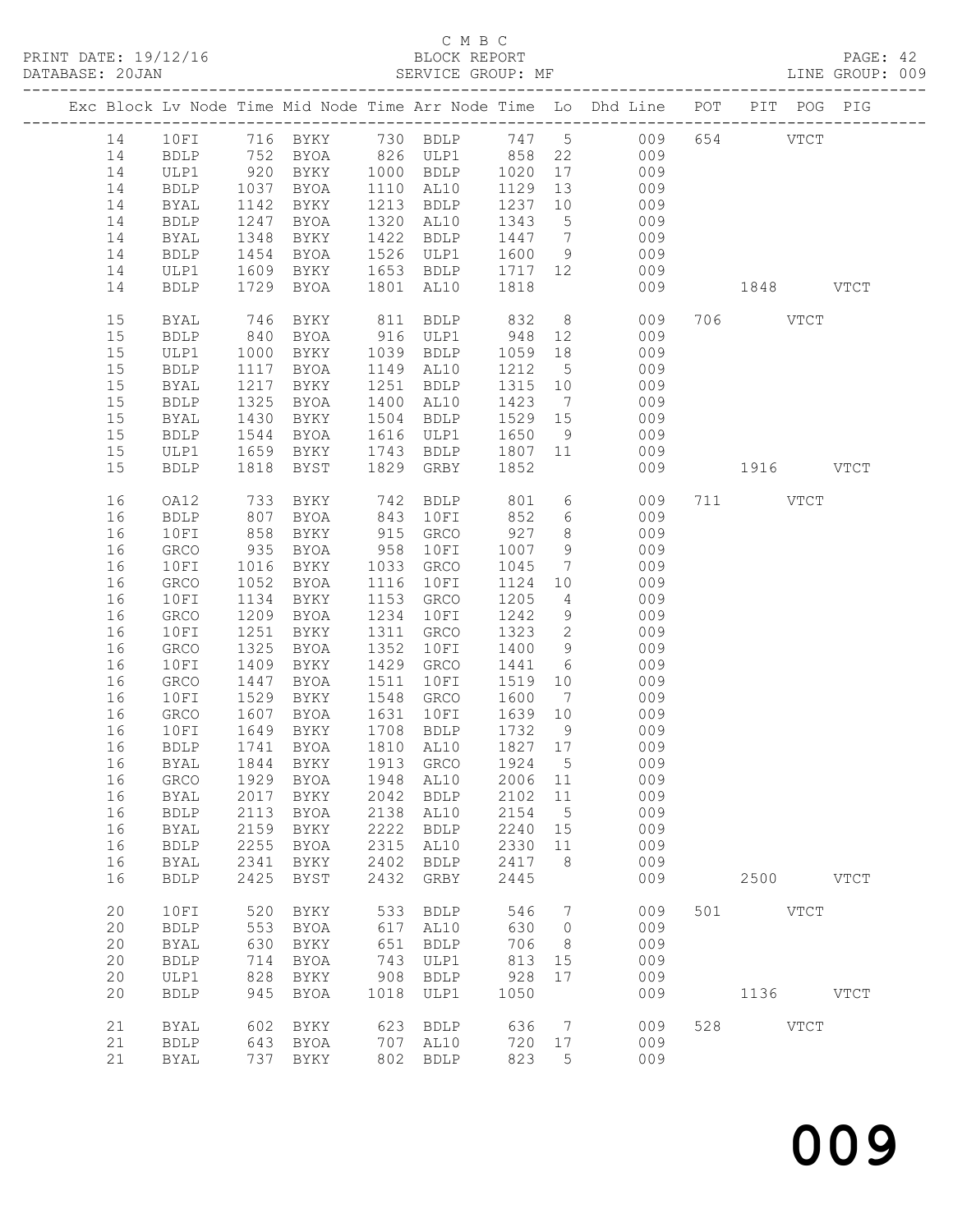#### C M B C<br>BLOCK REPORT

PAGE: 43<br>LINE GROUP: 009

|    |             |      | Exc Block Lv Node Time Mid Node Time Arr Node Time Lo Dhd Line POT PIT POG PIG |      |                                |        |                              |                       |     |           |           |             |             |
|----|-------------|------|--------------------------------------------------------------------------------|------|--------------------------------|--------|------------------------------|-----------------------|-----|-----------|-----------|-------------|-------------|
| 21 |             |      | BDLP 828 BYOA 905 ULP1 937 009 1021 VTCT                                       |      |                                |        |                              |                       |     |           |           |             |             |
| 22 | <b>BYOA</b> | 623  |                                                                                |      | AL10                           |        |                              | 635 2                 | 009 |           | 604 VTCT  |             |             |
| 22 | BYAL        | 637  | BYKY 659 BDLP                                                                  |      |                                | 714    | 9                            |                       | 009 |           |           |             |             |
| 22 | <b>BDLP</b> | 723  | BYOA                                                                           |      | 752 ULP1                       | 822 19 |                              |                       | 009 |           |           |             |             |
| 22 | ULP1        | 841  | BYKY                                                                           |      | 921 BDLP                       | 941    | 17                           |                       | 009 |           |           |             |             |
| 22 | <b>BDLP</b> | 958  | BYOA                                                                           |      | 1031 AL10                      | 1050   |                              |                       | 009 |           | 1117 VTCT |             |             |
|    |             |      |                                                                                |      |                                |        |                              |                       |     |           |           |             |             |
| 23 | 10FI        | 649  | BYKY                                                                           |      | 703 BDLP                       | 718    |                              | $7\overline{ }$       | 009 |           | 629 VTCT  |             |             |
| 23 | <b>BDLP</b> | 725  | BYOA                                                                           |      | 757 ULP1                       | 828    |                              |                       | 009 |           | 912       |             | VTCT        |
| 24 | VI41        | 712  |                                                                                |      | BYST                           |        |                              | 722  4  1  020        |     |           | 649 VTCT  |             |             |
| 24 | GRCO        | 727  | BYOA 748 10FI                                                                  |      |                                | 755    | $5\overline{)}$              |                       | 009 |           |           |             |             |
| 24 | 10FI        | 800  |                                                                                |      |                                | 837    | 9                            |                       | 009 |           |           |             |             |
|    |             |      | BYKY                                                                           |      | 816 BDLP                       |        |                              |                       |     |           |           |             |             |
| 24 | <b>BDLP</b> |      | 846 BYST                                                                       |      | 901 OABY                       | 922    |                              |                       | 009 |           | 942 VTCT  |             |             |
| 25 | <b>BYOA</b> | 718  |                                                                                |      | ULP1                           | 744    |                              | 12 and $\overline{a}$ | 009 |           | 656 VTCT  |             |             |
| 25 | ULP1        |      | 756 BYKY 833 BDLP                                                              |      |                                | 854 15 |                              |                       | 009 |           |           |             |             |
| 25 | <b>BDLP</b> | 909  | BYST                                                                           |      | 921 OABY                       | 942    |                              |                       | 009 |           | 1002 VTCT |             |             |
| 26 | 10FI        |      | 725 BYKY                                                                       |      | 739 BDLP                       |        |                              | 756 7                 | 009 |           | 703 VTCT  |             |             |
| 26 | <b>BDLP</b> | 803  | BYOA                                                                           | 837  | ULP1                           | 909    |                              |                       | 009 | 953 VTCT  |           |             |             |
|    |             |      |                                                                                |      |                                |        |                              |                       |     |           |           |             |             |
| 31 | OA12        | 1347 | BYKY                                                                           |      | 1400 GRCO                      | 1412   | $4\overline{4}$              |                       | 009 | 1325 VTCT |           |             |             |
| 31 | GRCO        | 1416 | BYOA                                                                           | 1441 | 10FI                           | 1449   | 10                           |                       | 009 |           |           |             |             |
| 31 | 10FI        | 1459 | BYKY                                                                           |      | 1518 GRCO                      | 1530   | $\overline{7}$               |                       | 009 |           |           |             |             |
| 31 | GRCO        | 1537 | BYOA                                                                           | 1601 | 10FI                           | 1609   | 11                           |                       | 009 |           |           |             |             |
| 31 | 10FI        | 1620 | BYKY                                                                           | 1639 | BDLP                           | 1703   | 10                           |                       | 009 |           |           |             |             |
| 31 | <b>BDLP</b> | 1713 | BYOA                                                                           | 1745 | ULP1                           | 1818   | $\overline{4}$               |                       | 009 |           |           |             |             |
| 31 | ULP1        | 1822 | BYKY                                                                           | 1903 | <b>BDLP</b>                    | 1922   | 11                           |                       | 009 |           |           |             |             |
| 31 | <b>BDLP</b> | 1933 | BYOA                                                                           |      | 1958 AL10                      | 2016   | 11                           |                       | 009 |           |           |             |             |
| 31 | BYAL        | 2027 | BYKY                                                                           |      | 2051 GRCO                      | 2102   | $7\phantom{.0}\phantom{.0}7$ |                       | 009 |           |           |             |             |
| 31 | GRCO        | 2109 | BYOA                                                                           | 2128 | AL10                           | 2144   | 5 <sup>5</sup>               |                       | 009 |           |           |             |             |
| 31 | BYAL        | 2149 | BYKY                                                                           | 2212 | GRCO                           | 2223   | $6\overline{6}$              |                       | 009 |           |           |             |             |
| 31 | GRCO        | 2229 | BYOA                                                                           | 2247 | AL10                           | 2302   | 9                            |                       | 009 |           |           |             |             |
| 31 | BYAL        | 2311 | BYKY                                                                           |      | 2332 BDLP                      | 2347   | 8 <sup>8</sup>               |                       | 009 |           |           |             |             |
| 31 | <b>BDLP</b> | 2355 | BYOA                                                                           |      | 2413 AL10                      | 2428   |                              |                       | 009 | 2447 VTCT |           |             |             |
|    |             |      |                                                                                |      |                                |        |                              |                       |     |           |           |             |             |
| 32 | OA12        |      | 1328 BYKY                                                                      |      | 1341 BDLP 1405 8 009 1306 VTCT |        |                              |                       |     |           |           |             |             |
|    |             |      | 32 BDLP 1413 BYOA 1446 ULP1 1522 6 009                                         |      |                                |        |                              |                       |     |           |           |             |             |
| 32 | ULP1        | 1528 | BYKY                                                                           | 1611 | <b>BDLP</b>                    | 1636   | 8                            |                       | 009 |           |           |             |             |
| 32 | <b>BDLP</b> | 1644 | <b>BYOA</b>                                                                    | 1716 | ULP1                           | 1749   | 10                           |                       | 009 |           |           |             |             |
| 32 | ULP1        | 1759 | BYKY                                                                           | 1841 | <b>BDLP</b>                    | 1903   | 6                            |                       | 009 |           |           |             |             |
| 32 | <b>BDLP</b> | 1909 | <b>BYST</b>                                                                    | 1919 | GRBY                           | 1939   |                              |                       | 009 |           |           | 1957 \      | <b>VTCT</b> |
| 33 | <b>BYAL</b> | 1421 | BYKY                                                                           | 1455 | <b>BDLP</b>                    | 1520   | 14                           |                       | 009 | 1342      |           | <b>VTCT</b> |             |
| 33 | <b>BDLP</b> | 1534 | <b>BYOA</b>                                                                    | 1606 | ULP1                           | 1640   | 9                            |                       | 009 |           |           |             |             |
| 33 | ULP1        | 1649 | BYKY                                                                           | 1733 | <b>BDLP</b>                    | 1757   | 8                            |                       | 009 |           |           |             |             |
| 33 | <b>BDLP</b> | 1805 | <b>BYOA</b>                                                                    | 1834 | AL10                           | 1853   | 12                           |                       | 009 |           |           |             |             |
| 33 | <b>BYAL</b> | 1905 | BYKY                                                                           | 1932 | GRCO                           | 1943   | - 6                          |                       | 009 |           |           |             |             |
| 33 | GRCO        | 1949 | <b>BYOA</b>                                                                    | 2008 | AL10                           | 2026   | 11                           |                       | 009 |           |           |             |             |
| 33 | <b>BYAL</b> | 2037 | BYKY                                                                           | 2101 | <b>BDLP</b>                    | 2121   | 11                           |                       | 009 |           |           |             |             |
| 33 |             |      |                                                                                |      |                                |        |                              |                       |     |           |           |             |             |
|    | <b>BDLP</b> | 2132 | <b>BYOA</b>                                                                    | 2157 | AL10                           | 2213   | 6                            |                       | 009 |           |           |             |             |
| 33 | <b>BYAL</b> | 2219 | BYKY                                                                           | 2242 | <b>BDLP</b>                    | 2300   | 5                            |                       | 009 |           |           |             |             |
| 33 | <b>BDLP</b> | 2305 | BYST                                                                           | 2312 | GRBY                           | 2329   |                              |                       | 009 |           | 2345      |             | <b>VTCT</b> |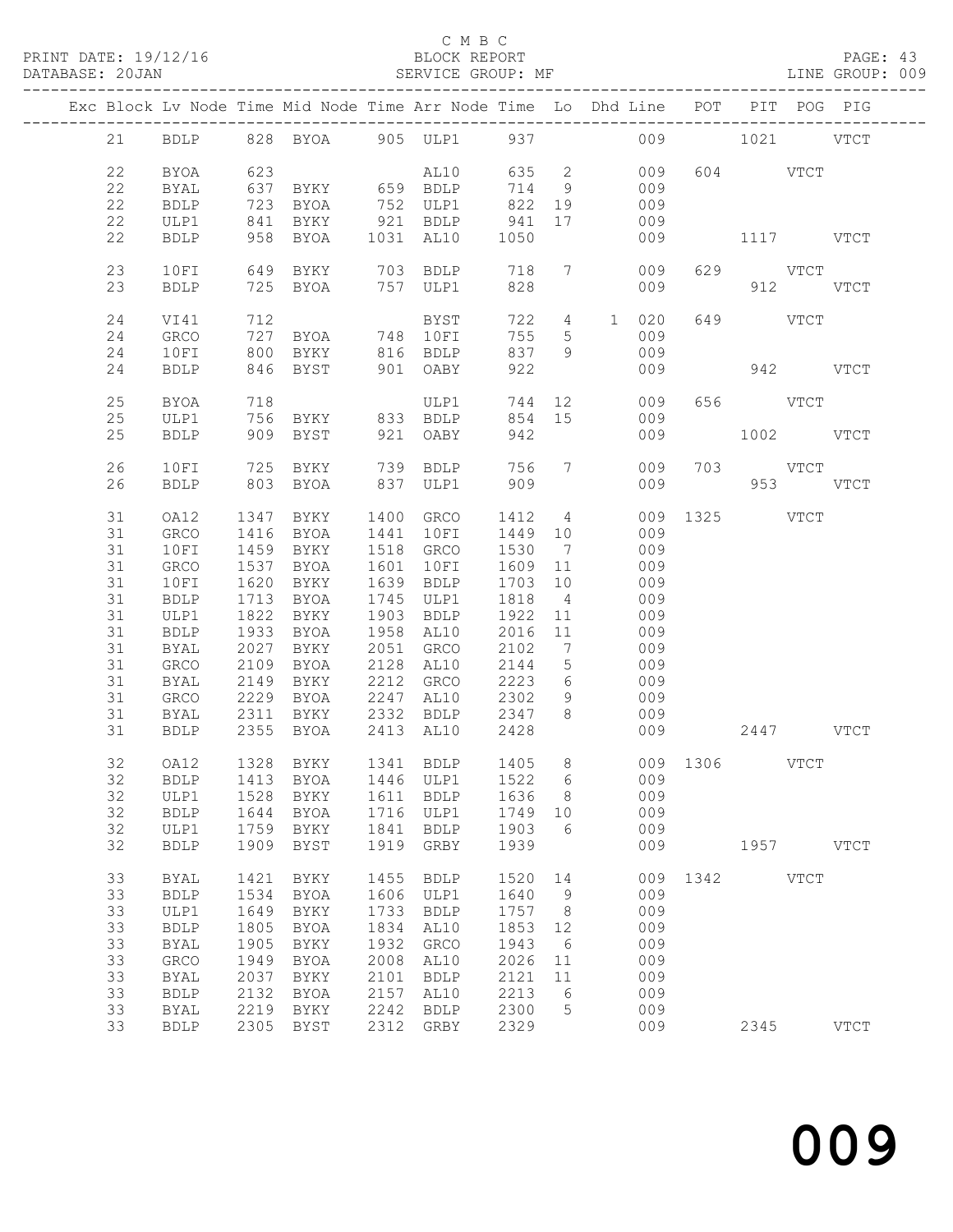#### C M B C<br>BLOCK REPORT

PAGE: 44<br>LINE GROUP: 009

|    |              |      |                             |      |                                        |           |                | Exc Block Lv Node Time Mid Node Time Arr Node Time Lo Dhd Line POT PIT POG PIG |               |           |      |
|----|--------------|------|-----------------------------|------|----------------------------------------|-----------|----------------|--------------------------------------------------------------------------------|---------------|-----------|------|
| 34 |              |      |                             |      |                                        |           |                | OA12 1419 BYKY 1432 BDLP 1457 7 009 1357 VTCT                                  |               |           |      |
| 34 | BDLP         |      |                             |      |                                        |           |                | 1504 BYOA 1536 ULP1 1610 9 009                                                 |               |           |      |
| 34 | ULP1         |      | 1619 BYKY 1703 BDLP 1727 10 |      |                                        |           |                | 009                                                                            |               |           |      |
| 34 | BDLP         |      | 1737 BYOA                   |      | 1809 AL10                              | 1826      |                |                                                                                | 009 1856 VTCT |           |      |
|    |              |      |                             |      |                                        |           |                |                                                                                |               |           |      |
| 35 | 10FI         | 1430 | BYKY                        |      | 1450 GRCO                              | 1502      |                | 5 <sub>1</sub>                                                                 | 009 1358 VTCT |           |      |
| 35 | GRCO         |      | 1507 BYOA                   |      | 1531 10FI                              | 1539 9    |                | 009                                                                            |               |           |      |
| 35 | 10FI         | 1548 | BYKY                        |      | 1607 GRCO                              | 1619      | 8 <sup>8</sup> | 009                                                                            |               |           |      |
| 35 | GRCO         |      | 1627 BYOA                   |      | 1651 10FI                              | 1659 10   |                | 009                                                                            |               |           |      |
| 35 | 10FI         |      | 1709 BYKY 1728 BDLP         |      |                                        | 1752 7    |                | 009                                                                            |               |           |      |
| 35 | BDLP         |      | 1759 BYST                   |      | 1810 GRBY                              | 1833      |                |                                                                                | 009 1857 VTCT |           |      |
|    |              |      |                             |      |                                        |           |                |                                                                                |               |           |      |
| 36 | BYAL         | 1450 | BYKY                        |      | 1523 BDLP                              | 1548 16   |                |                                                                                | 009 1411 VTCT |           |      |
| 36 | <b>BDLP</b>  |      | 1604 BYOA                   |      | 1636 ULP1                              | 1710 9    |                | 009                                                                            |               |           |      |
| 36 | ULP1         |      | 1719 BYKY                   |      | 1803 BDLP                              | 1827 11   |                | 009                                                                            |               |           |      |
| 36 | BDLP         | 1838 | BYOA                        |      | 1907 AL10                              | 1926      | 10             | 009                                                                            |               |           |      |
| 36 | BYAL         | 1936 | BYKY                        |      | 2001 BDLP 2021 12<br>2058 AL10 2114 14 |           |                | 009                                                                            |               |           |      |
| 36 | BDLP         |      | 2033 BYOA                   |      |                                        |           |                | 009                                                                            |               |           |      |
| 36 | BYAL         |      | 2128 BYKY                   |      | 2152 GRCO 2203 6                       |           |                | 009                                                                            |               |           |      |
| 36 | GRCO         |      | 2209 BYOA                   |      | 2227 AL10                              | 2242      |                |                                                                                | 009 2303 VTCT |           |      |
|    |              |      |                             |      |                                        |           |                |                                                                                |               |           |      |
| 37 | BYOA         | 1453 |                             |      | ULP1                                   | 1529 6    |                |                                                                                | 009 1427 VTCT |           |      |
| 37 | ULP1         |      | 1535 BYKY 1619 BDLP 1643 6  |      |                                        |           |                | 009                                                                            |               |           |      |
| 37 | <b>BDLP</b>  |      | 1649 BYOA                   |      | 1721 10FI                              | 1728 11   |                | 009                                                                            |               |           |      |
| 37 | 10FI         |      | 1739 BYKY 1758 BDLP 1822 11 |      |                                        |           |                | 009                                                                            |               |           |      |
| 37 | <b>BDLP</b>  |      | 1833 BYST                   |      | 1844 GRBY                              | 1907      |                |                                                                                | 009           | 1926 VTCT |      |
| 38 | BYAL         |      | 1500 BYKY 1533 BDLP 1558 16 |      |                                        |           |                |                                                                                | 009 1421 VTCT |           |      |
| 38 | <b>BDLP</b>  |      | 1614 BYOA                   |      | 1646 ULP1                              | 1719      |                |                                                                                | 009           | 1807 VTCT |      |
|    |              |      |                             |      |                                        |           |                |                                                                                |               |           |      |
| 39 | BYAL         | 1510 | BYKY                        |      | 1543 BDLP                              | 1608 16   |                |                                                                                | 009 1431 VTCT |           |      |
| 39 | <b>BDLP</b>  |      | 1624 BYOA                   |      | 1656 ULP1                              | 1729 4    |                | 009                                                                            |               |           |      |
| 39 | ULP1         | 1733 | BYKY                        |      | 1815 BDLP                              | 1837 16   |                | 009                                                                            |               |           |      |
| 39 | <b>BDLP</b>  | 1853 | BYOA                        |      | 1920 AL10                              | 1939 7    |                | 009                                                                            |               |           |      |
| 39 | BYAL         |      | 1946 BYKY                   |      | 2011 GRCO                              | 2022      | $\overline{7}$ | 009                                                                            |               |           |      |
| 39 | GRCO         |      | 2029 BYOA                   |      | 2048 AL10 2106 11                      |           |                | 009                                                                            |               |           |      |
| 39 | BYAL         |      | 2117 BYKY                   |      | 2141 BDLP                              | 2159 15   |                | 009                                                                            |               |           |      |
| 39 | BDLP         |      | 2214 BYOA                   |      | 2237 AL10                              | 2252 4    |                | 009                                                                            |               |           |      |
| 39 | BYAL         |      | 2256 BYKY                   |      | $2317$ GRCO                            | $2327$ 18 |                | 009                                                                            |               |           |      |
|    |              |      |                             |      |                                        |           |                | 39 GRCO 2345 BYOA 2401 AL10 2416 10 009                                        |               |           |      |
| 39 | BYAL         | 2426 | BYKY                        | 2446 | GRCO                                   | 2456 14   |                | 009                                                                            |               |           |      |
| 39 | ${\tt GRCO}$ | 2510 | BYMN                        | 2521 | GRBY                                   | 2528      |                | 009                                                                            |               | 2543 VTCT |      |
|    |              |      |                             |      |                                        |           |                |                                                                                |               |           |      |
| 40 | 10FI         | 1612 | BYKY                        | 1631 | <b>BDLP</b>                            | 1655      | 9              |                                                                                | 009 1537 VTCT |           |      |
| 40 | <b>BDLP</b>  | 1704 | BYOA                        |      | 1736 ULP1                              | 1809      | 4              | 009                                                                            |               |           |      |
| 40 | ULP1         | 1813 | BYKY<br>1913 BYOA           |      | 1854 GRCO                              | 1905      | 8              | 009                                                                            |               |           |      |
| 40 | GRCO         |      |                             |      | 1933 AL10                              | 1952      |                | 009                                                                            |               | 2013      | VTCT |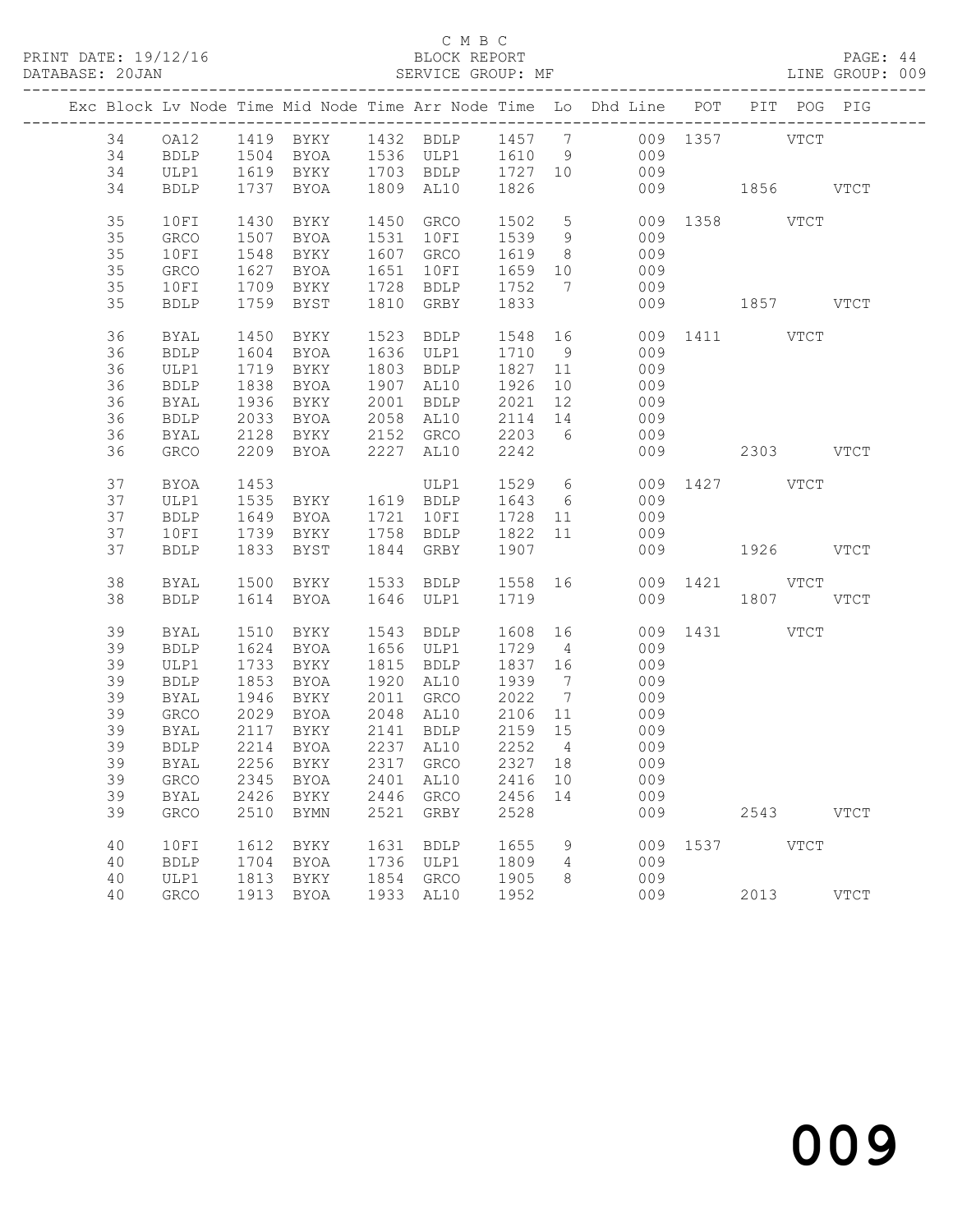|  | $\mathbf{1}$   |      |                |                                  |            |                                           |                                  |                | MRST 403 GRBY 427 RIHA 438 0 010 355 VTCT<br>RIHA 438 GRBY 449 MRST 511 11 010<br>MRST 522 GRBY 546 RIHA 557 0 010 |           |          |  |  |
|--|----------------|------|----------------|----------------------------------|------------|-------------------------------------------|----------------------------------|----------------|--------------------------------------------------------------------------------------------------------------------|-----------|----------|--|--|
|  | $\mathbf{1}$   |      |                |                                  |            |                                           |                                  |                |                                                                                                                    |           |          |  |  |
|  | $\mathbf{1}$   |      |                |                                  |            |                                           |                                  |                |                                                                                                                    |           |          |  |  |
|  | $\mathbf{1}$   | RIHA | 557<br>640     |                                  |            |                                           |                                  |                | $\begin{array}{ccc} 10 & \hspace{1.5cm} & 010 \\ \hspace{1.5cm} 0 & \hspace{1.5cm} & 010 \end{array}$              |           |          |  |  |
|  | $\mathbf{1}$   | MRST |                |                                  |            |                                           |                                  |                |                                                                                                                    |           |          |  |  |
|  | $\mathbf 1$    | RIHA |                |                                  | 734 MRST   |                                           | 801                              | 8 <sup>8</sup> | 010                                                                                                                |           |          |  |  |
|  | $\mathbf 1$    | MRST |                | 721 GRBY<br>809 GRBY<br>857 GRBY |            |                                           | 841 RIHA 857<br>912 MRST 942     | $\overline{O}$ | 010                                                                                                                |           |          |  |  |
|  | $\mathbf{1}$   | RIHA |                |                                  | 912 MRST   |                                           |                                  | 15             | $\begin{array}{c} 0 & 1 \\ 0 & 1 \end{array}$                                                                      |           |          |  |  |
|  | $\mathbf{1}$   | MRST | 957<br>1045    | GRBY                             | 1029 RIHA  |                                           |                                  | $\overline{0}$ | 010                                                                                                                |           |          |  |  |
|  | $\mathbf 1$    | RIHA | 1045           | GRBY                             | 1101 MRST  |                                           | 1045<br>1131                     | 21             | 010                                                                                                                |           |          |  |  |
|  | $\mathbf{1}$   | MRST | 1152           | GRBY                             | 1227 RIHA  |                                           | 1245                             | $\bigcirc$     | 010                                                                                                                |           |          |  |  |
|  | $\mathbf{1}$   | RIHA | 1245           | GRBY                             | 1303 MRST  |                                           | 1334                             |                | 21<br>010                                                                                                          |           |          |  |  |
|  | $\mathbf 1$    | MRST | 1355           | GRBY                             | 1430 RIHA  |                                           | 1447                             |                | $\overline{0}$<br>010                                                                                              |           |          |  |  |
|  | $\mathbf{1}$   | RIHA | 1447           | GRBY                             | 1505 MRST  |                                           |                                  | 15             |                                                                                                                    |           |          |  |  |
|  | $\mathbf{1}$   | MRST | 1555           | GRBY                             | 1631 RIHA  |                                           | 1540<br>1649                     | $\bigcirc$     | 010<br>010                                                                                                         |           |          |  |  |
|  | $\mathbf{1}$   | RIHA | 1649           | GRBY                             |            |                                           |                                  | 17             | 010                                                                                                                |           |          |  |  |
|  | $\mathbf{1}$   | MRST | 1759           | GRBY                             |            |                                           | 1708 MRST 1742<br>1831 RIHA 1849 | $\bigcirc$     | 010                                                                                                                |           |          |  |  |
|  | $\mathbf{1}$   | RIHA | 1849           | GRBY                             |            |                                           | 1907 MRST 1937                   |                | 010                                                                                                                | 1943 VTCT |          |  |  |
|  | $\overline{c}$ | MRST | 423            | GRBY                             |            |                                           | 447 RIHA 458                     |                | $\overline{0}$<br>010                                                                                              |           | 415 VTCT |  |  |
|  | $\mathbf{2}$   | RIHA | $458$<br>$538$ | GRBY                             |            |                                           | 531                              |                | $\begin{array}{c} 7 \\ 0 \end{array}$<br>010                                                                       |           |          |  |  |
|  | $\overline{c}$ | MRST |                | GRBY                             |            | <sub>ーマン MKST</sub><br>602 RIHA<br>627 MT | 615                              |                | 010                                                                                                                |           |          |  |  |
|  | $\mathbf{2}$   | RIHA | 615            | GRBY                             | 627        | MRST                                      | 650                              | 11             | 010                                                                                                                |           |          |  |  |
|  | $\overline{c}$ | MRST | 701<br>745     | GRBY                             |            | 730 RIHA                                  | 745                              | $\overline{0}$ | 010                                                                                                                |           |          |  |  |
|  | $\overline{c}$ | RIHA |                | GRBY                             |            | 759 MRST                                  | 830                              | 11             | 010                                                                                                                |           |          |  |  |
|  | $\mathbf 2$    | MRST |                | 841 GRBY<br>929 GRBY             | 913 RIHA   |                                           | $929$<br>$1014$                  | $\overline{0}$ | 010                                                                                                                |           |          |  |  |
|  | $\mathbf{2}$   | RIHA |                |                                  | $944$ MRST |                                           |                                  | 17             | 010                                                                                                                |           |          |  |  |
|  | $\overline{c}$ | MRST | 1031           | GRBY                             | 1104 RIHA  |                                           | 1121                             | $\overline{0}$ | 010                                                                                                                |           |          |  |  |
|  | $\overline{c}$ | RIHA | 1121           | GRBY                             | 1139 MRST  |                                           | 1210                             | 18             | 010                                                                                                                |           |          |  |  |
|  | $\overline{c}$ | MRST | 1228           | GRBY                             | 1303 RIHA  |                                           | 1321                             | $\overline{0}$ | 010                                                                                                                |           |          |  |  |
|  | $\mathbf{2}$   | RIHA | 1321           | GRBY                             |            | 1339 MRST                                 | 1410                             | 17             | 010                                                                                                                |           |          |  |  |
|  | $\overline{c}$ | MRST | 1427           | GRBY                             | 1502 RIHA  |                                           | 1519                             | $\overline{0}$ | 010                                                                                                                |           |          |  |  |
|  | $\overline{2}$ | RIHA | 1519           | GRBY                             | 1537 MRST  |                                           | 1612                             | 11             | 010                                                                                                                |           |          |  |  |
|  | $\overline{c}$ | MRST | 1623           | GRBY                             | 1700 RIHA  |                                           | 1719                             | $\overline{0}$ | 010                                                                                                                |           |          |  |  |
|  | $\mathbf{2}$   | RIHA | 1719           | GRBY                             |            |                                           | 1738 MRST 1812                   | 19             | 010                                                                                                                |           |          |  |  |
|  | $\overline{c}$ | MRST | 1831           | GRBY                             | 1905 RIHA  |                                           | 1921                             | $\bigcap$      | 010                                                                                                                |           |          |  |  |
|  | $\overline{2}$ | RIHA |                | 1921 GRBY                        | 1938 MRST  |                                           | 2008                             |                | 010                                                                                                                | 2014 VTCT |          |  |  |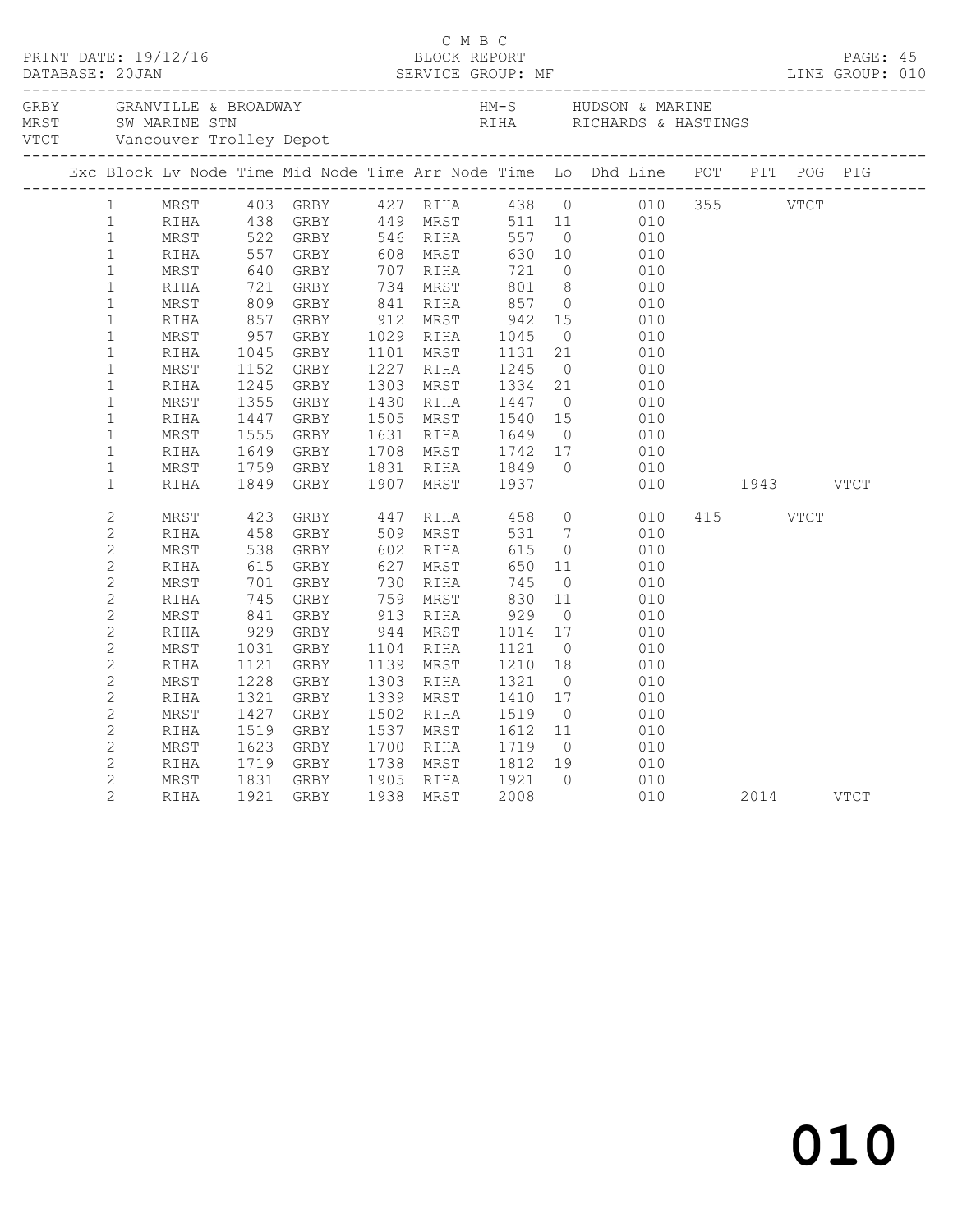#### C M B C<br>BLOCK REPORT

PAGE: 46<br>LINE GROUP: 010

|                 |                  |                    |              |                                 |              |                  |              |                         | Exc Block Lv Node Time Mid Node Time Arr Node Time Lo Dhd Line POT | PIT POG PIG            |             |
|-----------------|------------------|--------------------|--------------|---------------------------------|--------------|------------------|--------------|-------------------------|--------------------------------------------------------------------|------------------------|-------------|
|                 | $\mathfrak{Z}$   | MRST               |              | 443 GRBY 507 RIHA               |              |                  |              |                         | 518 0 010                                                          | 435<br><b>VTCT</b>     |             |
|                 | $\mathcal{S}$    | RIHA               |              | GRBY                            |              | 529 MRST         | 551 10       |                         | 010                                                                |                        |             |
|                 | $\mathsf S$      | MRST               | 518<br>601   | GRBY                            |              | 626 RIHA         | 639          | $\overline{0}$          | 010                                                                |                        |             |
|                 | 3                | RIHA               | 639          | GRBY                            | 652          | MRST             | 715 15       |                         | 010                                                                |                        |             |
|                 | 3                | MRST               | 730          | GRBY                            | 759          | RIHA             | 815          | $\overline{0}$          | 010                                                                |                        |             |
|                 | $\mathsf S$      | RIHA               | 815          | GRBY                            | 830          | MRST             | 900          | 11                      | 010                                                                |                        |             |
|                 | $\mathsf S$      | MRST               | 911          | GRBY                            | 943          | RIHA             | 959          | $\overline{0}$          | 010                                                                |                        |             |
|                 | 3                | RIHA               | 959          | GRBY                            | 1014         | MRST             | 1044         | 23                      | 010                                                                |                        |             |
|                 | $\mathsf S$      | MRST               | 1107         | GRBY                            | 1140         | RIHA             | 1157         | $\overline{0}$          | 010                                                                |                        |             |
|                 | $\mathsf S$      | RIHA               | 1157         | GRBY                            | 1215         | MRST             | 1246         | 18                      | 010                                                                |                        |             |
|                 | $\mathsf S$      | MRST               | 1304         | GRBY                            | 1339         | RIHA             | 1357         | $\overline{0}$          | 010                                                                |                        |             |
|                 | $\mathsf 3$      | RIHA               | 1357         | GRBY                            | 1415         | MRST             | 1448         | 15                      | 010                                                                |                        |             |
|                 | $\mathsf S$<br>3 | MRST               | 1503         | GRBY                            | 1538         | RIHA             | 1555         | $\overline{0}$          | 010<br>010                                                         |                        |             |
|                 | $\mathsf S$      | RIHA<br>MRST       | 1555<br>1701 | GRBY<br>GRBY                    | 1613<br>1736 | MRST<br>RIHA     | 1648<br>1755 | 13<br>$\overline{0}$    | 010                                                                |                        |             |
|                 | 3                | RIHA               | 1755         | GRBY                            | 1814         | MRST             | 1846         | 11                      | 010                                                                |                        |             |
|                 | 3                | MRST               | 1857         | GRBY                            | 1930         | RIHA             | 1945         | $\overline{0}$          | 010                                                                |                        |             |
|                 | $\mathsf 3$      | RIHA               | 1945         | GRBY                            | 2002         | MRST             | 2032         | 14                      | 010                                                                |                        |             |
| GR 3            |                  | MRST               | 2046         | GRBY                            | 2115         | RIHA             | 2130         | $\overline{0}$          | 010                                                                |                        |             |
| $#GR$ 3         |                  | MRST               | 2046         | GRBY                            | 2115         | RIHA             | 2130         | $\overline{0}$          | 010                                                                |                        |             |
| GR 3            |                  | RIHA               | 2130         | GRBY                            | 2147         | MRST             | 2216         | $\overline{\mathbf{3}}$ | 010                                                                |                        |             |
| $#GR$ 3         |                  | RIHA               | 2130         | GRBY                            | 2147         | MRST             | 2216         | $\mathcal{S}$           | 010                                                                |                        |             |
| GR 3            |                  | MRST               | 2219         | GRBY                            | 2246         | RIHA             | 2300         | $\overline{0}$          | 010                                                                |                        |             |
| $#GR$ 3         |                  | MRST               | 2219         | GRBY                            | 2246         | RIHA             | 2300         | $\overline{0}$          | 010                                                                |                        |             |
| GR 3            |                  | RIHA               | 2300         | GRBY                            | 2314         | MRST             | 2338         | 13                      | 010                                                                |                        |             |
| $#GR$ 3         |                  | RIHA               | 2300         | GRBY                            | 2314         | MRST             | 2338         | 13                      | 010                                                                |                        |             |
| GR 3            |                  | MRST               | 2351         | GRBY                            | 2416         | RIHA             | 2432         | $\overline{\mathbf{3}}$ | 010                                                                |                        |             |
| $#GR$ 3         |                  | MRST               | 2351         | GRBY                            | 2416         | RIHA             | 2432         | $\overline{\mathbf{3}}$ | 010                                                                |                        |             |
| GR 3            |                  | RIHA               | 2435         | GRBY                            | 2452         | MRST             | 2512         |                         | 010<br>010                                                         | 2517 VTCT<br>2517 VTCT |             |
| $#GR$ 3         |                  | RIHA               | 2435         | GRBY                            | 2452         | MRST             | 2512         |                         |                                                                    |                        |             |
|                 | 4                | MRST               | 453          | GRBY                            | 517          | RIHA             | 528          |                         | $\overline{O}$<br>010                                              | 445 VTCT               |             |
|                 | $\overline{4}$   | RIHA               | 528          | GRBY                            | 539          | MRST             | 601          | 12                      | 010                                                                |                        |             |
|                 | 4                | MRST               | 613          | GRBY                            | 638          | RIHA             | 651          | $\overline{0}$          | 010                                                                |                        |             |
|                 | 4                | RIHA               | 651          | GRBY                            | 704          | MRST             | 727          | 15                      | 010                                                                |                        |             |
|                 | 4<br>4           | MRST<br>RIHA       | 742<br>827   | GRBY<br>GRBY                    | 811          | RIHA<br>842 MRST | 827<br>912   | $\overline{0}$<br>10    | 010<br>010                                                         |                        |             |
|                 | 4                | MRST               | 922          | GRBY                            |              | 953 RIHA         | 1009         | $\overline{0}$          | 010                                                                |                        |             |
|                 | 4                | RIHA               |              | 1009 GRBY                       |              | 1025 MRST        | 1055 23      |                         | 010                                                                |                        |             |
|                 | 4                |                    |              | MRST 1118 GRBY 1152 RIHA 1209 0 |              |                  |              |                         | 010                                                                |                        |             |
|                 | 4                | RIHA               | 1209         | GRBY                            | 1227         | MRST             | 1258         | 17                      | 010                                                                |                        |             |
|                 | 4                | MRST               | 1315         | GRBY                            | 1350         | RIHA             | 1407         | $\overline{0}$          | 010                                                                |                        |             |
|                 | 4                | $\verb RIHA $      | 1407         | GRBY                            | 1425         | MRST             | 1500         | 14                      | 010                                                                |                        |             |
|                 | 4                | MRST               | 1514         | GRBY                            | 1550         | RIHA             | 1607         | $\overline{0}$          | 010                                                                |                        |             |
|                 | 4                | $\verb RIHA $      | 1607         | GRBY                            | 1626         | MRST             | 1701         | 13                      | 010                                                                |                        |             |
|                 | 4                | MRST               | 1714         | GRBY                            | 1749         | RIHA             | 1807         | $\overline{0}$          | 010                                                                |                        |             |
|                 | 4                | RIHA               | 1807         | GRBY                            | 1826         | MRST             | 1857         | 18                      | 010                                                                |                        |             |
|                 | 4                | MRST               | 1915         | GRBY                            | 1945         | RIHA             | 2000         | $\overline{0}$          | 010                                                                |                        |             |
|                 | 4                | RIHA               | 2000         | GRBY                            | 2017         | MRST             | 2047         | 14                      | 010                                                                |                        |             |
| GR 4<br>$#GR$ 4 |                  | MRST<br>$\tt MRST$ | 2101<br>2101 | GRBY                            | 2130<br>2130 | RIHA             | 2145<br>2145 | 0<br>0                  | 010<br>010                                                         |                        |             |
| GR 4            |                  | RIHA               | 2145         | GRBY<br>GRBY                    | 2202         | RIHA<br>MRST     | 2231         | 8                       | 010                                                                |                        |             |
| $#GR$ 4         |                  | RIHA               | 2145         | GRBY                            | 2202         | MRST             | 2231         | 8                       | 010                                                                |                        |             |
| GR 4            |                  | MRST               | 2239         | GRBY                            | 2306         | RIHA             | 2320         | 0                       | 010                                                                |                        |             |
| $#GR$ 4         |                  | $\tt MRST$         | 2239         | GRBY                            | 2306         | RIHA             | 2320         | $\Omega$                | 010                                                                |                        |             |
| GR 4            |                  | RIHA               | 2320         | GRBY                            | 2334         | MRST             | 2358         |                         | 010                                                                | 2403                   | <b>VTCT</b> |
| $#GR$ 4         |                  | RIHA               | 2320         | GRBY                            | 2334         | MRST             | 2358         |                         | 010                                                                | 2403                   | <b>VTCT</b> |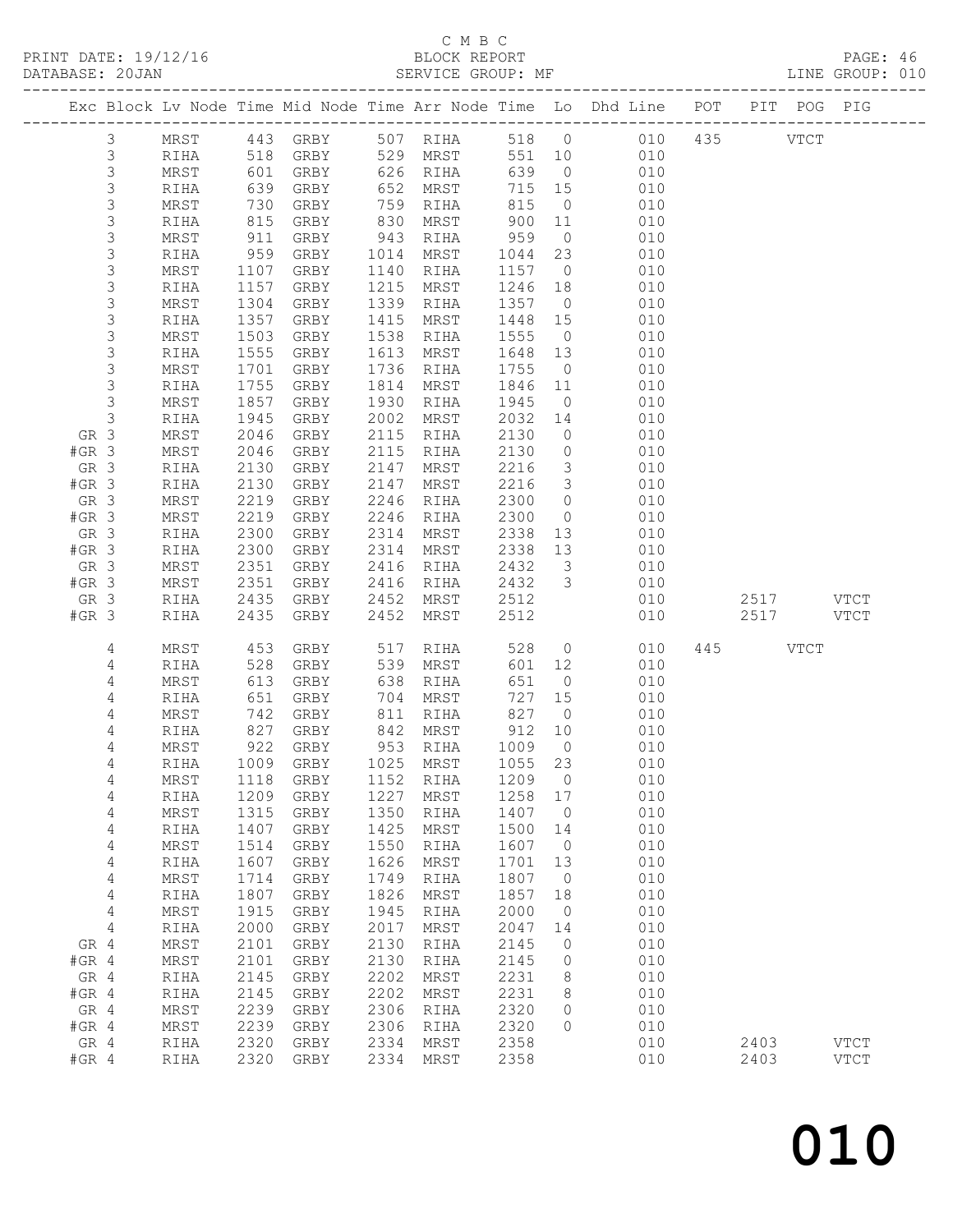PRINT DATE: 19/12/16 BLOCK REPORT BATABASE: 20JAN

#### C M B C<br>BLOCK REPORT

PAGE: 47<br>LINE GROUP: 010

|                |              |              |                                                  |              |                  |                 |                | Exc Block Lv Node Time Mid Node Time Arr Node Time Lo Dhd Line POT |           | PIT POG PIG |
|----------------|--------------|--------------|--------------------------------------------------|--------------|------------------|-----------------|----------------|--------------------------------------------------------------------|-----------|-------------|
| $\overline{5}$ |              |              | MRST 503 GRBY 527 RIHA<br>RIHA 538 GRBY 549 MRST |              |                  |                 |                | 538 0 010 455 VTCT                                                 |           |             |
| $\mathsf S$    |              |              |                                                  |              |                  | 611 8           |                | 010                                                                |           |             |
| 5              | MRST         | 619          | GRBY                                             |              | 644 RIHA         | 657             | $\overline{0}$ | 010                                                                |           |             |
| 5              | RIHA         | 657          | GRBY                                             | 710          | MRST             | 733             | 14             | 010                                                                |           |             |
| 5              | MRST         | 747          | GRBY                                             | 817          | RIHA             | 833             | $\overline{0}$ | 010                                                                |           |             |
| 5              | RIHA         | 833          | GRBY                                             | 848          | MRST             | 918             | 16             | 010                                                                |           |             |
| 5              | MRST         | 934          | GRBY                                             | 1005         | RIHA             | 1021            | $\overline{0}$ | 010                                                                |           |             |
| 5              | RIHA         | 1021         | GRBY                                             | 1037         | MRST             | 1107            | 23             | 010                                                                |           |             |
| 5              | MRST         | 1130         | GRBY                                             | 1204         | RIHA             | 1221            | $\overline{0}$ | 010                                                                |           |             |
| $\mathsf S$    | RIHA         | 1221         | GRBY                                             | 1239         | MRST             | 1310            | 15             | 010                                                                |           |             |
| $\mathsf S$    | MRST         | 1325         | GRBY                                             | 1400         | RIHA             | 1417            | $\overline{0}$ | 010                                                                |           |             |
| 5              | RIHA         | 1417         | GRBY                                             | 1435         | MRST             | 1510            | 16             | 010                                                                |           |             |
| 5              | MRST         | 1526         | GRBY                                             | 1602         | RIHA             | 1619            | $\overline{0}$ | 010                                                                |           |             |
| 5              | RIHA         | 1619         | GRBY                                             | 1638         | MRST             | 1713 13         |                | 010                                                                |           |             |
| 5              | MRST         | 1726         | GRBY                                             | 1801         | RIHA             | 1819            | $\overline{0}$ | 010                                                                |           |             |
| 5              | RIHA         | 1819         | GRBY                                             | 1838         | MRST             | 1909            |                | 010                                                                | 1915 VTCT |             |
| 6              | MRST         | 513          | GRBY                                             | 537          | RIHA             | 548             | $\overline{0}$ | 010                                                                | 505 VTCT  |             |
| 6              | RIHA         | 548          | GRBY                                             | 559          | MRST             | 621             | 10             | 010                                                                |           |             |
| 6              | MRST         | 631          | GRBY                                             | 656          | RIHA             | 709             | $\overline{0}$ | 010                                                                |           |             |
| 6              | RIHA         | 709          | GRBY                                             | 722          | MRST             | 747             | 10             | 010                                                                |           |             |
| 6              | MRST         | 757          | GRBY                                             | 829          | RIHA             | 845             | $\overline{0}$ | 010                                                                |           |             |
| 6              | RIHA         | 845          | GRBY                                             | 900          | MRST             | 930             | 15             | 010                                                                |           |             |
| 6              | MRST         | 945          | GRBY                                             | 1017         | RIHA             | 1033            | $\overline{0}$ | 010                                                                |           |             |
| 6              | RIHA         | 1033         | GRBY                                             | 1049         | MRST             | 1119            | 21             | 010                                                                |           |             |
| 6              | MRST         | 1140         | GRBY                                             | 1215         | RIHA             | 1233            | $\overline{0}$ | 010                                                                |           |             |
| 6              | RIHA         | 1233         | GRBY                                             | 1251         | MRST             | 1322            | 13             | 010                                                                |           |             |
| 6              | MRST         | 1335         | GRBY                                             | 1410         | RIHA             | 1427            | $\overline{0}$ | 010                                                                |           |             |
| 6              | RIHA         | 1427         | GRBY                                             | 1445         | MRST             | 1520            | 12             | 010                                                                |           |             |
| 6              | MRST         | 1532         | GRBY                                             | 1608         | RIHA             | 1625            | $\overline{0}$ | 010                                                                |           |             |
| 6              | RIHA         | 1625         | GRBY                                             | 1644         | MRST             | 1719            | 13             | 010                                                                |           |             |
| 6<br>6         | MRST         | 1732         | GRBY                                             | 1807         | RIHA             | 1825            | $\overline{0}$ | 010                                                                |           |             |
|                | RIHA         | 1825         | GRBY                                             | 1844         | MRST             | 1915            | 15             | 010                                                                |           |             |
| 6              | MRST         | 1930<br>2015 | GRBY                                             | 2000<br>2032 | RIHA             | 2015<br>2102 15 | $\overline{0}$ | 010<br>010                                                         |           |             |
| 6<br>GR 6      | RIHA<br>MRST | 2117         | GRBY<br>GRBY                                     | 2146         | MRST<br>RIHA     | 2200            | $\overline{0}$ | 010                                                                |           |             |
| #GR 6          | MRST         | 2117         | GRBY                                             | 2146         | RIHA             | 2200            | $\overline{0}$ | 010                                                                |           |             |
| GR 6           | RIHA         | 2200         | GRBY                                             | 2217         | MRST             | 2242 17         |                | 010                                                                |           |             |
| $#GR$ 6        | RIHA         | 2200         | GRBY                                             |              | 2217 MRST        | 2242 17         |                | 010                                                                |           |             |
| GR 6           | MRST         |              | 2259 GRBY                                        |              | 2326 RIHA 2340 0 |                 |                | 010                                                                |           |             |
| $#GR$ 6        | MRST         | 2259         | GRBY                                             | 2326         | RIHA             | 2340            | 0              | 010                                                                |           |             |
| GR 6           | RIHA         | 2340         | GRBY                                             | 2354         | MRST             | 2418            | 3              | 010                                                                |           |             |
| #GR 6          | RIHA         | 2340         | GRBY                                             | 2354         | MRST             | 2418            | 3              | 010                                                                |           |             |
| GR 6           | MRST         | 2421         | GRBY                                             | 2446         | RIHA             | 2502            | 3              | 010                                                                |           |             |
| #GR 6          | MRST         | 2421         | GRBY                                             | 2446         | RIHA             | 2502            | 3              | 010                                                                |           |             |
| GR 6           | RIHA         | 2505         | GRBY                                             | 2522         | $HM-S$           | 2540            |                | 010                                                                | 2542      | <b>VTCT</b> |
| #GR 6          | RIHA         | 2505         | GRBY                                             | 2522         | $HM-S$           | 2540            |                | 010                                                                | 2542      | <b>VTCT</b> |
|                |              |              |                                                  |              |                  |                 |                |                                                                    |           |             |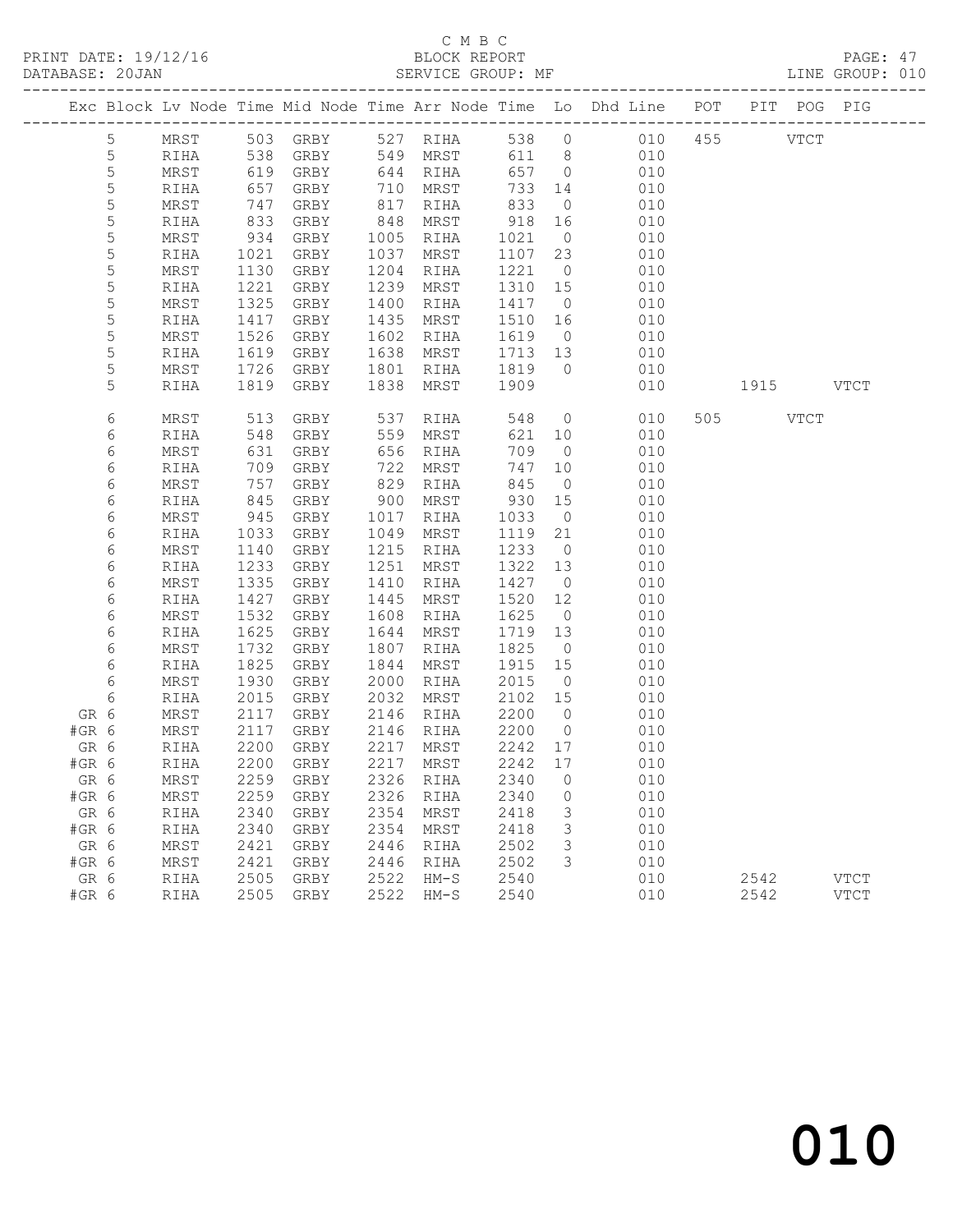## C M B C<br>BLOCK REPORT

|         | DATABASE: 20JAN  |               |            | SERVICE GROUP: MF                                                              |                        |          |                              |                |                  |            |           | LINE GROUP: 010 |  |
|---------|------------------|---------------|------------|--------------------------------------------------------------------------------|------------------------|----------|------------------------------|----------------|------------------|------------|-----------|-----------------|--|
|         |                  |               |            | Exc Block Lv Node Time Mid Node Time Arr Node Time Lo Dhd Line POT PIT POG PIG |                        |          |                              |                |                  |            |           |                 |  |
|         | $7\phantom{0}$   |               |            | MRST 526 GRBY 550 RIHA 603 0 010 518 VTCT                                      |                        |          |                              |                |                  |            |           |                 |  |
|         | $7\phantom{.}$   | RIHA          | 603        | GRBY 615 MRST                                                                  |                        |          | 638                          |                | $8 \overline{)}$ | 010        |           |                 |  |
|         | 7                | MRST          | 646        | GRBY 713 RIHA<br>GRBY 740 MRST<br>GRBY 847 RIHA                                |                        |          | 727 0                        |                |                  | 010        |           |                 |  |
|         | $\overline{7}$   | RIHA          | 727<br>815 |                                                                                |                        |          | 807                          | 8 <sup>8</sup> |                  | 010        |           |                 |  |
|         | 7                | MRST          |            |                                                                                |                        |          | 903                          | $\overline{0}$ |                  | 010        |           |                 |  |
|         | 7                | RIHA          | 903        | GRBY                                                                           | 918 MRST               |          | 948                          | 21             |                  | 010        |           |                 |  |
|         | 7                | MRST          | 1009       | GRBY                                                                           | 1041 RIHA              |          | 1057                         | $\overline{0}$ |                  | 010        |           |                 |  |
|         | $\overline{7}$   | RIHA          | 1057       | GRBY                                                                           | 1113 MRST              |          | 1143 21                      |                |                  | 010        |           |                 |  |
|         | $\overline{7}$   | MRST          | 1204       | GRBY                                                                           | 1239 RIHA              |          | 1257 0                       |                |                  | 010        |           |                 |  |
|         | 7                | RIHA          | 1257       | GRBY                                                                           | 1315                   | MRST     | 1346 19                      |                |                  | 010        |           |                 |  |
|         | 7                | MRST          | 1405       | GRBY                                                                           | 1440                   | RIHA     | 1457                         | $\overline{0}$ |                  | 010        |           |                 |  |
|         | 7                | RIHA          | 1457       | GRBY                                                                           | 1515 MRST              |          | 1550 11                      |                |                  | 010        |           |                 |  |
|         | 7                | MRST          | 1601       | GRBY                                                                           | 1637 RIHA              |          | 1655                         | $\overline{0}$ |                  | 010        |           |                 |  |
|         | 7                | RIHA          | 1655       | GRBY                                                                           | 1714 MRST              |          | 1748 17                      |                |                  | 010        |           |                 |  |
|         | 7                | MRST          | 1805       | GRBY                                                                           |                        |          | 1837 RIHA 1855 0             |                | 010              |            |           |                 |  |
|         | 7                | RIHA          | 1855       | GRBY                                                                           | 1913                   | MRST     | 1943                         |                |                  | 010        | 1949 VTCT |                 |  |
|         | 8                | MRST          | 544        | GRBY                                                                           | 608 RIHA               |          | 621                          |                | $\overline{0}$   | 010        | 536 VTCT  |                 |  |
|         | 8                | RIHA          | 621        | GRBY                                                                           | 633                    | MRST     | 656 11                       |                |                  | 010        |           |                 |  |
|         | 8                | MRST          | 707        | GRBY                                                                           | 736 RIHA<br>805 MRST   |          | 751                          | $\overline{0}$ |                  | 010        |           |                 |  |
|         | $\,8\,$          | RIHA          | 751        | GRBY                                                                           |                        | 805 MRST | 836                          | 15             |                  | 010        |           |                 |  |
|         | 8                | MRST          | 851        | GRBY                                                                           | 923 RIHA               |          | 939                          | $\overline{0}$ |                  | 010        |           |                 |  |
|         | $\,8\,$          | RIHA          | 939        | GRBY                                                                           | 954 MRST               |          | 1024                         | 19             |                  | 010        |           |                 |  |
|         | 8                | MRST          | 1043       | GRBY                                                                           | 1116 RIHA              |          | 1133                         | $\overline{0}$ |                  | 010        |           |                 |  |
|         | $\,8\,$          | RIHA          | 1133       | GRBY                                                                           | 1151 MRST              |          | 1222 18                      |                |                  | 010        |           |                 |  |
|         | 8                | MRST          | 1240       | GRBY                                                                           | 1315 RIHA              |          | 1333                         | $\overline{0}$ |                  | 010        |           |                 |  |
|         | $\,8\,$          | RIHA          | 1333       | GRBY                                                                           | 1351 MRST              |          | 1424 15                      |                |                  | 010        |           |                 |  |
|         | 8                | MRST          | 1439       | GRBY                                                                           | 1514 RIHA              |          | 1531                         | $\overline{0}$ |                  | 010        |           |                 |  |
|         | 8                | RIHA          | 1531       | GRBY                                                                           | 1549 MRST              |          | 1624 11                      |                |                  | 010        |           |                 |  |
|         | 8                | MRST          | 1635       | GRBY                                                                           | 1712 RIHA              |          | 1731 0                       |                |                  | 010        |           |                 |  |
|         | 8                | RIHA          | 1731       | GRBY                                                                           | 1750                   | MRST     | 1824                         |                |                  | 010        | 1831 VTCT |                 |  |
|         | 9                | MRST          | 719<br>803 | GRBY                                                                           |                        |          | 748 RIHA 803<br>818 MRST 849 | $\overline{0}$ |                  | 010        | 711 VTCT  |                 |  |
|         | $\mathsf 9$      | RIHA          |            | GRBY                                                                           |                        |          |                              | 12             |                  | 010        |           |                 |  |
|         | 9                | MRST          | 901        | GRBY                                                                           | 933 RIHA               |          | 949                          | $\overline{0}$ |                  | 010        |           |                 |  |
|         | 9                | RIHA          | 949        | GRBY                                                                           | 1004                   | MRST     | 1034                         | 21             |                  | 010        |           |                 |  |
|         | 9<br>$\mathsf 9$ | MRST<br>RIHA  |            | 1055 GRBY<br>1145 GRBY<br>GRBY                                                 | 1128 RIHA<br>1203 MRST |          | 1145<br>$1234$ 18            | $\overline{0}$ |                  | 010<br>010 |           |                 |  |
|         | $\mathsf{Q}$     |               |            | MRST 1252 GRBY 1327 RIHA 1345 0 010                                            |                        |          |                              |                |                  |            |           |                 |  |
|         | 9                | RIHA          | 1345       | GRBY                                                                           | 1403                   | MRST     | 1436                         | 15             |                  | 010        |           |                 |  |
|         | 9                | $\tt MRST$    | 1451       | GRBY                                                                           | 1526                   | RIHA     | 1543                         | $\overline{0}$ |                  | 010        |           |                 |  |
|         | 9                | RIHA          | 1543       | GRBY                                                                           | 1601                   | MRST     | 1636                         | 11             |                  | 010        |           |                 |  |
|         | 9                | MRST          | 1647       | GRBY                                                                           | 1724                   | RIHA     | 1743                         | $\overline{0}$ |                  | 010        |           |                 |  |
|         | 9                | RIHA          | 1743       | GRBY                                                                           | 1802                   | MRST     | 1836                         | 9              |                  | 010        |           |                 |  |
|         | 9                | $\tt MRST$    | 1845       | GRBY                                                                           | 1918                   | RIHA     | 1933                         | $\overline{0}$ |                  | 010        |           |                 |  |
|         | 9                | RIHA          | 1933       | GRBY                                                                           | 1950                   | MRST     | 2020                         | 11             |                  | 010        |           |                 |  |
| GR 9    |                  | MRST          | 2031       | GRBY                                                                           | 2100                   | RIHA     | 2115                         | $\overline{0}$ |                  | 010        |           |                 |  |
| $#GR$ 9 |                  | MRST          | 2031       | GRBY                                                                           | 2100                   | RIHA     | 2115                         | $\mathbf{0}$   |                  | 010        |           |                 |  |
| GR 9    |                  | $\verb RIHA $ | 2115       | GRBY                                                                           | 2132                   | MRST     | 2201                         |                |                  | 010        | 2206      | <b>VTCT</b>     |  |
| $#GR$ 9 |                  | RIHA          |            | 2115 GRBY                                                                      | 2132                   | MRST     | 2201                         |                |                  | 010        | 2206      | <b>VTCT</b>     |  |
|         |                  |               |            |                                                                                |                        |          |                              |                |                  |            |           |                 |  |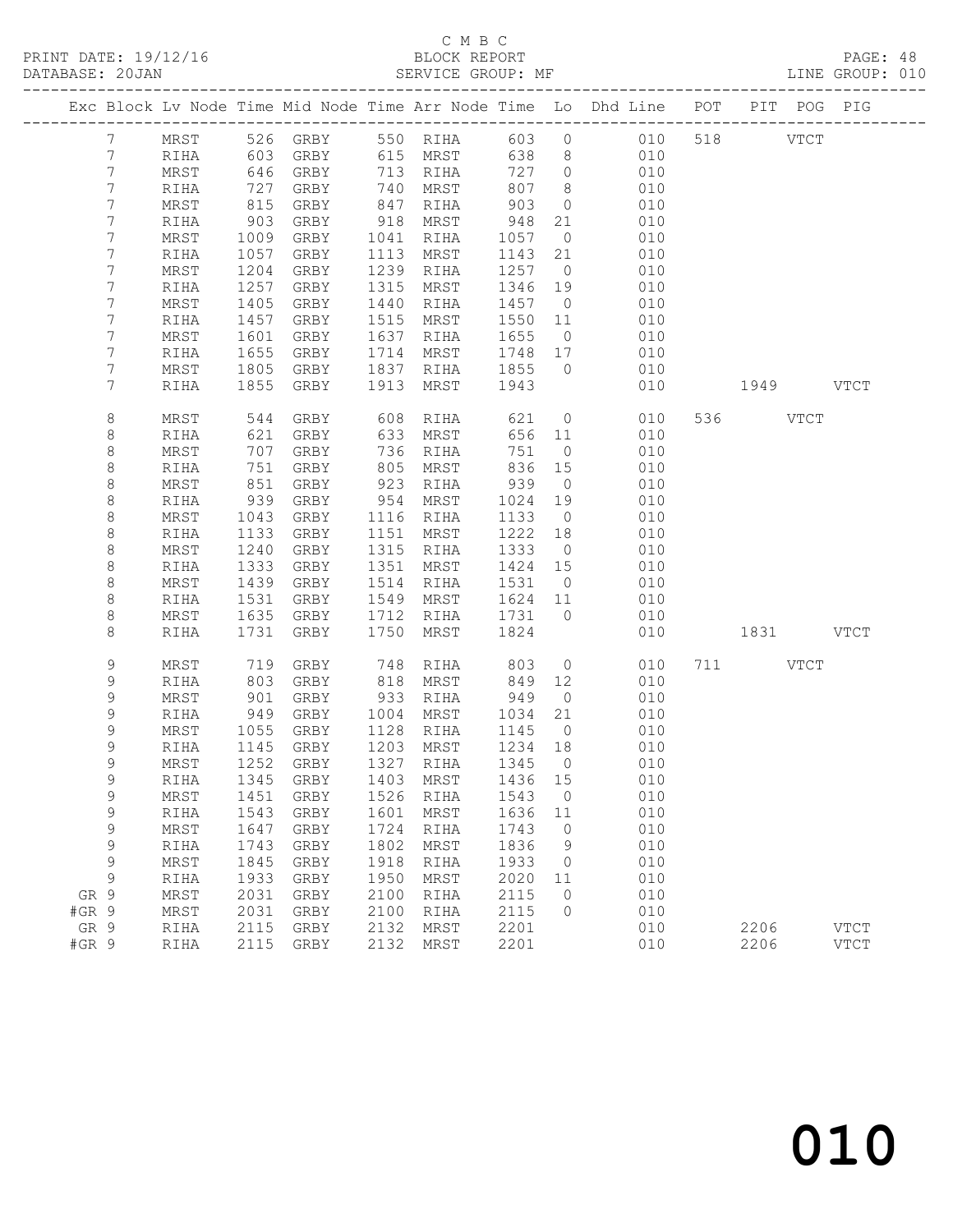### C M B C<br>BLOCK REPORT

PAGE: 49<br>LINE GROUP: 010

|        |          |              |              |                                  |              |                   |              |                              | Exc Block Lv Node Time Mid Node Time Arr Node Time Lo Dhd Line POT PIT POG PIG |     |                          |             |
|--------|----------|--------------|--------------|----------------------------------|--------------|-------------------|--------------|------------------------------|--------------------------------------------------------------------------------|-----|--------------------------|-------------|
|        |          |              |              |                                  |              |                   |              |                              |                                                                                |     |                          |             |
|        | 10       | MRST         |              | 658 GRBY                         |              |                   |              |                              | 725 RIHA 739 0 010                                                             |     | 650 000<br>$_{\rm VTCT}$ |             |
|        | 10       | RIHA         |              |                                  |              | 752 MRST          | 820 11       |                              | 010                                                                            |     |                          |             |
|        | 10       | MRST         |              | 739 GRBY<br>831 GRBY<br>919 GRBY |              | $152$<br>903 RIHA | 919          | $\overline{0}$               | 010                                                                            |     |                          |             |
|        | 10       | RIHA         |              |                                  |              | 934 MRST          | 1004 15      |                              | 010                                                                            |     |                          |             |
|        | 10       | MRST         | 1019         | GRBY                             |              | 1052 RIHA         | 1109         | $\overline{0}$               | 010                                                                            |     |                          |             |
|        | 10       | RIHA         | 1109         | GRBY                             | 1127         | MRST              | 1158         | 18                           | 010                                                                            |     |                          |             |
|        | 10       | MRST         | 1216         | GRBY                             | 1251         | RIHA              | 1309         | $\overline{0}$               | 010                                                                            |     |                          |             |
|        | 10       | RIHA         | 1309         | GRBY                             | 1327         | MRST              | 1358         | 17                           | 010                                                                            |     |                          |             |
|        | 10<br>10 | MRST<br>RIHA | 1415<br>1507 | GRBY<br>GRBY                     | 1450<br>1525 | RIHA<br>MRST      | 1507<br>1600 | $\overline{0}$<br>13         | 010<br>010                                                                     |     |                          |             |
|        | 10       | MRST         | 1613         | GRBY                             | 1649         | RIHA              | 1707         | $\overline{0}$               | 010                                                                            |     |                          |             |
|        | 10       | RIHA         | 1707         | GRBY                             | 1726         | MRST              | 1800         | 11                           | 010                                                                            |     |                          |             |
|        | 10       | MRST         | 1811         | GRBY                             | 1845         | RIHA              | 1901         | $\overline{0}$               | 010                                                                            |     |                          |             |
|        | 10       | RIHA         | 1901         | GRBY                             | 1918         | MRST              | 1948         | 11                           | 010                                                                            |     |                          |             |
|        | 10       | MRST         | 1959         | GRBY                             | 2029         | RIHA              | 2044         | $\overline{0}$               | 010                                                                            |     |                          |             |
|        | 10       | RIHA         | 2044         | GRBY                             | 2101         | MRST              | 2130         | $7\phantom{.0}\phantom{.0}7$ | 010                                                                            |     |                          |             |
| GR 10  |          | MRST         | 2137         | GRBY                             | 2206         | RIHA              | 2220         | $\overline{0}$               | 010                                                                            |     |                          |             |
| #GR 10 |          | MRST         | 2137         | GRBY                             | 2206         | RIHA              | 2220         | $\overline{0}$               | 010                                                                            |     |                          |             |
| GR 10  |          | RIHA         | 2220         | GRBY                             | 2237         | MRST              | 2302         | 19                           | 010                                                                            |     |                          |             |
| #GR 10 |          | RIHA         | 2220         | GRBY                             | 2237         | MRST              | 2302         | 19                           | 010                                                                            |     |                          |             |
| GR 10  |          | MRST         | 2321         | GRBY                             | 2346         | RIHA              | 2402         | $\overline{3}$               | 010                                                                            |     |                          |             |
| #GR 10 |          | MRST         | 2321         | GRBY                             | 2346         | RIHA              | 2402         | $\overline{3}$               | 010                                                                            |     |                          |             |
| GR 10  |          | RIHA         | 2405         | GRBY                             | 2422         | MRST              | 2442         | $\overline{9}$               | 010                                                                            |     |                          |             |
| #GR 10 |          | RIHA         | 2405         | GRBY                             | 2422         | MRST              | 2442         | 9                            | 010                                                                            |     |                          |             |
| GR 10  |          | MRST         | 2451         | GRBY                             | 2516         | RIHA              | 2532         | $\mathcal{S}$                | 010                                                                            |     |                          |             |
| #GR 10 |          | MRST         | 2451         | GRBY                             |              | 2516 RIHA         | 2532         | $\mathcal{S}$                | 010                                                                            |     |                          |             |
| GR 10  |          | RIHA         | 2535         | GRBY                             | 2552         | HM-S              | 2610         |                              | 010                                                                            |     | 2612 VTCT                |             |
| #GR 10 |          | RIHA         | 2535         | GRBY                             | 2552         | $HM-S$            | 2610         |                              | 010                                                                            |     | 2612                     | VTCT        |
|        | 11       | MRST         | 532          | GRBY                             |              | 556 RIHA          | 609          |                              | $\overline{0}$<br>010                                                          |     | 524 VTCT                 |             |
|        | 11       | RIHA         | 609          | GRBY                             | 621          | MRST              | 644          | 8                            | 010                                                                            |     |                          |             |
|        | 11       | MRST         | 652          | GRBY                             | 719          | RIHA              | 733          | $\circ$                      | 010                                                                            |     |                          |             |
|        | 11       | RIHA         | 733          | GRBY                             | 746          | MRST              | 814          | $7\phantom{.0}$              | 010                                                                            |     |                          |             |
|        | 11       | MRST         | 821          | GRBY                             | 853          | RIHA              | 909          | $\circ$                      | 010                                                                            |     |                          |             |
|        | 11       | RIHA         | 909          | GRBY                             | 924          | MRST              | 954          |                              | 010                                                                            |     | 1001 VTCT                |             |
|        | 12       | MRST         | 550          | GRBY                             |              | 614 RIHA          | 627          | $\overline{0}$               | 010                                                                            |     | 542 VTCT                 |             |
|        | 12       | RIHA         |              | 627 GRBY                         |              | 639 MRST          | 702 11       |                              | 010                                                                            |     |                          |             |
|        | 12       | MRST         |              | 713 GRBY                         |              | 742 RIHA          |              |                              | 757 0<br>010                                                                   |     |                          |             |
|        | 12 RIHA  |              |              | 757 GRBY 811 MRST                |              |                   | 842          |                              | 010                                                                            |     | 849 VTCT                 |             |
|        | 13       | MRST         | 607          | GRBY                             | 632          | RIHA              | 645          | 0                            | 010                                                                            | 559 | VTCT                     |             |
|        | 13       | RIHA         | 645          | GRBY                             | 658          | MRST              | 721          | 15                           | 010                                                                            |     |                          |             |
|        | 13       | MRST         | 736          | GRBY                             | 805          | RIHA              | 821          | $\circ$                      | 010                                                                            |     |                          |             |
|        | 13       | RIHA         | 821          | GRBY                             | 836          | MRST              | 906          |                              | 010                                                                            |     | 913                      | <b>VTCT</b> |
|        |          |              |              |                                  |              |                   |              |                              |                                                                                |     |                          |             |
|        | 14       | MRST         | 625          | GRBY                             | 650          | RIHA              | 703          | 0                            | 010                                                                            | 617 | VTCT                     |             |
|        | 14       | RIHA         | 703          | GRBY                             | 716          | MRST              | 741          | 12                           | 010                                                                            |     |                          |             |
|        | 14       | MRST         | 753          | GRBY                             | 823          | RIHA              | 839          | $\circ$                      | 010                                                                            |     |                          |             |
|        | 14       | RIHA         | 839          | GRBY                             | 854          | MRST              | 924          |                              | 010                                                                            |     | 931                      | <b>VTCT</b> |
|        | 15       | MRST         | 634          | GRBY                             | 701          | RIHA              | 715          | 0                            | 010                                                                            | 626 | VTCT                     |             |
|        | 15       | RIHA         | 715          | GRBY                             | 728          | MRST              | 755          | 8                            | 010                                                                            |     |                          |             |
|        | 15       | $\tt MRST$   | 803          | GRBY                             | 835          | RIHA              | 851          | $\Omega$                     | 010                                                                            |     |                          |             |
|        | 15       | RIHA         | 851          | GRBY                             | 906          | MRST              | 936          |                              | 010                                                                            |     | 943                      | <b>VTCT</b> |
|        |          |              |              |                                  |              |                   |              |                              |                                                                                |     |                          |             |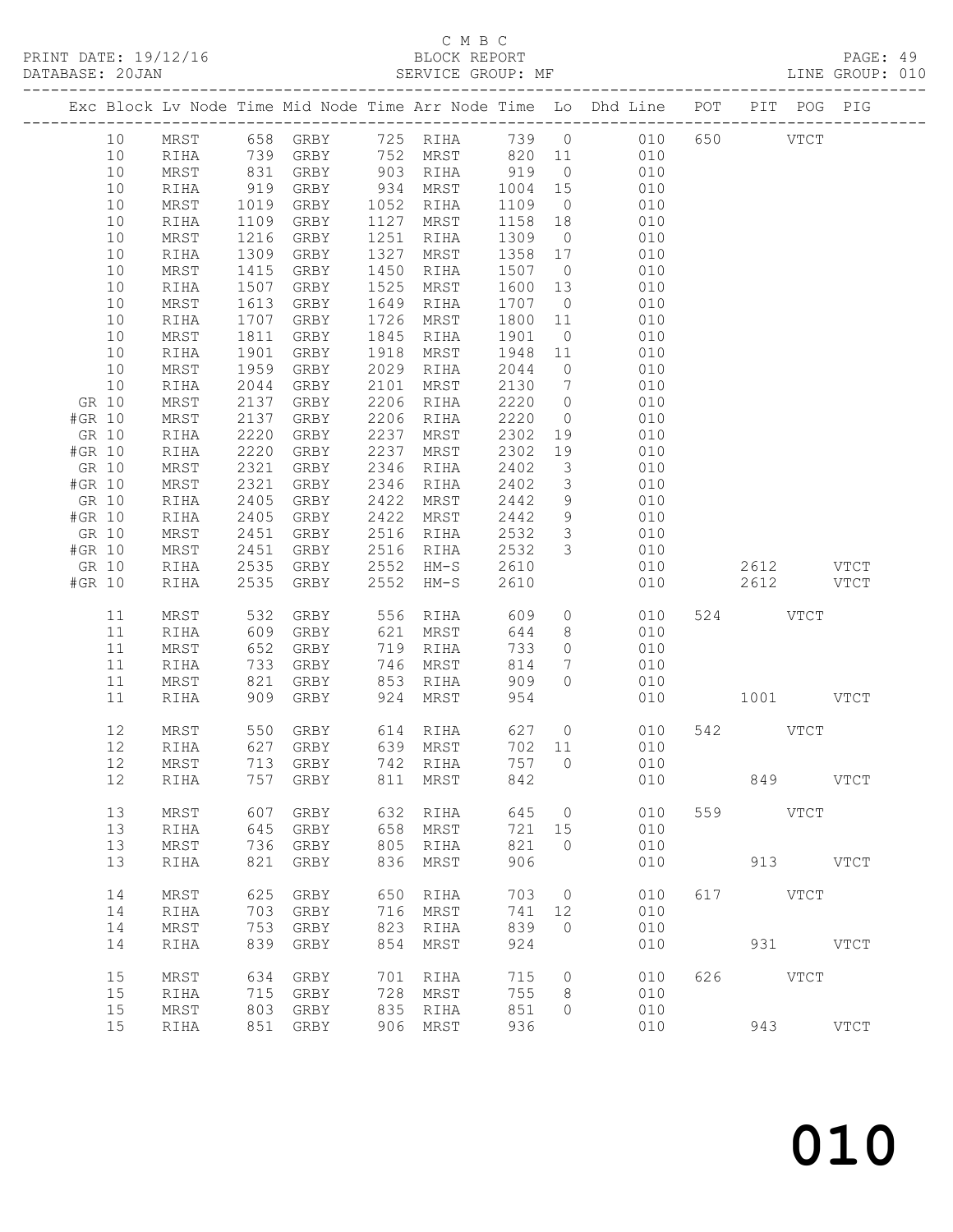#### C M B C<br>BLOCK REPORT

PAGE: 50<br>LINE GROUP: 010

|        |          |              |              |                             |              |                        |                |                | Exc Block Lv Node Time Mid Node Time Arr Node Time Lo Dhd Line POT PIT POG PIG |               |           |             |
|--------|----------|--------------|--------------|-----------------------------|--------------|------------------------|----------------|----------------|--------------------------------------------------------------------------------|---------------|-----------|-------------|
|        | 16       | MRST         |              |                             |              |                        |                |                | 555 GRBY 620 RIHA 633 0 010 547 VTCT                                           |               |           |             |
|        | 16       | RIHA         |              |                             |              |                        |                |                | 010                                                                            |               |           |             |
|        | 16       | MRST         |              |                             |              |                        |                |                | 010                                                                            |               |           |             |
|        | 16       | RIHA         |              | 809 GRBY                    |              | 824 MRST 855           |                |                | 010 902 VTCT                                                                   |               |           |             |
|        | 21       | MRST         |              | 1345 GRBY                   |              | 1420 RIHA              |                |                |                                                                                |               |           |             |
|        | 21       | RIHA         | 1437         | GRBY                        |              | 1455 MRST              | 1530 13        |                | 1437 0 010 1337 VTCT<br>1530 13 010                                            |               |           |             |
|        | 21       | MRST         | 1543         | GRBY                        |              | 1619 RIHA              | 1637 0         |                | 010                                                                            |               |           |             |
|        | 21       | RIHA         | 1637         | GRBY                        |              | 1656 MRST              | 1731 16        |                | 010                                                                            |               |           |             |
|        | 21       | MRST         |              | 1747 GRBY                   |              | 1819 RIHA              | 1837 0         |                | 010                                                                            |               |           |             |
|        | 21       | RIHA         |              | 1837 GRBY                   |              | 1855 MRST              | 1925           |                | 010                                                                            | 1931 VTCT     |           |             |
|        |          |              |              |                             |              |                        |                |                |                                                                                |               |           |             |
|        | 22       | MRST         | 1421         | GRBY                        |              | 1456 RIHA              |                |                | 1513 0 010 1413 VTCT                                                           |               |           |             |
|        | 22       | RIHA         | 1513         | GRBY                        |              | 1531 MRST              | 1606 13        |                | 010                                                                            |               |           |             |
|        | 22       | MRST         |              | 1619 GRBY                   |              | 1655 RIHA              | 1713 0         |                | 010                                                                            |               |           |             |
|        | 22       | RIHA         |              | 1713 GRBY                   | 1732         | MRST                   | 1806 15        |                | 010                                                                            |               |           |             |
|        | 22       | MRST         | 1821         | GRBY                        |              | 1855 RIHA              | 1911           | $\overline{0}$ | 010                                                                            |               |           |             |
|        | 22       | RIHA         | 1911         | GRBY                        | 1928         | MRST                   | 1958 16        |                | 010                                                                            |               |           |             |
|        | 22       | MRST         | 2014         | GRBY                        | 2044         | RIHA                   | 2059           | $\overline{0}$ | 010                                                                            |               |           |             |
|        | GR 22    | RIHA         | 2059         | GRBY                        | 2116         | MRST                   | 2145 12        |                | 010                                                                            |               |           |             |
| #GR 22 |          | RIHA         | 2059         | GRBY                        |              | 2116 MRST              | 2145 12        |                | 010                                                                            |               |           |             |
| GR 22  |          | MRST         | 2157         | GRBY                        |              | 2226 RIHA              | 2240           | $\overline{0}$ | 010                                                                            |               |           |             |
| #GR 22 |          | MRST         | 2157         | GRBY                        |              | 2226 RIHA              | 2240 0         |                | 010                                                                            |               |           |             |
| GR 22  |          | RIHA         | 2240         | GRBY                        | 2257         | MRST                   | 2322           |                | 010                                                                            |               | 2327 VTCT |             |
| #GR 22 |          | RIHA         | 2240         | GRBY                        | 2257         | MRST                   | 2322           |                |                                                                                | 010 00        | 2327 VTCT |             |
|        | 23       | MRST         |              | 1433 GRBY                   |              |                        |                |                |                                                                                |               |           |             |
|        | 23       | RIHA         |              | 1525 GRBY                   |              |                        |                |                | 1508 RIHA 1525 0 010 1425 VTCT<br>1543 MRST 1618 11 010                        |               |           |             |
|        | 23       | MRST         |              | 1629 GRBY                   |              | 1706 RIHA 1725 0       |                |                | 010                                                                            |               |           |             |
|        | 23       | RIHA         |              | 1725 GRBY                   | 1744         | MRST                   | 1818           |                |                                                                                | 010 1825 VTCT |           |             |
|        |          |              |              |                             |              |                        | 1537 0         |                |                                                                                | 010 1437 VTCT |           |             |
|        | 24<br>24 | MRST         | 1445<br>1537 | GRBY                        |              | 1520 RIHA<br>1555 MRST | 1630 11        |                | 010                                                                            |               |           |             |
|        |          | RIHA         |              | GRBY                        |              | 1718 RIHA              |                |                |                                                                                |               |           |             |
|        | 24       | MRST         | 1641         | GRBY                        |              |                        | 1737 0<br>1830 |                | 010                                                                            |               |           |             |
|        | 24       | RIHA         | 1737         | GRBY                        | 1756         | MRST                   |                |                |                                                                                | 010 1837 VTCT |           |             |
|        | 25       | MRST         | 1457         |                             |              |                        |                |                | GRBY 1532 RIHA 1549 0 010 1449 VTCT                                            |               |           |             |
|        | 25       | RIHA         |              | 1549 GRBY 1607 MRST 1642 13 |              |                        |                |                | 010                                                                            |               |           |             |
|        | 25       | MRST         |              | 1655 GRBY                   |              | 1730 RIHA              | 1749 0         |                | 010                                                                            |               |           |             |
|        |          |              |              |                             |              |                        |                |                | 25 RIHA 1749 GRBY 1808 MRST 1840 010                                           |               | 1847      | <b>VTCT</b> |
|        | 26       |              |              |                             |              |                        |                |                |                                                                                | 010 1512 VTCT |           |             |
|        | 26       | MRST         | 1520<br>1613 | GRBY                        | 1556<br>1632 | RIHA<br>MRST           | 1613<br>1707   | $\circ$<br>13  | 010                                                                            |               |           |             |
|        | 26       | RIHA         | 1720         | GRBY                        | 1755         |                        | 1813           | $\circ$        | 010                                                                            |               |           |             |
|        | 26       | MRST<br>RIHA | 1813         | GRBY<br>GRBY                | 1832         | RIHA<br>MRST           | 1903           |                | 010                                                                            |               | 1909 VTCT |             |
|        |          |              |              |                             |              |                        |                |                |                                                                                |               |           |             |
|        | 27       | MRST         | 1549         | GRBY                        | 1625         | RIHA                   | 1643           | $\overline{0}$ | 010                                                                            | 1541 VTCT     |           |             |
|        | 27       | RIHA         | 1643         | GRBY                        | 1702         | MRST                   | 1737           | 16             | 010                                                                            |               |           |             |
|        | 27       | MRST         | 1753         | GRBY                        | 1825         | RIHA                   | 1843           | $\overline{0}$ | 010                                                                            |               |           |             |
|        | 27       | RIHA         | 1843         | GRBY                        | 1901         | MRST                   | 1931           | 13             | 010                                                                            |               |           |             |
|        | 27       | MRST         | 1944         | GRBY                        | 2014         | RIHA                   | 2029           | $\overline{0}$ | 010                                                                            |               |           |             |
|        | 27       | RIHA         | 2029         | GRBY                        | 2046         | MRST                   | 2116           |                | 010                                                                            |               | 2121 VTCT |             |
|        | 28       |              | 1508         |                             | 1544         |                        | 1601           | $\overline{0}$ |                                                                                | 010 1500 VTCT |           |             |
|        | 28       | MRST<br>RIHA | 1601         | GRBY<br>GRBY                | 1620         | RIHA<br>MRST           | 1655           | 13             | 010                                                                            |               |           |             |
|        | 28       | $\tt MRST$   | 1708         | GRBY                        | 1743         | RIHA                   | 1801           | $\overline{0}$ | 010                                                                            |               |           |             |
|        | 28       | RIHA         |              | 1801 GRBY                   | 1820         | MRST                   | 1851           |                | 010                                                                            |               | 1858 VTCT |             |
|        |          |              |              |                             |              |                        |                |                |                                                                                |               |           |             |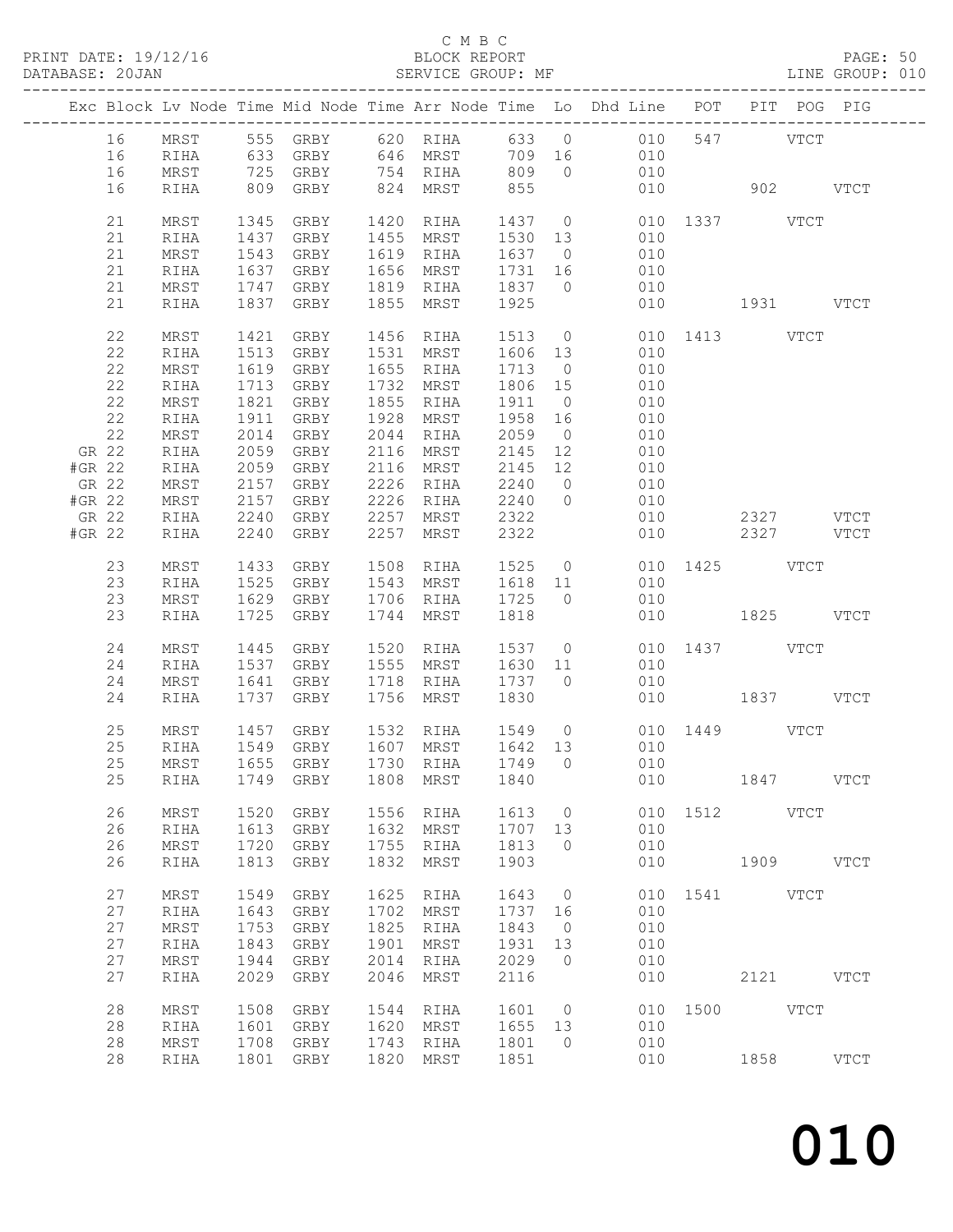#### C M B C<br>BLOCK REPORT<br>SERVICE CROUP. DATABASE: 20JAN SERVICE GROUP: MF LINE GROUP: 010

| <i>DAIADASL. Z</i> uuan                                        |              | SANYIYA GRUUF. MP |                          |             | TIME GRAAL: AIA     |
|----------------------------------------------------------------|--------------|-------------------|--------------------------|-------------|---------------------|
| Exc Block Ly Node Time Mid Node Time Arr Node Time Lo Dhd Line |              |                   |                          | POT         | POG PIG<br>PIT      |
| 29<br>MRST                                                     | 1537<br>GRBY | RIHA<br>1613      | 1631<br>$\Omega$         | 010 1529    | VTCT                |
| 29<br>RIHA                                                     | 1631<br>GRBY | 1650<br>MRST      | 1725<br>-16              | 010         |                     |
| 29<br>MRST                                                     | 1741<br>GRBY | 1813<br>RIHA      | 1831<br>$\Omega$         | 010         |                     |
| 29<br>RIHA                                                     | 1831<br>GRBY | 1849<br>MRST      | 1919                     | 010         | 1925<br>VTCT        |
| 30<br>MRST                                                     | GRBY<br>1607 | 1643<br>RIHA      | 1701<br>$\left( \right)$ | 1559<br>010 | VTCT                |
| 30<br>RIHA                                                     | 1701<br>GRBY | 1720<br>MRST      | 1754                     | 010         | 1801<br><b>VTCT</b> |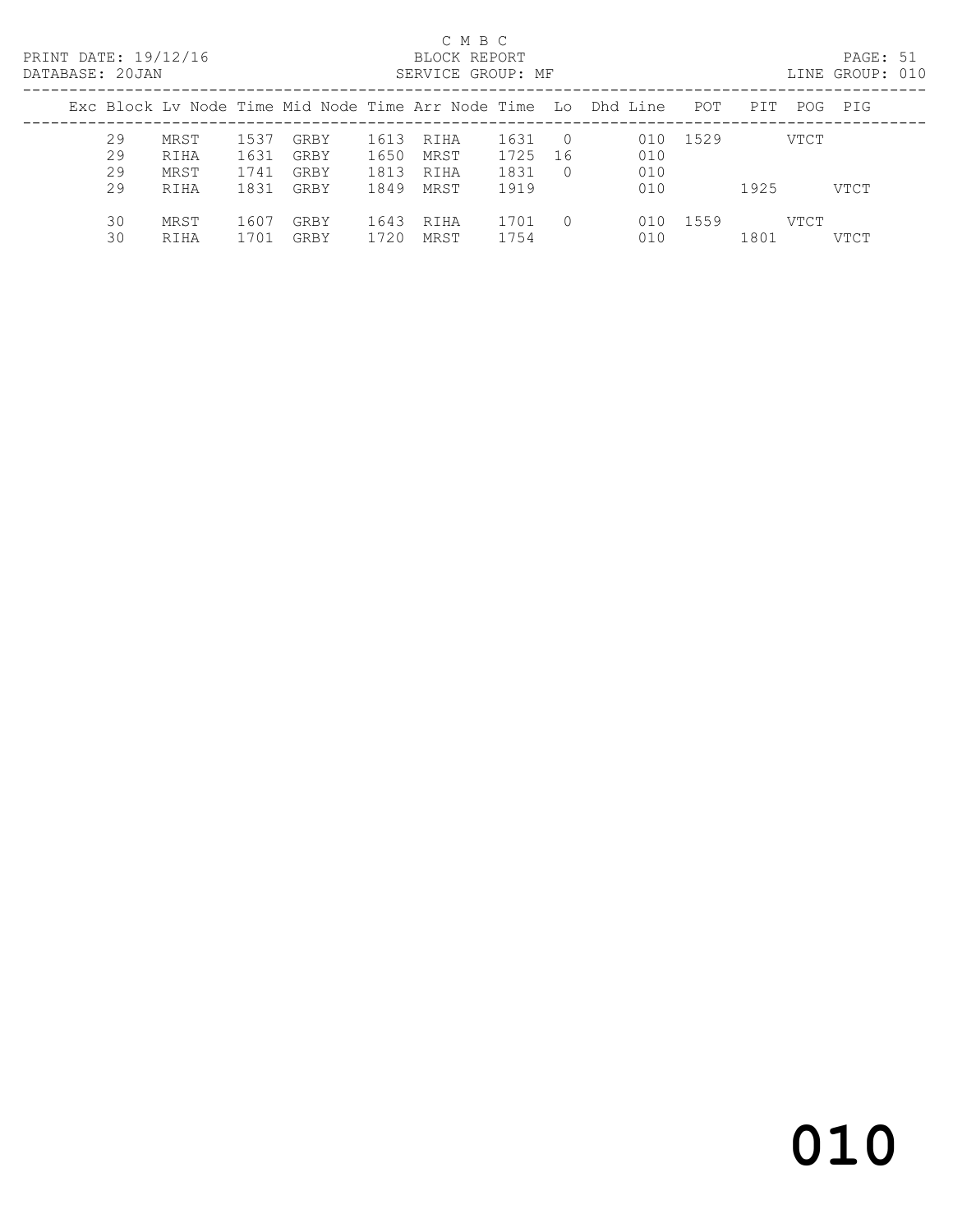|                                                                                                                                                    | PRINT DATE: 19/12/16                                                                                                                                                                         |                                                                                                                       |                                                                                                                                                                                                                                                                                                                  |                                                                                                                       | C M B C                                                                                                                      | BLOCK REPORT                                                                                                               |                                                                                   |                                                                                                                                                                                                                                                                                                                                                                                                                                                                                                                                                                                                                                                              |          |           | PAGE: 52    |  |
|----------------------------------------------------------------------------------------------------------------------------------------------------|----------------------------------------------------------------------------------------------------------------------------------------------------------------------------------------------|-----------------------------------------------------------------------------------------------------------------------|------------------------------------------------------------------------------------------------------------------------------------------------------------------------------------------------------------------------------------------------------------------------------------------------------------------|-----------------------------------------------------------------------------------------------------------------------|------------------------------------------------------------------------------------------------------------------------------|----------------------------------------------------------------------------------------------------------------------------|-----------------------------------------------------------------------------------|--------------------------------------------------------------------------------------------------------------------------------------------------------------------------------------------------------------------------------------------------------------------------------------------------------------------------------------------------------------------------------------------------------------------------------------------------------------------------------------------------------------------------------------------------------------------------------------------------------------------------------------------------------------|----------|-----------|-------------|--|
|                                                                                                                                                    | A10N ALMA & 10 AV NORTH<br>BLLP BLANCA LOOP                                                                                                                                                  |                                                                                                                       |                                                                                                                                                                                                                                                                                                                  |                                                                                                                       |                                                                                                                              |                                                                                                                            |                                                                                   | AL10 ALMA & 10 AV<br>BYGR BROADWAY & GRANVILLE                                                                                                                                                                                                                                                                                                                                                                                                                                                                                                                                                                                                               |          |           |             |  |
|                                                                                                                                                    |                                                                                                                                                                                              |                                                                                                                       |                                                                                                                                                                                                                                                                                                                  |                                                                                                                       |                                                                                                                              |                                                                                                                            |                                                                                   | Exc Block Lv Node Time Mid Node Time Arr Node Time Lo Dhd Line POT PIT POG PIG                                                                                                                                                                                                                                                                                                                                                                                                                                                                                                                                                                               |          |           |             |  |
| 60<br>60<br>60<br>60<br>60<br>60<br>60<br>60<br>60<br>60<br>60<br>61<br>61<br>61<br>61<br>61<br>61<br>61<br>61<br>61<br>61<br>61<br>61<br>61<br>61 | ULP1<br>KTLP<br>ULP1<br>KTLP<br>ULP1<br>KTLP<br>ULP1<br>KTLP<br>ULP1<br>KTLP<br>BYGR<br>BLLP<br>KTLP<br>ULP1<br>KTLP<br>ULP1<br>KTLP<br>ULP1<br>KTLP<br>ULP1<br>KTLP<br>ULP1<br>HRPN<br>ULP1 | 1718                                                                                                                  | 735 BYGR 815 ULP1 842<br>1322 BYGR<br>1618 BYGR<br>503 AL10 512 BLLP<br>522 GRBY 541 KTLP<br>951 GRBY 1019 KTLP 1103<br>1121 BYGR 1208 ULP1 1235 11<br>1246 GRBY 1316 KTLP 1404 14<br>1418 BYGR 1504 ULP1 1534 14<br>1548 GRBY<br><b>BYGR</b><br>1846 GRBY<br>1846 GRBY<br>1929 BYGR<br>2011 A10N 2023 GRBY 2038 |                                                                                                                       |                                                                                                                              | 1707 ULP1 1737<br>518                                                                                                      |                                                                                   | 60 ULP1 330 GRBY 349 HRPN 400 0 014 300 VTCT<br>HRPN 400 BYGR 409 ULP1 427 8 014<br>435 GRBY 456 KTLP 526 7 014<br>533 BYGR 604 ULP1 623 4 014<br>627 GRBY 650 KTLP 721 14 014<br>9 014<br>851 GRBY 920 KTLP 1002 19 014<br>1021 BYGR 1108 ULP1 1135 12 014<br>1147 GRBY 1216 KTLP 1304 18 014<br>1408 ULP1 1438 7 014<br>1445 GRBY 1516 KTLP 1606 12 014<br>014 1825 VTCT<br>4 014<br>611 6 014<br>709 5 014<br>814 9 014<br>18 014<br>11 014<br>$\begin{array}{ccc} 14 & \hspace{1.5cm} & 014 \\ 14 & \hspace{1.5cm} & 014 \end{array}$<br>1620 KTLP 1707 11 014<br>1806 ULP1 1834 12 014<br>1915 HRPN 1929 0 014<br>1946 ULP1 2010 1 014<br>014 2054 VTCT | 442 VTCT |           |             |  |
| 62<br>62<br>62<br>62<br>62<br>62<br>62<br>62<br>62<br>62<br>63<br>63<br>63<br>63<br>63<br>63<br>63<br>63                                           | KTLP<br>ULP1<br>$\texttt{KTLP}$<br>ULP1<br>KTLP<br>ULP1<br>KTLP<br>ULP1<br>GRBY<br>$\verb KTLP $<br>ULP1<br>KTLP<br>ULP1<br>KTLP<br>ULP1<br>KTLP                                             | 755<br>914<br>1045<br>1210<br>1346<br>1518<br>1648<br>1807<br>517<br>553<br>654<br>803<br>926<br>1057<br>1222<br>1358 | BYGR<br>GRBY<br>BYGR<br>GRBY<br>BYGR<br>GRBY<br>BYGR<br>A10N<br>HACO<br>BYGR<br>GRBY<br>BYGR<br>GRBY<br>BYGR<br>GRBY<br>BYGR                                                                                                                                                                                     | 835<br>943<br>1132<br>1240<br>1432<br>1550<br>1737<br>1819<br>538<br>626<br>719<br>846<br>955<br>1144<br>1252<br>1444 | ULP1<br>KTLP<br>ULP1<br>KTLP<br>ULP1<br>KTLP<br>ULP1<br>GRBY<br>KTLP<br>ULP1<br>KTLP<br>ULP1<br>KTLP<br>ULP1<br>KTLP<br>ULP1 | 902 12<br>1025<br>1159<br>1328<br>1502<br>1639<br>1807<br>1835<br>547<br>645<br>754<br>913<br>1037<br>1211<br>1340<br>1514 | 20<br>11<br>18<br>16<br>9<br>$\circ$<br>6<br>9<br>9<br>13<br>20<br>11<br>18<br>14 | GRBY 509 HACO 530 KTLP 539 3 014 452 VTCT<br>KTLP 542 BYGR 613 ULP1 632 12 014<br>62 ULP1 644 GRBY 709 KTLP 740 15 014<br>014<br>014<br>014<br>014<br>014<br>014<br>014<br>014<br>014<br>014<br>014<br>014<br>014<br>014<br>014<br>014                                                                                                                                                                                                                                                                                                                                                                                                                       | 500 VTCT | 1859 VTCT |             |  |
| 63<br>63<br>63                                                                                                                                     | ULP1<br>KTLP<br>ULP1                                                                                                                                                                         | 1528<br>1658<br>1821                                                                                                  | GRBY<br>BYGR<br>GRBY                                                                                                                                                                                                                                                                                             | 1600<br>1747<br>1850                                                                                                  | KTLP<br>ULP1<br>KTLP                                                                                                         | 1649<br>1817<br>1933                                                                                                       | 9<br>$\overline{4}$                                                               | 014<br>014<br>014                                                                                                                                                                                                                                                                                                                                                                                                                                                                                                                                                                                                                                            |          | 2013      | <b>VTCT</b> |  |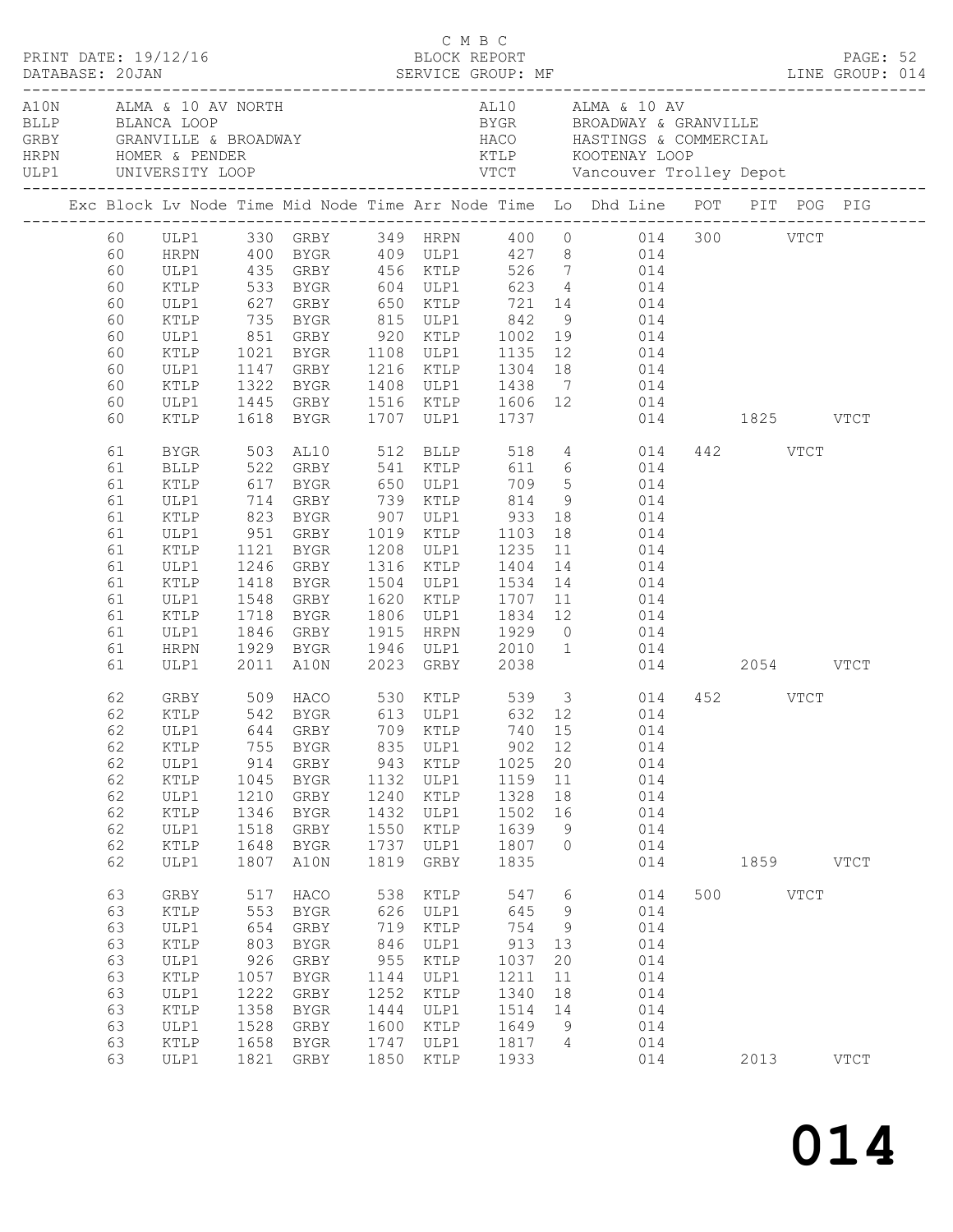#### C M B C<br>BLOCK REPORT

PRINT DATE: 19/12/16 BLOCK REPORT PAGE: 53 SERVICE GROUP: MF

|        |          |                 |              |               |              |                      |                     |                 | Exc Block Lv Node Time Mid Node Time Arr Node Time Lo Dhd Line POT PIT POG PIG |     |           |             |             |
|--------|----------|-----------------|--------------|---------------|--------------|----------------------|---------------------|-----------------|--------------------------------------------------------------------------------|-----|-----------|-------------|-------------|
|        | 64       |                 |              |               |              |                      |                     |                 | BYGR 521 AL10 530 BLLP 536 9 014 500 VTCT                                      |     |           |             |             |
|        | 64       | BLLP            |              |               |              |                      |                     |                 | 545 GRBY 604 KTLP 634 13 014                                                   |     |           |             |             |
|        | 64       | KTLP            | 647          | BYGR          |              | 723 ULP1 744 6       |                     |                 | 014                                                                            |     |           |             |             |
|        | 64       | ULP1            | 750          | GRBY          |              | 817 KTLP             | 857 12              |                 | 014                                                                            |     |           |             |             |
|        | 64       | KTLP            | 909          | BYGR          |              | 953 ULP1             | 1019 19             |                 | 014                                                                            |     |           |             |             |
|        | 64       | ULP1            | 1038         | GRBY          |              | 1106 KTLP            | 1150                | 19              | 014                                                                            |     |           |             |             |
|        | 64       | KTLP            | 1209         | BYGR          |              | 1256 ULP1            | 1324                | 10              | 014                                                                            |     |           |             |             |
|        | 64       | ULP1            | 1334         | GRBY          |              | 1404 KTLP            | 1452                | 16              | 014                                                                            |     |           |             |             |
|        | 64<br>64 | KTLP            | 1508<br>1638 | BYGR          | 1710         | 1555 ULP1            | 1625 13<br>1757 9   |                 | 014                                                                            |     |           |             |             |
|        | 64       | ULP1<br>KTLP    | 1806         | GRBY<br>BYGR  | 1853         | KTLP<br>ULP1         | 1920 12             |                 | 014<br>014                                                                     |     |           |             |             |
|        | 64       | ULP1            | 1932         | GRBY          | 2000         | HRPN                 | 2014                | $\overline{0}$  | 014                                                                            |     |           |             |             |
|        | 64       | HRPN            | 2014         | BYGR          | 2031         | ULP1                 | 2055 11             |                 | 014                                                                            |     |           |             |             |
| GR 64  |          | ULP1            | 2106         | GRBY          | 2130         | HRPN                 | 2144 0              |                 | 014                                                                            |     |           |             |             |
| #GR 64 |          | ULP1            | 2106         | GRBY          | 2130         | HRPN                 | 2144                | $\overline{0}$  | 014                                                                            |     |           |             |             |
| GR 64  |          | HRPN            | 2144         | BYGR          | 2201         | ULP1                 | 2225                | 14              | 014                                                                            |     |           |             |             |
| #GR 64 |          | HRPN            | 2144         | BYGR          | 2201         | ULP1                 | 2225 14             |                 | 014                                                                            |     |           |             |             |
| GR 64  |          | ULP1            | 2239         | GRBY          | 2302         | HRPN                 | 2314                | $\overline{0}$  | 014                                                                            |     |           |             |             |
| #GR 64 |          | ULP1            | 2239         | GRBY          | 2302         | HRPN                 | 2314                | $\overline{0}$  | 014                                                                            |     |           |             |             |
| GR 64  |          | HRPN            | 2314         | BYGR          | 2331         | ULP1                 | 2352                | 8 <sup>8</sup>  | 014                                                                            |     |           |             |             |
| #GR 64 |          | HRPN            | 2314<br>2400 | BYGR          | 2331         | ULP1                 | 2352                | 8 <sup>8</sup>  | 014                                                                            |     |           |             |             |
| GR 64  |          | ULP1            | 2400         | GRBY          | 2423         | <b>HRPN</b>          | 2434                | $\overline{0}$  | 014                                                                            |     |           |             |             |
| #GR 64 |          | ULP1            | 2400         | GRBY          |              | 2423 HRPN            | 2434                | $\overline{0}$  | 014                                                                            |     |           |             |             |
| GR 64  |          | HRPN            | 2434         | <b>BYGR</b>   |              | 2451 ULP1            | 2512                | $7\overline{ }$ | 014                                                                            |     |           |             |             |
| #GR 64 |          | HRPN            | 2434         | BYGR          |              | 2451 ULP1            | 2512 7              |                 | 014                                                                            |     |           |             |             |
|        | 64       | ULP1            |              | 2519 A10N     |              | 2530 GRBY            | 2540                |                 | 014                                                                            |     | 2554 VTCT |             |             |
|        | 65       | BYGR            |              | 514 AL10      |              | 523 ULP1             |                     |                 | 533 17 014                                                                     |     | 453 VTCT  |             |             |
|        | 65       | ULP1            | 550          | GRBY          |              | 611 KTLP             | 641 16              |                 | 014                                                                            |     |           |             |             |
|        | 65       | KTLP            | 657          | BYGR          |              | 733 ULP1<br>827 KTLP | 754 6<br>754<br>907 |                 | 014                                                                            |     |           |             |             |
|        | 65       | ULP1            | 800          | GRBY          |              |                      |                     | 14              | 014                                                                            |     |           |             |             |
|        | 65       | KTLP            | 921          | BYGR          |              | 1005 ULP1            | 1031                | 19              | 014                                                                            |     |           |             |             |
|        | 65       | ULP1            | 1050         | GRBY          |              | 1118 KTLP            | 1203                | 18              | 014                                                                            |     |           |             |             |
|        | 65<br>65 | KTLP            | 1221<br>1346 | BYGR          | 1308<br>1416 | ULP1                 | 1336<br>1504 14     | 10              | 014                                                                            |     |           |             |             |
|        | 65       | ULP1<br>KTLP    | 1518         | GRBY<br>BYGR  |              | KTLP<br>1605 ULP1    | 1635 13             |                 | 014<br>014                                                                     |     |           |             |             |
|        | 65       | ULP1            | 1648         | GRBY          | 1720         | KTLP                 | 1807 11             |                 | 014                                                                            |     |           |             |             |
|        | 65       | KTLP            | 1818         | BYGR          |              | 1902 ULP1            | 1928 0              |                 | 014                                                                            |     |           |             |             |
|        | 65       | ULP1            |              | $1928$ $A10N$ |              | 1940 GRBY 1956       |                     |                 | 014                                                                            |     | 2014      |             | <b>VTCT</b> |
|        | 66       | ULP1            | 300          | GRBY          | 319          | <b>HRPN</b>          | 330                 | 0               | 014                                                                            | 230 |           | <b>VTCT</b> |             |
|        | 66       | ${\tt HRPN}$    | 330          | <b>BYGR</b>   | 339          | ULP1                 | 357                 | 8               | 014                                                                            |     |           |             |             |
|        | 66       | ULP1            | 405          | GRBY          | 424          | <b>HRPN</b>          | 435                 | 0               | 014                                                                            |     |           |             |             |
|        | 66       | ${\tt HRPN}$    | 435          | <b>BYGR</b>   | 444          | ULP1                 | 502                 | 6               | 014                                                                            |     |           |             |             |
|        | 66       | ULP1            | 508          | ${\tt GRBY}$  | 529          | KTLP                 | 559                 | 5               | 014                                                                            |     |           |             |             |
|        | 66       | $\verb KTLP $   | 604          | <b>BYGR</b>   | 637          | ULP1                 | 656                 | 8               | 014                                                                            |     |           |             |             |
|        | 66       | ULP1            | 704          | GRBY          | 729          | <b>KTLP</b>          | 804                 | 9               | 014                                                                            |     |           |             |             |
|        | 66       | $\verb KTLP $   | 813          | <b>BYGR</b>   | 856          | ULP1                 | 923                 | 16              | 014                                                                            |     |           |             |             |
|        | 66       | ULP1            | 939          | GRBY          | 1007         | KTLP                 | 1051                | 18              | 014                                                                            |     |           |             |             |
|        | 66       | $\verb KTLP $   | 1109         | <b>BYGR</b>   | 1156         | ULP1                 | 1223                | $11$            | 014                                                                            |     |           |             |             |
|        | 66       | ULP1            | 1234         | GRBY          | 1304         | KTLP                 | 1352                | 16              | 014                                                                            |     |           |             |             |
|        | 66       | $\texttt{KTLP}$ | 1408         | <b>BYGR</b>   | 1454         | ULP1                 | 1524                | 14              | 014                                                                            |     |           |             |             |
|        | 66       | ULP1            | 1538         | GRBY          | 1610         | KTLP                 | 1659                | 9               | 014                                                                            |     |           |             |             |
|        | 66       | $\verb KTLP $   | 1708         | BYGR          | 1757         | ULP1                 | 1827                | 6               | 014                                                                            |     |           |             |             |
|        | 66       | ULP1            | 1833         | GRBY          | 1902         | KTLP                 | 1945                |                 | 014                                                                            |     | 2025      |             | <b>VTCT</b> |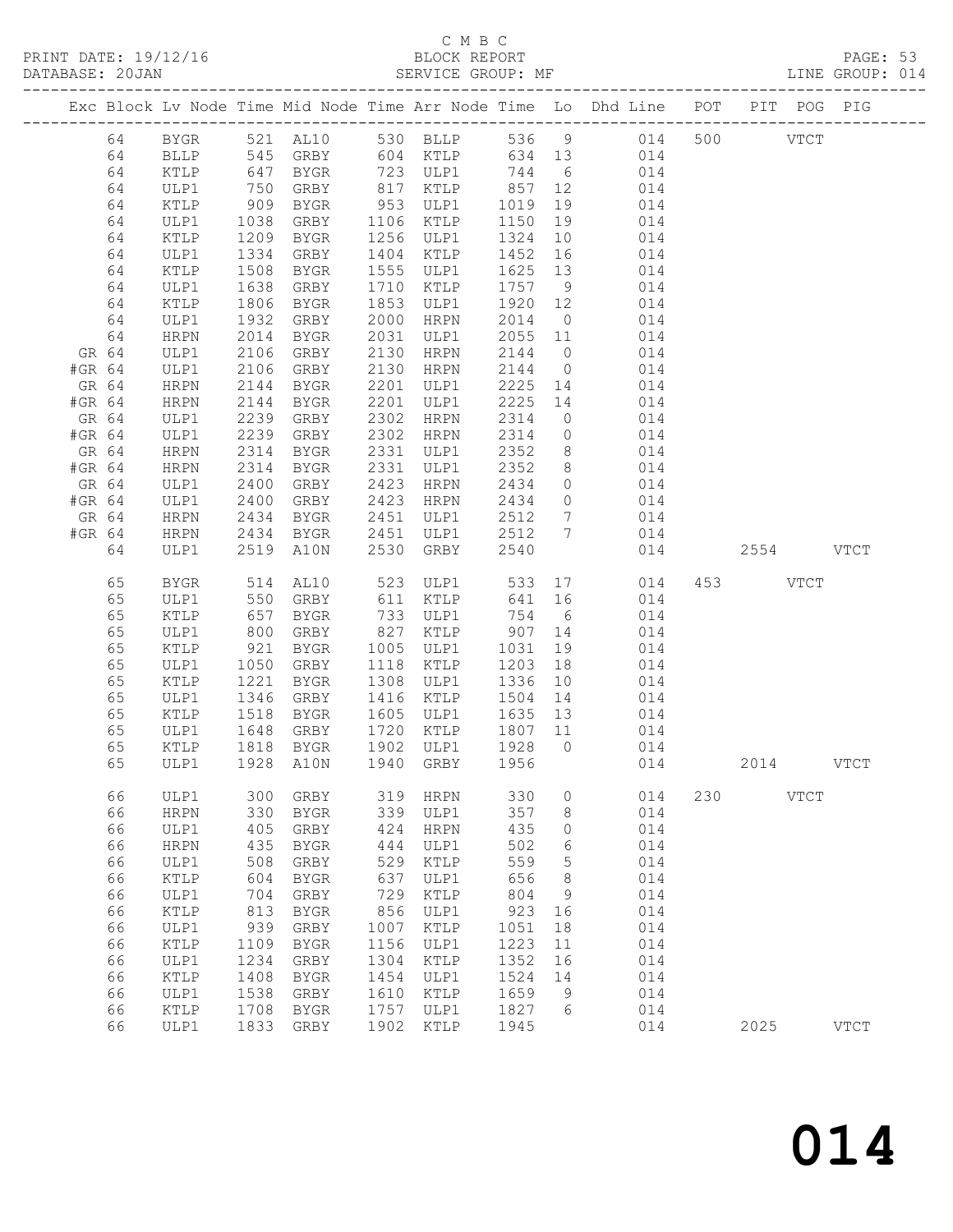# C M B C<br>BLOCK REPORT<br>SERVICE GROUP: MF

| DATABASE: 20JAN |        |                 |            |                        |      | SERVICE GROUP: MF              |         |                 |                                                                                |           | LINE GROUP: 014 |
|-----------------|--------|-----------------|------------|------------------------|------|--------------------------------|---------|-----------------|--------------------------------------------------------------------------------|-----------|-----------------|
|                 |        |                 |            |                        |      |                                |         |                 | Exc Block Lv Node Time Mid Node Time Arr Node Time Lo Dhd Line POT PIT POG PIG |           |                 |
|                 | 67     |                 |            |                        |      |                                |         |                 | BYGR 544 AL10 553 ULP1 603 5 014 523 VTCT                                      |           |                 |
|                 | 67     | ULP1            |            |                        |      |                                |         |                 | 608 GRBY 631 KTLP 702 15 014                                                   |           |                 |
|                 | 67     | KTLP            |            | BYGR                   |      |                                |         |                 | 753 ULP1 817 12 014                                                            |           |                 |
|                 | 67     | ULP1            | 717<br>829 | GRBY                   |      |                                |         | 17              | 014                                                                            |           |                 |
|                 | 67     | KTLP            | 957        | BYGR                   |      | 858 KTLP 940<br>1043 ULP1 1110 |         | 14              | 014                                                                            |           |                 |
|                 | 67     | ULP1            | 1124       | GRBY                   |      | 1152 KTLP                      | 1238 19 |                 | 014                                                                            |           |                 |
|                 | 67     | KTLP            | 1257       | BYGR                   |      | 1344 ULP1                      | 1412    | 9               | 014                                                                            |           |                 |
|                 | 67     | ULP1            | 1421       | GRBY                   |      | 1452 KTLP                      | 1542 16 |                 | 014                                                                            |           |                 |
|                 | 67     | KTLP            | 1558       | BYGR                   |      | 1646 ULP1                      | 1716 15 |                 | 014                                                                            |           |                 |
|                 | 67     | ULP1            | 1731       | GRBY                   | 1802 | KTLP                           | 1849 5  |                 | 014                                                                            |           |                 |
|                 | 67     | KTLP            | 1854       | BYGR                   |      | 1935 ULP1                      | 2001    | 16              | 014                                                                            |           |                 |
|                 | 67     | ULP1            | 2017       | GRBY                   |      | 2045 HRPN                      | 2059    | $\overline{0}$  | 014                                                                            |           |                 |
|                 | GR 67  | HRPN            | 2059       | BYGR                   |      | 2116 ULP1                      | 2140    | 18              | 014                                                                            |           |                 |
| #GR 67          |        | HRPN            | 2059       | BYGR                   |      | 2116 ULP1                      | 2140 18 |                 | 014                                                                            |           |                 |
|                 | GR 67  | ULP1            | 2158       | GRBY                   |      | 2222 HRPN                      | 2234    | $\overline{0}$  | 014                                                                            |           |                 |
| #GR 67          |        | ULP1            | 2158       | GRBY                   |      | 2222 HRPN                      | 2234 0  |                 | 014                                                                            |           |                 |
|                 | GR 67  | HRPN            | 2234       | BYGR                   |      | 2251 ULP1                      | 2313 16 |                 | 014                                                                            |           |                 |
| #GR 67          |        | HRPN            | 2234       | BYGR                   |      | 2251 ULP1                      | 2313 16 |                 | 014                                                                            |           |                 |
|                 | GR 67  | ULP1            | 2329       | GRBY                   |      | 2352 HRPN                      | 2404    | $\overline{0}$  | 014                                                                            |           |                 |
| #GR 67          |        | ULP1            | 2329       | GRBY                   |      | 2352 HRPN                      | 2404    | $\overline{O}$  | 014                                                                            |           |                 |
|                 | GR 67  | HRPN            | 2404       | BYGR                   |      | 2421 ULP1                      | 2442    | 18              | 014                                                                            |           |                 |
| #GR 67          |        | HRPN            | 2404       | BYGR                   |      | 2421 ULP1                      | 2442    | 18              | 014                                                                            |           |                 |
|                 | GR 67  | ULP1            | 2500       | GRBY                   |      | 2523 HRPN                      | 2534    |                 | $0$ 014                                                                        |           |                 |
| #GR 67          |        | ULP1            | 2500       | GRBY                   |      | 2523 HRPN                      | 2534    | $\overline{0}$  | 014                                                                            |           |                 |
|                 | GR 67  | HRPN            | 2534       | BYGR                   |      | 2551 ULP1                      | 2612 6  |                 | 014                                                                            |           |                 |
|                 | #GR 67 | HRPN            | 2534       | BYGR                   |      | 2551 ULP1 2612 6               |         |                 | 014                                                                            |           |                 |
|                 | 67     | ULP1            | 2618       | A10N                   |      | 2628 GRBY                      | 2636    |                 | 014                                                                            | 2650 VTCT |                 |
|                 |        |                 |            |                        |      |                                |         |                 |                                                                                |           |                 |
|                 | 68     | GRBY            | 548<br>627 | HACO                   |      | 609 KTLP                       | 618     |                 | 9<br>014                                                                       | 531 VTCT  |                 |
|                 | 68     | KTLP            |            | BYGR                   |      | 701 ULP1                       | 720     | 10              | 014                                                                            |           |                 |
|                 | 68     | ULP1            | 730        | GRBY                   |      | 757 KTLP                       | 833     | 12              | 014                                                                            |           |                 |
|                 | 68     | $\texttt{KTLP}$ | 845        | BYGR                   |      | 929 ULP1                       | 955     | 19              | 014                                                                            |           |                 |
|                 | 68     | ULP1            | 1014       | GRBY                   |      | 1042 KTLP                      | 1126    | 19              | 014                                                                            |           |                 |
|                 | 68     | KTLP            | 1145       | BYGR                   |      | 1232 ULP1                      | 1259    | 11              | 014                                                                            |           |                 |
|                 | 68     | ULP1            | 1310       | GRBY                   |      | 1340 KTLP                      | 1428    | 10              | 014                                                                            |           |                 |
|                 | 68     | KTLP            | 1438       | BYGR                   |      | 1524 ULP1                      | 1554    | 14              | 014                                                                            |           |                 |
|                 | 68     | ULP1            |            | 1608 GRBY<br>1742 BYGR |      | 1640 KTLP                      | 1727 15 |                 | 014                                                                            |           |                 |
|                 | 68     | KTLP            |            |                        |      | 1829 ULP1 1857 4               |         |                 | 014                                                                            |           |                 |
|                 | 68     |                 |            |                        |      |                                |         |                 | ULP1 1901 GRBY 1930 HRPN 1944 0 014                                            |           |                 |
|                 | 68     | HRPN            | 1944       | BYGR                   | 2001 | ULP1                           | 2025 11 |                 | 014                                                                            |           |                 |
|                 | GR 68  | ULP1            | 2036       | GRBY                   | 2100 | HRPN                           | 2114    | $\overline{0}$  | 014                                                                            |           |                 |
| #GR 68          |        | ULP1            | 2036       | GRBY                   | 2100 | <b>HRPN</b>                    | 2114    | $\overline{0}$  | 014                                                                            |           |                 |
|                 | GR 68  | <b>HRPN</b>     | 2114       | BYGR                   | 2131 | ULP1                           | 2155    | $\mathbf{1}$    | 014                                                                            |           |                 |
| #GR 68          |        | <b>HRPN</b>     | 2114       | BYGR                   | 2131 | ULP1                           | 2155    | 1               | 014                                                                            |           |                 |
|                 | 68     | ULP1            | 2156       | A10N                   | 2207 | GRBY                           | 2220    |                 | 014                                                                            | 2236 VTCT |                 |
|                 | 69     | ${\tt BYGR}$    | 555        | AL10                   | 604  | ULP1                           | 614     | $4\overline{4}$ | 014                                                                            | 534 VTCT  |                 |
|                 | 69     | ULP1            | 618        | GRBY                   | 641  | KTLP                           | 712     | 14              | 014                                                                            |           |                 |
|                 | 69     | KTLP            | 726        | BYGR                   | 804  | ULP1                           | 830     | 10              | 014                                                                            |           |                 |
|                 | 69     | ULP1            | 840        | GRBY                   | 909  | KTLP                           | 951     | 18              | 014                                                                            |           |                 |
|                 | 69     | $\verb KTLP $   | 1009       | BYGR                   | 1055 | ULP1                           | 1122    | 13              | 014                                                                            |           |                 |
|                 | 69     | ULP1            | 1135       | GRBY                   | 1204 | KTLP                           | 1252    | 17              | 014                                                                            |           |                 |
|                 | 69     | KTLP            | 1309       | BYGR                   | 1356 | ULP1                           | 1424    | 9               | 014                                                                            |           |                 |
|                 | 69     | ULP1            | 1433       | GRBY                   | 1504 | KTLP                           | 1554    | 14              | 014                                                                            |           |                 |
|                 | 69     | KTLP            | 1608       | BYGR                   | 1657 | ULP1                           | 1727    | 16              | 014                                                                            |           |                 |
|                 | 69     | ULP1            | 1743       | GRBY                   | 1814 | KTLP                           | 1901    |                 | 014                                                                            | 1941 VTCT |                 |
|                 |        |                 |            |                        |      |                                |         |                 |                                                                                |           |                 |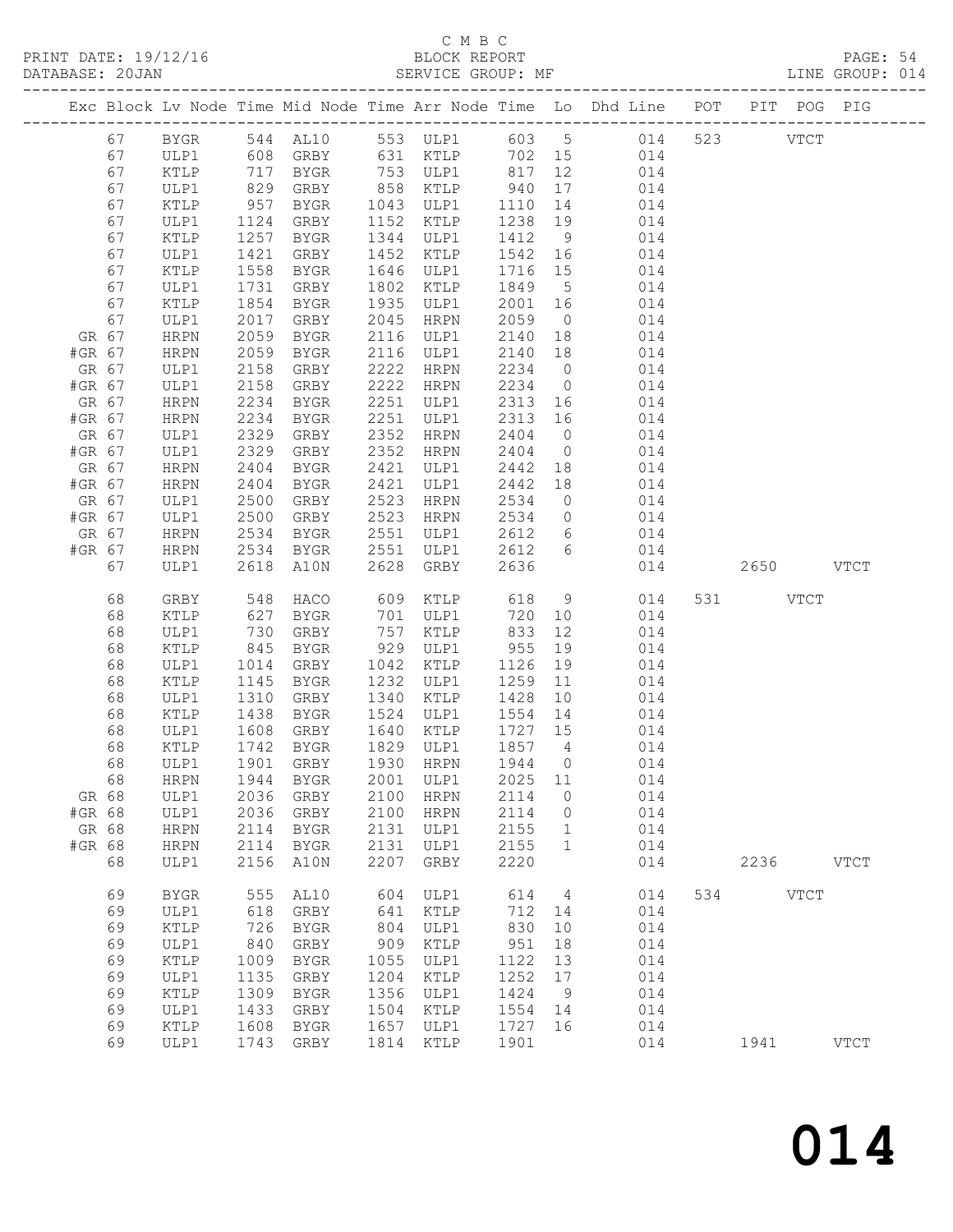#### C M B C

|        |          |                 |              |                     |              |                      |              |                | Exc Block Lv Node Time Mid Node Time Arr Node Time Lo Dhd Line POT PIT POG PIG |     |             |             |             |  |
|--------|----------|-----------------|--------------|---------------------|--------------|----------------------|--------------|----------------|--------------------------------------------------------------------------------|-----|-------------|-------------|-------------|--|
|        | 70       | ULP1            |              | 534 GRBY 555 KTLP   |              |                      |              |                | 625 12 014 459                                                                 |     |             | <b>VTCT</b> |             |  |
|        | 70       | KTLP            | 637          | BYGR 713 ULP1       |              |                      |              |                | 734 6 014                                                                      |     |             |             |             |  |
|        | 70       | ULP1            | 740<br>857   | GRBY                |              | 807 KTLP<br>941 ULP1 | 844 13       |                | 014                                                                            |     |             |             |             |  |
|        | 70       | KTLP            |              | BYGR                |              |                      | 1007         |                | 19<br>014                                                                      |     |             |             |             |  |
|        | 70       | ULP1            | 1026         | GRBY                |              | 1054 KTLP            | 1138         | 19             | 014                                                                            |     |             |             |             |  |
|        | 70       | KTLP            | 1157         | BYGR                | 1244         | ULP1                 | 1312         | 10             | 014                                                                            |     |             |             |             |  |
|        | 70       | ULP1            | 1322         | GRBY                |              | 1352 KTLP            | 1440         | 18             | 014                                                                            |     |             |             |             |  |
|        | 70       | KTLP            | 1458         | BYGR                | 1544         | ULP1                 | 1614         | 14             | 014                                                                            |     |             |             |             |  |
|        | 70       | ULP1            | 1628         | GRBY                | 1700         | KTLP                 | 1747         | $\overline{7}$ | 014                                                                            |     |             |             |             |  |
|        | 70       | KTLP            | 1754         | BYGR                | 1841         | ULP1                 | 1908         | 8 <sup>8</sup> | 014                                                                            |     |             |             |             |  |
|        | 70       | ULP1            | 1916         | GRBY                | 1945         | HRPN                 | 1959         | $\overline{0}$ | 014                                                                            |     |             |             |             |  |
|        | 70       | HRPN            | 1959         | BYGR                | 2016         | ULP1                 | 2040 11      |                | 014                                                                            |     |             |             |             |  |
|        | GR 70    | ULP1            | 2051         | GRBY                | 2115         | HRPN                 | 2129         | $\overline{0}$ | 014                                                                            |     |             |             |             |  |
| #GR 70 |          | ULP1            | 2051         | GRBY                | 2115         | HRPN                 | 2129         | $\overline{0}$ | 014                                                                            |     |             |             |             |  |
|        | GR 70    | HRPN            | 2129         | BYGR                | 2146         | ULP1                 | 2210         | 8 <sup>8</sup> | 014                                                                            |     |             |             |             |  |
| #GR 70 |          | HRPN            | 2129         | BYGR                | 2146         | ULP1                 | 2210         | 8 <sup>8</sup> | 014                                                                            |     |             |             |             |  |
|        | GR 70    | ULP1            | 2218         | GRBY                | 2242         | HRPN                 | 2254         | $\overline{0}$ | 014                                                                            |     |             |             |             |  |
| #GR 70 |          | ULP1            | 2218         | GRBY                | 2242         | HRPN                 | 2254         | $\overline{0}$ | 014                                                                            |     |             |             |             |  |
|        | GR 70    | HRPN            | 2254         | BYGR                | 2311         | ULP1                 | 2333         | 12             | 014                                                                            |     |             |             |             |  |
| #GR 70 |          | HRPN            | 2254         | BYGR                | 2311         | ULP1                 | 2333 12      |                | 014                                                                            |     |             |             |             |  |
|        | GR 70    | ULP1            | 2345         | GRBY                | 2408         | HRPN                 | 2419 0       |                | 014                                                                            |     |             |             |             |  |
| #GR 70 |          | ULP1            | 2345         | GRBY                | 2408         | HRPN                 |              |                | 2419 0 014                                                                     |     |             |             |             |  |
|        | GR 70    | HRPN            | 2419         | BYGR                | 2436         | ULP1                 | 2457         |                | 014                                                                            |     | $2527$ VTCT |             |             |  |
| #GR 70 |          | ${\tt HRPN}$    | 2419         | BYGR                | 2436         | ULP1                 | 2457         |                | 014                                                                            |     | 2527 VTCT   |             |             |  |
|        | 71       | GRBY            | 621          | HACO                | 643          | KTLP                 | 652          |                | 15<br>014                                                                      |     | 604 VTCT    |             |             |  |
|        | 71       | KTLP            | 707          | BYGR                | 743          | ULP1                 | 807          | 11             | 014                                                                            |     |             |             |             |  |
|        | 71       | ULP1            | 818          | GRBY                | 847          | KTLP                 | 929          | 16             | 014                                                                            |     |             |             |             |  |
|        | 71       | KTLP            | 945          | BYGR                | 1029         | ULP1                 | 1055         | 18             | 014                                                                            |     |             |             |             |  |
|        | 71       | ULP1            | 1113         | GRBY                | 1141         | KTLP                 | 1227         | 18             | 014                                                                            |     |             |             |             |  |
|        | 71       | KTLP            | 1245         | BYGR                | 1332         | ULP1                 | 1400         | 9              | 014                                                                            |     |             |             |             |  |
|        | 71       | ULP1            | 1409         | GRBY                | 1440         | KTLP                 | 1530         | 8 <sup>8</sup> | 014                                                                            |     |             |             |             |  |
|        | 71       | KTLP            | 1538         | BYGR                | 1625         | ULP1                 | 1655 13      |                | 014                                                                            |     |             |             |             |  |
|        | 71       | ULP1            | 1708         | GRBY                | 1740         | KTLP                 | 1827         |                | 014                                                                            |     | 1913 VTCT   |             |             |  |
|        | 72       | BYGR            |              |                     |              |                      |              |                |                                                                                | 633 |             | VTCT        |             |  |
|        | 72       | ULP1            |              |                     |              |                      |              |                |                                                                                |     |             |             |             |  |
|        | 72       | $\texttt{KTLP}$ | 833          | <b>BYGR</b>         | 917          | ULP1                 | 943          | 19             | 014                                                                            |     |             |             |             |  |
|        | 72       | ULP1            | 1002         | GRBY                | 1030         | KTLP                 | 1114         | 19             | 014                                                                            |     |             |             |             |  |
|        | 72       | KTLP            | 1133         | <b>BYGR</b>         | 1220         | ULP1                 | 1247         | 11             | 014                                                                            |     |             |             |             |  |
|        | 72       | ULP1            | 1258         | GRBY                | 1328         | KTLP                 | 1416         | 12             | 014                                                                            |     |             |             |             |  |
|        | 72       | KTLP            | 1428         | <b>BYGR</b>         | 1514         | ULP1                 | 1544         | 14             | 014                                                                            |     |             |             |             |  |
|        | 72       | ULP1            | 1558         | GRBY                | 1630         | KTLP                 | 1717         | 13             | 014                                                                            |     |             |             |             |  |
|        | 72       | KTLP            | 1730         | <b>BYGR</b>         | 1818         | ULP1                 | 1846         | 2              | 014                                                                            |     |             |             |             |  |
|        | 72       | ULP1            | 1848         | A10N                | 1900         | GRBY                 | 1916         |                | 014                                                                            |     | 1934        |             | VTCT        |  |
|        | 73       | GRBY            | 659          | HACO                | 721          | KTLP                 | 730          | 15             | 014                                                                            | 639 |             | <b>VTCT</b> |             |  |
|        | 73       | KTLP            | 745          | <b>BYGR</b>         | 825          | ULP1                 | 852          | 10             | 014                                                                            |     |             |             |             |  |
|        | 73       | ULP1            | 902          | GRBY                | 931          | KTLP                 | 1013         | 20             | 014                                                                            |     |             |             |             |  |
|        | 73       | KTLP            | 1033         | <b>BYGR</b>         | 1120         | ULP1                 | 1147         | 12             | 014                                                                            |     |             |             |             |  |
|        | 73       | ULP1            | 1159         | GRBY                | 1228         | KTLP                 | 1316         | 18             | 014                                                                            |     |             |             |             |  |
|        | 73       | KTLP            | 1334         | <b>BYGR</b>         | 1420         | ULP1                 | 1450         | 7              | 014                                                                            |     |             |             |             |  |
|        | 73<br>73 | ULP1            | 1457<br>1628 | GRBY                | 1528<br>1717 | KTLP                 | 1618<br>1747 | 10<br>8        | 014<br>014                                                                     |     |             |             |             |  |
|        | 73       | KTLP<br>ULP1    | 1755         | <b>BYGR</b><br>GRBY | 1826         | ULP1<br>KTLP         | 1913         |                | 014                                                                            |     | 1953        |             | <b>VTCT</b> |  |
|        |          |                 |              |                     |              |                      |              |                |                                                                                |     |             |             |             |  |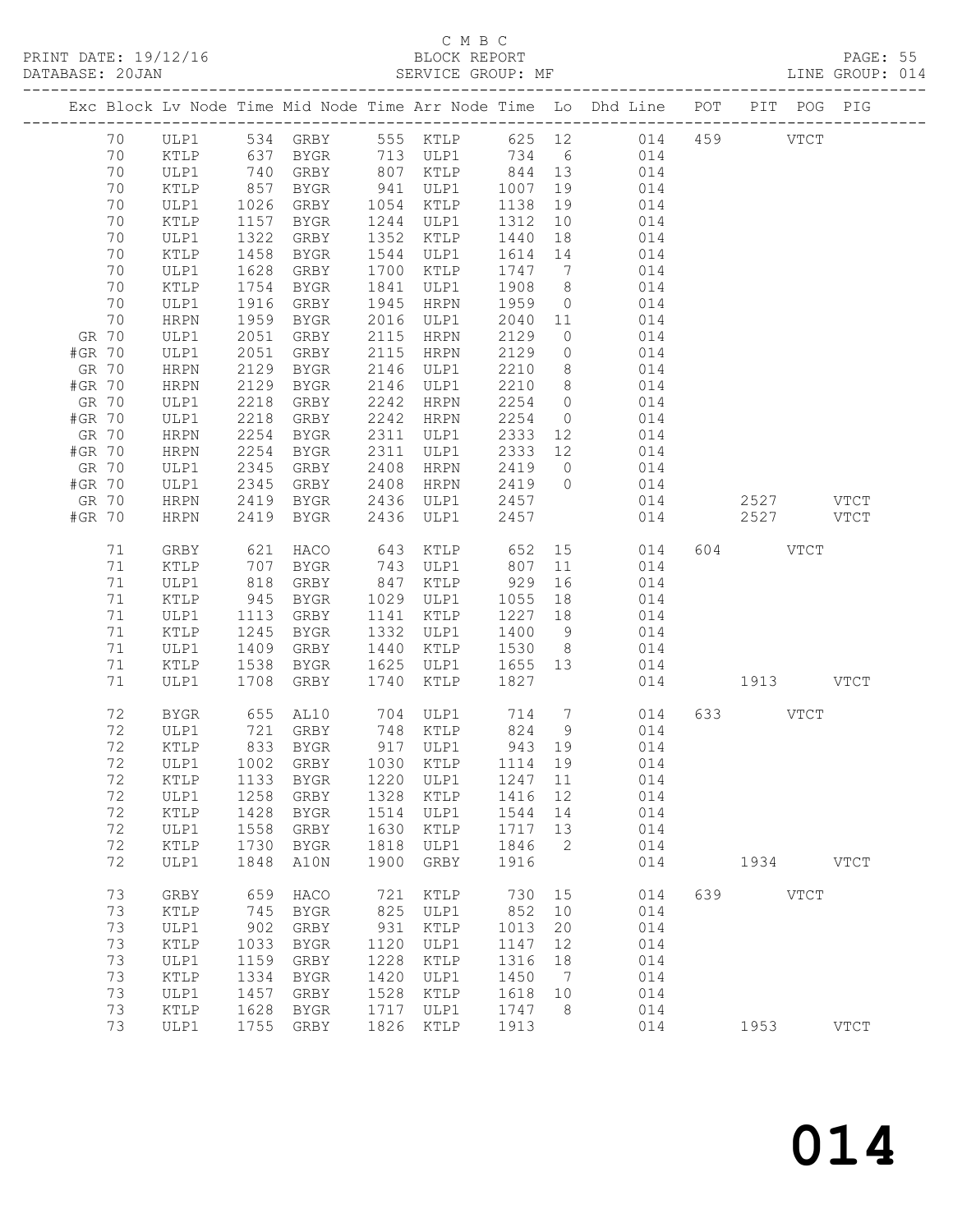## C M B C<br>BLOCK REPORT

PAGE: 56<br>LINE GROUP: 014

|        |    |             |              |                         |      |                   |                   |                              | Exc Block Lv Node Time Mid Node Time Arr Node Time Lo Dhd Line POT PIT POG PIG |     |               |  |
|--------|----|-------------|--------------|-------------------------|------|-------------------|-------------------|------------------------------|--------------------------------------------------------------------------------|-----|---------------|--|
|        | 74 | BYGR        |              | 737 AL10 748 ULP1 759 9 |      |                   |                   |                              | 014 713 VTCT                                                                   |     |               |  |
|        | 74 | ULP1        |              |                         |      |                   |                   |                              | 014                                                                            |     |               |  |
|        | 74 | KTLP        |              |                         |      |                   |                   |                              | 014                                                                            |     |               |  |
|        | 74 | ULP1        | 1102<br>1233 | GRBY                    |      | 1130 KTLP         | 1216<br>1348      | 17                           | 014                                                                            |     |               |  |
|        | 74 | KTLP        | 1233         | BYGR                    |      | 1320 ULP1         |                   | 10                           | 014                                                                            |     |               |  |
|        | 74 | ULP1        | 1358         | GRBY                    |      | 1428 KTLP         | 1516              | 12                           | 014                                                                            |     |               |  |
|        | 74 | KTLP        | 1528         | BYGR                    |      | 1615 ULP1         | 1645              | 13                           | 014                                                                            |     |               |  |
|        | 74 | ULP1        | 1658         | GRBY                    |      | 1730 KTLP         | 1817 13<br>1940 7 |                              | 014                                                                            |     |               |  |
|        | 74 | KTLP        | 1830         | BYGR                    |      | 1914 ULP1         |                   | $7\phantom{.0}\phantom{.0}7$ | 014                                                                            |     |               |  |
|        | 74 | ULP1        | 1947         | GRBY                    |      | 2015 HRPN         | 2029              | $\overline{0}$               | 014                                                                            |     |               |  |
|        | 74 | HRPN        | 2029         | BYGR                    |      | 2046 ULP1         | 2110 11           |                              | 014                                                                            |     |               |  |
| GR 74  |    | ULP1        | 2121         | GRBY                    |      | 2145 HRPN         | 2159              | $\overline{0}$               | 014                                                                            |     |               |  |
| #GR 74 |    | ULP1        | 2121         | GRBY                    |      | 2145 HRPN         | 2159<br>2240      | $\overline{0}$               | 014                                                                            |     |               |  |
| GR 74  |    | HRPN        | 2121<br>2159 | BYGR                    |      | 2216 ULP1         |                   | $\overline{0}$               | 014                                                                            |     |               |  |
| #GR 74 |    | HRPN        | 2159         | BYGR                    |      | 2216 ULP1         | 2240              | $\overline{0}$               | 014                                                                            |     |               |  |
|        | 74 | ULP1        | 2240         | A10N                    |      | 2251 GRBY         | 2304              |                              | 014                                                                            |     | 2320 VTCT     |  |
|        |    |             |              |                         |      |                   |                   |                              |                                                                                |     |               |  |
|        | 76 | GRBY        | 1346         | HACO                    |      |                   |                   |                              | 1419 KTLP 1434 14 014 1325 VTCT                                                |     |               |  |
|        | 76 | KTLP        | 1448         | BYGR                    |      | 1534 ULP1 1604 14 |                   |                              | 014                                                                            |     |               |  |
|        | 76 | ULP1        |              | 1618 GRBY               |      | 1650 KTLP         | 1737              |                              |                                                                                |     | 014 1832 VTCT |  |
|        |    |             |              |                         |      |                   |                   |                              |                                                                                |     |               |  |
|        | 77 | GRBY        | 1446         | HACO                    |      | 1520 KTLP         | 1536 12           |                              |                                                                                |     | 014 1425 VTCT |  |
|        | 77 | KTLP        | 1548         | BYGR                    |      | 1636 ULP1         | 1706 12           |                              | 014                                                                            |     |               |  |
|        | 77 | ULP1        | 1718         | GRBY                    |      | 1750 KTLP         | 1837              | $5^{\circ}$                  | 014                                                                            |     |               |  |
|        | 77 | KTLP        | 1842         | BYGR                    |      | 1926 ULP1         | 1952 10           |                              | 014                                                                            |     |               |  |
|        | 77 | ULP1        | 2002         | GRBY                    |      | 2030 HRPN         | 2044              | $\overline{0}$               | 014                                                                            |     |               |  |
|        | 77 | HRPN        | 2044         | BYGR                    |      | 2101 ULP1         | 2125 13           |                              | 014                                                                            |     |               |  |
| GR 77  |    | ULP1        | 2138         | GRBY                    |      | 2202 HRPN         | 2214              | $\overline{0}$               | 014                                                                            |     |               |  |
| #GR 77 |    | ULP1        | 2138         | GRBY                    |      | 2202 HRPN         | 2214              | $\overline{0}$               | 014                                                                            |     |               |  |
| GR 77  |    | HRPN        | 2214         | BYGR                    |      | 2231 ULP1         | 2253              | $6\overline{6}$              | 014                                                                            |     |               |  |
| #GR 77 |    | HRPN        | 2214         | BYGR                    |      | 2231 ULP1         | 2253              | 6                            | 014                                                                            |     |               |  |
| GR 77  |    | ULP1        | 2259         | GRBY                    |      | 2322 HRPN         | 2334              | $\overline{0}$               | 014                                                                            |     |               |  |
| #GR 77 |    | ULP1        | 2259         | GRBY                    |      | 2322 HRPN         | 2334              | $\overline{0}$               | 014                                                                            |     |               |  |
| GR 77  |    | HRPN        | 2334         | BYGR                    |      | 2351 ULP1         | 2412 18           |                              | 014                                                                            |     |               |  |
| #GR 77 |    | HRPN        | 2334         | BYGR                    |      | 2351 ULP1         | 2412<br>2504      | 18                           | 014                                                                            |     |               |  |
| GR 77  |    | ULP1        | 2430         | GRBY                    |      | 2453 HRPN         |                   | $\overline{0}$               | 014                                                                            |     |               |  |
| #GR 77 |    | ULP1        | 2430         | GRBY                    |      | 2453 HRPN         | 2504              | $\overline{0}$               | 014                                                                            |     |               |  |
| GR 77  |    | HRPN        | 2504         | BYGR                    |      | 2521 ULP1         | 2542              | $\overline{7}$               | 014                                                                            |     |               |  |
| #GR 77 |    | HRPN        | 2504         | BYGR                    | 2521 | ULP1              | 2542              | $7\phantom{.0}\phantom{.0}7$ | 014                                                                            |     |               |  |
|        | 77 | ULP1        | 2549         | A10N                    | 2600 | GRBY              | 2610              |                              |                                                                                | 014 | 2624 VTCT     |  |
|        |    |             |              |                         |      |                   |                   |                              |                                                                                |     |               |  |
|        | 78 | <b>BYGR</b> | 1429         | AL10                    |      | 1445 ULP1         | 1459              | 9                            | 014 1405 VTCT                                                                  |     |               |  |
|        | 78 | ULP1        | 1508         | GRBY                    |      | 1540 KTLP 1629    |                   | 9                            | 014                                                                            |     |               |  |
|        | 78 | KTLP        |              | 1638 BYGR               |      | 1727 ULP1 1757 12 |                   |                              | 014                                                                            |     |               |  |
|        | 78 | ULP1        |              | 1809 GRBY               |      | 1838 KTLP         | 1921              |                              |                                                                                | 014 | 2001 VTCT     |  |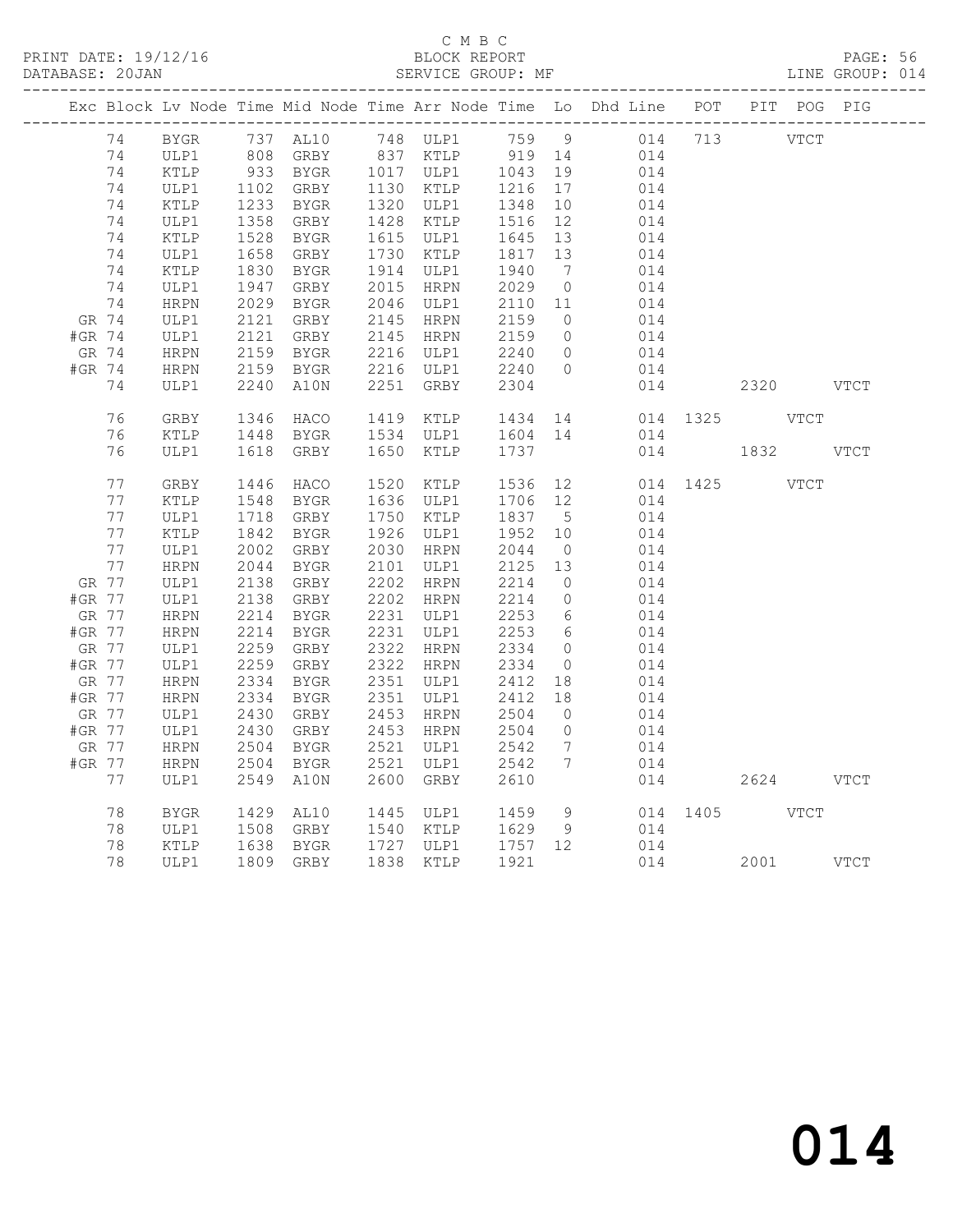| C M B C<br>PRINT DATE: 19/12/16 BLOCK REPORT<br>DATABASE: 20JAN SERVICE GROUP: MF LINE GROUP: 015 |                                                                                                                                                                                                                                                                                                                                                                                                                              |                                                                                                                                                                                                              |                                                                                                                                                                                                                    |                                                                                                                                                                                                                                                                                                                                             |                                                      |                                                                                                                                                                                                                                                                                                                  |                                                                                                                                                                         |                                                                                                                                                                                                                                                                                                                                                                                                                                                                                                                                    |                   |      |            |            |  |
|---------------------------------------------------------------------------------------------------|------------------------------------------------------------------------------------------------------------------------------------------------------------------------------------------------------------------------------------------------------------------------------------------------------------------------------------------------------------------------------------------------------------------------------|--------------------------------------------------------------------------------------------------------------------------------------------------------------------------------------------------------------|--------------------------------------------------------------------------------------------------------------------------------------------------------------------------------------------------------------------|---------------------------------------------------------------------------------------------------------------------------------------------------------------------------------------------------------------------------------------------------------------------------------------------------------------------------------------------|------------------------------------------------------|------------------------------------------------------------------------------------------------------------------------------------------------------------------------------------------------------------------------------------------------------------------------------------------------------------------|-------------------------------------------------------------------------------------------------------------------------------------------------------------------------|------------------------------------------------------------------------------------------------------------------------------------------------------------------------------------------------------------------------------------------------------------------------------------------------------------------------------------------------------------------------------------------------------------------------------------------------------------------------------------------------------------------------------------|-------------------|------|------------|------------|--|
|                                                                                                   |                                                                                                                                                                                                                                                                                                                                                                                                                              |                                                                                                                                                                                                              |                                                                                                                                                                                                                    |                                                                                                                                                                                                                                                                                                                                             |                                                      |                                                                                                                                                                                                                                                                                                                  |                                                                                                                                                                         |                                                                                                                                                                                                                                                                                                                                                                                                                                                                                                                                    |                   |      |            |            |  |
| Exc Block Lv Node Time Mid Node Time Arr Node Time Lo Dhd Line POT PIT POG PIG                    |                                                                                                                                                                                                                                                                                                                                                                                                                              |                                                                                                                                                                                                              |                                                                                                                                                                                                                    |                                                                                                                                                                                                                                                                                                                                             |                                                      |                                                                                                                                                                                                                                                                                                                  |                                                                                                                                                                         |                                                                                                                                                                                                                                                                                                                                                                                                                                                                                                                                    |                   |      |            |            |  |
| GR 1                                                                                              | $\mathbf{1}$<br>$\mathbf{1}$<br>$\mathbf{1}$<br>$\mathbf{1}$<br>$\mathbf{1}$<br>$\mathbf{1}$<br>$\mathbf{1}$<br>$\mathbf{1}$<br>$\mathbf{1}$<br>$\mathbf{1}$<br>$\mathbf{1}$<br>$\mathbf{1}$<br>$\mathbf{1}$<br>$\mathbf{1}$<br>$\mathbf{1}$<br>$\mathbf{1}$<br>$\mathbf{1}$<br>$\mathbf{1}$<br>$\mathbf{1}$<br>$\mathbf{1}$<br>$\mathbf{1}$<br>$\mathbf{1}$<br>$\mathbf{1}$<br>$\mathbf{1}$<br>$\mathbf{1}$<br>$\mathbf{1}$ | OLYE<br>MRST<br>OLYW<br>KETA<br>OLYE<br>MRST<br>OLYW<br>KETA<br>OLYE<br>MRST<br>OLYW<br>KETA<br>OLYE<br>MRST<br>OLYW<br>KETA<br>OLYE<br>MRST<br>OLYW<br>KETA<br>OLYE<br>MRST<br>OLYW<br>KETA<br>OLYE<br>MRST | $600$<br>$624$<br>$642$<br>725<br>751<br>830<br>857<br>936<br>1007<br>1046<br>1112<br>1151<br>1223<br>1300<br>1328<br>1410<br>1444<br>1536<br>1608<br>1654<br>1729<br>1813<br>1841<br>1935<br>2005<br>2036<br>2058 | 1 MRST 445 CM41 451 OLYW 502 0 015 437<br>1 OLYW 502 5GRN 511 KETA 527 11 050<br>1 KETA 538 CLOV 552 OLYE 600 0 050<br>CM41<br>CM41<br>5GRN<br>CLOV<br>CM41<br>CM41<br>5GRN<br>CLOV<br>CM41<br>CM41<br>5GRN<br>CLOV<br>CM41<br>CM41<br>5GRN<br>CLOV<br>CM41<br>CM41<br>5GRN<br>CLOV<br>CM41<br>CM41<br>5GRN<br>CLOV<br>CM41<br>CM41<br>5GRN | 1020<br>1211<br>1718<br>1825<br>2017<br>2044<br>2108 | 608 MRST<br>631 OLYW<br>651 KETA<br>742 OLYE<br>805 MRST<br>841 OLYW<br>907 KETA<br>957 OLYE<br>MRST<br>1055 OLYW<br>1122 KETA<br>OLYE<br>1239 MRST<br>1309 OLYW<br>1340 KETA<br>1432 OLYE<br>1500 MRST<br>1548 OLYW<br>1621 KETA<br>OLYE<br>1748 MRST<br>OLYW<br>1853 KETA<br>1956 OLYE<br>MRST<br>OLYW<br>KETA | 751<br>857<br>$927$<br>1007<br>1032<br>1112<br>1144<br>$1223$<br>$1253$<br>1328<br>1402<br>1444<br>1516<br>1608<br>1645<br>1841<br>1914<br>2005<br>2026<br>2058<br>2124 | 617 7 015<br>642 0 015<br>707 18 050<br>751 0<br>817 13<br>$0\qquad \qquad 015$<br>9 050<br>0 050<br>$\begin{array}{ccc} 14 & \quad & 015 \\ 0 & \quad & 015 \end{array}$<br>7 050<br>$\begin{array}{ccc} 0 & \quad & 050 \\ 7 & \quad & 015 \end{array}$<br>$0$ 015<br>8 050<br>0 050<br>$\begin{array}{ccc} 20 & \quad & 015 \\ 0 & \quad & 015 \end{array}$<br>$9$ 050<br>1729 0 050<br>1804 9 015<br>$0$ 015<br>21<br>$\overline{0}$ 050<br>$\begin{array}{ccc} 10 & \quad & 015 \\ 0 & \quad & 015 \end{array}$<br>$3 \t 050$ | 050<br>015<br>050 |      | <b>VTC</b> |            |  |
| $#GR$ 1<br>GR 1<br>$#GR$ 1                                                                        | $\mathbf{1}$                                                                                                                                                                                                                                                                                                                                                                                                                 | OLYW<br>OLYW<br>KETA<br>KETA<br>OLYE                                                                                                                                                                         | 2058<br>2127<br>2127<br>2156                                                                                                                                                                                       | 5GRN<br>CLOV<br>CLOV<br>CM41                                                                                                                                                                                                                                                                                                                | 2147<br>2208                                         | 2108 KETA<br>2147 OLYE 2156<br>OLYE<br>MRST                                                                                                                                                                                                                                                                      | 2124<br>2156<br>2217                                                                                                                                                    | $\begin{array}{ccc} 3 & \hspace{1.5mm} 050 \\ 0 & \hspace{1.5mm} 0 \end{array}$<br>$0\qquad \qquad 050$                                                                                                                                                                                                                                                                                                                                                                                                                            | 015               | 2222 |            | <b>VTC</b> |  |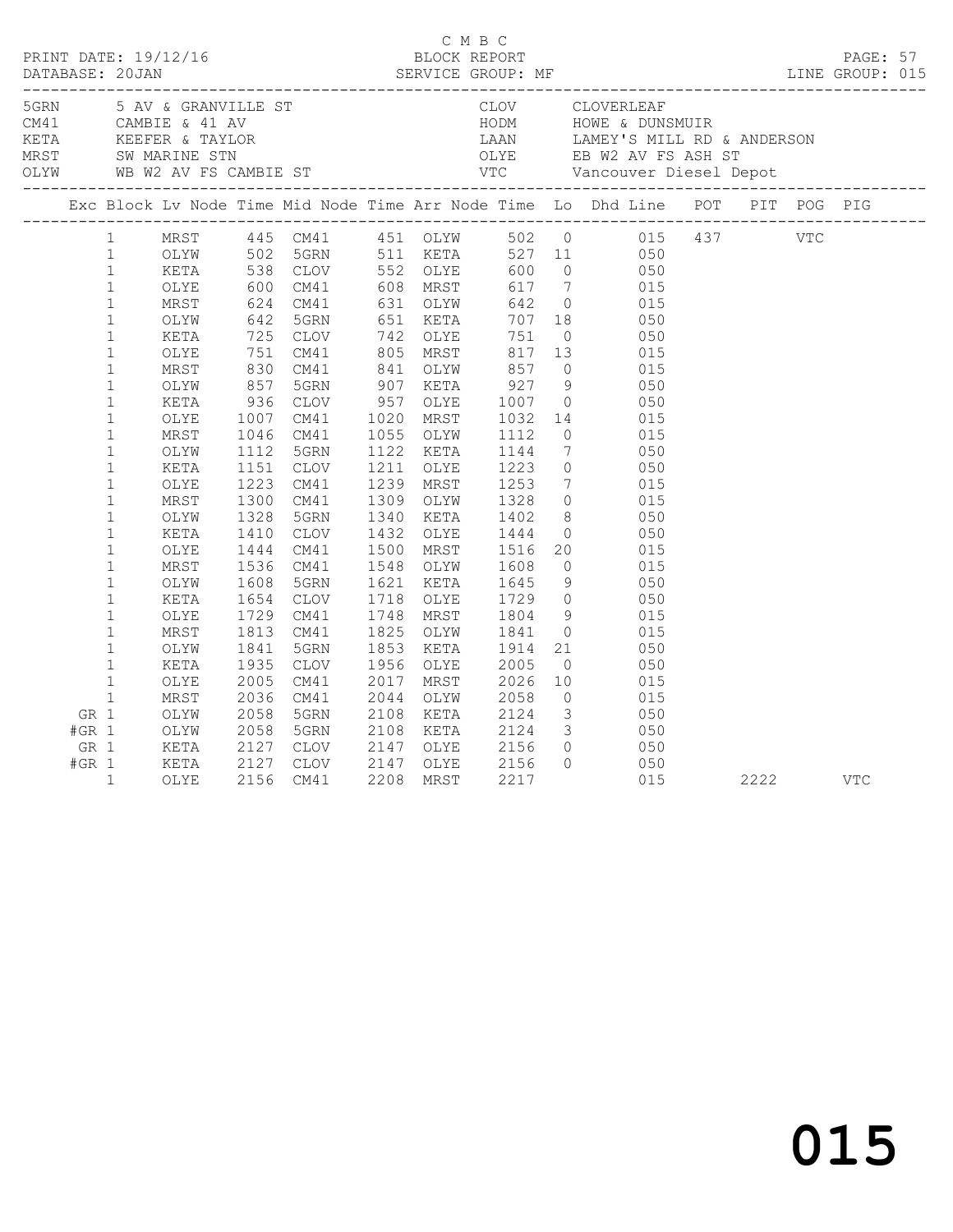PRINT DATE: 19/12/16 BLOCK REPORT BATABASE: 20JAN

#### C M B C<br>BLOCK REPORT

PAGE: 58<br>LINE GROUP: 015

|  |                |      |      |             |      |          |      |                | Exc Block Lv Node Time Mid Node Time Arr Node Time Lo Dhd Line POT PIT POG PIG |             |      |     |
|--|----------------|------|------|-------------|------|----------|------|----------------|--------------------------------------------------------------------------------|-------------|------|-----|
|  | 2              | KETA |      | 458 CLOV    |      | 512 OLYE | 520  |                | $\overline{0}$                                                                 | 050 435 VTC |      |     |
|  | $\mathbf{2}$   | OLYE | 520  | CM41        | 528  | MRST     | 537  |                | 015<br>7                                                                       |             |      |     |
|  | $\overline{2}$ | MRST | 544  | CM41        | 551  | OLYW     | 602  | $\Omega$       | 015                                                                            |             |      |     |
|  | $\mathbf 2$    | OLYW | 602  | 5GRN        | 611  | KETA     | 627  | 8              | 050                                                                            |             |      |     |
|  | $\overline{2}$ | KETA | 635  | <b>CLOV</b> | 651  | OLYE     | 700  | $\Omega$       | 050                                                                            |             |      |     |
|  | $\mathbf 2$    | OLYE | 700  | CM41        | 711  | MRST     | 721  | 8              | 015                                                                            |             |      |     |
|  | $\overline{c}$ | MRST | 729  | CM41        | 738  | OLYW     | 752  | $\circ$        | 015                                                                            |             |      |     |
|  | $\overline{c}$ | OLYW | 752  | 5GRN        | 802  | KETA     | 821  | 8              | 050                                                                            |             |      |     |
|  | $\mathbf{2}$   | KETA | 829  | <b>CLOV</b> | 848  | OLYE     | 859  | $\circ$        | 050                                                                            |             |      |     |
|  | $\overline{c}$ | OLYE | 859  | CM41        | 912  | MRST     | 924  | 15             | 015                                                                            |             |      |     |
|  | $\mathbf{2}$   | MRST | 939  | CM41        | 948  | OLYW     | 1004 | $\overline{0}$ | 015                                                                            |             |      |     |
|  | $\overline{c}$ | OLYW | 1004 | 5GRN        | 1015 | KETA     | 1034 | 10             | 050                                                                            |             |      |     |
|  | $\mathbf 2$    | KETA | 1044 | <b>CLOV</b> | 1105 | OLYE     | 1115 | $\overline{0}$ | 050                                                                            |             |      |     |
|  | $\overline{c}$ | OLYE | 1115 | CM41        | 1129 | MRST     | 1141 | 11             | 015                                                                            |             |      |     |
|  | $\overline{c}$ | MRST | 1152 | CM41        | 1201 | OLYW     | 1220 | $\overline{0}$ | 015                                                                            |             |      |     |
|  | $\mathbf{2}$   | OLYW | 1220 | 5GRN        | 1232 | KETA     | 1254 | 16             | 050                                                                            |             |      |     |
|  | $\overline{c}$ | KETA | 1310 | <b>CLOV</b> | 1332 | OLYE     | 1344 | $\bigcirc$     | 050                                                                            |             |      |     |
|  | $\overline{c}$ | OLYE | 1344 | CM41        | 1400 | MRST     | 1416 | 13             | 015                                                                            |             |      |     |
|  | $\overline{c}$ | MRST | 1429 | CM41        | 1438 | OLYW     | 1457 | $\overline{0}$ | 015                                                                            |             |      |     |
|  | $\overline{c}$ | OLYW | 1457 | 5GRN        | 1509 | KETA     | 1532 | 8 <sup>8</sup> | 050                                                                            |             |      |     |
|  | $\mathbf{2}$   | KETA | 1540 | <b>CLOV</b> | 1602 | OLYE     | 1614 | $\overline{0}$ | 050                                                                            |             |      |     |
|  | $\mathbf{2}$   | OLYE | 1614 | CM41        | 1631 | MRST     | 1647 | 20             | 015                                                                            |             |      |     |
|  | $\mathbf{2}$   | MRST | 1707 | CM41        | 1719 | OLYW     | 1739 | $\overline{0}$ | 015                                                                            |             |      |     |
|  | $\mathbf{2}$   | OLYW | 1739 | 5GRN        | 1752 | KETA     | 1815 | 12             | 050                                                                            |             |      |     |
|  | $\mathbf{2}$   | KETA | 1827 | CLOV        | 1849 | OLYE     | 1859 | $\bigcirc$     | 050                                                                            |             |      |     |
|  | $\overline{2}$ | OLYE | 1859 | CM41        | 1913 | MRST     | 1923 |                | 015                                                                            |             | 1929 | VTC |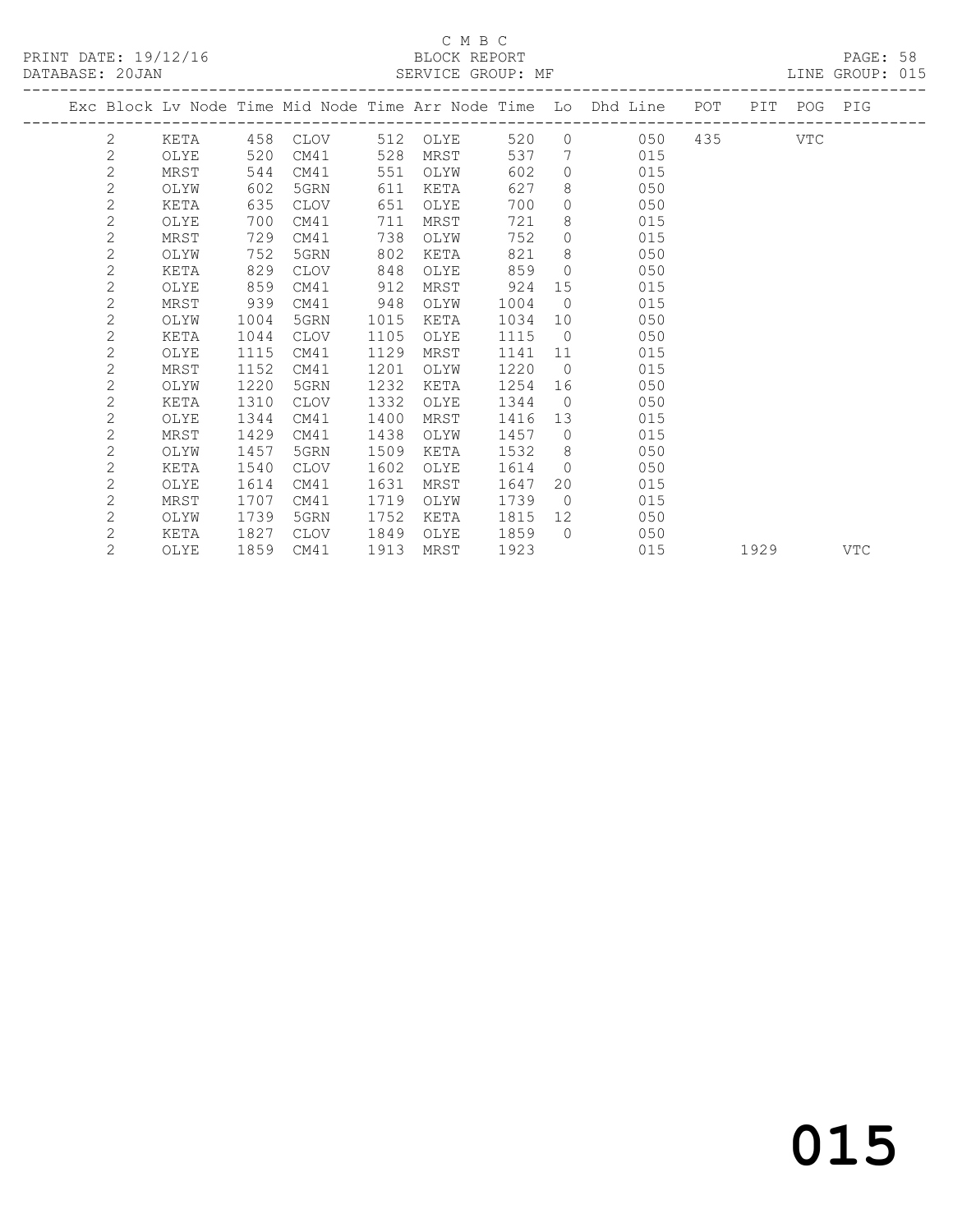### C M B C<br>BLOCK REPORT

PRINT DATE: 19/12/16 BLOCK REPORT BATABASE: 20JAN

PAGE: 59<br>LINE GROUP: 015

|         |                |      |                                                       |                        |      |                                            |         |                 | Exc Block Lv Node Time Mid Node Time Arr Node Time Lo Dhd Line POT PIT POG PIG |      |            |
|---------|----------------|------|-------------------------------------------------------|------------------------|------|--------------------------------------------|---------|-----------------|--------------------------------------------------------------------------------|------|------------|
|         | $\mathfrak{Z}$ |      |                                                       | MRST 505 CM41 511 OLYW |      |                                            |         |                 | 522 0 015 457                                                                  | VTC  |            |
|         | $\mathfrak{Z}$ | OLYW | 522                                                   |                        |      | 5GRN 531 KETA                              | 547 9   |                 | 050                                                                            |      |            |
|         | $\mathsf S$    | KETA | 556                                                   | CLOV                   |      | 612 OLYE                                   | 620     | $\overline{0}$  | 050                                                                            |      |            |
|         | 3              | OLYE | 620                                                   | CM41                   |      | 630 MRST                                   | 639     | $\overline{4}$  | 015                                                                            |      |            |
|         | $\mathsf S$    | MRST | 643                                                   | CM41                   |      | 651 OLYW                                   | 702     | $\overline{0}$  | 015                                                                            |      |            |
|         | $\mathsf S$    | OLYW | 702                                                   | 5GRN                   |      | 711 KETA                                   | 727     | 16              | 050                                                                            |      |            |
|         | $\mathsf S$    | KETA | 743                                                   | CLOV                   |      | 800 OLYE                                   | 809     | $\circ$         | 050                                                                            |      |            |
|         | $\mathsf S$    | OLYE | 809                                                   | CM41                   |      | 825 MRST<br>225 PHALE<br>857 OLYW<br>CHOLY | 837     | 9               | 015                                                                            |      |            |
|         | $\mathsf S$    | MRST | $\begin{array}{c}\n 846 \\  \hline\n 3\n \end{array}$ | CM41                   |      |                                            | 913     | $\overline{0}$  | 015                                                                            |      |            |
|         | $\mathfrak{Z}$ | OLYW | 913                                                   | 5GRN                   | 924  | KETA                                       | 944     | 9               | 050                                                                            |      |            |
|         | 3              | KETA | 953                                                   | CLOV                   | 1014 | OLYE                                       | 1024    | $\overline{0}$  | 050                                                                            |      |            |
|         | $\mathsf S$    | OLYE | 1024                                                  | CM41                   | 1037 | MRST                                       | 1049 14 |                 | 015                                                                            |      |            |
|         | 3              | MRST | 1103                                                  | CM41                   | 1112 | OLYW                                       | 1129    | $\overline{0}$  | 015                                                                            |      |            |
|         | $\mathfrak{Z}$ | OLYW | 1129                                                  | 5GRN                   | 1139 | KETA                                       | 1201    | 6               | 050                                                                            |      |            |
|         | $\mathsf 3$    | KETA | 1207                                                  | CLOV                   | 1228 | OLYE                                       | 1240    | $\overline{0}$  | 050                                                                            |      |            |
|         | $\mathsf S$    | OLYE | 1240                                                  | CM41                   | 1256 | MRST                                       | 1310 21 |                 | 015                                                                            |      |            |
|         | $\mathfrak{Z}$ | MRST | $\frac{1}{1331}$                                      | CM41                   | 1340 | OLYW                                       | 1359    | $\overline{0}$  | 015                                                                            |      |            |
|         | $\mathfrak{Z}$ | OLYW | 1359                                                  | 5GRN                   | 1411 | KETA                                       | 1433    | $7\phantom{0}$  | 050                                                                            |      |            |
|         | $\mathsf S$    | KETA | 1440                                                  | CLOV                   | 1502 | OLYE                                       | 1514    | $\overline{0}$  | 050                                                                            |      |            |
|         | $\mathsf S$    | OLYE | 1514                                                  | CM41                   | 1530 | MRST                                       | 1546    | 20              | 015                                                                            |      |            |
|         | $\mathsf S$    | MRST | 1606                                                  | CM41                   | 1618 | OLYW                                       | 1638    | $\overline{0}$  | 015                                                                            |      |            |
|         | $\mathfrak{Z}$ | OLYW | 1638                                                  | 5GRN                   | 1651 | KETA                                       | 1715    | 9               | 050                                                                            |      |            |
|         | $\mathsf S$    | KETA | 1724                                                  | CLOV                   | 1748 | OLYE                                       | 1759    | $\overline{0}$  | 050                                                                            |      |            |
|         | $\mathsf S$    | OLYE | 1759                                                  | CM41                   | 1818 | MRST                                       | 1834 13 |                 | 015                                                                            |      |            |
|         | $\mathsf S$    | MRST | 1847                                                  | CM41                   | 1859 | OLYW                                       | 1915    | $\overline{0}$  | 015                                                                            |      |            |
|         | 3              | OLYW | 1915                                                  | 5GRN                   | 1926 | KETA                                       | 1945    | $\overline{7}$  | 050                                                                            |      |            |
|         | 3              | KETA | 1952                                                  | <b>CLOV</b>            | 2013 | OLYE                                       | 2022    | $\overline{0}$  | 050                                                                            |      |            |
|         | $\mathfrak{Z}$ | OLYE | 2022                                                  | CM41                   | 2034 | MRST                                       | 2043    | 13              | 015                                                                            |      |            |
|         | $\mathsf 3$    | MRST | 2056                                                  | CM41                   | 2104 | OLYW                                       | 2118    | $\overline{0}$  | 015                                                                            |      |            |
| GR 3    |                | OLYW | 2118                                                  | 5GRN                   | 2128 | KETA                                       | 2144    | $\overline{4}$  | 050                                                                            |      |            |
| $#GR$ 3 |                | OLYW | 2118                                                  | 5GRN                   | 2128 | KETA                                       | 2144    | $4\overline{4}$ | 050                                                                            |      |            |
| GR 3    |                | KETA | 2148                                                  | CLOV                   | 2207 | OLYE                                       | 2216    | $\overline{0}$  | 050                                                                            |      |            |
| $#GR$ 3 |                | KETA | 2148                                                  | CLOV                   | 2207 | OLYE                                       | 2216    | $\overline{0}$  | 050                                                                            |      |            |
|         | $\mathcal{E}$  | OLYE | 2216                                                  | CM41                   | 2228 | MRST                                       | 2237    | 12              | 015                                                                            |      |            |
|         | $\mathsf 3$    | MRST | 2249                                                  | CM41                   | 2256 | OLYW                                       | 2308    | $\overline{0}$  | 015                                                                            |      |            |
| GR 3    |                | OLYW | 2308                                                  | 5GRN                   | 2316 | KETA                                       | 2332    | $\overline{2}$  | 050                                                                            |      |            |
| $#GR$ 3 |                | OLYW | 2308                                                  | 5GRN                   | 2316 | KETA                                       | 2332    | $\overline{2}$  | 050                                                                            |      |            |
| GR 3    |                | KETA | 2334                                                  | CLOV                   | 2357 | OLYE                                       | 2406    | $\overline{0}$  | 050                                                                            |      |            |
| $#GR$ 3 |                | KETA | 2334                                                  | CLOV                   | 2357 | OLYE                                       | 2406    | $\bigcap$       | 050                                                                            |      |            |
|         | 3              | OLYE | 2406                                                  | CM41                   | 2413 | MRST                                       | 2421    |                 | 015                                                                            | 2426 | <b>VTC</b> |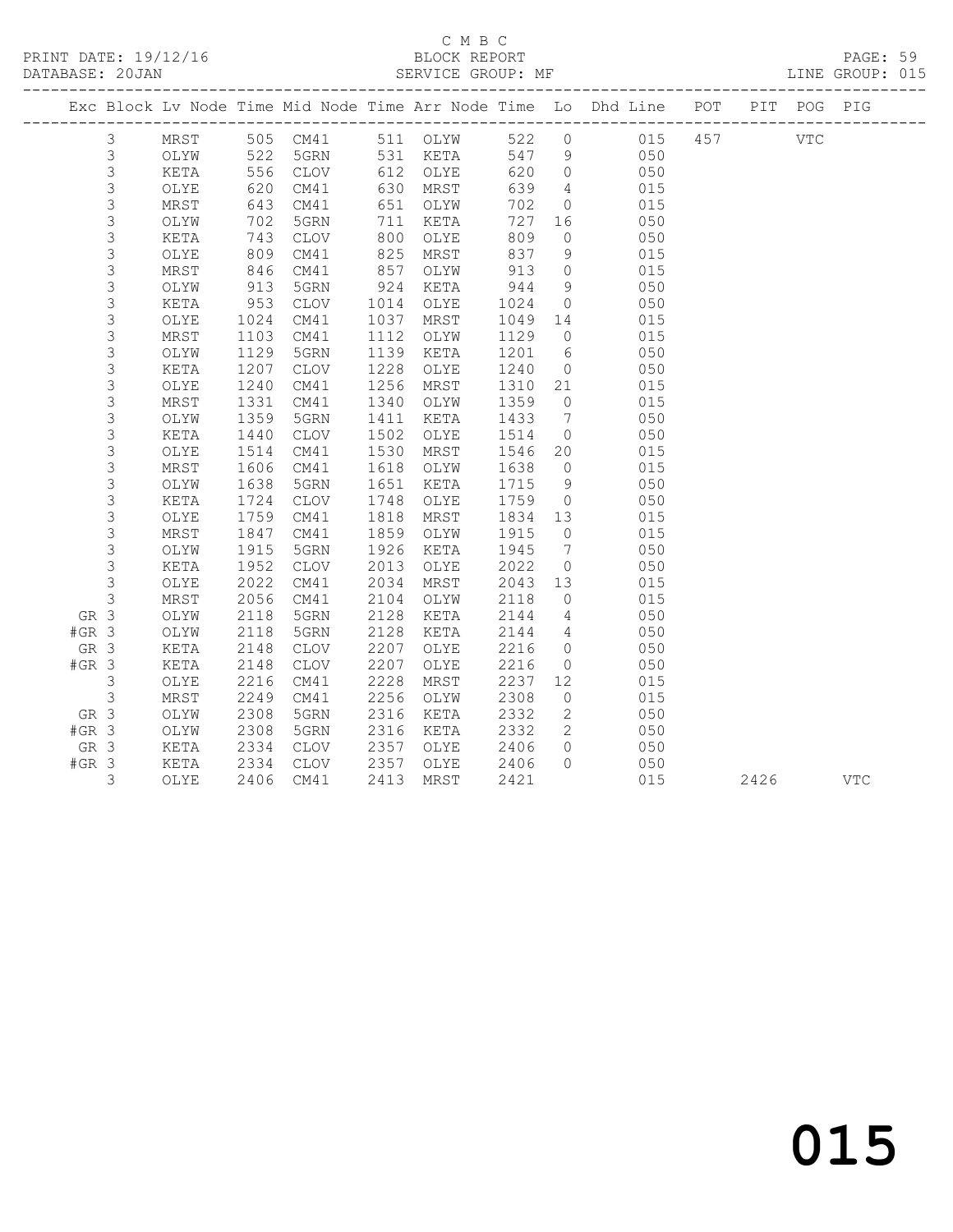#### C M B C<br>BLOCK REPORT

LINE GROUP: 015

|      |   |      |      |             |      |          |      |                 | Exc Block Lv Node Time Mid Node Time Arr Node Time Lo Dhd Line POT PIT POG PIG |       |      |     |            |
|------|---|------|------|-------------|------|----------|------|-----------------|--------------------------------------------------------------------------------|-------|------|-----|------------|
|      | 4 | KETA |      | 518 CLOV    |      | 532 OLYE | 540  |                 | $\Omega$<br>050                                                                | 455 7 |      | VTC |            |
|      | 4 | OLYE | 540  | CM41        | 548  | MRST     | 557  |                 | $7\overline{ }$<br>015                                                         |       |      |     |            |
|      | 4 | MRST | 604  | CM41        | 611  | OLYW     | 622  | $\overline{0}$  | 015                                                                            |       |      |     |            |
|      | 4 | OLYW | 622  | 5GRN        | 631  | KETA     | 647  |                 | 22<br>050                                                                      |       |      |     |            |
|      | 4 | KETA | 709  | CLOV        | 725  | OLYE     | 734  | $\overline{0}$  | 050                                                                            |       |      |     |            |
|      | 4 | OLYE | 734  | CM41        | 748  | MRST     | 758  | 16              | 015                                                                            |       |      |     |            |
|      | 4 | MRST | 814  | CM41        | 825  | OLYW     | 841  | $\circ$         | 015                                                                            |       |      |     |            |
|      | 4 | OLYW | 841  | 5GRN        | 851  | KETA     | 911  | $7\overline{ }$ | 050                                                                            |       |      |     |            |
|      | 4 | KETA | 918  | CLOV        | 939  | OLYE     | 950  |                 | 050<br>$\overline{0}$                                                          |       |      |     |            |
|      | 4 | OLYE | 950  | CM41        | 1003 | MRST     | 1015 | 14              | 015                                                                            |       |      |     |            |
|      | 4 | MRST | 1029 | CM41        | 1038 | OLYW     | 1055 | $\circ$         | 015                                                                            |       |      |     |            |
|      | 4 | OLYW | 1055 | 5GRN        | 1105 | KETA     | 1125 | 9               | 050                                                                            |       |      |     |            |
|      | 4 | KETA | 1134 | CLOV        | 1154 | OLYE     | 1206 |                 | 050<br>$\overline{0}$                                                          |       |      |     |            |
|      | 4 | OLYE | 1206 | CM41        | 1222 | MRST     | 1236 | $7\overline{ }$ | 015                                                                            |       |      |     |            |
|      | 4 | MRST | 1243 | CM41        | 1252 | OLYW     | 1311 | $\Omega$        | 015                                                                            |       |      |     |            |
|      | 4 | OLYW | 1311 | 5GRN        | 1323 | KETA     | 1345 | 10              | 050                                                                            |       |      |     |            |
|      | 4 | KETA | 1355 | CLOV        | 1417 | OLYE     | 1429 | $\overline{0}$  | 050                                                                            |       |      |     |            |
|      | 4 | OLYE | 1429 | CM41        | 1445 | MRST     | 1501 |                 | 015<br>20                                                                      |       |      |     |            |
|      | 4 | MRST | 1521 | CM41        | 1533 | OLYW     | 1553 | $\overline{0}$  | 015                                                                            |       |      |     |            |
|      | 4 | OLYW | 1553 | 5GRN        | 1606 | KETA     | 1630 | 9               | 050                                                                            |       |      |     |            |
|      | 4 | KETA | 1639 | CLOV        | 1703 | OLYE     | 1714 | $\circ$         | 050                                                                            |       |      |     |            |
|      | 4 | OLYE | 1714 | CM41        | 1733 | MRST     | 1749 | 6               | 015                                                                            |       |      |     |            |
|      | 4 | MRST | 1755 | CM41        | 1807 | OLYW     | 1825 | $\circ$         | 015                                                                            |       |      |     |            |
|      | 4 | OLYW | 1825 | 5GRN        | 1838 | KETA     | 1901 | 17              | 050                                                                            |       |      |     |            |
|      | 4 | KETA | 1918 | <b>CLOV</b> | 1939 | OLYE     | 1948 | $\circ$         | 050                                                                            |       |      |     |            |
|      | 4 | OLYE | 1948 | CM41        | 2002 | MRST     | 2011 |                 | 8<br>015                                                                       |       |      |     |            |
|      | 4 | MRST | 2019 | CM41        | 2027 | OLYW     | 2041 | $\cap$          | 015                                                                            |       |      |     |            |
| GR 4 |   | OLYW | 2041 | 5GRN        | 2051 | KETA     | 2107 |                 | 050                                                                            |       | 2130 |     | <b>VTC</b> |

#GR 4 OLYW 2041 5GRN 2051 KETA 2107 050 2130 VTC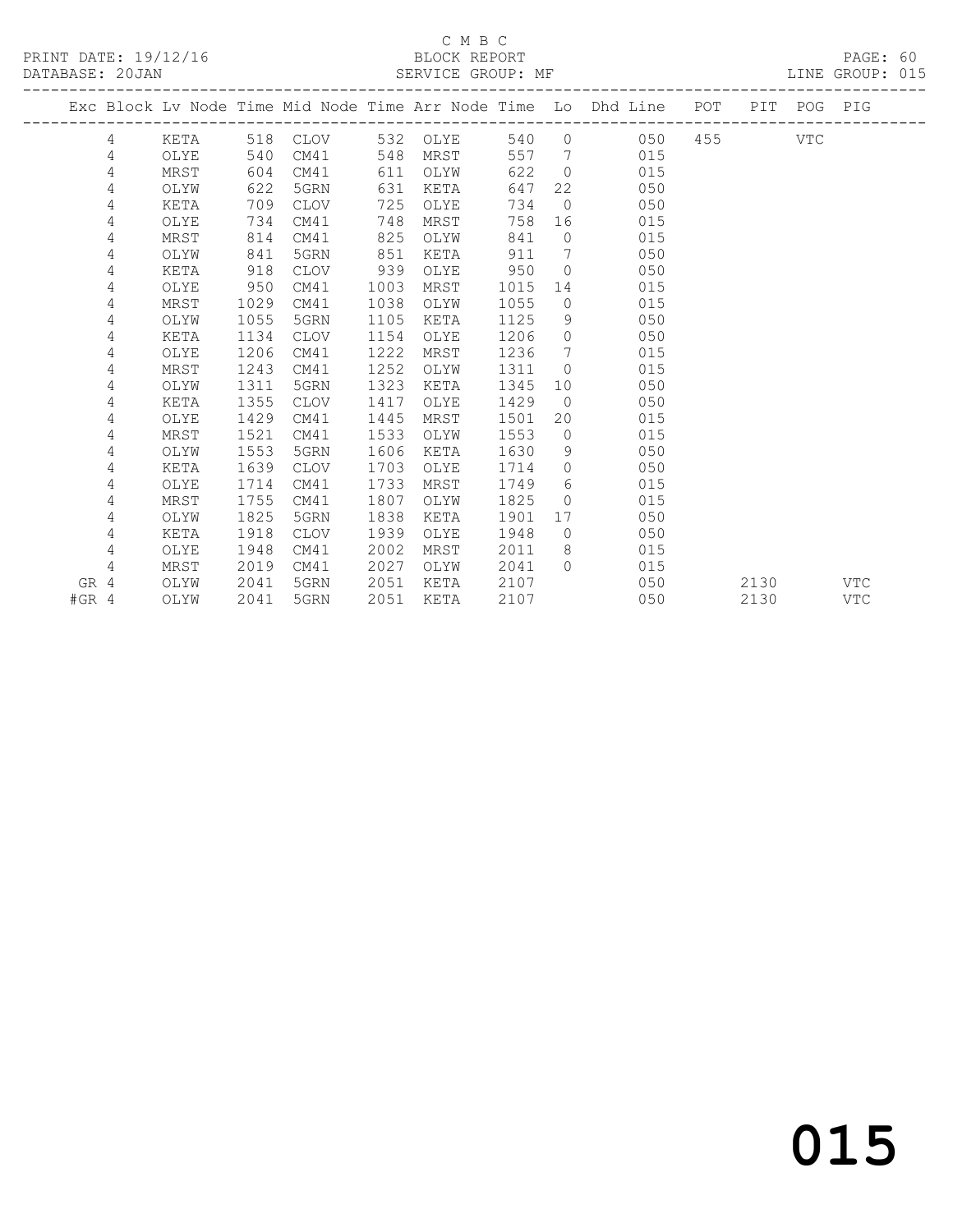### C M B C

| DIACU DEDADE |  |
|--------------|--|

PAGE: 61<br>LINE GROUP: 015

|         |   |      |      |               |      |          |      |                | Exc Block Lv Node Time Mid Node Time Arr Node Time Lo Dhd Line POT PIT POG PIG |     |      |            |            |
|---------|---|------|------|---------------|------|----------|------|----------------|--------------------------------------------------------------------------------|-----|------|------------|------------|
|         | 5 |      |      | MRST 525 CM41 |      | 531 OLYW |      |                | 542 0 015                                                                      | 517 |      | <b>VTC</b> |            |
|         | 5 | OLYW | 542  | 5GRN          |      | 551 KETA | 607  | 9              | 050                                                                            |     |      |            |            |
|         | 5 | KETA | 616  | <b>CLOV</b>   | 632  | OLYE     | 640  | $\overline{0}$ | 050                                                                            |     |      |            |            |
|         | 5 | OLYE | 640  | CM41          | 650  | MRST     | 659  | 15             | 015                                                                            |     |      |            |            |
|         | 5 | MRST | 714  | CM41          | 722  | OLYW     | 736  | $\overline{0}$ | 015                                                                            |     |      |            |            |
|         | 5 | OLYW | 736  | 5GRN          | 745  | KETA     | 804  | 8              | 050                                                                            |     |      |            |            |
|         | 5 | KETA | 812  | <b>CLOV</b>   | 831  | OLYE     | 842  | $\overline{0}$ | 050                                                                            |     |      |            |            |
|         | 5 | OLYE | 842  | CM41          | 855  | MRST     | 907  | 15             | 015                                                                            |     |      |            |            |
|         | 5 | MRST | 922  | CM41          | 932  | OLYW     | 947  | $\overline{0}$ | 015                                                                            |     |      |            |            |
|         | 5 | OLYW | 947  | 5GRN          | 958  | KETA     | 1017 | 10             | 050                                                                            |     |      |            |            |
|         | 5 | KETA | 1027 | <b>CLOV</b>   | 1048 | OLYE     | 1058 | $\overline{0}$ | 050                                                                            |     |      |            |            |
|         | 5 | OLYE | 1058 | CM41          | 1112 | MRST     | 1124 | 11             | 015                                                                            |     |      |            |            |
|         | 5 | MRST | 1135 | CM41          | 1144 | OLYW     | 1203 | $\overline{0}$ | 015                                                                            |     |      |            |            |
|         | 5 | OLYW | 1203 | 5GRN          | 1215 | KETA     | 1237 | 18             | 050                                                                            |     |      |            |            |
|         | 5 | KETA | 1255 | <b>CLOV</b>   | 1317 | OLYE     | 1329 | $\overline{0}$ | 050                                                                            |     |      |            |            |
|         | 5 | OLYE | 1329 | CM41          | 1345 | MRST     | 1359 | 16             | 015                                                                            |     |      |            |            |
|         | 5 | MRST | 1415 | CM41          | 1424 | OLYW     | 1443 | $\overline{0}$ | 015                                                                            |     |      |            |            |
|         | 5 | OLYW | 1443 | 5GRN          | 1455 | KETA     | 1518 | $\overline{7}$ | 050                                                                            |     |      |            |            |
|         | 5 | KETA | 1525 | CLOV          | 1547 | OLYE     | 1559 | $\overline{0}$ | 050                                                                            |     |      |            |            |
|         | 5 | OLYE | 1559 | CM41          | 1615 | MRST     | 1631 | 21             | 015                                                                            |     |      |            |            |
|         | 5 | MRST | 1652 | CM41          | 1704 | OLYW     | 1724 | $\overline{0}$ | 015                                                                            |     |      |            |            |
|         | 5 | OLYW | 1724 | 5GRN          | 1737 | KETA     | 1801 | 11             | 050                                                                            |     |      |            |            |
|         | 5 | KETA | 1812 | <b>CLOV</b>   | 1834 | OLYE     | 1844 | $\overline{0}$ | 050                                                                            |     |      |            |            |
|         | 5 | OLYE | 1844 | CM41          | 1858 | MRST     | 1908 | 18             | 015                                                                            |     |      |            |            |
|         | 5 | MRST | 1926 | CM41          | 1936 | OLYW     | 1950 | $\overline{0}$ | 015                                                                            |     |      |            |            |
|         | 5 | OLYW | 1950 | 5GRN          | 2001 | KETA     | 2020 | 8 <sup>8</sup> | 050                                                                            |     |      |            |            |
|         | 5 | KETA | 2028 | <b>CLOV</b>   | 2049 | OLYE     | 2058 | $\overline{0}$ | 050                                                                            |     |      |            |            |
|         | 5 | OLYE | 2058 | CM41          | 2110 | MRST     | 2119 | 17             | 015                                                                            |     |      |            |            |
|         | 5 | MRST | 2136 | CM41          | 2144 | OLYW     | 2158 | $\overline{0}$ | 015                                                                            |     |      |            |            |
| GR 5    |   | OLYW | 2158 | 5GRN          | 2208 | KETA     | 2224 | 2              | 050                                                                            |     |      |            |            |
| $#GR$ 5 |   | OLYW | 2158 | 5GRN          | 2208 | KETA     | 2224 | 2              | 050                                                                            |     |      |            |            |
| GR 5    |   | KETA | 2226 | <b>CLOV</b>   | 2249 | OLYE     | 2258 | $\Omega$       | 050                                                                            |     |      |            |            |
| $#GR$ 5 |   | KETA | 2226 | <b>CLOV</b>   | 2249 | OLYE     | 2258 | $\Omega$       | 050                                                                            |     |      |            |            |
|         | 5 | OLYE | 2258 | CM41          | 2310 | MRST     | 2319 |                | 015                                                                            |     | 2324 |            | <b>VTC</b> |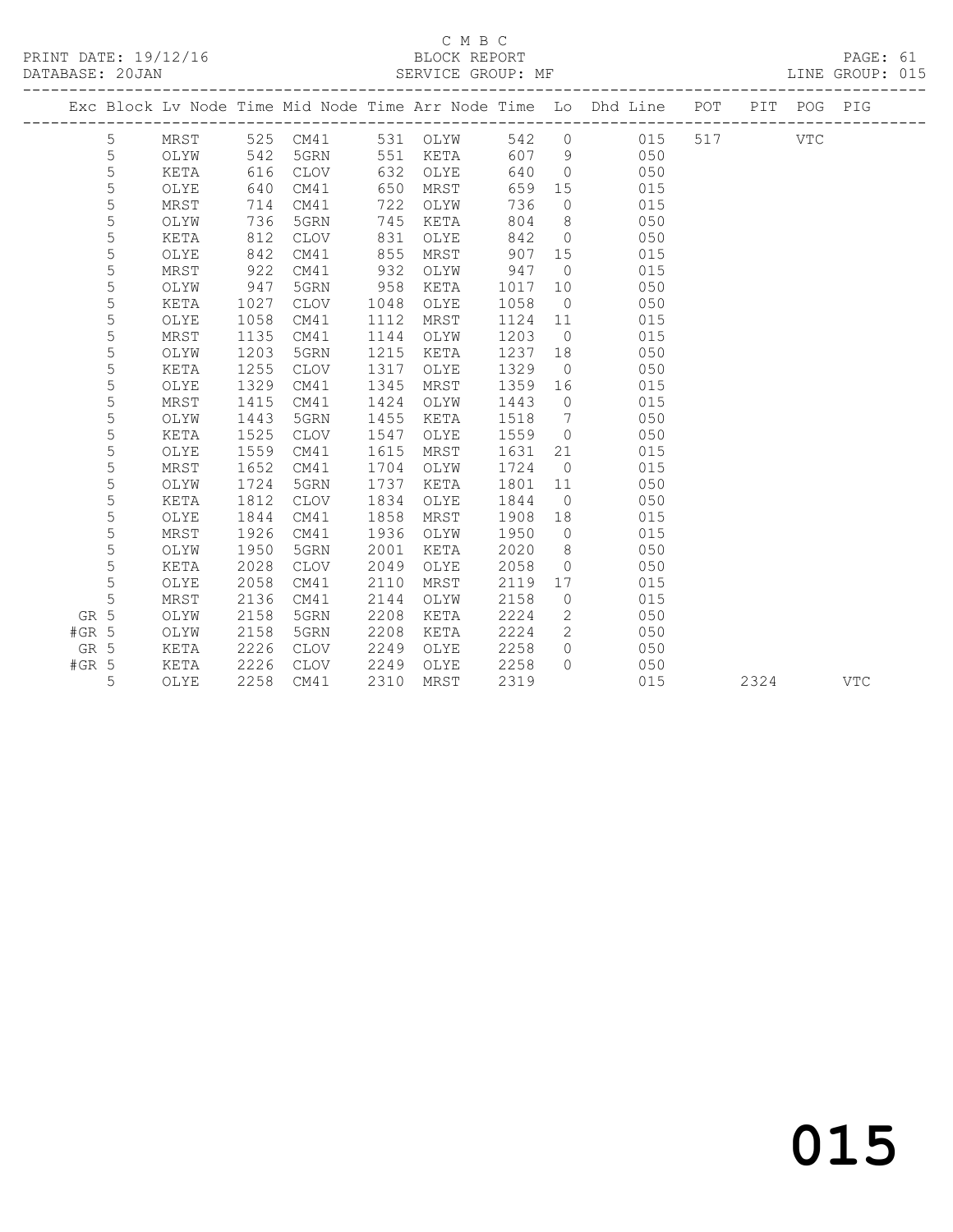PRINT DATE: 19/12/16 BLOCK REPORT BATABASE: 20JAN

#### C M B C<br>BLOCK REPORT

PAGE: 62<br>LINE GROUP: 015

|         |            |             |                 |                 |      | Exc Block Lv Node Time Mid Node Time Arr Node Time Lo Dhd Line POT PIT POG PIG |      |                            |        |     |            |            |
|---------|------------|-------------|-----------------|-----------------|------|--------------------------------------------------------------------------------|------|----------------------------|--------|-----|------------|------------|
|         | 6          | KETA        |                 | 652 CLOV        |      | 708 OLYE                                                                       | 717  | $\circ$                    | 050    | 629 | <b>VTC</b> |            |
|         | $\epsilon$ | OLYE        | 717             | CM41            | 728  | MRST                                                                           | 738  | $6\overline{6}$            | 015    |     |            |            |
|         | 6          | MRST        | 744             | CM41            |      | 753 OLYW                                                                       | 809  | $\overline{0}$             | 015    |     |            |            |
|         | $\epsilon$ | OLYW        |                 | 5GRN            | 819  | KETA                                                                           | 839  | $5^{\circ}$                | 050    |     |            |            |
|         | $\sqrt{6}$ | KETA        | $\frac{6}{844}$ | <b>CLOV</b>     | 905  | OLYE                                                                           | 916  | $\overline{0}$             | 050    |     |            |            |
|         | $\epsilon$ | OLYE        | 916             | CM41            | 929  | MRST                                                                           | 941  | 15                         | 015    |     |            |            |
|         | $\sqrt{6}$ | MRST        | 956             | CM41            | 1005 | OLYW                                                                           | 1021 | $\circ$                    | 015    |     |            |            |
|         | $\epsilon$ | OLYW        | 1021            | 5GRN            | 1032 | KETA                                                                           | 1051 | 8                          | 050    |     |            |            |
|         | $\epsilon$ | KETA        | 1059            | CLOV            | 1120 | OLYE                                                                           | 1132 | $\overline{0}$             | 050    |     |            |            |
|         | 6          | OLYE        | 1132            | CM41            | 1148 | MRST                                                                           | 1200 | - 9                        | 015    |     |            |            |
|         | $\epsilon$ | MRST        | 1209            | CM41            | 1218 | OLYW                                                                           | 1237 | $\overline{0}$             | 015    |     |            |            |
|         | $\epsilon$ | OLYW        | 1237            | 5GRN            | 1249 | KETA                                                                           | 1311 | 14                         | 050    |     |            |            |
|         | $\epsilon$ | <b>KETA</b> | 1325            | CLOV            | 1347 | OLYE                                                                           | 1359 | $\overline{0}$             | 050    |     |            |            |
|         | $\epsilon$ | OLYE        | 1359            | CM41            | 1415 | MRST                                                                           | 1431 | 11                         | 015    |     |            |            |
|         | $\epsilon$ | MRST        | 1442            | CM41            | 1452 | OLYW                                                                           | 1511 | $\overline{0}$             | 015    |     |            |            |
|         | $\epsilon$ | OLYW        | 1511            | 5GRN            | 1523 | KETA                                                                           | 1547 | 8                          | 050    |     |            |            |
|         | $\epsilon$ | KETA        | 1555            | $\mathtt{CLOV}$ | 1618 | OLYE                                                                           | 1629 | $\overline{0}$             | 050    |     |            |            |
|         | 6          | OLYE        | 1629            | CM41            | 1647 | MRST                                                                           | 1703 | 21                         | 015    |     |            |            |
|         | $\epsilon$ | MRST        | 1724            | CM41            | 1736 | OLYW                                                                           | 1755 | $\overline{0}$             | 015    |     |            |            |
|         | 6          | OLYW        | 1755            | 5GRN            | 1808 | KETA                                                                           | 1831 | 12                         | 050    |     |            |            |
|         | 6          | KETA        | 1843            | CLOV            | 1904 | OLYE                                                                           | 1914 | $\overline{0}$             | 050    |     |            |            |
|         | $\epsilon$ | OLYE        | 1914            | CM41            | 1928 | MRST                                                                           | 1938 | $\overline{7}$             | 015    |     |            |            |
|         | 6          | MRST        | 1945            | CM41            | 1953 | OLYW                                                                           | 2007 | $\overline{0}$             | 015    |     |            |            |
|         | 6          | OLYW        | 2007            | 5GRN            | 2018 | KETA                                                                           | 2037 | 10                         | 050    |     |            |            |
| GR 6    |            | KETA        | 2047            | CLOV            | 2107 | OLYE                                                                           | 2116 | $\overline{0}$             | 050    |     |            |            |
| #GR 6   |            | KETA        | 2047            | $\mathtt{CLOV}$ | 2107 | OLYE                                                                           | 2116 | $\overline{0}$             | 050    |     |            |            |
|         | 6          | OLYE        | 2116            | CM41            | 2128 | MRST                                                                           | 2137 | 20                         | 015    |     |            |            |
|         | 6          | MRST        | 2157            | CM41            | 2205 | OLYW                                                                           | 2218 | $\overline{0}$             | 015    |     |            |            |
| GR 6    |            | OLYW        | 2218            | 5GRN            | 2228 | KETA                                                                           | 2244 | 2                          | 050    |     |            |            |
| #GR 6   |            | OLYW        | 2218            | 5GRN            | 2228 | KETA                                                                           | 2244 | $\overline{\phantom{0}}^2$ | 050    |     |            |            |
| GR 6    |            | KETA        | 2246            | $\mathtt{CLOV}$ | 2307 | OLYE                                                                           | 2316 | $\overline{0}$             | 050    |     |            |            |
| $#GR$ 6 |            | KETA        | 2246            | CLOV            | 2307 | OLYE                                                                           | 2316 | $\circ$                    | 050    |     |            |            |
|         | 6          | OLYE        | 2316            | CM41            | 2325 | MRST                                                                           | 2334 | 12                         | 015    |     |            |            |
|         | $\epsilon$ | MRST        | 2346            | CM41            | 2353 | OLYW                                                                           | 2404 | $\circ$                    | 015    |     |            |            |
| GR 6    |            | OLYW        | 2404            | 5GRN            | 2412 | KETA                                                                           | 2428 | 2                          | 050    |     |            |            |
| #GR 6   |            | OLYW        | 2404            | 5GRN            | 2412 | KETA                                                                           | 2428 | 2                          | 050    |     |            |            |
| GR 6    |            | KETA        | 2430            | LAAN            | 2454 | OLYE                                                                           | 2500 | $\circ$                    | 050    |     |            |            |
| $#GR$ 6 |            | KETA        | 2430            | LAAN            | 2454 | OLYE                                                                           | 2500 | $\overline{0}$             | 050    |     |            |            |
|         | 6          | OLYE        | 2500            | CM41            | 2507 | MRST                                                                           | 2515 | - 9                        | 015    |     |            |            |
|         | 6          | MRST        | 2524            | CM41            | 2531 | OLYW                                                                           | 2542 | $\overline{0}$             | 015    |     |            |            |
| GR 6    |            | OLYW        | 2542            | 5GRN            | 2550 | KETA                                                                           | 2603 | 26                         | 15 050 |     |            |            |
| #GR 6   |            | OLYW        | 2542            | 5GRN            | 2550 | KETA                                                                           | 2603 | 26                         | 15 050 |     |            |            |
|         | 6          | MRST        | 2644            |                 |      | HODM                                                                           | 2707 | 2                          | N15    |     |            |            |
|         | 6          | HODM        | 2709            |                 |      | MRST                                                                           | 2739 |                            | N15    |     | 2744       | <b>VTC</b> |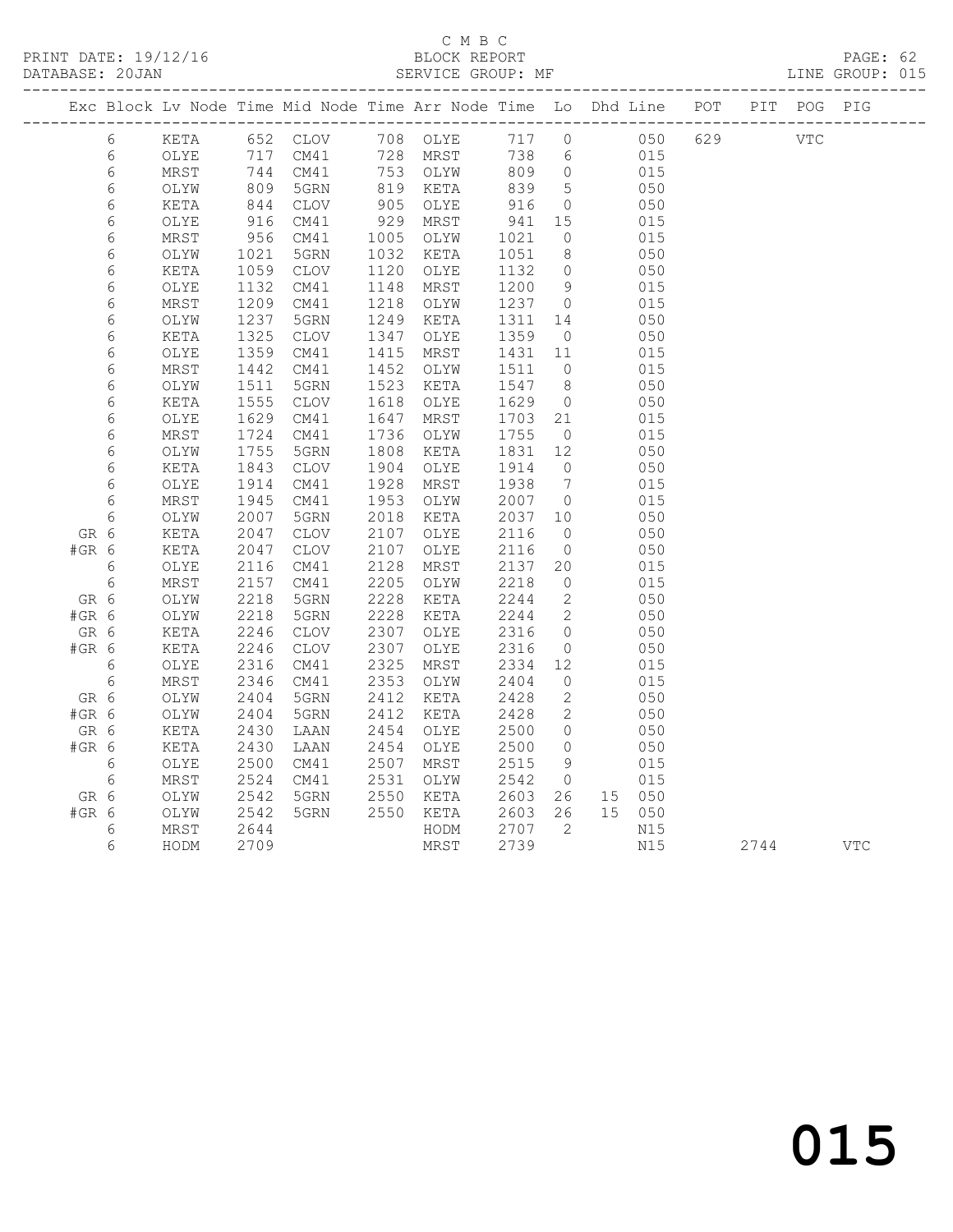PRINT DATE: 19/12/16 BLOCK REPORT<br>
DATABASE: 20.JAN

### C M B C<br>BLOCK REPORT

PAGE: 63<br>LINE GROUP: 015

| DAIADAUE. ZUUAN |   |      |      |             |      | ULIVATOL GIVOU . FIE |       |                |                                                                |     |      |         | OTTAL GIVOL . |
|-----------------|---|------|------|-------------|------|----------------------|-------|----------------|----------------------------------------------------------------|-----|------|---------|---------------|
|                 |   |      |      |             |      |                      |       |                | Exc Block Lv Node Time Mid Node Time Arr Node Time Lo Dhd Line | POT | PIT  | POG PIG |               |
|                 | 7 | MRST | 657  | CM41        | 705  | OLYW                 | 719 0 |                | 015                                                            | 649 |      | VTC     |               |
|                 | 7 | OLYW | 719  | 5GRN        | 728  | KETA                 | 745   | 12             | 050                                                            |     |      |         |               |
|                 | 7 | KETA | 757  | <b>CLOV</b> | 814  | OLYE                 | 825   | $\overline{0}$ | 050                                                            |     |      |         |               |
|                 | 7 | OLYE | 825  | CM41        | 839  | MRST                 | 851   | 14             | 015                                                            |     |      |         |               |
|                 |   | MRST | 905  | CM41        | 915  | OLYW                 | 930   | $\overline{0}$ | 015                                                            |     |      |         |               |
|                 |   | OLYW | 930  | 5GRN        | 941  | KETA                 | 1000  | 10             | 050                                                            |     |      |         |               |
|                 |   | KETA | 1010 | <b>CLOV</b> | 1031 | OLYE                 | 1041  | $\overline{0}$ | 050                                                            |     |      |         |               |
|                 |   | OLYE | 1041 | CM41        | 1055 | MRST                 | 1107  | 13             | 015                                                            |     |      |         |               |
|                 |   | MRST | 1120 | CM41        | 1129 | OLYW                 | 1146  | $\Omega$       | 015                                                            |     |      |         |               |
|                 |   | OLYW | 1146 | 5GRN        | 1156 | KETA                 | 1218  | 6              | 050                                                            |     |      |         |               |
|                 |   | KETA | 1224 | <b>CLOV</b> | 1245 | OLYE                 | 1257  | $\Omega$       | 050                                                            |     |      |         |               |
|                 |   | OLYE | 1257 | CM41        | 1313 | MRST                 | 1327  | 19             | 015                                                            |     |      |         |               |
|                 |   | MRST | 1346 | CM41        | 1355 | OLYW                 | 1414  | $\circ$        | 015                                                            |     |      |         |               |
|                 |   | OLYW | 1414 | 5GRN        | 1426 | KETA                 | 1448  | 7              | 050                                                            |     |      |         |               |
|                 |   | KETA | 1455 | <b>CLOV</b> | 1517 | OLYE                 | 1529  | $\Omega$       | 050                                                            |     |      |         |               |
|                 |   | OLYE | 1529 | CM41        | 1545 | MRST                 | 1601  | 20             | 015                                                            |     |      |         |               |
|                 |   | MRST | 1621 | CM41        | 1633 | OLYW                 | 1653  | $\circ$        | 015                                                            |     |      |         |               |
|                 |   | OLYW | 1653 | 5GRN        | 1706 | KETA                 | 1730  | 9              | 050                                                            |     |      |         |               |
|                 |   | KETA | 1739 | CLOV        | 1803 | OLYE                 | 1814  | $\Omega$       | 050                                                            |     |      |         |               |
|                 | 7 | OLYE | 1814 | CM41        | 1831 | MRST                 | 1845  |                | 015                                                            |     | 1852 |         | VTC           |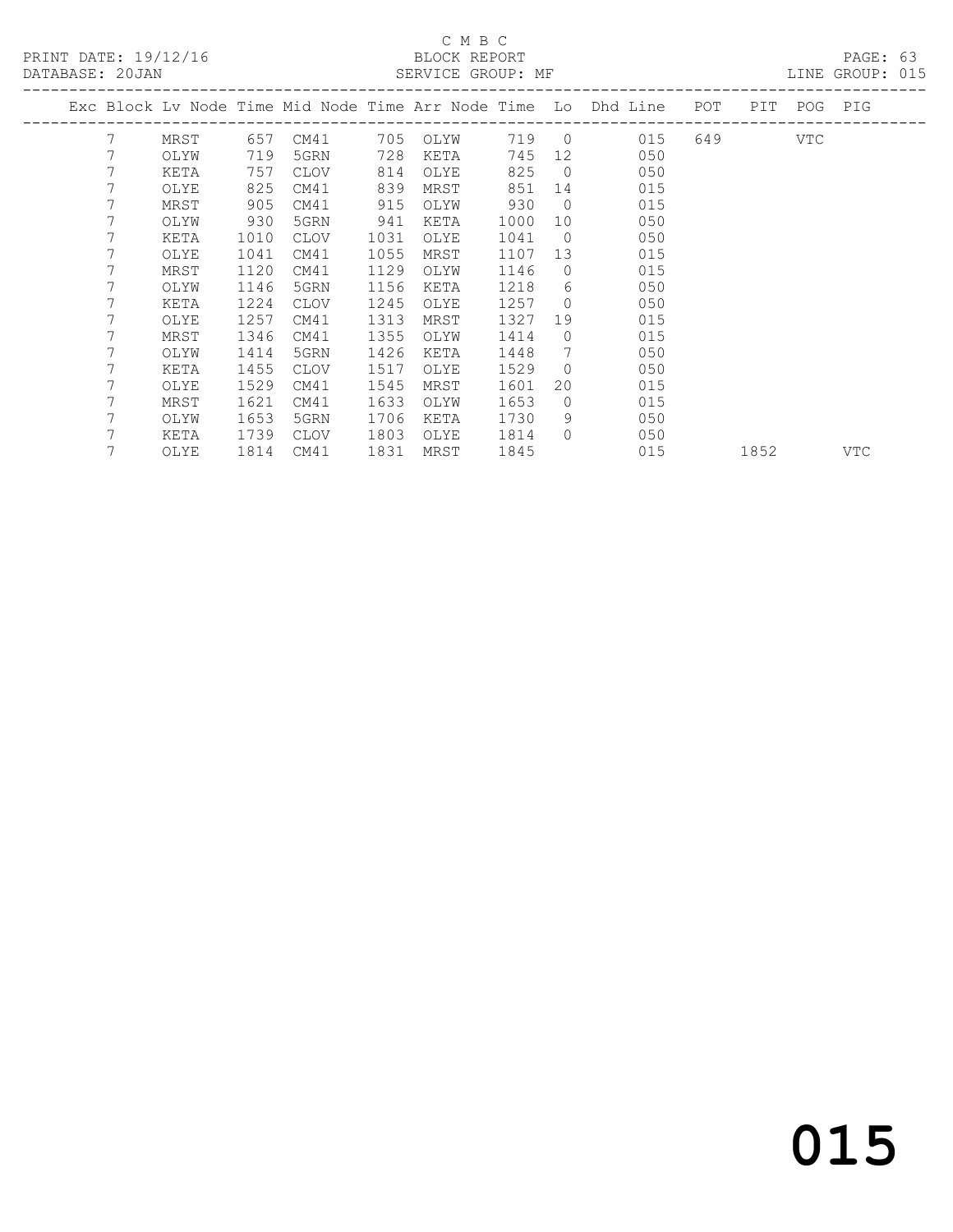### C M B C<br>BLOCK REPORT

LINE GROUP: 015

|         |         |               |                     |                 |      |          |      |                  | Exc Block Lv Node Time Mid Node Time Arr Node Time Lo Dhd Line POT |  | PIT POG PIG  |  |
|---------|---------|---------------|---------------------|-----------------|------|----------|------|------------------|--------------------------------------------------------------------|--|--------------|--|
|         | 8       | MRST          |                     |                 |      |          |      |                  | 758 CM41 809 OLYW 825 0 015 750                                    |  | $_{\rm VTC}$ |  |
|         | 8       | OLYW          | 825                 | 5GRN            |      | 835 KETA | 855  | $6\overline{6}$  | 050                                                                |  |              |  |
|         | $\,8\,$ | KETA          | 901                 | CLOV            |      | 922 OLYE | 933  | $\overline{0}$   | 050                                                                |  |              |  |
|         | 8       | OLYE          | 933                 | CM41            | 946  | MRST     | 958  | 14               | 015                                                                |  |              |  |
|         | $\,8\,$ | MRST          | $\frac{1012}{1038}$ | CM41            | 1021 | OLYW     | 1038 | $\overline{0}$   | 015                                                                |  |              |  |
|         | $\,8\,$ | OLYW          | 1038                | 5GRN            | 1048 | KETA     | 1108 | 8 <sup>8</sup>   | 050                                                                |  |              |  |
|         | 8       | KETA          | 1116                | CLOV            | 1137 | OLYE     | 1149 | $\overline{0}$   | 050                                                                |  |              |  |
|         | $\,8\,$ | OLYE          | 1149                | CM41            | 1205 | MRST     | 1217 | 9                | 015                                                                |  |              |  |
|         | $\,8\,$ | MRST          | 1226                | CM41            | 1235 | OLYW     | 1254 | $\overline{0}$   | 015                                                                |  |              |  |
|         | $\,8\,$ | OLYW          | $\frac{1}{1}$ 254   | 5GRN            | 1306 | KETA     | 1328 | 12               | 050                                                                |  |              |  |
|         | 8       | KETA          | 1340                | <b>CLOV</b>     | 1402 | OLYE     | 1414 | $\overline{0}$   | 050                                                                |  |              |  |
|         | $\,8\,$ | OLYE          | 1414                | CM41            | 1430 | MRST     | 1446 | 8 <sup>8</sup>   | 015                                                                |  |              |  |
|         | $\,8\,$ | MRST          | 1454                | CM41            | 1506 | OLYW     | 1525 | $\overline{0}$   | 015                                                                |  |              |  |
|         | $\,8\,$ | OLYW          | 1525                | 5GRN            | 1538 | KETA     | 1602 | 8 <sup>8</sup>   | 050                                                                |  |              |  |
|         | 8       | KETA          | 1610                | CLOV            | 1633 | OLYE     | 1644 | $\overline{0}$   | 050                                                                |  |              |  |
|         | 8       | OLYE          | 1644                | CM41            | 1703 | MRST     | 1719 | 21               | 015                                                                |  |              |  |
|         | $\,8\,$ | MRST          | 1740                | CM41            | 1752 | OLYW     | 1810 | $\overline{0}$   | 015                                                                |  |              |  |
|         | 8       | OLYW          | 1810                | 5GRN            | 1823 | KETA     | 1846 | 15               | 050                                                                |  |              |  |
|         | 8       | KETA          | 1901                | <b>CLOV</b>     | 1922 | OLYE     | 1931 | $\overline{0}$   | 050                                                                |  |              |  |
|         | $\,8\,$ | OLYE          | 1931                | CM41            | 1945 | MRST     | 1954 | 8 <sup>8</sup>   | 015                                                                |  |              |  |
|         | $\,8\,$ | MRST          | 2002                | CM41            | 2010 | OLYW     | 2024 | $\overline{0}$   | 015                                                                |  |              |  |
|         | 8       | OLYW          | 2024                | 5GRN            | 2035 | KETA     | 2054 | 13               | 050                                                                |  |              |  |
| GR 8    |         | KETA          | 2107                | CLOV            | 2127 | OLYE     | 2136 | $\overline{0}$   | 050                                                                |  |              |  |
| #GR 8   |         | KETA          | 2107                | CLOV            | 2127 | OLYE     | 2136 | $\overline{0}$   | 050                                                                |  |              |  |
|         | 8       | OLYE          | 2136                | CM41            | 2148 | MRST     | 2157 | 25               | 015                                                                |  |              |  |
|         | 8       | MRST          | 2222                | CM41            | 2230 | OLYW     | 2243 | $\overline{0}$   | 015                                                                |  |              |  |
| GR 8    |         | OLYW          | 2243                | 5GRN            | 2253 | KETA     | 2309 | $\overline{2}$   | 050                                                                |  |              |  |
| #GR 8   |         | OLYW          | 2243                | 5GRN            | 2253 | KETA     | 2309 | 2                | 050                                                                |  |              |  |
| GR 8    |         | $\verb KETA $ | 2311                | $\mathtt{CLOV}$ | 2332 | OLYE     | 2341 | $\overline{0}$   | 050                                                                |  |              |  |
| $#GR$ 8 |         | KETA          | 2311                | CLOV            | 2332 | OLYE     | 2341 | $\circ$          | 050                                                                |  |              |  |
|         | 8       | OLYE          | 2341                | CM41            | 2350 | MRST     | 2359 | 18               | 015                                                                |  |              |  |
|         | $\,8\,$ | MRST          | 2417                | CM41            | 2424 | OLYW     | 2435 | $\overline{0}$   | 015                                                                |  |              |  |
| GR 8    |         | OLYW          | 2435                | 5GRN            | 2443 | KETA     | 2459 | 2                | 050                                                                |  |              |  |
| #GR 8   |         | OLYW          | 2435                | 5GRN            | 2443 | KETA     | 2459 | 2                | 050                                                                |  |              |  |
| GR 8    |         | KETA          | 2501                | LAAN            | 2525 | OLYE     | 2531 | $\circ$          | 050                                                                |  |              |  |
| $#GR$ 8 |         | KETA          | 2501                | LAAN            | 2525 | OLYE     | 2531 | $\circ$          | 050                                                                |  |              |  |
|         | 8       | OLYE          | 2531                | CM41            | 2538 | MRST     | 2546 | $\circ$          | 015                                                                |  |              |  |
|         | $\,8\,$ | MRST          | 2546                |                 |      | HODM     | 2609 | $\circ$          | N15                                                                |  |              |  |
|         | $\,8\,$ | HODM          | 2609                |                 |      | MRST     | 2639 | $7\overline{ }$  | N15                                                                |  |              |  |
|         | 8       | MRST          | 2646                |                 |      | HODM     | 2733 | $6 \overline{6}$ | N20                                                                |  |              |  |

8 HODM 2739 MRST 2828 N20 2833 VTC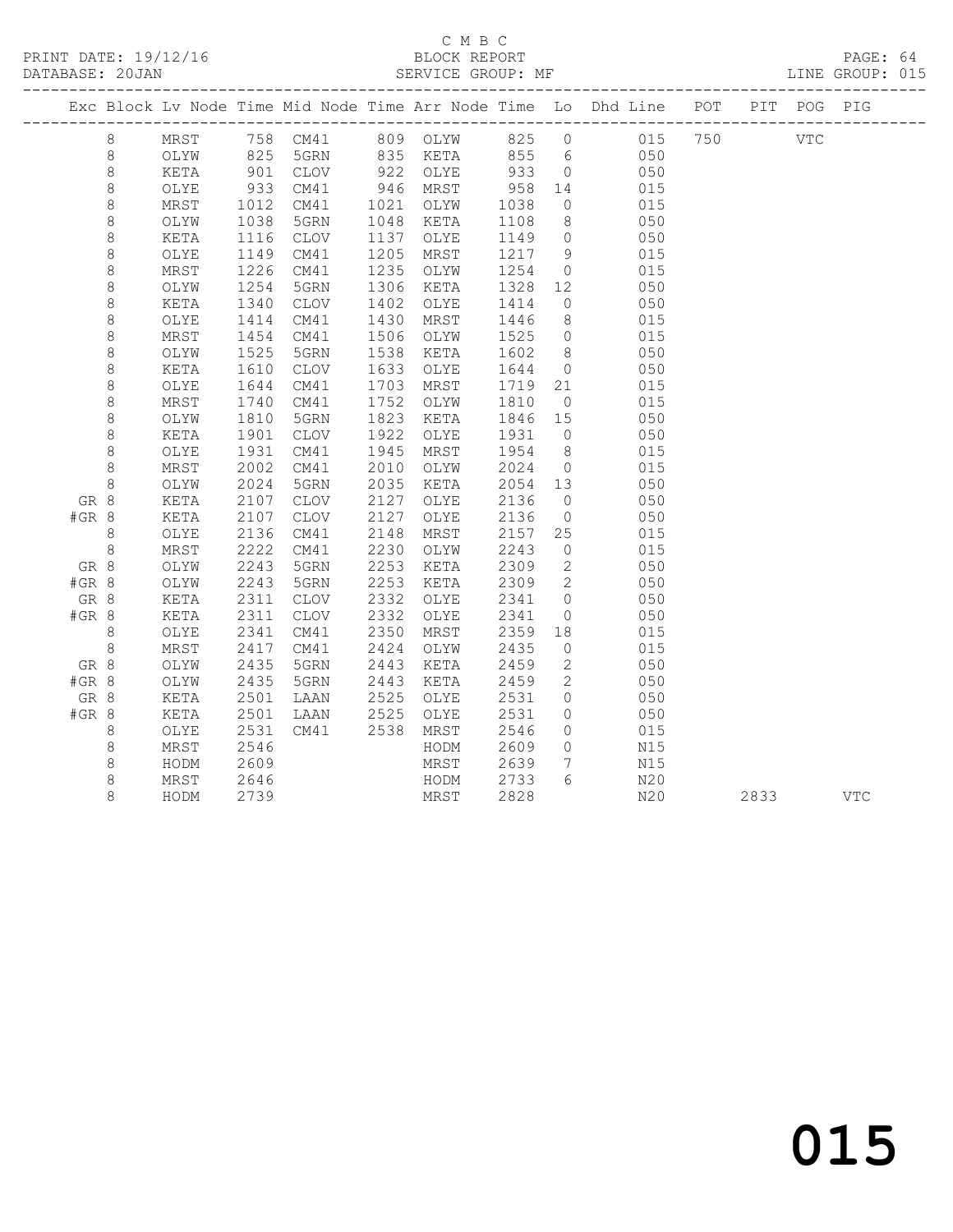#### C M B C

|         | DATABASE: 20JAN |            |                      | SERVICE GROUP: MF      |      |                                                        |        |                 | LINE GROUP: 015                                                                |              |      |          |            |  |
|---------|-----------------|------------|----------------------|------------------------|------|--------------------------------------------------------|--------|-----------------|--------------------------------------------------------------------------------|--------------|------|----------|------------|--|
|         |                 |            |                      |                        |      |                                                        |        |                 | Exc Block Lv Node Time Mid Node Time Arr Node Time Lo Dhd Line POT PIT POG PIG |              |      |          |            |  |
|         | 9               | KETA       |                      |                        |      |                                                        |        |                 | 1240 CLOV 1302 OLYE 1314 0 050 1210 VTC                                        |              |      |          |            |  |
|         | 9               | OLYE       |                      |                        |      |                                                        |        |                 | 1314 CM41 1330 MRST 1344 17 015                                                |              |      |          |            |  |
|         | $\mathsf 9$     | MRST       | 1401<br>1429<br>1510 | CM41                   |      | 1410 OLYW 1429 0                                       |        |                 | 015                                                                            |              |      |          |            |  |
|         | 9               | OLYW       |                      | 5GRN                   |      | 1441 KETA                                              | 1503 7 |                 | 050                                                                            |              |      |          |            |  |
|         | 9               | KETA       |                      | CLOV                   |      | 1532 OLYE                                              | 1544   |                 | $\overline{O}$<br>050                                                          |              |      |          |            |  |
|         | 9               | OLYE       | 1544                 | CM41                   |      | 1600 MRST                                              | 1616   |                 | 20 015                                                                         |              |      |          |            |  |
|         | 9               | MRST       | 1636                 | CM41                   |      | 1648 OLYW                                              | 1708   | $\overline{0}$  | 015                                                                            |              |      |          |            |  |
|         | 9               | OLYW       | 1708                 | 5GRN                   |      | 1721 KETA                                              | 1745   | 9               | 050                                                                            |              |      |          |            |  |
|         | $\mathsf 9$     | KETA       | $\frac{1}{1754}$     | CLOV                   |      | 1818 OLYE                                              | 1829   | $\overline{0}$  | 050                                                                            |              |      |          |            |  |
|         | 9               | OLYE       | 1829                 | CM41                   |      | 1846 MRST                                              | 1900   | 9               | 015                                                                            |              |      |          |            |  |
|         | 9               | MRST       | 1909                 | CM41                   | 1919 | OLYW                                                   | 1933   | $\overline{0}$  | 015                                                                            |              |      |          |            |  |
|         | 9               | OLYW       | 1933                 | 5GRN                   |      | 1944 KETA                                              | 2003   | $7\overline{ }$ | 050                                                                            |              |      |          |            |  |
|         | $\mathsf 9$     | KETA       | 2010                 | CLOV                   |      | 2031 OLYE                                              | 2040   | $\overline{0}$  | 050                                                                            |              |      |          |            |  |
|         | 9               | OLYE       | 2040                 | CM41                   | 2052 | MRST                                                   | 2101   |                 | 15 (1)<br>015                                                                  |              |      |          |            |  |
|         | 9               | MRST       | 2116                 | CM41                   |      | 2124 OLYW                                              | 2138   | $\overline{0}$  | 015                                                                            |              |      |          |            |  |
| GR 9    |                 | OLYW       | 2138                 | 5GRN                   | 2148 | KETA                                                   | 2204   | $\overline{2}$  | 050                                                                            |              |      |          |            |  |
| $#GR$ 9 |                 | OLYW       | 2138                 | 5GRN                   | 2148 | KETA                                                   | 2204   | $\overline{2}$  | 050                                                                            |              |      |          |            |  |
| GR 9    |                 | KETA       | 2206                 | CLOV                   | 2229 | OLYE                                                   | 2238   | $\overline{0}$  | 050                                                                            |              |      |          |            |  |
| $#GR$ 9 |                 | KETA       | 2206                 | CLOV                   | 2229 | OLYE                                                   | 2238   | $\overline{0}$  | 050                                                                            |              |      |          |            |  |
|         | 9               | OLYE       | 2238                 | CM41                   | 2250 | MRST                                                   | 2259   | 15              | 015                                                                            |              |      |          |            |  |
|         | 9               | MRST       | 2314                 | CM41                   |      | 2321 OLYW                                              | 2333   | $\overline{0}$  | 015                                                                            |              |      |          |            |  |
| GR 9    |                 | OLYW       | 2333                 | 5GRN                   | 2341 | KETA                                                   | 2357   |                 | 2 050                                                                          |              |      |          |            |  |
| $#GR$ 9 |                 | OLYW       | 2333                 | 5GRN                   | 2341 | KETA                                                   | 2357   |                 | 2 050                                                                          |              |      |          |            |  |
| GR 9    |                 | KETA       | 2359                 | LAAN                   | 2423 | OLYE                                                   | 2429   | $\overline{0}$  | 050                                                                            |              |      |          |            |  |
| #GR 9   |                 | KETA       | 2359                 | LAAN                   | 2423 | OLYE                                                   | 2429   | $\overline{0}$  | 050                                                                            |              |      |          |            |  |
|         | 9               | OLYE       | 2429                 | CM41                   |      | 2436 MRST                                              | 2444   | $\overline{4}$  | 015                                                                            |              |      |          |            |  |
|         | 9               | MRST       | 2448                 | CM41                   |      | 2455 OLYW                                              | 2506   |                 | $\overline{0}$<br>015                                                          |              |      |          |            |  |
| GR 9    |                 | OLYW       | 2506                 | 5GRN                   |      | 2514 KETA                                              | 2527   | 2               | 050                                                                            |              |      |          |            |  |
| #GR 9   |                 | OLYW       | 2506                 | 5GRN                   |      | 2514 KETA                                              | 2527   | $\overline{2}$  | 050                                                                            |              |      |          |            |  |
| GR 9    |                 | KETA       | 2529                 | LAAN                   |      | 2553 OLYE                                              | 2559   | $\overline{0}$  | 050                                                                            |              |      |          |            |  |
| $#GR$ 9 |                 | KETA       | 2529                 | LAAN 2553              |      | OLYE                                                   | 2559   |                 | $0 \qquad 050$                                                                 |              |      |          |            |  |
|         | 9               | OLYE       | 2559                 | CM41 2606              |      | MRST                                                   | 2614   |                 | $2 \overline{2}$<br>015                                                        |              |      |          |            |  |
|         | 9               | MRST       | 2616                 |                        |      | HODM                                                   | 2639   | $\overline{0}$  | N15                                                                            |              |      |          |            |  |
|         | 9               | HODM       | 2639                 |                        |      | MRST                                                   | 2709   |                 | N15                                                                            |              |      | 2714 VTC |            |  |
|         | 10              | MRST       |                      | 1316 CM41 1325 OLYW    |      |                                                        |        |                 | 1344 0 015 1308                                                                |              |      | VTC      |            |  |
|         | 10              | OLYW       |                      | 1344 5GRN<br>1425 CLOV |      | 1356 KETA     1418    7<br>1447   OLYE      1459     0 |        |                 | 050                                                                            |              |      |          |            |  |
|         | 10              | KETA       |                      |                        |      |                                                        |        |                 | 050                                                                            |              |      |          |            |  |
|         |                 |            |                      |                        |      |                                                        |        |                 | 10 OLYE 1459 CM41 1515 MRST 1531 20 015                                        |              |      |          |            |  |
|         | 10              | MRST       | 1551                 | CM41                   | 1603 | OLYW                                                   | 1623   | $\overline{0}$  | 015                                                                            |              |      |          |            |  |
|         | 10              | OLYW       | 1623                 | 5GRN                   | 1636 | KETA                                                   | 1700   | 9               | 050                                                                            |              |      |          |            |  |
|         | 10              | KETA       | 1709                 | CLOV                   | 1733 | OLYE                                                   | 1744   | $\overline{0}$  | 050                                                                            |              |      |          |            |  |
|         | 10              | OLYE       | 1744                 | CM41                   | 1803 | MRST                                                   | 1819   | 11              | 015                                                                            |              |      |          |            |  |
|         | 10              | MRST       | 1830                 | CM41                   | 1842 | OLYW                                                   | 1858   | $\overline{0}$  | 015                                                                            |              |      |          |            |  |
|         | 10              | OLYW       | 1858                 | 5GRN                   | 1910 | KETA                                                   | 1931   |                 | 050                                                                            |              |      | 1955 700 | <b>VTC</b> |  |
|         | 11              | $\tt MRST$ | 1507                 | CM41                   | 1519 | OLYW                                                   | 1539   | $\overline{0}$  |                                                                                | 015 1459 VTC |      |          |            |  |
|         | 11              | OLYW       | 1539                 | 5GRN                   | 1552 | KETA                                                   | 1616   | 8 <sup>8</sup>  | 050                                                                            |              |      |          |            |  |
|         | 11              | KETA       | 1624                 | CLOV                   | 1648 | OLYE                                                   | 1659   | $\Omega$        | 050                                                                            |              |      |          |            |  |
|         | 11              | OLYE       |                      | 1659 CM41              |      | 1718 MRST                                              | 1734   |                 | 015                                                                            |              | 1741 |          | <b>VTC</b> |  |
|         |                 |            |                      |                        |      |                                                        |        |                 |                                                                                |              |      |          |            |  |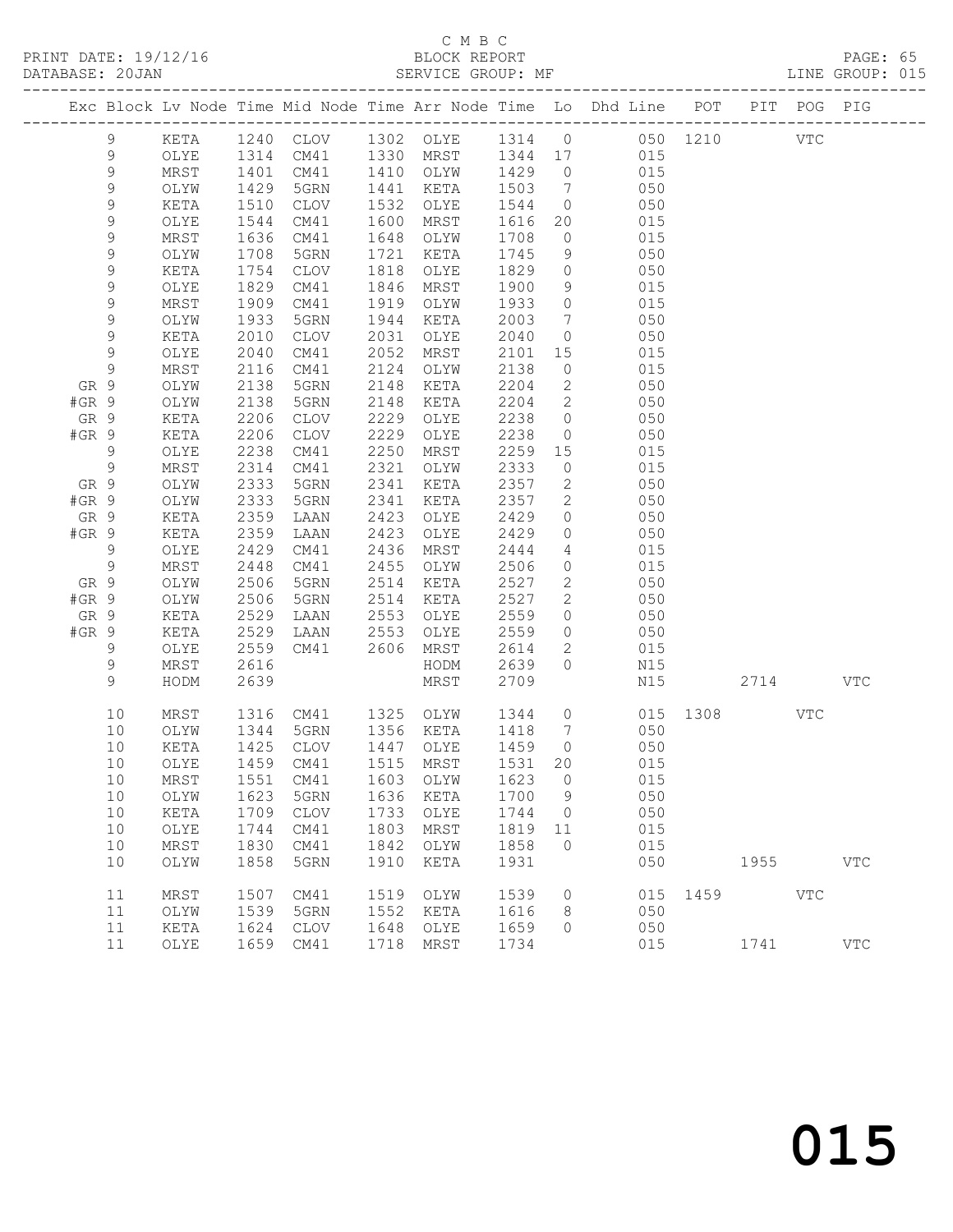|              |                                                                                                                                                                                                                                         | PRINT DATE: 19/12/16                                                                                                                |                                                                                                                                        | C M B C<br>BLOCK REPORT                                                                                                                                       |                                                                                           |                                                                                              |                                                                                                                                                                                                            |                                                                                |                                                                                                                                                                                                                                                                                                          |          |                                     | PAGE: 66 |  |
|--------------|-----------------------------------------------------------------------------------------------------------------------------------------------------------------------------------------------------------------------------------------|-------------------------------------------------------------------------------------------------------------------------------------|----------------------------------------------------------------------------------------------------------------------------------------|---------------------------------------------------------------------------------------------------------------------------------------------------------------|-------------------------------------------------------------------------------------------|----------------------------------------------------------------------------------------------|------------------------------------------------------------------------------------------------------------------------------------------------------------------------------------------------------------|--------------------------------------------------------------------------------|----------------------------------------------------------------------------------------------------------------------------------------------------------------------------------------------------------------------------------------------------------------------------------------------------------|----------|-------------------------------------|----------|--|
| NAHA<br>REBY |                                                                                                                                                                                                                                         | 29ST 29 AV STATION                                                                                                                  | NANAIMO & HASTINGS                                                                                                                     |                                                                                                                                                               |                                                                                           |                                                                                              | 63LP 63 LOOP                                                                                                                                                                                               |                                                                                | GRBY GRANVILLE & BROADWAY (AND HACO HASTINGS & COMMERCIAL HANA HASTINGS & COMMERCIAL HANA HASTINGS & COMMERCIAL<br>HANA HASTINGS & NANAIMO (AND KYEA KINGSWAY & EARLES<br>MAHU MARINE & HUDSON<br>NAST NANAIMO STATION                                                                                   |          |                                     |          |  |
|              |                                                                                                                                                                                                                                         |                                                                                                                                     |                                                                                                                                        |                                                                                                                                                               |                                                                                           |                                                                                              |                                                                                                                                                                                                            |                                                                                |                                                                                                                                                                                                                                                                                                          |          |                                     |          |  |
|              | $\mathbf{1}$<br>$\mathbf{1}$<br>$\mathbf{1}$<br>$\mathbf{1}$<br>$\mathbf{1}$<br>$\mathbf{1}$<br>$\mathbf{1}$<br>$\mathbf{1}$<br>$\mathbf{1}$<br>$\mathbf{1}$<br>$\mathbf{1}$<br>$\mathbf{1}$<br>$\mathbf{1}$<br>GR 1<br>$#GR$ 1<br>GR 1 | NAST<br><b>HANA</b><br>29ST<br>63LP<br>29ST<br>63LP<br>29ST<br>63LP<br>29ST<br>63LP<br>29ST<br><b>63LP</b><br>63LP<br>29ST          | 548<br>1038<br>1218<br>1359<br>1540<br>1720<br>1857                                                                                    | REBY 557 29ST<br>HACO<br>GRBY<br>HACO<br>GRBY<br>HACO<br>2031 GRBY 2054 29ST 2146<br>2031 GRBY 2054 29ST 2146<br>2206 HACO 2228 63LP 2315                     |                                                                                           | 1919 63LP                                                                                    | GRBY 1104 29ST 1202 16<br>1244 63LP 1346 13<br>1748 29ST 1847 10                                                                                                                                           | 16<br>14                                                                       | EAKY 448 REBY 500 NAHA 509 3 016 421 VTCT<br>1 12 NABY 520 NAST 525 7 007<br>1 107 1081 1082 1084 1085 1086 1087 1088<br>602 10 016<br>10 016<br>016<br>016<br>016<br>016<br>1529 11 016<br>016<br>016<br>2014 17 016<br>GRBY 2054 29ST 2146 20 016<br>GRBY 2054 29ST 2146 20 016<br>TIGO 2000 23TR 2015 |          |                                     |          |  |
|              | $#GR$ 1<br>2<br>$\mathbf{2}$<br>$\mathbf{2}$<br>$\mathbf{2}$<br>$\mathbf{2}$<br>$\mathbf{2}$<br>$\mathbf{2}$<br>$\mathbf{2}$<br>$\sqrt{2}$<br>$\mathbf{2}$<br>$#GR$ 2<br>GR 2<br>$#GR$ 2<br>GR 2<br>$#GR$ 2<br>GR 2<br>$#GR$ 2          | 29ST<br>63LP<br>29ST<br>63LP<br>29ST<br>63LP<br>29ST<br>63LP<br>29ST<br>63LP<br>29ST<br><b>29ST</b><br>63LP<br>63LP<br>29ST<br>29ST | 63LP 521<br>29ST 632<br>744<br>920<br>1057<br>$\frac{1}{1238}$<br>1419<br>1602<br>2049<br>2227<br>2227<br>2345<br>2345<br>2504<br>2504 | 2206 HACO 2228 63LP<br>GRBY<br>HACO<br>GRBY<br>HACO<br>GRBY<br>HACO<br>1742 GRBY<br>1922 HACO<br>GRBY<br>GRBY<br>HACO<br>HACO<br>GRBY<br>GRBY<br>HACO<br>HACO | 2112<br>2249<br>2249<br>2404<br>2404<br>2523<br>2523                                      | 1124 29ST<br>1304 63LP<br>29ST<br>63LP<br>63LP<br>29ST<br>29ST<br>63LP<br>63LP               | 2315<br>946 63LP 1044<br>1222 16<br>1406 13<br>1447 29ST 1549 13<br>1627 63LP 1733 9<br>1810  29ST  1906  16<br>1944  63LP  2038  11<br>2038 11<br>2204<br>2336<br>2336<br>2448 16<br>2448<br>2610<br>2610 | 13<br>23<br>9<br>$\overline{9}$<br>16                                          | 016<br>GRBY 544 29ST 623 9 016<br>HACO 652 63LP 738 6 016<br>811 29ST 904 16 016<br>016<br>016<br>016<br>016<br>016<br>016<br>016<br>GR 2 63LP 2049 GRBY 2112 29ST 2204 23 016<br>016<br>016<br>016<br>016<br>016<br>016<br>016                                                                          | 513 VTCT | 2321 VTCT<br>2616 VTCT<br>2616 VTCT |          |  |
|              | 3<br>$\mathsf 3$<br>$\mathsf S$<br>$\mathsf S$<br>$\mathsf S$<br>$\mathsf S$<br>$\mathsf S$<br>$\mathsf 3$<br>$\mathsf 3$<br>$\mathcal{S}$<br>GR 3<br>$#GR$ 3                                                                           | EAKY<br>63LP<br><b>29ST</b><br>63LP<br>29ST<br>63LP<br><b>29ST</b><br>63LP<br>29ST<br>63LP<br><b>29ST</b><br><b>29ST</b>            | 522<br>635<br>757<br>935<br>1109<br>1248<br>1427<br>1606<br>1753<br>1929<br>2105<br>2105                                               | HACO<br>GRBY<br>HACO<br>GRBY<br>HACO<br>GRBY<br>HACO<br>GRBY<br>HACO<br>GRBY<br>HACO<br>HACO                                                                  | 543<br>659<br>822<br>1001<br>1135<br>1316<br>1452<br>1636<br>1818<br>1954<br>2127<br>2127 | 63LP<br>29ST<br>63LP<br>29ST<br>63LP<br>29ST<br>63LP<br>29ST<br>63LP<br>29ST<br>63LP<br>63LP | 744 13<br>918<br>1056<br>1237<br>1415<br>1558<br>1739<br>1915<br>2046<br>2218<br>2218                                                                                                                      | 625 10<br>17<br>13<br>11<br>12<br>8 <sup>8</sup><br>14<br>14<br>19<br>18<br>18 | 016<br>016<br>016<br>016<br>016<br>016<br>016<br>016<br>016<br>016<br>016<br>016                                                                                                                                                                                                                         | 455 VTCT |                                     |          |  |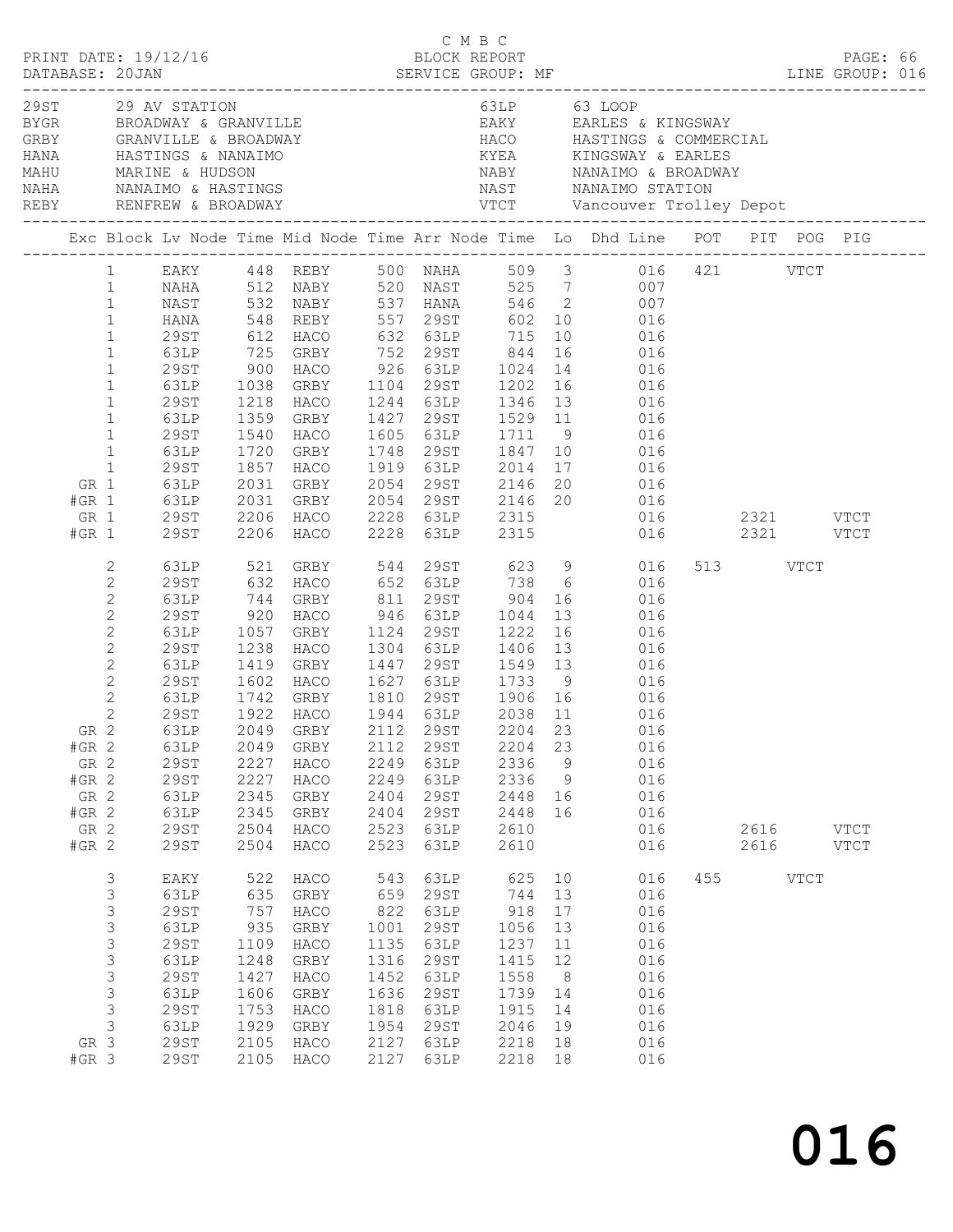PRINT DATE: 19/12/16 BLOCK REPORT BATABASE: 20JAN

#### C M B C<br>BLOCK REPORT

PAGE: 67<br>LINE GROUP: 016

|         |                 |              |            | Exc Block Lv Node Time Mid Node Time Arr Node Time Lo Dhd Line POT PIT POG PIG |      |                    |         |                |                |         |     |           |             |             |
|---------|-----------------|--------------|------------|--------------------------------------------------------------------------------|------|--------------------|---------|----------------|----------------|---------|-----|-----------|-------------|-------------|
|         |                 |              |            |                                                                                |      |                    |         |                |                |         |     |           |             |             |
|         |                 |              |            | GR 3 63LP 2236 GRBY 2256 29ST 2341 016 2406 VTCT                               |      |                    |         |                |                |         |     |           |             |             |
| $#GR$ 3 |                 | 63LP         |            | 2236 GRBY 2256 29ST 2341                                                       |      |                    |         |                |                | 016 016 |     | 2406 VTCT |             |             |
|         | 4               |              |            |                                                                                |      | 604 63LP 646 7 016 |         |                |                |         |     | 516 VTCT  |             |             |
|         | 4               | EAKY<br>63LP | 543        | HACO<br>GRBY                                                                   |      | 718 29ST           | 804 15  |                | 016            |         |     |           |             |             |
|         | 4               | 29ST         | 653<br>819 | HACO                                                                           |      | 844 63LP           | 943     | 13             | 016            |         |     |           |             |             |
|         | 4               | 63LP         | 956        | GRBY                                                                           |      | 1022 29ST          | 1118    | 11             | 016            |         |     |           |             |             |
|         | 4               | 29ST         | 1129       | HACO                                                                           |      | 1155 63LP          | 1257    | 11             | 016            |         |     |           |             |             |
|         | 4               | 63LP         | 1308       | GRBY                                                                           |      | 1336 29ST          | 1435    | 12             | 016            |         |     |           |             |             |
|         | $\overline{4}$  | 29ST         | 1447       | HACO                                                                           |      | 1512 63LP          | 1618 10 |                | 016            |         |     |           |             |             |
|         | 4               | 63LP         | 1628       | GRBY                                                                           |      | 1656 29ST          | 1759 14 |                | 016            |         |     |           |             |             |
|         | 4               | 29ST         | 1813       | HACO                                                                           | 1837 | 63LP 1934 10       |         |                | 016            |         |     |           |             |             |
|         | 4               | 63LP         | 1944       | GRBY                                                                           | 2009 | 29ST               | 2101    |                |                | 016 01  |     | 2130 VTCT |             |             |
|         |                 |              |            |                                                                                |      |                    |         |                |                |         |     |           |             |             |
|         | 5               | 63LP         | 551        | GRBY                                                                           |      | 614 29ST 653       |         |                | 8 016          |         |     | 543 VTCT  |             |             |
|         | 5               | 29ST         | 701        | HACO                                                                           |      | 722 63LP           | 813 10  |                | 016            |         |     |           |             |             |
|         | $\mathsf S$     | 63LP         | 823        | GRBY                                                                           |      | 851 29ST           | 944     | 16             | 016            |         |     |           |             |             |
|         | 5               | 29ST         | 1000       | HACO                                                                           |      | 1026 63LP          | 1126    | 13             | 016            |         |     |           |             |             |
|         | $\mathsf S$     | 63LP         | 1139       | GRBY                                                                           |      | 1206 29ST          | 1304 14 |                | 016            |         |     |           |             |             |
|         | 5               | 29ST         | 1318       | HACO                                                                           | 1343 | 63LP               | 1447 9  |                | 016            |         |     |           |             |             |
|         | 5               | 63LP         | 1456       | GRBY                                                                           | 1526 | 29ST               | 1629 13 |                | 016            |         |     |           |             |             |
|         | $\mathsf S$     | 29ST         | 1642       | HACO                                                                           | 1710 | 63LP               | 1816 14 |                | 016            |         |     |           |             |             |
|         | $5\phantom{.0}$ | 63LP         | 1830       | GRBY                                                                           | 1858 | 29ST               | 1952 9  |                | 016            |         |     |           |             |             |
|         | 5               | 29ST         | 2001       | HACO                                                                           |      | 2023 63LP          | 2117 16 |                | 016            |         |     |           |             |             |
| GR 5    |                 | 63LP         | 2133       | GRBY                                                                           | 2154 | 29ST               | 2243    | $\overline{4}$ | 016            |         |     |           |             |             |
| $#GR$ 5 |                 | 63LP         | 2133       | GRBY                                                                           |      | 2154 29ST          | 2243 4  |                | 016            |         |     |           |             |             |
| GR 5    |                 | 29ST         | 2247       | HACO                                                                           |      | 2309 63LP          | 2356 19 |                | 016            |         |     |           |             |             |
| $#GR$ 5 |                 | 29ST         | 2247       | HACO                                                                           |      | 2309 63LP          | 2356 19 |                | 016            |         |     |           |             |             |
| GR 5    |                 | 63LP         | 2415       | GRBY                                                                           |      | 2434 KYEA 2521     |         |                |                | 016     |     | 2543 VTCT |             |             |
| $#GR$ 5 |                 | 63LP         | 2415       | GRBY                                                                           | 2434 | KYEA               | 2521    |                |                | 016 01  |     | 2543 VTCT |             |             |
|         | 6               | BYGR         | 552        | REBY                                                                           |      | 63LP               | 612     |                | 5 <sub>1</sub> | 016     |     | 531 VTCT  |             |             |
|         | 6               | 63LP         | 617        | GRBY                                                                           |      | 641 29ST           | 724 13  |                |                | 016     |     |           |             |             |
|         | 6               | 29ST         | 737        | HACO                                                                           | 802  | 63LP               | 858     | 17             |                | 016     |     |           |             |             |
|         | 6               | 63LP         | 915        | GRBY                                                                           |      | 942 29ST           | 1036    | 13             |                | 016     |     |           |             |             |
|         | 6               | 29ST         | 1049       | HACO                                                                           |      | 1115 63LP          | 1218    | 10             |                | 016     |     |           |             |             |
|         | 6               | 63LP         | 1228       | GRBY                                                                           |      | 1256 29ST 1355 12  |         |                | 016            |         |     |           |             |             |
|         | 6               | 29ST         | 1407       | HACO                                                                           |      | 1432 63LP          | 1538    | 8 <sup>1</sup> | 016            |         |     |           |             |             |
|         | 6               | 63LP         |            | 1546 GRBY                                                                      |      | 1616 29ST          | 1719 14 |                | 016            |         |     |           |             |             |
|         | 6               |              |            | 29ST 1733 HACO 1800 63LP 1903 10                                               |      |                    |         |                | 016            |         |     |           |             |             |
|         | 6               | 63LP         | 1913       | GRBY                                                                           | 1939 | 29ST               | 2031    | 16             |                | 016     |     |           |             |             |
| GR 6    |                 | <b>29ST</b>  | 2047       | HACO                                                                           | 2109 | 63LP               | 2203    | 13             |                | 016     |     |           |             |             |
| #GR 6   |                 | <b>29ST</b>  | 2047       | HACO                                                                           | 2109 | 63LP               | 2203    | 13             |                | 016     |     |           |             |             |
| GR 6    |                 | 63LP         | 2216       | GRBY                                                                           | 2237 | 29ST               | 2322    | 11             |                | 016     |     |           |             |             |
| #GR 6   |                 | 63LP         | 2216       | GRBY                                                                           | 2237 | 29ST               | 2322    | 11             |                | 016     |     |           |             |             |
| GR 6    |                 | <b>29ST</b>  | 2333       | HACO                                                                           | 2354 | 63LP               | 2441    | $\overline{4}$ |                | 016     |     |           |             |             |
| #GR 6   |                 | <b>29ST</b>  | 2333       | HACO                                                                           | 2354 | 63LP               | 2441    | 4              |                | 016     |     |           |             |             |
| GR 6    |                 | 63LP         | 2445       | GRBY                                                                           | 2504 | KYEA               | 2551    |                |                | 016     |     | 2613      |             | <b>VTCT</b> |
| #GR 6   |                 | 63LP         | 2445       | GRBY                                                                           | 2504 | KYEA               | 2551    |                |                | 016     |     | 2613      |             | <b>VTCT</b> |
|         | 7               | EAKY         | 558        | HACO                                                                           | 622  | 63LP               | 705     | 11             |                | 016     | 531 |           | <b>VTCT</b> |             |
|         | 7               | 63LP         | 716        | GRBY                                                                           | 742  | 29ST               | 834     | 16             |                | 016     |     |           |             |             |
|         | 7               | <b>29ST</b>  | 850        | HACO                                                                           | 916  | 63LP               | 1014    | 14             |                | 016     |     |           |             |             |
|         | 7               | 63LP         | 1028       | GRBY                                                                           | 1054 | 29ST               | 1151    | 17             |                | 016     |     |           |             |             |
|         | 7               | <b>29ST</b>  | 1208       | HACO                                                                           | 1234 | 63LP               | 1336    | 13             |                | 016     |     |           |             |             |
|         | 7               | 63LP         | 1349       | GRBY                                                                           | 1417 | 29ST               | 1519    | 10             |                | 016     |     |           |             |             |
|         | $7\phantom{.0}$ | <b>29ST</b>  | 1529       | HACO                                                                           | 1554 | 63LP               | 1700    | - 8            |                | 016     |     |           |             |             |
|         |                 |              |            |                                                                                |      |                    |         |                |                |         |     |           |             |             |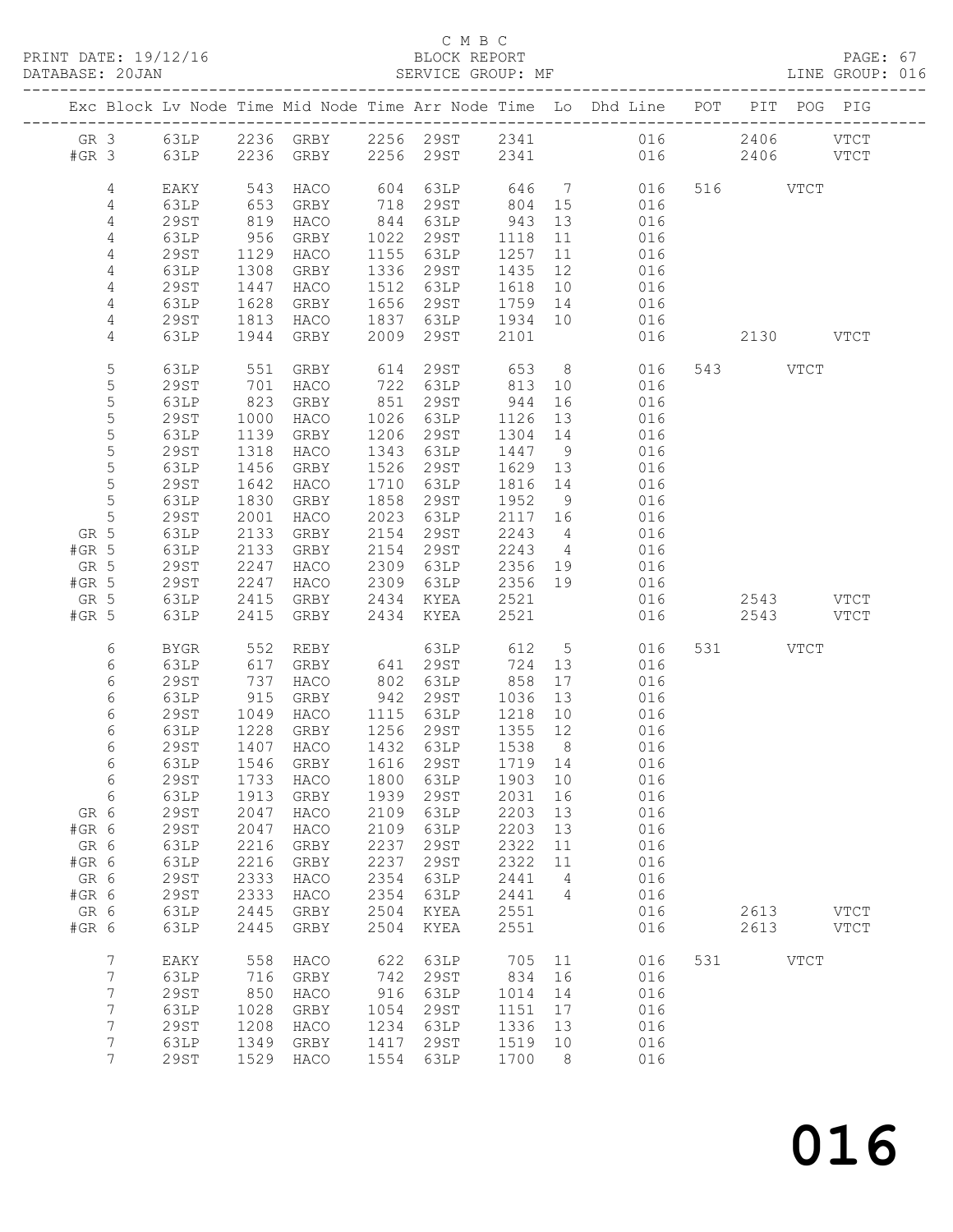#### C M B C<br>BLOCK REPORT

PAGE: 68<br>LINE GROUP: 016

|         |             |             |      | Exc Block Lv Node Time Mid Node Time Arr Node Time Lo Dhd Line POT PIT POG PIG |      |                      |                  |                              |                |           |          |             |             |
|---------|-------------|-------------|------|--------------------------------------------------------------------------------|------|----------------------|------------------|------------------------------|----------------|-----------|----------|-------------|-------------|
|         |             |             |      | 7 63LP 1708 GRBY 1736 29ST 1839 016 1910 VTCT                                  |      |                      |                  |                              |                |           |          |             |             |
|         | 8           | MAHU        |      | 602 GRBY                                                                       |      | 63LP 608 1           |                  |                              |                | 010       | 600 VTCT |             |             |
|         | $8\,$       | 63LP        | 609  |                                                                                |      | GRBY 632 29ST 714 14 |                  |                              | 016            |           |          |             |             |
|         | $8\,$       | 29ST        | 728  | HACO                                                                           |      | 751 63LP             | 845              | 8 <sup>8</sup>               | 016            |           |          |             |             |
|         | $\,8\,$     | 63LP        | 853  | GRBY                                                                           |      | 920 29ST             | 1014 15          |                              | 016            |           |          |             |             |
|         | 8           | 29ST        | 1029 | HACO                                                                           |      | 1055 63LP            | 1158             | 11                           | 016            |           |          |             |             |
|         | $\,8\,$     | 63LP        | 1209 | GRBY                                                                           | 1237 | 29ST                 | 1335             | 12                           | 016            |           |          |             |             |
|         | $\,8\,$     | 29ST        | 1347 | HACO                                                                           | 1412 | 63LP                 | 1518             | 8 <sup>1</sup>               | 016            |           |          |             |             |
|         | $8\,$       | 63LP        | 1526 | GRBY                                                                           |      | 1556 29ST            | 1659 13          |                              | 016            |           |          |             |             |
|         | $\,8\,$     | 29ST        | 1712 | HACO                                                                           | 1740 | 63LP                 | 1844             | 14                           | 016            |           |          |             |             |
|         | 8           | 63LP        | 1858 | GRBY                                                                           | 1924 | 29ST                 | 2016 15          |                              | 016            |           |          |             |             |
|         | GR 8        | 29ST        | 2031 | HACO                                                                           | 2053 | 63LP                 | 2147 6           |                              | 016            |           |          |             |             |
| #GR 8   |             | 29ST        | 2031 | HACO                                                                           | 2053 | 63LP                 | 2147 6           |                              | $016$<br>$016$ |           |          |             |             |
|         | GR 8        | 63LP        | 2153 | GRBY                                                                           | 2214 | $29ST$ 2303          |                  | $4\overline{4}$              |                |           |          |             |             |
| $#GR$ 8 |             | 63LP        | 2153 | GRBY                                                                           | 2214 | 29ST                 | 2303             | $\overline{4}$               | 016            |           |          |             |             |
|         | GR 8        | 29ST        | 2307 | HACO                                                                           | 2328 | 63LP 00              | 2413             |                              | 016            |           |          | 2419 VTCT   |             |
| #GR 8   |             | 29ST        | 2307 | HACO                                                                           | 2328 | 63LP                 | 2413             |                              | 016            |           |          | 2419 VTCT   |             |
|         | 9           | GRBY        | 603  | GRBY                                                                           | 603  | 29ST 643 8           |                  |                              |                | 016       | 546 VTCT |             |             |
|         | 9           | 29ST        | 651  | HACO                                                                           |      | 711 63LP 801 12      |                  |                              | 016            |           |          |             |             |
|         | 9           | 63LP        | 813  | GRBY                                                                           |      | 841 29ST             | 934              | 16                           | 016            |           |          |             |             |
|         | $\mathsf 9$ | 29ST        | 950  | HACO                                                                           |      | 1016 63LP            | 1114             | 15                           | 016            |           |          |             |             |
|         | $\mathsf 9$ | 63LP        | 1129 | GRBY                                                                           |      | 1156 29ST            | 1254             | 14                           | 016            |           |          |             |             |
|         | 9           | 29ST        | 1308 | HACO                                                                           |      | 1333 63LP            | 1437 12          |                              | 016            |           |          |             |             |
|         | 9           | 63LP        | 1449 | GRBY                                                                           |      | 1517 29ST            | 1619 14          |                              | 016            |           |          |             |             |
|         | 9           | 29ST        | 1633 | HACO                                                                           |      | 1658 63LP 1805 13    | 1940             |                              | 016            |           |          |             |             |
|         | 9           | 63LP        |      | 1818 GRBY                                                                      |      | 1846 29ST            |                  |                              | 016            |           |          | 2009 VTCT   |             |
|         | 10          | MAHU        | 615  | GRBY                                                                           |      | 63LP 621 6           |                  |                              | 010            |           | 613 VTCT |             |             |
|         | 10          | 63LP        | 627  | GRBY                                                                           |      | 651 29ST             | 734 13<br>908 17 |                              | 016            |           |          |             |             |
|         | 10          | 29ST        | 747  | HACO                                                                           |      | 812 63LP             |                  |                              | 016            |           |          |             |             |
|         | 10          | 63LP        | 925  | GRBY                                                                           |      | 951 29ST             | 1046             | 13                           | 016            |           |          |             |             |
|         | 10          | 29ST        | 1059 | HACO                                                                           |      | 1125 63LP            | 1227             | 11                           | 016            |           |          |             |             |
|         | 10          | 63LP        | 1238 | GRBY                                                                           |      | 1306 29ST            | 1405 12          |                              | 016            |           |          |             |             |
|         | 10          | 29ST        | 1417 | HACO                                                                           |      | 1442 63LP            | 1548 8           |                              | 016<br>016     |           |          |             |             |
|         | 10          | 63LP        | 1556 | GRBY                                                                           |      | 1626 29ST 1729 14    |                  |                              |                | 1915 VTCT |          |             |             |
|         | 10          | 29ST        | 1743 | HACO                                                                           |      | 1810 63LP            | 1909             |                              | 016            |           |          |             |             |
|         |             |             |      | 11 EAKY 617 HACO 642 63LP 725 9 016 547 VTCT                                   |      |                      |                  |                              |                |           |          |             |             |
|         | 11          | 63LP        | 734  | GRBY                                                                           | 801  | 29ST                 | 854              | 16                           | 016            |           |          |             |             |
|         | 11          | <b>29ST</b> | 910  | HACO                                                                           | 936  | 63LP                 | 1034             | 13                           | 016            |           |          |             |             |
|         | 11          | 63LP        | 1047 | GRBY                                                                           | 1114 | 29ST                 | 1212             | 16                           | 016            |           |          |             |             |
|         | 11          | <b>29ST</b> | 1228 | HACO                                                                           | 1254 | 63LP                 | 1356             | 13                           | 016            |           |          |             |             |
|         | 11          | 63LP        | 1409 | GRBY                                                                           | 1437 | 29ST                 | 1539             | 12                           | 016            |           |          |             |             |
|         | 11          | <b>29ST</b> | 1551 | HACO                                                                           | 1616 | 63LP                 | 1722             | 10                           | 016            |           |          |             |             |
|         | 11          | 63LP        | 1732 | GRBY                                                                           | 1800 | 29ST                 | 1856             | 14                           | 016            |           |          |             |             |
|         | 11          | <b>29ST</b> | 1910 | HACO                                                                           | 1932 | 63LP                 | 2027             |                              | 016            |           | 2033     |             | <b>VTCT</b> |
|         | 12          | GRBY        | 623  | GRBY                                                                           | 623  | <b>29ST</b>          | 703              | $7\phantom{.0}\phantom{.0}7$ | 016            | 606       |          | <b>VTCT</b> |             |
|         | 12          | <b>29ST</b> | 710  | HACO                                                                           | 732  | 63LP                 | 825              | 8 <sup>8</sup>               | 016            |           |          |             |             |
|         | 12          | 63LP        | 833  | GRBY                                                                           | 901  | 29ST                 | 954              | 16                           | 016            |           |          |             |             |
|         | 12          | <b>29ST</b> | 1010 | HACO                                                                           | 1036 | 63LP                 | 1136             | 13                           | 016            |           |          |             |             |
|         | 12          | 63LP        | 1149 | GRBY                                                                           | 1217 | 29ST                 | 1315             | 12                           | 016            |           |          |             |             |
|         | 12          | <b>29ST</b> | 1327 | HACO                                                                           | 1352 | 63LP                 | 1458             | 8                            | 016            |           |          |             |             |
|         | 12          | 63LP        | 1506 | GRBY                                                                           | 1536 | 29ST                 | 1639             | 13                           | 016            |           |          |             |             |
|         | 12          | <b>29ST</b> | 1652 | HACO                                                                           | 1720 | 63LP                 | 1826             | 16                           | 016            |           |          |             |             |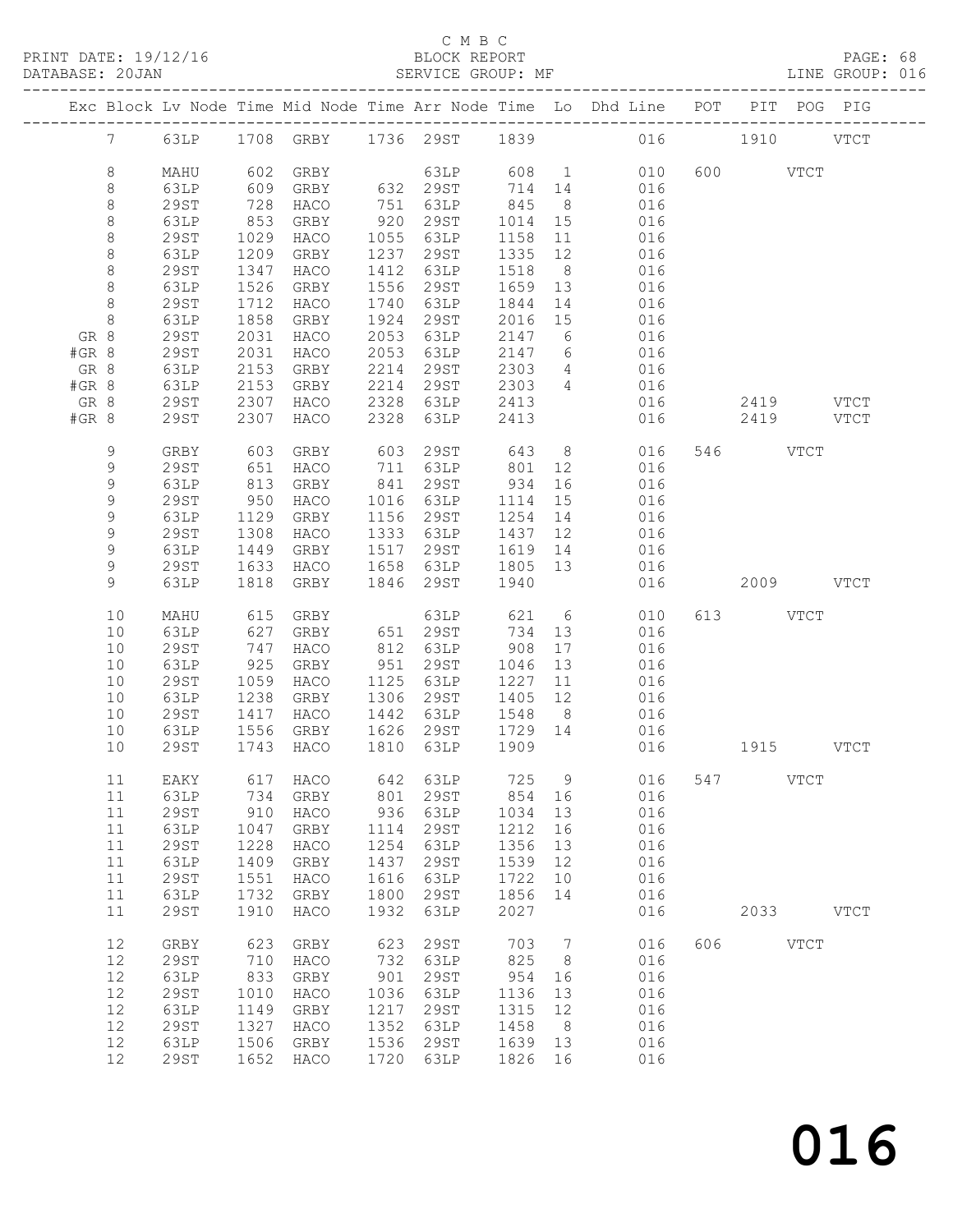PRINT DATE: 19/12/16 BLOCK REPORT<br>DATABASE: 20JAN BATABASE: 20JAN

#### C M B C<br>BLOCK REPORT

PAGE: 69<br>LINE GROUP: 016

|        |       |             |      |                                     |      |                                        |         |    | Exc Block Lv Node Time Mid Node Time Arr Node Time Lo Dhd Line POT PIT POG PIG |           |             |             |               |
|--------|-------|-------------|------|-------------------------------------|------|----------------------------------------|---------|----|--------------------------------------------------------------------------------|-----------|-------------|-------------|---------------|
|        | 12    | 63LP        |      |                                     |      |                                        |         |    | 1842 GRBY 1910 29ST 2004 12 016                                                |           |             |             |               |
|        | 12    | 29ST        |      | 2016 HACO 2038 63LP                 |      |                                        |         |    | 2132 016                                                                       |           | 2138        |             | VTCT          |
|        |       |             |      |                                     |      |                                        |         |    |                                                                                |           |             |             |               |
|        | 13    | MAHU        | 635  | GRBY                                |      | 63LP 641 2                             |         |    | 010                                                                            |           | 633 VTCT    |             |               |
|        | 13    | 63LP        | 643  | GRBY                                |      |                                        |         |    | 708 29ST 754 14 016                                                            |           |             |             |               |
|        | 13    | 29ST        | 808  | HACO                                | 833  | 63LP                                   | 932     | 14 | 016                                                                            |           |             |             |               |
|        | 13    | 63LP        | 946  | GRBY                                |      | 1012 29ST                              |         |    |                                                                                |           |             |             |               |
|        | 13    | 29ST        | 1119 | HACO                                |      | 1145 63LP                              |         |    | 1107 12 016<br>1247 11 016                                                     |           |             |             |               |
|        | 13    | 63LP        | 1258 | GRBY                                |      | 1326 29ST                              | 1425    |    | 12 016                                                                         |           |             |             |               |
|        | 13    | 29ST        | 1437 | HACO                                |      | 1502 63LP                              |         |    | 1608 10 016                                                                    |           |             |             |               |
|        | 13    | 63LP        | 1618 | GRBY                                |      |                                        |         |    |                                                                                |           |             |             |               |
|        | 13    | 29ST        | 1803 | HACO                                |      | 1828 63LP                              | 1925    |    | 1646 29ST 1749 14 016<br>016                                                   | 1931 VTCT |             |             |               |
|        |       |             |      |                                     |      |                                        |         |    |                                                                                |           |             |             |               |
|        | 14    | EAKY        | 637  | HACO                                | 702  | 63LP 752                               |         |    | 11 016                                                                         |           | 607 VTCT    |             |               |
|        | 14    | 63LP        | 803  | GRBY                                | 831  | 29ST                                   | 924     |    | 16 016                                                                         |           |             |             |               |
|        | 14    | <b>29ST</b> | 940  | HACO                                | 1006 | 63LP                                   | 1104    | 15 | 016                                                                            |           |             |             |               |
|        | 14    | 63LP        | 1119 | GRBY                                | 1146 | 29ST                                   | 1244    | 14 | 016                                                                            |           |             |             |               |
|        | 14    | 29ST        | 1258 | HACO                                |      | 1323 63LP                              | 1427    | 12 | 016                                                                            |           |             |             |               |
|        | 14    | 63LP        | 1439 | GRBY                                | 1507 | 29ST                                   | 1609 14 |    | 016                                                                            |           |             |             |               |
|        | 14    | 29ST        | 1623 | HACO                                | 1648 | 63LP                                   | 1755 10 |    | 016                                                                            |           |             |             |               |
|        | 14    | 63LP        | 1805 | GRBY                                | 1833 | 29ST                                   | 1928 18 |    | 016                                                                            |           |             |             |               |
|        | 14    | 29ST        | 1946 | HACO                                | 2008 |                                        |         |    | 63LP 2102 12 016                                                               |           |             |             |               |
| GR 14  |       | 63LP        | 2114 | GRBY                                |      | 2135 29ST                              | 2224    |    | 016                                                                            |           | $2251$ VTCT |             |               |
| #GR 14 |       | 63LP        | 2114 | GRBY                                |      | 2135 29ST                              | 2224    |    | 016                                                                            |           | 2251 VTCT   |             |               |
|        |       |             |      |                                     |      |                                        |         |    |                                                                                |           |             |             |               |
|        | 15    | MAHU        | 650  | GRBY                                |      | 63LP                                   | 656     |    | $\overline{2}$<br>010                                                          |           | 648         | <b>VTCT</b> |               |
|        | 15    | 63LP        | 658  | GRBY                                |      | 724 29ST                               | 814     | 15 | 016                                                                            |           |             |             |               |
|        | 15    | <b>29ST</b> | 829  | HACO                                |      | 855 63LP                               | 953     | 14 | 016                                                                            |           |             |             |               |
|        | 15    | 63LP        | 1007 | GRBY                                |      | 1033 29ST                              | 1129    | 10 | 016                                                                            |           |             |             |               |
|        | 15    | 29ST        | 1139 | HACO                                | 1205 | 63LP                                   | 1307    | 10 | 016                                                                            |           |             |             |               |
|        | 15    | 63LP        | 1317 | GRBY                                | 1345 | 29ST                                   | 1447    | 11 | 016                                                                            |           |             |             |               |
|        | 15    | <b>29ST</b> | 1458 | HACO                                | 1523 | 63LP                                   | 1629    | 9  | 016                                                                            |           |             |             |               |
|        | 15    | 63LP        | 1638 | GRBY                                | 1706 | 29ST                                   | 1809 14 |    | 016                                                                            |           |             |             |               |
|        | 15    | 29ST        | 1823 | HACO                                | 1846 | 63LP                                   | 1943 18 |    | 016                                                                            |           |             |             |               |
|        | 15    | 63LP        | 2001 | GRBY                                |      | 2024 29ST                              | 2116    | 9  | 016                                                                            |           |             |             |               |
| GR 15  |       | 29ST        | 2125 | HACO                                |      |                                        |         |    | 016                                                                            |           |             |             |               |
| #GR 15 |       | 29ST        | 2125 | HACO                                |      | 2147 63LP 2238 18<br>2147 63LP 2238 18 |         |    | 016                                                                            |           |             |             |               |
|        | GR 15 | 63LP        | 2256 | GRBY                                |      | 2316 29ST 2401 3                       |         |    | 016                                                                            |           |             |             |               |
| #GR 15 |       | 63LP        |      | 2256 GRBY                           |      | 2316 29ST                              |         |    | 2401 3 016                                                                     |           |             |             |               |
|        |       |             |      | GR 15 29ST 2404 HACO 2423 63LP 2510 |      |                                        |         |    | 016                                                                            |           | 2516        |             | $_{\rm VTCT}$ |
| #GR 15 |       | 29ST        | 2404 | HACO                                | 2423 | 63LP                                   | 2510    |    | 016                                                                            |           | 2516        |             | <b>VTCT</b>   |
|        |       |             |      |                                     |      |                                        |         |    |                                                                                |           |             |             |               |
|        | 16    | MAHU        | 657  | GRBY                                |      | 63LP                                   | 703     | 3  | 010                                                                            | 655       |             | <b>VTCT</b> |               |
|        | 16    | 63LP        | 706  | GRBY                                | 732  | 29ST                                   | 824     | 16 | 016                                                                            |           |             |             |               |
|        | 16    | <b>29ST</b> | 840  | HACO                                | 906  | 63LP                                   | 1004    | 14 | 016                                                                            |           |             |             |               |
|        | 16    | 63LP        | 1018 | GRBY                                | 1044 | <b>29ST</b>                            | 1141    | 17 | 016                                                                            |           |             |             |               |
|        | 16    | <b>29ST</b> | 1158 | HACO                                | 1224 | 63LP                                   | 1326    | 12 | 016                                                                            |           |             |             |               |
|        | 16    | 63LP        | 1338 | GRBY                                | 1406 | <b>29ST</b>                            | 1508    | 11 | 016                                                                            |           |             |             |               |
|        | 16    | <b>29ST</b> | 1519 | HACO                                | 1544 | 63LP                                   | 1650    | 8  | 016                                                                            |           |             |             |               |
|        | 16    | 63LP        | 1658 | GRBY                                | 1726 | <b>29ST</b>                            | 1829    | 15 | 016                                                                            |           |             |             |               |
|        | 16    | <b>29ST</b> | 1844 | HACO                                | 1907 | 63LP                                   | 2004    | 12 | 016                                                                            |           |             |             |               |
|        | 16    | 63LP        | 2016 | GRBY                                | 2039 | <b>29ST</b>                            | 2131    | 14 | 016                                                                            |           |             |             |               |
| GR 16  |       | <b>29ST</b> | 2145 | HACO                                | 2207 | 63LP                                   | 2258    | 17 | 016                                                                            |           |             |             |               |
| #GR 16 |       | <b>29ST</b> | 2145 | HACO                                | 2207 | 63LP                                   | 2258    | 17 | 016                                                                            |           |             |             |               |
| GR 16  |       | 63LP        | 2315 | GRBY                                | 2335 | 29ST                                   | 2419    | 15 | 016                                                                            |           |             |             |               |
| #GR 16 |       | 63LP        | 2315 | GRBY                                | 2335 | 29ST                                   | 2419    | 15 | 016                                                                            |           |             |             |               |
| GR 16  |       | <b>29ST</b> | 2434 | HACO                                | 2453 | 63LP                                   | 2540    |    | 016                                                                            |           | 2546        |             | <b>VTCT</b>   |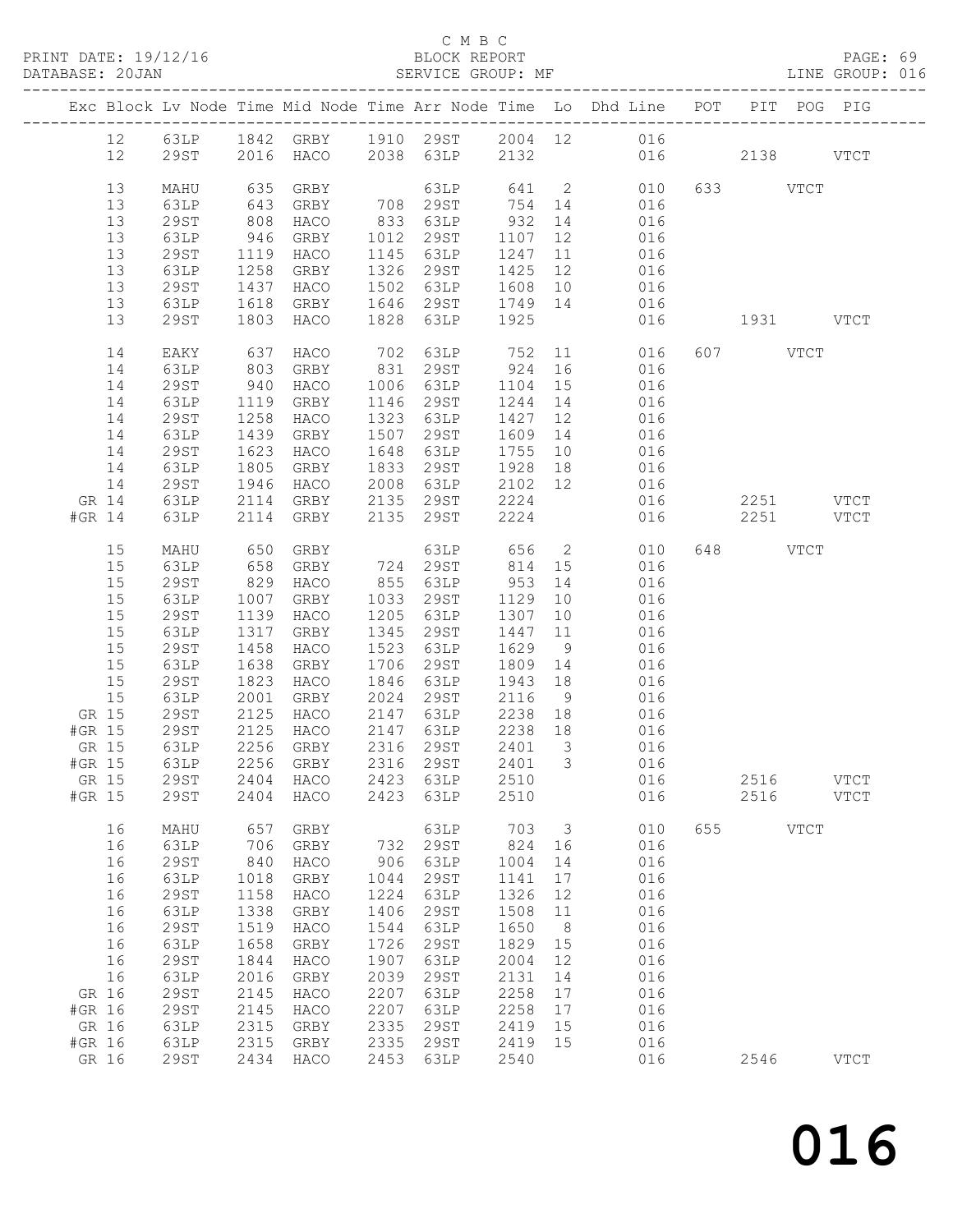#### C M B C<br>BLOCK REPORT

PAGE: 70<br>LINE GROUP: 016

|        |    |             |      |           |      |           |      |                | Exc Block Lv Node Time Mid Node Time Arr Node Time Lo Dhd Line POT |      | PIT         |             | POG PIG     |
|--------|----|-------------|------|-----------|------|-----------|------|----------------|--------------------------------------------------------------------|------|-------------|-------------|-------------|
| #GR 16 |    | 29ST        |      | 2434 HACO |      | 2453 63LP | 2540 |                | 016                                                                |      | 2546        |             | <b>VTCT</b> |
|        | 17 | EAKY        | 715  | HACO      | 742  | 63LP      | 835  | 8 <sup>8</sup> | 016                                                                | 645  |             | <b>VTCT</b> |             |
|        | 17 | 63LP        | 843  | GRBY      | 911  | 29ST      | 1004 | 16             | 016                                                                |      |             |             |             |
|        | 17 | 29ST        | 1020 | HACO      | 1046 | 63LP      | 1146 | 13             | 016                                                                |      |             |             |             |
|        | 17 | 63LP        | 1159 | GRBY      | 1227 | 29ST      | 1325 | 12             | 016                                                                |      |             |             |             |
|        | 17 | 29ST        | 1337 | HACO      | 1402 | 63LP      | 1508 | 8 <sup>8</sup> | 016                                                                |      |             |             |             |
|        | 17 | 63LP        | 1516 | GRBY      | 1546 | 29ST      | 1649 | 13             | 016                                                                |      |             |             |             |
|        | 17 | 29ST        | 1702 | HACO      | 1730 | 63LP      | 1836 |                | 016                                                                |      | 1842        |             | <b>VTCT</b> |
|        | 18 | MAHU        | 744  | GRBY      |      | 63LP      | 750  | $\mathcal{S}$  | 010                                                                | 742  |             | <b>VTCT</b> |             |
|        | 18 | 63LP        | 753  | GRBY      | 821  | 29ST      | 914  | 16             | 016                                                                |      |             |             |             |
|        | 18 | 29ST        | 930  | HACO      | 956  | 63LP      | 1054 | 14             | 016                                                                |      |             |             |             |
|        | 18 | 63LP        | 1108 | GRBY      | 1135 | 29ST      | 1233 | 15             | 016                                                                |      |             |             |             |
|        | 18 | 29ST        | 1248 | HACO      | 1314 | 63LP      | 1416 | 13             | 016                                                                |      |             |             |             |
|        | 18 | 63LP        | 1429 | GRBY      | 1457 | 29ST      | 1559 | 14             | 016                                                                |      |             |             |             |
|        | 18 | 29ST        | 1613 | HACO      | 1638 | 63LP      | 1745 | - 9            | 016                                                                |      |             |             |             |
|        | 18 | 63LP        | 1754 | GRBY      | 1822 | 29ST      | 1917 | 17             | 016                                                                |      |             |             |             |
|        | 18 | 29ST        | 1934 | HACO      | 1956 | 63LP      | 2050 |                | 016                                                                |      | 2056        |             | <b>VTCT</b> |
|        | 19 | MAHU        | 849  | GRBY      |      | 63LP      | 855  | 9              | 010                                                                | 847  |             | <b>VTCT</b> |             |
|        | 19 | 63LP        | 904  | GRBY      | 931  | 29ST      | 1025 | 14             | 016                                                                |      |             |             |             |
|        | 19 | 29ST        | 1039 | HACO      | 1105 | 63LP      | 1208 | 10             | 016                                                                |      |             |             |             |
|        | 19 | 63LP        | 1218 | GRBY      | 1246 | 29ST      | 1345 | 12             | 016                                                                |      |             |             |             |
|        | 19 | <b>29ST</b> | 1357 | HACO      | 1422 | 63LP      | 1528 | 8              | 016                                                                |      |             |             |             |
|        | 19 | 63LP        | 1536 | GRBY      | 1606 | 29ST      | 1709 | 14             | 016                                                                |      |             |             |             |
|        | 19 | 29ST        | 1723 | HACO      | 1750 | 63LP      | 1853 |                | 016                                                                |      | 1859        |             | <b>VTCT</b> |
|        | 20 | 29ST        | 1148 | HACO      | 1214 | 63LP      | 1316 | 11             | 016                                                                | 1107 | <b>VTCT</b> |             |             |
|        | 20 | 63LP        | 1327 | GRBY      | 1355 | 29ST      | 1457 | 12             | 016                                                                |      |             |             |             |
|        | 20 | 29ST        | 1509 | HACO      | 1534 | 63LP      | 1640 | 8 <sup>8</sup> | 016                                                                |      |             |             |             |
|        | 20 | 63LP        | 1648 | GRBY      | 1716 | 29ST      | 1819 | 14             | 016                                                                |      |             |             |             |
|        | 20 | 29ST        | 1833 | HACO      | 1856 | 63LP      | 1953 |                | 016                                                                |      | 1959        |             | <b>VTCT</b> |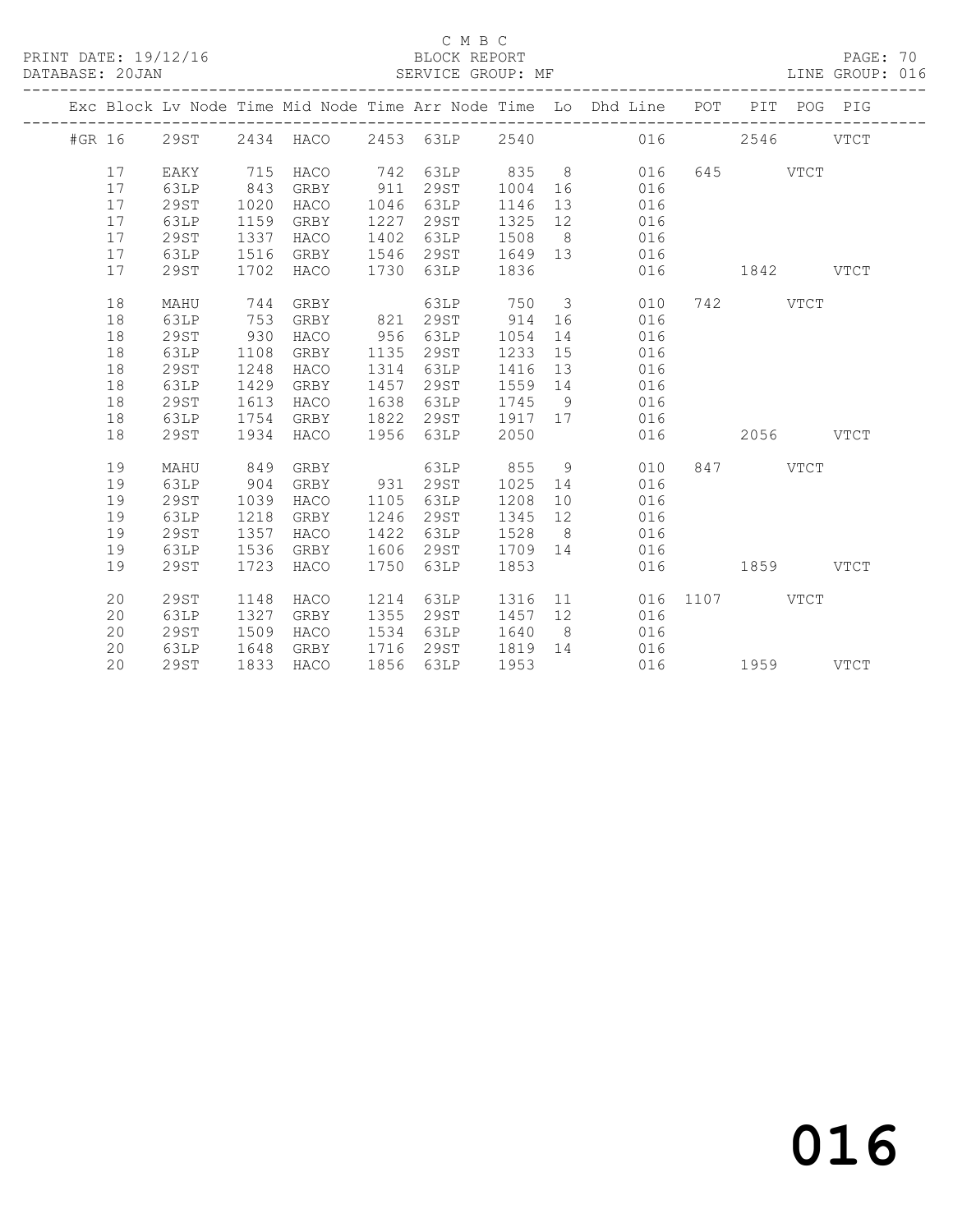|         |                                |              |                                                  |                   |      | C M B C                                 |                 |                      |                                                                                |          |           |             |  |
|---------|--------------------------------|--------------|--------------------------------------------------|-------------------|------|-----------------------------------------|-----------------|----------------------|--------------------------------------------------------------------------------|----------|-----------|-------------|--|
|         |                                |              |                                                  |                   |      |                                         |                 |                      |                                                                                |          |           |             |  |
|         |                                |              |                                                  |                   |      |                                         |                 |                      | Exc Block Lv Node Time Mid Node Time Arr Node Time Lo Dhd Line POT PIT POG PIG |          |           |             |  |
|         |                                |              |                                                  |                   |      |                                         |                 |                      |                                                                                |          |           |             |  |
|         | $\mathbf{1}$                   | MRST         |                                                  |                   |      |                                         |                 |                      | 512 CBYN 536 RORI 541 0 017 504 VTCT                                           |          |           |             |  |
|         | $\mathbf{1}$                   | RORI         | 541                                              |                   |      | OABY MRST                               |                 |                      | 624 17 017                                                                     |          |           |             |  |
|         | $\mathbf 1$<br>$\mathbf 1$     | MRST<br>RORI | 641                                              |                   |      | CBYN 708 RORI                           | 713 0<br>758 16 |                      | 017<br>017                                                                     |          |           |             |  |
|         | $\mathbf{1}$                   | MRST         | 713<br>814                                       |                   |      | OABY MRST 758<br>CBYN 849 RORI 856      |                 | $\overline{0}$       | 017                                                                            |          |           |             |  |
|         | $\mathbf{1}$                   | RORI         | 856                                              | OABY              |      | MRST 948                                |                 | 8 <sup>8</sup>       | 017                                                                            |          |           |             |  |
|         | $\mathbf{1}$                   | MRST         | 956                                              | CBYN              |      | 1030 RORI 1036                          |                 | $\overline{0}$       | 017                                                                            |          |           |             |  |
|         | $\mathbf{1}$                   | RORI         | 1036                                             | OABY              |      | MRST                                    | 1130 22         |                      | 017                                                                            |          |           |             |  |
|         | $\mathbf 1$                    | MRST         | 1152                                             | CBYN              |      | 1228 RORI                               | 1235            | $\overline{0}$       | 017                                                                            |          |           |             |  |
|         | $\mathbf{1}$                   | RORI         | 1235                                             | OABY              |      | MRST                                    | 1332            | 20                   | 017                                                                            |          |           |             |  |
|         | $\mathbf 1$                    | MRST         | 1352                                             | CBYN              |      | 1429 RORI                               | 1435            | $\overline{0}$       | 017                                                                            |          |           |             |  |
|         | $\mathbf 1$                    | RORI         | 1435                                             | OABY              |      | MRST                                    | 1539 16         |                      | 017                                                                            |          |           |             |  |
|         | 1                              | MRST         | 1555                                             | CBYN              |      | 1633 RORI                               | 1639            | $\overline{0}$       | 017                                                                            |          |           |             |  |
|         | $\mathbf 1$                    | RORI         | 1639                                             | OABY              |      | MRST                                    | 1744 14         |                      | 017                                                                            |          |           |             |  |
|         | 1<br>1                         | MRST<br>RORI | 1758<br>1841                                     | CBYN<br>OABY      |      | 1834 RORI<br>MRST                       | 1841<br>1932    | $\overline{0}$<br>10 | 017<br>017                                                                     |          |           |             |  |
|         | $\mathbf{1}$                   | MRST         | 1942                                             | CBYN              |      | 2011 RORI                               | 2016            | $\overline{0}$       | 017                                                                            |          |           |             |  |
|         | $\mathbf{1}$                   | RORI         | 2016                                             | OABY              |      | MRST                                    | 2104            | 18                   | 017                                                                            |          |           |             |  |
|         | $\mathbf 1$                    | MRST         | 2122                                             | CBYN              |      | 2151 RORI 2156                          |                 | $\overline{0}$       | 017                                                                            |          |           |             |  |
| GR 1    |                                | RORI         | 2156                                             | OABY              |      | MRST                                    | 2244            |                      | 6 017                                                                          |          |           |             |  |
| $#GR$ 1 |                                | RORI         | 2156                                             | OABY              |      | MRST 2244 6<br>2314 RORI 2320 0         |                 |                      | 017                                                                            |          |           |             |  |
|         | $\mathbf{1}$                   | MRST         | 2250                                             | CBYN              |      |                                         |                 |                      | 017                                                                            |          |           |             |  |
| GR 1    |                                | RORI         | 2320                                             | OABY              |      | MRST 2406                               |                 |                      | 017                                                                            |          | 2411 VTCT |             |  |
| $#GR$ 1 |                                | RORI         | 2320                                             | OABY              |      | MRST                                    | 2406            |                      | 017                                                                            |          | 2411 VTCT |             |  |
|         | 2                              | MRST         | 527                                              | CBYN              |      | 551 RORI                                | 556             |                      | $\overline{O}$<br>017                                                          | 519 VTCT |           |             |  |
|         | $\mathbf{2}$                   | RORI         | 556                                              | OABY              |      | MRST                                    | 639 11          |                      | 017                                                                            |          |           |             |  |
|         | $\mathbf{2}$                   | MRST         | 650                                              | CBYN              |      | 717 RORI                                | 722             | $\overline{0}$       | 017                                                                            |          |           |             |  |
|         | $\mathbf{2}$                   | RORI         | 722<br>$\begin{array}{c} 722 \\ 823 \end{array}$ |                   |      | 0ABY MRST 808 15<br>CBYN 857 RORI 904 0 | 808             |                      | 017                                                                            |          |           |             |  |
|         | $\mathbf{2}$                   | MRST         | 904                                              |                   |      | MRST 956 13                             |                 |                      | 017<br>017                                                                     |          |           |             |  |
|         | $\mathbf{2}$<br>$\overline{2}$ | RORI<br>MRST |                                                  | OABY<br>1009 CBYN |      | 1043 RORI                               | 1049 0          |                      | 017                                                                            |          |           |             |  |
|         | $\mathbf{2}$                   | RORI         |                                                  | 1049 OABY         |      | MRST 1143 24                            |                 |                      | 017                                                                            |          |           |             |  |
|         | $\mathbf{2}$                   | MRST         | 1207                                             | CBYN              | 1243 | RORI                                    | 1250            | 0                    | 017                                                                            |          |           |             |  |
|         | $\sqrt{2}$                     | RORI         | 1250                                             | OABY              |      | MRST                                    | 1347            | 18                   | 017                                                                            |          |           |             |  |
|         | $\sqrt{2}$                     | MRST         | 1405                                             | CBYN              | 1442 | RORI                                    | 1448            | 0                    | 017                                                                            |          |           |             |  |
|         | $\mathbf{2}$                   | RORI         | 1448                                             | OABY              |      | MRST                                    | 1552            | 11                   | 017                                                                            |          |           |             |  |
|         | $\sqrt{2}$                     | MRST         | 1603                                             | CBYN              | 1640 | RORI                                    | 1647            | $\overline{0}$       | 017                                                                            |          |           |             |  |
|         | $\sqrt{2}$                     | RORI         | 1647                                             | OABY              |      | MRST                                    | 1752            | 21                   | 017                                                                            |          |           |             |  |
|         | $\sqrt{2}$                     | MRST         | 1813                                             | CBYN              | 1849 | RORI                                    | 1856            | 0                    | 017                                                                            |          |           |             |  |
|         | $\mathbf{2}$                   | RORI         | 1856                                             | OABY              |      | MRST                                    | 1947            | 15                   | 017                                                                            |          |           |             |  |
|         | $\sqrt{2}$<br>$\sqrt{2}$       | MRST<br>RORI | 2002<br>2036                                     | CBYN<br>OABY      | 2031 | RORI<br>MRST                            | 2036<br>2124    | 0<br>21              | 017<br>017                                                                     |          |           |             |  |
|         | $\mathbf{2}$                   | MRST         | 2145                                             | CBYN              | 2211 | RORI                                    | 2216            | 0                    | 017                                                                            |          |           |             |  |
| GR 2    |                                | RORI         | 2216                                             | OABY              |      | MRST                                    | 2302            | 8                    | 017                                                                            |          |           |             |  |
| $#GR$ 2 |                                | RORI         | 2216                                             | OABY              |      | MRST                                    | 2302            | 8                    | 017                                                                            |          |           |             |  |
|         | $\mathbf{2}$                   | MRST         | 2310                                             | $\tt CBYN$        | 2334 | RORI                                    | 2340            | 0                    | 017                                                                            |          |           |             |  |
| GR 2    |                                | RORI         | 2340                                             | OABY              |      | MRST                                    | 2426            | 2                    | 017                                                                            |          |           |             |  |
| $#GR$ 2 |                                | RORI         | 2340                                             | OABY              |      | MRST                                    | 2426            | 2                    | 017                                                                            |          |           |             |  |
|         | $\mathbf{2}$                   | MRST         | 2428                                             | CBYN              | 2452 | RORI                                    | 2458            | $\circ$              | 017                                                                            |          |           |             |  |
| GR 2    |                                | RORI         | 2458                                             | OABY              |      | MRST                                    | 2541            |                      | 017                                                                            | 2546     |           | <b>VTCT</b> |  |
| $#GR$ 2 |                                | RORI         | 2458                                             | OABY              |      | MRST                                    | 2541            |                      | 017                                                                            | 2546     |           | <b>VTCT</b> |  |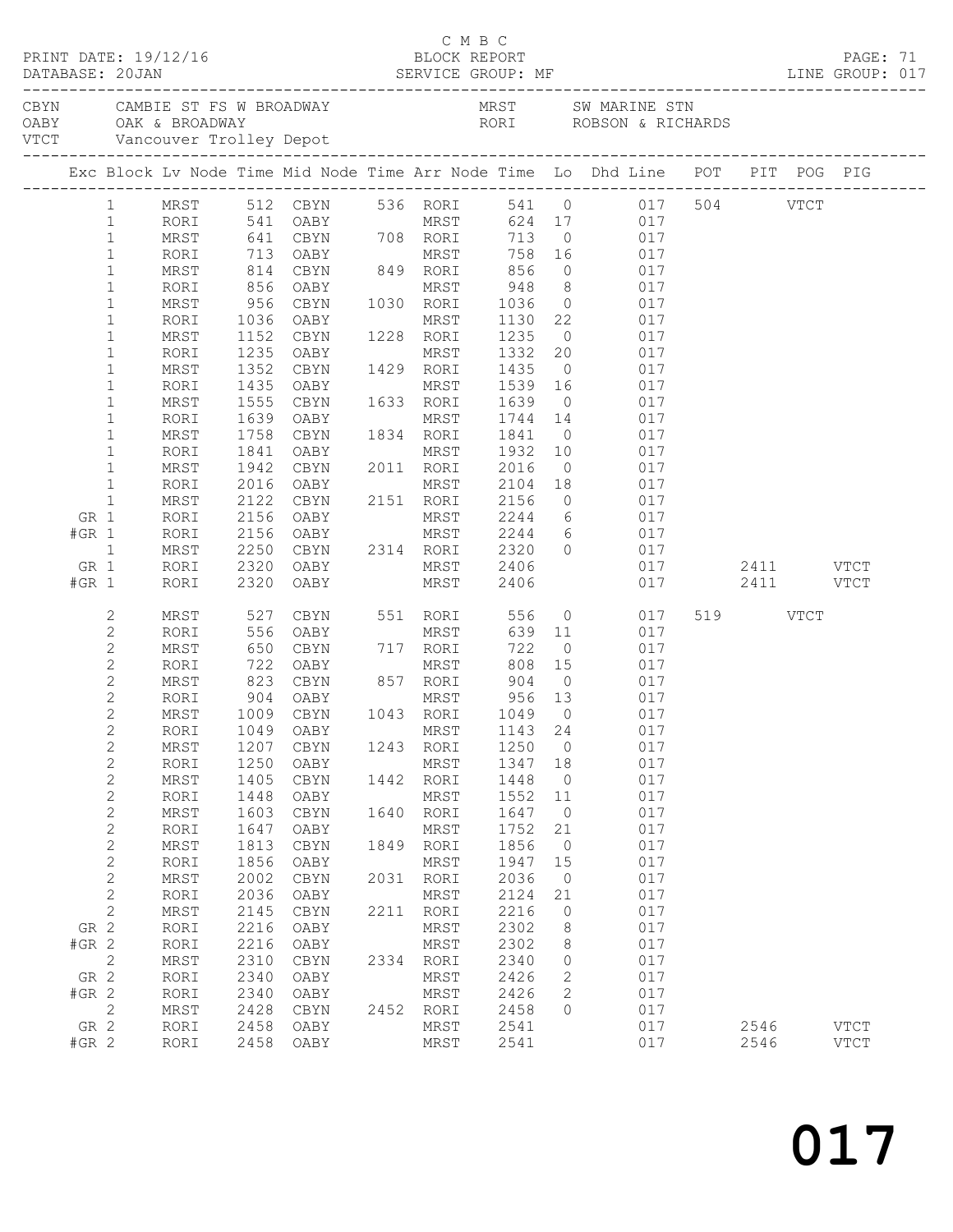#### C M B C<br>BLOCK REPORT SERVICE GROUP: MF

|         |                |      |            |               |                          |                   |                | Exc Block Lv Node Time Mid Node Time Arr Node Time Lo Dhd Line POT PIT POG PIG |           |             |
|---------|----------------|------|------------|---------------|--------------------------|-------------------|----------------|--------------------------------------------------------------------------------|-----------|-------------|
|         | 3              | MRST |            |               |                          |                   |                | 542 CBYN 606 RORI 611 0 017                                                    | 534 VTCT  |             |
|         | $\mathsf 3$    | RORI | 611        | OABY          | MRST                     | 654 12            |                | 017                                                                            |           |             |
|         | $\mathsf S$    | MRST | 706        | CBYN 735 RORI |                          | 740               | $\overline{0}$ | 017                                                                            |           |             |
|         | 3              | RORI | 740        | OABY          | MRST<br>MRST<br>913 RORI | 832<br>832<br>920 | $\overline{7}$ | 017                                                                            |           |             |
|         | $\mathsf S$    | MRST | 839        | CBYN          |                          |                   | $\overline{0}$ | 017                                                                            |           |             |
|         | $\mathsf S$    | RORI | 920        | OABY          | MRST                     | 1012              | 11             | 017                                                                            |           |             |
|         | $\mathsf S$    | MRST | 1023       | CBYN          | 1057 RORI                | 1104              | $\overline{0}$ | 017                                                                            |           |             |
|         | 3              | RORI | 1104       | OABY          | MRST                     | 1200              | 22             | 017                                                                            |           |             |
|         | $\mathsf S$    | MRST | 1222       | CBYN          | 1259 RORI                | 1305              | $\overline{0}$ | 017                                                                            |           |             |
|         | $\mathsf S$    | RORI | 1305       | OABY          | MRST                     | 1405 11           |                | 017                                                                            |           |             |
|         | 3              | MRST | 1416       | CBYN          | 1454 RORI                | 1500              | $\overline{0}$ | 017                                                                            |           |             |
|         | 3              | RORI | 1500       | OABY          | MRST                     | 1603 16           |                | 017                                                                            |           |             |
|         | $\mathsf S$    | MRST | 1619       | CBYN          | 1655 RORI                | 1703              | $\overline{0}$ | 017                                                                            |           |             |
|         | 3              | RORI | 1703       | OABY          | MRST                     | 1806              |                | 017                                                                            | 1813 VTCT |             |
|         | 4              | MRST |            | CBYN          | 649 RORI                 | 654               | $\overline{0}$ | 017                                                                            | 614 VTCT  |             |
|         | $\sqrt{4}$     | RORI | 622<br>654 | OABY          | MRST                     | 739 12            |                | 017                                                                            |           |             |
|         | 4              | MRST | 751        | CBYN          | 825 RORI                 | 832               | $\overline{0}$ | 017                                                                            |           |             |
|         | 4              | RORI | 832        | OABY          | MRST                     | 924               | 10             | 017                                                                            |           |             |
|         | $\sqrt{4}$     | MRST | 934        | CBYN          | 1008 RORI                | 1014              | $\overline{0}$ | 017                                                                            |           |             |
|         | $\sqrt{4}$     | RORI | 1014       | OABY          | MRST                     | 1107              | 16             | 017                                                                            |           |             |
|         | 4              | MRST | 1123       | CBYN          | 1158 RORI                | 1205              | $\overline{0}$ | 017                                                                            |           |             |
|         | 4              | RORI | 1205       | OABY          | MRST                     | 1302              | 20             | 017                                                                            |           |             |
|         | $\overline{4}$ | MRST | 1322       | CBYN          | 1359 RORI                | 1405              | $\overline{0}$ | 017                                                                            |           |             |
|         | $\sqrt{4}$     | RORI | 1405       | OABY          | MRST                     | 1505 11           |                | 017                                                                            |           |             |
|         | 4              | MRST | 1516       | CBYN          | 1554 RORI                | 1600              | $\overline{0}$ | 017                                                                            |           |             |
|         | 4              | RORI | 1600       | OABY          | MRST                     | 1703              | 10             | 017                                                                            |           |             |
|         | $\overline{4}$ | MRST | 1713       | CBYN          | 1749 RORI                | 1756              | $\overline{0}$ | 017                                                                            |           |             |
|         | $\sqrt{4}$     | RORI | 1756       | OABY          | MRST                     | 1853              | 9              | 017                                                                            |           |             |
|         | 4              | MRST | 1902       | CBYN          | 1935 RORI                | 1941              | $\overline{0}$ | 017                                                                            |           |             |
|         | 4              | RORI | 1941       | OABY          | MRST                     | 2029              | 13             | 017                                                                            |           |             |
|         | $\overline{4}$ | MRST | 2042       | CBYN          | 2111 RORI                | 2116              | $\overline{0}$ | 017                                                                            |           |             |
| GR 4    |                | RORI | 2116       | OABY          | MRST                     | 2204              | 21             | 017                                                                            |           |             |
| $#GR$ 4 |                | RORI | 2116       | OABY          | MRST                     | 2204              | 21             | 017                                                                            |           |             |
|         | 4              | MRST | 2225       | CBYN          | 2251 RORI                | 2256              | $\overline{0}$ | 017                                                                            |           |             |
| GR 4    |                | RORI | 2256       | OABY          | MRST                     | 2342 13           |                | 017                                                                            |           |             |
| $#GR$ 4 |                | RORI | 2256       | OABY          | MRST                     | 2342 13           |                | 017                                                                            |           |             |
|         | 4              | MRST | 2355       | CBYN          | 2419 RORI                | 2425              | $\overline{0}$ | 017                                                                            |           |             |
| GR 4    |                | RORI | 2425       | OABY          | MRST                     | 2508              |                | 017                                                                            | 2513 VTCT |             |
| $#GR$ 4 |                | RORI | 2425       | OABY          | MRST                     | 2508              |                | 017                                                                            | 2513      | <b>VTCT</b> |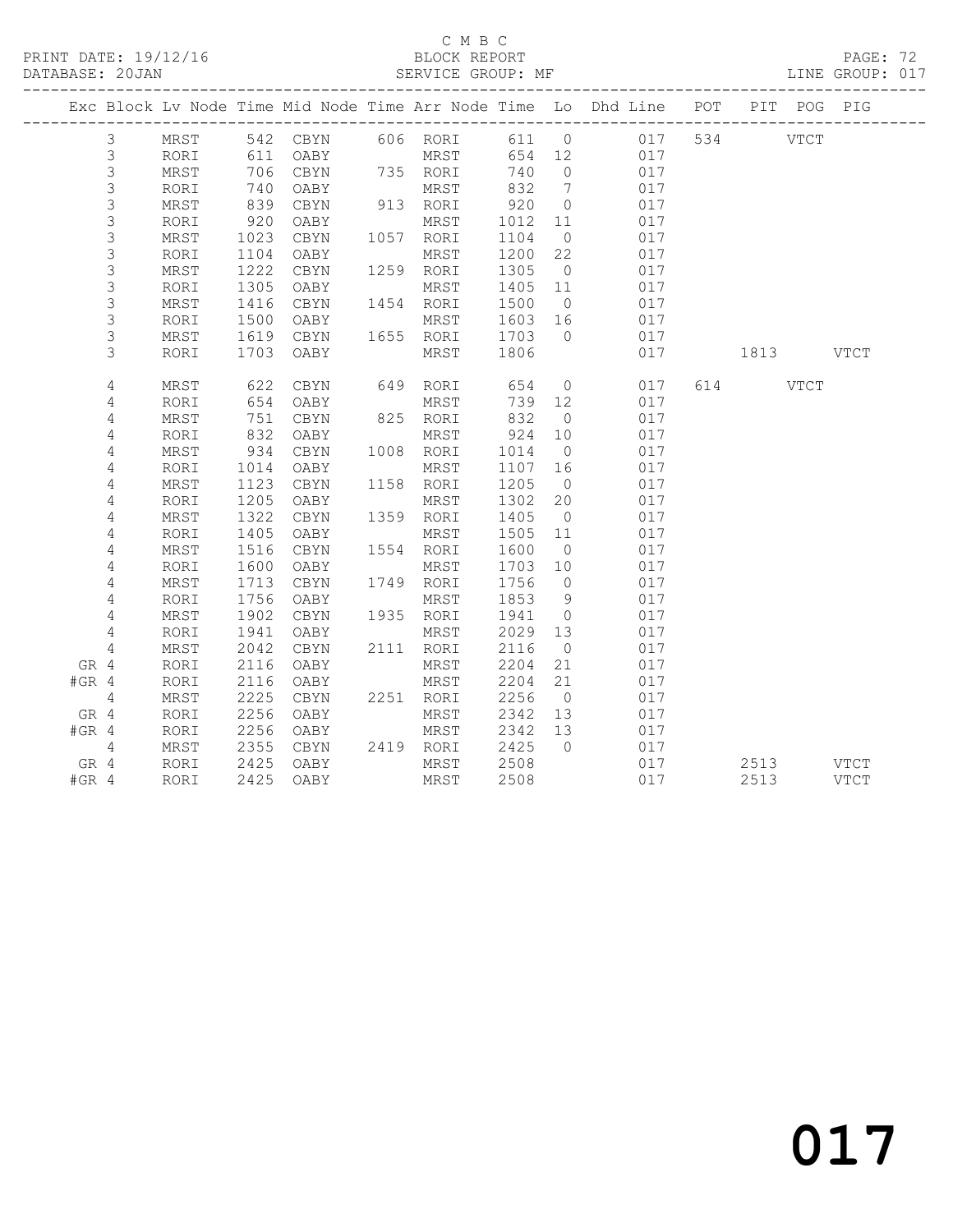## C M B C

| DATABASE: 20JAN |                |              |              |                             |      | SERVICE GROUP: MF          |              |                                  |                                                                                |                        | LINE GROUP: 017 |
|-----------------|----------------|--------------|--------------|-----------------------------|------|----------------------------|--------------|----------------------------------|--------------------------------------------------------------------------------|------------------------|-----------------|
|                 |                |              |              |                             |      |                            |              |                                  | Exc Block Lv Node Time Mid Node Time Arr Node Time Lo Dhd Line POT PIT POG PIG |                        |                 |
|                 | 5              |              |              |                             |      | MRST 632 CBYN 659 RORI     |              |                                  | 704 0 017 624 VTCT                                                             |                        |                 |
|                 | 5              | RORI         | 704          | OABY                        |      | MRST                       |              |                                  | 749 10<br>017                                                                  |                        |                 |
|                 | 5              | MRST         |              |                             |      | CBYN 833 RORI 840          |              | $\overline{0}$                   | 017                                                                            |                        |                 |
|                 | $\mathsf S$    | RORI         | 759<br>840   | OABY                        |      | MRST                       | 932          | 12                               | 017                                                                            |                        |                 |
|                 | 5              | MRST         | 944          | CBYN                        |      | 1018 RORI                  | 1024         | $\overline{0}$                   | 017                                                                            |                        |                 |
|                 | 5              | RORI         | 1024         | OABY                        |      | MRST                       | 1117         | 21                               | 017                                                                            |                        |                 |
|                 | 5              | MRST         | 1138         | CBYN                        |      | 1213 RORI                  | 1220         | $\overline{0}$                   | 017                                                                            |                        |                 |
|                 | 5              | RORI         | 1220         | OABY                        |      | MRST                       | 1317         | 20                               | 017                                                                            |                        |                 |
|                 | 5              | MRST         | 1337         | CBYN                        |      | 1414 RORI                  | 1420         | $\overline{0}$                   | 017                                                                            |                        |                 |
|                 | 5              | RORI         | 1420         | OABY                        |      | MRST                       | 1520         | 11                               | 017                                                                            |                        |                 |
|                 | 5              | MRST         | 1531         | CBYN                        |      | 1609 RORI                  | 1615         | $\overline{0}$                   | 017                                                                            |                        |                 |
|                 | 5              | RORI         | 1615         | OABY                        |      | MRST                       | 1720 11      |                                  | 017                                                                            |                        |                 |
|                 | 5              | MRST         | 1731         | CBYN                        |      | 1807 RORI                  | 1814         | $\overline{0}$                   | 017                                                                            |                        |                 |
|                 | 5              | RORI         | 1814         | OABY                        |      | MRST                       | 1909         | 8 <sup>8</sup>                   | 017                                                                            |                        |                 |
|                 | 5              | MRST         | 1917         | CBYN                        |      | 1950 RORI                  | 1956         | $\overline{0}$                   | 017                                                                            |                        |                 |
|                 | 5              | RORI         | 1956         | OABY                        |      | MRST                       | 2044 18      |                                  | 017                                                                            |                        |                 |
|                 | 5              | MRST         | 2102         | OABY MRST<br>CBYN 2131 RORI |      |                            | 2136         | $\overline{0}$                   | 017                                                                            |                        |                 |
| GR 5            |                | RORI         | 2136         | OABY                        |      | MRST 2224                  |              |                                  | 017                                                                            | 2229 VTCT              |                 |
| $#GR$ 5         |                | RORI         | 2136         | OABY                        |      | MRST                       | 2224         |                                  | 017                                                                            | 2229 VTCT              |                 |
|                 | 6              | MRST         | 712          |                             |      | CBYN 743 RORI              | 748          |                                  | $\overline{0}$<br>017                                                          | 704 VTCT               |                 |
|                 | 6              | RORI         | 748          | OABY                        |      | MRST                       | 841          | $\overline{7}$                   | 017                                                                            |                        |                 |
|                 | 6              | MRST         | 848          | CBYN                        |      | 922 RORI                   | 929          | $\overline{0}$                   | 017                                                                            |                        |                 |
|                 | 6              | RORI         | 929          | OABY                        |      | MRST                       | 1021         | 17                               | 017                                                                            |                        |                 |
|                 | 6              | MRST         | 1038         | CBYN                        |      | 1112 RORI                  | 1119         | $\overline{0}$                   | 017                                                                            |                        |                 |
|                 | 6              | RORI         | 1119         | OABY                        |      | MRST                       | 1215         | 22                               | 017                                                                            |                        |                 |
|                 | 6              | MRST         | 1237         | CBYN                        |      | 1314 RORI                  | 1320         | $\overline{0}$                   | 017                                                                            |                        |                 |
|                 | 6              | RORI         | 1320         | OABY                        |      | MRST                       | 1420         | 18                               | 017                                                                            |                        |                 |
|                 | 6              | MRST         | 1438         | CBYN                        |      | 1516 RORI                  | 1522         | $\overline{0}$                   | 017                                                                            |                        |                 |
|                 | 6              | RORI         | 1522         | OABY                        |      | MRST                       | 1625         | 10                               | 017                                                                            |                        |                 |
|                 | 6              | MRST         | 1635         | CBYN                        |      | 1711 RORI                  | 1719         | $\overline{0}$                   | 017                                                                            |                        |                 |
|                 | 6              | RORI         | 1719         | OABY                        |      | MRST                       | 1822         | $\overline{9}$                   | 017                                                                            |                        |                 |
|                 | 6              | MRST         | 1831         | CBYN                        |      | 1905 RORI                  | 1911         | $\overline{0}$                   | 017                                                                            |                        |                 |
|                 |                | RORI         | 1911         |                             |      |                            |              |                                  | 017                                                                            |                        |                 |
|                 | 6<br>6         |              | 2022         | OABY                        |      | MRST<br>2051 RORI          | 2001         | 21                               | 017                                                                            |                        |                 |
|                 |                | MRST         |              | CBYN                        |      |                            | 2056         | $\overline{0}$                   |                                                                                |                        |                 |
| GR 6<br>#GR 6   |                | RORI         | 2056         | OABY                        |      | MRST                       | 2144         | 21<br>21                         | 017<br>017                                                                     |                        |                 |
|                 |                | RORI<br>MRST | 2056         | OABY<br>2205 CBYN           |      | MRST<br>2231 RORI          | 2144<br>2236 | $\overline{0}$                   | 017                                                                            |                        |                 |
|                 | 6              |              |              |                             |      | RORI 2236 OABY MRST 2322 8 |              |                                  |                                                                                |                        |                 |
| GR 6            |                |              | 2236         |                             |      |                            |              |                                  | 017                                                                            |                        |                 |
| $#GR$ 6         |                | RORI         | 2330         | OABY<br>CBYN                |      | MRST                       | 2322<br>2400 | 8 <sup>8</sup><br>$\overline{0}$ | 017<br>017                                                                     |                        |                 |
| $6\overline{6}$ |                | MRST         | 2400         |                             |      | 2354 RORI                  | 2443         |                                  | 017                                                                            |                        |                 |
| GR 6<br>#GR 6   |                | RORI         |              | OABY                        |      | MRST                       |              | 15                               | 017                                                                            |                        |                 |
|                 |                | RORI         | 2400         | OABY                        |      | MRST                       | 2443         | 15<br>$\overline{0}$             |                                                                                |                        |                 |
| $6\overline{6}$ |                | MRST         | 2458         | CBYN                        | 2520 | RORI                       | 2526         |                                  | 017                                                                            |                        |                 |
| GR 6<br>#GR 6   |                | RORI<br>RORI | 2526<br>2526 | OABY<br>OABY                |      | MRST<br>MRST               | 2609<br>2609 |                                  | 017<br>017                                                                     | 2614 VTCT<br>2614 VTCT |                 |
|                 |                |              |              |                             |      |                            |              |                                  |                                                                                |                        |                 |
|                 | 7              | MRST         | 728          | CBYN                        |      | 800 RORI                   | 806          | $\overline{0}$                   | 017                                                                            | 720 VTCT               |                 |
|                 | 7              | RORI         | 806          | OABY                        |      | MRST                       | 858          | 8 <sup>8</sup>                   | 017                                                                            |                        |                 |
|                 | $\overline{7}$ | MRST         | 906          | CBYN                        |      | 940 RORI                   | 946          | $\overline{0}$                   | 017                                                                            |                        |                 |
|                 | 7              | RORI         | 946          | OABY                        |      | MRST                       | 1039         | 14                               | 017                                                                            |                        |                 |
|                 | 7              | MRST         | 1053         | CBYN                        | 1127 | RORI                       | 1134         | $\overline{0}$                   | 017                                                                            |                        |                 |
|                 | 7              | RORI         | 1134         | OABY                        |      | MRST                       | 1230         | 22                               | 017                                                                            |                        |                 |
|                 | 7              | MRST         | 1252         | CBYN                        |      | 1329 RORI                  | 1335         | $\overline{0}$                   | 017                                                                            |                        |                 |
|                 | 7              | RORI         | 1335         | OABY                        |      | MRST                       | 1435         | 13                               | 017                                                                            |                        |                 |
|                 | 7              | MRST         | 1448         | CBYN                        |      | 1526 RORI                  | 1532         | $\overline{0}$                   | 017                                                                            |                        |                 |
|                 | 7              | RORI         | 1532         | OABY                        |      | MRST                       | 1635 17      |                                  | 017                                                                            |                        |                 |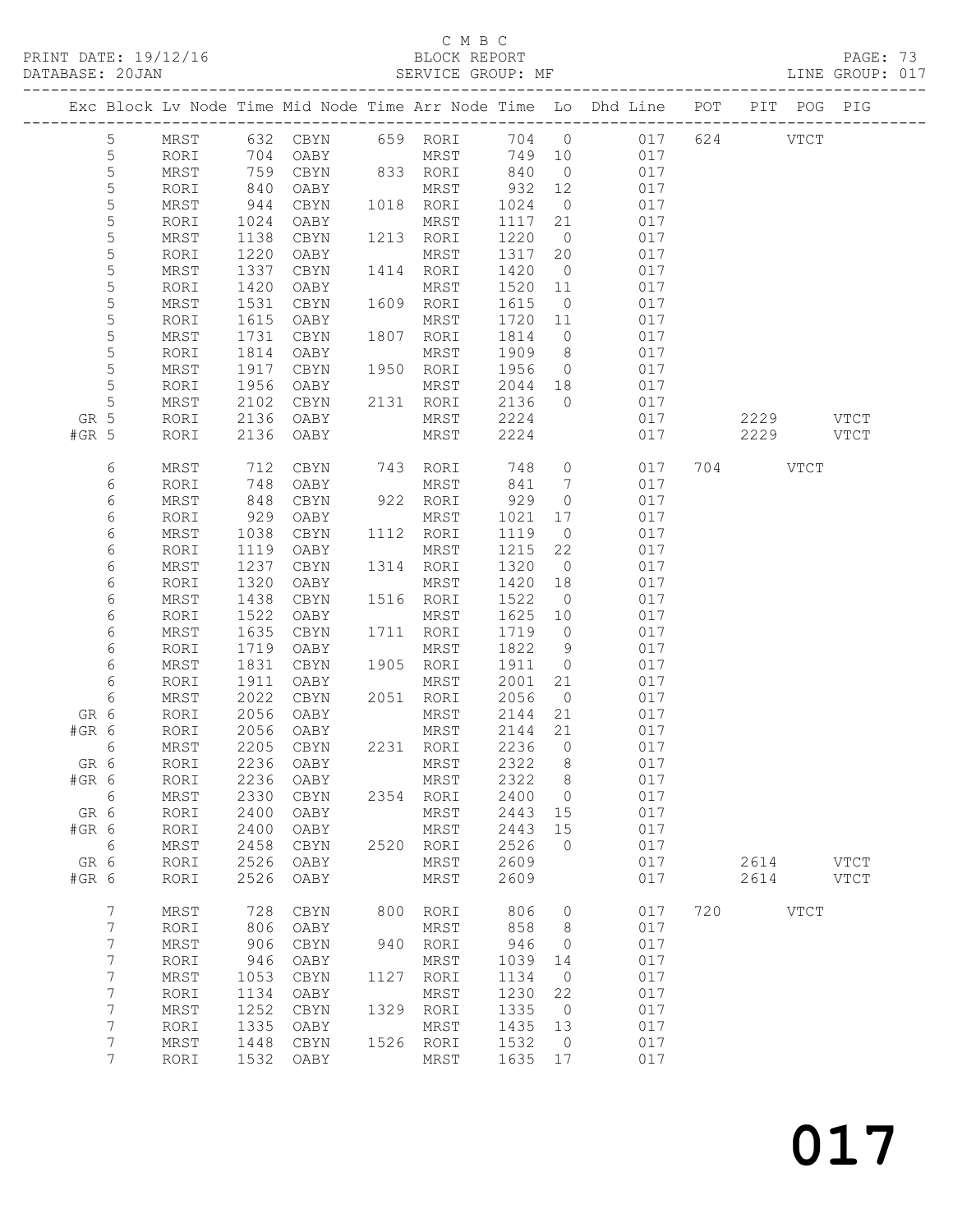PRINT DATE: 19/12/16 BLOCK REPORT<br>DATABASE: 20JAN BATABASE: 2017

### C M B C<br>BLOCK REPORT

PAGE: 74<br>LINE GROUP: 017

|  |                 |      |      | Exc Block Lv Node Time Mid Node Time Arr Node Time Lo Dhd Line POT PIT POG PIG |      |           |         |                 |               |               |           |      |
|--|-----------------|------|------|--------------------------------------------------------------------------------|------|-----------|---------|-----------------|---------------|---------------|-----------|------|
|  | $7\phantom{.0}$ | MRST |      | 1652 CBYN 1728 RORI 1735 0 017                                                 |      |           |         |                 |               |               |           |      |
|  | $7\phantom{.0}$ | RORI |      | 1735 OABY MRST 1836                                                            |      |           |         |                 |               |               |           |      |
|  |                 |      |      |                                                                                |      |           |         |                 | 017 1843 VTCT |               |           |      |
|  |                 |      |      |                                                                                |      |           |         |                 |               |               |           |      |
|  | $\,8\,$         | MRST | 744  | CBYN                                                                           |      | 816 RORI  | 823     | $\overline{0}$  | 017           |               | 736 VTCT  |      |
|  | 8               | RORI | 823  | OABY                                                                           |      | MRST      | 915     | 9               | 017           |               |           |      |
|  | $\,8\,$         | MRST | 924  | CBYN                                                                           |      | 958 RORI  | 1004    | $\overline{0}$  | 017           |               |           |      |
|  | $\,8\,$         | RORI | 1004 | OABY                                                                           |      | MRST      | 1057    | 11              | 017           |               |           |      |
|  | $\,8\,$         | MRST | 1108 | CBYN                                                                           |      | 1142 RORI | 1149    | $\overline{0}$  | 017           |               |           |      |
|  | 8               | RORI | 1149 | OABY                                                                           |      | MRST      | 1245    | 22              | 017           |               |           |      |
|  | $\,8\,$         | MRST | 1307 | CBYN                                                                           |      | 1344 RORI | 1350    | $\overline{0}$  | 017           |               |           |      |
|  | $\,8\,$         | RORI | 1350 | OABY                                                                           |      | MRST      | 1450    | 18              | 017           |               |           |      |
|  | $\,8\,$         | MRST | 1508 | CBYN                                                                           |      | 1546 RORI | 1552    | $\overline{0}$  | 017           |               |           |      |
|  | 8               | RORI | 1552 | OABY                                                                           |      | MRST      | 1655 11 |                 | 017           |               |           |      |
|  | $\,8\,$         | MRST | 1706 | CBYN                                                                           |      | 1742 RORI | 1749    | $\overline{0}$  | 017           |               |           |      |
|  | 8               | RORI | 1749 | OABY                                                                           |      | MRST      | 1846    |                 | 017           |               | 1853 VTCT |      |
|  |                 |      |      |                                                                                |      |           |         |                 |               |               |           |      |
|  | 9               | MRST | 556  | CBYN                                                                           |      | 621 RORI  | 626     | $\circ$         | 017           |               | 548 VTCT  |      |
|  | 9               | RORI | 626  | OABY                                                                           |      | MRST      | 709     | 12              | 017           |               |           |      |
|  | $\mathsf 9$     | MRST | 721  | CBYN                                                                           |      | 752 RORI  | 757     | $\overline{0}$  | 017           |               |           |      |
|  | 9               | RORI | 757  | OABY                                                                           |      | MRST      | 850     | $7\overline{ }$ | 017           |               |           |      |
|  | 9               | MRST | 857  | CBYN                                                                           |      | 931 RORI  | 937     | $\circ$         | 017           |               |           |      |
|  | 9               | RORI | 937  | OABY                                                                           |      | MRST      | 1030    |                 | 017           |               | 1037 VTCT |      |
|  |                 |      |      |                                                                                |      |           |         |                 |               |               |           |      |
|  | 10              | MRST | 610  | CBYN                                                                           |      | 636 RORI  | 641     | $\circ$         | 017           |               | 602 VTCT  |      |
|  | 10              | RORI | 641  | OABY                                                                           |      | MRST      | 724     | 12              | 017           |               |           |      |
|  | 10              | MRST | 736  | CBYN                                                                           |      | 808 RORI  | 814     | $\overline{0}$  | 017           |               |           |      |
|  | 10              | RORI | 814  | OABY                                                                           |      | MRST      | 906     | 9               | 017           |               |           |      |
|  | 10              | MRST | 915  | CBYN                                                                           |      | 949 RORI  | 955     | $\circ$         | 017           |               |           |      |
|  | 10              | RORI | 955  | OABY                                                                           |      | MRST      | 1048    |                 | 017           |               | 1055 VTCT |      |
|  |                 |      |      |                                                                                |      |           |         |                 |               |               |           |      |
|  | 11              | MRST | 657  | CBYN                                                                           |      | 726 RORI  | 731     | $\circ$         | 017           |               | 649 VTCT  |      |
|  | 11              | RORI | 731  | OABY                                                                           |      | MRST      | 823     | 8               | 017           |               |           |      |
|  | 11              | MRST | 831  | CBYN                                                                           |      | 905 RORI  | 912     | $\Omega$        | 017           |               |           |      |
|  | 11              | RORI | 912  | OABY                                                                           |      | MRST      | 1004    |                 | 017           |               | 1011 VTCT |      |
|  |                 |      |      |                                                                                |      |           |         |                 |               |               |           |      |
|  | 12              | MRST | 806  | CBYN                                                                           |      | 841 RORI  | 848     | $\circ$         | 017           |               | 758 VTCT  |      |
|  | 12              | RORI | 848  | OABY                                                                           |      | MRST      | 940     |                 | 017           |               | 947 VTCT  |      |
|  |                 |      |      |                                                                                |      |           |         |                 |               |               |           |      |
|  | 21              | MRST |      | 1427 CBYN 1505 RORI 1511 0                                                     |      |           |         |                 |               | 017 1419 VTCT |           |      |
|  | 21              | RORI | 1511 | OABY                                                                           |      | MRST      | 1614 13 |                 | 017           |               |           |      |
|  | 21              | MRST | 1627 | CBYN                                                                           |      | 1703 RORI | 1711    | $\overline{0}$  | 017           |               |           |      |
|  | 21              | RORI | 1711 | OABY                                                                           |      | MRST      | 1814    |                 | 017           |               | 1821 VTCT |      |
|  |                 |      |      |                                                                                |      |           |         |                 |               |               |           |      |
|  | 22              | MRST | 1458 | CBYN                                                                           |      | 1536 RORI | 1542    | $\circ$         | 017           |               | 1450 VTCT |      |
|  | 22              | RORI | 1542 | OABY                                                                           |      | MRST      | 1645    | 14              | 017           |               |           |      |
|  | 22              | MRST | 1659 | CBYN                                                                           | 1735 | RORI      | 1742    | $\circ$         | 017           |               |           |      |
|  | 22              | RORI | 1742 | OABY                                                                           |      | MRST      | 1843    |                 | 017           |               | 1850 VTCT |      |
|  |                 |      |      |                                                                                |      |           |         |                 |               |               |           |      |
|  | 23              | MRST | 1524 | CBYN                                                                           |      | 1602 RORI | 1608    | $\overline{0}$  | 017           | 1516          | VTCT      |      |
|  | 23              | RORI | 1608 | OABY                                                                           |      | MRST      | 1711    | 10              | 017           |               |           |      |
|  | 23              | MRST | 1721 | CBYN                                                                           | 1757 | RORI      | 1804    | $\circ$         | 017           |               |           |      |
|  | 23              | RORI | 1804 | OABY                                                                           |      | MRST      | 1859    |                 | 017           |               | 1906 VTCT |      |
|  |                 |      |      |                                                                                |      |           |         |                 |               |               |           |      |
|  | 24              | MRST | 1539 | CBYN                                                                           | 1617 | RORI      | 1623    | $\overline{0}$  | 017           |               | 1531 VTCT |      |
|  | 24              | RORI | 1623 | OABY                                                                           |      | MRST      | 1728    | 15              | 017           |               |           |      |
|  | 24              | MRST | 1743 | CBYN                                                                           | 1819 | RORI      | 1826    | $\Omega$        | 017           |               |           |      |
|  | 24              | RORI | 1826 | OABY                                                                           |      | MRST      | 1920    |                 | 017           |               | 1926      | VTCT |
|  |                 |      |      |                                                                                |      |           |         |                 |               |               |           |      |
|  |                 |      |      |                                                                                |      |           |         |                 |               |               |           |      |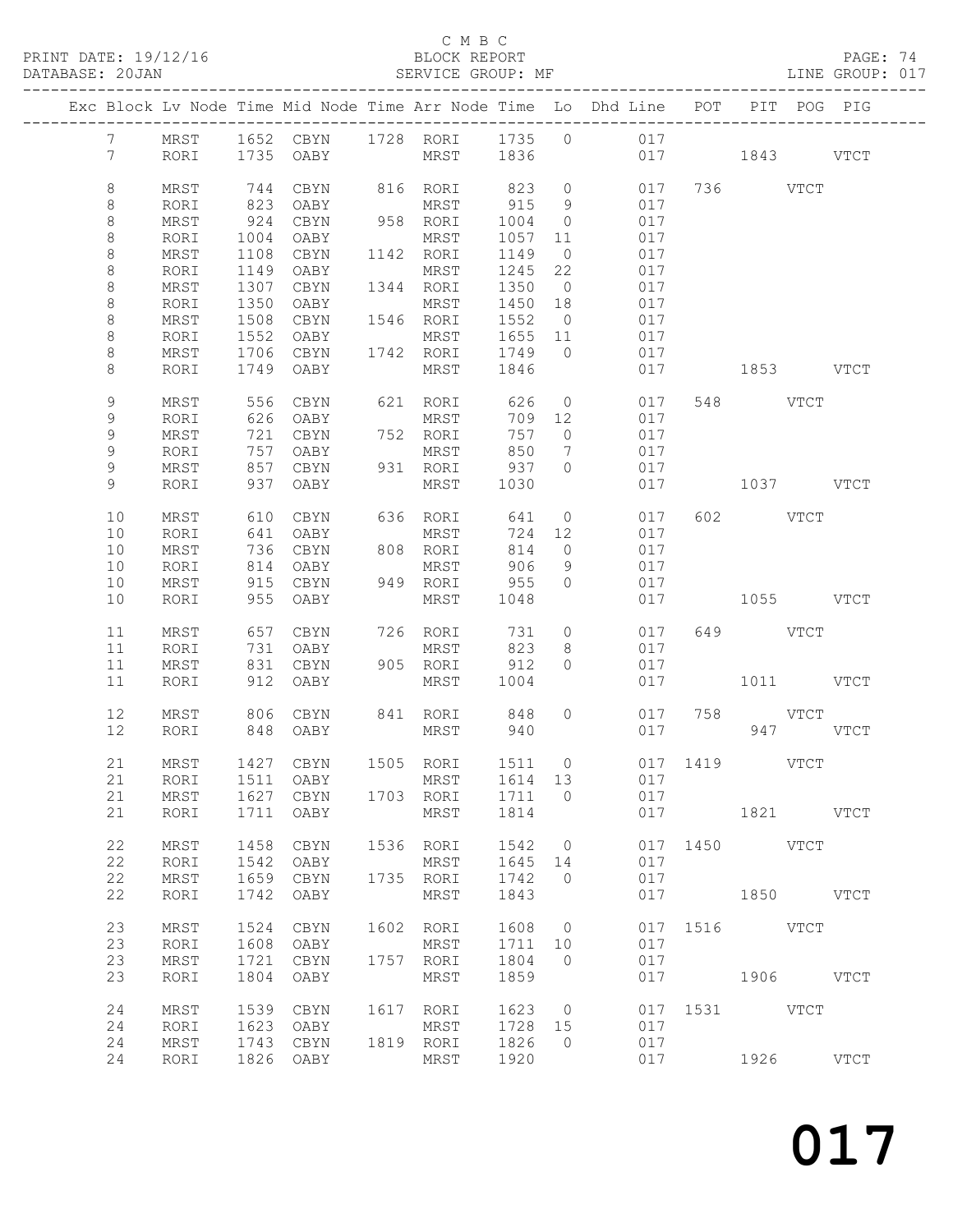PRINT DATE: 19/12/16 BLOCK REPORT<br>DATABASE: 20JAN BATABASE: 20JAN

#### C M B C<br>BLOCK REPORT

PAGE: 75<br>LINE GROUP: 017

| <u>DIIIIDIIDI. ZUUIN</u> |                      |                      |                      |              | PHILL TO RIVOIT . TH |                      |                            |                                                                    |      |      |      | TTM GIVOL . ATT |
|--------------------------|----------------------|----------------------|----------------------|--------------|----------------------|----------------------|----------------------------|--------------------------------------------------------------------|------|------|------|-----------------|
|                          |                      |                      |                      |              |                      |                      |                            | Exc Block Lv Node Time Mid Node Time Arr Node Time Lo Dhd Line POT |      | PIT  |      | POG PIG         |
| 25<br>25                 | MRST<br>RORI         | 1547<br>1631         | CBYN<br>OABY         | 1625         | RORI<br>MRST         | 1631<br>1736         | $\Omega$                   | 017<br>017                                                         | 1539 | 1743 | VTCT | VTCT            |
| 26<br>26                 | MRST<br>RORI         | 1611<br>1655         | CBYN<br>OABY         | 1648         | RORI<br>MRST         | 1655<br>1800         | $\Omega$                   | 017<br>017                                                         | 1603 | 1807 | VTCT | VTCT            |
| 27<br>27<br>27           | MRST<br>RORI<br>MRST | 1643<br>1727<br>1846 | CBYN<br>OABY<br>CBYN | 1719<br>1920 | RORI<br>MRST<br>RORI | 1727<br>1830<br>1926 | $\Omega$<br>16<br>$\Omega$ | 017<br>017<br>017                                                  | 1635 |      | VTCT |                 |
| 27                       | RORI                 | 1926                 | OABY                 |              | MRST                 | 2016                 |                            | 017                                                                |      | 2022 |      | <b>VTCT</b>     |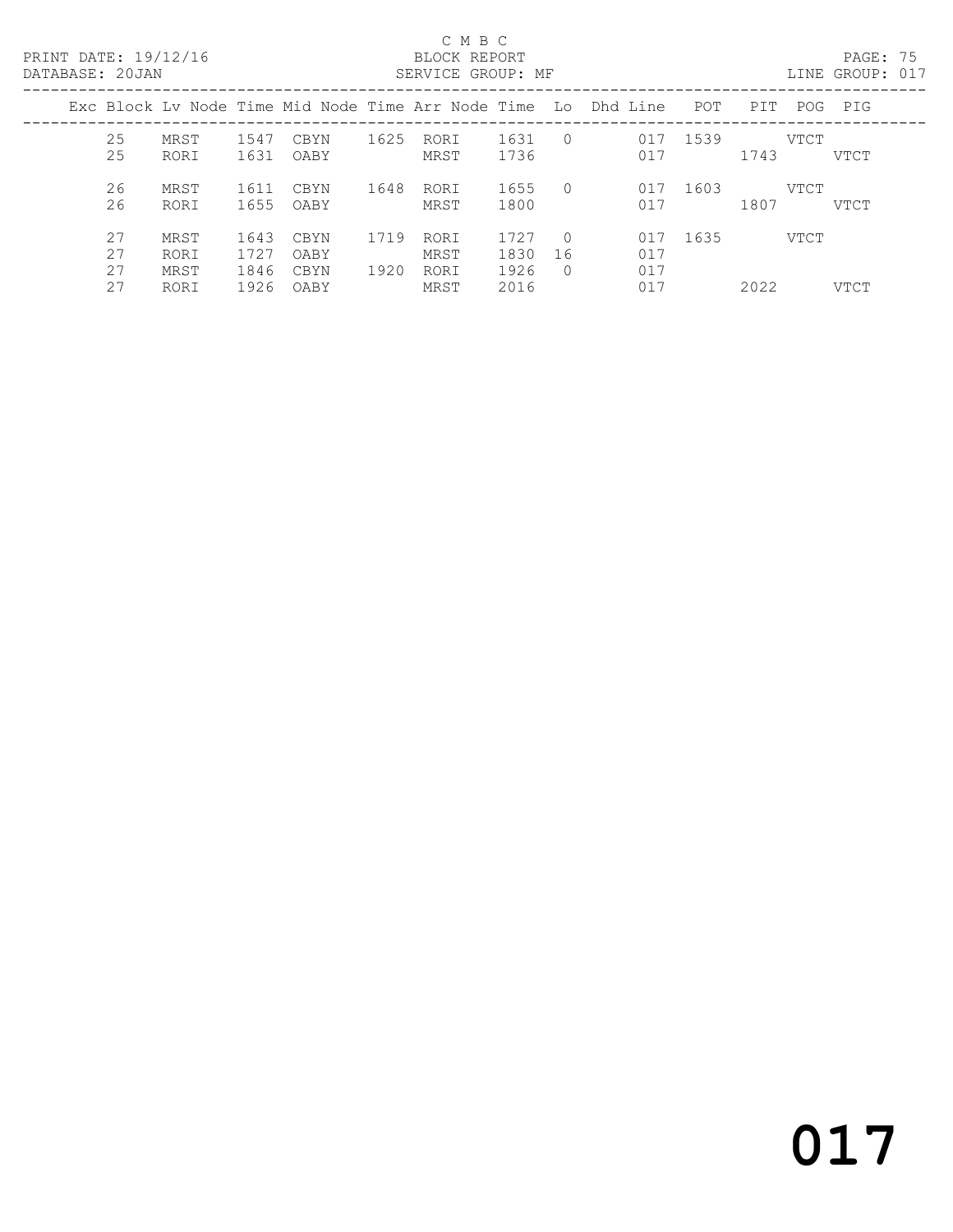|                                                                                                                                                                                                                 |                                                                                                                                                                                                                                              |                                                                                                                                         |                                                                                                                                                                                                           |                                                                                                                                         | C M B C                                                                                                                                                                      |                                                                                                                                          |                                                                                                              | LINE GROUP: 019                                                                                                                                                                                                                                                                                                                                                                                                                                                                |     |          |             |             |  |
|-----------------------------------------------------------------------------------------------------------------------------------------------------------------------------------------------------------------|----------------------------------------------------------------------------------------------------------------------------------------------------------------------------------------------------------------------------------------------|-----------------------------------------------------------------------------------------------------------------------------------------|-----------------------------------------------------------------------------------------------------------------------------------------------------------------------------------------------------------|-----------------------------------------------------------------------------------------------------------------------------------------|------------------------------------------------------------------------------------------------------------------------------------------------------------------------------|------------------------------------------------------------------------------------------------------------------------------------------|--------------------------------------------------------------------------------------------------------------|--------------------------------------------------------------------------------------------------------------------------------------------------------------------------------------------------------------------------------------------------------------------------------------------------------------------------------------------------------------------------------------------------------------------------------------------------------------------------------|-----|----------|-------------|-------------|--|
|                                                                                                                                                                                                                 | ULP1 UNIVERSITY LOOP                                                                                                                                                                                                                         |                                                                                                                                         | A10N ALMA & 10 AV NORTH<br>CMHA CAMBIE & HASTINGS<br>GRBY GRANVILLE & BROADWAY<br>JOKY JOYCE & KINGSWAY<br>KYJO KINGSWAY & JOYCE<br>OA41 OAK & 41 AV<br>PINHM PENDER & HAMILTON<br>WIMM PENDER & HAMILTON |                                                                                                                                         |                                                                                                                                                                              |                                                                                                                                          |                                                                                                              | BYGR BROADWAY & GRANVILLE<br>KYBY KINGSWAY & BROADWAY                                                                                                                                                                                                                                                                                                                                                                                                                          |     |          |             |             |  |
|                                                                                                                                                                                                                 |                                                                                                                                                                                                                                              |                                                                                                                                         |                                                                                                                                                                                                           |                                                                                                                                         |                                                                                                                                                                              |                                                                                                                                          |                                                                                                              | Exc Block Lv Node Time Mid Node Time Arr Node Time Lo Dhd Line POT PIT POG PIG                                                                                                                                                                                                                                                                                                                                                                                                 |     |          |             |             |  |
| $\mathbf{1}$<br>$\mathbf{1}$<br>$\mathbf{1}$<br>$\mathbf{1}$<br>$\mathbf{1}$<br>$\mathbf{1}$<br>$\mathbf 1$<br>$\mathbf{1}$<br>$\mathbf{1}$<br>$\mathbf{1}$<br>$\mathbf{1}$<br>$\mathbf 1$<br>$\mathbf{1}$<br>2 | STLP<br>MTST<br>STLP<br>MTST<br>STLP<br>MTST<br>STLP<br>MTST<br>STLP<br>MTST<br>STLP<br>STLP<br>KYJO 519                                                                                                                                     | 2041                                                                                                                                    |                                                                                                                                                                                                           |                                                                                                                                         |                                                                                                                                                                              |                                                                                                                                          |                                                                                                              | 1 KYJO 456 MTST 504 1 019 431 VTCT<br>1 MTST 505 KYBY 530 STLP 551 4 019<br>755 KYBY 825 MTST 857 8 019<br>905 KYBY 942 STLP 1010 10 019<br>1020 KYBY 1050 MTST 1123 17 019<br>1140 KYBY 1215 STLP 1245 7 019<br>1252 KYBY 1326 MTST 1404 11 019<br>1415 KYBY 1453 STLP 1524 9 019<br>1533 KYBY 1607 MTST 1647 13 019<br>1700 KYBY 1740 STLP 1814 7 019<br>1821 KYBY 1853 MTST 1933 13 019<br>MTST 1946 KYBY 2016 STLP 2041 0 019<br>PNGR 2051 019 2123 VTCT<br>MTST 527 1 019 |     | 454 VTCT |             |             |  |
| $\mathbf{2}$<br>$\mathbf{2}$<br>$\mathbf{2}$<br>$\mathbf{2}$<br>$\mathbf{2}$<br>$\mathbf{2}$<br>$\overline{c}$<br>$\mathbf{2}$<br>$\mathbf{2}$<br>2<br>$2\overline{ }$<br>$\mathbf{2}$                          | MTST<br>STLP<br>MTST<br>STLP<br>MTST<br>STLP<br>MTST<br>STLP<br>STLP                                                                                                                                                                         | 727<br>834<br>1105<br>1917                                                                                                              | 625 KYBY 652 MTST<br>KYBY 759 STLP 826 8<br>KYBY 905 MTST 938 11<br>1632 KYBY 1707 MTST<br>MTST 1803 KYBY 1841 STLP 1908 9<br>KYBY                                                                        | 1948                                                                                                                                    | MTST                                                                                                                                                                         | 1748 15<br>2020                                                                                                                          |                                                                                                              | 528 KYBY 553 STLP 614 11 019<br>715 12 019<br>$019$<br>$019$<br>949 KYBY 1026 STLP 1054 11 019<br>KYBY 1138 MTST 1215 14 019<br>MTST 1229 KYBY 1306 STLP 1336 8 019<br>STLP 1344 KYBY 1418 MTST 1456 15 019<br>1511 KYBY 1550 STLP 1622 10 019<br>019<br>019<br>019                                                                                                                                                                                                            |     | 2051     |             | <b>VTCT</b> |  |
| 3<br>$\mathsf S$<br>3<br>3<br>3<br>$\mathsf S$<br>$\mathsf 3$<br>3<br>3<br>3<br>$\mathfrak{Z}$<br>3<br>3<br>3<br>$\mathsf S$<br>3<br>GR 3<br>$#GR$ 3                                                            | KYBY<br>$\mathtt{MTST}$<br>STLP<br>$\mathtt{MTST}$<br>STLP<br>$\mathtt{MTST}$<br>STLP<br>$\mathtt{MTST}$<br>STLP<br>$\mathtt{MTST}$<br>STLP<br>$\mathtt{MTST}$<br>${\tt STLP}$<br>$\mathtt{MTST}$<br>STLP<br>$\mathtt{MTST}$<br>STLP<br>STLP | 532<br>558<br>658<br>801<br>920<br>1039<br>1152<br>1316<br>1433<br>1600<br>1720<br>1857<br>2007<br>2123<br>2218<br>2329<br>2421<br>2421 | KYJO<br>KYBY<br>KYBY<br>KYBY<br>KYBY<br>KYBY<br>KYBY<br>KYBY<br>KYBY<br>KYBY<br>KYBY<br>KYBY<br>KYBY<br>KYBY<br>KYBY<br>KYBY<br>KYBY<br>KYBY                                                              | 547<br>624<br>725<br>837<br>951<br>1114<br>1226<br>1353<br>1507<br>1638<br>1755<br>1931<br>2036<br>2153<br>2247<br>2354<br>2502<br>2502 | MTST<br>${\tt STLP}$<br>MTST<br>${\tt STLP}$<br>MTST<br>${\tt STLP}$<br>MTST<br>STLP<br>MTST<br>STLP<br>MTST<br>${\tt STLP}$<br>MTST<br>STLP<br>MTST<br>STLP<br>MTST<br>MTST | 555<br>647<br>750<br>906<br>1024<br>1144<br>1304<br>1423<br>1547<br>1711<br>1838<br>1957<br>2105<br>2218<br>2315<br>2421<br>2524<br>2524 | 3<br>11<br>11<br>14<br>15<br>8<br>12<br>10<br>13<br>9<br>19<br>10<br>18<br>0<br>14<br>0<br>1<br>$\mathbf{1}$ | 019<br>019<br>019<br>019<br>019<br>019<br>019<br>019<br>019<br>019<br>019<br>019<br>019<br>019<br>019<br>019<br>019<br>019                                                                                                                                                                                                                                                                                                                                                     | 510 |          | <b>VTCT</b> |             |  |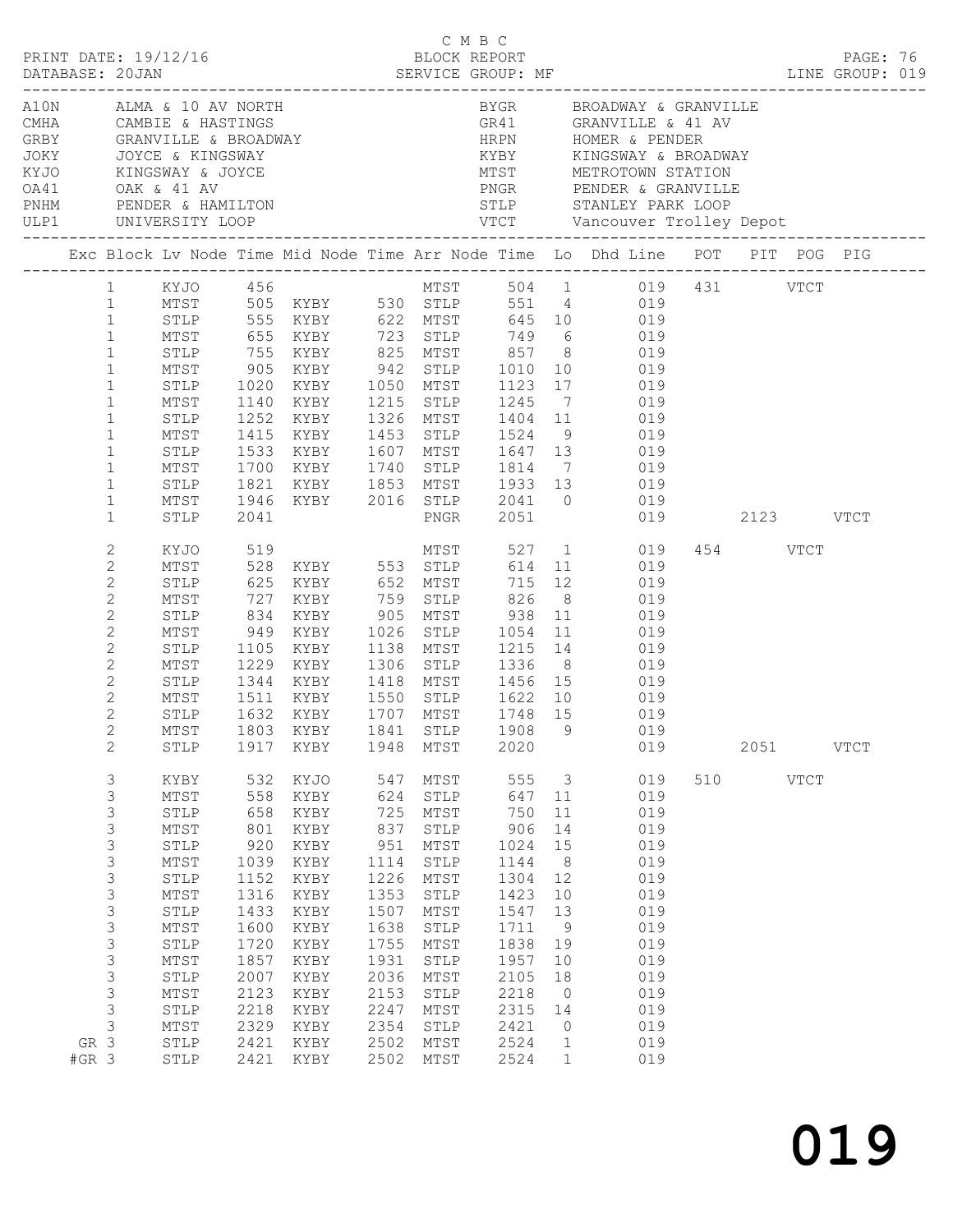PRINT DATE: 19/12/16 BLOCK REPORT BATABASE: 20JAN BLOCK REPORT

#### C M B C<br>BLOCK REPORT

PAGE: 77<br>LINE GROUP: 019

|                |              |             |                                 |      |                   |         |                | Exc Block Lv Node Time Mid Node Time Arr Node Time Lo Dhd Line POT PIT POG PIG |     |           |             |             |
|----------------|--------------|-------------|---------------------------------|------|-------------------|---------|----------------|--------------------------------------------------------------------------------|-----|-----------|-------------|-------------|
| 3 <sup>7</sup> | MTST         | 2525        |                                 |      |                   |         |                | JOKY 2533 3 019                                                                |     |           |             |             |
| $\mathcal{S}$  | JOKY         | 2536        |                                 |      | GR41              | 2553    |                | 041                                                                            |     | 2603 VTCT |             |             |
|                |              |             |                                 |      |                   |         |                |                                                                                |     |           |             |             |
| 4              | KYJO         | 534         |                                 |      | MTST              |         |                | 542 1<br>019                                                                   |     | 509 VTCT  |             |             |
| 4              | MTST         | 543         | KYBY 609 STLP                   |      |                   | 632     | 6              | 019                                                                            |     |           |             |             |
| 4              | STLP         | 638         | KYBY                            | 705  | MTST              | 730     | 11             | 019                                                                            |     |           |             |             |
| 4              | MTST         | 741         | KYBY                            | 817  | STLP              | 846     | 10             | 019                                                                            |     |           |             |             |
| 4              | STLP         | 856         | KYBY                            | 927  | MTST              | 1000    | 14             | 019                                                                            |     |           |             |             |
| 4              | MTST         | 1014        | KYBY                            | 1050 | STLP              | 1118    | 10             | 019                                                                            |     |           |             |             |
| 4              | STLP         | 1128        | KYBY                            | 1202 | MTST              | 1240    | 13             | 019                                                                            |     |           |             |             |
| 4              | MTST         | 1253        | KYBY                            | 1330 | STLP              | 1400    | 9              | 019                                                                            |     |           |             |             |
| 4              | STLP         | 1409        | KYBY                            | 1443 | MTST              | 1523 13 |                | 019                                                                            |     |           |             |             |
| 4              | MTST         | 1536        | KYBY                            | 1614 | STLP              | 1647    | 9              | 019                                                                            |     |           |             |             |
| 4              | STLP         | 1656        | KYBY                            | 1731 | MTST              | 1814    | 17             | 019                                                                            |     |           |             |             |
| 4              | MTST         | 1831        | KYBY                            | 1907 | STLP              | 1933    | 10             | 019                                                                            |     |           |             |             |
| 4              | STLP         | 1943        | KYBY                            | 2012 | MTST              | 2042    |                | 019                                                                            |     | 2113 VTCT |             |             |
|                |              |             |                                 |      |                   |         |                |                                                                                |     |           |             |             |
| 5              | <b>CMHA</b>  | 557         | PNGR                            | 601  | STLP              | 609     | $\mathbf{1}$   | 019                                                                            |     | 523 VTCT  |             |             |
| 5              | STLP         | 610         | KYBY                            | 637  | MTST              | 700     | 12             | 019                                                                            |     |           |             |             |
| $\mathsf S$    | MTST         | 712         | KYBY                            | 741  | STLP              | 808     | $\overline{7}$ | 019                                                                            |     |           |             |             |
| 5              | ${\tt STLP}$ | 815         | KYBY                            | 845  | MTST              | 917     | 10             | 019                                                                            |     |           |             |             |
| 5              | MTST         | 927         | KYBY                            | 1004 | STLP              | 1032    | 12             | 019                                                                            |     |           |             |             |
| 5              | STLP         | 1044        | KYBY                            | 1114 | MTST              | 1147    | 17             | 019                                                                            |     |           |             |             |
| $\mathsf S$    | MTST         | 1204        | KYBY                            | 1241 | STLP              | 1311    | $\overline{7}$ | 019                                                                            |     |           |             |             |
| 5              | STLP         | 1318        | KYBY                            | 1352 | MTST              | 1430    | 19             | 019                                                                            |     |           |             |             |
| 5              | MTST         | 1449        | KYBY                            | 1528 | STLP              | 1559    | 9              | 019                                                                            |     |           |             |             |
| 5              | STLP         | 1608        | KYBY                            | 1643 | MTST              | 1724    | 14             | 019                                                                            |     |           |             |             |
| 5              | MTST         | 1738        | KYBY                            | 1816 | STLP              | 1846    | 6              | 019                                                                            |     |           |             |             |
| 5              | STLP         | 1852        | KYBY                            | 1924 | MTST              | 2000    | 11             | 019                                                                            |     |           |             |             |
| 5              | MTST         | 2011        | KYBY                            | 2041 | STLP              | 2106    | $\overline{0}$ | 019                                                                            |     |           |             |             |
| 5              | STLP         | 2106        |                                 |      | PNGR              | 2116    |                | 019                                                                            |     | 2146 VTCT |             |             |
|                |              |             |                                 |      |                   |         |                |                                                                                |     |           |             |             |
| 6              | KYJO         | 559         |                                 |      | MTST              | 607     | $\mathcal{S}$  | 019                                                                            |     | 534 VTCT  |             |             |
| 6              | MTST         | 610         | KYBY                            |      | 636 STLP          | 659     | 9              | 019                                                                            |     |           |             |             |
| 6              | STLP         | 708         | KYBY                            | 735  | MTST              | 802     | 9              | 019                                                                            |     |           |             |             |
| 6              | MTST         | 811         | KYBY                            | 847  | STLP              | 916     | 16             | 019                                                                            |     |           |             |             |
| 6              | STLP         | 932<br>1051 | KYBY                            | 1002 | MTST<br>STLP 1156 | 1035    | 16             | 019                                                                            |     |           |             |             |
| 6<br>6         | MTST<br>STLP |             | KYBY<br>1204 KYBY               | 1126 | 1238 MTST         | 1315 14 | 8 <sup>8</sup> | 019<br>019                                                                     |     |           |             |             |
| $6\,$          |              |             | MTST 1329 KYBY 1405 STLP 1436 9 |      |                   |         |                | 019                                                                            |     |           |             |             |
| 6              | STLP         | 1445        | KYBY                            | 1519 | MTST              | 1559    | 12             | 019                                                                            |     |           |             |             |
| 6              | MTST         | 1611        | KYBY                            | 1651 | STLP              | 1725    | 7              | 019                                                                            |     |           |             |             |
| 6              | STLP         | 1732        | KYBY                            | 1807 | MTST              | 1849    | 20             | 019                                                                            |     |           |             |             |
| 6              | MTST         | 1909        | KYBY                            | 1943 | STLP              | 2009    | 10             | 019                                                                            |     |           |             |             |
| 6              | STLP         | 2019        | KYBY                            | 2048 | MTST              | 2117    |                | 019                                                                            |     | 2148      |             | <b>VTCT</b> |
|                |              |             |                                 |      |                   |         |                |                                                                                |     |           |             |             |
| 7              | KYBY         | 612         | KYJO                            | 627  | MTST              | 635     | 3              | 019                                                                            | 550 |           | <b>VTCT</b> |             |
| 7              | MTST         | 638         | KYBY                            | 705  | STLP              | 729     | 7              | 019                                                                            |     |           |             |             |
| 7              | STLP         | 736         | KYBY                            | 805  | MTST              | 834     | 8              | 019                                                                            |     |           |             |             |
| 7              | MTST         | 842         | KYBY                            | 919  | STLP              | 947     | 9              | 019                                                                            |     |           |             |             |
| 7              | STLP         | 956         | KYBY                            | 1026 | MTST              | 1059    | 16             | 019                                                                            |     |           |             |             |
| 7              | MTST         | 1115        | KYBY                            | 1150 | STLP              | 1220    | 8              | 019                                                                            |     |           |             |             |
| 7              | STLP         | 1228        | KYBY                            | 1302 | MTST              | 1340    | 13             | 019                                                                            |     |           |             |             |
| 7              | $MTST$       | 1353        | KYBY                            | 1429 | STLP              | 1500    | 9              | 019                                                                            |     |           |             |             |
| 7              | STLP         | 1509        | KYBY                            | 1543 | MTST              | 1623    | 13             | 019                                                                            |     |           |             |             |
| 7              | MTST         | 1636        | KYBY                            | 1716 | STLP              | 1750    | 9              | 019                                                                            |     |           |             |             |
| 7              | STLP         | 1759        | KYBY                            | 1831 | MTST              | 1911    | 9              | 019                                                                            |     |           |             |             |
|                |              |             |                                 |      |                   |         |                |                                                                                |     |           |             |             |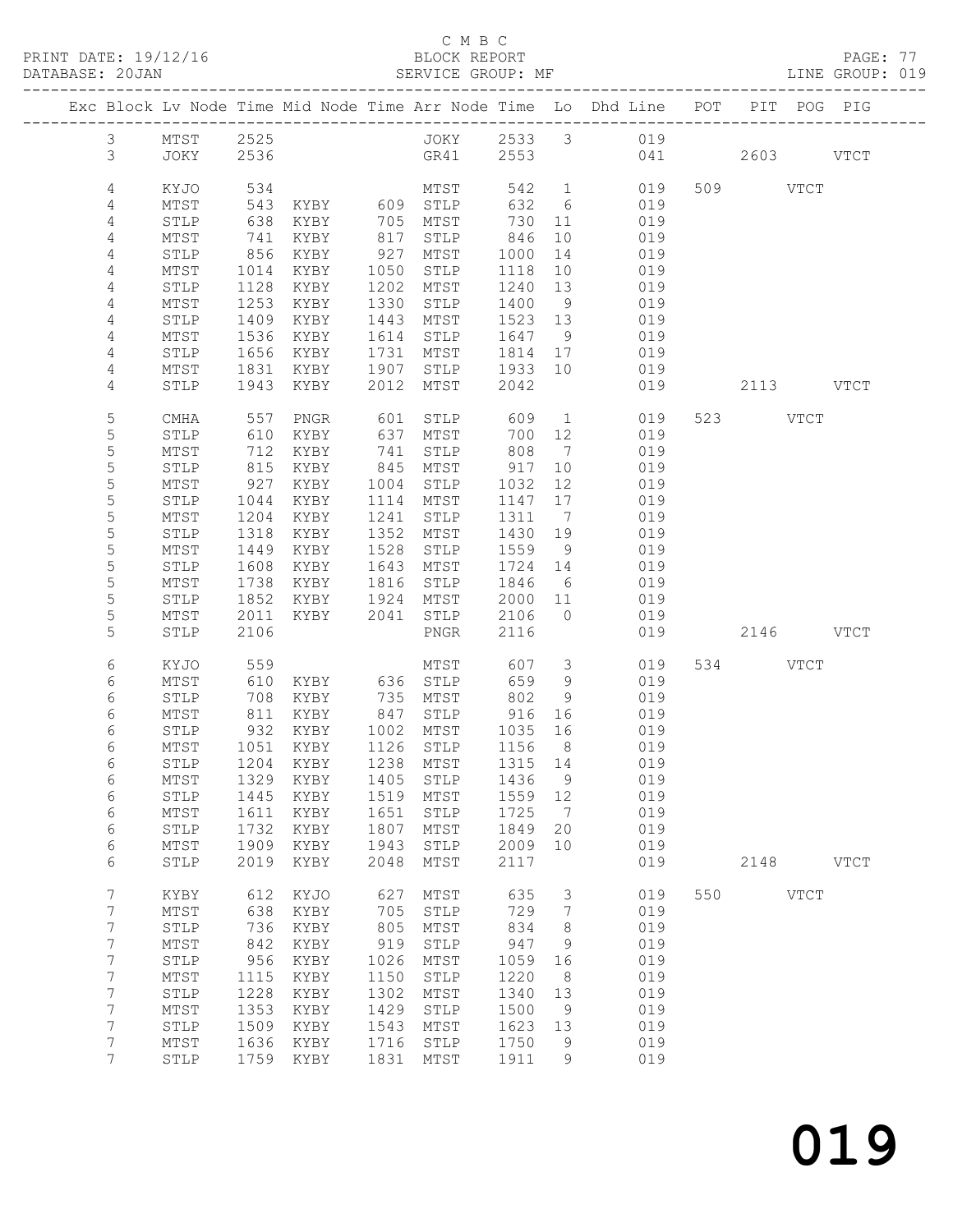#### C M B C<br>BLOCK REPORT

PAGE: 78<br>LINE GROUP: 019

|         |                 |              |      |                   |      |              |       |                 | Exc Block Lv Node Time Mid Node Time Arr Node Time Lo Dhd Line POT PIT POG PIG |     |           |      |             |
|---------|-----------------|--------------|------|-------------------|------|--------------|-------|-----------------|--------------------------------------------------------------------------------|-----|-----------|------|-------------|
|         | 7               | MTST         |      | 1920 KYBY         |      | 1954 STLP    |       |                 | 2020 11 019                                                                    |     |           |      |             |
|         | $7\phantom{.0}$ | STLP         | 2031 | KYBY              | 2100 | MTST         | 2129  |                 |                                                                                | 019 | 2200 VTCT |      |             |
|         | 8               | KYJO         | 618  |                   |      | MTST         | 626   | $\overline{4}$  | 019                                                                            |     | 553 VTCT  |      |             |
|         | 8               | MTST         | 630  | KYBY              | 656  | STLP         | 719   | 9               | 019                                                                            |     |           |      |             |
|         | $\,8\,$         | STLP         | 728  | KYBY              | 755  | MTST         | 822   | 8               | 019                                                                            |     |           |      |             |
|         | $\,8\,$         | MTST         | 830  | KYBY              | 907  | STLP         | 935   | 9               | 019                                                                            |     |           |      |             |
|         | 8               | STLP         | 944  | KYBY              | 1014 | MTST         | 1047  | 16              | 019                                                                            |     |           |      |             |
|         | $\,8\,$         | MTST         | 1103 | KYBY              | 1138 | STLP         | 1208  | - 8             | 019                                                                            |     |           |      |             |
|         | $\,8\,$         | STLP         | 1216 | KYBY              | 1250 | MTST         | 1327  | 14              | 019                                                                            |     |           |      |             |
|         | $\,8\,$         | MTST         | 1341 | KYBY              | 1417 | STLP         | 1448  | 9               | 019                                                                            |     |           |      |             |
|         | $\,8\,$         | STLP         | 1457 | KYBY              | 1531 | MTST         | 1611  | 13              | 019                                                                            |     |           |      |             |
|         | 8               | MTST         | 1624 | KYBY              | 1704 | STLP         | 1738  | 6               | 019                                                                            |     |           |      |             |
|         | 8               | STLP         | 1744 | KYBY              | 1819 | MTST         | 1901  |                 | 019                                                                            |     | 1936 VTCT |      |             |
|         | 9               | CMHA         | 631  | PNGR              | 635  | STLP         | 644   | $\overline{4}$  | 019                                                                            |     | 557 VTCT  |      |             |
|         | 9               | STLP         | 648  | KYBY              | 715  | MTST         | 740   | 11              | 019                                                                            |     |           |      |             |
|         | 9               | MTST         | 751  | KYBY              | 827  | STLP         | 856   | 12              | 019                                                                            |     |           |      |             |
|         | 9               | STLP         | 908  | KYBY              | 939  | MTST         | 1012  | 15              | 019                                                                            |     |           |      |             |
|         | $\mathsf 9$     | MTST         | 1027 | KYBY              | 1102 | ${\tt STLP}$ | 1132  | 8               | 019                                                                            |     |           |      |             |
|         | 9               | STLP         | 1140 | KYBY              | 1214 | MTST         | 1252  | 13              | 019                                                                            |     |           |      |             |
|         | 9               | MTST         | 1305 | KYBY              | 1342 | STLP         | 1412  | 9               | 019                                                                            |     |           |      |             |
|         | 9               | STLP         | 1421 | KYBY              | 1455 | MTST         | 1535  | 13              | 019                                                                            |     |           |      |             |
|         | $\mathsf 9$     | MTST         | 1548 | KYBY              | 1626 | STLP         | 1659  | 9               | 019                                                                            |     |           |      |             |
|         | 9               | STLP         | 1708 | KYBY              | 1743 | MTST         | 1826  | 17              | 019                                                                            |     |           |      |             |
|         | 9               | MTST         | 1843 | KYBY              | 1919 | STLP         | 1945  | 10              | 019                                                                            |     |           |      |             |
|         | 9               | STLP         | 1955 | KYBY              | 2024 | MTST         | 2054  | - 9             | 019                                                                            |     |           |      |             |
|         | $\mathsf 9$     | MTST         | 2103 | KYBY              | 2133 | STLP         | 2158  | $\overline{0}$  | 019                                                                            |     |           |      |             |
|         | $\mathsf 9$     | STLP         | 2158 | KYBY              | 2227 | MTST         | 2255  | 10              | 019                                                                            |     |           |      |             |
|         | 9               | MTST         | 2305 | KYBY              | 2331 | STLP         | 2355  | $\overline{0}$  | 019                                                                            |     |           |      |             |
| GR 9    |                 | STLP         | 2355 | KYBY              | 2432 | MTST         | 2454  | 10              | 019                                                                            |     |           |      |             |
| #GR 9   |                 | STLP         | 2355 | KYBY              | 2432 | MTST         | 2454  | 10              | 019                                                                            |     |           |      |             |
|         | 9               | ${\tt MTST}$ | 2504 | KYBY              | 2526 | PNHM         | 2534  | 5               | 3 <sup>7</sup><br>019                                                          |     |           |      |             |
| GR 9    |                 | <b>HRPN</b>  | 2542 | BYGR              | 2559 | ULP1         | 2620  | 5               | 014                                                                            |     |           |      |             |
| $#GR$ 9 |                 | HRPN         | 2542 | BYGR              | 2559 | ULP1         | 2620  | 5               | 014                                                                            |     |           |      |             |
|         | 9               | ULP1         | 2625 | A10N              | 2635 | GRBY         | 2643  |                 | 014                                                                            |     | 2657 VTCT |      |             |
|         | 10              | KYJO         | 632  |                   |      | MTST         | 640   | 7               | 019                                                                            | 606 |           | VTCT |             |
|         | 10              | MTST         |      | 647 KYBY 714 STLP |      |              | 738   | $7\overline{ }$ | 019                                                                            |     |           |      |             |
|         | 10              | STLP         |      | 745 KYBY          |      | 815 MTST     | 847 7 |                 | 019                                                                            |     |           |      |             |
|         | 10              | MTST         | 854  | KYBY              | 931  | STLP         | 959   | 9               | 019                                                                            |     |           |      |             |
|         | 10              | STLP         | 1008 | KYBY              | 1038 | MTST         | 1111  | 16              | 019                                                                            |     |           |      |             |
|         | 10              | MTST         | 1127 | KYBY              | 1202 | STLP         | 1232  | 8               | 019                                                                            |     |           |      |             |
|         | 10              | STLP         | 1240 | KYBY              | 1314 | MTST         | 1352  | 11              | 019                                                                            |     |           |      |             |
|         | 10              | MTST         | 1403 | KYBY              | 1441 | STLP         | 1512  | 9               | 019                                                                            |     |           |      |             |
|         | 10              | ${\tt STLP}$ | 1521 | KYBY              | 1555 | MTST         | 1635  | 13              | 019                                                                            |     |           |      |             |
|         | 10              | MTST         | 1648 | KYBY              | 1728 | STLP         | 1802  | 8               | 019                                                                            |     |           |      |             |
|         | 10              | STLP         | 1810 | KYBY              | 1842 | MTST         | 1922  | 14              | 019                                                                            |     |           |      |             |
|         | 10              | MTST         | 1936 | KYBY              | 2006 | STLP         | 2031  | 12              | 019                                                                            |     |           |      |             |
|         | 10              | STLP         | 2043 | KYBY              | 2112 | MTST         | 2141  | 5               | 019                                                                            |     |           |      |             |
|         | 10              | MTST         | 2146 | KYBY              | 2213 | STLP         | 2237  | $\Omega$        | 019                                                                            |     |           |      |             |
|         | 10              | STLP         | 2237 | KYBY              | 2306 | MTST         | 2332  |                 | 019                                                                            |     | 2359      |      | <b>VTCT</b> |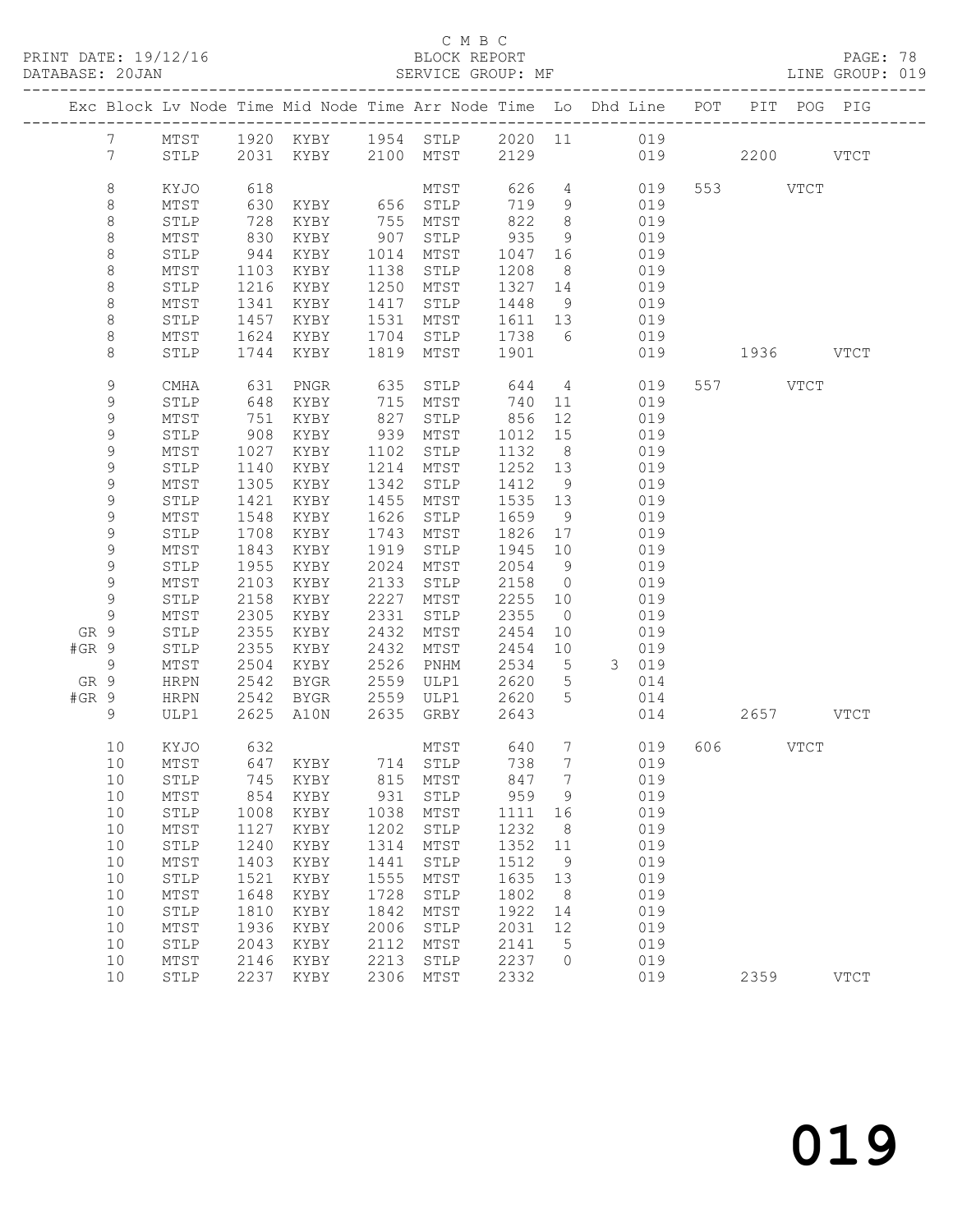PRINT DATE: 19/12/16 BLOCK REPORT<br>DATABASE: 20JAN BATABASE: 20JAN

## C M B C<br>BLOCK REPORT

PAGE: 79<br>LINE GROUP: 019

|        |    |                         |              |                      |      |                         |              |                 | ----------------------------<br>Exc Block Lv Node Time Mid Node Time Arr Node Time Lo Dhd Line POT PIT POG PIG |     |          |             |             |
|--------|----|-------------------------|--------------|----------------------|------|-------------------------|--------------|-----------------|----------------------------------------------------------------------------------------------------------------|-----|----------|-------------|-------------|
|        |    |                         |              |                      |      |                         |              |                 |                                                                                                                |     |          |             |             |
|        | 11 | KYJO                    | 649          |                      |      |                         |              |                 | MTST 657 6 019                                                                                                 |     | 623 VTCT |             |             |
|        | 11 | MTST                    |              |                      |      | 703 KYBY 732 STLP 759 6 |              |                 | 019                                                                                                            |     |          |             |             |
|        | 11 | ${\tt STLP}$            |              | KYBY                 |      | 835 MTST                | 907 9        |                 | 019                                                                                                            |     |          |             |             |
|        | 11 | MTST                    |              | 805 KYBY<br>916 KYBY | 953  | STLP                    | 1021         | 11              | 019                                                                                                            |     |          |             |             |
|        | 11 | STLP                    | 1032         | KYBY                 | 1102 | MTST                    | 1135         | 18              | 019                                                                                                            |     |          |             |             |
|        |    |                         |              |                      |      |                         |              |                 |                                                                                                                |     |          |             |             |
|        | 11 | MTST                    | 1153         | KYBY                 | 1228 | STLP                    | 1258         | $\overline{7}$  | 019                                                                                                            |     |          |             |             |
|        | 11 | STLP                    | 1305         | KYBY                 | 1339 | MTST                    | 1417         | 21              | 019                                                                                                            |     |          |             |             |
|        | 11 | MTST                    | 1438         | KYBY                 | 1517 | STLP                    | 1548         | 8 <sup>8</sup>  | 019                                                                                                            |     |          |             |             |
|        | 11 | $\texttt{STLP}$         | 1556         | KYBY                 | 1631 | MTST                    | 1712         | 14              | 019                                                                                                            |     |          |             |             |
|        | 11 | MTST                    | 1726         | KYBY                 | 1804 | STLP                    | 1834         | 8 <sup>8</sup>  | 019                                                                                                            |     |          |             |             |
|        |    |                         |              |                      |      |                         |              |                 |                                                                                                                |     |          |             |             |
|        | 11 | STLP                    | 1842         | KYBY                 | 1914 | MTST                    | 1950         |                 | 019                                                                                                            |     |          | 2025 VTCT   |             |
|        | 12 | KYJO                    | 703          |                      |      | MTST                    | 712          |                 | $6\overline{6}$<br>019                                                                                         | 635 | VTCT     |             |             |
|        | 12 | MTST                    | 718          | KYBY 750 STLP        |      |                         | 817          | 8 <sup>8</sup>  | 019                                                                                                            |     |          |             |             |
|        | 12 | STLP                    | 825          | KYBY                 | 855  | MTST                    | 927          | 11              | 019                                                                                                            |     |          |             |             |
|        |    |                         |              |                      |      |                         |              |                 |                                                                                                                |     |          |             |             |
|        | 12 | MTST                    | 938          | KYBY                 | 1015 | STLP                    | 1043         | 13              | 019                                                                                                            |     |          |             |             |
|        | 12 | STLP                    | 1056         | KYBY                 | 1126 | MTST                    | 1159         | 18              | 019                                                                                                            |     |          |             |             |
|        | 12 | MTST                    | 1217         | KYBY                 | 1254 | STLP                    | 1324         | $\overline{7}$  | 019                                                                                                            |     |          |             |             |
|        | 12 | STLP                    | 1331         | KYBY                 | 1405 | MTST                    | 1443         | 17              | 019                                                                                                            |     |          |             |             |
|        | 12 | MTST                    | 1500         | KYBY                 | 1539 | STLP                    | 1611         | 9               | 019                                                                                                            |     |          |             |             |
|        |    |                         |              |                      |      |                         |              |                 |                                                                                                                |     |          |             |             |
|        | 12 | STLP                    | 1620         | KYBY                 | 1655 | MTST                    | 1736 14      |                 | 019                                                                                                            |     |          |             |             |
|        | 12 | MTST                    | 1750         | KYBY                 | 1828 | STLP                    | 1858         | $\overline{7}$  | 019                                                                                                            |     |          |             |             |
|        | 12 | STLP                    | 1905         | KYBY                 | 1936 | MTST                    | 2008         | 15              | 019                                                                                                            |     |          |             |             |
|        | 12 | MTST                    | 2023         | KYBY                 | 2053 | STLP                    | 2118         | $\overline{0}$  | 019                                                                                                            |     |          |             |             |
|        | 12 | STLP                    | 2118         | KYBY                 | 2147 | MTST                    | 2216         | 10              | 019                                                                                                            |     |          |             |             |
|        |    |                         |              |                      |      |                         |              |                 |                                                                                                                |     |          |             |             |
|        | 12 | MTST                    | 2226         | KYBY                 | 2253 | STLP                    | 2317         | $\overline{0}$  | 019                                                                                                            |     |          |             |             |
|        | 12 | $\texttt{STLP}$         | 2317         | KYBY                 | 2346 | MTST                    | 2412         | $\overline{0}$  | 019                                                                                                            |     |          |             |             |
|        | 12 | MTST                    | 2412         |                      |      | JOKY                    | 2420         | $\overline{2}$  | 019                                                                                                            |     |          |             |             |
|        | 12 | JOKY                    | 2422         | OA41                 | 2437 | OA41                    | 2437         |                 | 041                                                                                                            |     |          | 2447 VTCT   |             |
|        | 13 | KYJO                    | 719          |                      |      | MTST                    | 728          | $5\overline{)}$ | 019                                                                                                            |     | 651 VTCT |             |             |
|        | 13 |                         | 733          |                      |      |                         | 836          | 8               | 019                                                                                                            |     |          |             |             |
|        |    | MTST                    |              | KYBY                 | 808  | STLP                    |              |                 |                                                                                                                |     |          |             |             |
|        | 13 | ${\tt STLP}$            | 844          | KYBY                 | 915  | MTST                    | 948          | 14              | 019                                                                                                            |     |          |             |             |
|        | 13 | MTST                    | 1002         | KYBY                 | 1038 | STLP                    | 1106         | 11              | 019                                                                                                            |     |          |             |             |
|        | 13 | $\texttt{STLP}$         | 1117         | KYBY                 | 1150 | MTST                    | 1227         | 14              | 019                                                                                                            |     |          |             |             |
|        | 13 | MTST                    | 1241         | KYBY                 | 1318 | STLP                    | 1348         | 9               | 019                                                                                                            |     |          |             |             |
|        |    |                         | 1357         |                      |      |                         |              |                 |                                                                                                                |     |          |             |             |
|        | 13 | STLP                    |              | KYBY                 | 1431 | MTST                    | 1511         | 13              | 019                                                                                                            |     |          |             |             |
|        |    |                         |              |                      |      |                         |              |                 |                                                                                                                |     |          |             |             |
|        | 13 | MTST                    |              | KYBY                 | 1602 | STLP                    | 1635         | 9               | 019                                                                                                            |     |          |             |             |
|        | 13 | STLP                    | 1524         | 1644 KYBY            |      | 1719 MTST               | 1802 14      |                 | 019                                                                                                            |     |          |             |             |
|        |    |                         |              |                      |      |                         |              |                 |                                                                                                                |     |          |             |             |
|        | 13 | MTST                    | 1816         | KYBY                 | 1854 | STLP                    | 1921         | 10              | 019                                                                                                            |     |          |             |             |
|        | 13 | STLP                    | 1931         | KYBY                 | 2000 | MTST                    | 2030         | 13              | 019                                                                                                            |     |          |             |             |
|        | 13 | $MTST$                  | 2043         | KYBY                 | 2113 | STLP                    | 2138         | $\overline{0}$  | 019                                                                                                            |     |          |             |             |
|        | 13 | STLP                    | 2138         | KYBY                 | 2207 | MTST                    | 2235         | 12              | 019                                                                                                            |     |          |             |             |
|        | 13 | MTST                    | 2247         | KYBY                 | 2313 | STLP                    | 2337         | $\circ$         | 019                                                                                                            |     |          |             |             |
|        |    |                         |              |                      |      |                         |              |                 |                                                                                                                |     |          |             |             |
|        | 13 | STLP                    | 2337         | KYBY                 | 2406 | MTST                    | 2428         | 2               | 019                                                                                                            |     |          |             |             |
|        | 13 | MTST                    | 2430         | KYBY                 | 2454 | STLP                    | 2521         | $\circ$         | 019                                                                                                            |     |          |             |             |
| GR 13  |    | ${\tt STLP}$            | 2521         | KYBY                 | 2602 | MTST                    | 2624         | $\mathbf{1}$    | 019                                                                                                            |     |          |             |             |
| #GR 13 |    | STLP                    | 2521         | KYBY                 | 2602 | MTST                    | 2624         | 1               | 019                                                                                                            |     |          |             |             |
|        | 13 |                         |              |                      |      |                         |              | $\mathbf 1$     | 019                                                                                                            |     |          |             |             |
|        | 13 | $\mathtt{MTST}$<br>JOKY | 2625<br>2634 |                      |      | JOKY<br>GR41            | 2633<br>2651 |                 | 041                                                                                                            |     | 2701     |             | <b>VTCT</b> |
|        |    |                         |              |                      |      |                         |              |                 |                                                                                                                |     |          |             |             |
|        | 14 | KYJO                    | 609          |                      |      | MTST                    | 617          | 3               | 019                                                                                                            | 544 |          | <b>VTCT</b> |             |
|        | 14 | $\mathtt{MTST}$         | 620          | KYBY                 | 646  | STLP                    | 709          | 9               | 019                                                                                                            |     |          |             |             |
|        | 14 | STLP                    | 718          | KYBY                 | 745  | MTST                    | 812          | 9               | 019                                                                                                            |     |          |             |             |
|        | 14 | MTST                    | 821          | KYBY                 | 857  | STLP                    | 926          | 0               | 019                                                                                                            |     |          |             |             |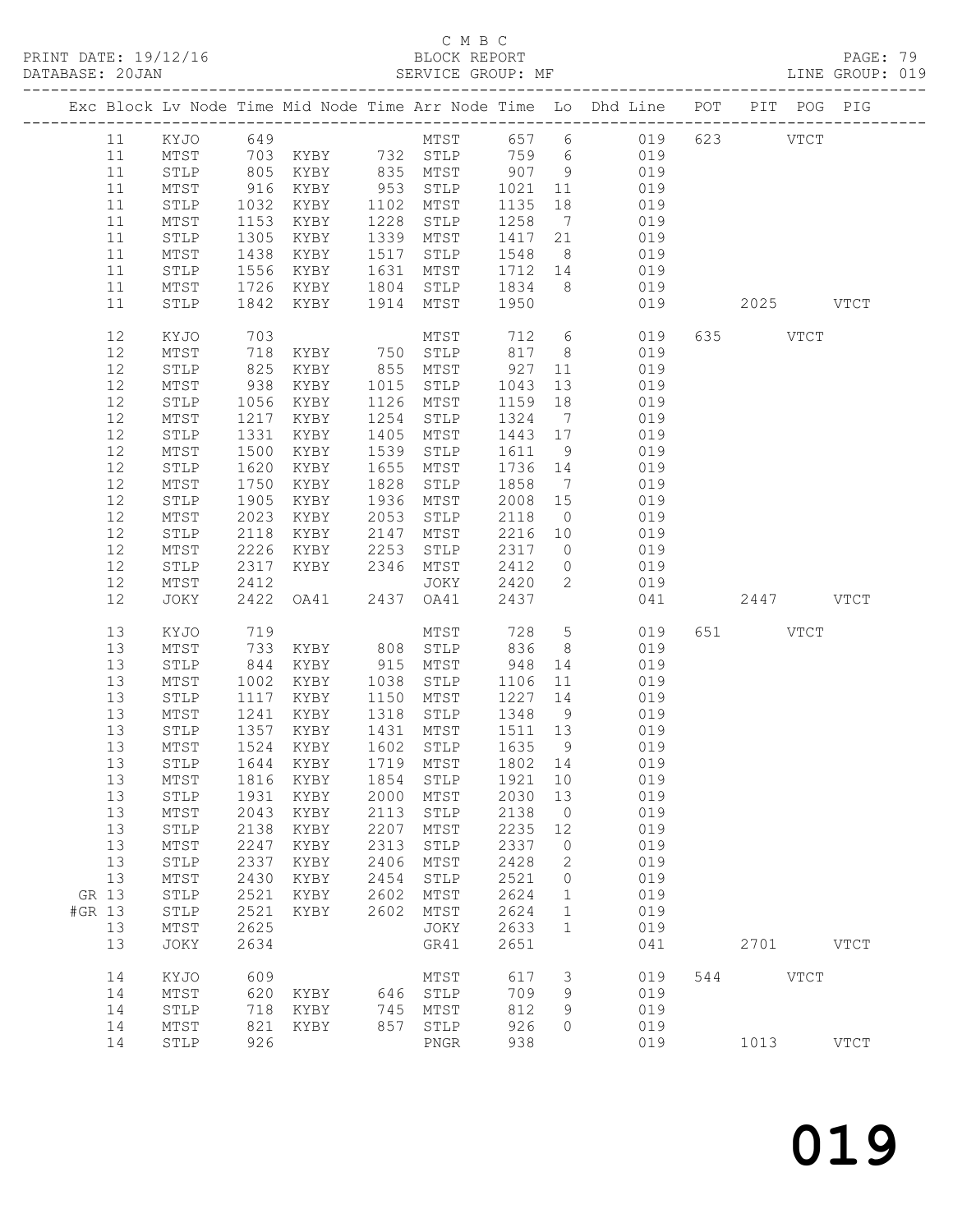PRINT DATE: 19/12/16 BLOCK REPORT BATABASE: 20JAN

## C M B C

PAGE: 80<br>LINE GROUP: 019

|        | DAIADAUE. ZUUAN |      |      |      |      | ULIVATOL GIVOU . PIP |         |                |                                                                |          |      |         | ATIMA GIVOLI . ATA |
|--------|-----------------|------|------|------|------|----------------------|---------|----------------|----------------------------------------------------------------|----------|------|---------|--------------------|
|        |                 |      |      |      |      |                      |         |                | Exc Block Lv Node Time Mid Node Time Arr Node Time Lo Dhd Line | POT      | PIT  | POG PIG |                    |
|        | 15              | KYJO | 1400 |      |      | MTST                 | 1415 12 |                |                                                                | 019 1327 |      | VTCT    |                    |
|        | 15              | MTST | 1427 | KYBY | 1505 | STLP                 | 1536    | -9             | 019                                                            |          |      |         |                    |
|        | 15              | STLP | 1545 | KYBY | 1619 | MTST                 | 1659    | 13             | 019                                                            |          |      |         |                    |
|        | 15              | MTST | 1712 | KYBY | 1752 | STLP                 | 1826    | 5              | 019                                                            |          |      |         |                    |
|        | 15              | STLP | 1831 | KYBY | 1903 | MTST                 | 1939    | 18             | 019                                                            |          |      |         |                    |
|        | 15              | MTST | 1957 | KYBY | 2027 | STLP                 | 2052    | $\bigcirc$     | 019                                                            |          |      |         |                    |
|        | 15              | STLP | 2052 | KYBY | 2121 | MTST                 | 2150    | 16             | 019                                                            |          |      |         |                    |
|        | 15              | MTST | 2206 | KYBY | 2233 | STLP                 | 2257    | $\Omega$       | 019                                                            |          |      |         |                    |
|        | 15              | STLP | 2257 | KYBY | 2326 | MTST                 | 2352    | 8              | 019                                                            |          |      |         |                    |
|        | 15              | MTST | 2400 | KYBY | 2424 | STLP                 | 2451    | $\Omega$       | 019                                                            |          |      |         |                    |
| GR 15  |                 | STLP | 2451 | KYBY | 2532 | MTST                 | 2554    |                | 019                                                            |          |      |         |                    |
| #GR 15 |                 | STLP | 2451 | KYBY | 2532 | MTST                 | 2554    | 1              | 019                                                            |          |      |         |                    |
|        | 15              | MTST | 2555 |      |      | JOKY                 | 2603    | $\overline{1}$ | 019                                                            |          |      |         |                    |
|        | 15              | JOKY | 2604 |      |      | GR41                 | 2621    |                | 041                                                            |          | 2631 |         | VTCT               |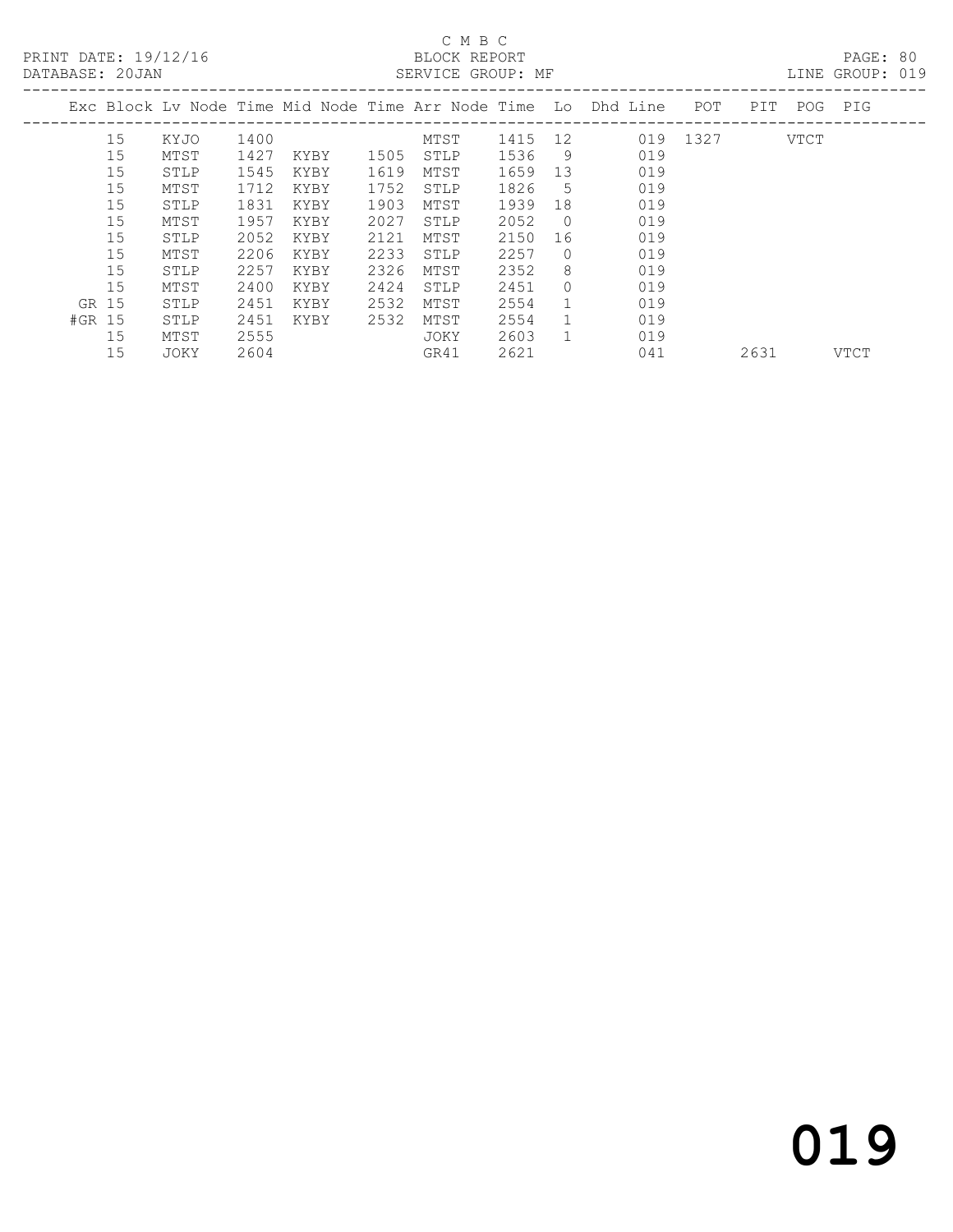|                |                |             |      |                                                            |      |           |              |         | Exc Block Lv Node Time Mid Node Time Arr Node Time Lo Dhd Line POT PIT POG PIG                                                                                                                |          |  |  |
|----------------|----------------|-------------|------|------------------------------------------------------------|------|-----------|--------------|---------|-----------------------------------------------------------------------------------------------------------------------------------------------------------------------------------------------|----------|--|--|
|                | $\mathbf{1}$   |             |      |                                                            |      |           |              |         | 1 VI41 451 BYST 500 RORI 521 0 020 431 VTCT<br>RORI 521 BYST 546 HALP 603 13 020<br>HALP 616 BYST 634 RORI 657 0 020<br>RORI 657 BYST 724 54LP 740 17 020<br>54LP 757 BYST 817 RORI 847 0 020 |          |  |  |
|                | $\mathbf{1}$   |             |      |                                                            |      |           |              |         |                                                                                                                                                                                               |          |  |  |
|                | $1\,$          |             |      |                                                            |      |           |              |         |                                                                                                                                                                                               |          |  |  |
|                | $\mathbf{1}$   |             |      |                                                            |      |           |              |         |                                                                                                                                                                                               |          |  |  |
|                | $\mathbf{1}$   | RORI        |      | 847 BYST 921 HALP 946                                      |      |           |              |         | 13 020                                                                                                                                                                                        |          |  |  |
|                | $\mathbf 1$    | HALP        |      |                                                            |      |           | 1054<br>1154 |         |                                                                                                                                                                                               |          |  |  |
|                | $\,1$          | RORI        |      | 959 BYST      1022   RORI<br>1059   BYST      1135   54LP  |      |           |              |         | $\begin{array}{ccc} & 5 & & 020 \\ 10 & & 020 \\ & 5 & & 020 \end{array}$                                                                                                                     |          |  |  |
|                | $\mathbf 1$    | 54LP        |      | 1204 BYST 1222 RORI                                        |      |           | 1255         |         |                                                                                                                                                                                               |          |  |  |
|                | $\mathbf 1$    | RORI        |      | 1300 BYST                                                  |      | 1339 HALP |              |         | 1405 9 020                                                                                                                                                                                    |          |  |  |
|                | $\mathbf 1$    | HALP        |      | 1414 BYST 1438 RORI                                        |      |           |              |         | 1511 5 020<br>1620 4 020<br>1720 0 020                                                                                                                                                        |          |  |  |
|                | $\,1$          | RORI        |      | 1516 BYST                                                  |      | 1557 54LP |              |         |                                                                                                                                                                                               |          |  |  |
|                | $\mathbf 1$    | 54LP        |      | 1624 BYST 1643 RORI                                        |      |           | 1720         |         |                                                                                                                                                                                               |          |  |  |
|                | $\mathbf 1$    | RORI        |      | 1720 BYST                                                  |      | 1800 HALP | 1829         |         | 13<br>020                                                                                                                                                                                     |          |  |  |
|                | $\mathbf{1}$   | HALP        |      | 1842 BYST                                                  |      | 1904 RORI | 1933         |         | $0 \qquad \qquad 020$                                                                                                                                                                         |          |  |  |
|                | $\mathbf{1}$   | RORI        |      | 1933 BYST                                                  |      | 2008 HALP | 2030         |         |                                                                                                                                                                                               |          |  |  |
|                | $\mathbf{1}$   | HALP        |      | 2045 BYST                                                  |      | 2104 RORI | 2131         |         | $\begin{array}{ccc} 15 & \hspace{1.5cm} 020 \\ \hspace{1.5cm} 0 & \hspace{1.5cm} 020 \end{array}$                                                                                             |          |  |  |
| GR 1           |                | RORI        |      | 2131 BYST                                                  |      | 2205 HALP | 2227         |         | 11<br>020                                                                                                                                                                                     |          |  |  |
| $#GR$ 1        |                | RORI        |      | 2131 BYST                                                  |      | 2205 HALP | 2227         |         | 11 020                                                                                                                                                                                        |          |  |  |
| $\overline{1}$ |                | HALP        |      | 2238 BYST      2255   RORI<br>2319   BYST      2348   HALP |      |           | 2319<br>2408 |         | $\begin{array}{ccc} 0 & \hspace{1.5cm} & 020 \\ 7 & \hspace{1.5cm} & 020 \end{array}$                                                                                                         |          |  |  |
| GR 1           |                | RORI        |      |                                                            |      |           |              |         |                                                                                                                                                                                               |          |  |  |
| $#GR$ 1        |                | RORI        |      | 2319 BYST 2348 HALP                                        |      |           | 2408 7       |         | 020                                                                                                                                                                                           |          |  |  |
|                | $\overline{1}$ | HALP        |      | 2415 BYST 2430 RORI                                        |      |           | 2452         |         | $0 \qquad \qquad 020$                                                                                                                                                                         |          |  |  |
| GR 1           |                | RORI        |      |                                                            |      |           |              |         |                                                                                                                                                                                               |          |  |  |
| $#GR$ 1        |                | RORI        |      | 2452 BYST     2519   41VI<br>2452   BYST      2519   41VI  |      |           | 2528<br>2528 |         |                                                                                                                                                                                               |          |  |  |
|                | 2              | 41BR        | 451  |                                                            |      |           | HALP 459     |         | $0 \qquad \qquad 020$                                                                                                                                                                         | 434 VTCT |  |  |
|                | $\mathbf{2}$   | HALP        |      |                                                            |      |           |              |         |                                                                                                                                                                                               |          |  |  |
|                | $\mathbf{2}$   | RORI        |      |                                                            |      |           |              |         | 459 BYST 517 RORI 538 0 020<br>538 BYST 603 54LP 617 10 020<br>627 BYST 641 RORI 704 0 020                                                                                                    |          |  |  |
|                | $\mathbf{2}$   | 54LP        |      |                                                            |      |           |              |         |                                                                                                                                                                                               |          |  |  |
|                | $\overline{2}$ | RORI        |      | 704 BYST 733 HALP                                          |      |           | 755 13       |         | 020                                                                                                                                                                                           |          |  |  |
|                | $2^{\circ}$    | HALP        |      | 808 BYST 834 RORI 905 3                                    |      |           |              |         | 020                                                                                                                                                                                           |          |  |  |
|                | $\sqrt{2}$     | RORI        | 908  | <b>BYST</b>                                                | 943  | 54LP      | 1002         | 10      | 020                                                                                                                                                                                           |          |  |  |
|                | $\sqrt{2}$     | 54LP        | 1012 | <b>BYST</b>                                                | 1030 | RORI      | 1102         | 5       | 020                                                                                                                                                                                           |          |  |  |
|                | $\sqrt{2}$     | RORI        | 1107 | BYST                                                       | 1143 | HALP      | 1208         | 16      | 020                                                                                                                                                                                           |          |  |  |
|                | $\sqrt{2}$     | HALP        | 1224 | BYST                                                       | 1246 | RORI      | 1319         | 5       | 020                                                                                                                                                                                           |          |  |  |
|                | $\sqrt{2}$     | RORI        | 1324 | <b>BYST</b>                                                | 1403 | 54LP      | 1425         | $17$    | 020                                                                                                                                                                                           |          |  |  |
|                | $\sqrt{2}$     | <b>54LP</b> | 1442 | ${\tt BYST}$                                               | 1502 | RORI      | 1535         | 5       | 020                                                                                                                                                                                           |          |  |  |
|                | $\mathbf{2}$   | RORI        | 1540 | <b>BYST</b>                                                | 1621 | HALP      | 1650         | 14      | 020                                                                                                                                                                                           |          |  |  |
|                | $\sqrt{2}$     | HALP        | 1704 | BYST                                                       | 1727 | RORI      | 1804         | $\circ$ | 020                                                                                                                                                                                           |          |  |  |
|                | $\sqrt{2}$     | RORI        | 1804 | BYST                                                       | 1842 | HALP      | 1907         | 15      | 020                                                                                                                                                                                           |          |  |  |
|                | $\sqrt{2}$     | HALP        | 1922 | BYST                                                       | 1943 | RORI      | 2012         | $\circ$ | 020                                                                                                                                                                                           |          |  |  |
|                | $\sqrt{2}$     | RORI        | 2012 | BYST                                                       | 2047 | HALP      | 2109         | 13      | 020                                                                                                                                                                                           |          |  |  |
|                | $\mathbf{2}$   | HALP        | 2122 | BYST                                                       | 2141 | RORI      | 2208         | 0       | 020                                                                                                                                                                                           |          |  |  |
| GR 2           |                | RORI        | 2208 | BYST                                                       | 2239 | HALP      | 2301         | 7       | 020                                                                                                                                                                                           |          |  |  |
| $#GR$ 2        |                | RORI        | 2208 | BYST                                                       | 2239 | HALP      | 2301         | 7       | 020                                                                                                                                                                                           |          |  |  |
|                | $\mathbf{2}$   | HALP        | 2308 | BYST                                                       | 2325 | RORI      | 2349         | 0       | 020                                                                                                                                                                                           |          |  |  |
| GR 2           |                | RORI        | 2349 | BYST                                                       | 2418 | HALP      | 2438         | 16      | 020                                                                                                                                                                                           |          |  |  |
| $#GR$ 2        |                | RORI        | 2349 | <b>BYST</b>                                                | 2418 | HALP      | 2438         | 16      | 020                                                                                                                                                                                           |          |  |  |
|                | $\mathbf{2}$   | HALP        | 2454 | BYST                                                       | 2511 | RORI      | 2533         | 0       | 020                                                                                                                                                                                           |          |  |  |
| GR 2           |                | RORI        | 2533 | BYST                                                       | 2606 | HALP      | 2623         | 0       | 020                                                                                                                                                                                           |          |  |  |
| $#GR$ 2        |                | RORI        | 2533 | <b>BYST</b>                                                | 2606 | HALP      | 2623         | 0       | 020                                                                                                                                                                                           |          |  |  |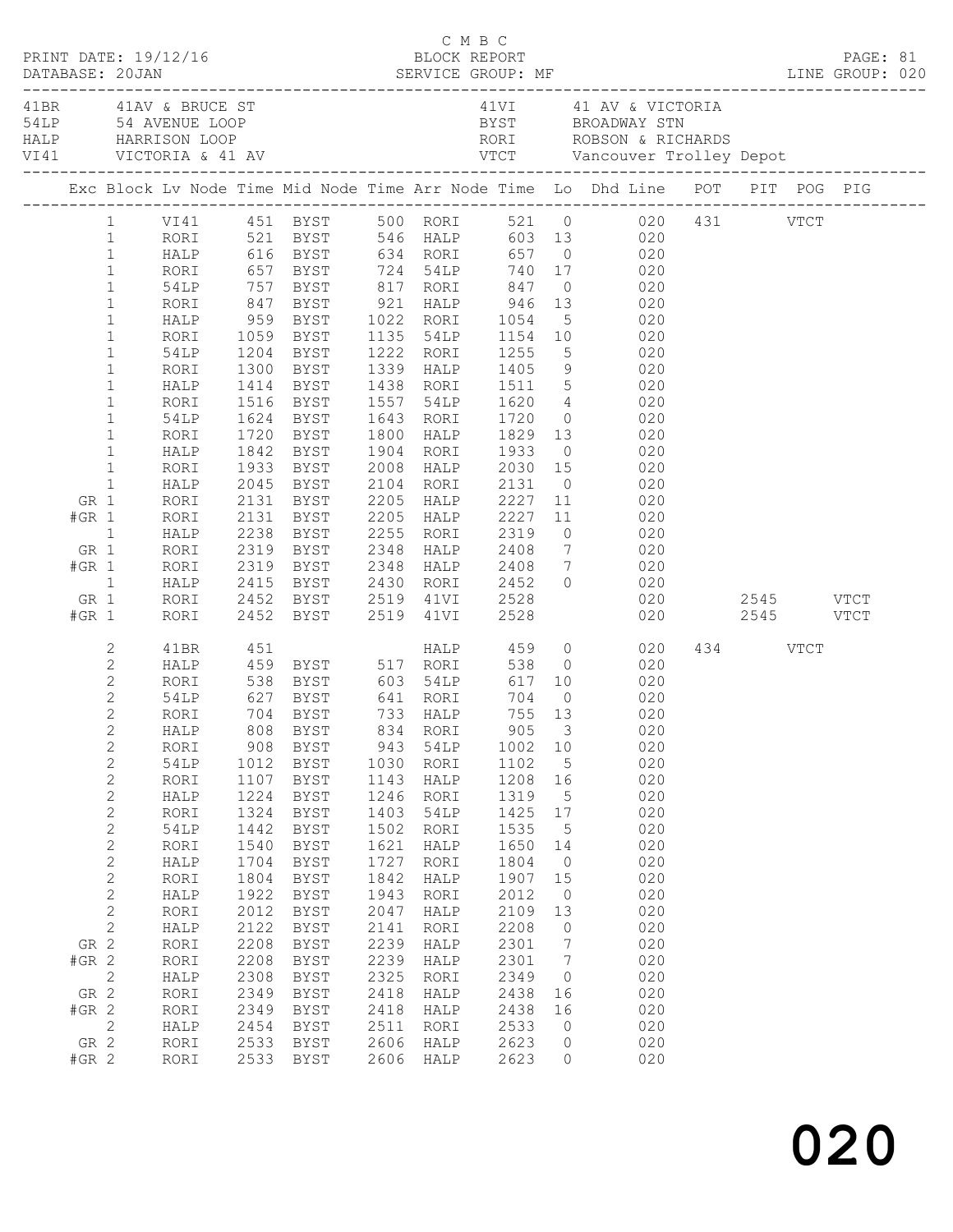|         |                |             |              |               |                      |             |      |                                                         |                 | Exc Block Lv Node Time Mid Node Time Arr Node Time Lo Dhd Line POT PIT POG PIG |           |               |
|---------|----------------|-------------|--------------|---------------|----------------------|-------------|------|---------------------------------------------------------|-----------------|--------------------------------------------------------------------------------|-----------|---------------|
|         | $\overline{2}$ | <b>HALP</b> | 2623         |               |                      |             |      |                                                         |                 | 41VI 2629 020 2646 VTCT                                                        |           |               |
|         | $\mathfrak{Z}$ | 41BR        | 512          |               |                      |             |      | HALP 520 0                                              |                 | 020                                                                            | 455 VTCT  |               |
|         | 3              | HALP        | 520          | BYST 538 RORI |                      |             |      | 559 0                                                   |                 | 020                                                                            |           |               |
|         | 3              | RORI        | 559          | BYST          |                      | 624 54LP    |      | 638                                                     | 14              | 020                                                                            |           |               |
|         | 3              | 54LP        | 652          | BYST          |                      | 706 RORI    |      | 731                                                     | $\overline{0}$  | 020                                                                            |           |               |
|         | 3              | RORI        | 731          | BYST          | 802 HALP             |             |      | 826                                                     | 12              | 020                                                                            |           |               |
|         | 3              | HALP        | 838          | BYST          | 902 RORI             |             |      | 933                                                     | $5^{\circ}$     | 020                                                                            |           |               |
|         | 3              | RORI        | 938          | BYST          | 1013 54LP            |             |      | 1032 12                                                 |                 | 020                                                                            |           |               |
|         | 3              | 54LP        | 1044         | BYST          | 1102 RORI            |             |      | 1134                                                    | $5\overline{)}$ | 020                                                                            |           |               |
|         | 3              | RORI        | 1139         | BYST          | 1216 HALP            |             |      | 1241 14                                                 |                 | 020                                                                            |           |               |
|         | $\mathsf 3$    | HALP        | 1255         | BYST          | 1318 RORI            |             |      | 1351                                                    | $5^{\circ}$     | 020                                                                            |           |               |
|         | 3              | RORI        | 1356         | BYST          | 1435 54LP            |             |      | 1457 13                                                 |                 | 020                                                                            |           |               |
|         | 3              | 54LP        | 1510         | BYST          | 1530 RORI            |             |      | 1605                                                    | $5^{\circ}$     | 020                                                                            |           |               |
|         | 3              | RORI        | 1610         | BYST          | 1653                 | <b>HALP</b> |      | 1722 18                                                 |                 | 020                                                                            |           |               |
|         | $\mathsf 3$    | HALP        | 1740         | BYST          | 1803 RORI            |             |      | 1837                                                    | $\overline{0}$  | 020                                                                            |           |               |
|         | 3              | RORI        | 1837         | BYST          |                      |             |      | 1913 HALP 1936<br>41VI 1945                             | $\overline{0}$  | 020                                                                            |           |               |
|         | $\mathfrak{Z}$ | HALP        | 1936         |               |                      | 41VI        |      | 1945                                                    |                 | 020                                                                            | 2005 VTCT |               |
|         | $\overline{4}$ | 41BR        | 530          |               |                      |             | HALP | 539                                                     | $\overline{0}$  | 020                                                                            | 513 VTCT  |               |
|         | 4              | HALP        | 539          | BYST 557 RORI |                      |             |      | 618                                                     | $\overline{0}$  | 020                                                                            |           |               |
|         | $\overline{4}$ | RORI        | 618          | BYST          |                      | 643 54LP    |      | 657 13                                                  |                 | 020                                                                            |           |               |
|         | 4              | 54LP        | 710          | BYST          |                      | 725 RORI    |      | 752                                                     | $\overline{0}$  | 020                                                                            |           |               |
|         | 4              | RORI        | 752          | BYST          | 824 54LP             |             |      | 843                                                     | 8 <sup>8</sup>  | 020                                                                            |           |               |
|         | 4              | 54LP        | 851          | BYST          | 910 RORI             |             |      | 941                                                     | $5^{\circ}$     | 020                                                                            |           |               |
|         | $\overline{4}$ | RORI        | 946          | BYST          | 1021 HALP            |             |      | 1046 17                                                 |                 | 020                                                                            |           |               |
|         | 4              | HALP        | 1103         | BYST          | 1126 RORI            |             |      | 1158                                                    | $5^{\circ}$     | 020                                                                            |           |               |
|         | 4              | RORI        | 1203         | BYST          | 1242 54LP            |             |      | 1304 20                                                 |                 | 020                                                                            |           |               |
|         | 4              | 54LP        | 1324         | BYST          | 1342 RORI            |             |      | 1415                                                    | $5^{\circ}$     | 020                                                                            |           |               |
|         | 4              | RORI        | 1420         | BYST          | 1500 HALP            |             |      | 1527 15                                                 |                 | 020                                                                            |           |               |
|         | $\overline{4}$ | HALP        | 1542         | BYST          | 1606 RORI            |             |      | 1642                                                    | $5\overline{)}$ | 020                                                                            |           |               |
|         | 4              | RORI        | 1647         | BYST          | 1729 54LP            |             |      | 1752                                                    | $\overline{2}$  | 020                                                                            |           |               |
|         | 4              | 54LP        | 1754         |               |                      | 41VI        |      | 1800                                                    |                 | 020                                                                            | 1824 VTCT |               |
|         | $\overline{5}$ | VI41        | 558          | BYST 607 RORI |                      |             |      | 628                                                     |                 | $\overline{0}$<br>020                                                          | 538 VTCT  |               |
|         | 5              | RORI        | 628          | BYST          | 653 HALP             |             |      | 711 12                                                  |                 | 020                                                                            |           |               |
|         | 5              | HALP        | 723          | BYST          |                      | 744 RORI    |      | 812                                                     | $\overline{0}$  | 020                                                                            |           |               |
|         | 5              | RORI        | 812          | BYST          | 844 HALP<br>950 RORI |             |      | $\begin{array}{cc}\n 909 & 17 \\  \hline\n \end{array}$ |                 | 020                                                                            |           |               |
|         | $\mathsf S$    | HALP        |              | 926 BYST      |                      |             |      | 1021 5                                                  |                 | 020                                                                            |           |               |
|         | 5              |             |              |               |                      |             |      |                                                         |                 | RORI 1026 BYST 1102 54LP 1121 11 020                                           |           |               |
|         | 5              | 54LP        | 1132         | BYST          | 1150                 | RORI        |      | 1223                                                    | 5               | 020                                                                            |           |               |
|         | 5              | RORI        | 1228         | BYST          | 1307                 | HALP        |      | 1333                                                    | 10              | 020                                                                            |           |               |
|         | 5              | HALP        | 1343         | BYST          | 1406                 | RORI        |      | 1439                                                    | 5               | 020                                                                            |           |               |
|         | 5              | RORI        | 1444         | BYST          | 1525                 | 54LP        |      | 1548                                                    | 6               | 020                                                                            |           |               |
|         | 5              | 54LP        | 1554         | BYST          | 1613                 | RORI        |      | 1649                                                    | 5               | 020                                                                            |           |               |
|         | $\mathsf S$    | RORI        | 1654         | <b>BYST</b>   | 1736                 | HALP        |      | 1805                                                    | 11              | 020                                                                            |           |               |
|         | 5              | HALP        | 1816         | BYST          | 1838                 | RORI        |      | 1908                                                    | $\overline{0}$  | 020                                                                            |           |               |
|         | 5              | RORI        | 1908         | <b>BYST</b>   | 1944                 | HALP        |      | 2007                                                    | 13              | 020                                                                            |           |               |
| GR 5    | 5              | HALP        | 2020         | BYST          | 2040                 | RORI        |      | 2107                                                    | $\mathbf{0}$    | 020                                                                            |           |               |
| $#GR$ 5 |                | RORI        | 2107<br>2107 | BYST          | 2141<br>2141         | HALP        |      | 2203<br>2203                                            | 0               | 020<br>020                                                                     |           |               |
|         |                | RORI        |              | BYST          |                      | HALP        |      |                                                         | $\mathbf{0}$    |                                                                                |           |               |
|         | 5              | HALP        | 2203         |               |                      | 41VI        |      | 2212                                                    |                 | 020                                                                            | 2232      | $_{\rm VTCT}$ |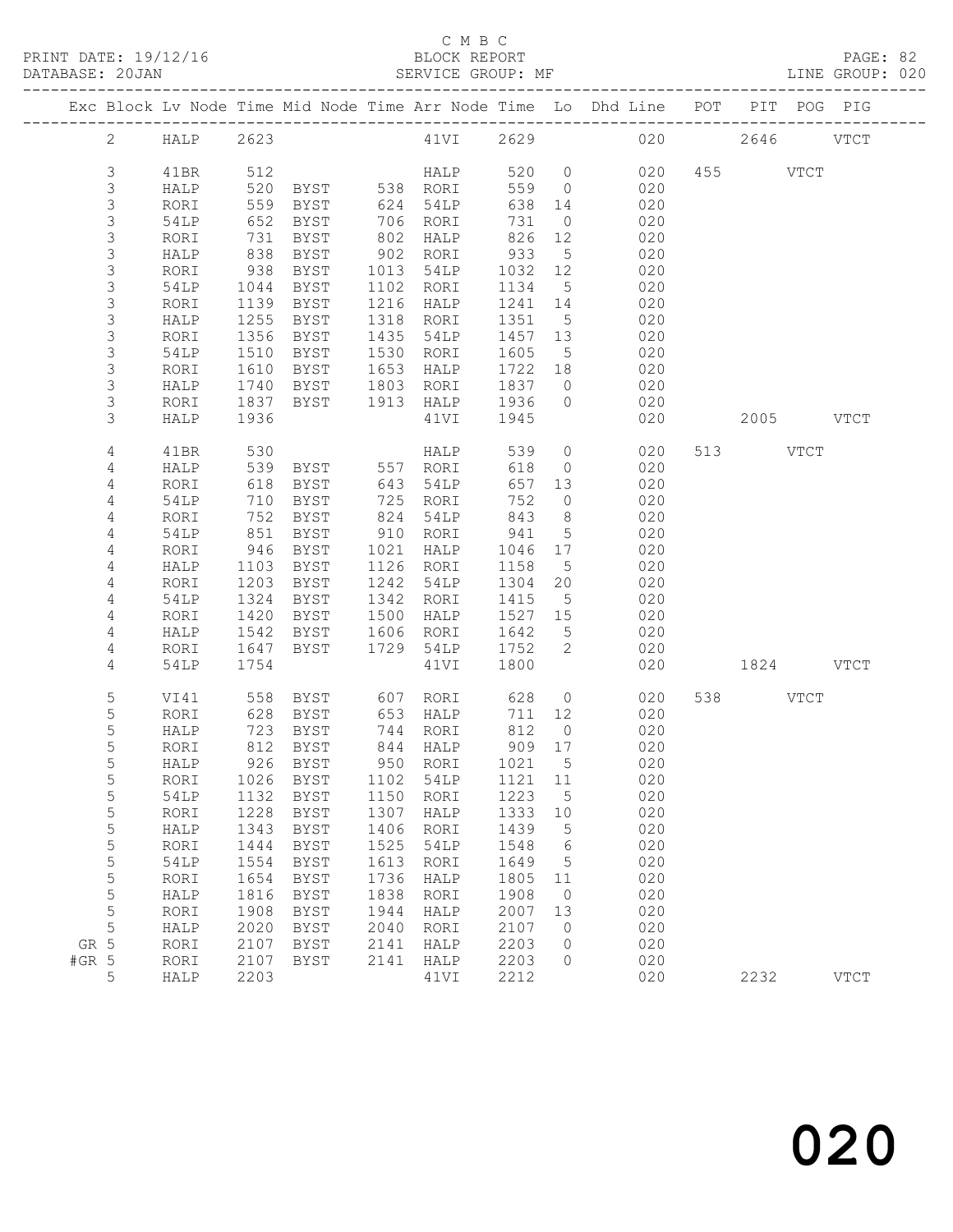|  |                    |              |              |                                                         |                                  |                   |                   | Exc Block Lv Node Time Mid Node Time Arr Node Time Lo Dhd Line POT PIT POG PIG |     |          |           |      |
|--|--------------------|--------------|--------------|---------------------------------------------------------|----------------------------------|-------------------|-------------------|--------------------------------------------------------------------------------|-----|----------|-----------|------|
|  | 6                  | 41BR         | 606          |                                                         | 54LP                             |                   |                   | 610 2<br>020                                                                   |     | 547 VTCT |           |      |
|  | 6                  | 54LP         |              | 612 BYST 626 RORI                                       |                                  | 647 0             |                   | 020                                                                            |     |          |           |      |
|  | 6                  | RORI         |              | 647 BYST<br>746 BYST<br>BYST                            | 714 54LP<br>805 RORI             | 730 16            |                   | 020                                                                            |     |          |           |      |
|  | 6                  | 54LP         |              |                                                         |                                  | 833               | $\overline{0}$    | 020                                                                            |     |          |           |      |
|  | 6                  | RORI         | 833          | BYST                                                    | 907 HALP<br>1006 RORI            | 932               | 11                | 020                                                                            |     |          |           |      |
|  | 6                  | HALP         | 943          | BYST                                                    |                                  | 1038              | $5^{\circ}$       | 020                                                                            |     |          |           |      |
|  | 6<br>6             | RORI         | 1043         | BYST                                                    | 1119 54LP<br>1206 RORI           | 1138              | 10<br>$5^{\circ}$ | 020                                                                            |     |          |           |      |
|  | 6                  | 54LP         | 1148         | BYST                                                    | 1323 HALP                        | 1239              |                   | 020<br>020                                                                     |     |          |           |      |
|  | 6                  | RORI<br>HALP | 1244<br>1359 | BYST<br>1359 BYST                                       | 1422 RORI                        | 1349 10<br>1455 5 |                   | 020                                                                            |     |          |           |      |
|  | 6                  | RORI         | 1500         |                                                         |                                  |                   | $\overline{4}$    | 020                                                                            |     |          |           |      |
|  | 6                  | 54LP         | 1608         | BYST 1541 54LP 1604<br>BYST 1627 RORI 1703              |                                  |                   | $\overline{3}$    | 020                                                                            |     |          |           |      |
|  | 6                  | RORI         | 1706         | BYST                                                    | 1748 HALP 1817                   |                   | $\overline{2}$    | 020                                                                            |     |          |           |      |
|  | 6                  | HALP         | 1819         |                                                         | 41VI                             | 1828              |                   | 020                                                                            |     |          | 1850 728  | VTCT |
|  |                    |              |              |                                                         |                                  |                   |                   |                                                                                |     |          |           |      |
|  | $\overline{7}$     | 41BR         | 620          |                                                         | HALP                             | 629               | $\overline{0}$    | 020                                                                            | 601 |          | VTCT      |      |
|  | $\boldsymbol{7}$   | HALP         | 629          | BYST 647 RORI                                           |                                  | 712               | $\overline{0}$    | 020                                                                            |     |          |           |      |
|  | $\boldsymbol{7}$   | RORI         | 712          | BYST                                                    | 741 54LP                         | 757 11            |                   | 020                                                                            |     |          |           |      |
|  | $\boldsymbol{7}$   | 54LP         | 808          | BYST                                                    | 828 RORI                         | 858               | $\overline{2}$    | 020                                                                            |     |          |           |      |
|  | $\boldsymbol{7}$   | RORI         | 900          | BYST                                                    | 935 HALP                         | 1000              | 15                | 020                                                                            |     |          |           |      |
|  | $\overline{7}$     | HALP         | 1015         | BYST                                                    | 1038 RORI                        | 1110              | $-5$              | 020                                                                            |     |          |           |      |
|  | $7\phantom{.0}$    | RORI         | 1115         | BYST                                                    | 1151 54LP                        | 1210 10           |                   | 020                                                                            |     |          |           |      |
|  | $7\phantom{.0}$    | 54LP         | 1220         | BYST                                                    | 1238 RORI                        | 1311              | 5                 | 020                                                                            |     |          |           |      |
|  | $7\phantom{.0}$    | RORI         | 1316         | BYST                                                    | 1355 HALP<br>1454 RORI           | 1421<br>1527      | 9                 | 020                                                                            |     |          |           |      |
|  | $7\phantom{.0}$    | HALP         |              | 1430 BYST                                               |                                  |                   | $5\overline{)}$   | 020                                                                            |     |          |           |      |
|  | $7\phantom{.0}$    | RORI         | 1532         | BYST                                                    | 1613 54LP                        | 1636<br>1736      | $\overline{4}$    | 020                                                                            |     |          |           |      |
|  | $7\phantom{.0}$    | 54LP         | 1640         | BYST                                                    | 1659 RORI                        |                   | $\overline{0}$    | 020                                                                            |     |          |           |      |
|  | 7<br>7             | RORI         | 1736         | BYST                                                    | 1816 HALP 1844<br>41VI 1853      |                   | $\Omega$          | 020                                                                            |     |          |           |      |
|  |                    | HALP         | 1844         |                                                         | 41VI                             | 1853              |                   | 020                                                                            |     |          | 1915 VTCT |      |
|  | $\,8\,$            | 41BR         | 633          |                                                         | HALP                             | 642               | $\circ$           | 020                                                                            |     | 614 VTCT |           |      |
|  | $\,8\,$            | HALP         |              | 642 BYST      700   RORI<br>725   BYST       755   54LP |                                  | 725               | $\overline{0}$    | 020                                                                            |     |          |           |      |
|  | $\,8\,$            | RORI         |              |                                                         |                                  | 811               | 8                 | 020                                                                            |     |          |           |      |
|  | $\,8\,$            | 54LP         | 819          | BYST                                                    | 840 RORI<br>950 HALP             | 911               | $\overline{4}$    | 020                                                                            |     |          |           |      |
|  | 8                  | RORI         |              | 915 BYST                                                |                                  | 1015              | 16                | 020                                                                            |     |          |           |      |
|  | 8                  | HALP         | 1031         | BYST                                                    | 1054 RORI<br>1208 54LP           | $1120$<br>$1227$  | 5                 | 020                                                                            |     |          |           |      |
|  | 8                  | RORI         | 1131         | BYST                                                    |                                  |                   | 9                 | 020                                                                            |     |          |           |      |
|  | 8                  | 54LP         | 1236         | BYST                                                    | 1254 RORI                        | 1327<br>1437      | $5\overline{)}$   | 020                                                                            |     |          |           |      |
|  | $\,8\,$            | RORI         | 1332         | BYST                                                    | 1411 HALP                        |                   | 8                 | 020                                                                            |     |          |           |      |
|  | $\,8\,$            | HALP         | 1445         | BYST                                                    | 1510 RORI                        | 1543              | $5^{\circ}$       | 020                                                                            |     |          |           |      |
|  | $\,8\,$            | RORI         | 1548         | BYST                                                    | 1629 54LP<br>1718 RORI           | 1652              | 8 <sup>8</sup>    | 020                                                                            |     |          |           |      |
|  | $\,8\,$<br>$\,8\,$ | 54LP<br>RORI | 1700<br>1755 | BYST<br>BYST                                            | 1834 HALP                        | 1755 0<br>1902 10 |                   | 020<br>020                                                                     |     |          |           |      |
|  | 8                  | HALP         | 1912         | BYST                                                    |                                  |                   | $\overline{0}$    | 020                                                                            |     |          |           |      |
|  | 8                  | RORI         | 2002         | BYST                                                    | 1933 RORI 2002<br>2037 HALP 2059 |                   | $\overline{0}$    | 020                                                                            |     |          |           |      |
|  | 8                  | HALP         | 2059         |                                                         | 41VI                             | 2108              |                   | 020                                                                            |     |          | 2128 VTCT |      |
|  |                    |              |              |                                                         |                                  |                   |                   |                                                                                |     |          |           |      |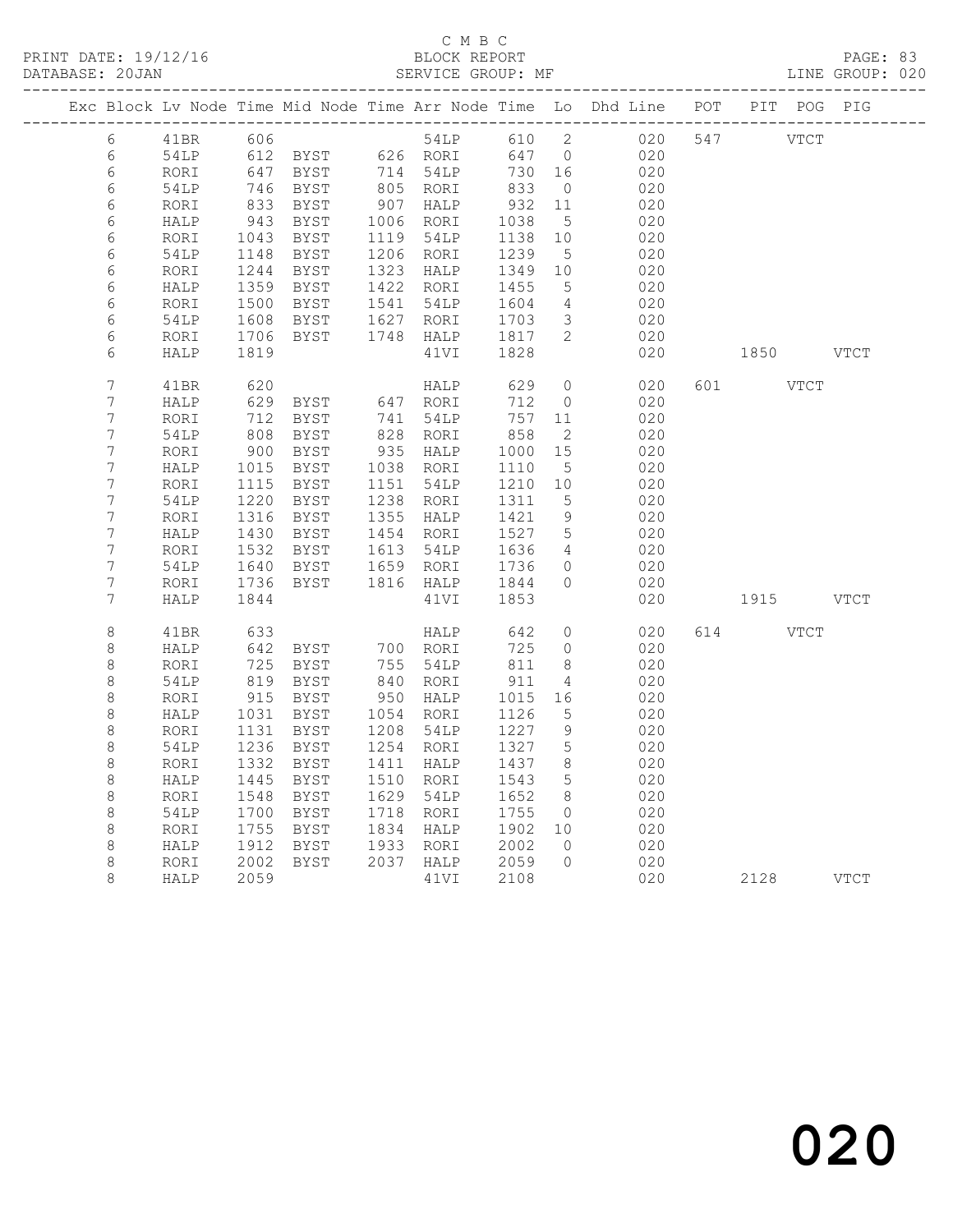#### C M B C ט בינגרט<br>BLOCK REPORT<br>יינגרט GROUP: MF

|         | DATABASE: 20JAN    |              |              |              |              | SERVICE GROUP: MF |                 |                  |                                                                                |     |          |             | LINE GROUP: 020 |
|---------|--------------------|--------------|--------------|--------------|--------------|-------------------|-----------------|------------------|--------------------------------------------------------------------------------|-----|----------|-------------|-----------------|
|         |                    |              |              |              |              |                   |                 |                  | Exc Block Lv Node Time Mid Node Time Arr Node Time Lo Dhd Line POT PIT POG PIG |     |          |             |                 |
|         | 9                  | VI41         |              | 644 BYST     |              | 653 RORI          | 718 0           |                  | 020                                                                            |     | 623 VTCT |             |                 |
|         | 9                  | RORI         |              | BYST         |              |                   |                 |                  | 020                                                                            |     |          |             |                 |
|         | $\mathsf 9$        | HALP         | 718<br>823   | BYST         |              |                   |                 |                  | 020                                                                            |     |          |             |                 |
|         | 9                  | RORI         | 924          | BYST         |              | 959 54LP          | 1018            | 10               | 020                                                                            |     |          |             |                 |
|         | 9                  | 54LP         | 1028         | BYST         |              | 1046 RORI         | 1118            | $5\overline{)}$  | 020                                                                            |     |          |             |                 |
|         | 9                  | RORI         | 1123         | BYST         |              | 1159 HALP         | 1224 15         |                  | 020                                                                            |     |          |             |                 |
|         | 9                  | HALP         | 1239         | BYST         |              | 1302 RORI         | 1335            | $5\overline{)}$  | 020                                                                            |     |          |             |                 |
|         | 9                  | RORI         | 1340         | BYST         | 1419         | 54LP              | 1441 15         |                  | 020                                                                            |     |          |             |                 |
|         | 9                  | 54LP         | 1456         | BYST         | 1516         | RORI              | 1551            | 5                | 020                                                                            |     |          |             |                 |
|         | 9                  | RORI         | 1556         | BYST         | 1637         | HALP              | 1706            | 16               | 020                                                                            |     |          |             |                 |
|         | 9                  | HALP         | 1722         | BYST         | 1745         | RORI              | 1822            | $\overline{0}$   | 020                                                                            |     |          |             |                 |
|         | 9                  | RORI         | 1822         | BYST         | 1900         | HALP              | 1925            | 18               | 020                                                                            |     |          |             |                 |
|         | 9                  | HALP         | 1943         | BYST         | 2003         | RORI              | 2032            | $\overline{0}$   | 020                                                                            |     |          |             |                 |
|         | 9<br>$\mathcal{G}$ | RORI         | 2032         | BYST         | 2106         | HALP              | 2128            | 24               | 020                                                                            |     |          |             |                 |
| GR 9    |                    | HALP         | 2152<br>2236 | BYST         | 2210<br>2307 | RORI              | 2236<br>2329 11 | $\overline{0}$   | 020<br>020                                                                     |     |          |             |                 |
| #GR 9   |                    | RORI<br>RORI | 2236         | BYST<br>BYST | 2307         | HALP<br>HALP      | 2329 11         |                  | 020                                                                            |     |          |             |                 |
|         | 9                  | HALP         | 2340         | BYST         | 2355         | RORI              | 2417            | $\overline{0}$   | 020                                                                            |     |          |             |                 |
| GR 9    |                    | RORI         | 2417         | BYST         | 2444         | 41VI              | 2453            |                  | 020                                                                            |     | 2510     |             | VTCT            |
| $#GR$ 9 |                    | RORI         | 2417         | BYST         |              | 2444 41VI         | 2453            |                  | 020                                                                            |     | 2510     |             | <b>VTCT</b>     |
|         |                    |              |              |              |              |                   |                 |                  |                                                                                |     |          |             |                 |
|         | 10                 | 41BR         | 647          |              |              | HALP              | 656             | $4\overline{ }$  | 020                                                                            | 626 |          | <b>VTCT</b> |                 |
|         | 10                 | HALP         | 700<br>746   |              |              |                   | 746             | $\overline{0}$   | 020                                                                            |     |          |             |                 |
|         | 10                 | RORI         |              |              |              | HALP              | 843             | 11               | 020                                                                            |     |          |             |                 |
|         | 10                 | HALP         | 854          | BYST         | 918          | RORI              | 949             | $5^{\circ}$      | 020                                                                            |     |          |             |                 |
|         | 10                 | RORI         | 954          | BYST         | 1029         | 54LP              | 1048            | 12               | 020                                                                            |     |          |             |                 |
|         | 10                 | 54LP         | 1100         | BYST         | 1118<br>1232 | RORI              | 1150            | $5^{\circ}$      | 020                                                                            |     |          |             |                 |
|         | 10<br>10           | RORI         | 1155<br>1311 | BYST         |              | HALP<br>1334 RORI | 1257 14<br>1407 |                  | 020<br>020                                                                     |     |          |             |                 |
|         | 10                 | HALP<br>RORI | 1412         | BYST<br>BYST | 1452         | 54LP              | 1515            | $5^{\circ}$<br>9 | 020                                                                            |     |          |             |                 |
|         | 10                 | 54LP         | 1524         | BYST         | 1544         | RORI              | 1619            | $5^{\circ}$      | 020                                                                            |     |          |             |                 |
|         | 10                 | RORI         | 1624         | BYST         | 1707         | HALP              | 1736            | 20               | 020                                                                            |     |          |             |                 |
|         | 10                 | HALP         | 1756         | BYST         | 1819         | RORI              | 1853            | $\overline{0}$   | 020                                                                            |     |          |             |                 |
|         | 10                 | RORI         | 1853         | BYST         | 1929         | HALP              | 1952            | 15               | 020                                                                            |     |          |             |                 |
|         | 10                 | HALP         | 2007         | BYST         | 2027         | RORI              | 2056            | $\overline{0}$   | 020                                                                            |     |          |             |                 |
|         | 10                 | RORI         | 2056         | BYST         | 2130         | HALP              | 2152 15         |                  | 020                                                                            |     |          |             |                 |
|         | 10                 | HALP         | 2207         | BYST         | 2225         | RORI              | 2251            | $\overline{0}$   | 020                                                                            |     |          |             |                 |
| GR 10   |                    | RORI         | 2251         | BYST         | 2322         | HALP              | 2344            | 11               | 020                                                                            |     |          |             |                 |
| #GR 10  |                    | RORI         | 2251         | BYST         | 2322         | HALP              | 2344            | 11               | 020                                                                            |     |          |             |                 |
|         | 10                 | HALP         | 2355         | <b>BYST</b>  | 2410         | RORI              | 2432            | 0                | 020                                                                            |     |          |             |                 |
| GR 10   |                    | RORI         | 2432         | <b>BYST</b>  | 2505         | HALP              | 2522            | 0                | 020                                                                            |     |          |             |                 |
| #GR 10  |                    | RORI         | 2432         | <b>BYST</b>  | 2505         | HALP              | 2522            | 0                | 020                                                                            |     |          |             |                 |
|         | 10                 | HALP         | 2522         |              |              | 41VI              | 2528            |                  | 020                                                                            |     | 2545     |             | <b>VTCT</b>     |
|         | 11                 | 41BR         | 659          |              |              | HALP              | 708             | 2                | 020                                                                            | 638 |          | VTCT        |                 |
|         | 11                 | HALP         | 710          | BYST         | 731          | RORI              | 759             | 0                | 020                                                                            |     |          |             |                 |
|         | 11                 | RORI         | 759          | <b>BYST</b>  | 831          | HALP              | 856             | 14               | 020                                                                            |     |          |             |                 |
|         | 11                 | HALP         | 910          | <b>BYST</b>  | 934          | RORI              | 1005            | 5                | 020                                                                            |     |          |             |                 |
|         | $11$               | RORI         | 1010         | <b>BYST</b>  | 1046         | 54LP              | 1105            | 11               | 020                                                                            |     |          |             |                 |
|         | 11                 | 54LP         | 1116         | <b>BYST</b>  | 1134         | RORI              | 1207            | 5                | 020                                                                            |     |          |             |                 |
|         | 11                 | RORI         | 1212         | <b>BYST</b>  | 1251         | HALP              | 1317            | 10               | 020                                                                            |     |          |             |                 |
|         | 11                 | HALP         | 1327         | <b>BYST</b>  | 1350         | RORI              | 1423            | 5                | 020                                                                            |     |          |             |                 |
|         | 11                 | RORI         | 1428         | <b>BYST</b>  | 1508         | 54LP              | 1531            | 8                | 020                                                                            |     |          |             |                 |
|         | 11                 | 54LP         | 1539         | <b>BYST</b>  | 1559         | RORI              | 1634            | 5                | 020                                                                            |     |          |             |                 |
|         | 11                 | RORI         | 1639         | <b>BYST</b>  | 1721         | HALP              | 1750            | 14               | 020                                                                            |     |          |             |                 |
|         | 11                 | HALP         | 1804         | <b>BYST</b>  | 1827<br>1937 | RORI              | 1901            | 0                | 020                                                                            |     |          |             |                 |
|         | 11                 | RORI         | 1901         | <b>BYST</b>  |              | HALP              | 2000            | $\circ$          | 020                                                                            |     |          |             |                 |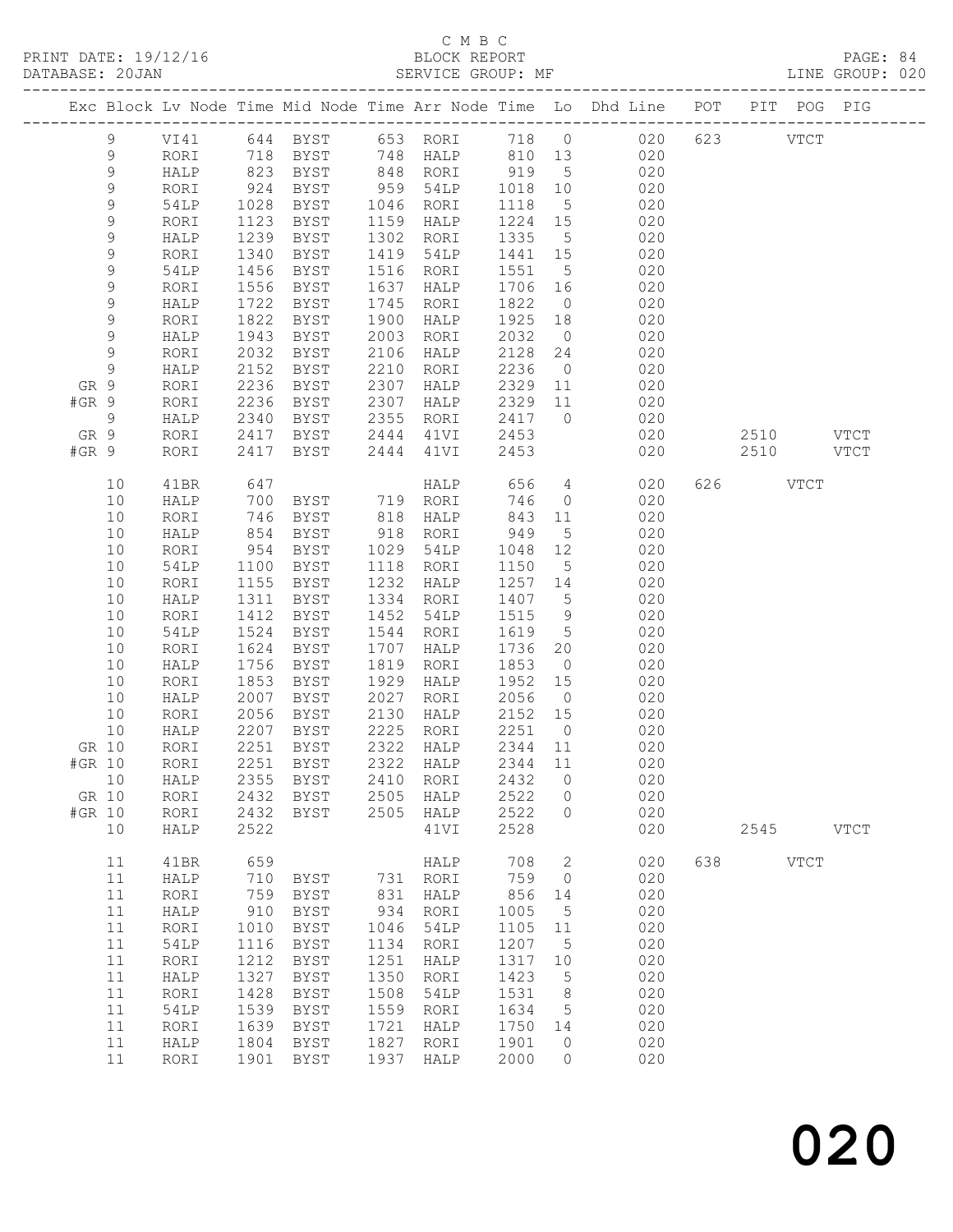## C M B C<br>BLOCK REPORT

LINE GROUP: 020

|        |    |      |              |                                     |      |           |         |                 | Exc Block Lv Node Time Mid Node Time Arr Node Time Lo Dhd Line POT PIT POG PIG |     |           |             |
|--------|----|------|--------------|-------------------------------------|------|-----------|---------|-----------------|--------------------------------------------------------------------------------|-----|-----------|-------------|
|        | 11 | HALP | 2000         |                                     |      | 41VI      |         |                 | 2009 2009                                                                      | 020 | 2029      | <b>VTCT</b> |
|        | 12 | VI41 |              | 703 BYST 712 RORI                   |      |           | 737 0   |                 | 020                                                                            |     | 642 VTCT  |             |
|        | 12 | RORI | 737          | BYST                                | 808  | 54LP      | 825     | 10              | 020                                                                            |     |           |             |
|        | 12 | 54LP | 835          | BYST                                | 855  | RORI      | 926     | $5^{\circ}$     | 020                                                                            |     |           |             |
|        | 12 | RORI | 931          | BYST                                | 1006 | HALP      | 1031    | 16              | 020                                                                            |     |           |             |
|        | 12 | HALP | 1047         | <b>BYST</b>                         | 1110 | RORI      | 1142    | $5\overline{)}$ | 020                                                                            |     |           |             |
|        | 12 | RORI | 1147         | BYST                                | 1224 | 54LP      | 1243    | 9               | 020                                                                            |     |           |             |
|        | 12 | 54LP | 1252         | <b>BYST</b>                         | 1310 | RORI      | 1343    | $5\overline{)}$ | 020                                                                            |     |           |             |
|        | 12 | RORI | 1348         | BYST                                | 1427 | HALP      | 1453    | 19              | 020                                                                            |     |           |             |
|        | 12 | HALP | 1512         | BYST                                | 1537 | RORI      | 1612    | $5\overline{)}$ | 020                                                                            |     |           |             |
|        | 12 | RORI | 1617         | BYST                                | 1700 | 54LP      | 1723 12 |                 | 020                                                                            |     |           |             |
|        | 12 | 54LP | 1735         | BYST                                | 1753 | RORI      | 1830    | $\overline{0}$  | 020                                                                            |     |           |             |
|        | 12 | RORI | 1830         | BYST                                | 1906 | HALP      | 1929    | 15              | 020                                                                            |     |           |             |
|        | 12 | HALP | 1944         |                                     |      | 41VI      | 1953    |                 | 020                                                                            |     | 2013 VTCT |             |
|        | 13 | 41BR | 709          |                                     |      | 54LP      | 714     | $7\overline{ }$ | 020                                                                            |     | 648 VTCT  |             |
|        | 13 | 54LP | 721          | BYST                                |      | 738 RORI  | 806     | $\overline{0}$  | 020                                                                            |     |           |             |
|        | 13 | RORI | 806          | BYST                                | 838  | 54LP      | 857     | 10              | 020                                                                            |     |           |             |
|        | 13 | 54LP | 907          | BYST                                |      | 926 RORI  | 957     | $5^{\circ}$     | 020                                                                            |     |           |             |
|        | 13 | RORI | 1002         | BYST                                | 1038 | HALP      | 1103    | 17              | 020                                                                            |     |           |             |
|        | 13 | HALP | 1120         | BYST                                | 1142 | RORI      | 1215    | $5^{\circ}$     | 020                                                                            |     |           |             |
|        | 13 | RORI | 1220         | BYST                                | 1259 | 54LP      | 1321    | 19              | 020                                                                            |     |           |             |
|        | 13 | 54LP | 1340         | BYST                                | 1358 | RORI      | 1431    | $5\overline{)}$ | 020                                                                            |     |           |             |
|        | 13 | RORI | 1436         | BYST                                | 1517 | HALP      | 1544    | 12              | 020                                                                            |     |           |             |
|        | 13 | HALP | 1556         | BYST                                | 1620 | RORI      | 1656    | $\overline{4}$  | 020                                                                            |     |           |             |
|        | 13 | RORI | 1700         | BYST                                | 1742 | HALP      | 1811    | 12              | 020                                                                            |     |           |             |
|        | 13 | HALP | 1823         | BYST                                | 1845 | RORI      | 1915    | $\overline{0}$  | 020                                                                            |     |           |             |
|        | 13 | RORI | 1915         | BYST                                | 1951 | HALP      | 2014    | $\overline{0}$  | 020                                                                            |     |           |             |
|        | 13 | HALP | 2014         |                                     |      | 41VI      | 2023    |                 | 020                                                                            |     | 2043 VTCT |             |
|        | 14 | 41BR | 721          |                                     |      | 54LP      | 726     | 8 <sup>8</sup>  | 020                                                                            |     | 700 VTCT  |             |
|        | 14 | 54LP | 734          | BYST                                |      | 752 RORI  | 820     | $\overline{0}$  | 020                                                                            |     |           |             |
|        | 14 | RORI | 820          | BYST                                | 854  | 54LP      | 913     | 10              | 020                                                                            |     |           |             |
|        | 14 | 54LP | 923          | BYST                                | 942  | RORI      | 1013    | 5               | 020                                                                            |     |           |             |
|        | 14 | RORI | 1018         | BYST                                | 1054 | HALP      | 1119    | 17              | 020                                                                            |     |           |             |
|        | 14 | HALP | 1136         | BYST                                |      | 1158 RORI | 1231    | $5\overline{)}$ | 020                                                                            |     |           |             |
|        | 14 | RORI | 1236         | BYST                                |      | 1315 54LP | 1337 19 |                 | 020                                                                            |     |           |             |
|        | 14 | 54LP |              | 1356 BYST                           |      | 1414 RORI | 1447    | $5^{\circ}$     | 020                                                                            |     |           |             |
|        |    |      |              | 14 RORI 1452 BYST 1533 HALP 1600 12 |      |           |         |                 | 020                                                                            |     |           |             |
|        | 14 | HALP | 1612         | <b>BYST</b>                         | 1636 | RORI      | 1713    | 0               | 020                                                                            |     |           |             |
|        | 14 | RORI | 1713         | <b>BYST</b>                         | 1755 | HALP      | 1824    | 8               | 020                                                                            |     |           |             |
|        | 14 | HALP | 1832         | <b>BYST</b>                         | 1854 | RORI      | 1924    | 0               | 020                                                                            |     |           |             |
|        | 14 | RORI | 1924         | <b>BYST</b>                         | 2000 | HALP      | 2023    | 9               | 020                                                                            |     |           |             |
|        | 14 | HALP | 2032         | <b>BYST</b>                         | 2052 | RORI      | 2119    | 0               | 020                                                                            |     |           |             |
| GR 14  |    | RORI | 2119         | <b>BYST</b>                         | 2153 | HALP      | 2215    | 8               | 020                                                                            |     |           |             |
| #GR 14 |    | RORI | 2119         | <b>BYST</b>                         | 2153 | HALP      | 2215    | 8               | 020                                                                            |     |           |             |
|        | 14 | HALP | 2223         | <b>BYST</b>                         | 2240 | RORI      | 2304    | 0               | 020                                                                            |     |           |             |
| GR 14  |    | RORI | 2304         | <b>BYST</b>                         | 2333 | HALP      | 2353    | 0               | 020                                                                            |     |           |             |
| #GR 14 | 14 | RORI | 2304<br>2353 | <b>BYST</b>                         | 2333 | HALP      | 2353    | 0               | 020<br>020                                                                     |     |           |             |
|        |    | HALP |              |                                     |      | 41VI      | 2402    |                 |                                                                                |     | 2419      | <b>VTCT</b> |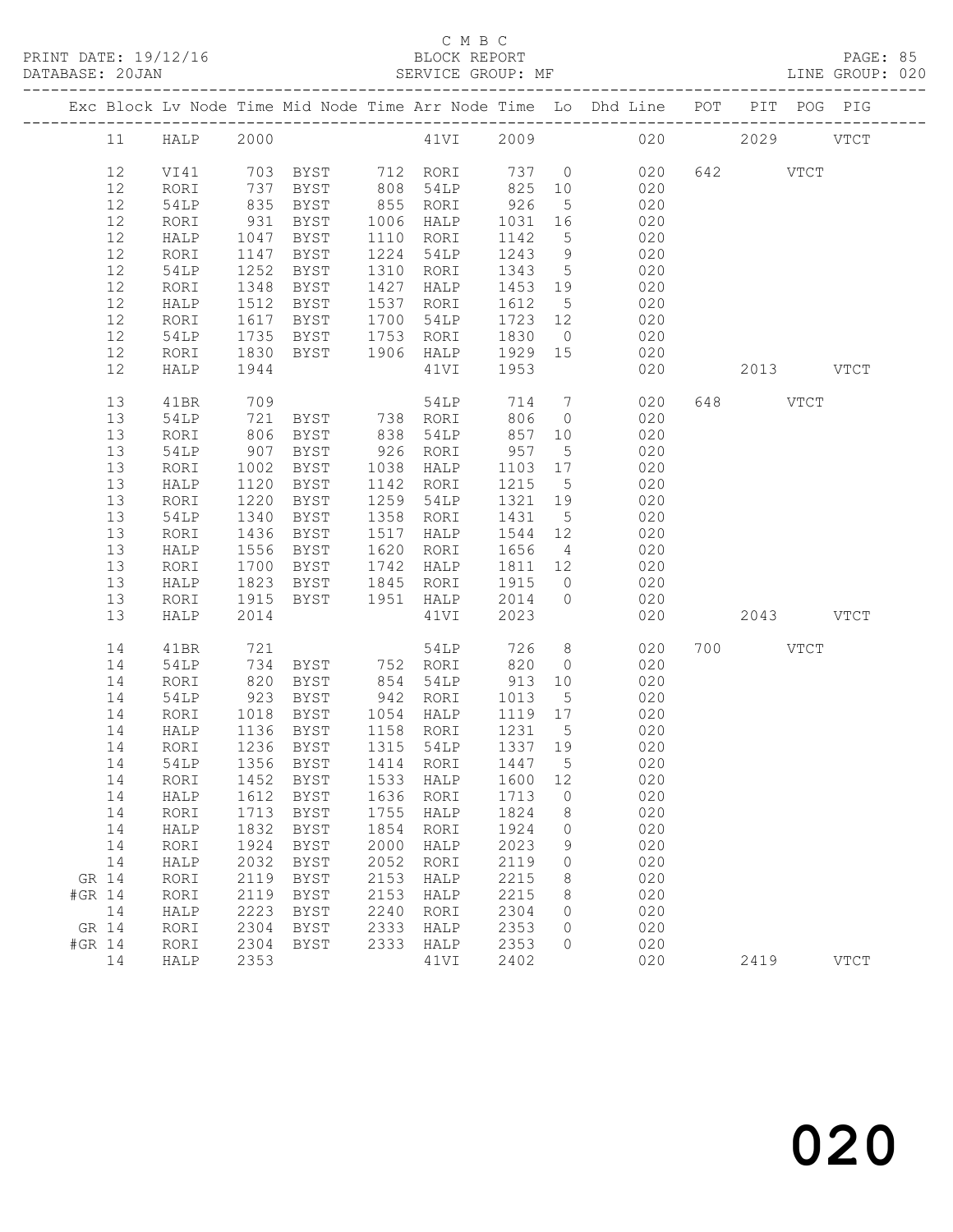|        |    |             |              |               |      |             |         |                 | Exc Block Lv Node Time Mid Node Time Arr Node Time Lo Dhd Line POT PIT POG PIG |      |             |             |
|--------|----|-------------|--------------|---------------|------|-------------|---------|-----------------|--------------------------------------------------------------------------------|------|-------------|-------------|
|        | 15 | 41BR        |              |               |      |             |         |                 |                                                                                |      |             |             |
|        | 15 | <b>HALP</b> |              |               |      |             |         |                 |                                                                                |      |             |             |
|        | 15 | RORI        |              |               |      |             | 946 10  |                 |                                                                                |      |             |             |
|        | 15 | 54LP        | 956          | BYST          |      | 1014 RORI   | 1046    | $5\overline{)}$ | 020                                                                            |      |             |             |
|        | 15 | RORI        | 1051         | BYST          | 1127 | HALP        | 1152 16 |                 | 020                                                                            |      |             |             |
|        | 15 | HALP        | 1208         | BYST          |      | 1230 RORI   | 1303    | $5\overline{)}$ | 020                                                                            |      |             |             |
|        | 15 | RORI        | 1308         | BYST          | 1347 | 54LP        | 1409 18 |                 | $020$                                                                          |      |             |             |
|        | 15 | 54LP        | 1427         | BYST          | 1446 | RORI        | 1519    | $5\overline{)}$ | 020                                                                            |      |             |             |
|        | 15 | RORI        | 1524         | BYST          | 1605 | HALP        | 1634    | 10              | 020                                                                            |      |             |             |
|        | 15 | HALP        | 1644         | BYST          | 1707 | RORI        | 1746    | $\overline{0}$  | 020                                                                            |      |             |             |
|        | 15 | RORI        | 1746         | BYST          | 1825 | HALP        | 1853    | 8 <sup>8</sup>  | 020                                                                            |      |             |             |
|        | 15 | HALP        | 1901         | BYST          | 1923 | RORI        | 1952    | $\overline{0}$  | 020                                                                            |      |             |             |
|        | 15 | RORI        | 1952         | BYST          | 2027 | HALP        | 2049    | 20              | 020                                                                            |      |             |             |
|        | 15 | HALP        | 2109         | BYST          | 2128 | RORI        | 2155    | $\overline{0}$  | 020                                                                            |      |             |             |
| GR 15  |    | RORI        | 2155         | BYST          | 2229 | HALP        | 2251 0  |                 | 020                                                                            |      |             |             |
| #GR 15 |    | RORI        | 2155         | BYST          | 2229 | HALP        | 2251    | $\overline{0}$  | 020                                                                            |      |             |             |
|        | 15 | HALP        | 2251         |               |      | 41VI        | 2300    |                 | 020                                                                            |      | 2317 VTCT   |             |
|        | 16 | 41BR        | 737          |               |      | <b>HALP</b> | 748     |                 | $\overline{O}$<br>020                                                          |      | 714 VTCT    |             |
|        | 16 | HALP        | 748          | BYST 811 RORI |      |             | 839     |                 | $\overline{O}$<br>020                                                          |      |             |             |
|        | 16 | RORI        | 839          | BYST          |      | 913 54LP    | 932     | $\overline{7}$  | 020                                                                            |      |             |             |
|        | 16 | 54LP        | 939<br>1034  | BYST          |      | 958 RORI    | 1029    | 5 <sup>5</sup>  | 020                                                                            |      |             |             |
|        | 16 | RORI        |              | BYST          |      | 1110 HALP   | 1135 17 |                 | 020                                                                            |      |             |             |
|        | 16 | HALP        | 1152         | BYST          |      | 1214 RORI   | 1247    | $5^{\circ}$     | 020                                                                            |      |             |             |
|        | 16 | RORI        | 1252         | BYST          | 1331 | 54LP        | 1353    | 18              | 020                                                                            |      |             |             |
|        | 16 | 54LP        | 1411         | BYST          | 1430 | RORI        | 1503    | $5\overline{)}$ | 020                                                                            |      |             |             |
|        | 16 | RORI        | 1508         | BYST          | 1549 | HALP        | 1618 10 |                 | 020                                                                            |      |             |             |
|        | 16 | HALP        | 1628         | BYST          | 1652 | RORI        | 1729    | $\overline{0}$  | 020                                                                            |      |             |             |
|        | 16 | RORI        | 1729         | BYST          | 1809 | HALP        | 1838    | 13              | 020                                                                            |      |             |             |
|        | 16 | HALP        | 1851         | BYST          | 1913 | RORI        | 1942    | $\overline{0}$  | 020                                                                            |      |             |             |
|        | 16 | RORI        | 1942         | BYST          | 2017 | HALP        | 2039    | 18              | 020                                                                            |      |             |             |
|        | 16 | HALP        | 2057         | BYST          | 2116 | RORI        | 2143    | $\overline{0}$  | 020                                                                            |      |             |             |
| GR 16  |    | RORI        | 2143         | BYST          | 2217 | HALP        | 2239    | 14              | 020                                                                            |      |             |             |
| #GR 16 |    | RORI        | 2143         | BYST          | 2217 | HALP        | 2239    | 14              | 020                                                                            |      |             |             |
|        | 16 | HALP        | 2253         | BYST          | 2310 | RORI        | 2334 0  |                 | 020                                                                            |      |             |             |
| GR 16  |    | RORI        | 2334         | BYST          | 2403 | HALP        | 2423 10 |                 | 020                                                                            |      |             |             |
| #GR 16 |    | RORI        | 2334         | BYST          | 2403 | HALP        | 2423 10 |                 | 020                                                                            |      |             |             |
|        | 16 | HALP        | 2433<br>2512 | BYST          |      | 2450 RORI   | 2512    | $\overline{0}$  | 020                                                                            |      |             |             |
| GR 16  |    | RORI        | 2512         | BYST          |      | 2539 41VI   | 2548    |                 | 020                                                                            |      | 2605        | <b>VTCT</b> |
|        |    |             |              |               |      |             |         |                 | #GR 16 RORI 2512 BYST 2539 41VI 2548 020                                       |      | 2605        | <b>VTCT</b> |
|        | 17 | 41BR        | 549          |               |      | HALP        | 558     | $\mathbf{1}$    | 020                                                                            | 532  | VTCT        |             |
|        | 17 | HALP        | 559          | BYST          | 617  | RORI        | 638     | $\circ$         | 020                                                                            |      |             |             |
|        | 17 | RORI        | 638          | <b>BYST</b>   | 703  | HALP        | 721     | 16              | 020                                                                            |      |             |             |
|        | 17 | HALP        | 737          | <b>BYST</b>   | 759  | RORI        | 827     | $\circ$         | 020                                                                            |      |             |             |
|        | 17 | RORI        | 827          | BYST          | 901  | HALP        | 926     | $\circ$         | 020                                                                            |      |             |             |
|        | 17 | HALP        | 926          |               |      | 41VI        | 936     |                 | 020                                                                            |      | 959         | <b>VTCT</b> |
|        | 20 | 41BR        | 1255         |               |      | 54LP        | 1302    | 6               | 020                                                                            | 1232 | <b>VTCT</b> |             |
|        | 20 | 54LP        | 1308         | BYST          | 1326 | RORI        | 1359    | 5               | 020                                                                            |      |             |             |
|        | 20 | RORI        | 1404         | <b>BYST</b>   | 1444 | HALP        | 1511    | 15              | 020                                                                            |      |             |             |
|        | 20 | HALP        | 1526         | BYST          | 1551 | RORI        | 1626    | 5               | 020                                                                            |      |             |             |
|        | 20 | RORI        | 1631         | BYST          | 1713 | 54LP        | 1736    | 17              | 020                                                                            |      |             |             |
|        | 20 | 54LP        | 1753         | BYST          | 1811 | RORI        | 1845    | $\overline{0}$  | 020                                                                            |      |             |             |
|        | 20 | RORI        | 1845         | <b>BYST</b>   | 1921 | HALP        | 1944    | 11              | 020                                                                            |      |             |             |
|        | 20 | HALP        | 1955         | BYST          | 2015 | RORI        | 2044    | $\overline{0}$  | 020                                                                            |      |             |             |
|        | 20 | RORI        | 2044         | BYST          | 2118 | HALP        | 2140    | $\circ$         | 020                                                                            |      |             |             |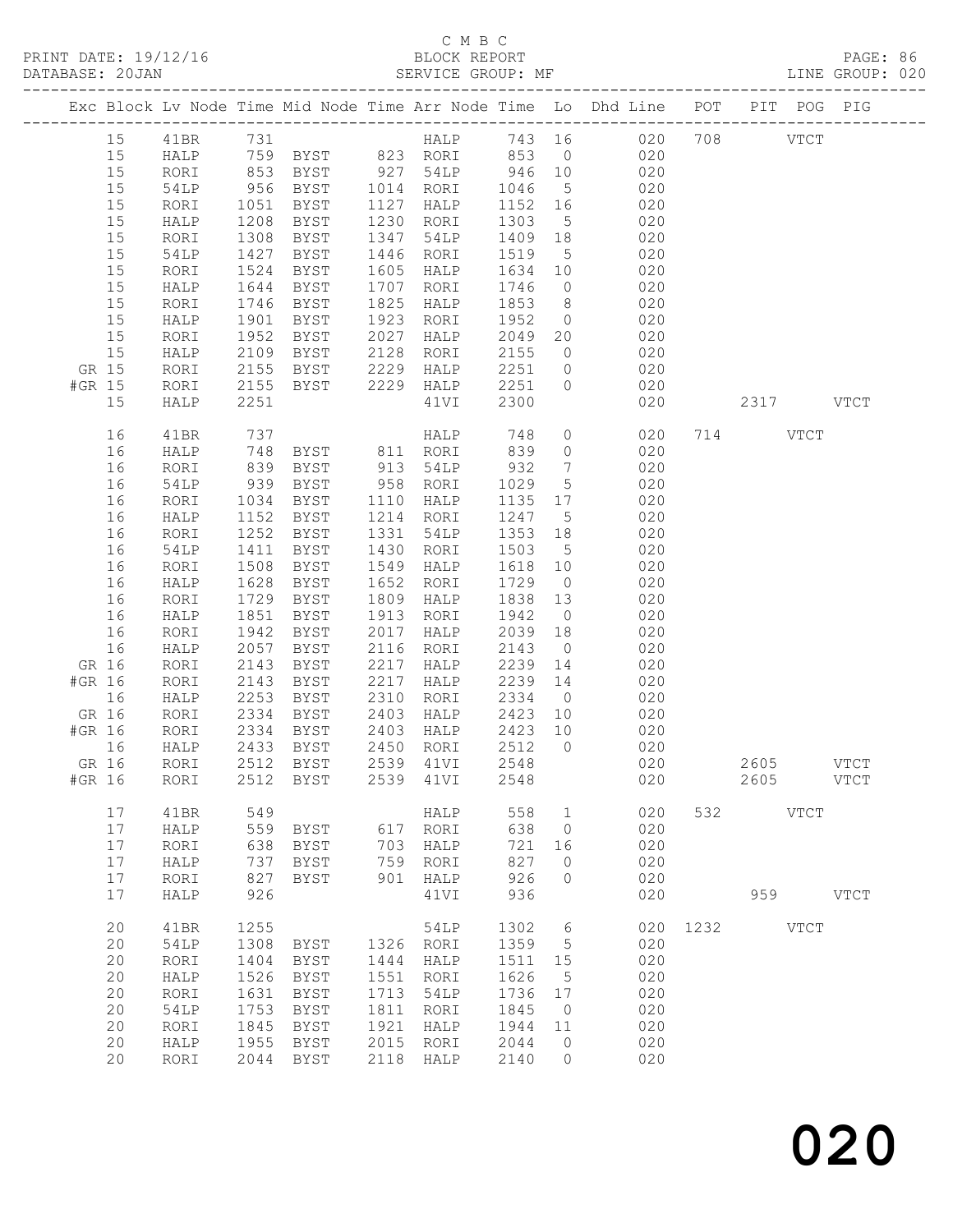## C M B C<br>
C M B C<br>
ELOCK REPOI

|          | DATABASE: 20JAN |           |      |      |      |      |      |                | SERVICE GROUP: MF                                                  |               |      |               | LINE GROUP: 020 |  |
|----------|-----------------|-----------|------|------|------|------|------|----------------|--------------------------------------------------------------------|---------------|------|---------------|-----------------|--|
|          |                 |           |      |      |      |      |      |                | Exc Block Lv Node Time Mid Node Time Arr Node Time Lo Dhd Line POT |               |      | PIT POG PIG   |                 |  |
|          | 20              | HALP 2140 |      |      |      |      |      |                | 41VI 2149 020                                                      |               |      | $2209$ $VTCT$ |                 |  |
|          | 21              | 41BR      | 1445 |      |      | HALP | 1458 |                | $\Omega$                                                           | 020 1419 VTCT |      |               |                 |  |
|          | 21              | HALP      | 1458 | BYST | 1523 | RORI | 1558 | 5 <sup>1</sup> | 020                                                                |               |      |               |                 |  |
|          | 21              | RORI      | 1603 | BYST | 1646 | 54LP | 1709 | 9              | 020                                                                |               |      |               |                 |  |
|          | 21              | 54LP      | 1718 | BYST | 1736 | RORI | 1813 | $\bigcirc$     | 020                                                                |               |      |               |                 |  |
|          | 21              | RORI      | 1813 | BYST | 1851 | HALP | 1916 | 16             | 020                                                                |               |      |               |                 |  |
|          | 21              | HALP      | 1932 | BYST | 1953 | RORI | 2022 | $\overline{0}$ | 020                                                                |               |      |               |                 |  |
|          | 21              | RORI      | 2022 | BYST | 2057 | HALP | 2119 | 17             | 020                                                                |               |      |               |                 |  |
|          | 21              | HALP      | 2136 | BYST | 2155 | RORI | 2222 | $\bigcirc$     | 020                                                                |               |      |               |                 |  |
| GR 21    |                 | RORI      | 2222 | BYST | 2253 | HALP | 2315 | 10             | 020                                                                |               |      |               |                 |  |
| $#GR$ 21 |                 | RORI      | 2222 | BYST | 2253 | HALP | 2315 | 10             | 020                                                                |               |      |               |                 |  |
|          | 21              | HALP      | 2325 | BYST | 2340 | RORI | 2402 | $\bigcirc$     | 020                                                                |               |      |               |                 |  |
| GR 21    |                 | RORI      | 2402 | BYST | 2435 | HALP | 2452 | 22             | 020                                                                |               |      |               |                 |  |
| $#GR$ 21 |                 | RORI      | 2402 | BYST | 2435 | HALP | 2452 | 22             | 020                                                                |               |      |               |                 |  |
|          | 21              | HALP      | 2514 | BYST | 2531 | RORI | 2553 | $\bigcirc$     | 020                                                                |               |      |               |                 |  |
| GR 21    |                 | RORI      | 2553 | BYST | 2620 | 41VI | 2629 |                | 020                                                                |               | 2646 |               | VTCT            |  |
| $#GR$ 21 |                 | RORI      | 2553 | BYST | 2620 | 41VI | 2629 |                | 020                                                                |               | 2646 |               | VTCT            |  |
|          |                 |           |      |      |      |      |      |                |                                                                    |               |      |               |                 |  |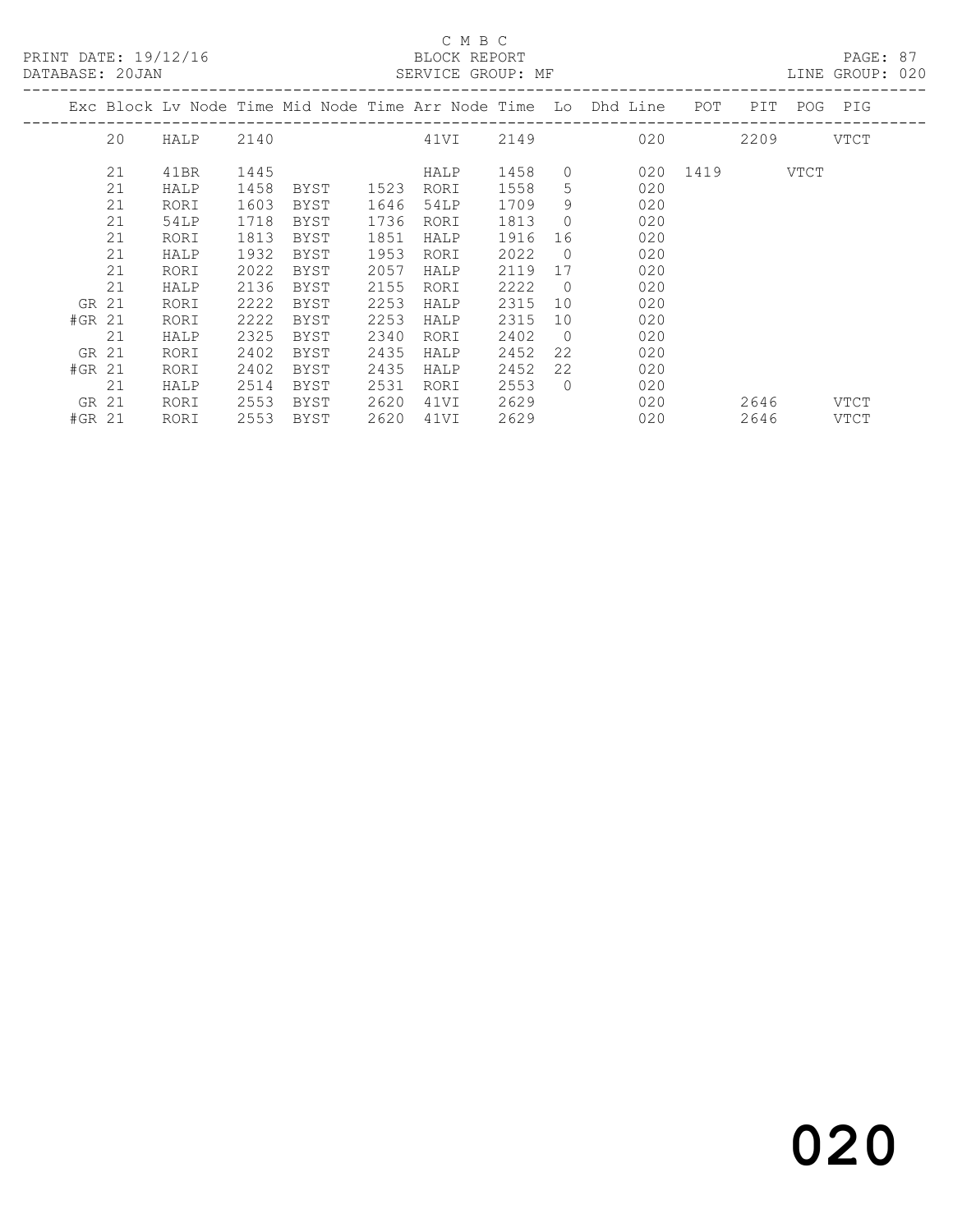|                                                                                                                                                                                                 |                                                                                                                                                                                                                                                                                                                                            |                                                                                 |                                                                                                        |                                                                                 |                                                                      | C M B C                                                                    |                                                             | PRINT DATE: 19/12/16 BLOCK REPORT PAGE: 88<br>DATABASE: 20JAN SERVICE GROUP: MF EXAMENT DATABASE: 20JAN SERVICE GROUP: MF<br>LINE GROUP: 022                                                                                                                                                                                                                                                                                                                                                                              |                 |            |  |
|-------------------------------------------------------------------------------------------------------------------------------------------------------------------------------------------------|--------------------------------------------------------------------------------------------------------------------------------------------------------------------------------------------------------------------------------------------------------------------------------------------------------------------------------------------|---------------------------------------------------------------------------------|--------------------------------------------------------------------------------------------------------|---------------------------------------------------------------------------------|----------------------------------------------------------------------|----------------------------------------------------------------------------|-------------------------------------------------------------|---------------------------------------------------------------------------------------------------------------------------------------------------------------------------------------------------------------------------------------------------------------------------------------------------------------------------------------------------------------------------------------------------------------------------------------------------------------------------------------------------------------------------|-----------------|------------|--|
| GRBY GRANVILLE & BROADWAY<br>HODM HOWE & DUNSMUIR<br>KN63 KNIGHT & 63 AV<br>KTLP KOOTENAY LOOP<br>MRST SW MARINE STN<br>PNHM PENDER & HAMILTON<br>RERY PENDER & HAMILTON<br>ULP UNIVERSITY LOOP |                                                                                                                                                                                                                                                                                                                                            |                                                                                 |                                                                                                        |                                                                                 |                                                                      |                                                                            |                                                             | 16BA 16 AV & BALACLAVA ST 25GR KING EDWARD & GRAND 63 LOOP A10N ALMA & 10 AV NORT BUB4 BURRARD STATION BY BROADWAY CAMBIE & JACOMBS DULP WB W 41 AV FS DUNBAR ST GEGR GEORGIA ST & GRAND HOME HOME & DUNSMUIR HOME WE A DUNSMU<br>25GR KING EDWARD & GRANVILLE<br>A10N ALMA & 10 AV NORTH<br>BYGR BROADWAY & GRANVILLE<br>GEGR GEORGIA ST & GRANVILLE ST<br>HACO HASTINGS & COMMERCIAL<br>KN41 KNIGHT & 41 AV<br>KNLP KNIGHT STREET LOOP<br>MILLY MACDONALD & BROADWAY<br>MDBY MACDONALD & BROADWAY<br>PNMN PENDER & MAIN |                 |            |  |
|                                                                                                                                                                                                 |                                                                                                                                                                                                                                                                                                                                            |                                                                                 |                                                                                                        |                                                                                 |                                                                      |                                                                            |                                                             | Exc Block Lv Node Time Mid Node Time Arr Node Time Lo Dhd Line POT PIT POG PIG                                                                                                                                                                                                                                                                                                                                                                                                                                            |                 |            |  |
|                                                                                                                                                                                                 | $\mathbf{1}$<br>KNLP<br>$\mathbf{1}$<br>$\mathbf{1}$<br>$\mathbf{1}$<br>$\mathbf{1}$<br>KNLP<br>$\mathbf{1}$<br>BUB4<br>$\mathbf{1}$<br>KNLP<br>$\mathbf{1}$<br>BUB4<br>$\mathbf{1}$<br>KNLP<br>$\mathbf{1}$<br>$\mathbf{1}$<br>$\mathbf{1}$                                                                                               |                                                                                 |                                                                                                        |                                                                                 |                                                                      |                                                                            |                                                             | 621 CLBY 638 BUB4 659 4 022<br>BUB4 703 CLBY 726 KNLP 742 10 022<br>KNLP 752 CLBY 815 BUB4 842 5 022<br>BUB4 847 CLBY 913 KNLP 932 14 022<br>946 CLBY 1006 BUB4 1032 5 022<br>1037 CLBY 1103 KNLP 1122 19 022<br>1141 CLBY 1201 BUB4 1229 5 022<br>1234 CLBY 1303 KNLP 1324 17 022<br>1341 CLBY 1400 BUB4 1428 5 022<br>BUB4 1433 CLBY 1502 KNLP 1525 13 022<br>KNLP 1538 CLBY 1559 BUB4 1626 5 022<br>BUB4 1631 CLBY 1702 KN63 1724 022 1735 VTC                                                                         |                 |            |  |
|                                                                                                                                                                                                 | 2<br>KN41<br>$\mathbf{2}$<br>KNLP<br>$\overline{c}$<br>BUB4<br>$\overline{c}$<br>KNLP<br>$\overline{c}$<br>BUB4<br>$\mathbf{2}$<br>2<br>BUB4<br>$\mathbf{2}$<br>KNLP<br>$\mathbf{2}$<br>BUB4<br>$\mathbf{2}$<br><b>KNLP</b><br>$\mathbf{2}$<br>BUB4<br>2<br>KNLP<br>$\mathbf{2}$<br>BUB4<br>$\mathbf{2}$<br>KNLP<br>$\overline{2}$<br>BUB4 | 726 CLBY<br>907<br>1010<br>1101<br>1205<br>1258<br>1401<br>1453<br>1558<br>1652 | CLBY<br>${\tt CLBY}$<br>CLBY<br>$\texttt{CLBY}{}$<br>$\texttt{CLBY}{}$<br>CLBY<br>CLBY<br>CLBY<br>CLBY | 749 KNLP<br>933<br>1030<br>1128<br>1225<br>1327<br>1420<br>1522<br>1619<br>1725 | KNLP<br>BUB4<br>KNLP<br>BUB4<br>KNLP<br>BUB4<br>KNLP<br>BUB4<br>KN63 | 805<br>952<br>1056<br>1147<br>1253<br>1348<br>1448<br>1545<br>1647<br>1747 | $7\overline{ }$<br>18<br>5<br>18<br>5<br>13<br>5<br>13<br>5 | $\begin{array}{ccc} 0 & \quad & 022 \\ 3 & \quad & 022 \end{array}$<br>644 CLBY 701 BUB4 722 4 022<br>022<br>KNLP 812 CLBY 835 BUB4 902 5 022<br>022<br>022<br>022<br>022<br>022<br>022<br>022<br>022<br>022                                                                                                                                                                                                                                                                                                              | 509 VTC<br>1758 | <b>VTC</b> |  |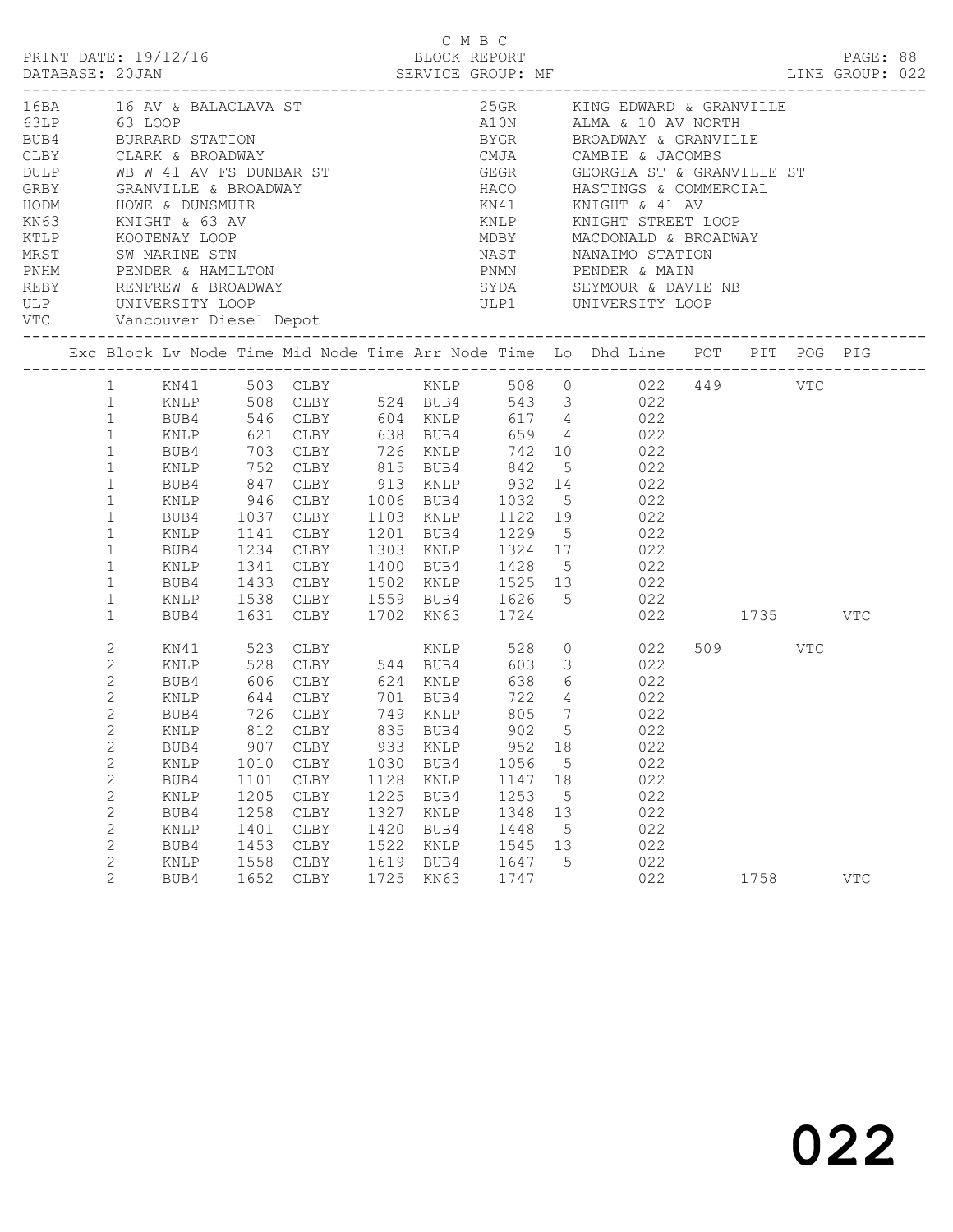|                  |                 |              |                            |              |               |              |                              | Exc Block Lv Node Time Mid Node Time Arr Node Time Lo Dhd Line POT |         | PIT POG PIG |            |
|------------------|-----------------|--------------|----------------------------|--------------|---------------|--------------|------------------------------|--------------------------------------------------------------------|---------|-------------|------------|
| $\mathfrak{Z}$   |                 |              | KN41 540 CLBY KNLP         |              |               | 545 0        |                              | 022                                                                | 526 VTC |             |            |
| $\mathsf 3$      | KNLP            | 545          |                            |              | CLBY 602 BUB4 | 623          | $\overline{\mathbf{3}}$      | 022                                                                |         |             |            |
| $\mathsf S$      | BUB4            | 626          | CLBY                       |              | 644 KNLP      | 658 10       |                              | 022                                                                |         |             |            |
| $\mathsf S$      | KNLP            | 708          | CLBY                       |              | 726 BUB4      | 752          | $5^{\circ}$                  | 022                                                                |         |             |            |
| $\mathsf S$      | BUB4            | 757          | CLBY                       | 821          | KNLP          | 838          | 14                           | 022                                                                |         |             |            |
| $\mathsf S$      | KNLP            | 852          | CLBY                       | 915          | BUB4          | 944          | $5\overline{)}$              | 022                                                                |         |             |            |
| $\mathsf S$      | BUB4            | 949          | CLBY                       | 1015         | KNLP          | 1034         | 21                           | 022                                                                |         |             |            |
| $\mathsf S$      | KNLP            | 1055         | CLBY                       |              | 1116 BUB4     | 1142         | $\overline{4}$               | 022                                                                |         |             |            |
| $\mathsf S$      | BUB4            | 1146         | CLBY                       | 1213         | KNLP          | 1234 19      |                              | 022                                                                |         |             |            |
| $\mathsf S$      | KNLP            | 1253         | CLBY                       | 1313         | BUB4          | 1341         | $5^{\circ}$                  | 022                                                                |         |             |            |
| 3                | BUB4            | 1346         | CLBY                       | 1415         | KNLP          | 1436 14      |                              | 022                                                                |         |             |            |
| 3                | KNLP            | 1450         | CLBY                       | 1509         | BUB4          | 1537         | $5\overline{)}$              | 022                                                                |         |             |            |
| 3                | BUB4            | 1542         | CLBY                       | 1611         | KNLP          | 1635 11      |                              | 022                                                                |         |             |            |
| 3                | KNLP            | 1646         | CLBY                       |              | 1706 BUB4     | 1736         | $5^{\circ}$                  | 022                                                                |         |             |            |
| 3                | BUB4            | 1741         | CLBY                       | 1812         | KN63          | 1835         |                              | 022                                                                | 1846    |             | <b>VTC</b> |
| 4                | KN41            | 601          | CLBY                       |              | KNLP          | 606          | $\circ$                      | 022                                                                | 547     | VTC         |            |
| 4                | KNLP            | 606          | CLBY                       |              | 623 BUB4      | 644          | 2                            | 022                                                                |         |             |            |
| 4                | BUB4            | 646          | CLBY                       | 707          | KNLP          | 723          | 8 <sup>8</sup>               | 022                                                                |         |             |            |
| 4                | KNLP            | 731          | CLBY                       | 753          | BUB4          | 822          | $5\overline{)}$              | 022                                                                |         |             |            |
| 4                | BUB4            | 827          | CLBY                       | 853          | KNLP          | 912          | 10                           | 022                                                                |         |             |            |
| 4                | $\texttt{KNLP}$ | 922          | CLBY                       | 942          | BUB4          | 1008         | $5\phantom{.0}$              | 022                                                                |         |             |            |
| 4                | BUB4            | 1013         | CLBY                       | 1039         | KNLP          | 1058         | 19                           | 022                                                                |         |             |            |
| 4                | KNLP            | 1117         | CLBY                       | 1137         | BUB4          | 1205         | $5^{\circ}$                  | 022                                                                |         |             |            |
| 4                | BUB4            | 1210         | CLBY                       | 1239         | KNLP          | 1300         | 19                           | 022                                                                |         |             |            |
| 4                | KNLP            | 1319         | CLBY                       | 1338         | BUB4          | 1406         | $\overline{4}$               | 022                                                                |         |             |            |
| 4                | BUB4            | 1410         | CLBY                       | 1439         | KNLP          | 1502         | 15                           | 022                                                                |         |             |            |
| 4                | KNLP            | 1517         | CLBY                       | 1538         | BUB4          | 1605         | $5^{\circ}$                  | 022                                                                |         |             |            |
| 4                | BUB4            | 1610         | CLBY                       | 1641         | KNLP          | 1705         | 9                            | 022                                                                |         |             |            |
| 4                | KNLP            | 1714         | CLBY                       | 1734         | BUB4          | 1804         | 6                            | 022                                                                |         |             |            |
| 4                | BUB4            | 1810         | CLBY                       | 1840         | KN63          | 1902         |                              | 022                                                                | 1913    |             | <b>VTC</b> |
| 5                | KN41            | 629          | CLBY                       |              | KNLP          | 636          | $\overline{2}$               | 022                                                                | 612 72  | VTC         |            |
| $\mathsf S$      | KNLP            | 638          | CLBY                       |              | 655 BUB4      | 716          | 5                            | 022                                                                |         |             |            |
| 5                | BUB4            | 721          | CLBY                       | 744          | KNLP          | 800          | $7\phantom{.0}\phantom{.0}7$ | 022                                                                |         |             |            |
| 5                | KNLP            | 807          | CLBY                       | 830          | BUB4          | 857          | $5\overline{)}$              | 022                                                                |         |             |            |
| 5                | BUB4            | 902          | CLBY                       | 928          | KNLP          | 947          | 11                           | 022                                                                |         |             |            |
| 5                | KNLP            | 958          | CLBY                       |              | 1018 BUB4     | 1044         | $5\overline{)}$              | 022                                                                |         |             |            |
| 5                | BUB4            | 1049         | CLBY                       |              | 1115 KNLP     | 1134 19      |                              | 022                                                                |         |             |            |
| 5                | $\texttt{KNLP}$ |              | 1153 CLBY 1213 BUB4 1241 5 |              |               |              |                              | 022                                                                |         |             |            |
| 5                | BUB4            | 1246         | CLBY                       | 1315         | KNLP          | 1336         | 15                           | 022                                                                |         |             |            |
| 5                | KNLP            | 1351         | CLBY                       | 1410         | BUB4          | 1438         | $5^{\circ}$                  | 022                                                                |         |             |            |
| 5                | BUB4            | 1443         | CLBY                       | 1512         | KNLP          | 1535         | 16                           | 022                                                                |         |             |            |
| 5<br>$\mathsf S$ | KNLP            | 1551         | CLBY                       | 1612<br>1718 | BUB4          | 1640         | $5^{\circ}$                  | 022<br>022                                                         |         |             |            |
| 5                | BUB4            | 1645<br>1753 | CLBY                       | 1813         | KNLP          | 1741<br>1842 | 12<br>8                      | 022                                                                |         |             |            |
| 5                | KNLP<br>BUB4    | 1850         | CLBY<br>CLBY               | 1917         | BUB4<br>KN63  | 1936         |                              | 022                                                                | 1947    |             | <b>VTC</b> |
|                  |                 |              |                            |              |               |              |                              |                                                                    |         |             |            |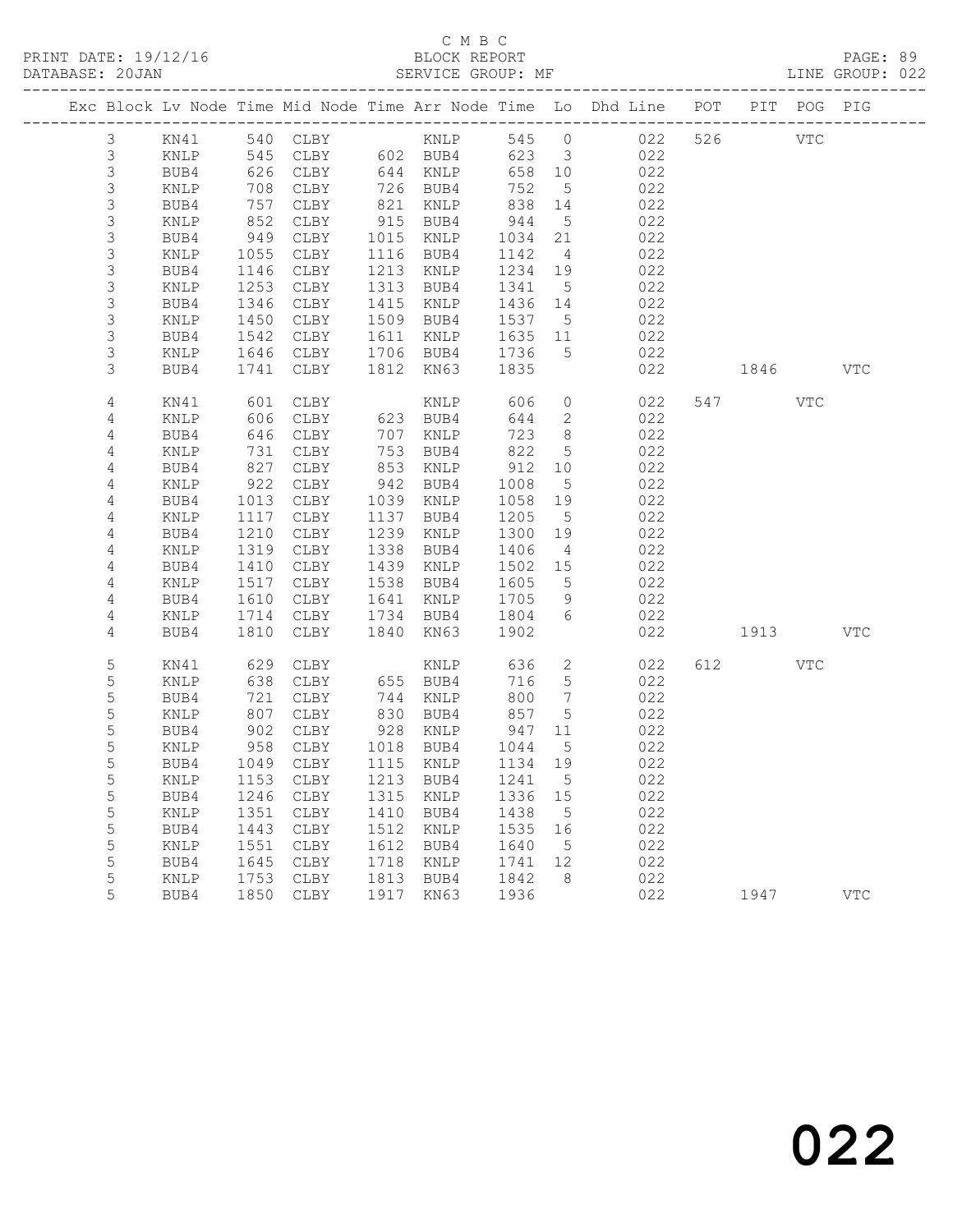## C M B C

DATABASE: 20JAN SERVICE GROUP: MF LINE GROUP: 022

|  |                 |      |      |                   |      |           |         |                 | Exc Block Lv Node Time Mid Node Time Arr Node Time Lo Dhd Line POT PIT POG PIG |         |            |
|--|-----------------|------|------|-------------------|------|-----------|---------|-----------------|--------------------------------------------------------------------------------|---------|------------|
|  | 6               | PNMN |      | 636 CLBY 648 CMJA |      |           |         |                 | 713 0 022                                                                      | 606 VTC |            |
|  | 6               | CMJA | 713  |                   |      | BUB4      | 807 5   |                 | 022                                                                            |         |            |
|  | 6               | BUB4 | 812  | CLBY              | 837  | KNLP      | 855     | 9               | 022                                                                            |         |            |
|  | 6               | KNLP | 904  | CLBY              | 927  | BUB4      | 956     | $5^{\circ}$     | 022                                                                            |         |            |
|  | 6               | BUB4 | 1001 | CLBY              | 1027 | KNLP      | 1046    | 21              | 022                                                                            |         |            |
|  | 6               | KNLP | 1107 | CLBY              | 1128 | BUB4      | 1154    | $\overline{4}$  | 022                                                                            |         |            |
|  | 6               | BUB4 | 1158 | CLBY              | 1225 | KNLP      | 1246    | 20              | 022                                                                            |         |            |
|  | 6               | KNLP | 1306 | CLBY              | 1326 | BUB4      | 1354    | $\overline{4}$  | 022                                                                            |         |            |
|  | 6               | BUB4 | 1358 | CLBY              | 1427 | KNLP      | 1448    | 16              | 022                                                                            |         |            |
|  | 6               | KNLP | 1504 | CLBY              | 1525 | BUB4      | 1551    | $5^{\circ}$     | 022                                                                            |         |            |
|  | 6               | BUB4 | 1556 | CLBY              | 1626 | KNLP      | 1650 10 |                 | 022                                                                            |         |            |
|  | 6               | KNLP | 1700 | CLBY              | 1720 | BUB4      | 1750    | 5               | 022                                                                            |         |            |
|  | 6               | BUB4 | 1755 | CLBY              | 1825 | KN63      | 1848    |                 | 022                                                                            | 1859    | <b>VTC</b> |
|  |                 |      |      |                   |      |           |         |                 |                                                                                |         |            |
|  | $7\phantom{.0}$ | KN41 | 640  | CLBY              |      | KNLP      | 647     | $4\overline{ }$ | 022                                                                            | 623 VTC |            |
|  | $7\phantom{.0}$ | KNLP | 651  | CLBY              |      | 709 BUB4  | 732     | $4\overline{ }$ | 022                                                                            |         |            |
|  | 7               | BUB4 | 736  | CLBY              | 800  | KNLP      | 817     | 8 <sup>8</sup>  | 022                                                                            |         |            |
|  | $\overline{7}$  | KNLP | 825  | CLBY              | 848  | BUB4      | 915     | $5\overline{)}$ | 022                                                                            |         |            |
|  | 7               | BUB4 | 920  | CLBY              | 946  | KNLP      | 1005    | 16              | 022                                                                            |         |            |
|  | 7               | KNLP | 1021 | CLBY              | 1042 | BUB4      | 1108    | $5^{\circ}$     | 022                                                                            |         |            |
|  | 7               | BUB4 | 1113 | CLBY              | 1140 | KNLP      | 1159 18 |                 | 022                                                                            |         |            |
|  | 7               | KNLP | 1217 | CLBY              | 1237 | BUB4      | 1305    | 5               | 022                                                                            |         |            |
|  | 7               | BUB4 | 1310 | CLBY              | 1339 | KNLP      | 1400 11 |                 | 022                                                                            |         |            |
|  | 7               | KNLP | 1411 | CLBY              | 1430 | BUB4      | 1458    | $5\overline{)}$ | 022                                                                            |         |            |
|  | 7               | BUB4 | 1503 | CLBY              | 1532 | KNLP      | 1555 10 |                 | 022                                                                            |         |            |
|  | 7               | KNLP | 1605 | CLBY              | 1626 | BUB4      | 1654    | $5^{\circ}$     | 022                                                                            |         |            |
|  | 7               | BUB4 | 1659 | CLBY              | 1732 | KNLP      | 1755 10 |                 | 022                                                                            |         |            |
|  | 7               | KNLP | 1805 | CLBY              | 1825 | BUB4      | 1854    | 8 <sup>8</sup>  | 022                                                                            |         |            |
|  | 7               | BUB4 | 1902 | CLBY              | 1929 | KNLP      | 1948    | 8               | 022                                                                            |         |            |
|  | 7               | KNLP | 1956 | CLBY              | 2012 | BUB4      | 2033    | 6               | 022                                                                            |         |            |
|  | 7               | BUB4 | 2039 | CLBY              | 2104 | KNLP      | 2122    | 6               | 022                                                                            |         |            |
|  | 7               | KNLP | 2128 |                   |      | BUB4      | 2203    | 6               | 022                                                                            |         |            |
|  | 7               | BUB4 | 2209 | CLBY              |      | 2231 KNLP | 2248    | 13              | 022                                                                            |         |            |
|  | 7               | KNLP | 2301 |                   |      | BUB4      | 2333    | 6               | 022                                                                            |         |            |
|  | $7\phantom{.0}$ | BUB4 | 2339 | CLBY              |      | 2401 KN63 | 2417    |                 | 022                                                                            | 2426    | VTC        |
|  |                 |      |      |                   |      |           |         |                 |                                                                                |         |            |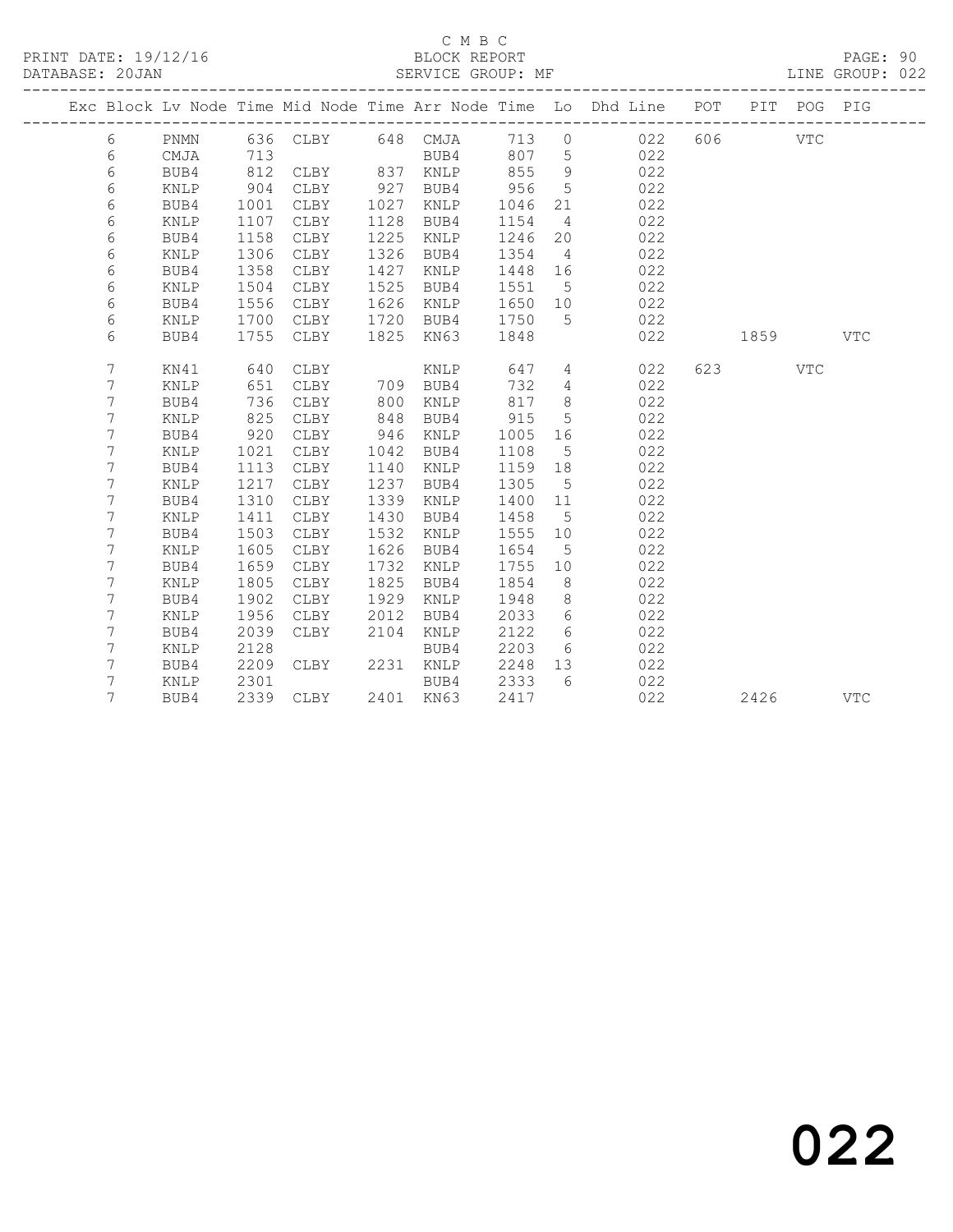## C M B C<br>BLOCK REPORT

LINE GROUP: 022

|         |                  |                 |                 | Exc Block Lv Node Time Mid Node Time Arr Node Time Lo Dhd Line POT |                        |      |                                                      |                 |            |     |      | PIT POG PIG |            |
|---------|------------------|-----------------|-----------------|--------------------------------------------------------------------|------------------------|------|------------------------------------------------------|-----------------|------------|-----|------|-------------|------------|
|         | 8                | KN41            |                 | 645 CLBY KNLP                                                      |                        |      | 652 4                                                |                 | 022        | 628 | VTC  |             |            |
|         | 8                | KNLP            |                 | 656 CLBY 714 BUB4 737 5<br>742 CLBY 806 KNLP 824 8                 |                        |      | 737 5                                                |                 | 022        |     |      |             |            |
|         | $\,8\,$          | BUB4            |                 | 742 CLBY                                                           |                        |      |                                                      |                 | 022        |     |      |             |            |
|         | $\,8\,$          | KNLP            | 832             | CLBY                                                               | 855 BUB4<br>953 KNLP   |      | $\begin{array}{cc} 922 & 5 \\ 1012 & 21 \end{array}$ | $5\overline{)}$ | 022        |     |      |             |            |
|         | $\,8\,$          | BUB4            | 927             | CLBY                                                               |                        |      |                                                      |                 | 022        |     |      |             |            |
|         | $\,8\,$          | KNLP            | 1033<br>1124    | CLBY                                                               | 1054 BUB4              |      | 1120                                                 | $\overline{4}$  | 022        |     |      |             |            |
|         | $\,8\,$          | BUB4            |                 | CLBY                                                               | 1151 KNLP              |      | 1210 19                                              |                 | 022        |     |      |             |            |
|         | $\,8\,$          | KNLP            | 1229<br>1322    | CLBY                                                               | 1249 BUB4              |      | 1317                                                 | $5^{\circ}$     | 022        |     |      |             |            |
|         | $\,8\,$          | BUB4            |                 | CLBY                                                               | 1351 KNLP              |      | 1412 10                                              |                 | 022        |     |      |             |            |
|         | $\,8\,$          | KNLP            | $142$<br>$1513$ | CLBY                                                               | 1441                   | BUB4 | 1509                                                 | $\overline{4}$  | 022        |     |      |             |            |
|         | $\,8\,$          | BUB4            |                 | CLBY                                                               | 1542 KNLP              |      | 1605                                                 | $\overline{7}$  | 022        |     |      |             |            |
|         | $\,8\,$          | KNLP            | 1612<br>1706    | CLBY                                                               | 1633 BUB4              |      | 1701                                                 | $5^{\circ}$     | 022        |     |      |             |            |
|         | 8                | BUB4            |                 | CLBY                                                               | 1739 KNLP              |      | 1802                                                 | 16              | 022        |     |      |             |            |
|         | 8                | KNLP            | 1818<br>1914    | CLBY                                                               | 1840 BUB4              |      | 1906                                                 | 8 <sup>8</sup>  | 022        |     |      |             |            |
|         | 8                | BUB4            |                 | CLBY                                                               | 1941 KNLP              |      | 2000 11                                              |                 | 022        |     |      |             |            |
|         | $\,8\,$          | KNLP            | 2011            | CLBY                                                               | 2027 BUB4              |      | 2048                                                 | $6\overline{6}$ | 022        |     |      |             |            |
|         | $\,8\,$<br>8     | BUB4            | 2054<br>2143    | CLBY                                                               | 2119 KNLP              |      | 2137 6<br>2218                                       | 6               | 022<br>022 |     |      |             |            |
|         | $\,8\,$          | KNLP<br>BUB4    | 2224            | CLBY                                                               | 2246 KNLP              | BUB4 | 2303 13                                              |                 | 022        |     |      |             |            |
|         | $\,8\,$          | KNLP            | 2316            |                                                                    |                        | BUB4 | 2348 13                                              |                 | 022        |     |      |             |            |
| GR 8    |                  | BUB4            | 2401            | CLBY 2422 KNLP                                                     |                        |      | 2437 4                                               |                 | 022        |     |      |             |            |
| $#GR$ 8 |                  | BUB4            | 2401            | CLBY 2422 KNLP                                                     |                        |      | 2437 4                                               |                 | 022        |     |      |             |            |
|         | 8                | KNLP            | 2441            | CLBY 2453 BUB4                                                     |                        |      | 2512 10                                              |                 | 24 022     |     |      |             |            |
|         | 8                | MRST            | 2546            |                                                                    |                        | HODM | 2633 16                                              |                 | N20        |     |      |             |            |
|         | $\,8\,$          | HODM            | 2649            |                                                                    |                        | MRST | 2738                                                 | 8 <sup>8</sup>  | N20        |     |      |             |            |
|         | $\,8\,$          | MRST            | 2746            |                                                                    |                        | HODM | 2833                                                 | 6               | N20        |     |      |             |            |
|         | 8                | HODM            | 2839            |                                                                    |                        | MRST | 2928                                                 |                 | N20        |     | 2933 |             | <b>VTC</b> |
|         |                  |                 |                 |                                                                    |                        |      |                                                      |                 |            |     |      |             |            |
|         | 9                | KN41            | 650<br>701      | CLBY KNLP<br>CLBY 719 BUB4                                         |                        |      | 657<br>742                                           | $4\overline{4}$ | 022        |     |      | <b>VTC</b>  |            |
|         | $\mathsf 9$      | KNLP            |                 |                                                                    |                        |      |                                                      | 5 <sup>5</sup>  | 022        |     |      |             |            |
|         | 9<br>$\mathsf 9$ | BUB4            | 747<br>840      | CLBY                                                               | 811 KNLP<br>903 BUB4   |      | 828 12<br>932 5                                      |                 | 022        |     |      |             |            |
|         | $\mathsf 9$      | KNLP<br>BUB4    |                 | CLBY<br>CLBY                                                       |                        |      | 1022                                                 | 22              | 022<br>022 |     |      |             |            |
|         | 9                | KNLP            | 937<br>1044     | CLBY                                                               | 1003 KNLP<br>1105 BUB4 |      | 1131                                                 | $\overline{4}$  | 022        |     |      |             |            |
|         | $\mathsf 9$      | BUB4            |                 | CLBY                                                               | 1202 KNLP              |      | 1223                                                 | 18              | 022        |     |      |             |            |
|         | 9                | KNLP            | 1135<br>1241    | CLBY                                                               | 1301 BUB4              |      | 1329                                                 | $5\overline{)}$ | 022        |     |      |             |            |
|         | 9                | BUB4            | 1334            | CLBY                                                               | 1403 KNLP              |      | 1424                                                 | 12              | 022        |     |      |             |            |
|         | 9                | $\texttt{KNLP}$ | 1436            | CLBY                                                               | 1455 BUB4              |      | 1523                                                 | $5^{\circ}$     | 022        |     |      |             |            |
|         | 9                | BUB4            | 1528            | CLBY                                                               | 1557 KNLP              |      | 1620 12                                              |                 | 022        |     |      |             |            |
|         | 9                | KNLP            | 1632            | CLBY                                                               | 1652 BUB4              |      | 1722                                                 | $5^{\circ}$     | 022        |     |      |             |            |
|         | 9                | BUB4            | 1727            | CLBY                                                               | 1800 KNLP              |      | 1823                                                 | $\overline{7}$  | 022        |     |      |             |            |
|         | 9                | KNLP            | 1830            | CLBY                                                               | 1852 BUB4              |      | 1918                                                 | 8 <sup>8</sup>  | 022        |     |      |             |            |
|         | 9                | BUB4            | 1926            | CLBY                                                               | 1953 KNLP              |      | 2012 15                                              |                 | 022        |     |      |             |            |
|         | $\mathsf 9$      | KNLP            | 2027            | CLBY                                                               | 2043 BUB4              |      | 2103                                                 | 6               | 022        |     |      |             |            |
|         | $\mathsf 9$      | BUB4            | 2109            | CLBY                                                               | 2133 KNLP              |      | 2151                                                 | $\overline{7}$  | 022        |     |      |             |            |
|         | 9                | KNLP            | 2158            |                                                                    |                        | BUB4 | 2233                                                 | 6               | 022        |     |      |             |            |

9 BUB4 2239 CLBY 2301 KN63 2317 022 2326 VTC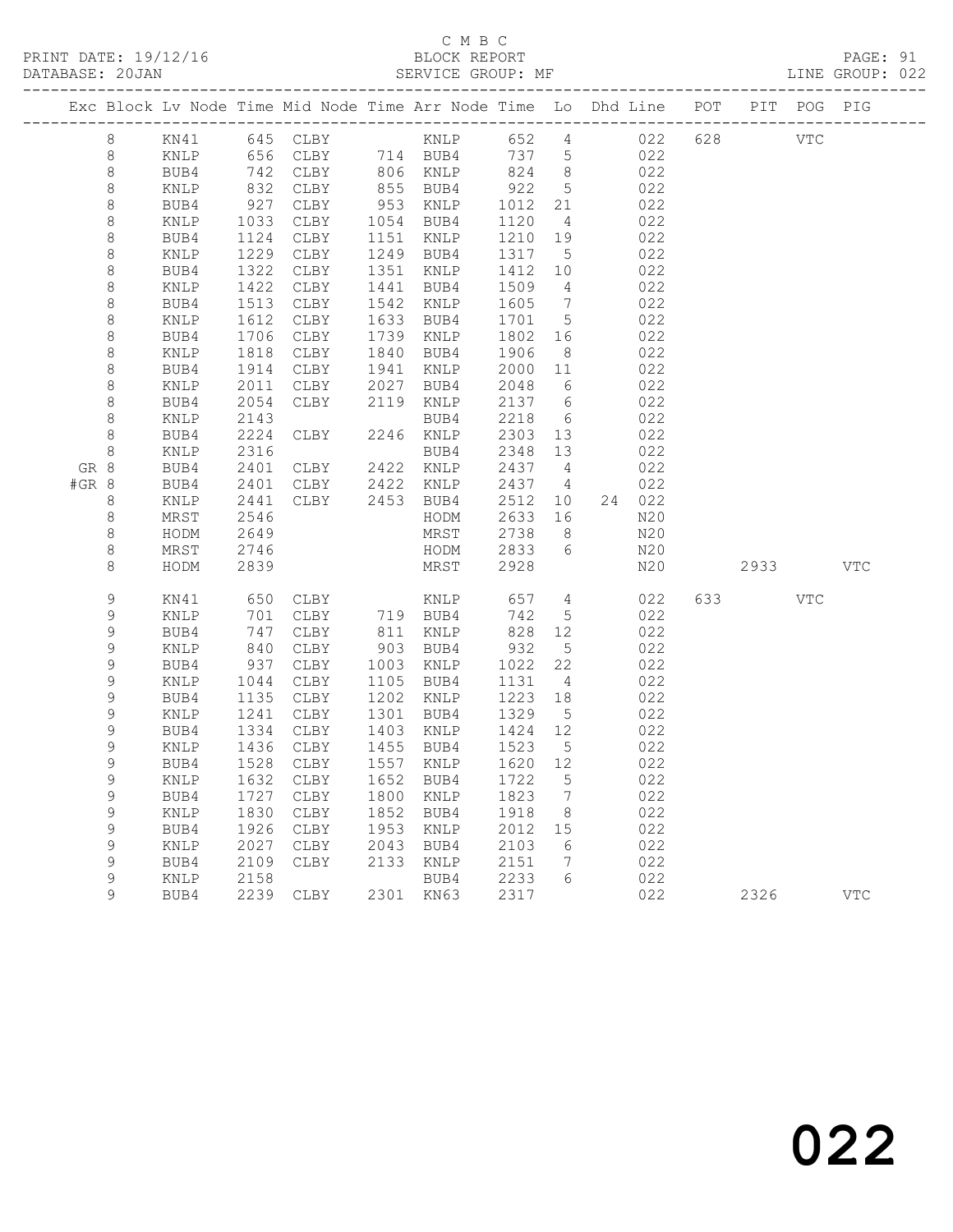| DATABASE: 20JAN                                                                | SERVICE GROUP: MF           |                                                         |     |                      |                               |                                   |                             |     |            |     | LINE GROUP: 022 |  |
|--------------------------------------------------------------------------------|-----------------------------|---------------------------------------------------------|-----|----------------------|-------------------------------|-----------------------------------|-----------------------------|-----|------------|-----|-----------------|--|
| Exc Block Lv Node Time Mid Node Time Arr Node Time Lo Dhd Line POT PIT POG PIG | --------------------        |                                                         |     |                      |                               |                                   |                             |     |            |     |                 |  |
| 10                                                                             |                             |                                                         |     |                      |                               |                                   |                             |     |            |     |                 |  |
| 10<br>KNLP                                                                     |                             |                                                         |     |                      |                               |                                   | 742 CLBY 805 BUB4 832 5 022 |     |            |     |                 |  |
| 10<br>BUB4                                                                     |                             |                                                         |     |                      |                               |                                   | 022                         |     |            |     |                 |  |
| 10<br>KNLP                                                                     | 837<br>934                  | CLBY 903 KNLP<br>CLBY 954 BUB4<br>CLBY 1051 KNLP        |     |                      | $922$ 12<br>1020 5<br>1110 19 |                                   | 022                         |     |            |     |                 |  |
| 10<br>BUB4                                                                     | 1025                        |                                                         |     |                      | 1110 19                       |                                   | 022                         |     |            |     |                 |  |
| 10<br>KNLP                                                                     | 1129                        | CLBY                                                    |     | 1149 BUB4            | 1217 5                        |                                   | 022                         |     |            |     |                 |  |
| 10<br>BUB4                                                                     | 1222                        | CLBY                                                    |     | 1251 KNLP            | 1312 19                       |                                   | 022                         |     |            |     |                 |  |
| 10<br>KNLP                                                                     | 1331                        | CLBY                                                    |     | 1350 BUB4            | 1418 4                        |                                   | 022                         |     |            |     |                 |  |
| 10<br>BUB4                                                                     | 1422                        | CLBY                                                    |     | 1451 KNLP            | 1514 10                       |                                   | 022                         |     |            |     |                 |  |
| 10<br>KNLP                                                                     | 1524                        | CLBY                                                    |     | 1545 BUB4            | 1612 5                        |                                   | 022                         |     |            |     |                 |  |
| 10<br>BUB4                                                                     | 1617                        | CLBY                                                    |     | 1648 KNLP            | 1712 10                       |                                   | 022                         |     |            |     |                 |  |
| 10<br>KNLP                                                                     | 1722                        | CLBY                                                    |     | 1742 BUB4            | 1812                          | 6                                 | 022                         |     |            |     |                 |  |
| 10<br>BUB4                                                                     | 1818                        | CLBY                                                    |     | 1848 KNLP            | 1910                          | 12                                | 022                         |     |            |     |                 |  |
| 10<br>KNLP                                                                     | 1922                        | CLBY 1940 BUB4                                          |     |                      | 2003                          | $6\overline{6}$                   | 022                         |     |            |     |                 |  |
| 10<br>BUB4                                                                     | 2009                        | CLBY 2034                                               |     | KNLP                 | 2052                          | 20                                | 022                         |     |            |     |                 |  |
| 10<br>KNLP                                                                     | 2112                        |                                                         |     | BUB4                 | 2148                          | 6                                 | 022                         |     |            |     |                 |  |
| 10<br>BUB4                                                                     | 2154                        | BUB4<br>CLBY 2218 KNLP                                  |     |                      | 2236 10                       |                                   | 022                         |     |            |     |                 |  |
| 10<br>KNLP                                                                     | 2246                        |                                                         |     |                      | 2318                          | $6\overline{6}$                   | 022                         |     |            |     |                 |  |
| 10<br>BUB4                                                                     | 2324                        | BUB4<br>CLBY 2346 KNLP                                  |     |                      | 2403                          | $\overline{7}$                    | 022                         |     |            |     |                 |  |
| 10<br>KNLP                                                                     | 2410                        |                                                         |     |                      | 2442 19                       |                                   |                             |     |            |     |                 |  |
| GR 10<br>BUB4                                                                  | 2501                        | CLBY 2423 BUB4<br>CLBY 2522 KNLP                        |     |                      | 2537 3                        |                                   | 022<br>022                  |     |            |     |                 |  |
| #GR 10                                                                         | 2501                        |                                                         |     | 2522 KNLP            | 2537 3                        |                                   |                             |     |            |     |                 |  |
| BUB4                                                                           |                             | CLBY                                                    |     | CLBY 2552 BUB4       |                               |                                   | 022                         |     |            |     |                 |  |
| 10<br>KNLP                                                                     | 2540                        |                                                         |     |                      | 2611 13                       |                                   | 5 022                       |     |            |     |                 |  |
| 10<br>HODM                                                                     | 2629                        |                                                         |     | MRST                 | 2712                          | $\overline{4}$<br>$6\overline{6}$ | N8                          |     |            |     |                 |  |
| 10<br>MRST                                                                     | 2716                        |                                                         |     | HODM                 | 2803                          |                                   | N20                         |     | 2903 VTC   |     |                 |  |
| 10<br>HODM                                                                     | 2809                        |                                                         |     | MRST                 | 2858                          |                                   | N20                         |     |            |     |                 |  |
| 11<br>KN41                                                                     |                             | 624 CLBY KNLP<br>631 CLBY 648 BUB4<br>713 CLBY 736 KNLP |     |                      | 629                           | $\overline{2}$                    | 022                         |     | 607 VTC    |     |                 |  |
| 11<br>KNLP                                                                     | $\frac{0}{24}$              |                                                         |     |                      | 709                           | $4\overline{4}$                   | 022                         |     |            |     |                 |  |
| 11<br>BUB4                                                                     |                             |                                                         |     |                      | 752                           | 10                                | 022                         |     |            |     |                 |  |
| 11<br>KNLP                                                                     | 802                         | CLBY                                                    |     | 825 BUB4             | 852                           | 5                                 | 022                         |     |            |     |                 |  |
| 11<br>BUB4                                                                     | 857                         | CLBY                                                    | 923 | KN63                 | 940                           |                                   | 022                         |     | 951 — 100  |     | <b>VTC</b>      |  |
|                                                                                |                             |                                                         |     |                      |                               |                                   |                             |     |            |     |                 |  |
| 12<br>KN41                                                                     | 640                         | CLBY                                                    |     | KNLP                 | 647                           | $\overline{2}$                    | 022                         |     | 623 VTC    |     |                 |  |
| 12<br>KNLP                                                                     | 649 CLBY                    |                                                         |     | 706 BUB4             | 727                           |                                   | $4\overline{ }$<br>022      |     |            |     |                 |  |
| 12<br>BUB4                                                                     | 731                         | CLBY                                                    |     | 755 KNLP             | 812                           | 6                                 | 022                         |     |            |     |                 |  |
| 12<br>KNLP                                                                     | 818<br>818 CLBY<br>913 CLBY | CLBY                                                    |     | 841 BUB4<br>939 KN63 | 908                           | 5                                 | 022                         |     |            |     |                 |  |
| 12<br>BUB4                                                                     |                             |                                                         |     |                      | 956                           |                                   | 022                         |     | 1007       |     | VTC             |  |
| 13<br>KN41                                                                     |                             | 653 CLBY                                                |     | KNLP                 | 700                           | 3                                 | 022                         |     | 636 100    | VTC |                 |  |
| 13<br>KNLP                                                                     | 703                         | CLBY                                                    |     | 721 BUB4             | 747                           | 5                                 | 022                         |     |            |     |                 |  |
| 13<br>BUB4                                                                     | 752                         | CLBY                                                    |     | 816 KN63             | 832                           |                                   | 022                         |     | 843        |     | VTC             |  |
|                                                                                |                             |                                                         |     |                      |                               |                                   |                             |     |            |     |                 |  |
| 14<br>KN41                                                                     | 703                         | CLBY                                                    |     | KNLP                 | 712                           | 2                                 | 022                         | 646 | <b>VTC</b> |     |                 |  |
| 14<br>KNLP                                                                     | 714                         | CLBY                                                    |     | 734 BUB4             | 802                           | 5                                 | 022                         |     |            |     |                 |  |
| 14<br>BUB4                                                                     | 807                         | CLBY                                                    | 832 | KN63                 | 848                           |                                   | 022                         |     | 859 VTC    |     |                 |  |
|                                                                                |                             |                                                         |     |                      |                               |                                   |                             |     |            |     |                 |  |
| 15<br>KN41                                                                     | 713                         | CLBY                                                    |     | KNLP                 | 722                           | 2                                 | 022                         | 656 | <b>VTC</b> |     |                 |  |
| 15<br>KNLP                                                                     | 724                         | CLBY                                                    |     | 744 BUB4             | 812                           | 5                                 | 022                         |     |            |     |                 |  |
| 15<br>BUB4                                                                     | 817                         | CLBY                                                    | 843 | KN63                 | 900                           |                                   | 022                         |     | 911 VTC    |     |                 |  |
| 16<br>KN41                                                                     | 715                         | CLBY                                                    |     | KNLP                 | 724                           | 2                                 | 022                         | 658 | <b>VTC</b> |     |                 |  |
| 16<br>KNLP                                                                     | 726                         | CLBY                                                    |     | 748 BUB4             | 817                           | 5                                 | 022                         |     |            |     |                 |  |
| 16<br>BUB4                                                                     | 822                         | CLBY                                                    | 848 | KN63                 | 905                           |                                   | 022                         |     | 916 VTC    |     |                 |  |
|                                                                                |                             |                                                         |     |                      |                               |                                   |                             |     |            |     |                 |  |
| 17<br>KN41                                                                     |                             | 719 CLBY                                                | 730 | BUB4                 | 757                           | 5                                 | 022                         | 702 | <b>VTC</b> |     |                 |  |
| 17<br>BUB4                                                                     |                             | 802 CLBY                                                |     | 827 KN63             | 843                           |                                   | 022                         |     | 854        |     | <b>VTC</b>      |  |
|                                                                                |                             |                                                         |     |                      |                               |                                   |                             |     |            |     |                 |  |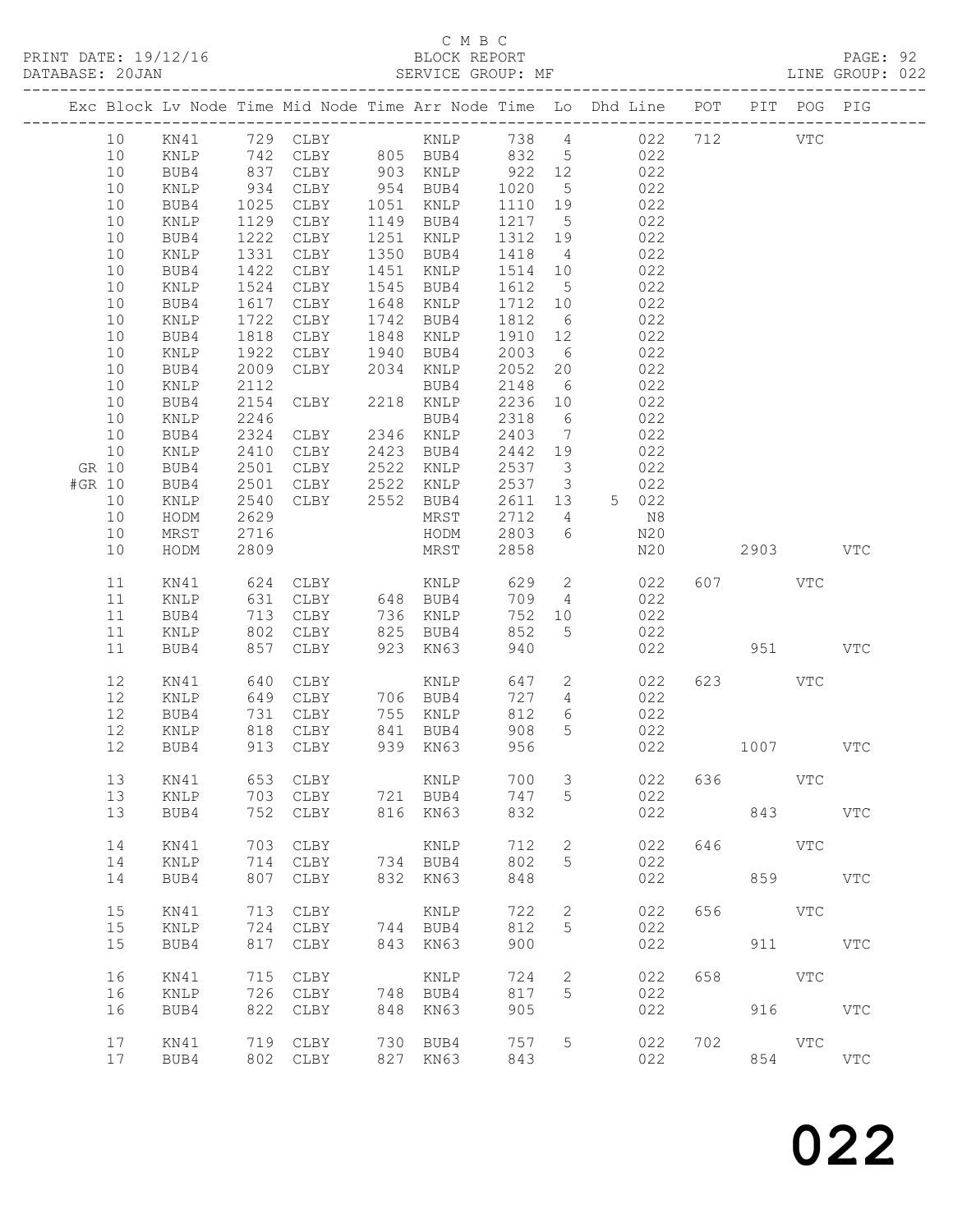#### C M B C

DATABASE: 20JAN SERVICE GROUP: MF LINE GROUP: 022

|                 |          |                              |              | Exc Block Lv Node Time Mid Node Time Arr Node Time Lo Dhd Line POT PIT POG PIG |              |                          |                   |                                                    |    |            |                 |         |            |
|-----------------|----------|------------------------------|--------------|--------------------------------------------------------------------------------|--------------|--------------------------|-------------------|----------------------------------------------------|----|------------|-----------------|---------|------------|
|                 | 18       |                              |              |                                                                                |              |                          |                   |                                                    |    |            |                 |         |            |
|                 | 18       | KNLP                         |              | 736 CLBY 758 BUB4<br>832 CLBY 858 KN63                                         |              |                          | 827 5<br>915      |                                                    |    | 022        | 926 VTC         |         |            |
|                 | 18       | BUB4                         |              |                                                                                |              |                          |                   |                                                    |    | 022        |                 |         |            |
|                 | 19       | KN41                         |              | 734 CLBY                                                                       |              | KNLP                     | 743               | $4\overline{4}$                                    |    | 022        | 717 VTC         |         |            |
|                 | 19       | KNLP                         |              | 747 CLBY 810 BUB4                                                              |              |                          | 837               | $5\overline{)}$                                    |    | 022        |                 |         |            |
|                 | 19       | BUB4                         |              | 842 CLBY                                                                       |              | 908 KN63                 | 925               |                                                    |    | 022        |                 | 936 000 | <b>VTC</b> |
|                 | 20       | KN41                         |              |                                                                                |              |                          | 753               | $4\overline{4}$                                    |    | 022        | 727 VTC         |         |            |
|                 | 20       | KNLP                         |              |                                                                                |              |                          | 847 5             |                                                    |    | 022        |                 |         |            |
|                 | 20       | BUB4                         |              | 852 CLBY                                                                       |              | 918 KN63                 | 935               |                                                    |    | 022        | 946 VTC         |         |            |
| FR 31           |          | ULP                          |              | 1349 25GR                                                                      |              | 1414 NAST                |                   |                                                    |    |            | 20 025 1321 VTC |         |            |
| FR 31           |          | $\mathop{\rm PNMN}\nolimits$ |              | 1512 CLBY 1528 CMJA                                                            |              |                          | 1439 13<br>1601 6 |                                                    |    | 022        |                 |         |            |
| #FR 31          |          | PNMN                         | 1512         | CLBY                                                                           |              | 1528 CMJA                | 1601 6            |                                                    |    |            | 022 1442 VTC    |         |            |
|                 | 31       | CMJA                         | 1607         |                                                                                |              | BUB4 1708                |                   | $5\overline{)}$                                    |    | 022        |                 |         |            |
|                 | 31       | BUB4                         |              | 1713 CLBY 1746 KN63                                                            |              |                          | 1808              |                                                    |    |            | 022 1819        |         | VTC        |
|                 | 32       | KN41                         |              | 1413 CLBY                                                                      |              | KNLP 1422 7 022 1351 VTC |                   |                                                    |    |            |                 |         |            |
|                 | 32       | KNLP                         |              | 1429 CLBY 1448 BUB4 1516 5                                                     |              |                          |                   |                                                    |    | 022        |                 |         |            |
|                 | 32       | BUB4                         | 1521         | CLBY 1550 KNLP                                                                 |              |                          | 1613 12           |                                                    |    | 022        |                 |         |            |
|                 | 32       | KNLP                         |              | 1625 CLBY                                                                      |              | 1645 BUB4                | 1715 5            |                                                    |    | 022        |                 |         |            |
|                 | 32       | BUB4                         |              | 1720 CLBY                                                                      |              | 1753 KN63                | 1815              |                                                    |    | 022        | 1826            |         | <b>VTC</b> |
|                 | 33       | KN41                         |              | 1425 CLBY                                                                      |              | KNLP 1434 9              |                   |                                                    |    |            | 022 1403 VTC    |         |            |
|                 | 33       | KNLP                         |              | 1443 CLBY 1502 BUB4 1530 5                                                     |              |                          |                   |                                                    |    | 022        |                 |         |            |
|                 | 33       | BUB4                         |              | 1535 CLBY                                                                      |              | 1604 KNLP                | 1628 11           |                                                    |    | 022        |                 |         |            |
|                 | 33       | KNLP                         |              | 1639 CLBY                                                                      |              | 1659 BUB4 1729 5         |                   |                                                    |    | 022        |                 |         |            |
|                 | 33       | BUB4                         |              | 1734 CLBY                                                                      |              | 1805 KN63                | 1828              |                                                    |    |            | 022 1839 VTC    |         |            |
|                 | 34       | KN41                         | 1443         | CLBY                                                                           |              | KNLP                     | 1452              | $5\overline{)}$                                    |    |            | 022 1421 VTC    |         |            |
|                 | 34       | KNLP                         | 1457         | CLBY                                                                           |              | 1516 BUB4                | 1544              | $5^{\circ}$                                        |    | 022        |                 |         |            |
|                 | 34       | BUB4                         | 1549         | CLBY                                                                           |              | 1619 KNLP                | 1643 10           |                                                    |    | 022        |                 |         |            |
|                 | 34       | KNLP                         | 1653         | CLBY                                                                           |              | 1713 BUB4                | 1743              | $5\overline{)}$                                    |    | 022        |                 |         |            |
|                 | 34<br>34 | BUB4<br>KNLP                 | 1848         | 1748 CLBY<br>CLBY                                                              | 1909         | 1818 KNLP<br>BUB4 1933   | 1841              | $\overline{7}$<br>$6\overline{6}$                  |    | 022<br>022 |                 |         |            |
|                 | 34       | BUB4                         |              | 1939 CLBY 2004 KNLP                                                            |              |                          | 2023 19           |                                                    |    | 022        |                 |         |            |
|                 | 34       | KNLP                         | 2042         |                                                                                |              | BUB4                     | 2118              | 6                                                  |    |            |                 |         |            |
|                 | 34       | BUB4                         |              | 2124 CLBY 2148 KNLP                                                            |              |                          | 2206              | $\overline{7}$                                     |    | 022<br>022 |                 |         |            |
|                 |          |                              |              | 34 KNLP 2213 BUB4 2248 6                                                       |              |                          |                   |                                                    |    | 022        |                 |         |            |
|                 | 34       | BUB4                         | 2254         | CLBY                                                                           | 2316         | KNLP                     | 2333              | $\overline{7}$                                     |    | 022        |                 |         |            |
|                 | 34       | KNLP                         | 2340         | CLBY                                                                           | 2353         | BUB4                     | 2412              | 19                                                 |    | 022        |                 |         |            |
| GR 34<br>#GR 34 |          | BUB4<br>BUB4                 | 2431<br>2431 | CLBY<br>CLBY                                                                   | 2452<br>2452 | KNLP<br>KNLP             | 2507<br>2507      | $\overline{\mathbf{3}}$<br>$\overline{\mathbf{3}}$ |    | 022<br>022 |                 |         |            |
|                 | 34       | KNLP                         | 2510         | CLBY                                                                           | 2522         | BUB4                     | 2541              | 11                                                 | 24 | 022        |                 |         |            |
|                 | 34       | MRST                         | 2616         |                                                                                |              | HODM                     | 2703              | 6                                                  |    | N20        |                 |         |            |
|                 | 34       | HODM                         | 2709         |                                                                                |              | MRST                     | 2758              | 18                                                 |    | N20        |                 |         |            |
|                 | 34       | MRST                         | 2816         |                                                                                |              | HODM                     | 2903              | 6                                                  |    | N20        |                 |         |            |
|                 | 34       | HODM                         | 2909         |                                                                                |              | MRST                     | 2958              |                                                    |    | N20        | 3003            |         | <b>VTC</b> |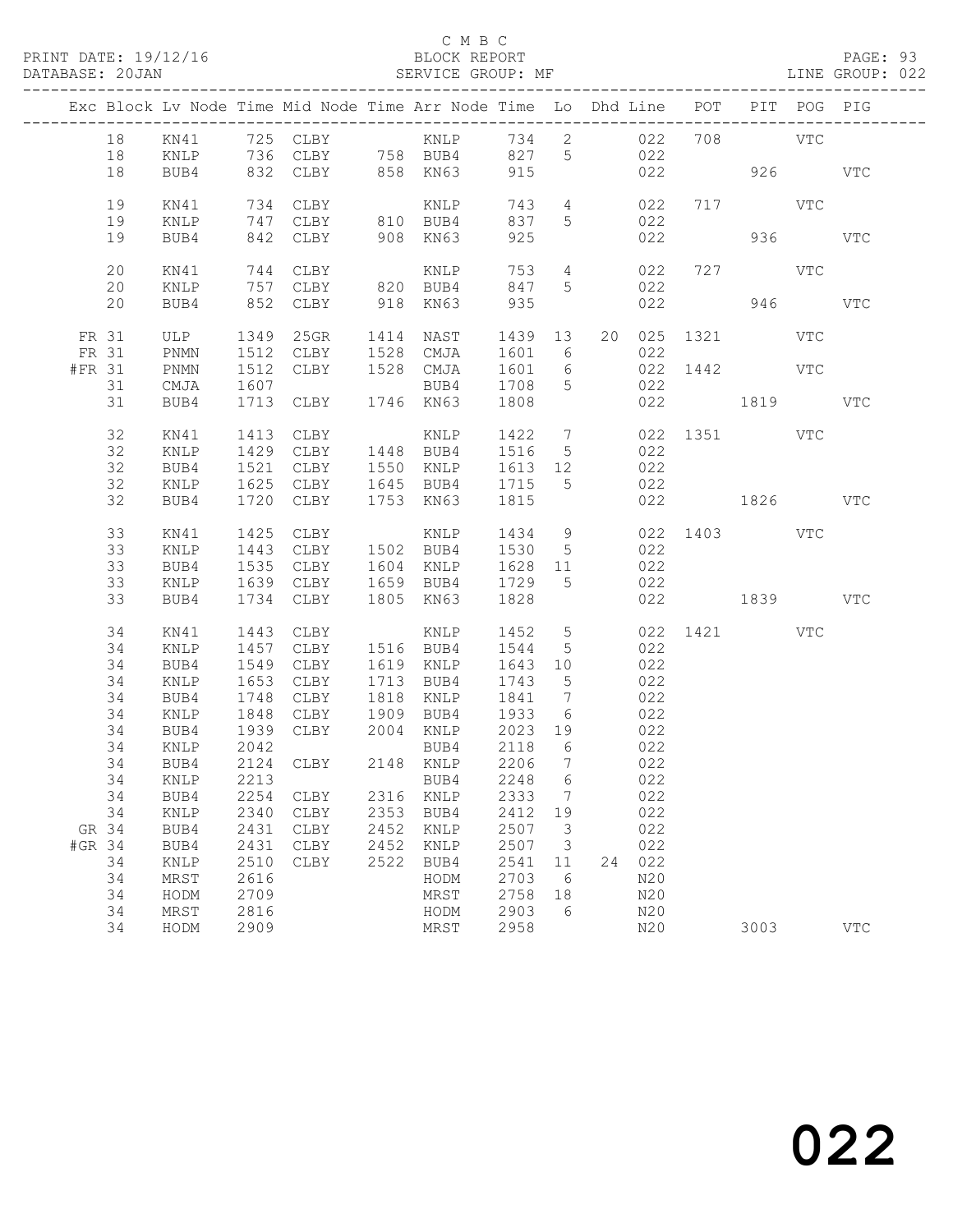### C M B C

|  | DATABASE: 20JAN |                 |      | SERVICE GROUP: MF                              |      |                      |                  |                 |                                                                                |              |         |          | LINE GROUP: 022 |
|--|-----------------|-----------------|------|------------------------------------------------|------|----------------------|------------------|-----------------|--------------------------------------------------------------------------------|--------------|---------|----------|-----------------|
|  |                 |                 |      |                                                |      |                      |                  |                 | Exc Block Lv Node Time Mid Node Time Arr Node Time Lo Dhd Line POT PIT POG PIG |              |         |          |                 |
|  | 35              |                 |      |                                                |      |                      |                  |                 |                                                                                |              |         |          |                 |
|  | 35              | KNLP            |      |                                                |      |                      |                  |                 | 1511 CLBY 1532 BUB4 1558 5 022                                                 |              |         |          |                 |
|  | 35              | BUB4            | 1603 | CLBY 1634 KNLP 1658 9<br>CLBY 1727 BUB4 1757 5 |      |                      |                  |                 | 022                                                                            |              |         |          |                 |
|  | 35              | KNLP            | 1707 |                                                |      |                      |                  |                 | 022                                                                            |              |         |          |                 |
|  | 35              | BUB4            | 1802 | CLBY                                           |      | 1832 KNLP            | 1854             | 9               | 022                                                                            |              |         |          |                 |
|  | 35              | KNLP            | 1903 | CLBY 1924 BUB4                                 |      |                      | 1948 6           |                 | 022                                                                            |              |         |          |                 |
|  | 35              | BUB4            | 1954 | CLBY                                           |      | 2019 KNLP            | 2038             | 19              | 022                                                                            |              |         |          |                 |
|  | 35              | KNLP            | 2057 |                                                |      | BUB4                 | 2133 6           |                 | 022                                                                            |              |         |          |                 |
|  | 35              | BUB4            | 2139 | CLBY                                           |      | 2203 KNLP            | 2221 10          |                 | $022$                                                                          |              |         |          |                 |
|  | 35              | KNLP            | 2231 |                                                |      |                      |                  |                 | BUB4 2303 6 022                                                                |              |         |          |                 |
|  | 35              | BUB4            |      | 2309 CLBY 2331 KN63                            |      |                      | 2347             |                 |                                                                                | 022          |         | 2356 VTC |                 |
|  | 36              | KN41            | 1514 | CLBY                                           |      | KNLP                 |                  |                 | 1523 8                                                                         | 022 1452 VTC |         |          |                 |
|  | 36              | KNLP            | 1531 | CLBY 1552 BUB4                                 |      |                      | 1619 5           |                 | 022                                                                            |              |         |          |                 |
|  | 36              | BUB4            | 1624 |                                                |      | CLBY 1655 KNLP       |                  |                 | 1719 13 022                                                                    |              |         |          |                 |
|  | 36              | KNLP            | 1732 | CLBY 1752 BUB4                                 |      |                      | 1822 6           |                 | 022                                                                            |              |         |          |                 |
|  | 36              | BUB4            | 1828 | CLBY 1858 KN63                                 |      |                      | 1920             |                 |                                                                                | 022 1931 VTC |         |          |                 |
|  | 37              | KN41            | 1530 | CLBY                                           |      | KNLP                 |                  |                 | 1539 5                                                                         | 022 1508 VTC |         |          |                 |
|  | 37              | KNLP            | 1544 | CLBY 1605 BUB4                                 |      |                      | 1633 5           |                 | 022                                                                            |              |         |          |                 |
|  | 37              | BUB4            | 1638 | CLBY                                           |      | 1709 KNLP            | 1733 10          |                 | 022                                                                            |              |         |          |                 |
|  | 37              | KNLP            | 1743 | CLBY                                           |      | 1803 BUB4            | 1832             |                 | $\begin{array}{c c}\n6 & 022\n\end{array}$                                     |              |         |          |                 |
|  | 37              | BUB4            | 1838 | CLBY                                           |      |                      |                  |                 | 1905 KNLP 1926 11 022                                                          |              |         |          |                 |
|  | 37              | KNLP            | 1937 | CLBY 1955 BUB4                                 |      |                      | 2018 6           |                 | 022                                                                            |              |         |          |                 |
|  | 37              | BUB4            | 2024 | CLBY                                           |      | 2049 KN63            | 2106             |                 |                                                                                | 022          |         | 2115     | VTC             |
|  | 50              | DULP            | 505  |                                                |      | MDBY 518 BUB4        | 535              |                 | $5 - 5$<br>002                                                                 |              | 452 VTC |          |                 |
|  | 50              | BUB4            | 540  | MDBY                                           |      | 559 DULP             | 610              | 9               | 002                                                                            |              |         |          |                 |
|  | 50              | $\texttt{DULP}$ | 619  | MDBY                                           |      | 633 BUB4             | 650              | 5 <sup>5</sup>  | 002                                                                            |              |         |          |                 |
|  | 50              | BUB4            | 655  | MDBY                                           |      | 714 16BA             | 720              | $\overline{4}$  | 002                                                                            |              |         |          |                 |
|  | 50              | 16BA            | 724  | MDBY                                           |      | 729 BUB4             | 750              | $5\overline{)}$ | 002                                                                            |              |         |          |                 |
|  | 50              | BUB4            | 755  | MDBY                                           |      | 814 DULP             | 828              | 17              | 002                                                                            |              |         |          |                 |
|  | 50              | DULP            | 845  | MDBY                                           |      |                      |                  | 5 <sup>5</sup>  | 002                                                                            |              |         |          |                 |
|  | 50              | BUB4            | 931  | MDBY                                           |      | 902 BUB4<br>951 16BA | 926<br>959       | $6\overline{6}$ | 002                                                                            |              |         |          |                 |
|  | 50              | 16BA            | 1005 | MDBY                                           |      | 1010 BUB4 1032       |                  | 5 <sup>5</sup>  | 002                                                                            |              |         |          |                 |
|  | 50              | BUB4            | 1037 | MDBY 1057 DULP                                 |      |                      | 1110             | 8 <sup>8</sup>  | 002                                                                            |              |         |          |                 |
|  | 50              | DULP            |      | MDBY                                           |      | 1132 BUB4            |                  |                 |                                                                                |              |         |          |                 |
|  | 50              | BUB4            |      | 1118 MDBY<br>1159 MDBY                         |      | 1219 16BA            | 1154 5<br>1227 7 |                 | 002<br>002                                                                     |              |         |          |                 |
|  |                 |                 |      | 50 16BA 1234 MDBY 1239 BUB4 1301               |      |                      |                  |                 | 5 002                                                                          |              |         |          |                 |
|  | 50              | BUB4            | 1306 | MDBY                                           | 1326 | DULP                 | 1340             | 6               | 002                                                                            |              |         |          |                 |
|  | 50              | DULP            | 1346 | MDBY                                           | 1400 | BUB4                 | 1424             | 5               | 002                                                                            |              |         |          |                 |
|  | 50              | BUB4            | 1429 | MDBY                                           | 1449 | 16BA                 | 1457             | 9               | 002                                                                            |              |         |          |                 |
|  | 50              | 16BA            | 1506 | MDBY                                           | 1511 | BUB4                 | 1535             | 5               | 002                                                                            |              |         |          |                 |
|  | 50              | BUB4            | 1540 | MDBY                                           | 1601 | DULP                 | 1616             | 12              | 002                                                                            |              |         |          |                 |
|  | 50              | $\texttt{DULP}$ | 1628 | MDBY                                           | 1644 | BUB4                 | 1710             | 5               | 002                                                                            |              |         |          |                 |
|  | 50              | BUB4            | 1715 | MDBY                                           | 1739 | 16BA                 | 1748             |                 | 002                                                                            |              | 1811    |          | <b>VTC</b>      |
|  |                 |                 |      |                                                |      |                      |                  |                 |                                                                                |              |         |          |                 |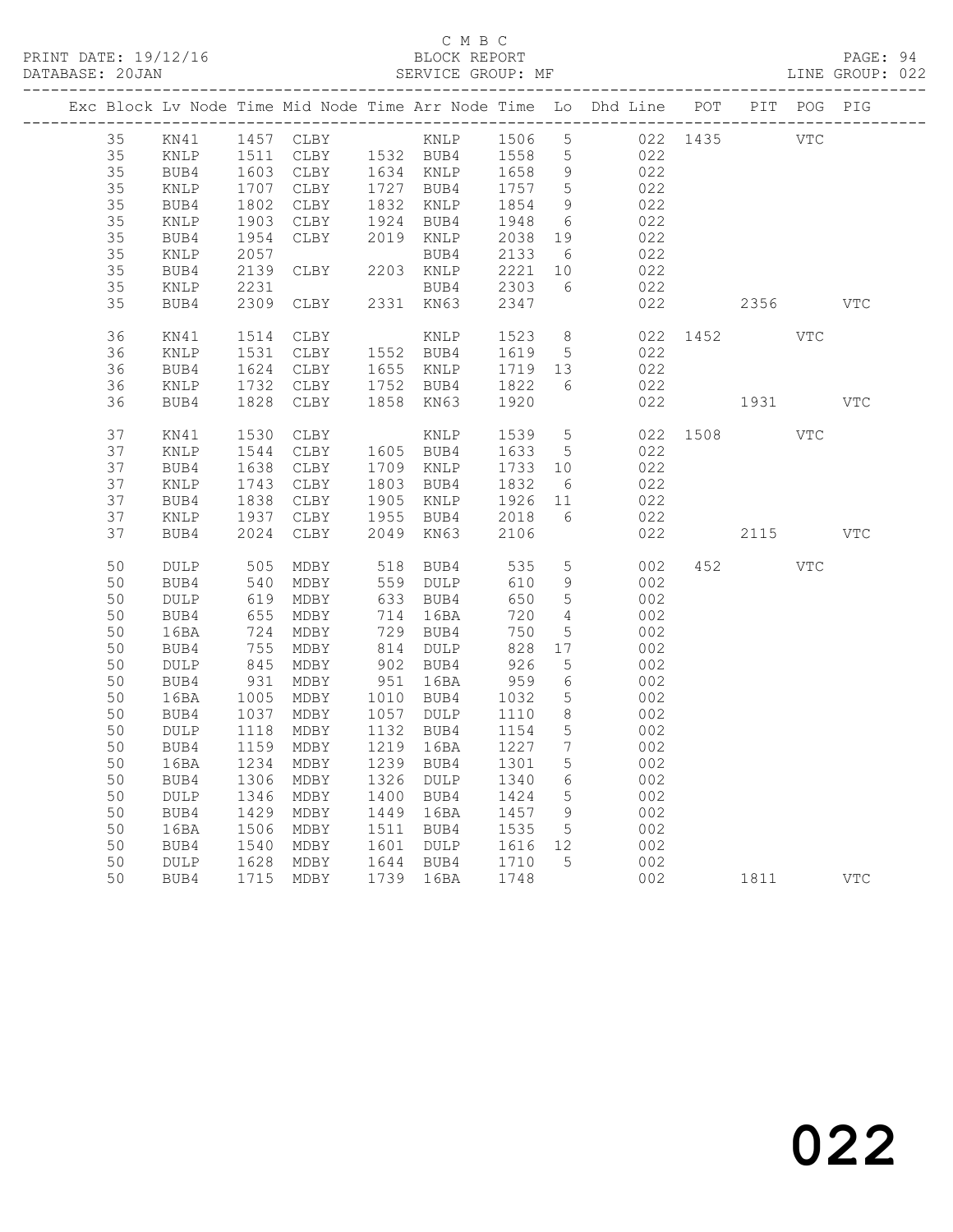PRINT DATE: 19/12/16 BLOCK REPORT BATABASE: 20JAN BERVICE GROUP: MF

## C M B C<br>BLOCK REPORT

PAGE: 95<br>LINE GROUP: 022

|          |              |                                                                                |                                  |            |                                                                  |                      |                              | Exc Block Lv Node Time Mid Node Time Arr Node Time Lo Dhd Line POT PIT POG PIG |         |            |
|----------|--------------|--------------------------------------------------------------------------------|----------------------------------|------------|------------------------------------------------------------------|----------------------|------------------------------|--------------------------------------------------------------------------------|---------|------------|
| 51       |              |                                                                                |                                  |            |                                                                  |                      |                              | DULP 525 MDBY 538 BUB4 555 5 002<br>BUB4 600 MDBY 619 DULP 630 14 002          | 512 VTC |            |
| 51       |              |                                                                                |                                  |            |                                                                  |                      |                              |                                                                                |         |            |
| 51       | DULP         |                                                                                | $644$ MDBY                       |            | 658 BUB4                                                         | 716                  | 5 <sup>5</sup>               | 002                                                                            |         |            |
| 51       | BUB4         | 721                                                                            | MDBY                             |            | 740 16BA                                                         | 746                  | 8                            | 002                                                                            |         |            |
| 51       | 16BA         |                                                                                | MDBY                             | 759<br>847 | 759 BUB4                                                         | 822                  | 5 <sup>5</sup>               | 002                                                                            |         |            |
| 51       | BUB4         | $\begin{array}{c} \n \overline{327} \\  827 \\  \overline{15} \\  \end{array}$ | MDBY                             |            | 16BA                                                             | 855                  | 10                           | 002                                                                            |         |            |
| 51       | 16BA         | 905                                                                            | MDBY                             | 910        | BUB4                                                             | 933                  | $5^{\circ}$                  | 002                                                                            |         |            |
| 51       | BUB4         | 938                                                                            | MDBY                             |            | 958 DULP                                                         | 1011                 | $7\phantom{.0}\phantom{.0}7$ | 002                                                                            |         |            |
| 51       | DULP         | 1018                                                                           | MDBY                             |            | 1032 BUB4                                                        | 1054                 | $5\overline{)}$              | 002                                                                            |         |            |
| 51       | BUB4         | 1059                                                                           | MDBY                             |            | 1119 16BA                                                        | 1127                 | $7\overline{ }$              | 002                                                                            |         |            |
| 51       | 16BA         |                                                                                | 1134 MDBY                        |            | 1139 BUB4                                                        | 1201                 | $5\overline{)}$              | 002                                                                            |         |            |
| 51       | BUB4         | 1206                                                                           | MDBY                             | 1226       | DULP                                                             | 1240                 | 8 <sup>8</sup>               | 002                                                                            |         |            |
| 51       | DULP         | 1248                                                                           | MDBY                             |            | 1302 BUB4                                                        | 1324                 | $5\overline{)}$              | 002                                                                            |         |            |
| 51       | BUB4         | 1329                                                                           | MDBY                             |            | 1349 16BA                                                        | 1357                 | $5^{\circ}$                  | 002                                                                            |         |            |
| 51       | 16BA         | 1402                                                                           | MDBY                             |            | 1407 BUB4                                                        | 1431                 | 5 <sup>5</sup>               | 002<br>002                                                                     |         |            |
| 51       | BUB4         | 1436                                                                           | MDBY                             |            | 1456 DULP                                                        | 1510                 | 10                           | 002                                                                            |         |            |
| 51       | DULP         | 1520                                                                           | MDBY                             |            | 1535 BUB4                                                        | 1600                 | $5\overline{)}$              |                                                                                |         |            |
| 51       | BUB4         | 1605                                                                           | MDBY                             |            | 1626 16BA                                                        | 1634                 | 9<br>$5^{\circ}$             | 002                                                                            |         |            |
| 51<br>51 | 16BA<br>BUB4 | 1643<br>1720                                                                   | MDBY<br>MDBY                     |            | 1648 BUB4<br>1744 DULP                                           | 1715<br>1758<br>1758 |                              | 002<br>002                                                                     | 1813    | <b>VTC</b> |
|          |              |                                                                                |                                  |            |                                                                  |                      |                              |                                                                                |         |            |
| 52       | DULP         | 604                                                                            | MDBY                             |            | 618 BUB4 635                                                     |                      | 5 <sup>5</sup>               | 002                                                                            | 551 VTC |            |
| 52       | BUB4         |                                                                                |                                  |            |                                                                  | 712                  | $6\overline{6}$              | 002                                                                            |         |            |
| 52       | <b>DULP</b>  |                                                                                |                                  |            |                                                                  | 754                  | $5\overline{)}$              | 002                                                                            |         |            |
| 52       | BUB4         |                                                                                | 640 MDBY<br>718 MDBY<br>759 MDBY |            | 659 DULP<br>733 BUB4<br>818 16BA<br>733 BUB4<br>818 16BA<br>16BA | 826                  | $5\overline{)}$              | 002                                                                            |         |            |
| 52       | 16BA         | 831                                                                            | MDBY                             |            | 836 BUB4                                                         | 900                  | $5\overline{)}$              | 002                                                                            |         |            |
| 52       | BUB4         | 905                                                                            | MDBY                             |            | 925 DULP                                                         | 938                  | 10                           | 002                                                                            |         |            |
| 52       | DULP         | 948                                                                            | MDBY                             |            | 1003 BUB4                                                        | 1025                 | $5^{\circ}$                  | 002                                                                            |         |            |
| 52       | BUB4         | 1030                                                                           | MDBY                             | 1050       | 16BA                                                             | 1058                 | $6\overline{6}$              | 002                                                                            |         |            |
| 52       | 16BA         | 1104                                                                           | MDBY                             |            | 1109 BUB4                                                        | 1131                 | $5\overline{)}$              | 002                                                                            |         |            |
| 52       | BUB4         | 1136                                                                           | MDBY                             |            | 1156 DULP                                                        | 1210                 | 8 <sup>8</sup>               | 002                                                                            |         |            |
| 52       | <b>DULP</b>  | 1218                                                                           | MDBY                             | 1232       | BUB4                                                             | 1254                 | $5\overline{)}$              | 002                                                                            |         |            |
| 52       | BUB4         | 1259                                                                           | MDBY                             | 1319       | 16BA                                                             | 1327                 | $5\overline{)}$              | 002                                                                            |         |            |
| 52       | 16BA         | 1332                                                                           | MDBY                             | 1337       | BUB4                                                             | 1401                 | 5                            | 002                                                                            |         |            |
| 52       | BUB4         | 1406                                                                           | MDBY                             | 1426       | DULP                                                             | 1440 11              |                              | 002                                                                            |         |            |
| 52       | DULP         | 1451                                                                           | MDBY                             |            | 1506 BUB4                                                        | 1530                 | $5\overline{)}$              | 002                                                                            |         |            |
| 52       | BUB4         | 1535                                                                           | MDBY                             | 1556       | 16BA                                                             | 1604                 | 9                            | 002                                                                            |         |            |
| 52       | 16BA         | 1613                                                                           | MDBY                             |            | 1620 BUB4 1645                                                   |                      | $5^{\circ}$                  | 002                                                                            |         |            |
| 52       | BUB4         |                                                                                | 1650 MDBY                        |            | 1712 DULP                                                        | 1727                 |                              | 002                                                                            | 1742    | <b>VTC</b> |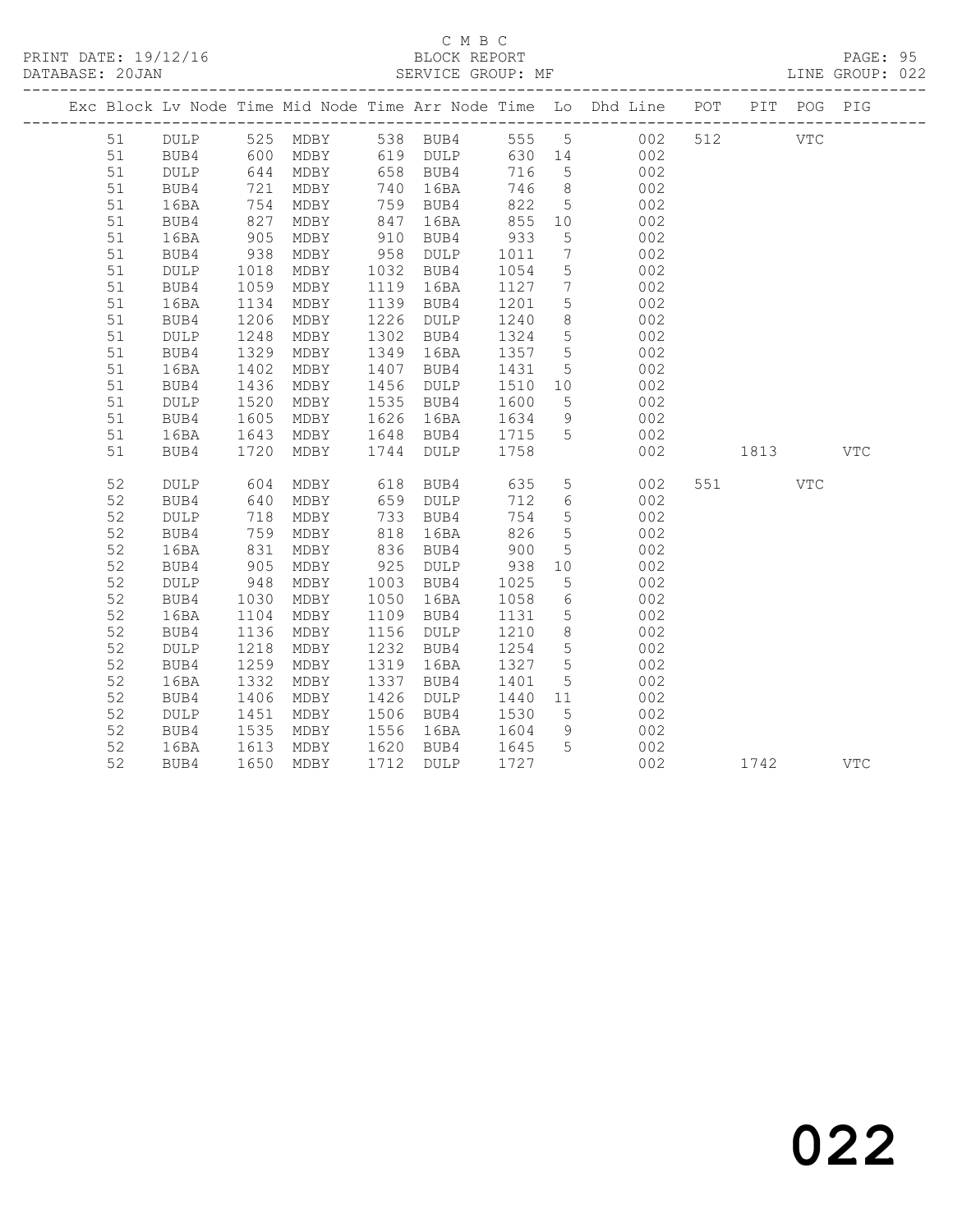## C M B C<br>BLOCK REPORT

LINE GROUP: 022

|          |              |              |                                |              |                       |                                             |                                                 | Exc Block Lv Node Time Mid Node Time Arr Node Time Lo Dhd Line POT |                                                        | PIT POG PIG |            |
|----------|--------------|--------------|--------------------------------|--------------|-----------------------|---------------------------------------------|-------------------------------------------------|--------------------------------------------------------------------|--------------------------------------------------------|-------------|------------|
| 53       |              |              |                                |              |                       |                                             |                                                 |                                                                    | 626 VTC                                                |             |            |
| 53       |              |              |                                |              |                       | $\begin{array}{ccc}\n745 & 16\n\end{array}$ |                                                 |                                                                    |                                                        |             |            |
| 53       | DULP         | 801          | MDBY                           |              | 818 BUB4              | 842                                         | 5 <sup>5</sup>                                  | 002                                                                |                                                        |             |            |
| 53       | BUB4         | 847          | MDBY                           | 907          | 16BA                  | 915                                         | $5\overline{)}$                                 | 002                                                                |                                                        |             |            |
| 53       | 16BA         | 920<br>953   | MDBY                           | 925          | BUB4                  | 948                                         | $5\overline{)}$                                 | 002                                                                |                                                        |             |            |
| 53       | BUB4         |              | MDBY                           | 1013         | DULP                  | 1026                                        | $7\overline{ }$                                 | 002                                                                |                                                        |             |            |
| 53       | DULP         | 1033         | MDBY                           | 1047         | BUB4                  | 1109                                        | $5\phantom{.0}$                                 | 002                                                                |                                                        |             |            |
| 53       | BUB4         | 1114         | MDBY                           | 1134         | 16BA                  | 1142                                        | $7\overline{ }$                                 | 002                                                                |                                                        |             |            |
| 53       | 16BA         | 1149         | MDBY                           | 1154         | BUB4                  | 1216                                        | 5 <sup>5</sup><br>$6\overline{6}$               | 002                                                                |                                                        |             |            |
| 53<br>53 | BUB4<br>DULP | 1221<br>1301 | MDBY<br>MDBY                   | 1241<br>1315 | DULP<br>BUB4          | 1255<br>1339                                | $5\overline{)}$                                 | 002<br>002                                                         |                                                        |             |            |
| 53       | BUB4         | 1344         | MDBY                           | 1404         | 16BA                  | 1412                                        | $5\overline{)}$                                 | 002                                                                |                                                        |             |            |
| 53       | 16BA         | 1417         | MDBY                           | 1422         | BUB4                  | 1446                                        | $5\overline{)}$                                 | 002                                                                |                                                        |             |            |
| 53       | BUB4         | 1451         | MDBY                           | 1511         | DULP                  | 1525                                        | 15                                              | 002                                                                |                                                        |             |            |
| 53       | DULP         | 1540         | MDBY                           | 1555         | BUB4                  | 1620                                        | $5\overline{)}$                                 | 002                                                                |                                                        |             |            |
| 53       | BUB4         | 1625         | MDBY                           | 1646         | 16BA                  | 1654                                        | 9                                               | 002                                                                |                                                        |             |            |
| 53       | 16BA         | 1703         | MDBY                           | 1708         | BUB4                  | 1735                                        | $5\overline{)}$                                 | 002                                                                |                                                        |             |            |
| 53       | BUB4         | 1740         | MDBY                           | 1803         | DULP                  | 1817                                        | 9                                               | 002                                                                |                                                        |             |            |
| 53       | DULP         | 1826         | MDBY                           | 1841         | BUB4                  | 1904                                        | $5\overline{)}$                                 | 002                                                                |                                                        |             |            |
| 53       | BUB4         | 1909         | MDBY                           | 1929         | 16BA                  | 1936 11                                     |                                                 | 002                                                                |                                                        |             |            |
| 53       | 16BA         | 1947         | MDBY                           | 1951         | BUB4                  | 2012                                        | 5                                               | 002                                                                |                                                        |             |            |
| 53       | BUB4         | 2017         | MDBY                           | 2034         | DULP                  | 2047                                        | $\overline{\mathbf{3}}$                         | 002                                                                |                                                        |             |            |
| 53       | DULP         | 2050         | MDBY                           | 2104         | BUB4                  | 2122                                        | $5\overline{)}$                                 | 002                                                                |                                                        |             |            |
| 53       | BUB4         | 2127         | MDBY                           | 2144         | DULP                  | 2157                                        | $7\phantom{.0}\phantom{.0}7$                    | 002                                                                |                                                        |             |            |
| 53       | DULP         | 2204         | MDBY                           | 2217         | BUB4                  | 2235                                        | $7\overline{ }$                                 | 002                                                                |                                                        |             |            |
| 53<br>53 | BUB4         | 2242<br>2324 | MDBY                           | 2259         | DULP                  | 2312<br>2351                                | 12                                              | 002                                                                |                                                        |             |            |
| 53       | DULP<br>BUB4 | 2406         | MDBY<br>MDBY                   | 2334<br>2423 | BUB4<br>DULP          | 2435                                        | 15<br>$\overline{7}$                            | 002<br>002                                                         |                                                        |             |            |
| 53       | DULP         | 2442         | MDBY                           | 2452         | BUB4                  | 2509                                        | 25                                              | 002                                                                |                                                        |             |            |
| 53       | BUB4         | 2534         | MDBY                           | 2551         | DULP                  | 2603                                        | $\overline{7}$                                  | 002                                                                |                                                        |             |            |
| 53       | DULP         | 2610         |                                |              | GEGR                  | 2636                                        | $\mathcal{S}$                                   | N22                                                                |                                                        |             |            |
| 53       | GEGR         | 2639         |                                |              | DULP                  | 2704                                        |                                                 | N22                                                                | 2714                                                   |             | <b>VTC</b> |
|          |              |              |                                |              |                       |                                             |                                                 |                                                                    |                                                        |             |            |
| 54       | 16BA         | 700<br>728   | MDBY 705 BUB4<br>MDBY 747 DULP |              |                       | 723                                         | $5\overline{)}$                                 | 002                                                                | 641 641 641 641 642 643 643 643 643 643 643 643 644 65 | VTC         |            |
| 54       | BUB4         |              | MDBY                           |              | 747 DULP              | 800 14                                      |                                                 | 002                                                                |                                                        |             |            |
| 54       | DULP         | 814          | MDBY                           | 831          | BUB4                  | 855                                         | 5 <sup>5</sup>                                  | 002                                                                |                                                        |             |            |
| 54       | BUB4         | 900          | MDBY                           | 920          | 16BA                  | 928                                         | 8 <sup>8</sup>                                  | 002                                                                |                                                        |             |            |
| 54<br>54 | 16BA         | 936<br>1008  | MDBY<br>MDBY                   |              | 941 BUB4<br>1028 DULP | 1003<br>1041                                | $5\overline{)}$<br>$7\phantom{.0}\phantom{.0}7$ | 002<br>002                                                         |                                                        |             |            |
| 54       | BUB4         |              | DULP 1048 MDBY 1102 BUB4 1124  |              |                       |                                             | 5 <sub>5</sub>                                  | 002                                                                |                                                        |             |            |
| 54       | BUB4         | 1129         | MDBY                           | 1149         | 16BA                  | 1157                                        | $7\phantom{.0}$                                 | 002                                                                |                                                        |             |            |
| 54       | 16BA         | 1204         | MDBY                           | 1209         | BUB4                  | 1231                                        | 5                                               | 002                                                                |                                                        |             |            |
| 54       | BUB4         | 1236         | MDBY                           | 1256         | DULP                  | 1310                                        | 7                                               | 002                                                                |                                                        |             |            |
| 54       | DULP         | 1317         | MDBY                           | 1331         | BUB4                  | 1355                                        | 4                                               | 002                                                                |                                                        |             |            |
| 54       | BUB4         | 1359         | MDBY                           | 1419         | 16BA                  | 1427                                        | 4                                               | 002                                                                |                                                        |             |            |
| 54       | 16BA         | 1431         | MDBY                           | 1436         | BUB4                  | 1500                                        | 5                                               | 002                                                                |                                                        |             |            |
| 54       | BUB4         | 1505         | MDBY                           | 1525         | DULP                  | 1540                                        | 9                                               | 002                                                                |                                                        |             |            |
| 54       | DULP         | 1549         | MDBY                           | 1605         | BUB4                  | 1630                                        | 5                                               | 002                                                                |                                                        |             |            |
| 54       | BUB4         | 1635         | MDBY                           | 1657         | 16BA                  | 1706                                        | 7                                               | 002                                                                |                                                        |             |            |
| 54       | 16BA         | 1713         | MDBY                           | 1718         | BUB4                  | 1745                                        | 5                                               | 002                                                                |                                                        |             |            |
| 54       | BUB4         | 1750         | MDBY                           | 1813         | DULP                  | 1827                                        |                                                 | 002                                                                | 1840                                                   |             | <b>VTC</b> |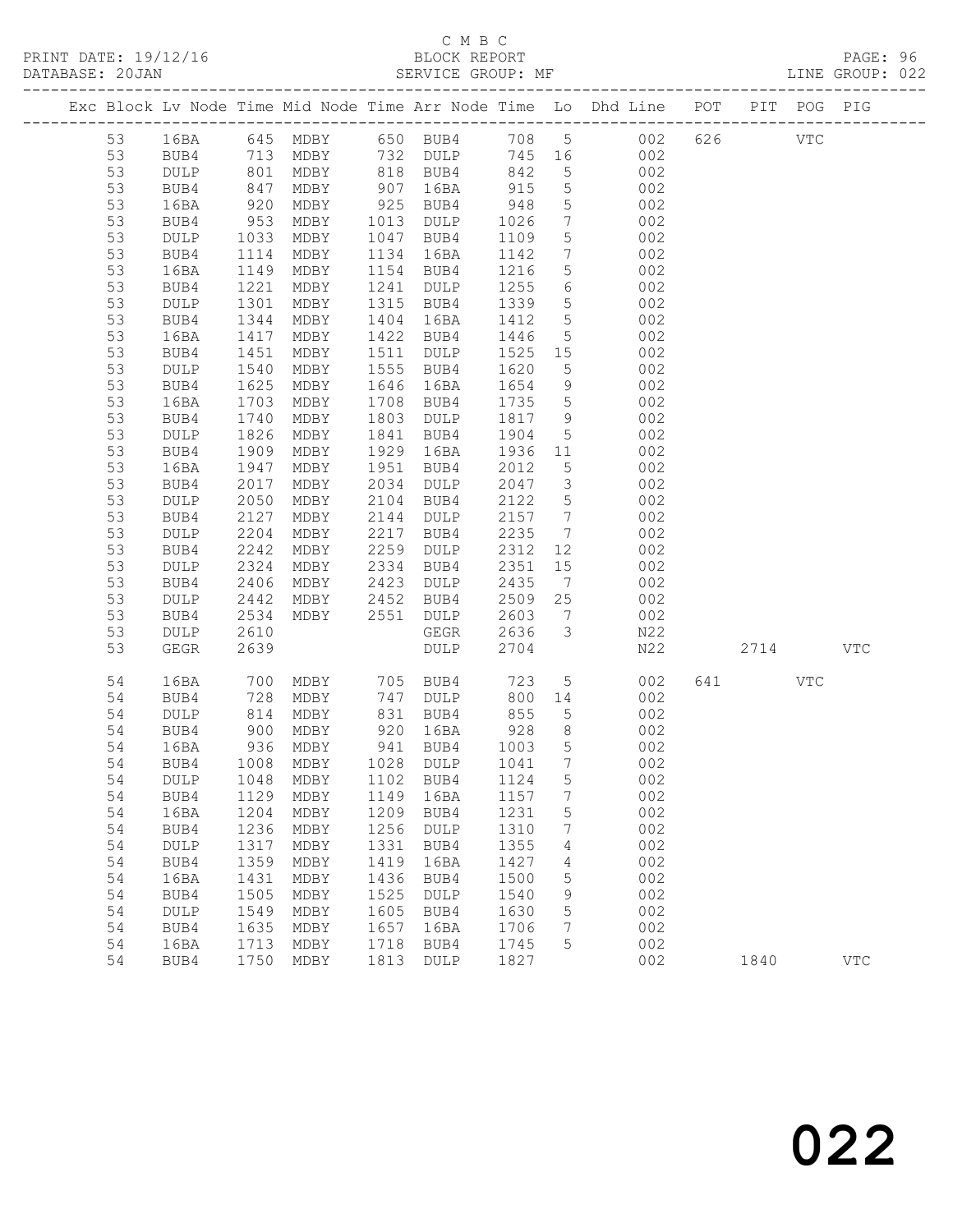## C M B C

| DATABASE: 20JAN |              |                          |                                                                            |              |                                          |                 |                         | SERVICE GROUP: MF AND THE GROUP: 022                                           |           |     |              |  |
|-----------------|--------------|--------------------------|----------------------------------------------------------------------------|--------------|------------------------------------------|-----------------|-------------------------|--------------------------------------------------------------------------------|-----------|-----|--------------|--|
|                 |              |                          |                                                                            |              |                                          |                 |                         | Exc Block Lv Node Time Mid Node Time Arr Node Time Lo Dhd Line POT PIT POG PIG |           |     |              |  |
| 55              |              |                          |                                                                            |              |                                          |                 |                         | 16BA 714 MDBY 719 BUB4 738 5 002 655 VTC                                       |           |     |              |  |
| 55              | BUB4         |                          | 743 MDBY 802 DULP 816 13                                                   |              |                                          |                 |                         | 002                                                                            |           |     |              |  |
| 55              | DULP         |                          | 829 MDBY 846 BUB4 910<br>915 MDBY 935 DULP 948<br>1003 MDBY 1017 BUB4 1039 |              |                                          |                 | $5\overline{)}$         | 002                                                                            |           |     |              |  |
| 55              | BUB4         |                          |                                                                            |              | MDBY 935 DULP 948<br>MDBY 1017 BUB4 1039 |                 | 15                      | 002                                                                            |           |     |              |  |
| 55              | DULP         |                          |                                                                            |              |                                          |                 | $5\overline{)}$         | 002                                                                            |           |     |              |  |
| 55              | BUB4         | 1044                     | MDBY                                                                       |              | 1104 16BA                                | 1112            |                         | $7\overline{ }$<br>002                                                         |           |     |              |  |
| 55              | 16BA         | 1119                     | MDBY                                                                       |              | 1124 BUB4                                | 1146            | 5 <sup>5</sup>          | 002                                                                            |           |     |              |  |
| 55              | BUB4         | 1151                     | MDBY                                                                       |              | 1211 DULP                                | 1225            | 8 <sup>8</sup>          | 002                                                                            |           |     |              |  |
| 55              | DULP         | 1233                     | MDBY                                                                       |              | 1247 BUB4                                | 1309            | $5\overline{)}$         | 002                                                                            |           |     |              |  |
| 55              | BUB4         | 1314                     | MDBY                                                                       |              | 1334 16BA                                | 1342            | $5\overline{)}$         | 002                                                                            |           |     |              |  |
| 55              | 16BA         | 1347                     | MDBY                                                                       |              | 1352 BUB4                                | 1416            | 5 <sup>5</sup>          | 002                                                                            |           |     |              |  |
| 55              | BUB4         | 1421                     | MDBY                                                                       | 1441         | DULP                                     | 1455            | $6\overline{6}$         | 002                                                                            |           |     |              |  |
| 55              | DULP         | $\frac{1}{1501}$         | MDBY                                                                       |              | 1516 BUB4                                | 1540            | 5 <sup>5</sup>          | 002                                                                            |           |     |              |  |
| 55              | BUB4         | 1545                     | MDBY                                                                       |              | 1606 16BA                                | 1614            | 9                       | 002                                                                            |           |     |              |  |
| 55              | 16BA         | 1623                     | MDBY                                                                       |              | 1630 BUB4                                | 1655            | $5\overline{)}$         | 002                                                                            |           |     |              |  |
| 55              | BUB4         | 1700<br>$1100$<br>$1744$ | MDBY                                                                       |              | 1723 DULP                                | 1738            | $6\overline{6}$         | 002                                                                            |           |     |              |  |
| 55              | DULP         |                          | MDBY                                                                       |              | 1800 BUB4                                | 1827            | 5 <sup>5</sup>          | 002                                                                            |           |     |              |  |
| 55              | BUB4         | 1832                     | MDBY                                                                       | 1853         | DULP                                     | 1906            | $7\overline{ }$         | 002                                                                            |           |     |              |  |
| 55              | DULP         | 1913                     | MDBY                                                                       | 1928         | BUB4                                     | 1949            | $5\overline{)}$         | 002                                                                            |           |     |              |  |
| 55              | BUB4         | 1954                     | MDBY                                                                       | 2014         | 16BA                                     | 2020 14         |                         | 002                                                                            |           |     |              |  |
| 55              | 16BA         | 2034<br>2102             | MDBY                                                                       |              | 2038 BUB4                                | 2057 5          |                         | 002                                                                            |           |     |              |  |
| 55<br>55        | BUB4         | 2135                     | MDBY                                                                       | 2119<br>2148 | DULP                                     | 2132<br>2206    | $\overline{\mathbf{3}}$ | 002<br>$6\overline{6}$<br>002                                                  |           |     |              |  |
| 55              | DULP<br>BUB4 | 2212                     | MDBY<br>MDBY                                                               | 2229         | BUB4<br>DULP                             | 2242            | 10                      | 002                                                                            |           |     |              |  |
| 55              | DULP         | 2252                     | MDBY                                                                       |              | 2302 BUB4                                | 2319            | 11                      | 002                                                                            |           |     |              |  |
| 55              | BUB4         | 2330                     | MDBY                                                                       | 2347         | DULP                                     | 2359            | 13                      | 002                                                                            |           |     |              |  |
| 55              | DULP         | 2412                     | MDBY 2422                                                                  |              | BUB4                                     | 2439            | 25                      | 002                                                                            |           |     |              |  |
| 55              | BUB4         | 2504                     | MDBY 2521 DULP                                                             |              |                                          | 2533            | $\overline{7}$          | 002                                                                            |           |     |              |  |
| 55              | DULP         | 2540                     |                                                                            |              | GEGR                                     | 2606            | $\overline{\mathbf{3}}$ | N22                                                                            |           |     |              |  |
| 55              | GEGR         | 2609                     |                                                                            |              | DULP                                     | 2634            | $6\overline{6}$         | N22                                                                            |           |     |              |  |
| 55              | DULP         | 2640                     |                                                                            |              | GEGR                                     | 2706            | $\overline{\mathbf{3}}$ | N22                                                                            |           |     |              |  |
| 55              | GEGR         | 2709                     |                                                                            |              | DULP                                     | 2734            |                         | N22                                                                            | 2744      |     | <b>VTC</b>   |  |
| 56              | 16BA         | 720                      |                                                                            |              | MDBY 725 BUB4                            | 746             |                         | $5 - 5$<br>002                                                                 | 659 — 100 | VTC |              |  |
| 56              | BUB4         | 751                      |                                                                            |              | MDBY 810 16BA                            | 818             | $\overline{\mathbf{3}}$ | 002                                                                            |           |     |              |  |
| 56              | 16BA         | 821                      | MDBY                                                                       |              | 826 BUB4 850                             |                 | $5\overline{)}$         | 002                                                                            |           |     |              |  |
| 56              | BUB4         |                          | 855 MDBY<br>933 MDBY                                                       |              | 915 DULP<br>948 BUB4                     | $928$<br>$1010$ | $5\overline{)}$         | 002                                                                            |           |     |              |  |
| 56              | DULP         |                          |                                                                            |              |                                          |                 | 5                       | 002                                                                            |           |     |              |  |
|                 |              |                          | 56 BUB4 1015 MDBY 1035 16BA 1043 6                                         |              |                                          |                 |                         | 002                                                                            |           |     |              |  |
| 56              | 16BA         | 1049                     | MDBY                                                                       | 1054         | BUB4                                     | 1116            | $\mathsf S$             | 002                                                                            |           |     |              |  |
| 56              | BUB4         | 1121                     | MDBY                                                                       | 1141         | DULP                                     | 1154            | 9                       | 002                                                                            |           |     |              |  |
| 56              | DULP         | 1203                     | MDBY                                                                       | 1217         | BUB4                                     | 1239            | $\mathsf S$             | 002                                                                            |           |     |              |  |
| 56              | BUB4         | 1244                     | MDBY                                                                       | 1304         | 16BA                                     | 1312            | 5                       | 002                                                                            |           |     |              |  |
| 56              | 16BA         | 1317                     | MDBY                                                                       | 1322         | BUB4                                     | 1346            | 5                       | 002                                                                            |           |     |              |  |
| 56              | BUB4         | 1351                     | MDBY                                                                       | 1411         | $\texttt{DULP}$                          | 1425            | 14                      | 002                                                                            |           |     |              |  |
| 56              | DULP         | 1439                     | MDBY                                                                       | 1454         | BUB4                                     | 1518            | $5^{\circ}$             | 002                                                                            |           |     |              |  |
| 56              | BUB4         | 1523                     | MDBY                                                                       | 1543         | 16BA                                     | 1551            | 12                      | 002                                                                            |           |     |              |  |
| 56              | 16BA         | 1603                     | MDBY                                                                       | 1610         | BUB4                                     | 1635            | $5^{\circ}$             | 002                                                                            |           |     |              |  |
| 56              | BUB4         | 1640                     | MDBY                                                                       | 1702         | DULP                                     | 1717            | 13                      | 002                                                                            |           |     |              |  |
| 56              | DULP         | 1730                     | MDBY                                                                       | 1746         | BUB4                                     | 1813            | $5^{\circ}$             | 002                                                                            |           |     |              |  |
| 56              | BUB4         |                          | 1818 MDBY                                                                  | 1841         | DULP                                     | 1854            |                         | 002                                                                            | 1907      |     | $_{\rm VTC}$ |  |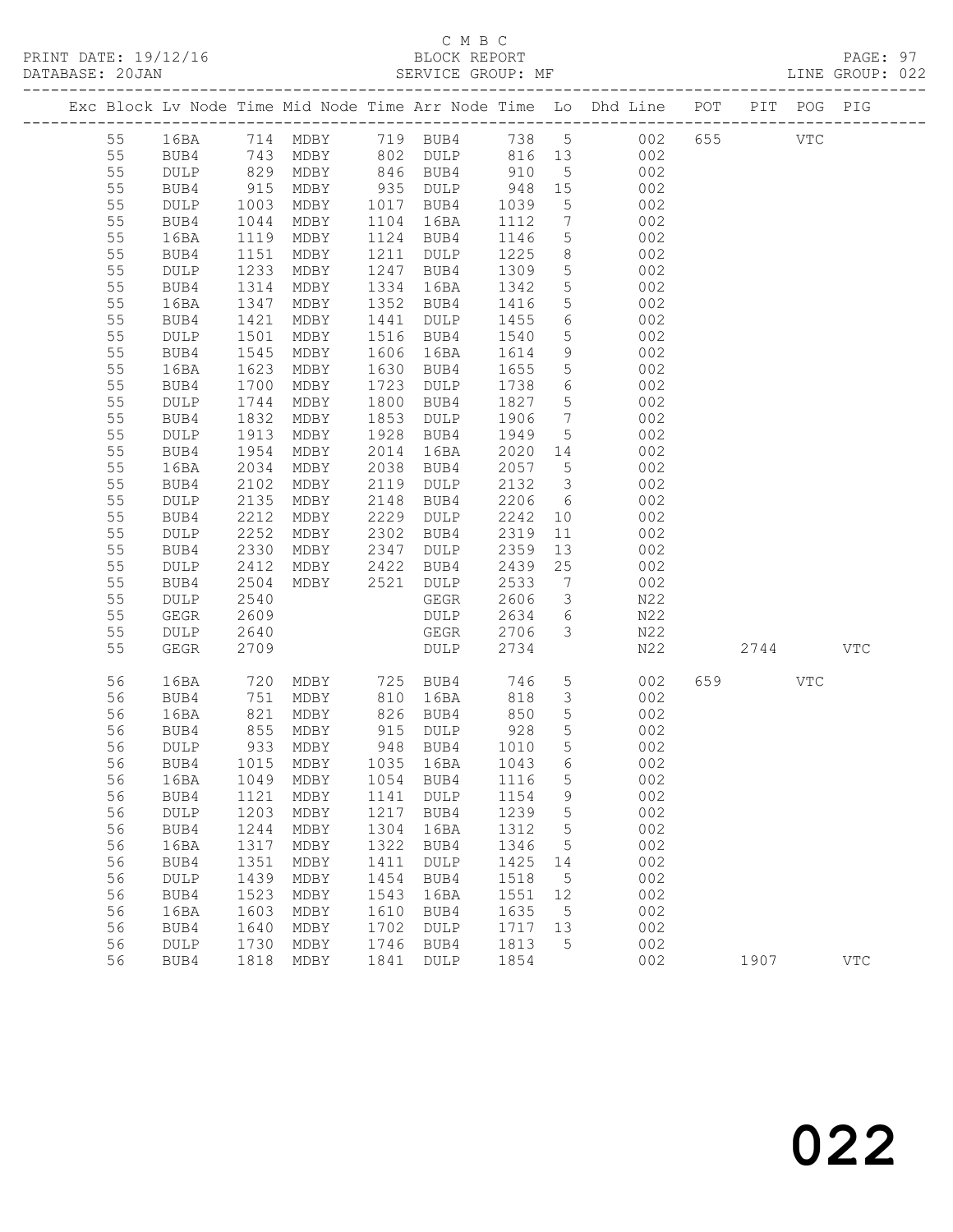PRINT DATE: 19/12/16 BLOCK REPORT BATABASE: 20JAN BLOCK REPORT SERVICE GROUP: MF

## C M B C<br>BLOCK REPORT

PAGE: 98<br>LINE GROUP: 022

|          |                 |                                                             |                                                      |      |                        |                 |                                    | Exc Block Lv Node Time Mid Node Time Arr Node Time Lo Dhd Line POT PIT POG PIG |     |      |            |            |
|----------|-----------------|-------------------------------------------------------------|------------------------------------------------------|------|------------------------|-----------------|------------------------------------|--------------------------------------------------------------------------------|-----|------|------------|------------|
| 57       | DULP            |                                                             | 730 MDBY      745  BUB4<br>811  MDBY      831   16BA |      |                        | 806 5           |                                    | 002 715                                                                        |     | VTC  |            |            |
| 57       | BUB4            | 811                                                         | MDBY                                                 |      | 831 16BA               | 839             | $\overline{7}$                     | 002                                                                            |     |      |            |            |
| 57       | 16BA            |                                                             | 846 MDBY<br>920 MDBY                                 |      | 851 BUB4<br>940 16BA   | 915             | $5\overline{)}$                    | 002                                                                            |     |      |            |            |
| 57       | BUB4            |                                                             |                                                      |      |                        | 948             | $\mathcal{S}$                      | 002                                                                            |     |      |            |            |
| 57       | 16BA            | $951$<br>$1023$                                             | MDBY                                                 |      | 956 BUB4               | 1018            | $5\phantom{.0}$                    | 002                                                                            |     |      |            |            |
| 57       | BUB4            |                                                             | MDBY                                                 |      | 1043 DULP              | 1056            | $7\overline{ }$                    | 002                                                                            |     |      |            |            |
| 57       | DULP            | 1103                                                        | MDBY                                                 |      | 1117 BUB4              | 1139            | $5\phantom{.0}$                    | 002                                                                            |     |      |            |            |
| 57<br>57 | BUB4            | 1144<br>1219                                                | MDBY                                                 |      | 1204 16BA<br>1224 BUB4 | 1212<br>1246    | $7\overline{ }$                    | 002<br>002                                                                     |     |      |            |            |
| 57       | 16BA            | 1251                                                        | MDBY                                                 | 1311 |                        | 1325            | $5\overline{)}$<br>$6\overline{6}$ | 002                                                                            |     |      |            |            |
| 57       | BUB4<br>DULP    | $\begin{array}{c}\n 1251 \\  1331\n \end{array}$            | MDBY<br>MDBY                                         |      | DULP<br>1345 BUB4      | 1409            | $5\overline{)}$                    | 002                                                                            |     |      |            |            |
| 57       | BUB4            |                                                             | MDBY                                                 |      | 1434 16BA              | 1442            | 13                                 | 002                                                                            |     |      |            |            |
| 57       | 16BA            | 1414<br>1455                                                | MDBY                                                 |      | 1500 BUB4              | 1524            | 5 <sup>5</sup>                     | 002                                                                            |     |      |            |            |
| 57       | BUB4            |                                                             | MDBY                                                 |      | 1549 DULP              | 1604            | 14                                 | 002                                                                            |     |      |            |            |
| 57       | $\texttt{DULP}$ | 1529<br>1618                                                | MDBY                                                 |      | 1634 BUB4              | 1700            | $5\overline{)}$                    | 002                                                                            |     |      |            |            |
| 57       | BUB4            | $\begin{array}{c} 1310 \\ 1705 \\ 1748 \\ 1825 \end{array}$ | MDBY                                                 |      | 1728 16BA              | 1737 11         |                                    | 002                                                                            |     |      |            |            |
| 57       | 16BA            |                                                             | MDBY                                                 |      | 1753 BUB4              | 1820            | 5 <sup>5</sup>                     | 002                                                                            |     |      |            |            |
| 57       | BUB4            |                                                             | MDBY                                                 | 1848 | 16BA                   | 1855            | $\overline{4}$                     | 002                                                                            |     |      |            |            |
| 57       | 16BA            | 1859                                                        | MDBY                                                 |      | 1904 BUB4              | 1927            | $5^{\circ}$                        | 002                                                                            |     |      |            |            |
| 57       | BUB4            | 1932                                                        | MDBY                                                 |      | 1952 DULP              | 2005            | 11                                 | 002                                                                            |     |      |            |            |
| 57       | DULP            | 2016                                                        | MDBY                                                 |      | 2030 BUB4              | 2049            | 5                                  | 002                                                                            |     |      |            |            |
| 57       | BUB4            | 2054                                                        | MDBY                                                 | 2111 | 16BA                   | 2117            |                                    | 002                                                                            |     | 2135 |            | <b>VTC</b> |
| 58       | 16BA            | 747                                                         | MDBY                                                 |      | 753 BUB4               | 814             | $5\overline{)}$                    | 002                                                                            | 726 |      | <b>VTC</b> |            |
| 58       | BUB4            | 819                                                         | MDBY                                                 |      | 839 DULP               | 852             | 9                                  | 002                                                                            |     |      |            |            |
| 58       | $\texttt{DULP}$ | 901                                                         | MDBY                                                 |      | 918 BUB4               | 941             | $5\overline{)}$                    | 002                                                                            |     |      |            |            |
| 58       | BUB4            | 946                                                         | MDBY                                                 |      | 1006 16BA              | 1014            | $5\overline{)}$                    | 002                                                                            |     |      |            |            |
| 58       | 16BA            | 1019                                                        | MDBY                                                 |      | 1024 BUB4              | 1046            | $5\phantom{.0}$                    | 002                                                                            |     |      |            |            |
| 58       | BUB4            | 1051                                                        | MDBY                                                 |      | 1111 DULP              | 1124            | 9                                  | 002                                                                            |     |      |            |            |
| 58       | DULP            | $112$<br>1214<br>249                                        | MDBY                                                 |      | 1147 BUB4              | 1209            | $5\overline{)}$                    | 002                                                                            |     |      |            |            |
| 58       | BUB4            |                                                             | MDBY                                                 |      | 1234 16BA              | 1242            | $7\overline{7}$                    | 002                                                                            |     |      |            |            |
| 58       | 16BA            | $12 -$<br>1321<br>101                                       | MDBY                                                 |      | 1254 BUB4              | 1316            | $5\overline{)}$                    | 002                                                                            |     |      |            |            |
| 58       | BUB4            |                                                             | MDBY                                                 |      | 1341 DULP              | 1355            | $6\overline{6}$                    | 002                                                                            |     |      |            |            |
| 58       | <b>DULP</b>     | $1401$<br>$1444$                                            | MDBY                                                 |      | 1415 BUB4              | 1439            | $5\phantom{.0}$                    | 002                                                                            |     |      |            |            |
| 58       | BUB4            |                                                             | MDBY                                                 | 1504 | 16BA                   | 1512 13         |                                    | 002                                                                            |     |      |            |            |
| 58       | 16BA            | 1525                                                        | MDBY                                                 |      | 1530 BUB4              | 1555            | $5\overline{)}$                    | 002                                                                            |     |      |            |            |
| 58       | BUB4            | 1600                                                        | MDBY                                                 |      | 1621 DULP<br>1703 BUB4 | 1636 11<br>1730 |                                    | 002                                                                            |     |      |            |            |
| 58<br>58 | DULP            | 1647                                                        | MDBY                                                 | 1758 |                        | 1806            | $5^{\circ}$                        | 002<br>002                                                                     |     |      |            |            |
| 58       | BUB4<br>16BA    | 1735<br>1819                                                | MDBY<br>MDBY                                         |      | 16BA<br>1824 BUB4      | 1849            | 13<br>$5^{\circ}$                  | 002                                                                            |     |      |            |            |
| 58       | BUB4            | 1854                                                        | MDBY                                                 |      | 1915 16BA              | 1922            | 10                                 | 002                                                                            |     |      |            |            |
| 58       | 16BA            | 1932                                                        | MDBY                                                 |      | 1936 BUB4              | 1957            | $5\overline{)}$                    | 002                                                                            |     |      |            |            |
| 58       | BUB4            |                                                             | MDBY                                                 |      | 2019 DULP              | 2032            | 8 <sup>8</sup>                     | 002                                                                            |     |      |            |            |
| 58       | DULP            | 2002<br>2040                                                | MDBY                                                 |      | 2054 BUB4              | 2112            | 5                                  | 002                                                                            |     |      |            |            |
| 58       | BUB4            | 2117                                                        | MDBY                                                 |      | 2134 DULP              | 2147            |                                    | 002                                                                            |     | 2157 |            | <b>VTC</b> |
|          |                 |                                                             |                                                      |      |                        |                 |                                    |                                                                                |     |      |            |            |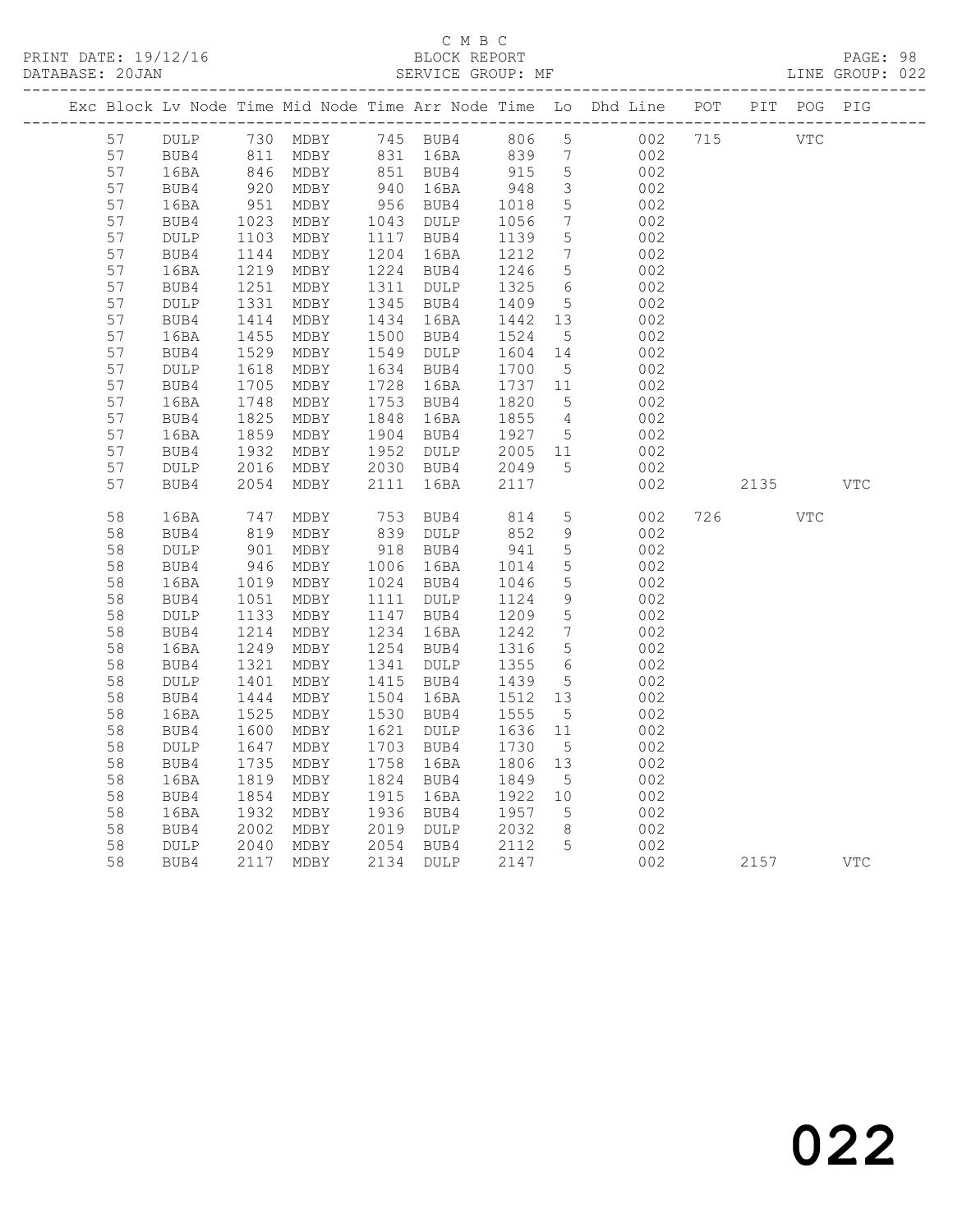PRINT DATE: 19/12/16 BLOCK REPORT BATABASE: 20JAN BERVICE GROUP: MF

## C M B C<br>BLOCK REPORT

PAGE: 99<br>LINE GROUP: 022

|  |          |              |      |                         |      |                      |            |                 | Exc Block Lv Node Time Mid Node Time Arr Node Time Lo Dhd Line POT |     |                                                                                                                                                                                                                               | PIT POG PIG |              |
|--|----------|--------------|------|-------------------------|------|----------------------|------------|-----------------|--------------------------------------------------------------------|-----|-------------------------------------------------------------------------------------------------------------------------------------------------------------------------------------------------------------------------------|-------------|--------------|
|  | 59       | 16BA         |      |                         |      |                      |            |                 | 758 MDBY 803 BUB4 826 5 002                                        |     | 737                                                                                                                                                                                                                           | <b>VTC</b>  |              |
|  | 59       | BUB4         |      |                         |      | 851 DULP 904 11      |            |                 | 002                                                                |     |                                                                                                                                                                                                                               |             |              |
|  | 59       | DULP         |      | 831 MDBY<br>915 MDBY    |      | 932 BUB4             | $-955$     | $5\overline{)}$ | 002                                                                |     |                                                                                                                                                                                                                               |             |              |
|  | 59       | BUB4         | 1000 | MDBY                    |      | 1020 16BA            | 1028       | 6               | 002                                                                |     |                                                                                                                                                                                                                               |             |              |
|  | 59       | 16BA         | 1034 | MDBY                    |      | 1039 BUB4            | 1101       | $5\phantom{.0}$ | 002                                                                |     |                                                                                                                                                                                                                               |             |              |
|  | 59       | BUB4         | 1106 | MDBY                    |      | 1126 DULP            | 1139       | 9               | 002                                                                |     |                                                                                                                                                                                                                               |             |              |
|  | 59       | DULP         | 1148 | MDBY                    |      | 1202 BUB4            | 1224       | $5\phantom{.0}$ | 002                                                                |     |                                                                                                                                                                                                                               |             |              |
|  | 59       | BUB4         | 1229 | MDBY                    |      | 1249 16BA            | 1257       | $5\overline{)}$ | 002                                                                |     |                                                                                                                                                                                                                               |             |              |
|  | 59       | 16BA         | 1302 | MDBY                    | 1307 | BUB4                 | 1331       | 5               | 002                                                                |     |                                                                                                                                                                                                                               |             |              |
|  | 59       | BUB4         | 1336 | MDBY                    | 1356 | DULP                 | 1410       | $5\phantom{.0}$ | 002                                                                |     |                                                                                                                                                                                                                               |             |              |
|  | 59       | DULP         | 1415 | MDBY                    |      | 1429 BUB4            | 1453       | $5\phantom{.0}$ | 002                                                                |     |                                                                                                                                                                                                                               |             |              |
|  | 59       | BUB4         | 1458 | MDBY                    | 1518 | 16BA                 | 1526       | 9               | 002                                                                |     |                                                                                                                                                                                                                               |             |              |
|  | 59       | 16BA         | 1535 | MDBY                    | 1540 | BUB4                 | 1605       | $5\overline{)}$ | 002                                                                |     |                                                                                                                                                                                                                               |             |              |
|  | 59       | BUB4         | 1610 | MDBY                    | 1631 | DULP                 | 1646 11    |                 | 002                                                                |     |                                                                                                                                                                                                                               |             |              |
|  | 59       | DULP         | 1657 | MDBY                    |      | 1713 BUB4            | 1740       | $5^{\circ}$     | 002                                                                |     |                                                                                                                                                                                                                               |             |              |
|  | 59       | BUB4         | 1745 | MDBY                    | 1808 | 16BA                 | 1816       |                 | 002                                                                |     | 1839   1839   1840   1840   1840   1850   1850   1850   1850   1850   1850   1850   1850   1850   1850   1850   1850   1850   1850   1850   1850   1850   1850   1850   1850   1850   1850   1850   1850   1850   1850   1850 |             | <b>VTC</b>   |
|  |          |              |      |                         |      |                      |            |                 |                                                                    |     |                                                                                                                                                                                                                               |             |              |
|  | 60       | DULP         |      | MDBY                    | 558  | BUB4                 | 615        | $5\overline{)}$ | 002                                                                |     | 532 VTC                                                                                                                                                                                                                       |             |              |
|  | 60       | BUB4         |      | 545 MDBY<br>620 MDBY    |      | 639 DULP             | 650        | $7\overline{ }$ | 002                                                                |     |                                                                                                                                                                                                                               |             |              |
|  | 60       | DULP         | 657  | MDBY                    |      | 711 BUB4             | 729        | $5\overline{)}$ | 002                                                                |     |                                                                                                                                                                                                                               |             |              |
|  | 60       | BUB4         | 734  | MDBY                    |      | 753 16BA             | 801        | $\overline{4}$  | 002                                                                |     |                                                                                                                                                                                                                               |             |              |
|  | 60       | 16BA         | 805  | MDBY                    |      | 810 BUB4             | 834        | 5               | 002                                                                |     |                                                                                                                                                                                                                               |             |              |
|  | 60       | BUB4         | 839  | MDBY                    | 859  | 16BA                 | 907        |                 | 002                                                                |     | 928                                                                                                                                                                                                                           |             | <b>VTC</b>   |
|  |          |              |      |                         |      |                      |            |                 |                                                                    |     |                                                                                                                                                                                                                               |             |              |
|  | 61       | DULP         | 628  | MDBY                    | 642  | BUB4                 | 700        | $5\overline{)}$ | 002                                                                |     | 615 VTC                                                                                                                                                                                                                       |             |              |
|  | 61       | BUB4         | 705  | MDBY                    |      | 724 DULP             | 737 12     |                 | 002                                                                |     |                                                                                                                                                                                                                               |             |              |
|  | 61       | DULP         | 749  | MDBY                    |      | 806 BUB4             | 830        | $5^{\circ}$     | 002                                                                |     |                                                                                                                                                                                                                               |             |              |
|  | 61       | BUB4         |      | 835 MDBY                | 855  | 16BA                 | 903        |                 | 002                                                                |     | 924                                                                                                                                                                                                                           |             | <b>VTC</b>   |
|  |          |              |      |                         |      |                      |            | 5               |                                                                    |     |                                                                                                                                                                                                                               |             |              |
|  | 62<br>62 | 16BA<br>BUB4 | 735  | MDBY<br>807 MDBY        |      | 741 BUB4<br>827 DULP | 802<br>841 |                 | 002<br>002                                                         | 714 | <b>VTC</b><br>856                                                                                                                                                                                                             |             | <b>VTC</b>   |
|  |          |              |      |                         |      |                      |            |                 |                                                                    |     |                                                                                                                                                                                                                               |             |              |
|  | 63       | DULP         | 708  | MDBY                    | 723  | BUB4                 | 742        | 5 <sup>5</sup>  | 002                                                                | 655 |                                                                                                                                                                                                                               | <b>VTC</b>  |              |
|  | 63       | BUB4         | 747  | MDBY                    |      | 806 16BA             | 814        | $\mathfrak{Z}$  | 002                                                                |     |                                                                                                                                                                                                                               |             |              |
|  | 63       | 16BA         | 817  | MDBY                    |      | 822 BUB4             | 846        | 5               | 002                                                                |     |                                                                                                                                                                                                                               |             |              |
|  | 63       | BUB4         |      | 851 MDBY                | 911  | 16BA                 | 919        |                 | 002                                                                |     |                                                                                                                                                                                                                               | 940 — 10    | <b>VTC</b>   |
|  |          |              |      |                         |      |                      |            |                 |                                                                    |     |                                                                                                                                                                                                                               |             |              |
|  | 64       | 16BA         |      | 710 MDBY                |      | 715 BUB4             | 734        | $5\overline{)}$ | 002                                                                |     | 651 VTC                                                                                                                                                                                                                       |             |              |
|  | 64       | BUB4         |      | 739 MDBY                |      | 758 16BA             | 806        | $\mathcal{S}$   | 002                                                                |     |                                                                                                                                                                                                                               |             |              |
|  |          | 64 16BA      |      | 809 MDBY 814 BUB4 838 5 |      |                      |            |                 | 002                                                                |     |                                                                                                                                                                                                                               |             |              |
|  | 64       | BUB4         | 843  | MDBY                    | 903  | DULP                 | 916        |                 | 002                                                                |     | 929                                                                                                                                                                                                                           |             | <b>VTC</b>   |
|  |          |              |      |                         |      |                      |            |                 |                                                                    |     |                                                                                                                                                                                                                               |             |              |
|  | 65       | 16BA         | 743  | MDBY                    | 749  | BUB4                 | 810        | 5               | 002                                                                |     | 722 VTC                                                                                                                                                                                                                       |             |              |
|  | 65       | BUB4         | 815  | MDBY                    | 835  | 16BA                 | 843        | 8               | 002                                                                |     |                                                                                                                                                                                                                               |             |              |
|  | 65       | 16BA         | 851  | MDBY                    | 856  | BUB4                 | 920        | 5               | 002                                                                |     |                                                                                                                                                                                                                               |             |              |
|  | 65       | BUB4         | 925  | MDBY                    | 945  | DULP                 | 958        |                 | 002                                                                |     | 1011                                                                                                                                                                                                                          |             | $_{\rm VTC}$ |
|  | 66       |              | 732  |                         | 737  |                      | 758        |                 |                                                                    | 711 | <b>VTC</b>                                                                                                                                                                                                                    |             |              |
|  | 66       | 16BA         | 803  | MDBY<br>MDBY            | 823  | BUB4<br>16BA         | 831        | 5               | 002<br>002                                                         |     |                                                                                                                                                                                                                               |             |              |
|  | 66       | BUB4<br>16BA | 836  | MDBY                    | 841  | BUB4                 | 905        | 5<br>5          | 002                                                                |     |                                                                                                                                                                                                                               |             |              |
|  | 66       | BUB4         | 910  | MDBY                    | 930  | 16BA                 | 938        |                 | 002                                                                |     | 959                                                                                                                                                                                                                           |             | <b>VTC</b>   |
|  |          |              |      |                         |      |                      |            |                 |                                                                    |     |                                                                                                                                                                                                                               |             |              |
|  | 67       | DULP         | 740  | MDBY                    | 755  | BUB4                 | 818        | 5               | 002                                                                | 725 |                                                                                                                                                                                                                               | VTC         |              |
|  | 67       | BUB4         |      | 823 MDBY                |      | 843 16BA             | 851        |                 | 002                                                                |     | 912                                                                                                                                                                                                                           |             | $_{\rm VTC}$ |
|  |          |              |      |                         |      |                      |            |                 |                                                                    |     |                                                                                                                                                                                                                               |             |              |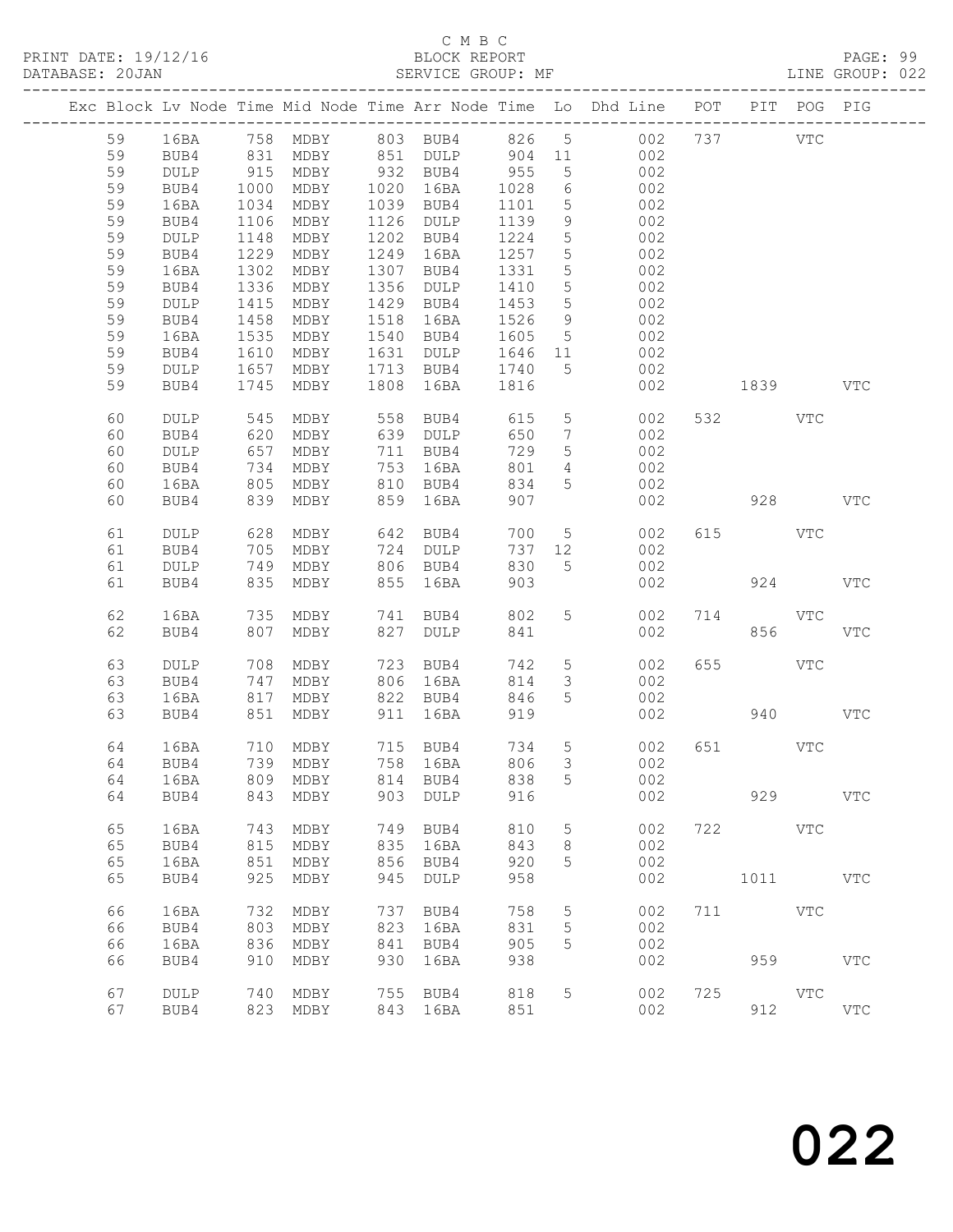#### C M B C<br>BLOCK REPORT

| DATABASE: 20JAN |    |             |                 |                                                                                |      |                           |             |                         |    |        |              |      |            |              |  |
|-----------------|----|-------------|-----------------|--------------------------------------------------------------------------------|------|---------------------------|-------------|-------------------------|----|--------|--------------|------|------------|--------------|--|
|                 |    |             |                 | Exc Block Lv Node Time Mid Node Time Arr Node Time Lo Dhd Line POT PIT POG PIG |      |                           |             |                         |    |        |              |      |            |              |  |
|                 | 70 |             |                 | DULP 1427 MDBY 1442 BUB4 1506 5 002 1410 VTC                                   |      |                           |             |                         |    |        |              |      |            |              |  |
|                 | 70 | BUB4        | 1511            |                                                                                |      | MDBY 1531 16BA 1539 6 002 |             |                         |    |        |              |      |            |              |  |
|                 | 70 | 16BA        |                 | 1545 MDBY 1550 BUB4 1615 5                                                     |      |                           |             |                         |    | 002    |              |      |            |              |  |
|                 | 70 | BUB4        |                 | MDBY                                                                           |      | 1641 DULP                 | 1656 11 002 |                         |    |        |              |      |            |              |  |
|                 | 70 | DULP        | 1620<br>1707    | MDBY                                                                           |      | 1723 BUB4                 | 1750        | $5\overline{)}$         |    | 002    |              |      |            |              |  |
|                 | 70 | BUB4        | 1755            | MDBY                                                                           | 1818 | 16BA                      | 1826        |                         |    | 002    | 1849         |      |            | $_{\rm VTC}$ |  |
|                 | 71 | 16BA        | 1443            | MDBY                                                                           | 1448 | BUB4                      | 1512 5      |                         |    |        | 002 1417 VTC |      |            |              |  |
|                 | 71 | BUB4        | 1517            | MDBY                                                                           |      | 1537 DULP                 | 1552 17     |                         |    | 002    |              |      |            |              |  |
|                 | 71 | DULP        | 1609            | MDBY                                                                           |      | 1625 BUB4                 | 1650        | $5\overline{)}$         |    | 002    |              |      |            |              |  |
|                 | 71 | BUB4        | 1655            | MDBY                                                                           | 1717 | 16BA                      | 1726        | 8 <sup>8</sup>          |    | 002    |              |      |            |              |  |
|                 | 71 | 16BA        | 1734            | MDBY                                                                           |      | 1739 BUB4                 | 1806        | $5\overline{)}$         |    | 002    |              |      |            |              |  |
|                 | 71 | BUB4        | 1811            | MDBY                                                                           |      | 1834 DULP                 | 1847 11     |                         |    | 002    |              |      |            |              |  |
|                 | 71 | DULP        | 1858            | MDBY                                                                           |      | 1913 BUB4                 | 1934        | 5 <sup>5</sup>          |    | 002    |              |      |            |              |  |
|                 | 71 | BUB4        | 1939            | MDBY                                                                           | 1959 | 16BA                      | 2005 14     |                         |    | 002    |              |      |            |              |  |
|                 | 71 | 16BA        | 2019            | MDBY                                                                           |      | 2023 BUB4                 | 2042        | $5\overline{)}$         |    | 002    |              |      |            |              |  |
|                 | 71 | BUB4        | 2047            | MDBY                                                                           |      | 2104 DULP                 | 2117 3      |                         |    | 002    |              |      |            |              |  |
|                 | 71 | DULP        | 2120            | MDBY                                                                           |      | 2134 BUB4                 | 2152        | $5\overline{)}$         |    | 002    |              |      |            |              |  |
|                 | 71 | BUB4        | 2157            | MDBY                                                                           | 2214 | DULP                      | 2227 11     |                         |    | 002    |              |      |            |              |  |
|                 | 71 | DULP        | 2238            | MDBY                                                                           | 2248 | BUB4                      | 2305        | $7\overline{7}$         |    | 002    |              |      |            |              |  |
|                 | 71 | BUB4        | 2312            | MDBY                                                                           | 2329 | DULP                      | 2341        |                         |    | 002    |              |      | 2351       | VTC          |  |
| SD 72           |    | <b>BYGR</b> | 1504            | REBY                                                                           |      | 63LP                      | 1535        | 11                      | 13 |        | 016 1442     |      | VTC        |              |  |
| SD 72           |    | DULP        | 1559            | MDBY                                                                           |      | 1615 BUB4                 | 1640        | $5^{\circ}$             |    | 002    |              |      |            |              |  |
| #SD 72          |    | DULP        | 1559            | MDBY                                                                           |      | 1615 BUB4                 | 1640        | $5\overline{)}$         |    |        | 002 1542     |      | VTC        |              |  |
|                 | 72 | BUB4        | $152$<br>$1645$ | MDBY                                                                           |      | 1707 16BA                 | 1716        | $\overline{7}$          |    | 002    |              |      |            |              |  |
|                 | 72 | 16BA        | 1723            | MDBY                                                                           | 1728 | BUB4                      | 1755        | $5\overline{)}$         |    | 002    |              |      |            |              |  |
|                 | 72 | BUB4        | 1800            | MDBY                                                                           | 1823 | DULP                      | 1836        | $5^{\circ}$             |    | 002    |              |      |            |              |  |
|                 | 72 | DULP        | 1841            | MDBY                                                                           | 1856 | BUB4                      | 1919        | 5 <sup>5</sup>          |    | 002    |              |      |            |              |  |
|                 | 72 | BUB4        | 1924            | MDBY                                                                           | 1944 | 16BA                      | 1951 11     |                         |    | 002    |              |      |            |              |  |
|                 | 72 | 16BA        | 2002            | MDBY                                                                           | 2006 | BUB4                      | 2027        | $5\overline{)}$         |    | 002    |              |      |            |              |  |
|                 | 72 | BUB4        | 2032            | MDBY                                                                           | 2049 | DULP                      | 2102        | $\overline{\mathbf{3}}$ |    | 002    |              |      |            |              |  |
|                 | 72 | DULP        | 2105            | MDBY                                                                           | 2119 | BUB4                      | 2137        | $5\overline{)}$         |    | 002    |              |      |            |              |  |
|                 | 72 | BUB4        | 2142            | MDBY                                                                           | 2159 | DULP                      | 2212        | $\overline{7}$          |    | 002    |              |      |            |              |  |
|                 | 72 | DULP        | 2219            | MDBY                                                                           | 2232 | BUB4                      | 2250        | $\overline{7}$          |    | 002    |              |      |            |              |  |
|                 | 72 | BUB4        | 2257            |                                                                                |      | MDBY 2314 DULP 2327       |             | 14                      |    | 002    |              |      |            |              |  |
|                 | 72 | <b>DULP</b> | 2341<br>2435    | MDBY                                                                           |      | 2351 BUB4                 | 2408        | 27                      |    | 002    |              |      |            |              |  |
|                 | 72 | BUB4        |                 | 2435 MDBY                                                                      |      | 2452 DULP                 | 2504 11     |                         |    | 002    |              |      |            |              |  |
|                 |    |             |                 | 72 DULP 2515 MDBY 2525 BUB4 2542 19                                            |      |                           |             |                         |    | 24 002 |              |      |            |              |  |
|                 | 72 | MRST        | 2625            |                                                                                |      | HODM                      | 2704        | 5                       |    | N8     |              |      |            |              |  |
|                 | 72 | HODM        | 2709            |                                                                                |      | MRST                      | 2752        | 3                       |    | N8     |              |      |            |              |  |
|                 | 72 | MRST        | 2755            |                                                                                |      | HODM                      | 2834        | 5                       |    | N8     |              |      |            |              |  |
|                 | 72 | HODM        | 2839            |                                                                                |      | MRST                      | 2922        |                         |    | N8     |              | 2927 |            | $_{\rm VTC}$ |  |
|                 | 73 | DULP        | 1510            | MDBY                                                                           | 1525 | BUB4                      | 1550        | 5                       |    | 002    | 1453         |      | <b>VTC</b> |              |  |
|                 | 73 | BUB4        | 1555            | MDBY                                                                           | 1616 | 16BA                      | 1624        | 10                      |    | 002    |              |      |            |              |  |
|                 | 73 | 16BA        | 1634            | MDBY                                                                           | 1639 | BUB4                      | 1705        | 5                       |    | 002    |              |      |            |              |  |
|                 | 73 | BUB4        | 1710            | MDBY                                                                           | 1733 | DULP                      | 1748        | 14                      |    | 002    |              |      |            |              |  |
|                 | 73 | DULP        | 1802            | MDBY                                                                           | 1817 | BUB4                      | 1842        | 5                       |    | 002    |              |      |            |              |  |
|                 | 73 | BUB4        | 1847            | MDBY                                                                           | 1908 | <b>DULP</b>               | 1921        | 7                       |    | 002    |              |      |            |              |  |
|                 | 73 | DULP        | 1928            | MDBY                                                                           | 1943 | BUB4                      | 2004        | 5                       |    | 002    |              |      |            |              |  |
|                 | 73 | BUB4        | 2009            | MDBY                                                                           | 2026 | 16BA                      | 2032        |                         |    | 002    |              | 2050 |            | $_{\rm VTC}$ |  |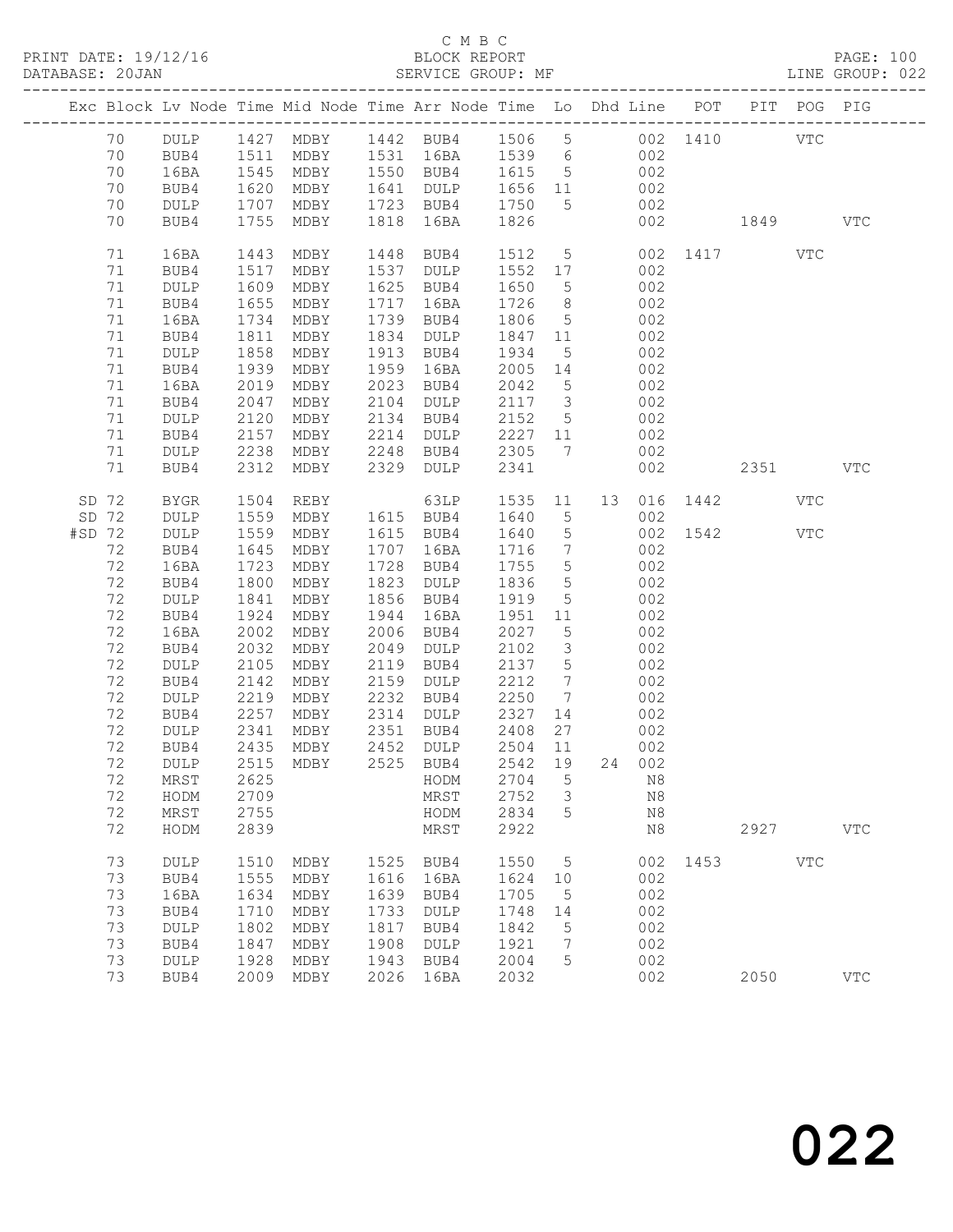|  |       |                 |      |                        |      | Exc Block Lv Node Time Mid Node Time Arr Node Time Lo Dhd Line POT |         |                 |                |        |          |                        | PIT POG PIG |              |
|--|-------|-----------------|------|------------------------|------|--------------------------------------------------------------------|---------|-----------------|----------------|--------|----------|------------------------|-------------|--------------|
|  | 74    | 16BA            |      |                        |      | 1515 MDBY 1520 BUB4 1545 5 002 1449                                |         |                 |                |        |          |                        | <b>VTC</b>  |              |
|  | 74    | BUB4            |      |                        |      | 1611 DULP 1626 11                                                  |         |                 |                | 002    |          |                        |             |              |
|  | 74    | DULP            |      | 1550 MDBY<br>1637 MDBY |      | 1653 BUB4                                                          | 1720    | 5 <sup>5</sup>  |                | 002    |          |                        |             |              |
|  | 74    | BUB4            | 1725 | MDBY                   | 1749 | 16BA                                                               | 1758    | $6\overline{6}$ |                | 002    |          |                        |             |              |
|  | 74    | 16BA            | 1804 | MDBY                   | 1809 | BUB4                                                               | 1834    | $5\overline{)}$ |                | 002    |          |                        |             |              |
|  | 74    | BUB4            | 1839 | MDBY                   | 1900 | 16BA                                                               | 1907 10 |                 |                | 002    |          |                        |             |              |
|  | 74    | 16BA            | 1917 | MDBY                   | 1921 | BUB4                                                               | 1942    | $5\overline{)}$ |                | 002    |          |                        |             |              |
|  | 74    | BUB4            | 1947 | MDBY                   | 2007 | DULP                                                               | 2020    | 12              |                | 002    |          |                        |             |              |
|  | 74    | DULP            | 2032 | MDBY                   | 2046 | BUB4                                                               | 2104    | $5^{\circ}$     |                | 002    |          |                        |             |              |
|  | 74    | BUB4            | 2109 | MDBY                   | 2126 | DULP                                                               | 2139 10 |                 |                | 002    |          |                        |             |              |
|  | 74    | DULP            | 2149 | MDBY                   | 2202 | BUB4                                                               | 2220    | $7\overline{ }$ |                | 002    |          |                        |             |              |
|  | 74    | BUB4            | 2227 | MDBY                   | 2244 | DULP                                                               | 2257    | 10              |                | 002    |          |                        |             |              |
|  | 74    | <b>DULP</b>     | 2307 | MDBY                   | 2317 | BUB4                                                               | 2334    | 14              |                | 002    |          |                        |             |              |
|  | 74    | BUB4            | 2348 | MDBY                   | 2405 | DULP                                                               | 2417    |                 |                | 002    |          | 2427                   |             | <b>VTC</b>   |
|  | 75    | 16BA            | 1555 | MDBY                   | 1600 | BUB4                                                               | 1625    | 5 <sup>5</sup>  |                |        | 002 1529 |                        | VTC         |              |
|  | 75    | BUB4            | 1630 | MDBY                   |      | 1652 DULP                                                          | 1707    | 10              |                | 002    |          |                        |             |              |
|  | 75    | DULP            | 1717 | MDBY                   |      | 1733 BUB4                                                          | 1800    | $5\overline{)}$ |                | 002    |          |                        |             |              |
|  | 75    | BUB4            | 1805 | MDBY                   | 1828 | 16BA                                                               | 1835    | 9               |                | 002    |          |                        |             |              |
|  | 75    | 16BA            | 1844 | MDBY                   | 1849 | BUB4                                                               | 1912 5  |                 |                | 002    |          |                        |             |              |
|  | 75    | BUB4            | 1917 | MDBY                   | 1937 | DULP                                                               | 1950 11 |                 |                | 002    |          |                        |             |              |
|  | 75    | $\texttt{DULP}$ | 2001 | MDBY                   | 2015 | BUB4                                                               | 2034    | 5               |                | 002    |          |                        |             |              |
|  | 75    | BUB4            | 2039 | MDBY                   | 2056 | 16BA                                                               | 2102    |                 |                | 002    |          | 2120                   |             | <b>VTC</b>   |
|  | 76    | DULP            | 1530 | MDBY                   | 1545 | BUB4                                                               | 1610    | 5 <sup>5</sup>  |                |        |          | 002 1513               | <b>VTC</b>  |              |
|  | 76    | BUB4            | 1615 | MDBY                   |      | 1636 16BA                                                          | 1644    | 9               |                | 002    |          |                        |             |              |
|  | 76    | 16BA            | 1653 | MDBY                   |      | 1658 BUB4                                                          | 1725    | $5\overline{)}$ |                | 002    |          |                        |             |              |
|  | 76    | BUB4            | 1730 | MDBY                   | 1753 | DULP                                                               | 1807 10 |                 |                | 002    |          |                        |             |              |
|  | 76    | DULP            | 1817 | MDBY                   |      | 1832 BUB4                                                          | 1857    | $5\overline{)}$ |                | 002    |          |                        |             |              |
|  | 76    | BUB4            | 1902 | MDBY                   | 1922 | DULP                                                               | 1935    | 8               |                | 002    |          |                        |             |              |
|  | 76    | DULP            | 1943 | MDBY                   |      | 1958 BUB4                                                          | 2019    | 5               |                | 002    |          |                        |             |              |
|  | 76    | BUB4            | 2024 | MDBY                   | 2041 | 16BA                                                               | 2047    |                 |                | 002    |          | 2105                   |             | <b>VTC</b>   |
|  | OF 97 | NAST            | 2306 | PNHM                   | 2332 | HODM                                                               | 2336    |                 | $\overline{0}$ | 007    |          | 2239                   | VTC         |              |
|  | OF 97 | HODM            | 2336 | BYGR                   |      | 2348 ULP1                                                          | 2409    | $\overline{3}$  |                | 24 014 |          |                        |             |              |
|  | OF 97 | HODM            |      | 2436 BYGR              | 2448 | ULP1                                                               | 2509    | $\overline{4}$  |                | 24 014 |          |                        |             |              |
|  | OF 97 | HODM            | 2537 | BYGR                   | 2549 | ULP1                                                               | 2610    |                 |                | 014    |          | 2627                   |             | VTC          |
|  | OF 98 | SYDA            |      |                        |      | 2330 HACO 2348 KTLP                                                |         |                 |                |        |          | 2358 7 25 014 2308 VTC |             |              |
|  |       |                 |      |                        |      | OF 98 SYDA 2430 HACO 2448 KTLP 2458 7 25 014                       |         |                 |                |        |          |                        |             |              |
|  | OF 98 | SYDA            | 2530 | HACO                   | 2548 | KTLP                                                               | 2558    |                 |                | 014    |          | 2626                   |             | <b>VTC</b>   |
|  | OF 99 | ULP1            | 2135 | A10N                   | 2146 | GRBY                                                               | 2157    | 2               | 36             | 014    | 2111     |                        | VTC         |              |
|  | OF 99 | ULP1            | 2235 | A10N                   | 2246 | GRBY                                                               | 2257    | 3               |                | 36 014 |          |                        |             |              |
|  | OF 99 | ULP1            | 2336 | A10N                   | 2347 | GRBY                                                               | 2356    | 0               | 8 <sup>8</sup> | 014    |          |                        |             |              |
|  | OF 99 | HODM            | 2404 | BYGR                   | 2416 | ULP1                                                               | 2437    | 4               | 24             | 014    |          |                        |             |              |
|  | OF 99 | HODM            | 2505 | <b>BYGR</b>            | 2517 | ULP1                                                               | 2538    |                 |                | 014    |          | 2555                   |             | $_{\rm VTC}$ |
|  |       |                 |      |                        |      |                                                                    |         |                 |                |        |          |                        |             |              |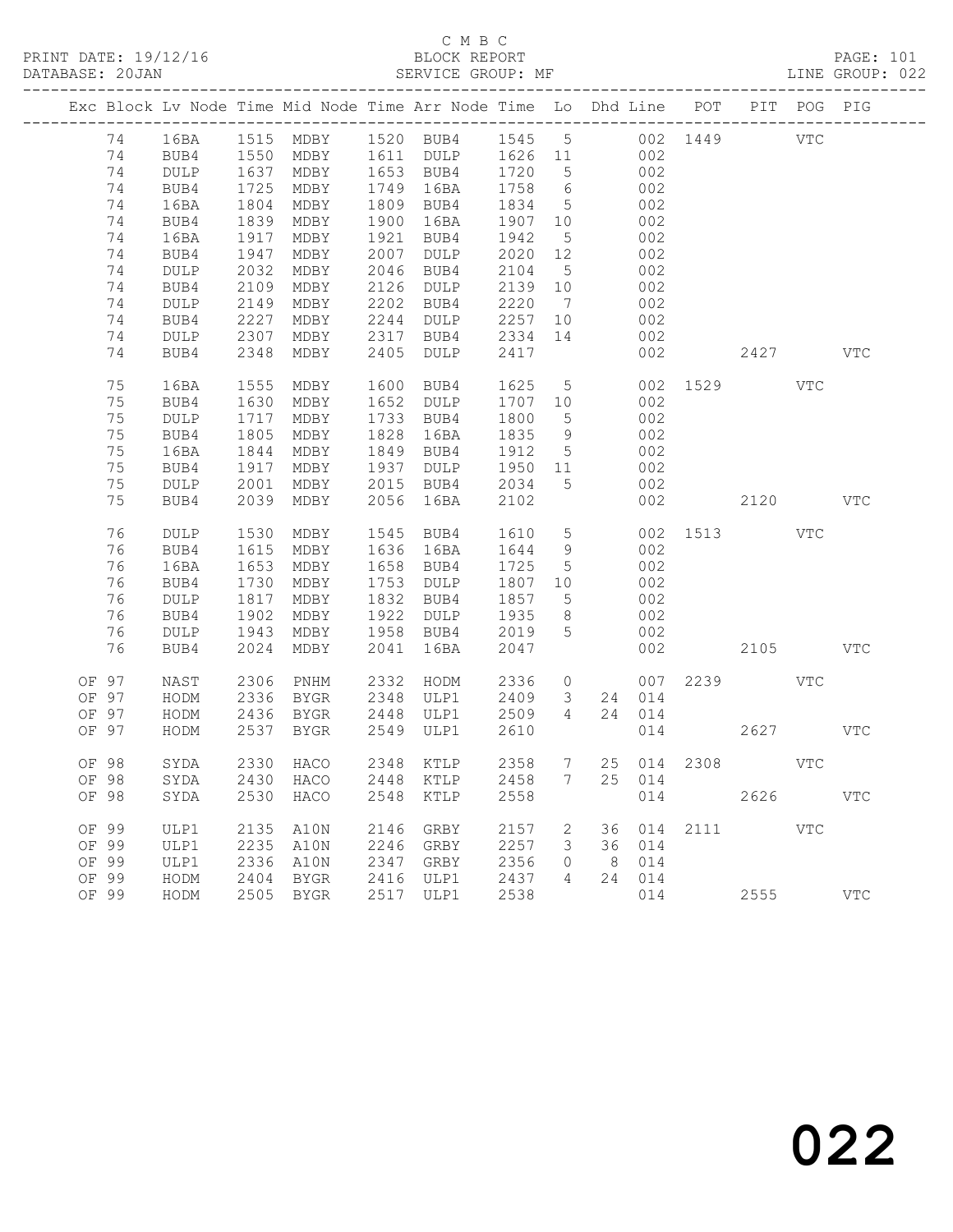|      |                                                                                                                                                                                                                                                                                                                                                                          |                                                                                                                                 |                                                                                  |                                                                                          |                                                                                  | C M B C                                                                                                       |                                                                                   |                                                      |                                                                                                                                                                                                                                                                                                                                                                                                                                                                                                                                                                                                                         |     |         |                           |              |  |
|------|--------------------------------------------------------------------------------------------------------------------------------------------------------------------------------------------------------------------------------------------------------------------------------------------------------------------------------------------------------------------------|---------------------------------------------------------------------------------------------------------------------------------|----------------------------------------------------------------------------------|------------------------------------------------------------------------------------------|----------------------------------------------------------------------------------|---------------------------------------------------------------------------------------------------------------|-----------------------------------------------------------------------------------|------------------------------------------------------|-------------------------------------------------------------------------------------------------------------------------------------------------------------------------------------------------------------------------------------------------------------------------------------------------------------------------------------------------------------------------------------------------------------------------------------------------------------------------------------------------------------------------------------------------------------------------------------------------------------------------|-----|---------|---------------------------|--------------|--|
| WLCW | 22BD 22 AV & BOUNDARY                                                                                                                                                                                                                                                                                                                                                    |                                                                                                                                 |                                                                                  | WILLINGDON & CANADA WAY - NORTH                                                          |                                                                                  |                                                                                                               |                                                                                   |                                                      | 25GR KING EDWARD & GRANVILLE<br>EN 22 AV & BOUNDARY<br>BRENTWOOD STN BAY5<br>DU25<br>DUNBAR & KING EDWARD<br>HODM<br>HODM<br>HODM<br>HODM<br>HODM<br>HODM<br>HODM<br>HODM<br>HODM<br>HOWE & DUNSMUIR<br>MH-E<br>MARINE & HUDSON<br>NAST<br>NAST<br>NAST<br>NANAIMO STATION<br>ULP<br>UNIVERSITY LOOP<br>UN                                                                                                                                                                                                                                                                                                              |     |         |                           |              |  |
|      |                                                                                                                                                                                                                                                                                                                                                                          |                                                                                                                                 |                                                                                  |                                                                                          |                                                                                  |                                                                                                               |                                                                                   |                                                      | Exc Block Lv Node Time Mid Node Time Arr Node Time Lo Dhd Line POT PIT POG PIG                                                                                                                                                                                                                                                                                                                                                                                                                                                                                                                                          |     |         |                           |              |  |
|      | $\mathbf{1}$<br>$\mathbf{1}$<br>$\mathbf{1}$<br>$\mathbf{1}$<br>$\mathbf{1}$<br>$\mathbf{1}$<br>$\mathbf{1}$<br>$\mathbf{1}$<br>$\mathbf{1}$<br>$\mathbf{1}$<br>$\mathbf 1$<br>2<br>$\mathbf{2}$<br>$\mathbf{2}$<br>$\overline{c}$<br>$\overline{c}$<br>$\overline{c}$<br>$\sqrt{2}$<br>$\mathbf{2}$<br>$\mathbf{2}$<br>$\overline{c}$<br>$\mathbf{2}$<br>$\overline{c}$ | ULP 827<br>BW05 953<br>ULP 1112<br>BW05 1233<br>ULP 1400<br>ULP 851<br>BW05<br>ULP<br>BW05<br>ULP<br>BW05<br>ULP<br>BW05<br>ULP | 1013<br>1132<br>1132<br>1254<br>1420<br>1546<br>1714<br>1848<br>2008             | 25GR<br>$25$ GR<br>$25$ GR<br>25GR<br>25GR<br>25GR<br>25GR<br>$25$ GR<br>$25$ GR<br>25GR | 1447<br>1637<br>1745<br>1933<br>2034                                             | 25GR 855 BW05 938<br>1426 BW05<br>919 BW05<br>1058 ULP<br>1156 BW05<br>1342 ULP<br>BW05<br>ULP<br>BW05<br>ULP | 1001<br>1124<br>1242 12<br>1705 9<br>1837 11<br>$1957$ $11$                       | 8 <sup>1</sup>                                       | 22BD 512 25GR 536 ULP 555 6   025 444    VTC<br>ULP   601 25GR   620 BW05   657  7    025<br>BW05 704 25GR 748 ULP 817 10 025<br>15 025<br>25GR 1038 ULP 1104 8 025<br>25GR 1136 BW05 1219 14 025<br>25GR 1321 ULP 1345 15 025<br>1516 10 025<br>ULP 1400 25GR 1613 ULP 1641 12 UZ5<br>BW05 1526 25GR 1613 ULP 1641 12 UZ5<br>ULP 1653 25GR 1724 BW05 1818 10 025<br>1959 VTC<br>22BD 527 25GR 551 ULP 610 8 025<br>ULP 618 25GR 638 BW05 715 3 025<br>BW05 718 25GR 809 ULP 840 11 025<br>12 and $\overline{a}$<br>025<br>025<br>025<br>$1242$ 12<br>1406 14 025<br>1538 8 025<br>025<br>025<br>025<br>BW05 2115 9 025 |     | 459 VTC |                           |              |  |
|      | $\mathbf{2}$<br>$\overline{c}$<br>$\overline{2}$                                                                                                                                                                                                                                                                                                                         | BW05<br>ULP 2238 25GR<br>BW05 2354 25GR                                                                                         | 2124                                                                             | $25$ GR                                                                                  | 2202                                                                             | ULP<br>GR25                                                                                                   | 2431                                                                              |                                                      | 2224 14 025<br>25GR 2300 BW05 2340 14 025<br>025                                                                                                                                                                                                                                                                                                                                                                                                                                                                                                                                                                        |     | 2442    |                           | VTC          |  |
|      | 3<br>3<br>3<br>3<br>3<br>$\mathsf 3$<br>3<br>3<br>3<br>$\mathsf 3$<br>3                                                                                                                                                                                                                                                                                                  | BW05<br>ULP<br>BW05<br>ULP<br>BW05<br>ULP<br>BW05<br>ULP<br>BW05<br>ULP<br>BW05                                                 | 533<br>633<br>745<br>919<br>1033<br>1152<br>1314<br>1439<br>1610<br>1736<br>1912 | 25GR<br>25GR<br>25GR<br>25GR<br>25GR<br>25GR<br>25GR<br>25GR<br>25GR<br>25GR<br>25GR     | 606<br>655<br>838<br>943<br>1118<br>1216<br>1402<br>1508<br>1701<br>1807<br>1953 | ULP<br>BW05<br>ULP<br>BW05<br>ULP<br>BW05<br>ULP<br>BW05<br>ULP<br>BW05<br>ULP                                | 625<br>735<br>907<br>1025<br>1143<br>1302<br>1426<br>1559<br>1730<br>1857<br>2015 | 8<br>10<br>12<br>8<br>9<br>12<br>13<br>11<br>6<br>15 | 025<br>025<br>025<br>025<br>025<br>025<br>025<br>025<br>025<br>025<br>025                                                                                                                                                                                                                                                                                                                                                                                                                                                                                                                                               | 457 | 2037    | <b>VTC</b>                | $_{\rm VTC}$ |  |
|      | 4<br>4<br>4<br>4<br>4<br>4<br>4<br>4                                                                                                                                                                                                                                                                                                                                     | 25GR<br>BW05<br>ULP<br>BW05<br>ULP<br>BW05<br>ULP<br>BW05                                                                       | 543<br>628<br>742<br>901<br>1027<br>1142<br>1301<br>1426                         | NAST<br>25GR<br>25GR<br>25GR<br>25GR<br>25GR<br>25GR<br>25GR                             | 601<br>707<br>807<br>951<br>1051<br>1228<br>1326<br>1513                         | BW05<br>$_{\rm ULP}$<br>BW05<br>ULP<br>BW05<br>ULP<br>BW05<br>ULP                                             | 620<br>732<br>852<br>1017<br>1132<br>1252<br>1413<br>1543                         | 8<br>10<br>9<br>10<br>10<br>9<br>13<br>15            | 025<br>025<br>025<br>025<br>025<br>025<br>025<br>025                                                                                                                                                                                                                                                                                                                                                                                                                                                                                                                                                                    | 531 |         | $\ensuremath{\text{VTC}}$ |              |  |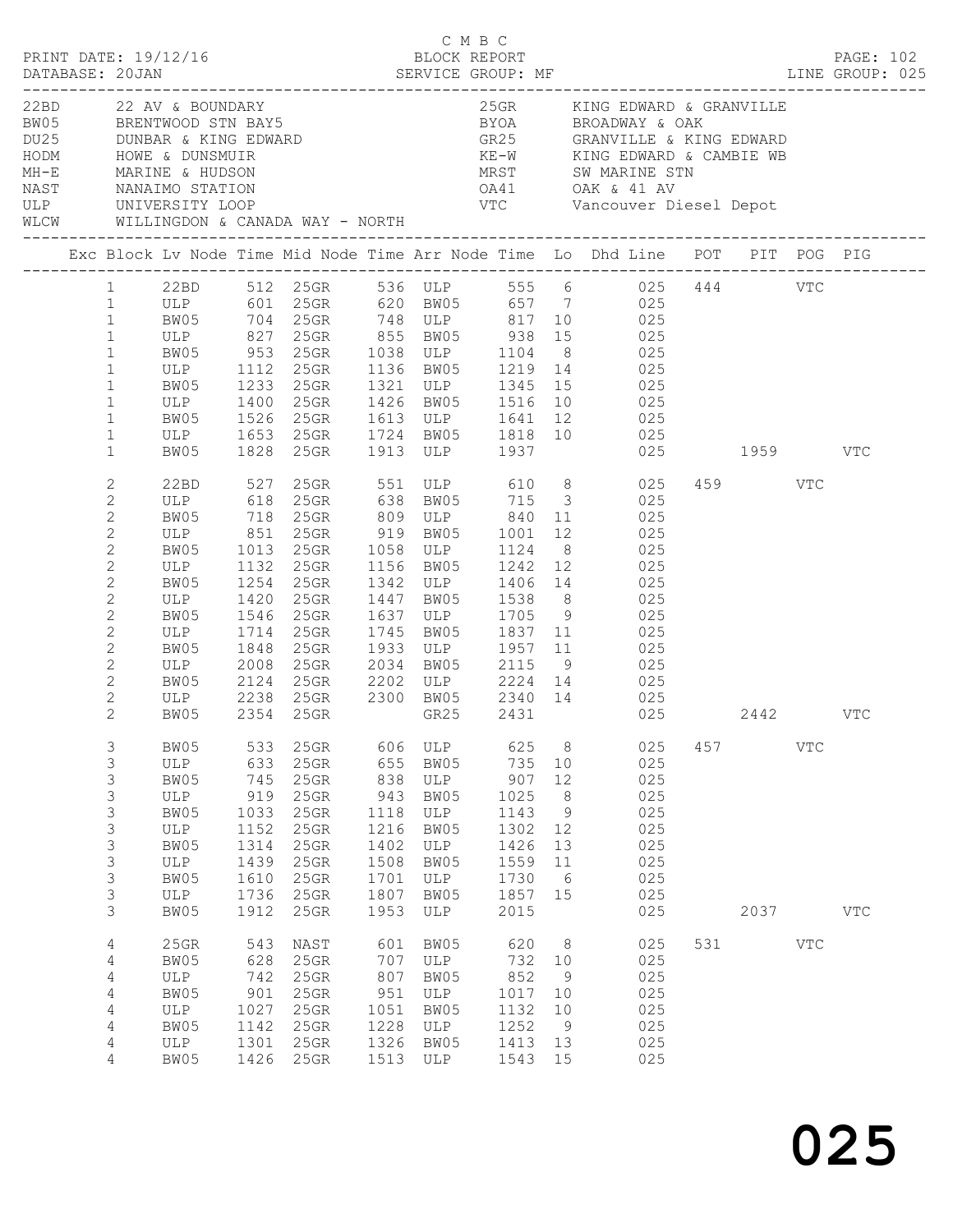|                     |             |              |                                   |      |                      |                 |                     | Exc Block Lv Node Time Mid Node Time Arr Node Time Lo Dhd Line POT PIT POG PIG |          |            |
|---------------------|-------------|--------------|-----------------------------------|------|----------------------|-----------------|---------------------|--------------------------------------------------------------------------------|----------|------------|
| $4\overline{ }$     |             |              |                                   |      |                      |                 |                     | ULP 1558 25GR 1629 BW05 1725 025 1815                                          |          | <b>VTC</b> |
| 5                   | ULP         |              | 545 25GR                          |      | 604 BW05 639 9       |                 |                     | 025                                                                            | 523 VTC  |            |
| 5                   | BW05        | 648          | 25GR                              |      | 727 ULP 754 10       |                 |                     | 025                                                                            |          |            |
| $\mathsf S$         | ULP         | 804          | 25GR                              |      | 831 BW05             | 917             | 14                  | 025                                                                            |          |            |
| $\mathsf S$         | BW05        | 931          | 25GR                              |      | 1016 ULP             | 1042            | 10                  | 025                                                                            |          |            |
| 5                   | ULP         | 1052         | $25$ GR                           |      | 1116 BW05            | 1158 14         |                     | 025                                                                            |          |            |
| 5                   | BW05        | 1212         | $25$ GR                           |      | 1259 ULP             | 1323 8          |                     | 025                                                                            |          |            |
| 5                   | ULP         | 1331         | 25GR                              |      | 1356 BW05            | 1444 14         |                     | 025                                                                            |          |            |
| 5                   | BW05        |              | $1458$ 25GR                       |      | 1545 ULP             | 1615 19         |                     | 025                                                                            |          |            |
| 5                   | ULP         |              | 1634 25GR                         |      | 1705 BW05            | 1800            |                     | 025                                                                            | 1845 VTC |            |
| 6                   | 22BD        | 547          | 25GR                              |      | 611 ULP 630          |                 | 9                   | 025                                                                            | 519 VTC  |            |
| 6                   | ULP         | 639          | 25GR                              |      | 701 BW05             | 741 8           |                     | 025                                                                            |          |            |
| 6                   | BW05<br>ULP | 749<br>925   | $25$ GR<br>25GR                   |      | 842 ULP<br>949 BW05  | 911 14<br>1031  |                     | 025                                                                            |          |            |
| 6<br>$\epsilon$     | BW05        | 1043         | $25$ GR                           |      | 1128 ULP             | 1153 8          | 12                  | 025<br>025                                                                     |          |            |
| 6                   | ULP         | 1201         | 25GR                              |      | 1226 BW05            | 1312 13         |                     | 025                                                                            |          |            |
| 6                   | BW05        | 1325         | 25GR                              |      | 1412 ULP             | 1440 17         |                     | 025                                                                            |          |            |
| 6                   | ULP         | 1457         | 25GR                              | 1528 | BW05                 | 1623            | 11                  | 025                                                                            |          |            |
| 6                   | BW05        | 1634         | $25$ GR                           | 1725 | ULP                  | 1753 13         |                     | 025                                                                            |          |            |
| 6                   | ULP         | 1806         | $25$ GR                           | 1835 | BW05                 | 1922 12         |                     | 025                                                                            |          |            |
| 6                   | BW05        |              | 1934 25GR                         |      | 2014 ULP             | 2036            |                     | 025                                                                            | 2057     | <b>VTC</b> |
| 7                   | BW05        | 550          | $25$ GR                           |      | ULP $646$            |                 | 15                  | 025                                                                            | 514 VTC  |            |
| $7\phantom{.}$      | ULP         |              | 701 25GR                          |      | 626 ULP<br>723 BW05  | 805 12          |                     | 025                                                                            |          |            |
| $7\phantom{.0}$     | BW05        | 817          | 25GR                              |      | 911 ULP 937          |                 | 10                  | 025                                                                            |          |            |
| $7\phantom{.}$      | ULP         | 947          | $25$ GR                           |      | 1011 BW05            | 1052 10         |                     | 025                                                                            |          |            |
| 7                   | BW05        | 1102         | $25$ GR                           |      | 1148 ULP             | 1212 9          |                     | 025                                                                            |          |            |
| $7\phantom{.}$<br>7 | ULP         | 1221         | $25$ GR<br>1345 25GR              |      | 1246 BW05            | 1332 13         |                     | 025                                                                            |          |            |
| 7                   | BW05<br>ULP |              | 1514 25GR                         | 1547 | 1432 ULP<br>BW05     | 1500 14<br>1643 |                     | 025<br>025                                                                     | 1733     | <b>VTC</b> |
|                     |             |              |                                   |      |                      |                 |                     |                                                                                |          |            |
| $8\,$               | $25$ GR     | 553          | NAST 611 BW05<br>25GR 717 ULP     |      |                      | $630$ 8         |                     | 025                                                                            | 541 VTC  |            |
| 8                   | BW05        | 638          | $25$ GR                           |      |                      | 742 11          |                     | 025                                                                            |          |            |
| 8<br>$\,8\,$        | ULP<br>BW05 | 753<br>914   | 25GR<br>$25$ GR                   |      | 819 BW05<br>1002 ULP | 905<br>1028     | 9<br>$\overline{7}$ | 025<br>025                                                                     |          |            |
| $\,8\,$             | ULP         |              |                                   |      | 1059 BW05            | 1141 11         |                     | 025                                                                            |          |            |
| $\,8\,$             | BW05        |              | $1035$ $-25$ GR<br>$1152$ $25$ GR |      | 1239 ULP             | 1303            | 8 <sup>8</sup>      | 025                                                                            |          |            |
| 8                   |             |              | ULP 1311 25GR 1336 BW05 1423 13   |      |                      |                 |                     | 025                                                                            |          |            |
| 8                   | BW05        | 1436         | 25GR                              | 1523 | ULP                  | 1553            | 11                  | 025                                                                            |          |            |
| 8                   | ULP         | 1604         | 25GR                              | 1635 | BW05                 | 1731            | 10                  | 025                                                                            |          |            |
| 8                   | BW05        | 1741         | 25GR                              | 1829 | ULP                  | 1856            | 12                  | 025                                                                            |          |            |
| 8                   | ULP         | 1908         | 25GR                              | 1936 | BW05                 | 2018            | 9                   | 025                                                                            |          |            |
| 8                   | BW05        | 2027         | 25GR                              | 2105 | ULP                  | 2127            | $\overline{7}$      | 025                                                                            |          |            |
| 8                   | ULP         | 2134         | 25GR                              | 2159 | BW05                 | 2239            | 15                  | 025                                                                            |          |            |
| $\,8\,$             | BW05        | 2254         | 25GR                              | 2331 | ULP                  | 2352            | 16                  | 025                                                                            |          |            |
| 8<br>8              | ULP<br>MRST | 2408<br>2531 | 25GR                              | 2428 | NAST<br>HODM         | 2445<br>2618    | 33<br>11            | 13 025<br>N20                                                                  |          |            |
| 8                   | HODM        | 2629         |                                   |      | MRST                 | 2718            | 7                   | N20                                                                            |          |            |
| $\,8\,$             | MRST        | 2725         |                                   |      | HODM                 | 2804            | 5                   | N8                                                                             |          |            |
| 8                   | HODM        | 2809         |                                   |      | MRST                 | 2852            |                     | N8                                                                             | 2857     | <b>VTC</b> |
|                     |             |              |                                   |      |                      |                 |                     |                                                                                |          |            |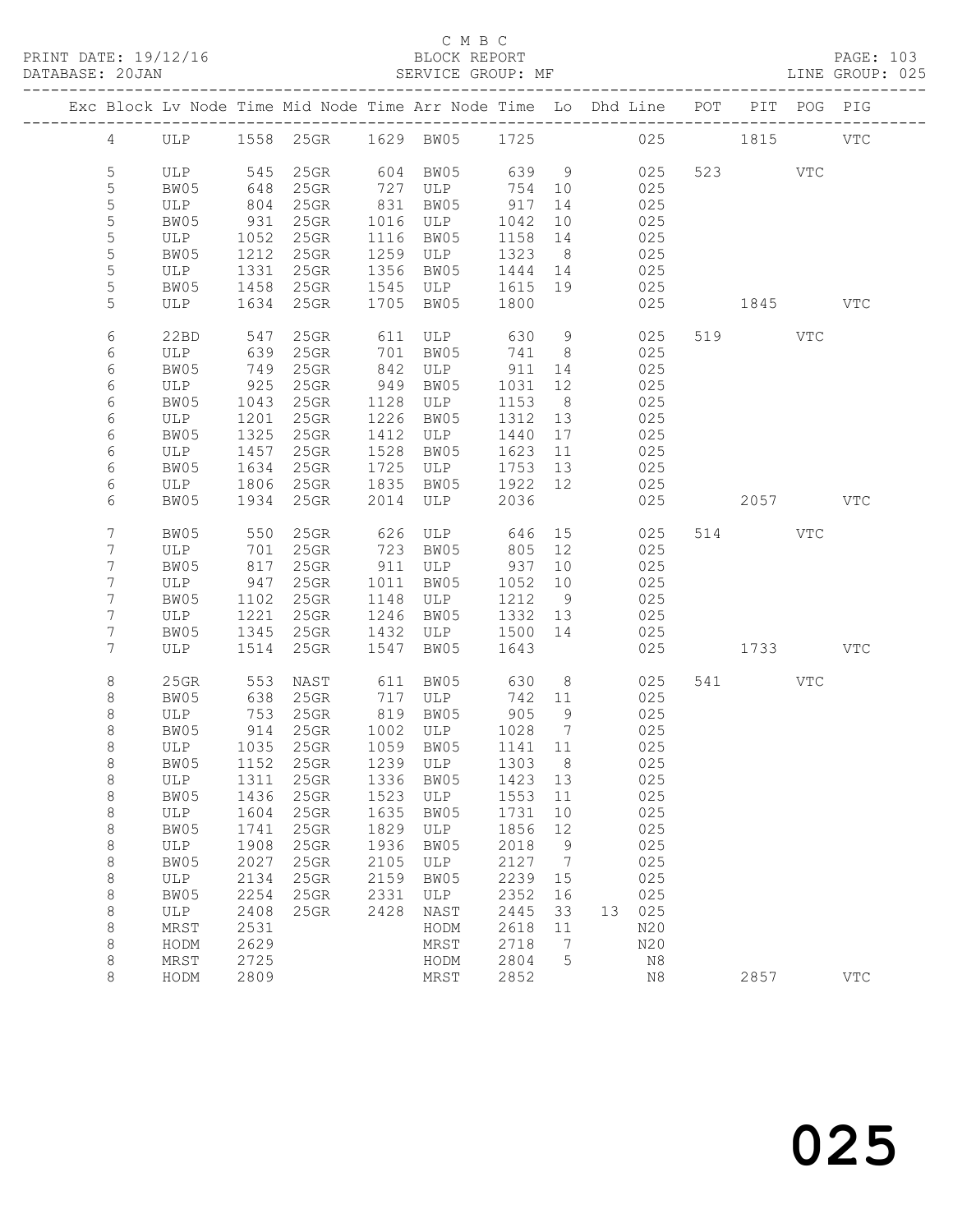|                | Exc Block Lv Node Time Mid Node Time Arr Node Time Lo Dhd Line POT PIT POG PIG |            |           |      |                                  |                        |                 |                     |          |     |            |
|----------------|--------------------------------------------------------------------------------|------------|-----------|------|----------------------------------|------------------------|-----------------|---------------------|----------|-----|------------|
| 9              |                                                                                |            |           |      | 25GR 612 NAST 630 BW05 649 5     |                        |                 | 025                 | 600 VTC  |     |            |
| 9              | BW05                                                                           |            | 654 25GR  |      | 738 ULP 807 8                    |                        |                 | 025                 |          |     |            |
| 9              | ULP                                                                            |            | 815 25GR  |      | 843 BW05                         | 927 11                 |                 | 025                 |          |     |            |
| $\mathsf 9$    | BW05                                                                           | 938        | 25GR      |      | 1023 ULP                         | 1049                   | 13              | 025                 |          |     |            |
| 9              | ULP                                                                            | 1102       | $25$ GR   |      | 1126 BW05                        | 1209 13                |                 | 025                 |          |     |            |
| $\mathsf 9$    | BW05                                                                           | 1222       | 25GR      |      | 1310 ULP                         | 1334                   | $7\overline{ }$ | 025                 |          |     |            |
| 9              | ULP                                                                            | 1341       | 25GR      |      | 1406 BW05                        | 1454 14                |                 | 025                 |          |     |            |
| $\mathsf 9$    | BW05                                                                           | 1508       | $25$ GR   |      | 1555 ULP                         | 1625 15                |                 | 025                 |          |     |            |
| $\mathsf 9$    | ULP                                                                            | 1640       | 25GR      |      | 1711 BW05                        | 1806                   | 9               | 025                 |          |     |            |
| 9              | BW05                                                                           | 1815       | $25$ GR   | 1903 | ULP                              | 1929 14                |                 | 025                 |          |     |            |
| 9              | ULP                                                                            | 1943       | 25GR      | 2009 | BW05                             | 2050                   | 8 <sup>8</sup>  | 025                 |          |     |            |
| 9              | BW05                                                                           | 2058       | $25$ GR   | 2136 | ULP                              | 2158                   | $6\overline{6}$ | 025                 |          |     |            |
| $\mathsf 9$    | ULP                                                                            | 2204       | 25GR      |      | 2229 BW05<br>BW05<br>ULP         | 2309 15                |                 | 025                 |          |     |            |
| $\overline{9}$ | BW05                                                                           |            | 2324 25GR | 2401 |                                  | 2422                   |                 | 025                 | 2443     |     | <b>VTC</b> |
| 10             | BW05                                                                           | 619        | 25GR      |      | 656 ULP 718 12                   |                        |                 | 025                 | 543      | VTC |            |
| 10             | ULP                                                                            | 730<br>849 | 25GR      |      | 755 BW05                         | 840 9                  |                 | 025                 |          |     |            |
| 10             | BW05                                                                           |            | $25$ GR   |      | $\frac{755}{939}$ ULP            | 1005 14                |                 | 025                 |          |     |            |
| 10             | ULP                                                                            | 1019       | $25$ GR   | 1043 | BW05                             | 1124 8                 |                 | 025                 |          |     |            |
| 10             | BW05                                                                           | 1132       | $25$ GR   | 1218 | ULP                              | 1242                   | 9               | 025                 |          |     |            |
| 10             | ULP                                                                            | 1251       | 25GR      | 1316 | BW05                             | 1404 11                |                 | 025                 |          |     |            |
| 10             | BW05                                                                           | 1415       | $25$ GR   |      | 1502 ULP                         | 1532 20                |                 | 025                 |          |     |            |
| 10             | ULP                                                                            |            | 1552 25GR |      | 1623 BW05                        | 1719 14                |                 | 025                 |          |     |            |
| 10             | BW05                                                                           |            | 1733 25GR | 1821 | ULP                              | 1848                   |                 | 025                 | 1912     |     | <b>VTC</b> |
| 11             | $KE-W$                                                                         | 627        | DU25      |      |                                  |                        |                 | 639 ULP 651 18 025  | 611 VTC  |     |            |
| 11             | ULP                                                                            |            | 709 25GR  |      | 731 BW05                         | 815                    | $\overline{7}$  | 025                 |          |     |            |
| 11             | BW05                                                                           | 822        | $25$ GR   |      | 916 ULP                          | 942 13                 |                 | 025                 |          |     |            |
| 11             | ULP                                                                            | 955        | 25GR      |      | 1019 BW05                        | 1100 12                |                 | 025                 |          |     |            |
| 11             | BW05                                                                           |            | 1112 25GR |      | 1158 ULP                         | 1222                   | 9               | 025                 |          |     |            |
| 11             | ULP                                                                            | 1231       | 25GR      |      | 1256 BW05                        | 1344 11                |                 | 025                 |          |     |            |
| 11             | BW05                                                                           | 1355       | 25GR      |      | 1442 ULP                         | 1512 14                |                 | 025                 |          |     |            |
| 11             | ULP                                                                            | 1526       | $25$ GR   |      | 1559 BW05                        | 1655 11                |                 | 025                 |          |     |            |
| 11             | BW05                                                                           | 1706       | 25GR      | 1757 | ULP                              | 1825 12<br>$1825$ 1949 |                 | 025                 |          |     |            |
| 11             | ULP                                                                            |            | 1837 25GR | 1905 | BW05                             |                        |                 | 025                 |          |     |            |
| 11             | BW05                                                                           |            | 1958 25GR | 2038 | ULP                              | 2100                   |                 | 025                 | 2121 VTC |     |            |
| 12             | $25$ GR                                                                        | 629        | NAST      |      | 647 BW05 706 4<br>759 ULP 828 11 |                        |                 | 025                 | 617 VTC  |     |            |
| 12             | BW05                                                                           |            | 710 25GR  |      |                                  |                        |                 | 025                 |          |     |            |
|                | 12 ULP 839 25GR                                                                |            |           |      |                                  |                        |                 | 907 BW05 950 13 025 |          |     |            |
| 12             | BW05                                                                           | 1003       | 25GR      | 1048 | ULP                              | 1114                   | 8               | 025                 |          |     |            |
| 12             | ULP                                                                            | 1122       | 25GR      | 1146 | BW05                             | 1229 15                |                 | 025                 |          |     |            |
| 12             | BW05                                                                           | 1244       | 25GR      | 1332 | ULP                              | 1356                   | 12              | 025                 |          |     |            |
| 12             | ULP                                                                            | 1408       | 25GR      | 1434 | BW05                             | 1524                   | 8 <sup>8</sup>  | 025                 |          |     |            |
| 12             | BW05                                                                           | 1532       | 25GR      | 1621 | ULP                              | 1649                   | 10              | 025                 |          |     |            |
| 12             | ULP                                                                            | 1659       | 25GR      | 1730 | BW05                             | 1824                   | 14              | 025                 |          |     |            |
| 12             | BW05                                                                           | 1838       | 25GR      | 1923 | ULP                              | 1947                   | 8               | 025                 |          |     |            |
| 12             | ULP                                                                            | 1955       | $25$ GR   | 2021 | BW05                             | 2102                   |                 | 025                 | 2132     |     | <b>VTC</b> |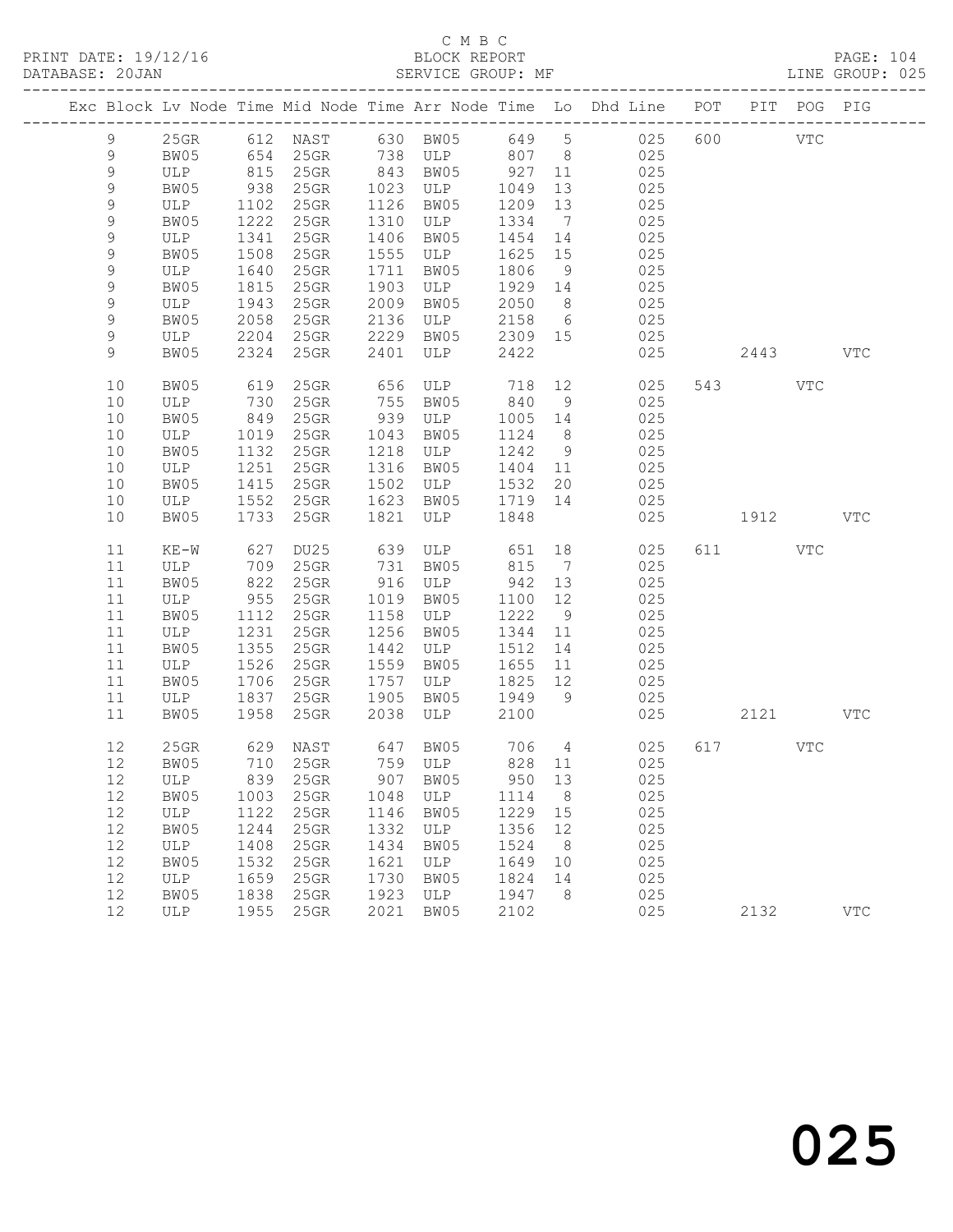#### C M B C<br>BLOCK REPORT SERVICE GROUP: MF

|    |      |            |           |      |                     |                      |                | Exc Block Lv Node Time Mid Node Time Arr Node Time Lo Dhd Line POT         |     |                                                                                                                                                                                                                                 | PIT POG PIG |              |
|----|------|------------|-----------|------|---------------------|----------------------|----------------|----------------------------------------------------------------------------|-----|---------------------------------------------------------------------------------------------------------------------------------------------------------------------------------------------------------------------------------|-------------|--------------|
| 13 |      |            |           |      |                     |                      |                |                                                                            | 621 | <b>VTC</b>                                                                                                                                                                                                                      |             |              |
| 13 |      |            |           |      |                     |                      |                | KE-W 637 DU25 649 ULP 701 20 025<br>ULP 721 25GR 743 BW05 827 6 025<br>025 |     |                                                                                                                                                                                                                                 |             |              |
|    |      |            | 833 25GR  |      | 927 ULP             |                      |                |                                                                            |     |                                                                                                                                                                                                                                 |             |              |
| 13 | BW05 |            |           |      |                     | 953 10               |                | 025                                                                        |     |                                                                                                                                                                                                                                 |             |              |
| 13 | ULP  | 1003       | 25GR      | 1027 | BW05                | 1108                 | 14             | 025                                                                        |     |                                                                                                                                                                                                                                 |             |              |
| 13 | BW05 | 1122       | $25$ GR   |      | 1208 ULP            | 1232                 | 9              | 025                                                                        |     |                                                                                                                                                                                                                                 |             |              |
| 13 | ULP  | 1241       | 25GR      | 1306 | BW05                | 1354                 | 11             | 025                                                                        |     |                                                                                                                                                                                                                                 |             |              |
| 13 | BW05 | 1405       | $25$ GR   | 1452 | ULP                 | 1522                 | 17             | 025                                                                        |     |                                                                                                                                                                                                                                 |             |              |
| 13 | ULP  | 1539       | $25$ GR   | 1611 | BW05                | 1708                 | 9              | 025                                                                        |     |                                                                                                                                                                                                                                 |             |              |
| 13 | BW05 | 1717       | $25$ GR   | 1805 | ULP                 | 1832                 | 15             | 025                                                                        |     |                                                                                                                                                                                                                                 |             |              |
| 13 | ULP  |            | 1847 25GR |      | 1915 BW05           | 18 <i>3∠</i><br>1959 | 12             | 025                                                                        |     |                                                                                                                                                                                                                                 |             |              |
|    |      |            |           |      |                     |                      |                |                                                                            |     |                                                                                                                                                                                                                                 |             |              |
| 13 | BW05 |            | 2011 25GR |      | GR25                | 2050                 |                | 025                                                                        |     | 2102 VTC                                                                                                                                                                                                                        |             |              |
| 14 | 25GR |            | NAST      |      |                     |                      | $\overline{2}$ | 025                                                                        |     | 635 VTC                                                                                                                                                                                                                         |             |              |
|    |      | 647<br>728 |           |      | 706 BW05<br>819 ULP | 726<br>850           |                |                                                                            |     |                                                                                                                                                                                                                                 |             |              |
| 14 | BW05 |            | $25$ GR   |      | ULP                 |                      | 15             | 025                                                                        |     |                                                                                                                                                                                                                                 |             |              |
| 14 | ULP  |            | 905 25GR  | 931  | BW05                | 1013                 | 10             | 025                                                                        |     |                                                                                                                                                                                                                                 |             |              |
| 14 | BW05 | 1023       | $25$ GR   | 1108 | ULP                 | 1133                 | 9              | 025                                                                        |     |                                                                                                                                                                                                                                 |             |              |
| 14 | ULP  | 1142       | $25$ GR   | 1206 | BW05                | 1252                 | 12             | 025                                                                        |     |                                                                                                                                                                                                                                 |             |              |
| 14 | BW05 |            | 1304 25GR | 1352 | ULP                 | 1416                 | 9              | 025                                                                        |     |                                                                                                                                                                                                                                 |             |              |
| 14 | ULP  | 1425       | $25$ GR   | 1454 | BW05                | 1545                 | 9              | 025                                                                        |     |                                                                                                                                                                                                                                 |             |              |
| 14 | BW05 | 1554       | $25$ GR   |      | 1645 ULP            | 1713                 | 8 <sup>8</sup> | 025                                                                        |     |                                                                                                                                                                                                                                 |             |              |
| 14 | ULP  | 1721       | $25$ GR   | 1752 | BW05                | 1844                 |                | 025                                                                        |     | 1921 VTC                                                                                                                                                                                                                        |             |              |
|    |      |            |           |      |                     |                      |                |                                                                            |     |                                                                                                                                                                                                                                 |             |              |
| 15 | NAST | 703        | $25$ GR   | 722  | ULP                 | 749                  | 9              | 025                                                                        |     | 640 VTC                                                                                                                                                                                                                         |             |              |
| 15 | ULP  | 758        | 25GR      |      | 825 BW05            | 911                  | 12             | 025                                                                        |     |                                                                                                                                                                                                                                 |             |              |
| 15 | BW05 | 923        | 25GR      |      | 1008 ULP            | 1034                 | 9              | 025                                                                        |     |                                                                                                                                                                                                                                 |             |              |
| 15 | ULP  | 1043       | $25$ GR   | 1107 | BW05                | 1149                 | 13             | 025                                                                        |     |                                                                                                                                                                                                                                 |             |              |
| 15 |      |            | 1202 25GR |      |                     |                      |                |                                                                            |     |                                                                                                                                                                                                                                 |             |              |
|    | BW05 |            |           | 1249 | ULP                 | 1313                 | 8 <sup>8</sup> | 025                                                                        |     |                                                                                                                                                                                                                                 |             |              |
| 15 | ULP  | 1321       | $25$ GR   | 1346 | BW05                | 1433 14              |                | 025                                                                        |     |                                                                                                                                                                                                                                 |             |              |
| 15 | BW05 | 1447       | 25GR      | 1534 | ULP                 | 1604                 | 18             | 025                                                                        |     |                                                                                                                                                                                                                                 |             |              |
| 15 | ULP  | 1622       | $25$ GR   | 1653 | BW05                | 1748                 | 9              | 025                                                                        |     |                                                                                                                                                                                                                                 |             |              |
| 15 | BW05 |            | 1757 25GR | 1845 | ULP                 | 1911                 |                | 025                                                                        |     | 1933 — 1933 — 1934 — 1935 — 1936 — 1937 — 1948 — 1948 — 1948 — 1948 — 1948 — 1948 — 1948 — 1948 — 1948 — 1948 — 1948 — 1948 — 1948 — 1948 — 1948 — 1948 — 1948 — 1948 — 1948 — 1948 — 1948 — 1948 — 1948 — 1948 — 1948 — 1948 — |             | <b>VTC</b>   |
|    |      |            |           |      |                     |                      |                |                                                                            |     |                                                                                                                                                                                                                                 |             |              |
| 16 | BW05 | 543        | 25GR      | 616  | ULP                 | 635                  | 10             | 025                                                                        |     | 507                                                                                                                                                                                                                             | VTC         |              |
| 16 | ULP  |            | $25$ GR   | 707  | BW05                | 747                  | 6              | 025                                                                        |     |                                                                                                                                                                                                                                 |             |              |
| 16 | BW05 | 645<br>753 | $25$ GR   | 846  | ULP                 | 915                  | 16             | 025                                                                        |     |                                                                                                                                                                                                                                 |             |              |
| 16 | ULP  | 931        | $25$ GR   | 955  | BW05                | 1036 16              |                | 025                                                                        |     |                                                                                                                                                                                                                                 |             |              |
| 16 | BW05 | 1052       | $25$ GR   |      | 1138 ULP            | 1202                 | 9              | 025                                                                        |     |                                                                                                                                                                                                                                 |             |              |
| 16 | ULP  | 1211       | $25$ GR   |      | 1236 BW05           | 1322 13              |                | 025                                                                        |     |                                                                                                                                                                                                                                 |             |              |
| 16 | BW05 |            | 1335 25GR |      | 1422 ULP            | 1450 14              |                | 025                                                                        |     |                                                                                                                                                                                                                                 |             |              |
|    |      |            |           |      |                     |                      |                |                                                                            |     |                                                                                                                                                                                                                                 |             |              |
|    |      |            |           |      |                     |                      |                | 16 ULP 1504 25GR 1535 BW05 1630 12 025                                     |     |                                                                                                                                                                                                                                 |             |              |
| 16 | BW05 | 1642       | 25GR      |      | 1733 ULP            | 1801 15              |                | 025                                                                        |     |                                                                                                                                                                                                                                 |             |              |
| 16 | ULP  | 1816       | 25GR      | 1845 | BW05                | 1932                 | 14             | 025                                                                        |     |                                                                                                                                                                                                                                 |             |              |
| 16 | BW05 | 1946       | $25$ GR   | 2026 | ULP                 | 2048                 | 16             | 025                                                                        |     |                                                                                                                                                                                                                                 |             |              |
| 16 | ULP  | 2104       | $25$ GR   | 2129 | BW05                | 2209                 | 14             | 025                                                                        |     |                                                                                                                                                                                                                                 |             |              |
| 16 | BW05 | 2223       | 25GR      | 2301 | ULP                 | 2323                 | 15             | 025                                                                        |     |                                                                                                                                                                                                                                 |             |              |
| 16 | ULP  | 2338       | 25GR      | 2358 | BW05                | 2434                 | 19             | 23 025                                                                     |     |                                                                                                                                                                                                                                 |             |              |
| 16 | MRST | 2516       |           |      | HODM                | 2603                 | 6              | N20                                                                        |     |                                                                                                                                                                                                                                 |             |              |
| 16 | HODM | 2609       |           |      | MRST                | 2658                 |                | N20                                                                        |     | 2703                                                                                                                                                                                                                            |             | VTC          |
|    |      |            |           |      |                     |                      |                |                                                                            |     |                                                                                                                                                                                                                                 |             |              |
| 20 | 22BD | 557        | $25$ GR   |      | 621 ULP             | 640                  | 11             | 025                                                                        |     | 529 VTC                                                                                                                                                                                                                         |             |              |
| 20 | ULP  | 651        | $25$ GR   |      | 713 BW05            | 755                  | $\overline{4}$ | 025                                                                        |     |                                                                                                                                                                                                                                 |             |              |
| 20 | BW05 | 759        | 25GR      | 854  | ULP                 | 921                  |                | 025                                                                        |     | 944                                                                                                                                                                                                                             |             | $_{\rm VTC}$ |
|    |      |            |           |      |                     |                      |                |                                                                            |     |                                                                                                                                                                                                                                 |             |              |
| 21 | BW05 | 600        | $25$ GR   |      | 636 ULP             | 656                  | 21             | 025                                                                        |     | 524                                                                                                                                                                                                                             | VTC         |              |
| 21 | ULP  |            | 717 25GR  |      | 739 BW05            | 823                  | $\overline{4}$ | 025                                                                        |     |                                                                                                                                                                                                                                 |             |              |
| 21 | BW05 |            | 827 25GR  |      | 921 ULP             | 947                  |                | 025                                                                        |     | 1010                                                                                                                                                                                                                            |             | <b>VTC</b>   |
|    |      |            |           |      |                     |                      |                |                                                                            |     |                                                                                                                                                                                                                                 |             |              |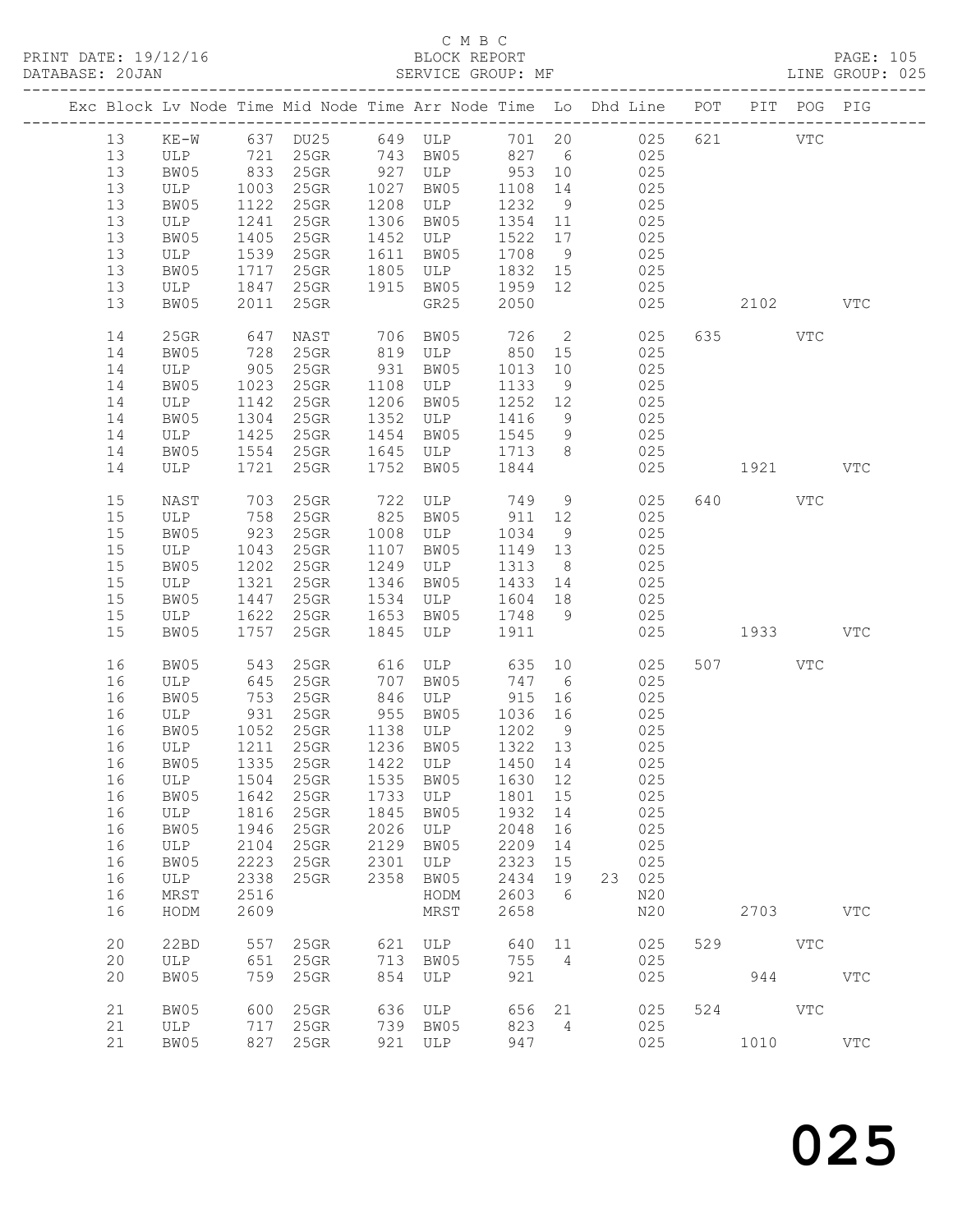|  |                |                     |              |                                  |              | Exc Block Lv Node Time Mid Node Time Arr Node Time Lo Dhd Line POT PIT POG PIG |                 |                |                      |              |                     |             |            |
|--|----------------|---------------------|--------------|----------------------------------|--------------|--------------------------------------------------------------------------------|-----------------|----------------|----------------------|--------------|---------------------|-------------|------------|
|  | 22<br>22<br>22 | BW05<br>ULP<br>BW05 |              | 725 25GR 747<br>839 25GR         |              | 610 25GR 646 ULP<br>BW05<br>933 ULP 959 12                                     | 706 19<br>831   | 8 <sup>8</sup> | 025<br>025<br>025    |              | 534 VTC             |             |            |
|  | 22             | ULP                 |              |                                  |              | 1011  25GR  1035  BW05                                                         | 1116            |                | 025                  | 1156 VTC     |                     |             |            |
|  | 23<br>23       | NAST<br>ULP         |              | 633 25GR<br>729 25GR             |              | 651 ULP<br>751 NAST                                                            | 713 16<br>812 0 |                | 025<br>10 025        |              | 610 VTC             |             |            |
|  | 23             | NAST                |              | 822 25GR                         |              | 850 ULP                                                                        | 919             |                | 025                  |              |                     | 942         | <b>VTC</b> |
|  | 24<br>24<br>24 | NAST<br>ULP<br>BW05 |              | 643 25GR<br>736 25GR<br>855 25GR | 701<br>801   | ULP<br>BW05 846<br>945 ULP                                                     | 723 13<br>1011  | 9              | 025<br>025<br>025    |              | 620 VTC<br>1034     |             | <b>VTC</b> |
|  | 25             | NAST                |              | 653 25GR                         |              | 712 ULP                                                                        | 737 10          |                | 025                  |              | 630 VTC             |             |            |
|  | 25<br>25       | ULP<br>BW05         |              | 747 25GR<br>908 25GR             |              | 813 BW05<br>956 ULP                                                            | 859 9<br>1022   |                | 025<br>025           |              | 1045 VTC            |             |            |
|  | 26<br>26       | NAST<br>ULP         |              | 713 25GR<br>810 25GR             | 837          | 732 ULP<br>BW05                                                                | 759 11<br>923   |                | 025<br>025           |              | 650 VTC<br>1003     |             | VTC        |
|  | 27<br>27       | 25GR<br>BW05        |              | 719 NAST<br>807 25GR             |              | 739 BW05                                                                       |                 | 6              | 025<br>025           |              | 705 VTC             |             |            |
|  | 27             | ULP                 |              | 939 25GR                         |              | 1003 BW05                                                                      | 1044            |                | 025                  |              | 1124                |             | VTC        |
|  | 28<br>28<br>28 | NAST<br>ULP<br>BW05 | 721          | 821 25GR<br>946 25GR             |              | 25GR 743 ULP 812 9<br>25GR 849 BW05 933 13<br>25GR 1031 ULP 1057               |                 |                | 025<br>025<br>025    |              | 658 VTC<br>1119 VTC |             |            |
|  | 29             | 25GR                |              | 727 NAST                         |              | 748 WLCW                                                                       | 805 10 15 025   |                |                      |              | 713 VTC             |             |            |
|  | 29<br>30       | NAST<br>NAST        | 728          | 830 25GR<br>25GR                 | 754          | 858 ULP<br>ULP                                                                 | 925<br>823 10   |                | 025<br>025           |              | 948<br>705 VTC      |             | <b>VTC</b> |
|  | 30             | ULP                 |              | 833 25GR                         | 901          | BW05                                                                           | 944             |                | 025                  |              | 1024                |             | VTC        |
|  | 31<br>31       | 25GR<br>NAST        |              | 735 NAST<br>838 25GR             |              | 756 WLCW<br>906 ULP                                                            | 933             |                | 813 10 15 025<br>025 | 721          | <b>VTC</b><br>956   |             | VTC        |
|  | 32<br>32       | BW05<br>ULP         |              |                                  |              |                                                                                |                 |                | 025<br>025           |              | 701 VTC<br>1059     |             | <b>VTC</b> |
|  | 33<br>33       | NAST<br>ULP         | 738<br>845   | $25$ GR<br>25GR                  | 804<br>913   | ULP<br>BW05                                                                    | 833 12<br>955   |                | 025<br>025           | 715          | <b>VTC</b><br>1035  |             | VTC        |
|  | 34<br>34       | NAST<br>ULP         | 746<br>859   | 25GR<br>25GR                     | 814<br>925   | ULP<br>BW05                                                                    | 845<br>1007     | 14             | 025<br>025           | 723          | VTC<br>1047         |             | VTC        |
|  | 35             | NAST                |              | 756 25GR                         | 824          | ULP                                                                            | 854             |                | 025                  | 733          |                     | 917 VTC VTC |            |
|  | 36             | NAST                |              | 806 25GR                         | 834          | ULP                                                                            | 904             |                | 025                  | 736          |                     | 927 VTC VTC |            |
|  | 40<br>40       | ULP<br>BW05         | 1351<br>1518 | 25GR<br>25GR                     | 1416<br>1605 | BW05<br>ULP                                                                    | 1504 14<br>1633 | 13             | 025<br>025           | 1323         | VTC                 |             |            |
|  | 40             | ULP                 | 1646         | 25GR                             | 1717         | BW05                                                                           | 1812            |                | 025                  |              | 1857 VTC            |             |            |
|  | 41<br>41       | ULP<br>BW05         | 1432<br>1602 | 25GR<br>$25$ GR                  | 1501<br>1653 | BW05<br>ULP                                                                    | 1552 10<br>1722 | $\overline{7}$ | 025                  | 025 1404 VTC |                     |             |            |
|  | 41             | ULP                 |              | 1729 25GR                        | 1800         | BW05                                                                           | 1850 12         |                | 025                  |              |                     |             |            |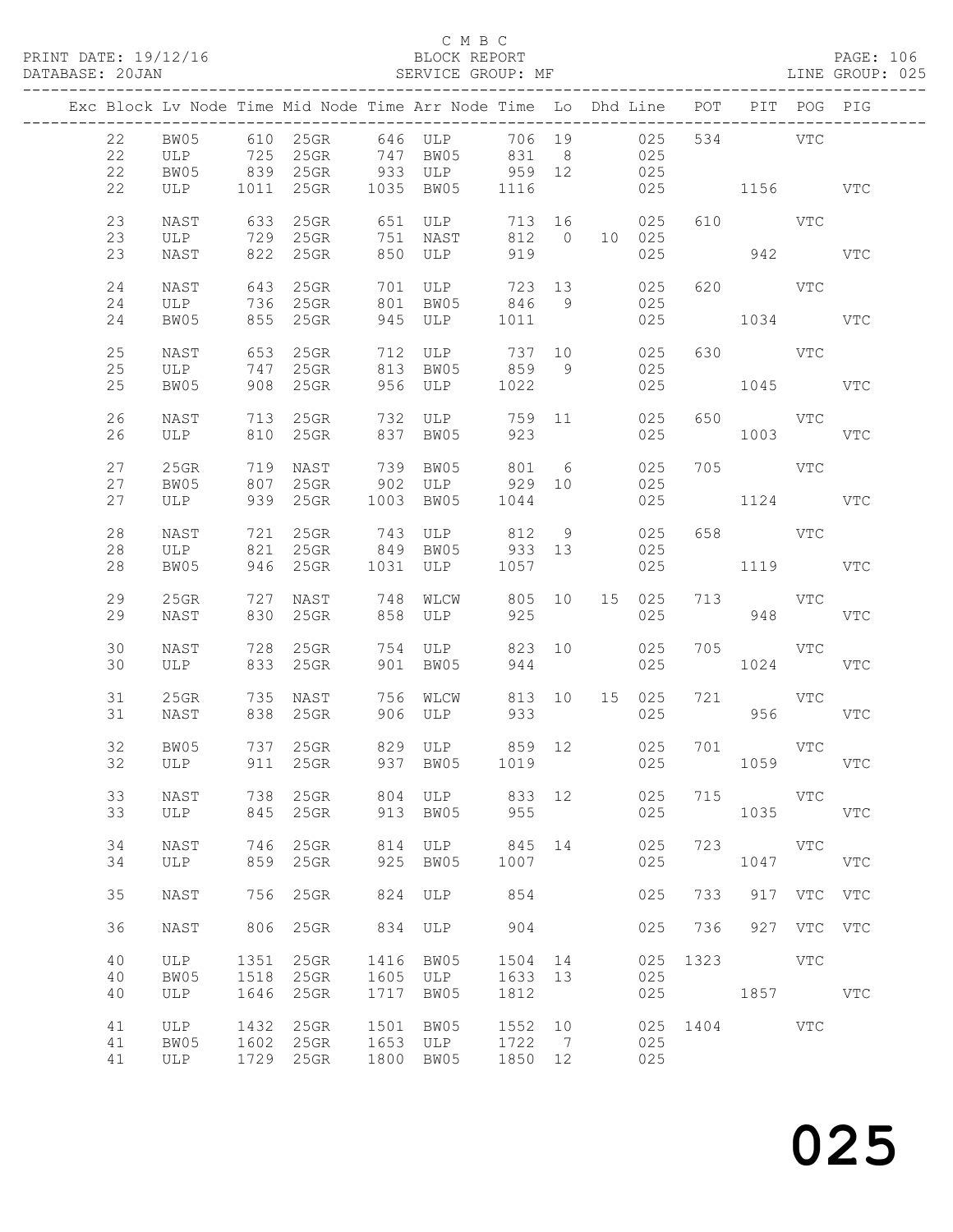#### C M B C<br>BLOCK REPORT SERVICE GROUP: MF

|                                                                                  |                                                                                                          |                                                                                              |                                                                                                        |                      | Exc Block Lv Node Time Mid Node Time Arr Node Time Lo Dhd Line POT                                     |                                                                                                                                  |                                                                                                       |    |                                                                                      |      |                                         | PIT POG PIG |            |
|----------------------------------------------------------------------------------|----------------------------------------------------------------------------------------------------------|----------------------------------------------------------------------------------------------|--------------------------------------------------------------------------------------------------------|----------------------|--------------------------------------------------------------------------------------------------------|----------------------------------------------------------------------------------------------------------------------------------|-------------------------------------------------------------------------------------------------------|----|--------------------------------------------------------------------------------------|------|-----------------------------------------|-------------|------------|
| 41                                                                               |                                                                                                          |                                                                                              |                                                                                                        |                      | 41 BW05 1902 25GR 1943 ULP 2005 18 025<br>ULP 2023 25GR 2049 BW05 2130                                 |                                                                                                                                  |                                                                                                       |    |                                                                                      |      | 025 2200 VTC                            |             |            |
| 42<br>42<br>42                                                                   | $25$ GR<br>BW05<br>ULP                                                                                   | 1440                                                                                         | NAST<br>1540 25GR<br>1706 25GR                                                                         |                      | 1508 BW05<br>1629 ULP<br>1737 BW05                                                                     | 1531 9<br>1657 9<br>1831                                                                                                         |                                                                                                       |    | 025<br>025                                                                           |      | 025 1426 VTC<br>1908                    |             | VTC        |
| 43<br>43<br>43<br>43<br>43<br>43<br>43<br>43<br>43<br>43<br>43<br>43<br>43<br>43 | ULP<br>BW05<br>ULP<br>BW05<br>ULP<br>BW05<br>ULP<br>BW05<br>MRST<br>HODM<br>MRST<br>HODM<br>MRST<br>HODM | 1445<br>1618<br>1744<br>1922<br>2040<br>2425<br>2525<br>2609<br>2655<br>2739<br>2825<br>2909 | 25GR<br>25GR<br>25GR<br>$25$ GR<br>25GR 2105 BW05<br>2153 25GR 2231 ULP<br>2306 25GR 2328 BW05<br>25GR |                      | 1514 BW05<br>1709 ULP<br>1815 BW05<br>2003 ULP<br>GR25<br>HODM<br>MRST<br>HODM<br>MRST<br>HODM<br>MRST | 1609 9<br>1738 6<br>1905 17<br>2025 15<br>2145<br>2253 13<br>2408 17<br>2502<br>2604<br>2652<br>2734 5<br>2822<br>2904 5<br>2952 | 8 <sup>8</sup><br>8 <sup>8</sup><br>$5^{\circ}$<br>$\overline{\mathbf{3}}$<br>$\overline{\mathbf{3}}$ |    | 025<br>025<br>025<br>025<br>025<br>025<br>15 025<br>N8<br>N8<br>N8<br>N8<br>N8<br>N8 |      | 025 1417 VTC<br>2957 VTC                |             |            |
| 44<br>44<br>44                                                                   | ULP<br>BW05<br>ULP                                                                                       | 1452                                                                                         | 25GR  1521  BW05<br>1756 25GR                                                                          |                      | 1626 25GR 1717 ULP 1746 10<br>1825 BW05                                                                | 1616<br>1912                                                                                                                     |                                                                                                       | 10 | 025                                                                                  |      | 025 1424 VTC<br>025 1947                |             | <b>VTC</b> |
| 45<br>45                                                                         | BW05                                                                                                     |                                                                                              | ULP 1508 25GR<br>1650 25GR                                                                             |                      | 1541 BW05 1637 13<br>1741 ULP                                                                          | 1809                                                                                                                             |                                                                                                       |    | 025                                                                                  |      | 025 1440 VTC<br>1833                    |             | VTC        |
| 46<br>46<br>46                                                                   | ULP<br>BW05<br>ULP                                                                                       | 1520<br>1658                                                                                 | 25GR<br>$25$ GR<br>1827 25GR                                                                           |                      | 1553 BW05<br>1749 ULP<br>1855 BW05                                                                     | 1649 9<br>1817 10<br>1939                                                                                                        |                                                                                                       |    | 025<br>025                                                                           |      | 025 1449 VTC<br>2011                    |             | <b>VTC</b> |
| SD 47<br>$SD$ 47<br>$#SD$ 47<br>47<br>47<br>47                                   | $MH-E$<br>ULP<br>ULP<br>BW05<br>ULP<br>BW05                                                              | 1522<br>1616<br>1749                                                                         | OA41<br>1616 25GR<br>25GR<br>25GR                                                                      |                      | 1534 BYOA<br>1647 BW05<br>1647 BW05<br>1837 ULP<br>GR25                                                | 1546 9<br>1742 7<br>1742 7<br>1903<br>2029 14<br>2121                                                                            | 16                                                                                                    |    | 025<br>025<br>025<br>025                                                             |      | 21 017 1520 VTC<br>025 1548 VTC<br>2132 |             | <b>VTC</b> |
| 48                                                                               | ULP                                                                                                      | 1532                                                                                         | 25GR                                                                                                   | 1605                 | BW05                                                                                                   | 1701                                                                                                                             |                                                                                                       |    | 025                                                                                  | 1501 | 1751 VTC VTC                            |             |            |
| 49<br>49<br>49                                                                   | ULP<br>BW05<br>ULP                                                                                       | 1545<br>1725<br>1857                                                                         | 25GR<br>25GR<br>25GR                                                                                   | 1617<br>1813<br>1925 | BW05<br>ULP<br>BW05                                                                                    | 1714<br>1840<br>2007                                                                                                             | 11<br>17                                                                                              |    | 025<br>025<br>025                                                                    | 1517 | 2039                                    | VTC         | <b>VTC</b> |
| 50                                                                               | ULP                                                                                                      | 1610                                                                                         | 25GR                                                                                                   | 1641                 | BW05                                                                                                   | 1736                                                                                                                             |                                                                                                       |    | 025                                                                                  | 1542 | 1826 VTC VTC                            |             |            |
| 51<br>51<br>51                                                                   | <b>ULP</b><br>BW05<br>ULP                                                                                | 1628<br>1805<br>1932                                                                         | 25GR<br>25GR<br>25GR                                                                                   | 1659<br>1853<br>1958 | BW05<br>ULP<br>BW05                                                                                    | 1754<br>1919<br>2039                                                                                                             | 11<br>13                                                                                              |    | 025<br>025<br>025                                                                    | 1600 | 2111                                    | VTC         | <b>VTC</b> |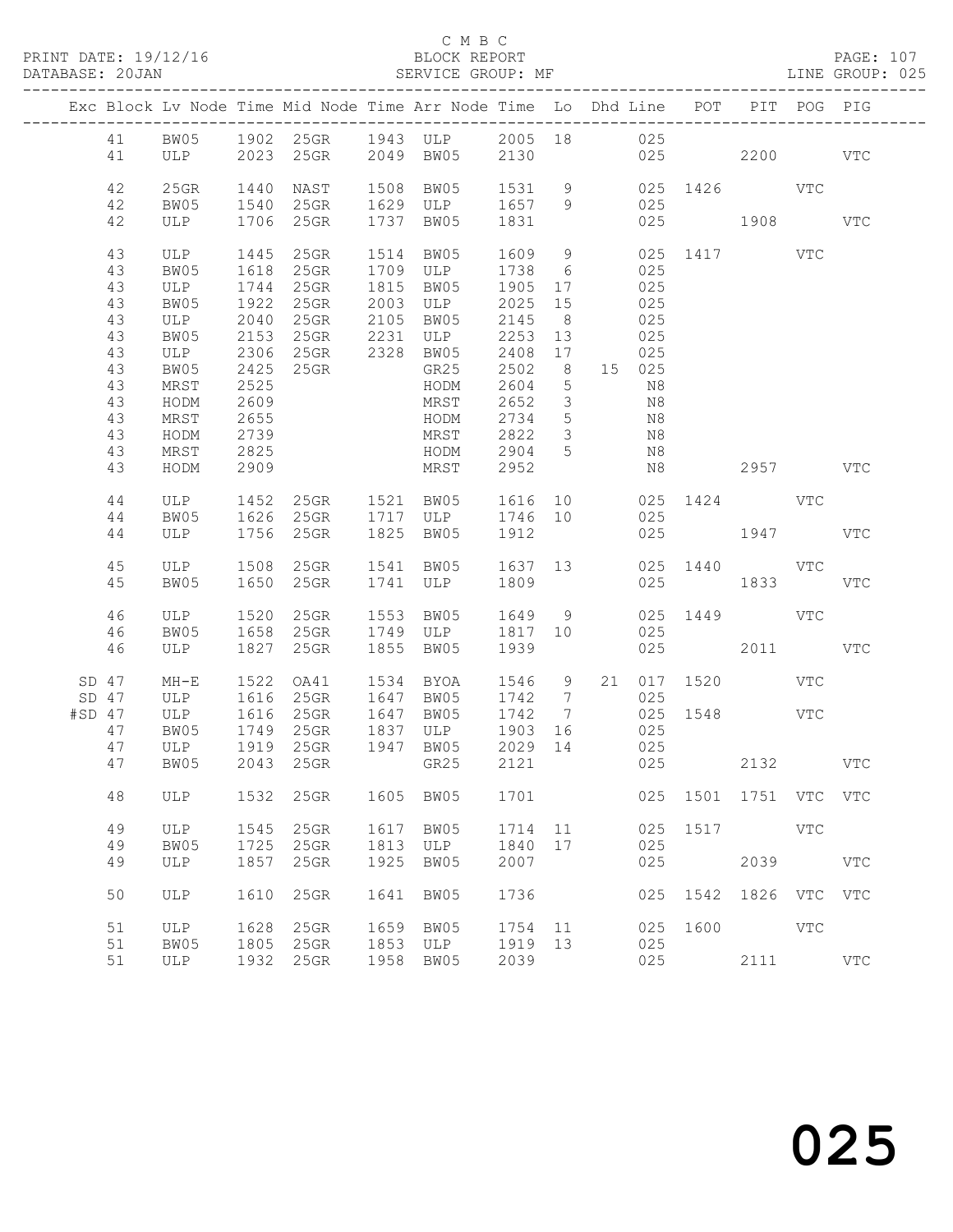|      |                |                                               |                      |                                                                                |              | C M B C                   |                                                                          |                                                                                                                                                                                                                               |     |                                    |         |           |     |  |
|------|----------------|-----------------------------------------------|----------------------|--------------------------------------------------------------------------------|--------------|---------------------------|--------------------------------------------------------------------------|-------------------------------------------------------------------------------------------------------------------------------------------------------------------------------------------------------------------------------|-----|------------------------------------|---------|-----------|-----|--|
| PNBU |                | 4AL 4 AV & ALMA<br>VTC Vancouver Diesel Depot |                      | D41N NB DUNBAR FS 41 AV<br>PENDER & BURRARD                                    |              |                           | AL4 ALMA & 4 AV<br>DULP WB W 41 AV FS DUNBAR ST<br>PNTW PENDER & THURLOW |                                                                                                                                                                                                                               |     |                                    |         |           |     |  |
|      |                |                                               |                      | Exc Block Lv Node Time Mid Node Time Arr Node Time Lo Dhd Line POT PIT POG PIG |              |                           |                                                                          |                                                                                                                                                                                                                               |     |                                    |         |           |     |  |
|      | 70             | D41N                                          |                      | 70 D41N 645 4AL 656 PNBU 714 7 27 032 629 VTC<br>748 4AL 801 PNBU              |              |                           | 823                                                                      |                                                                                                                                                                                                                               | 032 |                                    |         | 849       | VTC |  |
|      | 71<br>71       | D41N<br>D41N                                  | 705<br>808           | 4AL 717 PNBU<br>4AL                                                            |              | 821 PNBU                  | 843                                                                      | 736 5 27 032                                                                                                                                                                                                                  | 032 |                                    | 649 VTC | 909       | VTC |  |
|      | 72<br>72       | D41N<br>D41N                                  | 725<br>830           | 4AL<br>4AL                                                                     | 843          | 737 PNBU<br>PNBU          | 905                                                                      |                                                                                                                                                                                                                               |     | 759  4  27  032  709  VTC<br>032   |         | 931 — 100 | VTC |  |
|      | 73<br>73<br>73 | PNTW<br>PNTW<br>PNTW                          | 1600<br>1719<br>1840 | AL4<br>AL4<br>AL4                                                              | 1745<br>1906 | 1626 DULP<br>DULP<br>DULP | 1801 5 34 032<br>1920                                                    |                                                                                                                                                                                                                               |     | 1639 6 34 032 1526 VTC<br>032 1933 |         |           | VTC |  |
|      | 74<br>74       | PNTW<br>PNTW                                  | 1625<br>1746         | AL4<br>AL4                                                                     | 1651<br>1812 | DULP<br>DULP              | 1705 7 34 032 1551 VTC                                                   |                                                                                                                                                                                                                               |     | 032 1842                           |         |           | VTC |  |
|      | 75<br>75       | PNTW<br>PNTW                                  | 1652<br>1813         | AL4 1718 DULP 1734 5 34 032 1618 VTC<br>AL4                                    |              | 1839 DULP                 |                                                                          | 1854   1860   1860   1860   1860   1860   1860   1860   1860   1860   1860   1860   1860   1860   1860   1860   1860   1860   1860   1860   1860   1860   1860   1860   1860   1860   1860   1860   1860   1860   1860   1860 |     | 032 1907 VTC                       |         |           |     |  |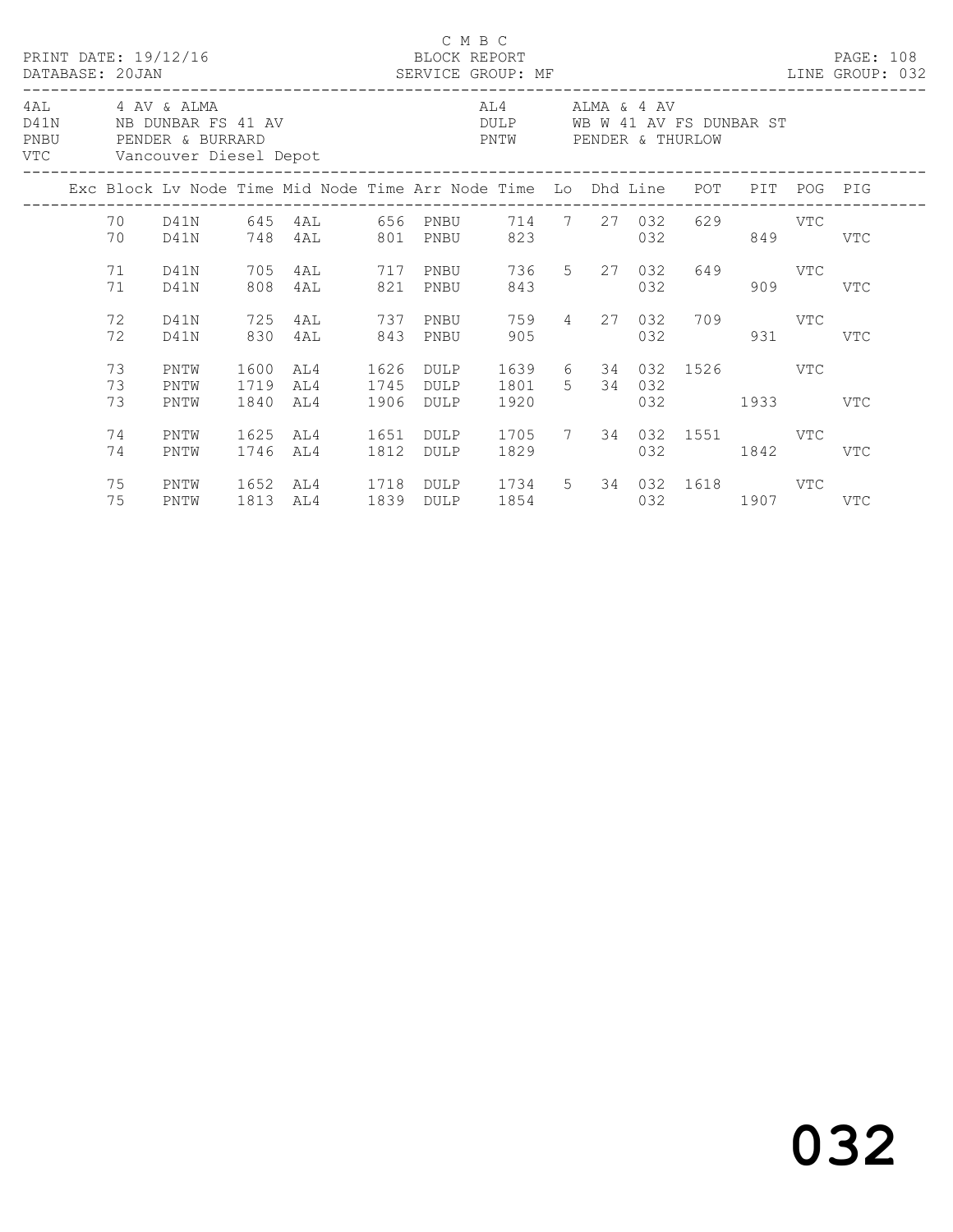| PRINT DATE: 19/12/16 |    |                                 |      |                              |      | C M B C | BLOCK REPORT   |                 |                                                                                                                                                                                                                                                            |         | PAGE: 109  |
|----------------------|----|---------------------------------|------|------------------------------|------|---------|----------------|-----------------|------------------------------------------------------------------------------------------------------------------------------------------------------------------------------------------------------------------------------------------------------------|---------|------------|
|                      |    | 16GR 16 AV & GRANVILLE          |      | VTC Vancouver Diesel Depot   |      |         |                |                 | 29ST 29 AV STATION<br>BYMN BROADWAY & MAIN BYOA BROADWAY & MAIN BYOA BROADWAY & OAK<br>BYRE BROADWAY & RENFREW ULP UNIVERSITY LOOP                                                                                                                         |         |            |
|                      |    |                                 |      |                              |      |         |                |                 | Exc Block Lv Node Time Mid Node Time Arr Node Time Lo Dhd Line POT PIT POG PIG                                                                                                                                                                             |         |            |
|                      |    |                                 |      |                              |      |         |                |                 | 81 ULP 601 16GR 619 29ST 645 6 033 539 VTC<br>81 29ST 651 16GR 717 ULP 738 5 033                                                                                                                                                                           |         |            |
|                      |    |                                 |      |                              |      |         |                |                 |                                                                                                                                                                                                                                                            |         |            |
|                      | 81 |                                 |      |                              |      |         |                |                 | ULP 743 16GR 804 29ST 833 5 033                                                                                                                                                                                                                            |         |            |
|                      | 81 |                                 |      |                              |      |         |                |                 |                                                                                                                                                                                                                                                            |         |            |
|                      | 81 |                                 |      |                              |      |         |                |                 | 29<br>ST 838 16GR 915 ULP 942 15 033<br>ULP 957 16GR 1019 29<br>ST 1056 16GR 1124 ULP 1146 11 033                                                                                                                                                          |         |            |
|                      | 81 |                                 |      |                              |      |         |                |                 |                                                                                                                                                                                                                                                            |         |            |
|                      | 81 | ULP 1157 16GR                   |      |                              |      |         | 1219 29ST 1248 |                 | 8 033                                                                                                                                                                                                                                                      |         |            |
|                      | 81 |                                 |      |                              |      |         |                |                 |                                                                                                                                                                                                                                                            |         |            |
|                      | 81 |                                 |      |                              |      |         |                |                 | $\begin{tabular}{cccccc} 29ST & 1256 & 16GR & 1324 & ULP & 1346 & 11 & 033 \\ ULP & 1357 & 16GR & 1420 & 29ST & 1452 & 14 & 033 \\ 29ST & 1506 & 16GR & 1536 & ULP & 1600 & 5 & 033 \\ ULP & 1605 & 16GR & 1632 & 29ST & 1710 & 16 & 033 \\ \end{tabular}$ |         |            |
|                      | 81 |                                 |      |                              |      |         |                |                 |                                                                                                                                                                                                                                                            |         |            |
|                      | 81 |                                 |      |                              |      |         |                |                 |                                                                                                                                                                                                                                                            |         |            |
|                      | 81 | 29ST                            |      |                              |      |         |                |                 | 1726 16GR 1759 ULP 1824 10 033                                                                                                                                                                                                                             |         |            |
|                      | 81 |                                 |      | ULP 1834 16GR 1856 29ST 1924 |      |         |                |                 | 033 1949 VTC                                                                                                                                                                                                                                               |         |            |
|                      | 82 | 29ST                            |      |                              |      |         |                |                 | 619 16GR 645 ULP 704 6 033                                                                                                                                                                                                                                 | 554 VTC |            |
|                      | 82 |                                 |      |                              |      |         |                |                 |                                                                                                                                                                                                                                                            |         |            |
|                      | 82 |                                 |      |                              |      |         |                |                 |                                                                                                                                                                                                                                                            |         |            |
|                      | 82 |                                 |      |                              |      |         |                |                 |                                                                                                                                                                                                                                                            |         |            |
|                      | 82 |                                 |      |                              |      |         |                |                 | ULP 710 16GR 730 29ST 756 14 033<br>29ST 810 16GR 844 ULP 912 16 033<br>ULP 928 16GR 950 29ST 1017 9 033<br>29ST 1026 16GR 1054 ULP 1116 11 033                                                                                                            |         |            |
|                      | 82 | ULP                             |      | 1127 16GR                    |      |         |                |                 | 1149 29ST 1216 10 033                                                                                                                                                                                                                                      |         |            |
|                      | 82 | 29ST                            | 1226 | 16GR                         |      |         |                |                 | 1254 ULP 1316 12 033<br>1350 29ST 1420 18 033<br>1507 ULP 1532 12 033                                                                                                                                                                                      |         |            |
|                      | 82 | ULP                             |      |                              |      |         |                |                 |                                                                                                                                                                                                                                                            |         |            |
|                      | 82 | 29ST                            |      | 1328 16GR<br>1438 16GR       |      |         |                |                 |                                                                                                                                                                                                                                                            |         |            |
|                      | 82 | ULP                             |      | 1544 16GR                    |      |         |                |                 | 1611 29ST 1648 14 033                                                                                                                                                                                                                                      |         |            |
|                      | 82 | 29ST                            | 1702 | 16GR                         |      |         |                |                 | 1735 ULP 1800 15 033<br>1841 29ST 1911 14 033<br>1951 ULP 2010 19 033                                                                                                                                                                                      |         |            |
|                      | 82 | ULP 1815 16GR<br>29ST 1925 16GR |      |                              |      |         |                |                 |                                                                                                                                                                                                                                                            |         |            |
|                      | 82 |                                 |      |                              |      |         |                |                 |                                                                                                                                                                                                                                                            |         |            |
|                      | 82 | ULP 2029                        |      | 16GR                         |      |         |                |                 | 2051 29ST 2117 9 033                                                                                                                                                                                                                                       |         |            |
|                      | 82 | 29ST                            |      |                              |      |         |                |                 | 2126 16GR 2151 ULP 2209 20 033                                                                                                                                                                                                                             |         |            |
|                      | 82 |                                 |      | ULP 2229 16GR 2251 29ST 2312 |      |         |                |                 | 033 2333 VTC                                                                                                                                                                                                                                               |         |            |
|                      | 83 |                                 |      |                              |      |         |                |                 | ULP 629 16GR 649 29ST 715 7 033 607 VTC                                                                                                                                                                                                                    |         |            |
|                      | 83 | 29ST                            | 722  | 16GR                         | 751  | ULP     | 816            | 11              | 033                                                                                                                                                                                                                                                        |         |            |
|                      | 83 | ULP                             | 827  | 16GR                         | 849  | 29ST    | 918            | $5\overline{)}$ | 033                                                                                                                                                                                                                                                        |         |            |
|                      | 83 | 29ST                            | 923  | 16GR                         | 954  | ULP     | 1017           | 10              | 033                                                                                                                                                                                                                                                        |         |            |
|                      | 83 | ULP                             | 1027 | 16GR                         | 1049 | 29ST    | 1116           | 10              | 033                                                                                                                                                                                                                                                        |         |            |
|                      | 83 | 29ST                            | 1126 | 16GR                         | 1154 | ULP     | 1216           | 11              | 033                                                                                                                                                                                                                                                        |         |            |
|                      | 83 | ULP                             | 1227 | 16GR                         | 1249 | 29ST    | 1318           | 8 <sup>8</sup>  | 033                                                                                                                                                                                                                                                        |         |            |
|                      | 83 | 29ST                            | 1326 | 16GR                         | 1354 | ULP     | 1416           | 10              | 033                                                                                                                                                                                                                                                        |         |            |
|                      | 83 | ULP                             | 1426 | 16GR                         | 1450 | 29ST    | 1524           | 8 <sup>8</sup>  | 033                                                                                                                                                                                                                                                        |         |            |
|                      | 83 | 29ST                            | 1532 | 16GR                         | 1602 | ULP     | 1626           | 10              | 033                                                                                                                                                                                                                                                        |         |            |
|                      | 83 | ULP                             | 1636 | 16GR                         | 1703 | 29ST    | 1739           | 17              | 033                                                                                                                                                                                                                                                        |         |            |
|                      | 83 | 29ST                            | 1756 | 16GR                         | 1828 | ULP     | 1850           | 19              | 033                                                                                                                                                                                                                                                        |         |            |
|                      | 83 | ULP                             |      | 1909 16GR                    | 1931 | 29ST    | 1958           |                 | 033                                                                                                                                                                                                                                                        | 2019    | <b>VTC</b> |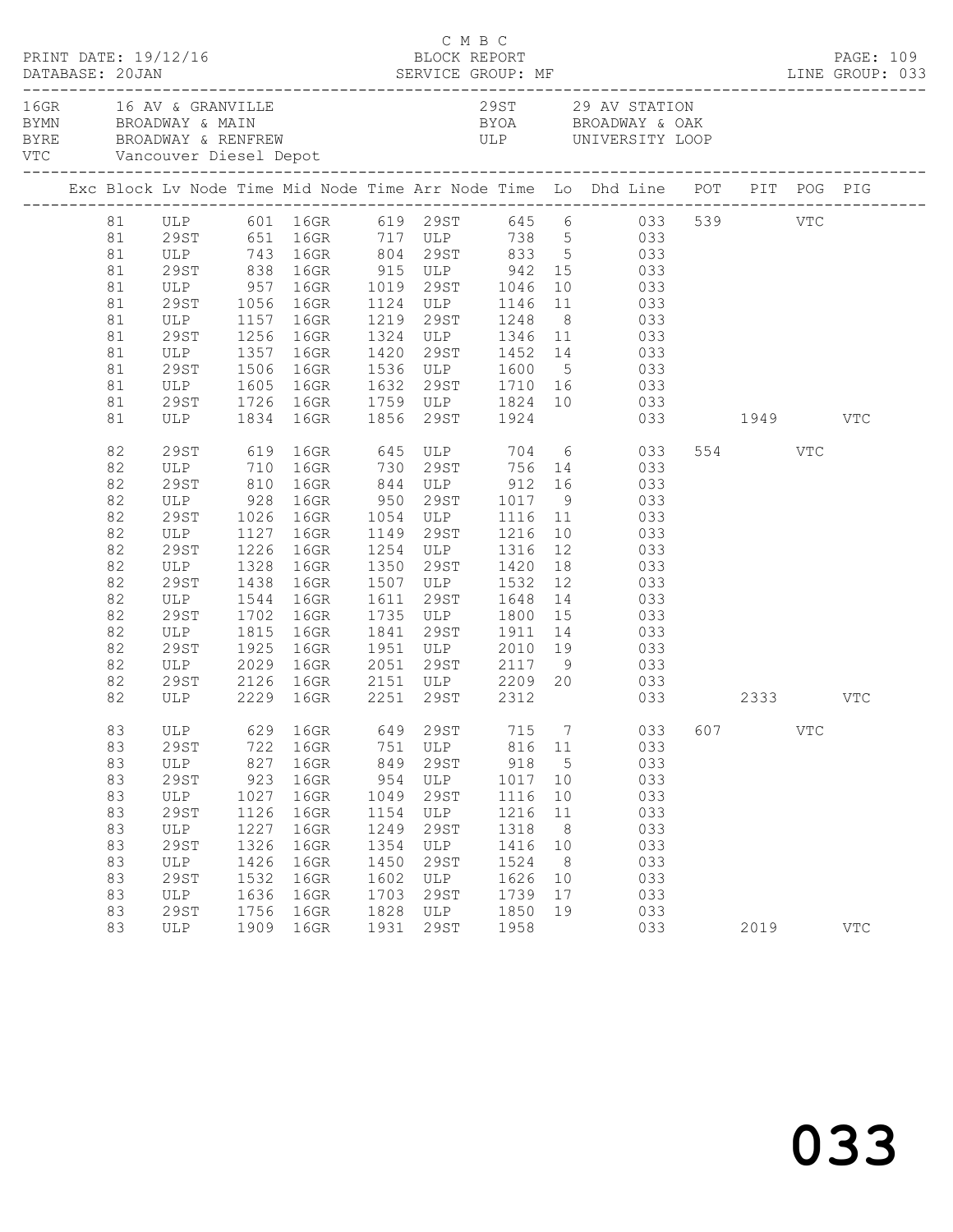### C M B C<br>BLOCK REPORT SERVICE GROUP: MF

|    |                       |                 |                                                             |      |                       |         |                         | Exc Block Lv Node Time Mid Node Time Arr Node Time Lo Dhd Line POT PIT POG PIG |     |            |     |            |
|----|-----------------------|-----------------|-------------------------------------------------------------|------|-----------------------|---------|-------------------------|--------------------------------------------------------------------------------|-----|------------|-----|------------|
| 84 |                       |                 |                                                             |      |                       |         |                         | 29ST 637 16GR 703 ULP 724 6 033                                                | 612 | <b>VTC</b> |     |            |
| 84 |                       |                 | ULP 730 16GR 751 29ST 820 8<br>29ST 828 16GR 905 ULP 932 10 |      |                       |         |                         | 033                                                                            |     |            |     |            |
| 84 |                       |                 |                                                             |      |                       |         |                         | 033                                                                            |     |            |     |            |
| 84 | ULP                   | $942$<br>$1041$ | 16GR                                                        |      | 1004 29ST 1031        |         | 10                      | 033                                                                            |     |            |     |            |
| 84 | 29ST                  |                 | 16GR                                                        |      | $1109$ ULP            | 1131    | 11                      | 033                                                                            |     |            |     |            |
| 84 | ULP                   |                 | 16GR                                                        |      | 1204 29ST             | 1233    | 8 <sup>8</sup>          | 033                                                                            |     |            |     |            |
| 84 | 29ST                  | 1142<br>1241    | 16GR                                                        |      | 1309 ULP              | 1331    | 12                      | 033                                                                            |     |            |     |            |
| 84 | ULP                   | 1343            | 16GR                                                        |      | 1405 29ST             | 1435 18 |                         | 033                                                                            |     |            |     |            |
| 84 | 29ST                  | 1453            | 16GR                                                        |      | 1522 ULP              | 1547 7  |                         | 033                                                                            |     |            |     |            |
| 84 | ULP                   | 1554            | 16GR                                                        |      | 1621 29ST 1659 15     |         |                         | 033                                                                            |     |            |     |            |
| 84 | 29ST                  | 1714            | 16GR                                                        | 1747 | ULP                   | 1812    |                         | 033                                                                            |     | 1836       |     | <b>VTC</b> |
| 85 | 29ST                  |                 | 16GR                                                        |      |                       | 804     | $7\overline{ }$         | 033                                                                            |     |            | VTC |            |
| 85 | ULP                   | 713<br>811      | 16GR                                                        |      | 739 ULP<br>833 29ST   | 902     | $\overline{\mathbf{3}}$ | 033                                                                            |     |            |     |            |
| 85 | 29ST                  | 905             | 16GR                                                        |      | 939 ULP               | 1002    | 10                      | 033                                                                            |     |            |     |            |
| 85 | ULP                   | 1012            | 16GR                                                        |      | 1034 29ST             | 1101    | 10                      | 033                                                                            |     |            |     |            |
| 85 | 29ST                  | 1111            | 16GR                                                        |      | 1139 ULP              | 1201    | 11                      | 033                                                                            |     |            |     |            |
| 85 | ULP                   | 1212            | 16GR                                                        |      | 1234 29ST             | 1303 8  |                         | 033                                                                            |     |            |     |            |
| 85 | 29ST                  | 1311            | 16GR                                                        |      | 1339 ULP              | 1401 11 |                         | 033                                                                            |     |            |     |            |
| 85 | ULP                   | 1412            | 16GR                                                        | 1435 | 29ST                  | 1507 12 |                         | 033                                                                            |     |            |     |            |
| 85 | 29ST                  | 1519            | 16GR                                                        |      | $1549$ ULP $1613$ 13  |         |                         | 033                                                                            |     |            |     |            |
| 85 | ULP                   | 1626            | 16GR                                                        | 1653 | 29ST                  | 1729    |                         | 033                                                                            |     | 1759       |     | VTC        |
|    |                       |                 |                                                             |      |                       |         |                         |                                                                                |     |            |     |            |
| 86 | 29ST                  | 731             | $16$ GR                                                     | 802  | ULP 830               |         |                         | 12 033                                                                         |     | 706        | VTC |            |
| 86 | ULP                   | 842             | 16GR                                                        | 904  | 29ST                  | 933     | 5 <sup>5</sup>          | 033                                                                            |     |            |     |            |
| 86 | 29ST                  | 938             | 16GR                                                        |      | 1009 ULP              | 1032    | 10                      | 033                                                                            |     |            |     |            |
| 86 | ULP                   | 1042            | 16GR                                                        | 1104 | 29ST                  | 1131    | 10                      | 033                                                                            |     |            |     |            |
| 86 | 29ST                  | 1141            | 16GR                                                        |      | 1209 ULP              | 1231    | 11                      | 033                                                                            |     |            |     |            |
| 86 | ULP                   |                 | 16GR                                                        | 1304 | 29ST                  | 1333    | 8 <sup>8</sup>          | 033                                                                            |     |            |     |            |
| 86 | 29ST                  | $12.$<br>1341   | 16GR                                                        |      | 1409 ULP              | 1431 8  |                         | 033                                                                            |     |            |     |            |
| 86 | ULP                   |                 | 16GR                                                        |      | 1505 29ST             | 1540 14 |                         | 033                                                                            |     |            |     |            |
| 86 | 29ST                  | $14 - 1554$     | 16GR                                                        |      | 1624 ULP              | 1648    | 8 <sup>8</sup>          | 033                                                                            |     |            |     |            |
| 86 | ULP                   | 1656            | 16GR                                                        | 1723 | 29ST                  | 1759 12 |                         | 033                                                                            |     |            |     |            |
| 86 | 29ST                  | 1811            | 16GR                                                        | 1843 | ULP                   | 1905    |                         | 033                                                                            |     | 1927       |     | VTC        |
| 87 | 29ST                  | 743             | 16GR                                                        |      | 814 ULP 842           |         |                         | 15<br>033                                                                      |     | 718 VTC    |     |            |
| 87 | ULP                   | 857             | 16GR                                                        |      | 919 29ST              | 948     | 8 <sup>8</sup>          | 033                                                                            |     |            |     |            |
| 87 | 29ST                  | 956             | 16GR                                                        |      | 1024 ULP              | 1047    | 10                      | 033                                                                            |     |            |     |            |
| 87 | ULP                   | 1057            | 16GR                                                        | 1119 | 29ST                  | 1146    | 10                      | 033                                                                            |     |            |     |            |
| 87 | <b>29ST</b>           | 1156            | 16GR                                                        | 1224 | ULP                   | 1246    | 12                      | 033                                                                            |     |            |     |            |
| 87 | ULP                   | 1258            | 16GR                                                        | 1320 | 29ST                  | 1349    | 20                      | 033                                                                            |     |            |     |            |
| 87 | 29ST                  | 1409            | 16GR                                                        |      | 1437 ULP              | 1501    | 13                      | 033                                                                            |     |            |     |            |
| 87 | ULP                   | 1514            | 16GR                                                        |      | 1542 29ST             | 1617    | 13                      | 033                                                                            |     |            |     |            |
| 87 | 29ST 1630<br>ULP 1739 |                 | 16GR                                                        |      |                       | 1724 15 |                         | 033                                                                            |     |            |     |            |
| 87 |                       |                 | 1739 16GR                                                   |      | 1700 ULP<br>1805 29ST | 1837    |                         | 033                                                                            |     | 1907       |     | VTC        |
|    |                       |                 |                                                             |      |                       |         |                         |                                                                                |     |            |     |            |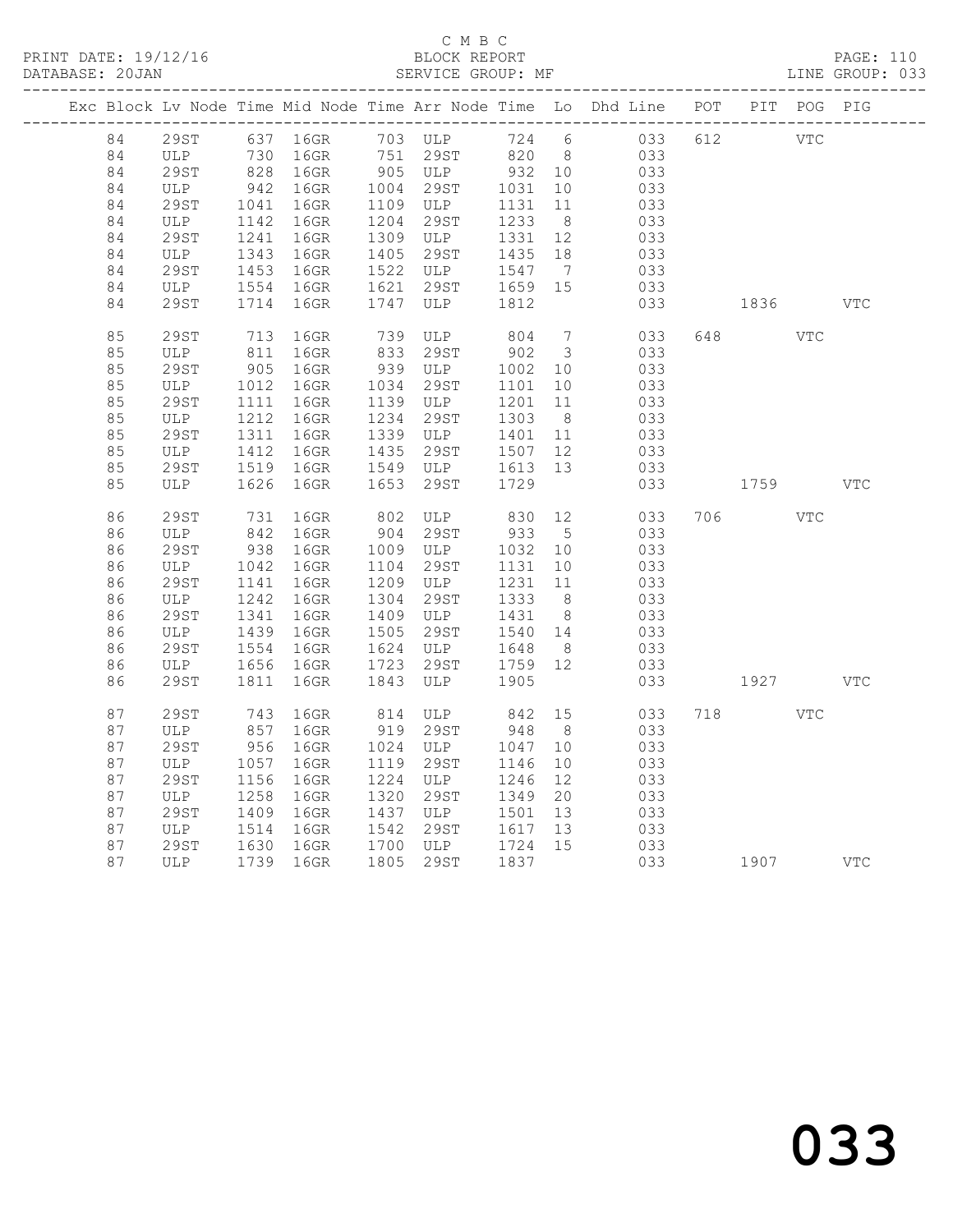### C M B C<br>BLOCK REPORT SERVICE GROUP: MF

|        |       |             |      |                   |      | Exc Block Lv Node Time Mid Node Time Arr Node Time Lo Dhd Line POT PIT POG PIG |         |                |         |     |                 |                        |     |              |
|--------|-------|-------------|------|-------------------|------|--------------------------------------------------------------------------------|---------|----------------|---------|-----|-----------------|------------------------|-----|--------------|
|        | 88    | 29ST        |      |                   |      | 800 16GR 834 ULP 902 11 033 732 VTC                                            |         |                |         |     |                 |                        |     |              |
|        | 88    | ULP         |      |                   |      | 913 16GR 935 29ST 1002 9                                                       |         |                |         | 033 |                 |                        |     |              |
|        | 88    | 29ST        | 1011 |                   |      | $16GR$ $1039$ $ULP$                                                            | 1102 10 |                |         | 033 |                 |                        |     |              |
|        | 88    | ULP         | 1112 | 16GR              | 1134 | 29ST                                                                           | 1201    | 10             | 033     |     |                 |                        |     |              |
|        | 88    | 29ST        | 1211 | 16GR              | 1239 | ULP                                                                            | 1301    | 11             |         | 033 |                 |                        |     |              |
|        | 88    | ULP         | 1312 | 16GR              | 1334 | 29ST                                                                           | 1404    | 19             |         | 033 |                 |                        |     |              |
|        | 88    | 29ST        | 1423 | 16GR              |      | 1452 ULP                                                                       | 1517    | $\overline{7}$ |         | 033 |                 |                        |     |              |
|        | 88    | ULP         | 1524 | 16GR              | 1552 | 29ST                                                                           | 1628    | 12             |         | 033 |                 |                        |     |              |
|        | 88    | 29ST        | 1640 | 16GR              | 1711 | ULP                                                                            | 1736    | 13             |         | 033 |                 |                        |     |              |
|        | 88    | ULP         | 1749 | 16GR              | 1815 | 29ST                                                                           | 1847    | 13             |         | 033 |                 |                        |     |              |
|        | 88    | 29ST        | 1900 | 16GR              |      | 1926 ULP                                                                       | 1945 14 |                |         | 033 |                 |                        |     |              |
|        | 88    | ULP         | 1959 | 16GR              | 2021 | 29ST                                                                           | 2047 9  |                | 033     |     |                 |                        |     |              |
|        | 88    | 29ST        | 2056 | 16GR              | 2121 | ULP                                                                            | 2139 20 |                | 033     |     |                 |                        |     |              |
|        | 88    | ULP         |      | 2159 16GR         | 2221 | 29ST                                                                           | 2242    |                |         | 033 |                 | 2303                   |     | VTC          |
|        | 90    | 29ST        | 559  | 16GR              | 625  | ULP 644                                                                        |         |                | 15      | 033 |                 | 534 VTC                |     |              |
|        | 90    | ULP         | 659  | 16GR              |      | 719 29ST                                                                       | 745     | 7              |         | 033 |                 |                        |     |              |
|        | 90    | 29ST        | 752  | 16GR              | 824  | ULP                                                                            | 852     |                |         | 033 |                 | 915                    |     | <b>VTC</b>   |
|        | 91    | 29ST        |      | 702 16GR          | 728  | ULP                                                                            | 752     |                | $5 - 5$ | 033 |                 | 637 VTC                |     |              |
|        | 91    | ULP         | 757  | 16GR              | 819  | 29ST                                                                           | 848     | 5 <sub>5</sub> |         | 033 |                 |                        |     |              |
|        | 91    | 29ST        | 853  | 16GR              | 927  | ULP                                                                            | 950     |                |         | 033 |                 | 1013 VTC               |     |              |
|        | 92    | ULP         | 721  | 16GR              | 741  | 29ST                                                                           | 809     | 9              |         | 033 |                 | 657 VTC                |     |              |
|        | 92    | 29ST        | 818  | 16GR              | 855  | ULP                                                                            | 922     |                |         |     | 033 034 034 035 | 945                    |     | <b>VTC</b>   |
|        | 93    | ULP         | 1452 |                   |      | 1518  29ST  1553  13                                                           |         |                |         |     |                 | 033 1424 VTC           |     |              |
|        | 93    | 29ST        |      | 16GR<br>1606 16GR |      | 1636 ULP                                                                       | 1700 8  |                |         | 033 |                 |                        |     |              |
|        | 93    | ULP         | 1708 | 16GR              | 1735 | 29ST                                                                           | 1809    |                |         |     |                 | 033 1839 VTC           |     |              |
|        |       |             |      |                   |      |                                                                                |         |                |         |     |                 |                        |     |              |
|        | 94    | 29ST        | 1354 | 16GR              |      | 1422 ULP                                                                       |         |                |         |     |                 | 1446 12 033 1326 VTC   |     |              |
|        | 94    | ULP         | 1458 | 16GR              | 1530 | 29ST                                                                           | 1605 13 |                |         | 033 |                 |                        |     |              |
|        | 94    | 29ST        | 1618 | 16GR              |      | 1648 ULP                                                                       | 1712 6  |                |         | 033 |                 |                        |     |              |
|        | 94    | ULP         | 1718 | 16GR              | 1745 | 29ST                                                                           | 1819    |                |         |     |                 | 033 1849               |     | VTC          |
|        | SD 95 | BYRE        | 1519 | BYMN              |      | 1537 BYOA                                                                      |         |                |         |     |                 | 1548 7 21 009 1447 VTC |     |              |
|        | SD 95 | ULP 1616    |      | 16GR              |      | 1643 29ST                                                                      | 1721 17 |                |         | 033 |                 |                        |     |              |
| #SD 95 |       | ULP         | 1616 | 16GR              |      | 1643 29ST                                                                      | 1721    | 17             |         |     | 033 1548        |                        | VTC |              |
|        | 95    | 29ST        |      | 1738 16GR         |      | 1811 ULP                                                                       | 1836 13 |                |         | 033 |                 |                        |     |              |
|        |       |             |      |                   |      | 95 ULP 1849 16GR 1911 29ST 1939 17 033                                         |         |                |         |     |                 |                        |     |              |
|        | 95    | 29ST        | 1956 | 16GR              | 2021 | ULP                                                                            | 2039    | 20             |         | 033 |                 |                        |     |              |
|        | 95    | ULP         | 2059 | 16GR              | 2121 | 29ST                                                                           | 2145    | 11             |         | 033 |                 |                        |     |              |
|        | 95    | 29ST        | 2156 | 16GR              | 2221 | ULP                                                                            | 2239    | 20             |         | 033 |                 |                        |     |              |
|        | 95    | ULP         | 2259 | 16GR              | 2321 | 29ST                                                                           | 2342    |                |         | 033 |                 | 2403                   |     | <b>VTC</b>   |
|        | 96    | <b>ULP</b>  | 1534 | 16GR              | 1602 | 29ST                                                                           | 1638    | 11             |         | 033 | 1503            |                        | VTC |              |
|        | 96    | 29ST        | 1649 | 16GR              | 1722 | ULP                                                                            | 1748    | 13             |         | 033 |                 |                        |     |              |
|        | 96    | ULP         | 1801 | 16GR              | 1827 | 29ST                                                                           | 1857    |                |         | 033 |                 | 1927                   |     | <b>VTC</b>   |
|        | 97    | <b>29ST</b> | 1543 | 16GR              | 1613 | ULP                                                                            | 1637    | 9              |         | 033 | 1515            |                        | VTC |              |
|        | 97    | ULP         | 1646 | 16GR              |      | 1713 29ST                                                                      | 1749    |                |         | 033 |                 | 1819                   |     | $_{\rm VTC}$ |
|        |       |             |      |                   |      |                                                                                |         |                |         |     |                 |                        |     |              |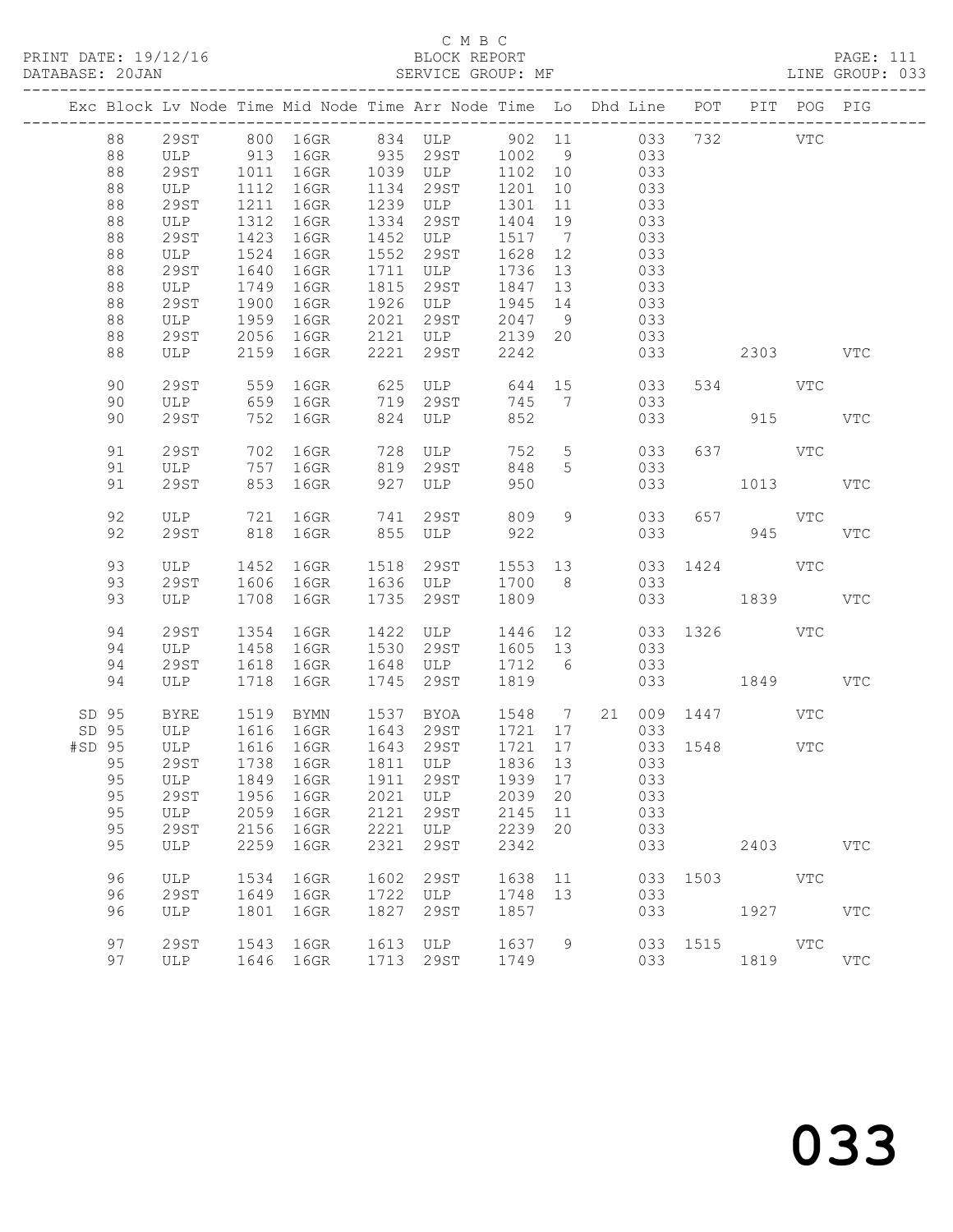| PRINT DATE: 19/12/16 |                                                                                                                                                          |                                                                                                                                                                                                      |                                                                                                                                              |                                                                                                                                                                                               |                                                                                                                                      | C M B C<br>BLOCK REPORT                                                                                                                         |                                                                                                                                                   |                                                                                                                           |                                                                                                                                                                                                                                                                                                                                                                                                                                                                                                                                                                                                                                               |                 | PAGE: 112<br>DATABASE: 20JAN SERVICE GROUP: MF LINE GROUP: 041 |
|----------------------|----------------------------------------------------------------------------------------------------------------------------------------------------------|------------------------------------------------------------------------------------------------------------------------------------------------------------------------------------------------------|----------------------------------------------------------------------------------------------------------------------------------------------|-----------------------------------------------------------------------------------------------------------------------------------------------------------------------------------------------|--------------------------------------------------------------------------------------------------------------------------------------|-------------------------------------------------------------------------------------------------------------------------------------------------|---------------------------------------------------------------------------------------------------------------------------------------------------|---------------------------------------------------------------------------------------------------------------------------|-----------------------------------------------------------------------------------------------------------------------------------------------------------------------------------------------------------------------------------------------------------------------------------------------------------------------------------------------------------------------------------------------------------------------------------------------------------------------------------------------------------------------------------------------------------------------------------------------------------------------------------------------|-----------------|----------------------------------------------------------------|
| 41 CR 41 AV & CROWN  |                                                                                                                                                          |                                                                                                                                                                                                      |                                                                                                                                              | VTC Vancouver Diesel Depot                                                                                                                                                                    |                                                                                                                                      |                                                                                                                                                 |                                                                                                                                                   |                                                                                                                           | 41 FR 41 AV & FRASER<br>41 CK 41 AV & CRANVILLE 41 AV & OAK<br>41 GRANVILLE 41 AV & OAK<br>50 JOYCE STATION<br>41 OAK & 41 AV                                                                                                                                                                                                                                                                                                                                                                                                                                                                                                                 |                 |                                                                |
|                      |                                                                                                                                                          |                                                                                                                                                                                                      |                                                                                                                                              |                                                                                                                                                                                               |                                                                                                                                      |                                                                                                                                                 |                                                                                                                                                   |                                                                                                                           | Exc Block Lv Node Time Mid Node Time Arr Node Time Lo Dhd Line POT PIT POG PIG                                                                                                                                                                                                                                                                                                                                                                                                                                                                                                                                                                |                 |                                                                |
|                      | 60<br>60<br>60<br>60<br>60<br>60<br>60<br>60<br>60<br>60<br>60<br>60<br>60<br>60<br>60<br>60<br>60                                                       | JOST<br>41CR<br>JOST<br>41CR<br>JOST<br>41CR<br>JOST<br>41CR<br>JOST<br>41CR<br>JOST<br>41CR<br>JOST<br>41CR<br>JOST<br>41CR<br>JOST                                                                 | 1323                                                                                                                                         | 41GR<br>1420 41GR<br>1514 41GR<br>1618 41GR<br>1719 41GR<br>1819 41GR<br>1909 41GR                                                                                                            |                                                                                                                                      |                                                                                                                                                 |                                                                                                                                                   |                                                                                                                           | 60 410A 420 41FR 426 JOST 439 0 041 410 VTC<br>60 JOST 439 41GR 501 41CR 513 1 041<br>60 41CR 514 41GR 524 JOST 545 9 041<br>554 41GR 616 41CR 628 15 041<br>643 41GR 653 JOST 717 4 041<br>721 41GR 749 41CR 804 5 041<br>809 41GR 822 JOST 853 7 041<br>900 41GR 930 41CR 945 11 041<br>956 41GR 1008 JOST 1036 15 041<br>1051 41GR 1118 41CR 1133 7 041<br>1140 41GR 1153 JOST 1223 12 041<br>1235 41GR 1302 41CR 1317 6 041<br>1337 JOST 1408 12 041<br>1450 41CR 1507 7 041<br>1533 JOST 1610 8 041<br>1648 41CR 1705 14 041<br>1733 JOST 1808 11 041<br>1847 41CR 1901 8 041<br>1921 JOST 1951 17 041<br>2008 41GR 2033 41CR 2046 9 041 |                 |                                                                |
|                      | 60<br>60                                                                                                                                                 | 41CR<br>JOST                                                                                                                                                                                         |                                                                                                                                              | 2055 41GR<br>2140 OA41                                                                                                                                                                        |                                                                                                                                      | 2201   0A41   2201                                                                                                                              |                                                                                                                                                   |                                                                                                                           | 2106 JOST 2135 5 041<br>041 2211 VTC                                                                                                                                                                                                                                                                                                                                                                                                                                                                                                                                                                                                          |                 |                                                                |
|                      | 61<br>61<br>61<br>61<br>61<br>61<br>61<br>61<br>61<br>61<br>61<br>61<br>61<br>61<br>61<br>61<br>61<br>61<br>61<br>61<br>61<br>61<br>61<br>61<br>61<br>61 | JOST<br>41CR<br>JOST<br>41CR<br>JOST<br>41CR<br>JOST<br>JOST<br>41CR<br>JOST<br>41CR<br>JOST<br>41CR<br>JOST<br>41CR<br>JOST<br>41CR<br>JOST<br>41CR<br>JOST<br>41CR<br>JOST<br>41CR<br>JOST<br>41CR | 1135<br>1223<br>1321<br>1420<br>1520<br>1616<br>1718<br>1821<br>1922<br>2010<br>2104<br>2147<br>2234<br>2318<br>2407<br>2449<br>2539<br>2614 | 410A 433 41FR 439<br>454 41GR 516 41CR<br>41GR<br>41GR<br>41GR<br>41GR<br>41GR<br>$41$ GR<br>41GR<br>$41$ GR<br>41GR<br>$41$ GR<br>41GR<br>$41$ GR<br>41GR<br>41GR<br>41GR<br>41GR<br>$41$ GR | 1202<br>1237<br>1348<br>1434<br>1551<br>1634<br>1748<br>1835<br>1948<br>2021<br>2129<br>2158<br>2258<br>2329<br>2426<br>2459<br>2556 | 41CR<br>JOST<br>41CR<br>JOST<br>41CR<br>JOST<br>41CR<br>JOST<br>41CR<br>JOST<br>41CR<br>JOST<br>41CR<br>JOST<br>41CR<br>JOST<br>41CR<br>$41$ GR | 1217 6<br>1308 13<br>1403<br>1507<br>1608<br>1708<br>1805<br>1907<br>2001<br>2050<br>2142<br>2224<br>2311<br>2351<br>2438<br>2521<br>2608<br>2621 | 17<br>13<br>8 <sup>8</sup><br>10<br>16<br>15<br>9<br>14<br>$5\overline{)}$<br>10<br>$\overline{7}$<br>16<br>11<br>18<br>6 | JOST 452 2 041<br>528 16 041<br>544 41GR 554 JOST 617 7 041<br>624 41GR 646 41CR 658 14 041<br>712 41GR 723 JOST 751 6 041<br>757 41GR 833 41CR 850 6 041<br>041<br>041<br>041<br>041<br>041<br>041<br>041<br>041<br>041<br>041<br>041<br>041<br>041<br>041<br>041<br>041<br>041<br>041<br>041<br>041                                                                                                                                                                                                                                                                                                                                         | 423 VTC<br>2631 | <b>VTC</b>                                                     |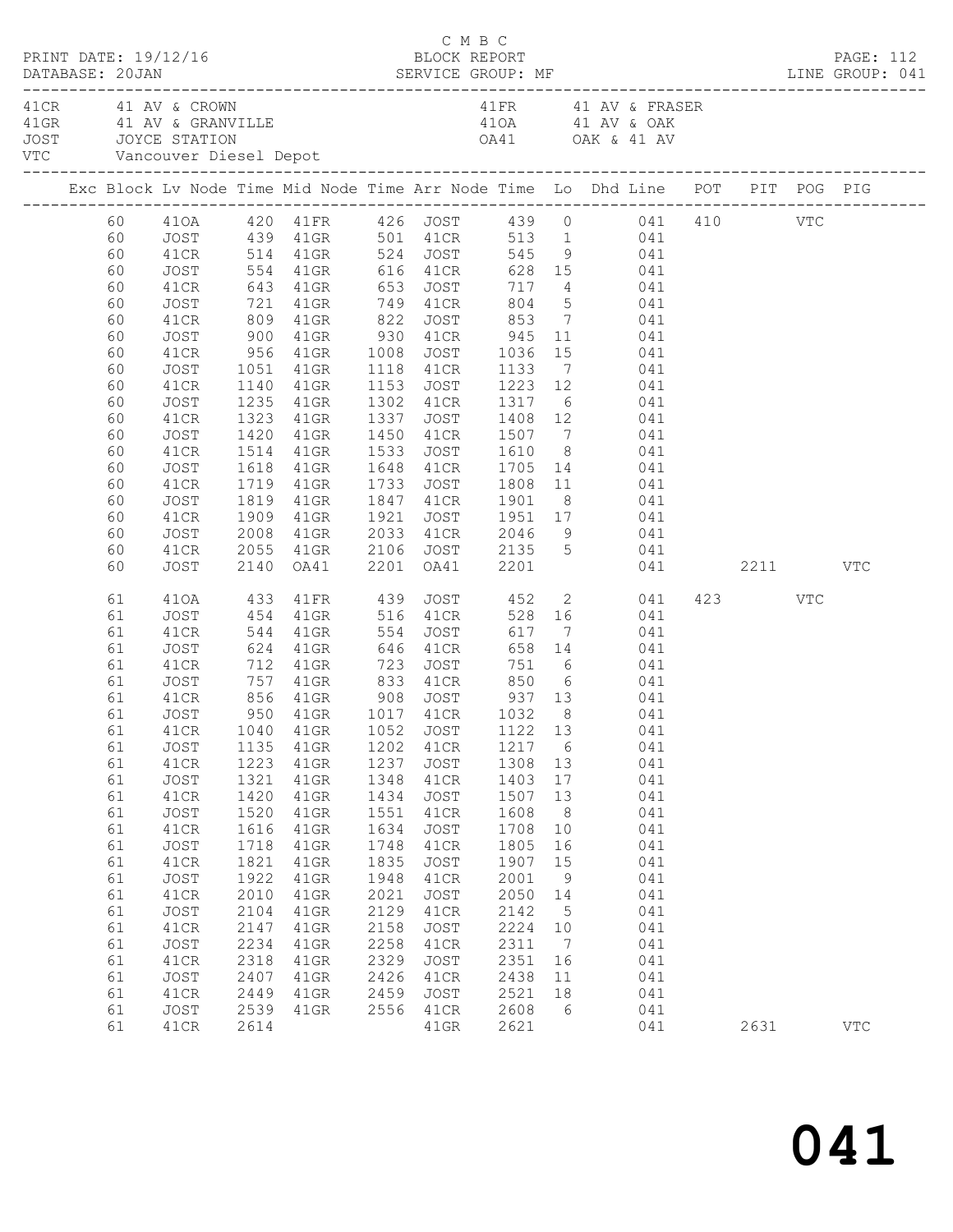PRINT DATE: 19/12/16 BLOCK REPORT<br>DATABASE: 20JAN BATABASE: 2015

# C M B C<br>BLOCK REPORT

PAGE: 113<br>LINE GROUP: 041

|          |              |                  |                      |              |                   |                |                              | Exc Block Lv Node Time Mid Node Time Arr Node Time Lo Dhd Line POT |      | PIT POG PIG  |              |
|----------|--------------|------------------|----------------------|--------------|-------------------|----------------|------------------------------|--------------------------------------------------------------------|------|--------------|--------------|
| 62       | 410A         |                  | 448  41FR  454  JOST |              |                   |                |                              | 507 2 041 438                                                      |      | <b>VTC</b>   |              |
| 62       | JOST         | 509              | 41GR                 |              | 531 41CR          |                |                              | 543 15 041                                                         |      |              |              |
| 62       | 41CR         |                  | $41$ GR              |              | 608 JOST          | 632            | $\overline{7}$               | 041                                                                |      |              |              |
| 62       | JOST         | 558<br>639       | $41$ GR              |              | 701 41CR          | 713 14         |                              | 041                                                                |      |              |              |
| 62       | 41CR         | 727              | $41$ GR              | 738          | JOST              | 806            |                              | 7 041                                                              |      |              |              |
| 62       | JOST         | 813              | 41GR                 | 848          | 41CR              | 905            | $6\overline{6}$              | 041                                                                |      |              |              |
| 62       | 41CR         | 911              | 41GR                 | 923          | JOST              | 951            | 15                           | 041                                                                |      |              |              |
| 62       | JOST         | 1006             | 41GR                 | 1033         | 41CR              | 1048           | 8 <sup>8</sup>               | 041                                                                |      |              |              |
| 62       | 41CR         | 1056             | $41$ GR              | 1108         | JOST              | 1138 12        |                              | 041                                                                |      |              |              |
| 62       | JOST         | 1150             | $41$ GR              | 1217         | 41CR              | 1232           | 6                            | 041                                                                |      |              |              |
| 62<br>62 | 41CR<br>JOST | 1238<br>1336     | 41GR<br>41GR         | 1252<br>1403 | JOST<br>41CR      | 1323<br>1418   | 13<br>15                     | 041<br>041                                                         |      |              |              |
| 62       | 41CR         | 1433             | 41GR                 | 1449         | JOST              | 1522           | 12                           | 041                                                                |      |              |              |
| 62       | JOST         | 1534             | 41GR                 | 1605         | 41CR              | 1622           | 10                           | 041                                                                |      |              |              |
| 62       | 41CR         | 1632             | 41GR                 | 1649         | JOST              | 1723           | 9                            | 041                                                                |      |              |              |
| 62       | JOST         | 1732             | 41GR                 | 1802         | 41CR              | 1819           | $5^{\circ}$                  | 041                                                                |      |              |              |
| 62       | 41CR         | 1824             |                      |              | $41$ GR           | 1838           |                              | 041                                                                | 1848 |              | $_{\rm VTC}$ |
|          |              |                  |                      |              |                   |                |                              |                                                                    |      |              |              |
| 63       | 410A         | 458              | 41FR                 | 504          | JOST              | 517            | $7\overline{ }$              | 041                                                                | 448  | VTC          |              |
| 63       | JOST         | 524              | 41GR                 | 546          | 41CR              | 558            | 15                           | 041                                                                |      |              |              |
| 63       | 41CR         | $\frac{1}{613}$  | 41GR                 | 623          | JOST              | 647            | $5\overline{)}$              | 041                                                                |      |              |              |
| 63       | JOST         | 652              | 41GR                 | 717          | 41CR              | 730 10         |                              | 041                                                                |      |              |              |
| 63       | 41CR         | 740              | $41$ GR              | 752          | JOST              | 821            | $7\phantom{.0}\phantom{.0}7$ | 041                                                                |      |              |              |
| 63<br>63 | JOST         | 828<br>926       | $41$ GR              | 901<br>938   | 41CR              | 918            | 8 <sup>8</sup>               | 041<br>041                                                         |      |              |              |
| 63       | 41CR<br>JOST | 1021             | 41GR<br>41GR         | 1048         | JOST<br>41CR      | 1006<br>1103   | 15<br>$\overline{7}$         | 041                                                                |      |              |              |
| 63       | 41CR         | 1110             | 41GR                 | 1123         | JOST              | 1153           | 12                           | 041                                                                |      |              |              |
| 63       | JOST         | 1205             | 41GR                 | 1232         | 41CR              | 1247           | $6\overline{6}$              | 041                                                                |      |              |              |
| 63       | 41CR         | $\frac{1}{1253}$ | $41$ GR              | 1307         | JOST              | 1338           | 13                           | 041                                                                |      |              |              |
| 63       | JOST         | 1351             | $41$ GR              | 1420         | 41CR              | 1437 10        |                              | 041                                                                |      |              |              |
| 63       | 41CR         | 1447             | $41$ GR              | 1503         | JOST              | 1541           | $\overline{7}$               | 041                                                                |      |              |              |
| 63       | JOST         | 1548             | $41$ GR              | 1619         | 41CR              | 1636           | 13                           | 041                                                                |      |              |              |
| 63       | 41CR         | 1649             | $41$ GR              | 1703         | JOST              | 1738           | 8 <sup>8</sup>               | 041                                                                |      |              |              |
| 63       | JOST         | 1746             | $41$ GR              | 1816         | 41CR              | 1832           | $\overline{7}$               | 041                                                                |      |              |              |
| 63       | 41CR         | 1839             | 41GR                 | 1851         | JOST              | 1921 16        |                              | 041                                                                |      |              |              |
| 63       | JOST         | 1937             | $41$ GR              | 2003         | 41CR              | 2016           | 9                            | 041                                                                |      |              |              |
| 63<br>63 | 41CR<br>JOST | 2025<br>2110     | 41GR<br>OA41         | 2131         | 2036 JOST<br>OA41 | 2105 5<br>2131 |                              | 041<br>041                                                         | 2141 |              | <b>VTC</b>   |
|          |              |                  |                      |              |                   |                |                              |                                                                    |      |              |              |
| 64       | 410A         | 509              |                      |              | 41CR              | 521 8          |                              | 041 459                                                            |      | $_{\rm VTC}$ |              |
| 64       | 41CR         | 529              | 41GR                 | 539          | JOST              | 600            | $\mathsf 9$                  | 041                                                                |      |              |              |
| 64       | JOST         | 609              | 41GR                 | 631          | 41CR              | 643            | 15                           | 041                                                                |      |              |              |
| 64       | 41CR         | 658              | 41GR                 | 708          | JOST              | 734            | 9                            | 041                                                                |      |              |              |
| 64       | JOST         | 743              | 41GR                 | 817          | 41CR              | 834            | 7                            | 041                                                                |      |              |              |
| 64       | 41CR         | 841              | 41GR                 | 853          | JOST              | 922            | 12                           | 041                                                                |      |              |              |
| 64       | JOST         | 934              | 41GR                 | 1001         | 41CR              | 1016           | 10                           | 041                                                                |      |              |              |
| 64       | 41CR         | 1026             | 41GR                 | 1038         | <b>JOST</b>       | 1106           | 14                           | 041                                                                |      |              |              |
| 64       | JOST         | 1120             | 41GR                 | 1147         | 41CR              | 1202           | 6                            | 041                                                                |      |              |              |
| 64<br>64 | 41CR<br>JOST | 1208<br>1306     | 41GR<br>$41$ GR      | 1222<br>1333 | JOST<br>41CR      | 1253<br>1348   | 13<br>17                     | 041<br>041                                                         |      |              |              |
| 64       | 41CR         | 1405             | 41GR                 | 1419         | <b>JOST</b>       | 1452           | 13                           | 041                                                                |      |              |              |
| 64       | JOST         | 1505             | 41GR                 | 1536         | 41CR              | 1553           | 8                            | 041                                                                |      |              |              |
| 64       | 41CR         | 1601             | 41GR                 | 1619         | JOST              | 1654           | 9                            | 041                                                                |      |              |              |
| 64       | JOST         | 1703             | 41GR                 | 1733         | 41CR              | 1750           | 16                           | 041                                                                |      |              |              |
| 64       | 41CR         | 1806             | 41GR                 | 1820         | <b>JOST</b>       | 1852           | 14                           | 041                                                                |      |              |              |
| 64       | JOST         | 1906             | 41GR                 | 1933         | 41CR              | 1947           | 8                            | 041                                                                |      |              |              |
| 64       | 41CR         | 1955             | 41GR                 | 2006         | JOST              | 2036           | 5                            | 041                                                                |      |              |              |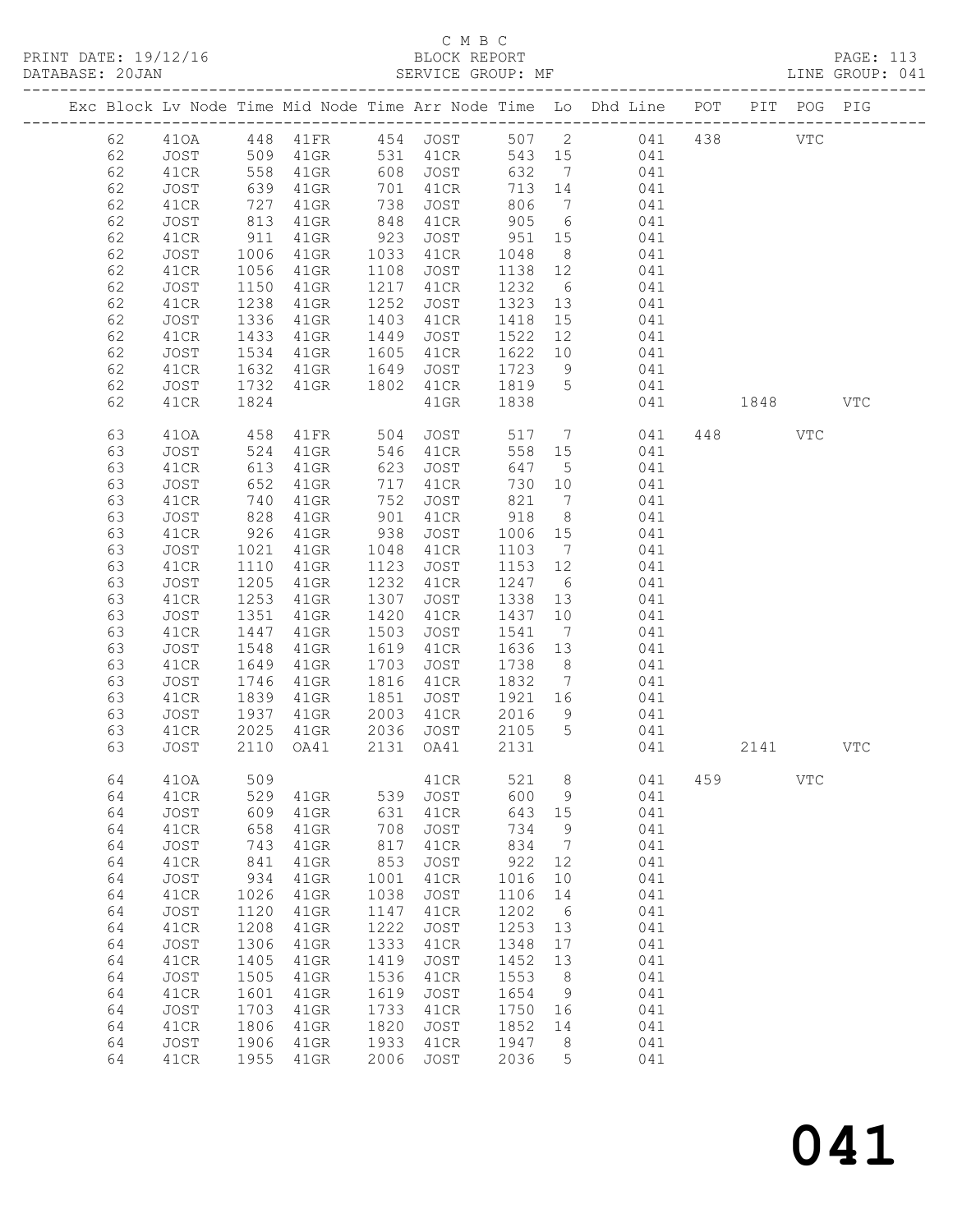# C M B C

|  |    | -------------------- |                 |                                                 |           |           |         |                 |                                                                                |         |           |            |
|--|----|----------------------|-----------------|-------------------------------------------------|-----------|-----------|---------|-----------------|--------------------------------------------------------------------------------|---------|-----------|------------|
|  |    |                      |                 |                                                 |           |           |         |                 | Exc Block Lv Node Time Mid Node Time Arr Node Time Lo Dhd Line POT PIT POG PIG |         |           |            |
|  | 64 |                      |                 |                                                 |           |           |         |                 | JOST 2041 OA41 2102 OA41 2102 041 2112 VTC                                     |         |           |            |
|  | 65 | 410A                 | 513             | 41FR 519 JOST<br>41GR 601 41CR<br>41GR 638 JOST |           |           |         |                 | 532 7 041                                                                      | 503 VTC |           |            |
|  | 65 | JOST                 |                 |                                                 |           |           |         | 613 15          | 041                                                                            |         |           |            |
|  | 65 | 41CR                 | 539<br>628      | 41GR                                            |           | 638 JOST  | 702     |                 | 5 <sub>1</sub><br>041                                                          |         |           |            |
|  | 65 | JOST                 | 707             | 41GR                                            |           | 732 41CR  | 745     |                 | 10<br>041                                                                      |         |           |            |
|  | 65 | 41CR                 | 755             | 41GR                                            | 807       | JOST      | 836     | 8 <sup>8</sup>  | 041                                                                            |         |           |            |
|  | 65 | JOST                 | 844<br>941      | $41$ GR                                         |           | 915 41CR  | 930 11  |                 | 041                                                                            |         |           |            |
|  | 65 | 41CR                 |                 | 41GR                                            | $-2$ $-3$ | JOST      | 1021    |                 | 15<br>041                                                                      |         |           |            |
|  | 65 | JOST                 | 1036            | 41GR                                            |           | 1103 41CR | 1118    |                 | $7\overline{ }$<br>041                                                         |         |           |            |
|  | 65 | 41CR                 | 1125            | 41GR                                            | 1138      | JOST      | 1208 12 |                 | 041                                                                            |         |           |            |
|  | 65 | JOST                 | 1220            | 41GR                                            |           | 1247 41CR | 1302    | 6               | 041                                                                            |         |           |            |
|  | 65 | 41CR                 | 1308            | 41GR                                            | 1322      | JOST      | 1353 13 |                 | 041                                                                            |         |           |            |
|  | 65 | JOST                 | 1406            | 41GR                                            |           | 1435 41CR | 1452    |                 | 9<br>041                                                                       |         |           |            |
|  | 65 | 41CR                 | 1501            | 41GR                                            | 1517      | JOST      |         |                 | 1555 8 041                                                                     |         |           |            |
|  | 65 | JOST                 | 1603            | $41$ GR                                         |           | 1633 41CR | 1650 14 |                 | 041                                                                            |         |           |            |
|  | 65 | 41CR                 | 1704            | 41GR                                            | 1718      | JOST      | 1753 8  |                 | 041                                                                            |         |           |            |
|  | 65 | JOST                 | 1801            | $41$ GR                                         | 1831      | 41CR      |         |                 | 1847 7<br>041                                                                  |         |           |            |
|  | 65 | 41CR                 | 1854            | 41GR                                            | 1906      | JOST      |         |                 | 1936 17 041                                                                    |         |           |            |
|  | 65 | JOST                 | 1953            | $41$ GR                                         |           | 2018 41CR | 2031    | 9               | 041                                                                            |         |           |            |
|  | 65 | 41CR                 | 2040            | 41GR                                            | 2051      | JOST      | 2120 14 |                 | 041                                                                            |         |           |            |
|  | 65 | JOST                 | 2134            | $41$ GR                                         |           | 2159 41CR | 2212    |                 | 5 <sup>1</sup><br>041                                                          |         |           |            |
|  | 65 | 41CR                 | 2217            | 41GR                                            | 2228      | JOST      | 2254    |                 | 12 and $\overline{a}$<br>041                                                   |         |           |            |
|  | 65 | JOST                 | 2306            | $41$ GR                                         |           | 2326 41CR | 2338    |                 | 11 041                                                                         |         |           |            |
|  | 65 | 41CR                 | 2349            | 41GR                                            | 2359      | JOST      | 2421    | 16              | 041                                                                            |         |           |            |
|  | 65 | JOST                 | 2437            | 41GR                                            |           | 2456 41CR |         |                 | $2508$ 4 041                                                                   |         |           |            |
|  | 65 | 41CR                 | 2512            | 41GR                                            | 2522      | JOST      |         |                 | 2551 5 041                                                                     |         |           |            |
|  | 65 | JOST                 | 2556            | OA41                                            | 2611      | OA41      | 2611    |                 | 041                                                                            |         | 2621 2002 | <b>VTC</b> |
|  | 66 | 410A                 | 703             | 41FR                                            |           | 711 JOST  |         |                 | 724 8<br>041                                                                   | 653 66  | VTC       |            |
|  | 66 | JOST                 | 732             | $41$ GR                                         |           | 804 41CR  | 819 5   |                 | 041                                                                            |         |           |            |
|  | 66 | 41CR                 | 824             | 41GR                                            | 837       | JOST      | 908     | 10              | 041                                                                            |         |           |            |
|  | 66 | JOST                 | $918$<br>$1011$ | 41GR                                            | 945       | 41CR      | 1000    | 11              | 041                                                                            |         |           |            |
|  | 66 | 41CR                 |                 | 41GR                                            | 1023      | JOST      | 1051    | 15              | 041                                                                            |         |           |            |
|  | 66 | JOST                 | 1106            | 41GR                                            | 1133      | 41CR      |         |                 | 1148 7<br>041                                                                  |         |           |            |
|  | 66 | 41CR                 | 1155            | $41$ GR                                         | 1208      | JOST      | 1238 13 |                 | 041                                                                            |         |           |            |
|  | 66 | JOST                 |                 | 1251 41GR<br>1351 41GR                          |           | 1318 41CR | 1333 18 |                 | 041                                                                            |         |           |            |
|  | 66 | 41CR                 |                 |                                                 |           | 1405 JOST | 1437 13 |                 | 041                                                                            |         |           |            |
|  |    |                      |                 |                                                 |           |           |         |                 | 66 JOST 1450 41GR 1521 41CR 1538 8 041                                         |         |           |            |
|  | 66 | 41CR                 | 1546            | 41GR                                            | 1604      | JOST      | 1639    | $\overline{9}$  | 041                                                                            |         |           |            |
|  | 66 | JOST                 | 1648            | $41$ GR                                         | 1718      | 41CR      | 1735 14 |                 | 041                                                                            |         |           |            |
|  | 66 | 41CR                 | 1749            | 41GR                                            | 1803      | JOST      | 1838    | 13              | 041                                                                            |         |           |            |
|  | 66 | JOST                 | 1851            | 41GR                                            | 1918      | 41CR      | 1932    | 8 <sup>8</sup>  | 041                                                                            |         |           |            |
|  | 66 | 41CR                 | 1940            | $41$ GR                                         | 1951      | JOST      | 2021    | 17              | 041                                                                            |         |           |            |
|  | 66 | JOST                 | 2038            | $41$ GR                                         | 2103      | 41CR      | 2116    | $5\overline{)}$ | 041                                                                            |         |           |            |
|  | 66 | 41CR                 | 2121            |                                                 |           | $41$ GR   | 2132    |                 | 041                                                                            | 2142    |           | <b>VTC</b> |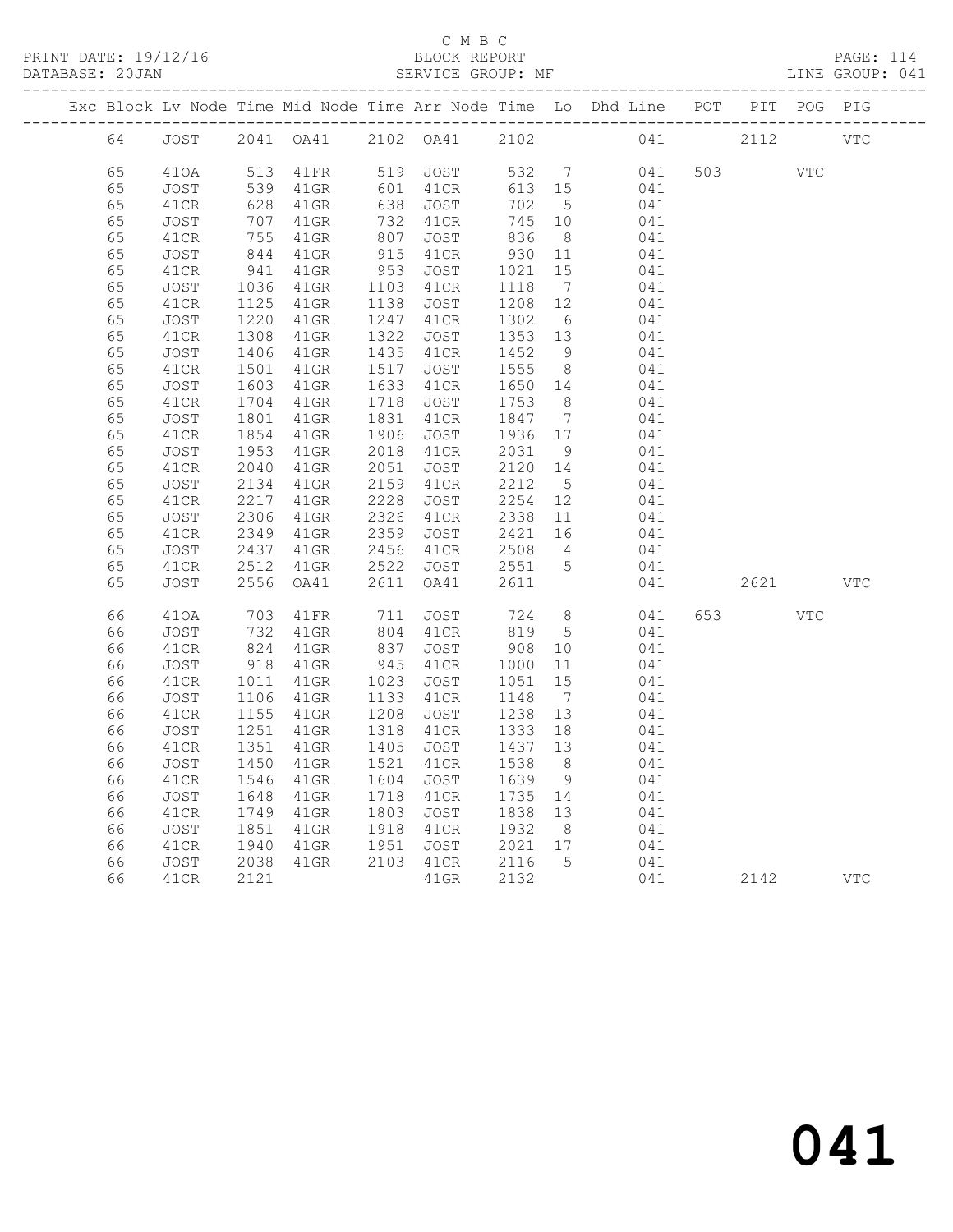# C M B C<br>BLOCK REPORT

| DATABASE: 20JAN |    |      |      |         |      | SERVICE GROUP: MF |         |     |                                                                    |          |             | LINE GROUP: 041 |  |
|-----------------|----|------|------|---------|------|-------------------|---------|-----|--------------------------------------------------------------------|----------|-------------|-----------------|--|
|                 |    |      |      |         |      |                   |         |     | Exc Block Lv Node Time Mid Node Time Arr Node Time Lo Dhd Line POT |          | PIT POG PIG |                 |  |
|                 | 67 | 410A | 1308 |         |      | 41CR              | 1325 11 |     |                                                                    | 041 1258 | VTC         |                 |  |
|                 | 67 | 41CR | 1336 | 41GR    | 1350 | JOST              | 1422 13 |     | 041                                                                |          |             |                 |  |
|                 | 67 | JOST | 1435 | 41GR    | 1505 | 41CR              | 1522    | -8  | 041                                                                |          |             |                 |  |
|                 | 67 | 41CR | 1530 | 41GR    | 1549 | JOST              | 1625    | - 8 | 041                                                                |          |             |                 |  |
|                 | 67 | JOST | 1633 | $41$ GR | 1703 | 41CR              | 1720    | 14  | 041                                                                |          |             |                 |  |
|                 | 67 | 41CR | 1734 | 41GR    | 1748 | JOST              | 1823    | 12  | 041                                                                |          |             |                 |  |
|                 | 67 | JOST | 1835 | 41GR    | 1903 | 41CR              | 1917    | 7   | 041                                                                |          |             |                 |  |
|                 | 67 | 41CR | 1924 | 41GR    | 1936 | JOST              | 2006    | 17  | 041                                                                |          |             |                 |  |
|                 | 67 | JOST | 2023 | 41GR    | 2048 | 41CR              | 2101    | 14  | 041                                                                |          |             |                 |  |
|                 | 67 | 41CR | 2115 | $41$ GR | 2126 | JOST              | 2155    | -9  | 041                                                                |          |             |                 |  |
|                 | 67 | JOST | 2204 | 41GR    | 2228 | 41CR              | 2241    | 7   | 041                                                                |          |             |                 |  |
|                 | 67 | 41CR | 2248 | $41$ GR | 2259 | JOST              | 2321    | 15  | 041                                                                |          |             |                 |  |
|                 | 67 | JOST | 2336 | 41GR    | 2356 | 41CR              | 2408    | 11  | 041                                                                |          |             |                 |  |
|                 | 67 | 41CR | 2419 | 41GR    | 2429 | JOST              | 2451 18 |     | 041                                                                |          |             |                 |  |

67 41CR 2542 41GR 2549 041 2559 VTC

67 JOST 2509 41GR 2526 41CR 2538 4 041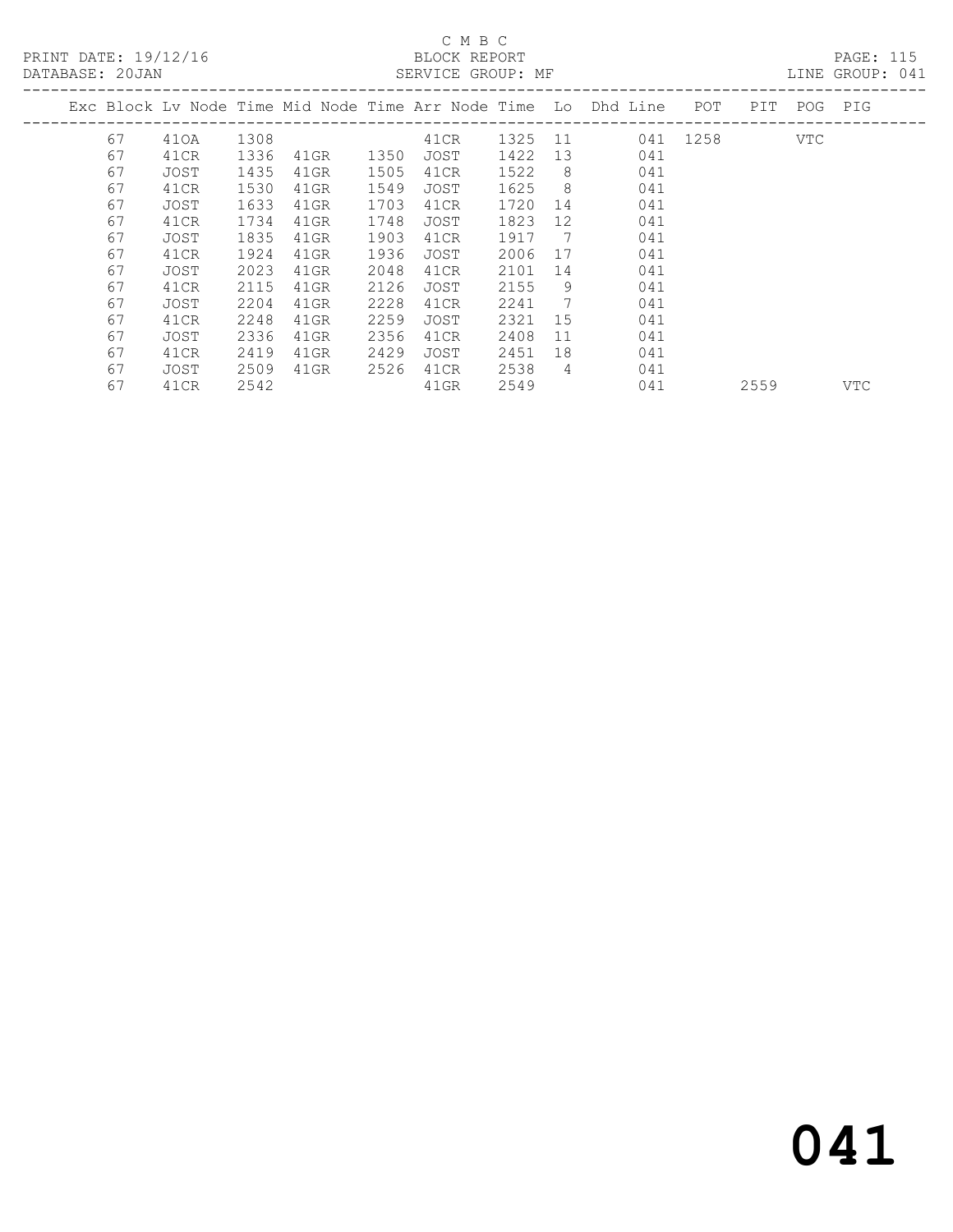|  | DATABASE: 20JAN                                                                                                                                                                                                                                                                              | PRINT DATE: 19/12/16                                                                                                                                |                                                                                                                 |                                                                                                                                                                                                                             | C M B C<br>BLOCK REPORT                                                                                       |                                                                                                                  |                                                                                       | DATABASE: 20JAN SERVICE GROUP: MF LINE GROUP: 084                                                                                                                                                                                                                     |          |                      | PAGE: 116  |  |
|--|----------------------------------------------------------------------------------------------------------------------------------------------------------------------------------------------------------------------------------------------------------------------------------------------|-----------------------------------------------------------------------------------------------------------------------------------------------------|-----------------------------------------------------------------------------------------------------------------|-----------------------------------------------------------------------------------------------------------------------------------------------------------------------------------------------------------------------------|---------------------------------------------------------------------------------------------------------------|------------------------------------------------------------------------------------------------------------------|---------------------------------------------------------------------------------------|-----------------------------------------------------------------------------------------------------------------------------------------------------------------------------------------------------------------------------------------------------------------------|----------|----------------------|------------|--|
|  |                                                                                                                                                                                                                                                                                              | 16GR 16 AV & GRANVILLE<br>4 FIE 4 AV & FIR<br>VTC Vancouver Diesel Depot                                                                            |                                                                                                                 | ULP UNIVERSITY LOOP                                                                                                                                                                                                         |                                                                                                               |                                                                                                                  |                                                                                       | 29ST 29 AV STATION<br>4 FIW 4 AV & FIR<br>VCST VANCOUVER COLLEGE STATION                                                                                                                                                                                              |          |                      |            |  |
|  |                                                                                                                                                                                                                                                                                              |                                                                                                                                                     |                                                                                                                 |                                                                                                                                                                                                                             |                                                                                                               |                                                                                                                  |                                                                                       | Exc Block Lv Node Time Mid Node Time Arr Node Time Lo Dhd Line POT PIT POG PIG                                                                                                                                                                                        |          |                      |            |  |
|  | $\mathbf{1}$<br>$\mathbf{1}$<br>$\mathbf 1$<br>$\mathbf{1}$<br>$\mathbf 1$<br>$\mathbf 1$<br>$\mathbf 1$<br>$\mathbf{1}$<br>$\mathbf 1$<br>$\mathbf 1$                                                                                                                                       | ULP<br>ULP                                                                                                                                          | 1054<br>1340                                                                                                    | VCST 728 4FIW ULP<br>ULP 804 4FIE VCST 841<br>VCST 848 4FIW ULP 925<br>ULP 932 4FIE VCST 1005<br>VCST 1011 4FIW ULP 1045<br>4FIE VCST 1126<br>VCST 1133 4FIW ULP 1208<br>ULP 1214 4FIE VCST 1249<br>VCST 1257 4FIW ULP 1333 |                                                                                                               | 759                                                                                                              | $7\overline{ }$<br>8 <sup>8</sup>                                                     | 1  VCST  615  4FIW  ULP  642  3  084  549  VTC<br>1  ULP  645  4FIE  VCST  717  11  084<br>5 084<br>7 084<br>$\begin{array}{ccc} 7 & \quad & 084 \\ 6 & \quad & 084 \end{array}$<br>9 084<br>7 084<br>$6\overline{6}$<br>084<br>084<br>7 084<br>4 FIE VCST 1415 6 084 |          |                      |            |  |
|  | $\mathbf 1$<br>$\mathbf{1}$<br>$\mathbf 1$<br>$\mathbf 1$<br>$\mathbf 1$                                                                                                                                                                                                                     | VCST<br>VCST<br>VCST                                                                                                                                | 1421                                                                                                            | ULP 1505 4FIE<br>1727 4FIW                                                                                                                                                                                                  | 4FIW ULP 1456 9<br>4FIE VCST 1542 11<br>ULP 1805                                                              |                                                                                                                  |                                                                                       | 084<br>084<br>9 084                                                                                                                                                                                                                                                   | 084 1829 |                      | VTC        |  |
|  | $\mathbf{2}$<br>$\mathbf{2}$<br>$\mathbf{2}$<br>$\mathbf{2}$<br>$\mathbf{2}$<br>$\mathbf{2}$<br>$\mathbf{2}$<br>$\mathbf{2}$<br>$\mathbf{2}$<br>$\mathbf{2}$<br>$\mathbf{2}$<br>$\mathbf{2}$<br>$\mathbf{2}$<br>$\mathbf{2}$<br>$\mathbf{2}$<br>$\mathbf{2}$<br>$\mathbf{2}$<br>$\mathbf{2}$ | ULP<br>VCST 854 4FIW<br>ULP 940 4FIE<br>VCST<br>ULP<br>VCST<br>ULP<br>VCST<br>VCST<br>VCSI 1999 FEIN<br>ULP 1516 4FIE<br>ULP<br>VCST<br>ULP<br>VCST | 810<br>1106<br>1650<br>1741<br>1828<br>1915                                                                     | ULP 650 4FIE<br>VCST 733 4FIW<br>4FIE<br>$4$ $F$ $I$ $W$<br>1021 4FIW ULP 1055<br>$4$ F I E<br>1145    4FIW<br>1226 4FIE<br>1433 4FIW<br>4FIE<br>4FIW<br>4FIE<br>4FIW                                                       | ULP<br>VCST 847<br>ULP 931<br>VCST 1013<br>VCST<br>ULP 1220<br>$VCST$ 1301 8<br>VCST<br>ULP<br>VCST<br>ULP    | 931<br>1138<br>1730 11<br>1818<br>1904<br>1949                                                                   | $7\overline{ }$<br>9<br>$6\overline{6}$<br>10<br>11                                   | VCST 722 11 084<br>804 6 084<br>084<br>084<br>$\begin{array}{c c} 8 & 084 \end{array}$<br>11 084<br>7<br>084<br>084<br>084<br>1309 4FIW ULP 1345 7 084<br>ULP 1508 8 084<br>VCST 1555 10 084<br>VCST 1605 4FIW ULP 1640 10 084<br>084<br>084<br>084<br>084            |          | 626 VTC<br>2011 2012 | VTC        |  |
|  | 3<br>3<br>3<br>3<br>$\mathsf 3$<br>$\mathsf 3$<br>$\mathsf 3$<br>3<br>$\mathsf S$<br>$\mathsf S$<br>$\mathsf 3$<br>3<br>3<br>3<br>3                                                                                                                                                          | ULP<br>VCST<br>ULP<br>VCST<br>ULP<br>VCST<br>ULP<br>VCST<br>ULP<br>VCST<br>ULP<br>VCST<br><b>ULP</b><br>VCST<br>ULP                                 | 656<br>739<br>816<br>900<br>948<br>1033<br>1117<br>1155<br>1240<br>1321<br>1404<br>1445<br>1531<br>1617<br>1703 | 4FIE<br>4FIW<br>4FIE<br>4FIW<br>4FIE<br>4FIW<br>4FIE<br>4FIW<br>4FIE<br>4FIW<br>4FIE<br>4FIW<br>4FIE<br>4FIW<br>4FIE                                                                                                        | VCST<br>ULP<br>VCST<br>ULP<br>VCST<br>ULP<br>VCST<br>ULP<br>VCST<br>ULP<br>VCST<br>ULP<br>VCST<br>ULP<br>VCST | 730<br>810<br>853<br>937<br>1021<br>1107<br>1149<br>1230<br>1315<br>1357<br>1439<br>1520<br>1610<br>1652<br>1743 | 9<br>6<br>7<br>11<br>12<br>10<br>6<br>10<br>6<br>$\overline{7}$<br>6<br>11<br>7<br>11 | 084<br>084<br>084<br>084<br>084<br>084<br>084<br>084<br>084<br>084<br>084<br>084<br>084<br>084<br>084                                                                                                                                                                 |          | 632 VTC<br>1810      | <b>VTC</b> |  |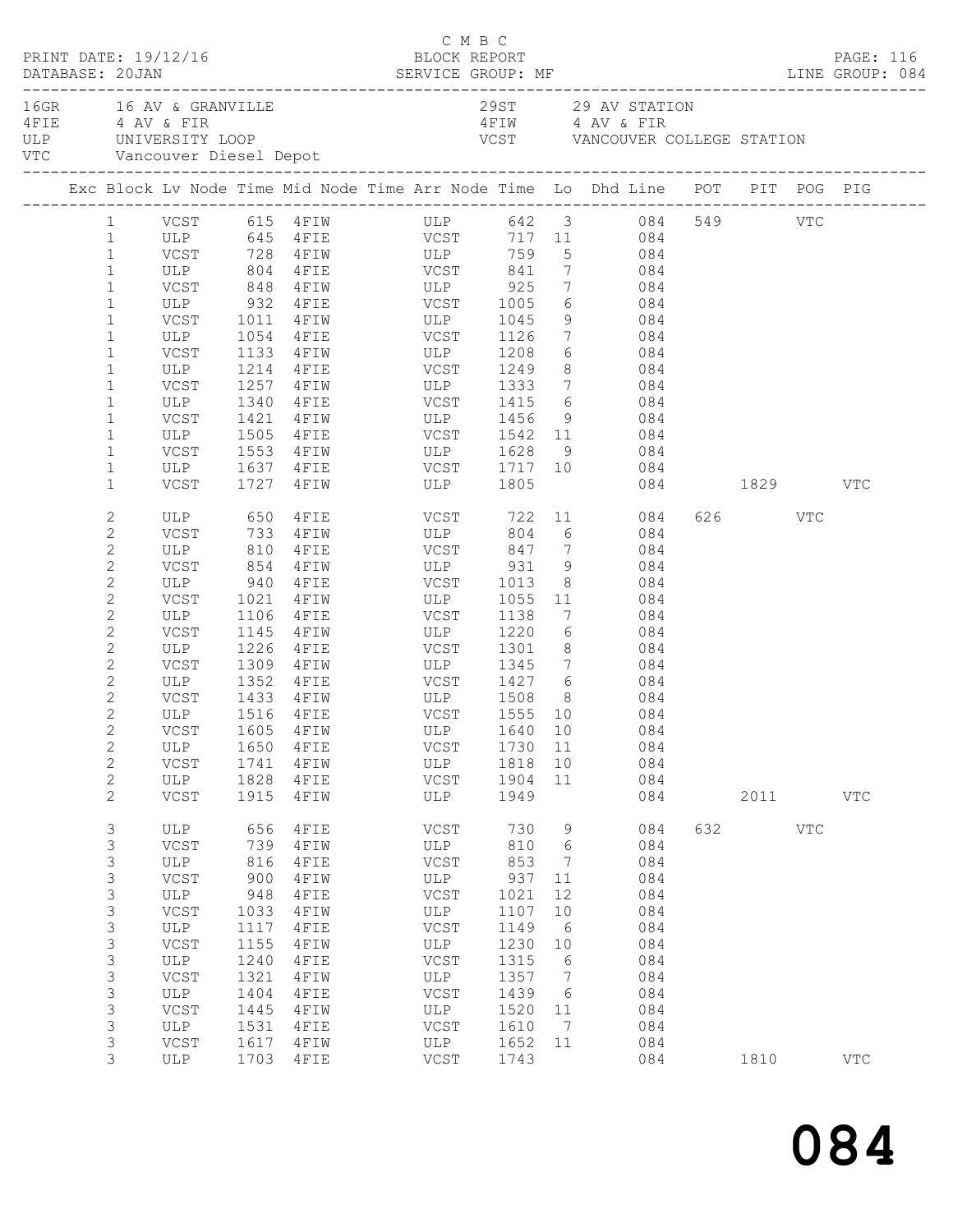PRINT DATE: 19/12/16 BLOCK REPORT BLOCK REPORT DATABASE: 20J<br>-------------

# C M B C<br>BLOCK REPORT

| DATABASE: 20JAN |                |             |      |                      | SERVICE GROUP: MF                                                              |                          |                 |                               |     |      |            | LINE GROUP: 084 |  |
|-----------------|----------------|-------------|------|----------------------|--------------------------------------------------------------------------------|--------------------------|-----------------|-------------------------------|-----|------|------------|-----------------|--|
|                 |                |             |      |                      | Exc Block Lv Node Time Mid Node Time Arr Node Time Lo Dhd Line POT PIT POG PIG |                          |                 |                               |     |      |            |                 |  |
|                 | $\overline{4}$ | VCST        |      | 701 4FIW             | <b>ULP</b>                                                                     | 730                      |                 | $5 \quad \cdots$<br>084       |     | 629  | <b>VTC</b> |                 |  |
|                 | 4              | ULP         | 735  | 4 F I E              | VCST                                                                           | 810                      | 9               | 084                           |     |      |            |                 |  |
|                 | 4              | VCST        | 819  | 4 F I W              | ULP                                                                            | 856                      | 13              | 084                           |     |      |            |                 |  |
|                 | 4              | ULP         | 909  | 4FIE                 | VCST                                                                           | 942                      | 5               | 084                           |     |      |            |                 |  |
|                 | 4              | VCST        | 947  | 4 F I W              | ULP                                                                            | 1021                     | 9               | 084                           |     |      |            |                 |  |
|                 | 4              | ULP         | 1030 | 4FIE                 | VCST                                                                           | 1102                     | $7\overline{ }$ | 084                           |     |      |            |                 |  |
|                 | 4              | VCST        | 1109 | 4 F I W              | ULP                                                                            | 1143                     | $7\overline{ }$ | 084                           |     |      |            |                 |  |
|                 | 4              | ULP         | 1150 | 4FIE                 | VCST                                                                           | 1225                     | 6               | 084                           |     |      |            |                 |  |
|                 | 4              | <b>VCST</b> | 1231 | 4FIW                 | ULP                                                                            | 1306                     | 10              | 084                           |     |      |            |                 |  |
|                 | 4              | ULP         | 1316 | 4FIE                 | VCST                                                                           | 1351                     | 6               | 084                           |     |      |            |                 |  |
|                 | 4              | VCST        | 1357 | 4FIW                 | ULP                                                                            | 1433                     | $7\phantom{.0}$ | 084                           |     |      |            |                 |  |
|                 | 4              | ULP         | 1440 | 4 F I E              | VCST                                                                           | 1515                     | $7\overline{ }$ | 084                           |     |      |            |                 |  |
|                 | 4              | VCST        | 1522 | 4FIW                 | ULP                                                                            | 1557                     | 10              | 084                           |     |      |            |                 |  |
|                 | 4              | ULP         | 1607 | 4FIE                 | VCST                                                                           | 1647                     | $\overline{4}$  | 084                           |     |      |            |                 |  |
|                 | 4              | VCST        | 1651 | 4FIW                 | ULP                                                                            | 1729                     | 12              | 084                           |     |      |            |                 |  |
|                 | 4              | ULP         | 1741 | 4FIE                 | VCST                                                                           | 1818                     | 12              | 084                           |     |      |            |                 |  |
|                 | 4              | VCST        | 1830 | 4FIW                 | ULP                                                                            | 1905                     | 9               | 084                           |     |      |            |                 |  |
|                 | 4              | ULP         | 1914 | 4FIE                 | VCST                                                                           | 1946                     | $5\phantom{.}$  | 084                           |     |      |            |                 |  |
|                 | 4              | VCST        | 1951 | 4FIW                 | ULP                                                                            | 2022                     | $7\phantom{.0}$ | 084                           |     |      |            |                 |  |
|                 | 4              | ULP         | 2029 | 4 F I E              | VCST                                                                           | 2100                     | 11              | 084                           |     |      |            |                 |  |
|                 | 4              | VCST        | 2111 | 4 F I W              | ULP                                                                            | 2141                     | 18              | 084                           |     |      |            |                 |  |
|                 | 4              | ULP         | 2159 | 4 F I E              | VCST                                                                           | 2228                     | 3               | 084                           |     |      |            |                 |  |
|                 | 4              | VCST        | 2231 | 4FIW                 | ULP                                                                            | 2259                     |                 | 084                           |     | 2320 |            | <b>VTC</b>      |  |
|                 | 5              | ULP         |      | 707 4FIE             | VCST                                                                           | 741                      | 9               | 084                           | 643 |      | <b>VTC</b> |                 |  |
|                 | 5              | VCST        | 750  | 4 F I W              | ULP                                                                            | 821                      | 6               | 084                           |     |      |            |                 |  |
|                 |                | T T T T     |      | $0.07$ $1.77$ $1.77$ | $\tau \tau \cap \cap \mathfrak{m}$                                             | $\bigcap_{n=1}^{\infty}$ |                 | $\bigcap$ $\bigcap$ $\bigcap$ |     |      |            |                 |  |

| 5           | <b>ULP</b>  | 707  | 4FIE |      | <b>VCST</b> | 741  | 9     | 084 | 643 |      | <b>VTC</b> |            |
|-------------|-------------|------|------|------|-------------|------|-------|-----|-----|------|------------|------------|
| 5           | <b>VCST</b> | 750  | 4FIW |      | ULP         | 821  | 6     | 084 |     |      |            |            |
| $\mathsf S$ | ULP         | 827  | 4FIE |      | VCST        | 904  | 8     | 084 |     |      |            |            |
| 5           | VCST        | 912  | 4FIW |      | ULP         | 949  | 7     | 084 |     |      |            |            |
| 5           | <b>ULP</b>  | 956  | 4FIE |      | VCST        | 1029 | 16    | 084 |     |      |            |            |
| 5           | <b>VCST</b> | 1045 | 4FIW |      | ULP         | 1119 | 10    | 084 |     |      |            |            |
| 5           | <b>ULP</b>  | 1129 | 4FIE |      | VCST        | 1201 | 6     | 084 |     |      |            |            |
| 5           | VCST        | 1207 | 4FIW |      | ULP         | 1242 | 10    | 084 |     |      |            |            |
| 5           | <b>ULP</b>  | 1252 | 4FIE |      | VCST        | 1327 | $6\,$ | 084 |     |      |            |            |
| 5           | <b>VCST</b> | 1333 | 4FIW |      | ULP         | 1409 | 7     | 084 |     |      |            |            |
| 5           | <b>ULP</b>  | 1416 | 4FIE |      | VCST        | 1451 | 6     | 084 |     |      |            |            |
| 5           | <b>VCST</b> | 1457 | 4FIW |      | ULP         | 1532 | 11    | 084 |     |      |            |            |
| 5           | ULP         | 1543 | 4FIE |      | VCST        | 1622 | 7     | 084 |     |      |            |            |
| 5           | <b>VCST</b> | 1629 | 4FIW |      | ULP         | 1706 | 10    | 084 |     |      |            |            |
| 5           | <b>ULP</b>  | 1716 | 4FIE |      | VCST        | 1755 | 8     | 084 |     |      |            |            |
| 5           | <b>VCST</b> | 1803 | 4FIW |      | ULP         | 1840 |       | 084 |     | 1904 |            | <b>VTC</b> |
|             |             |      |      |      |             |      |       |     |     |      |            |            |
| 6           | VCST        | 809  | 4FIW |      | ULP         | 846  | 6     | 084 | 737 |      | VTC        |            |
| 6           | <b>ULP</b>  | 852  | 4FIE |      | VCST        | 927  | 9     | 084 |     |      |            |            |
| 6           | VCST        | 936  | 4FIW |      | ULP         | 1010 | 8     | 084 |     |      |            |            |
| 6           | <b>ULP</b>  | 1018 | 4FIE |      | VCST        | 1050 | 7     | 084 |     |      |            |            |
| 6           | <b>VCST</b> | 1057 | 4FIW |      | ULP         | 1131 | 6     | 084 |     |      |            |            |
| 6           | <b>ULP</b>  | 1137 | 4FIE |      | <b>VCST</b> | 1212 | 7     | 084 |     |      |            |            |
| 6           | <b>VCST</b> | 1219 | 4FIW |      | ULP         | 1254 | 10    | 084 |     |      |            |            |
| 6           | <b>ULP</b>  | 1304 | 4FIE |      | VCST        | 1339 | 6     | 084 |     |      |            |            |
| 6           | VCST        | 1345 | 4FIW |      | ULP         | 1421 | 7     | 084 |     |      |            |            |
| 6           | ULP         | 1428 | 4FIE |      | VCST        | 1503 | 6     | 084 |     |      |            |            |
| 6           | VCST        | 1509 | 4FIW |      | ULP         | 1544 | 11    | 084 |     |      |            |            |
| 6           | <b>ULP</b>  | 1555 | 4FIE |      | VCST        | 1634 | 7     | 084 |     |      |            |            |
| 6           | <b>VCST</b> | 1641 | 4FIW |      | ULP         | 1718 | 11    | 084 |     |      |            |            |
| 6           | ULP         | 1729 | 16GR | 1755 | 29ST        | 1827 | 4     | 033 |     |      |            |            |
| 6           | 29ST        | 1831 | 16GR | 1859 | ULP         | 1920 | 8     | 033 |     |      |            |            |
| 6           | <b>ULP</b>  | 1928 | 16GR | 1950 | <b>29ST</b> | 2017 | 9     | 033 |     |      |            |            |
|             |             |      |      |      |             |      |       |     |     |      |            |            |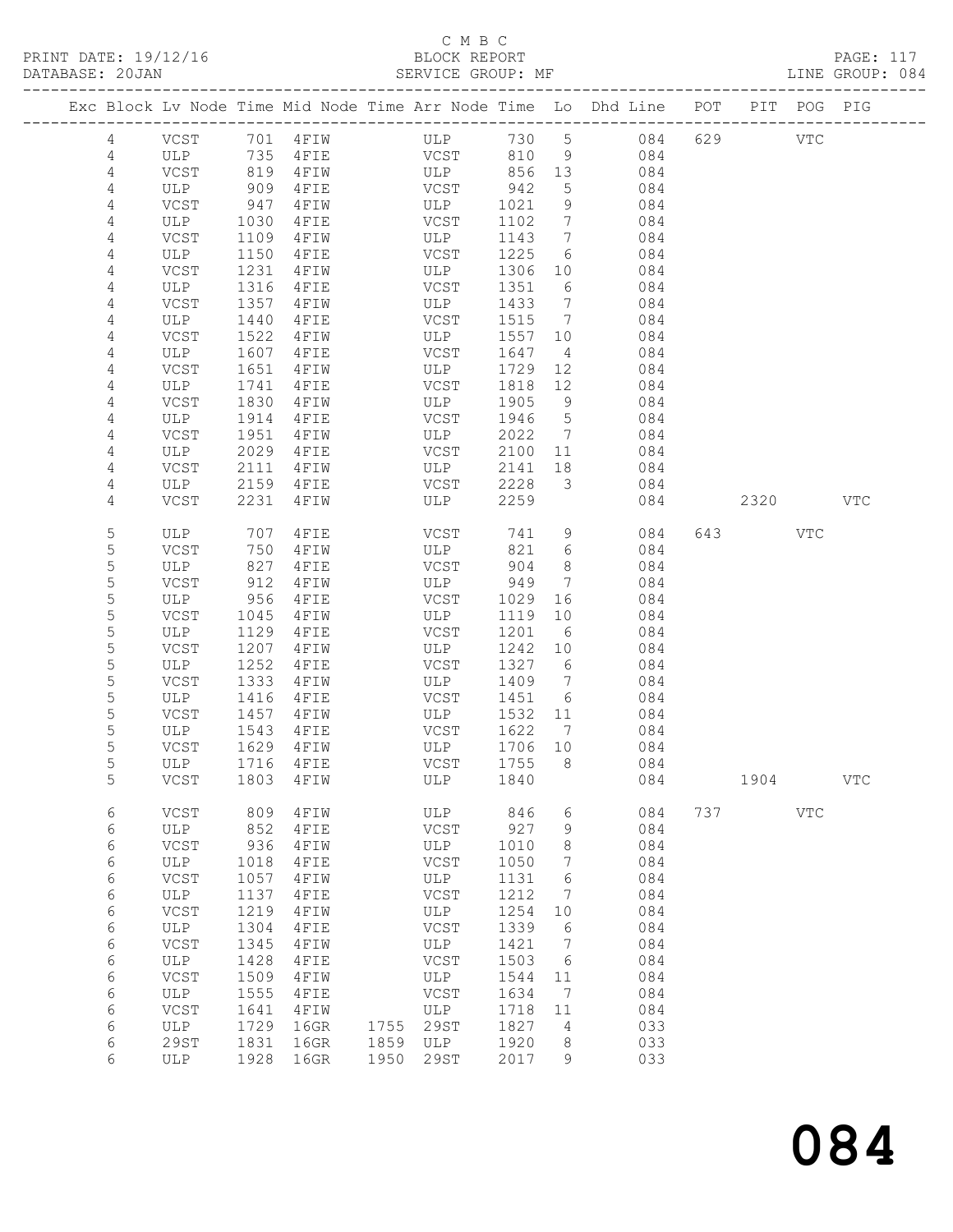# C M B C

| DATABASE: 20JAN |                   |         |      | SERVICE GROUP: MF |             |         |                              |                                                                                |         |              | LINE GROUP: 084 |
|-----------------|-------------------|---------|------|-------------------|-------------|---------|------------------------------|--------------------------------------------------------------------------------|---------|--------------|-----------------|
|                 |                   |         |      |                   |             |         |                              | Exc Block Lv Node Time Mid Node Time Arr Node Time Lo Dhd Line POT PIT POG PIG |         |              |                 |
|                 | 6                 |         |      |                   |             |         |                              | 29ST 2026 16GR 2051 ULP 2109 20 033                                            |         |              |                 |
|                 | 6                 |         |      |                   |             |         |                              | ULP 2129 16GR 2151 29ST 2215 033 2236 VTC                                      |         |              |                 |
|                 | $7\overline{ }$   | VCST    | 828  | 4 F I W           |             |         |                              | ULP 906 11 084                                                                 | 756 VTC |              |                 |
|                 | 7                 | ULP     | 917  | 4FIE              | VCST 950    |         | 6                            | 084                                                                            |         |              |                 |
|                 | 7                 | VCST    | 956  | 4 F I W           | <b>ULP</b>  | 1030 12 |                              | 084                                                                            |         |              |                 |
|                 | 7                 | ULP     | 1042 | $4$ FIE           | VCST        | 1114    | $7\overline{ }$              | 084                                                                            |         |              |                 |
|                 | 7                 | VCST    | 1121 | 4 F I W           | ULP         | 1156 6  |                              | 084                                                                            |         |              |                 |
|                 | 7                 | ULP     | 1202 | $4$ FIE           | VCST        | 1237 6  |                              | 084                                                                            |         |              |                 |
|                 | 7                 | VCST    | 1243 | 4 F I W           | <b>ULP</b>  | 1318 10 |                              | 084                                                                            |         |              |                 |
|                 | 7                 | ULP     | 1328 | $4$ FIE           | VCST        | 1403    | 6                            | 084                                                                            |         |              |                 |
|                 | 7                 | VCST    | 1409 | 4 F I W           | ULP         | 1445 5  |                              | 084                                                                            |         |              |                 |
|                 | 7                 | ULP     | 1450 | 4FIE              | VCST        | 1527 7  |                              | 084                                                                            |         |              |                 |
|                 | 7                 | VCST    | 1534 | 4 F I W           | <b>ULP</b>  | 1609    | 10                           | 084                                                                            |         |              |                 |
|                 | 7                 | ULP     | 1619 | $4$ FIE           | VCST        | 1659    | 8 <sup>8</sup>               | 084                                                                            |         |              |                 |
|                 | 7                 | VCST    | 1707 | $4 F I W$         | ULP         | 1745 12 |                              | 084                                                                            |         |              |                 |
|                 | 7                 | ULP     | 1757 | $4$ FIE           | VCST        | 1834 11 |                              | 084                                                                            |         |              |                 |
|                 | 7                 | VCST    | 1845 | $4$ FIW           | <b>ULP</b>  | 1920    | 9                            | 084                                                                            |         |              |                 |
|                 | 7                 | ULP     | 1929 | $4$ FIE           | VCST        | 2001    | 10                           | 084                                                                            |         |              |                 |
|                 | 7                 | VCST    | 2011 | 4 F I W           | ULP         | 2041    | 8 <sup>8</sup>               | 084                                                                            |         |              |                 |
|                 | $7\phantom{.}$    | ULP     | 2049 | 4 F I E           | VCST        | 2119 12 |                              | 084                                                                            |         |              |                 |
|                 | $7\phantom{.}$    | VCST    | 2131 | 4 F I W           | ULP         | 2201    |                              | 084                                                                            |         | 2222         | <b>VTC</b>      |
|                 | 10                | ULP 559 |      | 4FIE              | VCST        | 628     | $2^{\circ}$                  | 084                                                                            | 537 VTC |              |                 |
|                 | 10                | VCST    | 630  | 4 F I W           | ULP         | 659     | $\overline{2}$               | 084                                                                            |         |              |                 |
|                 | 10                | ULP     | 701  | 4FIE              | VCST        | 735     | 9                            | 084                                                                            |         |              |                 |
|                 | 10                | VCST    | 744  | $4$ FIW           | ULP         | 815     | 6                            | 084                                                                            |         |              |                 |
|                 | 10                | ULP     | 821  | 4FIE              | VCST        | 858     | 8                            | 084                                                                            |         |              |                 |
|                 | 10                | VCST    | 906  | 4 F I W           | ULP         | 943     |                              | 084                                                                            | 1006    |              | VTC             |
|                 | 11                | VCST    | 600  | 4 F I W           | ULP         | 627     | $\overline{2}$               | 084                                                                            | 534 VTC |              |                 |
|                 | 11                | ULP     | 629  | $4$ FIE           | VCST        | 658     | 9                            | 084                                                                            |         |              |                 |
|                 | 11                | VCST    | 707  | 4 F I W           | ULP         | 736     | 5 <sup>5</sup>               | 084                                                                            |         |              |                 |
|                 | 11                | ULP     | 741  | 4FIE              | VCST        | 817     | 6                            | 084                                                                            |         |              |                 |
|                 | 11                | VCST    | 823  | 4 F I W           | ULP         | 901     |                              |                                                                                |         | 924 VTC      |                 |
|                 | $12 \overline{ }$ | ULP 614 |      | 4 F I E           |             | 643     | $7\overline{ }$              | 084                                                                            | 552 VTC |              |                 |
|                 | 12                | VCST    |      | 650 4FIW          | VCST<br>ULP | 719     | 5                            | 084                                                                            |         |              |                 |
|                 |                   | 12 ULP  |      | 724 4FIE VCST     |             |         |                              | 759 6 084                                                                      |         |              |                 |
|                 | 12                | VCST    | 805  | 4 F I W           | ULP         | 838     | $\overline{7}$               | 084                                                                            |         |              |                 |
|                 | 12                | ULP     | 845  | 4FIE              | VCST        | 920     | 10                           | 084                                                                            |         |              |                 |
|                 | 12                | VCST    | 930  | 4FIW              | ULP         | 1004    |                              | 084                                                                            |         | 1027         | <b>VTC</b>      |
|                 | 13                | ULP     | 639  | 4FIE              | VCST        | 711     | 7                            | 084                                                                            | 615 VTC |              |                 |
|                 | 13                | VCST    | 718  | 4FIW              | ULP         | 747     | $5\phantom{.0}$              | 084                                                                            |         |              |                 |
|                 | 13                | ULP     | 752  | 4FIE              | VCST        | 829     | 9                            | 084                                                                            |         |              |                 |
|                 | 13                | VCST    | 838  | 4FIW              | ULP         | 916     | 8                            | 084                                                                            |         |              |                 |
|                 | 13                | ULP     | 924  | 4FIE              | VCST        | 957     | 6                            | 084                                                                            |         |              |                 |
|                 | 13                | VCST    | 1003 | 4FIW              | ULP         | 1037    |                              | 084                                                                            | 1059    |              | $_{\rm VTC}$    |
|                 | 14                | VCST    | 640  | 4FIW              | ULP         | 709     | 9                            | 084                                                                            | 612     | $_{\rm VTC}$ |                 |
|                 | 14                | ULP     | 718  | 4FIE              | VCST        | 753     | $7\phantom{.0}\phantom{.0}7$ | 084                                                                            |         |              |                 |
|                 | 14                | VCST    | 800  | 4FIW              | ULP         | 833     | 6                            | 084                                                                            |         |              |                 |
|                 | 14                | ULP     | 839  | 4FIE              | VCST        | 914     | 11                           | 084                                                                            |         |              |                 |
|                 | 14                | VCST    | 925  | 4FIW              | ULP         | 959     | $7\phantom{.0}$              | 084                                                                            |         |              |                 |
|                 | 14                | ULP     | 1006 | 4FIE              | VCST        | 1039    |                              | 084                                                                            | 1105    |              | $_{\rm VTC}$    |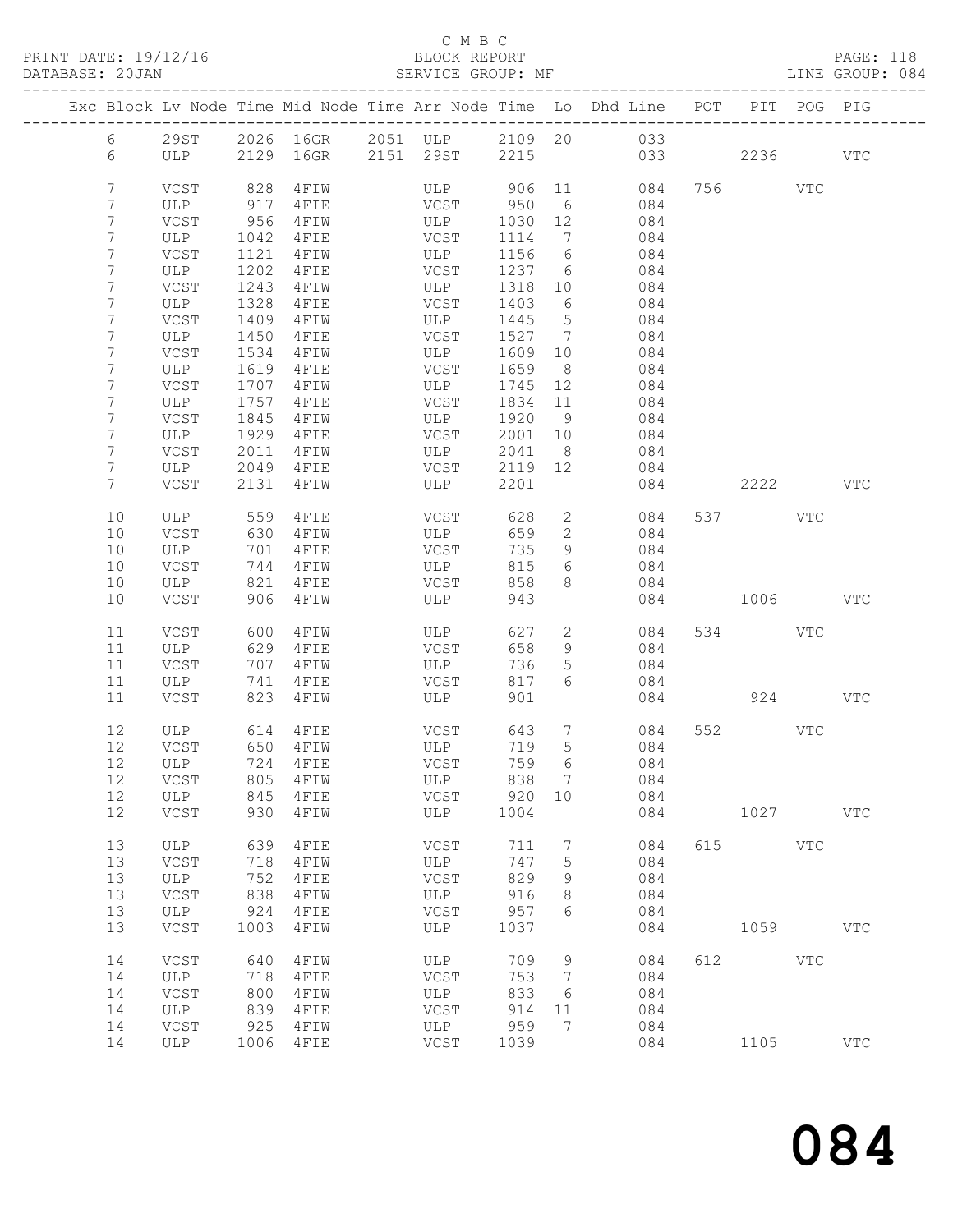# C M B C<br>BLOCK REPORT

|    |             |      |                   |             |                     |                 | Exc Block Lv Node Time Mid Node Time Arr Node Time Lo Dhd Line POT PIT POG PIG |              |           |              |              |
|----|-------------|------|-------------------|-------------|---------------------|-----------------|--------------------------------------------------------------------------------|--------------|-----------|--------------|--------------|
| 15 |             |      | VCST 656 4FIW ULP |             |                     |                 | 725 5 084                                                                      |              | 628 VTC   |              |              |
| 15 |             |      |                   | VCST<br>ULP |                     | 9               | 084                                                                            |              |           |              |              |
| 15 |             |      |                   |             | VCST 805<br>ULP 851 | 9               | 084                                                                            |              |           |              |              |
| 15 | ULP         |      | 900 4FIE          |             | VCST 935            | 6               | 084                                                                            |              |           |              |              |
| 15 | VCST        |      | 941 4FIW          |             | ULP 1015            |                 |                                                                                | 084 1038     |           |              | <b>VTC</b>   |
| 16 | ULP         | 712  | 4 F I E           | VCST        | 747                 |                 | 8<br>084                                                                       |              | 648   100 | VTC          |              |
| 16 | VCST        | 755  | 4 F I W           | ULP         | 828                 | 5 <sup>5</sup>  | 084                                                                            |              |           |              |              |
| 16 | ULP         | 833  | $4$ FIE           | VCST        | 910                 | $7\phantom{0}$  | 084                                                                            |              |           |              |              |
| 16 | VCST        | 917  | 4 F I W           | ULP         | 954                 |                 |                                                                                | 084          | 1017      |              | <b>VTC</b>   |
|    |             |      |                   |             |                     |                 |                                                                                |              |           |              |              |
| 17 | VCST        |      | 712 4FIW          | ULP         | 741                 |                 | $6\overline{6}$<br>084                                                         |              | 640 VTC   |              |              |
| 17 | ULP         | 747  | $4$ FIE           | VCST        | 823 10              |                 | 084                                                                            |              |           |              |              |
| 17 | VCST        | 833  | 4 F I W           | ULP         | 911                 |                 | 084                                                                            |              |           | 934          | <b>VTC</b>   |
| 18 | VCST        | 722  | 4FIW              | <b>ULP</b>  | 753                 | $5\overline{)}$ | 084                                                                            |              | 650 000   | VTC          |              |
| 18 | ULP         | 758  | 4 F I E           | VCST        | 835                 | 8               | 084                                                                            |              |           |              |              |
| 18 | VCST        | 843  | 4 F I W           | ULP         | 921                 |                 |                                                                                | 084          |           | 944          | <b>VTC</b>   |
|    |             |      |                   |             |                     |                 |                                                                                | 084 1430 VTC |           |              |              |
| 30 | ULP         | 1458 | $4$ FIE           | VCST        | 1535 11             |                 |                                                                                |              |           |              |              |
| 30 | VCST        | 1546 | 4 F I W           | ULP         | 1621 10             |                 | 084                                                                            |              |           |              |              |
| 30 | ULP         | 1631 | 4 F I E           | VCST        | 1711                | 9               | 084                                                                            |              |           |              |              |
| 30 | VCST        | 1720 | 4FIW              | ULP         | 1758                | 10              | 084                                                                            |              |           |              |              |
| 30 | ULP         | 1808 | 4FIE              | VCST        | 1844                | 16              | 084                                                                            |              |           |              |              |
| 30 | VCST        | 1900 | 4 F I W           | ULP         | 1934                | 15              | 084                                                                            |              |           |              |              |
| 30 | ULP         | 1949 | 4FIE              | VCST        | 2021                | 10              | 084                                                                            |              |           |              |              |
| 30 | VCST        | 2031 | 4 F I W           | ULP         | 2101                | 8 <sup>8</sup>  | 084                                                                            |              |           |              |              |
| 30 | ULP         |      | 2109 4FIE         | VCST        | 2139                | 22              | 084                                                                            |              |           |              |              |
| 30 | VCST        | 2201 | 4 F I W           | ULP         | 2229                | $\overline{0}$  | 084                                                                            |              |           |              |              |
| 30 | ULP         | 2229 | 4 F I E           | VCST        | 2258                |                 |                                                                                | 084 2318 VTC |           |              |              |
|    |             |      |                   |             |                     |                 |                                                                                |              |           |              |              |
| 31 | VCST        | 1503 | 4 F I W           | ULP         | 1538 11             |                 |                                                                                | 084 1430     |           | VTC          |              |
| 31 | ULP         | 1549 | 4 F I E           | VCST        | 1628                | $\overline{7}$  | 084                                                                            |              |           |              |              |
| 31 | VCST        | 1635 | 4 F I W           | ULP         | 1712                | 11              | 084                                                                            |              |           |              |              |
| 31 | ULP         | 1723 | $4$ F I E         | VCST        | 1802                | 12              | 084                                                                            |              |           |              |              |
| 31 | VCST        |      | 1814 4FIW         | ULP         | 1851 7              |                 | 084                                                                            |              |           |              |              |
| 31 | ULP         |      | 1858 4FIE         |             | VCST 1931           |                 |                                                                                | 084 1954 VTC |           |              |              |
| 32 | ULP         |      | 1511 4FIE         | VCST        |                     |                 | 1548 11 084 1443 VTC                                                           |              |           |              |              |
|    |             |      |                   |             |                     |                 | ULP 1634 9 084                                                                 |              |           |              |              |
|    |             |      |                   |             |                     |                 |                                                                                |              |           |              |              |
| 32 | ULP         | 1643 | 4FIE              | VCST        | 1723 10             |                 | 084                                                                            |              |           |              |              |
| 32 | VCST        | 1733 | 4FIW              | ULP         | 1811                | 7               | 084                                                                            |              |           |              |              |
| 32 | ULP         | 1818 | 4FIE              | VCST        | 1854                |                 | 084                                                                            |              | 1921      |              | $_{\rm VTC}$ |
| 33 | <b>VCST</b> | 1516 | 4FIW              | ULP         | 1551                | 10              | 084                                                                            | 1443         |           | VTC          |              |
| 33 | ULP         | 1601 | 4FIE              | VCST        | 1641                | 6               | 084                                                                            |              |           |              |              |
| 33 | <b>VCST</b> | 1647 | 4FIW              | ULP         | 1724                | 9               | 084                                                                            |              |           |              |              |
| 33 | ULP         | 1733 | 4FIE              | VCST        | 1810                |                 | 084                                                                            |              | 1837      |              | <b>VTC</b>   |
|    |             |      |                   |             |                     |                 |                                                                                |              |           |              |              |
| 34 | ULP         | 1524 | 4FIE              | VCST        | 1603                | 8 <sup>8</sup>  | 084                                                                            | 1453         |           | $_{\rm VTC}$ |              |
| 34 | <b>VCST</b> | 1611 | 4FIW              | ULP         | 1646                | 10              | 084                                                                            |              |           |              |              |
| 34 | ULP         | 1656 | 4FIE              | VCST        | 1736                | 12              | 084                                                                            |              |           |              |              |
| 34 | VCST        | 1748 | 4FIW              | ULP         | 1825                |                 | 084                                                                            |              | 1849      |              | <b>VTC</b>   |
| 35 | <b>VCST</b> | 1528 | 4FIW              | ULP         | 1603                | 10              | 084                                                                            | 1455         |           | <b>VTC</b>   |              |
| 35 | ULP         | 1613 | 4 F I E           | VCST        | 1653                | 6               | 084                                                                            |              |           |              |              |
| 35 | VCST        |      | 1659 4FIW         | ULP         | 1737 12             |                 | 084                                                                            |              |           |              |              |
|    |             |      |                   |             |                     |                 |                                                                                |              |           |              |              |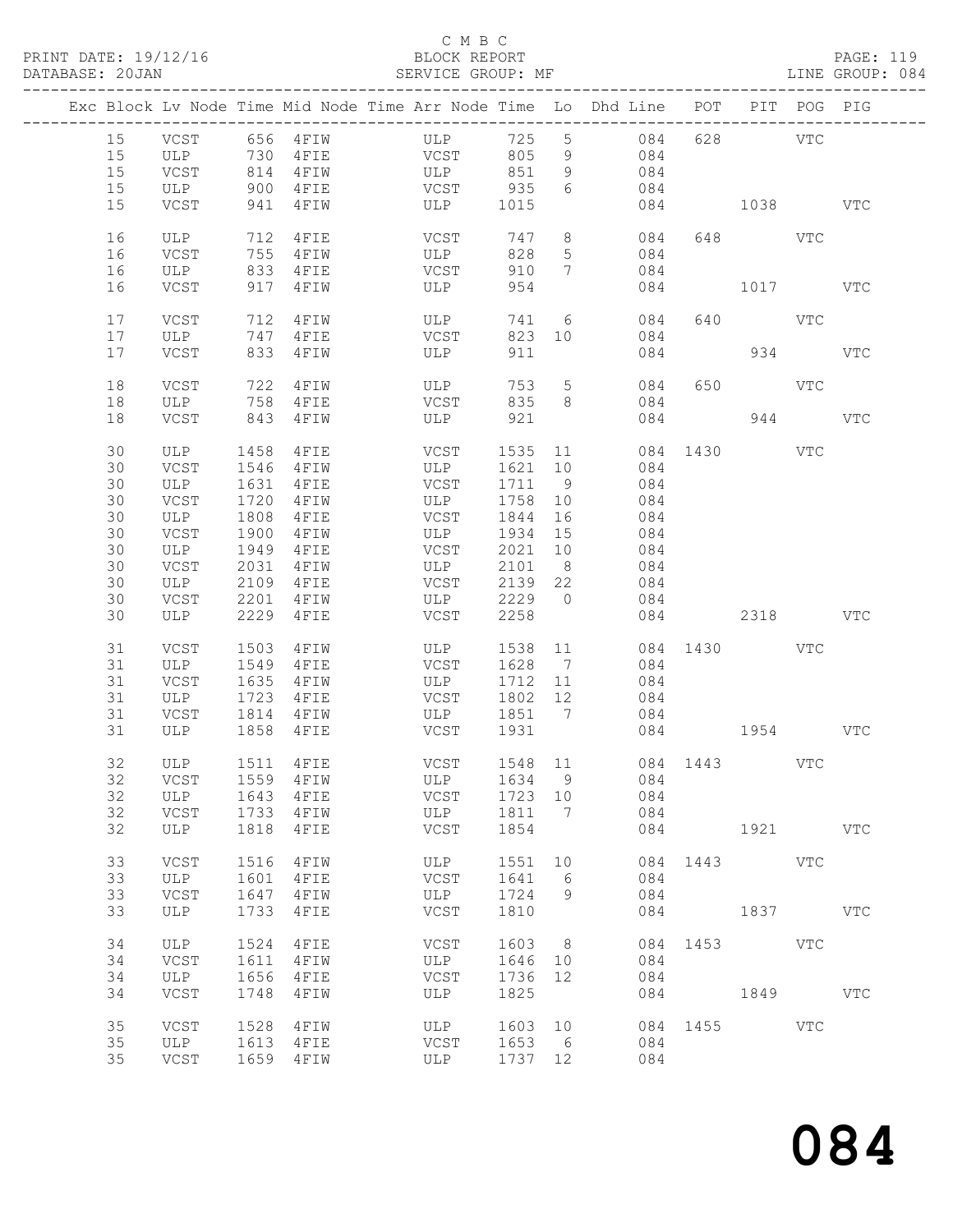C M B C<br>
PRINT DATE: 19/12/16<br>
DATABAGE: 20.IAN PRINT DATE: 19/12/16 BLOCK REPORT PAGE: 120

| DATABASE: 20JAN |    |      |      |           | SERVICE GROUP: MF |      |                 |                                                                    |          |      |     | LINE GROUP: 084 |  |
|-----------------|----|------|------|-----------|-------------------|------|-----------------|--------------------------------------------------------------------|----------|------|-----|-----------------|--|
|                 |    |      |      |           |                   |      |                 | Exc Block Ly Node Time Mid Node Time Arr Node Time Lo Dhd Line POT |          | PIT  |     | POG PIG         |  |
|                 | 35 | ULP  |      | 1749 4FIE | VCST              | 1826 |                 | 084                                                                |          | 1853 |     | VTC             |  |
|                 | 36 | ULP  | 1537 | 4FIE      | VCST              | 1616 | 7               |                                                                    | 084 1509 |      | VTC |                 |  |
|                 | 36 | VCST | 1623 | 4FIW      | ULP               | 1700 | 9               | 084                                                                |          |      |     |                 |  |
|                 | 36 | ULP  | 1709 | 4FIE      | VCST              | 1749 | $7\phantom{.0}$ | 084                                                                |          |      |     |                 |  |
|                 | 36 | VCST | 1756 | 4FIW      | ULP               | 1833 | 10              | 084                                                                |          |      |     |                 |  |
|                 | 36 | ULP  | 1843 | 4FIE      | VCST              | 1916 | 15              | 084                                                                |          |      |     |                 |  |
|                 | 36 | VCST | 1931 | 4FIW      | ULP               | 2002 | - 8             | 084                                                                |          |      |     |                 |  |
|                 | 36 | ULP  | 2010 | 4FIE      | VCST              | 2041 | 10              | 084                                                                |          |      |     |                 |  |
|                 | 36 | VCST | 2051 | 4FIW      | ULP               | 2121 | - 8             | 084                                                                |          |      |     |                 |  |
|                 | 36 | ULP  | 2129 | 4 F I E   | VCST              | 2159 |                 | 084                                                                |          | 2222 |     | VTC             |  |
|                 | 37 | VCST | 1540 | 4FIW      | ULP               | 1615 | 10              |                                                                    | 084 1507 |      | VTC |                 |  |
|                 | 37 | ULP  | 1625 | 4FIE      | VCST              | 1705 | 9               | 084                                                                |          |      |     |                 |  |
|                 | 37 | VCST | 1714 | 4FIW      | ULP               | 1752 |                 | 084                                                                |          | 1816 |     | VTC             |  |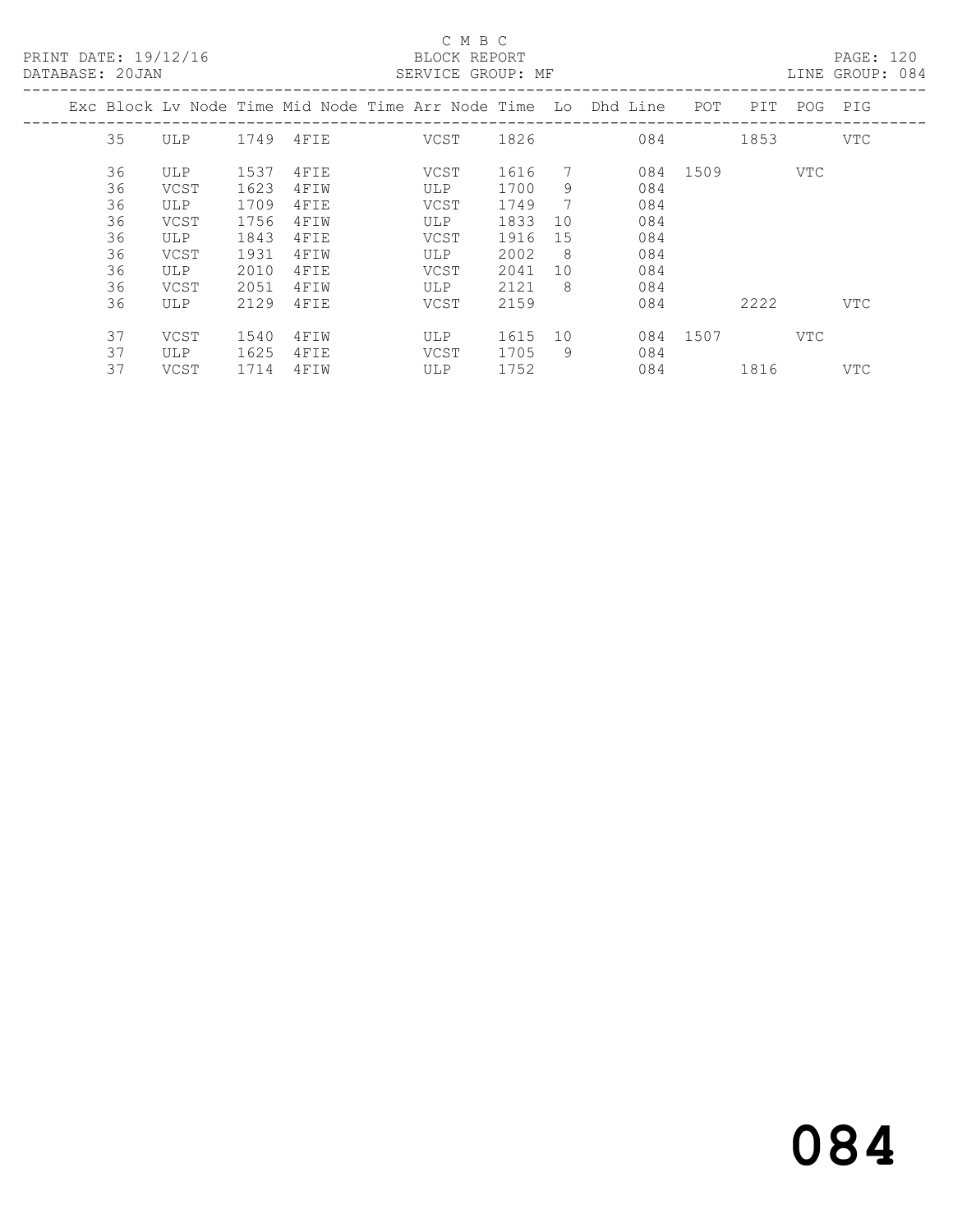|  |                   | ________________________________ |              |                      |      |                      |                                       |                |                                                                                                                                                                                                                                           |               |          |  |  |
|--|-------------------|----------------------------------|--------------|----------------------|------|----------------------|---------------------------------------|----------------|-------------------------------------------------------------------------------------------------------------------------------------------------------------------------------------------------------------------------------------------|---------------|----------|--|--|
|  |                   |                                  |              |                      |      |                      |                                       |                | Exc Block Lv Node Time Mid Node Time Arr Node Time Lo Dhd Line POT PIT POG PIG                                                                                                                                                            |               |          |  |  |
|  | $1 \qquad \qquad$ |                                  |              |                      |      |                      |                                       |                | 1 LV Node Time Mid Node Time Arr Node Time 10 Did Line POT<br>MEST<br>MEST 459 MNBY 520 WFST 533 0<br>MAMN 622 MNBY 540 WFST 533 0<br>MAMN 622 MNBY 546 WAMN 602 20 003 451<br>MAMN 739 MNBY 756 WFST 653 0<br>MAMN 739 MNBY 759 WFST 814 |               |          |  |  |
|  | $\mathbf{1}$      |                                  |              |                      |      |                      |                                       |                |                                                                                                                                                                                                                                           |               |          |  |  |
|  | $\mathbf{1}$      |                                  |              |                      |      |                      |                                       |                |                                                                                                                                                                                                                                           |               |          |  |  |
|  | $\mathbf{1}$      |                                  |              |                      |      |                      |                                       |                |                                                                                                                                                                                                                                           |               |          |  |  |
|  | $\mathbf{1}$      |                                  |              |                      |      |                      |                                       |                |                                                                                                                                                                                                                                           |               |          |  |  |
|  | $\mathbf{1}$      |                                  |              |                      |      |                      |                                       |                |                                                                                                                                                                                                                                           |               |          |  |  |
|  | $\mathbf{1}$      |                                  |              |                      |      |                      |                                       |                |                                                                                                                                                                                                                                           |               |          |  |  |
|  | $\mathbf{1}$      |                                  |              |                      |      |                      |                                       |                |                                                                                                                                                                                                                                           |               |          |  |  |
|  | $1\,$             |                                  |              |                      |      |                      |                                       |                |                                                                                                                                                                                                                                           |               |          |  |  |
|  | $\mathbf{1}$      |                                  |              |                      |      |                      |                                       |                |                                                                                                                                                                                                                                           |               |          |  |  |
|  | $1\,$             |                                  |              |                      |      |                      |                                       |                |                                                                                                                                                                                                                                           |               |          |  |  |
|  | $1\,$             |                                  |              |                      |      |                      |                                       |                |                                                                                                                                                                                                                                           |               |          |  |  |
|  | $\mathbf{1}$      |                                  |              |                      |      |                      |                                       |                |                                                                                                                                                                                                                                           |               |          |  |  |
|  | $\mathbf{1}$      |                                  |              |                      |      |                      |                                       |                |                                                                                                                                                                                                                                           |               |          |  |  |
|  | $\mathbf{1}$      |                                  |              |                      |      |                      |                                       |                |                                                                                                                                                                                                                                           |               |          |  |  |
|  | $\mathbf{1}$      |                                  |              |                      |      |                      |                                       |                |                                                                                                                                                                                                                                           |               |          |  |  |
|  | $\mathbf{1}$      |                                  |              |                      |      |                      |                                       |                |                                                                                                                                                                                                                                           |               |          |  |  |
|  | $\mathbf{1}$      |                                  |              |                      |      |                      |                                       |                |                                                                                                                                                                                                                                           |               |          |  |  |
|  | $\mathbf{1}$      |                                  |              |                      |      |                      |                                       |                |                                                                                                                                                                                                                                           |               |          |  |  |
|  | $\mathbf{1}$      |                                  |              |                      |      |                      |                                       |                |                                                                                                                                                                                                                                           |               |          |  |  |
|  | $\mathbf{1}$      |                                  |              |                      |      |                      |                                       |                |                                                                                                                                                                                                                                           |               |          |  |  |
|  | $\mathbf{1}$      |                                  |              |                      |      |                      |                                       |                |                                                                                                                                                                                                                                           |               |          |  |  |
|  | $\mathbf{1}$      | MRST                             | 2230         | MNBY                 | 2254 | WFST                 |                                       | $\bigcirc$     |                                                                                                                                                                                                                                           |               |          |  |  |
|  | $\mathbf{1}$      | WFST                             | 2310         | MNBY                 |      | 2327 MRST            | 2310<br>2351                          |                | $\begin{array}{c} 003 \\ 003 \end{array}$                                                                                                                                                                                                 | 003 2356 VTCT |          |  |  |
|  | $\mathbf{2}$      | MRST                             | 519          | MNBY 540 WFST 553    |      |                      |                                       |                | $\overline{O}$<br>003                                                                                                                                                                                                                     |               | 511 VTCT |  |  |
|  | $\mathbf{2}$      | WFST                             |              | 553 MNBY<br>634 MNBY |      |                      | 626                                   |                | $\begin{array}{c} 8 \\ 0 \end{array}$<br>003                                                                                                                                                                                              |               |          |  |  |
|  | $\mathbf{2}$      | MRST                             |              |                      |      | 606 MRST<br>655 WFST | 708                                   |                | 003                                                                                                                                                                                                                                       |               |          |  |  |
|  | $\mathbf{2}$      | WFST                             | $708$<br>804 | MNBY                 |      | 721 MRST<br>827 WFST | $743\n842\n923\n1033$                 |                | $2\frac{1}{2}$<br>003                                                                                                                                                                                                                     |               |          |  |  |
|  | $\mathbf{2}$      | MRST                             |              | MNBY                 |      |                      |                                       |                | 003                                                                                                                                                                                                                                       |               |          |  |  |
|  | $\mathbf{2}$      | WFST                             |              | 842 MNBY<br>949 MNBY |      | 856 MRST             |                                       | 26             | 003                                                                                                                                                                                                                                       |               |          |  |  |
|  | $\overline{c}$    | MRST                             |              |                      |      | 1015 WFST            |                                       | $\overline{0}$ | 003                                                                                                                                                                                                                                       |               |          |  |  |
|  | $\overline{c}$    | WFST                             | 1033         | MNBY                 |      | 1050 MRST            | 1119                                  | 19             | 003                                                                                                                                                                                                                                       |               |          |  |  |
|  | $\overline{c}$    | MRST                             | 1138         | MNBY                 |      | 1208 WFST            | 1228                                  | $\overline{0}$ | 003                                                                                                                                                                                                                                       |               |          |  |  |
|  | $\overline{c}$    | WFST                             | 1228         | MNBY                 |      | 1248 MAMN            | 1316<br>1428                          | 24             | $\begin{array}{c} 003 \\ 003 \end{array}$                                                                                                                                                                                                 |               |          |  |  |
|  | $\overline{c}$    | MAMN                             | 1340         | MNBY                 |      | 1408 WFST            |                                       | $\overline{0}$ |                                                                                                                                                                                                                                           |               |          |  |  |
|  | $\overline{c}$    | WFST                             | 1428         | MNBY                 |      |                      | 1450 MRST 1523 13<br>1608 WFST 1629 0 |                | 003                                                                                                                                                                                                                                       |               |          |  |  |
|  | $\overline{c}$    | MRST                             | 1536         | MNBY                 |      |                      |                                       |                | 003                                                                                                                                                                                                                                       |               |          |  |  |
|  | $\overline{2}$    | WFST                             |              | 1629 MNBY            |      |                      | 1650 MRST 1721                        |                | 003 1726 VTCT                                                                                                                                                                                                                             |               |          |  |  |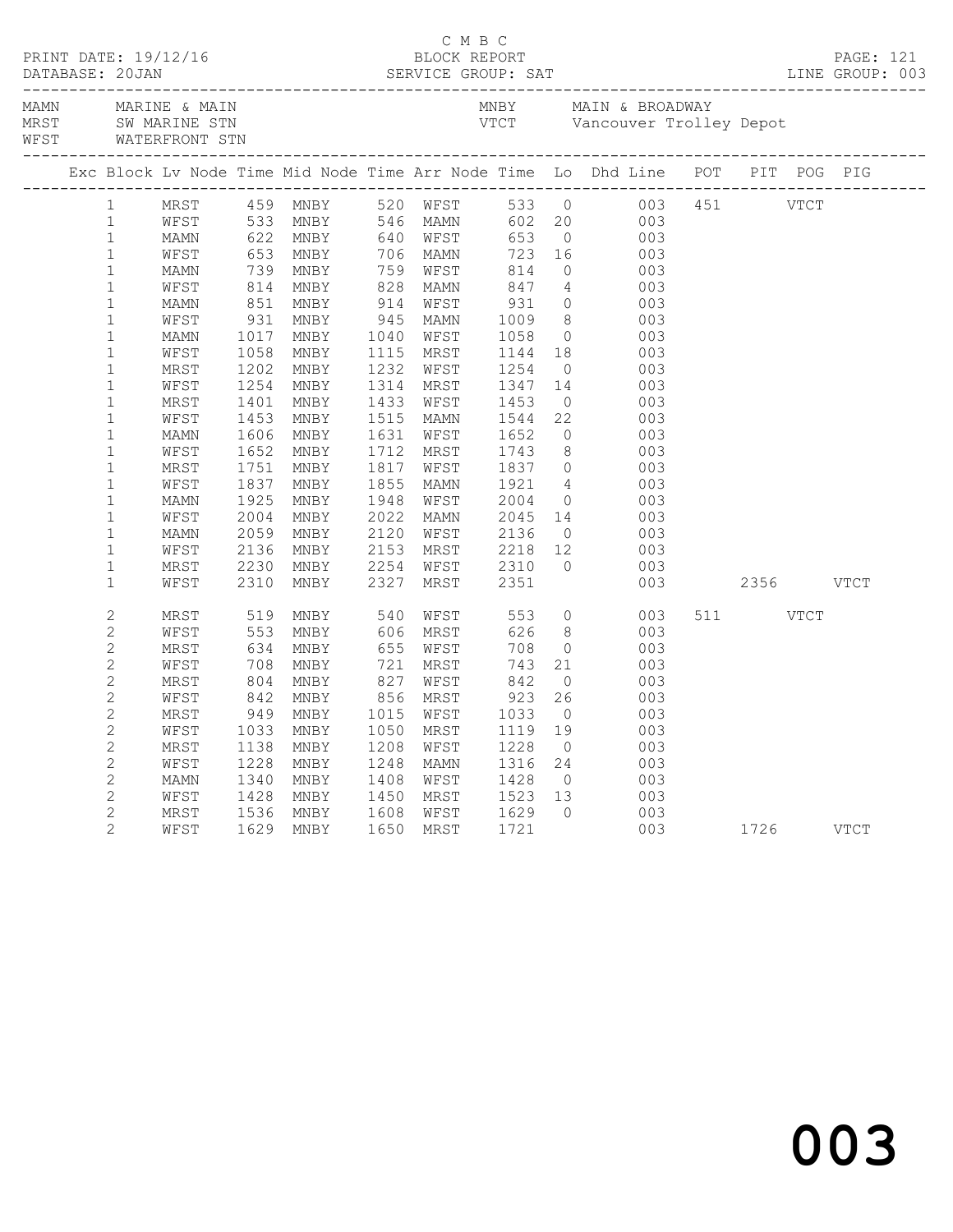### C M B C<br>BLOCK REPORT SERVICE GROUP: SAT

PRINT DATE: 19/12/16 BLOCK REPORT PAGE: 122

|            |              |              |                                        |              |              |              |                      | Exc Block Lv Node Time Mid Node Time Arr Node Time Lo Dhd Line POT |     |          | PIT POG PIG |             |
|------------|--------------|--------------|----------------------------------------|--------------|--------------|--------------|----------------------|--------------------------------------------------------------------|-----|----------|-------------|-------------|
| 3          | MRST         |              | 539 MNBY                               |              | 600 WFST     | 613          | $\overline{0}$       | 003                                                                |     | 531 000  | <b>VTCT</b> |             |
| 3          | WFST         | 613          | MNBY                                   |              | 626 MAMN     | 643          | 9                    | 003                                                                |     |          |             |             |
| 3          | MAMN         | 652          | MNBY                                   | 710          | WFST         | 723          | $\overline{0}$       | 003                                                                |     |          |             |             |
| 3          | WFST         | 723          | MNBY                                   | 736          | MAMN         | 754          | $\overline{4}$       | 003                                                                |     |          |             |             |
| 3          | MAMN         | 758          | MNBY                                   | 818          | WFST         | 833          | $\overline{0}$       | 003                                                                |     |          |             |             |
| 3          | WFST         | 833          | MNBY                                   | 847          | MAMN         | 909          | 16                   | 003                                                                |     |          |             |             |
| 3          | MAMN         | 925          | MNBY                                   | 948          | WFST         | 1005         | $\overline{0}$       | 003                                                                |     |          |             |             |
| 3          | WFST         | 1005         | MNBY                                   | 1020         | MAMN         | 1044         | 20                   | 003                                                                |     |          |             |             |
| 3          | MAMN         | 1104         | MNBY                                   | 1128         | WFST         | 1146         | $\overline{0}$       | 003                                                                |     |          |             |             |
| 3          | WFST         | 1146<br>1256 | MNBY                                   | 1205<br>1328 | MRST         | 1236<br>1350 | 20<br>$\overline{0}$ | 003<br>003                                                         |     |          |             |             |
| 3<br>3     | MRST<br>WFST | 1350         | MNBY<br>MNBY                           | 1410         | WFST<br>MAMN | 1439         | 21                   | 003                                                                |     |          |             |             |
| 3          | MAMN         | 1500         | MNBY                                   | 1528         | WFST         | 1549         | $\overline{0}$       | 003                                                                |     |          |             |             |
| 3          | WFST         | 1549         | MNBY                                   | 1611         | MRST         | 1644         | 14                   | 003                                                                |     |          |             |             |
| 3          | MRST         | 1658         | MNBY                                   | 1725         | WFST         | 1745         | $\overline{0}$       | 003                                                                |     |          |             |             |
| 3          | WFST         | 1745         | MNBY                                   | 1803         | MAMN         | 1829         | 14                   | 003                                                                |     |          |             |             |
| 3          | MAMN         | 1843         | MNBY                                   | 1906         | WFST         | 1924         | $\circ$              | 003                                                                |     |          |             |             |
| 3          | WFST         | 1924         | MNBY                                   | 1942         | MRST         | 2009         | 9                    | 003                                                                |     |          |             |             |
| 3          | MRST         | 2018         | MNBY                                   | 2044         | WFST         | 2100         | $\overline{0}$       | 003                                                                |     |          |             |             |
| 3          | WFST         | 2100         | $\operatorname{MNBY}$                  | 2117         | MAMN         | 2138         | 13                   | 003                                                                |     |          |             |             |
| 3          | MAMN         | 2151         | MNBY                                   | 2212         | WFST         | 2228         | $\circ$              | 003                                                                |     |          |             |             |
| 3          | WFST         | 2228         | MNBY                                   | 2245         | MRST         | 2310         | 15                   | 003                                                                |     |          |             |             |
| 3          | MRST         | 2325         | MNBY                                   | 2349         | WFST         | 2405         | $\circ$              | 003                                                                |     |          |             |             |
| 3          | WFST         | 2405         | MNBY                                   | 2422         | MRST         | 2445         | $7\phantom{.0}$      | 003                                                                |     |          |             |             |
| 3          | MRST         | 2452         | MNBY                                   | 2516         | WFST         | 2532         | $\circ$              | 003                                                                |     |          |             |             |
| 3          | WFST         | 2532         | MNBY                                   | 2549         | MRST         | 2612         |                      | 003                                                                |     |          | 2617 VTCT   |             |
| 4          | MRST         | 559          | MNBY                                   | 620          | WFST         | 633          | $\circ$              | 003                                                                |     | 551 VTCT |             |             |
| 4          | WFST         | 633          | MNBY                                   | 646          | MRST         | 707          | $7\phantom{.0}$      | 003                                                                |     |          |             |             |
| 4          | MRST         | 714          | MNBY                                   | 736          | WFST         | 751          | $\circ$              | 003                                                                |     |          |             |             |
| 4          | WFST         | 751          | MNBY                                   | 804          | MAMN         | 823          | 10                   | 003                                                                |     |          |             |             |
| 4          | MAMN         | 833          | MNBY                                   | 854          | WFST         | 910          | $\overline{0}$       | 003                                                                |     |          |             |             |
| 4          | WFST         | 910          | MNBY                                   | 924          | MAMN         | 946          | 16                   | 003                                                                |     |          |             |             |
| 4          | MAMN         | 1002         | MNBY                                   | 1024         | WFST         | 1042         | $\overline{0}$       | 003                                                                |     |          |             |             |
| 4          | WFST         | 1042         | MNBY                                   | 1059         | MAMN         | 1123         | 11                   | 003                                                                |     |          |             |             |
| 4          | MAMN         | 1134         | MNBY                                   | 1200         | WFST         | 1220         | $\overline{0}$       | 003                                                                |     |          |             |             |
| 4          | WFST         | 1220         | MNBY                                   | 1240         | MRST         | 1312         | 16                   | 003                                                                |     |          |             |             |
| 4          | MRST         | 1328         | MNBY                                   | 1400         | WFST         | 1420         | $\overline{0}$       | 003                                                                |     |          |             |             |
| 4          | WFST         | 1420         | MNBY                                   | 1442         | MAMN         | 1511 22      |                      | 003                                                                |     |          |             |             |
| 4          |              |              | MAMN 1533 MNBY 1600 WFST               |              |              | 1621 0       |                      | 003                                                                |     |          |             |             |
| 4          | WFST         | 1621         | MNBY                                   | 1642         | MRST         | 1713         | 18                   | 003                                                                |     |          |             |             |
| 4          | MRST         | 1731         | MNBY                                   | 1758         | WFST         | 1818         | $\circ$              | 003                                                                |     |          |             |             |
| $\sqrt{4}$ | WFST         | 1818<br>1912 | MNBY<br>MNBY                           | 1836<br>1938 | MRST         | 1906<br>1954 | 6<br>$\circ$         | 003<br>003                                                         |     |          |             |             |
| 4<br>4     | MRST<br>WFST | 1954         | MNBY                                   | 2012         | WFST<br>MRST | 2039         |                      | 003                                                                |     | 2044     |             | <b>VTCT</b> |
|            |              |              |                                        |              |              |              |                      |                                                                    |     |          |             |             |
| 5          | MRST         | 701          | MNBY                                   | 723          | WFST         | 736          | $\circ$              | 003                                                                | 653 |          | <b>VTCT</b> |             |
| 5          | WFST         | 736          | MNBY                                   | 749          | MRST         | 811          | 10                   | 003                                                                |     |          |             |             |
| 5          | MRST         | 821          | MNBY                                   | 845          | WFST         | 901          | $\overline{0}$       | 003                                                                |     |          |             |             |
| 5          | WFST         | 901          | MNBY                                   | 915          | MRST         | 942          | 23                   | 003                                                                |     |          |             |             |
| 5          | MRST         | 1005         | MNBY                                   | 1032         | WFST         | 1050         | $\overline{0}$       | 003                                                                |     |          |             |             |
| 5          | WFST         | 1050         | MNBY                                   | 1107         | MRST         | 1136         | 10                   | 003                                                                |     |          |             |             |
| 5          | MRST         | 1146         | MNBY                                   | 1216         | WFST         | 1236         | $\overline{0}$       | 003                                                                |     |          |             |             |
| 5          | WFST         | 1236         | MNBY                                   | 1256         | MRST         | 1328         | 16                   | 003                                                                |     |          |             |             |
| 5<br>5     | MRST<br>WFST | 1344<br>1436 | $\operatorname{\mathsf{MNBY}}$<br>MNBY | 1416<br>1458 | WFST<br>MAMN | 1436<br>1527 | $\overline{0}$<br>22 | 003<br>003                                                         |     |          |             |             |
| 5          | <b>MAMN</b>  | 1549         | MNBY                                   | 1616         | WFST         | 1637         | $\circ$              | 003                                                                |     |          |             |             |
|            |              |              |                                        |              |              |              |                      |                                                                    |     |          |             |             |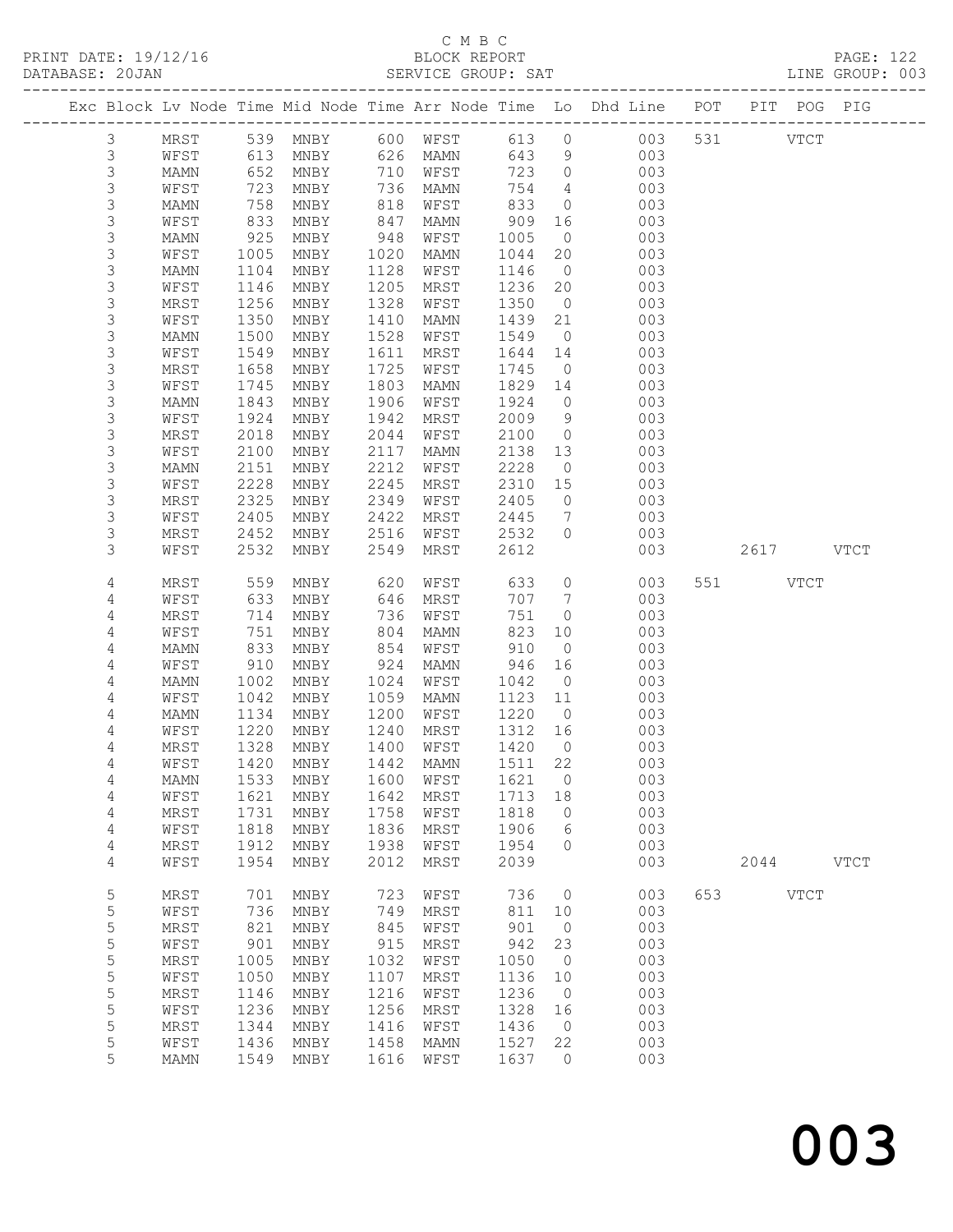### C M B C<br>BLOCK REPORT SERVICE GROUP: SAT

| Exc Block Lv Node Time Mid Node Time Arr Node Time Lo Dhd Line POT PIT POG PIG<br>1658 MRST<br>1637 MNBY<br>1729<br>5 <sup>5</sup><br>WFST<br>003<br>1734<br><b>VTCT</b><br>6<br>725<br>717 VTCT<br>MRST<br>MNBY<br>748<br>WFST<br>803<br>$\overline{0}$<br>003<br>6<br>803<br>003<br>WFST<br>MNBY<br>817<br>MRST<br>840<br>17<br>6<br>857<br>923<br>940<br>003<br>MRST<br>MNBY<br>WFST<br>$\overline{0}$<br>6<br>940<br>954<br>WFST<br>MNBY<br>MRST<br>1023<br>13<br>003<br>6<br>1104<br>1122<br>$\overline{0}$<br>003<br>MRST<br>1036<br>MNBY<br>WFST<br>6<br>1208<br>003<br>WFST<br>1122<br>MNBY<br>1141<br>MAMN<br>14<br>6<br>1222<br>1248<br>1310<br>003<br>MNBY<br>WFST<br>$\overline{0}$<br>MAMN<br>6<br>1330<br>1403<br>WFST<br>1310<br>MRST<br>14<br>003<br>MNBY<br>6<br>1417<br>1449<br>1509<br>003<br>MRST<br>MNBY<br>WFST<br>$\overline{0}$<br>6<br>1509<br>WFST<br>MNBY<br>1531<br>1601<br>20<br>003<br>MAMN<br>6<br>1621<br>1646<br>1707<br>$\overline{0}$<br>003<br>MAMN<br>MNBY<br>WFST<br>6<br>WFST<br>1707<br>MNBY<br>1727<br>MRST<br>1758<br>003<br>13<br>6<br>1811<br>1837<br>1856<br>$\circ$<br>003<br>MRST<br>MNBY<br>WFST<br>6<br>1856<br>1914<br>1938<br>8<br>003<br>WFST<br>MNBY<br>MAMN<br>6<br>2009<br>2025<br>003<br>1946<br>MNBY<br>WFST<br>MAMN<br>$\circ$<br>6<br>2025<br>2042<br>WFST<br>MNBY<br>MRST<br>2108<br>26<br>003<br>6<br>2214<br>2134<br>2158<br>WFST<br>$\overline{0}$<br>003<br>MRST<br>MNBY<br>6<br>2214<br>2231<br>2256<br>MRST<br>15<br>003<br>WFST<br>MNBY<br>6<br>2311<br>2335<br>2351<br>MRST<br>MNBY<br>WFST<br>$\overline{0}$<br>003<br>6<br>2351<br>WFST<br>MNBY<br>2408<br>MRST<br>2431<br>003<br>2436 VTCT<br>7<br>MRST<br>746<br>MNBY<br>809<br>WFST<br>824<br>$\circ$<br>003<br>738 VTCT<br>7<br>824<br>838<br>903<br>003<br>WFST<br>MNBY<br>MRST<br>10<br>7<br>939<br>MRST<br>913<br>MNBY<br>WFST<br>956<br>$\overline{0}$<br>003<br>7<br>956<br>12<br>003<br>WFST<br>MNBY<br>1011<br>MRST<br>1040<br>7<br>1052<br>1120<br>$\overline{0}$<br>003<br>MRST<br>MNBY<br>WFST<br>1138<br>7<br>003<br>WFST<br>1138<br>MNBY<br>1157<br>1224<br>12<br>MAMN<br>7<br>1236<br>1304<br>1326<br><b>MAMN</b><br>MNBY<br>WFST<br>$\overline{0}$<br>003<br>7<br>1326<br>1419<br>WFST<br>MNBY<br>1346<br>MRST<br>13<br>003<br>7<br>1432<br>1504<br>1525<br>$\overline{0}$<br>003<br>MRST<br>MNBY<br>WFST<br>7<br>1525<br>1547<br>003<br>WFST<br>MNBY<br>MAMN<br>1617<br>20<br>7<br>1637<br>1701<br>1721<br>003<br>MNBY<br>WFST<br>$\overline{0}$<br>MAMN<br>7<br>1721<br>WFST<br>MNBY<br>1741<br>1808<br>15<br>003<br>MAMN<br>7<br>1823<br>1905<br>$\overline{0}$<br>1846<br>003<br>MAMN<br>MNBY<br>WFST<br>7<br>1905<br>1923<br>1951<br>1956 VTCT<br>WFST<br>MNBY<br>MRST<br>003<br>8<br>813 MNBY<br>851<br>805 VTCT<br>836 WFST<br>$\overline{0}$<br>003<br>MRST<br>WFST 851 MNBY 905 MAMN 927 16<br>003<br>8<br>8<br>1023<br>003<br>943<br>MNBY<br>1005<br>WFST<br>$\circ$<br>MAMN<br>8<br>1023<br>003<br>WFST<br>MNBY<br>1040<br><b>MAMN</b><br>1104<br>14<br>8<br>003<br>1118<br>MNBY<br>1144<br>WFST<br>1203<br>0<br>MAMN<br>$\,8\,$<br>1203<br>1222<br>003<br>1253<br>WFST<br>MNBY<br>MRST<br>11<br>003<br>8<br>1304<br>1336<br>1358<br>$\circ$<br>MRST<br>MNBY<br>WFST<br>003<br>$\,8\,$<br>1358<br>1418<br>1451<br>WFST<br>MNBY<br>MRST<br>13<br>8<br>1504<br>1536<br>1557<br>003<br>MRST<br>MNBY<br>WFST<br>0<br>$\,8\,$<br>1557<br>1619<br>003<br>WFST<br>MNBY<br><b>MAMN</b><br>1647<br>22<br>$\,8\,$<br>1709<br>1733<br>1753<br>003<br>MAMN<br>MNBY<br>WFST<br>0<br>8<br>1753<br>1811<br>003<br>WFST<br>MNBY<br>MRST<br>1841<br>9<br>8<br>1850<br>1916<br>MRST<br>MNBY<br>WFST<br>1934<br>0<br>003<br>$\,8\,$<br>1934<br>1952<br>2019<br>25<br>003<br>WFST<br>MNBY<br>MRST<br>$\,8\,$<br>MRST<br>2044<br>2108<br>WFST<br>2124<br>$\circ$<br>003<br>MNBY<br>$\,8\,$<br>2124<br>2141<br>2202<br>003<br>WFST<br>MNBY<br><b>MAMN</b><br>17<br>8<br>2219<br>2240<br>2256<br>003<br>MAMN<br>MNBY<br>WFST<br>0<br>8<br>2256<br>2313<br>2337<br>003<br>WFST<br>$\operatorname{\mathsf{MNBY}}$<br>MRST<br>15<br>8<br>2352<br>2416<br>2432<br>003<br>MRST<br>MNBY<br>WFST<br>$\circ$ |  |  |  |  |  |  |  |  |
|----------------------------------------------------------------------------------------------------------------------------------------------------------------------------------------------------------------------------------------------------------------------------------------------------------------------------------------------------------------------------------------------------------------------------------------------------------------------------------------------------------------------------------------------------------------------------------------------------------------------------------------------------------------------------------------------------------------------------------------------------------------------------------------------------------------------------------------------------------------------------------------------------------------------------------------------------------------------------------------------------------------------------------------------------------------------------------------------------------------------------------------------------------------------------------------------------------------------------------------------------------------------------------------------------------------------------------------------------------------------------------------------------------------------------------------------------------------------------------------------------------------------------------------------------------------------------------------------------------------------------------------------------------------------------------------------------------------------------------------------------------------------------------------------------------------------------------------------------------------------------------------------------------------------------------------------------------------------------------------------------------------------------------------------------------------------------------------------------------------------------------------------------------------------------------------------------------------------------------------------------------------------------------------------------------------------------------------------------------------------------------------------------------------------------------------------------------------------------------------------------------------------------------------------------------------------------------------------------------------------------------------------------------------------------------------------------------------------------------------------------------------------------------------------------------------------------------------------------------------------------------------------------------------------------------------------------------------------------------------------------------------------------------------------------------------------------------------------------------------------------------------------------------------------------------------------------------------------------------------------------------------------------------------------------------------------------------------------------------------------------------------------------------------------------------------------------------------------------------------------------------------------------------------------------------------------------------------------------------------------------------------------------------------------------------------------------------------------------------------------------------------------------------------------------------------------------------------------------------------------------------------------------------------------------------------------------------------------------------------------------------------------------------------------------------------------------------------------------------------------------------|--|--|--|--|--|--|--|--|
|                                                                                                                                                                                                                                                                                                                                                                                                                                                                                                                                                                                                                                                                                                                                                                                                                                                                                                                                                                                                                                                                                                                                                                                                                                                                                                                                                                                                                                                                                                                                                                                                                                                                                                                                                                                                                                                                                                                                                                                                                                                                                                                                                                                                                                                                                                                                                                                                                                                                                                                                                                                                                                                                                                                                                                                                                                                                                                                                                                                                                                                                                                                                                                                                                                                                                                                                                                                                                                                                                                                                                                                                                                                                                                                                                                                                                                                                                                                                                                                                                                                                                                                                  |  |  |  |  |  |  |  |  |
|                                                                                                                                                                                                                                                                                                                                                                                                                                                                                                                                                                                                                                                                                                                                                                                                                                                                                                                                                                                                                                                                                                                                                                                                                                                                                                                                                                                                                                                                                                                                                                                                                                                                                                                                                                                                                                                                                                                                                                                                                                                                                                                                                                                                                                                                                                                                                                                                                                                                                                                                                                                                                                                                                                                                                                                                                                                                                                                                                                                                                                                                                                                                                                                                                                                                                                                                                                                                                                                                                                                                                                                                                                                                                                                                                                                                                                                                                                                                                                                                                                                                                                                                  |  |  |  |  |  |  |  |  |
|                                                                                                                                                                                                                                                                                                                                                                                                                                                                                                                                                                                                                                                                                                                                                                                                                                                                                                                                                                                                                                                                                                                                                                                                                                                                                                                                                                                                                                                                                                                                                                                                                                                                                                                                                                                                                                                                                                                                                                                                                                                                                                                                                                                                                                                                                                                                                                                                                                                                                                                                                                                                                                                                                                                                                                                                                                                                                                                                                                                                                                                                                                                                                                                                                                                                                                                                                                                                                                                                                                                                                                                                                                                                                                                                                                                                                                                                                                                                                                                                                                                                                                                                  |  |  |  |  |  |  |  |  |
|                                                                                                                                                                                                                                                                                                                                                                                                                                                                                                                                                                                                                                                                                                                                                                                                                                                                                                                                                                                                                                                                                                                                                                                                                                                                                                                                                                                                                                                                                                                                                                                                                                                                                                                                                                                                                                                                                                                                                                                                                                                                                                                                                                                                                                                                                                                                                                                                                                                                                                                                                                                                                                                                                                                                                                                                                                                                                                                                                                                                                                                                                                                                                                                                                                                                                                                                                                                                                                                                                                                                                                                                                                                                                                                                                                                                                                                                                                                                                                                                                                                                                                                                  |  |  |  |  |  |  |  |  |
|                                                                                                                                                                                                                                                                                                                                                                                                                                                                                                                                                                                                                                                                                                                                                                                                                                                                                                                                                                                                                                                                                                                                                                                                                                                                                                                                                                                                                                                                                                                                                                                                                                                                                                                                                                                                                                                                                                                                                                                                                                                                                                                                                                                                                                                                                                                                                                                                                                                                                                                                                                                                                                                                                                                                                                                                                                                                                                                                                                                                                                                                                                                                                                                                                                                                                                                                                                                                                                                                                                                                                                                                                                                                                                                                                                                                                                                                                                                                                                                                                                                                                                                                  |  |  |  |  |  |  |  |  |
|                                                                                                                                                                                                                                                                                                                                                                                                                                                                                                                                                                                                                                                                                                                                                                                                                                                                                                                                                                                                                                                                                                                                                                                                                                                                                                                                                                                                                                                                                                                                                                                                                                                                                                                                                                                                                                                                                                                                                                                                                                                                                                                                                                                                                                                                                                                                                                                                                                                                                                                                                                                                                                                                                                                                                                                                                                                                                                                                                                                                                                                                                                                                                                                                                                                                                                                                                                                                                                                                                                                                                                                                                                                                                                                                                                                                                                                                                                                                                                                                                                                                                                                                  |  |  |  |  |  |  |  |  |
|                                                                                                                                                                                                                                                                                                                                                                                                                                                                                                                                                                                                                                                                                                                                                                                                                                                                                                                                                                                                                                                                                                                                                                                                                                                                                                                                                                                                                                                                                                                                                                                                                                                                                                                                                                                                                                                                                                                                                                                                                                                                                                                                                                                                                                                                                                                                                                                                                                                                                                                                                                                                                                                                                                                                                                                                                                                                                                                                                                                                                                                                                                                                                                                                                                                                                                                                                                                                                                                                                                                                                                                                                                                                                                                                                                                                                                                                                                                                                                                                                                                                                                                                  |  |  |  |  |  |  |  |  |
|                                                                                                                                                                                                                                                                                                                                                                                                                                                                                                                                                                                                                                                                                                                                                                                                                                                                                                                                                                                                                                                                                                                                                                                                                                                                                                                                                                                                                                                                                                                                                                                                                                                                                                                                                                                                                                                                                                                                                                                                                                                                                                                                                                                                                                                                                                                                                                                                                                                                                                                                                                                                                                                                                                                                                                                                                                                                                                                                                                                                                                                                                                                                                                                                                                                                                                                                                                                                                                                                                                                                                                                                                                                                                                                                                                                                                                                                                                                                                                                                                                                                                                                                  |  |  |  |  |  |  |  |  |
|                                                                                                                                                                                                                                                                                                                                                                                                                                                                                                                                                                                                                                                                                                                                                                                                                                                                                                                                                                                                                                                                                                                                                                                                                                                                                                                                                                                                                                                                                                                                                                                                                                                                                                                                                                                                                                                                                                                                                                                                                                                                                                                                                                                                                                                                                                                                                                                                                                                                                                                                                                                                                                                                                                                                                                                                                                                                                                                                                                                                                                                                                                                                                                                                                                                                                                                                                                                                                                                                                                                                                                                                                                                                                                                                                                                                                                                                                                                                                                                                                                                                                                                                  |  |  |  |  |  |  |  |  |
|                                                                                                                                                                                                                                                                                                                                                                                                                                                                                                                                                                                                                                                                                                                                                                                                                                                                                                                                                                                                                                                                                                                                                                                                                                                                                                                                                                                                                                                                                                                                                                                                                                                                                                                                                                                                                                                                                                                                                                                                                                                                                                                                                                                                                                                                                                                                                                                                                                                                                                                                                                                                                                                                                                                                                                                                                                                                                                                                                                                                                                                                                                                                                                                                                                                                                                                                                                                                                                                                                                                                                                                                                                                                                                                                                                                                                                                                                                                                                                                                                                                                                                                                  |  |  |  |  |  |  |  |  |
|                                                                                                                                                                                                                                                                                                                                                                                                                                                                                                                                                                                                                                                                                                                                                                                                                                                                                                                                                                                                                                                                                                                                                                                                                                                                                                                                                                                                                                                                                                                                                                                                                                                                                                                                                                                                                                                                                                                                                                                                                                                                                                                                                                                                                                                                                                                                                                                                                                                                                                                                                                                                                                                                                                                                                                                                                                                                                                                                                                                                                                                                                                                                                                                                                                                                                                                                                                                                                                                                                                                                                                                                                                                                                                                                                                                                                                                                                                                                                                                                                                                                                                                                  |  |  |  |  |  |  |  |  |
|                                                                                                                                                                                                                                                                                                                                                                                                                                                                                                                                                                                                                                                                                                                                                                                                                                                                                                                                                                                                                                                                                                                                                                                                                                                                                                                                                                                                                                                                                                                                                                                                                                                                                                                                                                                                                                                                                                                                                                                                                                                                                                                                                                                                                                                                                                                                                                                                                                                                                                                                                                                                                                                                                                                                                                                                                                                                                                                                                                                                                                                                                                                                                                                                                                                                                                                                                                                                                                                                                                                                                                                                                                                                                                                                                                                                                                                                                                                                                                                                                                                                                                                                  |  |  |  |  |  |  |  |  |
|                                                                                                                                                                                                                                                                                                                                                                                                                                                                                                                                                                                                                                                                                                                                                                                                                                                                                                                                                                                                                                                                                                                                                                                                                                                                                                                                                                                                                                                                                                                                                                                                                                                                                                                                                                                                                                                                                                                                                                                                                                                                                                                                                                                                                                                                                                                                                                                                                                                                                                                                                                                                                                                                                                                                                                                                                                                                                                                                                                                                                                                                                                                                                                                                                                                                                                                                                                                                                                                                                                                                                                                                                                                                                                                                                                                                                                                                                                                                                                                                                                                                                                                                  |  |  |  |  |  |  |  |  |
|                                                                                                                                                                                                                                                                                                                                                                                                                                                                                                                                                                                                                                                                                                                                                                                                                                                                                                                                                                                                                                                                                                                                                                                                                                                                                                                                                                                                                                                                                                                                                                                                                                                                                                                                                                                                                                                                                                                                                                                                                                                                                                                                                                                                                                                                                                                                                                                                                                                                                                                                                                                                                                                                                                                                                                                                                                                                                                                                                                                                                                                                                                                                                                                                                                                                                                                                                                                                                                                                                                                                                                                                                                                                                                                                                                                                                                                                                                                                                                                                                                                                                                                                  |  |  |  |  |  |  |  |  |
|                                                                                                                                                                                                                                                                                                                                                                                                                                                                                                                                                                                                                                                                                                                                                                                                                                                                                                                                                                                                                                                                                                                                                                                                                                                                                                                                                                                                                                                                                                                                                                                                                                                                                                                                                                                                                                                                                                                                                                                                                                                                                                                                                                                                                                                                                                                                                                                                                                                                                                                                                                                                                                                                                                                                                                                                                                                                                                                                                                                                                                                                                                                                                                                                                                                                                                                                                                                                                                                                                                                                                                                                                                                                                                                                                                                                                                                                                                                                                                                                                                                                                                                                  |  |  |  |  |  |  |  |  |
|                                                                                                                                                                                                                                                                                                                                                                                                                                                                                                                                                                                                                                                                                                                                                                                                                                                                                                                                                                                                                                                                                                                                                                                                                                                                                                                                                                                                                                                                                                                                                                                                                                                                                                                                                                                                                                                                                                                                                                                                                                                                                                                                                                                                                                                                                                                                                                                                                                                                                                                                                                                                                                                                                                                                                                                                                                                                                                                                                                                                                                                                                                                                                                                                                                                                                                                                                                                                                                                                                                                                                                                                                                                                                                                                                                                                                                                                                                                                                                                                                                                                                                                                  |  |  |  |  |  |  |  |  |
|                                                                                                                                                                                                                                                                                                                                                                                                                                                                                                                                                                                                                                                                                                                                                                                                                                                                                                                                                                                                                                                                                                                                                                                                                                                                                                                                                                                                                                                                                                                                                                                                                                                                                                                                                                                                                                                                                                                                                                                                                                                                                                                                                                                                                                                                                                                                                                                                                                                                                                                                                                                                                                                                                                                                                                                                                                                                                                                                                                                                                                                                                                                                                                                                                                                                                                                                                                                                                                                                                                                                                                                                                                                                                                                                                                                                                                                                                                                                                                                                                                                                                                                                  |  |  |  |  |  |  |  |  |
|                                                                                                                                                                                                                                                                                                                                                                                                                                                                                                                                                                                                                                                                                                                                                                                                                                                                                                                                                                                                                                                                                                                                                                                                                                                                                                                                                                                                                                                                                                                                                                                                                                                                                                                                                                                                                                                                                                                                                                                                                                                                                                                                                                                                                                                                                                                                                                                                                                                                                                                                                                                                                                                                                                                                                                                                                                                                                                                                                                                                                                                                                                                                                                                                                                                                                                                                                                                                                                                                                                                                                                                                                                                                                                                                                                                                                                                                                                                                                                                                                                                                                                                                  |  |  |  |  |  |  |  |  |
|                                                                                                                                                                                                                                                                                                                                                                                                                                                                                                                                                                                                                                                                                                                                                                                                                                                                                                                                                                                                                                                                                                                                                                                                                                                                                                                                                                                                                                                                                                                                                                                                                                                                                                                                                                                                                                                                                                                                                                                                                                                                                                                                                                                                                                                                                                                                                                                                                                                                                                                                                                                                                                                                                                                                                                                                                                                                                                                                                                                                                                                                                                                                                                                                                                                                                                                                                                                                                                                                                                                                                                                                                                                                                                                                                                                                                                                                                                                                                                                                                                                                                                                                  |  |  |  |  |  |  |  |  |
|                                                                                                                                                                                                                                                                                                                                                                                                                                                                                                                                                                                                                                                                                                                                                                                                                                                                                                                                                                                                                                                                                                                                                                                                                                                                                                                                                                                                                                                                                                                                                                                                                                                                                                                                                                                                                                                                                                                                                                                                                                                                                                                                                                                                                                                                                                                                                                                                                                                                                                                                                                                                                                                                                                                                                                                                                                                                                                                                                                                                                                                                                                                                                                                                                                                                                                                                                                                                                                                                                                                                                                                                                                                                                                                                                                                                                                                                                                                                                                                                                                                                                                                                  |  |  |  |  |  |  |  |  |
|                                                                                                                                                                                                                                                                                                                                                                                                                                                                                                                                                                                                                                                                                                                                                                                                                                                                                                                                                                                                                                                                                                                                                                                                                                                                                                                                                                                                                                                                                                                                                                                                                                                                                                                                                                                                                                                                                                                                                                                                                                                                                                                                                                                                                                                                                                                                                                                                                                                                                                                                                                                                                                                                                                                                                                                                                                                                                                                                                                                                                                                                                                                                                                                                                                                                                                                                                                                                                                                                                                                                                                                                                                                                                                                                                                                                                                                                                                                                                                                                                                                                                                                                  |  |  |  |  |  |  |  |  |
|                                                                                                                                                                                                                                                                                                                                                                                                                                                                                                                                                                                                                                                                                                                                                                                                                                                                                                                                                                                                                                                                                                                                                                                                                                                                                                                                                                                                                                                                                                                                                                                                                                                                                                                                                                                                                                                                                                                                                                                                                                                                                                                                                                                                                                                                                                                                                                                                                                                                                                                                                                                                                                                                                                                                                                                                                                                                                                                                                                                                                                                                                                                                                                                                                                                                                                                                                                                                                                                                                                                                                                                                                                                                                                                                                                                                                                                                                                                                                                                                                                                                                                                                  |  |  |  |  |  |  |  |  |
|                                                                                                                                                                                                                                                                                                                                                                                                                                                                                                                                                                                                                                                                                                                                                                                                                                                                                                                                                                                                                                                                                                                                                                                                                                                                                                                                                                                                                                                                                                                                                                                                                                                                                                                                                                                                                                                                                                                                                                                                                                                                                                                                                                                                                                                                                                                                                                                                                                                                                                                                                                                                                                                                                                                                                                                                                                                                                                                                                                                                                                                                                                                                                                                                                                                                                                                                                                                                                                                                                                                                                                                                                                                                                                                                                                                                                                                                                                                                                                                                                                                                                                                                  |  |  |  |  |  |  |  |  |
|                                                                                                                                                                                                                                                                                                                                                                                                                                                                                                                                                                                                                                                                                                                                                                                                                                                                                                                                                                                                                                                                                                                                                                                                                                                                                                                                                                                                                                                                                                                                                                                                                                                                                                                                                                                                                                                                                                                                                                                                                                                                                                                                                                                                                                                                                                                                                                                                                                                                                                                                                                                                                                                                                                                                                                                                                                                                                                                                                                                                                                                                                                                                                                                                                                                                                                                                                                                                                                                                                                                                                                                                                                                                                                                                                                                                                                                                                                                                                                                                                                                                                                                                  |  |  |  |  |  |  |  |  |
|                                                                                                                                                                                                                                                                                                                                                                                                                                                                                                                                                                                                                                                                                                                                                                                                                                                                                                                                                                                                                                                                                                                                                                                                                                                                                                                                                                                                                                                                                                                                                                                                                                                                                                                                                                                                                                                                                                                                                                                                                                                                                                                                                                                                                                                                                                                                                                                                                                                                                                                                                                                                                                                                                                                                                                                                                                                                                                                                                                                                                                                                                                                                                                                                                                                                                                                                                                                                                                                                                                                                                                                                                                                                                                                                                                                                                                                                                                                                                                                                                                                                                                                                  |  |  |  |  |  |  |  |  |
|                                                                                                                                                                                                                                                                                                                                                                                                                                                                                                                                                                                                                                                                                                                                                                                                                                                                                                                                                                                                                                                                                                                                                                                                                                                                                                                                                                                                                                                                                                                                                                                                                                                                                                                                                                                                                                                                                                                                                                                                                                                                                                                                                                                                                                                                                                                                                                                                                                                                                                                                                                                                                                                                                                                                                                                                                                                                                                                                                                                                                                                                                                                                                                                                                                                                                                                                                                                                                                                                                                                                                                                                                                                                                                                                                                                                                                                                                                                                                                                                                                                                                                                                  |  |  |  |  |  |  |  |  |
|                                                                                                                                                                                                                                                                                                                                                                                                                                                                                                                                                                                                                                                                                                                                                                                                                                                                                                                                                                                                                                                                                                                                                                                                                                                                                                                                                                                                                                                                                                                                                                                                                                                                                                                                                                                                                                                                                                                                                                                                                                                                                                                                                                                                                                                                                                                                                                                                                                                                                                                                                                                                                                                                                                                                                                                                                                                                                                                                                                                                                                                                                                                                                                                                                                                                                                                                                                                                                                                                                                                                                                                                                                                                                                                                                                                                                                                                                                                                                                                                                                                                                                                                  |  |  |  |  |  |  |  |  |
|                                                                                                                                                                                                                                                                                                                                                                                                                                                                                                                                                                                                                                                                                                                                                                                                                                                                                                                                                                                                                                                                                                                                                                                                                                                                                                                                                                                                                                                                                                                                                                                                                                                                                                                                                                                                                                                                                                                                                                                                                                                                                                                                                                                                                                                                                                                                                                                                                                                                                                                                                                                                                                                                                                                                                                                                                                                                                                                                                                                                                                                                                                                                                                                                                                                                                                                                                                                                                                                                                                                                                                                                                                                                                                                                                                                                                                                                                                                                                                                                                                                                                                                                  |  |  |  |  |  |  |  |  |
|                                                                                                                                                                                                                                                                                                                                                                                                                                                                                                                                                                                                                                                                                                                                                                                                                                                                                                                                                                                                                                                                                                                                                                                                                                                                                                                                                                                                                                                                                                                                                                                                                                                                                                                                                                                                                                                                                                                                                                                                                                                                                                                                                                                                                                                                                                                                                                                                                                                                                                                                                                                                                                                                                                                                                                                                                                                                                                                                                                                                                                                                                                                                                                                                                                                                                                                                                                                                                                                                                                                                                                                                                                                                                                                                                                                                                                                                                                                                                                                                                                                                                                                                  |  |  |  |  |  |  |  |  |
|                                                                                                                                                                                                                                                                                                                                                                                                                                                                                                                                                                                                                                                                                                                                                                                                                                                                                                                                                                                                                                                                                                                                                                                                                                                                                                                                                                                                                                                                                                                                                                                                                                                                                                                                                                                                                                                                                                                                                                                                                                                                                                                                                                                                                                                                                                                                                                                                                                                                                                                                                                                                                                                                                                                                                                                                                                                                                                                                                                                                                                                                                                                                                                                                                                                                                                                                                                                                                                                                                                                                                                                                                                                                                                                                                                                                                                                                                                                                                                                                                                                                                                                                  |  |  |  |  |  |  |  |  |
|                                                                                                                                                                                                                                                                                                                                                                                                                                                                                                                                                                                                                                                                                                                                                                                                                                                                                                                                                                                                                                                                                                                                                                                                                                                                                                                                                                                                                                                                                                                                                                                                                                                                                                                                                                                                                                                                                                                                                                                                                                                                                                                                                                                                                                                                                                                                                                                                                                                                                                                                                                                                                                                                                                                                                                                                                                                                                                                                                                                                                                                                                                                                                                                                                                                                                                                                                                                                                                                                                                                                                                                                                                                                                                                                                                                                                                                                                                                                                                                                                                                                                                                                  |  |  |  |  |  |  |  |  |
|                                                                                                                                                                                                                                                                                                                                                                                                                                                                                                                                                                                                                                                                                                                                                                                                                                                                                                                                                                                                                                                                                                                                                                                                                                                                                                                                                                                                                                                                                                                                                                                                                                                                                                                                                                                                                                                                                                                                                                                                                                                                                                                                                                                                                                                                                                                                                                                                                                                                                                                                                                                                                                                                                                                                                                                                                                                                                                                                                                                                                                                                                                                                                                                                                                                                                                                                                                                                                                                                                                                                                                                                                                                                                                                                                                                                                                                                                                                                                                                                                                                                                                                                  |  |  |  |  |  |  |  |  |
|                                                                                                                                                                                                                                                                                                                                                                                                                                                                                                                                                                                                                                                                                                                                                                                                                                                                                                                                                                                                                                                                                                                                                                                                                                                                                                                                                                                                                                                                                                                                                                                                                                                                                                                                                                                                                                                                                                                                                                                                                                                                                                                                                                                                                                                                                                                                                                                                                                                                                                                                                                                                                                                                                                                                                                                                                                                                                                                                                                                                                                                                                                                                                                                                                                                                                                                                                                                                                                                                                                                                                                                                                                                                                                                                                                                                                                                                                                                                                                                                                                                                                                                                  |  |  |  |  |  |  |  |  |
|                                                                                                                                                                                                                                                                                                                                                                                                                                                                                                                                                                                                                                                                                                                                                                                                                                                                                                                                                                                                                                                                                                                                                                                                                                                                                                                                                                                                                                                                                                                                                                                                                                                                                                                                                                                                                                                                                                                                                                                                                                                                                                                                                                                                                                                                                                                                                                                                                                                                                                                                                                                                                                                                                                                                                                                                                                                                                                                                                                                                                                                                                                                                                                                                                                                                                                                                                                                                                                                                                                                                                                                                                                                                                                                                                                                                                                                                                                                                                                                                                                                                                                                                  |  |  |  |  |  |  |  |  |
|                                                                                                                                                                                                                                                                                                                                                                                                                                                                                                                                                                                                                                                                                                                                                                                                                                                                                                                                                                                                                                                                                                                                                                                                                                                                                                                                                                                                                                                                                                                                                                                                                                                                                                                                                                                                                                                                                                                                                                                                                                                                                                                                                                                                                                                                                                                                                                                                                                                                                                                                                                                                                                                                                                                                                                                                                                                                                                                                                                                                                                                                                                                                                                                                                                                                                                                                                                                                                                                                                                                                                                                                                                                                                                                                                                                                                                                                                                                                                                                                                                                                                                                                  |  |  |  |  |  |  |  |  |
|                                                                                                                                                                                                                                                                                                                                                                                                                                                                                                                                                                                                                                                                                                                                                                                                                                                                                                                                                                                                                                                                                                                                                                                                                                                                                                                                                                                                                                                                                                                                                                                                                                                                                                                                                                                                                                                                                                                                                                                                                                                                                                                                                                                                                                                                                                                                                                                                                                                                                                                                                                                                                                                                                                                                                                                                                                                                                                                                                                                                                                                                                                                                                                                                                                                                                                                                                                                                                                                                                                                                                                                                                                                                                                                                                                                                                                                                                                                                                                                                                                                                                                                                  |  |  |  |  |  |  |  |  |
|                                                                                                                                                                                                                                                                                                                                                                                                                                                                                                                                                                                                                                                                                                                                                                                                                                                                                                                                                                                                                                                                                                                                                                                                                                                                                                                                                                                                                                                                                                                                                                                                                                                                                                                                                                                                                                                                                                                                                                                                                                                                                                                                                                                                                                                                                                                                                                                                                                                                                                                                                                                                                                                                                                                                                                                                                                                                                                                                                                                                                                                                                                                                                                                                                                                                                                                                                                                                                                                                                                                                                                                                                                                                                                                                                                                                                                                                                                                                                                                                                                                                                                                                  |  |  |  |  |  |  |  |  |
|                                                                                                                                                                                                                                                                                                                                                                                                                                                                                                                                                                                                                                                                                                                                                                                                                                                                                                                                                                                                                                                                                                                                                                                                                                                                                                                                                                                                                                                                                                                                                                                                                                                                                                                                                                                                                                                                                                                                                                                                                                                                                                                                                                                                                                                                                                                                                                                                                                                                                                                                                                                                                                                                                                                                                                                                                                                                                                                                                                                                                                                                                                                                                                                                                                                                                                                                                                                                                                                                                                                                                                                                                                                                                                                                                                                                                                                                                                                                                                                                                                                                                                                                  |  |  |  |  |  |  |  |  |
|                                                                                                                                                                                                                                                                                                                                                                                                                                                                                                                                                                                                                                                                                                                                                                                                                                                                                                                                                                                                                                                                                                                                                                                                                                                                                                                                                                                                                                                                                                                                                                                                                                                                                                                                                                                                                                                                                                                                                                                                                                                                                                                                                                                                                                                                                                                                                                                                                                                                                                                                                                                                                                                                                                                                                                                                                                                                                                                                                                                                                                                                                                                                                                                                                                                                                                                                                                                                                                                                                                                                                                                                                                                                                                                                                                                                                                                                                                                                                                                                                                                                                                                                  |  |  |  |  |  |  |  |  |
|                                                                                                                                                                                                                                                                                                                                                                                                                                                                                                                                                                                                                                                                                                                                                                                                                                                                                                                                                                                                                                                                                                                                                                                                                                                                                                                                                                                                                                                                                                                                                                                                                                                                                                                                                                                                                                                                                                                                                                                                                                                                                                                                                                                                                                                                                                                                                                                                                                                                                                                                                                                                                                                                                                                                                                                                                                                                                                                                                                                                                                                                                                                                                                                                                                                                                                                                                                                                                                                                                                                                                                                                                                                                                                                                                                                                                                                                                                                                                                                                                                                                                                                                  |  |  |  |  |  |  |  |  |
|                                                                                                                                                                                                                                                                                                                                                                                                                                                                                                                                                                                                                                                                                                                                                                                                                                                                                                                                                                                                                                                                                                                                                                                                                                                                                                                                                                                                                                                                                                                                                                                                                                                                                                                                                                                                                                                                                                                                                                                                                                                                                                                                                                                                                                                                                                                                                                                                                                                                                                                                                                                                                                                                                                                                                                                                                                                                                                                                                                                                                                                                                                                                                                                                                                                                                                                                                                                                                                                                                                                                                                                                                                                                                                                                                                                                                                                                                                                                                                                                                                                                                                                                  |  |  |  |  |  |  |  |  |
|                                                                                                                                                                                                                                                                                                                                                                                                                                                                                                                                                                                                                                                                                                                                                                                                                                                                                                                                                                                                                                                                                                                                                                                                                                                                                                                                                                                                                                                                                                                                                                                                                                                                                                                                                                                                                                                                                                                                                                                                                                                                                                                                                                                                                                                                                                                                                                                                                                                                                                                                                                                                                                                                                                                                                                                                                                                                                                                                                                                                                                                                                                                                                                                                                                                                                                                                                                                                                                                                                                                                                                                                                                                                                                                                                                                                                                                                                                                                                                                                                                                                                                                                  |  |  |  |  |  |  |  |  |
|                                                                                                                                                                                                                                                                                                                                                                                                                                                                                                                                                                                                                                                                                                                                                                                                                                                                                                                                                                                                                                                                                                                                                                                                                                                                                                                                                                                                                                                                                                                                                                                                                                                                                                                                                                                                                                                                                                                                                                                                                                                                                                                                                                                                                                                                                                                                                                                                                                                                                                                                                                                                                                                                                                                                                                                                                                                                                                                                                                                                                                                                                                                                                                                                                                                                                                                                                                                                                                                                                                                                                                                                                                                                                                                                                                                                                                                                                                                                                                                                                                                                                                                                  |  |  |  |  |  |  |  |  |
|                                                                                                                                                                                                                                                                                                                                                                                                                                                                                                                                                                                                                                                                                                                                                                                                                                                                                                                                                                                                                                                                                                                                                                                                                                                                                                                                                                                                                                                                                                                                                                                                                                                                                                                                                                                                                                                                                                                                                                                                                                                                                                                                                                                                                                                                                                                                                                                                                                                                                                                                                                                                                                                                                                                                                                                                                                                                                                                                                                                                                                                                                                                                                                                                                                                                                                                                                                                                                                                                                                                                                                                                                                                                                                                                                                                                                                                                                                                                                                                                                                                                                                                                  |  |  |  |  |  |  |  |  |
|                                                                                                                                                                                                                                                                                                                                                                                                                                                                                                                                                                                                                                                                                                                                                                                                                                                                                                                                                                                                                                                                                                                                                                                                                                                                                                                                                                                                                                                                                                                                                                                                                                                                                                                                                                                                                                                                                                                                                                                                                                                                                                                                                                                                                                                                                                                                                                                                                                                                                                                                                                                                                                                                                                                                                                                                                                                                                                                                                                                                                                                                                                                                                                                                                                                                                                                                                                                                                                                                                                                                                                                                                                                                                                                                                                                                                                                                                                                                                                                                                                                                                                                                  |  |  |  |  |  |  |  |  |
|                                                                                                                                                                                                                                                                                                                                                                                                                                                                                                                                                                                                                                                                                                                                                                                                                                                                                                                                                                                                                                                                                                                                                                                                                                                                                                                                                                                                                                                                                                                                                                                                                                                                                                                                                                                                                                                                                                                                                                                                                                                                                                                                                                                                                                                                                                                                                                                                                                                                                                                                                                                                                                                                                                                                                                                                                                                                                                                                                                                                                                                                                                                                                                                                                                                                                                                                                                                                                                                                                                                                                                                                                                                                                                                                                                                                                                                                                                                                                                                                                                                                                                                                  |  |  |  |  |  |  |  |  |
|                                                                                                                                                                                                                                                                                                                                                                                                                                                                                                                                                                                                                                                                                                                                                                                                                                                                                                                                                                                                                                                                                                                                                                                                                                                                                                                                                                                                                                                                                                                                                                                                                                                                                                                                                                                                                                                                                                                                                                                                                                                                                                                                                                                                                                                                                                                                                                                                                                                                                                                                                                                                                                                                                                                                                                                                                                                                                                                                                                                                                                                                                                                                                                                                                                                                                                                                                                                                                                                                                                                                                                                                                                                                                                                                                                                                                                                                                                                                                                                                                                                                                                                                  |  |  |  |  |  |  |  |  |
|                                                                                                                                                                                                                                                                                                                                                                                                                                                                                                                                                                                                                                                                                                                                                                                                                                                                                                                                                                                                                                                                                                                                                                                                                                                                                                                                                                                                                                                                                                                                                                                                                                                                                                                                                                                                                                                                                                                                                                                                                                                                                                                                                                                                                                                                                                                                                                                                                                                                                                                                                                                                                                                                                                                                                                                                                                                                                                                                                                                                                                                                                                                                                                                                                                                                                                                                                                                                                                                                                                                                                                                                                                                                                                                                                                                                                                                                                                                                                                                                                                                                                                                                  |  |  |  |  |  |  |  |  |
|                                                                                                                                                                                                                                                                                                                                                                                                                                                                                                                                                                                                                                                                                                                                                                                                                                                                                                                                                                                                                                                                                                                                                                                                                                                                                                                                                                                                                                                                                                                                                                                                                                                                                                                                                                                                                                                                                                                                                                                                                                                                                                                                                                                                                                                                                                                                                                                                                                                                                                                                                                                                                                                                                                                                                                                                                                                                                                                                                                                                                                                                                                                                                                                                                                                                                                                                                                                                                                                                                                                                                                                                                                                                                                                                                                                                                                                                                                                                                                                                                                                                                                                                  |  |  |  |  |  |  |  |  |
|                                                                                                                                                                                                                                                                                                                                                                                                                                                                                                                                                                                                                                                                                                                                                                                                                                                                                                                                                                                                                                                                                                                                                                                                                                                                                                                                                                                                                                                                                                                                                                                                                                                                                                                                                                                                                                                                                                                                                                                                                                                                                                                                                                                                                                                                                                                                                                                                                                                                                                                                                                                                                                                                                                                                                                                                                                                                                                                                                                                                                                                                                                                                                                                                                                                                                                                                                                                                                                                                                                                                                                                                                                                                                                                                                                                                                                                                                                                                                                                                                                                                                                                                  |  |  |  |  |  |  |  |  |
|                                                                                                                                                                                                                                                                                                                                                                                                                                                                                                                                                                                                                                                                                                                                                                                                                                                                                                                                                                                                                                                                                                                                                                                                                                                                                                                                                                                                                                                                                                                                                                                                                                                                                                                                                                                                                                                                                                                                                                                                                                                                                                                                                                                                                                                                                                                                                                                                                                                                                                                                                                                                                                                                                                                                                                                                                                                                                                                                                                                                                                                                                                                                                                                                                                                                                                                                                                                                                                                                                                                                                                                                                                                                                                                                                                                                                                                                                                                                                                                                                                                                                                                                  |  |  |  |  |  |  |  |  |
|                                                                                                                                                                                                                                                                                                                                                                                                                                                                                                                                                                                                                                                                                                                                                                                                                                                                                                                                                                                                                                                                                                                                                                                                                                                                                                                                                                                                                                                                                                                                                                                                                                                                                                                                                                                                                                                                                                                                                                                                                                                                                                                                                                                                                                                                                                                                                                                                                                                                                                                                                                                                                                                                                                                                                                                                                                                                                                                                                                                                                                                                                                                                                                                                                                                                                                                                                                                                                                                                                                                                                                                                                                                                                                                                                                                                                                                                                                                                                                                                                                                                                                                                  |  |  |  |  |  |  |  |  |
|                                                                                                                                                                                                                                                                                                                                                                                                                                                                                                                                                                                                                                                                                                                                                                                                                                                                                                                                                                                                                                                                                                                                                                                                                                                                                                                                                                                                                                                                                                                                                                                                                                                                                                                                                                                                                                                                                                                                                                                                                                                                                                                                                                                                                                                                                                                                                                                                                                                                                                                                                                                                                                                                                                                                                                                                                                                                                                                                                                                                                                                                                                                                                                                                                                                                                                                                                                                                                                                                                                                                                                                                                                                                                                                                                                                                                                                                                                                                                                                                                                                                                                                                  |  |  |  |  |  |  |  |  |
|                                                                                                                                                                                                                                                                                                                                                                                                                                                                                                                                                                                                                                                                                                                                                                                                                                                                                                                                                                                                                                                                                                                                                                                                                                                                                                                                                                                                                                                                                                                                                                                                                                                                                                                                                                                                                                                                                                                                                                                                                                                                                                                                                                                                                                                                                                                                                                                                                                                                                                                                                                                                                                                                                                                                                                                                                                                                                                                                                                                                                                                                                                                                                                                                                                                                                                                                                                                                                                                                                                                                                                                                                                                                                                                                                                                                                                                                                                                                                                                                                                                                                                                                  |  |  |  |  |  |  |  |  |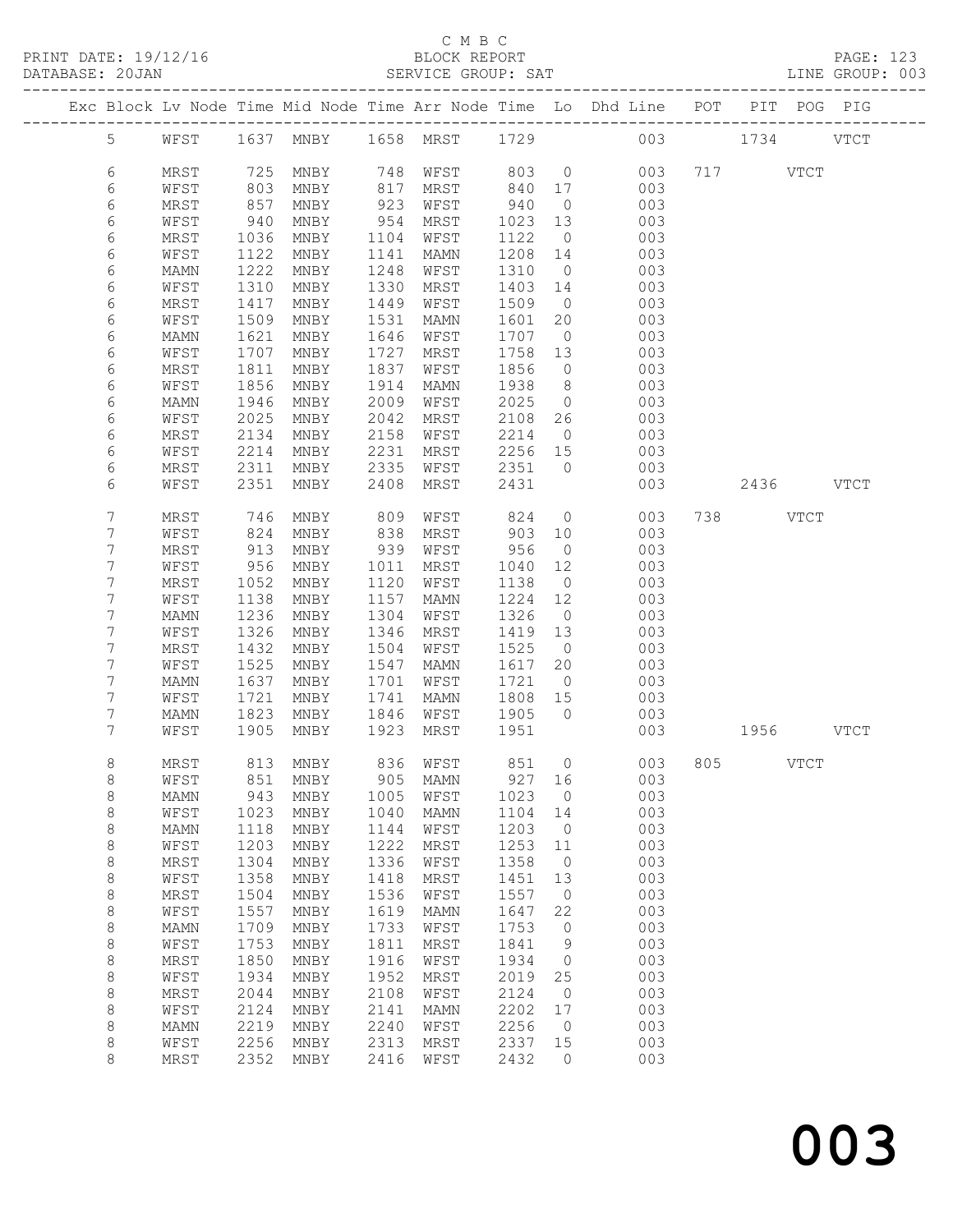# C M B C

| DATABASE: 20JAN |             |      |      |                       |      | SERVICE GROUP: SAT  |         |                | LINE GROUP: 003                                                                |           |           |             |  |
|-----------------|-------------|------|------|-----------------------|------|---------------------|---------|----------------|--------------------------------------------------------------------------------|-----------|-----------|-------------|--|
|                 |             |      |      |                       |      |                     |         |                | Exc Block Lv Node Time Mid Node Time Arr Node Time Lo Dhd Line POT PIT POG PIG |           |           |             |  |
|                 | 8           |      |      |                       |      |                     |         |                | WFST 2432 MNBY 2449 MRST 2512 003 2517 VTCT                                    |           |           |             |  |
|                 | 9           | MRST | 838  |                       |      | MNBY 904 WFST 921 0 |         |                | 003                                                                            | 830 VTCT  |           |             |  |
|                 | 9           | WFST | 921  | MNBY                  |      | 935 MRST 1004 17    |         |                | 003                                                                            |           |           |             |  |
|                 | 9           | MRST | 1021 | MNBY                  | 1048 | WFST                | 1106    | $\overline{0}$ | 003                                                                            |           |           |             |  |
|                 | 9           | WFST | 1106 | MNBY                  | 1123 | MAMN                | 1148    | 10             | 003                                                                            |           |           |             |  |
|                 | 9           | MAMN | 1158 | MNBY                  | 1224 | WFST                | 1244    | $\overline{0}$ | 003                                                                            |           |           |             |  |
|                 | $\mathsf 9$ | WFST | 1244 | MNBY                  | 1304 | MAMN                | 1333 23 |                | 003                                                                            |           |           |             |  |
|                 | $\mathsf 9$ | MAMN | 1356 | MNBY                  | 1424 | WFST                | 1444    | $\overline{0}$ | 003                                                                            |           |           |             |  |
|                 | 9           | WFST | 1444 | MNBY                  | 1506 | MRST                | 1539 13 |                | 003                                                                            |           |           |             |  |
|                 | 9           | MRST | 1552 | MNBY                  | 1624 | WFST                | 1645    | $\overline{0}$ | 003                                                                            |           |           |             |  |
|                 | 9           | WFST | 1645 | MNBY                  | 1705 | MAMN                | 1732 12 |                | 003                                                                            |           |           |             |  |
|                 | $\mathsf 9$ | MAMN | 1744 | MNBY                  | 1807 | WFST                | 1827 0  |                | 003                                                                            |           |           |             |  |
|                 | 9           | WFST | 1827 | MNBY                  | 1845 | MRST                | 1915    | 18             | 003                                                                            |           |           |             |  |
|                 | 9           | MRST | 1933 | MNBY                  | 1959 | WFST                | 2015    | $\overline{0}$ | 003                                                                            |           |           |             |  |
|                 | 9           | WFST | 2015 | MNBY                  | 2032 | MRST                | 2058    | 10             | 003                                                                            |           |           |             |  |
|                 | 9           | MRST | 2108 | MNBY                  | 2132 | WFST                | 2148    | $\overline{0}$ | 003                                                                            |           |           |             |  |
|                 | 9           | WFST | 2148 | MNBY                  | 2205 | MRST                | 2230 13 |                | 003                                                                            |           |           |             |  |
|                 | 9           | MRST | 2243 | MNBY                  | 2307 | WFST                | 2323    | $\overline{0}$ | 003                                                                            |           |           |             |  |
|                 | 9           | WFST | 2323 | MNBY                  | 2340 | MRST                | 2404 18 |                | 003                                                                            |           |           |             |  |
|                 | 9<br>9      | MRST | 2422 | MNBY                  | 2446 | WFST                | 2502    | $\bigcirc$     | 003                                                                            |           |           |             |  |
|                 |             | WFST | 2502 | MNBY                  | 2519 | MRST                | 2542    |                | 003                                                                            |           | 2547 VTCT |             |  |
|                 | 10          | MRST | 905  | MNBY                  | 931  | WFST                | 948     | $\overline{0}$ | 003                                                                            | 857 VTCT  |           |             |  |
|                 | 10          | WFST | 948  | MNBY                  | 1003 | MAMN                | 1027 6  |                | 003                                                                            |           |           |             |  |
|                 | 10          | MAMN | 1033 | MNBY                  | 1056 | WFST                | 1114    | $\overline{0}$ | 003                                                                            |           |           |             |  |
|                 | 10          | WFST | 1114 | MNBY                  | 1133 | MRST                | 1204    | 22             | 003                                                                            |           |           |             |  |
|                 | 10          | MRST | 1226 | MNBY                  | 1256 | WFST                | 1318    | $\overline{0}$ | 003                                                                            |           |           |             |  |
|                 | 10          | WFST | 1318 | MNBY                  | 1338 | MAMN                | 1407 22 |                | 003                                                                            |           |           |             |  |
|                 | 10          | MAMN | 1429 | MNBY                  | 1457 | WFST                | 1517    | $\overline{0}$ | 003                                                                            |           |           |             |  |
|                 | 10          | WFST | 1517 | MNBY                  | 1539 | MRST                | 1613 12 |                | 003                                                                            |           |           |             |  |
|                 | 10          | MRST | 1625 | MNBY                  | 1654 | WFST                | 1715 0  |                | 003                                                                            |           |           |             |  |
|                 | 10          | WFST | 1715 | MNBY                  | 1735 | MRST                | 1806    |                | 003                                                                            | 1811 VTCT |           |             |  |
|                 | 11          | MRST | 930  | MNBY                  |      | 956 WFST            | 1013    |                | $\overline{0}$<br>003                                                          | 922 VTCT  |           |             |  |
|                 | 11          | WFST | 1013 | MNBY                  |      | 1030 MRST           | 1059 23 |                | 003                                                                            |           |           |             |  |
|                 | 11          | MRST | 1122 | MNBY                  |      | 1152 WFST           | 1211    | $\overline{0}$ | 003                                                                            |           |           |             |  |
|                 | 11          | WFST | 1211 | MNBY                  |      | 1231 MAMN           | 1259 25 |                | 003                                                                            |           |           |             |  |
|                 |             |      |      |                       |      |                     |         |                | 11 MAMN 1324 MNBY 1352 WFST 1414 0 003                                         |           |           |             |  |
|                 | 11          | WFST | 1414 | MNBY                  | 1436 | MRST                | 1509    | 11             | 003                                                                            |           |           |             |  |
|                 | 11          | MRST | 1520 | MNBY                  | 1552 | WFST                | 1613    | $\overline{0}$ | 003                                                                            |           |           |             |  |
|                 | 11          | WFST | 1613 | MNBY                  | 1634 | <b>MAMN</b>         | 1701    | 24             | 003                                                                            |           |           |             |  |
|                 | 11          | MAMN | 1725 | MNBY                  | 1749 | WFST                | 1809    | $\overline{0}$ | 003                                                                            |           |           |             |  |
|                 | 11          | WFST | 1809 | MNBY                  | 1827 | MAMN                | 1853    | 10             | 003                                                                            |           |           |             |  |
|                 | 11          | MAMN | 1903 | $\operatorname{MNBY}$ | 1926 | WFST                | 1944    | $\overline{0}$ | 003                                                                            |           |           |             |  |
|                 | 11          | WFST | 1944 | MNBY                  | 2002 | MAMN                | 2025    | $8\,$          | 003                                                                            |           |           |             |  |
|                 | 11          | MAMN | 2033 | MNBY                  | 2056 | WFST                | 2112    | $\overline{0}$ | 003                                                                            |           |           |             |  |
|                 | 11          | WFST | 2112 | MNBY                  | 2129 | MRST                | 2154    | 8              | 003                                                                            |           |           |             |  |
|                 | 11          | MRST | 2202 | MNBY                  | 2226 | WFST                | 2242    | $\Omega$       | 003                                                                            |           |           |             |  |
|                 | 11          | WFST | 2242 | MNBY                  | 2259 | MRST                | 2324    |                | 003                                                                            | 2329      |           | <b>VTCT</b> |  |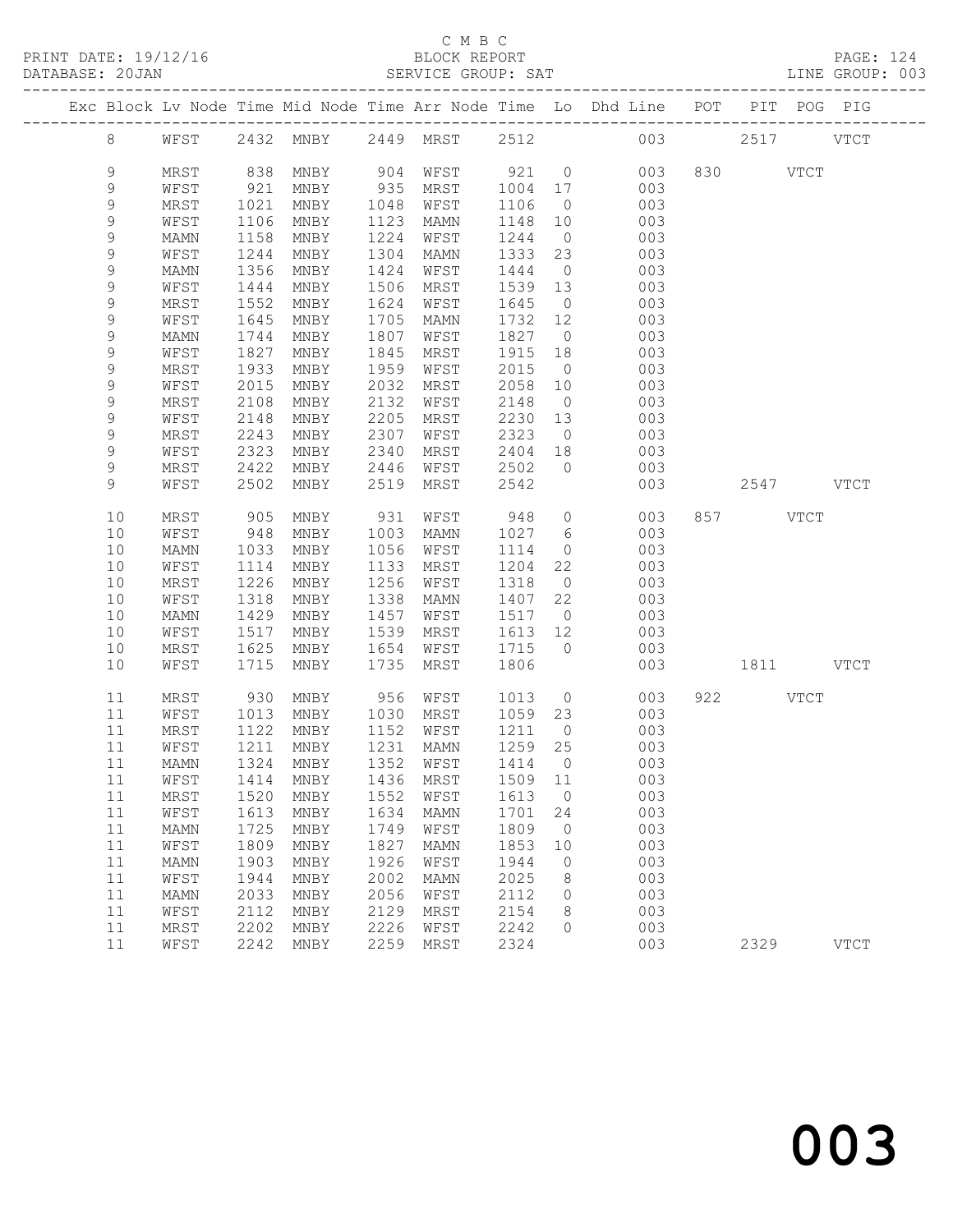## C M B C<br>BLOCK REPORT SERVICE GROUP: SAT

|  |        |      |              | Exc Block Lv Node Time Mid Node Time Arr Node Time Lo Dhd Line POT PIT POG PIG |           |      |                   |                |                |     |               |           |  |
|--|--------|------|--------------|--------------------------------------------------------------------------------|-----------|------|-------------------|----------------|----------------|-----|---------------|-----------|--|
|  | 12     | MRST |              | 1044 MNBY 1112 WFST 1130 0 003 1036 VTCT                                       |           |      |                   |                |                |     |               |           |  |
|  | 12     | WFST | 1130<br>1240 |                                                                                |           |      |                   |                |                |     |               |           |  |
|  | 12     | MRST | 1240         | MNBY 1149 MRST 1220 20 003<br>MNBY 1312 WFST 1334 0 003                        |           |      |                   |                |                |     |               |           |  |
|  | 12     | WFST | 1334         | MNBY                                                                           | 1354 MAMN |      | 1423 21           |                | 003            |     |               |           |  |
|  | 12     | MAMN | 1444         | MNBY                                                                           | 1512 WFST |      |                   |                |                | 003 |               |           |  |
|  | 12     | WFST | 1533         | MNBY                                                                           | 1555      | MRST | 1533 0<br>1629 13 |                |                | 003 |               |           |  |
|  | 12     | MRST | 1642         | MNBY                                                                           | 1709      | WFST | 1729              | $\overline{0}$ |                | 003 |               |           |  |
|  | 12     | WFST | 1729         | MNBY                                                                           | 1749      | MRST | 1820              | 9              |                | 003 |               |           |  |
|  | 12     | MRST | 1829         | MNBY                                                                           | 1855      | WFST | 1914              | $\overline{0}$ | 003            |     |               |           |  |
|  | 12     | WFST | 1914         | MNBY                                                                           | 1932      | MAMN | 1955 14           |                |                | 003 |               |           |  |
|  | 12     | MAMN | 2009         | MNBY                                                                           | 2032      | WFST | 2048              | $\overline{0}$ |                | 003 |               |           |  |
|  | 12     | WFST | 2048         | MNBY                                                                           | 2105      | MRST | 2130              |                |                | 003 |               | 2135 VTCT |  |
|  |        |      |              |                                                                                |           |      |                   |                |                |     |               |           |  |
|  | 13     | MRST | 1106         | MNBY                                                                           | 1136      | WFST | 1155              | $\overline{0}$ |                |     | 003 1058 VTCT |           |  |
|  | 13     | WFST | 1155         | MNBY                                                                           | 1214      | MAMN | 1241              | 11             |                | 003 |               |           |  |
|  | 13     | MAMN | 1252         | MNBY                                                                           | 1320      | WFST | 1342 0            |                |                | 003 |               |           |  |
|  | 13     | WFST | 1342         | MNBY                                                                           | 1402      | MRST | 1435 13           |                | 003            |     |               |           |  |
|  | 13     | MRST | 1448         | MNBY                                                                           | 1520      | WFST | 1541              | $\overline{0}$ |                | 003 |               |           |  |
|  | 13     | WFST | 1541         | MNBY                                                                           | 1603      | MAMN | 1632 20           |                |                | 003 |               |           |  |
|  | 13     | MAMN | 1652         | MNBY                                                                           | 1716      | WFST | 1736              | $\overline{0}$ | 003            |     |               |           |  |
|  | 13     | WFST | 1736         | MNBY                                                                           | 1756      | MRST | 1827              |                |                | 003 | 1832 VTCT     |           |  |
|  |        |      |              |                                                                                |           |      |                   |                |                |     |               |           |  |
|  | 14     | MRST | 1210         | MNBY                                                                           | 1240      | WFST | 1302              | $\overline{0}$ |                |     | 003 1202 VTCT |           |  |
|  | 14     | WFST | 1302         | MNBY                                                                           | 1322      | MAMN | 1351 22           |                |                | 003 |               |           |  |
|  | 14     | MAMN |              | 1413 MNBY                                                                      | 1441      | WFST | 1501              | $\overline{0}$ |                | 003 |               |           |  |
|  | 14     | WFST | 1501         | MNBY                                                                           | 1523      | MRST | 1556 14           |                |                | 003 |               |           |  |
|  | 14     | MRST | 1610         | MNBY                                                                           | 1639      | WFST | 1700              | $\overline{0}$ |                | 003 |               |           |  |
|  | 14     | WFST | 1700         | MNBY                                                                           | 1720      | MAMN | 1747 17           |                |                | 003 |               |           |  |
|  | 14     | MAMN | 1804         | MNBY                                                                           | 1827      | WFST | 1847              | $\overline{0}$ |                | 003 |               |           |  |
|  | 14     | WFST | 1847         | MNBY                                                                           | 1905      | MRST | 1933              | 21             |                | 003 |               |           |  |
|  | 14     | MRST | 1954         | MNBY                                                                           | 2020      | WFST | 2036              | $\overline{0}$ |                | 003 |               |           |  |
|  | 14     | WFST | 2036         | MNBY                                                                           | 2053      | MAMN | 2115              | 8 <sup>8</sup> |                | 003 |               |           |  |
|  | 14     | MAMN | 2123         | MNBY                                                                           | 2144      | WFST | 2200              | $\overline{0}$ |                | 003 |               |           |  |
|  | 14     | WFST | 2200         | MNBY                                                                           | 2217      | MRST | 2242 15           |                |                | 003 |               |           |  |
|  | 14     | MRST | 2257         | MNBY                                                                           | 2321      | WFST | 2337              | $\overline{0}$ |                | 003 |               |           |  |
|  | 14     | WFST | 2337         | MNBY                                                                           | 2354      | MRST | 2418              |                |                | 003 |               | 2423 VTCT |  |
|  |        |      |              |                                                                                |           |      |                   |                |                |     |               |           |  |
|  | 15     | MRST | 1312         | MNBY                                                                           | 1344      | WFST | 1406              |                | $\overline{0}$ |     | 003 1304 VTCT |           |  |
|  | 15     | WFST | 1406         | MNBY                                                                           | 1426      | MAMN | 1455 21           |                |                | 003 |               |           |  |
|  | $15\,$ | MAMN | 1516         | MNBY                                                                           | 1544 WFST |      | 1605              | $\overline{0}$ |                | 003 |               |           |  |
|  | $15\,$ | WFST | 1605         | MNBY                                                                           | 1627      | MRST | 1659 15           |                | 003            |     |               |           |  |
|  | 15     | MRST |              | 1714 MNBY                                                                      | 1741      | WFST |                   |                |                |     |               |           |  |
|  | 15     | WFST |              | 1801 MNBY                                                                      | 1819 MRST |      | 1801 0<br>1849    |                |                |     |               |           |  |
|  |        |      |              |                                                                                |           |      |                   |                |                |     |               |           |  |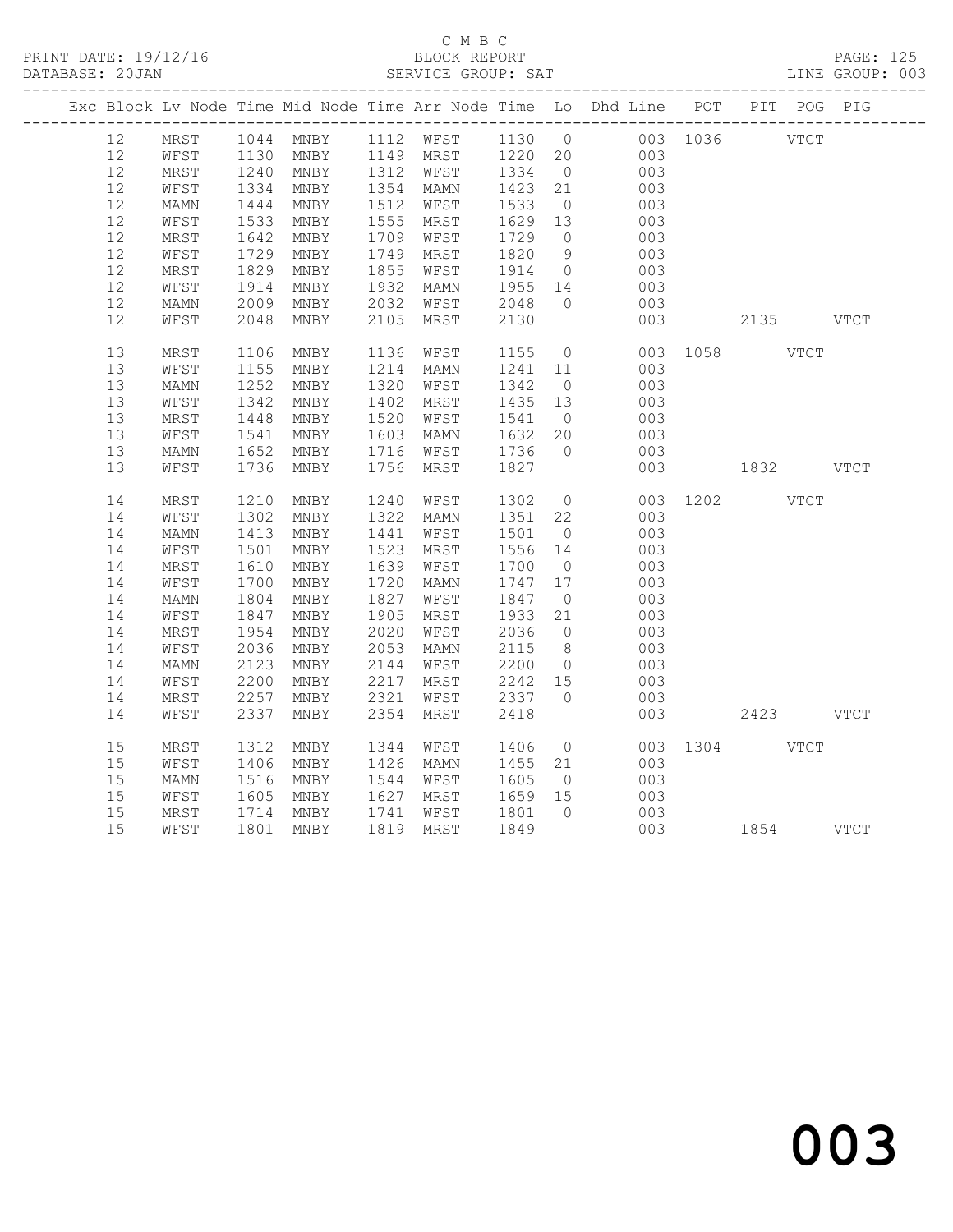| $\begin{array}{cccc}\n\texttt{CRINT} & \texttt{DATE: } 19/12/16 \\ \texttt{PRINT} & \texttt{DATE: } 19/12/16\n\end{array}$ |                                                                                                    |                                                                                                                                                                                                          |                                                                                                                                 |                                                                                                                                                                                              |                                                                                                                                  |                                                                                                                                                            |                                                                                                                                  |                                                                                                                              |                                                                                                                                                                                                                                                                                                                                                                                                                                                                               |                  |             | PAGE: 126   |  |
|----------------------------------------------------------------------------------------------------------------------------|----------------------------------------------------------------------------------------------------|----------------------------------------------------------------------------------------------------------------------------------------------------------------------------------------------------------|---------------------------------------------------------------------------------------------------------------------------------|----------------------------------------------------------------------------------------------------------------------------------------------------------------------------------------------|----------------------------------------------------------------------------------------------------------------------------------|------------------------------------------------------------------------------------------------------------------------------------------------------------|----------------------------------------------------------------------------------------------------------------------------------|------------------------------------------------------------------------------------------------------------------------------|-------------------------------------------------------------------------------------------------------------------------------------------------------------------------------------------------------------------------------------------------------------------------------------------------------------------------------------------------------------------------------------------------------------------------------------------------------------------------------|------------------|-------------|-------------|--|
|                                                                                                                            |                                                                                                    | ULP1 UNIVERSITY LOOP                                                                                                                                                                                     |                                                                                                                                 |                                                                                                                                                                                              |                                                                                                                                  |                                                                                                                                                            |                                                                                                                                  |                                                                                                                              | EXAMPLE ST AND ALMA & 10 AV ALMA & 10 AV ALMA & 10 AV BLANCA LOOP BEARCA LOOP BEARCA LOOP CLOVERLEAF CAMBLE & HASTINGS GRBY GRANVILLE & BROADWAY (CAMBLE & BROADWAY CAMBLE & BROADWAY CAMBLE & DUNDAS PNHM PENDER & HAMILTON                                                                                                                                                                                                                                                  |                  |             |             |  |
|                                                                                                                            |                                                                                                    |                                                                                                                                                                                                          |                                                                                                                                 |                                                                                                                                                                                              |                                                                                                                                  |                                                                                                                                                            |                                                                                                                                  |                                                                                                                              | Exc Block Lv Node Time Mid Node Time Arr Node Time Lo Dhd Line POT PIT POG PIG                                                                                                                                                                                                                                                                                                                                                                                                |                  |             |             |  |
|                                                                                                                            | 11<br>11<br>11<br>11<br>11<br>11<br>11<br>11<br>11<br>11<br>11<br>11<br>11<br>11                   | BLLP 724<br>ETRE<br>ULP1<br>ETRE<br>ULP1<br>ETRE<br>ULP1<br>ETRE<br>ULP1<br>ETRE<br>ULP1<br>CMHA<br>ULP1<br>CMHA                                                                                         | 812<br>924<br>1031<br>1144<br>1300<br>1717<br>1844<br>$-044$<br>1957<br>2140                                                    | 5GRN<br>5GRN<br>CLOV<br>1424 5GRN<br>1545 CLOV<br>5GRN<br>CLOV<br>5GRN<br>CLOV<br>5GRN<br>2226 CLOV                                                                                          | 2025<br>2100<br>2205                                                                                                             | 742 ETRE 809<br>1457 ETRE 1535<br>1623 ULP1 1658                                                                                                           |                                                                                                                                  |                                                                                                                              | 11 BYGR 514 AL10 522 BLLP 530 0 014 453 VTCT<br>11 BLLP 530 5GRN 548 ETRE 615 5 004<br>11 ETRE 620 CLOV 648 BLLP 703 21 004<br>3 004<br>CLOV 842 ULP1 905 19 004<br>5GRN 950 ETRE 1021 10 004<br>CLOV 1106 ULP1 1135 9 004<br>1215 ETRE 1250 10 004<br>1337 ULP1 1409 15 004<br>$\begin{array}{ccc} 10 & & 004 \\ 19 & & 004 \end{array}$<br>1749 ETRE 1823 21 004<br>1919 ULP1 1949 8 004<br>CMHA 2042 4 004<br>ULP1 2126 14 004<br>CMHA 2221 5 004<br>2240 ULP1 2306 15 004 |                  |             |             |  |
|                                                                                                                            | 11<br>11                                                                                           | ULP1<br>CMHA                                                                                                                                                                                             | 2321                                                                                                                            | 5GRN<br>2407 CLOV                                                                                                                                                                            |                                                                                                                                  |                                                                                                                                                            |                                                                                                                                  |                                                                                                                              | 2345 CMHA 2400 7 004<br>2420 ULP1 2442 004                                                                                                                                                                                                                                                                                                                                                                                                                                    | 004 2517 VTCT    |             |             |  |
|                                                                                                                            | 12<br>12<br>12<br>12<br>12<br>12<br>12<br>12<br>12<br>12<br>12                                     | BYGR<br><b>BLLP</b><br>ETRE<br>BLLP<br>ETRE<br>ULP1<br>ETRE<br>ULP1<br>ULP1<br>ETRE                                                                                                                      | 548<br>904<br>1020<br>1543<br>1701                                                                                              | AL10<br>604 5GRN<br>701 CLOV<br>801 5GRN<br>CLOV 936 ULP1 1002 18<br>5GRN<br>1130 CLOV<br>1256 5GRN<br>CLOV<br>5GRN<br>CLOV                                                                  | 820<br>1615<br>1738                                                                                                              | 556 BLLP 604<br>622 ETRE 649<br>729 BLLP 744 17<br>820 ETRE 849 15<br>1048 ETRE 1120<br>ETRE<br>ULP1                                                       | 1651 10<br>1811                                                                                                                  | 17                                                                                                                           | $0$ $014$<br>12 004<br>004<br>004<br>004<br>10 004<br>1206 ULP1 1237 19 004<br>1329 ETRE 1405 11 004<br>ETRE 1416 CLOV 1453 ULP1 1527 16 004<br>004<br>004                                                                                                                                                                                                                                                                                                                    | 527 VTCT<br>1851 |             | <b>VTCT</b> |  |
|                                                                                                                            | 13<br>13<br>13<br>13<br>13<br>13<br>13<br>13<br>13<br>13<br>13<br>13<br>13<br>13<br>13<br>13<br>13 | $\mathop{\rm PNHM}\nolimits$<br><b>BLLP</b><br><b>ETRE</b><br><b>BLLP</b><br>${\tt ETRE}$<br>ULP1<br><b>ETRE</b><br>ULP1<br>${\tt ETRE}$<br>ULP1<br>ETRE<br>ULP1<br>ETRE<br>ULP1<br>CMHA<br>ULP1<br>CMHA | 604<br>644<br>737<br>830<br>934<br>1047<br>1200<br>1326<br>1445<br>1613<br>1732<br>1856<br>2011<br>2119<br>2206<br>2301<br>2347 | <b>CLOV</b><br>5GRN<br><b>CLOV</b><br>5GRN<br><b>CLOV</b><br>5GRN<br><b>CLOV</b><br>5GRN<br><b>CLOV</b><br>5GRN<br><b>CLOV</b><br>5GRN<br><b>CLOV</b><br>5GRN<br><b>CLOV</b><br>5GRN<br>CLOV | 614<br>702<br>805<br>850<br>1006<br>1117<br>1236<br>1359<br>1523<br>1645<br>1808<br>1927<br>2042<br>2145<br>2220<br>2325<br>2400 | <b>BLLP</b><br>ETRE<br><b>BLLP</b><br>ETRE<br>ULP1<br>ETRE<br>ULP1<br>${\tt ETRE}$<br>ULP1<br>ETRE<br>ULP1<br>ETRE<br>ULP1<br>CMHA<br>ULP1<br>CMHA<br>ULP1 | 629<br>729<br>820<br>920<br>1032<br>1152<br>1307<br>1435<br>1557<br>1721<br>1840<br>1959<br>2108<br>2201<br>2246<br>2340<br>2422 | 15<br>8 <sup>8</sup><br>10<br>14<br>15<br>8 <sup>8</sup><br>19<br>10<br>16<br>11<br>16<br>12<br>11<br>$5^{\circ}$<br>15<br>7 | 004<br>004<br>004<br>004<br>004<br>004<br>004<br>004<br>004<br>004<br>004<br>004<br>004<br>004<br>004<br>004<br>004                                                                                                                                                                                                                                                                                                                                                           | 529<br>2457      | <b>VTCT</b> | <b>VTCT</b> |  |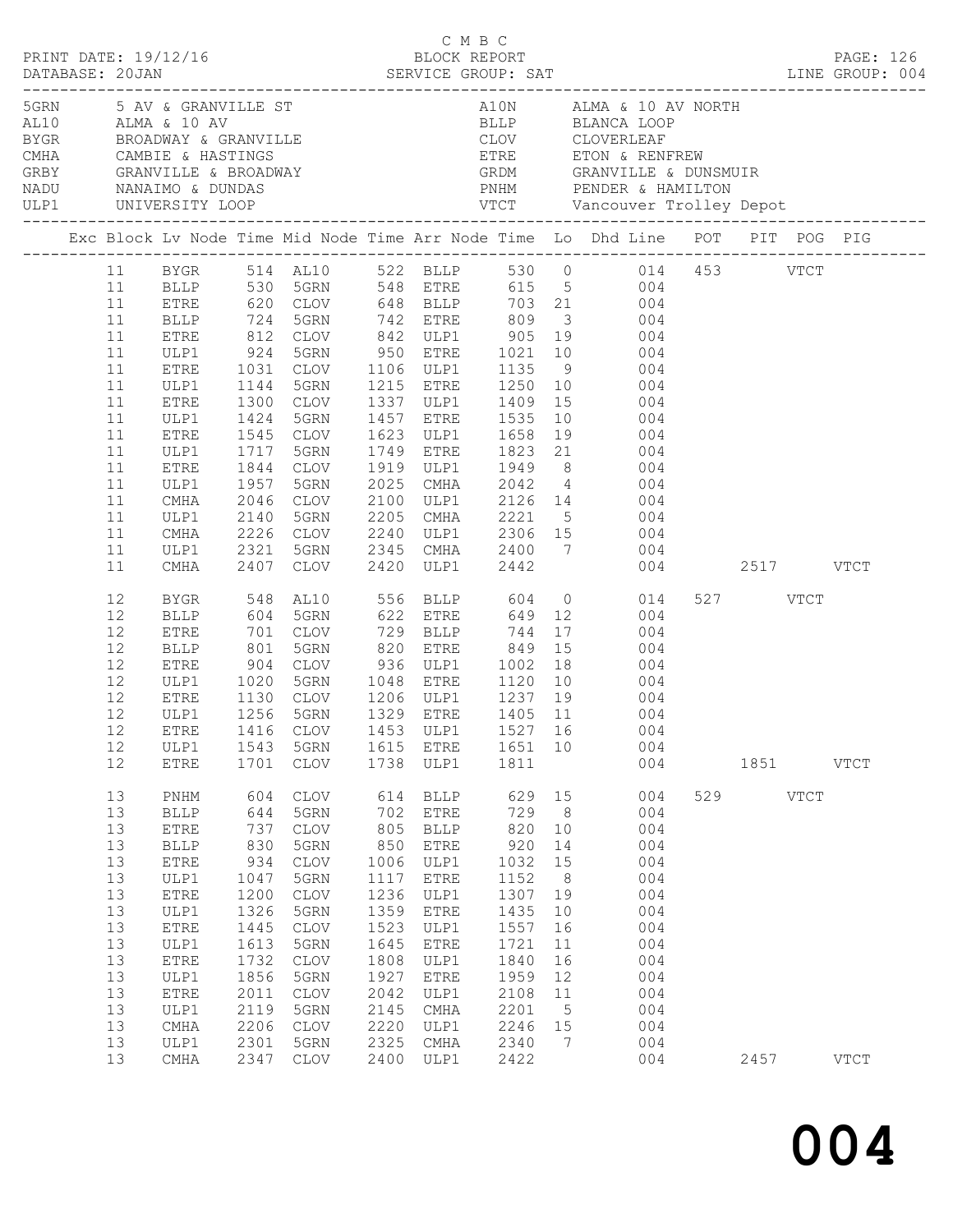# C M B C<br>BLOCK REPORT<br>SERVICE GROUP: SAT

| DATABASE: 20JAN |    |              |             |                      |      | SERVICE GROUP: SAT                                                              |            |                |                                                                                               |     |               | LINE GROUP: 004 |
|-----------------|----|--------------|-------------|----------------------|------|---------------------------------------------------------------------------------|------------|----------------|-----------------------------------------------------------------------------------------------|-----|---------------|-----------------|
|                 |    |              |             |                      |      |                                                                                 |            |                | Exc Block Lv Node Time Mid Node Time Arr Node Time Lo Dhd Line POT PIT POG PIG                |     |               |                 |
|                 |    |              |             |                      |      |                                                                                 |            |                | 14 BYGR 608 AL10 616 BLLP 624 0 014 547 VTCT                                                  |     |               |                 |
|                 | 14 |              |             |                      |      |                                                                                 |            |                | BLLP 624 5GRN 642 ETRE 709 12 004                                                             |     |               |                 |
|                 | 14 | ETRE         |             |                      |      |                                                                                 |            |                | 721 CLOV 749 BLLP 804 11 004<br>815 5GRN 835 ETRE 905 14 004<br>919 CLOV 951 ULP1 1017 15 004 |     |               |                 |
|                 | 14 | BLLP         |             |                      |      |                                                                                 |            |                |                                                                                               |     |               |                 |
|                 | 14 | ETRE         |             |                      |      |                                                                                 |            |                |                                                                                               |     |               |                 |
|                 | 14 | ULP1         | 1032        | 5GRN                 |      | 1102 ETRE                                                                       | 1137 8     |                | 004                                                                                           |     |               |                 |
|                 | 14 | ETRE         | 1145        | CLOV                 |      | 1221 ULP1                                                                       | 1252       | 19             | 004                                                                                           |     |               |                 |
|                 | 14 | ULP1         | 1311        | 5GRN                 |      | 1344 ETRE                                                                       | 1420 10    |                | 004                                                                                           |     |               |                 |
|                 | 14 | ETRE         | 1430        | CLOV                 |      | 1508 ULP1                                                                       | 1542       |                | 16<br>004                                                                                     |     |               |                 |
|                 | 14 | ULP1         | 1558        | 5GRN                 |      | 1630 ETRE                                                                       | 1706       |                | 10<br>004                                                                                     |     |               |                 |
|                 | 14 | ETRE         | 1716        | CLOV                 |      | 1753 ULP1                                                                       | 1826       | 10             | 004                                                                                           |     |               |                 |
|                 | 14 | ULP1         | 1836        | 5GRN                 |      | 1907 ETRE                                                                       | 1939       | 9              | 004                                                                                           |     |               |                 |
|                 | 14 | ETRE         | 1948        | CLOV                 | 2021 | ULP1                                                                            | $2048$ 11  |                | 004                                                                                           |     |               |                 |
|                 | 14 | ULP1         | 2059        | 5GRN                 |      | 2125 CMHA                                                                       | 2141       |                | $5 - 5$<br>004                                                                                |     |               |                 |
|                 | 14 | CMHA         | 2146        | CLOV                 |      | 2200 ULP1                                                                       |            |                | 2226 15 004                                                                                   |     |               |                 |
|                 | 14 | ULP1         |             |                      |      |                                                                                 | 2320 6     |                |                                                                                               |     |               |                 |
|                 | 14 | CMHA         |             |                      |      | 2241 5GRN 2305 CMHA 2320 6<br>2326 CLOV 2340 ULP1 2406 9                        |            |                | 004<br>004                                                                                    |     |               |                 |
|                 | 14 | ULP1         |             | 2415 A10N            |      | 2426 GRBY                                                                       | 2438       |                |                                                                                               |     | 014 2453 VTCT |                 |
|                 |    |              |             |                      |      |                                                                                 |            |                |                                                                                               |     |               |                 |
|                 | 15 | GRDM         |             | NADU                 |      | ETRE                                                                            | 632<br>724 | 9              | 004                                                                                           |     | 549 VTCT      |                 |
|                 | 15 | <b>ETRE</b>  | 612<br>641  | CLOV                 |      | EIRE<br>709 BLLP                                                                | 724 19     |                | 004                                                                                           |     |               |                 |
|                 | 15 | <b>BLLP</b>  | 743         | 5GRN                 |      | 802 ETRE                                                                        | 831        | 19             | 004                                                                                           |     |               |                 |
|                 | 15 | ETRE         | 850         | CLOV                 |      | 921 ULP1                                                                        | 945        | 8 <sup>1</sup> | 004                                                                                           |     |               |                 |
|                 | 15 | ULP1         |             | 5GRN                 |      | 1020 ETRE                                                                       | 1052       | 10             | 004                                                                                           |     |               |                 |
|                 | 15 | ETRE         | 953<br>1102 | CLOV                 |      | 1136 ULP1                                                                       | 1206       | 20             | 004                                                                                           |     |               |                 |
|                 | 15 | ULP1         | 1226        | 5GRN                 |      | 1259 ETRE                                                                       | 1335       | 10             | 004                                                                                           |     |               |                 |
|                 | 15 | ETRE         | 1345        | CLOV                 |      | 1422 ULP1                                                                       | 1456       | 15             | 004                                                                                           |     |               |                 |
|                 | 15 | ULP1         | 1511        | 5GRN                 |      | 1543 ETRE                                                                       | 1619       | 11             | 004                                                                                           |     |               |                 |
|                 | 15 | ETRE         | 1630        | CLOV                 |      | 1708 ULP1                                                                       | 1742 13    |                | 004                                                                                           |     |               |                 |
|                 | 15 | ULP1         | 1755        | 5GRN                 |      | 1827 ETRE                                                                       | 1901       |                | $2\bar{3}$<br>004                                                                             |     |               |                 |
|                 | 15 | ETRE         | 1924        | CLOV                 |      | 1959 ULP1                                                                       |            |                | 2028 11<br>004                                                                                |     |               |                 |
|                 | 15 | ULP1         | 2039        | 5GRN                 |      | 2105 CMHA                                                                       |            |                | 2121 5 004                                                                                    |     |               |                 |
|                 | 15 | CMHA         | 2126        | CLOV                 |      | 2140 ULP1 2206 14                                                               |            |                | 004                                                                                           |     |               |                 |
|                 | 15 | ULP1         | 2220        | 5GRN                 |      | $2245$ CMHA                                                                     | 2301 5     |                | 004                                                                                           |     |               |                 |
|                 | 15 | CMHA         | 2306        | CLOV                 | 2320 | ULP1                                                                            | 2346       |                |                                                                                               | 004 | 2421 VTCT     |                 |
|                 | 16 | BYGR         |             |                      |      |                                                                                 |            |                | 014                                                                                           |     | 624 VTCT      |                 |
|                 | 16 | BLLP         |             | 645 AL10<br>704 5GRN |      | 653    BLLP             701        3<br>722       ETRE             749        6 |            |                | 004                                                                                           |     |               |                 |
|                 |    |              |             |                      |      |                                                                                 |            |                | 16 ETRE 755 CLOV 825 ULP1 848 6 004                                                           |     |               |                 |
|                 | 16 | ULP1         | 854         | 5GRN                 | 920  | <b>ETRE</b>                                                                     | 951        | 11             | 004                                                                                           |     |               |                 |
|                 | 16 | ETRE         | 1002        | CLOV                 | 1036 | ULP1                                                                            | 1103 12    |                | 004                                                                                           |     |               |                 |
|                 | 16 | ULP1         | 1115        | 5GRN                 | 1146 | ETRE                                                                            | 1221       | 9              | 004                                                                                           |     |               |                 |
|                 | 16 | ${\tt ETRE}$ | 1230        | CLOV                 | 1307 | ULP1                                                                            | 1338       | 16             | 004                                                                                           |     |               |                 |
|                 | 16 | ULP1         | 1354        | 5GRN                 | 1427 | ETRE                                                                            | 1503       | 12             | 004                                                                                           |     |               |                 |
|                 | 16 | ${\tt ETRE}$ | 1515        | CLOV                 | 1553 | ULP1                                                                            | 1627       | 16             | 004                                                                                           |     |               |                 |
|                 | 16 | ULP1         | 1643        | 5GRN                 | 1715 | ETRE                                                                            | 1751       | 14             | 004                                                                                           |     |               |                 |
|                 | 16 | ETRE         | 1805        | CLOV                 | 1841 | ULP1                                                                            | 1912       |                | 004                                                                                           |     | 1952 VTCT     |                 |
|                 | 17 | GRDM         | 758         | NADU                 |      | ETRE                                                                            | 818        | 15             | 004                                                                                           |     | 735 VTCT      |                 |
|                 | 17 |              | 833         | CLOV                 | 904  |                                                                                 | 928        | 10             | 004                                                                                           |     |               |                 |
|                 | 17 | ETRE         | 938         |                      | 1005 | ULP1                                                                            |            | 9              | 004                                                                                           |     |               |                 |
|                 |    | ULP1         |             | 5GRN                 |      | ETRE                                                                            | 1037       |                |                                                                                               |     |               |                 |
|                 | 17 | ETRE         | 1046        | CLOV                 | 1121 | ULP1                                                                            | 1150       | 21             | 004                                                                                           |     |               |                 |
|                 | 17 | ULP1         | 1211        | 5GRN                 | 1244 | ETRE                                                                            | 1320       | 10             | 004                                                                                           |     |               |                 |
|                 | 17 | ETRE         | 1330        | CLOV                 | 1407 | ULP1                                                                            | 1441       | 14             | 004                                                                                           |     |               |                 |
|                 | 17 | ULP1         | 1455        | 5GRN                 | 1527 | ETRE                                                                            | 1605       | 10             | 004                                                                                           |     |               |                 |
|                 | 17 | <b>ETRE</b>  |             | 1615 CLOV            | 1653 | ULP1                                                                            | 1728       |                | 004                                                                                           |     | 1808          | $_{\rm VTCT}$   |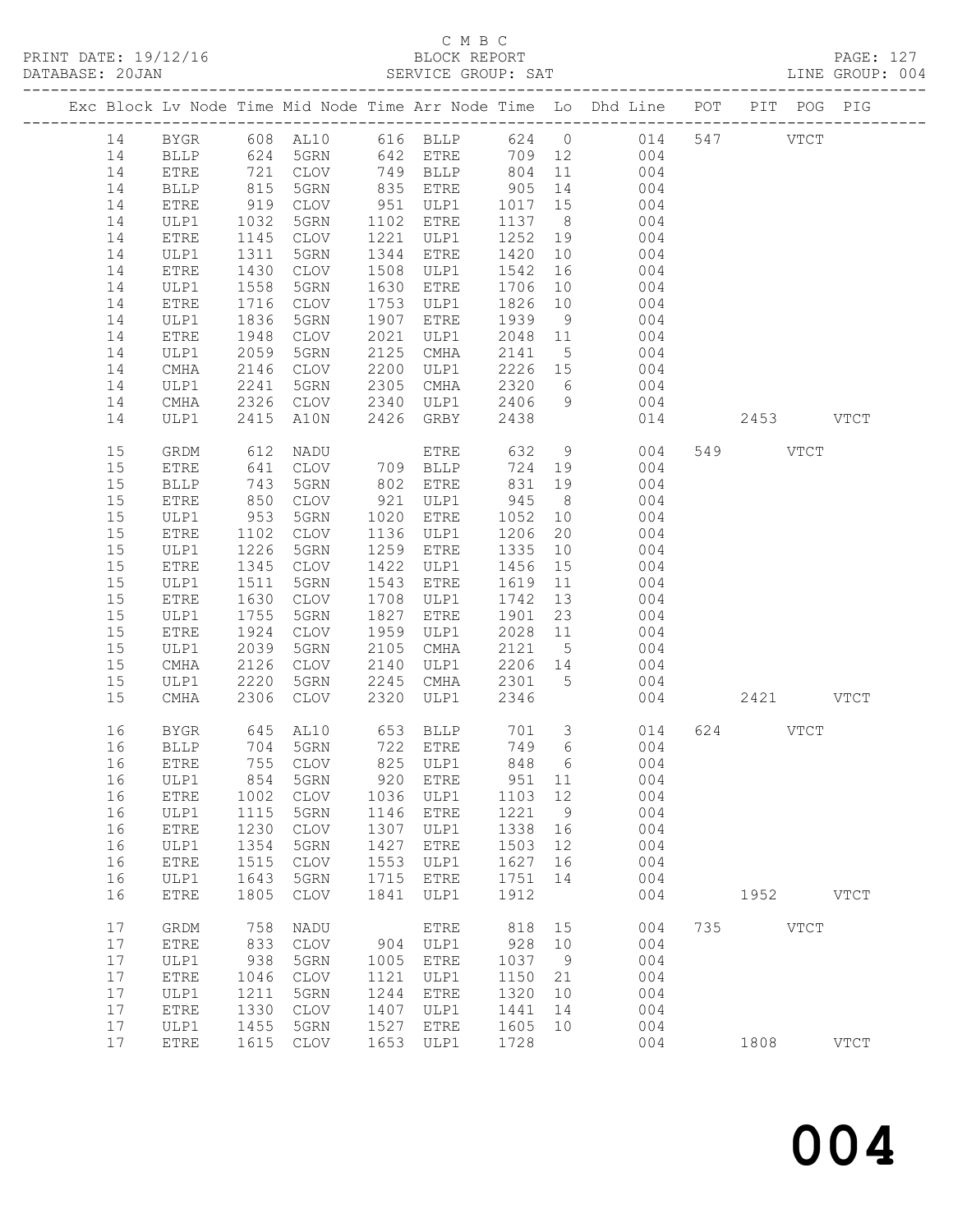### C M B C<br>BLOCK REPORT SERVICE GROUP: SAT

|    |              |              |                      |      |             |         |                         | Exc Block Lv Node Time Mid Node Time Arr Node Time Lo Dhd Line POT PIT POG PIG |               |  |
|----|--------------|--------------|----------------------|------|-------------|---------|-------------------------|--------------------------------------------------------------------------------|---------------|--|
| 18 |              |              |                      |      |             |         |                         | BYGR 826 AL10 836 BLLP 844 0 014                                               | 805 VTCT      |  |
| 18 | <b>BLLP</b>  |              | 844 5GRN<br>949 CLOV |      |             |         |                         | 905 ETRE 937 12 004                                                            |               |  |
| 18 | <b>ETRE</b>  |              |                      |      | 1021 ULP1   | 1047 14 |                         | 004                                                                            |               |  |
| 18 | ULP1         | 1101         | 5GRN                 |      | 1132 ETRE   | 1207    | 8 <sup>8</sup>          | 004                                                                            |               |  |
| 18 | ETRE         | 1215<br>1341 | CLOV                 |      | 1251 ULP1   | 1322    | 19                      | 004                                                                            |               |  |
| 18 | ULP1         |              | 5GRN                 |      | 1414 ETRE   | 1450    | 10                      | 004                                                                            |               |  |
| 18 | ETRE         | 1500         | CLOV                 |      | 1538 ULP1   | 1612    | 16                      | 004                                                                            |               |  |
| 18 | ULP1         | 1628         | 5GRN                 | 1700 | ETRE        | 1736    | 11                      | 004                                                                            |               |  |
| 18 | ${\tt ETRE}$ | 1747         | CLOV                 | 1823 | ULP1        | 1855    | 21                      | 004                                                                            |               |  |
| 18 | ULP1         | 1916         | 5GRN                 | 1947 | ETRE        | 2019    |                         | 004                                                                            | 2059 VTCT     |  |
| 19 | <b>BYGR</b>  | 846          | AL10                 |      | 856 ULP1    | 906     | $\overline{\mathbf{3}}$ | 014                                                                            | 825 VTCT      |  |
| 19 | ULP1         | 909          | 5GRN                 |      | 935 ETRE    | 1006    | 11                      | 004                                                                            |               |  |
| 19 | ${\tt ETRE}$ | 1017         | CLOV                 |      | 1051 ULP1   | 1118    | 11                      | 004                                                                            |               |  |
| 19 | ULP1         | 1129         | 5GRN                 | 1200 | <b>ETRE</b> | 1235    | 10                      | 004                                                                            |               |  |
| 19 | ${\tt ETRE}$ | 1245         | CLOV                 |      | 1322 ULP1   | 1353    | 16                      | 004                                                                            |               |  |
| 19 | ULP1         | 1409         | 5GRN                 | 1442 | ETRE        | 1520    | 10                      | 004                                                                            |               |  |
| 19 | ETRE         | 1530         | CLOV                 | 1608 | ULP1        | 1642    | 18                      | 004                                                                            |               |  |
| 19 | ULP1         | 1700         | 5GRN                 | 1732 | ETRE        | 1808 15 |                         | 004                                                                            |               |  |
| 19 | ETRE         | 1823         | CLOV                 | 1859 | ULP1        | 1930 7  |                         | 004                                                                            |               |  |
| 19 | ULP1         | 1937         | 5GRN                 | 2005 | CMHA        | 2022    |                         | 004                                                                            | 2049 VTCT     |  |
| 20 | <b>BYGR</b>  | 940          | AL10                 |      | 953 ULP1    | 1003    |                         | $4\overline{ }$<br>014                                                         | 917 VTCT      |  |
| 20 | ULP1         | 1007         | 5GRN                 |      | 1035 ETRE   | 1107 10 |                         | 004                                                                            |               |  |
| 20 | ${\tt ETRE}$ | 1117         | CLOV                 |      | 1151 ULP1   | 1221    | 20                      | 004                                                                            |               |  |
| 20 | ULP1         | 1241         | 5GRN                 |      | 1314 ETRE   | 1350    | 10                      | 004                                                                            |               |  |
| 20 | ${\tt ETRE}$ | 1400         | $\mathtt{CLOV}$      |      | 1437 ULP1   | 1511    | 16                      | 004                                                                            |               |  |
| 20 | ULP1         | 1527         | 5GRN                 | 1559 | ETRE        | 1635    | 11                      | 004                                                                            |               |  |
| 20 | ETRE         | 1646         | CLOV                 | 1723 | ULP1        | 1757    | 18                      | 004                                                                            |               |  |
| 20 | ULP1         | 1815         | 5GRN                 | 1847 | ETRE        | 1920    |                         | 004                                                                            | 2006 VTCT     |  |
| 21 | BYGR         | 1128         | AL10                 |      | 1141 ULP1   | 1152    | $5\overline{)}$         |                                                                                | 014 1105 VTCT |  |
| 21 | ULP1         | 1157         | 5GRN                 |      | 1230 ETRE   | 1306    | 9                       | 004                                                                            |               |  |
| 21 | <b>ETRE</b>  | 1315         | CLOV                 | 1352 | ULP1        | 1424    | 15                      | 004                                                                            |               |  |
| 21 | ULP1         | 1439         | 5GRN                 | 1512 | <b>ETRE</b> | 1550    | 10                      | 004                                                                            |               |  |
| 21 | ETRE         | 1600         | CLOV                 | 1638 | ULP1        | 1713    | 23                      | 004                                                                            |               |  |
| 21 | ULP1         | 1736         | 5GRN                 | 1808 | ETRE        | 1842    | 22                      | 004                                                                            |               |  |
| 21 | ETRE         | 1904         | CLOV                 | 1939 | ULP1        | 2008 9  |                         | 004                                                                            |               |  |
| 21 | ULP1         | 2017         | 5GRN                 | 2045 | CMHA        | 2102    | $\overline{4}$          | 004                                                                            |               |  |
| 21 | CMHA         | 2106         | CLOV                 | 2120 | ULP1        | 2146 14 |                         | 004                                                                            |               |  |
| 21 | ULP1         | 2200         | 5GRN                 | 2225 | CMHA        | 2241    | $5\overline{)}$         | 004                                                                            |               |  |
| 21 | CMHA         | 2246         | CLOV                 | 2300 | ULP1        | 2326    | 24                      | 004                                                                            |               |  |
| 21 | ULP1         | 2350         | 5GRN                 |      | 2414 CMHA   | 2429    |                         | 004                                                                            | 2456 VTCT     |  |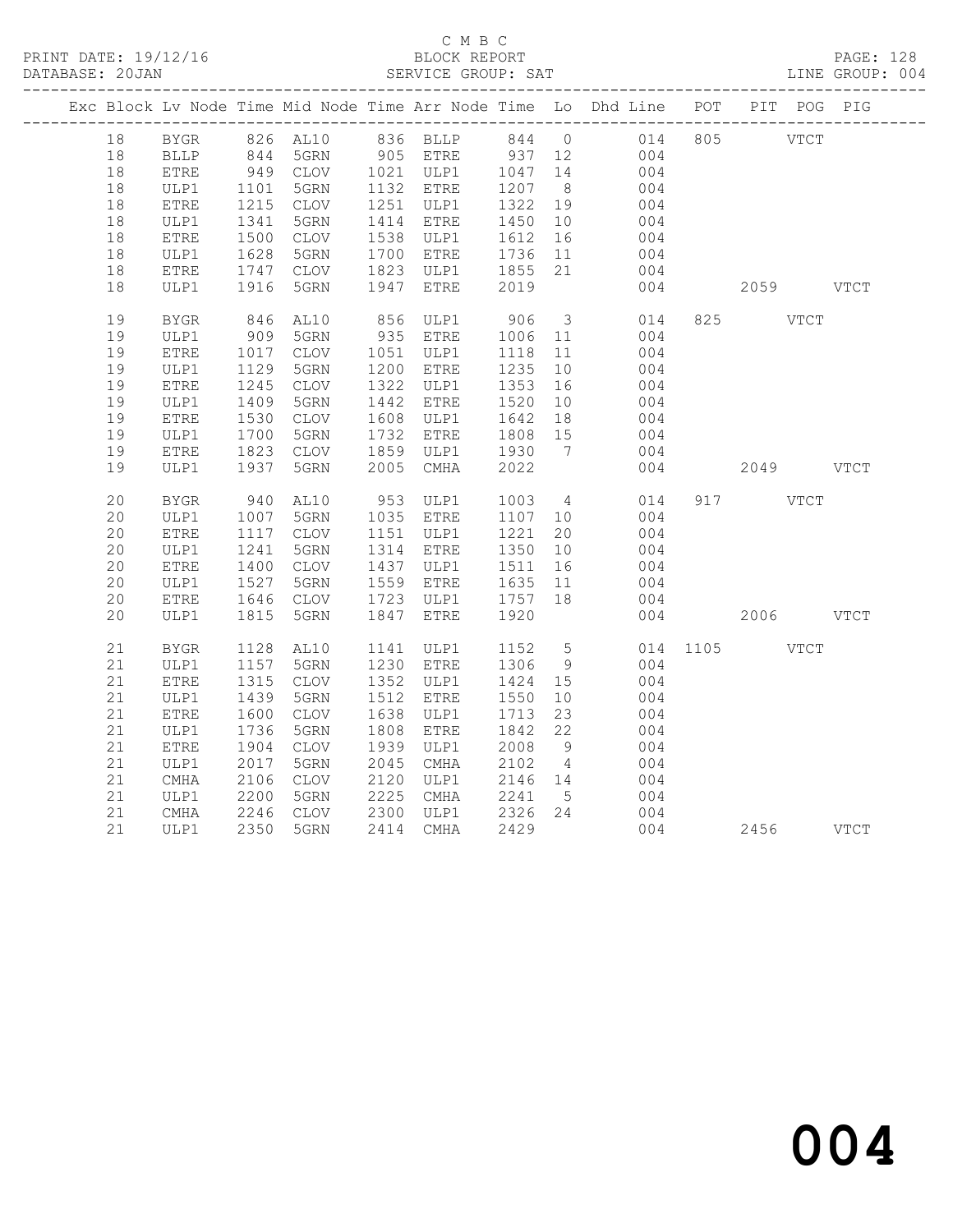|  |              |      |                   |                                                                                                                   |      | C M B C     |      |         | PAGE: 129<br>LINE GROUP: 005                                                                                                                                                                                                                   |      |             |  |
|--|--------------|------|-------------------|-------------------------------------------------------------------------------------------------------------------|------|-------------|------|---------|------------------------------------------------------------------------------------------------------------------------------------------------------------------------------------------------------------------------------------------------|------|-------------|--|
|  |              |      |                   |                                                                                                                   |      |             |      |         | BURO BURRARD & ROBSON CADN NB CAMBIE ST NS DUNSMUIR<br>CADS SB CAMBIE ST NS DUNSMUIR DADE DAVIE & DENMAN<br>DADW DAVIE & DENMAN DAVIE & MAINLAND DAPF DAVIE NS PACIFIC<br>ROBR ROBSON & BURRARD VTCT Vancouver Trolley Depot<br>------         |      |             |  |
|  |              |      |                   |                                                                                                                   |      |             |      |         | Exc Block Lv Node Time Mid Node Time Arr Node Time Lo Dhd Line POT PIT POG PIG                                                                                                                                                                 |      |             |  |
|  | $\mathbf{1}$ | CADN |                   |                                                                                                                   |      |             |      |         | 543<br>556 DAPF 604 CADN 609 14 006<br>623 DAPF 644 CADN 649 19 006<br>636 DAPF 644 CADN 649 19 006<br>708                                                                                                                                     |      |             |  |
|  | $\mathbf{1}$ | DADE |                   |                                                                                                                   |      |             |      |         |                                                                                                                                                                                                                                                |      |             |  |
|  | $\mathbf{1}$ | CADN |                   |                                                                                                                   |      |             |      |         |                                                                                                                                                                                                                                                |      |             |  |
|  | $\mathbf{1}$ | DADE |                   |                                                                                                                   |      |             |      |         |                                                                                                                                                                                                                                                |      |             |  |
|  | $\mathbf 1$  | CADN | 708<br>721<br>751 | DADE<br>DAPF 731 CADN<br>DAPF 815 CADN                                                                            |      |             | 721  |         | $0 \qquad \qquad 005$                                                                                                                                                                                                                          |      |             |  |
|  | $\mathbf 1$  | DADE |                   |                                                                                                                   |      |             |      |         | 736 15 006<br>806 0 005                                                                                                                                                                                                                        |      |             |  |
|  | $\mathbf 1$  | CADN |                   |                                                                                                                   |      |             |      |         |                                                                                                                                                                                                                                                |      |             |  |
|  | $\mathbf 1$  | DADE | 806               |                                                                                                                   |      |             | 823  |         | 6 006                                                                                                                                                                                                                                          |      |             |  |
|  | $\mathbf{1}$ | CADN | 829               |                                                                                                                   |      |             |      |         | 845 0 005                                                                                                                                                                                                                                      |      |             |  |
|  | $\mathbf{1}$ | DADE | 845<br>908        |                                                                                                                   |      |             | 902  |         | 6 006<br>0 005                                                                                                                                                                                                                                 |      |             |  |
|  | $\mathbf 1$  | CADN |                   |                                                                                                                   |      | DADE        | 925  |         |                                                                                                                                                                                                                                                |      |             |  |
|  | $\mathbf{1}$ | DADE | 925               |                                                                                                                   |      |             |      |         | $943$ 6 006                                                                                                                                                                                                                                    |      |             |  |
|  | $\mathbf 1$  | CADN | 949               |                                                                                                                   |      |             |      |         | 1007 0 005                                                                                                                                                                                                                                     |      |             |  |
|  | 1            | DADE | 1007              |                                                                                                                   |      |             | 1027 |         | $\frac{9}{2}$ 006                                                                                                                                                                                                                              |      |             |  |
|  | $\mathbf 1$  | CADN | 1036              |                                                                                                                   |      |             |      |         | 1056  0  005<br>1116  8  006                                                                                                                                                                                                                   |      |             |  |
|  | $\mathbf{1}$ | DADE | 1056              |                                                                                                                   |      |             |      |         |                                                                                                                                                                                                                                                |      |             |  |
|  | $\mathbf{1}$ | CADN | 1124              |                                                                                                                   |      |             |      |         | 1145 0 005                                                                                                                                                                                                                                     |      |             |  |
|  | 1            | DADE | 1145              |                                                                                                                   |      |             |      |         | 1207 10 006                                                                                                                                                                                                                                    |      |             |  |
|  | $\mathbf{1}$ | CADN | 1217              | DAPE 934 CADN<br>DADE DAPE 1019 CADN<br>DADE DAPE 1108 CADN<br>DAPE 1158 CADN<br>DAPE 1158 CADN<br>DAPE 1254 CADN |      |             |      |         | 1241 0 005<br>1304 9 006                                                                                                                                                                                                                       |      |             |  |
|  | $\mathbf{1}$ | DADE | 1241              |                                                                                                                   |      |             |      |         |                                                                                                                                                                                                                                                |      |             |  |
|  | $\mathbf{1}$ | CADN | 1313              | DAPE 1350 CADN                                                                                                    |      |             |      |         | 1337 0 005                                                                                                                                                                                                                                     |      |             |  |
|  | $\mathbf{1}$ | DADE | 1337              |                                                                                                                   |      |             |      |         | 1401 8 006                                                                                                                                                                                                                                     |      |             |  |
|  | 1            | CADN | 1409              |                                                                                                                   |      | DADE        |      |         |                                                                                                                                                                                                                                                |      |             |  |
|  | $\mathbf{1}$ | DADE |                   |                                                                                                                   |      |             |      |         |                                                                                                                                                                                                                                                |      |             |  |
|  | $\mathbf{1}$ | CADN | 1512              |                                                                                                                   |      |             |      |         |                                                                                                                                                                                                                                                |      |             |  |
|  | $\mathbf{1}$ | DADE | 1538              |                                                                                                                   |      |             |      |         |                                                                                                                                                                                                                                                |      |             |  |
|  | 1            | CADN | 1614<br>1640      |                                                                                                                   |      |             |      |         |                                                                                                                                                                                                                                                |      |             |  |
|  | $\mathbf{1}$ | DADE |                   |                                                                                                                   |      |             |      |         | 1409 DADE 1435 0 005<br>1435 DAPF 1448 CADN 1459 13 006<br>1512 DADE 1538 0 005<br>1538 DAPF 1551 CADN 1601 13 006<br>1614 DADE 1640 0 005<br>1640 DAPF 1653 CADN 1703 9 006<br>1712 DADE 1738 0 005<br>1738 DAPF 1751 CADN 1801 13 006<br>173 |      |             |  |
|  | $\mathbf 1$  | CADN | 1712              |                                                                                                                   |      |             |      |         |                                                                                                                                                                                                                                                |      |             |  |
|  | $\mathbf 1$  | DADE |                   |                                                                                                                   |      |             |      |         |                                                                                                                                                                                                                                                |      |             |  |
|  | $1\,$        | CADN | 1814              |                                                                                                                   |      | DADE 1840 0 |      |         | 005                                                                                                                                                                                                                                            |      |             |  |
|  | 1            | DADE | 1840              | DAPF                                                                                                              | 1853 | CADN        | 1903 | 11      | 006                                                                                                                                                                                                                                            |      |             |  |
|  | 1            | CADN | 1914              |                                                                                                                   |      | DADE        | 1940 | 0       | 005                                                                                                                                                                                                                                            |      |             |  |
|  | 1            | DADE | 1940              | DAPF                                                                                                              | 1953 | CADN        | 2001 | 5       | 006                                                                                                                                                                                                                                            |      |             |  |
|  | 1            | CADN | 2006              |                                                                                                                   |      | DADE        | 2030 | $\circ$ | 005                                                                                                                                                                                                                                            |      |             |  |
|  | 1            | DADE | 2030              | DAPF                                                                                                              | 2043 | CADN        | 2051 | 9       | 006                                                                                                                                                                                                                                            |      |             |  |
|  | $\mathbf 1$  | CADN | 2100              |                                                                                                                   |      | DADE        | 2124 | $\circ$ | 005                                                                                                                                                                                                                                            |      |             |  |
|  | 1            | DADE | 2124              | DAPF                                                                                                              | 2137 | CADN        | 2145 | 17      | 006                                                                                                                                                                                                                                            |      |             |  |
|  | $\mathbf 1$  | CADN | 2202              |                                                                                                                   |      | DADE        | 2224 | 0       | 005                                                                                                                                                                                                                                            |      |             |  |
|  | 1            | DADE | 2224              | DAPF                                                                                                              | 2237 | CADN        | 2245 | 9       | 006                                                                                                                                                                                                                                            |      |             |  |
|  | $\mathbf 1$  | CADN | 2254              |                                                                                                                   |      | DADE        | 2312 | 0       | 005                                                                                                                                                                                                                                            |      |             |  |
|  | $\mathbf{1}$ | DADE | 2312              | DAPF                                                                                                              | 2325 | CADN        | 2331 |         | 006                                                                                                                                                                                                                                            | 2402 | <b>VTCT</b> |  |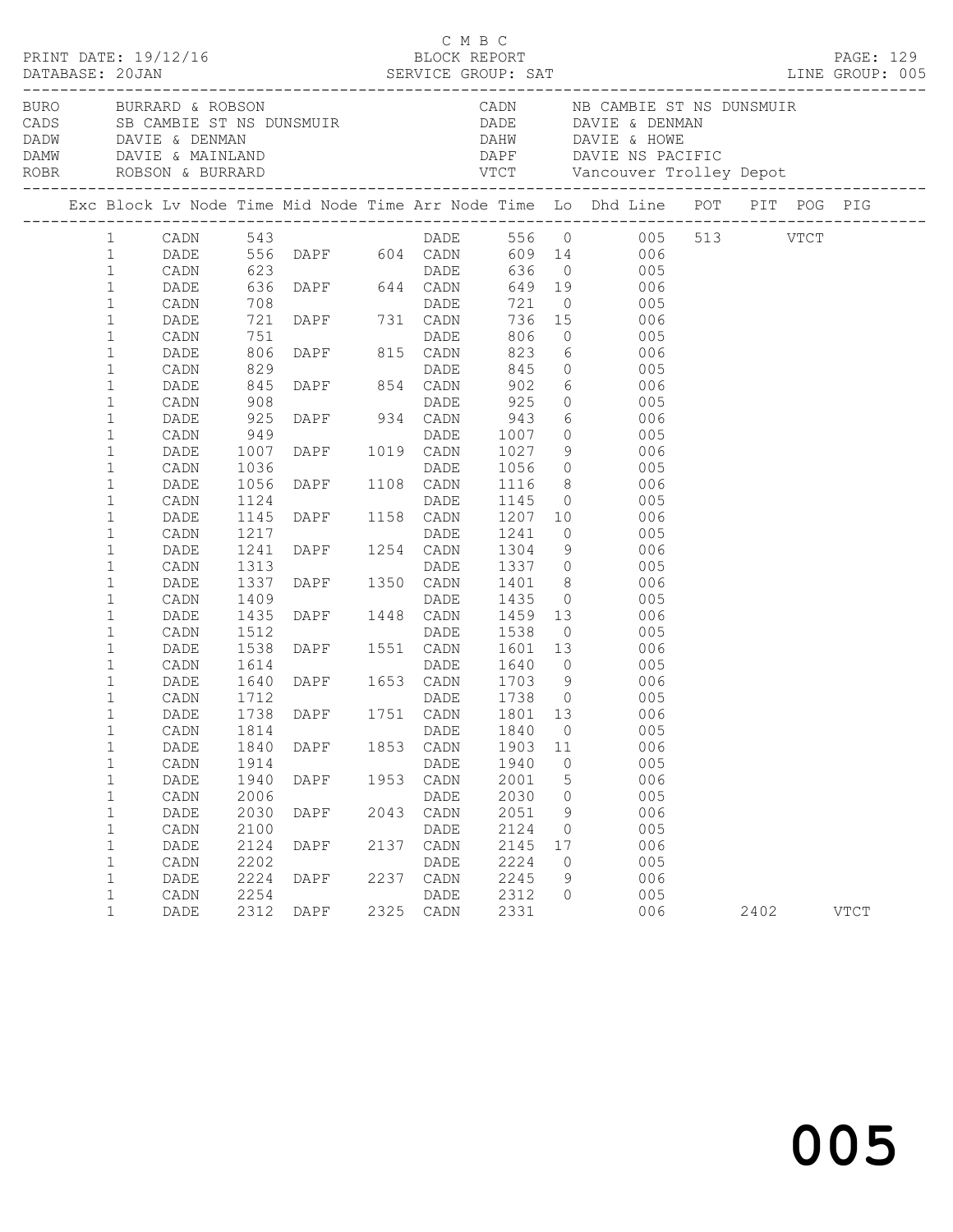## C M B C<br>BLOCK REPORT

### SERVICE GROUP: SAT

|  |                |      |      |               |      |             |      |                | Exc Block Lv Node Time Mid Node Time Arr Node Time Lo Dhd Line POT |      | PIT POG PIG |             |
|--|----------------|------|------|---------------|------|-------------|------|----------------|--------------------------------------------------------------------|------|-------------|-------------|
|  | 2              | CADN | 603  |               |      | DADE        |      |                | 616 0<br>005                                                       |      | VTCT        |             |
|  | $\overline{c}$ | DADE | 616  | DAPF 624 CADN |      |             | 629  | - 9            | 006                                                                |      |             |             |
|  | $\overline{c}$ | CADN | 638  |               |      | <b>DADE</b> | 651  | $\bigcirc$     | 005                                                                |      |             |             |
|  | $\mathbf 2$    | DADE | 651  | DAPF          | 701  | CADN        | 706  | 15             | 006                                                                |      |             |             |
|  | $\overline{c}$ | CADN | 721  |               |      | DADE        | 736  | $\bigcirc$     | 005                                                                |      |             |             |
|  | $\overline{2}$ | DADE | 736  | DAPF          |      | 746 CADN    | 751  | 14             | 006                                                                |      |             |             |
|  | $\overline{c}$ | CADN | 805  |               |      | DADE        | 821  | $\overline{0}$ | 005                                                                |      |             |             |
|  | $\overline{c}$ | DADE | 821  | DAPF          | 830  | CADN        | 838  | 10             | 006                                                                |      |             |             |
|  | $\overline{c}$ | CADN | 848  |               |      | <b>DADE</b> | 905  | $\bigcirc$     | 005                                                                |      |             |             |
|  | $\overline{c}$ | DADE | 905  | DAPF          | 914  | CADN        | 923  | 6              | 006                                                                |      |             |             |
|  | $\overline{c}$ | CADN | 929  |               |      | DADE        | 946  | $\Omega$       | 005                                                                |      |             |             |
|  | $\overline{c}$ | DADE | 946  | DAPF          | 956  | CADN        | 1004 | 6              | 006                                                                |      |             |             |
|  | $\overline{c}$ | CADN | 1010 |               |      | DADE        | 1028 | $\circ$        | 005                                                                |      |             |             |
|  | $\overline{c}$ | DADE | 1028 | DAPF          | 1040 | CADN        | 1048 | 8              | 006                                                                |      |             |             |
|  | $\overline{c}$ | CADN | 1056 |               |      | DADE        | 1117 | $\Omega$       | 005                                                                |      |             |             |
|  | $\overline{c}$ | DADE | 1117 | DAPF          | 1130 | CADN        | 1139 | 13             | 006                                                                |      |             |             |
|  | $\overline{c}$ | CADN | 1152 |               |      | DADE        | 1213 | $\circ$        | 005                                                                |      |             |             |
|  | $\overline{2}$ | DADE | 1213 | DAPF          | 1226 | CADN        | 1236 | 9              | 006                                                                |      |             |             |
|  | $\overline{c}$ | CADN | 1245 |               |      | DADE        | 1309 | $\circ$        | 005                                                                |      |             |             |
|  | $\overline{c}$ | DADE | 1309 | DAPF          | 1322 | CADN        | 1332 | 9              | 006                                                                |      |             |             |
|  | $\overline{c}$ | CADN | 1341 |               |      | DADE        | 1407 | $\Omega$       | 005                                                                |      |             |             |
|  | $\overline{c}$ | DADE | 1407 | DAPF          | 1420 | CADN        | 1431 | 13             | 006                                                                |      |             |             |
|  | $\mathbf{2}$   | CADN | 1444 |               |      | DADE        | 1510 | $\bigcirc$     | 005                                                                |      |             |             |
|  | $\overline{c}$ | DADE | 1510 | DAPF          | 1523 | CADN        | 1534 | 13             | 006                                                                |      |             |             |
|  | $\mathbf{2}$   | CADN | 1547 |               |      | DADE        | 1613 | $\bigcirc$     | 005                                                                |      |             |             |
|  | $\overline{c}$ | DADE | 1613 | DAPF          | 1626 | CADN        | 1636 | 14             | 006                                                                |      |             |             |
|  | $\overline{c}$ | CADN | 1650 |               |      | DADE        | 1716 | $\bigcirc$     | 005                                                                |      |             |             |
|  | $\mathbf{2}$   | DADE | 1716 | DAPF          | 1729 | CADN        | 1739 | 11             | 006                                                                |      |             |             |
|  | $\overline{c}$ | CADN | 1750 |               |      | DADE        | 1816 | $\bigcap$      | 005                                                                |      |             |             |
|  | $\overline{c}$ | DADE | 1816 | DAPF          | 1829 | CADN        | 1839 |                | 006                                                                | 1910 |             | <b>VTCT</b> |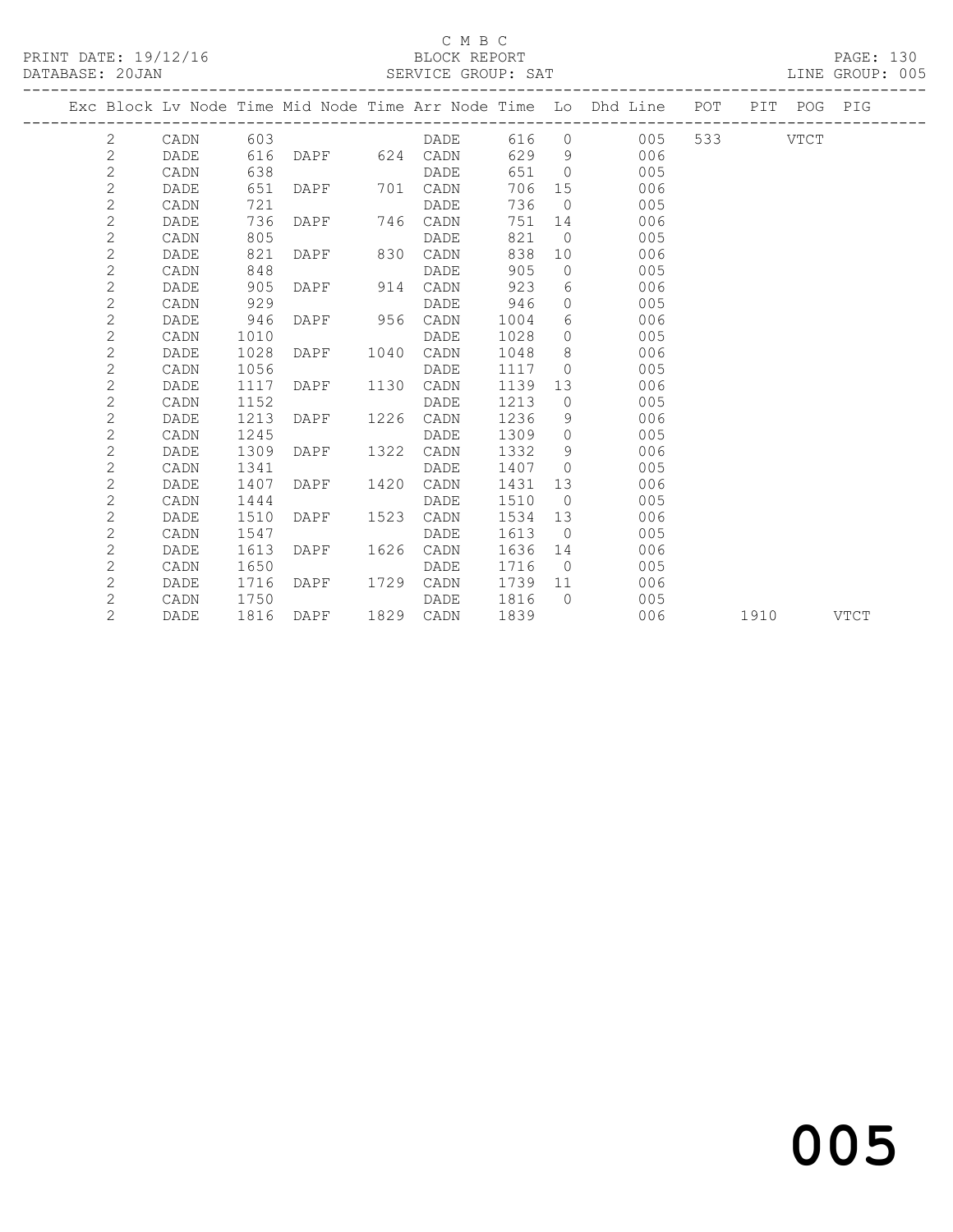# C M B C<br>BLOCK REPORT

| PRINT DATE: 19/12/16<br>DATABASE: 20JAN |             |      |                |      | . C 11 D C<br>BLOCK REPORT<br>SERVICE GROUP: SAT |        |                |                                                                                |  | PAGE: 131<br>LINE GROUP: 005 |  |
|-----------------------------------------|-------------|------|----------------|------|--------------------------------------------------|--------|----------------|--------------------------------------------------------------------------------|--|------------------------------|--|
|                                         |             |      |                |      |                                                  |        |                | Exc Block Lv Node Time Mid Node Time Arr Node Time Lo Dhd Line POT PIT POG PIG |  |                              |  |
| $\mathcal{S}$                           | CADN 653    |      |                |      |                                                  |        |                | DADE 706 0 005 623 VTCT                                                        |  |                              |  |
| $\mathcal{S}$                           | DADE        |      |                |      | 706 DAPF 716 CADN                                |        |                | 721 15 006                                                                     |  |                              |  |
| $\mathfrak{Z}$                          | CADN        | 736  |                |      | DADE                                             | 751    |                | $\overline{0}$<br>005                                                          |  |                              |  |
| 3                                       | DADE        | 751  | DAPF 801 CADN  |      |                                                  | 806    |                | 11 \,<br>006                                                                   |  |                              |  |
| 3                                       | CADN        | 817  |                |      | DADE                                             | 833    |                | $\overline{0}$<br>005                                                          |  |                              |  |
| 3                                       | DADE        | 833  | DAPF 842 CADN  |      |                                                  | 850    |                | 8 <sup>1</sup><br>006                                                          |  |                              |  |
| 3                                       | CADN        | 858  |                |      | DADE                                             | 915    | $\overline{0}$ | 005                                                                            |  |                              |  |
| 3                                       | DADE        | 915  | DAPF 924 CADN  |      |                                                  | 933    | 9              | 006                                                                            |  |                              |  |
| 3                                       | CADN        | 942  |                |      | DADE                                             | 1000   | $\circ$        | 005                                                                            |  |                              |  |
| 3                                       | DADE        | 1000 | DAPF           | 1012 | CADN                                             | 1020   | 9              | $006$                                                                          |  |                              |  |
| 3                                       | CADN        | 1029 |                |      | DADE                                             | 1049   | $\overline{0}$ | 005                                                                            |  |                              |  |
| 3                                       | DADE        | 1049 | DAPF           | 1101 | CADN                                             | 1109   | 8 <sup>8</sup> | 006                                                                            |  |                              |  |
| 3                                       | CADN        | 1117 |                |      | DADE                                             | 1138   | $\overline{0}$ | 005                                                                            |  |                              |  |
| 3                                       | DADE        | 1138 | DAPF           | 1151 | CADN                                             | 1200   | 10             | 006                                                                            |  |                              |  |
| 3                                       | CADN        | 1210 |                |      | DADE                                             | 1234   | $\overline{0}$ | 005                                                                            |  |                              |  |
| 3                                       | DADE        | 1234 | DAPF           | 1247 | CADN                                             | 1257 9 |                | 006                                                                            |  |                              |  |
| 3                                       | CADN        | 1306 |                |      | DADE                                             | 1330 0 |                | 005                                                                            |  |                              |  |
| 3                                       | DADE        | 1330 | DAPF           | 1343 | CADN                                             | 1354 8 |                | 006                                                                            |  |                              |  |
| 3                                       | CADN        | 1402 |                |      | DADE                                             | 1428   | $\overline{0}$ | 005                                                                            |  |                              |  |
| 3                                       | DADE        | 1428 | DAPF           | 1441 | CADN                                             | 1452   |                | 13<br>006                                                                      |  |                              |  |
| 3                                       | CADN        | 1505 |                |      | DADE                                             | 1531   |                | $\overline{0}$<br>005                                                          |  |                              |  |
| 3                                       | DADE        | 1531 | DAPF           | 1544 | CADN                                             | 1554   |                | 006<br>14                                                                      |  |                              |  |
| 3                                       | CADN        | 1608 |                |      | DADE                                             | 1634   | $\overline{0}$ | 005                                                                            |  |                              |  |
| 3                                       | <b>DADE</b> | 1634 | DAPF           | 1647 | CADN                                             | 1657 8 |                | 006                                                                            |  |                              |  |
| 3                                       | CADN        | 1705 |                |      | DADE                                             | 1731   | $\overline{0}$ | 005                                                                            |  |                              |  |
| 3                                       | DADE        | 1731 | DAPF           | 1744 | CADN                                             | 1754   |                | 006<br>11                                                                      |  |                              |  |
| 3                                       | CADN        | 1805 |                |      | DADE                                             | 1831   |                | $\overline{0}$<br>005                                                          |  |                              |  |
| 3                                       | DADE        | 1831 | DAPF 1844 CADN |      |                                                  | 1854   | 10             | 006                                                                            |  |                              |  |
| 3                                       | CADN        | 1904 |                |      | DADE                                             | 1930   | $\bigcap$      | 005                                                                            |  |                              |  |

3 DADE 1930 DAPF 1943 CADN 1951 006 2022 VTCT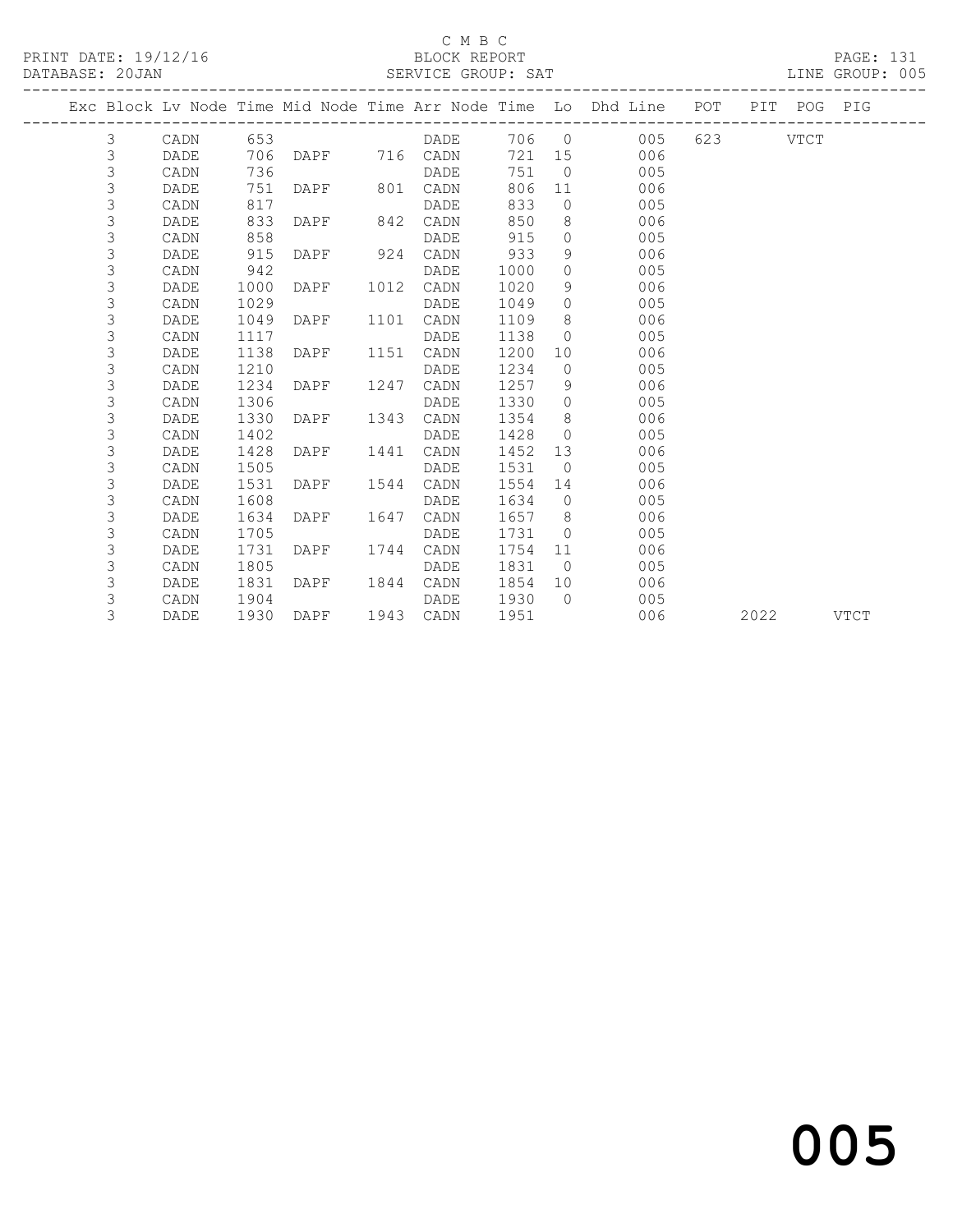## C M B C<br>BLOCK REPORT

PAGE: 132<br>LINE GROUP: 005

| DAIADAOL. ZUUAN |             |      |                |      | ODIVATOR GIVOOL . OUT |         |                |                                                                    |           |             | TIME GIVOOT . |
|-----------------|-------------|------|----------------|------|-----------------------|---------|----------------|--------------------------------------------------------------------|-----------|-------------|---------------|
|                 |             |      |                |      |                       |         |                | Exc Block Lv Node Time Mid Node Time Arr Node Time Lo Dhd Line POT |           | PIT POG PIG |               |
| $\overline{4}$  | CADN        | 839  |                |      | <b>DADE</b>           |         |                | 855 0 005 809 VTCT                                                 |           |             |               |
| 4               | DADE        | 855  |                |      | DAPF 904 CADN         | 912     | 10             | 006                                                                |           |             |               |
| 4               | CADN        | 922  |                |      | DADE                  | 939     | $\Omega$       | 005                                                                |           |             |               |
| 4               | DADE        | 939  | DAPF 949       |      | CADN                  | 957     |                | $6\degree$<br>006                                                  |           |             |               |
| 4               | CADN        | 1003 |                |      | DADE                  | 1021 0  |                | 005                                                                |           |             |               |
| 4               | DADE        | 1021 | DAPF 1033 CADN |      |                       | 1041 8  |                | 006                                                                |           |             |               |
| 4               | CADN        | 1049 |                |      | DADE                  | 1110    | $\overline{0}$ | 005                                                                |           |             |               |
| 4               | DADE        | 1110 | DAPF           | 1123 | CADN                  | 1132    |                | 006<br>13                                                          |           |             |               |
| 4               | CADN        | 1145 |                |      | DADE                  | 1206    | $\overline{0}$ | 005                                                                |           |             |               |
| 4               | DADE        | 1206 | DAPF 1219      |      | CADN                  | 1229    | 9              | 006                                                                |           |             |               |
| 4               | CADN        | 1238 |                |      | DADE                  | 1302    | $\overline{0}$ | 005                                                                |           |             |               |
| 4               | DADE        | 1302 | DAPF 1315      |      | CADN                  | 1325    |                | 006<br>10                                                          |           |             |               |
| 4               | CADN        | 1335 |                |      | DADE                  | 1359    |                | 005<br>$\overline{0}$                                              |           |             |               |
| 4               | DADE        | 1359 | DAPF           |      | 1412 CADN             | 1423 14 |                | 006                                                                |           |             |               |
| 4               | CADN        | 1437 |                |      | DADE                  | 1503    | $\bigcirc$     | 005                                                                |           |             |               |
| 4               | DADE        | 1503 | DAPF           | 1516 | CADN                  | 1527    |                | 006<br>14                                                          |           |             |               |
| 4               | CADN        | 1541 |                |      | DADE                  | 1607    |                | 005<br>$\overline{0}$                                              |           |             |               |
| 4               | DADE        | 1607 | DAPF 1620      |      | CADN                  | 1630    | 12             | 006                                                                |           |             |               |
| 4               | CADN        | 1642 |                |      | DADE                  | 1708    | $\overline{0}$ | 005                                                                |           |             |               |
| 4               | DADE        | 1708 | DAPF           | 1721 | CADN                  | 1731    | 11             | 006                                                                |           |             |               |
| 4               | CADN        | 1742 |                |      | DADE                  | 1808    |                | 005<br>$\overline{0}$                                              |           |             |               |
| 4               | DADE        | 1808 | DAPF           |      | 1821 CADN             | 1831    | 13             | 006                                                                |           |             |               |
| 4               | CADN        | 1844 |                |      | DADE                  | 1910    | $\bigcirc$     | 005                                                                |           |             |               |
| 4               | <b>DADE</b> | 1910 | DAPF           | 1923 | CADN                  | 1933    | 13             | 006                                                                |           |             |               |
| 4               | CADN        | 1946 |                |      | DADE                  | 2010    | $\overline{0}$ | 005                                                                |           |             |               |
| 4               | DADE        | 2010 | DAPF           | 2023 | CADN                  | 2031    | 5 <sup>5</sup> | 006                                                                |           |             |               |
| 4               | CADN        | 2036 |                |      | DADE                  | 2100    | $\bigcirc$     | 005                                                                |           |             |               |
| 4               | DADE        | 2100 | DAPF 2113      |      | CADN                  | 2121    |                | 17<br>006                                                          |           |             |               |
| 4               | CADN        | 2138 |                |      | DADE                  | 2200    | $\bigcap$      | 005                                                                |           |             |               |
| 4               | DADE        |      | 2200 DAPF      |      | 2213 CADN             | 2221    |                | 006                                                                | 2252 VTCT |             |               |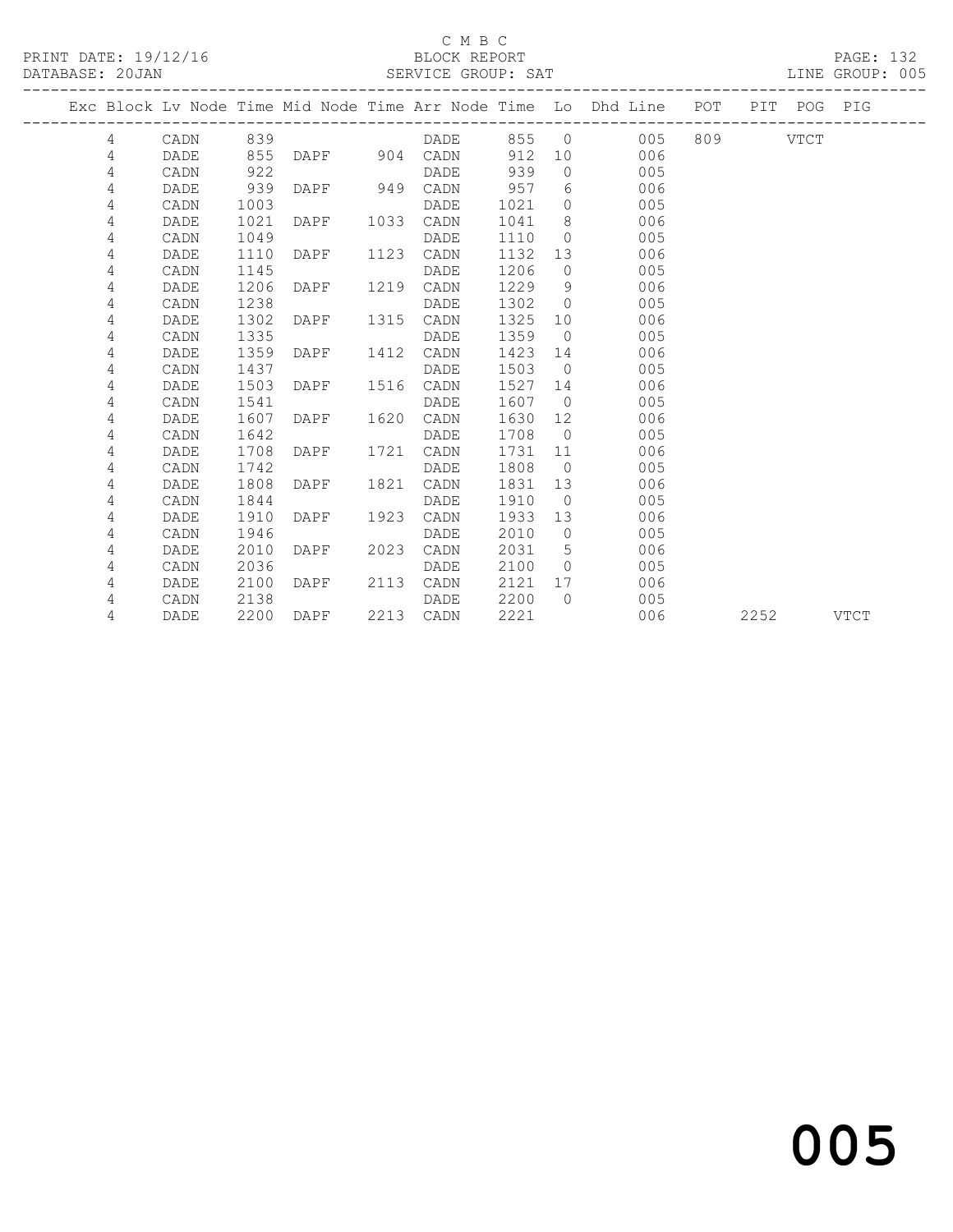## C M B C<br>BLOCK REPORT

### SERVICE GROUP: SAT

|             |                 |      |               |      |             |      |                | Exc Block Lv Node Time Mid Node Time Arr Node Time Lo Dhd Line POT PIT POG PIG |          |      |             |
|-------------|-----------------|------|---------------|------|-------------|------|----------------|--------------------------------------------------------------------------------|----------|------|-------------|
| 5           | $\mathtt{CADN}$ | 915  |               |      | DADE        | 932  | $\circ$        | 005                                                                            | 845 VTCT |      |             |
| 5           | DADE            | 932  | DAPF 942 CADN |      |             | 950  | 6              | 006                                                                            |          |      |             |
| 5           | CADN            | 956  |               |      | DADE        | 1014 | $\circ$        | 005                                                                            |          |      |             |
| 5           | DADE            | 1014 | DAPF          |      | 1026 CADN   | 1034 | 8              | 006                                                                            |          |      |             |
| $\mathsf S$ | CADN            | 1042 |               |      | DADE        | 1103 | $\circ$        | 005                                                                            |          |      |             |
| 5           | DADE            | 1103 | DAPF          | 1116 | CADN        | 1125 | 13             | 006                                                                            |          |      |             |
| 5           | CADN            | 1138 |               |      | <b>DADE</b> | 1159 | $\overline{0}$ | 005                                                                            |          |      |             |
| 5           | DADE            | 1159 | DAPF          | 1212 | CADN        | 1221 | 10             | 006                                                                            |          |      |             |
| 5           | CADN            | 1231 |               |      | DADE        | 1255 | $\circ$        | 005                                                                            |          |      |             |
| 5           | DADE            | 1255 | DAPF          | 1308 | CADN        | 1318 | 9              | 006                                                                            |          |      |             |
| 5           | CADN            | 1327 |               |      | DADE        | 1351 | $\circ$        | 005                                                                            |          |      |             |
| 5           | DADE            | 1351 | DAPF          | 1404 | CADN        | 1415 | 8              | 006                                                                            |          |      |             |
| 5           | CADN            | 1423 |               |      | <b>DADE</b> | 1449 | $\circ$        | 005                                                                            |          |      |             |
| 5           | DADE            | 1449 | DAPF          | 1502 | CADN        | 1513 | 13             | 006                                                                            |          |      |             |
| 5           | CADN            | 1526 |               |      | DADE        | 1552 | $\overline{0}$ | 005                                                                            |          |      |             |
| 5           | DADE            | 1552 | DAPF          | 1605 | CADN        | 1615 | 12             | 006                                                                            |          |      |             |
| 5           | CADN            | 1627 |               |      | DADE        | 1653 | $\overline{0}$ | 005                                                                            |          |      |             |
| 5           | DADE            | 1653 | DAPF          | 1706 | CADN        | 1716 | 11             | 006                                                                            |          |      |             |
| 5           | CADN            | 1727 |               |      | DADE        | 1753 | $\overline{0}$ | 005                                                                            |          |      |             |
| 5           | DADE            | 1753 | DAPF          | 1806 | CADN        | 1816 | 8              | 006                                                                            |          |      |             |
| 5           | CADN            | 1824 |               |      | DADE        | 1850 | $\circ$        | 005                                                                            |          |      |             |
| 5           | DADE            | 1850 | DAPF          | 1903 | CADN        | 1913 | 11             | 006                                                                            |          |      |             |
| 5           | CADN            | 1924 |               |      | DADE        | 1950 | $\overline{0}$ | 005                                                                            |          |      |             |
| 5           | DADE            | 1950 | DAPF          | 2003 | CADN        | 2011 | 5              | 006                                                                            |          |      |             |
| 5           | CADN            | 2016 |               |      | DADE        | 2040 | $\overline{0}$ | 005                                                                            |          |      |             |
| 5           | DADE            | 2040 | DAPF          | 2053 | CADN        | 2101 | 11             | 006                                                                            |          |      |             |
| 5           | CADN            | 2112 |               |      | DADE        | 2136 | $\overline{0}$ | 005                                                                            |          |      |             |
| 5           | DADE            | 2136 | DAPF          | 2149 | CADN        | 2157 | 17             | 006                                                                            |          |      |             |
| 5           | CADN            | 2214 |               |      | DADE        | 2236 | $\overline{0}$ | 005                                                                            |          |      |             |
| 5           | DADE            | 2236 | DAPF          | 2249 | CADN        | 2257 | 12             | 006                                                                            |          |      |             |
| 5           | CADN            | 2309 |               |      | DADE        | 2327 | $\overline{0}$ | 005                                                                            |          |      |             |
| 5           | DADE            | 2327 | DAPF          | 2340 | CADN        | 2346 | 12             | 006                                                                            |          |      |             |
| 5           | CADN            | 2358 |               |      | DADE        | 2415 | $\overline{0}$ | 005                                                                            |          |      |             |
| 5           | DADE            | 2415 | DAPF          | 2428 | CADN        | 2434 | $\overline{4}$ | 006                                                                            |          |      |             |
| 5           | CADN            | 2438 |               |      | DADE        | 2455 | $\circ$        | 005                                                                            |          |      |             |
| 5           | DADE            | 2455 | DAPF          | 2508 | CADN        | 2514 | 6              | 006                                                                            |          |      |             |
| 5           | CADN            | 2520 |               |      | DADE        | 2537 | $\Omega$       | 005                                                                            |          |      |             |
| 5           | DADE            | 2537 | DAPF          | 2550 | CADN        | 2556 |                | 006                                                                            |          | 2627 | <b>VTCT</b> |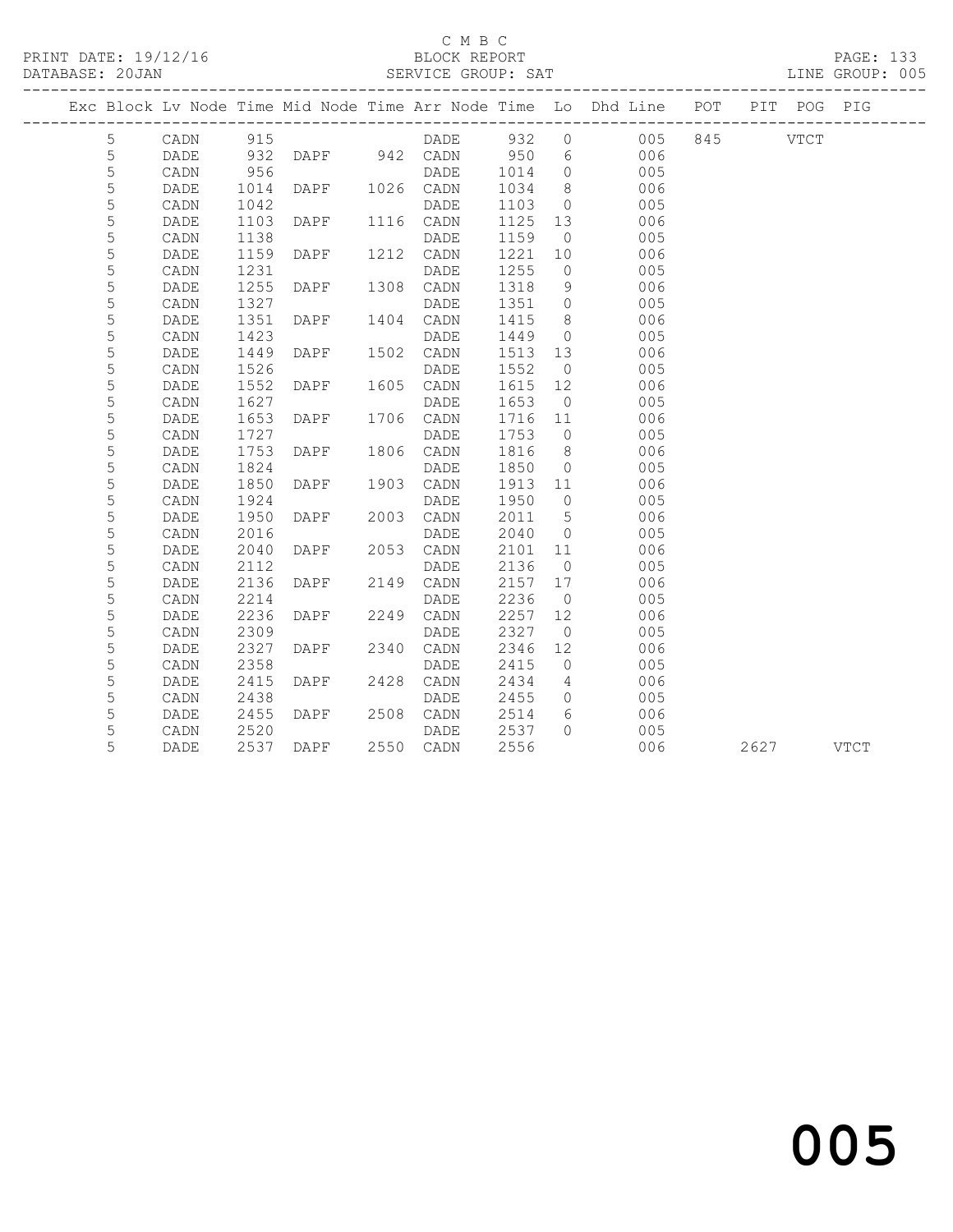## C M B C<br>BLOCK REPORT

### SERVICE GROUP: SAT

|                 |      |      |                |      |            |        |                              | Exc Block Lv Node Time Mid Node Time Arr Node Time Lo Dhd Line POT |           | PIT POG PIG |             |
|-----------------|------|------|----------------|------|------------|--------|------------------------------|--------------------------------------------------------------------|-----------|-------------|-------------|
| 6               | CADN | 936  |                |      | DADE 953 0 |        |                              | 005                                                                | 906 VTCT  |             |             |
| 6               | DADE | 953  | DAPF 1003 CADN |      |            | 1011   | $\overline{4}$               | 006                                                                |           |             |             |
| 6               | CADN | 1015 |                |      | DADE       | 1035   | $\overline{0}$               | 005                                                                |           |             |             |
| 6               | DADE | 1035 | DAPF           |      | 1047 CADN  | 1055   | 8                            | 006                                                                |           |             |             |
| 6               | CADN | 1103 |                |      | DADE       | 1124   | $\overline{0}$               | 005                                                                |           |             |             |
| 6               | DADE | 1124 | DAPF           |      | 1137 CADN  | 1146   | 13                           | 006                                                                |           |             |             |
| 6               | CADN | 1159 |                |      | DADE       | 1220   | $\overline{0}$               | 005                                                                |           |             |             |
| 6               | DADE | 1220 | DAPF           | 1233 | CADN       | 1243   | 9                            | 006                                                                |           |             |             |
| 6               | CADN | 1252 |                |      | DADE       | 1316   | $\overline{0}$               | 005                                                                |           |             |             |
| 6               | DADE | 1316 | DAPF           |      | 1329 CADN  | 1339   | 9                            | 006                                                                |           |             |             |
| 6               | CADN | 1348 |                |      | DADE       | 1414   | $\overline{0}$               | 005                                                                |           |             |             |
| 6               | DADE | 1414 | DAPF           | 1427 | CADN       | 1438   | 13                           | 006                                                                |           |             |             |
| 6               | CADN | 1451 |                |      | DADE       | 1517   | $\overline{0}$               | 005                                                                |           |             |             |
| 6               | DADE | 1517 | DAPF           | 1530 | CADN       | 1541   | 13                           | 006                                                                |           |             |             |
| 6               | CADN | 1554 |                |      | DADE       | 1620   | $\overline{0}$               | 005                                                                |           |             |             |
| 6               | DADE | 1620 | DAPF           | 1633 | CADN       | 1643   | 14                           | 006                                                                |           |             |             |
| 6               | CADN | 1657 |                |      | DADE       | 1723   | $\overline{0}$               | 005                                                                |           |             |             |
| 6               | DADE | 1723 | DAPF           |      | 1736 CADN  | 1746   | 11                           | 006                                                                |           |             |             |
| 6               | CADN | 1757 |                |      | DADE       | 1823   | $\overline{0}$               | 005                                                                |           |             |             |
| 6               | DADE | 1823 | DAPF           | 1836 | CADN       | 1846   | 8 <sup>8</sup>               | 006                                                                |           |             |             |
| 6               | CADN | 1854 |                |      | DADE       | 1920   | $\overline{0}$               | 005                                                                |           |             |             |
| 6               | DADE | 1920 | DAPF           |      | 1933 CADN  | 1943   | 13                           | 006                                                                |           |             |             |
| 6               | CADN | 1956 |                |      | DADE       | 2020   | $\overline{0}$               | 005                                                                |           |             |             |
| 6               | DADE | 2020 | DAPF           | 2033 | CADN       | 2041   | $7\phantom{.0}\phantom{.0}7$ | 006                                                                |           |             |             |
| 6               | CADN | 2048 |                |      | DADE       | 2112   | $\circ$                      | 005                                                                |           |             |             |
| 6               | DADE | 2112 | DAPF           | 2125 | CADN       | 2133   | 17                           | 006                                                                |           |             |             |
| 6               | CADN | 2150 |                |      | DADE       | 2212   | $\overline{0}$               | 005                                                                |           |             |             |
| 6               | DADE | 2212 | DAPF           | 2225 | CADN       | 2233   | 9                            | 006                                                                |           |             |             |
| 6               | CADN | 2242 |                |      | DADE       | 2300   | $\overline{0}$               | 005                                                                |           |             |             |
| 6               | DADE | 2300 | DAPF           |      | 2313 CADN  | 2319   | 20                           | 006                                                                |           |             |             |
| 6               | CADN | 2339 |                |      | DADE       | 2357   | $\bigcirc$                   | 005                                                                |           |             |             |
| 6               | DADE | 2357 | DAPF           | 2410 | CADN       | 2416   |                              | 006                                                                | 2447 VTCT |             |             |
| 7               | ROBR | 1029 |                |      | DADE       | 1042   | $\overline{0}$               | 005                                                                | 957 VTCT  |             |             |
| 7               | DADE | 1042 | DAPF           |      | 1054 CADN  | 1102   | 8                            | 006                                                                |           |             |             |
| 7               | CADN | 1110 |                |      | DADE       | 1131   | $\overline{0}$               | 005                                                                |           |             |             |
| 7               | DADE | 1131 | DAPF           | 1144 | CADN       | 1153   | 13                           | 006                                                                |           |             |             |
| 7               | CADN | 1206 |                |      | DADE       | 1227   | $\overline{0}$               | 005                                                                |           |             |             |
| 7               | DADE | 1227 | DAPF           |      | 1240 CADN  | 1250   | 9                            | 006                                                                |           |             |             |
| 7               | CADN | 1259 |                |      | DADE       | 1323 0 |                              | 005                                                                |           |             |             |
| 7               | DADE | 1323 | DAPF           |      | 1336 CADN  | 1346   | 9                            | 006                                                                |           |             |             |
| 7               | CADN | 1355 |                |      | DADE       | 1421   | $\overline{0}$               | 005                                                                |           |             |             |
| 7               | DADE | 1421 | DAPF           |      | 1434 CADN  | 1445   | 13                           | 006                                                                |           |             |             |
| 7               | CADN | 1458 |                |      | DADE       | 1524   | $\overline{0}$               | 005                                                                |           |             |             |
| 7               | DADE | 1524 | DAPF           | 1537 | CADN       | 1548   | 13                           | 006                                                                |           |             |             |
| 7               | CADN | 1601 |                |      | DADE       | 1627   | $\overline{0}$               | 005                                                                |           |             |             |
| $7\phantom{.0}$ | DADE | 1627 | DAPF           |      | 1640 CADN  | 1650   |                              | 006                                                                | 1721      |             | <b>VTCT</b> |
|                 |      |      |                |      |            |        |                              |                                                                    |           |             |             |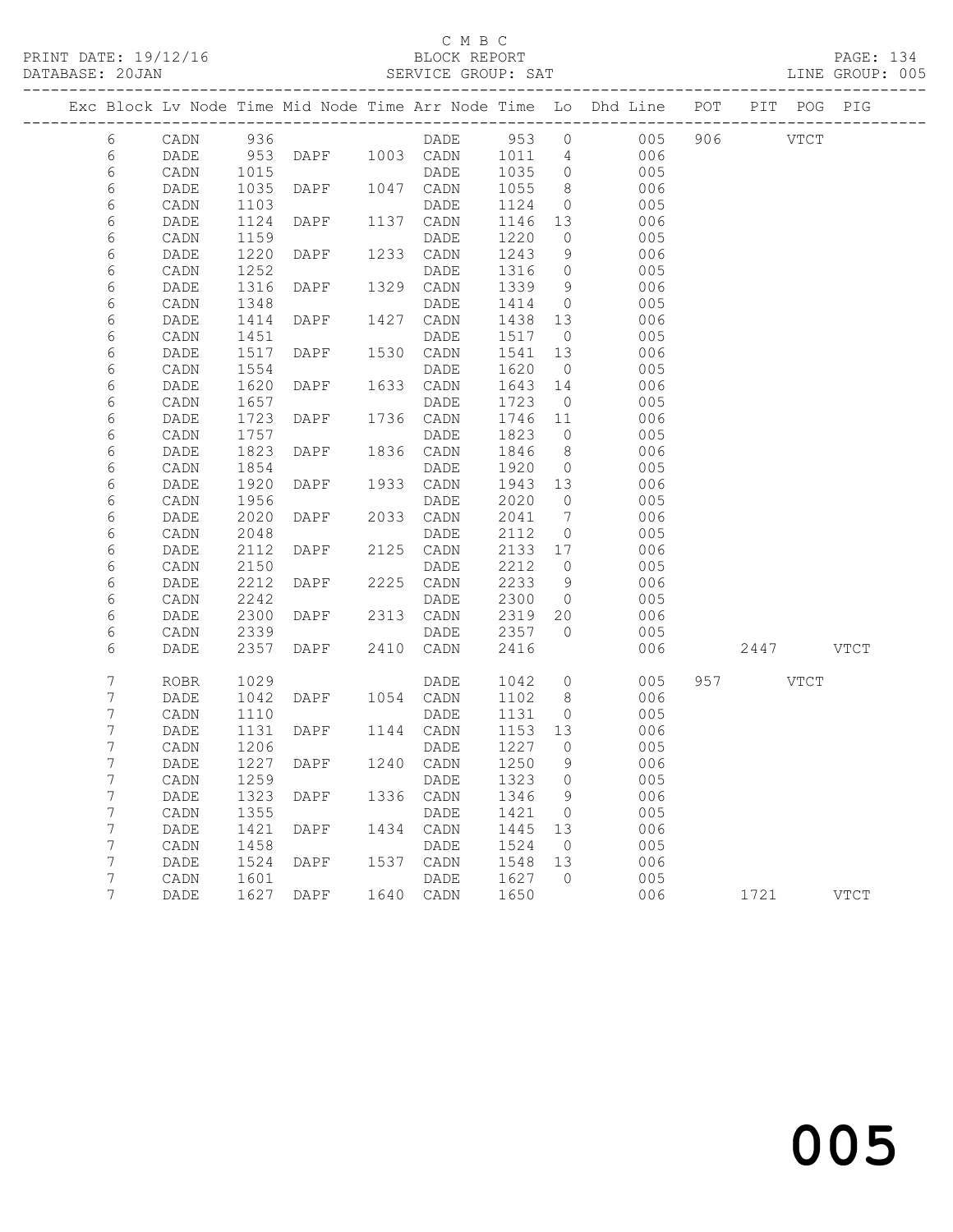## C M B C<br>BLOCK REPORT

| DATABASE: 20JAN |             | -------------------- |      |                | SERVICE GROUP: SAT          |         |                 |                                                                                |               |           | LINE GROUP: 005 |
|-----------------|-------------|----------------------|------|----------------|-----------------------------|---------|-----------------|--------------------------------------------------------------------------------|---------------|-----------|-----------------|
|                 |             |                      |      |                |                             |         |                 | Exc Block Lv Node Time Mid Node Time Arr Node Time Lo Dhd Line POT PIT POG PIG |               |           |                 |
|                 | 8           | CADN 1131            |      |                |                             |         |                 | DADE 1152 0 005 1101 VTCT                                                      |               |           |                 |
|                 | 8           | DADE                 |      |                | 1152 DAPF 1205 CADN 1214 10 |         |                 | 006                                                                            |               |           |                 |
|                 | 8           | CADN                 | 1224 |                | DADE                        | 1248    | $\overline{0}$  | 005                                                                            |               |           |                 |
|                 | 8           | DADE                 | 1248 | DAPF 1301 CADN |                             | 1311 9  |                 | 006                                                                            |               |           |                 |
|                 | $\,8\,$     | CADN                 | 1320 |                | DADE                        | 1344    | $\overline{0}$  | 005                                                                            |               |           |                 |
|                 | $\,8\,$     | DADE                 | 1344 | DAPF 1357 CADN |                             | 1408    | 8 <sup>8</sup>  | 006                                                                            |               |           |                 |
|                 | 8           | CADN                 | 1416 |                | DADE                        | 1442    | $\overline{0}$  | 005                                                                            |               |           |                 |
|                 | $\,8\,$     | DADE                 | 1442 | DAPF           | 1455 CADN                   | 1506 13 |                 | 006                                                                            |               |           |                 |
|                 | $\,8\,$     | CADN                 | 1519 |                | DADE                        | 1545    | $\overline{0}$  | 005                                                                            |               |           |                 |
|                 | $\,8\,$     | DADE                 | 1545 | DAPF           | 1558 CADN                   | 1608    | 12              | 006                                                                            |               |           |                 |
|                 | $\,8\,$     | CADN                 | 1620 |                | DADE                        | 1646    | $\overline{0}$  | 005                                                                            |               |           |                 |
|                 | $\,8\,$     | DADE                 | 1646 | DAPF           | 1659 CADN                   | 1709 11 |                 | 006                                                                            |               |           |                 |
|                 | 8           | CADN                 | 1720 |                | DADE                        | 1746    | $\bigcirc$      | 005                                                                            |               |           |                 |
|                 | 8           | DADE                 | 1746 | <b>DAPF</b>    | 1759 CADN                   | 1809    |                 | 006                                                                            | 1840 VTCT     |           |                 |
|                 | 9           | CADN                 | 1430 |                | DADE                        | 1456 0  |                 |                                                                                | 005 1400 VTCT |           |                 |
|                 | 9           | DADE                 | 1456 | DAPF 1509 CADN |                             | 1520 14 |                 | 006                                                                            |               |           |                 |
|                 | 9           | CADN                 | 1534 |                | DADE                        | 1600    | $\overline{0}$  | 005                                                                            |               |           |                 |
|                 | 9           | DADE                 | 1600 | DAPF 1613 CADN |                             | 1623 12 |                 | 006                                                                            |               |           |                 |
|                 | $\mathsf 9$ | CADN                 | 1635 |                | DADE                        | 1701 0  |                 | 005                                                                            |               |           |                 |
|                 | 9           | DADE                 | 1701 | DAPF           | 1714 CADN                   | 1724 11 |                 | 006                                                                            |               |           |                 |
|                 | 9           | CADN                 | 1735 |                | DADE                        | 1801    | $\overline{0}$  | 005                                                                            |               |           |                 |
|                 | 9           | DADE                 | 1801 | DAPF           | 1814 CADN                   | 1824    | 10              | 006                                                                            |               |           |                 |
|                 | $\mathsf 9$ | CADN                 | 1834 |                | DADE                        | 1900    | $\overline{0}$  | 005                                                                            |               |           |                 |
|                 | 9           | DADE                 | 1900 | DAPF           | 1913 CADN                   | 1923 13 |                 | 006                                                                            |               |           |                 |
|                 | 9           | CADN                 | 1936 |                | DADE                        | 2000    | $\overline{0}$  | 005                                                                            |               |           |                 |
|                 | 9           | DADE                 | 2000 | DAPF           | 2013 CADN                   | 2021    | $5\overline{)}$ | 006                                                                            |               |           |                 |
|                 | $\mathsf 9$ | CADN                 | 2026 |                | DADE                        | 2050    | $\overline{0}$  | 005                                                                            |               |           |                 |
|                 | 9           | DADE                 | 2050 | DAPF 2103 CADN |                             | 2111 13 |                 | 006                                                                            |               |           |                 |
|                 | $\mathsf 9$ | CADN                 | 2124 |                | DADE                        | 2148    | $\overline{0}$  | 005                                                                            |               |           |                 |
|                 | $\mathsf 9$ | DADE                 | 2148 | DAPF           | 2201 CADN                   | 2209 17 |                 | 006                                                                            |               |           |                 |
|                 | 9           | CADN                 | 2226 |                | DADE                        | 2248    | $\overline{0}$  | 005                                                                            |               |           |                 |
|                 | 9           | DADE                 | 2248 | DAPF           | 2301 CADN                   | 2309    | 15              | 006                                                                            |               |           |                 |
|                 | 9           | CADN                 | 2324 |                | DADE                        | 2342    | $\overline{0}$  | 005                                                                            |               |           |                 |
|                 | $\mathsf 9$ | DADE                 | 2342 | DAPF           | 2355 CADN                   | 2401    | 17              | 006                                                                            |               |           |                 |
|                 | 9           | CADN                 | 2418 |                | DADE                        | 2435    | $\overline{0}$  | 005                                                                            |               |           |                 |
|                 | 9           | DADE                 | 2435 | DAPF 2448 CADN |                             | 2454    | 6               | 006                                                                            |               |           |                 |
|                 | $\mathsf 9$ | CADN                 | 2500 |                | DADE                        | 2517 0  |                 | 005                                                                            |               |           |                 |
|                 | 9           | <b>DADE</b>          |      | 2517 DAPF      | 2530 CADN                   | 2536    |                 | 006                                                                            |               | 2607 VTCT |                 |
|                 |             |                      |      |                |                             |         |                 |                                                                                |               |           |                 |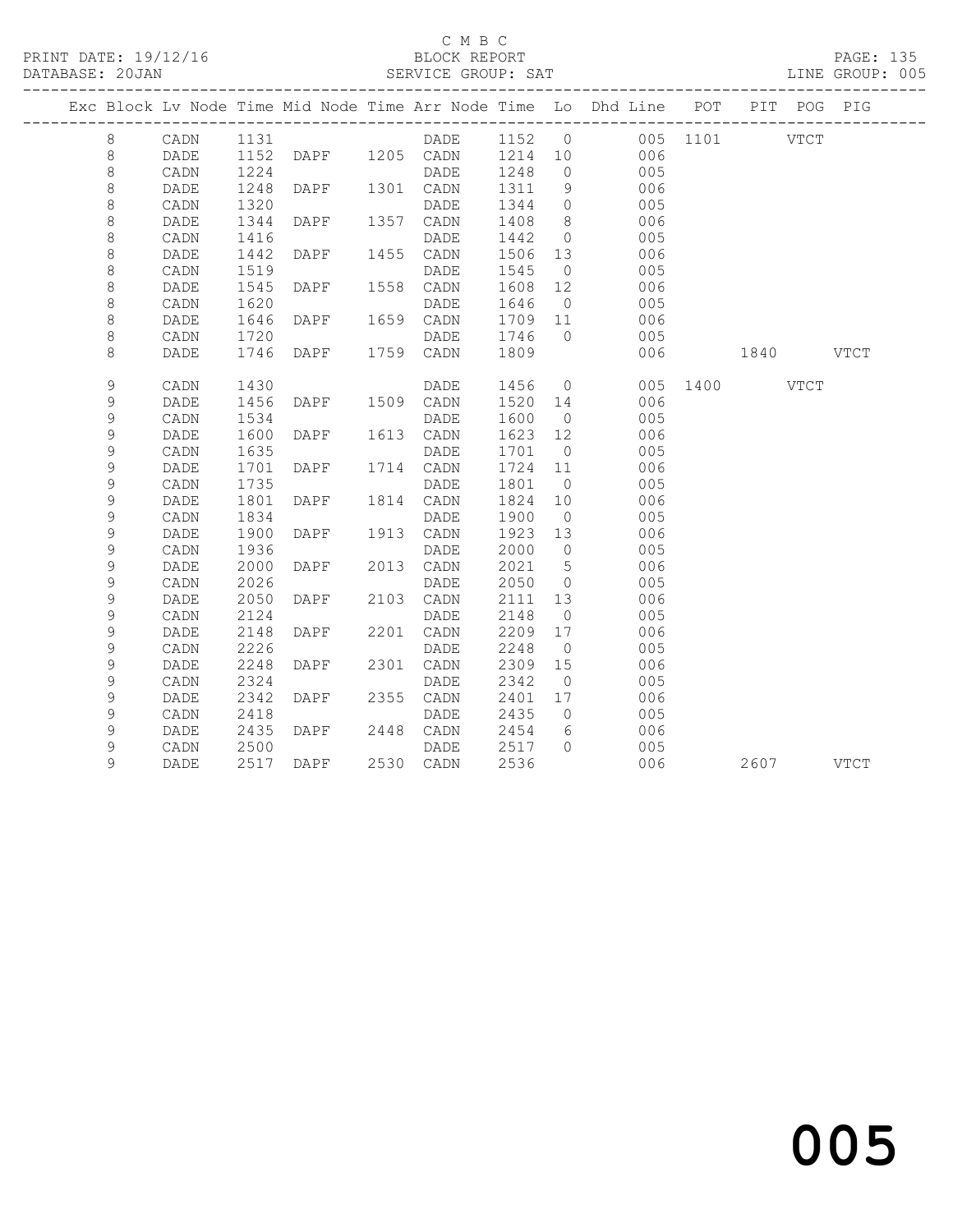## C M B C<br>BLOCK REPORT

### SERVICE GROUP: SAT

|  |    |      |      |      |      |             |      |                | Exc Block Lv Node Time Mid Node Time Arr Node Time Lo Dhd Line POT |     |      | PIT POG PIG |             |
|--|----|------|------|------|------|-------------|------|----------------|--------------------------------------------------------------------|-----|------|-------------|-------------|
|  | 20 | DAHW | 558  |      |      | <b>DADW</b> | 604  | $\overline{0}$ | 006                                                                | 534 |      | <b>VTCT</b> |             |
|  | 20 | DADW | 604  |      |      | CADS        | 619  | 11             | 005                                                                |     |      |             |             |
|  | 20 | CADS | 630  | DAMW |      | 635 DADW    | 643  | $\overline{0}$ | 006                                                                |     |      |             |             |
|  | 20 | DADW | 643  |      |      | CADS        | 658  | 9              | 005                                                                |     |      |             |             |
|  | 20 | CADS | 707  | DAMW | 712  | DADW        | 720  | $\overline{0}$ | 006                                                                |     |      |             |             |
|  | 20 | DADW | 720  |      |      | CADS        | 735  | 16             | 005                                                                |     |      |             |             |
|  | 20 | CADS | 751  | DAMW | 756  | DADW        | 804  | $\overline{0}$ | 006                                                                |     |      |             |             |
|  | 20 | DADW | 804  |      |      | CADS        | 822  | 15             | 005                                                                |     |      |             |             |
|  | 20 | CADS | 837  | DAMW | 842  | DADW        | 850  | $\circ$        | 006                                                                |     |      |             |             |
|  | 20 | DADW | 850  |      |      | CADS        | 908  | 6              | 005                                                                |     |      |             |             |
|  | 20 | CADS | 914  | DAMW | 919  | DADW        | 927  | $\overline{0}$ | 006                                                                |     |      |             |             |
|  | 20 | DADW | 927  |      |      | CADS        | 948  | 10             | 005                                                                |     |      |             |             |
|  | 20 | CADS | 958  | DAMW | 1005 | DADW        | 1015 | $\overline{0}$ | 006                                                                |     |      |             |             |
|  | 20 | DADW | 1015 |      |      | CADS        | 1036 | 11             | 005                                                                |     |      |             |             |
|  | 20 | CADS | 1047 | DAMW | 1054 | DADW        | 1104 | $\overline{0}$ | 006                                                                |     |      |             |             |
|  | 20 | DADW | 1104 |      |      | CADS        | 1126 | 10             | 005                                                                |     |      |             |             |
|  | 20 | CADS | 1136 | DAMW | 1143 | DADW        | 1155 | $\overline{0}$ | 006                                                                |     |      |             |             |
|  | 20 | DADW | 1155 |      |      | CADS        | 1217 | 9              | 005                                                                |     |      |             |             |
|  | 20 | CADS | 1226 | DAMW | 1233 | DADW        | 1245 | $\overline{0}$ | 006                                                                |     |      |             |             |
|  | 20 | DADW | 1245 |      |      | CADS        | 1309 | 6              | 005                                                                |     |      |             |             |
|  | 20 | CADS | 1315 | DAMW | 1322 | DADW        | 1334 | $\Omega$       | 006                                                                |     |      |             |             |
|  | 20 | DADW | 1334 |      |      | CADS        | 1400 | 10             | 005                                                                |     |      |             |             |
|  | 20 | CADS | 1410 | DAMW | 1418 | DADW        | 1430 | $\circ$        | 006                                                                |     |      |             |             |
|  | 20 | DADW | 1430 |      |      | CADS        | 1458 | 9              | 005                                                                |     |      |             |             |
|  | 20 | CADS | 1507 | DAMW | 1515 | DADW        | 1527 | $\circ$        | 006                                                                |     |      |             |             |
|  | 20 | DADW | 1527 |      |      | CADS        | 1555 | 6              | 005                                                                |     |      |             |             |
|  | 20 | CADS | 1601 | DAMW | 1609 | DADW        | 1623 | $\circ$        | 006                                                                |     |      |             |             |
|  | 20 | DADW | 1623 |      |      | CADS        | 1649 | 8              | 005                                                                |     |      |             |             |
|  | 20 | CADS | 1657 | DAMW | 1705 | DADW        | 1717 | $\Omega$       | 006                                                                |     |      |             |             |
|  | 20 | DADW | 1717 |      |      | CADS        | 1744 | 10             | 005                                                                |     |      |             |             |
|  | 20 | CADS | 1754 | DAMW | 1802 | DADW        | 1813 | $\Omega$       | 006                                                                |     |      |             |             |
|  | 20 | DADW | 1813 |      |      | CADS        | 1840 |                | 005                                                                |     | 1909 |             | <b>VTCT</b> |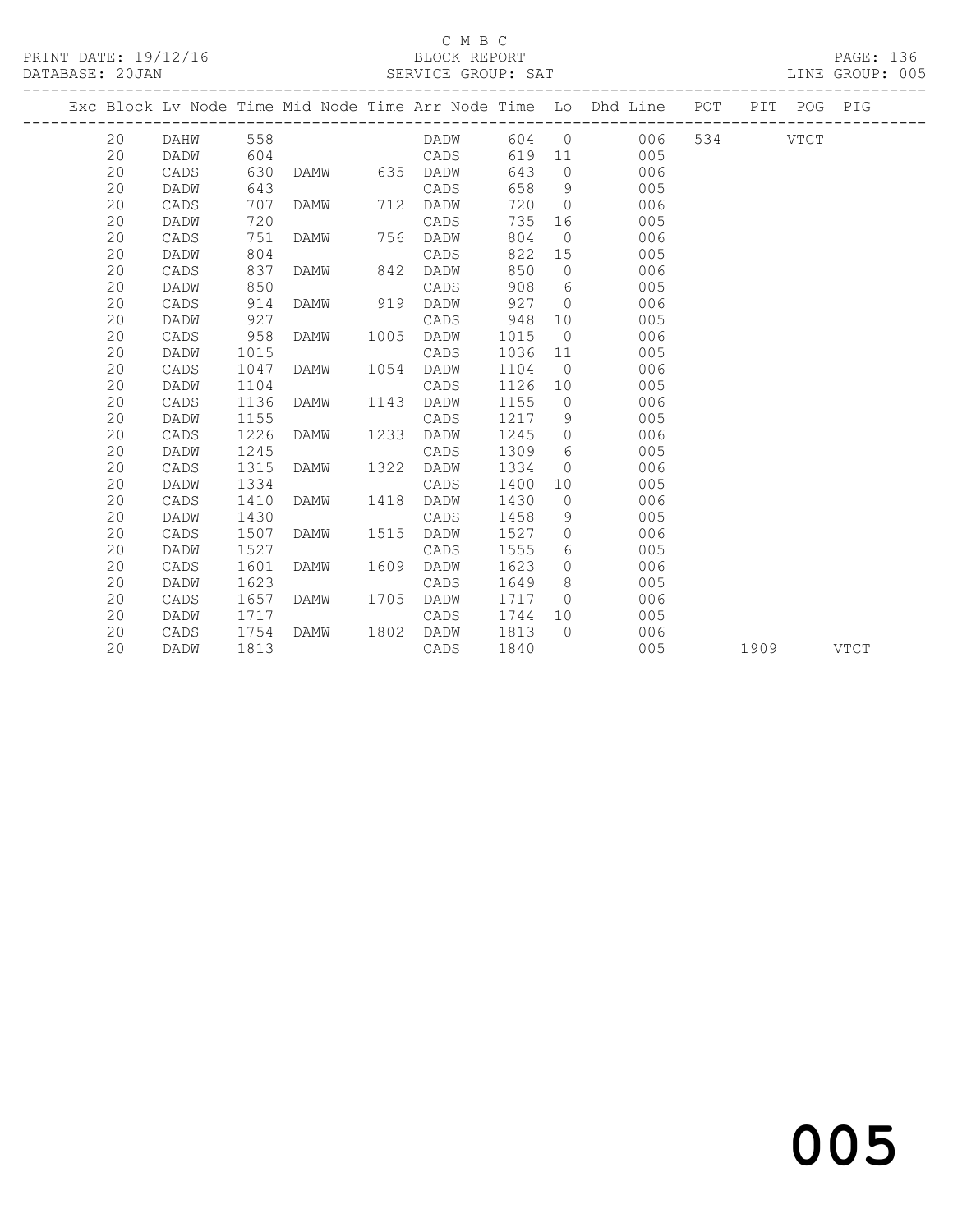# C M B C<br>BLOCK REPORT

SERVICE GROUP: SAT

|  |    |      |      |      |      |                        |         |                 | Exc Block Lv Node Time Mid Node Time Arr Node Time Lo Dhd Line POT PIT |  | POG       | PIG |
|--|----|------|------|------|------|------------------------|---------|-----------------|------------------------------------------------------------------------|--|-----------|-----|
|  | 21 |      |      |      |      | CADS 722 DAMW 727 DADW |         |                 | 735 0 006 652 VTCT                                                     |  |           |     |
|  | 21 | DADW | 735  |      |      | CADS<br>DADW           |         |                 | 753 11 005                                                             |  |           |     |
|  | 21 | CADS | 804  | DAMW |      | 809 DADW               | 817     | $\overline{0}$  | 006                                                                    |  |           |     |
|  | 21 | DADW | 817  |      |      | CADS                   | 835     | 12              | 005                                                                    |  |           |     |
|  | 21 | CADS | 847  | DAMW |      | 852 DADW               | 900     | $\overline{0}$  | 006                                                                    |  |           |     |
|  | 21 | DADW | 900  |      |      | CADS                   | 921     | 9               | 005                                                                    |  |           |     |
|  | 21 | CADS | 930  | DAMW |      | 937 DADW               | 947     | $\overline{0}$  | 006                                                                    |  |           |     |
|  | 21 | DADW | 947  |      |      | CADS                   | 1008    | 11              | 005                                                                    |  |           |     |
|  | 21 | CADS | 1019 | DAMW |      | 1026 DADW              | 1036    | $\overline{0}$  | 006                                                                    |  |           |     |
|  | 21 | DADW | 1036 |      |      | CADS                   | 1058 11 |                 | 005                                                                    |  |           |     |
|  | 21 | CADS | 1109 | DAMW |      | 1116 DADW              | 1126    | $\overline{0}$  | 006                                                                    |  |           |     |
|  | 21 | DADW | 1126 |      |      | CADS                   | 1148    | 10              | 005                                                                    |  |           |     |
|  | 21 | CADS | 1158 | DAMW | 1205 | DADW                   | 1217    | $\overline{0}$  | 006                                                                    |  |           |     |
|  | 21 | DADW | 1217 |      |      | CADS                   | 1239    | 8 <sup>8</sup>  | 005                                                                    |  |           |     |
|  | 21 | CADS | 1247 | DAMW | 1254 | DADW                   | 1306    | $\overline{0}$  | 006                                                                    |  |           |     |
|  | 21 | DADW | 1306 |      |      | CADS                   | 1331    | $5\overline{)}$ | 005                                                                    |  |           |     |
|  | 21 | CADS | 1336 | DAMW | 1343 | DADW                   | 1355    | $\overline{0}$  | 006                                                                    |  |           |     |
|  | 21 | DADW | 1355 |      |      | CADS                   | 1421    | 11              | 005                                                                    |  |           |     |
|  | 21 | CADS | 1432 | DAMW | 1440 | DADW                   | 1452    | $\overline{0}$  | 006                                                                    |  |           |     |
|  | 21 | DADW | 1452 |      |      | CADS                   | 1520    | 6               | 005                                                                    |  |           |     |
|  | 21 | CADS | 1526 | DAMW | 1534 | DADW                   | 1548    | $\overline{0}$  | 006                                                                    |  |           |     |
|  | 21 | DADW | 1548 |      |      | CADS                   | 1614    | 8               | 005                                                                    |  |           |     |
|  | 21 | CADS | 1622 | DAMW | 1630 | DADW                   | 1644    | $\bigcirc$      | 006                                                                    |  |           |     |
|  | 21 | DADW | 1644 |      |      | CADS                   | 1710    | $\overline{7}$  | 005                                                                    |  |           |     |
|  | 21 | CADS | 1717 | DAMW | 1725 | DADW                   | 1737    | $\overline{0}$  | 006                                                                    |  |           |     |
|  | 21 | DADW | 1737 |      |      | CADS                   | 1804    | 12              | 005                                                                    |  |           |     |
|  | 21 | CADS | 1816 | DAMW | 1824 | DADW                   | 1835    | $\overline{0}$  | 006                                                                    |  |           |     |
|  | 21 | DADW | 1835 |      |      | CADS                   | 1902 14 |                 | 005                                                                    |  |           |     |
|  | 21 | CADS | 1916 | DAMW | 1924 | DADW                   | 1935    | $\overline{0}$  | 006                                                                    |  |           |     |
|  | 21 | DADW | 1935 |      |      | CADS                   | 2001 12 |                 | 005                                                                    |  |           |     |
|  | 21 | CADS | 2013 | DAMW | 2020 | DADW                   | 2031    |                 | $\overline{0}$<br>006                                                  |  |           |     |
|  | 21 | DADW | 2031 |      |      | CADS                   | 2055 18 |                 | 005                                                                    |  |           |     |
|  | 21 | CADS | 2113 | DAMW |      | 2120 DADW              | 2131    | $\bigcap$       | 006                                                                    |  |           |     |
|  | 21 | DADW | 2131 |      |      | CADS                   | 2155    |                 | 005                                                                    |  | 2224 VTCT |     |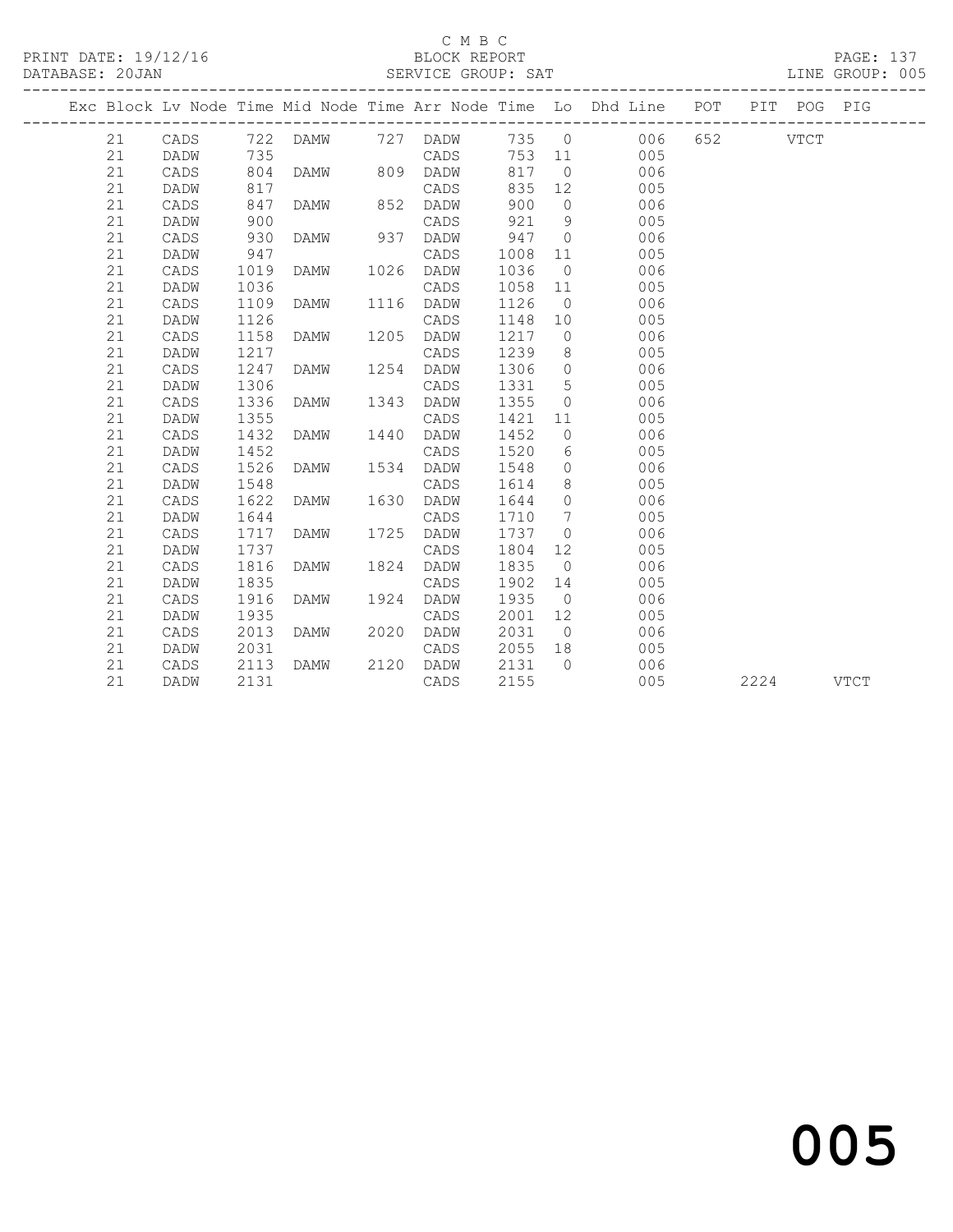# C M B C<br>BLOCK REPORT

|             |             |            | PRINT DATE: 19/12/16 BLOCK REPORT DATABASE: 20JAN SERVICE GROUP: SAT |             |                  |                 |                                                                                |  | PAGE: 138<br>LINE GROUP: 005 |
|-------------|-------------|------------|----------------------------------------------------------------------|-------------|------------------|-----------------|--------------------------------------------------------------------------------|--|------------------------------|
|             |             |            |                                                                      |             |                  |                 | Exc Block Lv Node Time Mid Node Time Arr Node Time Lo Dhd Line POT PIT POG PIG |  |                              |
|             |             |            | 22 DAHW 528                                                          |             |                  |                 | DADW 534 0 006 504 VTCT                                                        |  |                              |
| 22          | DADW        |            | 534                                                                  | CADS 549 21 |                  |                 | 005                                                                            |  |                              |
| 22          | CADS        |            |                                                                      |             | 623              |                 | $\begin{array}{c} 0 \\ 13 \end{array}$<br>006                                  |  |                              |
| 22          | DADW        |            |                                                                      |             | 638              |                 | 005                                                                            |  |                              |
| 22          | CADS        |            | 651 DAMW 656 DADW                                                    |             | 704              | $\overline{0}$  | 006                                                                            |  |                              |
| 22          | DADW        | 704        |                                                                      |             | 719              | 18              | 005                                                                            |  |                              |
| 22          | CADS        | 737        |                                                                      |             | 750              | $\overline{0}$  | 006                                                                            |  |                              |
| 22          | DADW        | 750        |                                                                      | CADS        | 808              | 8 <sup>8</sup>  | 005                                                                            |  |                              |
| 22          | CADS        | 816        | <b>DAMW</b>                                                          | 821 DADW    | 829              | $\overline{0}$  | 006                                                                            |  |                              |
| 22          | DADW        | 829        |                                                                      | CADS        | 847              | 10              | 005                                                                            |  |                              |
| 22          | CADS        | 857<br>910 | CADS<br>DAMW 902 DADW                                                |             | 9⊥<br>931<br>^ባር | $\overline{0}$  | 006                                                                            |  |                              |
| 22          | DADW        |            |                                                                      | CADS        |                  | 12              | 005                                                                            |  |                              |
| 22          | CADS        | 943        | <b>DAMW</b>                                                          | 950 DADW    | 1000             | $\overline{0}$  | 006                                                                            |  |                              |
| 22          | DADW        | 1000       |                                                                      | CADS        | 1021             | 12              | 005                                                                            |  |                              |
| 22          | CADS        | 1033       | DAMW 1040 DADW                                                       |             | 1050             | $\overline{0}$  | 006                                                                            |  |                              |
| 22          | DADW        | 1050       |                                                                      | CADS        | 1112             | 10              | 005                                                                            |  |                              |
| 22          | CADS        | 1122       | DAMW 1129 DADW                                                       |             | 1141             | $\overline{0}$  | 006                                                                            |  |                              |
| 22          | DADW        | 1141       |                                                                      | CADS        | 1203             | 9               | 005                                                                            |  |                              |
| 22          | CADS        | 1212       | DAMW 1219 DADW                                                       |             | 1231             | $\overline{0}$  | 006                                                                            |  |                              |
| 22          | DADW        | 1231       |                                                                      | CADS        | 1255             | $6\overline{6}$ | 005                                                                            |  |                              |
| 22          | CADS        | 1301       | DAMW 1308 DADW                                                       |             | 1320             | $\overline{0}$  | 006                                                                            |  |                              |
| 22          | DADW        | 1320       | CADS<br>DAMW 1357 DADW                                               | CADS        | 1345             | $5^{\circ}$     | 005                                                                            |  |                              |
| 22          | CADS        | 1350       |                                                                      |             | 1409             | $\overline{0}$  | 006                                                                            |  |                              |
| 22          | DADW        | 1409       |                                                                      | CADS        | 1435             | 11              | 005                                                                            |  |                              |
| 22          | CADS        | 1446       | DAMW 1454 DADW                                                       |             | 1506             | $\overline{0}$  | 006                                                                            |  |                              |
| $2\sqrt{2}$ | DADW        | 1506       |                                                                      | CADS        | 1534<br>1602     | 6               | 005                                                                            |  |                              |
| 22          | CADS        | 1540       | DAMW 1548 DADW                                                       |             |                  | $\overline{0}$  | 006                                                                            |  |                              |
| 22          | DADW        | 1602       |                                                                      | CADS        | 1628             | 8               | 005                                                                            |  |                              |
| $2\sqrt{2}$ | CADS        | 1636       | DAMW 1644 DADW                                                       |             | 1658             | $\circ$         | 006                                                                            |  |                              |
| 22          | DADW        | 1658       |                                                                      | CADS        | 1724             | $\overline{7}$  | 005                                                                            |  |                              |
| 22          | CADS        | 1731       | DAMW 1739 DADW                                                       |             | 1751             | $\overline{0}$  | 006                                                                            |  |                              |
| 22          | <b>DADW</b> | 1751       |                                                                      | CADS        | 1818             | 8 <sup>8</sup>  | 005                                                                            |  |                              |
| 22          | CADS        | 1826       | DAMW                                                                 | 1834 DADW   | 1845             | $\overline{0}$  | 006                                                                            |  |                              |
| 22          | DADW        | 1845       |                                                                      | CADS        | 1912             | 14              | 005                                                                            |  |                              |
| 22          | CADS        | 1926       | DAMW 1934 DADW                                                       |             | 1945             |                 | $\overline{0}$<br>006                                                          |  |                              |
| 22          | DADW        | 1945       |                                                                      | CADS        | 2011             | 14              | 005                                                                            |  |                              |
| 22          | CADS        | 2025       | DAMW                                                                 | 2032 DADW   | 2043             | $\overline{0}$  | 006                                                                            |  |                              |
| 22          | <b>DADW</b> | 2043       |                                                                      | CADS        | 2107 18          |                 | 005                                                                            |  |                              |

 22 CADS 2125 DAMW 2132 DADW 2143 0 006 22 DADW 2143 CADS 2207 6 005 22 CADS 2213 DAMW 2220 DADW 2231 0 006

2322 VTCT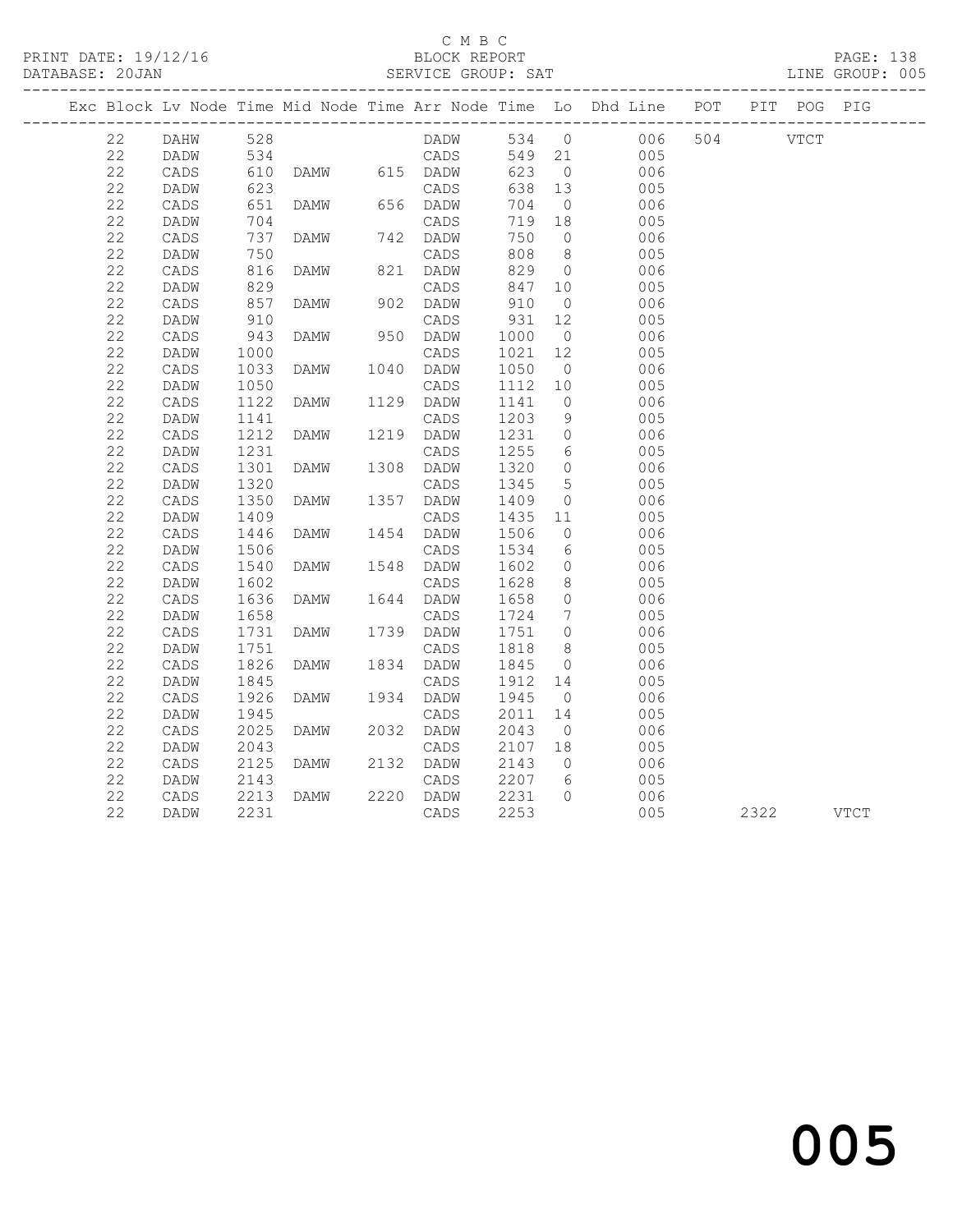# C M B C<br>BLOCK REPORT

SERVICE GROUP: SAT

|          |              |              |                                    |      |              |                |                 | Exc Block Lv Node Time Mid Node Time Arr Node Time Lo Dhd Line POT PIT POG PIG |           |             |
|----------|--------------|--------------|------------------------------------|------|--------------|----------------|-----------------|--------------------------------------------------------------------------------|-----------|-------------|
| 23       | DAHW         | 833          |                                    |      |              |                |                 | DADW 840 0 006 806 VTCT                                                        |           |             |
| 23       | DADW         | 840          |                                    |      | CADS 858 9   |                |                 | $005$                                                                          |           |             |
| 23       | CADS         | 907          | DAMW 912 DADW                      |      |              | 9200           |                 | 006                                                                            |           |             |
| 23       | DADW         | 920          |                                    |      | CADS         | 941            | 10              | 005                                                                            |           |             |
| 23       | CADS         | 951          | DAMW                               |      | 958 DADW     | 1008           | $\overline{0}$  | 006                                                                            |           |             |
| 23       | DADW         | 1008         |                                    |      | CADS         | 1029           |                 | $11$<br>005                                                                    |           |             |
| 23       | CADS         | 1040         | DAMW                               |      | 1047 DADW    | 1057           |                 | $\overline{0}$<br>006                                                          |           |             |
| 23       | DADW         | 1057         |                                    |      | CADS         | 1119           | 10              | 005                                                                            |           |             |
| 23       | CADS         | 1129         | DAMW                               |      | 1136 DADW    | 1148           | $\overline{0}$  | 006                                                                            |           |             |
| 23       | DADW         | 1148         |                                    |      | CADS         | 1210           | 9               | 005                                                                            |           |             |
| 23       | CADS         | 1219         | DAMW                               |      | 1226 DADW    | 1238 0         |                 | 006                                                                            |           |             |
| 23       | DADW         | 1238         |                                    |      | CADS         | 1302           | 6               | 005                                                                            |           |             |
| 23       | CADS         | 1308         | DAMW                               |      | 1315 DADW    | 1327           | $\overline{0}$  | 006                                                                            |           |             |
| 23       | DADW         | 1327         |                                    |      | CADS         | 1352           | 12              | 005                                                                            |           |             |
| 23       | CADS         | 1404         | DAMW                               |      | 1411 DADW    | 1423           |                 | $\overline{O}$<br>006                                                          |           |             |
| 23       | DADW         | 1423         |                                    |      | CADS         | 1449           | 11              | 005                                                                            |           |             |
| 23       | CADS         | 1500         | DAMW                               |      | 1508 DADW    | 1520           | $\overline{0}$  | 006                                                                            |           |             |
| 23       | DADW         | 1520         |                                    |      | CADS         | 1548           | $6\overline{6}$ | 005                                                                            |           |             |
| 23       | CADS         | 1554         | DAMW                               |      | 1602 DADW    | 1616           | $\overline{0}$  | 006                                                                            |           |             |
| 23       | DADW         | 1616         |                                    |      | CADS         | 1642           | 9               | 005                                                                            |           |             |
| 23       | CADS         | 1651         | DAMW                               |      | 1659 DADW    | 1711 0         |                 | 006                                                                            |           |             |
| 23       | DADW         | 1711         |                                    |      | CADS         | 1737 9         |                 | 005                                                                            |           |             |
| 23       | CADS         | 1746         | DAMW                               |      | 1754 DADW    | 1805           | $\overline{0}$  | 006                                                                            |           |             |
| 23       | DADW         | 1805         |                                    |      | CADS         | 1832 14        |                 | 005                                                                            |           |             |
| 23<br>23 | CADS         | 1846<br>1905 | DAMW 1854 DADW                     |      |              | 1905 0<br>1931 |                 | 006                                                                            |           |             |
|          | DADW         |              |                                    |      | CADS         |                |                 | 005                                                                            | 2000 VTCT |             |
| 24       | DAHW         | 947          |                                    |      | DADW         | 954 0          |                 | 006                                                                            | 920 VTCT  |             |
| 24       | DADW         | 954          |                                    |      | CADS         | 1015 11        |                 | 005                                                                            |           |             |
| 24       | CADS         | 1026         | DAMW 1033 DADW                     |      |              | 1043           | $\overline{0}$  | 006                                                                            |           |             |
| 24       | DADW         | 1043         |                                    |      | CADS         | 1105           | 9               | 005                                                                            |           |             |
| 24       | CADS         | 1114         | DAMW                               |      | 1121 DADW    | 1133           |                 | $\overline{0}$<br>006                                                          |           |             |
| 24       | DADW         | 1133         |                                    |      | CADS         | 1155           | 10              | 005                                                                            |           |             |
| 24       | CADS         | 1205         | DAMW                               |      | 1212 DADW    | 1224           | $\overline{0}$  | 006                                                                            |           |             |
| 24       | DADW         | 1224         |                                    |      | CADS         | 1246           | 8 <sup>8</sup>  | 005                                                                            |           |             |
| 24       | CADS         | 1254         | DAMW                               |      | 1301 DADW    | 1313           | $\overline{0}$  | 006                                                                            |           |             |
| 24       | DADW         | 1313         |                                    |      | CADS         | 1338           | $5\overline{)}$ | 005                                                                            |           |             |
| 24       | CADS         | 1343<br>1402 | DAMW                               |      | 1350 DADW    | 1402           | $\overline{0}$  | 006                                                                            |           |             |
| 24       | DADW         |              |                                    |      | CADS         | 1428 11        |                 | 005                                                                            |           |             |
|          |              |              | 24 CADS 1439 DAMW 1447 DADW 1459 0 |      |              |                |                 | 006                                                                            |           |             |
| 24       | DADW         | 1459         |                                    |      | CADS         | 1527           | 6               | 005                                                                            |           |             |
| 24<br>24 | CADS         | 1533         | DAMW                               | 1541 | DADW         | 1555<br>1621   | 0               | 006<br>005                                                                     |           |             |
| 24       | DADW<br>CADS | 1555<br>1629 | DAMW                               | 1637 | CADS<br>DADW | 1651           | 8<br>0          | 006                                                                            |           |             |
| 24       | DADW         | 1651         |                                    |      | CADS         | 1717           | 7               | 005                                                                            |           |             |
| 24       | CADS         | 1724         | DAMW                               | 1732 | DADW         | 1744           | 0               | 006                                                                            |           |             |
| 24       | DADW         | 1744         |                                    |      | CADS         | 1811           |                 | 005                                                                            | 1840      | <b>VTCT</b> |
|          |              |              |                                    |      |              |                |                 |                                                                                |           |             |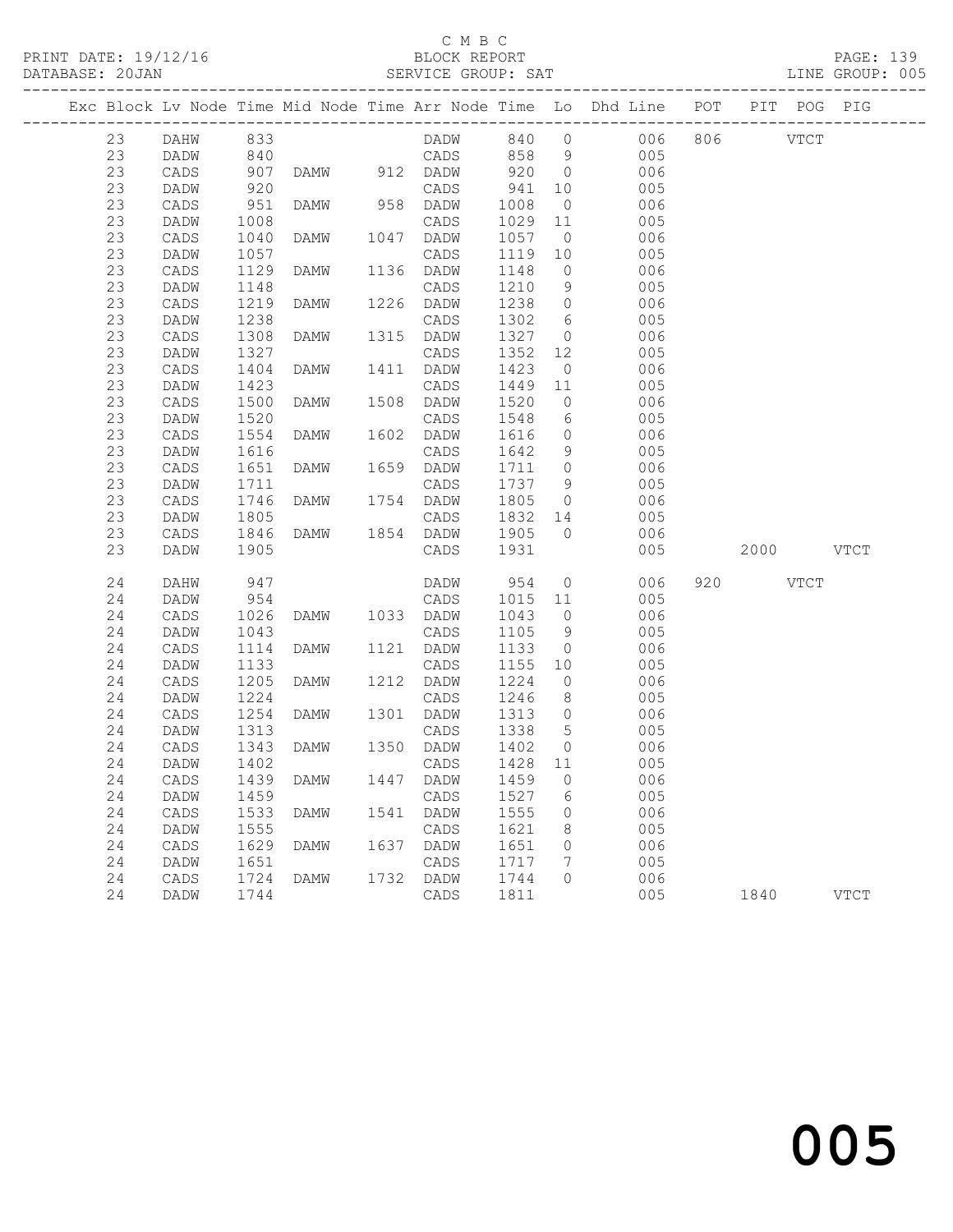# C M B C

PRINT DATE: 19/12/16 BLOCK REPORT PAGE: 140 DATABASE: 20JAN SERVICE GROUP: SAT ------------------------------------------------------------------------------------------------- Exc Block Lv Node Time Mid Node Time Arr Node Time Lo Dhd Line POT PIT POG PIG ------------------------------------------------------------------------------------------------- 25 DAHW 927 DADW 934 0 006 900 VTCT 25 DADW 934 CADS 955 10 005 25 CADS 1005 DAMW 1012 DADW 1022 0 006 25 DADW 1022 CADS 1043 11 005 25 CADS 1054 DAMW 1101 DADW 1111 0 006 25 DADW 1111 CADS 1133 10 005 25 CADS 1143 DAMW 1150 DADW 1202 0 006 25 DADW 1202 CADS 1224 9 005 25 CADS 1233 DAMW 1240 DADW 1252 0 006 25 DADW 1252 CADS 1316 6 005 25 CADS 1322 DAMW 1329 DADW 1341 0 006 25 DADW 1341 CADS 1407 10 005 25 CADS 1417 DAMW 1425 DADW 1437 0 006 25 DADW 1437 CADS 1505 9 005 25 CADS 1054 DAMW 1101 DADW 1111 0 006<br>
25 DADW 1111 0 CADS 1133 DAMW 1150 DADW 1202 0<br>
25 CADS 1143 DAMW 1150 DADW 1202 0<br>
25 CADS 1233 DAMW 1240 DADW 1252 0<br>
25 CADS 1233 DAMW 1340 DADW 1252 0<br>
25 CADS 1322 DAMW 1329 DAD 25 DADW 1534 CADS 1600 8 005 25 CADS 1608 DAMW 1616 DADW 1630 0 006 25 DADW 1630 CADS 1656 8 005 25 CADS 1704 DAMW 1712 DADW 1724 0 006 25 DADW 1724 CADS 1751 10 005 25 CADS 1801 DAMW 1809 DADW 1820 0 006 25 DADW 1820 CADS 1847 9 005 25 CADS 1856 DAMW 1904 DADW 1915 0 006 25 DADW 1915 CADS 1941 8 005 25 CADS 1949 DAMW 1956 DADW 2007 0 006 25 DADW 2007 CADS 2033 16 005 25 CADS 2049 DAMW 2056 DADW 2107 0 006 25 DADW 2107 CADS 2131 18 005 25 CADS 2149 DAMW 2156 DADW 2207 0 006 25 DADW 2207 CADS 2229 8 005 25 CADS 2237 DAMW 2244 DADW 2255 0 006 25 DADW 2255 CADS 2317 15 005 25 CADS 2332 DAMW 2339 DADW 2350 0 006 25 DADW 2350 CADS 2408 4 005 25 CADS 2412 DAMW 2419 DADW 2430 0 006 25 DADW 2007<br>
25 CADS 2049 DAMW 2056 DADW 2103 16<br>
25 DADW 2107<br>
25 DADW 2107<br>
25 CADS 2149 DAMW 2156 DADW 2207 0<br>
25 CADS 2207<br>
25 CADS 2237 DAMW 2156 DADW 2207 0<br>
25 CADS 2237 DAMW 2244 DADW 2255 0<br>
25 CADS 2237 DAMW 224 25 CADS 2452 DAMW 2459 DADW 2510 0<br>25 DADW 2510 0 CADS 2528 14

 25 DADW 2510 CADS 2528 14 005 25 CADS 2542 DAMW 2549 DADW 2600 0 006

25 DADW 2600 BURO 2609 005 2635 VTCT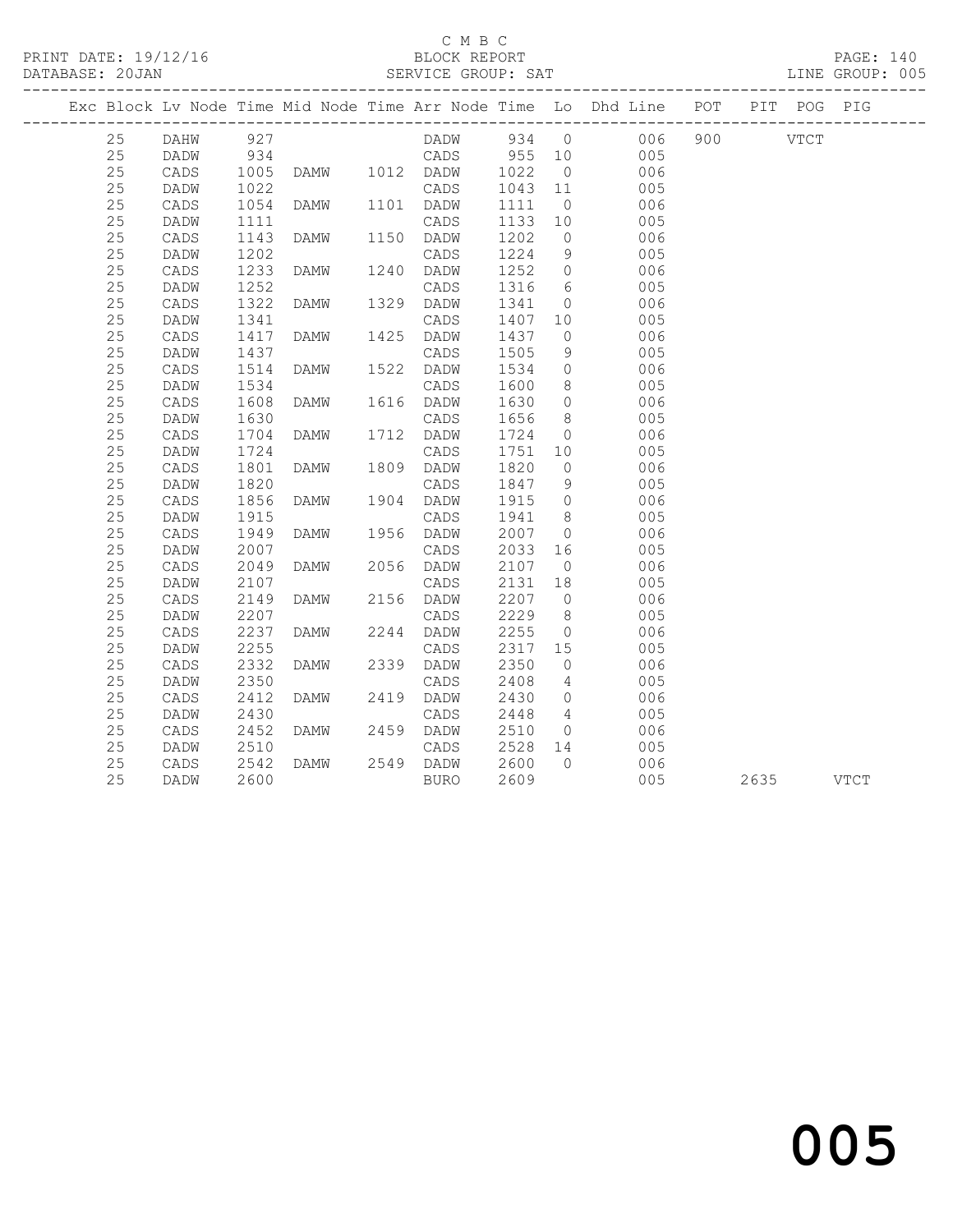# $\begin{tabular}{lllll} \multicolumn{2}{c}{\textbf{C} M B C} & \multicolumn{2}{c}{\textbf{C} M B C} \\ \multicolumn{2}{c}{\textbf{P RINT} \textbf{DATE: }} 19/12/16 & \multicolumn{2}{c}{\textbf{C} M B C} \\ \multicolumn{2}{c}{\textbf{D} M T} & \multicolumn{2}{c}{\textbf{D} M T} & \multicolumn{2}{c}{\textbf{D} M T} \\ \multicolumn{2}{c}{\textbf{D} M T} & \multicolumn{2}{c}{\textbf{D} M T} & \multicolumn{2}{c}{\textbf{D} M T} \\ \$

DATABASE: 20JAN SERVICE GROUP: SAT LINE GROUP: 005 -------------------------------------------------------------------------------------------------

| Exc Block Lv Node Time Mid Node Time Arr Node Time Lo Dhd Line |                 |              |             |      |                 |              |                      |            | POT | PIT  | POG         | PIG         |  |
|----------------------------------------------------------------|-----------------|--------------|-------------|------|-----------------|--------------|----------------------|------------|-----|------|-------------|-------------|--|
| 26                                                             | CADS            | 923          | DAMW        | 930  | DADW            | 940          | $\overline{0}$       | 006        | 853 |      | <b>VTCT</b> |             |  |
| 26                                                             | DADW            | 940          |             |      | CADS            | 1001         | 11                   | 005        |     |      |             |             |  |
| 26                                                             | CADS            | 1012         | DAMW        | 1019 | DADW            | 1029         | $\overline{0}$       | 006        |     |      |             |             |  |
| 26                                                             | DADW            | 1029         |             |      | CADS            | 1050         | 12                   | 005        |     |      |             |             |  |
| 26                                                             | CADS            | 1102         | <b>DAMW</b> | 1109 | DADW            | 1119         | $\circ$              | 006        |     |      |             |             |  |
| 26                                                             | DADW            | 1119         |             |      | CADS            | 1141         | 10                   | 005        |     |      |             |             |  |
| 26                                                             | CADS            | 1151         | <b>DAMW</b> | 1158 | DADW            | 1210         | $\circ$              | 006        |     |      |             |             |  |
| 26                                                             | DADW            | 1210         |             |      | CADS            | 1232         | 8                    | 005        |     |      |             |             |  |
| 26                                                             | CADS            | 1240         | DAMW        | 1247 | DADW            | 1259         | 0                    | 006        |     |      |             |             |  |
| 26                                                             | DADW            | 1259         |             |      | CADS            | 1323         | 6                    | 005        |     |      |             |             |  |
| 26                                                             | CADS            | 1329         | <b>DAMW</b> | 1336 | DADW            | 1348         | $\circ$              | 006        |     |      |             |             |  |
| 26                                                             | DADW            | 1348         |             |      | CADS            | 1414         | 11                   | 005        |     |      |             |             |  |
| 26                                                             | $\mathtt{CADS}$ | 1425         | <b>DAMW</b> | 1433 | DADW            | 1445         | $\circ$              | 006        |     |      |             |             |  |
| 26                                                             | DADW            | 1445         |             |      | CADS            | 1513         | 8                    | 005        |     |      |             |             |  |
| 26                                                             | CADS            | 1521         | <b>DAMW</b> | 1529 | DADW            | 1541         | $\circ$              | 006        |     |      |             |             |  |
| 26                                                             | DADW            | 1541         |             |      | CADS            | 1607         | 8                    | 005        |     |      |             |             |  |
| 26                                                             | CADS            | 1615         | <b>DAMW</b> | 1623 | DADW            | 1637         | $\circ$              | 006        |     |      |             |             |  |
| 26                                                             | DADW            | 1637         |             |      | CADS            | 1703         | 7                    | 005        |     |      |             |             |  |
| 26                                                             | CADS            | 1710         | <b>DAMW</b> | 1718 | DADW            | 1730         | $\circ$              | 006        |     |      |             |             |  |
| 26                                                             | DADW            | 1730         |             |      | CADS            | 1757         | 12                   | 005        |     |      |             |             |  |
| 26                                                             | CADS            | 1809         | DAMW        | 1817 | DADW            | 1828         | $\circ$              | 006        |     |      |             |             |  |
| 26                                                             | DADW            | 1828         |             |      | CADS            | 1855         | 11                   | 005        |     |      |             |             |  |
| 26                                                             | CADS            | 1906         | DAMW        | 1914 | DADW            | 1925         | $\overline{0}$       | 006        |     |      |             |             |  |
| 26                                                             | DADW            | 1925         |             |      | CADS            | 1951         | 10                   | 005        |     |      |             |             |  |
| 26                                                             | CADS            | 2001         | <b>DAMW</b> | 2008 | DADW            | 2019         | $\overline{0}$       | 006        |     |      |             |             |  |
| 26                                                             | DADW            | 2019         |             |      | $\mathtt{CADS}$ | 2045         | 16                   | 005        |     |      |             |             |  |
| 26                                                             | CADS            | 2101         | DAMW        | 2108 | DADW            | 2119         | $\overline{0}$       | 006        |     |      |             |             |  |
| 26                                                             | DADW            | 2119         |             |      | CADS            | 2143         | 18                   | 005        |     |      |             |             |  |
| 26                                                             | CADS            | 2201         | <b>DAMW</b> | 2208 | DADW            | 2219         | $\circ$              | 006        |     |      |             |             |  |
| 26<br>26                                                       | DADW            | 2219<br>2252 | <b>DAMW</b> |      | CADS            | 2241<br>2310 | 11<br>$\overline{0}$ | 005        |     |      |             |             |  |
| 26                                                             | CADS            | 2310         |             | 2259 | DADW            | 2332         |                      | 006        |     |      |             |             |  |
| 26                                                             | DADW<br>CADS    | 2352         | <b>DAMW</b> | 2359 | CADS<br>DADW    | 2410         | 20<br>$\circ$        | 005<br>006 |     |      |             |             |  |
| 26                                                             | DADW            | 2410         |             |      | CADS            | 2428         | 4                    | 005        |     |      |             |             |  |
| 26                                                             | CADS            | 2432         | <b>DAMW</b> | 2439 | DADW            | 2450         | $\circ$              | 006        |     |      |             |             |  |
| 26                                                             | DADW            | 2450         |             |      | CADS            | 2508         | 4                    | 005        |     |      |             |             |  |
| 26                                                             | CADS            | 2512         | DAMW        | 2519 | DADW            | 2530         | $\Omega$             | 006        |     |      |             |             |  |
| 26                                                             | DADW            | 2530         |             |      | <b>BURO</b>     | 2539         |                      | 005        |     | 2605 |             | <b>VTCT</b> |  |
|                                                                |                 |              |             |      |                 |              |                      |            |     |      |             |             |  |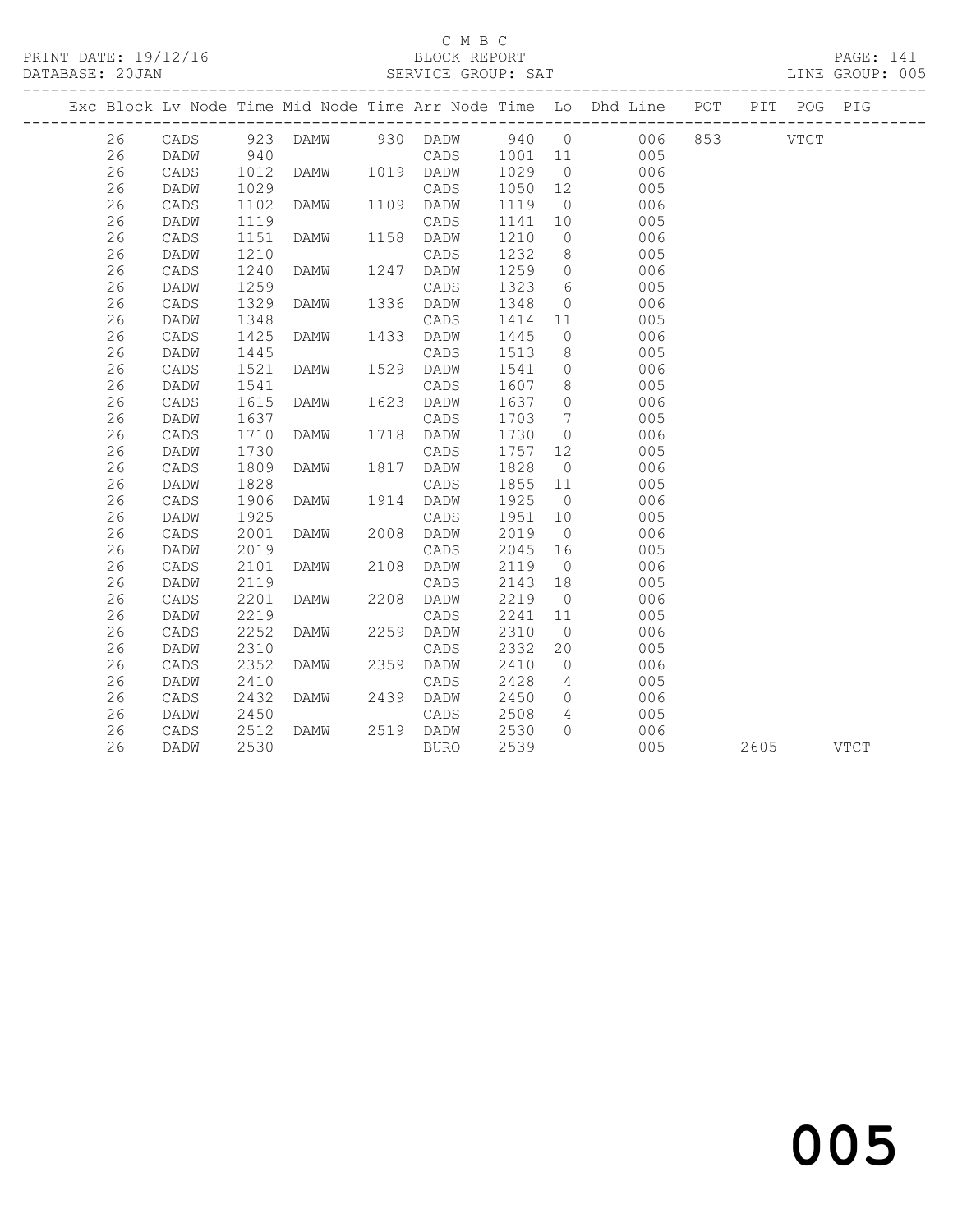PRINT DATE: 19/12/16 BLOCK REPORT<br>
DATABASE: 20.JAN SERVICE GROUP: SAT

# C M B C<br>BLOCK REPORT

PAGE: 142<br>LINE GROUP: 005

| DAIADAOL. ZUUAN |    |      |      |           | ALLAT SHOOL. WAI |      |                |                                                                    |      |             | TIME GIVOOT . |
|-----------------|----|------|------|-----------|------------------|------|----------------|--------------------------------------------------------------------|------|-------------|---------------|
|                 |    |      |      |           |                  |      |                | Exc Block Lv Node Time Mid Node Time Arr Node Time Lo Dhd Line POT |      | PIT POG PIG |               |
|                 | 28 | CADS |      |           |                  |      |                | 1357 DAMW 1404 DADW 1416 0 006 1327 VTCT                           |      |             |               |
|                 | 28 | DADW | 1416 |           | CADS             | 1442 |                | 11 7<br>005                                                        |      |             |               |
|                 | 28 | CADS | 1453 | DAMW 1501 | DADW             | 1513 |                | $\overline{0}$<br>006                                              |      |             |               |
|                 | 28 | DADW | 1513 |           | CADS             | 1541 |                | $6 \qquad \qquad$<br>005                                           |      |             |               |
|                 | 28 | CADS | 1547 | DAMW 1555 | DADW             | 1609 |                | $\Omega$<br>006                                                    |      |             |               |
|                 | 28 | DADW | 1609 |           | CADS             | 1635 | 9              | 005                                                                |      |             |               |
|                 | 28 | CADS | 1644 | DAMW 1652 | DADW             | 1704 | $\circ$        | 006                                                                |      |             |               |
|                 | 28 | DADW | 1704 |           | CADS             | 1730 | 8              | 005                                                                |      |             |               |
|                 | 28 | CADS | 1738 | DAMW 1746 | DADW             | 1758 | $\overline{0}$ | 006                                                                |      |             |               |
|                 | 28 | DADW | 1758 |           | CADS             | 1825 | 11             | 005                                                                |      |             |               |
|                 | 28 | CADS | 1836 | DAMW 1844 | DADW             | 1855 | $\overline{0}$ | 006                                                                |      |             |               |
|                 | 28 | DADW | 1855 |           | CADS             | 1922 | 14             | 005                                                                |      |             |               |
|                 | 28 | CADS | 1936 | DAMW 1944 | DADW             | 1955 |                | $\overline{0}$<br>006                                              |      |             |               |
|                 | 28 | DADW | 1955 |           | CADS             | 2021 |                | 005                                                                |      |             |               |
|                 | 28 | CADS | 2037 | DAMW 2044 | DADW             | 2055 |                | $\overline{0}$<br>006                                              |      |             |               |
|                 | 28 | DADW | 2055 |           | CADS             | 2119 |                | 005                                                                |      |             |               |
|                 | 28 | CADS | 2137 | DAMW 2144 | DADW             | 2155 | $\overline{0}$ | 006                                                                |      |             |               |
|                 | 28 | DADW | 2155 |           | CADS             | 2219 | 6              | 005                                                                |      |             |               |
|                 | 28 | CADS | 2225 | DAMW 2232 | DADW             | 2243 | $\circ$        | 006                                                                |      |             |               |
|                 | 28 | DADW | 2243 |           | CADS             | 2305 | $7\phantom{0}$ | 005                                                                |      |             |               |
|                 | 28 | CADS | 2312 | DAMW 2319 | DADW             | 2330 | $\bigcap$      | 006                                                                |      |             |               |
|                 | 28 | DADW | 2330 |           | CADS             | 2352 |                | 005                                                                | 2421 |             | VTCT          |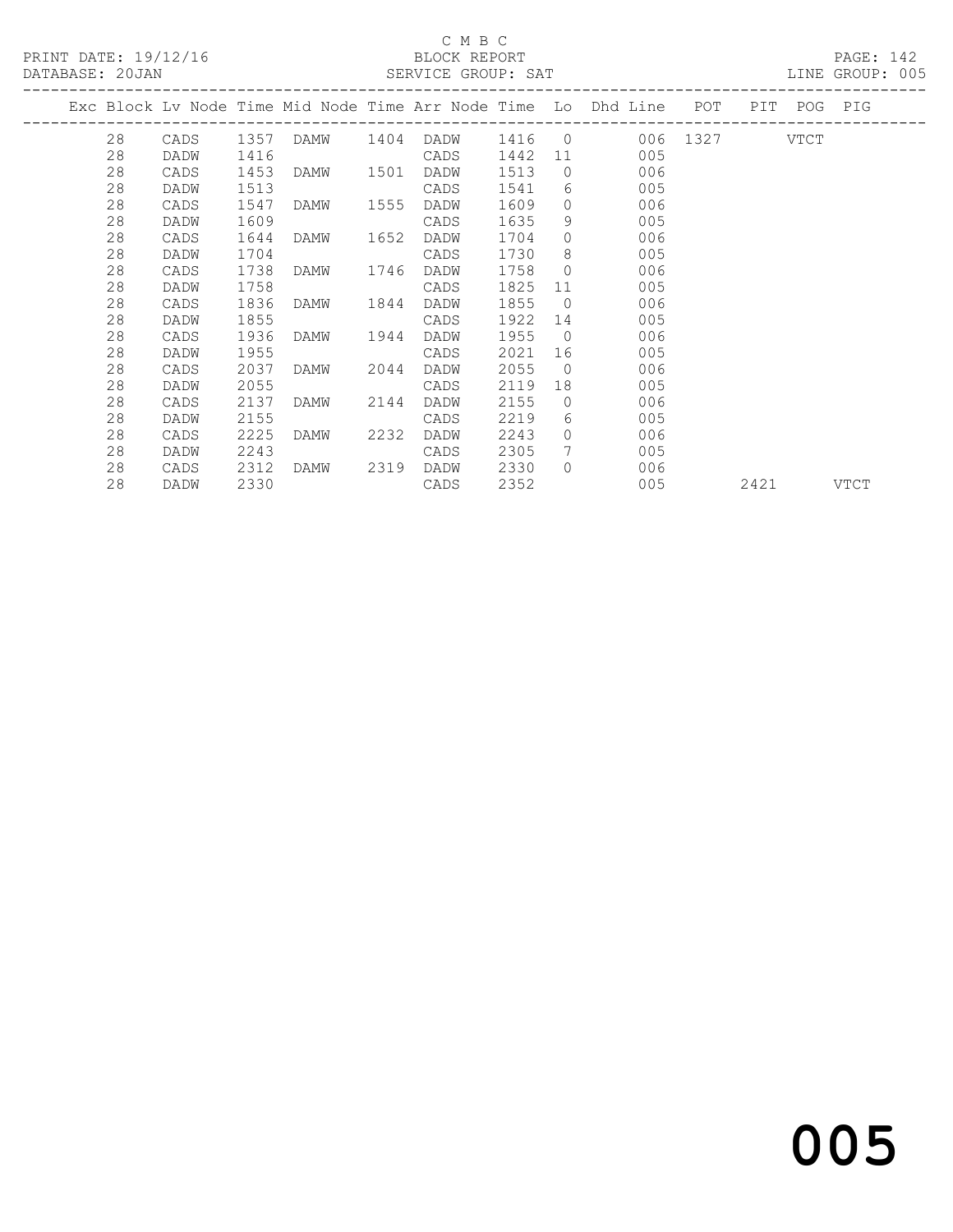|  |                                                                                  |                                                                                                                            |                                                                                                              |                                                                                                              |                                                                      |                                                                                                 |                                                                      |                                           | C M B C<br>PRINT DATE: 19/12/16 BLOCK REPORT PAGE: 143<br>DATABASE: 20JAN SERVICE GROUP: SAT LINE GROUP: 007                                                                                                                                                                                                                                  |                  |             |  |
|--|----------------------------------------------------------------------------------|----------------------------------------------------------------------------------------------------------------------------|--------------------------------------------------------------------------------------------------------------|--------------------------------------------------------------------------------------------------------------|----------------------------------------------------------------------|-------------------------------------------------------------------------------------------------|----------------------------------------------------------------------|-------------------------------------------|-----------------------------------------------------------------------------------------------------------------------------------------------------------------------------------------------------------------------------------------------------------------------------------------------------------------------------------------------|------------------|-------------|--|
|  |                                                                                  |                                                                                                                            |                                                                                                              |                                                                                                              |                                                                      |                                                                                                 |                                                                      |                                           | 5 AV & GRANVILLE ST AND STRIP OF DULP WE WALLE A DUNBAR STRIP OR ANYILLE & DUNSMUIR HODM HOWE & DUNSMUIR<br>SERD MANAIMO & DUNDAS NAST NANAIMO STATION<br>NADU PENDER & HAMILTON VTCT Vancouver Trolley Depot<br>-------------------                                                                                                          |                  |             |  |
|  |                                                                                  |                                                                                                                            |                                                                                                              |                                                                                                              |                                                                      |                                                                                                 |                                                                      |                                           | Exc Block Lv Node Time Mid Node Time Arr Node Time Lo Dhd Line POT PIT POG PIG                                                                                                                                                                                                                                                                |                  |             |  |
|  | 31<br>31<br>31<br>31<br>31<br>31<br>31<br>31<br>31<br>31                         | GRDM<br>NAST<br>DULP<br>NAST<br>DULP<br>NAST<br>DULP<br>NAST<br>DULP<br>NAST                                               | 1029<br>1156<br>1324<br>1457<br>1640<br>1807                                                                 | PNHM<br>5GRN<br>PNHM<br>5GRN<br>PNHM                                                                         | 1841                                                                 | <b>DULP</b>                                                                                     |                                                                      |                                           | 550 NADU 606 NAST 617 24 007 527 VTCT<br>641 PNHM 708 DULP 738 12 007<br>750 5GRN 812 NAST 849 12 007<br>901 PNHM 930 DULP 1011 18 007<br>5GRN 1057 NAST 1140 16 007<br>1228 DULP 1316 8 007<br>1357 NAST 1445 12 007<br>1532 DULP 1623 17 007<br>1712 NAST 1758 9 007<br>1929 007 1945 VTCT                                                  |                  |             |  |
|  | 32<br>32<br>32<br>32<br>32<br>32<br>32<br>32<br>32<br>32<br>32<br>32<br>32<br>32 | DULP<br>NAST<br>DULP<br>NAST<br>DULP<br>NAST<br>DULP<br>NAST<br>DULP<br>NAST<br>DULP<br>NAST<br>DULP<br>NAST               | 553<br>701<br>805<br>$916$<br>$1042$<br>1211<br>1340<br>1509<br>1652<br>1822<br>1952<br>2109<br>2234<br>2350 | 5GRN<br>PNHM<br>5GRN<br>PNHM<br>5GRN<br>PNHM<br>5GRN<br>PNHM<br>5GRN<br>PNHM<br>5GRN<br>PNHM<br>5GRN<br>PNHM | 827<br>2019<br>2137<br>2259<br>2418                                  | 1112 NAST                                                                                       |                                                                      |                                           | 612 NAST 646 15 007<br>728 DULP 758 7 007<br>NAST 904 12 007<br>945 DULP 1026 16 007<br>1112 NAST 1155 16 007<br>1243 DULP 1331 9 007<br>1412 NAST 1500 9 007<br>1544 DULP 1635 17 007<br>1724 NAST 1810 12 007<br>$1856$ DULP $1943$ 9 007<br>NAST 2101 8 007<br>001<br>NAST 2337 13 007<br>001<br>001<br>007<br>007<br>007<br>007 2511 VTCT | 528 VTCT         |             |  |
|  | 33<br>33<br>33<br>33<br>33<br>33<br>33<br>33<br>33<br>33<br>33<br>33<br>33<br>33 | NAST<br>DULP<br>NAST<br>DULP<br>NAST<br>NAST<br>DULP<br>NAST<br><b>DULP</b><br>NAST<br><b>DULP</b><br>NAST<br>DULP<br>NAST | 600<br>711<br>819<br>932<br>1354<br>1540<br>1710<br>1849<br>2009<br>2134<br>2249<br>2407<br>2507             | 5GRN<br>1059 PNHM<br>PNHM<br>5GRN<br>PNHM<br>5GRN<br>PNHM<br>5GRN<br>PNHM<br>5GRN<br>PNHM                    | 1429<br>1612<br>1744<br>1919<br>2037<br>2159<br>2317<br>2429<br>2530 | 1129 DULP<br>DULP<br>NAST<br><b>DULP</b><br>NAST<br>DULP<br>NAST<br><b>DULP</b><br>NAST<br>HODM | 1520<br>1700<br>1832<br>2004<br>2118<br>2238<br>2358<br>2507<br>2534 | 20<br>10<br>17<br>5<br>16<br>11<br>9<br>0 | PNHM 627 DULP 657 14 007<br>5GRN 732 NAST 806 13 007<br>PNHM 846 DULP 921 11 007<br>957 NAST 1038 21 007<br>1215 9 007<br>33 DULP 1224 5GRN 1257 NAST 1345 9 007<br>007<br>007<br>007<br>007<br>007<br>007<br>007<br>007<br>007                                                                                                               | 525 VTCT<br>2558 | <b>VTCT</b> |  |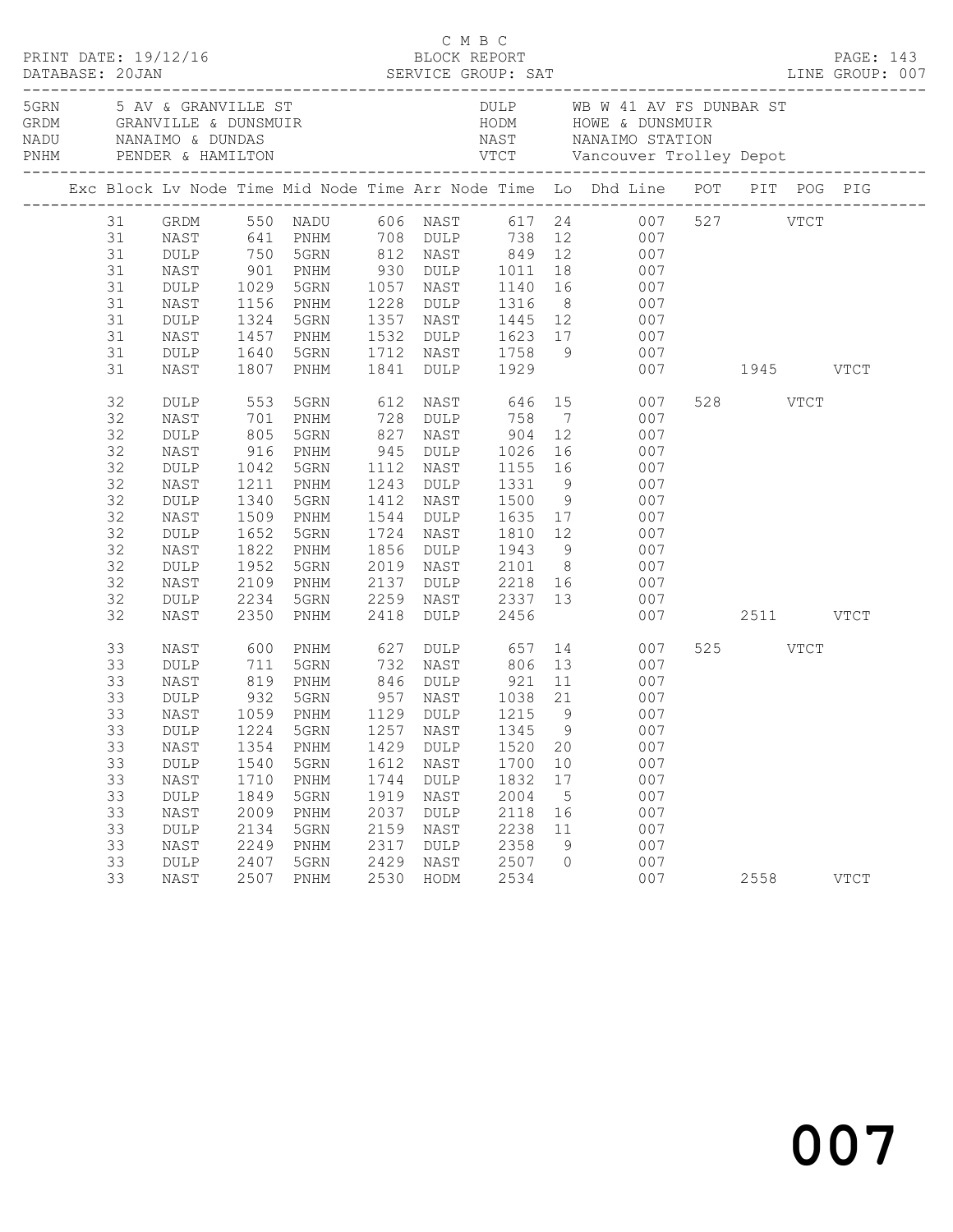PRINT DATE: 19/12/16 BLOCK REPORT<br>DATABASE: 20JAN BERVICE GROUP: SAT

# C M B C<br>BLOCK REPORT

PAGE: 144<br>LINE GROUP: 007

|          |                 |              |                              |              |                     |                   |                | Exc Block Lv Node Time Mid Node Time Arr Node Time Lo Dhd Line POT PIT POG PIG |                      |               |
|----------|-----------------|--------------|------------------------------|--------------|---------------------|-------------------|----------------|--------------------------------------------------------------------------------|----------------------|---------------|
| 34       | PNHM            |              | 607 PNHM 607 DULP            |              |                     |                   |                | 637 14 007                                                                     | 532<br>$_{\rm VTCT}$ |               |
| 34       | <b>DULP</b>     | 651          | 5GRN                         |              | 712 NAST            | 746               |                | 007<br>18 18                                                                   |                      |               |
| 34       | NAST            | 804<br>917   | PNHM                         | 831          | DULP                | 906               | 11             | 007                                                                            |                      |               |
| 34       | DULP            |              | 5GRN                         | 942          | NAST                | 1023              | 21             | 007                                                                            |                      |               |
| 34       | NAST            | 1044         | $\mathop{\rm PNHM}\nolimits$ | 1114         | DULP                | 1159              | 10             | 007                                                                            |                      |               |
| 34       | DULP            | 1209         | 5GRN                         | 1242         | NAST                | 1330              | 8 <sup>8</sup> | 007                                                                            |                      |               |
| 34       | NAST            | 1338         | PNHM                         | 1413         | DULP                | 1504              | 12             | 007                                                                            |                      |               |
| 34       | $\texttt{DULP}$ | 1516         | 5GRN                         | 1548         | NAST                | 1636              | 10             | 007                                                                            |                      |               |
| 34       | NAST            | 1646         | PNHM                         | 1720         | DULP                | 1809              | 12             | 007                                                                            |                      |               |
| 34       | DULP            | 1821         | 5GRN                         | 1851         | NAST                | 1936              | 13             | 007                                                                            |                      |               |
| 34       | NAST            | 1949         | PNHM                         | 2017         | DULP                | 2058              | 16             | 007                                                                            |                      |               |
| 34       | DULP            | 2114         | 5GRN                         | 2139         | NAST                | 2218 11           |                | 007                                                                            |                      |               |
| 34       | NAST            | 2229         | PNHM                         | 2257         | DULP                | 2338              |                | 007                                                                            | 2353 VTCT            |               |
| 35       | <b>DULP</b>     | 613          | 5GRN                         | 632          | NAST                | 706               | 15             | 007                                                                            | 548 VTCT             |               |
| 35       | NAST            | 721          | PNHM                         | 748          | DULP                | 818               | 16             | 007                                                                            |                      |               |
| 35       | $\texttt{DULP}$ | 834          | 5GRN                         | 857          | NAST                | 934               | 12             | 007                                                                            |                      |               |
| 35       | NAST            | 946          | PNHM                         | 1015         | DULP                | 1056              | 14             | 007                                                                            |                      |               |
| 35       | DULP            | 1110         | 5GRN                         | 1142         | NAST                | 1229              | 9              | 007                                                                            |                      |               |
| 35<br>35 | NAST            | 1238<br>1410 | PNHM                         | 1313<br>1442 | DULP                | 1401 9<br>1530 15 |                | 007<br>007                                                                     |                      |               |
| 35       | DULP<br>NAST    | 1545         | 5GRN<br>PNHM                 | 1620         | NAST<br><b>DULP</b> | 1711              |                | 007                                                                            | 1732 VTCT            |               |
|          |                 |              |                              |              |                     |                   |                |                                                                                |                      |               |
| 36       | NAST            | 621          | PNHM                         | 648          | DULP                | 718               |                | 13<br>007                                                                      | 546 VTCT             |               |
| 36       | DULP            | 731          | 5GRN                         | 752          | NAST                | 826               | 22             | 007                                                                            |                      |               |
| 36       | NAST            | 848          | PNHM                         | 915          | DULP                | 953               | 8 <sup>8</sup> | 007                                                                            |                      |               |
| 36       | DULP            | 1001         | 5GRN                         | 1027         | NAST                | 1110              | 19             | 007                                                                            |                      |               |
| 36       | NAST            | 1129         | PNHM                         | 1159         | DULP                | 1246              | 8 <sup>8</sup> | 007                                                                            |                      |               |
| 36       | DULP            | 1254         | 5GRN                         | 1327         | NAST                | 1415              | 18             | 007                                                                            |                      |               |
| 36       | NAST            | 1433         | PNHM                         | 1508         | DULP                | 1559              | 17             | 007                                                                            |                      |               |
| 36<br>36 | DULP<br>NAST    | 1616<br>1752 | 5GRN<br>PNHM                 | 1648<br>1826 | NAST<br>DULP        | 1736<br>1914      | 16<br>15       | 007<br>007                                                                     |                      |               |
| 36       | DULP            | 1929         | 5GRN                         | 1959         | NAST                | 2043              | 6              | 007                                                                            |                      |               |
| 36       | NAST            | 2049         | PNHM                         | 2117         | DULP                | 2158              | 16             | 007                                                                            |                      |               |
| 36       | DULP            | 2214         | 5GRN                         | 2239         | NAST                | 2317              | 12             | 007                                                                            |                      |               |
| 36       | NAST            | 2329         | PNHM                         | 2357         | DULP                | 2435              | $\overline{2}$ | 007                                                                            |                      |               |
| 36       | DULP            | 2437         | 5GRN                         | 2459         | NAST                | 2537              |                | 007                                                                            | 2608 VTCT            |               |
| 37       | <b>DULP</b>     |              | 633 5GRN                     |              | 652 NAST            |                   |                | 726 8<br>007                                                                   | 607 VTCT             |               |
| 37       | NAST            |              | 734 PNHM                     |              | 801 DULP            | 834 13            |                | 007                                                                            |                      |               |
| 37       | DULP            | 847          | 5GRN                         | 912          | NAST                | 952               | 8              | 007                                                                            |                      |               |
| 37       | NAST            | 1000         | PNHM                         | 1029         | DULP                | 1111              | 14             | 007                                                                            |                      |               |
| 37       | DULP            | 1125         | 5GRN                         | 1157         | NAST                | 1244              | 9              | 007                                                                            |                      |               |
| 37       | NAST            | 1253         | PNHM                         | 1328         | <b>DULP</b>         | 1417              | 8              | 007                                                                            |                      |               |
| 37       | DULP            | 1425         | 5GRN                         | 1457         | NAST                | 1545              | 12             | 007                                                                            |                      |               |
| 37       | NAST            | 1557         | PNHM                         | 1632         | DULP                | 1723              | 10             | 007                                                                            |                      |               |
| 37       | DULP            | 1733         | 5GRN                         | 1806         | NAST                | 1851              | 16             | 007                                                                            |                      |               |
| 37       | NAST            | 1907         | PNHM                         | 1936         | $\texttt{DULP}$     | 2021              | 11             | 007                                                                            |                      |               |
| 37       | DULP            | 2032         | 5GRN                         | 2059         | NAST                | 2140              | 9              | 007                                                                            |                      |               |
| 37       | NAST            | 2149         | PNHM                         | 2217         | DULP                | 2258              | 17             | 007                                                                            |                      |               |
| 37       | DULP            | 2315         | 5GRN                         | 2339         | NAST                | 2417              |                | 007                                                                            | 2448                 | $_{\rm VTCT}$ |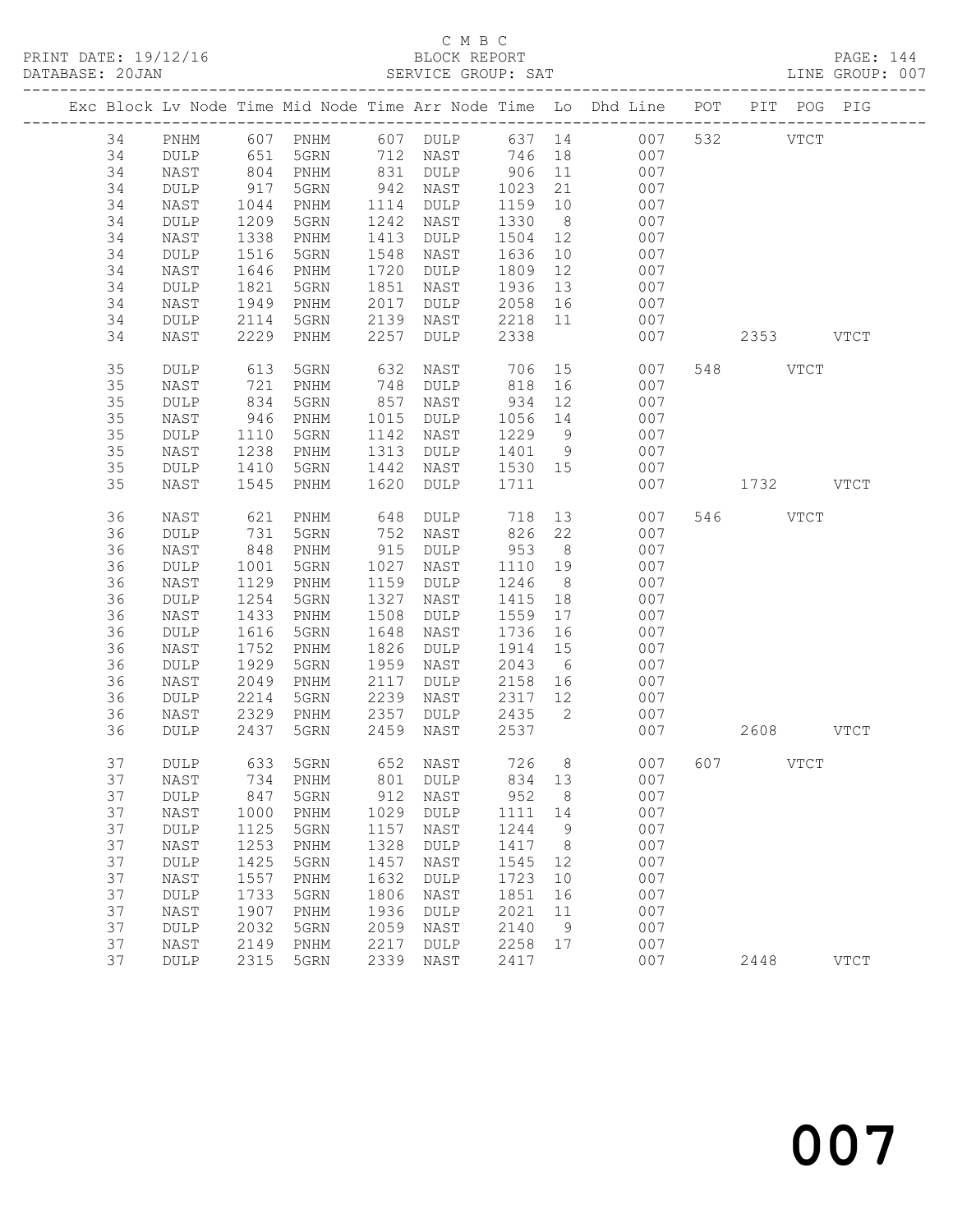### C M B C

PRINT DATE: 19/12/16 BLOCK REPORT PAGE: 145 DATABASE: 20JAN SERVICE GROUP: SAT LINE GROUP: 007 ------------------------------------------------------------------------------------------------- Exc Block Lv Node Time Mid Node Time Arr Node Time Lo Dhd Line ------------------------------------------------------------------------------------------------- 38 NAST 749 PNHM 816 DULP 851 11 007 712 VTCT 38 DULP 902 5GRN 927 NAST 1007 8 007 38 NAST 1015 PNHM 1044 DULP 1126 14 007 38 DULP 1140 5GRN 1212 NAST 1259 9 007 38 NAST 1308 PNHM 1343 DULP 1432 8 007 38 DULP 1440 5GRN 1512 NAST 1600 9 007 38 NAST 1609 PNHM 1644 DULP 1735 13 007 38 DULP 1748 5GRN 1821 NAST 1906 22 007

| $\check{ }$<br>38<br>38<br>38<br>38<br>38 | ----<br>NAST<br>$\texttt{DULP}$<br>NAST<br>DULP<br>NAST                    | $-1$<br>1928<br>2054<br>2209<br>2335<br>2437       | $\sim$ $\sim$ $\sim$ $\sim$ $\sim$<br>PNHM<br>5GRN<br>PNHM<br>5GRN<br>PNHM | 1956<br>2119<br>2237<br>2359<br>2500                | DULP<br>NAST<br>$\texttt{DULP}$<br>NAST<br>DULP                 | $-00$<br>2039<br>2158<br>2318<br>2437<br>2541       | 15<br>11<br>17<br>$\overline{0}$             | 007<br>007<br>007<br>007<br>007               |         |                  | 2555 VTCT                  |  |
|-------------------------------------------|----------------------------------------------------------------------------|----------------------------------------------------|----------------------------------------------------------------------------|-----------------------------------------------------|-----------------------------------------------------------------|-----------------------------------------------------|----------------------------------------------|-----------------------------------------------|---------|------------------|----------------------------|--|
| 39<br>39<br>39<br>39<br>39                | DULP<br>NAST<br>DULP<br>NAST<br>$\texttt{DULP}$                            | 819<br>931<br>1057<br>1223<br>1355                 | 5GRN<br>PNHM<br>5GRN<br>PNHM<br>5GRN                                       | 842<br>1000<br>1127<br>1258<br>1427                 | NAST<br>DULP<br>NAST<br>DULP<br>NAST                            | 919 12<br>1041<br>1210<br>1346<br>1515              | 16<br>13<br>9<br>18                          | 007<br>007<br>007<br>007<br>007               |         | 753 VTCT         |                            |  |
| 39<br>39<br>39<br>39<br>39<br>39          | NAST<br>DULP<br>NAST<br>DULP<br>NAST<br>DULP                               | 1533<br>1719<br>1847<br>2012<br>2129<br>2255       | PNHM<br>5GRN<br>PNHM<br>5GRN<br>PNHM<br>5GRN                               | 1608<br>1751<br>1916<br>2039<br>2157<br>2319        | DULP<br>NAST<br>DULP<br>NAST<br>DULP<br>NAST                    | 1659<br>1837<br>2001<br>2120<br>2238<br>2357        | 20<br>10<br>11<br>$\overline{9}$<br>17<br>10 | 007<br>007<br>007<br>007<br>007<br>007        |         |                  |                            |  |
| 39<br>40<br>40<br>40<br>40<br>40<br>40    | NAST<br>NAST<br>DULP<br>NAST<br>$\texttt{DULP}$<br>$\mathtt{NAST}$<br>DULP | 2407<br>833<br>946<br>1114<br>1239<br>1409<br>1552 | PNHM<br>PNHM<br>5GRN<br>PNHM<br>5GRN<br>PNHM<br>5GRN                       | 2430<br>900<br>1012<br>1144<br>1312<br>1444<br>1624 | DULP<br>DULP<br>NAST<br>$\texttt{DULP}$<br>NAST<br>DULP<br>NAST | 2511<br>938<br>1055<br>1230<br>1400<br>1535<br>1712 | 8<br>19<br>9<br>9<br>17<br>10                | 007<br>007<br>007<br>007<br>007<br>007<br>007 |         | 2525<br>756 VTCT | <b>VTCT</b>                |  |
| 40<br>41<br>41<br>41                      | NAST<br>$\texttt{DULP}$<br>NAST<br>DULP                                    | 1722<br>1014<br>1144<br>1309                       | PNHM<br>5GRN<br>PNHM<br>5GRN                                               | 1756<br>1042<br>1214<br>1342                        | <b>DULP</b><br>NAST<br>DULP<br>NAST                             | 1844<br>1125<br>1301<br>1430                        | 19<br>8 <sup>8</sup><br>15                   | 007<br>007<br>007<br>007                      |         | 948 VTCT         | 1900 VTCT                  |  |
| 41<br>41<br>42                            | NAST<br>DULP<br>NAST                                                       | 1445<br>1628<br>1029                               | PNHM<br>5GRN<br>PNHM                                                       | 1520<br>1700<br>1059                                | DULP<br>NAST<br>DULP                                            | 1611<br>1746<br>1144 11                             | 17                                           | 007<br>007<br>007                             |         | 1821<br>952 VTCT | <b>VTCT</b>                |  |
| 42<br>42<br>42<br>42<br>42                | $\texttt{DULP}$<br>NAST<br>$\texttt{DULP}$<br>NAST<br>DULP                 | 1155<br>1323<br>1504<br>1634<br>1806               | 5GRN<br>PNHM<br>5GRN<br>PNHM<br>5GRN                                       | 1227<br>1358<br>1536<br>1708<br>1836                | NAST<br>$\texttt{DULP}$<br>NAST<br>DULP<br>NAST                 | 1314<br>1449<br>1624<br>1758<br>1921                | 9<br>15<br>10<br>8 <sup>8</sup>              | 007<br>007<br>007<br>007                      | 007 000 | 1956             | <b>VTCT</b>                |  |
| 43<br>43<br>43<br>43<br>43<br>43          | NAST<br><b>DULP</b><br>NAST<br>DULP<br>NAST<br><b>DULP</b>                 | 1421<br>1604 5GRN<br>1737<br>1909<br>2029<br>2154  | PNHM<br>PNHM<br>5GRN<br>PNHM<br>5GRN                                       | 1636 NAST<br>1811<br>1939<br>2057<br>2219           | 1456 DULP<br>DULP<br>NAST<br>DULP<br>NAST                       | 1547<br>1724 13<br>1859<br>2023<br>2138<br>2257     | 17<br>10<br>6<br>16<br>12                    | 007<br>007<br>007<br>007<br>007               |         | 007 1344 VTCT    |                            |  |
| 43<br>44                                  | NAST<br>DULP                                                               | 2309<br>1452                                       | PNHM<br>5GRN                                                               | 2337<br>1524                                        | <b>DULP</b><br>NAST                                             | 2418<br>1612                                        | 9                                            | 007<br>007                                    | 1426    | 2433             | <b>VTCT</b><br><b>VTCT</b> |  |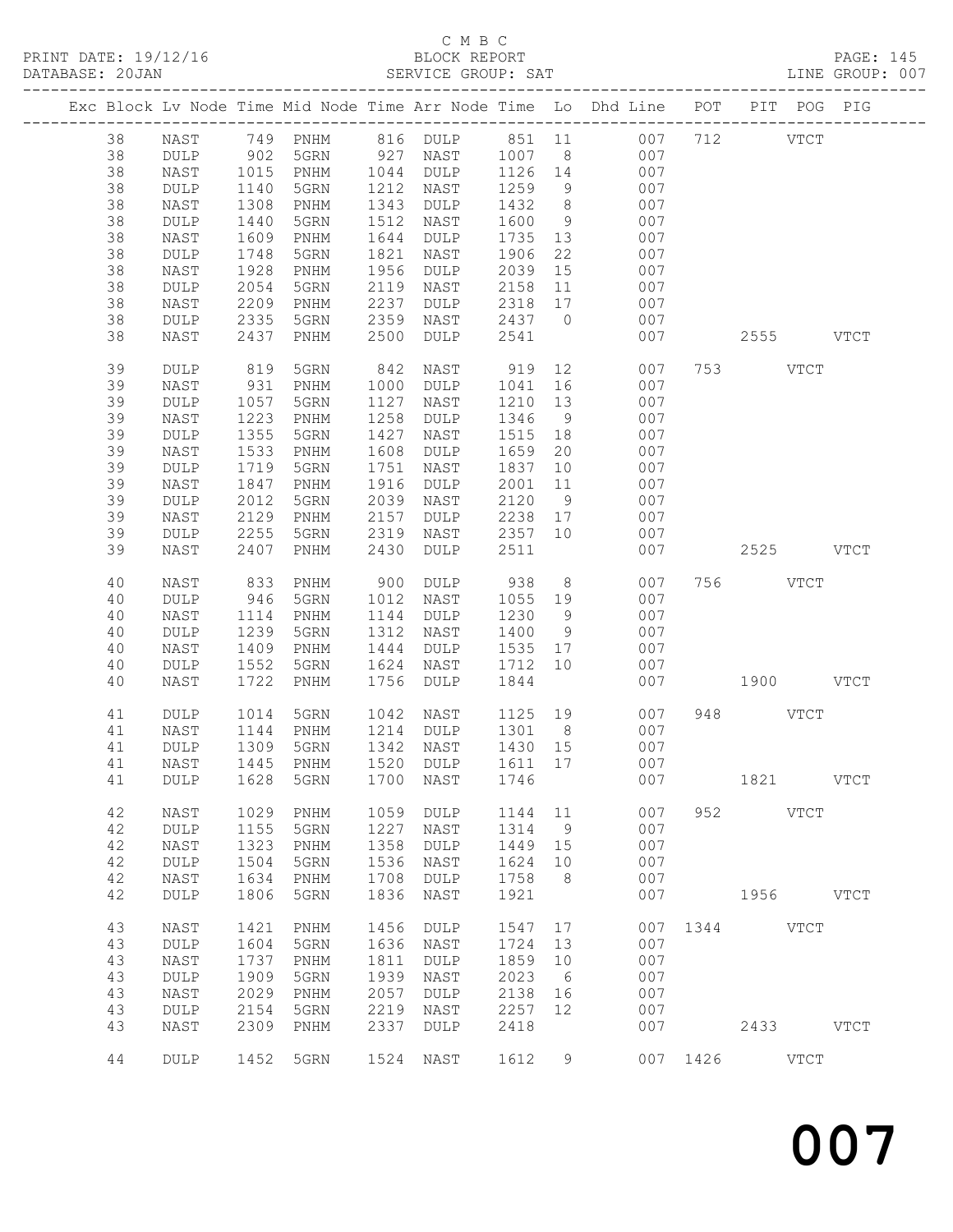#### C M B C<br>BLOCK REPORT SERVICE GROUP: SAT

|                |                             |                      |                      |                      |                             |                      |             | Exc Block Ly Node Time Mid Node Time Arr Node Time Lo Dhd Line | POT  | PTT  | POG  | PIG  |
|----------------|-----------------------------|----------------------|----------------------|----------------------|-----------------------------|----------------------|-------------|----------------------------------------------------------------|------|------|------|------|
| 44             | NAST                        | 1621                 | PNHM                 | 1656                 | DULP                        | 1747                 |             | 007                                                            |      | 1808 |      | VTCT |
| 45<br>45       | NAST<br>DULP                | 1521<br>1704         | PNHM<br>5GRN         | 1556<br>1736         | <b>DULP</b><br>NAST         | 1647<br>1822         | 17          | 007<br>007                                                     | 1444 | 1857 | VTCT | VTCT |
| 46<br>46<br>46 | DULP<br>NAST<br><b>DULP</b> | 1528<br>1658<br>1836 | 5GRN<br>PNHM<br>5GRN | 1600<br>1732<br>1906 | NAST<br><b>DULP</b><br>NAST | 1648<br>1821<br>1951 | 10<br>- 1.5 | 007<br>007<br>007                                              | 1502 | 2026 | VTCT | VTCT |

and 2007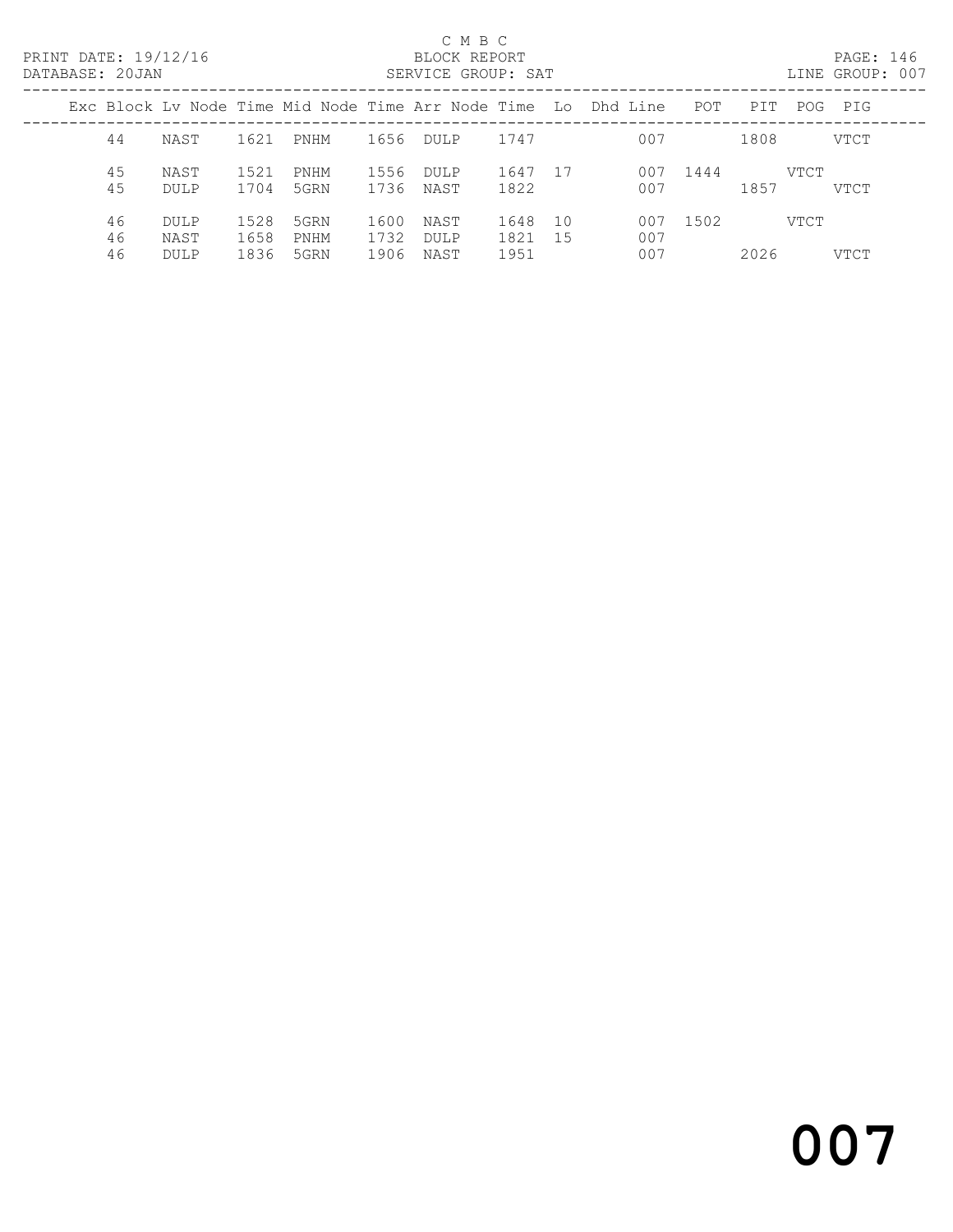| $\begin{array}{cccc}\n\texttt{CRINT} & \texttt{DATE: } 19/12/16 & \texttt{C} & \texttt{M} & \texttt{B} & \texttt{C}\n\end{array}$<br>DATABASE: 20JAN |              |      |                            |      |                        |                   |                |                                                                                                                               |               |          | <b>PAGE: 147</b> |
|------------------------------------------------------------------------------------------------------------------------------------------------------|--------------|------|----------------------------|------|------------------------|-------------------|----------------|-------------------------------------------------------------------------------------------------------------------------------|---------------|----------|------------------|
|                                                                                                                                                      |              |      |                            |      |                        |                   |                |                                                                                                                               |               |          |                  |
|                                                                                                                                                      |              |      |                            |      |                        |                   |                | Exc Block Lv Node Time Mid Node Time Arr Node Time Lo Dhd Line POT PIT POG PIG                                                |               |          |                  |
|                                                                                                                                                      |              |      |                            |      |                        |                   |                | 1 F41S 456 BYKY FRTE 503 0 008 440 VTCT<br>1 FRTE 503 BYKY 522 WFST 534 0 008 440 VTCT<br>1 WFST 534 BYKY 547 FRTE 604 19 008 |               |          |                  |
|                                                                                                                                                      |              |      |                            |      |                        |                   |                |                                                                                                                               |               |          |                  |
|                                                                                                                                                      |              |      |                            |      |                        |                   |                |                                                                                                                               |               |          |                  |
| $\mathbf{1}$                                                                                                                                         | FRTE         |      | 623 BYKY 642 WFST          |      |                        | 656               |                | $\overline{0}$<br>008                                                                                                         |               |          |                  |
| $\mathbf{1}$                                                                                                                                         | WFST         |      |                            |      |                        |                   |                |                                                                                                                               |               |          |                  |
| $\mathbf{1}$                                                                                                                                         | FRTE         |      |                            |      |                        |                   |                | 816 0 008<br>851 13 008                                                                                                       |               |          |                  |
| $\mathbf{1}$                                                                                                                                         | WFST         |      |                            |      |                        |                   |                |                                                                                                                               |               |          |                  |
| $\mathbf{1}$                                                                                                                                         | FRTE         |      | 904 BYKY 928 WFST 945      |      |                        |                   |                | $\overline{O}$<br>008                                                                                                         |               |          |                  |
| $\mathbf{1}$                                                                                                                                         | WFST         |      | 945 BYKY 1002 FRTE         |      |                        | 1028              |                | 10<br>008                                                                                                                     |               |          |                  |
| $\mathbf 1$                                                                                                                                          | FRTE         |      | 1038 BYKY<br>1125 BYKY     |      | 1105 WFST              | 1125 0<br>1213 17 |                | 008                                                                                                                           |               |          |                  |
| $\mathbf 1$                                                                                                                                          | WFST         |      |                            |      | 1144 FRTE              | 1322              |                | 008<br>$\overline{0}$                                                                                                         |               |          |                  |
| $\mathbf 1$                                                                                                                                          | FRTE         |      | 1230 BYKY                  |      | 1300 WFST              |                   |                | 008                                                                                                                           |               |          |                  |
| $\mathbf{1}$                                                                                                                                         | WFST         | 1322 | BYKY                       |      | 1343 FRTE<br>1503 WFST | 1412 19           |                | 008<br>008                                                                                                                    |               |          |                  |
| $\mathbf{1}$<br>$\mathbf{1}$                                                                                                                         | FRTE<br>WFST |      | 1431 BYKY<br>1525 BYKY     |      | 1546 FRTE              | 1525 0<br>1616 19 |                | 008                                                                                                                           |               |          |                  |
| $\mathbf 1$                                                                                                                                          | FRTE         |      | 1635 BYKY                  |      | 1705 WFST              | 1725              |                | $\overline{O}$<br>008                                                                                                         |               |          |                  |
| $\mathbf{1}$                                                                                                                                         | WFST         | 1725 | BYKY                       |      | 1746 FRTE 1814 18      |                   |                | 008                                                                                                                           |               |          |                  |
| $\mathbf 1$                                                                                                                                          | FRTE         |      |                            |      | 1859 WFST              |                   |                |                                                                                                                               |               |          |                  |
| $\mathbf 1$                                                                                                                                          | WFST         |      |                            |      |                        |                   |                |                                                                                                                               |               |          |                  |
| $\mathbf 1$                                                                                                                                          | FRTE         |      |                            |      |                        |                   |                | 1832 BYKY 1859 WFST 1918 0 008<br>1918 BYKY 1937 FRTE 2001 14 008<br>2015 BYKY 2038 WFST 2054 0 008                           |               |          |                  |
| $\mathbf{1}$                                                                                                                                         | WFST         |      | 2054 BYKY 2112 FRTE 2133 0 |      |                        |                   |                | 008                                                                                                                           |               |          |                  |
| $\mathbf 1$                                                                                                                                          | FRTE         |      | 2133 BYKY                  |      | 41FR 2145              |                   |                |                                                                                                                               | 008 2201 VTCT |          |                  |
|                                                                                                                                                      |              |      |                            |      |                        |                   |                |                                                                                                                               |               |          |                  |
| 2                                                                                                                                                    | F41S         |      | 516 BYKY                   |      | FRTE                   | 523               |                | $\overline{O}$<br>008                                                                                                         |               | 500 VTCT |                  |
| $\mathbf{2}$                                                                                                                                         | FRTE         |      | 523 BYKY 542 WFST          |      |                        | 554               |                | $\overline{0}$<br>008                                                                                                         |               |          |                  |
| $\mathbf{2}$                                                                                                                                         | WFST         |      | 554 BYKY                   |      | 607 FRTE               | 624               |                | 13<br>008                                                                                                                     |               |          |                  |
| $\mathbf{2}$                                                                                                                                         | FRTE         |      | 637 BYKY<br>710 BYKY       | 725  | 656 WFST               | 710               | $\overline{0}$ | 008                                                                                                                           |               |          |                  |
| $\mathbf{2}$                                                                                                                                         | WFST         |      | 759 BYKY 822 WFST 838      |      | FRTE                   |                   |                | 745 14<br>008<br>$\overline{0}$                                                                                               |               |          |                  |
| $\mathbf{2}$                                                                                                                                         | FRTE         |      |                            |      |                        |                   |                | 008                                                                                                                           |               |          |                  |
| $\mathbf{2}$<br>$\mathbf{2}$                                                                                                                         | WFST<br>FRTE | 838  | BYKY 851 FRTE              |      |                        |                   | $\overline{0}$ | 915 17 008                                                                                                                    |               |          |                  |
| $\mathbf{2}$                                                                                                                                         | WFST         |      |                            |      |                        | 1016 0<br>1100 13 |                | $\begin{array}{c} 008 \\ 008 \end{array}$                                                                                     |               |          |                  |
| $\mathbf{2}$                                                                                                                                         |              |      |                            |      |                        |                   |                | FRTE 1113 BYKY 1141 WFST 1201 0 008                                                                                           |               |          |                  |
| 2                                                                                                                                                    | WFST         | 1201 | BYKY                       | 1222 | FRTE                   | 1252              | 18             | 008                                                                                                                           |               |          |                  |
| $\mathbf{2}$                                                                                                                                         | FRTE         | 1310 | BYKY                       | 1342 | WFST                   | 1404              | $\overline{0}$ | 008                                                                                                                           |               |          |                  |
| $\mathbf{2}$                                                                                                                                         | WFST         | 1404 | BYKY                       | 1425 | FRTE                   | 1453              | 18             | 008                                                                                                                           |               |          |                  |
| $\mathbf{2}$                                                                                                                                         | FRTE         | 1511 | BYKY                       | 1543 | WFST                   | 1605              | $\overline{0}$ | 008                                                                                                                           |               |          |                  |
| $\mathbf{2}$                                                                                                                                         | WFST         | 1605 | BYKY                       | 1626 | FRTE                   | 1654              | 12             | 008                                                                                                                           |               |          |                  |
| $\mathbf{2}$                                                                                                                                         | FRTE         | 1706 | BYKY                       | 1735 | WFST                   | 1755              | $\overline{0}$ | 008                                                                                                                           |               |          |                  |
| $\mathbf{2}$                                                                                                                                         | WFST         | 1755 | BYKY                       | 1816 | FRTE                   | 1841              | 13             | 008                                                                                                                           |               |          |                  |
| 2                                                                                                                                                    | FRTE         | 1854 | BYKY                       | 1919 | WFST                   | 1936              | $\circ$        | 008                                                                                                                           |               |          |                  |
| $\mathbf{2}$                                                                                                                                         | WFST         | 1936 | BYKY                       | 1955 | FRTE                   | 2019              | $\Omega$       | 008                                                                                                                           |               |          |                  |
| 2                                                                                                                                                    | FRTE         | 2019 | BYKY                       |      | 41FR                   | 2031              |                | 008                                                                                                                           |               | 2047     | <b>VTCT</b>      |
|                                                                                                                                                      |              |      |                            |      |                        |                   |                |                                                                                                                               |               |          |                  |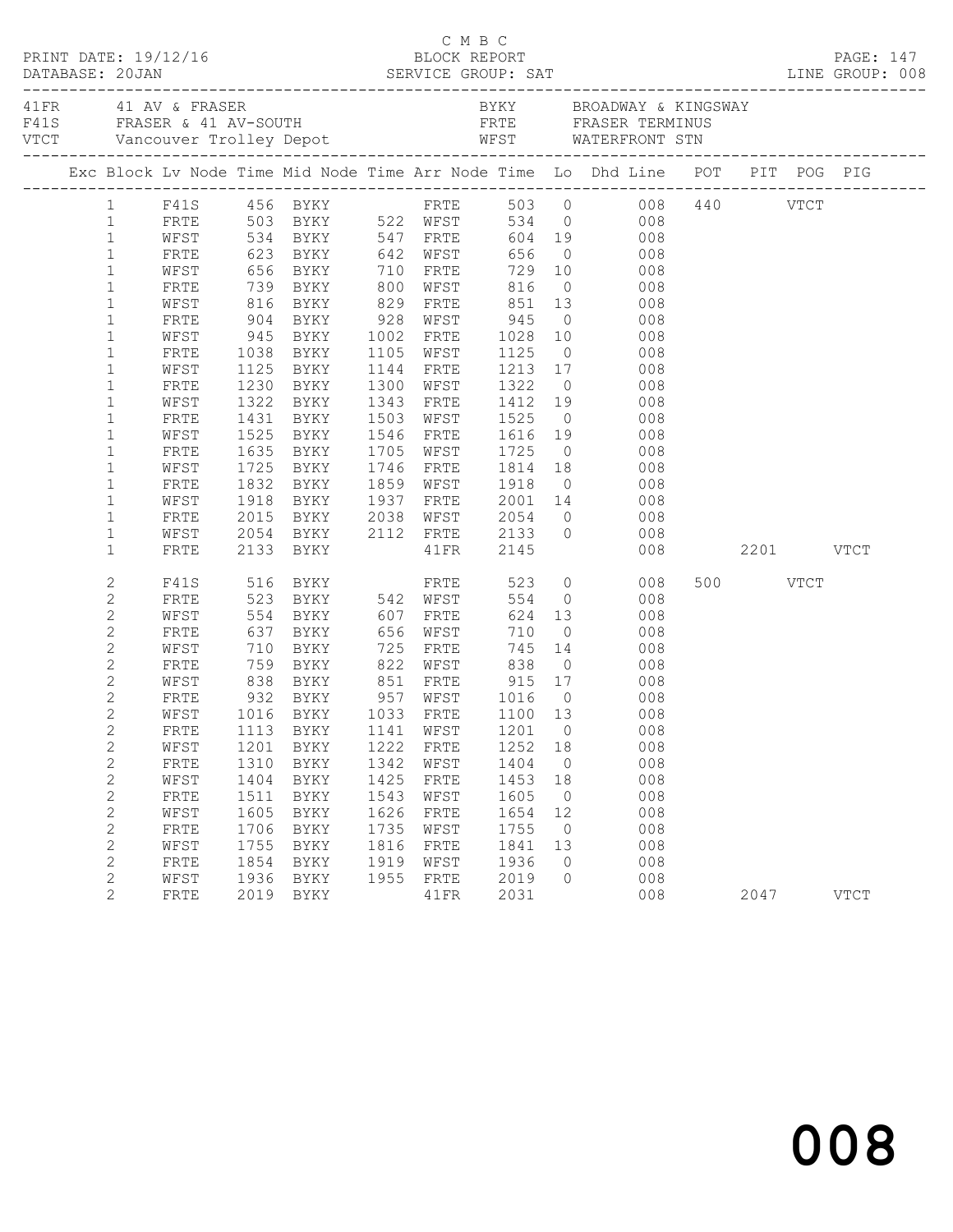#### C M B C<br>BLOCK REPORT SERVICE GROUP: SAT

|                  |              |              |                                  |              |              |              |                    | Exc Block Lv Node Time Mid Node Time Arr Node Time Lo Dhd Line POT | PIT POG PIG        |             |
|------------------|--------------|--------------|----------------------------------|--------------|--------------|--------------|--------------------|--------------------------------------------------------------------|--------------------|-------------|
| $\mathfrak{Z}$   | F41S         |              | 536 BYKY                         |              | FRTE         |              |                    | 543 0 008                                                          | 520<br><b>VTCT</b> |             |
| $\mathsf 3$      | FRTE         | 543          | BYKY 602 WFST                    |              |              | 614          | $\overline{0}$     | 008                                                                |                    |             |
| 3                | WFST         | 614          | BYKY                             | 628          | FRTE         | 647 15       |                    | 008                                                                |                    |             |
| 3                | FRTE         | 702          | BYKY                             | 723          | WFST         | 738          | $\overline{0}$     | 008                                                                |                    |             |
| 3                | WFST         | 738          | BYKY                             | 753          | FRTE         | 813          | 14                 | 008                                                                |                    |             |
| $\mathsf S$      | FRTE         | 827          | BYKY                             | 850          | WFST         | 906          | $\overline{0}$     | 008                                                                |                    |             |
| $\mathsf S$      | WFST         | 906          | BYKY                             | 921          | FRTE         | 945          | 16                 | 008                                                                |                    |             |
| $\mathsf S$      | FRTE         | 1001         | BYKY                             | 1027         | WFST         | 1046         | $\overline{0}$     | 008                                                                |                    |             |
| $\mathsf S$      | WFST         | 1046         | BYKY                             | 1105         | FRTE         | 1134         | 9                  | 008                                                                |                    |             |
| $\mathsf S$      | <b>FRTE</b>  | 1143         | BYKY                             | 1211         | WFST         | 1233         | $\overline{0}$     | 008                                                                |                    |             |
| $\mathsf S$      | WFST         | 1233         | BYKY                             | 1254         | FRTE         | 1324         | 16                 | 008                                                                |                    |             |
| $\mathsf 3$      | FRTE         | 1340         | BYKY                             | 1412         | WFST         | 1434         | $\overline{0}$     | 008                                                                |                    |             |
| $\mathsf S$      | WFST         | 1434         | BYKY                             | 1455         | FRTE         | 1523         | 22                 | 008                                                                |                    |             |
| $\mathsf S$      | FRTE         | 1545         | BYKY                             | 1615         | WFST         | 1635         | $\overline{0}$     | 008                                                                |                    |             |
| $\mathsf S$      | WFST         | 1635         | BYKY                             | 1656         | FRTE         | 1725         | 13                 | 008                                                                |                    |             |
| 3                | FRTE         | 1738         | BYKY                             | 1807         | WFST         | 1827         | $\overline{0}$     | 008                                                                |                    |             |
| $\mathsf S$      | WFST         | 1827         | BYKY                             | 1847         | FRTE         | 1912         | 14                 | 008                                                                |                    |             |
| $\mathsf S$      | FRTE         | 1926         | BYKY                             | 1951         | WFST         | 2008         | $\overline{0}$     | 008                                                                |                    |             |
| $\mathsf S$<br>3 | WFST         | 2008         | BYKY                             | 2026         | FRTE         | 2049         | 18                 | 008                                                                |                    |             |
|                  | FRTE         | 2107         | BYKY                             | 2129         | WFST         | 2145         | $\overline{0}$     | 008                                                                |                    |             |
| 3<br>3           | WFST         | 2145         | BYKY                             | 2203         | FRTE         | 2224         | 11                 | 008                                                                |                    |             |
| 3                | FRTE         | 2235<br>2313 | BYKY                             | 2257<br>2329 | WFST         | 2313<br>2351 | $\circ$<br>$\circ$ | 008<br>008                                                         |                    |             |
| 3                | WFST<br>FRTE | 2351         | BYKY<br>BYKY                     |              | FRTE<br>41FR | 2403         |                    | 008                                                                | 2419 VTCT          |             |
|                  |              |              |                                  |              |              |              |                    |                                                                    |                    |             |
| 4                | F41S         | 556          | BYKY                             |              | FRTE         | 603          | $\overline{0}$     | 008                                                                | 540<br>VTCT        |             |
| 4                | FRTE         | 603          | BYKY                             |              | 622 WFST     | 636          | $\overline{0}$     | 008                                                                |                    |             |
| 4                | WFST         | 636          | BYKY                             | 650          | FRTE         | 709          | 18                 | 008                                                                |                    |             |
| 4                | FRTE         | 727          | BYKY                             | 748          | WFST         | 804          | $\overline{0}$     | 008                                                                |                    |             |
| 4                | WFST         | 804          | BYKY                             | 817          | FRTE         | 839          | 15                 | 008                                                                |                    |             |
| 4                | FRTE         | 854          | BYKY                             | 918          | WFST         | 935          | $\overline{0}$     | 008                                                                |                    |             |
| 4                | WFST         | 935          | BYKY                             | 952          | FRTE         | 1016         | 12                 | 008                                                                |                    |             |
| 4                | FRTE         | 1028         | BYKY                             | 1055         | WFST         | 1115         | $\overline{0}$     | 008                                                                |                    |             |
| 4                | WFST         | 1115         | BYKY                             | 1134         | FRTE         | 1203         | 15                 | 008                                                                |                    |             |
| 4                | FRTE         | 1218         | BYKY                             | 1249         | WFST         | 1311         | $\overline{0}$     | 008                                                                |                    |             |
| 4                | WFST         | 1311         | BYKY                             | 1332         | FRTE         | 1401         | 19                 | 008                                                                |                    |             |
| 4                | FRTE         | 1420         | BYKY                             | 1452         | WFST         | 1514         | $\overline{0}$     | 008                                                                |                    |             |
| 4                | WFST         | 1514         | BYKY                             | 1535         | FRTE         | 1605         | 20                 | 008                                                                |                    |             |
| 4                | FRTE         | 1625         | BYKY                             | 1655         | WFST         | 1715         | $\overline{0}$     | 008                                                                |                    |             |
| 4                |              |              | WFST 1715 BYKY 1736 FRTE 1804 18 |              |              |              |                    | 008                                                                |                    |             |
| 4                | FRTE         | 1822         | <b>BYKY</b>                      | 1849         | WFST         | 1908         | 0                  | 008                                                                |                    |             |
| 4                | WFST         | 1908         | BYKY                             | 1927         | FRTE         | 1951         | 9                  | 008                                                                |                    |             |
| 4                | FRTE         | 2000         | BYKY                             | 2025         | WFST         | 2042         | 0                  | 008                                                                |                    |             |
| 4                | WFST         | 2042         | BYKY                             | 2100         | FRTE         | 2121         | 14                 | 008                                                                |                    |             |
| 4                | FRTE         | 2135         | BYKY                             | 2157         | WFST         | 2213         | $\overline{0}$     | 008                                                                |                    |             |
| 4                | WFST         | 2213         | BYKY                             | 2229         | FRTE         | 2251         | 15                 | 008                                                                |                    |             |
| 4                | FRTE         | 2306         | BYKY                             | 2327         | WFST         | 2342         | $\mathbf 0$        | 008                                                                |                    |             |
| 4                | WFST         | 2342         | BYKY                             | 2358         | FRTE         | 2420         | $\circ$            | 008                                                                |                    |             |
| 4                | FRTE         | 2420         | BYKY                             |              | 41FR         | 2432         |                    | 008                                                                | 2448               | <b>VTCT</b> |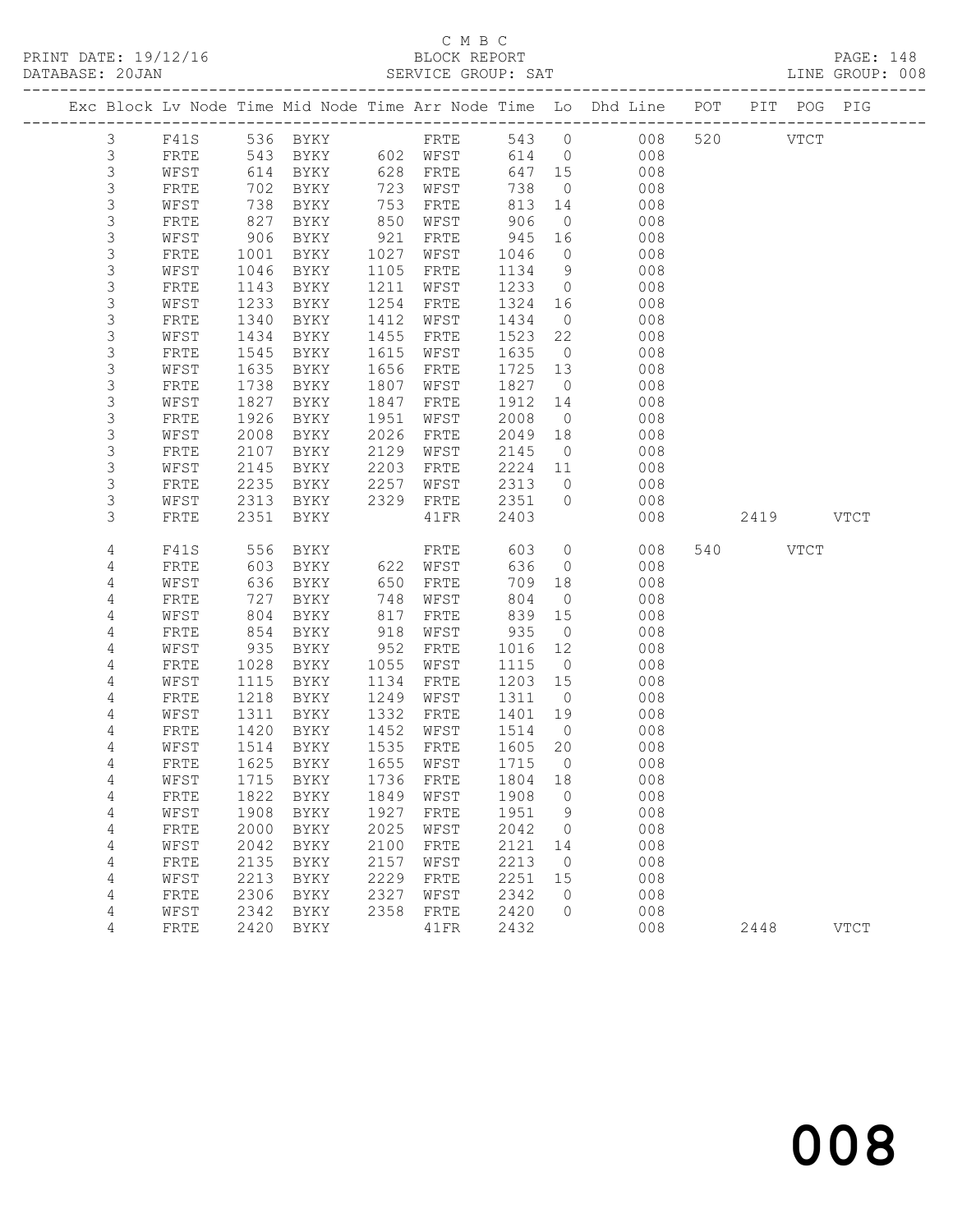### C M B C<br>BLOCK REPORT

| PRINT DATE: 19/12/16 | BLOCK REPORT                                                                   | PAGE: 149       |
|----------------------|--------------------------------------------------------------------------------|-----------------|
| DATABASE: 20JAN      | SERVICE GROUP: SAT                                                             | LINE GROUP: 008 |
|                      | Exc Block Lv Node Time Mid Node Time Arr Node Time Lo Dhd Line POT PIT POG PIG |                 |

|        |              |              |                            |              |                                     |              |                      | Exc Block Lv Node Time Mid Node Time Arr Node Time Lo Dhd Line | POT | PIT  | POG           | PIG           |
|--------|--------------|--------------|----------------------------|--------------|-------------------------------------|--------------|----------------------|----------------------------------------------------------------|-----|------|---------------|---------------|
| 5      | F41S         | 635          | BYKY                       |              | ---------------------------<br>FRTE | 642          | 10                   | 008                                                            | 618 |      | $_{\rm VTCT}$ |               |
| 5      | FRTE         | 652          | BYKY                       | 711          | WFST                                | 726          | $\circ$              | 008                                                            |     |      |               |               |
| 5      | WFST         | 726          | BYKY                       | 741          | ${\tt FRTE}$                        | 801          | 8                    | 008                                                            |     |      |               |               |
| 5      | FRTE         | 809          | BYKY                       | 832          | WFST                                | 848          | $\circ$              | 008                                                            |     |      |               |               |
| 5      | WFST         | 848          | BYKY                       | 903          | FRTE                                | 927          | 14                   | 008                                                            |     |      |               |               |
| 5      | FRTE         | 941          | BYKY                       | 1007         | WFST                                | 1026         | $\circ$              | 008                                                            |     |      |               |               |
| 5      | WFST         | 1026         | BYKY                       | 1043         | FRTE                                | 1110         | 13                   | 008                                                            |     |      |               |               |
| 5      | FRTE         | 1123         | BYKY                       | 1151         | WFST                                | 1211         | $\circ$              | 008                                                            |     |      |               |               |
| 5      | WFST         | 1211         | BYKY                       | 1232         | FRTE                                | 1302         | 18                   | 008                                                            |     |      |               |               |
| 5      | FRTE         | 1320         | BYKY                       | 1352         | WFST                                | 1414         | $\circ$              | 008                                                            |     |      |               |               |
| 5      | WFST         | 1414         | BYKY                       | 1435         | FRTE                                | 1503         | 18                   | 008                                                            |     |      |               |               |
| 5      | FRTE         | 1521         | BYKY                       | 1553         | WFST                                | 1615         | $\overline{0}$       | 008                                                            |     |      |               |               |
| 5      | WFST         | 1615         | BYKY                       | 1636         | FRTE                                | 1705         | 11                   | 008                                                            |     |      |               |               |
| 5      | FRTE         | 1716         | BYKY                       | 1745         | WFST                                | 1805         | $\circ$              | 008                                                            |     |      |               |               |
| 5      | WFST         | 1805         | BYKY                       | 1826         | FRTE                                | 1851         | 14                   | 008                                                            |     |      |               |               |
| 5      | FRTE         | 1905         | BYKY                       | 1930         | WFST                                | 1947         | $\circ$              | 008                                                            |     |      |               |               |
| 5      | WFST         | 1947         | BYKY                       | 2005         | FRTE                                | 2028         | 12                   | 008                                                            |     |      |               |               |
| 5      | FRTE         | 2040         | BYKY                       | 2102         | WFST                                | 2118         | 0                    | 008                                                            |     |      |               |               |
| 5      | WFST         | 2118         | BYKY                       | 2136         | FRTE                                | 2157         | 8                    | 008                                                            |     |      |               |               |
| 5<br>5 | ${\tt FRTE}$ | 2205         | BYKY                       | 2227         | WFST                                | 2243         | 0                    | 008                                                            |     |      |               |               |
| 5      | WFST<br>FRTE | 2243<br>2321 | BYKY<br>BYKY               | 2259         | FRTE<br>41FR                        | 2321<br>2333 | $\circ$              | 008<br>008                                                     |     | 2349 |               | <b>VTCT</b>   |
|        |              |              |                            |              |                                     |              |                      |                                                                |     |      |               |               |
| 6      | F41S         | 659          | BYKY                       |              | FRTE                                | 706          | 9                    | 008                                                            | 642 |      | <b>VTCT</b>   |               |
| 6      | FRTE         | 715          | BYKY                       | 736          | WFST                                | 752          | $\circ$              | 008                                                            |     |      |               |               |
| 6      | WFST         | 752          | BYKY                       | 805          | FRTE                                | 827          | 9                    | 008                                                            |     |      |               |               |
| 6      | FRTE         | 836          | BYKY                       | 859          | WFST                                | 915          | $\circ$              | 008                                                            |     |      |               |               |
| 6      | WFST         | 915          | BYKY                       | 932          | FRTE                                | 956          | 13                   | 008                                                            |     |      |               |               |
| 6      | FRTE         | 1009         | BYKY                       | 1036         | WFST                                | 1056         | $\circ$              | 008                                                            |     |      |               |               |
| 6      | WFST         | 1056         | BYKY                       | 1115         | FRTE                                | 1144         | 9                    | 008                                                            |     |      |               |               |
| 6      | FRTE         | 1153         | BYKY                       | 1221         | WFST                                | 1243         | $\circ$              | 008                                                            |     |      |               |               |
| 6      | WFST         | 1243         | BYKY                       | 1304         | FRTE                                | 1333         | 17                   | 008                                                            |     |      |               |               |
| 6      | FRTE         | 1350         | BYKY                       | 1422         | WFST                                | 1444         | $\circ$              | 008                                                            |     |      |               |               |
| 6      | WFST         | 1444         | BYKY                       | 1505<br>1625 | FRTE                                | 1535         | 20                   | 008                                                            |     |      |               |               |
| 6<br>6 | FRTE<br>WFST | 1555<br>1645 | BYKY<br>BYKY               | 1706         | WFST<br>FRTE                        | 1645<br>1735 | $\overline{0}$<br>13 | 008<br>008                                                     |     |      |               |               |
| 6      | FRTE         | 1748         | BYKY                       | 1817         | WFST                                | 1837         | $\overline{0}$       | 008                                                            |     |      |               |               |
| 6      | WFST         | 1837         | BYKY                       | 1857         | FRTE                                | 1922         | 15                   | 008                                                            |     |      |               |               |
| 6      | FRTE         | 1937         | BYKY                       | 2002         | WFST                                | 2019         | $\circ$              | 008                                                            |     |      |               |               |
| 6      | WFST         | 2019         | BYKY                       | 2037         | FRTE                                | 2100         | $\circ$              | 008                                                            |     |      |               |               |
| 6      | ${\tt FRTE}$ |              | 2100 BYKY                  |              | 41FR                                | 2112         |                      | 008                                                            |     | 2128 |               | VTCT          |
|        |              |              |                            |              |                                     |              |                      |                                                                |     |      |               |               |
| 7      | F41S         | 734          | BYKY                       |              | FRTE                                | 742          | 8                    | 008                                                            | 717 |      | <b>VTCT</b>   |               |
| 7      | FRTE         | 750          | BYKY                       | 811          | WFST                                | 827          | 0                    | 008                                                            |     |      |               |               |
| 7      | WFST         | 827          | BYKY                       | 840          | FRTE                                | 904          | 9                    | 008                                                            |     |      |               |               |
| 7      | FRTE         | 913          | <b>BYKY</b>                | 938          | WFST                                | 957          | 0                    | 008                                                            |     |      |               |               |
| 7<br>7 | WFST<br>FRTE | 957<br>1047  | <b>BYKY</b><br><b>BYKY</b> | 1014<br>1114 | FRTE<br>WFST                        | 1040<br>1134 | 7<br>$\circ$         | 008<br>008                                                     |     |      |               |               |
| 7      | WFST         | 1134         | <b>BYKY</b>                | 1153         | FRTE                                | 1222         | 19                   | 008                                                            |     |      |               |               |
| 7      | FRTE         | 1241         | <b>BYKY</b>                | 1311         | WFST                                | 1333         | $\circ$              | 008                                                            |     |      |               |               |
| 7      | WFST         | 1333         | <b>BYKY</b>                | 1354         | FRTE                                | 1423         | 18                   | 008                                                            |     |      |               |               |
| 7      | FRTE         | 1441         | <b>BYKY</b>                | 1513         | WFST                                | 1535         | 0                    | 008                                                            |     |      |               |               |
| 7      | WFST         | 1535         | <b>BYKY</b>                | 1556         | FRTE                                | 1626         | $\circ$              | 008                                                            |     |      |               |               |
| 7      | ${\tt FRTE}$ | 1626         | BYKY                       |              | 41FR                                | 1639         |                      | 008                                                            |     | 1658 |               | $_{\rm VTCT}$ |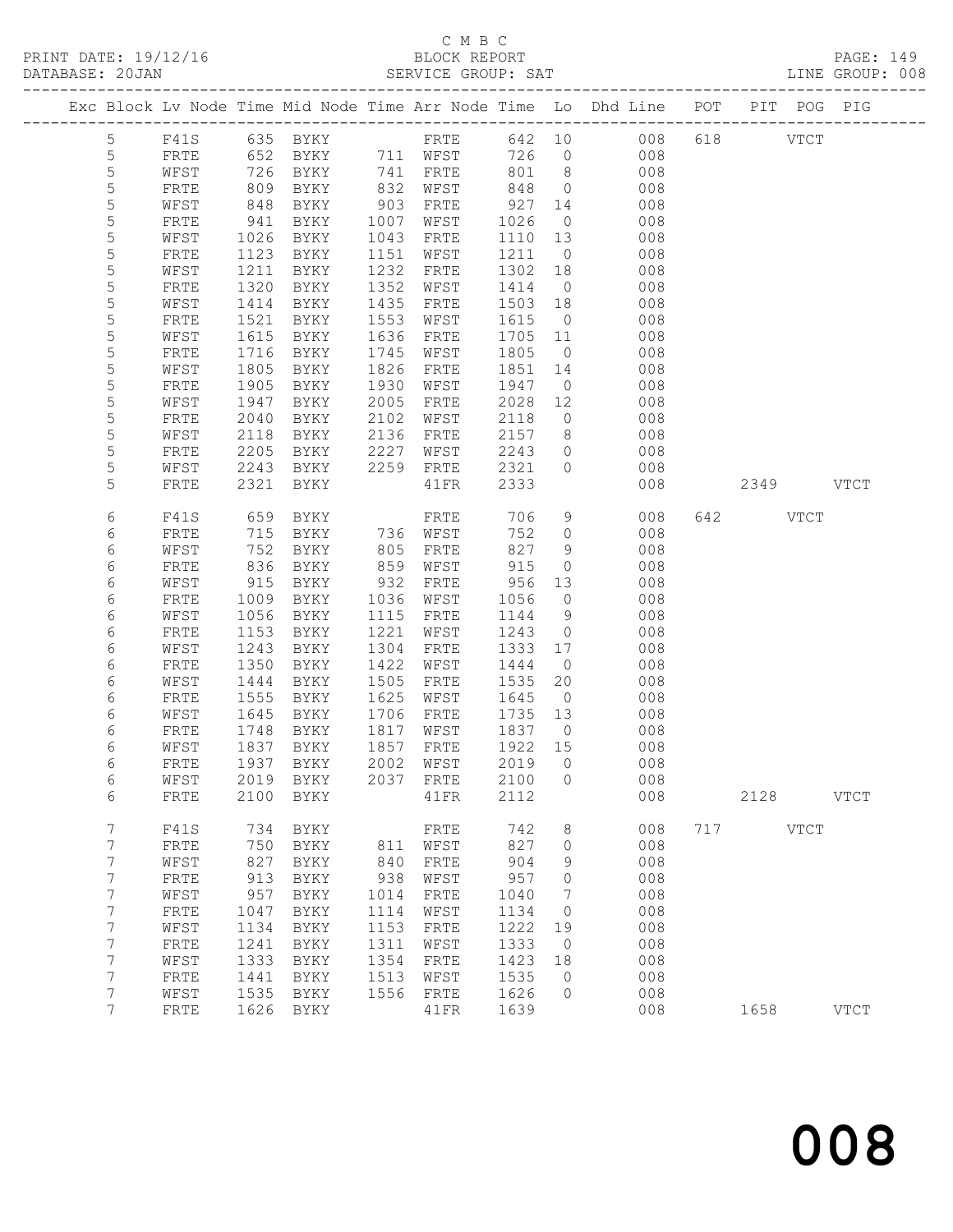#### C M B C<br>BLOCK REPORT SERVICE GROUP: SAT

|              |              |              |             |              |              |                 |                    | Exc Block Lv Node Time Mid Node Time Arr Node Time Lo Dhd Line POT |     | PIT       | POG         | PIG |
|--------------|--------------|--------------|-------------|--------------|--------------|-----------------|--------------------|--------------------------------------------------------------------|-----|-----------|-------------|-----|
| 8            | F41S         |              | 801 BYKY    |              |              |                 |                    | FRTE 810 8 008                                                     |     | 744       | <b>VTCT</b> |     |
| 8            | FRTE         | 818          | BYKY        |              | 841 WFST     | 857 0<br>936 15 |                    | 008                                                                |     |           |             |     |
| $\,8\,$      | WFST         | 857          | BYKY        |              | 912 FRTE     |                 |                    | 008                                                                |     |           |             |     |
| 8            | FRTE         | 951          | BYKY        | 1017         | WFST         | 1036            | $\overline{0}$     | 008                                                                |     |           |             |     |
| $\,8\,$      | WFST         | 1036         | BYKY        | 1053         | FRTE         | 1120            | 13                 | 008                                                                |     |           |             |     |
| $\,8\,$      | FRTE         | 1133         | BYKY        | 1201         | WFST         | 1223            | $\overline{0}$     | 008                                                                |     |           |             |     |
| 8            | WFST         | 1223         | BYKY        | 1244         | FRTE         | 1314            | 16                 | 008                                                                |     |           |             |     |
| 8            | FRTE         | 1330         | BYKY        | 1402         | WFST         | 1424            | $\overline{0}$     | 008                                                                |     |           |             |     |
| $\,8\,$      | WFST         | 1424         | BYKY        | 1445         | FRTE         | 1513            | 22                 | 008                                                                |     |           |             |     |
| $\,8\,$      | FRTE         | 1535         | BYKY        | 1605         | WFST         | 1625            | $\overline{0}$     | 008                                                                |     |           |             |     |
| 8            | WFST         | 1625         | BYKY        | 1646         | ${\tt FRTE}$ | 1715            | 12                 | 008                                                                |     |           |             |     |
| 8            | FRTE         | 1727         | BYKY        | 1756         | WFST         | 1816            | $\overline{0}$     | 008                                                                |     |           |             |     |
| 8            | WFST         | 1816         | BYKY        | 1836         | FRTE         | 1901            | 14                 | 008                                                                |     |           |             |     |
| 8            | FRTE         | 1915         | BYKY        | 1940         | WFST         | 1957            | $\overline{0}$     | 008                                                                |     |           |             |     |
| $\,8\,$      | WFST         | 1957         | BYKY        | 2015         | FRTE         | 2038            | 14                 | 008                                                                |     |           |             |     |
| 8            | FRTE         | 2052         | BYKY        | 2114         | WFST         | 2130            | $\overline{0}$     | 008                                                                |     |           |             |     |
| 8            | WFST         | 2130         | BYKY        | 2148         | FRTE         | 2209            | 11                 | 008                                                                |     |           |             |     |
| 8            | FRTE         | 2220<br>2258 | BYKY        | 2242         | WFST         | 2258            | $\overline{0}$     | 008                                                                |     |           |             |     |
| 8            | WFST         |              | BYKY        | 2314         | FRTE         | 2336            | $\overline{3}$     | 008                                                                |     |           |             |     |
| 8            | FRTE<br>WFST | 2339         | BYKY        | 2400         | WFST         | 2415            | $\overline{0}$     | 008                                                                |     |           |             |     |
| 8            |              | 2415         | BYKY        | 2431         | FRTE         | 2452            | 17                 | 008                                                                |     |           |             |     |
| 8<br>$\,8\,$ | FRTE<br>WFST | 2509<br>2544 | BYKY        | 2530<br>2600 | WFST         | 2544<br>2621    | $\circ$<br>$\circ$ | 008<br>008                                                         |     |           |             |     |
| 8            |              | 2621         | BYKY        |              | FRTE<br>41FR | 2633            |                    | 008                                                                |     | 2649 VTCT |             |     |
|              | FRTE         |              | BYKY        |              |              |                 |                    |                                                                    |     |           |             |     |
| 9            | F41S         | 827          | BYKY        |              | FRTE         | 836             | 8                  | 008                                                                | 810 |           | <b>VTCT</b> |     |
| 9            | FRTE         | 844          | BYKY        |              | 908 WFST     | 925             | $\overline{0}$     | 008                                                                |     |           |             |     |
| $\mathsf 9$  | WFST         | 925          | BYKY        | 942          | FRTE         | 1006            | 12                 | 008                                                                |     |           |             |     |
| $\mathsf 9$  | FRTE         | 1018         | BYKY        | 1045         | WFST         | 1105            | $\overline{0}$     | 008                                                                |     |           |             |     |
| 9            | WFST         | 1105         | BYKY        | 1124         | FRTE         | 1153            | 15                 | 008                                                                |     |           |             |     |
| 9            | FRTE         | 1208         | BYKY        | 1239         | WFST         | 1301            | $\overline{0}$     | 008                                                                |     |           |             |     |
| $\mathsf 9$  | WFST         | 1301         | BYKY        | 1322         | FRTE         | 1351            | 19                 | 008                                                                |     |           |             |     |
| $\mathsf 9$  | FRTE         | 1410         | BYKY        | 1442         | WFST         | 1504            | $\overline{0}$     | 008                                                                |     |           |             |     |
| 9            | WFST         | 1504         | BYKY        | 1525         | FRTE         | 1555            | 20                 | 008                                                                |     |           |             |     |
| 9            | FRTE         | 1615         | BYKY        | 1645         | WFST         | 1705            | $\overline{0}$     | 008                                                                |     |           |             |     |
| 9            | WFST         | 1705         | BYKY        | 1726         | FRTE         | 1755            | 17                 | 008                                                                |     |           |             |     |
| 9            | FRTE         | 1812         | BYKY        | 1839         | WFST         | 1858            | $\overline{0}$     | 008                                                                |     |           |             |     |
| 9            | WFST         | 1858         | BYKY        | 1917         | FRTE         | 1941            | $\overline{0}$     | 008                                                                |     |           |             |     |
| 9            | FRTE         | 1941         | BYKY        |              | 41FR         | 1953            |                    | 008                                                                |     | 2009      | VTCT        |     |
| 10           | F41S         | 902          | <b>BYKY</b> |              | FRTE         | 912             | 11                 | 008                                                                | 845 |           | <b>VTCT</b> |     |
| 10           | FRTE         | 923          | BYKY        | 948          | WFST         | 1007            | 0                  | 008                                                                |     |           |             |     |
| 10           | WFST         | 1007         | BYKY        | 1024         | FRTE         | 1050            | 6                  | 008                                                                |     |           |             |     |
| 10           | FRTE         | 1056         | <b>BYKY</b> | 1123         | WFST         | 1143            | 0                  | 008                                                                |     |           |             |     |
| 10           | WFST         | 1143         | <b>BYKY</b> | 1204         | FRTE         | 1234            | 18                 | 008                                                                |     |           |             |     |
| 10           | FRTE         | 1252         | <b>BYKY</b> | 1322         | WFST         | 1344            | 0                  | 008                                                                |     |           |             |     |
| 10           | WFST         | 1344         | <b>BYKY</b> | 1405         | FRTE         | 1433            | 18                 | 008                                                                |     |           |             |     |
| 10           | FRTE         | 1451         | <b>BYKY</b> | 1523         | WFST         | 1545            | 0                  | 008                                                                |     |           |             |     |
| 10           | WFST         | 1545         | BYKY        | 1606         | FRTE         | 1634            | 11                 | 008                                                                |     |           |             |     |
| 10           | FRTE         | 1645         | <b>BYKY</b> | 1715         | WFST         | 1735            | 0                  | 008                                                                |     |           |             |     |

10 WFST 1735 BYKY 1756 FRTE 1824 0 008

10 FRTE 1824 BYKY 41FR 1837 008 1853 VTCT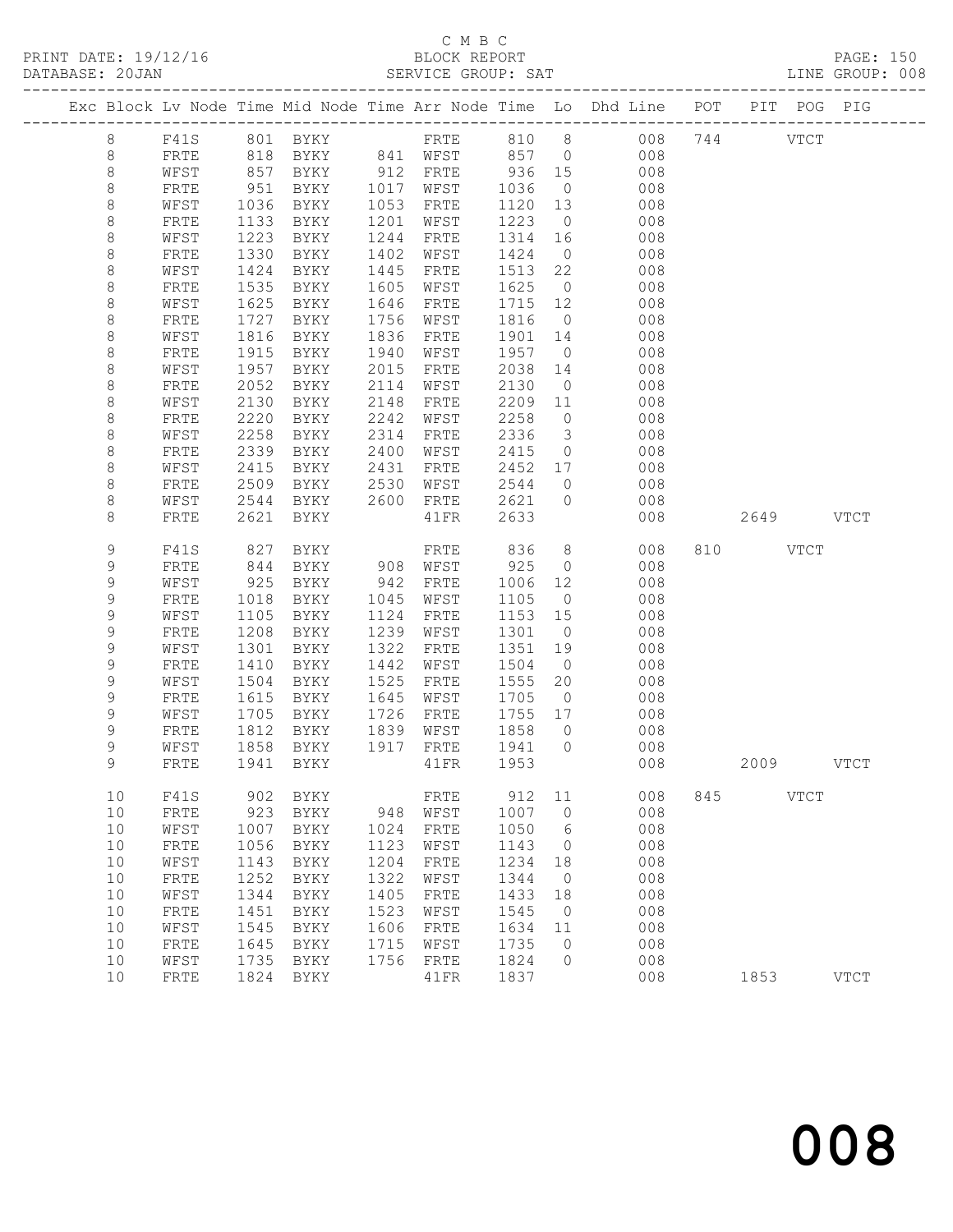#### C M B C<br>BLOCK REPORT SERVICE GROUP: SAT

PRINT DATE: 19/12/16 BLOCK REPORT PAGE: 151

|          | Exc Block Lv Node Time Mid Node Time Arr Node Time Lo Dhd Line POT PIT POG PIG                                                                                            |              |                             |      |                             |                                                         |                |                                           |               |           |  |
|----------|---------------------------------------------------------------------------------------------------------------------------------------------------------------------------|--------------|-----------------------------|------|-----------------------------|---------------------------------------------------------|----------------|-------------------------------------------|---------------|-----------|--|
|          | $\begin{tabular}{lllllllllll} 11 & F41S & 1044 & BYKY & FRTE & 1056 & 8 & 008 & 1027 & VTCT \\ 11 & FRTE & 1104 & BYKY & 1132 & WFST & 1152 & 0 & 008 & \\ \end{tabular}$ |              |                             |      |                             |                                                         |                |                                           |               |           |  |
|          |                                                                                                                                                                           |              |                             |      |                             |                                                         |                |                                           |               |           |  |
| 11       | WFST                                                                                                                                                                      |              | 1152 BYKY 1213 FRTE 1243 17 |      |                             |                                                         |                | 008                                       |               |           |  |
| 11       | FRTE                                                                                                                                                                      | 1300         | BYKY                        |      | 1332 WFST 1354              |                                                         | $\overline{0}$ | 008                                       |               |           |  |
| 11       | WFST                                                                                                                                                                      | 1354<br>1501 | BYKY                        |      | 1415 FRTE                   | 1443 18<br>1555 0                                       |                | 008                                       |               |           |  |
| 11       | ${\tt FRTE}$                                                                                                                                                              | 1501         | BYKY                        |      | 1533 WFST                   |                                                         | $\overline{0}$ | 008                                       |               |           |  |
| 11       | WFST                                                                                                                                                                      | 1555         | BYKY                        | 1616 | FRTE                        | 1644 11                                                 |                | 008                                       |               |           |  |
| 11       | ${\tt FRTE}$                                                                                                                                                              | 1655         | BYKY                        | 1725 | WFST                        | 1745                                                    | $\overline{0}$ | 008                                       |               |           |  |
| 11       | WFST                                                                                                                                                                      | 1745         | BYKY                        |      | 1806 FRTE                   | 1831 13                                                 |                | 008                                       |               |           |  |
| 11       | FRTE                                                                                                                                                                      | 1844         | BYKY                        | 1909 | WFST                        | 1926                                                    | $\overline{0}$ | 008                                       |               |           |  |
| 11       | WFST                                                                                                                                                                      | 1926         | BYKY                        | 1945 | FRTE                        | $\begin{array}{c}\n 1525 \\  2009 \\  18\n \end{array}$ |                | 008                                       |               |           |  |
| 11       | FRTE                                                                                                                                                                      | 2027         | BYKY                        | 2050 | WFST                        | 2106                                                    | $\overline{0}$ | 008                                       |               |           |  |
| 11       | WFST                                                                                                                                                                      | 2106         | BYKY                        | 2124 | FRTE                        | 2145                                                    | 5 <sup>5</sup> | 008                                       |               |           |  |
| 11       | FRTE                                                                                                                                                                      | 2150         | BYKY                        | 2212 | WFST                        | 2228                                                    | $\overline{0}$ | 008                                       |               |           |  |
| 11       | WFST                                                                                                                                                                      | 2228         | BYKY                        | 2244 | FRTE                        | 2306<br>2358<br>2306 16                                 |                | $\begin{array}{c} 008 \\ 008 \end{array}$ |               |           |  |
| 11       | ${\tt FRTE}$                                                                                                                                                              | 2322         | BYKY                        |      | 2343 WFST                   | 2435                                                    | $\overline{0}$ | 4 008                                     |               |           |  |
| 11       | WFST                                                                                                                                                                      | 2358         | BYKY                        |      | 2414 FRTE                   |                                                         | $\overline{0}$ |                                           |               |           |  |
| 11<br>11 | FRTE<br>WFST                                                                                                                                                              | 2439<br>2514 | BYKY<br>BYKY                |      | 2500 WFST 2514<br>2530 FRTE | 25510                                                   |                | 008<br>008                                |               |           |  |
| 11       | FRTE                                                                                                                                                                      |              | 2551 BYKY                   |      | 41 FR                       | 2603                                                    |                | 008                                       |               | 2619 VTCT |  |
|          |                                                                                                                                                                           |              |                             |      |                             |                                                         |                |                                           |               |           |  |
| 12       | F41S                                                                                                                                                                      | 1136         | BYKY                        |      | FRTE 1148 11                |                                                         |                |                                           | 008 1118 VTCT |           |  |
| 12       | ${\tt FRTE}$                                                                                                                                                              | 1159         | BYKY                        |      | 1230 WFST 1252 0            |                                                         |                | 008                                       |               |           |  |
| 12       | WFST                                                                                                                                                                      | 1252         | BYKY                        |      | 1313 FRTE                   |                                                         |                | 008                                       |               |           |  |
| 12       | FRTE                                                                                                                                                                      | 1400         | BYKY                        |      | 1432 WFST                   | 1342 18<br>1454 0                                       | $\overline{0}$ | 008                                       |               |           |  |
| 12       | WFST                                                                                                                                                                      | 1454         | BYKY                        | 1515 | FRTE                        | 1545 20                                                 |                | 008                                       |               |           |  |
| 12       | FRTE                                                                                                                                                                      | 1605         | BYKY                        | 1635 | WFST                        | 1655                                                    | $\overline{0}$ | 008                                       |               |           |  |
| 12       | WFST                                                                                                                                                                      | 1655         | BYKY                        |      | 1716 FRTE                   | 1745 14                                                 |                | 008                                       |               |           |  |
| 12       | FRTE                                                                                                                                                                      | 1759         | BYKY                        | 1828 | WFST                        | 1848 0                                                  |                | 008                                       |               |           |  |
| 12       | WFST                                                                                                                                                                      | 1848         | BYKY                        | 1907 | FRTE                        | 1931 17                                                 |                | 008                                       |               |           |  |
| 12       | FRTE                                                                                                                                                                      | 1948         | BYKY                        | 2013 | WFST                        | 2030                                                    | $\overline{0}$ | 008                                       |               |           |  |
| 12       | WFST                                                                                                                                                                      | 2030         | BYKY                        | 2048 | FRTE                        | 2111                                                    | 10             | 008                                       |               |           |  |
| 12       | ${\tt FRTE}$                                                                                                                                                              | 2121         | BYKY                        | 2143 | WFST                        | 2159                                                    | $\overline{0}$ | 008                                       |               |           |  |
| 12       | WFST                                                                                                                                                                      | 2159         | BYKY                        | 2215 | FRTE                        | 2237 14                                                 |                | 008                                       |               |           |  |
| 12       | ${\tt FRTE}$                                                                                                                                                              | 2251         | BYKY                        | 2312 | WFST                        | 2327                                                    | $\overline{0}$ | 008                                       |               |           |  |
| 12       | WFST                                                                                                                                                                      | 2327         | BYKY                        | 2343 | FRTE                        | 2405                                                    |                | 4 008                                     |               |           |  |
| 12       | FRTE                                                                                                                                                                      | 2409         | BYKY                        | 2430 | WFST 2445                   |                                                         | $\overline{0}$ | 008                                       |               |           |  |
| 12       | WFST                                                                                                                                                                      | 2445<br>2522 | BYKY                        |      | 2501 FRTE                   | 2522<br>2534                                            | $\bigcirc$     | 008                                       |               |           |  |
| 12       | FRTE                                                                                                                                                                      |              | 2522 BYKY                   |      | 41FR                        | 2534                                                    |                | 008                                       |               | 2550 VTCT |  |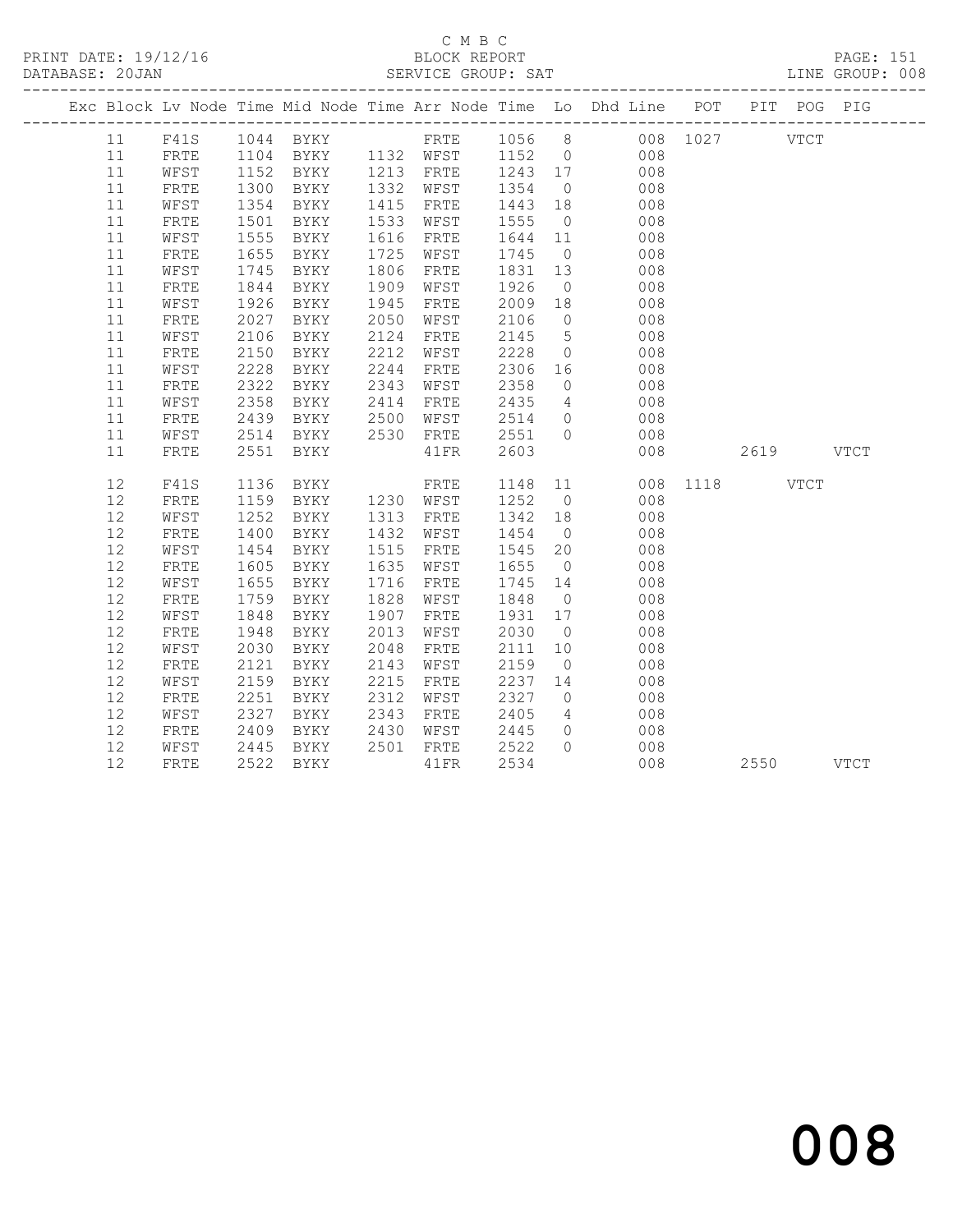|  |                |                   |      | PRINT DATE: 19/12/16 BLOCK REPORT |      | C M B C     |         |                 |                                                                                                                                                                                                                                                                            |          | PAGE: 152   |
|--|----------------|-------------------|------|-----------------------------------|------|-------------|---------|-----------------|----------------------------------------------------------------------------------------------------------------------------------------------------------------------------------------------------------------------------------------------------------------------------|----------|-------------|
|  |                |                   |      |                                   |      |             |         |                 |                                                                                                                                                                                                                                                                            |          |             |
|  |                | 10 FI 10 AV & FIR |      |                                   |      |             |         |                 | AL10 ALMA & 10 AV                                                                                                                                                                                                                                                          |          |             |
|  |                |                   |      |                                   |      |             |         |                 |                                                                                                                                                                                                                                                                            |          |             |
|  |                |                   |      |                                   |      |             |         |                 |                                                                                                                                                                                                                                                                            |          |             |
|  |                |                   |      |                                   |      |             |         |                 |                                                                                                                                                                                                                                                                            |          |             |
|  |                |                   |      |                                   |      |             |         |                 |                                                                                                                                                                                                                                                                            |          |             |
|  |                |                   |      |                                   |      |             |         |                 | 10 10 AV & FIR<br>BOUNDARY LOOP<br>BOUNDARY LOOP<br>BROADWAY & KINGSWAY<br>BROADWAY & CAK<br>BROADWAY & OAK<br>BROADWAY & OAK<br>SROADWAY & COMMERCIAL<br>GRBY<br>CARY<br>CARY<br>CARY<br>CARY<br>CARY<br>CARY<br>CARY<br>CARY<br>CARY<br>CARY<br>CARY<br>CARY<br>CARY<br> |          |             |
|  |                |                   |      |                                   |      |             |         |                 |                                                                                                                                                                                                                                                                            |          |             |
|  |                |                   |      |                                   |      |             |         |                 | Exc Block Lv Node Time Mid Node Time Arr Node Time Lo Dhd Line POT PIT POG PIG                                                                                                                                                                                             |          |             |
|  |                |                   |      |                                   |      |             |         |                 | 1 10FI 441 BYKY 453 BDLP 507 7 009 422 VTCT                                                                                                                                                                                                                                |          |             |
|  | 1              |                   |      |                                   |      |             |         |                 |                                                                                                                                                                                                                                                                            |          |             |
|  | $\mathbf{1}$   | 10FI              |      |                                   |      |             |         |                 | BDLP 514 BYOA 535 10FI 538 3 009<br>10FI 541 BYKY 553 BDLP 607 7 009                                                                                                                                                                                                       |          |             |
|  | $\mathbf{1}$   |                   |      |                                   |      |             |         |                 | BDLP 614 BYOA 636 AL10 650 10 009                                                                                                                                                                                                                                          |          |             |
|  | $\mathbf{1}$   | BYAL              |      |                                   |      |             |         |                 | BYAL 700 BYKY 721 BDLP 737 14 009<br>BDLP 751 BYOA 815 AL10 829 10 009<br>BYAL 839 BYKY 901 BDLP 920 7 009<br>BDLP 927 BYOA 955 AL10 1013 9 009                                                                                                                            |          |             |
|  | $\mathbf{1}$   |                   |      |                                   |      |             |         |                 |                                                                                                                                                                                                                                                                            |          |             |
|  | $\mathbf{1}$   |                   |      |                                   |      |             |         |                 |                                                                                                                                                                                                                                                                            |          |             |
|  | $\mathbf{1}$   |                   |      |                                   |      |             |         |                 |                                                                                                                                                                                                                                                                            |          |             |
|  | $\mathbf{1}$   | BYAL              |      |                                   |      |             |         |                 | 1022 BYKY 1050 BDLP 1109 13 009                                                                                                                                                                                                                                            |          |             |
|  | $\mathbf{1}$   | BDLP              |      |                                   |      |             |         |                 |                                                                                                                                                                                                                                                                            |          |             |
|  | $\mathbf{1}$   | BYAL              |      |                                   |      |             |         |                 | 1122 BYOA     1153   AL10      1213     8              009<br>1221   BYKY       1254   BDLP      1317   20              009                                                                                                                                                |          |             |
|  | $\mathbf{1}$   | BDLP              |      |                                   |      |             |         |                 | 1337 BYOA 1409 AL10 1431 5 009                                                                                                                                                                                                                                             |          |             |
|  | $\mathbf{1}$   | BYAL              | 1436 |                                   |      |             |         |                 | BYKY 1510 BDLP 1533 17 009                                                                                                                                                                                                                                                 |          |             |
|  | $\mathbf{1}$   | BDLP              |      |                                   |      |             |         |                 |                                                                                                                                                                                                                                                                            |          |             |
|  | $\mathbf{1}$   | BYAL              |      |                                   |      |             |         |                 | 1550 BYOA 1621 AL10 1642 9 009<br>1651 BYKY 1721 BDLP 1743 8 009<br>1751 BYOA 1819 AL10 1838 8 009                                                                                                                                                                         |          |             |
|  | $\mathbf{1}$   | BDLP              | 1751 |                                   |      |             |         |                 |                                                                                                                                                                                                                                                                            |          |             |
|  | $\mathbf{1}$   | BYAL              |      |                                   |      |             |         |                 | 1846 BYKY 1914 GRCO 1924 5 009                                                                                                                                                                                                                                             |          |             |
|  | $\mathbf{1}$   | GRCO              |      |                                   |      |             |         |                 |                                                                                                                                                                                                                                                                            |          |             |
|  | $\mathbf{1}$   | BYAL              |      |                                   |      |             |         |                 | 1929 BYOA 1949 AL10 2007 12 009<br>2019 BYKY 2044 BDLP 2101 12 009<br>2113 BYOA 2137 AL10 2154 4 009                                                                                                                                                                       |          |             |
|  | $\mathbf{1}$   | BDLP              |      |                                   |      |             |         |                 |                                                                                                                                                                                                                                                                            |          |             |
|  | $\mathbf{1}$   | BYAL              |      |                                   |      |             |         |                 | 2158 BYKY 2221 BDLP 2238 18 009                                                                                                                                                                                                                                            |          |             |
|  | $\mathbf{1}$   |                   |      |                                   |      |             |         |                 |                                                                                                                                                                                                                                                                            |          |             |
|  | $\mathbf{1}$   |                   |      |                                   |      |             |         |                 |                                                                                                                                                                                                                                                                            |          |             |
|  | $\mathbf{1}$   |                   |      |                                   |      |             |         |                 | BDLP 2256 BYOA 2317 AL10 2332 7 009<br>BYAL 2339 BYKY 2401 BDLP 2416 8 009<br>BDLP 2424 BYST 2432 GRBY 2446 009                                                                                                                                                            |          |             |
|  |                |                   |      |                                   |      |             |         |                 |                                                                                                                                                                                                                                                                            |          |             |
|  | $\mathbf{2}$   |                   |      |                                   |      |             |         |                 | 10FI 501 BYKY 513 BDLP 527 7 009<br>BDLP 534 BYOA 555 10FI 558 3 009<br>10FI 601 BYKY 613 BDLP 627 7 009                                                                                                                                                                   | 442 VTCT |             |
|  | $\overline{2}$ |                   |      |                                   |      |             |         |                 |                                                                                                                                                                                                                                                                            |          |             |
|  | $\mathbf{2}$   |                   |      |                                   |      |             |         |                 |                                                                                                                                                                                                                                                                            |          |             |
|  | $\overline{2}$ |                   |      |                                   |      |             |         |                 | BDLP 634 BYOA 656 AL10 710 10 009                                                                                                                                                                                                                                          |          |             |
|  | $\mathbf{2}$   | BYAL              | 720  | BYKY                              | 741  | BDLP        | 757 14  |                 | 009                                                                                                                                                                                                                                                                        |          |             |
|  | $\mathbf{2}$   | <b>BDLP</b>       | 811  | BYOA                              | 835  | AL10        | 849 10  |                 | 009                                                                                                                                                                                                                                                                        |          |             |
|  | $\mathbf{2}$   | <b>BYAL</b>       | 859  | BYKY                              | 923  | <b>BDLP</b> | 942     | $5\phantom{.0}$ | 009                                                                                                                                                                                                                                                                        |          |             |
|  | 2              | <b>BDLP</b>       | 947  | BYOA                              | 1017 | AL10        | 1036    | 8               | 009                                                                                                                                                                                                                                                                        |          |             |
|  | $\mathbf{2}$   | <b>BYAL</b>       | 1044 | BYKY                              | 1112 | GRCO        | 1123    | 17              | 009                                                                                                                                                                                                                                                                        |          |             |
|  | $\mathbf{2}$   | GRCO              | 1140 | BYOA                              | 1202 | AL10        | 1222    | $6\overline{6}$ | 009                                                                                                                                                                                                                                                                        |          |             |
|  | $\mathbf{2}$   | BYAL              | 1228 | BYKY                              | 1301 | GRCO        | 1312    | 12              | 009                                                                                                                                                                                                                                                                        |          |             |
|  | 2              | ${\tt GRCO}$      | 1324 | BYOA                              | 1347 | AL10        | 1409    | $\overline{4}$  | 009                                                                                                                                                                                                                                                                        |          |             |
|  | $\mathbf{2}$   | BYAL              | 1413 | BYKY                              | 1447 | GRCO        | 1458    | 10              | 009                                                                                                                                                                                                                                                                        |          |             |
|  | $\mathbf{2}$   | GRCO              | 1508 | BYOA                              | 1531 | AL10        | 1552    | $\overline{7}$  | 009                                                                                                                                                                                                                                                                        |          |             |
|  | $\sqrt{2}$     | BYAL              | 1559 | BYKY                              | 1633 | GRCO        | 1645    | $\overline{7}$  | 009                                                                                                                                                                                                                                                                        |          |             |
|  | $\mathbf{2}$   | GRCO              | 1652 | BYOA                              | 1714 | AL10        | 1735    | 9               | 009                                                                                                                                                                                                                                                                        |          |             |
|  | $\mathbf{2}$   | BYAL              | 1744 | BYKY                              | 1812 | GRCO        | 1822 15 |                 | 009                                                                                                                                                                                                                                                                        |          |             |
|  | $\overline{2}$ | GRCO              | 1837 | BYOA                              | 1857 | AL10        | 1916    |                 | 009                                                                                                                                                                                                                                                                        | 1938     | <b>VTCT</b> |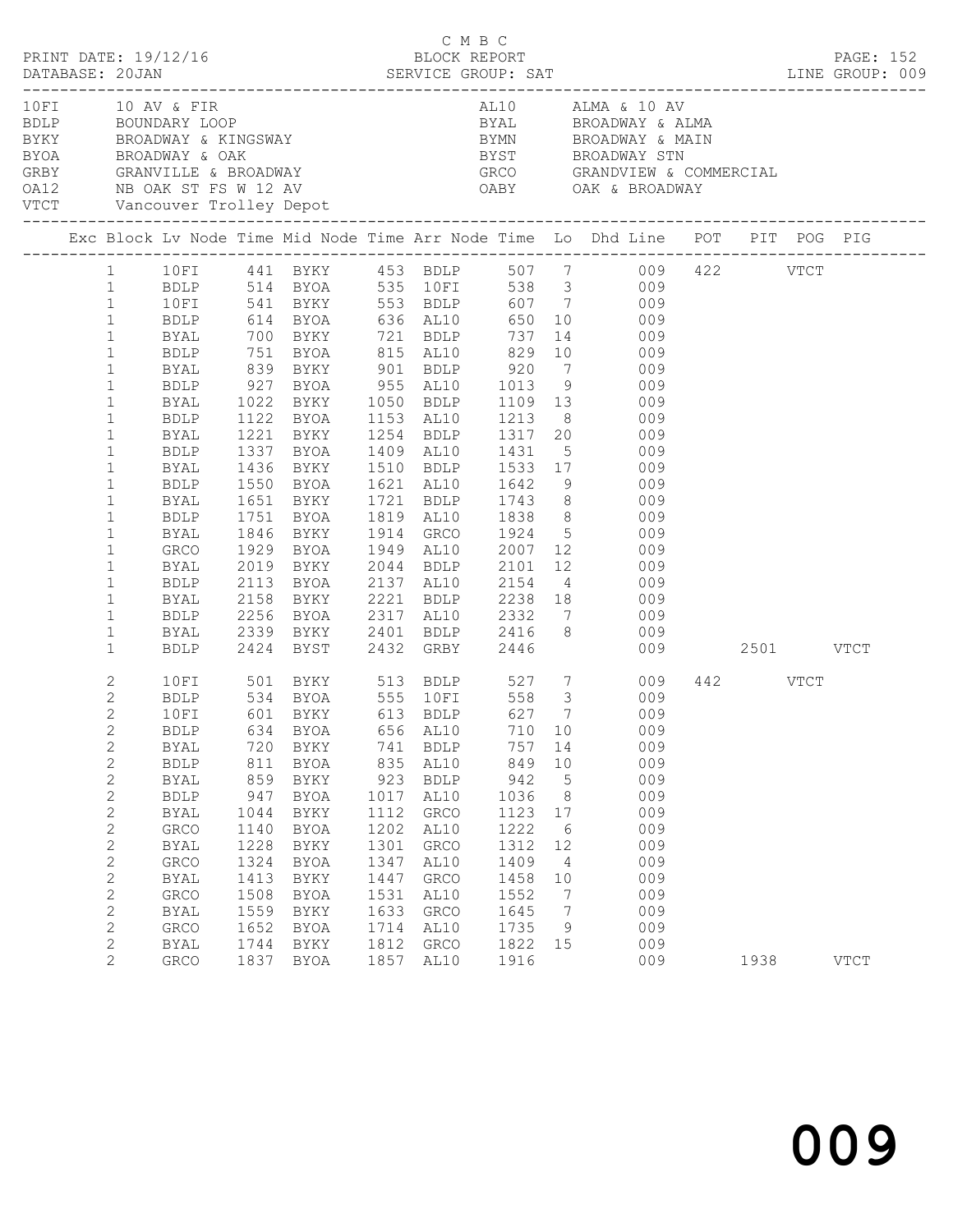#### C M B C<br>BLOCK REPORT SERVICE GROUP: SAT

PRINT DATE: 19/12/16 BLOCK REPORT PAGE: 153

|                |                     |              |                                         |              |                        |              |                              | Exc Block Lv Node Time Mid Node Time Arr Node Time Lo Dhd Line POT                                                                      |     |          | PIT POG PIG |             |
|----------------|---------------------|--------------|-----------------------------------------|--------------|------------------------|--------------|------------------------------|-----------------------------------------------------------------------------------------------------------------------------------------|-----|----------|-------------|-------------|
| 3              | BYAL                |              |                                         |              |                        |              |                              | 514 BYKY        533   BDLP         547      7              009<br>554   BYOA          615   10FI            618     3               009 |     | 449      | <b>VTCT</b> |             |
| $\mathfrak{Z}$ | BDLP                |              |                                         |              |                        |              |                              |                                                                                                                                         |     |          |             |             |
| $\mathfrak{Z}$ | 10FI                |              | 554 BYOA<br>621 BYKY                    |              | 633 BDLP               | 647          | $6\overline{6}$              | 009                                                                                                                                     |     |          |             |             |
| $\mathfrak{Z}$ | BDLP                | 653          | BYOA                                    |              | 715 AL10               | 729          | 11                           | 009                                                                                                                                     |     |          |             |             |
| 3              | BYAL                | 740          | BYKY                                    | 801          | BDLP                   | 817          | 12                           | 009                                                                                                                                     |     |          |             |             |
| $\mathfrak{Z}$ | BDLP                | 829          | BYOA                                    |              | 855 AL10               | 912          | 6                            | 009                                                                                                                                     |     |          |             |             |
| 3              | BYAL                | 918          | BYKY                                    |              | 944 GRCO               | 955          | 10                           | 009                                                                                                                                     |     |          |             |             |
| 3              | GRCO                | 1005         | BYOA                                    | 1027         | AL10                   | 1046         | $5\phantom{.0}$              | 009                                                                                                                                     |     |          |             |             |
| 3              | BYAL                | 1051         | BYKY                                    | 1122         | BDLP                   | 1143         | 9                            | 009                                                                                                                                     |     |          |             |             |
| $\mathfrak{Z}$ | <b>BDLP</b>         | 1152         | BYOA                                    | 1223         | AL10                   | 1243         | $7\phantom{.0}\phantom{.0}7$ | 009                                                                                                                                     |     |          |             |             |
| 3              | BYAL                | 1250         | BYKY                                    | 1325         | BDLP                   | 1348         | 19                           | 009                                                                                                                                     |     |          |             |             |
| 3              | <b>BDLP</b>         | 1407         | BYOA                                    | 1439         | AL10                   | 1501         | $5^{\circ}$                  | 009                                                                                                                                     |     |          |             |             |
| 3              | BYAL                | 1506         | BYKY                                    | 1540         | BDLP                   | 1602         | 18                           | 009                                                                                                                                     |     |          |             |             |
| 3              | BDLP                | 1620         | BYOA                                    | 1651         | AL10                   | 1712         | 10 <sub>o</sub>              | 009                                                                                                                                     |     |          |             |             |
| 3<br>3         | BYAL<br>BDLP        | 1722<br>1822 | BYKY<br>BYOA                            | 1750<br>1849 | <b>BDLP</b><br>AL10    | 1812<br>1908 | 10<br>9                      | 009<br>009                                                                                                                              |     |          |             |             |
| 3              | BYAL                | 1917         | BYKY                                    | 1943         | BDLP                   | 2000         | 12                           | 009                                                                                                                                     |     |          |             |             |
| $\mathfrak{Z}$ | BDLP                | 2012         | BYOA                                    | 2037         | AL10                   | 2055         | $\overline{\mathbf{3}}$      | 009                                                                                                                                     |     |          |             |             |
| 3              | <b>BYAL</b>         | 2058         | BYKY                                    | 2121         | BDLP                   | 2138         | 14                           | 009                                                                                                                                     |     |          |             |             |
| 3              | BDLP                | 2152         | BYOA                                    | 2216         | AL10                   | 2231         | 8 <sup>8</sup>               | 009                                                                                                                                     |     |          |             |             |
| 3              | BYAL                | 2239         | BYKY                                    | 2302         | BDLP                   | 2319         | $7\phantom{.0}\phantom{.0}7$ | 009                                                                                                                                     |     |          |             |             |
| 3              | BDLP                | 2326         | BYOA                                    | 2347         | AL10                   | 2402         | $7\phantom{.0}\phantom{.0}7$ | 009                                                                                                                                     |     |          |             |             |
| 3              | BYAL                | 2409         | BYKY                                    | 2431         | BDLP                   | 2446         | $5\overline{)}$              | 009                                                                                                                                     |     |          |             |             |
| 3              | BDLP                | 2451         | BYOA                                    | 2511         | 10FI                   | 2516         | $\overline{2}$               | 009                                                                                                                                     |     |          |             |             |
| 3              | 10FI                | 2518         | BYKY                                    | 2531         | BDLP                   | 2546         | 5 <sup>5</sup>               | 009                                                                                                                                     |     |          |             |             |
| 3              | <b>BDLP</b>         | 2551         | BYST                                    | 2559         | GRBY                   | 2612         |                              | 009                                                                                                                                     |     |          | 2627 VTCT   |             |
| $\overline{4}$ | 10FI                | 641          | BYKY                                    | 653          | <b>BDLP</b>            | 707          |                              | $4\overline{ }$<br>009                                                                                                                  |     | 622 VTCT |             |             |
| 4              | BDLP                | 711          | BYOA                                    |              | 733 AL10               | 747          | 13                           | 009                                                                                                                                     |     |          |             |             |
| 4              | BYAL                | 800          | BYKY                                    | 821          | BDLP                   | 837          | 10                           | 009                                                                                                                                     |     |          |             |             |
| 4              | <b>BDLP</b>         | 847          | BYOA                                    | 915          | AL10                   | 932          | $6\overline{6}$              | 009                                                                                                                                     |     |          |             |             |
| 4              | BYAL                | 938          | BYKY                                    | 1004         | GRCO                   | 1015         | $\overline{7}$               | 009                                                                                                                                     |     |          |             |             |
| 4              | GRCO                | 1022         | BYOA                                    | 1044         | AL10                   | 1104         | 10                           | 009                                                                                                                                     |     |          |             |             |
| 4              | BYAL                | 1114         | BYKY                                    | 1145         | GRCO                   | 1156         | 13                           | 009                                                                                                                                     |     |          |             |             |
| 4              | GRCO                | 1209         | BYOA                                    | 1231         | AL10                   | 1251         | $\overline{7}$               | 009                                                                                                                                     |     |          |             |             |
| 4              | BYAL                | 1258         | BYKY                                    | 1333         | GRCO                   | 1344         | 10                           | 009                                                                                                                                     |     |          |             |             |
| 4              | GRCO                | 1354         | BYOA                                    |              | 1417 AL10              | 1439         | $\overline{4}$               | 009                                                                                                                                     |     |          |             |             |
| 4              | BYAL                | 1443         | BYKY                                    |              | 1517 GRCO<br>1601 AL10 | 1528         | 10                           | 009                                                                                                                                     |     |          |             |             |
| 4              | <b>GRCO</b>         | 1538         | BYOA<br>BYAL 1630 BYKY 1701 GRCO 1713 8 |              |                        | 1622         | 8                            | 009<br>009                                                                                                                              |     |          |             |             |
| 4<br>4         | <b>GRCO</b>         | 1721         | BYOA                                    | 1743         | AL10                   | 1803 11      |                              | 009                                                                                                                                     |     |          |             |             |
| 4              | BYAL                | 1814         | BYKY                                    | 1842         | GRCO                   | 1852         | 4                            | 009                                                                                                                                     |     |          |             |             |
| 4              | GRCO                | 1856         | BYMN                                    | 1907         | OABY                   | 1916         |                              | 009                                                                                                                                     |     | 1933     |             | <b>VTCT</b> |
|                |                     |              |                                         |              |                        |              |                              |                                                                                                                                         |     |          |             |             |
| 5              | 10FI                | 658          | BYKY                                    | 711          | <b>BDLP</b>            | 725          | 6                            | 009                                                                                                                                     | 639 |          | <b>VTCT</b> |             |
| 5              | <b>BDLP</b>         | 731          | BYOA                                    | 753          | AL10                   | 807          | 12                           | 009                                                                                                                                     |     |          |             |             |
| 5              | <b>BYAL</b>         | 819          | BYKY                                    | 841          | <b>BDLP</b>            | 858          | 9                            | 009                                                                                                                                     |     |          |             |             |
| 5<br>5         | <b>BDLP</b><br>BYAL | 907<br>957   | BYOA<br>BYKY                            | 935<br>1024  | AL10<br>GRCO           | 952<br>1035  | $5\phantom{.0}$<br>20        | 009<br>009                                                                                                                              |     |          |             |             |
| 5              | GRCO                | 1055         | <b>BYOA</b>                             | 1117         | AL10                   | 1137         | 7                            | 009                                                                                                                                     |     |          |             |             |
| 5              | <b>BYAL</b>         | 1144         | BYKY                                    | 1215         | ${\tt GRCO}$           | 1226         | 11                           | 009                                                                                                                                     |     |          |             |             |
| 5              | ${\tt GRCO}$        | 1237         | BYOA                                    | 1300         | AL10                   | 1320         | 8                            | 009                                                                                                                                     |     |          |             |             |
| 5              | BYAL                | 1328         | BYKY                                    | 1403         | GRCO                   | 1414         | 10                           | 009                                                                                                                                     |     |          |             |             |
| 5              | GRCO                | 1424         | BYOA                                    | 1447         | AL10                   | 1509         | $-5$                         | 009                                                                                                                                     |     |          |             |             |
| 5              | BYAL                | 1514         | BYKY                                    | 1548         | GRCO                   | 1559         | 8                            | 009                                                                                                                                     |     |          |             |             |
| 5              | GRCO                | 1607         | BYOA                                    | 1629         | AL10                   | 1647         | 11                           | 009                                                                                                                                     |     |          |             |             |
| 5              | BYAL                | 1658         | BYKY                                    | 1728         | GRCO                   | 1740         | 12                           | 009                                                                                                                                     |     |          |             |             |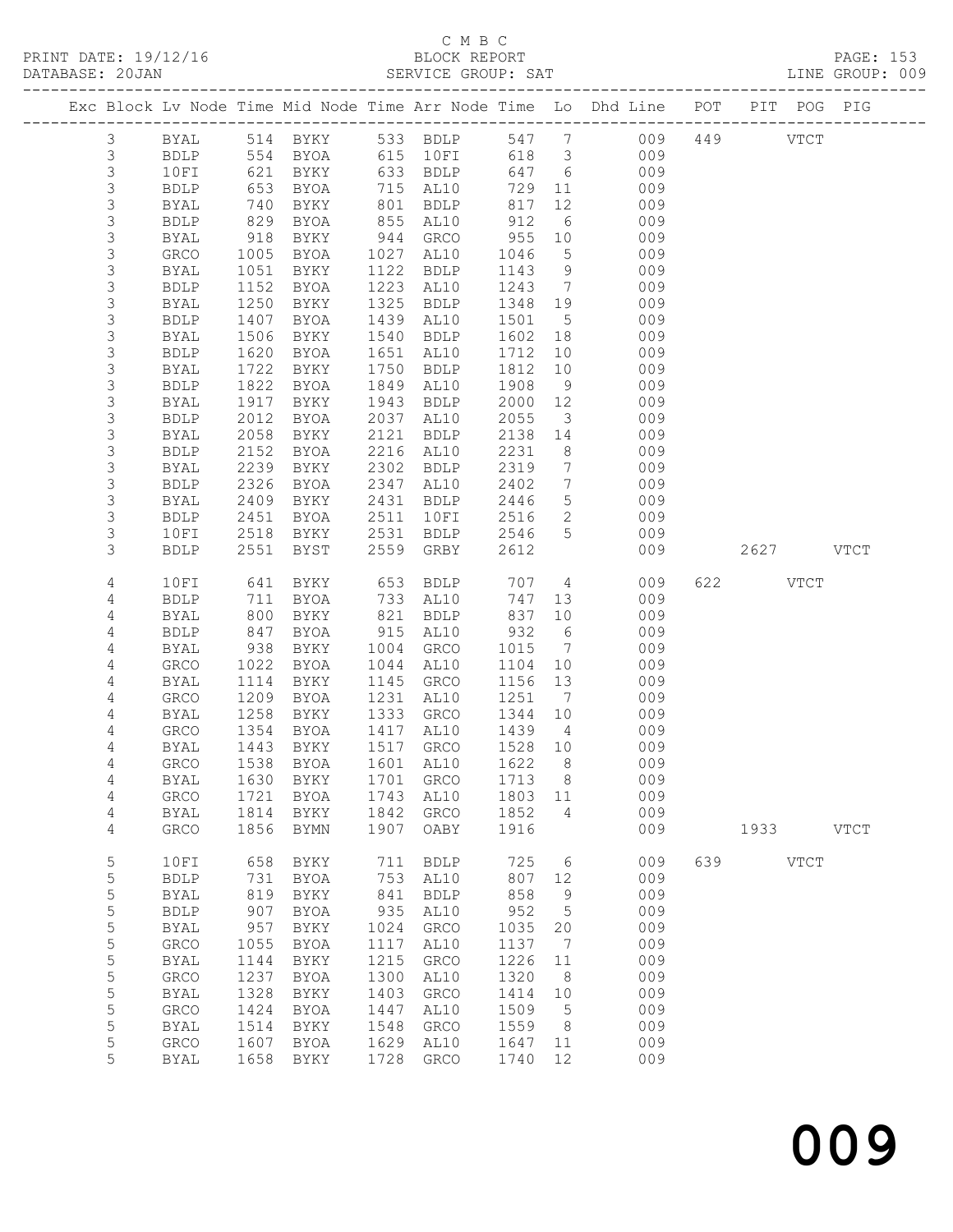#### C M B C<br>BLOCK REPORT

LINE GROUP: 009

|   |              |      |                          |      |             |         |                 | Exc Block Lv Node Time Mid Node Time Arr Node Time Lo Dhd Line POT |               | PIT POG PIG |
|---|--------------|------|--------------------------|------|-------------|---------|-----------------|--------------------------------------------------------------------|---------------|-------------|
| 5 | GRCO         |      | 1752 BYOA 1812 AL10 1829 |      |             |         |                 |                                                                    | 009 1854 VTCT |             |
| 6 | 10FI         |      | 706 BYKY                 |      | 719 GRCO    |         |                 | 727 0<br>009                                                       | 647 VTCT      |             |
| 6 | GRCO         | 727  | BYOA                     |      | 743 AL10    | 757 12  |                 | 009                                                                |               |             |
| 6 | <b>BYAL</b>  | 809  | BYKY                     |      | 831 GRCO    | 840     | $7\phantom{0}$  | 009                                                                |               |             |
| 6 | GRCO         | 847  | BYOA                     |      | 905 AL10    | 922     | $6\overline{6}$ | 009                                                                |               |             |
| 6 | BYAL         | 928  | BYKY                     | 954  | BDLP        | 1013    | 9               | 009                                                                |               |             |
| 6 | <b>BDLP</b>  | 1022 | BYOA                     |      | 1052 AL10   | 1112 10 |                 | 009                                                                |               |             |
| 6 | <b>BYAL</b>  | 1122 | BYKY                     |      | 1153 BDLP   | 1214    | $\overline{7}$  | 009                                                                |               |             |
| 6 | <b>BDLP</b>  | 1221 | BYOA                     | 1253 | AL10        | 1313    | 8 <sup>8</sup>  | 009                                                                |               |             |
| 6 | BYAL         | 1321 | BYKY                     | 1356 | BDLP        | 1419 18 |                 | 009                                                                |               |             |
| 6 | <b>BDLP</b>  | 1437 | BYOA                     | 1509 | AL10        | 1531    | $5\overline{)}$ | 009                                                                |               |             |
| 6 | BYAL         | 1536 | BYKY                     | 1610 | BDLP        | 1632 19 |                 | 009                                                                |               |             |
| 6 | <b>BDLP</b>  | 1651 | BYOA                     | 1721 | AL10        | 1742    | 10              | 009                                                                |               |             |
| 6 | BYAL         | 1752 | BYKY                     | 1820 | <b>BDLP</b> | 1842    | 11              | 009                                                                |               |             |
| 6 | <b>BDLP</b>  | 1853 | BYOA                     | 1920 | AL10        | 1939    | 9               | 009                                                                |               |             |
| 6 | <b>BYAL</b>  | 1948 | BYKY                     | 2013 | GRCO        | 2023    | $6\overline{6}$ | 009                                                                |               |             |
| 6 | GRCO         | 2029 | BYOA                     | 2047 | AL10        | 2104    | $4\overline{4}$ | 009                                                                |               |             |
| 6 | <b>BYAL</b>  | 2108 | BYKY                     | 2131 | GRCO        | 2140    | 8 <sup>8</sup>  | 009                                                                |               |             |
| 6 | GRCO         | 2148 | BYOA                     | 2206 | AL10        | 2223    | $5\overline{)}$ | 009                                                                |               |             |
| 6 | <b>BYAL</b>  | 2228 | BYKY                     | 2251 | GRCO        | 2300 17 |                 | 009                                                                |               |             |
| 6 | GRCO         | 2317 | BYOA                     | 2332 | AL10        | 2347    | $\overline{7}$  | 009                                                                |               |             |
| 6 | BYAL         | 2354 | BYKY                     | 2416 | GRCO        | 2424    | 19              | 009                                                                |               |             |
| 6 | GRCO         | 2443 | BYOA                     | 2458 | 10FI        | 2503    | $\overline{0}$  | 009                                                                |               |             |
| 6 | 10FI         | 2503 | BYKY                     | 2516 | GRCO        | 2524 18 |                 | 009                                                                |               |             |
| 6 | GRCO         | 2542 | BYMN                     | 2550 | GRBY        | 2557    |                 | 009                                                                | 2612 VTCT     |             |
| 7 | BYAL         | 710  | BYKY                     | 731  | GRCO        | 739     |                 | $8 \overline{)}$<br>009                                            | 642 VTCT      |             |
| 7 | ${\tt GRCO}$ | 747  | BYOA                     |      | 803 AL10    | 817     | 12              | 009                                                                |               |             |
| 7 | <b>BYAL</b>  | 829  | BYKY                     | 851  | GRCO        | 900     | $5^{\circ}$     | 009                                                                |               |             |
| 7 | GRCO         | 905  | BYOA                     | 925  | AL10        | 942     | $5\overline{)}$ | 009                                                                |               |             |
| 7 | BYAL         | 947  | BYKY                     | 1014 | BDLP        | 1033    | 21              | 009                                                                |               |             |
| 7 | <b>BDLP</b>  | 1054 | BYOA                     | 1125 | AL10        | 1145    | $\overline{7}$  | 009                                                                |               |             |
| 7 | BYAL         | 1152 | BYKY                     | 1224 | <b>BDLP</b> | 1246    | 21              | 009                                                                |               |             |
| 7 | <b>BDLP</b>  | 1307 | BYOA                     | 1339 | AL10        | 1401    | 5 <sup>5</sup>  | 009                                                                |               |             |
| 7 | BYAL         | 1406 | BYKY                     | 1440 | BDLP        | 1503 18 |                 | 009                                                                |               |             |
| 7 | <b>BDLP</b>  | 1521 | BYOA                     | 1553 | AL10        | 1614    | $\overline{7}$  | 009                                                                |               |             |
| 7 | <b>BYAL</b>  | 1621 | BYKY                     | 1655 | <b>BDLP</b> | 1717 4  |                 | 009                                                                |               |             |
| 7 | <b>BDLP</b>  | 1721 | BYST                     | 1731 | OABY        | 1751    |                 | 009                                                                | 1808          | VTCT        |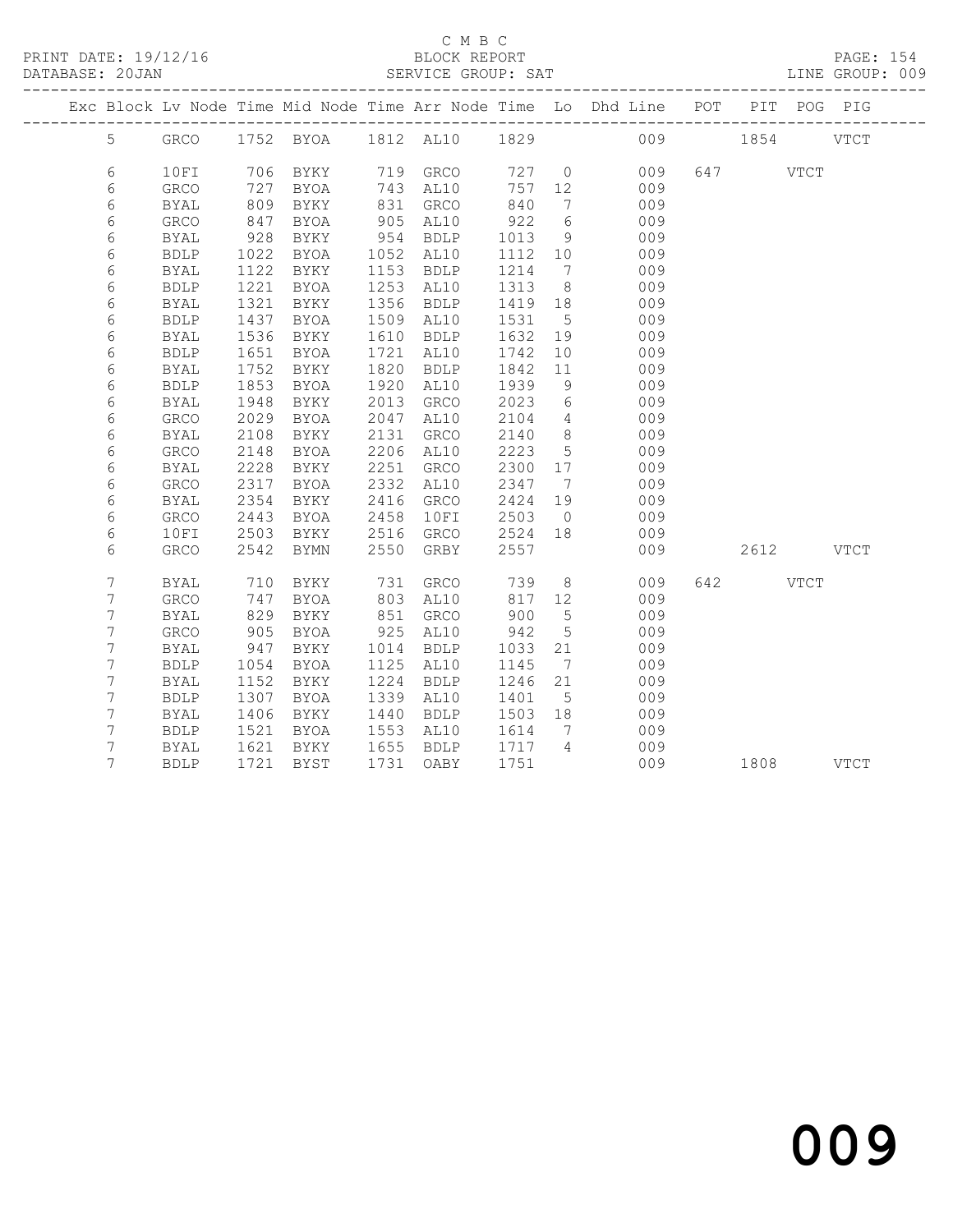### C M B C<br>BLOCK REPORT

PRINT DATE: 19/12/16 BLOCK REPORT PAGE: 155 SERVICE GROUP: SAT

|             |              |      |             |      |                            |         |                              | Exc Block Lv Node Time Mid Node Time Arr Node Time Lo Dhd Line POT |     | PIT POG PIG |             |
|-------------|--------------|------|-------------|------|----------------------------|---------|------------------------------|--------------------------------------------------------------------|-----|-------------|-------------|
| 8           |              |      |             |      |                            |         |                              | BYAL 730 BYKY 751 GRCO 759 8 009                                   | 702 | VTCT        |             |
| 8           | GRCO         | 807  | BYOA        |      | 825 AL10 839 10            |         |                              | 009                                                                |     |             |             |
| $\,8\,$     | BYAL         | 849  | BYKY        |      | 913 GRCO                   | 922     | $\overline{\mathbf{3}}$      | 009                                                                |     |             |             |
| $\,8\,$     | GRCO         | 925  | BYOA        |      | 945 AL10                   | 1003    | $\overline{4}$               | 009                                                                |     |             |             |
|             |              |      |             |      |                            |         |                              |                                                                    |     |             |             |
| $\,8\,$     | BYAL         | 1007 | BYKY        |      | 1034 BDLP                  | 1053 14 |                              | 009                                                                |     |             |             |
| 8           | <b>BDLP</b>  | 1107 | BYOA        |      | 1138 AL10                  | 1158    | 9                            | 009                                                                |     |             |             |
| 8           | BYAL         | 1207 | BYKY        |      | 1239 BDLP                  | 1301    | 21                           | 009                                                                |     |             |             |
| 8           | <b>BDLP</b>  | 1322 | BYOA        | 1354 | AL10                       | 1416    | $5\overline{)}$              | 009                                                                |     |             |             |
| $\,8\,$     | BYAL         | 1421 | BYKY        | 1455 | BDLP                       | 1518 18 |                              | 009                                                                |     |             |             |
| $\,8\,$     | <b>BDLP</b>  | 1536 | BYOA        | 1608 | AL10                       | 1629    | $7\overline{ }$              | 009                                                                |     |             |             |
| 8           | BYAL         | 1636 | BYKY        | 1707 | BDLP                       | 1729    | 6                            | 009                                                                |     |             |             |
| $\,8\,$     | <b>BDLP</b>  | 1735 | BYOA        | 1805 | AL10                       | 1825    | 12                           | 009                                                                |     |             |             |
| $\,8\,$     | BYAL         | 1837 | BYKY        | 1905 | BDLP                       | 1923    | 9                            | 009                                                                |     |             |             |
| $\,8\,$     | <b>BDLP</b>  | 1932 | BYOA        | 1959 | AL10                       | 2017    | 12                           | 009                                                                |     |             |             |
| 8           | BYAL         | 2029 | BYKY        | 2054 | GRCO                       | 2104    | 5 <sup>5</sup>               | 009                                                                |     |             |             |
| $\,8\,$     | GRCO         | 2109 | BYOA        | 2127 | AL10                       | 2144    | $4\overline{4}$              | 009                                                                |     |             |             |
| $\,8\,$     | <b>BYAL</b>  | 2148 | BYKY        | 2211 | GRCO                       | 2220    | 8 <sup>8</sup>               | 009                                                                |     |             |             |
| $\,8\,$     | GRCO         | 2228 | BYOA        | 2246 | AL10                       | 2301    | 8 <sup>8</sup>               | 009                                                                |     |             |             |
| 8           | BYAL         | 2309 | BYKY        | 2332 | BDLP                       | 2349    | 8 <sup>8</sup>               | 009                                                                |     |             |             |
| $\,8\,$     | <b>BDLP</b>  | 2357 | BYOA        | 2418 | AL10                       | 2433    | $6\overline{6}$              | 009                                                                |     |             |             |
| $\,8\,$     | BYAL         | 2439 | BYKY        | 2501 | BDLP                       | 2516    | $5\overline{)}$              | 009                                                                |     |             |             |
| $\,8\,$     | <b>BDLP</b>  | 2521 | BYOA        | 2541 | 10FI                       | 2546    | $\overline{2}$               | 009                                                                |     |             |             |
| 8           | 10FI         | 2548 | BYKY        | 2601 | BDLP                       | 2616    | $\circ$                      | 009                                                                |     |             |             |
| 8           | <b>BDLP</b>  | 2616 | BYST        | 2624 | GRBY                       | 2637    |                              | 009                                                                |     | 2652        | <b>VTCT</b> |
|             |              |      |             |      |                            |         |                              |                                                                    |     |             |             |
| 9           | BYAL         | 750  | BYKY        | 811  | GRCO                       | 820     | $\overline{7}$               | 009                                                                |     | 722<br>VTCT |             |
| 9           | ${\tt GRCO}$ | 827  | BYOA        |      | 845 AL10                   | 902     | $\overline{7}$               | 009                                                                |     |             |             |
| 9           | BYAL         | 909  | BYKY        |      | 933 BDLP                   | 952     | 13                           | 009                                                                |     |             |             |
| 9           | <b>BDLP</b>  | 1005 | BYOA        |      | 1035 AL10                  | 1054    | 13                           | 009                                                                |     |             |             |
| 9           | BYAL         | 1107 | BYKY        |      | 1138 BDLP                  | 1159    | 8 <sup>8</sup>               | 009                                                                |     |             |             |
| $\mathsf 9$ | <b>BDLP</b>  | 1207 | BYOA        |      | 1238 AL10                  | 1258    | 8 <sup>8</sup>               | 009                                                                |     |             |             |
| $\mathsf 9$ | BYAL         | 1306 | BYKY        | 1341 | BDLP                       | 1404    | 18                           | 009                                                                |     |             |             |
| 9           | <b>BDLP</b>  | 1422 | BYOA        | 1454 | AL10                       | 1516    | $5^{\circ}$                  | 009                                                                |     |             |             |
| 9           | BYAL         | 1521 | BYKY        | 1555 | BDLP                       | 1617    | 19                           | 009                                                                |     |             |             |
| $\mathsf 9$ | <b>BDLP</b>  | 1636 | BYOA        | 1706 | AL10                       | 1727    | 10                           | 009                                                                |     |             |             |
| 9           | BYAL         | 1737 | BYKY        | 1805 | BDLP                       | 1827    | 10                           | 009                                                                |     |             |             |
| 9           | <b>BDLP</b>  | 1837 | BYOA        | 1904 | AL10                       | 1923    | $\overline{4}$               | 009                                                                |     |             |             |
| 9           | BYAL         | 1927 | BYKY        |      | 1953 GRCO                  | 2003    | $6\overline{6}$              | 009                                                                |     |             |             |
| $\mathsf 9$ | GRCO         | 2009 | BYOA        |      | 2029 AL10                  | 2046    | $\overline{3}$               | 009                                                                |     |             |             |
| 9           |              |      |             |      | 2049 BYKY 2112 GRCO 2121 8 |         |                              | 009                                                                |     |             |             |
| 9           | BYAL<br>GRCO | 2129 | BYOA        | 2147 | AL10                       | 2204    | 4                            | 009                                                                |     |             |             |
| 9           | <b>BYAL</b>  | 2208 | BYKY        | 2231 | GRCO                       | 2240    | 8                            | 009                                                                |     |             |             |
| $\mathsf 9$ |              | 2248 |             | 2306 |                            | 2321    | $\mathcal{S}$                | 009                                                                |     |             |             |
| 9           | GRCO         | 2324 | BYOA        | 2347 | AL10                       | 2356    | 23                           | 009                                                                |     |             |             |
| 9           | BYAL         |      | BYKY        | 2434 | GRCO                       |         |                              |                                                                    |     | 2506        | <b>VTCT</b> |
|             | GRCO         | 2419 | BYOA        |      | AL10                       | 2446    |                              | 009                                                                |     |             |             |
| 10          | 10FI         | 915  | BYKY        | 930  | GRCO                       | 939     | $6\overline{6}$              | 009                                                                | 856 | <b>VTCT</b> |             |
| 10          | ${\tt GRCO}$ | 945  | BYOA        | 1005 | AL10                       | 1023    | $6\overline{6}$              | 009                                                                |     |             |             |
| 10          | BYAL         | 1029 | BYKY        | 1057 | GRCO                       | 1108    | 17                           | 009                                                                |     |             |             |
| 10          | ${\tt GRCO}$ | 1125 | <b>BYOA</b> | 1147 | AL10                       | 1207    | $7\phantom{.0}\phantom{.0}7$ | 009                                                                |     |             |             |
| 10          |              | 1214 |             | 1246 |                            | 1257    |                              | 009                                                                |     |             |             |
|             | <b>BYAL</b>  |      | BYKY        |      | GRCO                       |         | 12                           |                                                                    |     |             |             |
| 10          | ${\tt GRCO}$ | 1309 | <b>BYOA</b> | 1332 | AL10                       | 1354    | $\overline{4}$               | 009                                                                |     |             |             |
| 10          | BYAL         | 1358 | BYKY        | 1432 | GRCO                       | 1443    | 10                           | 009                                                                |     |             |             |
| 10          | ${\tt GRCO}$ | 1453 | BYOA        | 1516 | AL10                       | 1537    | $\overline{7}$               | 009                                                                |     |             |             |
| 10          | BYAL         | 1544 | BYKY        | 1618 | GRCO                       | 1630    | $\overline{7}$               | 009                                                                |     |             |             |
| 10          | GRCO         | 1637 | <b>BYOA</b> | 1659 | AL10                       | 1720    | 9                            | 009                                                                |     |             |             |
| 10          | <b>BYAL</b>  | 1729 | BYKY        | 1757 | GRCO                       | 1807 15 |                              | 009                                                                |     |             |             |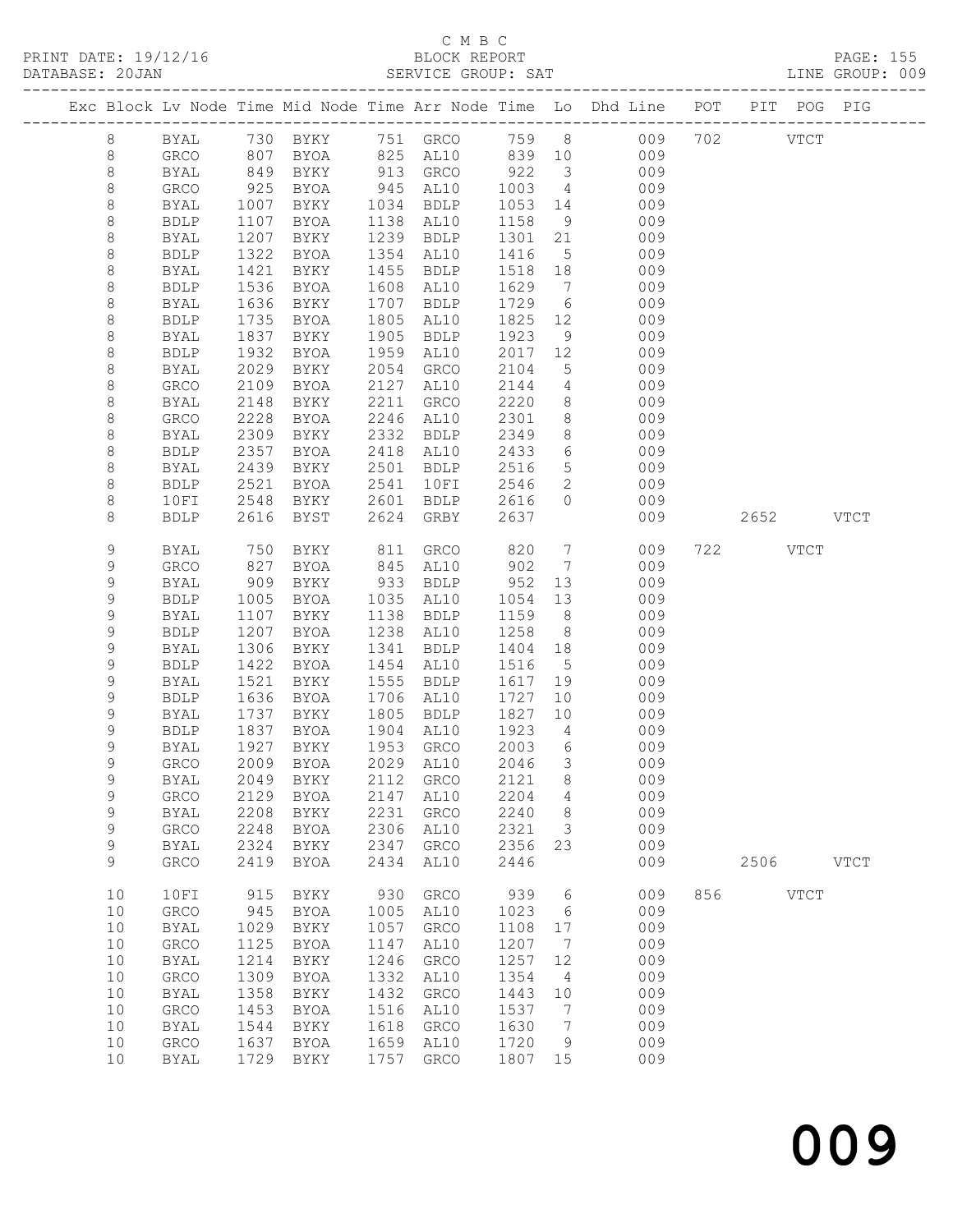#### C M B C<br>BLOCK REPORT SERVICE GROUP: SAT

|  |    |              |      |             |      |                                     |         |                 | Exc Block Lv Node Time Mid Node Time Arr Node Time Lo Dhd Line POT PIT POG PIG |          |           |             |             |
|--|----|--------------|------|-------------|------|-------------------------------------|---------|-----------------|--------------------------------------------------------------------------------|----------|-----------|-------------|-------------|
|  | 10 |              |      |             |      | GRCO 1822 BYOA 1842 AL10 1901       |         |                 |                                                                                | 009 1923 |           |             | <b>VTCT</b> |
|  | 11 | OA12         |      | 1000 BYKY   |      | 1010 BDLP                           | 1029 9  |                 | 009                                                                            |          | 937 VTCT  |             |             |
|  | 11 | <b>BDLP</b>  | 1038 | BYOA        |      | 1108 AL10                           | 1128 9  |                 | 009                                                                            |          |           |             |             |
|  | 11 |              | 1137 | BYKY        |      | 1208 BDLP                           | 1229    | 8 <sup>8</sup>  | 009                                                                            |          |           |             |             |
|  |    | BYAL         |      |             |      |                                     |         |                 |                                                                                |          |           |             |             |
|  | 11 | <b>BDLP</b>  | 1237 | BYOA        |      | 1309 AL10                           | 1329    | $7\overline{ }$ | 009                                                                            |          |           |             |             |
|  | 11 | BYAL         | 1336 | BYKY        |      | 1411 BDLP                           | 1434    | 17              | 009                                                                            |          |           |             |             |
|  | 11 | ${\tt BDLP}$ | 1451 | BYOA        |      | 1523 AL10                           | 1544    | $7\overline{ }$ | 009                                                                            |          |           |             |             |
|  | 11 | BYAL         | 1551 | BYKY        |      | 1625 BDLP                           | 1647    |                 | 19<br>009                                                                      |          |           |             |             |
|  | 11 | <b>BDLP</b>  | 1706 | BYOA        |      | 1736 AL10                           | 1757    | 10              | 009                                                                            |          |           |             |             |
|  | 11 | BYAL         | 1807 | BYKY        |      | 1835 BDLP                           | 1857 1  |                 | 009                                                                            |          |           |             |             |
|  | 11 | <b>BDLP</b>  | 1858 | BYST        | 1907 | OABY                                | 1925    |                 | 009                                                                            |          | 1942 VTCT |             |             |
|  | 12 | OA12         | 1009 | BYKY        | 1019 | GRCO                                | 1030    | 9               | 009                                                                            |          | 946 VTCT  |             |             |
|  | 12 | GRCO         | 1039 | BYOA        |      | 1101 AL10                           | 1121    | 8 <sup>8</sup>  | 009                                                                            |          |           |             |             |
|  | 12 | BYAL         | 1129 | BYKY        | 1200 | GRCO                                | 1211    | 12              | 009                                                                            |          |           |             |             |
|  | 12 | GRCO         | 1223 | BYOA        | 1246 | AL10                                | 1306    |                 | $7\overline{ }$<br>009                                                         |          |           |             |             |
|  | 12 | BYAL         | 1313 | BYKY        | 1348 | GRCO                                | 1359    | 10              | 009                                                                            |          |           |             |             |
|  | 12 | GRCO         | 1409 | BYOA        |      | 1432 AL10                           | 1454    | $4\overline{4}$ | 009                                                                            |          |           |             |             |
|  | 12 | BYAL         | 1458 | BYKY        |      | 1532 GRCO                           | 1543    | 9               | 009                                                                            |          |           |             |             |
|  | 12 | GRCO         | 1552 | BYOA        | 1614 | AL10                                | 1635    | 8 <sup>8</sup>  | 009                                                                            |          |           |             |             |
|  | 12 | BYAL         | 1643 | BYKY        |      | 1714 GRCO                           | 1726    | 9               | 009                                                                            |          |           |             |             |
|  | 12 | GRCO         | 1735 | BYOA        |      | 1757 AL10                           | 1817 12 |                 | 009                                                                            |          |           |             |             |
|  | 12 | <b>BYAL</b>  | 1829 | BYKY        |      | 1857 GRCO                           | 1907 4  |                 | 009                                                                            |          |           |             |             |
|  | 12 |              | 1911 |             |      | 1931 AL10                           | 1950    |                 | 009                                                                            |          |           |             |             |
|  |    | GRCO         |      | BYOA        |      |                                     |         | 8 <sup>8</sup>  |                                                                                |          |           |             |             |
|  | 12 | BYAL         | 1958 | BYKY        |      | 2023 BDLP                           | 2040    | 13              | 009                                                                            |          |           |             |             |
|  | 12 | <b>BDLP</b>  | 2053 | BYOA        | 2117 | AL10                                | 2134 4  |                 | 009                                                                            |          |           |             |             |
|  | 12 | BYAL         | 2138 | BYKY        |      | 2201 BDLP                           | 2218 14 |                 | 009                                                                            |          |           |             |             |
|  | 12 | <b>BDLP</b>  | 2232 | BYOA        |      | 2256 AL10                           | 2308    |                 | 009                                                                            |          | 2330 VTCT |             |             |
|  | 13 | BYAL         | 1014 | BYKY        | 1041 | GRCO                                | 1052    |                 | 18 18<br>009                                                                   |          | 944 VTCT  |             |             |
|  | 13 | GRCO         | 1110 | BYOA        |      | 1132 AL10                           | 1152    | $7\overline{ }$ | 009                                                                            |          |           |             |             |
|  | 13 | BYAL         | 1159 | BYKY        | 1231 | GRCO                                | 1242    | 12              | 009                                                                            |          |           |             |             |
|  | 13 | GRCO         | 1254 | BYOA        | 1317 | AL10                                | 1339    | $\overline{4}$  | 009                                                                            |          |           |             |             |
|  | 13 | BYAL         | 1343 | BYKY        | 1417 | GRCO                                | 1428 11 |                 | 009                                                                            |          |           |             |             |
|  | 13 | GRCO         | 1439 | BYOA        |      | 1502 AL10                           | 1524 5  |                 | 009                                                                            |          |           |             |             |
|  |    |              | 1529 |             |      |                                     | 1614 8  |                 |                                                                                |          |           |             |             |
|  | 13 | BYAL         |      | BYKY        |      | 1603 GRCO                           |         |                 | 009                                                                            |          |           |             |             |
|  | 13 | GRCO         | 1622 | BYOA        |      | 1644 AL10                           | 1705 8  |                 | 009                                                                            |          |           |             |             |
|  | 13 | <b>BYAL</b>  |      | 1713 BYKY   |      | 1743 GRCO                           |         |                 | 1755 11 009                                                                    |          |           |             |             |
|  |    |              |      |             |      | 13 GRCO 1806 BYOA 1826 AL10 1845 11 |         |                 | 009                                                                            |          |           |             |             |
|  | 13 | <b>BYAL</b>  | 1856 | BYKY        | 1924 | <b>BDLP</b>                         | 1942    | 10              | 009                                                                            |          |           |             |             |
|  | 13 | <b>BDLP</b>  | 1952 | <b>BYOA</b> | 2019 | AL10                                | 2031    |                 | 009                                                                            |          | 2053      |             | <b>VTCT</b> |
|  | 14 | <b>BYAL</b>  | 1037 | BYKY        | 1105 | <b>BDLP</b>                         | 1124    | 13              | 009                                                                            | 1007     |           | <b>VTCT</b> |             |
|  | 14 | <b>BDLP</b>  | 1137 | <b>BYOA</b> | 1208 | AL10                                | 1228    | 8               | 009                                                                            |          |           |             |             |
|  | 14 | BYAL         | 1236 | BYKY        | 1309 | <b>BDLP</b>                         | 1332    | 20              | 009                                                                            |          |           |             |             |
|  | 14 | <b>BDLP</b>  | 1352 | <b>BYOA</b> | 1424 | AL10                                | 1446    | 5               | 009                                                                            |          |           |             |             |
|  | 14 | <b>BYAL</b>  | 1451 | BYKY        | 1525 | <b>BDLP</b>                         | 1548    | 17              | 009                                                                            |          |           |             |             |
|  | 14 | <b>BDLP</b>  | 1605 | <b>BYOA</b> | 1636 | AL10                                | 1657    | 9               | 009                                                                            |          |           |             |             |
|  | 14 | BYAL         | 1706 | BYKY        | 1736 | <b>BDLP</b>                         | 1758    | 8               | 009                                                                            |          |           |             |             |
|  | 14 | <b>BDLP</b>  | 1806 | <b>BYOA</b> | 1834 | AL10                                | 1853    | 14              | 009                                                                            |          |           |             |             |
|  | 14 | <b>BYAL</b>  | 1907 | BYKY        | 1934 | GRCO                                | 1944    | 5               | 009                                                                            |          |           |             |             |
|  | 14 | GRCO         | 1949 | <b>BYOA</b> | 2009 | AL10                                | 2026    | 14              | 009                                                                            |          |           |             |             |
|  | 14 | <b>BYAL</b>  | 2040 | BYKY        | 2103 | <b>BDLP</b>                         | 2120    | 12              | 009                                                                            |          |           |             |             |
|  | 14 | <b>BDLP</b>  | 2132 | BYOA        | 2156 | AL10                                | 2213    | 5               | 009                                                                            |          |           |             |             |
|  |    |              |      |             | 2241 |                                     |         |                 | 009                                                                            |          |           |             |             |
|  | 14 | <b>BYAL</b>  | 2218 | BYKY        |      | <b>BDLP</b>                         | 2258    | 5               |                                                                                |          |           |             |             |
|  | 14 | <b>BDLP</b>  | 2303 | BYST        | 2311 | GRBY                                | 2327    |                 | 009                                                                            |          | 2342      |             | <b>VTCT</b> |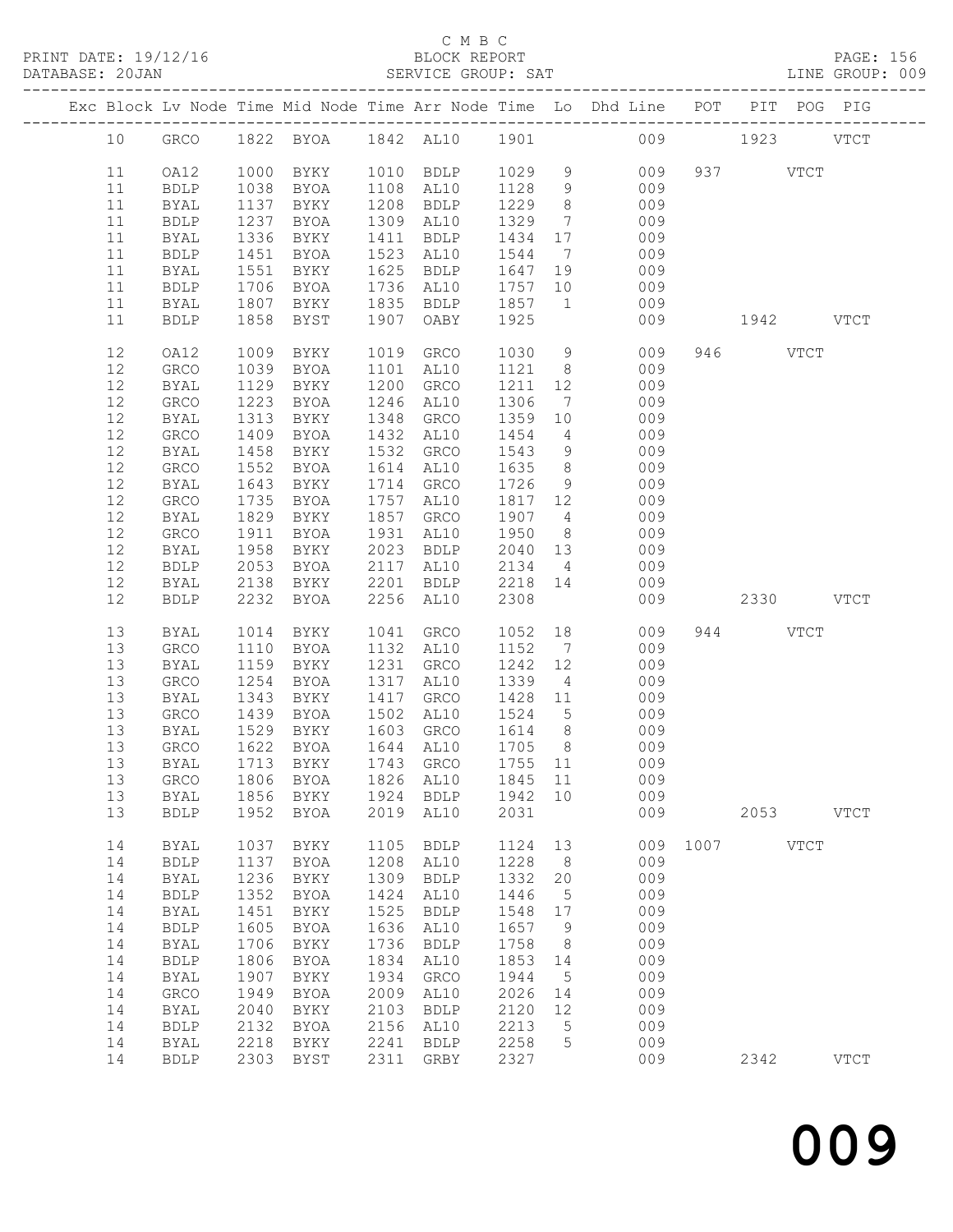#### C M B C<br>BLOCK REPORT SERVICE GROUP: SAT

|  |    |             |      |      |      |             |         |                         | Exc Block Lv Node Time Mid Node Time Arr Node Time Lo Dhd Line POT PIT POG PIG |               |           |      |
|--|----|-------------|------|------|------|-------------|---------|-------------------------|--------------------------------------------------------------------------------|---------------|-----------|------|
|  | 15 |             |      |      |      |             |         |                         | BYAL 1058 BYKY 1129 GRCO 1140 14 009 1028 VTCT                                 |               |           |      |
|  | 15 | GRCO        | 1154 | BYOA |      | 1216 AL10   | 1236    |                         | 8 009                                                                          |               |           |      |
|  | 15 | BYAL        | 1244 | BYKY | 1317 | GRCO        |         |                         | 1328 11 009                                                                    |               |           |      |
|  | 15 | <b>GRCO</b> | 1339 | BYOA | 1402 | AL10        | 1424    |                         | $4\overline{ }$<br>009                                                         |               |           |      |
|  | 15 | BYAL        | 1428 | BYKY | 1502 | GRCO        | 1513    |                         | 10<br>009                                                                      |               |           |      |
|  | 15 | <b>GRCO</b> | 1523 | BYOA | 1546 | AL10        | 1607    | $\overline{7}$          | 009                                                                            |               |           |      |
|  | 15 | <b>BYAL</b> | 1614 | BYKY | 1647 | GRCO        | 1659    | 8 <sup>8</sup>          | 009                                                                            |               |           |      |
|  | 15 | GRCO        | 1707 | BYOA | 1729 | AL10        | 1750    | 9                       | 009                                                                            |               |           |      |
|  | 15 | BYAL        | 1759 | BYKY | 1827 | GRCO        | 1837 15 |                         | 009                                                                            |               |           |      |
|  | 15 | GRCO        | 1852 | BYOA | 1912 | AL10        | 1931    |                         | 7<br>009                                                                       |               |           |      |
|  | 15 | <b>BYAL</b> | 1938 | BYKY | 2004 | <b>BDLP</b> | 2021 11 |                         | 009                                                                            |               |           |      |
|  | 15 | <b>BDLP</b> | 2032 | BYOA | 2057 | AL10        | 2115    | $\overline{\mathbf{3}}$ | 009                                                                            |               |           |      |
|  | 15 | <b>BYAL</b> | 2118 | BYKY | 2141 | <b>BDLP</b> | 2158    |                         | 009<br>14                                                                      |               |           |      |
|  | 15 | <b>BDLP</b> | 2212 | BYOA | 2236 | AL10        | 2251    |                         | $\overline{\mathbf{3}}$<br>009                                                 |               |           |      |
|  | 15 | <b>BYAL</b> | 2254 | BYKY | 2317 | GRCO        | 2326    |                         | 009                                                                            |               |           |      |
|  | 15 | <b>GRCO</b> | 2347 | BYOA | 2402 | AL10        | 2417    | $7\overline{ }$         | 009                                                                            |               |           |      |
|  | 15 | <b>BYAL</b> | 2424 | BYKY | 2446 | GRCO        | 2454 18 |                         | 009                                                                            |               |           |      |
|  | 15 | <b>GRCO</b> | 2512 | BYMN | 2522 | GRBY        | 2529    |                         | 009                                                                            |               | 2544 VTCT |      |
|  | 16 | OA12        | 1204 | BYKY | 1218 | BDLP        | 1240 12 |                         |                                                                                | 009 1141 VTCT |           |      |
|  | 16 | <b>BDLP</b> | 1252 | BYOA |      | 1324 AL10   | 1346 5  |                         | 009                                                                            |               |           |      |
|  | 16 | BYAL        | 1351 | BYKY | 1425 | BDLP        | 1448    | 18                      | 009                                                                            |               |           |      |
|  | 16 | <b>BDLP</b> | 1506 | BYOA | 1538 | AL10        | 1559    | 7                       | 009                                                                            |               |           |      |
|  | 16 | BYAL        | 1606 | BYKY | 1640 | <b>BDLP</b> | 1702    |                         | 009                                                                            |               |           |      |
|  | 16 | <b>BDLP</b> | 1720 | BYOA | 1750 | AL10        | 1810    | 12                      | 009                                                                            |               |           |      |
|  | 16 | <b>BYAL</b> | 1822 | BYKY | 1850 | <b>BDLP</b> | 1908    | $\overline{4}$          | 009                                                                            |               |           |      |
|  | 16 | <b>BDLP</b> | 1912 | BYOA | 1939 | AL10        | 1957    | 12                      | 009                                                                            |               |           |      |
|  | 16 | <b>BYAL</b> | 2009 | BYKY | 2034 | GRCO        | 2044    | 5                       | 009                                                                            |               |           |      |
|  | 16 | <b>GRCO</b> | 2049 | BYOA | 2107 | AL10        | 2124    | $4\overline{ }$         | 009                                                                            |               |           |      |
|  | 16 | BYAL        | 2128 | BYKY | 2151 | GRCO        | 2200    |                         | 8 009                                                                          |               |           |      |
|  | 16 | <b>GRCO</b> | 2208 | BYOA |      | 2226 AL10   | 2238    |                         | 009                                                                            |               | 2300      | VTCT |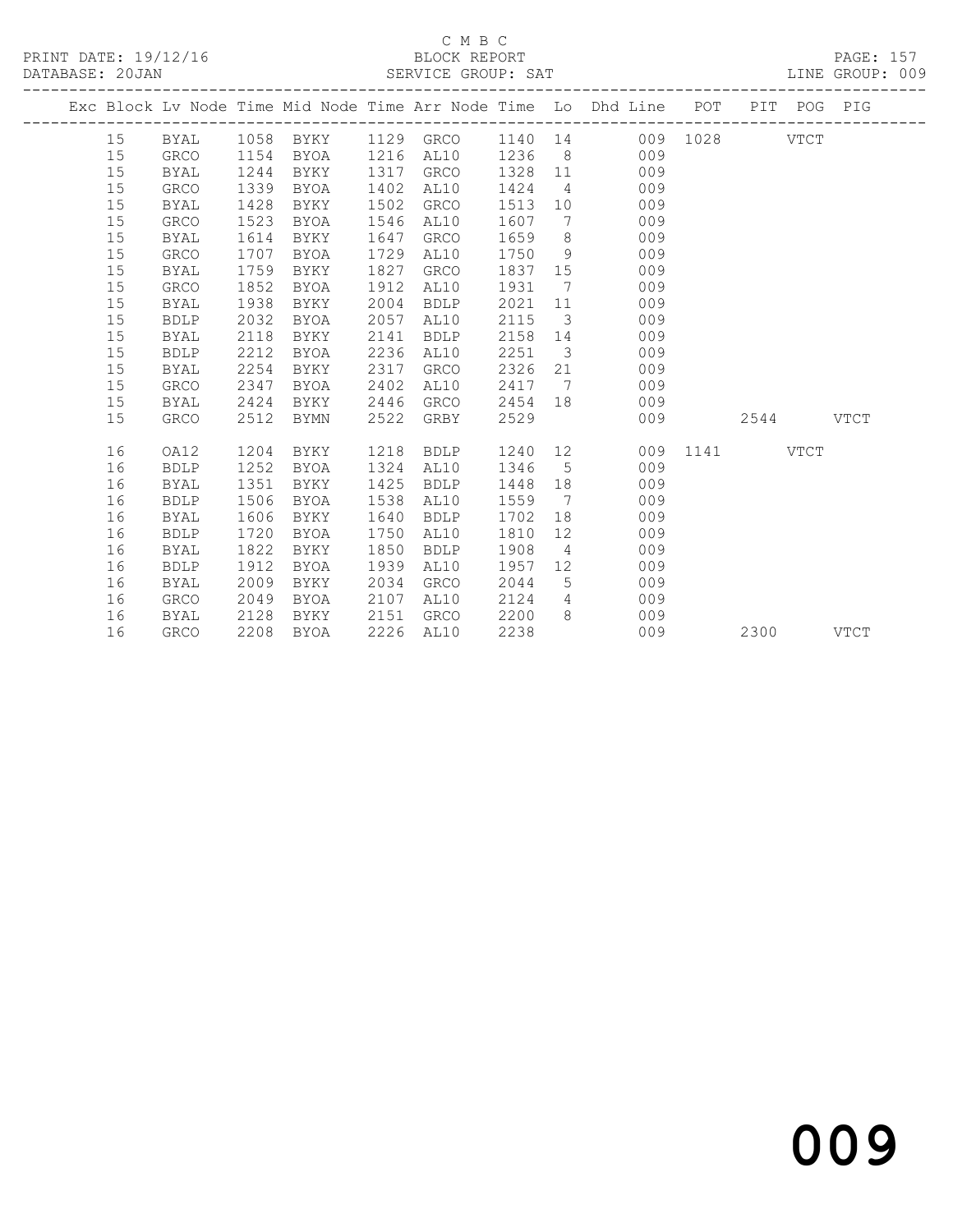|  |                |      |      |                                                                                                          |           |                                             |                | C M B C<br>PRINT DATE: 19/12/16 BLOCK REPORT PAGE: 158<br>DATABASE: 20JAN SERVICE GROUP: SAT LINE GROUP: 010                                                                                                                                 |             |          |           |  |
|--|----------------|------|------|----------------------------------------------------------------------------------------------------------|-----------|---------------------------------------------|----------------|----------------------------------------------------------------------------------------------------------------------------------------------------------------------------------------------------------------------------------------------|-------------|----------|-----------|--|
|  |                |      |      |                                                                                                          |           |                                             |                |                                                                                                                                                                                                                                              |             |          |           |  |
|  |                |      |      |                                                                                                          |           |                                             |                | Exc Block Lv Node Time Mid Node Time Arr Node Time Lo Dhd Line POT PIT POG PIG                                                                                                                                                               |             |          |           |  |
|  | 1              |      |      |                                                                                                          |           |                                             |                | MRST 433 GRBY 456 RIHA 508 0<br>RIHA 508 GRBY 519 MRST 539 14 010<br>MRST 553 GRBY 616 RIHA 628 0 010<br>RIHA 628 GRBY 640 MRST 700 9 010<br>RIHA 628 GRBY 640 MRST 700 9 010                                                                |             |          |           |  |
|  | 1              |      |      |                                                                                                          |           |                                             |                |                                                                                                                                                                                                                                              |             |          |           |  |
|  | $\mathbf{1}$   |      |      |                                                                                                          |           |                                             |                |                                                                                                                                                                                                                                              |             |          |           |  |
|  | $\mathbf{1}$   |      |      |                                                                                                          |           |                                             |                |                                                                                                                                                                                                                                              |             |          |           |  |
|  | $\mathbf{1}$   | MRST |      |                                                                                                          |           |                                             |                | 928 GRBI 940 MRST 700 9 010<br>709 GRBY 734 RIHA 747 0 010<br>747 GRBY 759 MRST 821 15 010<br>836 GRBY 902 RIHA 917 0 010<br>917 GRBY 932 MRST 1000 15 010<br>1015 GRBY 1046 RIHA 1102 0 010<br>1102 GRBY 1118 MRST 1148 18 010<br>1102 GRBY |             |          |           |  |
|  | $\mathbf 1$    | RIHA |      |                                                                                                          |           |                                             |                |                                                                                                                                                                                                                                              |             |          |           |  |
|  | $\mathbf{1}$   | MRST |      |                                                                                                          |           |                                             |                | $\begin{array}{ccc} 15 & & & \\ 0 & & & \\ 15 & & & 010 \\ & & & & 010 \\ \end{array}$                                                                                                                                                       |             |          |           |  |
|  | $\mathbf{1}$   | RIHA |      |                                                                                                          |           |                                             |                |                                                                                                                                                                                                                                              |             |          |           |  |
|  | $\mathbf{1}$   | MRST |      |                                                                                                          |           |                                             |                |                                                                                                                                                                                                                                              |             |          |           |  |
|  | $\mathbf{1}$   | RIHA |      |                                                                                                          |           |                                             |                |                                                                                                                                                                                                                                              |             |          |           |  |
|  | $\mathbf{1}$   | MRST | 1206 | GRBY                                                                                                     | 1244 RIHA | 1244 RIHA 1302<br>1323 MRST 1400            |                | $\begin{bmatrix} 0 & 010 \\ 20 & 010 \\ 0 & 010 \\ 21 & 010 \end{bmatrix}$                                                                                                                                                                   |             |          |           |  |
|  | $\mathbf{1}$   | RIHA | 1302 | GRBY                                                                                                     |           |                                             |                |                                                                                                                                                                                                                                              |             |          |           |  |
|  | $\mathbf{1}$   | MRST | 1420 | GRBY                                                                                                     |           | 1458 RIHA 1517<br>1538 MRST 1615            |                |                                                                                                                                                                                                                                              |             |          |           |  |
|  | $\mathbf{1}$   | RIHA | 1517 | GRBY                                                                                                     |           |                                             |                |                                                                                                                                                                                                                                              |             |          |           |  |
|  | $\mathbf{1}$   | MRST | 1636 | GRBY                                                                                                     | 1715 RIHA | 1715 RIHA 1732 0<br>1752 MRST 1824 15       |                | $\begin{array}{ccc} 0 & 010 \\ 15 & 010 \end{array}$                                                                                                                                                                                         |             |          |           |  |
|  | $\mathbf{1}$   | RIHA | 1732 | GRBY                                                                                                     |           |                                             |                |                                                                                                                                                                                                                                              |             |          |           |  |
|  | $\mathbf{1}$   | MRST | 1839 | GRBY                                                                                                     |           | 1914 RIHA 1932 0<br>1949 MRST 2016 17       |                | $010$<br>$010$                                                                                                                                                                                                                               |             |          |           |  |
|  | $\mathbf{1}$   | RIHA |      | 1932 GRBY                                                                                                |           |                                             |                |                                                                                                                                                                                                                                              |             |          |           |  |
|  | $\mathbf{1}$   | MRST | 2033 | GRBY                                                                                                     |           | 2103 RIHA 2118 0<br>2135 MRST 2202 11       | $\overline{0}$ | $010$<br>$010$                                                                                                                                                                                                                               |             |          |           |  |
|  | $\mathbf{1}$   | RIHA | 2118 | GRBY                                                                                                     |           |                                             |                |                                                                                                                                                                                                                                              |             |          |           |  |
|  | $\mathbf{1}$   | MRST | 2213 | GRBY                                                                                                     |           |                                             |                | 2243 RIHA 2258 0 010<br>2315 MRST 2342 12 010<br>2422 RIHA 2435 0 010                                                                                                                                                                        |             |          |           |  |
|  | $\mathbf{1}$   | RIHA | 2258 | GRBY                                                                                                     |           |                                             |                |                                                                                                                                                                                                                                              |             |          |           |  |
|  | $\mathbf{1}$   | MRST | 2354 | GRBY                                                                                                     |           | 2422 RIHA 2435<br>2452 MRST 2516            |                |                                                                                                                                                                                                                                              |             |          |           |  |
|  | $\mathbf{1}$   | RIHA |      | 2435 GRBY                                                                                                |           |                                             |                |                                                                                                                                                                                                                                              | 010         |          | 2521 VTCT |  |
|  | $\overline{c}$ | MRST | 453  | GRBY 516 RIHA 528                                                                                        |           |                                             |                | $\overline{0}$<br>010                                                                                                                                                                                                                        |             | 445 VTCT |           |  |
|  | $\overline{2}$ | RIHA |      |                                                                                                          |           | 559                                         | 12             | 010                                                                                                                                                                                                                                          |             |          |           |  |
|  | $\overline{c}$ | MRST |      |                                                                                                          |           | 648                                         | $\overline{O}$ | 010                                                                                                                                                                                                                                          |             |          |           |  |
|  | $\overline{c}$ | RIHA |      |                                                                                                          |           |                                             | 15             | 010                                                                                                                                                                                                                                          |             |          |           |  |
|  | $\overline{2}$ | MRST |      | GRBY 700 MRST 721<br>GRBY 802 RIHA 817<br>GRBY 830 MRST 854                                              |           |                                             | $\overline{0}$ | 010                                                                                                                                                                                                                                          |             |          |           |  |
|  | $\overline{2}$ | RIHA |      |                                                                                                          |           |                                             | 10             | 010                                                                                                                                                                                                                                          |             |          |           |  |
|  | $\overline{c}$ | MRST |      |                                                                                                          | 932 RIHA  | 947                                         | $\overline{0}$ | 010                                                                                                                                                                                                                                          |             |          |           |  |
|  | $\overline{c}$ | RIHA |      | 453 GRBY<br>528 GRBY<br>611 GRBY<br>648 GRBY<br>736 GRBY<br>736 GRBY<br>817 GRBY<br>947 GRBY<br>947 GRBY | 1002 MRST | $\begin{array}{c} 1032 \\ 1132 \end{array}$ | 8 <sup>8</sup> | $\frac{1}{010}$                                                                                                                                                                                                                              |             |          |           |  |
|  | $\overline{2}$ | MRST | 1040 | GRBY                                                                                                     | 1114 RIHA |                                             | $\overline{0}$ | 010                                                                                                                                                                                                                                          |             |          |           |  |
|  | $\overline{c}$ | RIHA |      | 1132 GRBY                                                                                                | 1150 MRST |                                             |                | $1221$ $15$ $010$                                                                                                                                                                                                                            |             |          |           |  |
|  | $\overline{c}$ | MRST | 1236 | GRBY                                                                                                     | 1314 RIHA | 1332                                        | $\overline{0}$ | 010                                                                                                                                                                                                                                          |             |          |           |  |
|  | $\overline{c}$ | RIHA |      | 1332 GRBY                                                                                                |           | 1353 MRST 1431 21                           |                | $\frac{010}{010}$                                                                                                                                                                                                                            |             |          |           |  |
|  | $\mathbf{2}$   | MRST |      |                                                                                                          |           | 1530 RIHA 1547 0                            |                | $\begin{matrix} 0 && 010 \\ 010 && \end{matrix}$                                                                                                                                                                                             |             |          |           |  |
|  | $\overline{2}$ | RIHA |      | 1452 GRBY<br>1547 GRBY                                                                                   |           | 1608 MRST 1644                              |                |                                                                                                                                                                                                                                              | $1649$ VTCT |          |           |  |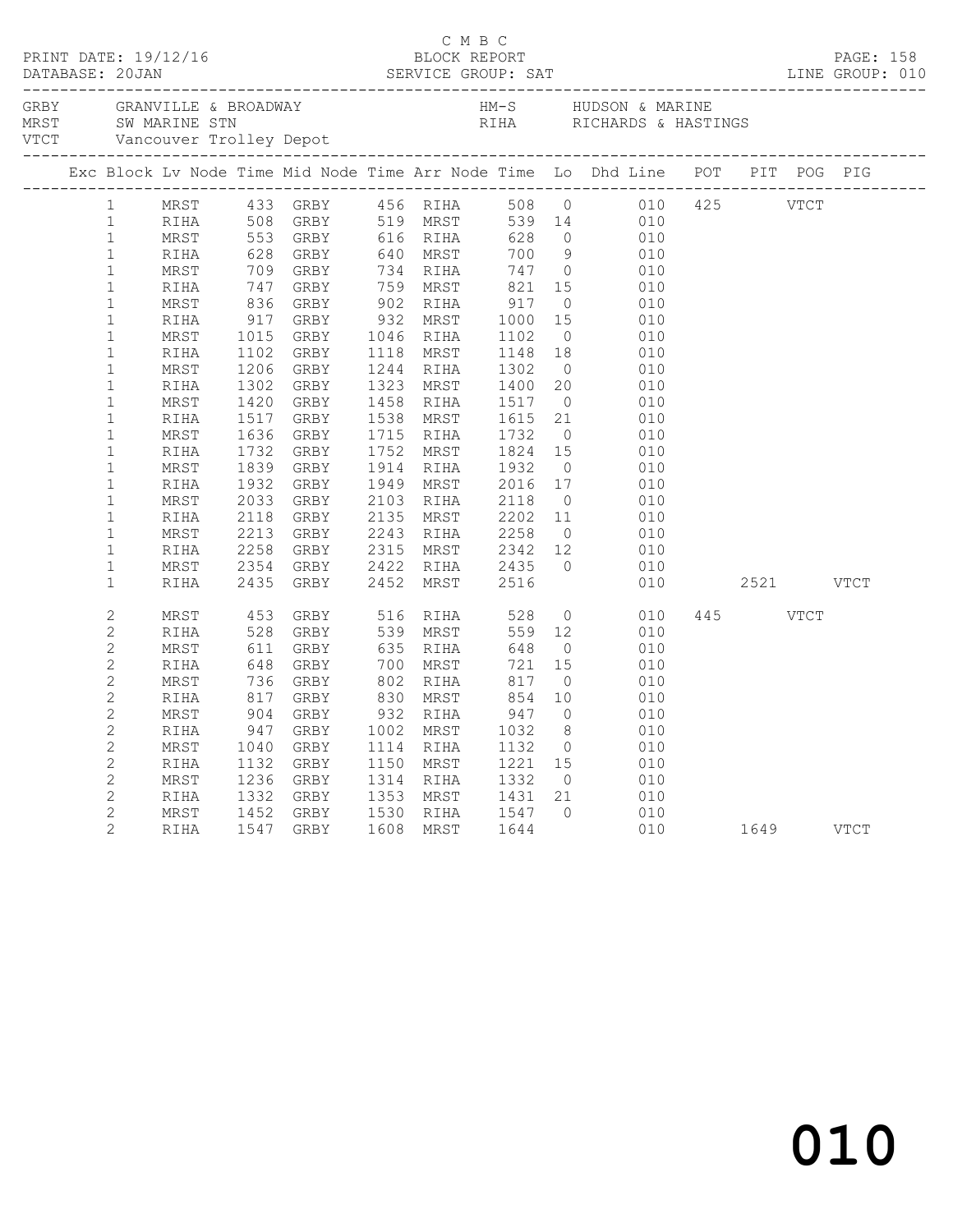### C M B C<br>BLOCK REPORT

PRINT DATE: 19/12/16 BLOCK REPORT PAGE: 159 SERVICE GROUP: SAT

|                     |                    |              |                          |              |                  |               |                      | Exc Block Lv Node Time Mid Node Time Arr Node Time Lo Dhd Line POT | PIT POG PIG |  |
|---------------------|--------------------|--------------|--------------------------|--------------|------------------|---------------|----------------------|--------------------------------------------------------------------|-------------|--|
| $\mathcal{S}$       | MRST               |              | 513 GRBY 536 RIHA        |              |                  |               |                      | 548 0 010                                                          | 505 VTCT    |  |
| 3                   | RIHA               | 548<br>625   | GRBY                     |              | 559 MRST         | 619           | 6                    | 010                                                                |             |  |
| 3                   | MRST               |              | GRBY                     |              | 649 RIHA         | 702           | $\overline{0}$       | 010                                                                |             |  |
| 3<br>3              | RIHA<br>MRST       | 702<br>751   | GRBY<br>GRBY             | 817          | 714 MRST<br>RIHA | 736 15<br>832 | $\overline{0}$       | 010<br>010                                                         |             |  |
| 3                   | RIHA               | 832          | GRBY                     | 847          | MRST             | 915           | 17                   | 010                                                                |             |  |
| 3                   | MRST               | 932          | GRBY                     | 1001         | RIHA             | 1017          | $\overline{0}$       | 010                                                                |             |  |
| 3                   | RIHA               | 1017         | GRBY                     | 1031         | MRST             | 1101          | 9                    | 010                                                                |             |  |
| 3                   | MRST               | 1110         | GRBY                     | 1144         | RIHA             | 1202          | $\overline{0}$       | 010                                                                |             |  |
| 3                   | RIHA               | 1202         | GRBY                     | 1220         | MRST             | 1254          | 11                   | 010                                                                |             |  |
| 3                   | MRST               | 1305         | GRBY                     | 1343         | RIHA             | 1402          | $\overline{0}$       | 010                                                                |             |  |
| 3                   | RIHA               | 1402         | GRBY                     | 1423         | MRST             | 1501          | 21                   | 010                                                                |             |  |
| 3                   | MRST               | 1522         | GRBY                     | 1600         | RIHA             | 1617          | $\overline{0}$       | 010                                                                |             |  |
| 3                   | RIHA               | 1617         | GRBY                     | 1637         | MRST             | 1710 11       |                      | 010                                                                |             |  |
| 3                   | MRST               | 1721         | GRBY                     | 1800         | RIHA             | 1817          | $\overline{0}$       | 010                                                                |             |  |
| 3                   | RIHA               | 1817         | GRBY                     | 1837         | MRST             | 1906          |                      | 010                                                                | 1911 VTCT   |  |
| $\sqrt{4}$          | MRST               | 533          | GRBY                     | 556          | RIHA             | 608           | $\overline{0}$       | 010                                                                | 525 VTCT    |  |
| 4                   | RIHA               | 608          | GRBY                     | 619          | MRST             | 639           | 15                   | 010                                                                |             |  |
| 4                   | MRST               | 654          | GRBY                     | 719          | RIHA             | 732           | $\overline{0}$       | 010                                                                |             |  |
| 4                   | RIHA               | 732          | GRBY                     | 744          | MRST             | 806           | 15                   | 010                                                                |             |  |
| 4                   | MRST               | 821          | GRBY                     | 847          | RIHA             | 902           | $\overline{0}$       | 010                                                                |             |  |
| $\sqrt{4}$          | RIHA               | 902          | GRBY                     | 917<br>1031  | MRST             | 945           | 16<br>$\overline{0}$ | 010<br>010                                                         |             |  |
| $\overline{4}$<br>4 | MRST<br>RIHA       | 1001<br>1047 | GRBY<br>GRBY             | 1102         | RIHA<br>MRST     | 1047<br>1132  | 19                   | 010                                                                |             |  |
| 4                   | MRST               | 1151         | GRBY                     | 1229         | RIHA             | 1247          | $\overline{0}$       | 010                                                                |             |  |
| $\overline{4}$      | RIHA               | 1247         | GRBY                     | 1305         | MRST             | 1339          | 11                   | 010                                                                |             |  |
| 4                   | MRST               | 1350         | GRBY                     | 1428         | RIHA             | 1447          | $\overline{0}$       | 010                                                                |             |  |
| $\overline{4}$      | RIHA               | 1447         | GRBY                     | 1508         | MRST             | 1546          | 21                   | 010                                                                |             |  |
| 4                   | MRST               | 1607         | GRBY                     | 1645         | RIHA             | 1702          | $\overline{0}$       | 010                                                                |             |  |
| $\overline{4}$      | RIHA               | 1702         | GRBY                     | 1722         | MRST             | 1755          | 12                   | 010                                                                |             |  |
| $\overline{4}$      | MRST               | 1807         | GRBY                     | 1844         | RIHA             | 1902          | $\overline{0}$       | 010                                                                |             |  |
| $\overline{4}$      | RIHA               | 1902         | GRBY                     | 1919         | MRST             | 1946          | 12                   | 010                                                                |             |  |
| 4                   | MRST               | 1958         | GRBY                     | 2029         | RIHA             | 2045          | $\bigcirc$           | 010                                                                |             |  |
| 4                   | RIHA               | 2045         | GRBY                     | 2102         | MRST             | 2129          |                      | 010                                                                | 2134 VTCT   |  |
| 5                   | MRST               | 640          | GRBY                     |              | 704 RIHA         | 717           |                      | $\overline{0}$<br>010                                              | 632 VTCT    |  |
| 5                   | RIHA               | 717          | GRBY                     |              | 729 MRST         | 751 15        |                      | 010                                                                |             |  |
| 5                   | MRST               | 806          | GRBY                     |              | 832 RIHA         | 847           | $\overline{0}$       | 010                                                                |             |  |
| 5                   | RIHA               |              | 847 GRBY 902 MRST 930 16 |              |                  |               |                      | 010                                                                |             |  |
| 5                   | MRST               | 946          | GRBY                     | 1016         | RIHA             | 1032          | $\overline{0}$       | 010<br>010                                                         |             |  |
| 5<br>5              | RIHA<br>$\tt MRST$ | 1032<br>1136 | GRBY<br>GRBY             | 1047<br>1214 | MRST<br>RIHA     | 1117<br>1232  | 19<br>$\overline{0}$ | 010                                                                |             |  |
| 5                   | RIHA               | 1232         | GRBY                     | 1250         | MRST             | 1324          | 11                   | 010                                                                |             |  |
| 5                   | MRST               | 1335         | GRBY                     | 1413         | RIHA             | 1432          | $\overline{0}$       | 010                                                                |             |  |
| 5                   | RIHA               | 1432         | GRBY                     | 1453         | MRST             | 1531          | 21                   | 010                                                                |             |  |
| 5                   | MRST               | 1552         | GRBY                     | 1630         | RIHA             | 1647          | $\overline{0}$       | 010                                                                |             |  |
| 5                   | RIHA               | 1647         | GRBY                     | 1707         | MRST             | 1740          | 11                   | 010                                                                |             |  |
| 5                   | MRST               | 1751         | GRBY                     | 1829         | RIHA             | 1847          | $\overline{0}$       | 010                                                                |             |  |
| 5                   | RIHA               | 1847         | GRBY                     | 1905         | MRST             | 1934          | 10                   | 010                                                                |             |  |
| 5                   | MRST               | 1944         | GRBY                     | 2015         | RIHA             | 2031          | $\overline{0}$       | 010                                                                |             |  |
| 5                   | RIHA               | 2031         | GRBY                     | 2048         | MRST             | 2115          | 18                   | 010                                                                |             |  |
| 5<br>$\mathsf S$    | MRST               | 2133<br>2218 | GRBY                     | 2203<br>2235 | RIHA             | 2218<br>2302  | $\overline{0}$       | 010<br>010                                                         |             |  |
| 5                   | RIHA<br>MRST       | 2324         | GRBY<br>GRBY             | 2352         | MRST<br>RIHA     | 2405          | 22<br>0              | 010                                                                |             |  |
| 5                   | RIHA               | 2405         | GRBY                     | 2422         | MRST             | 2446          | 8                    | 010                                                                |             |  |
| 5                   | MRST               | 2454         | GRBY                     | 2522         | RIHA             | 2535          | 0                    | 010                                                                |             |  |
|                     |                    |              |                          |              |                  |               |                      |                                                                    |             |  |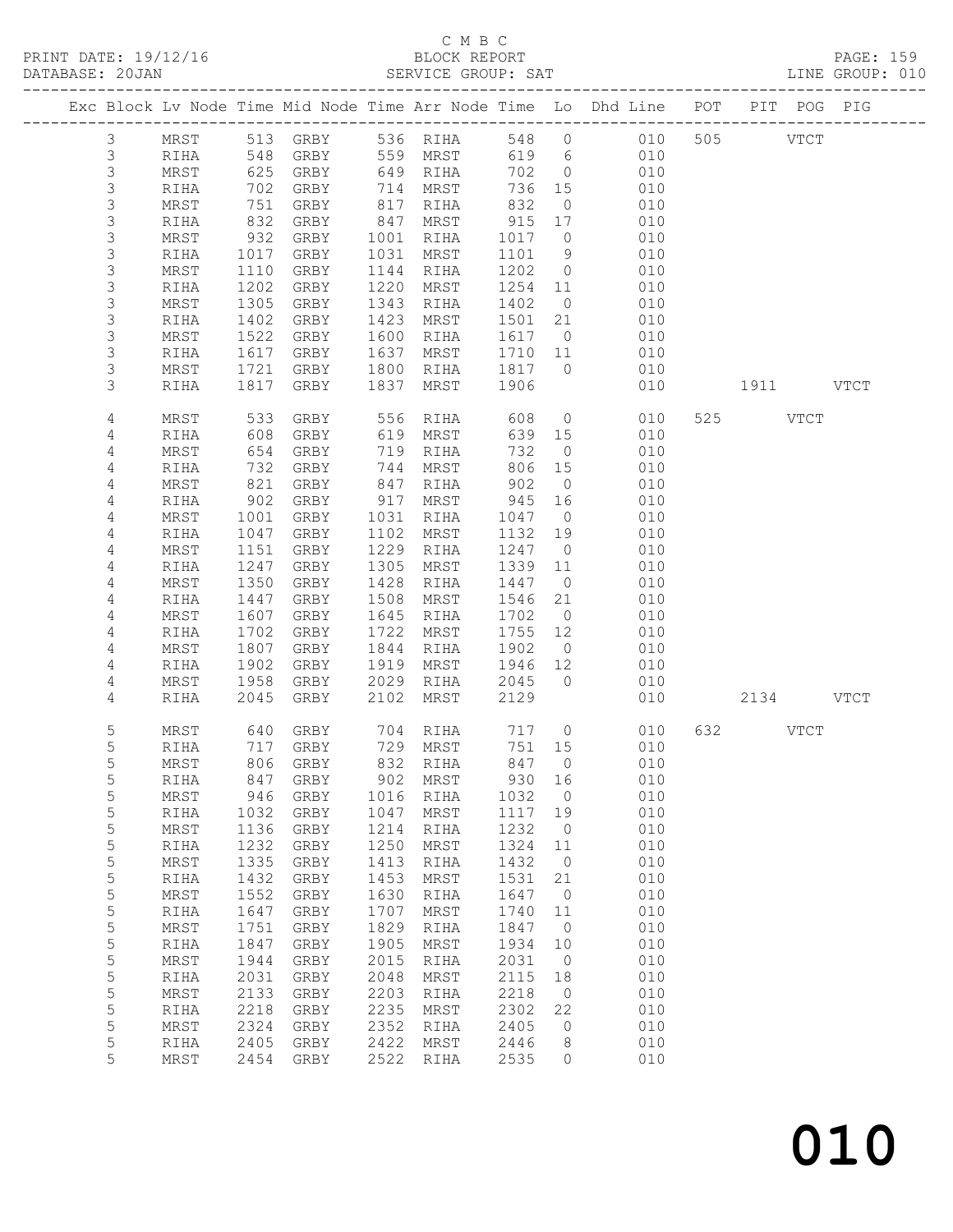#### C M B C<br>BLOCK REPORT

| Exc Block Lv Node Time Mid Node Time Arr Node Time Lo Dhd Line POT PIT POG PIG<br>5 RIHA 2535 GRBY 2552 HM-S 2609 010 2611 VTCT<br>802 0 010<br>6<br>723 GRBY 749 RIHA<br>715 VTCT<br>MRST<br>6<br>836 13<br>932 0<br>802 GRBY<br>849 GRBY<br>814 MRST<br>917 RIHA<br>010<br>RIHA<br>6<br>010<br>MRST<br>932 GRBY<br>947 MRST<br>6<br>1017<br>010<br>13<br>RIHA<br>6<br>MRST<br>GRBY<br>1101 RIHA<br>1117<br>010<br>1030<br>$\overline{0}$<br>6<br>1133 MRST<br>1203<br>1117 GRBY<br>18<br>010<br>RIHA<br>1317<br>6<br>1259 RIHA<br>MRST<br>1221 GRBY<br>$\overline{0}$<br>010<br>1415<br>6<br>1338 MRST<br>RIHA<br>1317 GRBY<br>22<br>010<br>6<br>1437<br>1515 RIHA<br>1532<br>MRST<br>GRBY<br>$\overline{0}$<br>010<br>$\epsilon$<br>1532<br>1553 MRST<br>1630<br>RIHA<br>GRBY<br>21<br>010<br>6<br>1730<br>MRST<br>1651 GRBY<br>RIHA<br>1747<br>$\overline{0}$<br>010<br>6<br>1836<br>1807<br>010<br>RIHA<br>1747 GRBY<br>MRST<br>18<br>6<br>1854<br>GRBY<br>1929<br>1947<br>010<br>MRST<br>RIHA<br>$\overline{0}$<br>6<br>1947<br>GRBY<br>2004<br>2031<br>22<br>010<br>RIHA<br>MRST<br>6<br>2053 GRBY<br>2123 RIHA<br>2138<br>$\overline{0}$<br>010<br>MRST<br>2222<br>6<br>2138<br>2155 MRST<br>RIHA<br>GRBY<br>17<br>010<br>6<br>2239<br>2307 RIHA<br>2320<br>MRST<br>GRBY<br>$\overline{0}$<br>010<br>6<br>2320<br>2337<br>2402<br>22<br>RIHA<br>GRBY<br>MRST<br>010<br>6<br>2424<br>2452 RIHA<br>2505<br>$\overline{0}$<br>010<br>MRST<br>GRBY<br>6<br>2505 GRBY<br>2522 HM-S<br>2539<br>010<br>2541 VTCT<br>RIHA<br>7<br>$\circ$<br>909 VTCT<br>917<br>GRBY<br>946 RIHA<br>1002<br>010<br>MRST<br>7<br>1002 GRBY<br>1016 MRST<br>1046<br>9<br>010<br>RIHA<br>7<br>1055 GRBY<br>1129 RIHA<br>1147<br>010<br>MRST<br>$\overline{0}$<br>7<br>1147 GRBY<br>1205 MRST<br>1236<br>15<br>010<br>RIHA<br>7<br>1251<br>1329 RIHA<br>MRST<br>GRBY<br>1347<br>$\overline{0}$<br>010<br>7<br>1347<br>1408 MRST<br>1446<br>010<br>GRBY<br>21<br>RIHA<br>7<br>1507 GRBY<br>1545 RIHA<br>1602<br>$\overline{0}$<br>MRST<br>010<br>$\boldsymbol{7}$<br>1602<br>1622 MRST<br>1657<br>9<br>010<br>GRBY<br>RIHA<br>7<br>1802<br>MRST<br>1706<br>GRBY<br>1745 RIHA<br>$\overline{0}$<br>010<br>7<br>1822 MRST<br>1851<br>1802 GRBY<br>23<br>010<br>RIHA<br>2002<br>7<br>1946 RIHA<br>$\overline{0}$<br>MRST<br>1914 GRBY<br>010<br>2019 MRST<br>7<br>2002 GRBY<br>2046<br>RIHA<br>1125 GRBY 1159 RIHA 1217 0 010 1117 VTCT<br>8<br>MRST<br>$\,8\,$<br>RIHA 1217 GRBY 1235 MRST 1309 11 010<br>8<br>1320<br>GRBY<br>1358<br>1417<br>$\circ$<br>010<br>MRST<br>RIHA<br>8<br>1516<br>010<br>RIHA<br>1417<br>GRBY<br>1438<br>MRST<br>21<br>8<br>1537<br>1615<br>1632<br>010<br>MRST<br>GRBY<br>$\circ$<br>RIHA<br>8<br>1632<br>1652<br>1725<br>010<br>RIHA<br>GRBY<br>MRST<br>11 | PRINT DATE: 19/12/16<br>DATABASE: 20JAN |  | 2/16 BLOCK REPORT<br>SERVICE GROUP: SAT |  |  |  |  | PAGE: 160<br>LINE GROUP: 010 |
|-------------------------------------------------------------------------------------------------------------------------------------------------------------------------------------------------------------------------------------------------------------------------------------------------------------------------------------------------------------------------------------------------------------------------------------------------------------------------------------------------------------------------------------------------------------------------------------------------------------------------------------------------------------------------------------------------------------------------------------------------------------------------------------------------------------------------------------------------------------------------------------------------------------------------------------------------------------------------------------------------------------------------------------------------------------------------------------------------------------------------------------------------------------------------------------------------------------------------------------------------------------------------------------------------------------------------------------------------------------------------------------------------------------------------------------------------------------------------------------------------------------------------------------------------------------------------------------------------------------------------------------------------------------------------------------------------------------------------------------------------------------------------------------------------------------------------------------------------------------------------------------------------------------------------------------------------------------------------------------------------------------------------------------------------------------------------------------------------------------------------------------------------------------------------------------------------------------------------------------------------------------------------------------------------------------------------------------------------------------------------------------------------------------------------------------------------------------------------------------------------------------------------------------------------------------------------------------------------------------------------------------------------------------------------------------------------------------------------------------------------------------------|-----------------------------------------|--|-----------------------------------------|--|--|--|--|------------------------------|
|                                                                                                                                                                                                                                                                                                                                                                                                                                                                                                                                                                                                                                                                                                                                                                                                                                                                                                                                                                                                                                                                                                                                                                                                                                                                                                                                                                                                                                                                                                                                                                                                                                                                                                                                                                                                                                                                                                                                                                                                                                                                                                                                                                                                                                                                                                                                                                                                                                                                                                                                                                                                                                                                                                                                                                   |                                         |  |                                         |  |  |  |  |                              |
|                                                                                                                                                                                                                                                                                                                                                                                                                                                                                                                                                                                                                                                                                                                                                                                                                                                                                                                                                                                                                                                                                                                                                                                                                                                                                                                                                                                                                                                                                                                                                                                                                                                                                                                                                                                                                                                                                                                                                                                                                                                                                                                                                                                                                                                                                                                                                                                                                                                                                                                                                                                                                                                                                                                                                                   |                                         |  |                                         |  |  |  |  |                              |
|                                                                                                                                                                                                                                                                                                                                                                                                                                                                                                                                                                                                                                                                                                                                                                                                                                                                                                                                                                                                                                                                                                                                                                                                                                                                                                                                                                                                                                                                                                                                                                                                                                                                                                                                                                                                                                                                                                                                                                                                                                                                                                                                                                                                                                                                                                                                                                                                                                                                                                                                                                                                                                                                                                                                                                   |                                         |  |                                         |  |  |  |  |                              |
|                                                                                                                                                                                                                                                                                                                                                                                                                                                                                                                                                                                                                                                                                                                                                                                                                                                                                                                                                                                                                                                                                                                                                                                                                                                                                                                                                                                                                                                                                                                                                                                                                                                                                                                                                                                                                                                                                                                                                                                                                                                                                                                                                                                                                                                                                                                                                                                                                                                                                                                                                                                                                                                                                                                                                                   |                                         |  |                                         |  |  |  |  |                              |
|                                                                                                                                                                                                                                                                                                                                                                                                                                                                                                                                                                                                                                                                                                                                                                                                                                                                                                                                                                                                                                                                                                                                                                                                                                                                                                                                                                                                                                                                                                                                                                                                                                                                                                                                                                                                                                                                                                                                                                                                                                                                                                                                                                                                                                                                                                                                                                                                                                                                                                                                                                                                                                                                                                                                                                   |                                         |  |                                         |  |  |  |  |                              |
|                                                                                                                                                                                                                                                                                                                                                                                                                                                                                                                                                                                                                                                                                                                                                                                                                                                                                                                                                                                                                                                                                                                                                                                                                                                                                                                                                                                                                                                                                                                                                                                                                                                                                                                                                                                                                                                                                                                                                                                                                                                                                                                                                                                                                                                                                                                                                                                                                                                                                                                                                                                                                                                                                                                                                                   |                                         |  |                                         |  |  |  |  |                              |
|                                                                                                                                                                                                                                                                                                                                                                                                                                                                                                                                                                                                                                                                                                                                                                                                                                                                                                                                                                                                                                                                                                                                                                                                                                                                                                                                                                                                                                                                                                                                                                                                                                                                                                                                                                                                                                                                                                                                                                                                                                                                                                                                                                                                                                                                                                                                                                                                                                                                                                                                                                                                                                                                                                                                                                   |                                         |  |                                         |  |  |  |  |                              |
|                                                                                                                                                                                                                                                                                                                                                                                                                                                                                                                                                                                                                                                                                                                                                                                                                                                                                                                                                                                                                                                                                                                                                                                                                                                                                                                                                                                                                                                                                                                                                                                                                                                                                                                                                                                                                                                                                                                                                                                                                                                                                                                                                                                                                                                                                                                                                                                                                                                                                                                                                                                                                                                                                                                                                                   |                                         |  |                                         |  |  |  |  |                              |
|                                                                                                                                                                                                                                                                                                                                                                                                                                                                                                                                                                                                                                                                                                                                                                                                                                                                                                                                                                                                                                                                                                                                                                                                                                                                                                                                                                                                                                                                                                                                                                                                                                                                                                                                                                                                                                                                                                                                                                                                                                                                                                                                                                                                                                                                                                                                                                                                                                                                                                                                                                                                                                                                                                                                                                   |                                         |  |                                         |  |  |  |  |                              |
|                                                                                                                                                                                                                                                                                                                                                                                                                                                                                                                                                                                                                                                                                                                                                                                                                                                                                                                                                                                                                                                                                                                                                                                                                                                                                                                                                                                                                                                                                                                                                                                                                                                                                                                                                                                                                                                                                                                                                                                                                                                                                                                                                                                                                                                                                                                                                                                                                                                                                                                                                                                                                                                                                                                                                                   |                                         |  |                                         |  |  |  |  |                              |
|                                                                                                                                                                                                                                                                                                                                                                                                                                                                                                                                                                                                                                                                                                                                                                                                                                                                                                                                                                                                                                                                                                                                                                                                                                                                                                                                                                                                                                                                                                                                                                                                                                                                                                                                                                                                                                                                                                                                                                                                                                                                                                                                                                                                                                                                                                                                                                                                                                                                                                                                                                                                                                                                                                                                                                   |                                         |  |                                         |  |  |  |  |                              |
|                                                                                                                                                                                                                                                                                                                                                                                                                                                                                                                                                                                                                                                                                                                                                                                                                                                                                                                                                                                                                                                                                                                                                                                                                                                                                                                                                                                                                                                                                                                                                                                                                                                                                                                                                                                                                                                                                                                                                                                                                                                                                                                                                                                                                                                                                                                                                                                                                                                                                                                                                                                                                                                                                                                                                                   |                                         |  |                                         |  |  |  |  |                              |
|                                                                                                                                                                                                                                                                                                                                                                                                                                                                                                                                                                                                                                                                                                                                                                                                                                                                                                                                                                                                                                                                                                                                                                                                                                                                                                                                                                                                                                                                                                                                                                                                                                                                                                                                                                                                                                                                                                                                                                                                                                                                                                                                                                                                                                                                                                                                                                                                                                                                                                                                                                                                                                                                                                                                                                   |                                         |  |                                         |  |  |  |  |                              |
|                                                                                                                                                                                                                                                                                                                                                                                                                                                                                                                                                                                                                                                                                                                                                                                                                                                                                                                                                                                                                                                                                                                                                                                                                                                                                                                                                                                                                                                                                                                                                                                                                                                                                                                                                                                                                                                                                                                                                                                                                                                                                                                                                                                                                                                                                                                                                                                                                                                                                                                                                                                                                                                                                                                                                                   |                                         |  |                                         |  |  |  |  |                              |
|                                                                                                                                                                                                                                                                                                                                                                                                                                                                                                                                                                                                                                                                                                                                                                                                                                                                                                                                                                                                                                                                                                                                                                                                                                                                                                                                                                                                                                                                                                                                                                                                                                                                                                                                                                                                                                                                                                                                                                                                                                                                                                                                                                                                                                                                                                                                                                                                                                                                                                                                                                                                                                                                                                                                                                   |                                         |  |                                         |  |  |  |  |                              |
|                                                                                                                                                                                                                                                                                                                                                                                                                                                                                                                                                                                                                                                                                                                                                                                                                                                                                                                                                                                                                                                                                                                                                                                                                                                                                                                                                                                                                                                                                                                                                                                                                                                                                                                                                                                                                                                                                                                                                                                                                                                                                                                                                                                                                                                                                                                                                                                                                                                                                                                                                                                                                                                                                                                                                                   |                                         |  |                                         |  |  |  |  |                              |
|                                                                                                                                                                                                                                                                                                                                                                                                                                                                                                                                                                                                                                                                                                                                                                                                                                                                                                                                                                                                                                                                                                                                                                                                                                                                                                                                                                                                                                                                                                                                                                                                                                                                                                                                                                                                                                                                                                                                                                                                                                                                                                                                                                                                                                                                                                                                                                                                                                                                                                                                                                                                                                                                                                                                                                   |                                         |  |                                         |  |  |  |  |                              |
|                                                                                                                                                                                                                                                                                                                                                                                                                                                                                                                                                                                                                                                                                                                                                                                                                                                                                                                                                                                                                                                                                                                                                                                                                                                                                                                                                                                                                                                                                                                                                                                                                                                                                                                                                                                                                                                                                                                                                                                                                                                                                                                                                                                                                                                                                                                                                                                                                                                                                                                                                                                                                                                                                                                                                                   |                                         |  |                                         |  |  |  |  |                              |
|                                                                                                                                                                                                                                                                                                                                                                                                                                                                                                                                                                                                                                                                                                                                                                                                                                                                                                                                                                                                                                                                                                                                                                                                                                                                                                                                                                                                                                                                                                                                                                                                                                                                                                                                                                                                                                                                                                                                                                                                                                                                                                                                                                                                                                                                                                                                                                                                                                                                                                                                                                                                                                                                                                                                                                   |                                         |  |                                         |  |  |  |  |                              |
|                                                                                                                                                                                                                                                                                                                                                                                                                                                                                                                                                                                                                                                                                                                                                                                                                                                                                                                                                                                                                                                                                                                                                                                                                                                                                                                                                                                                                                                                                                                                                                                                                                                                                                                                                                                                                                                                                                                                                                                                                                                                                                                                                                                                                                                                                                                                                                                                                                                                                                                                                                                                                                                                                                                                                                   |                                         |  |                                         |  |  |  |  |                              |
|                                                                                                                                                                                                                                                                                                                                                                                                                                                                                                                                                                                                                                                                                                                                                                                                                                                                                                                                                                                                                                                                                                                                                                                                                                                                                                                                                                                                                                                                                                                                                                                                                                                                                                                                                                                                                                                                                                                                                                                                                                                                                                                                                                                                                                                                                                                                                                                                                                                                                                                                                                                                                                                                                                                                                                   |                                         |  |                                         |  |  |  |  |                              |
|                                                                                                                                                                                                                                                                                                                                                                                                                                                                                                                                                                                                                                                                                                                                                                                                                                                                                                                                                                                                                                                                                                                                                                                                                                                                                                                                                                                                                                                                                                                                                                                                                                                                                                                                                                                                                                                                                                                                                                                                                                                                                                                                                                                                                                                                                                                                                                                                                                                                                                                                                                                                                                                                                                                                                                   |                                         |  |                                         |  |  |  |  |                              |
|                                                                                                                                                                                                                                                                                                                                                                                                                                                                                                                                                                                                                                                                                                                                                                                                                                                                                                                                                                                                                                                                                                                                                                                                                                                                                                                                                                                                                                                                                                                                                                                                                                                                                                                                                                                                                                                                                                                                                                                                                                                                                                                                                                                                                                                                                                                                                                                                                                                                                                                                                                                                                                                                                                                                                                   |                                         |  |                                         |  |  |  |  |                              |
|                                                                                                                                                                                                                                                                                                                                                                                                                                                                                                                                                                                                                                                                                                                                                                                                                                                                                                                                                                                                                                                                                                                                                                                                                                                                                                                                                                                                                                                                                                                                                                                                                                                                                                                                                                                                                                                                                                                                                                                                                                                                                                                                                                                                                                                                                                                                                                                                                                                                                                                                                                                                                                                                                                                                                                   |                                         |  |                                         |  |  |  |  |                              |
|                                                                                                                                                                                                                                                                                                                                                                                                                                                                                                                                                                                                                                                                                                                                                                                                                                                                                                                                                                                                                                                                                                                                                                                                                                                                                                                                                                                                                                                                                                                                                                                                                                                                                                                                                                                                                                                                                                                                                                                                                                                                                                                                                                                                                                                                                                                                                                                                                                                                                                                                                                                                                                                                                                                                                                   |                                         |  |                                         |  |  |  |  |                              |
|                                                                                                                                                                                                                                                                                                                                                                                                                                                                                                                                                                                                                                                                                                                                                                                                                                                                                                                                                                                                                                                                                                                                                                                                                                                                                                                                                                                                                                                                                                                                                                                                                                                                                                                                                                                                                                                                                                                                                                                                                                                                                                                                                                                                                                                                                                                                                                                                                                                                                                                                                                                                                                                                                                                                                                   |                                         |  |                                         |  |  |  |  |                              |
|                                                                                                                                                                                                                                                                                                                                                                                                                                                                                                                                                                                                                                                                                                                                                                                                                                                                                                                                                                                                                                                                                                                                                                                                                                                                                                                                                                                                                                                                                                                                                                                                                                                                                                                                                                                                                                                                                                                                                                                                                                                                                                                                                                                                                                                                                                                                                                                                                                                                                                                                                                                                                                                                                                                                                                   |                                         |  |                                         |  |  |  |  |                              |
|                                                                                                                                                                                                                                                                                                                                                                                                                                                                                                                                                                                                                                                                                                                                                                                                                                                                                                                                                                                                                                                                                                                                                                                                                                                                                                                                                                                                                                                                                                                                                                                                                                                                                                                                                                                                                                                                                                                                                                                                                                                                                                                                                                                                                                                                                                                                                                                                                                                                                                                                                                                                                                                                                                                                                                   |                                         |  |                                         |  |  |  |  |                              |
|                                                                                                                                                                                                                                                                                                                                                                                                                                                                                                                                                                                                                                                                                                                                                                                                                                                                                                                                                                                                                                                                                                                                                                                                                                                                                                                                                                                                                                                                                                                                                                                                                                                                                                                                                                                                                                                                                                                                                                                                                                                                                                                                                                                                                                                                                                                                                                                                                                                                                                                                                                                                                                                                                                                                                                   |                                         |  |                                         |  |  |  |  |                              |
|                                                                                                                                                                                                                                                                                                                                                                                                                                                                                                                                                                                                                                                                                                                                                                                                                                                                                                                                                                                                                                                                                                                                                                                                                                                                                                                                                                                                                                                                                                                                                                                                                                                                                                                                                                                                                                                                                                                                                                                                                                                                                                                                                                                                                                                                                                                                                                                                                                                                                                                                                                                                                                                                                                                                                                   |                                         |  |                                         |  |  |  |  |                              |
|                                                                                                                                                                                                                                                                                                                                                                                                                                                                                                                                                                                                                                                                                                                                                                                                                                                                                                                                                                                                                                                                                                                                                                                                                                                                                                                                                                                                                                                                                                                                                                                                                                                                                                                                                                                                                                                                                                                                                                                                                                                                                                                                                                                                                                                                                                                                                                                                                                                                                                                                                                                                                                                                                                                                                                   |                                         |  |                                         |  |  |  |  |                              |
|                                                                                                                                                                                                                                                                                                                                                                                                                                                                                                                                                                                                                                                                                                                                                                                                                                                                                                                                                                                                                                                                                                                                                                                                                                                                                                                                                                                                                                                                                                                                                                                                                                                                                                                                                                                                                                                                                                                                                                                                                                                                                                                                                                                                                                                                                                                                                                                                                                                                                                                                                                                                                                                                                                                                                                   |                                         |  |                                         |  |  |  |  |                              |
|                                                                                                                                                                                                                                                                                                                                                                                                                                                                                                                                                                                                                                                                                                                                                                                                                                                                                                                                                                                                                                                                                                                                                                                                                                                                                                                                                                                                                                                                                                                                                                                                                                                                                                                                                                                                                                                                                                                                                                                                                                                                                                                                                                                                                                                                                                                                                                                                                                                                                                                                                                                                                                                                                                                                                                   |                                         |  |                                         |  |  |  |  |                              |
|                                                                                                                                                                                                                                                                                                                                                                                                                                                                                                                                                                                                                                                                                                                                                                                                                                                                                                                                                                                                                                                                                                                                                                                                                                                                                                                                                                                                                                                                                                                                                                                                                                                                                                                                                                                                                                                                                                                                                                                                                                                                                                                                                                                                                                                                                                                                                                                                                                                                                                                                                                                                                                                                                                                                                                   |                                         |  |                                         |  |  |  |  |                              |
|                                                                                                                                                                                                                                                                                                                                                                                                                                                                                                                                                                                                                                                                                                                                                                                                                                                                                                                                                                                                                                                                                                                                                                                                                                                                                                                                                                                                                                                                                                                                                                                                                                                                                                                                                                                                                                                                                                                                                                                                                                                                                                                                                                                                                                                                                                                                                                                                                                                                                                                                                                                                                                                                                                                                                                   |                                         |  |                                         |  |  |  |  |                              |
|                                                                                                                                                                                                                                                                                                                                                                                                                                                                                                                                                                                                                                                                                                                                                                                                                                                                                                                                                                                                                                                                                                                                                                                                                                                                                                                                                                                                                                                                                                                                                                                                                                                                                                                                                                                                                                                                                                                                                                                                                                                                                                                                                                                                                                                                                                                                                                                                                                                                                                                                                                                                                                                                                                                                                                   |                                         |  |                                         |  |  |  |  |                              |
|                                                                                                                                                                                                                                                                                                                                                                                                                                                                                                                                                                                                                                                                                                                                                                                                                                                                                                                                                                                                                                                                                                                                                                                                                                                                                                                                                                                                                                                                                                                                                                                                                                                                                                                                                                                                                                                                                                                                                                                                                                                                                                                                                                                                                                                                                                                                                                                                                                                                                                                                                                                                                                                                                                                                                                   |                                         |  |                                         |  |  |  |  |                              |
|                                                                                                                                                                                                                                                                                                                                                                                                                                                                                                                                                                                                                                                                                                                                                                                                                                                                                                                                                                                                                                                                                                                                                                                                                                                                                                                                                                                                                                                                                                                                                                                                                                                                                                                                                                                                                                                                                                                                                                                                                                                                                                                                                                                                                                                                                                                                                                                                                                                                                                                                                                                                                                                                                                                                                                   |                                         |  |                                         |  |  |  |  |                              |
| 8<br>1736<br>1814<br>1832<br>010<br>MRST<br>GRBY<br>RIHA<br>$\circ$                                                                                                                                                                                                                                                                                                                                                                                                                                                                                                                                                                                                                                                                                                                                                                                                                                                                                                                                                                                                                                                                                                                                                                                                                                                                                                                                                                                                                                                                                                                                                                                                                                                                                                                                                                                                                                                                                                                                                                                                                                                                                                                                                                                                                                                                                                                                                                                                                                                                                                                                                                                                                                                                                               |                                         |  |                                         |  |  |  |  |                              |
| 8<br>1832<br>1850<br>1919<br>010<br>RIHA<br>GRBY<br>MRST<br>10                                                                                                                                                                                                                                                                                                                                                                                                                                                                                                                                                                                                                                                                                                                                                                                                                                                                                                                                                                                                                                                                                                                                                                                                                                                                                                                                                                                                                                                                                                                                                                                                                                                                                                                                                                                                                                                                                                                                                                                                                                                                                                                                                                                                                                                                                                                                                                                                                                                                                                                                                                                                                                                                                                    |                                         |  |                                         |  |  |  |  |                              |
| 8<br>010<br>MRST<br>1929<br>${\tt GRBY}$<br>2001<br>2017<br>RIHA<br>$\circ$                                                                                                                                                                                                                                                                                                                                                                                                                                                                                                                                                                                                                                                                                                                                                                                                                                                                                                                                                                                                                                                                                                                                                                                                                                                                                                                                                                                                                                                                                                                                                                                                                                                                                                                                                                                                                                                                                                                                                                                                                                                                                                                                                                                                                                                                                                                                                                                                                                                                                                                                                                                                                                                                                       |                                         |  |                                         |  |  |  |  |                              |
| 8<br>2034<br>2101<br>010<br>2017<br>GRBY<br>MRST<br>12<br>RIHA<br>8<br>2113<br>2158<br>010<br>MRST<br>GRBY<br>2143<br>$\circ$<br>RIHA                                                                                                                                                                                                                                                                                                                                                                                                                                                                                                                                                                                                                                                                                                                                                                                                                                                                                                                                                                                                                                                                                                                                                                                                                                                                                                                                                                                                                                                                                                                                                                                                                                                                                                                                                                                                                                                                                                                                                                                                                                                                                                                                                                                                                                                                                                                                                                                                                                                                                                                                                                                                                             |                                         |  |                                         |  |  |  |  |                              |
| 8<br>2242<br>010<br>2158<br>GRBY<br>2215<br>RIHA<br>MRST<br>17                                                                                                                                                                                                                                                                                                                                                                                                                                                                                                                                                                                                                                                                                                                                                                                                                                                                                                                                                                                                                                                                                                                                                                                                                                                                                                                                                                                                                                                                                                                                                                                                                                                                                                                                                                                                                                                                                                                                                                                                                                                                                                                                                                                                                                                                                                                                                                                                                                                                                                                                                                                                                                                                                                    |                                         |  |                                         |  |  |  |  |                              |
| 8<br>2259<br>2327<br>2340<br>MRST<br>GRBY<br>0<br>010<br>RIHA                                                                                                                                                                                                                                                                                                                                                                                                                                                                                                                                                                                                                                                                                                                                                                                                                                                                                                                                                                                                                                                                                                                                                                                                                                                                                                                                                                                                                                                                                                                                                                                                                                                                                                                                                                                                                                                                                                                                                                                                                                                                                                                                                                                                                                                                                                                                                                                                                                                                                                                                                                                                                                                                                                     |                                         |  |                                         |  |  |  |  |                              |

8 RIHA 2340 GRBY 2357 MRST 2422 010 2427 VTCT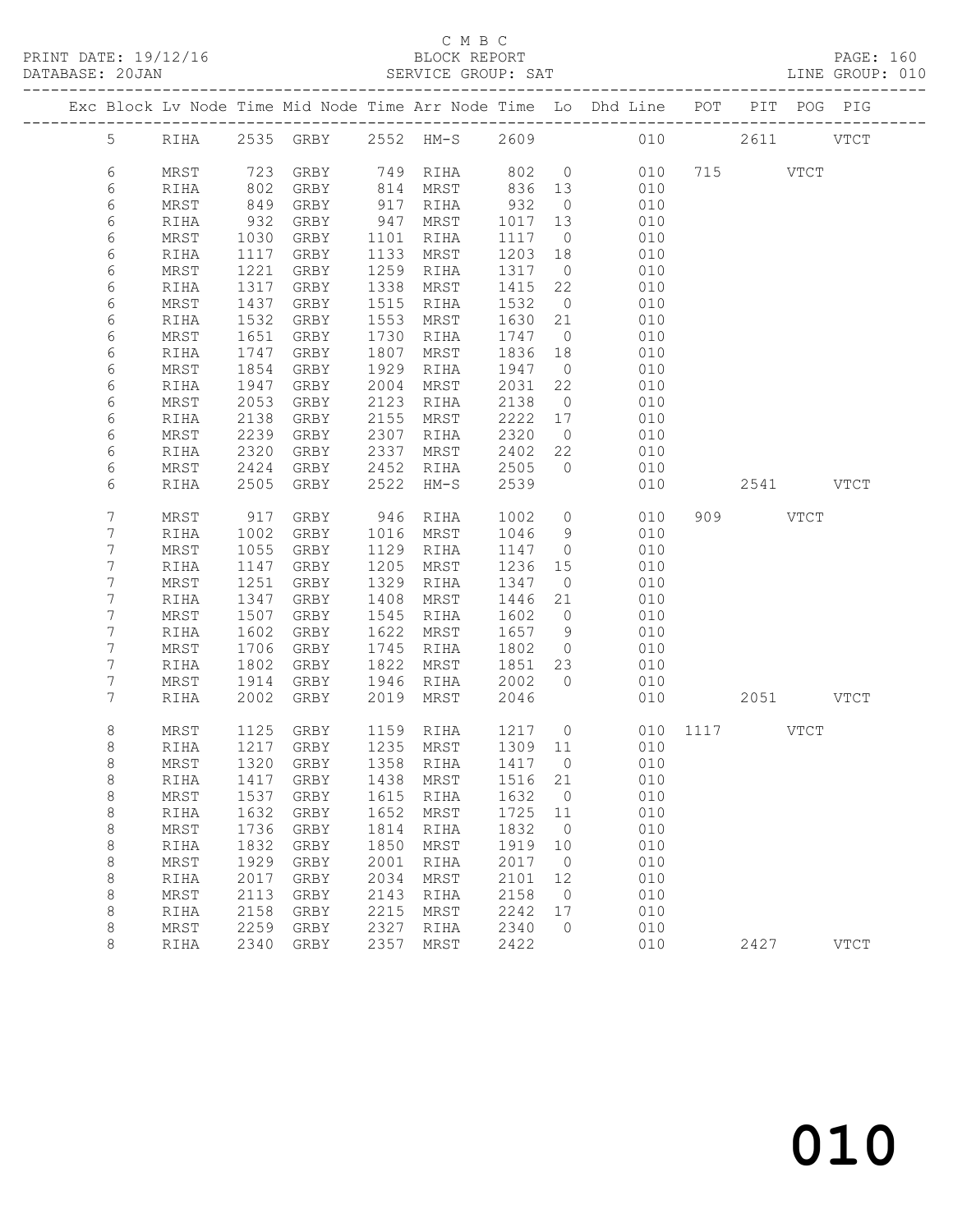### C M B C<br>BLOCK REPORT

PAGE: 161<br>LINE GROUP: 010

| PAIADASE. 200AN |   |      |      |      |      | PEIVATOR GIVOLI. PAI |         |            |                                                                    |          |      |         | TIND GIVOOL. ATO |
|-----------------|---|------|------|------|------|----------------------|---------|------------|--------------------------------------------------------------------|----------|------|---------|------------------|
|                 |   |      |      |      |      |                      |         |            | Exc Block Ly Node Time Mid Node Time Arr Node Time Lo Dhd Line POT |          | PIT  | POG PIG |                  |
|                 | 9 | MRST | 1405 | GRBY | 1443 | RIHA                 | 1502    | $\bigcirc$ |                                                                    | 010 1357 | VTCT |         |                  |
|                 | 9 | RIHA | 1502 | GRBY | 1523 | MRST                 | 1600    | 21         | 010                                                                |          |      |         |                  |
|                 | 9 | MRST | 1621 | GRBY | 1700 | RIHA                 | 1717    | $\bigcirc$ | 010                                                                |          |      |         |                  |
|                 | 9 | RIHA | 1717 | GRBY | 1737 | MRST                 | 1809    | -13        | 010                                                                |          |      |         |                  |
|                 | 9 | MRST | 1822 | GRBY | 1859 | RIHA                 | 1917    | $\bigcirc$ | 010                                                                |          |      |         |                  |
|                 | 9 | RIHA | 1917 | GRBY | 1934 | MRST                 | 2001 14 |            | 010                                                                |          |      |         |                  |
|                 | 9 | MRST | 2015 | GRBY | 2045 | RIHA                 | 2100    | $\cup$     | 010                                                                |          |      |         |                  |
|                 | 9 | RIHA | 2100 | GRBY | 2117 | MRST                 | 2144    | 9          | 010                                                                |          |      |         |                  |
|                 | 9 | MRST | 2153 | GRBY | 2223 | RIHA                 | 2238    | $\Omega$   | 010                                                                |          |      |         |                  |

9 RIHA 2238 GRBY 2255 MRST 2322 010 2327 VTCT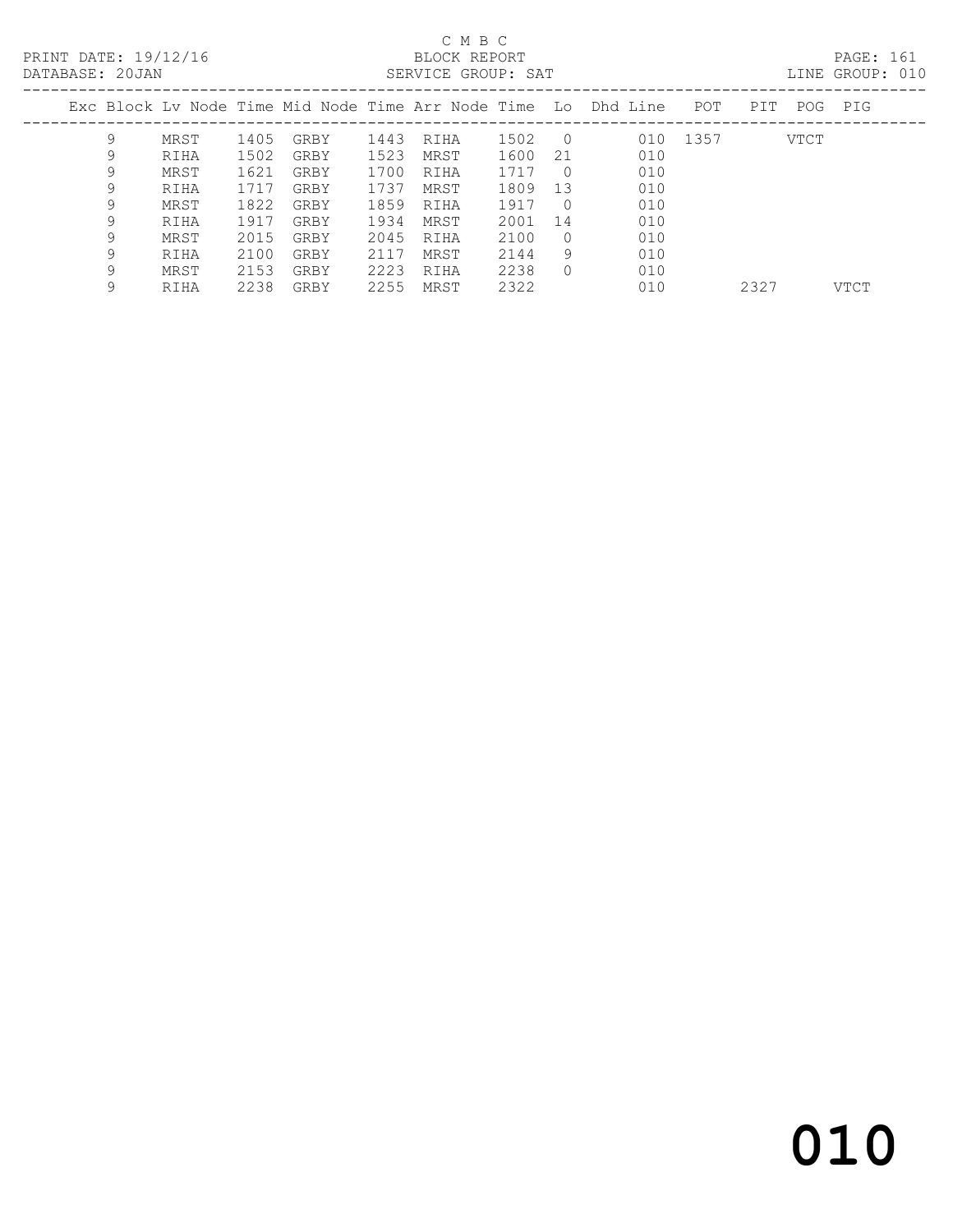|  |                                                                                                                                                                                                                                                              |                                                                                                                                                                                                                                                                                                                                                                                         |                                                                                                                     |                                                                                                                       |                                                                                                                      |                                                                                                                |                                                                                                                          |                                                                                                       |                                                                                                                                                                                                                                                                                                                                                                                                                                                                                          |                                                                                                                                                                                                                                                                                                                                      | PAGE: 162                                                                                                                                                                                                                                                                                                                                                                                |
|--|--------------------------------------------------------------------------------------------------------------------------------------------------------------------------------------------------------------------------------------------------------------|-----------------------------------------------------------------------------------------------------------------------------------------------------------------------------------------------------------------------------------------------------------------------------------------------------------------------------------------------------------------------------------------|---------------------------------------------------------------------------------------------------------------------|-----------------------------------------------------------------------------------------------------------------------|----------------------------------------------------------------------------------------------------------------------|----------------------------------------------------------------------------------------------------------------|--------------------------------------------------------------------------------------------------------------------------|-------------------------------------------------------------------------------------------------------|------------------------------------------------------------------------------------------------------------------------------------------------------------------------------------------------------------------------------------------------------------------------------------------------------------------------------------------------------------------------------------------------------------------------------------------------------------------------------------------|--------------------------------------------------------------------------------------------------------------------------------------------------------------------------------------------------------------------------------------------------------------------------------------------------------------------------------------|------------------------------------------------------------------------------------------------------------------------------------------------------------------------------------------------------------------------------------------------------------------------------------------------------------------------------------------------------------------------------------------|
|  |                                                                                                                                                                                                                                                              |                                                                                                                                                                                                                                                                                                                                                                                         |                                                                                                                     |                                                                                                                       |                                                                                                                      |                                                                                                                |                                                                                                                          |                                                                                                       |                                                                                                                                                                                                                                                                                                                                                                                                                                                                                          |                                                                                                                                                                                                                                                                                                                                      |                                                                                                                                                                                                                                                                                                                                                                                          |
|  |                                                                                                                                                                                                                                                              |                                                                                                                                                                                                                                                                                                                                                                                         |                                                                                                                     |                                                                                                                       |                                                                                                                      |                                                                                                                |                                                                                                                          |                                                                                                       |                                                                                                                                                                                                                                                                                                                                                                                                                                                                                          |                                                                                                                                                                                                                                                                                                                                      |                                                                                                                                                                                                                                                                                                                                                                                          |
|  |                                                                                                                                                                                                                                                              |                                                                                                                                                                                                                                                                                                                                                                                         |                                                                                                                     |                                                                                                                       |                                                                                                                      |                                                                                                                |                                                                                                                          |                                                                                                       |                                                                                                                                                                                                                                                                                                                                                                                                                                                                                          |                                                                                                                                                                                                                                                                                                                                      |                                                                                                                                                                                                                                                                                                                                                                                          |
|  |                                                                                                                                                                                                                                                              |                                                                                                                                                                                                                                                                                                                                                                                         |                                                                                                                     |                                                                                                                       |                                                                                                                      |                                                                                                                |                                                                                                                          |                                                                                                       |                                                                                                                                                                                                                                                                                                                                                                                                                                                                                          |                                                                                                                                                                                                                                                                                                                                      |                                                                                                                                                                                                                                                                                                                                                                                          |
|  |                                                                                                                                                                                                                                                              |                                                                                                                                                                                                                                                                                                                                                                                         |                                                                                                                     |                                                                                                                       |                                                                                                                      |                                                                                                                |                                                                                                                          |                                                                                                       |                                                                                                                                                                                                                                                                                                                                                                                                                                                                                          |                                                                                                                                                                                                                                                                                                                                      |                                                                                                                                                                                                                                                                                                                                                                                          |
|  | ULP1                                                                                                                                                                                                                                                         | 435<br>508<br>604<br>701<br>802<br>1024<br>1140<br>1306<br>1430<br>1554<br>1723<br>1840                                                                                                                                                                                                                                                                                                 | GRBY<br>BYGR<br>GRBY<br>BYGR<br>GRBY<br>BYGR<br>GRBY<br>BYGR<br>GRBY<br><b>BYGR</b><br>GRBY<br>BYGR<br>GRBY<br>BYGR | 721<br>836<br>1209<br>1354<br>1459<br>1749<br>2003                                                                    | HRPN<br>ULP1<br>KTLP<br>ULP1<br>KTLP<br>ULP1<br>KTLP<br>ULP1<br>KTLP<br>ULP1<br>KTLP<br>ULP1<br>KTLP<br>ULP1<br>GRBY | 435<br>502<br>556<br>651<br>752<br>856<br>1012<br>1131<br>1257<br>1420<br>1546<br>1711<br>1833<br>1948<br>2017 | $\circ$<br>$6\overline{6}$<br>8<br>10<br>10<br>12<br>12<br>9<br>- 9<br>10<br>8 <sup>8</sup><br>12<br>$\overline{7}$<br>4 | 014<br>014<br>014<br>014<br>014<br>014<br>014<br>014<br>014<br>014<br>014<br>014<br>014<br>014<br>014 |                                                                                                                                                                                                                                                                                                                                                                                                                                                                                          | 2034                                                                                                                                                                                                                                                                                                                                 | <b>VTCT</b>                                                                                                                                                                                                                                                                                                                                                                              |
|  | 61<br>61<br>61<br>61<br>61<br>61<br>61<br>61<br>61<br>61<br>61<br>61<br>62<br>62<br>62<br>62<br>62<br>62<br>62<br>62<br>62<br>62<br>62<br>GR 63<br>#GR 63<br>GR 63<br>63<br>63<br>63<br>63<br>63<br>63<br>63<br>63<br>63<br>63<br>63<br>63<br>63<br>63<br>63 | PRINT DATE: 19/12/16<br>DATABASE: 20JAN<br><b>HRPN</b><br>ULP1<br>KTLP<br>ULP1<br>KTLP<br>ULP1<br>KTLP<br>ULP1<br>KTLP<br>ULP1<br>KTLP<br>ULP1<br>GRBY<br>KTLP<br>ULP1<br>KTLP<br>ULP1<br>KTLP<br>ULP1<br>KTLP<br>ULP1<br>KTLP<br>ULP1<br>ULP1<br>ULP1<br>HRPN<br>ULP1<br>HRPN<br>ULP1<br>KTLP<br>ULP1<br>KTLP<br>ULP1<br>KTLP<br>ULP1<br>KTLP<br>ULP1<br>$\verb KTLP $<br>ULP1<br>KTLP | 405<br>908                                                                                                          | A10N ALMA & 10 AV NORTH<br>1350 GRBY<br>1514 BYGR<br>1641 GRBY<br>750<br>858<br>1256 BYGR<br>1420<br>300<br>1952 A10N | GRBY<br>633<br>1107<br>1644                                                                                          | 424<br>444<br>527<br>933<br>1924                                                                               | C M B C<br>BLOCK REPORT<br>1709 KTLP 1754                                                                                | 625 GRBY 645 KTLP 714<br>727 BYGR 759 ULP1 817<br>BYGR 824 ULP1 844<br>GRBY 319 HRPN 330              | 400 BYGR  409 ULP1  427  8  014<br>435 GRBY  454 KTLP  523  7  014<br>530 BYGR  559 ULP1  615  10  014<br>13 014<br>17 014<br>1102 GRBY 1129 KTLP 1215 11 014<br>1226 BYGR 1313 ULP1 1339 11 014<br>14 014<br>858 GRBY 921 KTLP 959 14 014<br>1013 BYGR 1054 ULP1 1118 13 014<br>1131 GRBY 1159 KTLP 1248 8 014<br>1344 ULP1 1410 10 014<br>1420 GRBY 1449 KTLP 1536 8 014<br>1544 BYGR 1634 ULP1 1701 11 014<br>1712 GRBY 1739 KTLP 1823 014<br>#GR 63 HRPN 330 BYGR 339 ULP1 357 8 014 | AL10 ALMA & 10 AV<br>HACO HASTINGS & COMMERCIAL HRPN HOMER & PENDER<br>KTLP KOOTENAY LOOP ULP1 UNIVERSITY LOOP<br>VTCT Vancouver Trolley Depot<br>516 HACO 536 KTLP 545 4 014<br>549 BYGR 618 ULP1 634 15 014<br>649 GRBY 709 KTLP 740 10 014<br>$0 \t 014$<br>$\begin{array}{ccc} 0 & \qquad & 014 \\ 8 & \qquad & 014 \end{array}$ | DATABASE: 20JAN SERVICE GROUP: SAT LINE GROUP: 014<br>Exc Block Lv Node Time Mid Node Time Arr Node Time Lo Dhd Line POT PIT POG PIG<br>GR 61 ULP1 330 GRBY 349 HRPN 400 0 014 300 VTCT<br>#GR 61 ULP1 330 GRBY 349 HRPN 400 0 014 300 VTCT<br>1419 KTLP 1506 8 014<br>1604 ULP1 1631 10 014<br>1709 KTLP 1754 014 1837 VTCT<br>501 VTCT<br>014<br>014 1906 VTCT<br>230 VTCT<br>230 VTCT |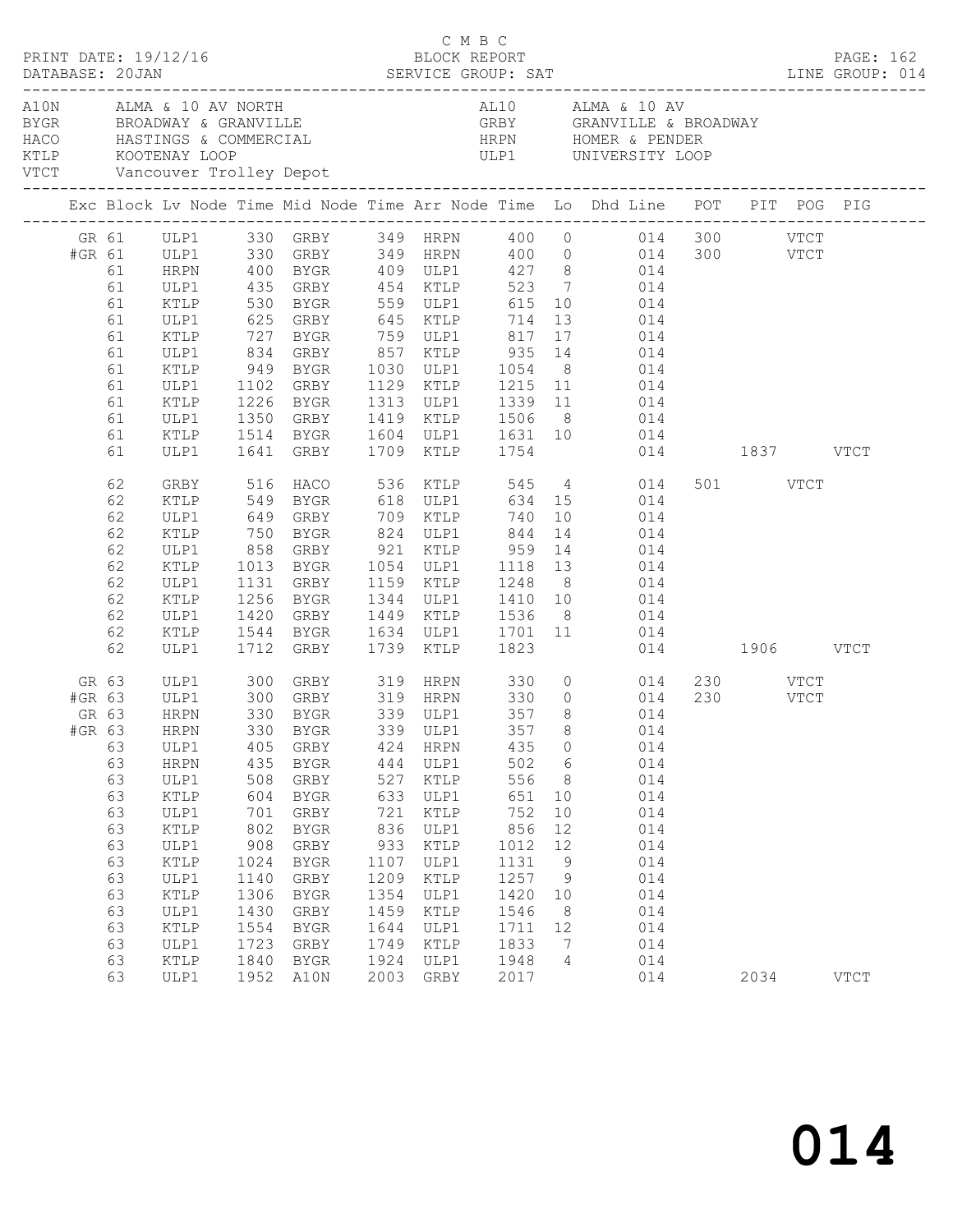PRINT DATE: 19/12/16 BLOCK REPORT<br>DATABASE: 20JAN BERVICE GROUP: SAT

### C M B C<br>BLOCK REPORT

PAGE: 163<br>LINE GROUP: 014

|  |    |                 |              |                                                                                  |      |                      |                   |                              | Exc Block Lv Node Time Mid Node Time Arr Node Time Lo Dhd Line POT PIT POG PIG |           |           |  |
|--|----|-----------------|--------------|----------------------------------------------------------------------------------|------|----------------------|-------------------|------------------------------|--------------------------------------------------------------------------------|-----------|-----------|--|
|  | 64 |                 |              |                                                                                  |      |                      |                   |                              | BYGR 528 AL10 536 ULP1 544 12 014 507 VTCT                                     |           |           |  |
|  | 64 | ULP1            |              |                                                                                  |      |                      |                   |                              | 645 3 014<br>736 12 014                                                        |           |           |  |
|  | 64 | KTLP            |              |                                                                                  |      |                      | 736 12            |                              |                                                                                |           |           |  |
|  | 64 | ULP1            |              | 556 GRBY 616 KTLP<br>648 BYGR 718 ULP1<br>748 GRBY 809 KTLP<br>849 BYGR 926 ULP1 |      |                      | 842<br>949        | $\overline{7}$               | 014                                                                            |           |           |  |
|  | 64 | KTLP            |              |                                                                                  |      |                      |                   | $7\phantom{.0}\phantom{.0}7$ | 014                                                                            |           |           |  |
|  | 64 | ULP1            | 956<br>1107  | GRBY                                                                             |      | 1021 KTLP            | 1100              | $7\overline{ }$              | 014                                                                            |           |           |  |
|  | 64 | KTLP            |              | BYGR                                                                             |      | 1151 ULP1            | 1215 15           |                              | 014                                                                            |           |           |  |
|  | 64 | ULP1            | 1230<br>1356 | GRBY                                                                             |      | 1259 KTLP            | 1348              | 8 <sup>8</sup>               | 014                                                                            |           |           |  |
|  | 64 | KTLP            |              | BYGR                                                                             |      | 1444 ULP1            | 1511              | 10                           | 014                                                                            |           |           |  |
|  | 64 | ULP1            | 1521<br>1645 | GRBY                                                                             |      | 1549 KTLP            | 1637 8<br>1758 12 |                              | 014                                                                            |           |           |  |
|  | 64 | KTLP            |              | BYGR                                                                             |      | 1732 ULP1            |                   |                              | 014                                                                            |           |           |  |
|  | 64 | ULP1            | 1810         | GRBY                                                                             | 1836 | KTLP                 | 1917              |                              | 014                                                                            |           | 2000 VTCT |  |
|  | 65 | ULP1            | 541<br>633   | GRBY                                                                             |      | $601$ KTLP           | 630<br>721        |                              | 3 014                                                                          | 506 VTCT  |           |  |
|  | 65 | KTLP            |              | BYGR                                                                             |      | 703 ULP1             | 721               | 16                           | 014                                                                            |           |           |  |
|  | 65 | ULP1            |              | 737 GRBY<br>837 BYGR                                                             |      | 757 KTLP             | 828               | 9                            | 014                                                                            |           |           |  |
|  | 65 | KTLP            |              |                                                                                  |      | 914 ULP1             | 937<br>1048       | $7\overline{ }$              | 014                                                                            |           |           |  |
|  | 65 | ULP1            | 944          | GRBY                                                                             |      | 1009 KTLP            |                   | 9                            | 014                                                                            |           |           |  |
|  | 65 | KTLP            | 1057         | BYGR                                                                             |      | 1141 ULP1            | 1205 15           |                              | 014                                                                            |           |           |  |
|  | 65 | ULP1            | 1220         | GRBY                                                                             |      | 1249 KTLP            | 1338              | 8 <sup>8</sup>               | 014                                                                            |           |           |  |
|  | 65 | KTLP            | 1346<br>1510 | BYGR                                                                             |      | 1434 ULP1            | 1501 9<br>1626    |                              | 014                                                                            |           |           |  |
|  | 65 | ULP1            |              | GRBY                                                                             | 1722 | 1539 KTLP            |                   | 9<br>9                       | 014                                                                            |           |           |  |
|  | 65 | KTLP            | 1635         | BYGR                                                                             |      | ULP1                 | 1748<br>1906      |                              | 014                                                                            |           |           |  |
|  | 65 | ULP1            | 1757         | GRBY                                                                             | 1823 | KTLP                 |                   |                              | 014                                                                            | 1949 VTCT |           |  |
|  | 66 | GRBY            | 546          | HACO                                                                             |      | 606 KTLP             | 615               | $\overline{4}$               | 014                                                                            | 531 VTCT  |           |  |
|  | 66 | KTLP            | 619          | BYGR                                                                             |      | 648 ULP1             | 706               | $7\overline{ }$              | 014                                                                            |           |           |  |
|  | 66 | ULP1            |              | 713 GRBY                                                                         |      | 733 KTLP             | 804               | 10                           | 014                                                                            |           |           |  |
|  | 66 | KTLP            | 814          | BYGR                                                                             |      | 850 ULP1<br>945 KTLP | $004$<br>910      | 10                           | 014                                                                            |           |           |  |
|  | 66 | ULP1            | 920          | GRBY                                                                             |      |                      |                   | 12                           | 014                                                                            |           |           |  |
|  | 66 | KTLP            | 1036         | BYGR                                                                             |      | 1119 ULP1            | 1143              | $7\phantom{.0}\phantom{.0}7$ | 014                                                                            |           |           |  |
|  | 66 | ULP1            | 1150         | GRBY                                                                             |      | 1219 KTLP            | 1307              | 9                            | 014                                                                            |           |           |  |
|  | 66 | $\texttt{KTLP}$ | 1316         | BYGR                                                                             | 1404 | ULP1                 | 1431              | 9                            | 014                                                                            |           |           |  |
|  | 66 | ULP1            | 1440         | GRBY                                                                             | 1509 | KTLP                 | 1556              | 9                            | 014                                                                            |           |           |  |
|  | 66 | KTLP            | 1605         | BYGR                                                                             | 1654 | ULP1                 | 1721              | 12                           | 014                                                                            |           |           |  |
|  | 66 | ULP1            | 1733         | GRBY                                                                             | 1759 | KTLP                 | 1843              | 10                           | 014                                                                            |           |           |  |
|  | 66 | KTLP            | 1853         | BYGR                                                                             | 1937 | ULP1                 | 2001              | $\overline{4}$               | 014                                                                            |           |           |  |
|  | 66 | ULP1            | 2005         | GRBY                                                                             | 2030 | HRPN                 | 2046              | $\overline{0}$               | 014                                                                            |           |           |  |
|  | 66 | HRPN            | 2046         | BYGR                                                                             | 2102 | ULP1                 | 2126              | 14                           | 014                                                                            |           |           |  |
|  | 66 | ULP1            | 2140         | GRBY                                                                             | 2205 | HRPN                 | 2219              | $\overline{0}$               | 014                                                                            |           |           |  |
|  | 66 | HRPN            | 2219         | BYGR                                                                             |      | 2236 ULP1            | 2256              | 5 <sup>5</sup>               | 014                                                                            |           |           |  |
|  | 66 | ULP1            | 2301         | GRBY                                                                             |      | 2326 HRPN            | 2340              | $\overline{0}$               | 014                                                                            |           |           |  |
|  | 66 | ${\tt HRPN}$    | 2340         | BYGR                                                                             |      | 2357 ULP1            | 2417              | 9                            | 014                                                                            |           |           |  |
|  | 66 | ULP1            | 2426         | GRBY                                                                             |      | 2451 HRPN            | 2504              | $\overline{0}$               | 014                                                                            |           |           |  |
|  | 66 | <b>HRPN</b>     | 2504<br>2540 | BYGR                                                                             |      | 2520 ULP1            | 2540              | $\Omega$                     | 014                                                                            |           |           |  |
|  | 66 | ULP1            |              | 2540 A10N                                                                        |      | 2551 GRBY            | 2603              |                              | 014                                                                            |           | 2618 VTCT |  |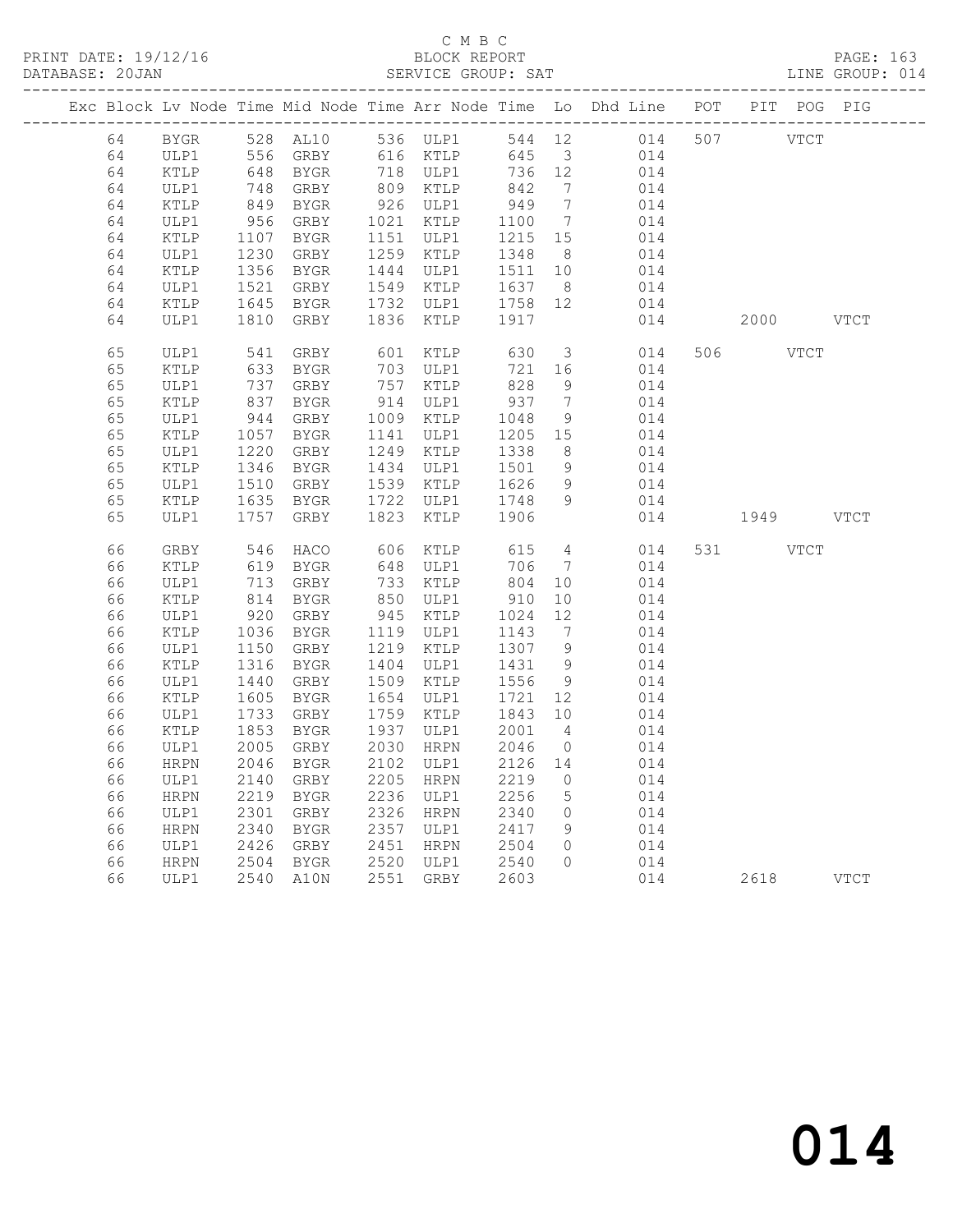PRINT DATE: 19/12/16 BLOCK REPORT<br>DATABASE: 20JAN SERVICE GROUP: SAT

### C M B C<br>BLOCK REPORT

PAGE: 164<br>LINE GROUP: 014

|  |          |                 |              |                      |              |                                                                       |              |                            | Exc Block Lv Node Time Mid Node Time Arr Node Time Lo Dhd Line POT PIT POG PIG |     |                    |             |
|--|----------|-----------------|--------------|----------------------|--------------|-----------------------------------------------------------------------|--------------|----------------------------|--------------------------------------------------------------------------------|-----|--------------------|-------------|
|  | 67       | BYGR            |              |                      |              |                                                                       |              |                            | 553 AL10 601 ULP1 609 2 014                                                    |     | 532<br><b>VTCT</b> |             |
|  | 67       | ULP1            |              | 611 GRBY             |              | 631 KTLP                                                              |              |                            | 700 15 014                                                                     |     |                    |             |
|  | 67       | KTLP            |              |                      |              | 747 ULP1                                                              | 805 5        |                            | 014                                                                            |     |                    |             |
|  | 67       | ULP1            |              | 715 BYGR<br>810 GRBY |              | $\begin{array}{cc}\n 747 & \text{-}\n 833 & \text{KTLP}\n\end{array}$ | 908 17       |                            | 014                                                                            |     |                    |             |
|  | 67       | KTLP            | 925          | BYGR                 | 1004         | ULP1                                                                  | 1027         | 15                         | 014                                                                            |     |                    |             |
|  | 67       | ULP1            | 1042         | GRBY                 | 1109         | KTLP                                                                  | 1155         | 11                         | 014                                                                            |     |                    |             |
|  | 67       | KTLP            | 1206         | BYGR                 | 1252         | ULP1                                                                  | 1317         | 13                         | 014                                                                            |     |                    |             |
|  | 67       | ULP1            | 1330         | GRBY                 | 1359         | KTLP                                                                  | 1446         | 8 <sup>8</sup>             | 014                                                                            |     |                    |             |
|  | 67       | KTLP            | 1454         | BYGR                 | 1544         | ULP1                                                                  | 1611         | 10                         | 014                                                                            |     |                    |             |
|  | 67       | ULP1            | 1621         | GRBY                 | 1649         | KTLP                                                                  | 1736         | 11                         | 014                                                                            |     |                    |             |
|  | 67       | KTLP            | 1747         | BYGR                 | 1832         | ULP1                                                                  | 1857         | 8 <sup>8</sup>             | 014                                                                            |     |                    |             |
|  | 67       | ULP1            | 1905         | GRBY                 | 1930         | HRPN                                                                  | 1945         | $\overline{0}$             | 014                                                                            |     |                    |             |
|  | 67       | HRPN            | 1945         | BYGR                 | 2001         | ULP1                                                                  | 2025 10      |                            | 014                                                                            |     |                    |             |
|  | 67       | ULP1            | 2035         | GRBY                 | 2100         | HRPN                                                                  | 2117         | $\overline{0}$             | 014                                                                            |     |                    |             |
|  | 67       | HRPN            | 2117         | BYGR                 | 2134         | ULP1                                                                  | 2155         | $5\overline{)}$            | 014                                                                            |     |                    |             |
|  | 67       | ULP1            | 2200         | GRBY                 | 2225         | HRPN                                                                  | 2239         | $\overline{0}$             | 014                                                                            |     |                    |             |
|  | 67       | HRPN            | 2239         | BYGR                 | 2256         | ULP1                                                                  | 2316         | 9                          | 014                                                                            |     |                    |             |
|  | 67       | ULP1            | 2325         | GRBY                 | 2350         | HRPN                                                                  | 2404         | $\overline{0}$             | 014                                                                            |     |                    |             |
|  | 67       | HRPN            | 2404         | BYGR                 | 2420         | ULP1                                                                  | 2440         | 16                         | 014                                                                            |     |                    |             |
|  | 67       | ULP1            | 2456         | GRBY                 | 2521         | HRPN                                                                  | 2534         | $\overline{0}$             | 014                                                                            |     |                    |             |
|  | 67       | HRPN            | 2534         | BYGR                 | 2550         | ULP1                                                                  | 2610         | $\overline{0}$             | 014                                                                            |     |                    |             |
|  | 67       | ULP1            | 2610         | A10N                 | 2621         | GRBY                                                                  | 2633         |                            | 014                                                                            |     | 2648 VTCT          |             |
|  | 68       | BYGR            | 613          | AL10                 |              | 621 ULP1                                                              | 631          |                            | 6 014                                                                          |     | 552 VTCT           |             |
|  | 68       | ULP1            | 637          | GRBY                 | 657          | KTLP                                                                  | 726          | 13                         | 014                                                                            |     |                    |             |
|  | 68       | KTLP            | 739          | BYGR                 | 811          | ULP1                                                                  | 830          | 16                         | 014                                                                            |     |                    |             |
|  | 68       | ULP1            | 846          | GRBY                 | 909          | KTLP                                                                  | 947          | 14                         | 014                                                                            |     |                    |             |
|  | 68       | KTLP            | 1001         | BYGR                 | 1042         | ULP1                                                                  | 1106         | 15                         | 014                                                                            |     |                    |             |
|  | 68       | ULP1            | 1121         | GRBY                 | 1149         | KTLP                                                                  | 1238         | 8 <sup>8</sup>             | 014                                                                            |     |                    |             |
|  | 68       | KTLP            | 1246         | BYGR                 | 1334         | ULP1                                                                  | 1400         | 10                         | 014                                                                            |     |                    |             |
|  | 68       | ULP1            | 1410         | GRBY                 | 1439         | KTLP                                                                  | 1526         | 8 <sup>8</sup>             | 014                                                                            |     |                    |             |
|  | 68       | KTLP            | 1534         | BYGR                 | 1624         | ULP1                                                                  | 1651         | 11                         | 014                                                                            |     |                    |             |
|  | 68       | ULP1            | 1702         | GRBY                 | 1729         | KTLP                                                                  | 1814         | 13                         | 014                                                                            |     |                    |             |
|  | 68       | KTLP            | 1827         | BYGR                 | 1911         | ULP1                                                                  | 1935         | 15                         | 014                                                                            |     |                    |             |
|  | 68       | ULP1            | 1950         | GRBY                 | 2015         | HRPN                                                                  | 2031         | $\overline{0}$             | 014                                                                            |     |                    |             |
|  | 68       | HRPN            | 2031         | BYGR                 | 2047         | ULP1                                                                  | 2111         | 9                          | 014                                                                            |     |                    |             |
|  | 68<br>68 | ULP1            | 2120<br>2202 | GRBY                 | 2145<br>2219 | HRPN                                                                  | 2202<br>2240 | $\overline{0}$<br>$\Omega$ | 014<br>014                                                                     |     |                    |             |
|  | 68       | HRPN<br>ULP1    |              | BYGR<br>2240 A10N    | 2251         | ULP1<br>GRBY                                                          | 2303         |                            | 014                                                                            |     | 2318 VTCT          |             |
|  |          |                 |              |                      |              |                                                                       |              |                            |                                                                                |     |                    |             |
|  | 69       | GRBY            | 628          | HACO                 | 648          | KTLP                                                                  | 657          | 6                          | 014                                                                            | 613 | <b>VTCT</b>        |             |
|  | 69       | KTLP            | 703          | BYGR                 | 735          | ULP1                                                                  | 753          | 5                          | 014                                                                            |     |                    |             |
|  | 69       | ULP1            | 758          | GRBY                 | 821          | KTLP                                                                  | 856          | 17                         | 014                                                                            |     |                    |             |
|  | 69       | KTLP            | 913          | <b>BYGR</b>          | 950          | ULP1                                                                  | 1013         | 5                          | 014                                                                            |     |                    |             |
|  | 69       | ULP1            | 1018         | GRBY                 | 1045         | KTLP                                                                  | 1128         | 9                          | 014                                                                            |     |                    |             |
|  | 69       | KTLP            | 1137         | <b>BYGR</b>          | 1221         | ULP1                                                                  | 1246         | 14                         | 014                                                                            |     |                    |             |
|  | 69       | ULP1            | 1300         | GRBY                 | 1329         | KTLP                                                                  | 1416         | 8                          | 014                                                                            |     |                    |             |
|  | 69       | KTLP            | 1424         | BYGR                 | 1514         | ULP1                                                                  | 1541         | 10                         | 014                                                                            |     |                    |             |
|  | 69       | ULP1            | 1551         | GRBY                 | 1619         | KTLP                                                                  | 1707         | 8                          | 014                                                                            |     |                    |             |
|  | 69       | $\texttt{KTLP}$ | 1715         | ${\tt BYGR}$         | 1800         | ULP1                                                                  | 1825         | 10                         | 014                                                                            |     |                    |             |
|  | 69       | ULP1            | 1835         | GRBY                 | 1901         | KTLP                                                                  | 1942         |                            | 014                                                                            |     | 2025               | <b>VTCT</b> |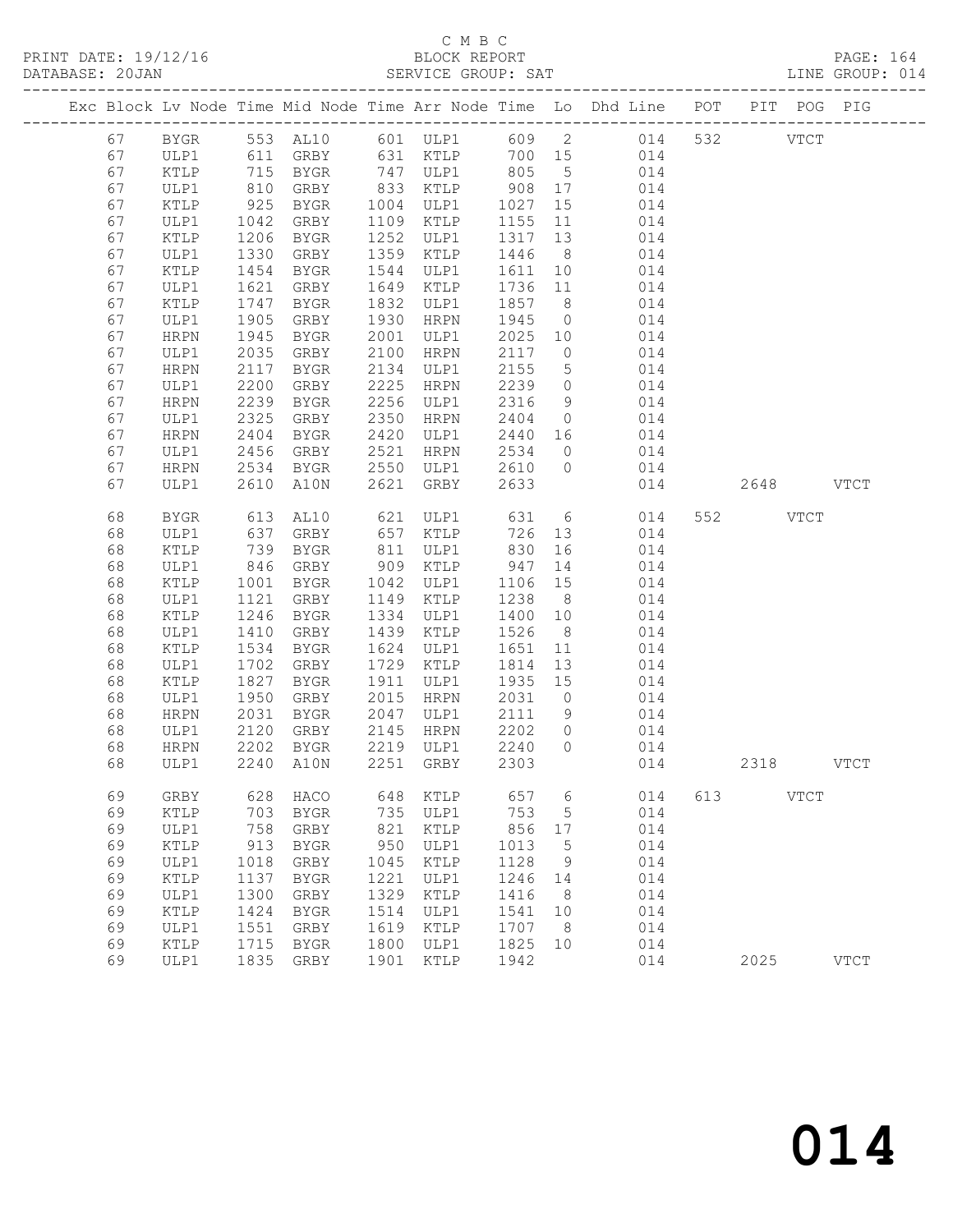PRINT DATE: 19/12/16<br>DATABASE: 20JAN

### C M B C<br>BLOCK REPORT<br>SERVICE GROUP: SAT

PAGE: 165<br>LINE GROUP: 014

| DAIADASE. |    |                 |      |             |      | OLNVICL GRUUF. OAI |      |                 |                                                                |      |             | TIME GROOF, ATA |
|-----------|----|-----------------|------|-------------|------|--------------------|------|-----------------|----------------------------------------------------------------|------|-------------|-----------------|
|           |    |                 |      |             |      |                    |      |                 | Exc Block Lv Node Time Mid Node Time Arr Node Time Lo Dhd Line | POT  | PIT         | POG PIG         |
|           | 70 | BYGR            |      | 656 AL10    |      | 704 ULP1           | 714  | 11              | 014                                                            | 635  | <b>VTCT</b> |                 |
|           | 70 | ULP1            | 725  | GRBY        | 745  | KTLP               | 816  | 10              | 014                                                            |      |             |                 |
|           | 70 | $\texttt{KTLP}$ | 826  | BYGR        | 902  | ULP1               | 922  | 10              | 014                                                            |      |             |                 |
|           | 70 | ULP1            | 932  | GRBY        | 957  | KTLP               | 1036 | 11              | 014                                                            |      |             |                 |
|           | 70 | KTLP            | 1047 | BYGR        | 1131 | ULP1               | 1155 | 15              | 014                                                            |      |             |                 |
|           | 70 | ULP1            | 1210 | GRBY        | 1239 | KTLP               | 1328 | 8               | 014                                                            |      |             |                 |
|           | 70 | KTLP            | 1336 | BYGR        | 1424 | ULP1               | 1451 | 9               | 014                                                            |      |             |                 |
|           | 70 | ULP1            | 1500 | GRBY        | 1529 | KTLP               | 1616 | 9               | 014                                                            |      |             |                 |
|           | 70 | KTLP            | 1625 | BYGR        | 1714 | ULP1               | 1740 | 7               | 014                                                            |      |             |                 |
|           | 70 | ULP1            | 1747 | A10N        | 1758 | GRBY               | 1813 |                 | 014                                                            |      | 1833        | <b>VTCT</b>     |
|           | 71 | <b>BYGR</b>     | 752  | AL10        | 800  | ULP1               | 810  | 12              | 014                                                            | 731  | <b>VTCT</b> |                 |
|           | 71 | ULP1            | 822  | GRBY        | 845  | KTLP               | 923  | 14              | 014                                                            |      |             |                 |
|           | 71 | KTLP            | 937  | BYGR        | 1016 | ULP1               | 1039 | 13              | 014                                                            |      |             |                 |
|           | 71 | ULP1            | 1052 | GRBY        | 1119 | KTLP               | 1205 | 11              | 014                                                            |      |             |                 |
|           | 71 | KTLP            | 1216 | BYGR        | 1303 | ULP1               | 1329 | 11              | 014                                                            |      |             |                 |
|           | 71 |                 | 1340 |             | 1409 |                    | 1456 |                 |                                                                |      |             |                 |
|           |    | ULP1            |      | GRBY        |      | KTLP               |      | 8               | 014                                                            |      |             |                 |
|           | 71 | KTLP            | 1504 | BYGR        | 1554 | ULP1               | 1621 | 10              | 014                                                            |      |             |                 |
|           | 71 | ULP1            | 1631 | GRBY        | 1659 | KTLP               | 1746 | 14              | 014                                                            |      |             |                 |
|           | 71 | KTLP            | 1800 | BYGR        | 1845 | ULP1               | 1910 | 10              | 014                                                            |      |             |                 |
|           | 71 | ULP1            | 1920 | GRBY        | 1945 | HRPN               | 2000 | $\overline{0}$  | 014                                                            |      |             |                 |
|           | 71 | HRPN            | 2000 | BYGR        | 2016 | ULP1               | 2040 | 10              | 014                                                            |      |             |                 |
|           | 71 | ULP1            | 2050 | GRBY        | 2115 | HRPN               | 2132 | $\overline{0}$  | 014                                                            |      |             |                 |
|           | 71 | HRPN            | 2132 | BYGR        | 2149 | ULP1               | 2210 | 10              | 014                                                            |      |             |                 |
|           | 71 | ULP1            | 2220 | GRBY        | 2245 | HRPN               | 2259 | $\overline{0}$  | 014                                                            |      |             |                 |
|           | 71 | HRPN            | 2259 | BYGR        | 2316 | ULP1               | 2336 | 20              | 014                                                            |      |             |                 |
|           | 71 | ULP1            | 2356 | GRBY        | 2421 | HRPN               | 2434 | $\overline{0}$  | 014                                                            |      |             |                 |
|           | 71 | HRPN            | 2434 | BYGR        | 2450 | ULP1               | 2510 | $\circ$         | 014                                                            |      |             |                 |
|           | 71 | ULP1            | 2510 | A10N        | 2521 | GRBY               | 2533 |                 | 014                                                            |      | 2548        | <b>VTCT</b>     |
|           | 72 | GRBY            | 817  | HACO        | 841  | KTLP               | 852  | $\overline{9}$  | 014                                                            | 757  | <b>VTCT</b> |                 |
|           | 72 | KTLP            | 901  | BYGR        | 938  | ULP1               | 1001 | $5\phantom{.0}$ | 014                                                            |      |             |                 |
|           | 72 | ULP1            | 1006 | GRBY        | 1033 | KTLP               | 1116 | 11              | 014                                                            |      |             |                 |
|           | 72 | KTLP            | 1127 | BYGR        | 1211 | ULP1               | 1236 | 14              | 014                                                            |      |             |                 |
|           | 72 | ULP1            | 1250 | GRBY        | 1319 | KTLP               | 1406 | 8               | 014                                                            |      |             |                 |
|           | 72 | KTLP            | 1414 | BYGR        | 1504 | ULP1               | 1531 | 10              | 014                                                            |      |             |                 |
|           | 72 | ULP1            | 1541 | GRBY        | 1609 | KTLP               | 1657 | 8 <sup>8</sup>  | 014                                                            |      |             |                 |
|           | 72 | KTLP            | 1705 | BYGR        | 1752 | ULP1               | 1817 |                 | 014                                                            |      | 1857        | <b>VTCT</b>     |
|           | 73 | <b>BYGR</b>     | 1002 | AL10        | 1015 | ULP1               | 1025 | 5               | 014                                                            | 939  | VTCT        |                 |
|           | 73 | ULP1            | 1030 | GRBY        | 1057 | KTLP               | 1140 | 6               | 014                                                            |      |             |                 |
|           | 73 | KTLP            | 1146 | BYGR        | 1232 | ULP1               | 1257 | 13              | 014                                                            |      |             |                 |
|           | 73 | ULP1            | 1310 | GRBY        | 1339 | KTLP               | 1426 | 8               | 014                                                            |      |             |                 |
|           | 73 | KTLP            | 1434 | BYGR        | 1524 | ULP1               | 1551 | 10              | 014                                                            |      |             |                 |
|           | 73 | ULP1            | 1601 | GRBY        | 1629 | KTLP               | 1717 | 8               | 014                                                            |      |             |                 |
|           | 73 | KTLP            | 1725 | <b>BYGR</b> | 1810 | ULP1               | 1835 |                 | 014                                                            |      | 1915        | <b>VTCT</b>     |
|           | 74 | GRBY            | 1028 | HACO        | 1055 | KTLP               | 1107 | 10              | 014                                                            | 1008 | <b>VTCT</b> |                 |
|           | 74 | KTLP            | 1117 | BYGR        | 1201 | ULP1               | 1226 | 14              | 014                                                            |      |             |                 |
|           | 74 | ULP1            | 1240 | GRBY        | 1309 | KTLP               | 1356 | 10              | 014                                                            |      |             |                 |
|           | 74 | KTLP            | 1406 | BYGR        | 1454 | ULP1               | 1521 | 10              | 014                                                            |      |             |                 |
|           | 74 | ULP1            | 1531 | GRBY        | 1559 | <b>KTLP</b>        | 1647 | 8               | 014                                                            |      |             |                 |
|           | 74 | $\verb KTLP $   | 1655 | <b>BYGR</b> | 1742 | ULP1               | 1808 | 14              | 014                                                            |      |             |                 |
|           | 74 | ULP1            | 1822 | GRBY        | 1848 | KTLP               | 1929 |                 | 014                                                            |      | 2012        | <b>VTCT</b>     |
|           |    |                 |      |             |      |                    |      |                 |                                                                |      |             |                 |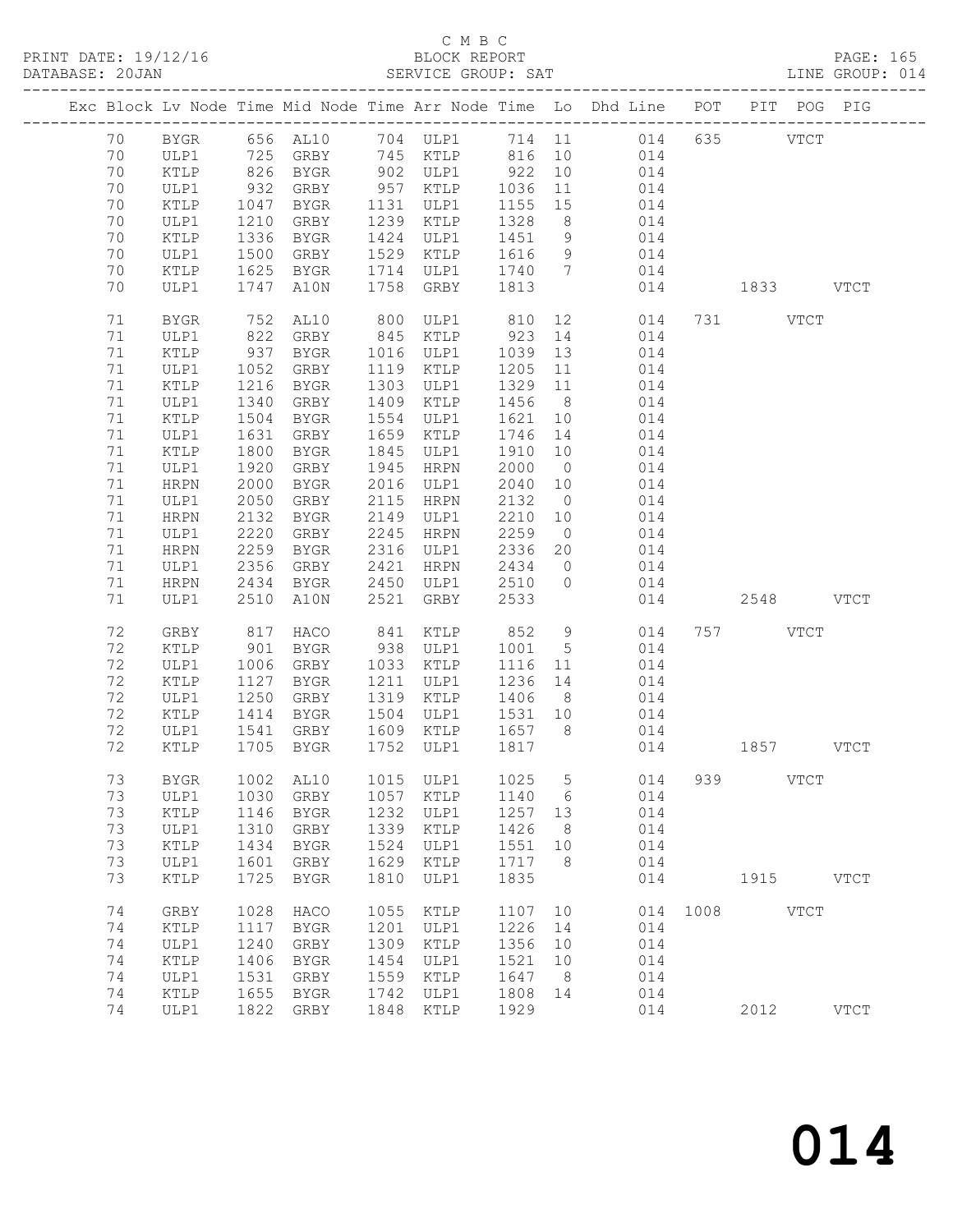#### C M B C<br>BLOCK REPORT SERVICE GROUP: SAT

|  |    |                 |      |             |      |             |         |                | Exc Block Lv Node Time Mid Node Time Arr Node Time Lo Dhd Line POT |          |             | PIT POG PIG |             |
|--|----|-----------------|------|-------------|------|-------------|---------|----------------|--------------------------------------------------------------------|----------|-------------|-------------|-------------|
|  | 75 | BYGR            |      | 1045 AL10   |      | 1058 ULP1   | 1109 2  |                |                                                                    | 014 1022 |             | <b>VTCT</b> |             |
|  | 75 | ULP1            | 1111 | GRBY        |      | 1139 KTLP   | 1228 8  |                | 014                                                                |          |             |             |             |
|  | 75 | KTLP            | 1236 | BYGR        |      | 1323 ULP1   | 1349 11 |                | 014                                                                |          |             |             |             |
|  | 75 | ULP1            | 1400 | GRBY        | 1429 | KTLP        | 1516    | 8 <sup>8</sup> | 014                                                                |          |             |             |             |
|  | 75 | KTLP            | 1524 | BYGR        | 1614 | ULP1        | 1641    | 11             | 014                                                                |          |             |             |             |
|  | 75 | ULP1            | 1652 | GRBY        | 1719 | KTLP        | 1804    | 9              | 014                                                                |          |             |             |             |
|  | 75 | KTLP            | 1813 | BYGR        | 1858 | ULP1        | 1923    | 12             | 014                                                                |          |             |             |             |
|  | 75 | ULP1            | 1935 | GRBY        | 2000 | <b>HRPN</b> | 2016    | $\overline{0}$ | 014                                                                |          |             |             |             |
|  | 75 | HRPN            | 2016 | BYGR        | 2032 | ULP1        | 2056    | 9              | 014                                                                |          |             |             |             |
|  | 75 | ULP1            | 2105 | GRBY        | 2130 | HRPN        | 2147    | $\overline{0}$ | 014                                                                |          |             |             |             |
|  | 75 | <b>HRPN</b>     | 2147 | BYGR        | 2204 | ULP1        | 2225    | 15             | 014                                                                |          |             |             |             |
|  | 75 | ULP1            | 2240 | GRBY        | 2305 | <b>HRPN</b> | 2319    | $\overline{0}$ | 014                                                                |          |             |             |             |
|  | 75 | <b>HRPN</b>     | 2319 | BYGR        | 2336 | ULP1        | 2356    | $\mathbf{1}$   | 014                                                                |          |             |             |             |
|  | 75 | ULP1            | 2357 | A10N        | 2408 | GRBY        | 2420    |                | 014                                                                |          | 2435        |             | <b>VTCT</b> |
|  |    |                 |      |             |      |             |         |                |                                                                    |          |             |             |             |
|  | 76 | GRBY            | 1103 | HACO        | 1134 | KTLP        | 1149    |                | $7\overline{ }$                                                    | 014 1043 |             | <b>VTCT</b> |             |
|  | 76 | KTLP            | 1156 | BYGR        | 1242 | ULP1        | 1307    | 13             | 014                                                                |          |             |             |             |
|  | 76 | ULP1            | 1320 | GRBY        | 1349 | KTLP        | 1436    | 8              | 014                                                                |          |             |             |             |
|  | 76 | $\texttt{KTLP}$ | 1444 | BYGR        | 1534 | ULP1        | 1601    | 10             | 014                                                                |          |             |             |             |
|  | 76 | ULP1            | 1611 | GRBY        | 1639 | KTLP        | 1726    | 9              | 014                                                                |          |             |             |             |
|  | 76 | KTLP            | 1735 | <b>BYGR</b> | 1820 | ULP1        | 1845    | 5              | 014                                                                |          |             |             |             |
|  | 76 | ULP1            | 1850 | GRBY        | 1915 | <b>HRPN</b> | 1930    | $\overline{0}$ | 014                                                                |          |             |             |             |
|  | 76 | HRPN            | 1930 | BYGR        | 1946 | ULP1        | 2010    | 10             | 014                                                                |          |             |             |             |
|  | 76 | ULP1            | 2020 | GRBY        | 2045 | <b>HRPN</b> | 2101    | $\overline{0}$ | 014                                                                |          |             |             |             |
|  | 76 | <b>HRPN</b>     | 2101 | BYGR        | 2118 | ULP1        | 2139    | $\Omega$       | 014                                                                |          |             |             |             |
|  | 76 | ULP1            | 2139 | A10N        | 2150 | GRBY        | 2202    |                | 014                                                                |          | 2219        |             | <b>VTCT</b> |
|  |    |                 |      |             |      |             |         |                |                                                                    |          |             |             |             |
|  | 77 | <b>BYGR</b>     | 1125 | AL10        | 1138 | ULP1        | 1149    |                | 11                                                                 | 014 1102 | <b>VTCT</b> |             |             |
|  | 77 | ULP1            | 1200 | GRBY        | 1229 | KTLP        | 1317    | 9 <sup>°</sup> | 014                                                                |          |             |             |             |
|  | 77 | KTLP            | 1326 | <b>BYGR</b> | 1414 | ULP1        | 1441    | 9 <sup>°</sup> | 014                                                                |          |             |             |             |
|  | 77 | ULP1            | 1450 | GRBY        | 1519 | KTLP        | 1606    | 9              | 014                                                                |          |             |             |             |
|  | 77 | KTLP            | 1615 | BYGR        | 1704 | ULP1        | 1730    | 15             | 014                                                                |          |             |             |             |
|  | 77 | ULP1            | 1745 | GRBY        | 1811 | KTLP        | 1854    |                |                                                                    | 014      | 1937 — 1937 |             | <b>VTCT</b> |
|  |    |                 |      |             |      |             |         |                |                                                                    |          |             |             |             |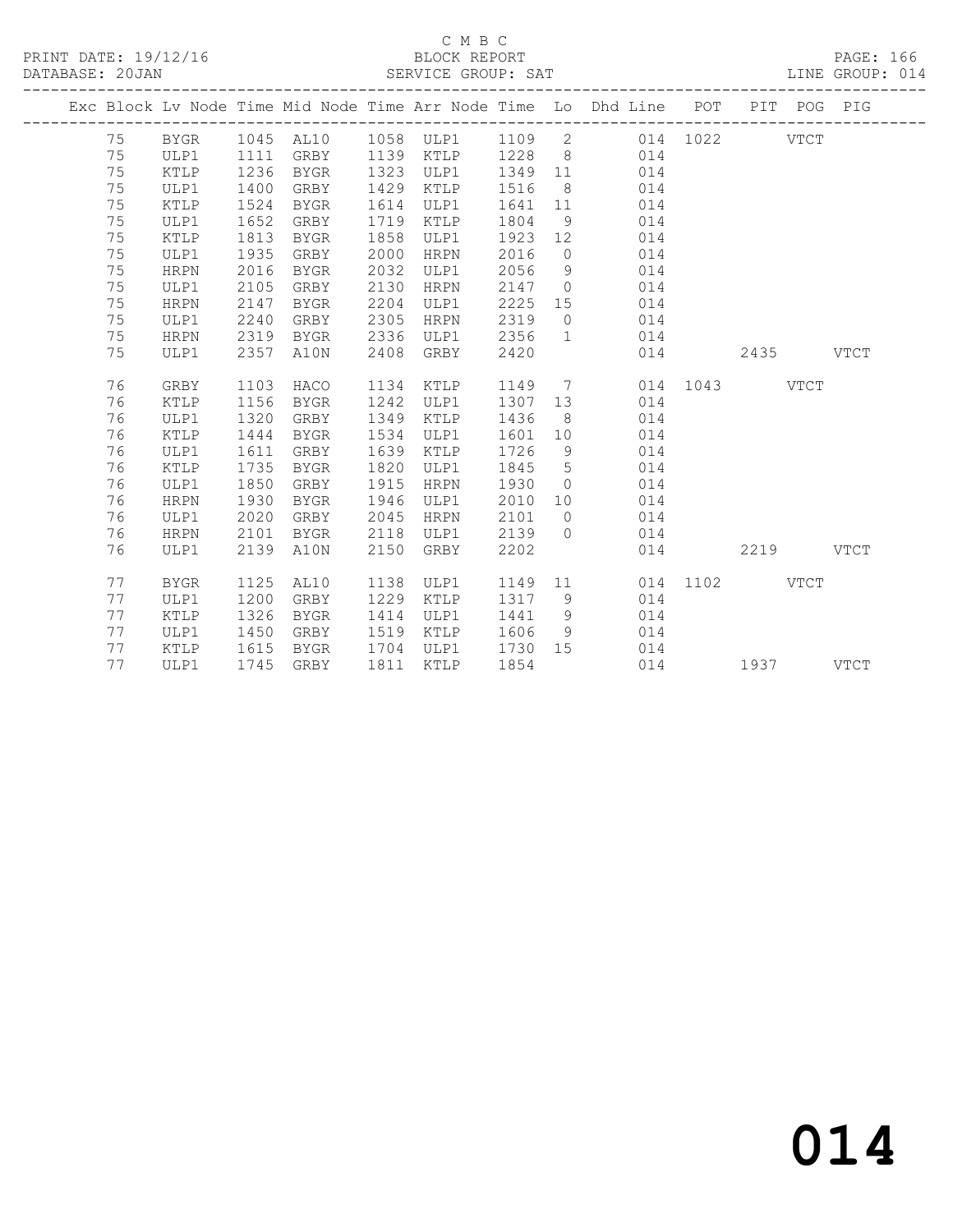|                                                                                                                                                                                                                                                                                                                                                                                                                                   |   |                                                                                                                                                                                                                      |                                              |                                                                                                                                                                                                                                                                                                                                  |                                                                                                                                |                                                                                                                                                                                                 |                                              |                                                                                                                                                                                                                                                                                                                                                                                                                                                                                                                                                                                                                                                                                                                              |      | C M B C<br>PRINT DATE: 19/12/16 BLOCK REPORT PAGE: 167<br>DATABASE: 20JAN SERVICE GROUP: SAT LINE GROUP: 015 |
|-----------------------------------------------------------------------------------------------------------------------------------------------------------------------------------------------------------------------------------------------------------------------------------------------------------------------------------------------------------------------------------------------------------------------------------|---|----------------------------------------------------------------------------------------------------------------------------------------------------------------------------------------------------------------------|----------------------------------------------|----------------------------------------------------------------------------------------------------------------------------------------------------------------------------------------------------------------------------------------------------------------------------------------------------------------------------------|--------------------------------------------------------------------------------------------------------------------------------|-------------------------------------------------------------------------------------------------------------------------------------------------------------------------------------------------|----------------------------------------------|------------------------------------------------------------------------------------------------------------------------------------------------------------------------------------------------------------------------------------------------------------------------------------------------------------------------------------------------------------------------------------------------------------------------------------------------------------------------------------------------------------------------------------------------------------------------------------------------------------------------------------------------------------------------------------------------------------------------------|------|--------------------------------------------------------------------------------------------------------------|
|                                                                                                                                                                                                                                                                                                                                                                                                                                   |   |                                                                                                                                                                                                                      |                                              |                                                                                                                                                                                                                                                                                                                                  |                                                                                                                                |                                                                                                                                                                                                 |                                              | 5 AV & GRANVILLE ST CLOV CLOVERLEAF<br>CM41 CAMBIE & 41 AV HODM HOWE & DUNSMUIR<br>KETA KEEFER & TAYLOR LAAN LAMEY'S MILL RD & ANDERSON<br>MRST SW_MARINE_STN OLYE EB_W2 AV_FS_ASH_ST<br>OLYW WB_W2_AV_FS_CAMBIE_ST___________________                                                                                                                                                                                                                                                                                                                                                                                                                                                                                       |      |                                                                                                              |
|                                                                                                                                                                                                                                                                                                                                                                                                                                   |   |                                                                                                                                                                                                                      |                                              |                                                                                                                                                                                                                                                                                                                                  |                                                                                                                                |                                                                                                                                                                                                 |                                              | Exc Block Lv Node Time Mid Node Time Arr Node Time Lo Dhd Line POT PIT POG PIG                                                                                                                                                                                                                                                                                                                                                                                                                                                                                                                                                                                                                                               |      |                                                                                                              |
| $\mathbf{1}$<br>$\mathbf{1}$<br>$\mathbf{1}$<br>$\mathbf{1}$<br>$\mathbf{1}$<br>$1\,$<br>$\mathbf{1}$<br>$1\,$<br>$\mathbf{1}$<br>$\mathbf{1}$<br>$1\,$<br>$\mathbf{1}$<br>$1\,$<br>$\mathbf{1}$<br>$\mathbf{1}$<br>$\mathbf{1}$<br>$\mathbf{1}$<br>$\mathbf{1}$<br>$\mathbf{1}$<br>$1\,$<br>$\mathbf{1}$<br>$\mathbf{1}$<br>$\mathbf{1}$<br>$1\,$<br>$\mathbf{1}$<br>$\mathbf{1}$<br>$\mathbf{1}$<br>$\mathbf{1}$<br>$\mathbf 1$ | 1 | OLYE<br>MRST<br>OLYW<br>KETA<br>OLYE<br>MRST<br>OLYW<br>KETA<br>OLYE<br>MRST<br>OLYW<br>KETA<br>OLYE<br>MRST<br>OLYW<br>KETA<br>OLYE<br>MRST<br>OLYW<br>KETA<br>OLYE<br>MRST<br>OLYW<br>KETA<br>OLYE<br>MRST<br>OLYW | 1029<br>1401<br>1443<br>1516<br>1830<br>2002 | 716 CLOV 732 OLYE 740<br>740 CM41 749 MRST 756<br>805 CM41 812 OLYW 824<br>824 5GRN 833 KETA<br>906 CLOV<br>932 CM41<br>1004 CM41<br>5GRN<br>1102 CLOV<br>1132 CM41<br>1213 CM41<br>1245 5GRN<br>1327 CLOV<br>CM41<br>CM41<br>5GRN<br>1559 CLOV<br>1632 CM41<br>1717 CM41<br>1746 5GRN<br>CLOV<br>1900 CM41<br>1939 CM41<br>5GRN | 1040 KETA<br>1123 OLYE<br>1149 MRST<br>1223 OLYW<br>1649 MRST<br>1725 OLYW<br>1758 KETA<br>1849 OLYE<br>1915 MRST<br>1947 OLYW | 849<br>1057<br>1132<br>1200<br>1245<br>1257 KETA 1318<br>1350 OLYE 1401<br>1453 OLYW 1516<br>1528 KETA 1550<br>1622 OLYE 1632<br>1700<br>1746<br>1820<br>1900<br>1924<br>2002<br>2011 KETA 2028 | 9<br>$\overline{0}$<br>10<br>$7\overline{)}$ | MRST 447 CM41 453 OLYW 504 0 015 439 VTC<br>OLYW 504 5GRN 512 KETA 526 10 050<br>KETA 536 CLOV 552 OLYE 600 0 050<br>600 CM41 609 MRST 616 10 015<br>626 CM41 633 OLYW 644 0 015<br>644 5GRN 653 KETA 707 9 050<br>$\begin{array}{ccc} 9 & \hspace{1.5cm} 015 \\ 0 & \hspace{1.5cm} 015 \end{array}$<br>17 050<br>923 OLYE 932 0<br>945 MRST 956 8 015<br>1012 OLYW 1029 0 015<br>5 050<br>$\begin{array}{ccc} 0 & 050 \\ 13 & 015 \end{array}$<br>$0\qquad \qquad 015$<br>9 050<br>0 050<br>1418 MRST 1430 13 015<br>0 015<br>9 050<br>$\begin{matrix} 0 & 0 & 0 \\ 0 & 0 & 0 \end{matrix}$<br>17 015<br>015<br>050<br>$0 \qquad \qquad 050$<br>$\begin{array}{ccc} 15 & \quad & 015 \\ 0 & \quad & 015 \end{array}$<br>050 |      |                                                                                                              |
| $\mathbf 1$<br>$\mathbf{1}$                                                                                                                                                                                                                                                                                                                                                                                                       |   | KETA<br>OLYE                                                                                                                                                                                                         |                                              | 2035 CLOV<br>2101 CM41                                                                                                                                                                                                                                                                                                           |                                                                                                                                | 2052 OLYE 2101<br>2113 MRST 2122                                                                                                                                                                | $\overline{0}$                               | $\frac{050}{0.55}$<br>015                                                                                                                                                                                                                                                                                                                                                                                                                                                                                                                                                                                                                                                                                                    | 2127 | VTC                                                                                                          |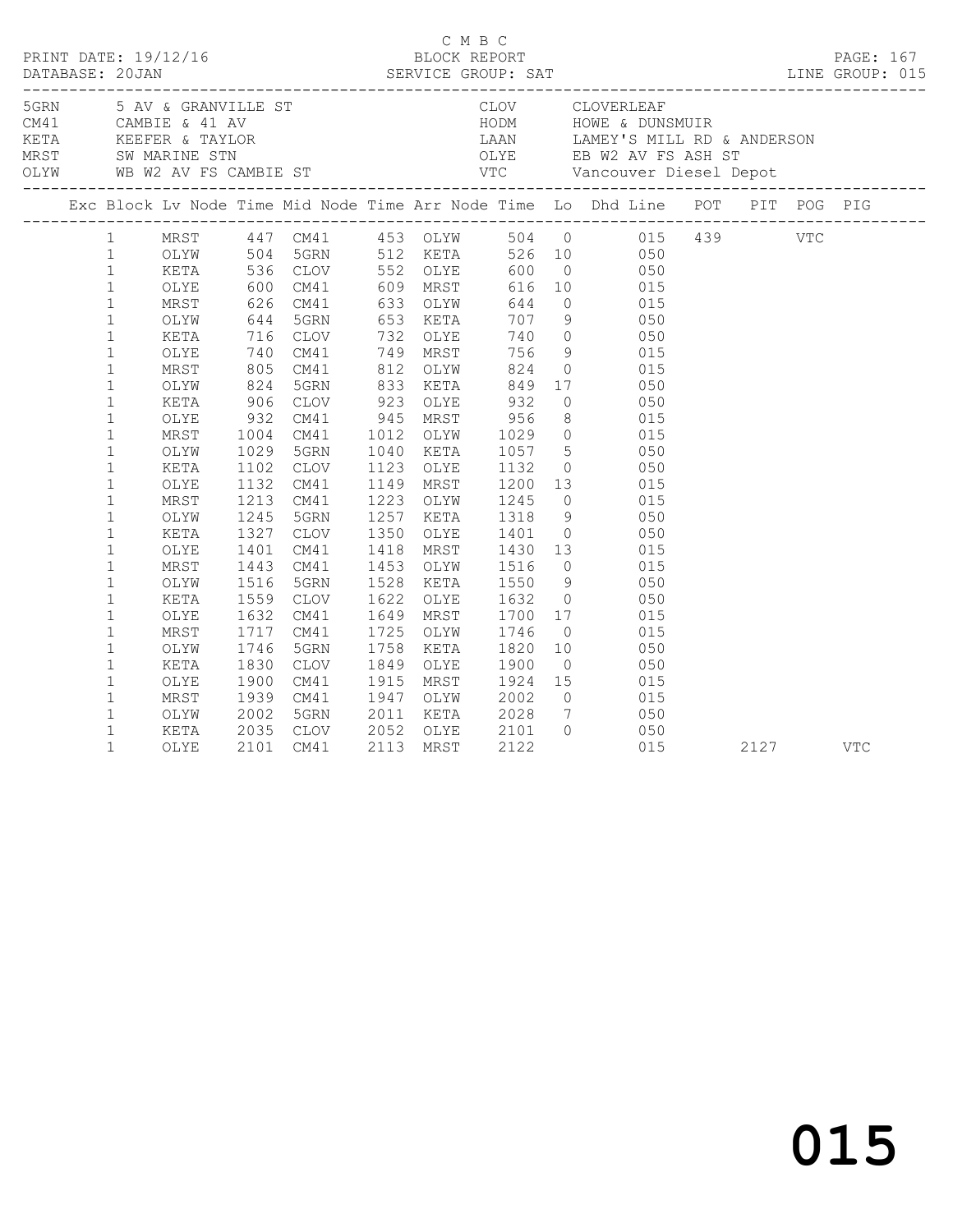PRINT DATE:  $19/12/16$ <br>DATABASE: 20JAN

## C M B C<br>BLOCK REPORT<br>SERVICE GROUP: SAT

|                |      |      |             |      |          |      |                | Exc Block Lv Node Time Mid Node Time Arr Node Time Lo Dhd Line POT PIT POG PIG                                                                                                                                                        |  |            |            |
|----------------|------|------|-------------|------|----------|------|----------------|---------------------------------------------------------------------------------------------------------------------------------------------------------------------------------------------------------------------------------------|--|------------|------------|
| $\mathbf{2}$   | KETA |      | 456 CLOV    |      | 512 OLYE |      |                | 520 0 050 426                                                                                                                                                                                                                         |  | <b>VTC</b> |            |
| $\mathbf{2}$   | OLYE | 520  | CM41        |      | 529 MRST |      |                | 536 11 015                                                                                                                                                                                                                            |  |            |            |
| $\sqrt{2}$     | MRST | 547  | CM41        | 553  | OLYW     | 604  |                | $\overline{O}$<br>015                                                                                                                                                                                                                 |  |            |            |
| $\overline{2}$ | OLYW | 604  | 5GRN        | 613  | KETA     | 627  |                | $9 \left( \frac{1}{2} \right)$<br>050                                                                                                                                                                                                 |  |            |            |
| $\mathbf{2}$   | KETA | 636  | <b>CLOV</b> | 652  | OLYE     | 700  |                | $\overline{0}$<br>050                                                                                                                                                                                                                 |  |            |            |
| $\overline{c}$ | OLYE | 700  | CM41        | 709  | MRST     | 716  |                | 015<br>10                                                                                                                                                                                                                             |  |            |            |
| $\overline{c}$ | MRST | 726  | CM41        | 733  | OLYW     | 744  | $\circ$        | 015                                                                                                                                                                                                                                   |  |            |            |
| $\overline{c}$ | OLYW | 744  | 5GRN        | 753  | KETA     | 808  | 7              | 050                                                                                                                                                                                                                                   |  |            |            |
| $\overline{c}$ | KETA | 815  | <b>CLOV</b> | 831  | OLYE     | 839  | $\circ$        | 050                                                                                                                                                                                                                                   |  |            |            |
| $\mathbf{2}$   | OLYE | 839  | CM41        | 851  | MRST     | 900  | 15             | 015                                                                                                                                                                                                                                   |  |            |            |
| $\overline{c}$ | MRST | 915  | CM41        | 923  | OLYW     | 938  | $\circ$        | 015                                                                                                                                                                                                                                   |  |            |            |
| $\overline{c}$ | OLYW | 938  | 5GRN        | 949  | KETA     | 1005 | 6              | 050                                                                                                                                                                                                                                   |  |            |            |
| $\overline{c}$ | KETA | 1011 | CLOV        | 1032 | OLYE     | 1041 |                | $\overline{0}$<br>050                                                                                                                                                                                                                 |  |            |            |
| $\overline{c}$ | OLYE | 1041 | CM41        | 1056 | MRST     | 1107 |                | 8<br>015                                                                                                                                                                                                                              |  |            |            |
| $\overline{c}$ | MRST | 1115 | CM41        | 1124 | OLYW     | 1145 |                | $\overline{0}$<br>015                                                                                                                                                                                                                 |  |            |            |
| $\overline{c}$ | OLYW | 1145 | 5GRN        | 1157 | KETA     | 1216 |                | 11 —<br>050                                                                                                                                                                                                                           |  |            |            |
| $\overline{c}$ | KETA | 1227 | <b>CLOV</b> | 1250 | OLYE     | 1301 | $\circ$        | 050                                                                                                                                                                                                                                   |  |            |            |
| $\overline{c}$ | OLYE | 1301 | CM41        | 1318 | MRST     | 1330 | 12             | 015                                                                                                                                                                                                                                   |  |            |            |
| $\overline{c}$ | MRST | 1342 | CM41        | 1352 | OLYW     | 1416 | $\overline{0}$ | 015                                                                                                                                                                                                                                   |  |            |            |
| $\overline{c}$ | OLYW | 1416 | 5GRN        | 1428 | KETA     | 1450 | 9              | 050                                                                                                                                                                                                                                   |  |            |            |
| $\overline{c}$ | KETA | 1459 | <b>CLOV</b> | 1522 | OLYE     | 1532 | $\circ$        | 050                                                                                                                                                                                                                                   |  |            |            |
| $\overline{c}$ | OLYE | 1532 | CM41        | 1549 | MRST     | 1600 | 14             | 015                                                                                                                                                                                                                                   |  |            |            |
| $\overline{c}$ | MRST | 1614 | CM41        | 1623 | OLYW     | 1646 | $\overline{0}$ | 015                                                                                                                                                                                                                                   |  |            |            |
| $\overline{c}$ | OLYW | 1646 | 5GRN        | 1658 | KETA     | 1720 | 9              | 050                                                                                                                                                                                                                                   |  |            |            |
| $\overline{c}$ | KETA | 1729 | CLOV        | 1749 | OLYE     | 1800 | $\circ$        | 050                                                                                                                                                                                                                                   |  |            |            |
| $\overline{c}$ | OLYE | 1800 | CM41        | 1816 | MRST     | 1825 |                | 015<br>11 — 11 — 11 — 11 — 11 — 11 — 11 — 11 — 11 — 11 — 11 — 11 — 11 — 11 — 11 — 11 — 11 — 11 — 11 — 11 — 11 — 11 — 11 — 11 — 11 — 11 — 11 — 11 — 11 — 11 — 11 — 11 — 11 — 11 — 11 — 11 — 11 — 11 — 11 — 11 — 11 — 11 — 11 — 11 — 11 |  |            |            |
| $\overline{c}$ | MRST | 1836 | CM41        | 1844 | OLYW     | 1902 | $\circ$        | 015                                                                                                                                                                                                                                   |  |            |            |
| $\overline{c}$ | OLYW | 1902 | 5GRN        | 1912 | KETA     | 1933 | 6              | 050                                                                                                                                                                                                                                   |  |            |            |
| $\overline{c}$ | KETA | 1939 | <b>CLOV</b> | 1958 | OLYE     | 2007 | $\circ$        | 050                                                                                                                                                                                                                                   |  |            |            |
| $\overline{c}$ | OLYE | 2007 | CM41        | 2021 | MRST     | 2030 | 27             | 015                                                                                                                                                                                                                                   |  |            |            |
| $\overline{c}$ | MRST | 2057 | CM41        | 2105 | OLYW     | 2119 | $\overline{0}$ | 015                                                                                                                                                                                                                                   |  |            |            |
| $\mathbf{2}$   | OLYW | 2119 | 5GRN        | 2127 | KETA     | 2143 | 12             | 050                                                                                                                                                                                                                                   |  |            |            |
| $\overline{c}$ | KETA | 2155 | CLOV        | 2212 | OLYE     | 2221 | $\Omega$       | 050                                                                                                                                                                                                                                   |  |            |            |
| $\overline{2}$ | OLYE | 2221 | CM41        | 2231 | MRST     | 2240 |                | 015                                                                                                                                                                                                                                   |  | 2245       | <b>VTC</b> |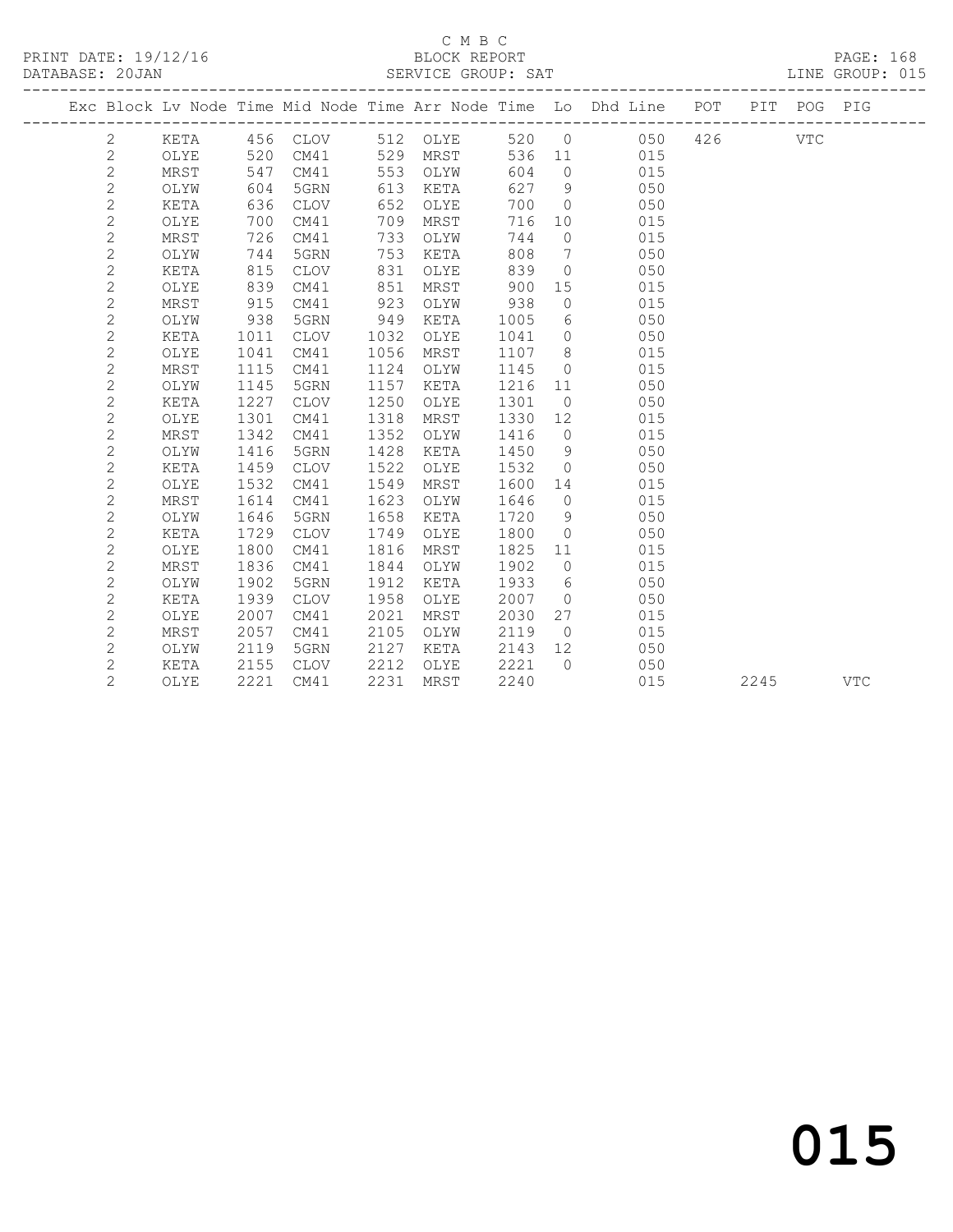### C M B C<br>BLOCK REPORT<br>TRITER CROILE SAT

| PRINT DATE: 19/12/16<br>DATABASE: 20JAN |                |      |      |             |      |          |        |                   | 16 BLOCK REPORT PAGE: 169<br>SERVICE GROUP: SAT LINE GROUP: 015                |  |            |  |
|-----------------------------------------|----------------|------|------|-------------|------|----------|--------|-------------------|--------------------------------------------------------------------------------|--|------------|--|
|                                         |                |      |      |             |      |          |        |                   | Exc Block Lv Node Time Mid Node Time Arr Node Time Lo Dhd Line POT PIT POG PIG |  |            |  |
|                                         | 3              | MRST |      | 507 CM41    |      | 513 OLYW |        |                   | 524 0 015 459                                                                  |  | <b>VTC</b> |  |
|                                         | $\mathfrak{Z}$ | OLYW | 524  | 5GRN        |      | 532 KETA | 546 10 |                   | 050                                                                            |  |            |  |
|                                         | $\mathfrak{Z}$ | KETA | 556  | CLOV        | 612  | OLYE     | 620    |                   | $\overline{0}$<br>050                                                          |  |            |  |
|                                         | $\mathfrak{Z}$ | OLYE | 620  | CM41        | 629  | MRST     | 636    |                   | 10<br>015                                                                      |  |            |  |
|                                         | $\mathfrak{Z}$ | MRST | 646  | CM41        | 653  | OLYW     | 704    | $\circ$           | 015                                                                            |  |            |  |
|                                         | 3              | OLYW | 704  | 5GRN        | 713  | KETA     | 727    |                   | 050<br>$9 \quad \bullet$                                                       |  |            |  |
|                                         | 3              | KETA | 736  | <b>CLOV</b> | 752  | OLYE     | 800    | $\overline{0}$    | 050                                                                            |  |            |  |
|                                         | $\mathfrak{Z}$ | OLYE | 800  | CM41        | 810  | MRST     | 817    | $6\degree$        | 015                                                                            |  |            |  |
|                                         | $\mathfrak{Z}$ | MRST | 823  | CM41        | 831  | OLYW     | 844    | $\overline{0}$    | 015                                                                            |  |            |  |
|                                         | 3              | OLYW | 844  | 5GRN        | 853  | KETA     | 909    | 14                | 050                                                                            |  |            |  |
|                                         | 3              | KETA | 923  | <b>CLOV</b> | 940  | OLYE     | 949    | $\circ$           | 050                                                                            |  |            |  |
|                                         | 3              | OLYE | 949  | CM41        | 1002 | MRST     | 1013   | $7\phantom{.0}\,$ | 015                                                                            |  |            |  |
|                                         | 3              | MRST | 1020 | CM41        | 1028 | OLYW     | 1045   | $\overline{0}$    | 015                                                                            |  |            |  |
|                                         | 3              | OLYW | 1045 | 5GRN        | 1056 | KETA     | 1114   | 16                | 050                                                                            |  |            |  |
|                                         | 3              | KETA | 1130 | <b>CLOV</b> | 1151 | OLYE     | 1201   |                   | $\overline{0}$<br>050                                                          |  |            |  |
|                                         | 3              | OLYE | 1201 | CM41        | 1218 | MRST     | 1230   | 13                | 015                                                                            |  |            |  |
|                                         | 3              | MRST | 1243 | CM41        | 1253 | OLYW     | 1315   | $\circ$           | 015                                                                            |  |            |  |
|                                         | 3              | OLYW | 1315 | 5GRN        | 1327 | KETA     | 1348   | 9                 | 050                                                                            |  |            |  |
|                                         | 3              | KETA | 1357 | <b>CLOV</b> | 1420 | OLYE     | 1431   | $\overline{0}$    | 050                                                                            |  |            |  |
|                                         | 3              | OLYE | 1431 | CM41        | 1448 | MRST     | 1500   | 13                | 015                                                                            |  |            |  |
|                                         | 3              | MRST | 1513 | CM41        | 1523 | OLYW     | 1546   | $\overline{0}$    | 015                                                                            |  |            |  |
|                                         | 3              | OLYW | 1546 | 5GRN        | 1558 | KETA     | 1620   | 9                 | 050                                                                            |  |            |  |
|                                         | 3              | KETA | 1629 | <b>CLOV</b> | 1652 | OLYE     | 1702   | $\overline{0}$    | 050                                                                            |  |            |  |
|                                         | 3              | OLYE | 1702 | CM41        | 1719 | MRST     | 1730   | 19                | 015                                                                            |  |            |  |
|                                         | 3              | MRST | 1749 | CM41        | 1757 | OLYW     | 1816   | $\overline{0}$    | 015                                                                            |  |            |  |
|                                         | 3              | OLYW | 1816 | 5GRN        | 1828 | KETA     | 1849   | 15                | 050                                                                            |  |            |  |
|                                         | 3              | KETA | 1904 | <b>CLOV</b> | 1923 | OLYE     | 1932   | $\overline{0}$    | 050                                                                            |  |            |  |
|                                         | 3              | OLYE | 1932 | CM41        | 1946 | MRST     | 1955   | 22                | 015                                                                            |  |            |  |
|                                         | 3              | MRST | 2017 | CM41        | 2025 | OLYW     | 2040   | $\overline{0}$    | 015                                                                            |  |            |  |
|                                         | $\mathfrak{Z}$ | OLYW | 2040 | 5GRN        | 2049 | KETA     | 2106   | 9                 | 050                                                                            |  |            |  |
|                                         | 3              | KETA | 2115 | <b>CLOV</b> | 2132 | OLYE     | 2141   | $\overline{0}$    | 050                                                                            |  |            |  |
|                                         | 3              | OLYE | 2141 | CM41        | 2153 | MRST     | 2202   | 15                | 015                                                                            |  |            |  |
|                                         | 3              | MRST | 2217 | CM41        | 2225 | OLYW     | 2239   | $\Omega$          | 015                                                                            |  |            |  |
|                                         | 3              | OLYW | 2239 | 5GRN        | 2247 | KETA     | 2303   |                   | 050                                                                            |  | 2325 VTC   |  |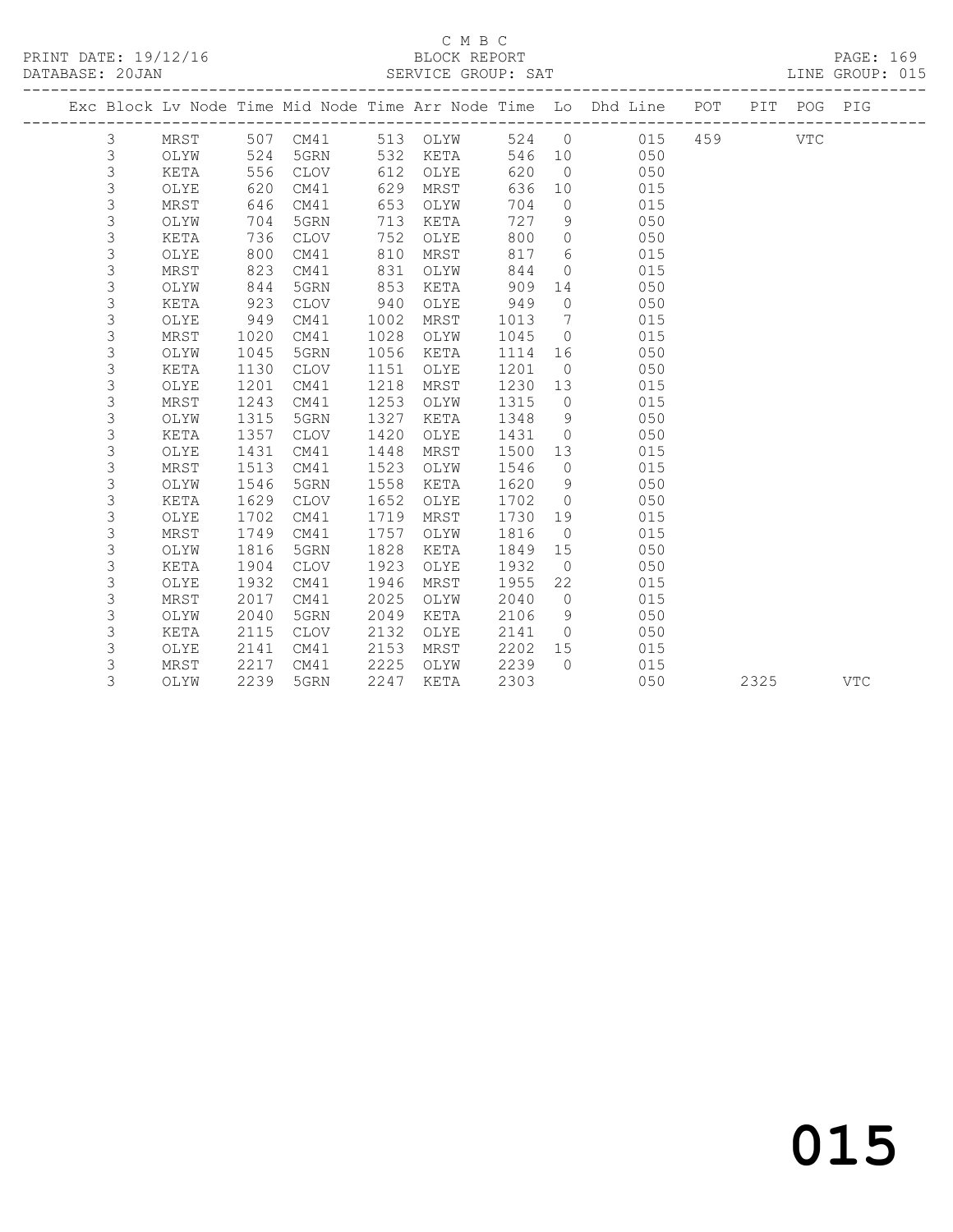### C M B C

| DATABASE: 20JAN |                |               |                   |                      |              | SERVICE GROUP: SAT     |            |                     |                                                                                |        |     | LINE GROUP: 015 |
|-----------------|----------------|---------------|-------------------|----------------------|--------------|------------------------|------------|---------------------|--------------------------------------------------------------------------------|--------|-----|-----------------|
|                 |                |               |                   |                      |              |                        |            |                     | Exc Block Lv Node Time Mid Node Time Arr Node Time Lo Dhd Line POT PIT POG PIG |        |     |                 |
|                 | 4              |               |                   |                      |              | KETA 516 CLOV 532 OLYE |            |                     | 540 0 050 446 VTC                                                              |        |     |                 |
|                 | 4              | OLYE          | 540               |                      |              | CM41 549 MRST          |            |                     | 556 11 015                                                                     |        |     |                 |
|                 | 4              | MRST          | 607<br>624<br>656 | CM41                 |              | 613 OLYW               | 624        | $\overline{0}$      | 015                                                                            |        |     |                 |
|                 | $\overline{4}$ | OLYW          |                   | 5GRN                 |              | 633 KETA               |            | 647 9               | 050                                                                            |        |     |                 |
|                 | 4              | KETA          |                   | CLOV                 |              | 712 OLYE               | 720        | $\overline{0}$      | 050                                                                            |        |     |                 |
|                 | 4              | OLYE          | 720               | CM41                 |              | 729 MRST               | 736        | 10                  | 015                                                                            |        |     |                 |
|                 | 4              | MRST          | 746               | CM41                 |              | 753 OLYW               | 804        | $\overline{0}$      | 015                                                                            |        |     |                 |
|                 | 4              | OLYW          | 746<br>804<br>850 | 5GRN                 |              | 813 KETA               | 829        | 21                  | 050                                                                            |        |     |                 |
|                 | 4              | KETA          |                   | CLOV                 | 906          | OLYE                   | 915        | $\overline{0}$      | 050                                                                            |        |     |                 |
|                 | 4              | OLYE          | 915               | CM41                 | 927          | MRST                   | 936 11     |                     | 015                                                                            |        |     |                 |
|                 | 4              | MRST          | 947               | CM41                 | 955          | OLYW                   | 1012       | $\overline{0}$      | 015                                                                            |        |     |                 |
|                 | 4              | OLYW          | 1012              | 5GRN                 | 1023         | KETA                   | 1040       | $5\overline{)}$     | 050                                                                            |        |     |                 |
|                 | 4              | KETA          | 1045              | CLOV                 | 1106         | OLYE                   | 1115       | $\overline{0}$      | 050                                                                            |        |     |                 |
|                 | 4              | OLYE          | 1115              | CM41                 | 1131         | MRST                   |            |                     | 015<br>1142 16                                                                 |        |     |                 |
|                 | 4              | MRST          | 1158              | CM41                 | 1208         | OLYW                   | 1230       | $\overline{0}$      | 015                                                                            |        |     |                 |
|                 | 4              | OLYW          | 1230              | 5GRN                 | 1242         | KETA                   | 1303       | 9                   | 050                                                                            |        |     |                 |
|                 | 4              | KETA          | 1312              | CLOV                 | 1335         | OLYE                   | 1346       | $\overline{0}$      | 050                                                                            |        |     |                 |
|                 | 4              | OLYE          | 1346              | CM41                 | 1403         | MRST                   | 1415 13    |                     | 015                                                                            |        |     |                 |
|                 | 4              | MRST          | 1428              | CM41                 | 1438         | OLYW                   | 1501       | $\overline{0}$      | 015                                                                            |        |     |                 |
|                 | 4              | OLYW          | 1501              | 5GRN                 | 1513         | KETA                   | 1535       | 9                   | 050                                                                            |        |     |                 |
|                 | 4              | KETA          | 1544              | CLOV                 | 1607         | OLYE                   | 1617       | $\overline{0}$      | 050                                                                            |        |     |                 |
|                 | 4              | OLYE          | 1617              | CM41                 | 1634         | MRST                   | 1645 17    |                     | 015                                                                            |        |     |                 |
|                 | 4              | MRST          | 1702              | CM41                 | 1710         | OLYW                   | 1731       | $\overline{0}$      | 015                                                                            |        |     |                 |
|                 | 4              | OLYW          | 1731              | 5GRN                 | 1743         | KETA                   | 1805       | 9                   | 050                                                                            |        |     |                 |
|                 | 4              | KETA          | 1814<br>1845      | CLOV                 | 1834         | OLYE                   | 1845       | $\overline{0}$      | 050<br>015                                                                     |        |     |                 |
|                 | 4              | OLYE          |                   | CM41                 | 1900         | MRST                   | 1909 13    |                     |                                                                                |        |     |                 |
|                 | 4<br>4         | MRST<br>OLYW  | 1922<br>1947      | CM41<br>5GRN         | 1930<br>1957 | OLYW 1947 0<br>KETA    | 2017       |                     | 015<br>050                                                                     | 2041 \ |     | <b>VTC</b>      |
|                 |                |               |                   |                      |              |                        |            |                     |                                                                                |        |     |                 |
|                 | 5              | MRST          | 527               | CM41                 |              | 533 OLYW               | 544        |                     | $\overline{0}$<br>015                                                          | 519    | VTC |                 |
|                 | 5              | OLYW          | 544               | 5GRN                 |              | 552 KETA               | 606        | 10                  | 050                                                                            |        |     |                 |
|                 | 5              | KETA          | 616               | CLOV                 | 632          | OLYE                   | 640        | $\overline{0}$      | 050                                                                            |        |     |                 |
|                 | 5              | OLYE          | 640               | CM41                 | 649          | MRST                   | 656        | 10                  | 015                                                                            |        |     |                 |
|                 | 5              | MRST          | 706               | CM41                 | 713          | OLYW                   | 724        | $\overline{0}$      | 015                                                                            |        |     |                 |
|                 | 5<br>5         | OLYW          | 724<br>756        | 5GRN                 | 733          | KETA                   | 747<br>820 | 9<br>$\overline{0}$ | 050<br>050                                                                     |        |     |                 |
|                 | 5              | KETA<br>OLYE  |                   | CLOV                 | 812          | OLYE<br>830 MRST       | 837        | 21                  | 015                                                                            |        |     |                 |
|                 | 5              | MRST          |                   | 820 CM41<br>858 CM41 |              | 906 OLYW               | 921        | $\overline{0}$      | 015                                                                            |        |     |                 |
|                 | 5              | OLYW          |                   | 921 5GRN             |              | 932 KETA               |            | 948 8               | 050                                                                            |        |     |                 |
|                 | 5              | KETA          | 956               | CLOV                 | 1014         | OLYE                   | 1023       | $\overline{0}$      | 050                                                                            |        |     |                 |
|                 | 5              | OLYE          | 1023              | CM41                 | 1038         | MRST                   | 1049 11    |                     | 015                                                                            |        |     |                 |
|                 | 5              | MRST          | 1100              | CM41                 | 1109         | OLYW                   | 1130       | $\overline{0}$      | 015                                                                            |        |     |                 |
|                 | 5              | OLYW          | 1130              | 5GRN                 | 1142         | KETA                   | 1201       | 11                  | 050                                                                            |        |     |                 |
|                 | 5              | KETA          | 1212              | <b>CLOV</b>          | 1235         | OLYE                   | 1246       | $\overline{0}$      | 050                                                                            |        |     |                 |
|                 | $\mathsf S$    | $\verb OLYE $ | 1246              | CM41                 | 1303         | MRST                   | 1315       | 12                  | 015                                                                            |        |     |                 |
|                 | $\mathsf S$    | MRST          | 1327              | CM41                 | 1337         | OLYW                   | 1401       | $\overline{0}$      | 015                                                                            |        |     |                 |
|                 | 5              | OLYW          | 1401              | 5GRN                 | 1413         | KETA                   | 1435       | 8                   | 050                                                                            |        |     |                 |
|                 | 5              | KETA          | 1443              | <b>CLOV</b>          | 1506         | OLYE                   | 1517       | $\overline{0}$      | 050                                                                            |        |     |                 |
|                 | 5              | OLYE          | 1517              | CM41                 | 1534         | MRST                   | 1545       | 14                  | 015                                                                            |        |     |                 |
|                 | $\mathsf S$    | MRST          | 1559              | CM41                 | 1608         | OLYW                   | 1631       | $\overline{0}$      | 015                                                                            |        |     |                 |
|                 | 5              | OLYW          | 1631              | 5GRN                 | 1643         | KETA                   | 1705       | 10                  | 050                                                                            |        |     |                 |
|                 | 5              | KETA          | 1715              | <b>CLOV</b>          | 1735         | OLYE                   | 1745       | $\overline{0}$      | 050                                                                            |        |     |                 |
|                 | 5              | OLYE          | 1745              | CM41                 | 1802         | MRST                   | 1811       | 9                   | 015                                                                            |        |     |                 |
|                 | 5              | MRST          | 1820              | CM41                 | 1828         | OLYW                   | 1847       | $\circ$             | 015                                                                            |        |     |                 |
|                 | 5              | OLYW          | 1847              | 5GRN                 | 1858         | KETA                   | 1919       |                     | 050                                                                            | 1943   |     | <b>VTC</b>      |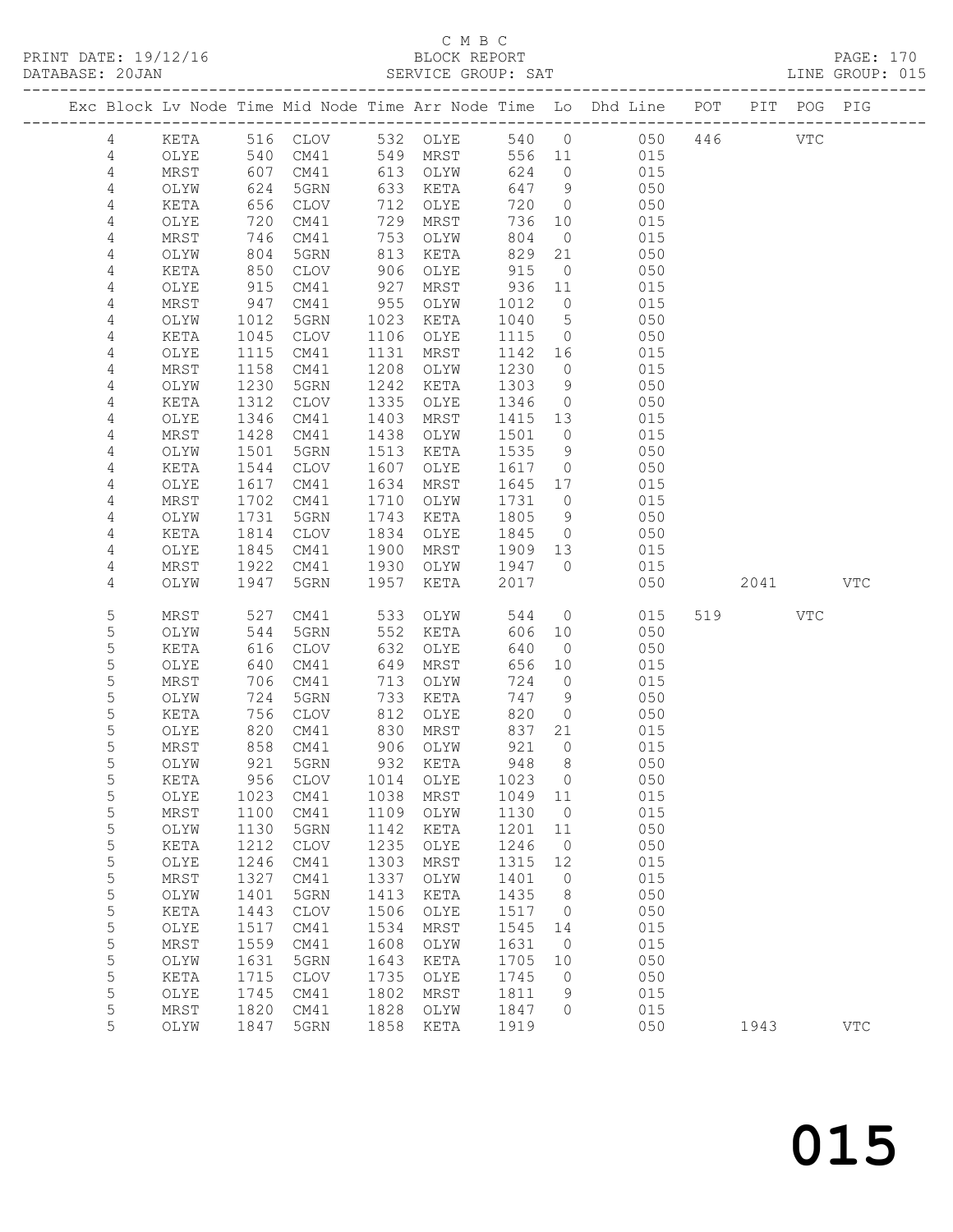### C M B C

| PRINT DATE: 19/12/16 | BLOCK REPORT       | <b>PAGE: 171</b> |  |
|----------------------|--------------------|------------------|--|
| DATABASE: 20JAN      | SERVICE GROUP: SAT | LINE GROUP: 015  |  |

|  |                  |              |              |                            |              |                   |      |              |                          | Exc Block Lv Node Time Mid Node Time Arr Node Time Lo Dhd Line POT PIT POG PIG |         |     |              |
|--|------------------|--------------|--------------|----------------------------|--------------|-------------------|------|--------------|--------------------------|--------------------------------------------------------------------------------|---------|-----|--------------|
|  | 6                | KETA         |              |                            |              |                   |      |              |                          | 833 CLOV 849 OLYE 858 0 050                                                    | 803 VTC |     |              |
|  | 6                | OLYE         | 858          | CM41                       |              | 910 MRST 919 13   |      |              |                          | 015                                                                            |         |     |              |
|  | 6                | MRST         | 932          | CM41                       |              | 940 OLYW          | 955  |              | $\overline{0}$           | 015                                                                            |         |     |              |
|  | 6                | OLYW         | 955          | 5GRN                       | 1006         | KETA              |      | 1022         | $6\overline{6}$          | 050                                                                            |         |     |              |
|  | 6                | KETA         | 1028         | CLOV                       | 1049         | OLYE              |      | 1058         | $\overline{0}$           | 050                                                                            |         |     |              |
|  | 6                | OLYE         | 1058         | CM41                       | 1113         | MRST              |      | 1124         | 20                       | 015                                                                            |         |     |              |
|  | 6                | MRST         | 1144         | CM41                       | 1153         | OLYW              |      | 1215         | $\overline{0}$           | 015                                                                            |         |     |              |
|  | 6                | OLYW         | 1215         | 5GRN                       | 1227         | KETA              |      | 1246         | 11                       | 050                                                                            |         |     |              |
|  | 6                | KETA         | 1257         | CLOV                       | 1320         | OLYE              |      | 1331         | $\overline{0}$           | 050                                                                            |         |     |              |
|  | 6                | OLYE         | 1331         | CM41                       | 1348         | MRST              |      | 1400         | 12                       | 015                                                                            |         |     |              |
|  | 6                | MRST         | 1412         | CM41                       | 1422         | OLYW              |      | 1446         | $\overline{0}$           | 015                                                                            |         |     |              |
|  | 6                | OLYW         | 1446         | 5GRN                       | 1458         | KETA              |      | 1520         | 9                        | 050                                                                            |         |     |              |
|  | 6<br>6           | KETA<br>OLYE | 1529<br>1602 | CLOV<br>CM41               | 1552<br>1619 | OLYE<br>MRST      |      | 1602<br>1630 | $\overline{0}$<br>17     | 050<br>015                                                                     |         |     |              |
|  | 6                | MRST         | 1647         | CM41                       | 1655         | OLYW              |      | 1716         | $\overline{0}$           | 015                                                                            |         |     |              |
|  | 6                | OLYW         | 1716         | 5GRN                       | 1728         | KETA              |      | 1750         | 9                        | 050                                                                            |         |     |              |
|  | 6                | KETA         | 1759         | CLOV                       | 1819         | OLYE              |      | 1830         | $\overline{0}$           | 050                                                                            |         |     |              |
|  | 6                | OLYE         | 1830         | CM41                       | 1845         | MRST              |      | 1854         | 13                       | 015                                                                            |         |     |              |
|  | 6                | MRST         | 1907         | CM41                       | 1915         | OLYW              |      | 1932         | $\overline{0}$           | 015                                                                            |         |     |              |
|  | 6                | OLYW         | 1932         | 5GRN                       | 1942         | KETA              |      | 2003         | 12                       | 050                                                                            |         |     |              |
|  | 6                | KETA         | 2015         | CLOV                       | 2034         | OLYE              |      | 2043         | $\overline{0}$           | 050                                                                            |         |     |              |
|  | 6                | OLYE         | 2043         | CM41                       | 2055         | MRST              |      | 2104         | 33                       | 015                                                                            |         |     |              |
|  | 6                | MRST         | 2137         | CM41                       | 2145         | OLYW              |      | 2159         | $\overline{0}$           | 015                                                                            |         |     |              |
|  | 6                | OLYW         | 2159         | 5GRN                       | 2207         | KETA              |      | 2223         | $\overline{\phantom{a}}$ | 050                                                                            |         |     |              |
|  | 6                | KETA         | 2225         | CLOV                       | 2251         | OLYE              |      | 2300         | $\overline{0}$           | 050                                                                            |         |     |              |
|  | 6                | OLYE         | 2300         | CM41                       | 2310         | MRST              |      | 2319         | 25                       | 015                                                                            |         |     |              |
|  | 6                | MRST         | 2344         | CM41                       | 2351         | OLYW              |      | 2402         | $\overline{0}$           | 015                                                                            |         |     |              |
|  | 6                | OLYW         | 2402         | 5GRN                       | 2410         | KETA              |      | 2425         | $\overline{\phantom{a}}$ | 050                                                                            |         |     |              |
|  | 6                | KETA         | 2427         | LAAN                       | 2454         | OLYE              |      | 2500         | $\overline{0}$           | 050                                                                            |         |     |              |
|  | 6<br>6           | OLYE<br>MRST | 2500<br>2546 | CM41                       |              | 2508 MRST<br>HODM |      | 2517<br>2609 | 29<br>$\overline{0}$     | 015<br>N15                                                                     |         |     |              |
|  | 6                | HODM         | 2609         |                            |              | MRST              |      | 2639         | $\overline{7}$           | N15                                                                            |         |     |              |
|  | 6                | MRST         | 2646         |                            |              | HODM              |      | 2733         | 6                        | N20                                                                            |         |     |              |
|  | 6                | HODM         | 2739         |                            |              | MRST              |      | 2828         |                          | N20                                                                            | 2833    |     | <b>VTC</b>   |
|  |                  |              |              |                            |              |                   |      |              |                          |                                                                                |         |     |              |
|  | 7                | MRST         | 841          | CM41 849 OLYW              |              |                   | 904  |              | $\overline{0}$           | 015                                                                            |         | VTC |              |
|  | 7                | OLYW         | 904          | 5GRN                       |              | 915 KETA          | 931  |              | 8 <sup>8</sup>           | 050                                                                            |         |     |              |
|  | 7                | KETA         | 939          | CLOV                       |              | 957 OLYE          | 1006 |              | $\overline{0}$           | 050                                                                            |         |     |              |
|  | 7                | OLYE         | 1006         | CM41                       | 1021         | MRST              |      | 1032 19      |                          | 015                                                                            |         |     |              |
|  | 7                | MRST         |              | 1051 CM41 1059 OLYW 1116 0 |              |                   |      |              |                          | 015                                                                            |         |     |              |
|  | 7                | OLYW         | 1116         | 5GRN                       | 1128         | KETA              |      | 1146         | 11                       | 050                                                                            |         |     |              |
|  | 7                | KETA         | 1157         | CLOV                       | 1220         | OLYE              |      | 1231         | $\overline{0}$           | 050                                                                            |         |     |              |
|  | $\boldsymbol{7}$ | OLYE         | 1231         | CM41                       | 1248         | MRST              |      | 1300         | 11                       | 015                                                                            |         |     |              |
|  | 7                | MRST         | 1311         | CM41                       | 1321         | OLYW              |      | 1345         | $\overline{0}$           | 015                                                                            |         |     |              |
|  | 7<br>7           | OLYW<br>KETA | 1345<br>1427 | 5GRN<br>CLOV               | 1357<br>1450 | KETA<br>OLYE      |      | 1418<br>1501 | 9<br>$\overline{0}$      | 050<br>050                                                                     |         |     |              |
|  | $\overline{7}$   | OLYE         | 1501         | CM41                       | 1518         | MRST              |      | 1529         | 14                       | 015                                                                            |         |     |              |
|  | 7                | MRST         | 1543         | CM41                       | 1553         | OLYW              |      | 1616         | $\overline{0}$           | 015                                                                            |         |     |              |
|  | 7                | OLYW         | 1616         | 5GRN                       | 1628         | KETA              |      | 1650         | 11                       | 050                                                                            |         |     |              |
|  | 7                | KETA         | 1701         | CLOV                       | 1721         | OLYE              |      | 1731         | $\circ$                  | 050                                                                            |         |     |              |
|  | 7                | OLYE         | 1731         | CM41                       | 1748         | MRST              |      | 1757         |                          | 015                                                                            | 1803    |     | $_{\rm VTC}$ |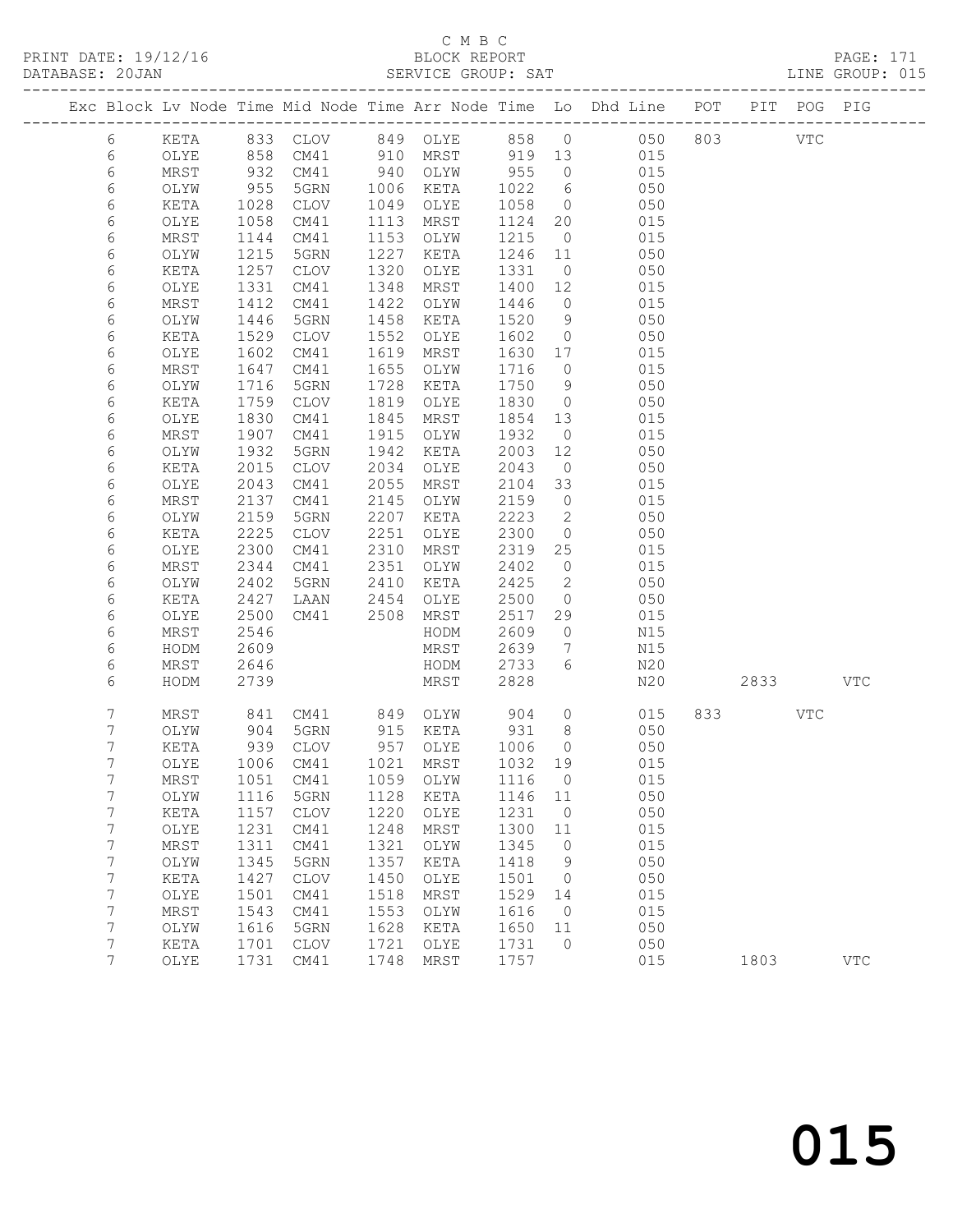#### C M B C<br>BLOCK REPORT SERVICE GROUP: SAT

|  |         |      |      |             |      |           |         |                | Exc Block Lv Node Time Mid Node Time Arr Node Time Lo Dhd Line POT |      | PIT POG PIG |            |
|--|---------|------|------|-------------|------|-----------|---------|----------------|--------------------------------------------------------------------|------|-------------|------------|
|  | 8       |      |      |             |      |           |         |                | MRST 1036 CM41 1044 OLYW 1101 0 015 1028                           |      | VTC         |            |
|  | 8       | OLYW | 1101 | 5GRN        |      | 1113 KETA | 1131 14 |                | 050                                                                |      |             |            |
|  | 8       | KETA | 1145 | CLOV        | 1206 | OLYE      | 1216    | $\overline{0}$ | 050                                                                |      |             |            |
|  | $\,8\,$ | OLYE | 1216 | CM41        | 1233 | MRST      | 1245    | 11             | 015                                                                |      |             |            |
|  | 8       | MRST | 1256 | CM41        | 1306 | OLYW      | 1330    |                | 015<br>$\overline{0}$                                              |      |             |            |
|  | 8       | OLYW | 1330 | 5GRN        | 1342 | KETA      | 1403    | 9              | 050                                                                |      |             |            |
|  | 8       | KETA | 1412 | CLOV        | 1435 | OLYE      | 1446    | $\overline{0}$ | 050                                                                |      |             |            |
|  | 8       | OLYE | 1446 | CM41        | 1503 | MRST      | 1515    | 13             | 015                                                                |      |             |            |
|  | $\,8\,$ | MRST | 1528 | CM41        | 1538 | OLYW      | 1601    | $\overline{0}$ | 015                                                                |      |             |            |
|  | $\,8\,$ | OLYW | 1601 | 5GRN        | 1613 | KETA      | 1635    | 9              | 050                                                                |      |             |            |
|  | 8       | KETA | 1644 | CLOV        | 1707 | OLYE      | 1717    | $\overline{0}$ | 050                                                                |      |             |            |
|  | 8       | OLYE | 1717 | CM41        | 1734 | MRST      | 1745    | 19             | 015                                                                |      |             |            |
|  | 8       | MRST | 1804 | CM41        | 1812 | OLYW      | 1831    | $\overline{0}$ | 015                                                                |      |             |            |
|  | 8       | OLYW | 1831 | 5GRN        | 1842 | KETA      | 1903    | 18             | 050                                                                |      |             |            |
|  | 8       | KETA | 1921 | CLOV        | 1940 | OLYE      | 1949    | $\overline{0}$ | 050                                                                |      |             |            |
|  | 8       | OLYE | 1949 | CM41        | 2003 | MRST      | 2012    | 24             | 015                                                                |      |             |            |
|  | 8       | MRST | 2036 | CM41        | 2044 | OLYW      | 2059    | $\overline{0}$ | 015                                                                |      |             |            |
|  | 8       | OLYW | 2059 | 5GRN        | 2108 | KETA      | 2125    | 10             | 050                                                                |      |             |            |
|  | $\,8\,$ | KETA | 2135 | <b>CLOV</b> | 2152 | OLYE      | 2201    | $\overline{0}$ | 050                                                                |      |             |            |
|  | 8       | OLYE | 2201 | CM41        | 2211 | MRST      | 2220    | 24             | 015                                                                |      |             |            |
|  | $\,8\,$ | MRST | 2244 | CM41        | 2251 | OLYW      | 2302    | $\overline{0}$ | 015                                                                |      |             |            |
|  | 8       | OLYW | 2302 | 5GRN        | 2310 | KETA      | 2325    | $\overline{2}$ | 050                                                                |      |             |            |
|  | 8       | KETA | 2327 | CLOV        | 2351 | OLYE      | 2400    | $\overline{0}$ | 050                                                                |      |             |            |
|  | 8       | OLYE | 2400 | CM41        | 2408 | MRST      | 2417    | 29             | 015                                                                |      |             |            |
|  | 8       | MRST | 2446 | CM41        | 2453 | OLYW      | 2502    | $\overline{0}$ | 015                                                                |      |             |            |
|  | 8       | OLYW | 2502 | 5GRN        | 2510 | KETA      | 2525    | 2              | 050                                                                |      |             |            |
|  | 8       | KETA | 2527 | LAAN        | 2554 | OLYE      | 2600    | $\Omega$       | 050                                                                |      |             |            |
|  | 8       | OLYE | 2600 | CM41        | 2608 | MRST      | 2617    | 8 <sup>8</sup> | 015                                                                |      |             |            |
|  | 8       | MRST | 2625 |             |      | HODM      | 2704    | 5 <sup>5</sup> | N8                                                                 |      |             |            |
|  | 8       | HODM | 2709 |             |      | MRST      | 2752    | 33             | N8                                                                 |      |             |            |
|  | 8       | MRST | 2825 |             |      | HODM      | 2904    | 5              | N8                                                                 |      |             |            |
|  | 8       | HODM | 2909 |             |      | MRST      | 2952    |                | N8                                                                 | 2957 |             | <b>VTC</b> |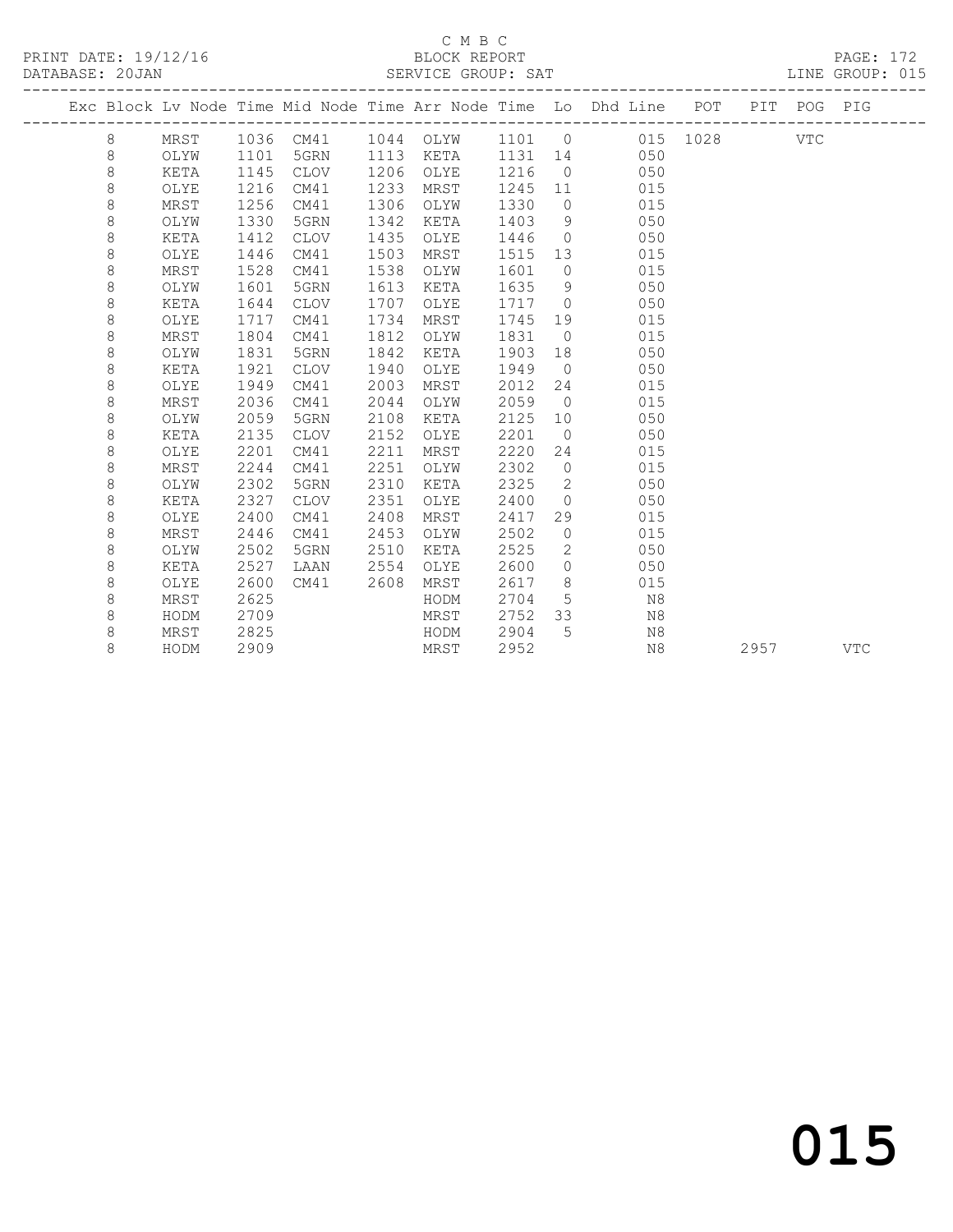#### C M B C<br>BLOCK REPORT

PRINT DATE: 19/12/16 BLOCK REPORT PAGE: 173 SERVICE GROUP: SAT

|               |              |              |                                 |              |                   |                 |                     | Exc Block Lv Node Time Mid Node Time Arr Node Time Lo Dhd Line POT |      | PIT POG PIG |            |
|---------------|--------------|--------------|---------------------------------|--------------|-------------------|-----------------|---------------------|--------------------------------------------------------------------|------|-------------|------------|
| 9             | KETA         |              |                                 |              |                   |                 |                     | 1117 CLOV 1138 OLYE 1147 0 050 1047                                |      | <b>VTC</b>  |            |
| $\mathcal{G}$ | OLYE         |              | 1147 CM41                       |              | 1204 MRST 1215 13 |                 |                     | 015                                                                |      |             |            |
| 9             | MRST         | 1228         | CM41                            |              | 1238 OLYW         | 1300            | $\overline{0}$      | 015                                                                |      |             |            |
| 9             | OLYW         | 1300         | 5GRN                            | 1312         | KETA              | 1333            | 9                   | 050                                                                |      |             |            |
| 9             | KETA         | 1342         | CLOV                            | 1405         | OLYE              | 1416            | $\overline{0}$      | 050                                                                |      |             |            |
| 9             | OLYE         | 1416         | CM41                            | 1433         | MRST              | 1445            | 13                  | 015                                                                |      |             |            |
| 9             | MRST         | 1458         | CM41                            | 1508         | OLYW              | 1531            | $\overline{0}$      | 015                                                                |      |             |            |
| 9             | OLYW         | 1531         | 5GRN                            | 1543         | KETA              | 1605            | 9                   | 050                                                                |      |             |            |
| $\mathsf 9$   | KETA         | 1614         | CLOV                            | 1637         | OLYE              | 1647            | $\overline{0}$      | 050                                                                |      |             |            |
| $\mathsf 9$   | OLYE         | 1647         | CM41                            | 1704         | MRST              | 1715            | 19                  | 015                                                                |      |             |            |
| 9             | MRST         | 1734         | CM41                            | 1742         | OLYW              | 1801            | $\overline{0}$      | 015                                                                |      |             |            |
| 9             | OLYW         | 1801         | 5GRN                            | 1813         | KETA              | 1834            | 12                  | 050                                                                |      |             |            |
| 9             | KETA         | 1846         | CLOV                            | 1905         | OLYE              | 1916            | $\overline{0}$      | 050                                                                |      |             |            |
| $\mathsf 9$   | OLYE         | 1916         | CM41                            | 1931         | MRST              | 1940            | 18                  | 015                                                                |      |             |            |
| 9             | MRST         | 1958         | CM41                            | 2006         | OLYW              | 2021            | $\overline{0}$      | 015                                                                |      |             |            |
| 9             | OLYW         | 2021         | 5GRN                            | 2030         | KETA              | 2047            | 8 <sup>8</sup>      | 050                                                                |      |             |            |
| 9             | KETA         | 2055         | CLOV                            | 2112         | OLYE              | 2121            | $\overline{0}$      | 050                                                                |      |             |            |
| 9             | OLYE         | 2121         | CM41                            | 2133         | MRST              | 2142            | 15                  | 015                                                                |      |             |            |
| 9             | MRST         | 2157         | CM41                            | 2205         | OLYW              | 2219            | $\overline{0}$      | 015                                                                |      |             |            |
| 9             | OLYW         | 2219         | 5GRN                            | 2227         | KETA              | 2243            | $\overline{2}$      | 050                                                                |      |             |            |
| 9             | KETA         | 2245         | CLOV                            | 2321         | OLYE              | 2330            | $\overline{0}$      | 050                                                                |      |             |            |
| 9             | OLYE         | 2330         | CM41                            | 2340         | MRST              | 2349            | 25                  | 015                                                                |      |             |            |
| 9             | MRST         | 2414         | CM41                            | 2421         | OLYW              | 2432            | $\circ$             | 015                                                                |      |             |            |
| 9<br>9        | OLYW         | 2432         | 5GRN                            | 2440         | KETA              | 2455            | 2<br>$\overline{0}$ | 050<br>050                                                         |      |             |            |
| 9             | KETA<br>OLYE | 2457<br>2530 | LAAN<br>CM41                    | 2524<br>2538 | OLYE<br>MRST      | 2530<br>2547    | 8 <sup>8</sup>      | 015                                                                |      |             |            |
| $\mathsf 9$   | MRST         | 2555         |                                 |              | HODM              | 2634            | 15                  | N8                                                                 |      |             |            |
| 9             | HODM         | 2649         |                                 |              | MRST              | 2732            | 14                  | N8                                                                 |      |             |            |
| 9             | MRST         | 2746         |                                 |              | HODM              | 2833            | 6                   | N20                                                                |      |             |            |
| 9             | HODM         | 2839         |                                 |              | MRST              | 2928            |                     | N20                                                                |      |             | <b>VTC</b> |
|               |              |              |                                 |              |                   |                 |                     |                                                                    |      |             |            |
| 10            | MRST         | 1129         | CM41                            | 1138         | OLYW              | 1200            | $\circ$             | 015                                                                | 1121 | <b>VTC</b>  |            |
| 10            | OLYW         | 1200         | 5GRN                            | 1212         | KETA              | 1231            | 11                  | 050                                                                |      |             |            |
| 10            | KETA         | 1242         | CLOV                            | 1305         | OLYE              | 1316            | $\overline{0}$      | 050                                                                |      |             |            |
| 10            | OLYE         | 1316         | CM41                            | 1333         | MRST              | 1345            | 12                  | 015                                                                |      |             |            |
| 10            | MRST         | 1357         | CM41                            | 1407         | OLYW              | 1431            | $\overline{0}$      | 015                                                                |      |             |            |
| 10            | OLYW         | 1431         | 5GRN                            | 1443         | KETA              | 1505            | 9                   | 050                                                                |      |             |            |
| 10<br>10      | KETA<br>OLYE | 1514<br>1547 | CLOV<br>CM41                    | 1537         | OLYE<br>1604 MRST | 1547<br>1615 16 | $\overline{0}$      | 050<br>015                                                         |      |             |            |
| $10$          |              |              | MRST 1631 CM41 1640 OLYW 1701 0 |              |                   |                 |                     | 015                                                                |      |             |            |
| 10            | OLYW         | 1701         | 5GRN                            | 1713         | KETA              | 1735            | 9                   | 050                                                                |      |             |            |
| 10            | KETA         | 1744         | <b>CLOV</b>                     | 1804         | OLYE              | 1815            | $\circ$             | 050                                                                |      |             |            |
| 10            | OLYE         | 1815         | CM41                            | 1831         | MRST              | 1840            | 11                  | 015                                                                |      |             |            |
| 10            | MRST         | 1851         | CM41                            | 1859         | OLYW              | 1917            | $\circ$             | 015                                                                |      |             |            |
| 10            | OLYW         | 1917         | 5GRN                            | 1927         | KETA              | 1948            | 9                   | 050                                                                |      |             |            |
| 10            | KETA         | 1957         | <b>CLOV</b>                     | 2016         | OLYE              | 2025            | 0                   | 050                                                                |      |             |            |
| 10            | OLYE         | 2025         | CM41                            | 2039         | MRST              | 2048            | 29                  | 015                                                                |      |             |            |
| 10            | MRST         | 2117         | CM41                            | 2125         | OLYW              | 2139            | $\circ$             | 015                                                                |      |             |            |
| 10            | OLYW         | 2139         | 5GRN                            | 2147         | KETA              | 2203            | 2                   | 050                                                                |      |             |            |
| 10            | KETA         | 2205         | <b>CLOV</b>                     | 2231         | OLYE              | 2240            | $\circ$             | 050                                                                |      |             |            |
| 10            | OLYE         | 2240         | CM41                            | 2250         | MRST              | 2259            | 15                  | 015                                                                |      |             |            |
| $10$          | MRST         | 2314         | CM41                            | 2321         | OLYW              | 2332            | $\circ$             | 015                                                                |      |             |            |
| 10            | OLYW         | 2332         | 5GRN                            | 2340         | KETA              | 2355            | 2                   | 050                                                                |      |             |            |
| 10            | KETA         | 2357         | LAAN                            | 2424         | OLYE              | 2430            | $\mathbf{0}$        | 050                                                                |      |             |            |
| 10            | OLYE         | 2430         | CM41                            | 2438         | MRST              | 2447            | 29                  | 015                                                                |      |             |            |
| 10            | MRST         | 2516         | CM41                            | 2523         | OLYW              | 2532            | $\circ$             | 015                                                                |      |             |            |
| 10            | OLYW         | 2532         | 5GRN                            | 2540         | KETA              | 2555            | 6                   | 15 050                                                             |      |             |            |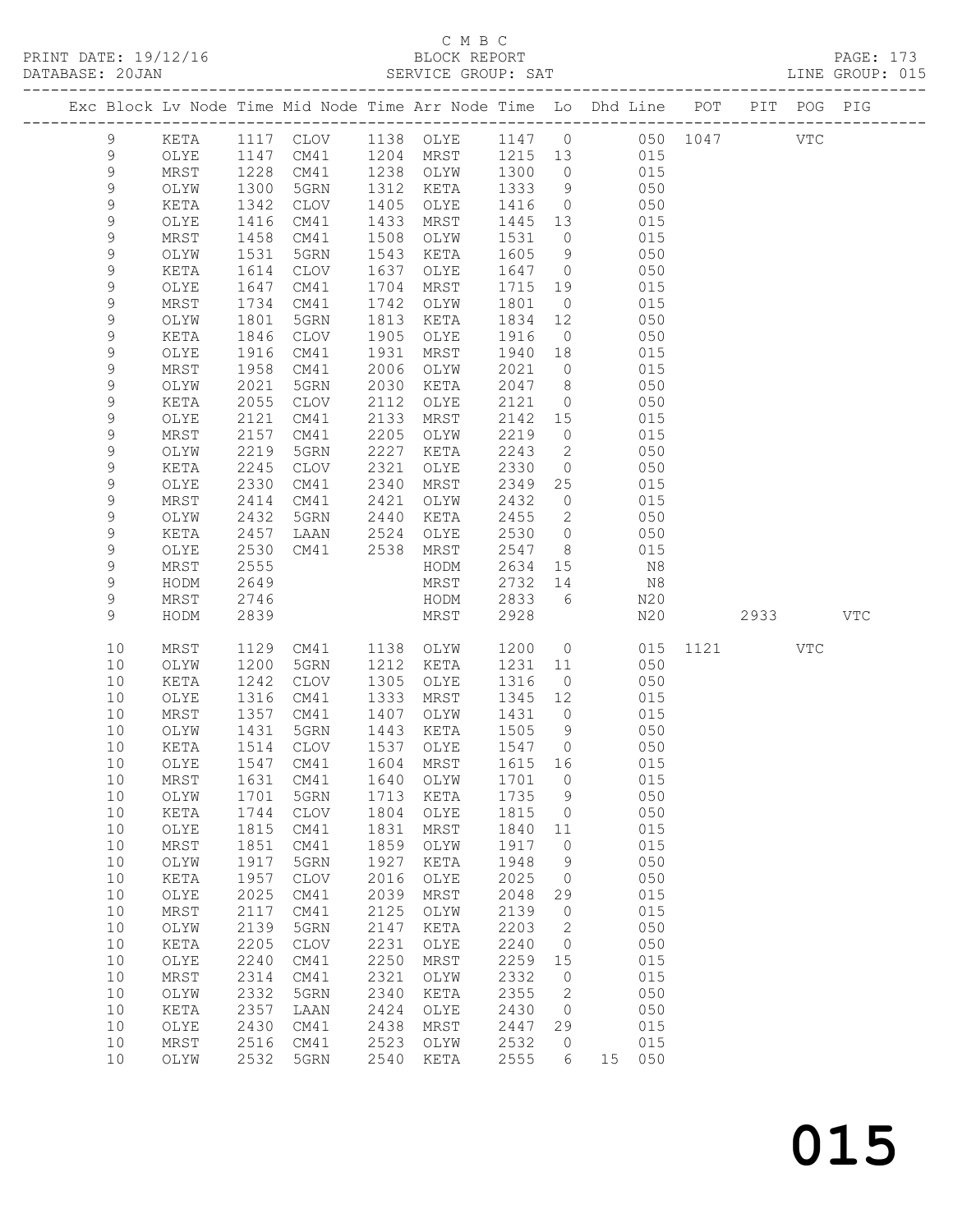| PRINT DATE: 19/12/16<br>DATABASE: 20JAN |           |              |              |  |              | C M B C<br>BLOCK REPORT<br>SERVICE GROUP: SAT |                                                                                |      | PAGE: 174<br>LINE GROUP: 015 |  |
|-----------------------------------------|-----------|--------------|--------------|--|--------------|-----------------------------------------------|--------------------------------------------------------------------------------|------|------------------------------|--|
|                                         |           |              |              |  |              |                                               | Exc Block Ly Node Time Mid Node Time Arr Node Time Lo Dhd Line POT PIT POG PIG |      |                              |  |
|                                         | 10<br>1 N | MRST<br>HODM | 2616<br>2639 |  | HODM<br>MRST | 2639 0<br>2709                                | N15<br>N15                                                                     | 2714 | VTC.                         |  |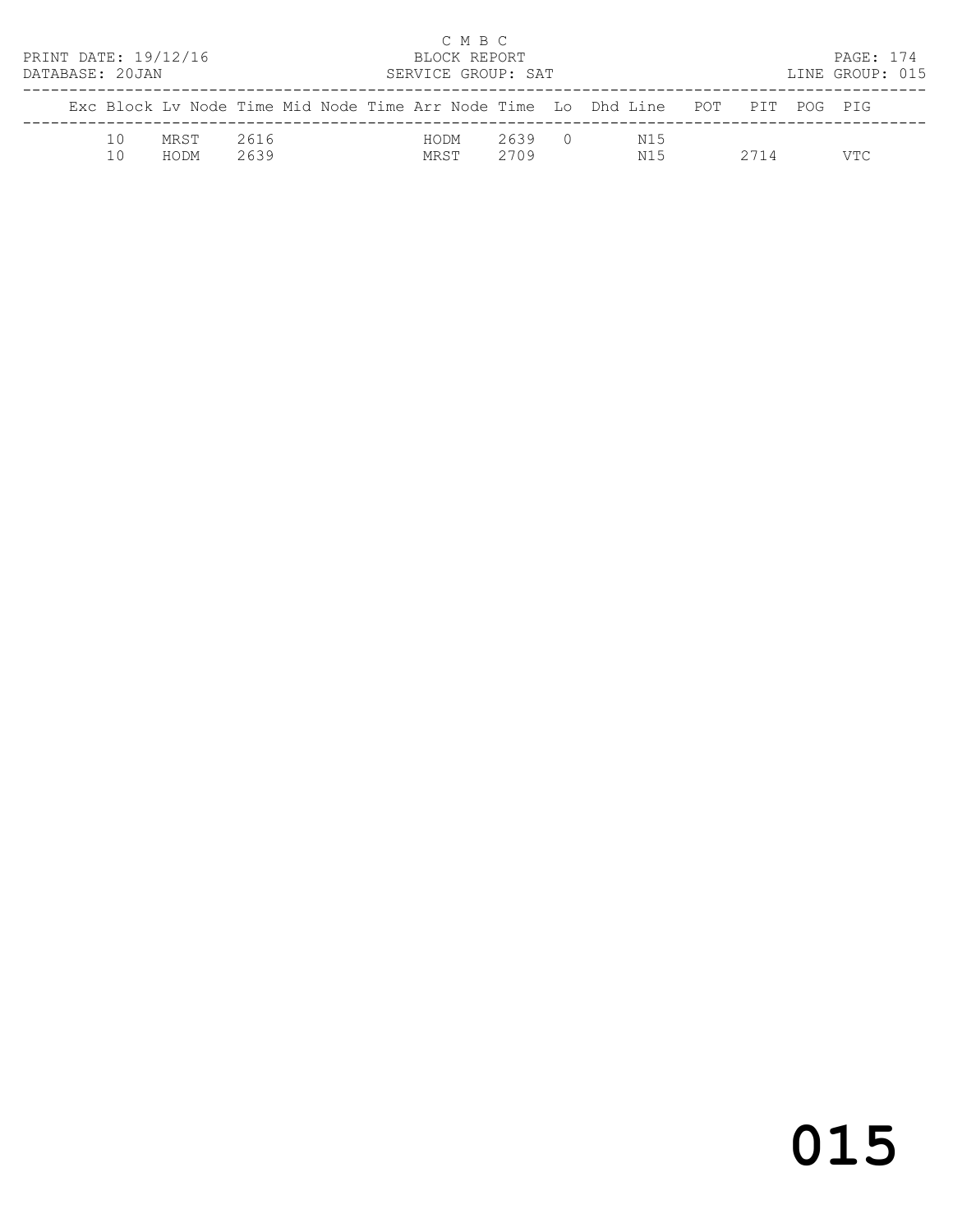|  | DATABASE: 20JAN                                                |                                                                                                  |                                                          | $\begin{array}{cccc}\n\texttt{CRINT} & \texttt{DATE: } 19/12/16 \\ \texttt{PRINT} & \texttt{DATE: } 19/12/16 \\ \end{array}$ |                                                           | C M B C                                                              |                                                                      |                                                                |                                                                                                                                                                                                                                                                                                                                                                                                                |                  |           | PAGE: 175<br>DESCRIPTION DESCRIPTION DESCRIPTION DESCRIPTION DESCRIPTION DESCRIPTION DESCRIPTIONS DESCRIPTIONS DESCRIPTIONS<br>DATABASE: 20JAN DESCRIPTION DESCRIPTION DESCRIPTIONS DESCRIPTIONS DESCRIPTIONS DESCRIPTIONS DESCRIPTIONS DESCRI |
|--|----------------------------------------------------------------|--------------------------------------------------------------------------------------------------|----------------------------------------------------------|------------------------------------------------------------------------------------------------------------------------------|-----------------------------------------------------------|----------------------------------------------------------------------|----------------------------------------------------------------------|----------------------------------------------------------------|----------------------------------------------------------------------------------------------------------------------------------------------------------------------------------------------------------------------------------------------------------------------------------------------------------------------------------------------------------------------------------------------------------------|------------------|-----------|------------------------------------------------------------------------------------------------------------------------------------------------------------------------------------------------------------------------------------------------|
|  |                                                                | 29ST 29 AV STATION                                                                               |                                                          |                                                                                                                              |                                                           |                                                                      |                                                                      |                                                                | 63LP 63 LOOP                                                                                                                                                                                                                                                                                                                                                                                                   |                  |           |                                                                                                                                                                                                                                                |
|  |                                                                |                                                                                                  |                                                          |                                                                                                                              |                                                           |                                                                      |                                                                      |                                                                | Exc Block Lv Node Time Mid Node Time Arr Node Time Lo Dhd Line POT PIT POG PIG                                                                                                                                                                                                                                                                                                                                 |                  |           |                                                                                                                                                                                                                                                |
|  | 11<br>11<br>11<br>11<br>11<br>11<br>11<br>11<br>11<br>11<br>11 | 29ST<br>63LP<br>29ST<br>63LP<br>29ST<br>63LP<br>29ST<br>63LP<br>29ST<br>63LP                     | 1716<br>1850<br>2017<br>2151<br>2307<br>2444             | 1541 GRBY<br>HACO<br>GRBY<br>2017 HACO<br>GRBY<br>HACO<br>GRBY                                                               |                                                           | 2503 KYEA                                                            | 1608 29ST 1707 9<br>1741 63LP 1838 12<br>2553                        |                                                                | 11 EAKY 528 HACO 550 63LP 629 21 016 501 VTCT<br>11 63LP 650 GRBY 712 29ST 750 12 016<br>11 29ST 802 HACO 824 63LP 913 13 016<br>63LP 926 GRBY 949 29ST 1039 7 016<br>1046 HACO 1111 63LP 1207 13 016<br>1220 GRBY 1248 29ST 1346 10 016<br>1356 HACO 1422 63LP 1526 15 016<br>016<br>016<br>1915 29ST 2008 9 016<br>2039 63LP 2131 20 016<br>2214 29ST 2303 4 016<br>2327 63LP 2419 25 016<br>016  2619  VTCT |                  |           |                                                                                                                                                                                                                                                |
|  | 12<br>12<br>12<br>12<br>12<br>12<br>12<br>12<br>12             | EAKY<br>63LP<br>29ST<br>63LP<br>29ST<br>63LP<br>29ST<br>63LP<br>29ST                             | 1106<br>1416                                             | 1240 GRBY<br>HACO<br>1600 GRBY<br>1736 HACO                                                                                  |                                                           |                                                                      |                                                                      |                                                                | 548 HACO 610 63LP 649 14 016<br>HACO 839 63LP 928 13 016<br>GRBY 1006 29ST 1058 8 016<br>HACO 1131 63LP 1228 12 016<br>1308 29ST 1406 10 016<br>1442 63LP 1546 14 016<br>1627 29ST 1726 10 016<br>1801 63LP 1858 016<br>016<br>016 1906 VTCT                                                                                                                                                                   | 521 VTCT         |           |                                                                                                                                                                                                                                                |
|  | 13<br>13<br>13<br>13<br>13<br>13<br>13<br>13                   | NAST<br>HANA<br>29ST<br>29ST<br>63LP<br>29ST<br>63LP<br><b>29ST</b>                              | 846<br>1018<br>1146<br>1327<br>1506                      | HACO<br>GRBY<br>HACO<br>GRBY<br>HACO                                                                                         | 909<br>1045<br>1212<br>1356<br>1532                       | 63LP<br>29ST<br>63LP<br>29ST<br>63LP                                 | 1000<br>1137 9<br>1312<br>1456<br>1635                               | 18<br>15<br>10                                                 | 537 NABY 542 HANA 548 0 007<br>13 63LP 733 GRBY 755 29ST 837 9 016<br>016<br>016<br>016<br>016<br>016                                                                                                                                                                                                                                                                                                          | 502 VTCT         | 1643 VTCT |                                                                                                                                                                                                                                                |
|  | 14<br>14<br>14<br>14<br>14<br>14<br>14<br>14<br>14             | <b>BYGR</b><br>63LP<br>29ST<br>63LP<br><b>29ST</b><br>63LP<br><b>29ST</b><br>63LP<br><b>29ST</b> | 553<br>630<br>732<br>856<br>1016<br>1146<br>1316<br>1501 | REBY<br>GRBY<br>HACO<br>GRBY<br>HACO<br>GRBY<br>HACO<br>GRBY<br>1636 HACO                                                    | 652<br>751<br>919<br>1039<br>1213<br>1342<br>1528<br>1702 | 63LP<br>29ST<br>63LP<br>29ST<br>63LP<br>29ST<br>63LP<br>29ST<br>63LP | 611 19<br>730<br>835<br>1009<br>1135<br>1307<br>1446<br>1627<br>1801 | $\overline{2}$<br>21<br>$\overline{7}$<br>11<br>9<br>15<br>- 9 | 016<br>016<br>016<br>016<br>016<br>016<br>016<br>016<br>016                                                                                                                                                                                                                                                                                                                                                    | 532 VTCT<br>1809 |           | <b>VTCT</b>                                                                                                                                                                                                                                    |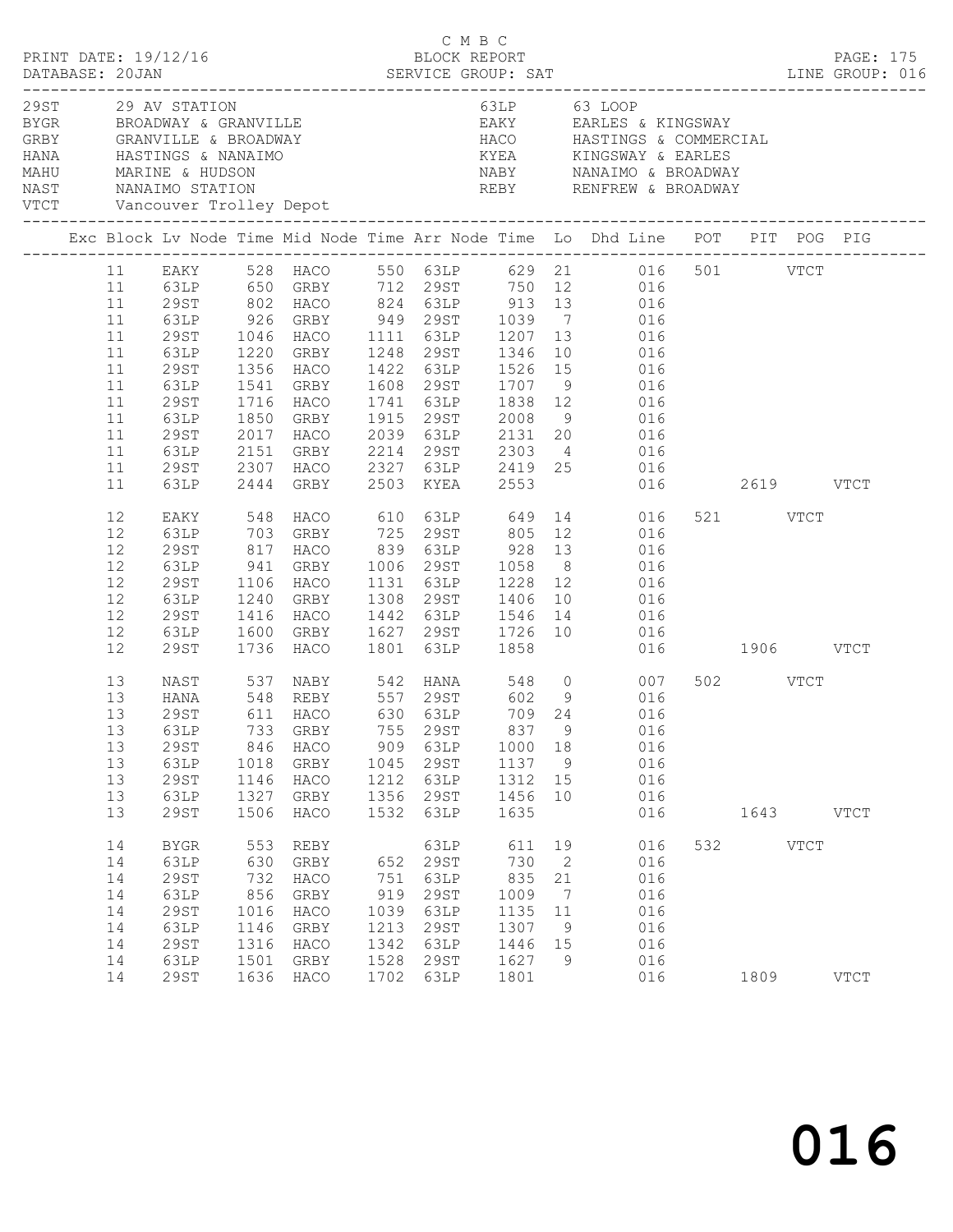#### C M B C<br>BLOCK REPORT SERVICE GROUP: SAT

|  |    |             |              |           |      |                  |         |                | Exc Block Lv Node Time Mid Node Time Arr Node Time Lo Dhd Line POT PIT POG PIG                 |           |             |             |
|--|----|-------------|--------------|-----------|------|------------------|---------|----------------|------------------------------------------------------------------------------------------------|-----------|-------------|-------------|
|  | 15 |             |              |           |      |                  |         |                | GRBY 605 GRBY 605 29ST 641 6    016 550    VTCT<br>29ST   647 HACO   706 63LP   748 14     016 |           |             |             |
|  | 15 |             |              |           |      |                  |         |                |                                                                                                |           |             |             |
|  | 15 | 63LP        | 802          | GRBY      |      | $824$ 29ST 907 9 |         |                | 016                                                                                            |           |             |             |
|  | 15 | 29ST        | 916          | HACO      |      | 939 63LP         | 1032 15 |                | 016                                                                                            |           |             |             |
|  | 15 | 63LP        |              | GRBY      |      | 1114 29ST        | 1207    | 9              | 016                                                                                            |           |             |             |
|  | 15 | 29ST        | 1047<br>1216 | HACO      |      | 1242 63LP        | 1343 16 |                | 016                                                                                            |           |             |             |
|  | 15 | 63LP        | 1359         | GRBY      | 1426 | 29ST             | 1526    | 10             | 016                                                                                            |           |             |             |
|  | 15 | 29ST        | 1536         | HACO      |      | 1602 63LP        | 1703    | 13             | 016                                                                                            |           |             |             |
|  | 15 | 63LP        | 1716         | GRBY      | 1741 | 29ST             | 1838    | 8 <sup>8</sup> | 016                                                                                            |           |             |             |
|  | 15 | 29ST        | 1846         | HACO      | 1909 | 63LP             | 2005 21 |                | 016                                                                                            |           |             |             |
|  | 15 | 63LP        | 2026         | GRBY      | 2049 | 29ST             | 2138    | 9              | 016                                                                                            |           |             |             |
|  | 15 | 29ST        | 2147         | HACO      | 2209 | 63LP             | 2301 12 |                | 016                                                                                            |           |             |             |
|  | 15 | 63LP        | 2313         | GRBY      | 2335 | 29ST             | 2423 12 |                | 016                                                                                            |           |             |             |
|  | 15 | <b>29ST</b> | 2435         | HACO      | 2455 | 63LP             | 2547    |                | 016                                                                                            | 2552 VTCT |             |             |
|  |    |             |              |           |      |                  |         |                |                                                                                                |           |             |             |
|  | 16 | 63LP        | 607          | GRBY      | 629  | 29ST             | 707     |                | 10<br>016                                                                                      | 559 VTCT  |             |             |
|  | 16 | 29ST        | 717          | HACO      |      | 736 63LP         | 820     | 21             | 016                                                                                            |           |             |             |
|  | 16 | 63LP        | 841          | GRBY      | 904  | 29ST             | 954     | 12             | 016                                                                                            |           |             |             |
|  | 16 | 29ST        | 1006         | HACO      | 1029 | 63LP             | 1125 11 |                | 016                                                                                            |           |             |             |
|  | 16 | 63LP        | 1136         | GRBY      | 1203 | 29ST             | 1257    | 9              | 016                                                                                            |           |             |             |
|  | 16 | 29ST        | 1306         | HACO      | 1332 | 63LP             | 1436 15 |                | 016                                                                                            |           |             |             |
|  | 16 | 63LP        | 1451         | GRBY      | 1518 | 29ST             | 1617 9  |                |                                                                                                |           |             |             |
|  | 16 | 29ST        | 1626         | HACO      | 1652 | 63LP             | 1751 13 |                | $\begin{array}{c} 016 \\ 016 \end{array}$                                                      |           |             |             |
|  | 16 | 63LP        | 1804         | GRBY      | 1829 | 29ST             | 1923    | 9              | 016                                                                                            |           |             |             |
|  | 16 | 29ST        | 1932         | HACO      | 1956 | 63LP             | 2050 21 |                | 016                                                                                            |           |             |             |
|  | 16 | 63LP        | 2111         | GRBY      | 2134 | 29ST             | 2223 4  |                | 016                                                                                            |           |             |             |
|  | 16 | <b>29ST</b> | 2227         | HACO      | 2249 | 63LP             | 2341    |                | 016                                                                                            |           | 2346 VTCT   |             |
|  |    |             |              |           |      |                  |         |                |                                                                                                |           |             |             |
|  | 17 | EAKY        | 628          | HACO      | 650  | 63LP             |         |                | 729 18<br>016                                                                                  | 559 VTCT  |             |             |
|  | 17 | 63LP        | 747          | GRBY      | 809  | 29ST             | 852     | 9              | 016                                                                                            |           |             |             |
|  | 17 | <b>29ST</b> | 901          | HACO      | 924  | 63LP             | 1017 10 |                | 016                                                                                            |           |             |             |
|  | 17 | 63LP        | 1027         | GRBY      | 1054 | 29ST             | 1147    | 9              | 016                                                                                            |           |             |             |
|  | 17 | 29ST        | 1156         | HACO      |      | 1222 63LP        | 1323    | 14             | 016                                                                                            |           |             |             |
|  | 17 | 63LP        | 1337         | GRBY      | 1406 | 29ST             | 1506    | 10             | 016                                                                                            |           |             |             |
|  | 17 | 29ST        | 1516         | HACO      |      | 1542 63LP        | 1643 13 |                | 016                                                                                            |           |             |             |
|  | 17 | 63LP        | 1656         | GRBY      |      | 1721 29ST        | 1818 8  |                | 016                                                                                            |           |             |             |
|  | 17 | 29ST        | 1826         | HACO      | 1849 | 63LP             | 1945    |                | 016 1953 VTCT                                                                                  |           |             |             |
|  | 18 | EAKY        |              | 659 HACO  |      |                  |         |                | 721 63LP 805 22 016                                                                            | 629 VTCT  |             |             |
|  |    |             |              |           |      |                  |         |                | 18 63LP 827 GRBY 850 29ST 938 8 016                                                            |           |             |             |
|  | 18 | 29ST        | 946          | HACO      | 1009 | 63LP             | 1103 13 |                | 016                                                                                            |           |             |             |
|  | 18 | 63LP        | 1116         | GRBY      | 1143 | 29ST             | 1237    | 9              | 016                                                                                            |           |             |             |
|  | 18 | <b>29ST</b> | 1246         | HACO      | 1312 | 63LP             | 1415    | 14             | 016                                                                                            |           |             |             |
|  | 18 | 63LP        | 1429         | GRBY      | 1456 | 29ST             | 1556    | 10             | 016                                                                                            |           |             |             |
|  | 18 | 29ST        | 1606         | HACO      | 1632 | 63LP             | 1733    | 13             | 016                                                                                            |           |             |             |
|  | 18 | 63LP        | 1746         | GRBY      | 1811 | 29ST             | 1908    | 9              | 016                                                                                            |           |             |             |
|  | 18 | 29ST        | 1917         | HACO      | 1941 | 63LP             | 2035    | 21             | 016                                                                                            |           |             |             |
|  | 18 | 63LP        | 2056         | GRBY      | 2119 | 29ST             | 2208    |                | 016                                                                                            | 2236      |             | <b>VTCT</b> |
|  |    |             |              |           |      |                  |         |                |                                                                                                |           |             |             |
|  | 19 | MAHU        | 655          | GRBY      |      | 63LP             | 701     | 17             | 010                                                                                            | 653 000   | <b>VTCT</b> |             |
|  | 19 | 63LP        | 718          | GRBY      | 740  | 29ST             | 822     | 9              | 016                                                                                            |           |             |             |
|  | 19 | <b>29ST</b> | 831          | HACO      | 854  | 63LP             | 945     | 13             | 016                                                                                            |           |             |             |
|  | 19 | 63LP        | 958          | GRBY      | 1025 | 29ST             | 1117    | 9              | 016                                                                                            |           |             |             |
|  | 19 | <b>29ST</b> | 1126         | HACO      | 1152 | 63LP             | 1252    | 15             | 016                                                                                            |           |             |             |
|  | 19 | 63LP        | 1307         | GRBY      | 1336 | 29ST             | 1436    | 10             | 016                                                                                            |           |             |             |
|  | 19 | <b>29ST</b> | 1446         | HACO      | 1512 | 63LP             | 1615    | 14             | 016                                                                                            |           |             |             |
|  | 19 | 63LP        |              | 1629 GRBY | 1655 | 29ST             | 1756    | 10             | 016                                                                                            |           |             |             |
|  |    |             |              |           |      |                  |         |                |                                                                                                |           |             |             |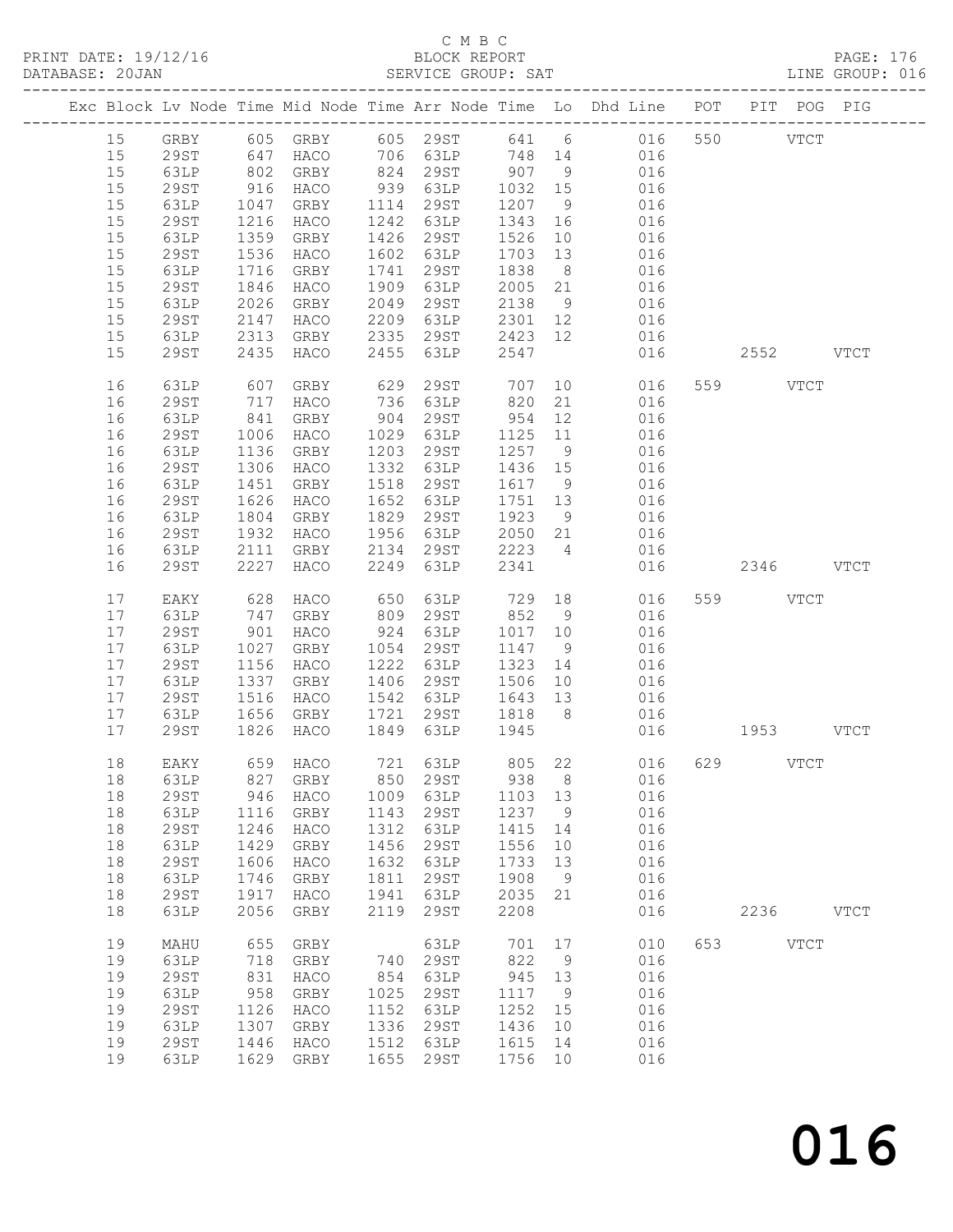#### C M B C<br>BLOCK REPORT

| DATABASE: 20JAN |    |             |      |                    |      | SERVICE GROUP: SAT  |         |                 | LINE GROUP: 016                                                                |           |          |               |  |
|-----------------|----|-------------|------|--------------------|------|---------------------|---------|-----------------|--------------------------------------------------------------------------------|-----------|----------|---------------|--|
|                 |    |             |      |                    |      |                     |         |                 | Exc Block Lv Node Time Mid Node Time Arr Node Time Lo Dhd Line POT PIT POG PIG |           |          |               |  |
|                 | 19 |             |      |                    |      |                     |         |                 | 29ST 1806 HACO 1831 63LP 1927 016 1935 VTCT                                    |           |          |               |  |
|                 | 20 | EAKY        |      | 744 HACO           |      |                     |         |                 | 806 63LP 850 16 016                                                            |           | 714 VTCT |               |  |
|                 | 20 | 63LP        | 906  | GRBY               |      | 929 29ST            |         |                 |                                                                                |           |          |               |  |
|                 | 20 | 29ST        | 1026 | HACO               |      | 1051 63LP           |         |                 | 1019 7 016<br>1147 15 016                                                      |           |          |               |  |
|                 | 20 | 63LP        | 1202 | GRBY               |      | 1230 29ST           | 1326 10 |                 | 016                                                                            |           |          |               |  |
|                 | 20 | 29ST        | 1336 | HACO               |      | 1402 63LP           | 1506 15 |                 | 016                                                                            |           |          |               |  |
|                 | 20 | 63LP        | 1521 | GRBY               |      | 1548 29ST           | 1647 9  |                 | 016                                                                            |           |          |               |  |
|                 |    |             |      |                    |      |                     |         |                 |                                                                                |           |          |               |  |
|                 | 20 | 29ST        | 1656 | HACO               |      | 1721 63LP           | 1818 17 |                 | 016<br>016                                                                     |           |          |               |  |
|                 | 20 | 63LP        | 1835 | GRBY               |      | 1900 29ST           | 1953 10 |                 |                                                                                |           |          |               |  |
|                 | 20 | 29ST        | 2003 | HACO               |      | 2025 63LP           | 2117 14 |                 | 016                                                                            |           |          |               |  |
|                 | 20 | 63LP        | 2131 | GRBY               |      | 2154 29ST           |         |                 | 2243 4 016                                                                     |           |          |               |  |
|                 | 20 | 29ST        | 2247 | HACO               |      | 2309 63LP           | 2401 13 |                 | 016                                                                            |           |          |               |  |
|                 | 20 | 63LP        |      | 2414 GRBY          |      | 2433 KYEA           | 2523    |                 | 016                                                                            |           |          | 2549 VTCT     |  |
|                 | 21 | MAHU        | 751  | GRBY               |      | 63LP 757            |         |                 | 15<br>010                                                                      |           | 749 VTCT |               |  |
|                 | 21 | 63LP        |      | 812 GRBY           |      | 835 29ST            | 923     | 8 <sup>8</sup>  | 016                                                                            |           |          |               |  |
|                 | 21 | 29ST        | 931  | HACO               |      | 954 63LP            | 1048 18 |                 | 016                                                                            |           |          |               |  |
|                 | 21 | 63LP        | 1106 | GRBY               |      | 1133 29ST           | 1227 9  |                 | 016                                                                            |           |          |               |  |
|                 | 21 | 29ST        | 1236 | HACO               |      | 1302 63LP           | 1405 14 |                 | 016                                                                            |           |          |               |  |
|                 | 21 | 63LP        | 1419 | GRBY               |      | 1446 29ST           | 1546 10 |                 | 016                                                                            |           |          |               |  |
|                 | 21 | 29ST        | 1556 | HACO               |      | 1622 63LP           | 1723 13 |                 | 016                                                                            |           |          |               |  |
|                 | 21 | 63LP        | 1736 | GRBY               | 1801 | 29ST                | 1858    |                 | 016                                                                            | 1932 VTCT |          |               |  |
|                 |    |             |      |                    |      |                     |         |                 |                                                                                |           |          |               |  |
|                 | 22 | MAHU        |      |                    |      |                     |         |                 | 010                                                                            |           | 901 VTCT |               |  |
|                 | 22 | 63LP        |      |                    |      |                     |         |                 | 016                                                                            |           |          |               |  |
|                 | 22 | 29ST        | 1036 | HACO               |      | 1101 63LP           | 1157 15 |                 | 016                                                                            |           |          |               |  |
|                 | 22 | 63LP        | 1212 | GRBY               |      | 1240 29ST           | 1336    |                 | 10 016                                                                         |           |          |               |  |
|                 | 22 | 29ST        | 1346 | HACO               |      | 1412 63LP           | 1516 15 |                 | 016                                                                            |           |          |               |  |
|                 | 22 | 63LP        | 1531 | GRBY               |      | 1558 29ST           | 1657 9  |                 | 016                                                                            |           |          |               |  |
|                 | 22 | 29ST        | 1706 | HACO               |      | 1731 63LP           | 1828    |                 | 016                                                                            | 1836 VTCT |          |               |  |
|                 | 23 | MAHU        | 918  | GRBY               |      | 63LP                | 924     | $7\overline{)}$ | 010                                                                            |           | 916 VTCT |               |  |
|                 | 23 | 63LP        | 931  | GRBY 956 29ST      |      |                     | 1048    | 8 <sup>8</sup>  | 016                                                                            |           |          |               |  |
|                 | 23 | 29ST        | 1056 | HACO               |      | 1121 63LP           |         |                 | 1218 12 016                                                                    |           |          |               |  |
|                 | 23 | 63LP        | 1230 |                    |      | GRBY 1258 29ST 1356 |         |                 | 10 016                                                                         |           |          |               |  |
|                 | 23 | 29ST        | 1406 | HACO               |      | 1432 63LP           | 1536 15 |                 | 016                                                                            |           |          |               |  |
|                 | 23 | 63LP        | 1551 | GRBY               |      | 1618 29ST           | 1717 9  |                 | 016                                                                            |           |          |               |  |
|                 |    |             |      |                    |      |                     |         |                 | 23 29ST 1726 HACO 1751 63LP 1848 17 016                                        |           |          |               |  |
|                 |    | 63LP        |      |                    | 1930 | 29ST                | 2023    | 9               | 016                                                                            |           |          |               |  |
|                 | 23 |             |      | 1905 GRBY          |      |                     |         |                 |                                                                                |           |          |               |  |
|                 | 23 | <b>29ST</b> | 2032 | HACO               | 2054 | 63LP                | 2146    |                 | 016                                                                            |           |          | 2151 VTCT     |  |
|                 | 24 | MAHU        | 933  | GRBY               |      | 63LP                | 939     | 12              | 010                                                                            |           | 931 VTCT |               |  |
|                 | 24 | 63LP        | 951  | GRBY               | 1016 | 29ST                | 1108    | 8 <sup>8</sup>  | 016                                                                            |           |          |               |  |
|                 | 24 | <b>29ST</b> | 1116 | HACO               | 1141 | 63LP                | 1238    | 9               | 016                                                                            |           |          |               |  |
|                 | 24 | 63LP        | 1247 | GRBY               | 1316 | 29ST                | 1416    | 10              | 016                                                                            |           |          |               |  |
|                 | 24 | <b>29ST</b> | 1426 | HACO               | 1452 | 63LP                | 1555    | 15              | 016                                                                            |           |          |               |  |
|                 | 24 | 63LP        | 1610 | GRBY               | 1637 | 29ST                | 1736    | 10              | 016                                                                            |           |          |               |  |
|                 | 24 | 29ST        | 1746 | HACO               | 1811 | 63LP                | 1907    | 13              | 016                                                                            |           |          |               |  |
|                 | 24 | 63LP        | 1920 | GRBY               | 1945 | 29ST                | 2038    | 9               | 016                                                                            |           |          |               |  |
|                 | 24 |             | 2047 |                    | 2109 |                     | 2201    |                 | 016                                                                            |           |          |               |  |
|                 |    | 29ST        |      | HACO               |      | 63LP                |         | 13              |                                                                                |           |          |               |  |
|                 | 24 | 63LP        | 2214 | GRBY               | 2236 | 29ST                | 2325    | 10              | 016                                                                            |           |          |               |  |
|                 | 24 | <b>29ST</b> | 2335 | HACO               | 2355 | 63LP                | 2447    |                 | 016                                                                            |           |          | 2452 VTCT     |  |
|                 | 25 | EAKY        |      | 953 HACO 1019 63LP |      |                     | 1115 11 |                 | 016                                                                            |           | 921 000  | $_{\rm VTCT}$ |  |

 25 63LP 1126 GRBY 1153 29ST 1247 9 016 25 29ST 1256 HACO 1322 63LP 1426 13 016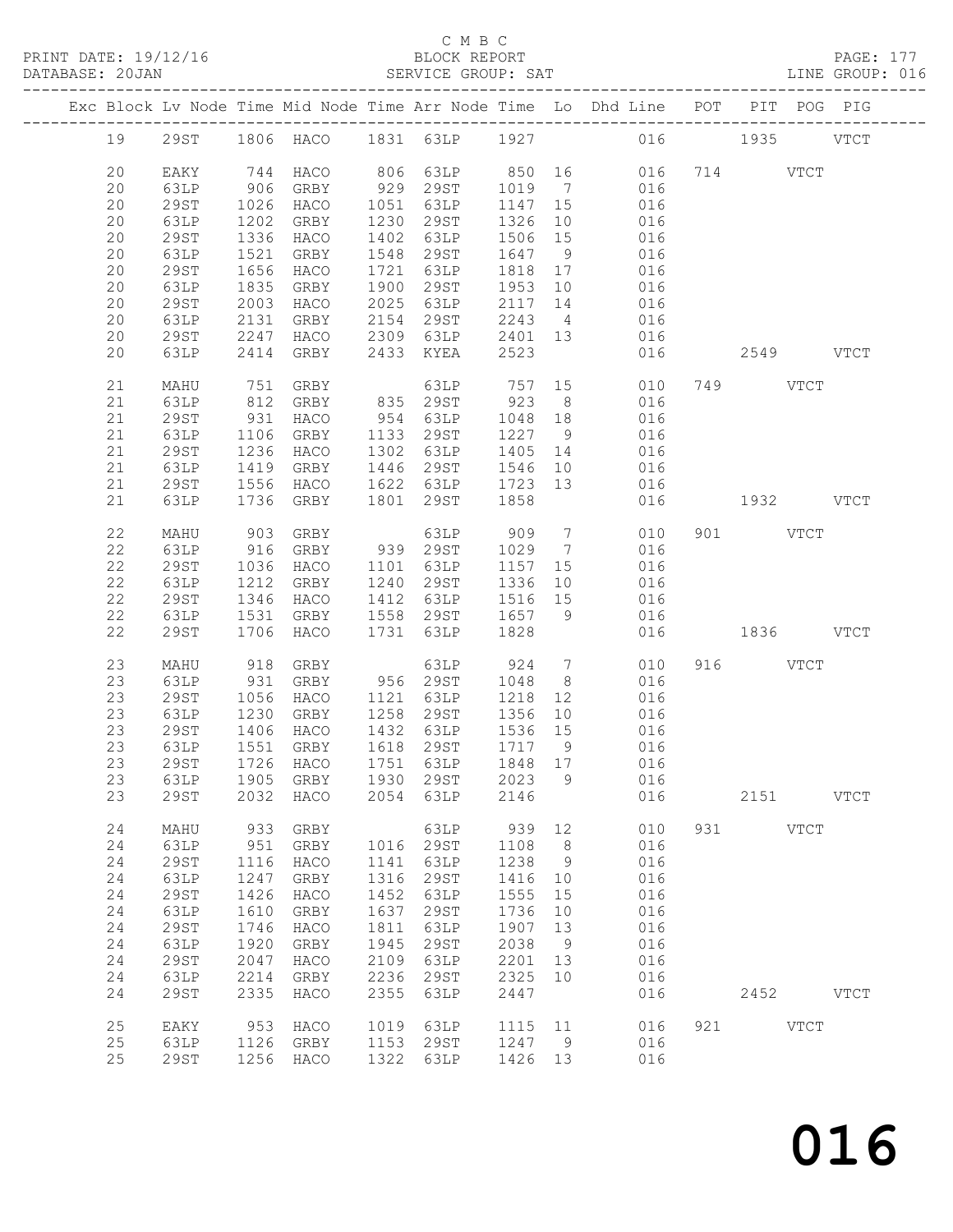#### C M B C<br>BLOCK REPORT

| DATABASE: 20JAN |    |              |              |                               |      |                                                       |         |                | SERVICE GROUP: SAT LINE GROUP: 016                                                                                                        |                 |           |             |  |
|-----------------|----|--------------|--------------|-------------------------------|------|-------------------------------------------------------|---------|----------------|-------------------------------------------------------------------------------------------------------------------------------------------|-----------------|-----------|-------------|--|
|                 |    |              |              |                               |      |                                                       |         |                | Exc Block Lv Node Time Mid Node Time Arr Node Time Lo Dhd Line POT PIT POG PIG                                                            |                 |           |             |  |
|                 |    |              |              |                               |      |                                                       |         |                | 25 63LP 1439 GRBY 1506 29ST 1606 10 016                                                                                                   |                 |           |             |  |
|                 | 25 |              |              | 29ST 1616 HACO 1642 63LP 1743 |      |                                                       |         |                | 016 1751 VTCT                                                                                                                             |                 |           |             |  |
|                 | 26 |              | 948          |                               |      |                                                       |         |                |                                                                                                                                           |                 |           |             |  |
|                 | 26 | MAHU<br>63LP | 1008         | GRBY<br>GRBY                  |      |                                                       |         |                | $\begin{array}{cccccccc} & 63 \text{LP} & 954 & 14 & 010 & 946 & & \text{VTCT} \\ 1035 & 29 \text{ST} & 1127 & 9 & 016 & & & \end{array}$ |                 |           |             |  |
|                 | 26 | 29ST         | 1136         | HACO                          |      | 1202 63LP                                             |         |                | 1302 15 016                                                                                                                               |                 |           |             |  |
|                 | 26 | 63LP         | 1317         | GRBY                          |      | 1346 29ST                                             | 1446    |                | 10 016                                                                                                                                    |                 |           |             |  |
|                 | 26 | <b>29ST</b>  |              | HACO                          |      |                                                       | 1625 15 |                |                                                                                                                                           |                 |           |             |  |
|                 | 26 | 63LP         | 1456<br>1640 | GRBY                          |      | 1522 63LP<br>1706 29ST                                | 1807 9  |                | 016<br>016                                                                                                                                |                 |           |             |  |
|                 | 26 | 29ST         | 1816         | HACO                          |      |                                                       |         |                | 1700 2551 1607 5 610<br>1841 63LP 1937 14 016                                                                                             |                 |           |             |  |
|                 | 26 | 63LP         | 1951         |                               |      |                                                       |         |                | GRBY 2016 29ST 2108 19 016                                                                                                                |                 |           |             |  |
|                 | 26 | 29ST         | 2127         |                               |      |                                                       | 2241 13 |                | 016                                                                                                                                       |                 |           |             |  |
|                 | 26 | 63LP         | 2254         |                               |      | HACO 2149 63LP<br>GRBY 2316 29ST                      | 2405    |                |                                                                                                                                           | 016 2431 VTCT   |           |             |  |
|                 |    |              |              |                               |      |                                                       |         |                |                                                                                                                                           |                 |           |             |  |
|                 | 27 | MAHU         | 1023         | GRBY                          |      | 63LP                                                  |         |                | 1029 8                                                                                                                                    | 010 1021 VTCT   |           |             |  |
|                 | 27 | 63LP         | 1037         | GRBY                          |      | 1104 29ST                                             | 1157 9  |                | 016                                                                                                                                       |                 |           |             |  |
|                 | 27 | 29ST         | 1206         | HACO                          |      | 1232 63LP                                             |         |                | $1516$ $10$ $016$<br>$165$ $01$ $01$                                                                                                      |                 |           |             |  |
|                 | 27 | 63LP         | 1347         | GRBY                          |      | 1416 29ST                                             |         |                |                                                                                                                                           |                 |           |             |  |
|                 | 27 | 29ST         | 1526         | HACO                          |      | 1552 63LP                                             |         |                | 1653 13 016                                                                                                                               |                 |           |             |  |
|                 | 27 | 63LP         | 1706         | GRBY                          |      | 1731 29ST                                             | 1828 8  |                | 016                                                                                                                                       |                 |           |             |  |
|                 | 27 | 29ST         | 1836         | HACO                          |      | 1859 63LP                                             |         |                | 1955 16 016                                                                                                                               |                 |           |             |  |
|                 | 27 | 63LP         | 2011         |                               |      | GRBY 2034 29ST                                        | 2123    |                |                                                                                                                                           | 016             | 2156 VTCT |             |  |
|                 | 28 | MAHU         | 1038         | GRBY                          |      | 63LP                                                  |         |                | 1044 12 010 1036 VTCT                                                                                                                     |                 |           |             |  |
|                 | 28 | 63LP         | 1056         | GRBY                          |      | 1123  29ST  1217  9                                   |         |                | 016                                                                                                                                       |                 |           |             |  |
|                 | 28 | 29ST         | 1226         | HACO                          |      | $1252$ $2351$ $1217$ $3$<br>$1252$ $63LP$ $1355$ $14$ |         |                | 016                                                                                                                                       |                 |           |             |  |
|                 | 28 | 63LP         | 1409         | GRBY                          |      | 1436 29ST                                             | 1536 10 |                | 016                                                                                                                                       |                 |           |             |  |
|                 | 28 | 29ST         | 1546         | HACO                          |      | 1612 63LP                                             | 1713 13 |                | 016                                                                                                                                       |                 |           |             |  |
|                 | 28 | 63LP         | 1726         | GRBY                          |      | 1751 29ST                                             | 1848    | 14             | 016                                                                                                                                       |                 |           |             |  |
|                 | 28 | 29ST         | 1902         | HACO                          |      | 1926 63LP                                             | 2020    | 21             | 016                                                                                                                                       |                 |           |             |  |
|                 | 28 | 63LP         | 2041         | GRBY                          |      | 2104 29ST                                             |         |                | 2153 14 016                                                                                                                               |                 |           |             |  |
|                 | 28 | 29ST         | 2207         | HACO                          |      | 2229 63LP                                             |         |                | 2321 23 016                                                                                                                               |                 |           |             |  |
|                 | 28 | 63LP         | 2344         | GRBY                          |      | 2403 29ST                                             |         |                | 2451 14 016                                                                                                                               |                 |           |             |  |
|                 | 28 | 29ST         | 2505         | HACO                          |      | 2525 63LP                                             | 2617    |                |                                                                                                                                           | 016  2622  VTCT |           |             |  |
|                 |    |              |              |                               |      |                                                       |         |                |                                                                                                                                           |                 |           |             |  |
|                 | 29 | MAHU         |              | 1136 GRBY                     |      |                                                       |         |                | 63LP 1142 11 010 1134 VTCT                                                                                                                |                 |           |             |  |
|                 | 29 | 63LP         |              |                               |      |                                                       |         |                |                                                                                                                                           |                 |           |             |  |
|                 | 29 | 29ST         |              |                               |      |                                                       |         |                |                                                                                                                                           |                 |           |             |  |
|                 |    |              |              |                               |      |                                                       |         |                | 29 63LP 1511 GRBY 1538 29ST 1637 9 016                                                                                                    |                 |           |             |  |
|                 | 29 | 29ST         | 1646         | HACO                          | 1711 | 63LP                                                  | 1808 11 |                | 016                                                                                                                                       |                 |           |             |  |
|                 | 29 | 63LP         | 1819         | GRBY                          | 1844 | 29ST                                                  | 1938    | 9              | 016                                                                                                                                       |                 |           |             |  |
|                 | 29 | <b>29ST</b>  | 1947         | HACO                          | 2011 | 63LP                                                  | 2105    |                | 016                                                                                                                                       |                 | 2110 VTCT |             |  |
|                 | 30 | MAHU         | 1244         | GRBY                          |      | 63LP                                                  | 1250    | $\overline{7}$ |                                                                                                                                           | 010 1242 VTCT   |           |             |  |
|                 | 30 | 63LP         | 1257         | GRBY                          | 1326 | 29ST                                                  | 1426    | 10             | 016                                                                                                                                       |                 |           |             |  |
|                 | 30 | <b>29ST</b>  | 1436         | HACO                          | 1502 | 63LP                                                  | 1605    | 15             | 016                                                                                                                                       |                 |           |             |  |
|                 | 30 | 63LP         | 1620         | GRBY                          | 1647 | 29ST                                                  | 1746    | 10             | 016                                                                                                                                       |                 |           |             |  |
|                 | 30 | 29ST         | 1756         | HACO                          | 1821 | 63LP                                                  | 1917    | 19             | 016                                                                                                                                       |                 |           |             |  |
|                 | 30 | 63LP         | 1936         | GRBY                          | 2001 | 29ST                                                  | 2053    | 14             | 016                                                                                                                                       |                 |           |             |  |
|                 | 30 | 29ST         | 2107         | HACO                          | 2129 | 63LP                                                  | 2221    | 13             | 016                                                                                                                                       |                 |           |             |  |
|                 | 30 | 63LP         | 2234         | GRBY                          | 2256 | 29ST                                                  | 2345    | 20             | 016                                                                                                                                       |                 |           |             |  |
|                 | 30 | <b>29ST</b>  | 2405         | HACO                          | 2425 | 63LP                                                  | 2517    |                | 016                                                                                                                                       |                 | 2522      | <b>VTCT</b> |  |
|                 |    |              |              |                               |      |                                                       |         |                |                                                                                                                                           |                 |           |             |  |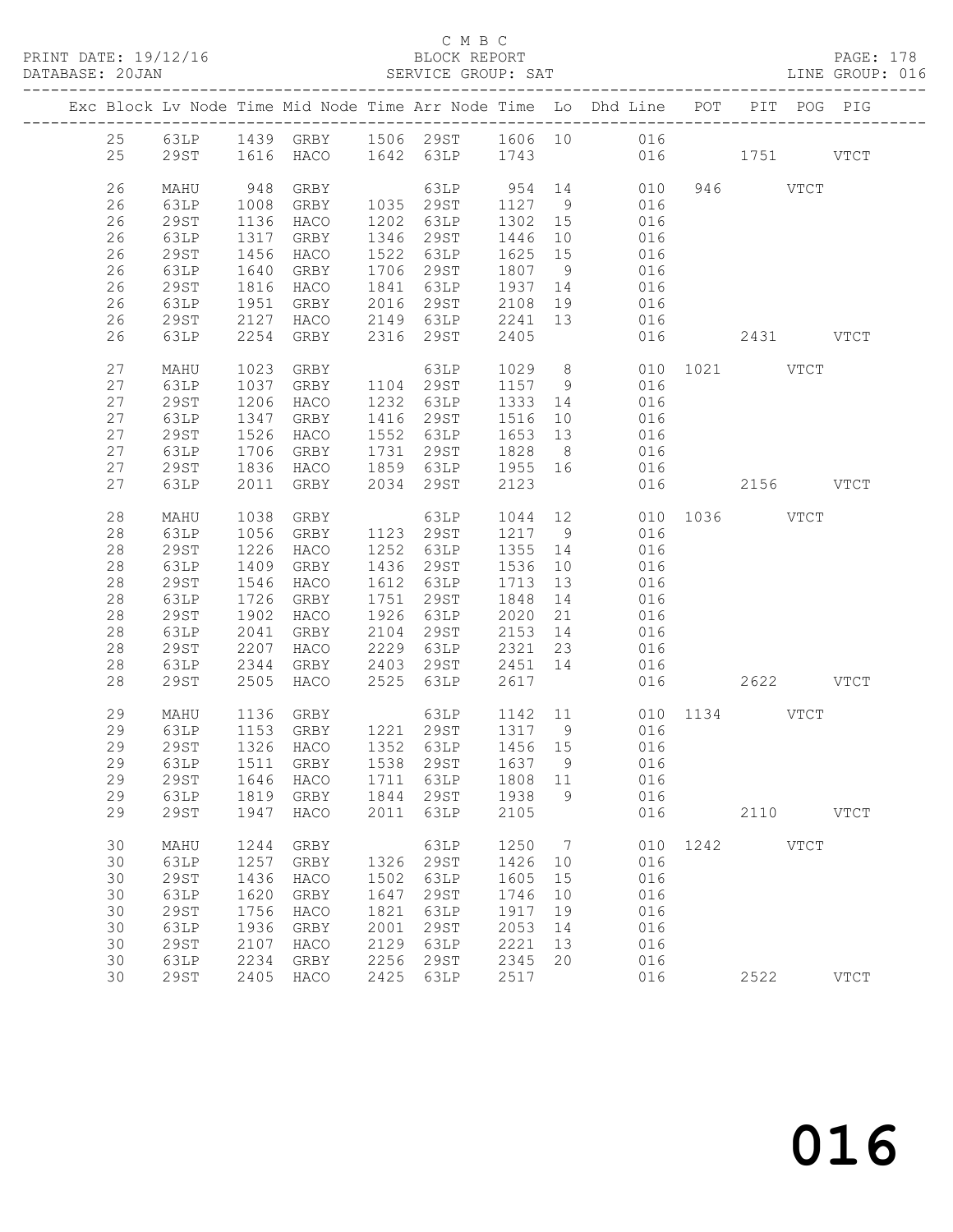| PRINT DATE: 19/12/16<br>DATABASE: 20JAN |  |                              |              |              |                           |      | C M B C<br>BLOCK REPORT BLOCK REPORT PAGE: 179<br>SERVICE GROUP: SAT LINE GROUP: 017                                             |                   |                      |                                                                                                               |           |          |  |             |
|-----------------------------------------|--|------------------------------|--------------|--------------|---------------------------|------|----------------------------------------------------------------------------------------------------------------------------------|-------------------|----------------------|---------------------------------------------------------------------------------------------------------------|-----------|----------|--|-------------|
|                                         |  |                              |              |              |                           |      | CAMBIE ST FS W BROADWAY MRST SW MARINE STN OABY OAK & BROADWAY AND MAST SW MARINE STN OABY OAK & BROADWAY RORI ROBSON & RICHARDS |                   |                      |                                                                                                               |           |          |  |             |
|                                         |  |                              |              |              |                           |      |                                                                                                                                  |                   |                      |                                                                                                               |           |          |  |             |
|                                         |  |                              |              |              |                           |      |                                                                                                                                  |                   |                      | Exc Block Lv Node Time Mid Node Time Arr Node Time Lo Dhd Line POT PIT POG PIG                                |           |          |  |             |
|                                         |  |                              |              |              |                           |      |                                                                                                                                  |                   |                      | 1 MRST 519 CBYN 543 RORI 548 0 017 511 VTCT                                                                   |           |          |  |             |
|                                         |  | 1                            | RORI         |              |                           |      |                                                                                                                                  |                   |                      | 548 OABY<br>548 OABY<br>636 CBYN 700 RORI 705 0 017<br>705 OABY MRST 743 5 017<br>748 CBYN 814 RORI 821 0 017 |           |          |  |             |
|                                         |  | $\mathbf{1}$                 | MRST         |              |                           |      |                                                                                                                                  |                   |                      |                                                                                                               |           |          |  |             |
|                                         |  | $\mathbf{1}$                 | RORI         |              |                           |      |                                                                                                                                  |                   |                      |                                                                                                               |           |          |  |             |
|                                         |  | $\mathbf{1}$                 | MRST         |              |                           |      |                                                                                                                                  |                   |                      |                                                                                                               |           |          |  |             |
|                                         |  | $\mathbf{1}$                 | RORI         |              | 821 OABY                  |      |                                                                                                                                  |                   |                      | MRST 904 13 017                                                                                               |           |          |  |             |
|                                         |  | $\mathbf{1}$                 | MRST         | 917          | CBYN 945 RORI             |      |                                                                                                                                  |                   |                      |                                                                                                               |           |          |  |             |
|                                         |  | $\mathbf{1}$                 | RORI         |              | 953 OABY                  |      | MRST<br>1130 RORI                                                                                                                |                   |                      | $\begin{array}{cccc} 953 & 0 & 017 \\ 1040 & 17 & 017 \\ 1138 & 0 & 017 \end{array}$                          |           |          |  |             |
|                                         |  | $\mathbf{1}$<br>$\mathbf 1$  | MRST<br>RORI | 1138         | 1057 CBYN<br>OABY         |      |                                                                                                                                  |                   |                      | MRST 1232 14 017                                                                                              |           |          |  |             |
|                                         |  | $\mathbf 1$                  | MRST         | 1246         | CBYN                      |      | 1323 RORI                                                                                                                        | 1331              |                      | $0 \qquad \qquad 017$                                                                                         |           |          |  |             |
|                                         |  | $\mathbf 1$                  | RORI         |              | 1331 OABY                 |      |                                                                                                                                  |                   |                      | 017                                                                                                           |           |          |  |             |
|                                         |  | $\mathbf{1}$                 | MRST         |              | 1446 CBYN                 |      | MRST<br>1521 RORI                                                                                                                |                   |                      | 1429 17<br>1529 0<br>017                                                                                      |           |          |  |             |
|                                         |  | $\mathbf{1}$                 | RORI         |              | 1529 OABY                 |      | MRST 1626                                                                                                                        |                   | 20                   | 017                                                                                                           |           |          |  |             |
|                                         |  | $\mathbf{1}$                 | MRST         | 1646         | CBYN                      |      | 1720 RORI                                                                                                                        | 1726              | $\overline{0}$       | 017                                                                                                           |           |          |  |             |
|                                         |  | $\mathbf{1}$                 | RORI         | 1726         | OABY                      |      | MRST                                                                                                                             | 1820 10<br>1907 0 |                      | $\begin{array}{ccc} 10 & \quad & 017 \\ \quad 0 & \quad & 017 \end{array}$                                    |           |          |  |             |
|                                         |  | $\mathbf 1$                  | MRST         |              | 1830 CBYN                 |      | 1901 RORI                                                                                                                        |                   |                      |                                                                                                               |           |          |  |             |
|                                         |  | $\mathbf{1}$                 | RORI         | 1907         | OABY                      |      | MRST                                                                                                                             | 1953              | 12                   | 017                                                                                                           |           |          |  |             |
|                                         |  | $\mathbf{1}$                 | MRST         | 2005         | CBYN                      |      | 2031 RORI 2037                                                                                                                   |                   |                      | $0 \qquad \qquad 017$                                                                                         |           |          |  |             |
|                                         |  | $\mathbf 1$                  | RORI         | 2037         | OABY                      |      | MRST<br>2205 RORI                                                                                                                | 2121<br>2210      |                      | $\begin{array}{ccc} 20 & \quad & 017 \\ \mathbf{0} & \quad & 017 \end{array}$                                 |           |          |  |             |
|                                         |  | $\mathbf{1}$                 | MRST         |              | 2141 CBYN                 |      |                                                                                                                                  |                   |                      | MRST 2251 10 017                                                                                              |           |          |  |             |
|                                         |  | $\mathbf{1}$<br>$\mathbf{1}$ | RORI<br>MRST | 2301         | 2210 OABY<br>CBYN         |      | 2325 RORI 2330                                                                                                                   |                   |                      | 0 017                                                                                                         |           |          |  |             |
|                                         |  | $\mathbf{1}$                 | RORI         | 2330         | OABY                      |      |                                                                                                                                  |                   |                      | 22 017                                                                                                        |           |          |  |             |
|                                         |  | $\mathbf{1}$                 | MRST         |              | 2431 CBYN                 |      | MRST 2409<br>2455 RORI 2500                                                                                                      |                   | $\overline{0}$       | 017                                                                                                           |           |          |  |             |
|                                         |  | $\mathbf 1$                  | RORI         |              | 2500 OABY                 |      | MRST                                                                                                                             | 2541              |                      | 017                                                                                                           | 2546 VTCT |          |  |             |
|                                         |  | $\mathbf{2}$                 | MRST         |              |                           |      | 603 RORI 608                                                                                                                     |                   |                      |                                                                                                               |           | 531 VTCT |  |             |
|                                         |  | $\mathbf{2}$                 | RORI         |              | 539 CBYN<br>608 OABY      |      | MRST                                                                                                                             |                   |                      | 608  0  017<br>646  20  017                                                                                   |           |          |  |             |
|                                         |  | $\mathbf{2}$                 | MRST         |              |                           |      |                                                                                                                                  |                   |                      | 736 0 017                                                                                                     |           |          |  |             |
|                                         |  | $\mathbf{2}$                 | RORI         |              |                           |      |                                                                                                                                  | 814 18            |                      | 017                                                                                                           |           |          |  |             |
|                                         |  | $\mathbf{2}$                 | MRST         |              |                           |      |                                                                                                                                  | 908               | $\overline{0}$       | 017                                                                                                           |           |          |  |             |
|                                         |  | $\mathbf{2}$                 |              |              | RORI 908 OABY MRST 955 17 |      |                                                                                                                                  |                   |                      | 017                                                                                                           |           |          |  |             |
|                                         |  | $\mathbf{2}$                 | MRST         | 1012         | CBYN                      | 1045 | RORI                                                                                                                             | 1053              | $\overline{0}$       | 017                                                                                                           |           |          |  |             |
|                                         |  | $\mathbf{2}$                 | RORI         | 1053         | OABY                      |      | MRST                                                                                                                             | 1141              | 11                   | 017                                                                                                           |           |          |  |             |
|                                         |  | $\sqrt{2}$                   | MRST         | 1152         | CBYN                      | 1227 | RORI                                                                                                                             | 1235              | $\circ$              | 017                                                                                                           |           |          |  |             |
|                                         |  | $\mathbf{2}$                 | RORI         | 1235<br>1344 | OABY                      | 1421 | MRST                                                                                                                             | 1331<br>1429      | 13<br>$\overline{0}$ | 017<br>017                                                                                                    |           |          |  |             |
|                                         |  | $\sqrt{2}$<br>$\mathbf{2}$   | MRST<br>RORI | 1429         | CBYN<br>OABY              |      | RORI<br>MRST                                                                                                                     | 1527              | 17                   | 017                                                                                                           |           |          |  |             |
|                                         |  | $\sqrt{2}$                   | MRST         | 1544         | CBYN                      | 1619 | RORI                                                                                                                             | 1627              | $\overline{0}$       | 017                                                                                                           |           |          |  |             |
|                                         |  | $\mathbf{2}$                 | RORI         | 1627         | OABY                      |      | MRST                                                                                                                             | 1723              | 22                   | 017                                                                                                           |           |          |  |             |
|                                         |  | $\mathbf{2}$                 | MRST         | 1745         | CBYN                      |      | 1819 RORI                                                                                                                        | 1825              | $\overline{0}$       | 017                                                                                                           |           |          |  |             |
|                                         |  | $\sqrt{2}$                   | RORI         | 1825         | OABY                      |      | MRST                                                                                                                             | 1915              | 20                   | 017                                                                                                           |           |          |  |             |
|                                         |  | $\mathbf{2}$                 | MRST         | 1935         | CBYN                      | 2001 | RORI                                                                                                                             | 2007              | $\circ$              | 017                                                                                                           |           |          |  |             |
|                                         |  | $\sqrt{2}$                   | RORI         | 2007         | OABY                      |      | MRST                                                                                                                             | 2051              | 10                   | 017                                                                                                           |           |          |  |             |
|                                         |  | $\sqrt{2}$                   | MRST         | 2101         | CBYN                      | 2126 | RORI                                                                                                                             | 2131              | $\overline{0}$       | 017                                                                                                           |           |          |  |             |
|                                         |  | $\sqrt{2}$                   | RORI         | 2131         | OABY                      |      | MRST                                                                                                                             | 2216              | 25                   | 017                                                                                                           |           |          |  |             |
|                                         |  | $\sqrt{2}$                   | MRST         | 2241         | CBYN                      | 2305 | RORI                                                                                                                             | 2310              | $\circ$              | 017                                                                                                           |           |          |  |             |
|                                         |  | $\sqrt{2}$                   | RORI         | 2310         | OABY                      |      | MRST                                                                                                                             | 2349              | 12                   | 017                                                                                                           |           |          |  |             |
|                                         |  | $\sqrt{2}$<br>$\mathbf{2}$   | MRST<br>RORI | 2401<br>2430 | CBYN<br>OABY              | 2425 | RORI<br>MRST                                                                                                                     | 2430<br>2511      | $\circ$              | 017<br>017                                                                                                    |           | 2516     |  | <b>VTCT</b> |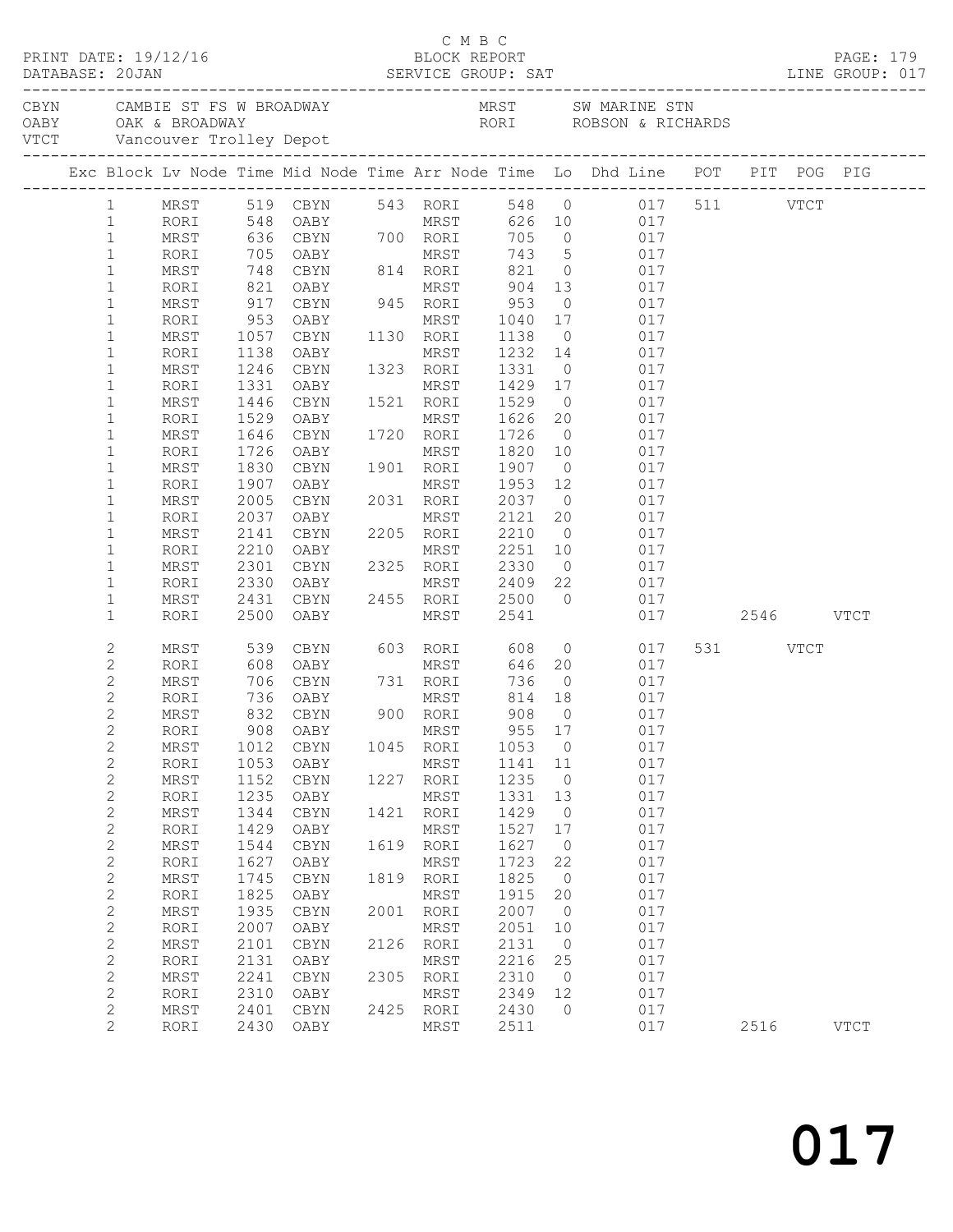#### C M B C<br>BLOCK REPORT SERVICE GROUP: SAT

|  |                |            |      |            |      |           | ---------------- |                | Exc Block Lv Node Time Mid Node Time Arr Node Time Lo Dhd Line POT |     |      | PIT POG PIG |             |
|--|----------------|------------|------|------------|------|-----------|------------------|----------------|--------------------------------------------------------------------|-----|------|-------------|-------------|
|  | 3              | MRST       | 559  | CBYN       | 623  | RORI      | 628              | $\overline{0}$ | 017                                                                | 551 |      | <b>VTCT</b> |             |
|  | $\mathsf S$    | RORI       | 628  | OABY       |      | MRST      | 706              | 15             | 017                                                                |     |      |             |             |
|  | $\mathsf 3$    | MRST       | 721  | CBYN       |      | 746 RORI  | 751              | $\overline{0}$ | 017                                                                |     |      |             |             |
|  | $\mathsf 3$    | RORI       | 751  | OABY       |      | MRST      | 829              | 18             | 017                                                                |     |      |             |             |
|  | 3              | MRST       | 847  | CBYN       | 915  | RORI      | 923              | $\overline{0}$ | 017                                                                |     |      |             |             |
|  | 3              | RORI       | 923  | OABY       |      | MRST      | 1010             | 17             | 017                                                                |     |      |             |             |
|  | $\mathfrak{Z}$ | MRST       | 1027 | CBYN       | 1100 | RORI      | 1108             | $\overline{0}$ | 017                                                                |     |      |             |             |
|  | 3              | RORI       | 1108 | OABY       |      | MRST      | 1200             | 18             | 017                                                                |     |      |             |             |
|  | $\mathsf 3$    | MRST       | 1218 | CBYN       | 1255 | RORI      | 1303             | $\overline{0}$ | 017                                                                |     |      |             |             |
|  | $\mathsf 3$    | RORI       | 1303 | OABY       |      | MRST      | 1400             | 15             | 017                                                                |     |      |             |             |
|  | $\mathsf 3$    | MRST       | 1415 | $\tt CBYN$ | 1451 | RORI      | 1459             | $\overline{0}$ | 017                                                                |     |      |             |             |
|  | $\mathsf 3$    | RORI       | 1459 | OABY       |      | MRST      | 1557             | 19             | 017                                                                |     |      |             |             |
|  | 3              | MRST       | 1616 | CBYN       | 1650 | RORI      | 1656             | $\overline{0}$ | 017                                                                |     |      |             |             |
|  | 3              | RORI       | 1656 | OABY       |      | MRST      | 1752             | 22             | 017                                                                |     |      |             |             |
|  | $\mathsf 3$    | MRST       | 1814 | CBYN       | 1847 | RORI      | 1853             | $\circ$        | 017                                                                |     |      |             |             |
|  | 3              | RORI       | 1853 | OABY       |      | MRST      | 1941             | 9              | 017                                                                |     |      |             |             |
|  | 3              | MRST       | 1950 | CBYN       | 2016 | RORI      | 2022             | $\circ$        | 017                                                                |     |      |             |             |
|  | 3              | RORI       | 2022 | OABY       |      | MRST      | 2106             | 15             | 017                                                                |     |      |             |             |
|  | 3              | MRST       | 2121 | CBYN       |      | 2146 RORI | 2151             | $\circ$        | 017                                                                |     |      |             |             |
|  | 3              | RORI       | 2151 | OABY       |      | MRST      | 2236             |                | 017                                                                |     | 2241 |             | <b>VTCT</b> |
|  | 4              | MRST       | 619  | CBYN       | 643  | RORI      | 648              | $\circ$        | 017                                                                | 611 |      | <b>VTCT</b> |             |
|  | 4              | RORI       | 648  | OABY       |      | MRST      | 726              | 7              | 017                                                                |     |      |             |             |
|  | 4              | MRST       | 733  | CBYN       |      | 759 RORI  | 806              | $\circ$        | 017                                                                |     |      |             |             |
|  | 4              | RORI       | 806  | OABY       |      | MRST      | 846              | 16             | 017                                                                |     |      |             |             |
|  | 4              | MRST       | 902  | CBYN       | 930  | RORI      | 938              | $\overline{0}$ | 017                                                                |     |      |             |             |
|  | 4              | RORI       | 938  | OABY       |      | MRST      | 1025             | 17             | 017                                                                |     |      |             |             |
|  | 4              | MRST       | 1042 | CBYN       | 1115 | RORI      | 1123             | $\overline{0}$ | 017                                                                |     |      |             |             |
|  | 4              | RORI       | 1123 | OABY       |      | MRST      | 1215             | 17             | 017                                                                |     |      |             |             |
|  | 4              | MRST       | 1232 | CBYN       | 1309 | RORI      | 1317             | $\overline{0}$ | 017                                                                |     |      |             |             |
|  | 4              | RORI       | 1317 | OABY       |      | MRST      | 1414             | 17             | 017                                                                |     |      |             |             |
|  | 4              | MRST       | 1431 | CBYN       |      | 1506 RORI | 1514             | $\overline{0}$ | 017                                                                |     |      |             |             |
|  | 4              | RORI       | 1514 | OABY       |      | MRST      | 1611             | 20             | 017                                                                |     |      |             |             |
|  | 4              | MRST       | 1631 | CBYN       | 1705 | RORI      | 1711             | $\circ$        | 017                                                                |     |      |             |             |
|  | 4              | RORI       | 1711 | OABY       |      | MRST      | 1807             |                | 017                                                                |     | 1812 |             | <b>VTCT</b> |
|  | 5              | MRST       | 651  | CBYN       |      | 716 RORI  | 721              | $\overline{0}$ | 017                                                                | 643 |      | VTCT        |             |
|  | 5              | RORI       | 721  | OABY       |      | MRST      | 759              | 19             | 017                                                                |     |      |             |             |
|  | 5              | MRST       | 818  | CBYN       |      | 844 RORI  | 851              | $\Omega$       | 017                                                                |     |      |             |             |
|  | 5              | RORI       |      | 851 OABY   |      | MRST      | 934 9            |                | 017                                                                |     |      |             |             |
|  | 5              | $\tt MRST$ | 943  | $\tt CBYN$ | 1015 | RORI      | 1023             | 0              | 017                                                                |     |      |             |             |
|  | 5              | RORI       | 1023 | OABY       |      | MRST      | 1110             | 15             | 017                                                                |     |      |             |             |
|  | 5              | $\tt MRST$ | 1125 | CBYN       | 1159 | RORI      | 1207             | $\circ$        | 017                                                                |     |      |             |             |
|  | 5              | RORI       | 1207 | OABY       |      | MRST      | 1303             | 12             | 017                                                                |     |      |             |             |
|  | 5              | $\tt MRST$ | 1315 | $\tt CBYN$ | 1352 | RORI      | 1400             | $\overline{0}$ | 017                                                                |     |      |             |             |
|  | 5              | RORI       | 1400 | OABY       |      | MRST      | 1458             | 17             | 017                                                                |     |      |             |             |
|  | 5              | MRST       | 1515 | CBYN       | 1550 | RORI      | 1558             | $\overline{0}$ | 017                                                                |     |      |             |             |
|  | 5              | RORI       | 1558 | OABY       |      | MRST      | 1655             | 21             | 017                                                                |     |      |             |             |
|  | $\mathsf S$    | MRST       | 1716 | $\tt CBYN$ | 1750 | RORI      | 1756             | $\overline{0}$ | 017                                                                |     |      |             |             |
|  | 5              | RORI       | 1756 | OABY       |      | MRST      | 1846             | 18             | 017                                                                |     |      |             |             |
|  | 5              | MRST       | 1904 | CBYN       | 1931 | RORI      | 1937             | $\overline{0}$ | 017                                                                |     |      |             |             |
|  | 5              | RORI       | 1937 | OABY       |      | MRST      | 2023             | 18             | 017                                                                |     |      |             |             |
|  | 5              | MRST       | 2041 | CBYN       | 2106 | RORI      | 2111             | $\circ$        | 017                                                                |     |      |             |             |
|  | 5              | RORI       | 2111 | OABY       |      | MRST      | 2156             | 25             | 017                                                                |     |      |             |             |
|  | 5              | MRST       | 2221 | CBYN       | 2245 | RORI      | 2250             | $\circ$        | 017                                                                |     |      |             |             |
|  | 5              | RORI       | 2250 | OABY       |      | MRST      | 2331             |                | 017                                                                |     | 2336 |             | <b>VTCT</b> |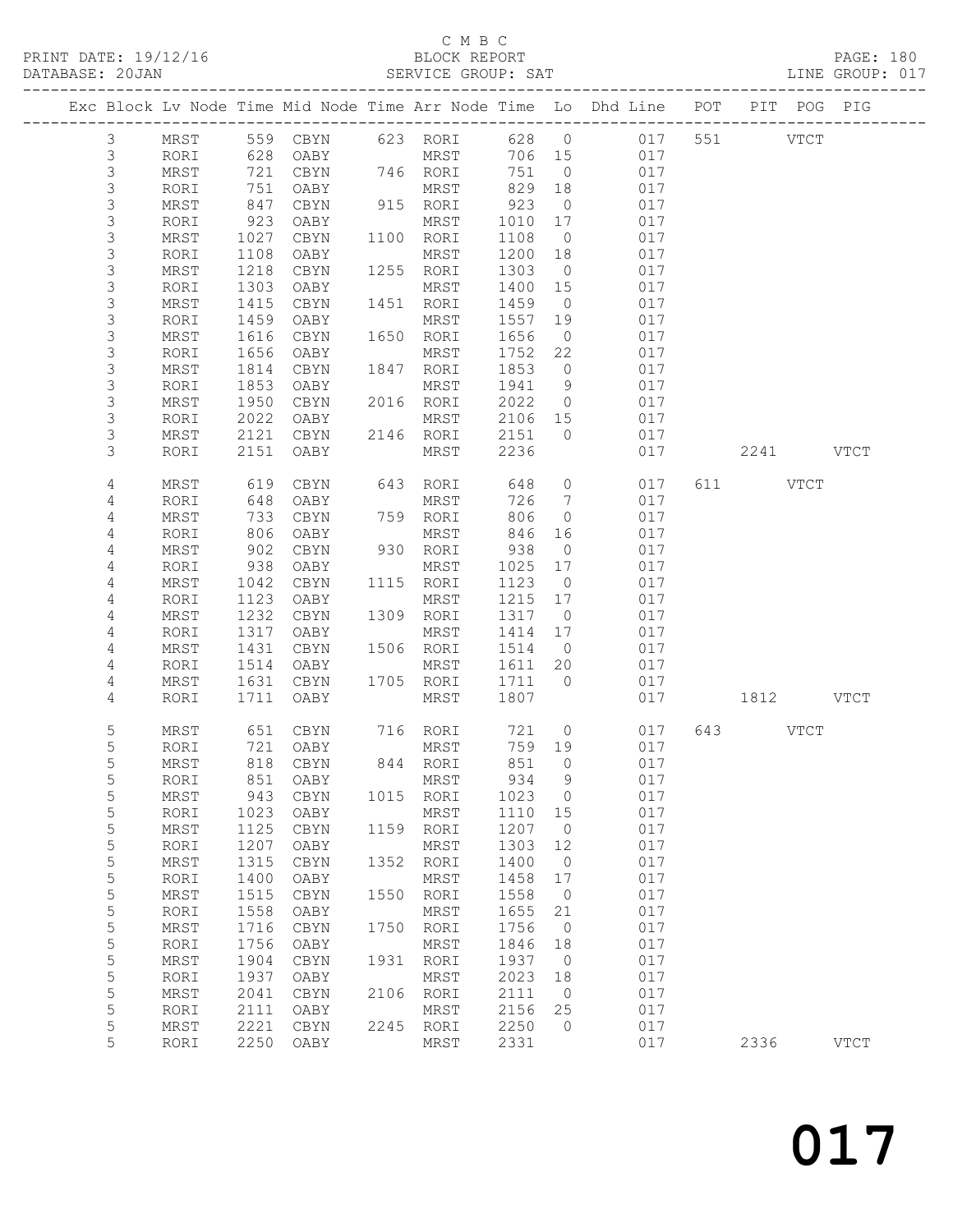### C M B C<br>BLOCK REPORT SERVICE GROUP: SAT

PRINT DATE: 19/12/16 BLOCK REPORT PAGE: 181

|  |                  |      |              |                         |                   |                 |                |            |         | Exc Block Lv Node Time Mid Node Time Arr Node Time Lo Dhd Line POT PIT POG PIG |      |
|--|------------------|------|--------------|-------------------------|-------------------|-----------------|----------------|------------|---------|--------------------------------------------------------------------------------|------|
|  | 6                | MRST |              | 803 CBYN 829 RORI 836 0 |                   |                 |                | 017        | 755     | <b>VTCT</b>                                                                    |      |
|  | $\sqrt{6}$       | RORI |              | 836 OABY                | MRST              | 919 9           |                | 017        |         |                                                                                |      |
|  | 6                | MRST |              | 928 CBYN                | 1000 RORI         | 1008            | $\overline{0}$ | 017        |         |                                                                                |      |
|  | 6                | RORI | 1008         | OABY                    | MRST              | 1055            | 17             | 017        |         |                                                                                |      |
|  | 6                | MRST | 1112         | CBYN                    | $1145$ RORI       | 1153            | $\overline{0}$ | 017        |         |                                                                                |      |
|  | 6                | RORI | 1153         | OABY                    | MRST              | 1247            | 13             | 017        |         |                                                                                |      |
|  | $\epsilon$       | MRST | 1300         | CBYN                    | 1337 RORI         | 1345            | $\overline{0}$ | 017        |         |                                                                                |      |
|  | 6                | RORI | 1345         | OABY                    | MRST              | 1443            | 18             | 017        |         |                                                                                |      |
|  | $\epsilon$       | MRST | 1501         | CBYN                    | 1536 RORI         | 1544            | $\overline{0}$ | 017        |         |                                                                                |      |
|  | 6                | RORI | 1544         | OABY                    | MRST              | 1641            | 20             | 017        |         |                                                                                |      |
|  | 6                | MRST | 1701         | CBYN                    | 1735 RORI         | 1741            | $\overline{0}$ | 017        |         |                                                                                |      |
|  | 6                | RORI | 1741         | OABY                    | MRST              | 1831 14         |                | 017        |         |                                                                                |      |
|  | 6                | MRST | 1845         | CBYN                    | 1916 RORI         | 1922            | $\overline{0}$ | 017        |         |                                                                                |      |
|  | $\epsilon$       | RORI | 1922         | OABY                    | MRST              | 2008            | 13             | 017        |         |                                                                                |      |
|  | 6                | MRST | 2021         | CBYN                    | 2047 RORI         | 2053            | $\overline{0}$ | 017        |         |                                                                                |      |
|  | 6                | RORI | 2053         | OABY                    | MRST              | 2137            | 24             | 017        |         |                                                                                |      |
|  | $\epsilon$       | MRST | 2201         | CBYN                    | 2225 RORI         | 2230            | $\overline{0}$ | 017        |         |                                                                                |      |
|  | 6                | RORI | 2230         | OABY                    | MRST              | 2311            | 20             | 017        |         |                                                                                |      |
|  | 6                | MRST | 2331         | CBYN                    | 2355 RORI         | 2400<br>2441 22 | $\overline{0}$ | 017        |         |                                                                                |      |
|  | 6                | RORI | 2400         | OABY                    | MRST              |                 | $\bigcirc$     | 017        |         |                                                                                |      |
|  | 6<br>6           | MRST | 2503<br>2532 | CBYN                    | 2527 RORI<br>MRST | 2532<br>2611    |                | 017<br>017 |         | 2616                                                                           | VTCT |
|  |                  | RORI |              | OABY                    |                   |                 |                |            |         |                                                                                |      |
|  | $7\phantom{.0}$  | MRST | 957          | CBYN                    | 1030 RORI         | 1038            | $\overline{0}$ | 017        | 949     | <b>VTCT</b>                                                                    |      |
|  | $\overline{7}$   | RORI | 1038         | OABY                    | MRST              | 1126 13         |                | 017        |         |                                                                                |      |
|  | $\boldsymbol{7}$ | MRST | 1139         | CBYN                    | 1213 RORI         | 1221            | $\overline{0}$ | 017        |         |                                                                                |      |
|  | $\boldsymbol{7}$ | RORI | 1221         | OABY                    | MRST              | 1317            | 12             | 017        |         |                                                                                |      |
|  | 7                | MRST | 1329         | CBYN                    | 1406 RORI         | 1414            | $\overline{0}$ | 017        |         |                                                                                |      |
|  | $\boldsymbol{7}$ | RORI | 1414         | OABY                    | MRST              | 1512 17         |                | 017        |         |                                                                                |      |
|  | $\boldsymbol{7}$ | MRST | 1529         | CBYN                    | 1604 RORI         | 1612            | $\overline{0}$ | 017        |         |                                                                                |      |
|  | $\boldsymbol{7}$ | RORI | 1612         | OABY                    | MRST              | 1708            | 22             | 017        |         |                                                                                |      |
|  | 7                | MRST | 1730         | CBYN                    | 1804 RORI         | 1810            | $\overline{0}$ | 017        |         |                                                                                |      |
|  | 7                | RORI | 1810         | OABY                    | MRST              | 1900            | 19             | 017        |         |                                                                                |      |
|  | $7\phantom{.0}$  | MRST |              | 1919 CBYN               | 1946 RORI         | 1952            | $\bigcirc$     | 017        |         |                                                                                |      |
|  | $7\phantom{.0}$  | RORI | 1952         | OABY                    | MRST              | 2038            |                | 017        |         | 2043 VTCT                                                                      |      |
|  |                  |      |              |                         |                   |                 |                |            |         |                                                                                |      |
|  | $\,8\,$          | MRST | 1206         | CBYN                    | 1241 RORI         | 1249            | $\overline{0}$ | 017        | 1158 11 | VTCT                                                                           |      |
|  | $\,8\,$          | RORI | 1249         | OABY                    | MRST              | 1345            | 16             | 017        |         |                                                                                |      |
|  | 8                | MRST | 1401         | CBYN                    | 1436 RORI         | 1444            | $\overline{0}$ | 017        |         |                                                                                |      |
|  | 8                | RORI | 1444         | OABY                    | MRST              | 1542            | 19             | 017        |         |                                                                                |      |
|  | 8                | MRST | 1601         | CBYN                    | 1636 RORI         | 1642            | $\overline{0}$ | 017        |         |                                                                                |      |
|  | 8                | RORI | 1642         | OABY                    | MRST              | 1738 22         |                | 017        |         |                                                                                |      |
|  | 8                | MRST | 1800         | CBYN                    | 1833 RORI         | 1839            | $\bigcap$      | 017        |         |                                                                                |      |
|  | 8                | RORI |              | 1839 OABY               | MRST              | 1927            |                | 017        |         | 1932 VTCT                                                                      |      |

017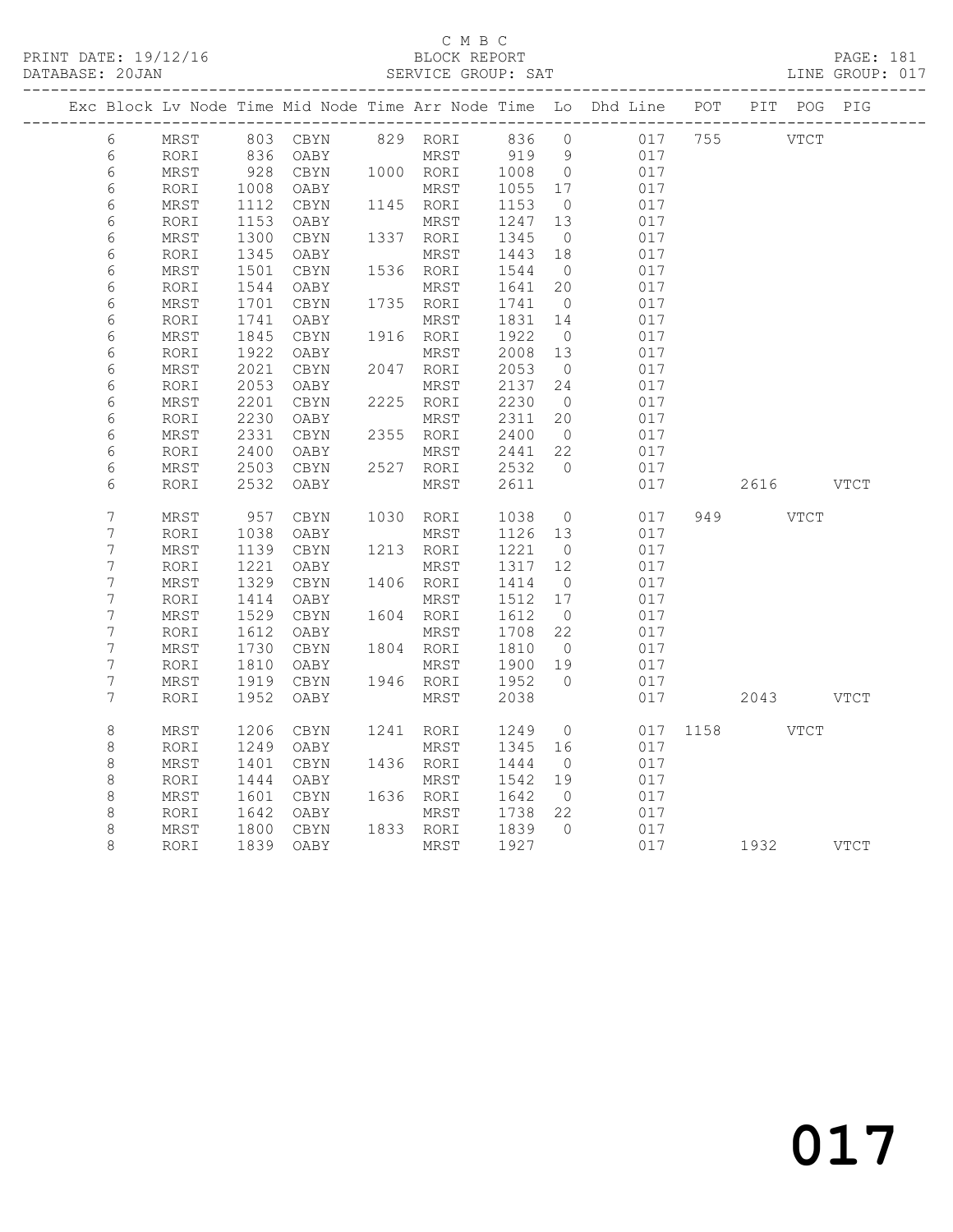|                                                           |                                |              |            |                                                    |      |              |                   |    |                                                                                                                                                                                                                                       |     |          |             | PAGE: 182<br>LINE GROUP: 019 |  |
|-----------------------------------------------------------|--------------------------------|--------------|------------|----------------------------------------------------|------|--------------|-------------------|----|---------------------------------------------------------------------------------------------------------------------------------------------------------------------------------------------------------------------------------------|-----|----------|-------------|------------------------------|--|
| BYGR BROADWAY & GRANVILLE<br>VTCT Vancouver Trolley Depot |                                |              |            |                                                    |      |              |                   |    | CMHA CAMBIE & HASTINGS<br>CR41 GRANVILLE & 41 AV (GR41 HRPN HOMER & PENDER<br>JOKY (JOYCE & KINGSWAY (GR41 KYBY KINGSWAY & BROADWA)<br>KYJO (KINGSWAY & JOYCE (MIST METROTOWN STATION)<br>CR41 CAK & 41 AV (CR) PRBU PENDER & BURRARD |     |          |             |                              |  |
|                                                           |                                |              |            |                                                    |      |              |                   |    | Exc Block Lv Node Time Mid Node Time Arr Node Time Lo Dhd Line POT PIT POG PIG                                                                                                                                                        |     |          |             |                              |  |
|                                                           |                                |              |            |                                                    |      |              |                   |    |                                                                                                                                                                                                                                       |     |          |             |                              |  |
|                                                           |                                |              |            |                                                    |      |              |                   |    | 1 KYJO 456 MTST 503 0 019 433 VTCT                                                                                                                                                                                                    |     |          |             |                              |  |
|                                                           | 1                              |              |            |                                                    |      |              |                   |    | MTST 503 KYBY 526 PNBU 541 0 019                                                                                                                                                                                                      |     |          |             |                              |  |
|                                                           | $\mathbf{1}$                   | PNBU<br>MTST |            |                                                    |      |              |                   |    |                                                                                                                                                                                                                                       |     |          |             |                              |  |
|                                                           | $\mathbf{1}$                   | STLP         |            |                                                    |      |              |                   |    | 714 KYBY 736 MTST 801 16 019                                                                                                                                                                                                          |     |          |             |                              |  |
|                                                           | $\mathbf{1}$<br>$1\,$          |              |            |                                                    |      |              |                   |    |                                                                                                                                                                                                                                       |     |          |             |                              |  |
|                                                           | $\mathbf{1}$                   | MTST         |            |                                                    |      |              |                   |    | 817 KYBY 846 STLP 909 8 019                                                                                                                                                                                                           |     |          |             |                              |  |
|                                                           | $\mathbf{1}$                   | STLP<br>MTST |            |                                                    |      |              |                   |    |                                                                                                                                                                                                                                       |     |          |             |                              |  |
|                                                           | $\mathbf 1$                    | STLP         |            |                                                    |      |              |                   |    | 917 KYBY 945 MTST 1017 18<br>1035 KYBY 1110 STLP 1142 6 019<br>1148 KYBY 1220 MTST 1259 10 019                                                                                                                                        |     |          |             |                              |  |
|                                                           | $\mathbf{1}$                   | MTST         |            |                                                    |      |              |                   |    | 1309 KYBY 1349 STLP 1422 5 019                                                                                                                                                                                                        |     |          |             |                              |  |
|                                                           | $\mathbf{1}$                   | STLP         |            |                                                    |      |              |                   |    |                                                                                                                                                                                                                                       |     |          |             |                              |  |
|                                                           | $\mathbf{1}$                   | MTST         |            |                                                    |      |              |                   |    | 019                                                                                                                                                                                                                                   |     |          |             |                              |  |
|                                                           | $\mathbf{1}$                   | STLP         |            |                                                    |      |              |                   |    | 1427 KYBY 1502 MTST 1545 12 019<br>1557 KYBY 1639 STLP 1705 11 019<br>1716 KYBY 1750 MTST 1827 019<br>019 1900 VTCT                                                                                                                   |     |          |             |                              |  |
|                                                           | 2                              | KYJO         |            |                                                    |      |              |                   |    | MTST 522 0 019                                                                                                                                                                                                                        |     | 450 VTCT |             |                              |  |
|                                                           | $\mathbf{2}$                   | MTST         |            |                                                    |      |              |                   |    | 019                                                                                                                                                                                                                                   |     |          |             |                              |  |
|                                                           | $\mathbf{2}$                   | PNBU         |            |                                                    |      |              |                   |    | $637$ 11 019                                                                                                                                                                                                                          |     |          |             |                              |  |
|                                                           | $\mathbf{2}$                   | MTST         | 648        |                                                    |      |              |                   |    | KYBY 713 STLP 734 10 019                                                                                                                                                                                                              |     |          |             |                              |  |
|                                                           | $\mathbf{2}$                   | STLP         | 744        |                                                    |      |              |                   |    | KYBY 806 MTST 832 8 019                                                                                                                                                                                                               |     |          |             |                              |  |
|                                                           | $\mathbf{2}$                   | MTST         | 840<br>940 |                                                    |      |              |                   |    | XYBY 910 STLP 937 3 019<br>XYBY 1009 MTST 1042 14 019                                                                                                                                                                                 |     |          |             |                              |  |
|                                                           | $\mathbf{2}$                   | STLP         |            |                                                    |      |              |                   |    |                                                                                                                                                                                                                                       |     |          |             |                              |  |
|                                                           | $\mathbf{2}$                   | MTST         |            |                                                    |      |              |                   |    | 1056 KYBY 1134 STLP 1206 11 019                                                                                                                                                                                                       |     |          |             |                              |  |
|                                                           | $\mathbf{2}$                   | STLP         |            | 1217 KYBY                                          |      |              | 1250 MTST 1331 18 |    | 019                                                                                                                                                                                                                                   |     |          |             |                              |  |
|                                                           | $\mathbf{2}$                   | MTST         |            |                                                    |      |              |                   |    | 1349 KYBY 1429 STLP 1502 5 019<br>1507 KYBY 1542 MTST 1625 12 019                                                                                                                                                                     |     |          |             |                              |  |
|                                                           | $\mathbf{2}$                   | STLP         |            |                                                    |      |              |                   |    | 1637 KYBY 1720 STLP 1745 11 019                                                                                                                                                                                                       |     |          |             |                              |  |
|                                                           | $\mathbf{2}$                   | MTST         |            |                                                    |      |              |                   |    |                                                                                                                                                                                                                                       |     |          |             |                              |  |
|                                                           | $\mathbf{2}$<br>$\overline{2}$ | STLP         |            | 1756 KYBY 1830 MTST 1907 14<br>1921 KYBY 1956 STLP |      |              |                   |    | 019                                                                                                                                                                                                                                   |     |          |             |                              |  |
|                                                           | $2^{\circ}$                    | MTST         |            |                                                    |      |              |                   |    | 2020 0 019<br>STLP 2020 KYBY 2050 MTST 2117 019                                                                                                                                                                                       |     |          | 2150 VTCT   |                              |  |
|                                                           |                                |              |            |                                                    |      |              |                   |    |                                                                                                                                                                                                                                       |     |          |             |                              |  |
|                                                           | 3                              | KYBY         | 535        | KYJO                                               | 550  | MTST         | 557               | 7  | 019                                                                                                                                                                                                                                   | 509 |          | <b>VTCT</b> |                              |  |
|                                                           | 3                              | $MTST$       | 604        | KYBY                                               | 628  | ${\tt STLP}$ | 649               | 10 | 019                                                                                                                                                                                                                                   |     |          |             |                              |  |
|                                                           | 3                              | STLP         | 659        | KYBY                                               | 721  | MTST         | 744               | 11 | 019                                                                                                                                                                                                                                   |     |          |             |                              |  |
|                                                           | 3                              | $MTST$       | 755        | KYBY                                               | 822  | STLP         | 845               | 11 | 019                                                                                                                                                                                                                                   |     |          |             |                              |  |
|                                                           | 3                              | STLP         | 856        | KYBY                                               | 922  | MTST         | 951               | 8  | 019                                                                                                                                                                                                                                   |     |          |             |                              |  |
|                                                           | $\mathsf 3$                    | MTST         | 959        | KYBY                                               | 1034 | ${\tt STLP}$ | 1105              | 9  | 019                                                                                                                                                                                                                                   |     |          |             |                              |  |
|                                                           | $\mathsf 3$                    | STLP         | 1114       | KYBY                                               | 1145 | MTST         | 1222              | 17 | 019                                                                                                                                                                                                                                   |     |          |             |                              |  |
|                                                           | 3                              | MTST         | 1239       | KYBY                                               | 1319 | STLP         | 1352              | 5  | 019                                                                                                                                                                                                                                   |     |          |             |                              |  |
|                                                           | 3                              | STLP         | 1357       | KYBY                                               | 1431 | MTST         | 1516              | 12 | 019                                                                                                                                                                                                                                   |     |          |             |                              |  |
|                                                           | 3                              | MTST         | 1528       | $\ensuremath{\text{KYBY}}$                         | 1609 | STLP         | 1638              | 7  | 019                                                                                                                                                                                                                                   |     |          |             |                              |  |
|                                                           | 3                              | STLP         | 1645       | KYBY                                               | 1720 | MTST         | 1759              |    | 019                                                                                                                                                                                                                                   |     | 1840     |             | <b>VTCT</b>                  |  |

C M B C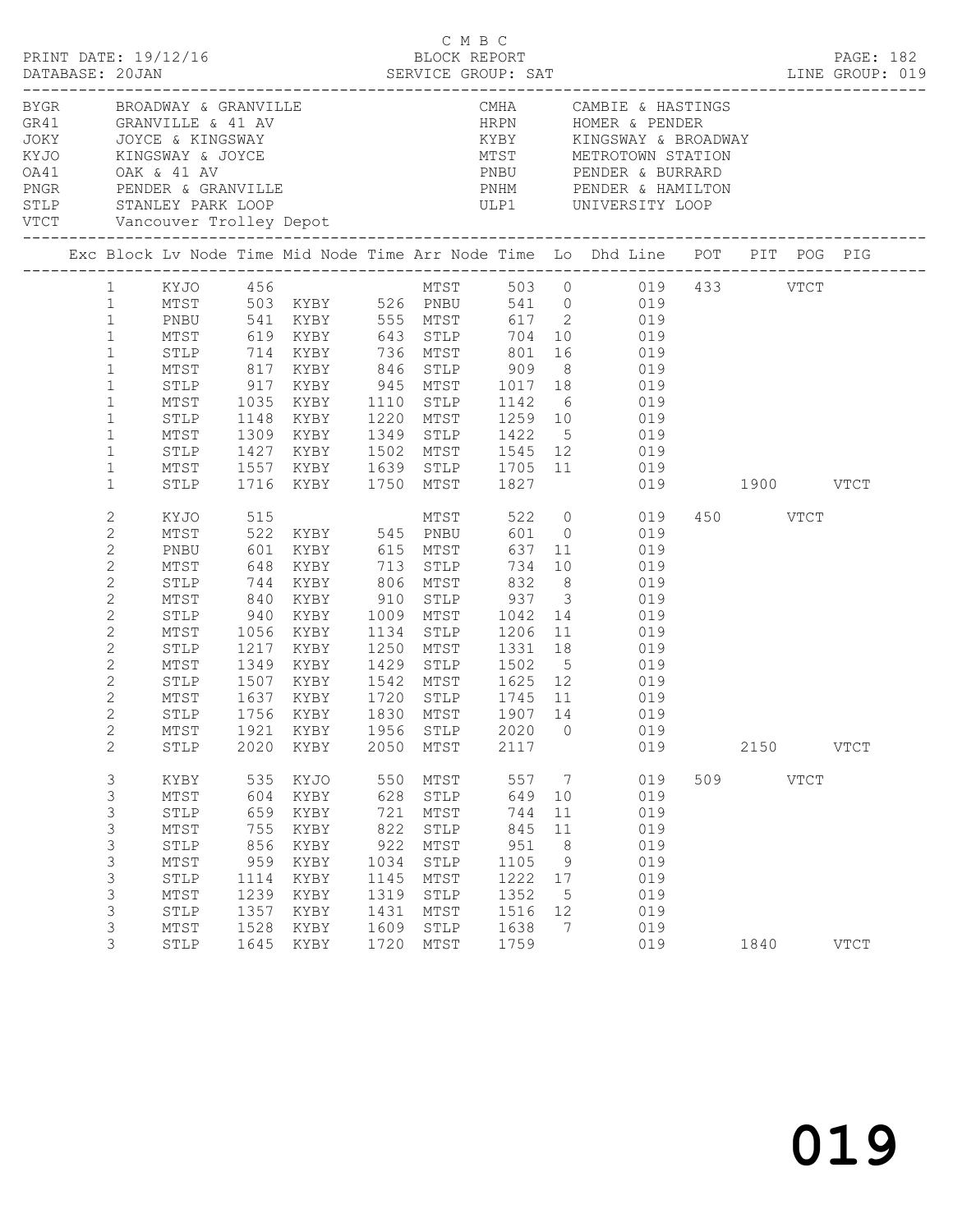|                 |                 |              |                   |              |               |              |                      | Exc Block Lv Node Time Mid Node Time Arr Node Time Lo Dhd Line POT PIT POG PIG |           |             |
|-----------------|-----------------|--------------|-------------------|--------------|---------------|--------------|----------------------|--------------------------------------------------------------------------------|-----------|-------------|
| $\overline{4}$  | KYJO 542        |              |                   |              | MTST          |              |                      | 549 0 019                                                                      | 517 VTCT  |             |
| 4               | MTST            |              | 549 KYBY 613 STLP |              |               | 634 10       |                      | 019                                                                            |           |             |
| 4               | STLP            | 644          | KYBY 706 MTST     |              |               | 729          | 15                   | 019                                                                            |           |             |
| 4               | MTST            | 744          | KYBY              | 810          | STLP          | 833          | 11                   | 019                                                                            |           |             |
| $\overline{4}$  | STLP            | 844          | KYBY              |              | 910 MTST      | 939          | 10                   | 019                                                                            |           |             |
| 4               | MTST            | 949          | KYBY              | 1022         | STLP          | 1053         | 10                   | 019                                                                            |           |             |
| 4               | STLP            | 1103         | KYBY              | 1134         | MTST          | 1211         | 18                   | 019                                                                            |           |             |
| 4               | MTST            | 1229         | KYBY              | 1309         | STLP          | 1342         | $5^{\circ}$          | 019                                                                            |           |             |
| $\sqrt{4}$      | STLP            | 1347         | KYBY              | 1421         | MTST          | 1506 12      |                      | 019                                                                            |           |             |
| $\overline{4}$  | MTST            | 1518         | KYBY              | 1559         | STLP          | 1628         | $\overline{7}$       | 019                                                                            |           |             |
| 4               | STLP            | 1635         | KYBY              | 1710         | MTST          | 1751 15      |                      | 019                                                                            |           |             |
| 4               | MTST            | 1806         | KYBY              | 1848         | STLP          | 1913         | $\bigcirc$           | 019                                                                            |           |             |
| 4               | STLP            | 1913         |                   |              | PNGR          | 1927         |                      | 019                                                                            | 1959 VTCT |             |
| 5               | CMHA            | 602          | PNGR              | 605          | STLP          | 614          |                      | $\overline{O}$<br>019                                                          | 528 VTCT  |             |
| 5               | STLP            | 614          | KYBY              |              | 636 MTST      | 659          | 18                   | 019                                                                            |           |             |
| $\mathsf S$     | MTST            | 717          | KYBY              | 743          | STLP          | 806          | $5^{\circ}$          | 019                                                                            |           |             |
| 5               | STLP            | 811          | KYBY              | 836          | MTST          | 903          | 11                   | 019                                                                            |           |             |
| 5               | MTST            | 914          | KYBY              | 946          | STLP          | 1017 11      |                      | 019                                                                            |           |             |
| 5               | STLP            | 1028         | KYBY              | 1057         | MTST          | 1131         | 8 <sup>8</sup>       | 019                                                                            |           |             |
| 5               | MTST            | 1139         | KYBY              | 1219         | STLP          | 1251 6       |                      | 019                                                                            |           |             |
| $\mathsf S$     | ${\tt STLP}$    | 1257         | KYBY              | 1330         | MTST          | 1414 14      |                      | 019                                                                            |           |             |
| $\mathsf S$     | MTST            | 1428         | KYBY              | 1509         | STLP          | 1542         | $5^{\circ}$          | 019                                                                            |           |             |
| 5               | STLP            | 1547         | KYBY              | 1622         | MTST          | 1705         | 12                   | 019                                                                            |           |             |
| 5               | MTST            | 1717         | KYBY              | 1758         | STLP          | 1823         | 11                   | 019                                                                            |           |             |
| $\mathsf S$     | STLP            | 1834         | KYBY              | 1906         | MTST          | 1938         | 13                   | 019                                                                            |           |             |
| 5<br>5          | $\mathtt{MTST}$ | 1951         | KYBY              | 2026         | STLP          | 2050         | $\overline{0}$       | 019                                                                            |           |             |
| 5               | STLP            | 2050<br>2203 | KYBY              | 2120<br>2235 | MTST          | 2147<br>2256 | 16<br>$\overline{0}$ | 019<br>019                                                                     |           |             |
| $\mathsf S$     | MTST<br>STLP    | 2256         | KYBY<br>KYBY      | 2324         | STLP<br>MTST  | 2351         | 9                    | 019                                                                            |           |             |
| 5               | MTST            | 2400         | KYBY              | 2425         | STLP          | 2449         | $\overline{0}$       | 019                                                                            |           |             |
| 5               | STLP            | 2449         | KYBY              | 2530         | MTST          | 2555         | $\overline{0}$       | 019                                                                            |           |             |
| 5               | MTST            | 2555         |                   |              | JOKY          | 2603         | $\mathbf{1}$         | 019                                                                            |           |             |
| 5               | JOKY            | 2604         |                   |              | GR41          | 2623         |                      | 041                                                                            | 2633 VTCT |             |
| 6               | CMHA            | 617          |                   |              | PNGR 620 STLP |              |                      | 629 4<br>019                                                                   | 543 VTCT  |             |
| 6               | STLP            | 633          | KYBY              |              | 655 MTST      | 718          | 14                   | 019                                                                            |           |             |
| 6               | MTST            | 732          | KYBY              |              | 758 STLP      | 821          | 11                   | 019                                                                            |           |             |
| 6               | STLP            |              | 832 KYBY          |              | 858 MTST      | 926 11       |                      | 019                                                                            |           |             |
| $6\phantom{.}6$ | MTST            |              |                   |              |               |              |                      | 937 KYBY 1010 STLP 1041 10 019                                                 |           |             |
| 6               | STLP            | 1051         | KYBY              | 1121         | MTST          | 1157         | 11                   | 019                                                                            |           |             |
| 6               | MTST            | 1208         | KYBY              | 1249         | STLP          | 1321         | 6                    | 019                                                                            |           |             |
| 6               | STLP            | 1327         | KYBY              | 1401         | MTST          | 1446         | 12                   | 019                                                                            |           |             |
| 6               | MTST            | 1458         | KYBY              | 1539         | STLP          | 1608         | 8                    | 019                                                                            |           |             |
| 6               | STLP            | 1616         | KYBY              | 1651         | MTST          | 1732         | 14                   | 019                                                                            |           |             |
| 6               | MTST            | 1746         | KYBY              | 1828         | STLP          | 1853         | 11                   | 019                                                                            |           |             |
| 6               | STLP            | 1904         | KYBY              | 1936         | MTST          | 2006         | 17                   | 019                                                                            |           |             |
| 6               | MTST            | 2023         | KYBY              | 2056         | STLP          | 2118         | $\overline{0}$       | 019                                                                            |           |             |
| 6               | STLP            | 2118         | KYBY              | 2148         | MTST          | 2215         |                      | 019                                                                            | 2248      | <b>VTCT</b> |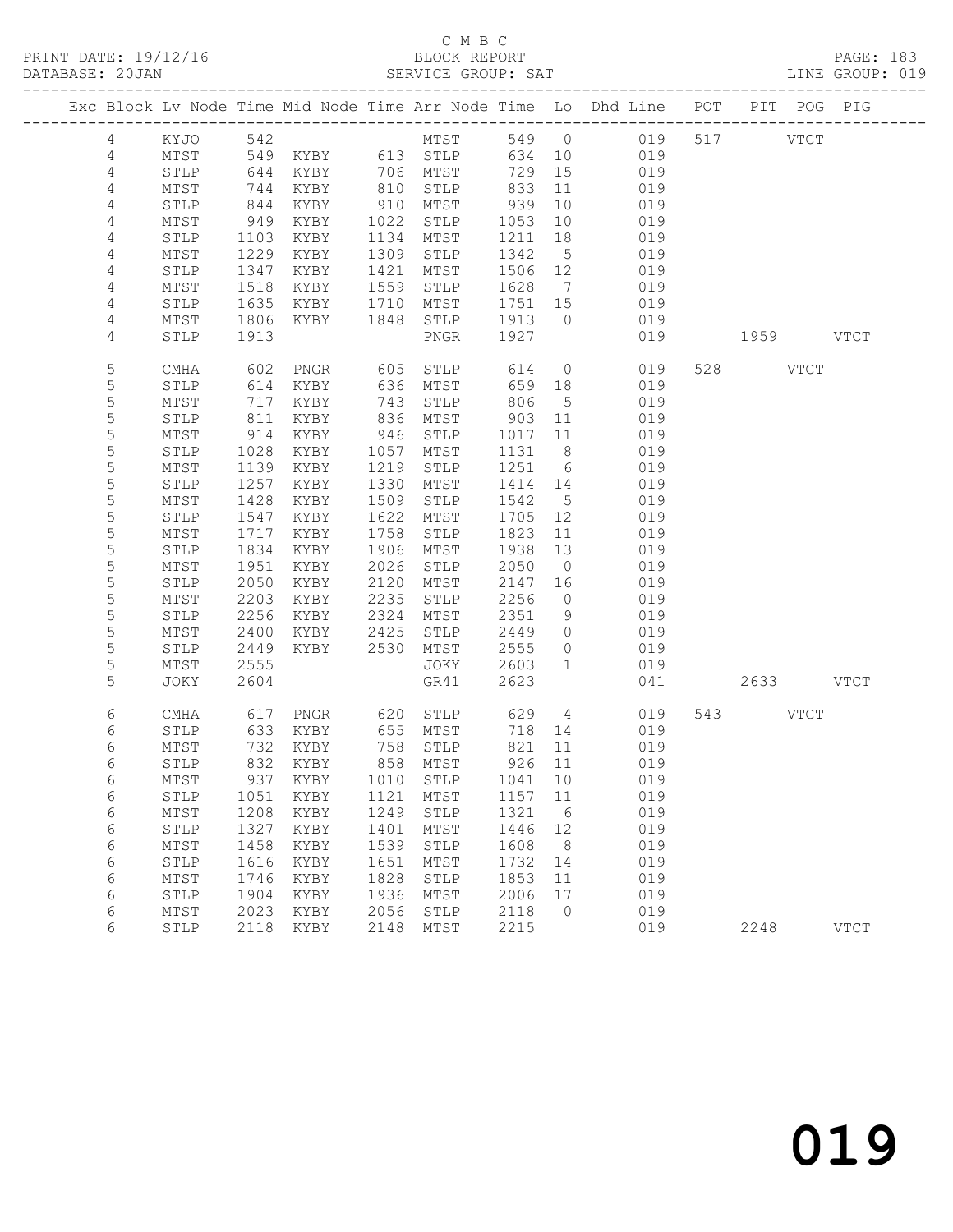|                |                 |                 |             | Exc Block Lv Node Time Mid Node Time Arr Node Time Lo Dhd Line POT PIT POG PIG |           |      |         |                 |   |           |           |             |
|----------------|-----------------|-----------------|-------------|--------------------------------------------------------------------------------|-----------|------|---------|-----------------|---|-----------|-----------|-------------|
| 7              | KYJO            | 621             |             |                                                                                |           | MTST |         |                 |   | 628 5 019 | 556 VTCT  |             |
| $7\phantom{.}$ | MTST            |                 |             | 633 KYBY 658 STLP                                                              |           |      | 719     | 10              |   | 019       |           |             |
| $7\phantom{.}$ | STLP            |                 | 729 KYBY    |                                                                                | 751 MTST  |      | 816     | 13              |   | 019       |           |             |
| 7              | MTST            | $\frac{1}{829}$ | KYBY        |                                                                                | 858       | STLP | 921     | 8               |   | 019       |           |             |
| 7              | STLP            | 929             | KYBY        |                                                                                | 957       | MTST | 1029    | 18              |   | 019       |           |             |
| 7              | MTST            | 1047            | KYBY        | 1122                                                                           |           | STLP | 1154    | 5               |   | 019       |           |             |
| 7              | STLP            | 1159            | KYBY        | 1232                                                                           |           | MTST | 1313    | 6               |   | 019       |           |             |
| 7              | MTST            | 1319            | KYBY        | 1359                                                                           |           | STLP | 1432    | $5\overline{)}$ |   | 019       |           |             |
| 7              | STLP            | 1437            | KYBY        | 1512                                                                           |           | MTST | 1555    | 13              |   | 019       |           |             |
| 7              | MTST            | 1608            | KYBY        | 1650                                                                           |           | STLP | 1716    | 10              |   | 019       |           |             |
| 7              | STLP            | 1726            | KYBY        | 1800                                                                           |           | MTST | 1837    | 9               |   | 019       |           |             |
| 7              | MTST            | 1846            | KYBY        | 1926                                                                           |           | STLP | 1950    | 16              |   | 019       |           |             |
| 7              | STLP            | 2006            | KYBY        | 2036                                                                           |           | MTST | 2103    | 19              |   | 019       |           |             |
| 7              | MTST            | 2122            | KYBY        | 2155                                                                           |           | STLP | 2217    | $\overline{0}$  |   | 019       |           |             |
| 7              | STLP            | 2217            | KYBY        | 2247                                                                           |           | MTST | 2314    | 13              |   | 019       |           |             |
| 7              | MTST            | 2327            | KYBY        | 2355                                                                           |           | STLP | 2419    | $\overline{0}$  |   | 019       |           |             |
| 7              | STLP            | 2419            | KYBY        | 2500                                                                           |           | MTST | 2525    | $\circ$         |   | 019       |           |             |
| 7              | MTST            | 2525            |             |                                                                                |           | JOKY | 2533    | $\mathbf{1}$    |   | 019       |           |             |
| 7              | JOKY            | 2534            |             |                                                                                |           | GR41 | 2553    |                 |   | 041       | 2603 VTCT |             |
| 8              | KYJO            | 649             |             |                                                                                |           | MTST | 656     | $7\overline{ }$ |   | 019       | 624 VTCT  |             |
| 8              | MTST            | 703             |             | KYBY 728 STLP                                                                  |           |      | 749     | $\overline{7}$  |   | 019       |           |             |
| $\,8\,$        | STLP            | 756             | KYBY        | 821                                                                            |           | MTST | 848     | 14              |   | 019       |           |             |
| $\,8\,$        | MTST            | 902             | KYBY        |                                                                                | 934       | STLP | 1005    | 11              |   | 019       |           |             |
| 8              | STLP            | 1016            | KYBY        | 1045                                                                           |           | MTST | 1119    | 10              |   | 019       |           |             |
| $\,8\,$        | MTST            | 1129            | KYBY        | 1209                                                                           |           | STLP | 1241    | 6               |   | 019       |           |             |
| $\,8\,$        | STLP            | 1247            | KYBY        | 1320                                                                           |           | MTST | 1402    | 17              |   | 019       |           |             |
| $\,8\,$        | MTST            | 1419            | KYBY        | 1459                                                                           |           | STLP | 1532    | $5^{\circ}$     |   | 019       |           |             |
| 8              | STLP            | 1537            | KYBY        | 1612                                                                           |           | MTST | 1655    | 12              |   | 019       |           |             |
| 8              | MTST            | 1707            | KYBY        | 1748                                                                           |           | STLP | 1813    | $\overline{0}$  |   | 019       |           |             |
| 8              | STLP            | 1813            |             |                                                                                |           | PNGR | 1827    |                 |   | 019       | 1902 VTCT |             |
| 9              | KYJO            | 747             |             |                                                                                |           | MTST | 756     | 11              |   | 019       | 722 VTCT  |             |
| 9              | MTST            | 807             | KYBY        | 834                                                                            |           | STLP | 857     | 8 <sup>8</sup>  |   | 019       |           |             |
| 9              | STLP            | 905             | KYBY        | 933                                                                            |           | MTST | 1005    | 18              |   | 019       |           |             |
| 9              | MTST            | 1023            | KYBY        | 1058                                                                           |           | STLP | 1129    | 8 <sup>8</sup>  |   | 019       |           |             |
| 9              | STLP            | 1137            | KYBY        | 1209                                                                           |           | MTST | 1248    | 11              |   | 019       |           |             |
| 9              | MTST            | 1259            | KYBY        | 1339                                                                           |           | STLP | 1412    | $5^{\circ}$     |   | 019       |           |             |
| 9              | STLP            |                 | 1417 KYBY   |                                                                                | 1451 MTST |      | 1536 11 |                 |   | 019       |           |             |
| 9              | MTST            |                 | 1547 KYBY   |                                                                                | 1629 STLP |      | 1658 8  |                 |   | 019       |           |             |
| 9              | STLP            | 1706            | KYBY        | 1740                                                                           |           | MTST | 1819    | 10              |   | 019       |           |             |
| $\mathsf 9$    | MTST            | 1829            | KYBY        | 1911                                                                           |           | STLP | 1936    | 15              |   | 019       |           |             |
| $\mathsf 9$    | ${\tt STLP}$    | 1951            | KYBY        | 2021                                                                           |           | MTST | 2050    | 12              |   | 019       |           |             |
| $\mathsf 9$    | $\mathtt{MTST}$ | 2102            | KYBY        | 2135                                                                           |           | STLP | 2157    | $\circ$         |   | 019       |           |             |
| $\mathsf 9$    | STLP            | 2157            | KYBY        | 2227                                                                           |           | MTST | 2254    | $11$            |   | 019       |           |             |
| $\mathsf 9$    | MTST            | 2305            | KYBY        | 2333                                                                           |           | STLP | 2354    | 0               |   | 019       |           |             |
| 9              | STLP            | 2354            | KYBY        | 2430                                                                           |           | MTST | 2455    | 5               |   | 019       |           |             |
| $\mathsf 9$    | MTST            | 2500            | KYBY        | 2525                                                                           |           | PNHM | 2533    | 7               | 3 | 019       |           |             |
| 9              | <b>HRPN</b>     | 2543            | <b>BYGR</b> | 2559                                                                           |           | ULP1 | 2619    |                 |   | 014       | 2649      | <b>VTCT</b> |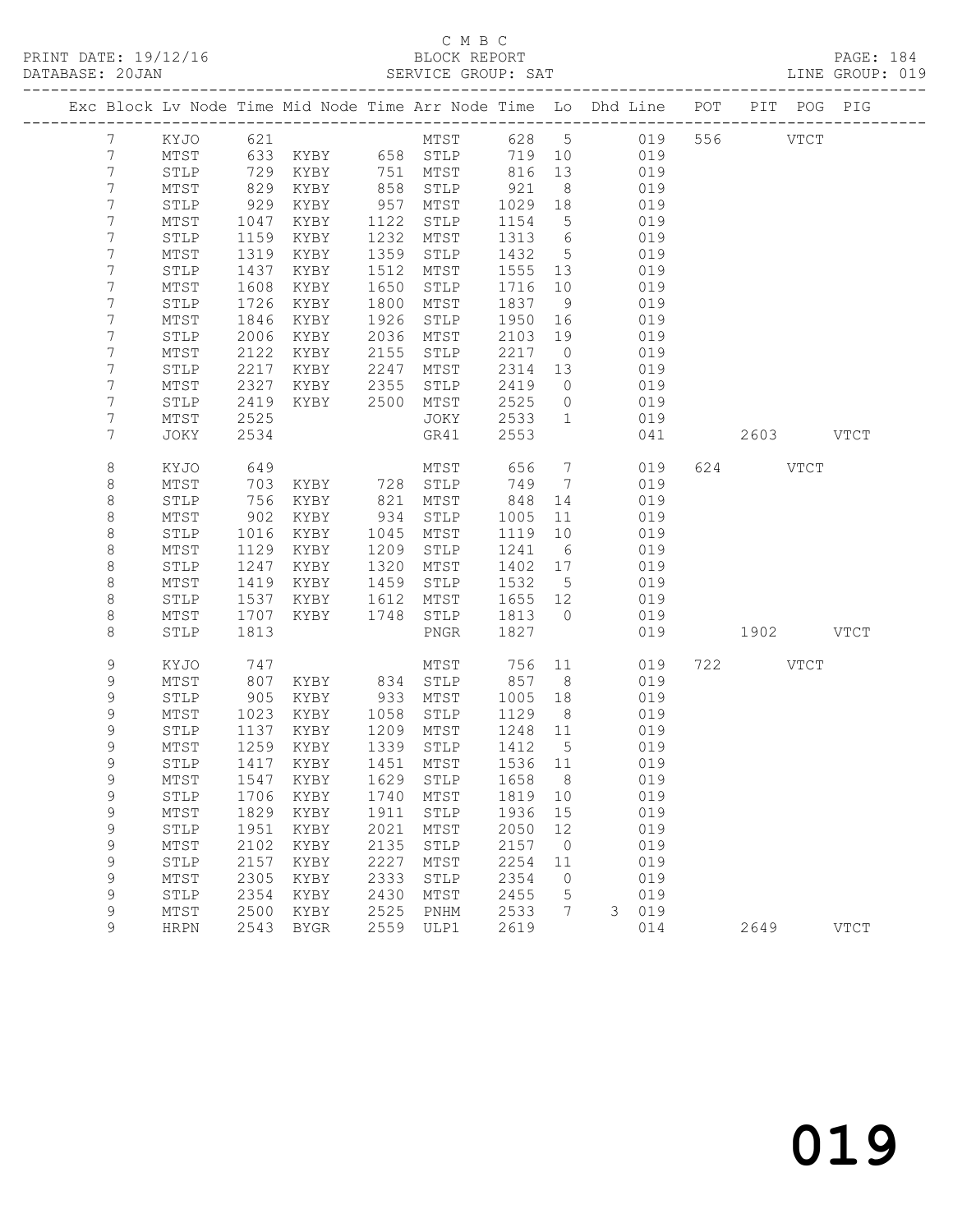### C M B C<br>BLOCK REPORT

| PRINT DATE: 19/12/16<br>DATABASE: 20JAN |                 |                         |              |                               |              |                                |              |                         | /16 BLOCK REPORT<br>SERVICE GROUP: SAT                                         |               |           |             | PAGE: 185<br>LINE GROUP: 019 |
|-----------------------------------------|-----------------|-------------------------|--------------|-------------------------------|--------------|--------------------------------|--------------|-------------------------|--------------------------------------------------------------------------------|---------------|-----------|-------------|------------------------------|
|                                         |                 |                         |              |                               |              |                                |              |                         | Exc Block Lv Node Time Mid Node Time Arr Node Time Lo Dhd Line POT PIT POG PIG |               |           |             |                              |
|                                         | 10              |                         |              |                               |              |                                |              |                         | CMHA 804 PNGR 807 STLP 816 5 019 726 VTCT                                      |               |           |             |                              |
|                                         | 10              |                         |              | STLP 821 KYBY 847 MTST 915 11 |              |                                |              |                         | 019                                                                            |               |           |             |                              |
|                                         | 10              | MTST                    |              | 926 KYBY 958                  |              | STLP                           | 1029         | 10                      | 019                                                                            |               |           |             |                              |
|                                         | 10              | STLP                    |              | 1039 KYBY                     |              | 1109 MTST                      | 1145         | 13                      | 019                                                                            |               |           |             |                              |
|                                         | 10              | MTST                    |              | 1158 KYBY                     | 1239         | STLP                           | 1311         | $6\overline{6}$         | 019                                                                            |               |           |             |                              |
|                                         | 10              | STLP                    |              | 1317 KYBY                     | 1350         | MTST                           | 1434 14      |                         | 019                                                                            |               |           |             |                              |
|                                         | 10              | MTST                    |              | 1448 KYBY                     | 1529         | STLP                           | 1602         |                         | 019<br>$5\overline{)}$                                                         |               |           |             |                              |
|                                         | 10              | STLP                    |              | 1607 KYBY                     | 1642         | MTST                           | 1723 13      |                         | 019                                                                            |               |           |             |                              |
|                                         | 10              | MTST                    |              | 1736 KYBY 1818 STLP           |              |                                | 1843 0       |                         | 019                                                                            |               |           |             |                              |
|                                         | 10              | STLP                    | 1843         |                               |              | PNGR                           | 1857         |                         | 019                                                                            |               | 1932 VTCT |             |                              |
|                                         | 11              | KYJO                    | 836          |                               |              | MTST                           | 846 6        |                         | 019                                                                            |               | 806 VTCT  |             |                              |
|                                         | 11              | MTST                    |              | 852 KYBY 922 STLP             |              |                                | 949          | $\overline{\mathbf{3}}$ | 019                                                                            |               |           |             |                              |
|                                         | 11              | STLP                    |              | 952 KYBY                      | 1021         | MTST                           | 1054         | 14                      | 019                                                                            |               |           |             |                              |
|                                         | 11              | MTST                    |              | 1108 KYBY<br>1227 KYBY        | 1146         | STLP                           | 1218         |                         | 9<br>019                                                                       |               |           |             |                              |
|                                         | 11<br>11        | STLP<br>MTST            |              | 1359 KYBY                     | 1300<br>1439 | MTST<br>STLP                   | 1342<br>1512 | 17<br>$5^{\circ}$       | 019<br>019                                                                     |               |           |             |                              |
|                                         | 11              | STLP                    |              | 1517 KYBY                     | 1552         | MTST                           | 1635         | 13                      | 019                                                                            |               |           |             |                              |
|                                         | 11              | MTST                    | 1648         | KYBY                          | 1729         | STLP                           | 1754         | 12                      | 019                                                                            |               |           |             |                              |
|                                         | 11              | STLP                    |              | 1806 KYBY                     | 1840         | MTST                           | 1917         | 19                      | 019                                                                            |               |           |             |                              |
|                                         | 11              | MTST                    |              | 1936 KYBY                     | 2011         | STLP                           | 2035         | $\overline{0}$          | 019                                                                            |               |           |             |                              |
|                                         | 11              | STLP                    |              | 2035 KYBY                     |              | 2105 MTST                      | 2132 11      |                         | 019                                                                            |               |           |             |                              |
|                                         | 11              | MTST                    | 2143         | KYBY                          | 2215         | STLP                           | 2236         | $\bigcirc$              | 019                                                                            |               |           |             |                              |
|                                         | 11              | STLP                    |              | 2236 KYBY                     | 2304         | MTST                           | 2331         |                         | 019                                                                            | $2404$ VTCT   |           |             |                              |
|                                         | 12              | CMHA                    |              | 946 PNGR                      | 949          | STLP                           | 1002 2       |                         | 019                                                                            |               | 908 VTCT  |             |                              |
|                                         | 12 <sup>°</sup> | STLP                    |              | 1004 KYBY                     | 1033         | MTST                           | 1107 13      |                         | 019                                                                            |               |           |             |                              |
|                                         | 12              | MTST                    |              | 1120 KYBY                     | 1158         | STLP                           | 1230         | $\overline{7}$          | 019                                                                            |               |           |             |                              |
|                                         | 12              | STLP                    |              | 1237 KYBY                     | 1310         | MTST                           | 1352         | 17                      | 019                                                                            |               |           |             |                              |
|                                         | 12 <sup>°</sup> | MTST                    |              | 1409 KYBY                     | 1449         | STLP                           | 1522         | $5^{\circ}$             | 019                                                                            |               |           |             |                              |
|                                         | 12              | STLP                    |              | 1527 KYBY                     | 1602         | MTST                           | 1645         |                         | 12<br>019                                                                      |               |           |             |                              |
|                                         | 12              | MTST                    |              | 1657 KYBY                     | 1738         | STLP                           | 1803         |                         | 15<br>019                                                                      |               |           |             |                              |
|                                         | 12              | STLP                    | 1818         | KYBY                          | 1852         | MTST                           | 1929         |                         |                                                                                | 019 2002 VTCT |           |             |                              |
|                                         | 13              |                         |              | KYJO 957                      |              | MTST                           |              |                         | 1009 2<br>019                                                                  |               | 927 VTCT  |             |                              |
|                                         | 13              |                         |              | MTST 1011 KYBY 1046 STLP      |              |                                | 1117 9       |                         | 019                                                                            |               |           |             |                              |
|                                         | 13              | STLP                    |              | 1126 KYBY                     |              | 1157 MTST                      | 1234 15      |                         | 019                                                                            |               |           |             |                              |
|                                         |                 |                         |              |                               |              |                                |              |                         | 13 MTST 1249 KYBY 1329 STLP 1402 5 019                                         |               |           |             |                              |
|                                         | 13              | STLP                    | 1407         | KYBY                          | 1441         | MTST                           | 1526         | 11                      | 019                                                                            |               |           |             |                              |
|                                         | 13              | MTST                    | 1537         | KYBY                          | 1619         | STLP                           | 1648         | 8                       | 019                                                                            |               |           |             |                              |
|                                         | 13              | STLP                    | 1656         | KYBY                          | 1730         | MTST                           | 1809         | 7                       | 019                                                                            |               |           |             |                              |
|                                         | 13<br>13        | $\mathtt{MTST}$<br>STLP | 1816<br>1936 | KYBY<br>KYBY                  | 1858<br>2006 | STLP<br>MTST                   | 1923<br>2035 | 13                      | 019<br>019                                                                     |               | 2108      |             | <b>VTCT</b>                  |
|                                         |                 |                         |              |                               |              |                                |              |                         |                                                                                |               |           |             |                              |
|                                         | 14              | KYJO                    | 1130         |                               |              | MTST                           | 1144         | 5                       | 019                                                                            | 1100          |           | <b>VTCT</b> |                              |
|                                         | 14<br>14        | MTST<br>${\tt STLP}$    | 1149<br>1307 | KYBY<br>KYBY                  | 1229<br>1340 | STLP<br>MTST                   | 1301<br>1424 | 6<br>14                 | 019<br>019                                                                     |               |           |             |                              |
|                                         | 14              | MTST                    | 1438         | KYBY                          | 1519         | STLP                           | 1552         | $5\phantom{.0}$         | 019                                                                            |               |           |             |                              |
|                                         | 14              | STLP                    | 1557         | KYBY                          | 1632         | MTST                           | 1713         | 14                      | 019                                                                            |               |           |             |                              |
|                                         | 14              | MTST                    | 1727         | KYBY                          | 1808         | STLP                           | 1833         | 16                      | 019                                                                            |               |           |             |                              |
|                                         | 14              | STLP                    | 1849         | KYBY                          | 1921         | MTST                           | 1953         | 15                      | 019                                                                            |               |           |             |                              |
|                                         | 14              | $\mathtt{MTST}$         | 2008         | KYBY                          | 2041         | ${\tt STLP}$                   | 2105         | $\overline{0}$          | 019                                                                            |               |           |             |                              |
|                                         | 14              | ${\tt STLP}$            | 2105         | KYBY                          | 2135         | MTST                           | 2202         | 21                      | 019                                                                            |               |           |             |                              |
|                                         | 14              | MTST                    | 2223         | KYBY                          | 2255         | STLP                           | 2316         | $\overline{0}$          | 019                                                                            |               |           |             |                              |
|                                         | 14              | STLP                    | 2316         | KYBY                          | 2344         | MTST                           | 2411         | 20                      | 019                                                                            |               |           |             |                              |
|                                         | 14              | $\mathtt{MTST}$         | 2431         | KYBY                          | 2456         | $\operatorname{\mathtt{STLP}}$ | 2520         | $\circ$                 | 019                                                                            |               |           |             |                              |

14 STLP 2520 KYBY 2600 MTST 2625 0 019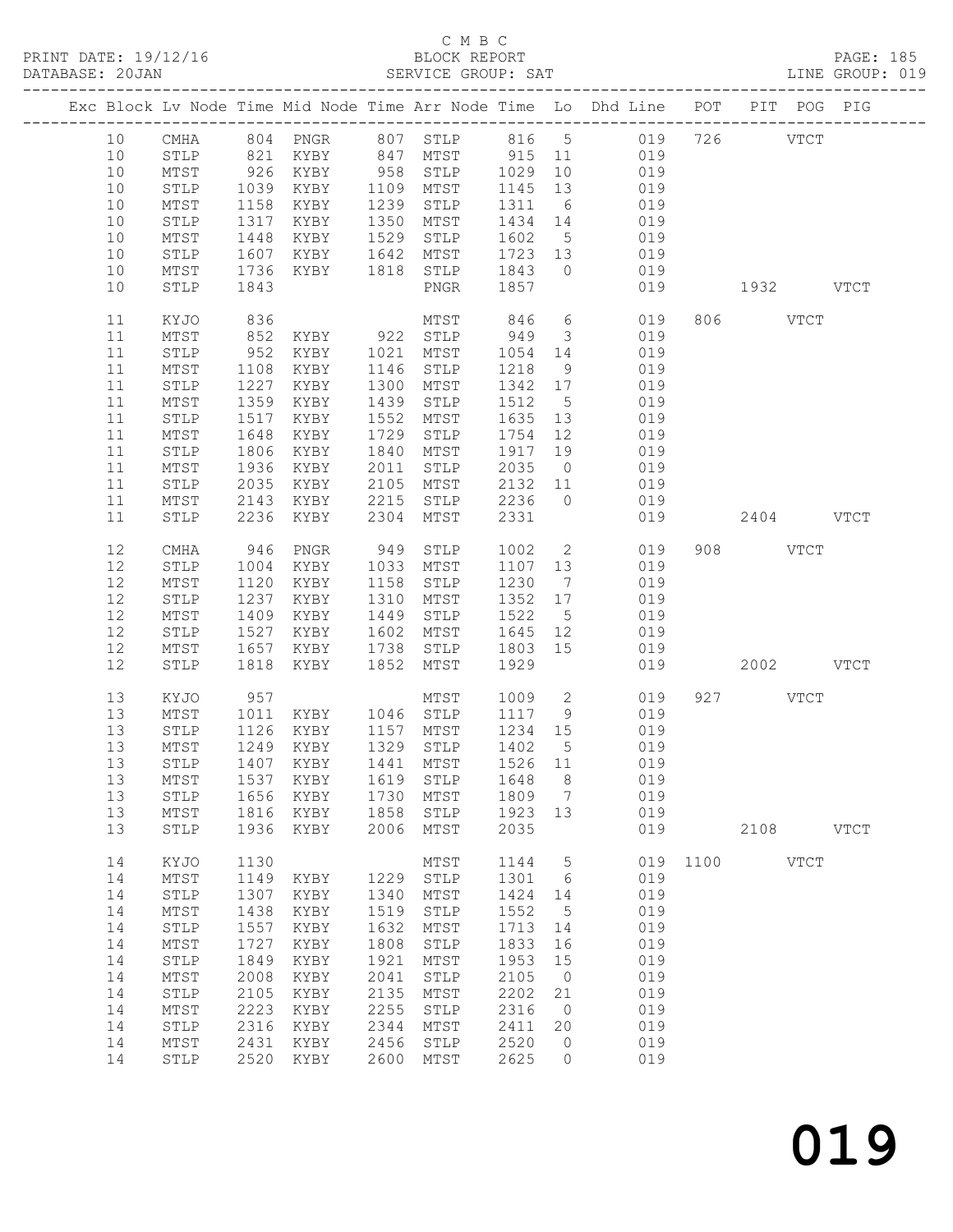### C M B C<br>BLOCK REPORT

| DATABASE: 20JAN |    |             |      |      |      | SERVICE GROUP: SAT |        |                 |                                                                                |      |             |             | LINE GROUP: 019 |  |
|-----------------|----|-------------|------|------|------|--------------------|--------|-----------------|--------------------------------------------------------------------------------|------|-------------|-------------|-----------------|--|
|                 |    |             |      |      |      |                    |        |                 | Exc Block Lv Node Time Mid Node Time Arr Node Time Lo Dhd Line POT PIT POG PIG |      |             |             |                 |  |
|                 | 14 | MTST        | 2625 |      |      | JOKY               | 2633 1 |                 | 019                                                                            |      |             |             |                 |  |
|                 | 14 | JOKY        | 2634 |      |      | GR41               | 2653   |                 | 041                                                                            |      | 2703        |             | <b>VTCT</b>     |  |
|                 | 15 | <b>CMHA</b> | 1150 | PNGR | 1153 | STLP               | 1207 3 |                 | 019                                                                            | 1112 |             | <b>VTCT</b> |                 |  |
|                 | 15 | STLP        | 1210 | KYBY | 1243 | MTST               | 1324   | 15              | 019                                                                            |      |             |             |                 |  |
|                 | 15 | MTST        | 1339 | KYBY | 1419 | STLP               | 1452   | 5               | 019                                                                            |      |             |             |                 |  |
|                 | 15 | STLP        | 1457 | KYBY | 1532 | MTST               | 1615   | 11              | 019                                                                            |      |             |             |                 |  |
|                 | 15 | MTST        | 1626 | KYBY | 1709 | STLP               | 1734   | 12 <sup>°</sup> | 019                                                                            |      |             |             |                 |  |
|                 | 15 | STLP        | 1746 | KYBY | 1820 | MTST               | 1857   | 9               | 019                                                                            |      |             |             |                 |  |
|                 | 15 | MTST        | 1906 | KYBY | 1941 | STLP               | 2005   | $\Omega$        | 019                                                                            |      |             |             |                 |  |
|                 | 15 | STLP        | 2005 |      |      | PNGR               | 2017   |                 | 019                                                                            |      | 2049        |             | <b>VTCT</b>     |  |
|                 | 16 | KYJO        | 1155 |      |      | MTST               | 1209   | 9               | 019                                                                            | 1125 |             | VTCT        |                 |  |
|                 | 16 | MTST        | 1218 | KYBY | 1259 | STLP               | 1331   | 6               | 019                                                                            |      |             |             |                 |  |
|                 | 16 | STLP        | 1337 | KYBY | 1411 | MTST               | 1456   | 12 <sup>°</sup> | 019                                                                            |      |             |             |                 |  |
|                 | 16 | MTST        | 1508 | KYBY | 1549 | STLP               | 1618   | 7               | 019                                                                            |      |             |             |                 |  |
|                 | 16 | STLP        | 1625 | KYBY | 1700 | MTST               | 1741   | 15              | 019                                                                            |      |             |             |                 |  |
|                 | 16 | MTST        | 1756 | KYBY | 1838 | STLP               | 1903   | 16              | 019                                                                            |      |             |             |                 |  |
|                 | 16 | STLP        | 1919 | KYBY | 1951 | MTST               | 2021   | 21              | 019                                                                            |      |             |             |                 |  |
|                 | 16 | MTST        | 2042 | KYBY | 2115 | STLP               | 2137   | $\overline{0}$  | 019                                                                            |      |             |             |                 |  |
|                 | 16 | STLP        | 2137 | KYBY | 2207 | MTST               | 2234   | 12 <sup>°</sup> | 019                                                                            |      |             |             |                 |  |
|                 | 16 | MTST        | 2246 | KYBY | 2314 | STLP               | 2335   | $\overline{0}$  | 019                                                                            |      |             |             |                 |  |
|                 | 16 | STLP        | 2335 | KYBY | 2403 | MTST               | 2428   | $\mathbf{2}$    | 019                                                                            |      |             |             |                 |  |
|                 | 16 | MTST        | 2430 |      |      | JOKY               | 2438   | $\mathbf{1}$    | 019                                                                            |      |             |             |                 |  |
|                 | 16 | JOKY        | 2439 | OA41 | 2455 | OA41               | 2455   |                 | 041                                                                            |      | 2505        |             | <b>VTCT</b>     |  |
|                 | 17 | KYJO        | 1307 |      |      | MTST               | 1321   | 8               | 019                                                                            | 1234 | <b>VTCT</b> |             |                 |  |
|                 | 17 | MTST        | 1329 | KYBY | 1409 | STLP               | 1442   | 5               | 019                                                                            |      |             |             |                 |  |
|                 | 17 | STLP        | 1447 | KYBY | 1522 | MTST               | 1605   | 11              | 019                                                                            |      |             |             |                 |  |
|                 | 17 | MTST        | 1616 | KYBY | 1659 | STLP               | 1724   | 12 <sup>°</sup> | 019                                                                            |      |             |             |                 |  |
|                 | 17 | STLP        | 1736 | KYBY | 1810 | MTST               | 1847   |                 | 019                                                                            |      | 1920        |             | <b>VTCT</b>     |  |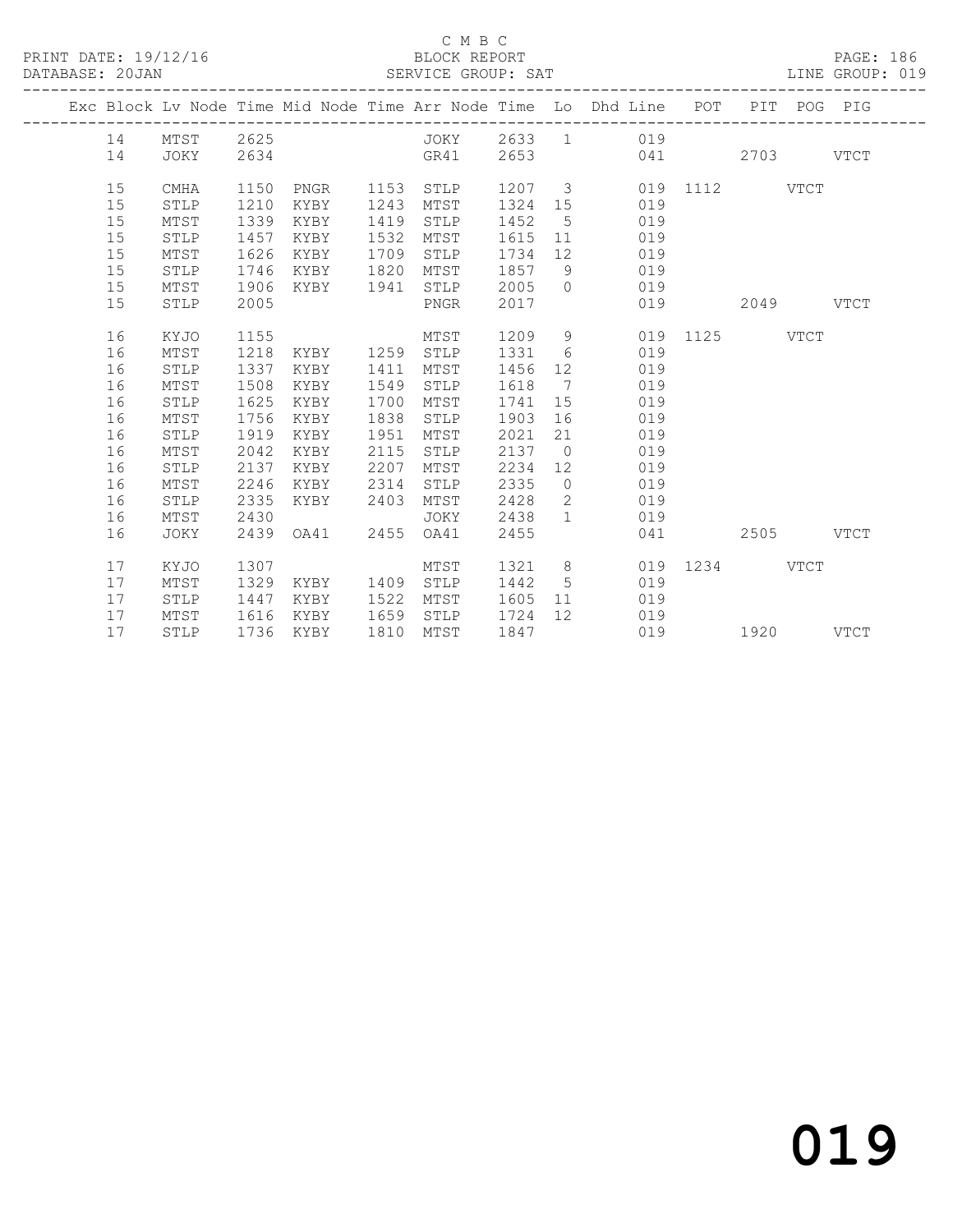|                              |                |      |                                 |      |           | C M B C              |                | C M B C<br>PRINT DATE: 19/12/16 BLOCK REPORT PAGE: 187<br>DATABASE: 20JAN SERVICE GROUP: SAT LINE GROUP: 020                                                                                                                                                                                                                   |          |             |
|------------------------------|----------------|------|---------------------------------|------|-----------|----------------------|----------------|--------------------------------------------------------------------------------------------------------------------------------------------------------------------------------------------------------------------------------------------------------------------------------------------------------------------------------|----------|-------------|
|                              |                |      |                                 |      |           |                      |                |                                                                                                                                                                                                                                                                                                                                |          |             |
|                              |                |      |                                 |      |           |                      |                | Exc Block Lv Node Time Mid Node Time Arr Node Time Lo Dhd Line POT PIT POG PIG                                                                                                                                                                                                                                                 |          |             |
|                              | 1   41BR   453 |      |                                 |      |           |                      |                | HALP 501 0 020 433 VTCT                                                                                                                                                                                                                                                                                                        |          |             |
| $\mathbf{1}$                 |                |      |                                 |      |           |                      |                | HALP 501 BYST 516 RORI 536 0 020                                                                                                                                                                                                                                                                                               |          |             |
| $\mathbf{1}$                 |                |      |                                 |      |           |                      |                | RORI 536 BYST 600 HALP 616 15 020<br>HALP 631 BYST 649 RORI 711 0 020<br>RORI 711 BYST 735 HALP 753 10 020<br>HALP 803 BYST 824 RORI 850 2 020                                                                                                                                                                                 |          |             |
| $\mathbf{1}$                 |                |      |                                 |      |           |                      |                |                                                                                                                                                                                                                                                                                                                                |          |             |
| $\mathbf{1}$                 |                |      |                                 |      |           |                      |                |                                                                                                                                                                                                                                                                                                                                |          |             |
| $\mathbf{1}$                 |                |      |                                 |      |           |                      |                |                                                                                                                                                                                                                                                                                                                                |          |             |
| $\mathbf{1}$                 | RORI           |      |                                 |      |           |                      |                | 852 BYST 921 HALP 942 11 020<br>953 BYST 1015 RORI 1043 5 020<br>1048 BYST 1123 HALP 1148 12 020                                                                                                                                                                                                                               |          |             |
| $\mathbf{1}$                 | HALP           |      |                                 |      |           |                      |                |                                                                                                                                                                                                                                                                                                                                |          |             |
| $1\,$                        | RORI           |      |                                 |      |           |                      |                |                                                                                                                                                                                                                                                                                                                                |          |             |
| $\mathbf{1}$                 | HALP           |      | 1200 BYST                       |      | 1224 RORI | 1255                 |                | $\frac{1}{5}$ 020                                                                                                                                                                                                                                                                                                              |          |             |
| $\mathbf{1}$                 | RORI           |      | 1300 BYST                       |      |           | 1336 HALP 1405       |                | 9 020                                                                                                                                                                                                                                                                                                                          |          |             |
| $\mathbf{1}$                 | HALP           |      | 1414 BYST                       |      | 1440 RORI |                      |                | 1512 5 020<br>1624 12 020                                                                                                                                                                                                                                                                                                      |          |             |
| $1\,$                        | RORI           |      | 1517 BYST                       |      | 1556 HALP | 1729                 |                | $\begin{array}{c}\n 0 \\  \hline\n 0\n \end{array}$                                                                                                                                                                                                                                                                            |          |             |
| $\mathbf{1}$                 | HALP           |      | 1636 BYST                       |      | 1658 RORI |                      |                |                                                                                                                                                                                                                                                                                                                                |          |             |
| $\mathbf{1}$                 | RORI           |      | 1729 BYST                       |      |           |                      |                | 1807 HALP 1832 15 020                                                                                                                                                                                                                                                                                                          |          |             |
| $\mathbf{1}$                 | HALP           |      | 1847 BYST                       |      | 1909 RORI |                      |                | $\begin{matrix} 0 & 0 & 2 & 0 \\ 0 & 0 & 0 & 0 \\ 0 & 0 & 0 & 0 \\ 0 & 0 & 0 & 0 \\ 0 & 0 & 0 & 0 \\ 0 & 0 & 0 & 0 \\ 0 & 0 & 0 & 0 \\ 0 & 0 & 0 & 0 \\ 0 & 0 & 0 & 0 \\ 0 & 0 & 0 & 0 \\ 0 & 0 & 0 & 0 \\ 0 & 0 & 0 & 0 \\ 0 & 0 & 0 & 0 & 0 \\ 0 & 0 & 0 & 0 & 0 \\ 0 & 0 & 0 & 0 & 0 \\ 0 & 0 & 0 & 0 & 0 & 0 \\ 0 & 0 & 0$ |          |             |
| $1\,$                        | RORI           |      | 1937 BYST<br>2037 BYST          |      | 2012 HALP | 1937<br>2032<br>2125 |                | $\begin{array}{ccc} 5 & \quad & 020 \\ 0 & \quad & 020 \end{array}$                                                                                                                                                                                                                                                            |          |             |
| $\mathbf{1}$<br>$\mathbf{1}$ | HALP           |      |                                 |      | 2057 RORI |                      |                | 2125 BYST 2156 HALP 2215 14 020                                                                                                                                                                                                                                                                                                |          |             |
| $\mathbf{1}$                 | RORI<br>HALP   |      |                                 |      |           |                      |                |                                                                                                                                                                                                                                                                                                                                |          |             |
| $\mathbf{1}$                 | RORI           |      |                                 |      |           |                      |                |                                                                                                                                                                                                                                                                                                                                |          |             |
| $\mathbf{1}$                 | HALP           |      |                                 |      |           |                      |                | 2229 BYST 2246 RORI 2311 0 020<br>2311 BYST 2338 HALP 2357 0 020<br>2357       41VI 2405      020     2423   VTCT                                                                                                                                                                                                              |          |             |
|                              |                |      |                                 |      |           |                      |                |                                                                                                                                                                                                                                                                                                                                |          |             |
| $\mathbf{2}$                 | 41BR           |      |                                 |      |           |                      |                | HALP 521 0 020                                                                                                                                                                                                                                                                                                                 | 453 VTCT |             |
| $\mathbf{2}$                 | HALP           |      |                                 |      |           |                      |                | 020<br>$\begin{array}{c} 0 \\ 10 \end{array}$                                                                                                                                                                                                                                                                                  |          |             |
| $\sqrt{2}$<br>$\mathbf{2}$   | RORI<br>HALP   |      | 646 BYST 704 RORI               |      |           | 726                  | $\overline{0}$ | 020<br>020                                                                                                                                                                                                                                                                                                                     |          |             |
| $\mathbf{2}$                 |                |      |                                 |      |           |                      |                |                                                                                                                                                                                                                                                                                                                                |          |             |
| $\sqrt{2}$                   | RORI<br>HALP   |      | 726 BYST 750 HALP               |      |           | 808                  |                | 17 020                                                                                                                                                                                                                                                                                                                         |          |             |
| $\mathbf{2}$                 | RORI           |      |                                 |      |           |                      |                |                                                                                                                                                                                                                                                                                                                                |          |             |
| $\overline{c}$               |                |      |                                 |      |           |                      |                | HALP 1022 BYST 1046 RORI 1115 5 020                                                                                                                                                                                                                                                                                            |          |             |
| $\overline{2}$               | RORI           |      | 1120 BYST 1155 HALP             |      |           | 1220 12              |                | 020                                                                                                                                                                                                                                                                                                                            |          |             |
| $\overline{2}$               |                |      | HALP 1232 BYST 1256 RORI 1329 5 |      |           |                      |                | 020                                                                                                                                                                                                                                                                                                                            |          |             |
| $\mathbf{2}$                 | RORI           | 1334 | <b>BYST</b>                     | 1411 | HALP      | 1439                 | 7              | 020                                                                                                                                                                                                                                                                                                                            |          |             |
| $\mathbf{2}$                 | HALP           | 1446 | <b>BYST</b>                     | 1512 | RORI      | 1544                 | 5              | 020                                                                                                                                                                                                                                                                                                                            |          |             |
| $\overline{c}$               | RORI           | 1549 | <b>BYST</b>                     | 1628 | HALP      | 1656                 | 10             | 020                                                                                                                                                                                                                                                                                                                            |          |             |
| $\mathbf{2}$                 | HALP           | 1706 | <b>BYST</b>                     | 1730 | RORI      | 1800                 | 0              | 020                                                                                                                                                                                                                                                                                                                            |          |             |
| $\sqrt{2}$                   | RORI           | 1800 | <b>BYST</b>                     | 1838 | HALP      | 1902                 | 15             | 020                                                                                                                                                                                                                                                                                                                            |          |             |
| $\sqrt{2}$                   | HALP           | 1917 | <b>BYST</b>                     | 1939 | RORI      | 2007                 | 0              | 020                                                                                                                                                                                                                                                                                                                            |          |             |
| $\overline{c}$               | RORI           | 2007 | <b>BYST</b>                     | 2042 | HALP      | 2102                 | 13             | 020                                                                                                                                                                                                                                                                                                                            |          |             |
| $\mathbf{2}$                 | HALP           | 2115 | <b>BYST</b>                     | 2133 | RORI      | 2201                 | 0              | 020                                                                                                                                                                                                                                                                                                                            |          |             |
| $\sqrt{2}$                   | RORI           | 2201 | <b>BYST</b>                     | 2232 | HALP      | 2251                 | 8              | 020                                                                                                                                                                                                                                                                                                                            |          |             |
| $\mathbf{2}$                 | HALP           | 2259 | <b>BYST</b>                     | 2316 | RORI      | 2341                 | 0              | 020                                                                                                                                                                                                                                                                                                                            |          |             |
| $\sqrt{2}$                   | <b>RORI</b>    | 2341 | <b>BYST</b>                     | 2408 | HALP      | 2427                 | 15             | 020                                                                                                                                                                                                                                                                                                                            |          |             |
| $\mathbf{2}$                 | HALP           | 2442 | <b>BYST</b>                     | 2459 | RORI      | 2524                 | 10             | 020                                                                                                                                                                                                                                                                                                                            |          |             |
| $\mathbf{2}$                 | RORI           | 2534 | <b>BYST</b>                     | 2605 | HALP      | 2622                 | $\mathbf 0$    | 020                                                                                                                                                                                                                                                                                                                            |          |             |
| $\mathbf{2}$                 | HALP           | 2622 |                                 |      | 41VI      | 2629                 |                | 020                                                                                                                                                                                                                                                                                                                            | 2647     | <b>VTCT</b> |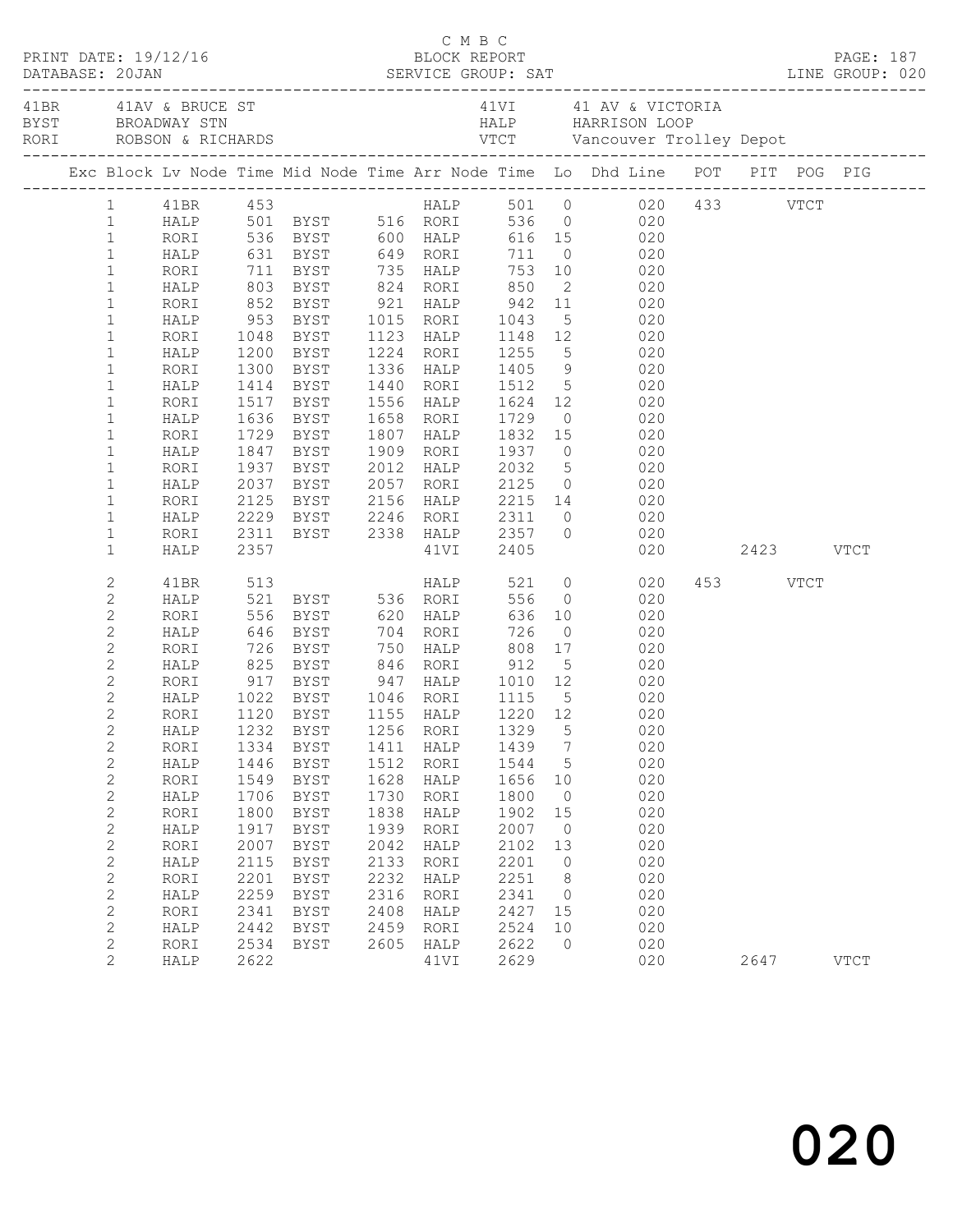|                     |              |              |                      |                                                        |                   |                               | Exc Block Lv Node Time Mid Node Time Arr Node Time Lo Dhd Line POT PIT POG PIG |          |             |      |
|---------------------|--------------|--------------|----------------------|--------------------------------------------------------|-------------------|-------------------------------|--------------------------------------------------------------------------------|----------|-------------|------|
| 3                   | 41BR         | 533          |                      | $\begin{array}{c}\n\text{HALP} \\ \hline\n\end{array}$ |                   |                               | 541 0 020                                                                      | 513 VTCT |             |      |
| $\mathfrak{Z}$      | HALP         |              | 541 BYST 556 RORI    |                                                        | 616               | $\overline{0}$                | 020                                                                            |          |             |      |
| $\mathfrak{Z}$      | RORI         |              | 616 BYST<br>709 BYST | 640 HALP<br>728 RORI<br>816 HALP<br>909 RORI           | 656 13            |                               | 020                                                                            |          |             |      |
| $\mathfrak{Z}$      | HALP         |              |                      |                                                        | 750               | $\overline{0}$                | 020                                                                            |          |             |      |
| 3                   | RORI         | 750          | BYST                 |                                                        | $8$<br>935<br>235 | 12                            | 020                                                                            |          |             |      |
| $\mathsf 3$         | HALP         | 848          | BYST                 |                                                        |                   | 5                             | 020                                                                            |          |             |      |
| 3                   | RORI         | 940          | BYST                 | 1012 HALP<br>1111 RORI                                 | 1035              | 12                            | 020                                                                            |          |             |      |
| 3                   | HALP         | 1047         | BYST                 |                                                        | 1142              | $5\overline{)}$               | 020                                                                            |          |             |      |
| 3                   | RORI         | 1147         | BYST                 | 1222 HALP<br>1328 RORI                                 | 1248              | 15                            | 020                                                                            |          |             |      |
| $\mathsf S$         | HALP         | 1303         | BYST                 |                                                        | 1402              | 5                             | 020                                                                            |          |             |      |
| 3<br>$\mathsf 3$    | RORI         | 1407         | BYST                 | 1445 HALP 1512<br>1544 RORI 1616                       |                   | 9                             | 020                                                                            |          |             |      |
|                     | HALP         | 1521         | BYST<br>BYST         | 1700 HALP                                              | 1726              | $5\overline{)}$<br>$\bigcirc$ | 020<br>020                                                                     |          |             |      |
| 3<br>$\mathfrak{Z}$ | RORI<br>HALP | 1621<br>1726 |                      | 41VI                                                   | 1735              |                               | 020                                                                            | 1759     |             | VTCT |
|                     |              |              |                      |                                                        |                   |                               |                                                                                |          |             |      |
| $\overline{4}$      | 41BR         | 552          |                      | HALP                                                   | 600               | $\overline{0}$                | 020                                                                            | 532      | VTCT        |      |
| 4                   | HALP         | 600          | BYST                 | 616 RORI                                               | 636               | $\overline{0}$                | 020                                                                            |          |             |      |
| $\overline{4}$      | RORI         | 636          | BYST                 | 700 HALP                                               | 717 14            |                               | 020                                                                            |          |             |      |
| $\overline{4}$      | HALP         | 731          | BYST                 | 750 RORI<br>841 HALP                                   | 814               | $\overline{0}$                | 020                                                                            |          |             |      |
| 4                   | RORI         | 814          | BYST                 |                                                        | 902               | 12                            | 020                                                                            |          |             |      |
| 4                   | HALP         | 914          | BYST                 | 936 RORI                                               | $902$<br>$1003$   | $5^{\circ}$                   | 020                                                                            |          |             |      |
| 4                   | RORI         | 1008         | BYST                 | 1041 HALP                                              | 1106              | 13                            | 020                                                                            |          |             |      |
| 4                   | HALP         |              | 1119 BYST            | 1143 RORI                                              | 1215              | $5^{\circ}$                   | 020                                                                            |          |             |      |
| 4                   | RORI         | 1220         | BYST                 | 1256 HALP                                              | 1322 14<br>1434 5 |                               | 020                                                                            |          |             |      |
| 4                   | HALP         | 1336         | BYST                 | 1400 RORI                                              |                   |                               | 020                                                                            |          |             |      |
| 4                   | RORI         | 1439         | BYST                 | 1517 HALP                                              | 1546<br>1648      | $7\phantom{.0}\phantom{.0}7$  | 020                                                                            |          |             |      |
| $\overline{4}$      | HALP         | 1553         | BYST                 | 1616 RORI                                              |                   | $5\overline{)}$               | 020                                                                            |          |             |      |
| 4                   | RORI         | 1653         | BYST                 | 1731 HALP 1756                                         |                   | $\bigcirc$                    | 020                                                                            |          |             |      |
| 4                   | HALP         | 1756         |                      | 41VI                                                   | 1805              |                               | 020                                                                            |          | 1827 VTCT   |      |
| $\mathsf S$         | 41BR         | 605          |                      | HALP                                                   | 613               | $7\phantom{.0}$               | 020                                                                            | 545      | <b>VTCT</b> |      |
| 5                   | HALP         | 620<br>656   |                      |                                                        | 656               | $\overline{0}$                | 020                                                                            |          |             |      |
| 5                   | RORI         |              |                      |                                                        | 738               | 17                            | 020                                                                            |          |             |      |
| 5                   | HALP         | 755          | BYST                 | 814 RORI<br>908 HALP                                   | 838               | $\overline{1}$                | 020                                                                            |          |             |      |
| 5                   | RORI         | 839          | BYST                 |                                                        | 929               | - 9                           | 020                                                                            |          |             |      |
| 5                   | HALP         | 938          | BYST                 | $1000$ RORI                                            | 1028              | $\overline{4}$                | 020                                                                            |          |             |      |
| 5                   | RORI         | 1032         | BYST                 | 1107 HALP                                              | 1132              | 11                            | 020                                                                            |          |             |      |
| 5                   | HALP         | 1143         | BYST                 | 1207 RORI                                              | 1238              | $-5$                          | 020                                                                            |          |             |      |
| 5                   | RORI         | 1243         | BYST                 | 1319 HALP                                              | 1348              | 11                            | 020                                                                            |          |             |      |
| 5                   | HALP         |              | 1359 BYST            | 1423 RORI                                              | 1457              | $5\phantom{.0}$               | 020                                                                            |          |             |      |
| $\mathsf S$         | RORI         | 1502         | BYST                 | 1540 HALP                                              | 1609              | 9                             | 020                                                                            |          |             |      |
| 5                   | HALP         | 1618         | BYST                 | 1641 RORI                                              | 1713              | $\overline{2}$                | 020                                                                            |          |             |      |
| $\mathsf S$         | RORI         | 1715         | BYST                 | 1753 HALP                                              | 1818 18           |                               | 020                                                                            |          |             |      |
| $\mathsf S$         | HALP         | 1836         | BYST                 | 1858 RORI                                              | 1927              | $\bigcirc$                    | 020                                                                            |          |             |      |
| 5                   | RORI         | 1927         | BYST                 | 2002 HALP                                              | 2025              | $\overline{0}$                | 020                                                                            |          |             |      |
| 5                   | HALP         | 2025         |                      | 41VI                                                   | 2033              |                               | 020                                                                            |          | 2052 VTCT   |      |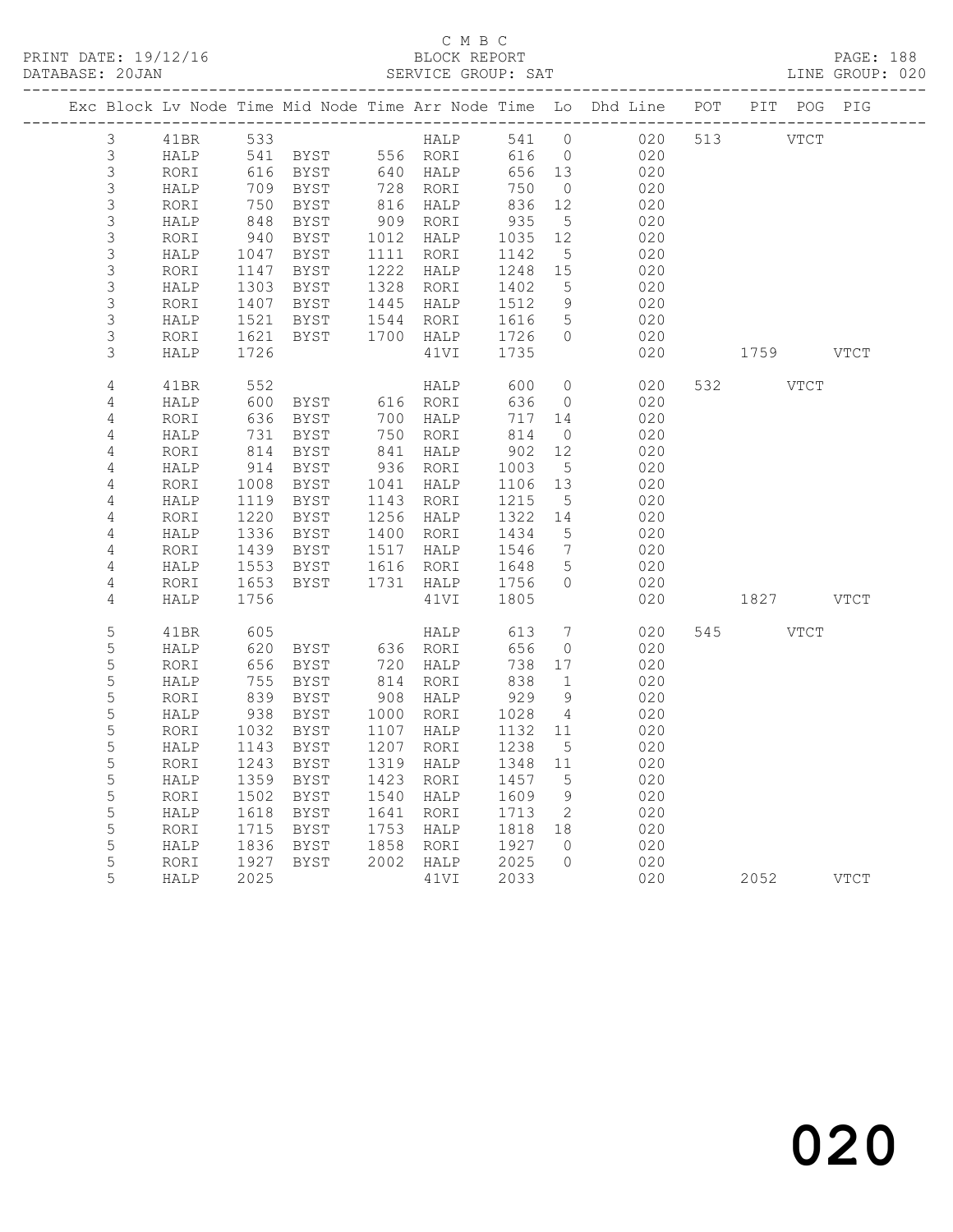|  |            |      |      |                                 |      |             |         |                              | Exc Block Lv Node Time Mid Node Time Arr Node Time Lo Dhd Line POT PIT POG PIG |           |           |             |
|--|------------|------|------|---------------------------------|------|-------------|---------|------------------------------|--------------------------------------------------------------------------------|-----------|-----------|-------------|
|  | 6          | 41BR | 646  |                                 |      | <b>HALP</b> |         |                              | 654 3 020                                                                      | 626       | VTCT      |             |
|  | 6          | HALP | 657  | BYST 716 RORI                   |      |             | 738     | $\overline{0}$               | 020                                                                            |           |           |             |
|  | $\epsilon$ | RORI | 738  | BYST                            |      | 804 HALP    | 824     | 13                           | 020                                                                            |           |           |             |
|  | 6          | HALP | 837  | BYST                            |      | 858 RORI    | 924     | $5\overline{)}$              | 020                                                                            |           |           |             |
|  | 6          | RORI | 929  | BYST                            | 959  | HALP        | 1022    | 16                           | 020                                                                            |           |           |             |
|  | 6          | HALP | 1038 | BYST                            | 1102 | RORI        | 1133    | 5                            | 020                                                                            |           |           |             |
|  | 6          | RORI | 1138 | BYST                            | 1213 | HALP        | 1239    | 16                           | 020                                                                            |           |           |             |
|  | 6          | HALP | 1255 | BYST                            | 1320 | RORI        | 1354    | $5\overline{)}$              | 020                                                                            |           |           |             |
|  | 6          | RORI | 1359 | <b>BYST</b>                     | 1436 | HALP        | 1504    | 9                            | 020                                                                            |           |           |             |
|  | 6          | HALP | 1513 | BYST                            | 1536 | RORI        | 1608    | $5^{\circ}$                  | 020                                                                            |           |           |             |
|  | 6          | RORI | 1613 | BYST                            | 1652 | HALP        | 1718    | 18                           | 020                                                                            |           |           |             |
|  | 6          | HALP | 1736 | BYST                            | 1758 | RORI        | 1828    | $\overline{0}$               | 020                                                                            |           |           |             |
|  | 6          | RORI | 1828 | BYST                            |      | 1906 HALP   | 1930    | $\overline{0}$               | 020                                                                            |           |           |             |
|  | 6          | HALP | 1930 |                                 |      | 41VI        | 1939    |                              | 020                                                                            | 1958 VTCT |           |             |
|  |            |      |      |                                 |      |             |         |                              |                                                                                |           |           |             |
|  | 7          | 41BR | 706  |                                 |      | HALP        | 714     | $5\overline{)}$              | 020                                                                            | 646 VTCT  |           |             |
|  | 7          | HALP | 719  | <b>BYST</b>                     |      | 738 RORI    | 802     | $\overline{0}$               | 020                                                                            |           |           |             |
|  | 7          | RORI | 802  | BYST                            | 829  | HALP        | 850     | 16                           | 020                                                                            |           |           |             |
|  | 7          | HALP | 906  | BYST                            | 928  | RORI        | 955     | 5                            | 020                                                                            |           |           |             |
|  | 7          | RORI | 1000 | BYST                            | 1033 | HALP        | 1058    | 13                           | 020                                                                            |           |           |             |
|  | 7          | HALP | 1111 | BYST                            | 1135 | RORI        | 1207    | $5\phantom{.0}$              | 020                                                                            |           |           |             |
|  | 7          | RORI | 1212 | BYST                            | 1248 | HALP        | 1314    | 13                           | 020                                                                            |           |           |             |
|  | 7          | HALP | 1327 | BYST                            | 1352 | RORI        | 1426    | $5\overline{)}$              | 020                                                                            |           |           |             |
|  | 7          | RORI | 1431 | BYST                            | 1509 | HALP        | 1538    | $7\phantom{.0}\phantom{.0}7$ | 020                                                                            |           |           |             |
|  | 7          | HALP | 1545 | BYST                            | 1608 | RORI        | 1640    | $5\overline{)}$              | 020                                                                            |           |           |             |
|  | 7          | RORI | 1645 | BYST                            | 1723 | HALP        | 1748    | 18                           | 020                                                                            |           |           |             |
|  | 7          | HALP | 1806 | BYST                            | 1828 | RORI        | 1857    | $\overline{0}$               | 020                                                                            |           |           |             |
|  | 7          | RORI | 1857 | BYST                            | 1934 | HALP        | 1958    | 15                           | 020                                                                            |           |           |             |
|  | 7          | HALP | 2013 | BYST                            | 2033 | RORI        | 2101    | $\overline{0}$               | 020                                                                            |           |           |             |
|  | 7          | RORI | 2101 | BYST                            | 2132 | HALP        | 2151    | $\bigcirc$                   | 020                                                                            |           |           |             |
|  | 7          | HALP | 2151 |                                 |      | 41VI        | 2159    |                              | 020                                                                            |           | 2218 VTCT |             |
|  | 8          | 41BR | 728  |                                 |      | HALP        | 736     | $7\phantom{.0}$              | 020                                                                            | 708 VTCT  |           |             |
|  | 8          | HALP | 743  | BYST                            |      | 802 RORI    | 826     | $\circ$                      | 020                                                                            |           |           |             |
|  | 8          | RORI | 826  | BYST                            | 855  | HALP        | 916     | 14                           | 020                                                                            |           |           |             |
|  | 8          | HALP | 930  | BYST                            |      | 952 RORI    | 1019    | $5^{\circ}$                  | 020                                                                            |           |           |             |
|  | 8          | RORI | 1024 | BYST                            |      | 1057 HALP   | 1122 13 |                              | 020                                                                            |           |           |             |
|  | 8          | HALP | 1135 | BYST                            |      | 1159 RORI   | 1231    | $\overline{4}$               | 020                                                                            |           |           |             |
|  | 8          | RORI | 1235 | BYST                            |      | 1311 HALP   | 1340 12 |                              | 020                                                                            |           |           |             |
|  | 8          |      |      | HALP 1352 BYST 1416 RORI 1450 5 |      |             |         |                              | 020                                                                            |           |           |             |
|  | 8          | RORI | 1455 | <b>BYST</b>                     | 1533 | HALP        | 1602    | 8                            | 020                                                                            |           |           |             |
|  | 8          | HALP | 1610 | <b>BYST</b>                     | 1633 | RORI        | 1705    | 3                            | 020                                                                            |           |           |             |
|  | 8          | RORI | 1708 | <b>BYST</b>                     | 1746 | HALP        | 1811    | 15                           | 020                                                                            |           |           |             |
|  | $\,8\,$    | HALP | 1826 | BYST                            | 1848 | RORI        | 1917    | $\circ$                      | 020                                                                            |           |           |             |
|  | 8          | RORI | 1917 | <b>BYST</b>                     | 1952 | HALP        | 2015    | 10                           | 020                                                                            |           |           |             |
|  | 8          | HALP | 2025 | <b>BYST</b>                     | 2045 | RORI        | 2113    | $\circ$                      | 020                                                                            |           |           |             |
|  | 8          | RORI | 2113 | <b>BYST</b>                     | 2144 | HALP        | 2203    | 7                            | 020                                                                            |           |           |             |
|  | $\,8\,$    | HALP | 2210 | <b>BYST</b>                     | 2228 | RORI        | 2256    | 0                            | 020                                                                            |           |           |             |
|  | $\,8\,$    | RORI | 2256 | <b>BYST</b>                     | 2327 | HALP        | 2346    | 6                            | 020                                                                            |           |           |             |
|  | 8          | HALP | 2352 | <b>BYST</b>                     | 2409 | RORI        | 2434    | 0                            | 020                                                                            |           |           |             |
|  | 8          | RORI | 2434 | <b>BYST</b>                     | 2505 | HALP        | 2522    | $\Omega$                     | 020                                                                            |           |           |             |
|  | $\,8\,$    | HALP | 2522 |                                 |      | 41VI        | 2529    |                              | 020                                                                            | 2547      |           | <b>VTCT</b> |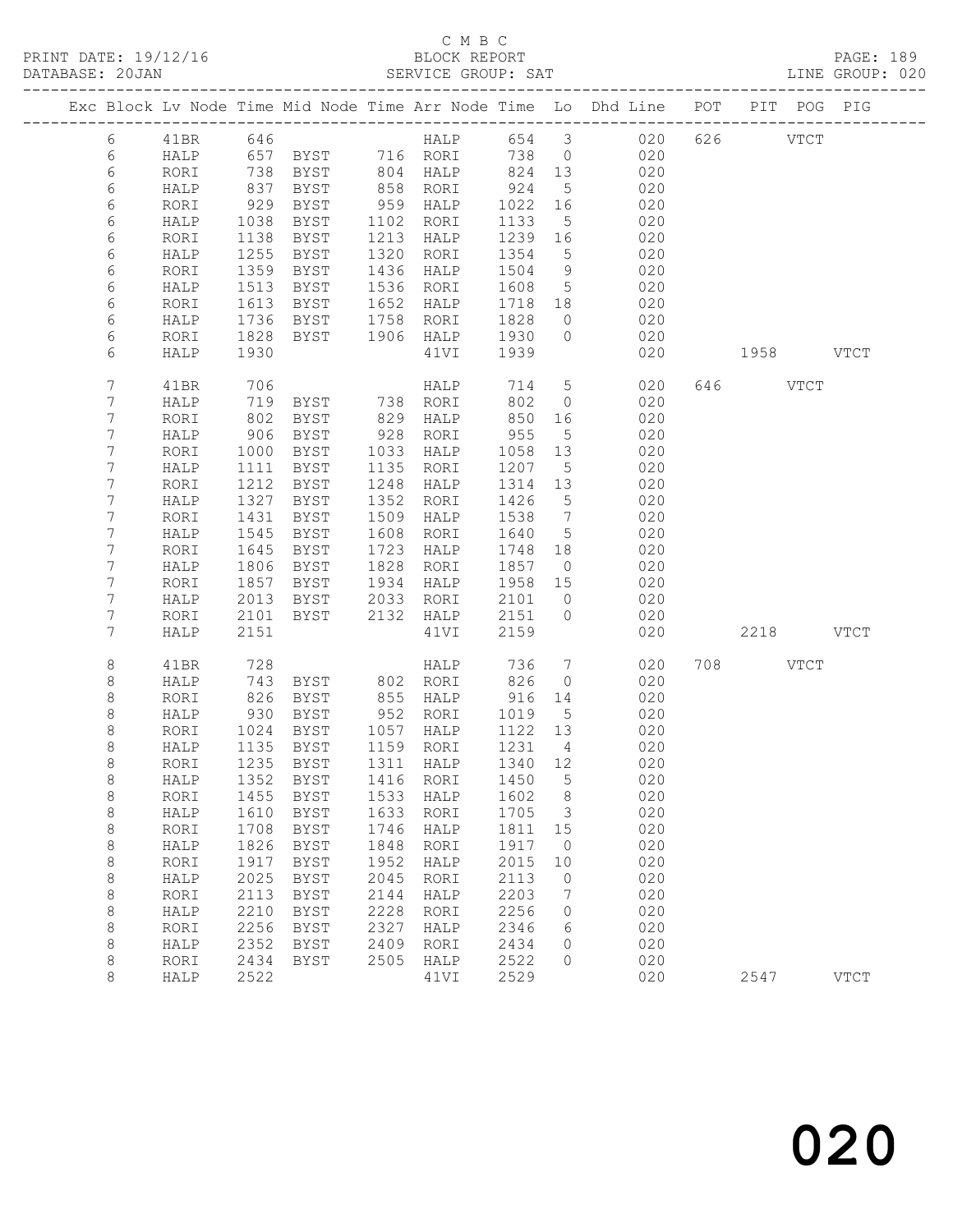### C M B C<br>BLOCK REPORT SERVICE GROUP: SAT

|  |             |              |              |                                                           |      |                        |                |                       | Exc Block Lv Node Time Mid Node Time Arr Node Time Lo Dhd Line POT PIT POG PIG |     |           |               |             |
|--|-------------|--------------|--------------|-----------------------------------------------------------|------|------------------------|----------------|-----------------------|--------------------------------------------------------------------------------|-----|-----------|---------------|-------------|
|  | 9           | 41BR         | 802          |                                                           |      |                        |                |                       | HALP 810 4 020                                                                 |     | 742       | $_{\rm VTCT}$ |             |
|  | 9           | HALP         |              |                                                           |      |                        | 901 4          |                       | 020                                                                            |     |           |               |             |
|  | $\mathsf 9$ | RORI         |              | 814 BYST       835   RORI<br>905   BYST        935   HALP |      |                        | 958            | 8 <sup>1</sup>        | 020                                                                            |     |           |               |             |
|  | 9           | HALP         | 1006         | BYST                                                      |      | 1030 RORI              | 1059           | 5 <sup>5</sup>        | 020                                                                            |     |           |               |             |
|  | 9           | RORI         | 1104         | BYST                                                      |      | 1139 HALP              | 1204 11        |                       | 020                                                                            |     |           |               |             |
|  | $\mathsf 9$ | HALP         | 1215         | BYST                                                      | 1239 | RORI                   | 1312           | $5\overline{)}$       | 020                                                                            |     |           |               |             |
|  | $\mathsf 9$ | RORI         | 1317         | BYST                                                      | 1353 | HALP                   | 1422           | 8 <sup>8</sup>        | 020                                                                            |     |           |               |             |
|  | $\mathsf 9$ | HALP         | 1430         | BYST                                                      |      | 1456 RORI              | 1528           | $5\overline{)}$       | 020                                                                            |     |           |               |             |
|  | 9           | RORI         | 1533         | BYST                                                      |      | 1612 HALP              |                |                       | 1640 12 020                                                                    |     |           |               |             |
|  | $\mathsf 9$ | HALP         | 1652         | BYST                                                      |      | 1714 RORI              | 1745           | $\overline{0}$        | 020                                                                            |     |           |               |             |
|  | 9           | RORI         | 1745         | BYST                                                      |      | 1823 HALP              | 1848           | $\overline{0}$        | 020                                                                            |     |           |               |             |
|  | 9           | HALP         | 1848         |                                                           |      | 41VI                   | 1857           |                       | 020                                                                            |     | 1919 VTCT |               |             |
|  |             |              |              |                                                           |      |                        |                |                       |                                                                                |     |           |               |             |
|  | 10          | 41BR         | 845          |                                                           |      | HALP                   | 853            | $4\overline{4}$       | 020                                                                            |     | 825 VTCT  |               |             |
|  | 10          | HALP         | 857<br>951   | BYST 919 RORI                                             |      |                        | 946            | 5 <sup>5</sup>        | 020                                                                            |     |           |               |             |
|  | 10<br>10    | RORI         |              | BYST                                                      |      | 1023 HALP<br>1128 RORI | 1046           | 18                    | 020<br>020                                                                     |     |           |               |             |
|  | 10          | HALP<br>RORI | 1104<br>1204 | BYST<br>BYST                                              | 1240 | HALP                   | 1159<br>1306   | $5\overline{)}$<br>13 | 020                                                                            |     |           |               |             |
|  | 10          | HALP         | 1319         | BYST                                                      | 1344 | RORI                   | 1418           | $5\overline{)}$       | 020                                                                            |     |           |               |             |
|  | 10          | RORI         | 1423         | BYST                                                      | 1501 | HALP                   | 1528           | 9                     | 020                                                                            |     |           |               |             |
|  | 10          | HALP         | 1537         | BYST                                                      | 1600 | RORI                   | 1632           | $5\overline{)}$       | 020                                                                            |     |           |               |             |
|  | 10          | RORI         | 1637         | BYST                                                      | 1715 | HALP                   | 1740           | 16                    | 020                                                                            |     |           |               |             |
|  | 10          | HALP         | 1756         | BYST                                                      | 1818 | RORI                   | 1847           | $\overline{0}$        | 020                                                                            |     |           |               |             |
|  | 10          | RORI         | 1847         | BYST                                                      |      | 1924 HALP              | 1948           | 13                    | 020                                                                            |     |           |               |             |
|  | 10          | HALP         | 2001         | BYST                                                      | 2021 | RORI                   | 2049           | $\overline{0}$        | 020                                                                            |     |           |               |             |
|  | 10          | RORI         | 2049         | BYST                                                      | 2120 | HALP                   | 2140           | 15                    | 020                                                                            |     |           |               |             |
|  | 10          | HALP         | 2155         | BYST                                                      |      |                        | 2241           | $\overline{0}$        | 020                                                                            |     |           |               |             |
|  | 10          | RORI         | 2241         | BYST                                                      |      | 2213 RORI<br>2312 HALP | 2331           | $\overline{0}$        | 020                                                                            |     |           |               |             |
|  | 10          | HALP         | 2331         |                                                           |      | 41VI                   | 2339           |                       | 020                                                                            |     | 2358 VTCT |               |             |
|  |             |              |              |                                                           |      |                        |                |                       |                                                                                |     |           |               |             |
|  | 11          | 41BR         | 909          |                                                           |      | HALP                   | 918            | $\overline{4}$        | 020                                                                            |     | 849 VTCT  |               |             |
|  | 11          | HALP         | 922          | BYST 944 RORI                                             |      |                        | 1011           | 5 <sup>5</sup>        | 020                                                                            |     |           |               |             |
|  | 11          | RORI         | 1016         | BYST                                                      |      | 1049 HALP              | 1114 13        |                       | 020                                                                            |     |           |               |             |
|  | 11          | HALP         | 1127         | BYST                                                      |      | 1151 RORI              | 1223           | $5\overline{)}$       | 020                                                                            |     |           |               |             |
|  | 11          | RORI         | 1228         | BYST                                                      | 1304 | HALP                   | 1330           | 14                    | 020                                                                            |     |           |               |             |
|  | 11          | HALP         | 1344         | BYST                                                      | 1408 | RORI                   | 1442           | $5\overline{)}$       | 020                                                                            |     |           |               |             |
|  | 11          | RORI         | 1447         | BYST<br>1601 BYST                                         |      | 1525 HALP<br>1624 RORI | 1554 7<br>1656 |                       | 020                                                                            |     |           |               |             |
|  | 11<br>11    | HALP<br>RORI |              | 1701 BYST                                                 |      | 1739 HALP              | 1804 12        | $5\overline{)}$       | 020<br>020                                                                     |     |           |               |             |
|  |             |              |              | 11 HALP 1816 BYST 1838 RORI 1907 0                        |      |                        |                |                       | 020                                                                            |     |           |               |             |
|  | 11          | RORI         | 1907         | BYST                                                      | 1942 | HALP                   | 2005           | $\mathbf 0$           | 020                                                                            |     |           |               |             |
|  | 11          | HALP         | 2005         |                                                           |      | 41VI                   | 2013           |                       | 020                                                                            |     | 2032      |               | <b>VTCT</b> |
|  |             |              |              |                                                           |      |                        |                |                       |                                                                                |     |           |               |             |
|  | 12          | 41BR         | 933          |                                                           |      | HALP                   | 942            | 3                     | 020                                                                            | 911 |           | <b>VTCT</b>   |             |
|  | 12          | HALP         | 945          | <b>BYST</b>                                               | 1007 | RORI                   | 1035           | 5                     | 020                                                                            |     |           |               |             |
|  | 12          | RORI         | 1040         | BYST                                                      | 1115 | HALP                   | 1140           | 11                    | 020                                                                            |     |           |               |             |
|  | 12          | HALP         | 1151         | <b>BYST</b>                                               | 1215 | RORI                   | 1246           | 5                     | 020                                                                            |     |           |               |             |
|  | 12          | RORI         | 1251         | <b>BYST</b>                                               | 1327 | HALP                   | 1356           | 10                    | 020                                                                            |     |           |               |             |
|  | 12          | HALP         | 1406         | <b>BYST</b>                                               | 1432 | RORI                   | 1504           | 5                     | 020                                                                            |     |           |               |             |
|  | 12          | RORI         | 1509         | <b>BYST</b>                                               | 1547 | HALP                   | 1616           | 11                    | 020                                                                            |     |           |               |             |
|  | 12          | HALP         | 1627         | <b>BYST</b>                                               | 1649 | RORI                   | 1720           | 2                     | 020                                                                            |     |           |               |             |
|  | 12<br>12    | RORI<br>HALP | 1722<br>1825 | <b>BYST</b>                                               | 1800 | HALP<br>41VI           | 1825<br>1834   | $\circ$               | 020<br>020                                                                     |     | 1856      |               | <b>VTCT</b> |
|  |             |              |              |                                                           |      |                        |                |                       |                                                                                |     |           |               |             |

020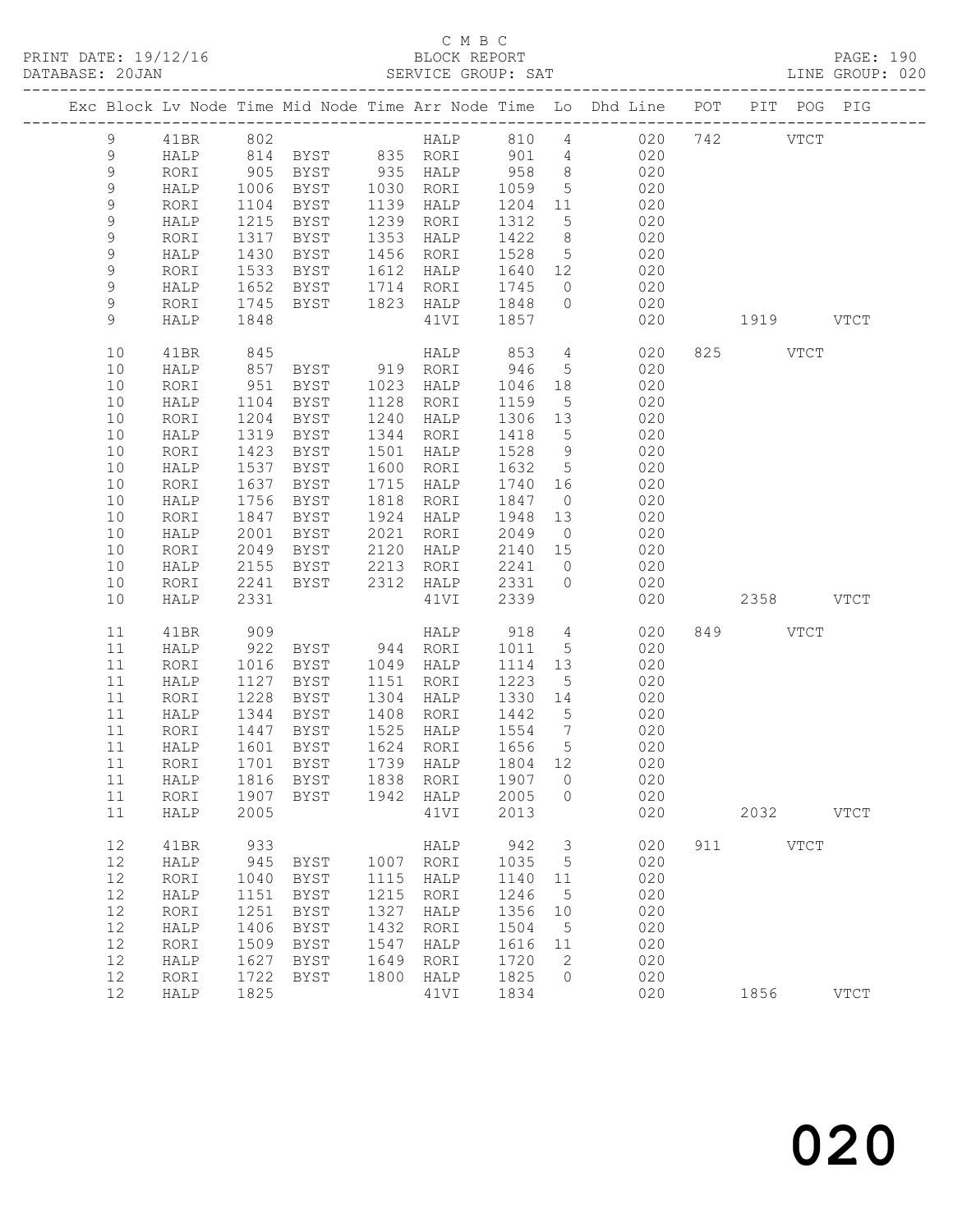# C M B C<br>BLOCK REPORT

| DATABASE: 20JAN |    |      |              |             |      | SERVICE GROUP: SAT                                                                                                |                   |                 | LINE GROUP: 020                                                                |               |          |      |             |  |
|-----------------|----|------|--------------|-------------|------|-------------------------------------------------------------------------------------------------------------------|-------------------|-----------------|--------------------------------------------------------------------------------|---------------|----------|------|-------------|--|
|                 |    |      |              |             |      |                                                                                                                   |                   |                 | Exc Block Lv Node Time Mid Node Time Arr Node Time Lo Dhd Line POT PIT POG PIG |               |          |      |             |  |
|                 | 13 |      |              |             |      |                                                                                                                   |                   |                 |                                                                                |               |          |      |             |  |
|                 | 13 |      |              |             |      |                                                                                                                   |                   |                 | HALP 1001 BYST 1023 RORI 1051 5 020                                            |               |          |      |             |  |
|                 | 13 | RORI |              |             |      |                                                                                                                   |                   |                 |                                                                                |               |          |      |             |  |
|                 | 13 | HALP |              |             |      |                                                                                                                   |                   |                 |                                                                                |               |          |      |             |  |
|                 | 13 | RORI | 1309         | BYST        |      | 1345 HALP                                                                                                         |                   |                 | $1414$ 8 020                                                                   |               |          |      |             |  |
|                 | 13 | HALP | 1422         | BYST        |      | 1448 RORI                                                                                                         |                   |                 | 1520 5 020                                                                     |               |          |      |             |  |
|                 | 13 | RORI | 1525         | BYST        |      | 1604 HALP                                                                                                         | 1632 12           |                 | 020                                                                            |               |          |      |             |  |
|                 | 13 | HALP | 1644         | BYST        |      | 1706 RORI                                                                                                         | 1737 0            |                 | 020                                                                            |               |          |      |             |  |
|                 | 13 | RORI | 1737         | BYST        |      | 1815 HALP                                                                                                         | 1840 17           |                 | 020                                                                            |               |          |      |             |  |
|                 | 13 | HALP | 1857         | BYST        |      | 1919 RORI                                                                                                         | 1947 0            |                 | 020                                                                            |               |          |      |             |  |
|                 | 13 | RORI | 1947         | BYST        | 2022 | HALP                                                                                                              | 2042              |                 | 9 020                                                                          |               |          |      |             |  |
|                 | 13 | HALP | 2051         | BYST        |      | 2109 RORI                                                                                                         | 2137 0            |                 | 020                                                                            |               |          |      |             |  |
|                 | 13 | RORI | 2137         | BYST        |      | 2208 HALP                                                                                                         | 2227              |                 | $17$ 020                                                                       |               |          |      |             |  |
|                 | 13 | HALP | 2244         | BYST        |      | 2301 RORI                                                                                                         | 2326              | $\overline{0}$  | 020                                                                            |               |          |      |             |  |
|                 | 13 | RORI | 2326         |             |      | BYST 2353 HALP                                                                                                    | 2412              | 5 <sup>5</sup>  | 020                                                                            |               |          |      |             |  |
|                 | 13 | HALP |              |             |      | BYST 2434 RORI 2459 5<br>BYST 2535 HALP 2552 0                                                                    | 2459              | 5 <sup>5</sup>  | 020                                                                            |               |          |      |             |  |
|                 | 13 | RORI | 2417<br>2504 |             |      |                                                                                                                   |                   |                 | 020                                                                            |               |          |      |             |  |
|                 | 13 | HALP | 2552         |             |      | 41VI                                                                                                              | 2559              |                 | 020                                                                            | 2617 VTCT     |          |      |             |  |
|                 | 14 | 41BR | 1005         |             |      | HALP 1014 0<br>RORT 1107 5                                                                                        |                   |                 | 020                                                                            |               | 942 VTCT |      |             |  |
|                 | 14 | HALP | 1014         |             |      |                                                                                                                   | 1107 5            |                 | 020                                                                            |               |          |      |             |  |
|                 | 14 | RORI | 1112         | <b>BYST</b> |      | 1147 HALP                                                                                                         |                   |                 | 1212 11 020                                                                    |               |          |      |             |  |
|                 | 14 | HALP | 1223         | BYST        |      | 1247 RORI                                                                                                         | 1320              | $5\overline{)}$ | 020                                                                            |               |          |      |             |  |
|                 | 14 | RORI | 1325         | BYST        |      | 1401 HALP                                                                                                         | 1430 8            |                 | 020                                                                            |               |          |      |             |  |
|                 | 14 | HALP | 1438         | BYST        |      | 1504 RORI                                                                                                         | 1536 5            |                 | 020                                                                            |               |          |      |             |  |
|                 | 14 | RORI | 1541         | BYST        |      | 1620 HALP                                                                                                         | 1648 12           |                 | 020                                                                            |               |          |      |             |  |
|                 | 14 | HALP | 1700         | BYST        |      | 1722 RORI                                                                                                         | 1753              | $\overline{0}$  | 020                                                                            |               |          |      |             |  |
|                 | 14 | RORI | 1753         | BYST        |      | 1831 HALP                                                                                                         | 1856 11           |                 | 020                                                                            |               |          |      |             |  |
|                 | 14 | HALP | 1907         | BYST        |      | 1929 RORI                                                                                                         | 1957 0            |                 | 020                                                                            |               |          |      |             |  |
|                 | 14 | RORI | 1957         | BYST        |      | 2032 HALP                                                                                                         |                   |                 | $2052$ 11 020                                                                  |               |          |      |             |  |
|                 | 14 | HALP | 2103         |             |      | BYST 2121 RORI 2149                                                                                               |                   |                 | $0$ 020                                                                        |               |          |      |             |  |
|                 | 14 | RORI | 2149         |             |      | BYST 2220 HALP 2239                                                                                               |                   | $\overline{0}$  | 020                                                                            |               |          |      |             |  |
|                 | 14 | HALP | 2239         |             |      | 41VI                                                                                                              | 2247              |                 |                                                                                | 020 2306 VTCT |          |      |             |  |
|                 | 15 | 41BR |              |             |      | 1040 HALP 1050<br>1055 BYST 1119 RORI 1150<br>1155 BYST 1230 HALP 1256<br>1311 BYST 1336 RORI 1410<br>HALP 1050 5 |                   |                 |                                                                                | 020 1017 VTCT |          |      |             |  |
|                 | 15 | HALP |              |             |      |                                                                                                                   |                   |                 | 5 020                                                                          |               |          |      |             |  |
|                 | 15 | RORI |              |             |      |                                                                                                                   | 1256 15<br>1410 5 |                 | $\begin{array}{c} 020 \\ 020 \end{array}$                                      |               |          |      |             |  |
|                 | 15 | HALP |              |             |      |                                                                                                                   |                   |                 |                                                                                |               |          |      |             |  |
|                 |    |      |              |             |      |                                                                                                                   |                   |                 | 15 RORI 1415 BYST 1453 HALP 1520 9 020                                         |               |          |      |             |  |
|                 | 15 | HALP | 1529         | BYST        | 1552 | RORI                                                                                                              | 1624              | $5^{\circ}$     | 020                                                                            |               |          |      |             |  |
|                 | 15 | RORI | 1629         | BYST        | 1708 | HALP                                                                                                              | 1734 12           |                 | 020                                                                            |               |          |      |             |  |
|                 | 15 | HALP | 1746         | BYST        | 1808 | RORI                                                                                                              | 1837              | $\overline{0}$  | 020                                                                            |               |          |      |             |  |
|                 | 15 | RORI | 1837         | <b>BYST</b> | 1914 | HALP                                                                                                              | 1938              | 11              | 020                                                                            |               |          |      |             |  |
|                 | 15 | HALP | 1949         | BYST        | 2009 | RORI                                                                                                              | 2037              | $\overline{0}$  | 020                                                                            |               |          |      |             |  |
|                 | 15 | RORI | 2037         | <b>BYST</b> | 2108 | HALP                                                                                                              | 2128              | 12              | 020                                                                            |               |          |      |             |  |
|                 | 15 | HALP | 2140         | BYST        | 2158 | RORI                                                                                                              | 2226              | $\overline{0}$  | 020                                                                            |               |          |      |             |  |
|                 | 15 | RORI | 2226         | BYST        | 2257 | HALP                                                                                                              | 2316              | $6\overline{6}$ | 020                                                                            |               |          |      |             |  |
|                 | 15 | HALP | 2322         | BYST        | 2339 | RORI                                                                                                              | 2404              | $\overline{0}$  | 020                                                                            |               |          |      |             |  |
|                 | 15 | RORI | 2404         | BYST        | 2435 | HALP                                                                                                              | 2452              | $\Omega$        | 020                                                                            |               |          |      |             |  |
|                 | 15 | HALP | 2452         |             |      | 41VI                                                                                                              | 2459              |                 | 020                                                                            |               |          | 2517 | <b>VTCT</b> |  |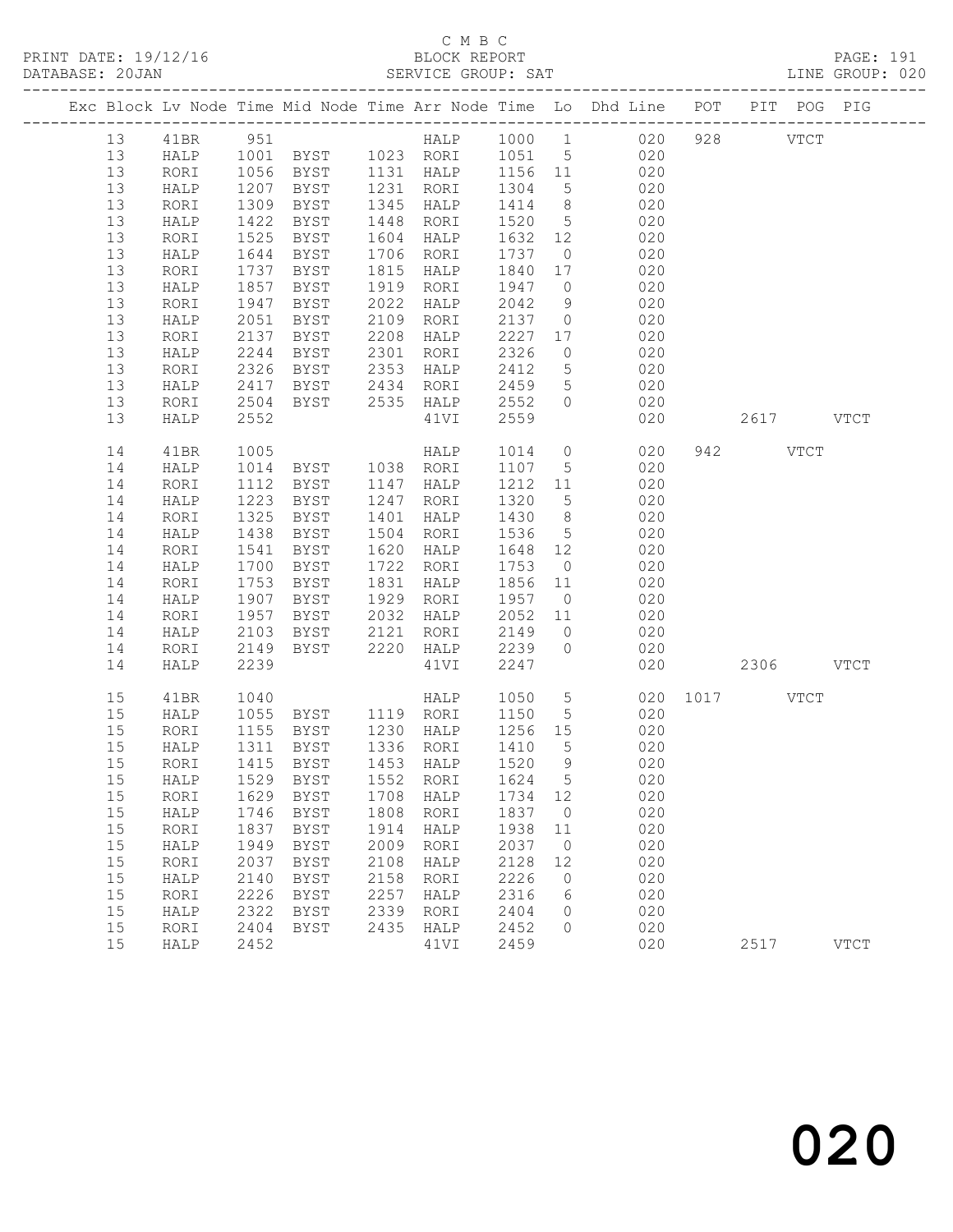### C M B C<br>BLOCK REPORT

| PRINT DATE: 19/12/16 |    | ---------------------------- |      |                |      | BLOCK REPORT    |           |                                                                                |           |  | PAGE: 192<br>DATABASE: 20JAN SERVICE GROUP: SAT LINE GROUP: 020 |
|----------------------|----|------------------------------|------|----------------|------|-----------------|-----------|--------------------------------------------------------------------------------|-----------|--|-----------------------------------------------------------------|
|                      |    |                              |      |                |      |                 |           | Exc Block Lv Node Time Mid Node Time Arr Node Time Lo Dhd Line POT PIT POG PIG |           |  |                                                                 |
|                      | 16 | 41BR                         |      |                |      |                 |           |                                                                                |           |  |                                                                 |
|                      | 16 | HALP                         | 1031 |                |      |                 |           | BYST 1055 RORI 1124 5 020                                                      |           |  |                                                                 |
|                      | 16 | RORI                         | 1129 | BYST 1204 HALP |      |                 |           | 1229 10 020                                                                    |           |  |                                                                 |
|                      | 16 | HALP                         | 1239 |                |      |                 |           | BYST 1304 RORI 1338 5 020                                                      |           |  |                                                                 |
|                      | 16 | RORI                         | 1343 | BYST           |      | 1420 HALP       |           | 1448 7 020                                                                     |           |  |                                                                 |
|                      | 16 | HALP                         | 1455 | BYST           | 1520 | RORI            |           | 1552 5 020                                                                     |           |  |                                                                 |
|                      | 16 | RORI                         | 1557 | BYST           | 1636 | HALP            |           | 1704 10 020                                                                    |           |  |                                                                 |
|                      | 16 | HALP                         | 1714 | BYST           | 1738 | RORI            |           | 1808 0 020                                                                     |           |  |                                                                 |
|                      | 16 | RORI                         | 1808 | BYST           | 1846 | HALP            |           | 1910 17 020                                                                    |           |  |                                                                 |
|                      | 16 | HALP                         | 1927 | BYST           | 1949 | RORI            | 2017      | $0$ 020                                                                        |           |  |                                                                 |
|                      | 16 | RORI                         | 2017 | BYST           |      | 2052 HALP       |           | 2112 15 020                                                                    |           |  |                                                                 |
|                      | 16 | HALP                         | 2127 | BYST 2145 RORI |      |                 |           | 2213 0 020                                                                     |           |  |                                                                 |
|                      | 16 | RORI                         | 2213 |                |      |                 |           | BYST 2244 HALP 2303 0 020                                                      |           |  |                                                                 |
|                      | 16 | HALP                         | 2303 |                |      | 41VI            | 2311 2311 | 020                                                                            | 2330 VTCT |  |                                                                 |
|                      | 17 | 41BR                         | 1232 | HALP           |      |                 |           | 1243 4 020 1209 VTCT                                                           |           |  |                                                                 |
|                      | 17 | HALP                         |      |                |      |                 |           | 1247 BYST 1312 RORI 1346 5 020                                                 |           |  |                                                                 |
|                      | 17 | RORI                         | 1351 | BYST           |      | 1428 HALP       |           | 1456 7 020                                                                     |           |  |                                                                 |
|                      | 17 | HALP                         | 1503 | BYST           | 1528 | RORI            |           | 1600 5 020                                                                     |           |  |                                                                 |
|                      | 17 | RORI                         | 1605 | BYST           | 1644 | HALP            |           | 1710 16 020                                                                    |           |  |                                                                 |
|                      | 17 | HALP                         | 1726 | BYST           | 1748 | RORI            |           | 1818 0 020                                                                     |           |  |                                                                 |
|                      | 17 | RORI                         | 1818 | BYST           | 1856 | HALP            |           | 1920 17 020                                                                    |           |  |                                                                 |
|                      | 17 | HALP                         | 1937 | BYST           | 1959 | RORI            |           | 2027 0 020                                                                     |           |  |                                                                 |
|                      | 17 | RORI                         | 2027 | BYST 2102 HALP |      |                 |           | 2122 0 020                                                                     |           |  |                                                                 |
|                      | 17 | HALP                         | 2122 |                |      | $41\mathrm{VI}$ |           | 2130 020                                                                       | 2149 VTCT |  |                                                                 |

020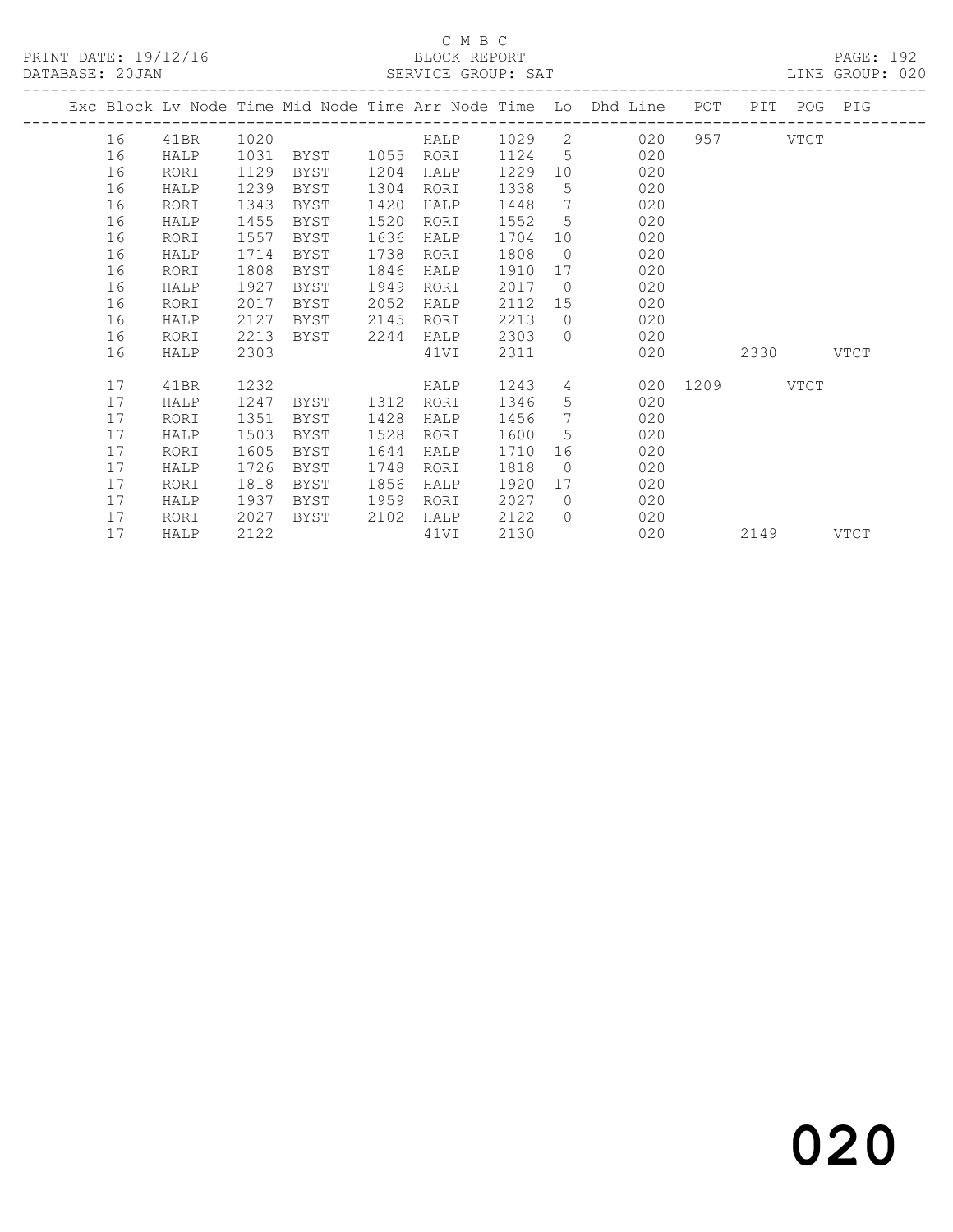|                       |                | PRINT DATE: 19/12/16 |      |                                                                                 |      | C M B C<br>BLOCK REPORT |       |                 |                                                                                                                                                                                                                                |         | PAGE: 193  |  |
|-----------------------|----------------|----------------------|------|---------------------------------------------------------------------------------|------|-------------------------|-------|-----------------|--------------------------------------------------------------------------------------------------------------------------------------------------------------------------------------------------------------------------------|---------|------------|--|
|                       |                | MRST SW MARINE STN   |      |                                                                                 |      |                         |       |                 | 168 16 AV & BALACLAVA ST AND BUBA BURRARD STATION CLARE & BROADWAY AND DULP WB W 41 AV FS DUNBAR ST AND WE GEORGIA ST & GRANVILLE ST AND MOME & DUNSMUIR WALL AND MORE WAS SERVED WANTS AND MANY AND MANY MACRONALD & BROADWAY |         |            |  |
|                       |                |                      |      |                                                                                 |      |                         |       |                 | Exc Block Lv Node Time Mid Node Time Arr Node Time Lo Dhd Line POT PIT POG PIG                                                                                                                                                 |         |            |  |
|                       |                |                      |      |                                                                                 |      |                         |       |                 | 1 KN41 538 CLBY 6 KNLP 543 4 022 522 VTC                                                                                                                                                                                       |         |            |  |
|                       |                |                      |      |                                                                                 |      |                         |       |                 |                                                                                                                                                                                                                                |         |            |  |
|                       |                |                      |      |                                                                                 |      |                         |       |                 |                                                                                                                                                                                                                                |         |            |  |
|                       |                |                      |      |                                                                                 |      |                         |       |                 |                                                                                                                                                                                                                                |         |            |  |
| $\mathbf{1}$          |                | BUB4                 |      |                                                                                 |      |                         |       |                 | 740 CLBY 801 KNLP 814 12 022                                                                                                                                                                                                   |         |            |  |
| $\mathbf{1}$          |                | KNLP                 |      | 826 CLBY 844 BUB4 905                                                           |      |                         |       |                 | 5 022                                                                                                                                                                                                                          |         |            |  |
| $\mathbf{1}$          |                |                      |      |                                                                                 |      |                         |       |                 | BUB4 910 CLBY 933 KNLP 952 9 022<br>KNLP 1001 CLBY 1021 BUB4 1045 8 022                                                                                                                                                        |         |            |  |
| $\mathbf{1}$          |                |                      |      |                                                                                 |      |                         |       |                 |                                                                                                                                                                                                                                |         |            |  |
| $\mathbf{1}$          |                | BUB4                 | 1053 |                                                                                 |      |                         |       |                 | CLBY 1117 KNLP 1138 16 022                                                                                                                                                                                                     |         |            |  |
| $\mathbf{1}$          |                | KNLP                 | 1154 |                                                                                 |      |                         |       |                 | CLBY 1214 BUB4 1241 6 022                                                                                                                                                                                                      |         |            |  |
| $\mathbf{1}$          |                | BUB4                 |      |                                                                                 |      |                         |       |                 |                                                                                                                                                                                                                                |         |            |  |
| $\mathbf{1}$          |                | KNLP                 |      |                                                                                 |      |                         |       |                 | 1247 CLBY 1313 KNLP 1334 6 022<br>1340 CLBY 1402 BUB4 1429 6 022<br>1435 CLBY 1502 KNLP 1523 7 022                                                                                                                             |         |            |  |
| $\mathbf{1}$          |                | BUB4                 |      |                                                                                 |      |                         |       |                 |                                                                                                                                                                                                                                |         |            |  |
| $\mathbf{1}$          |                | KNLP                 | 1530 |                                                                                 |      |                         |       |                 | CLBY 1552 BUB4 1617 7 022                                                                                                                                                                                                      |         |            |  |
| $\mathbf{1}$          |                | BUB4                 |      |                                                                                 |      |                         |       |                 |                                                                                                                                                                                                                                |         |            |  |
| $\mathbf{1}$          |                | KNLP                 |      |                                                                                 |      |                         |       |                 | 1624 CLBY 1650 KNLP 1710 17 022<br>1727 CLBY 1747 BUB4 1812 4 022<br>1816 CLBY 1842 KNLP 1902 13 022                                                                                                                           |         |            |  |
| $\mathbf{1}$          |                | BUB4                 |      |                                                                                 |      |                         |       |                 |                                                                                                                                                                                                                                |         |            |  |
| $\mathbf{1}$          |                | KNLP                 | 1915 |                                                                                 |      |                         |       |                 | CLBY 1934 BUB4 1956 5 022                                                                                                                                                                                                      |         |            |  |
| $\mathbf{1}$          |                | BUB4                 |      |                                                                                 |      |                         |       |                 |                                                                                                                                                                                                                                |         |            |  |
| $\mathbf{1}$          |                | KNLP                 |      |                                                                                 |      |                         |       |                 |                                                                                                                                                                                                                                |         |            |  |
| $\mathbf{1}$          |                | BUB4                 |      |                                                                                 |      |                         |       |                 |                                                                                                                                                                                                                                |         |            |  |
| $1\,$                 |                | KNLP                 |      |                                                                                 |      |                         |       |                 |                                                                                                                                                                                                                                |         |            |  |
| $\mathbf{1}$          |                | BUB4                 |      |                                                                                 |      |                         |       |                 | 2001 CLBY 2024 KNLP 2044 5<br>2001 CLBY 2024 KNLP 2044 5<br>2049 BUB4 2125 6 022<br>2131 CLBY 2153 KNLP 2210 10 022<br>2220 BUB4 2254 7 022<br>2301 CLBY 2323 KN63 2339 022<br>022 2350                                        |         | VTC        |  |
| $\mathbf{2}$          |                | KN41                 |      | 558 CLBY                                                                        |      |                         |       |                 | KNLP 603 4 022                                                                                                                                                                                                                 | 542 VTC |            |  |
| $\mathbf{2}$          |                |                      |      |                                                                                 |      |                         |       |                 | KNLP 607 CLBY 623 BUB4 642 2 022                                                                                                                                                                                               |         |            |  |
| 2                     |                | BUB4                 |      | 644 CLBY 703 KNLP                                                               |      |                         |       |                 | 716 10 022                                                                                                                                                                                                                     |         |            |  |
| $\mathbf{2}$          |                | KNLP                 |      | 726 CLBY       744   BUB4        805<br>810   CLBY        831   KNLP        846 |      |                         |       |                 | $\begin{array}{ccc} 5 & 022 \\ 7 & 022 \end{array}$                                                                                                                                                                            |         |            |  |
| $\mathbf{2}$          |                | BUB4                 |      |                                                                                 |      |                         |       | $7\overline{ }$ |                                                                                                                                                                                                                                |         |            |  |
| $\mathbf{2}^{\prime}$ |                |                      |      | KNLP 853 CLBY 914 BUB4                                                          |      |                         | 935 5 |                 | 022                                                                                                                                                                                                                            |         |            |  |
| $\mathbf{2}$          |                | BUB4                 | 940  | CLBY                                                                            |      | 1004 KNLP               | 1024  | 17              | 022                                                                                                                                                                                                                            |         |            |  |
| $\mathbf{2}$          |                | KNLP                 | 1041 | CLBY                                                                            | 1101 | BUB4                    | 1127  | $5^{\circ}$     | 022                                                                                                                                                                                                                            |         |            |  |
| $\mathbf{2}$          |                | BUB4                 | 1132 | CLBY                                                                            | 1157 | KNLP                    | 1218  | 12              | 022                                                                                                                                                                                                                            |         |            |  |
| $\mathbf{2}$          |                | KNLP                 | 1230 | CLBY                                                                            | 1250 | BUB4                    | 1317  | 6               | 022                                                                                                                                                                                                                            |         |            |  |
| $\mathbf{2}$          |                | BUB4                 | 1323 | CLBY                                                                            | 1349 | KNLP                    | 1410  | 8               | 022                                                                                                                                                                                                                            |         |            |  |
| $\mathbf{2}$          |                | KNLP                 | 1418 | CLBY                                                                            | 1440 | BUB4                    | 1505  | $7\phantom{.0}$ | 022                                                                                                                                                                                                                            |         |            |  |
| $\mathbf{2}$          |                | BUB4                 | 1512 | CLBY                                                                            | 1539 | $\texttt{KNLP}$         | 1600  | 8               | 022                                                                                                                                                                                                                            |         |            |  |
| $\mathbf{2}$          |                | $\texttt{KNLP}$      | 1608 | CLBY                                                                            | 1628 | BUB4                    | 1653  | $6\overline{6}$ | 022                                                                                                                                                                                                                            |         |            |  |
| $\mathbf{2}$          |                | BUB4                 | 1659 | CLBY                                                                            | 1725 | KNLP                    | 1745  | 12              | 022                                                                                                                                                                                                                            |         |            |  |
| $\mathbf{2}$          |                | KNLP                 | 1757 | CLBY                                                                            | 1818 | BUB4                    | 1841  | $5\phantom{.0}$ | 022                                                                                                                                                                                                                            |         |            |  |
| $\mathbf{2}$          |                | BUB4                 | 1846 | CLBY                                                                            | 1909 | KNLP                    | 1929  | 18              | 022                                                                                                                                                                                                                            |         |            |  |
| $\mathbf{2}$          |                | KNLP                 | 1947 | CLBY                                                                            | 2004 | BUB4                    | 2026  | $5\phantom{.0}$ | 022                                                                                                                                                                                                                            |         |            |  |
| $\mathbf{2}$          |                | BUB4                 | 2031 | CLBY                                                                            | 2053 | KNLP                    | 2110  | 9               | 022                                                                                                                                                                                                                            |         |            |  |
| $\mathbf{2}$          |                | KNLP                 | 2119 |                                                                                 |      | BUB4                    | 2155  | $6\overline{6}$ | 022                                                                                                                                                                                                                            |         |            |  |
| $\mathbf{2}$          |                | BUB4                 | 2201 | CLBY                                                                            |      | 2223 KNLP               | 2239  | 11              | 022                                                                                                                                                                                                                            |         |            |  |
| 2                     |                | KNLP                 | 2250 |                                                                                 |      | BUB4                    | 2324  | $7\phantom{.0}$ | 022                                                                                                                                                                                                                            |         |            |  |
|                       | $\overline{2}$ | BUB4                 | 2331 | CLBY                                                                            |      | 2353 KN63               | 2409  |                 | 022                                                                                                                                                                                                                            | 2417    | <b>VTC</b> |  |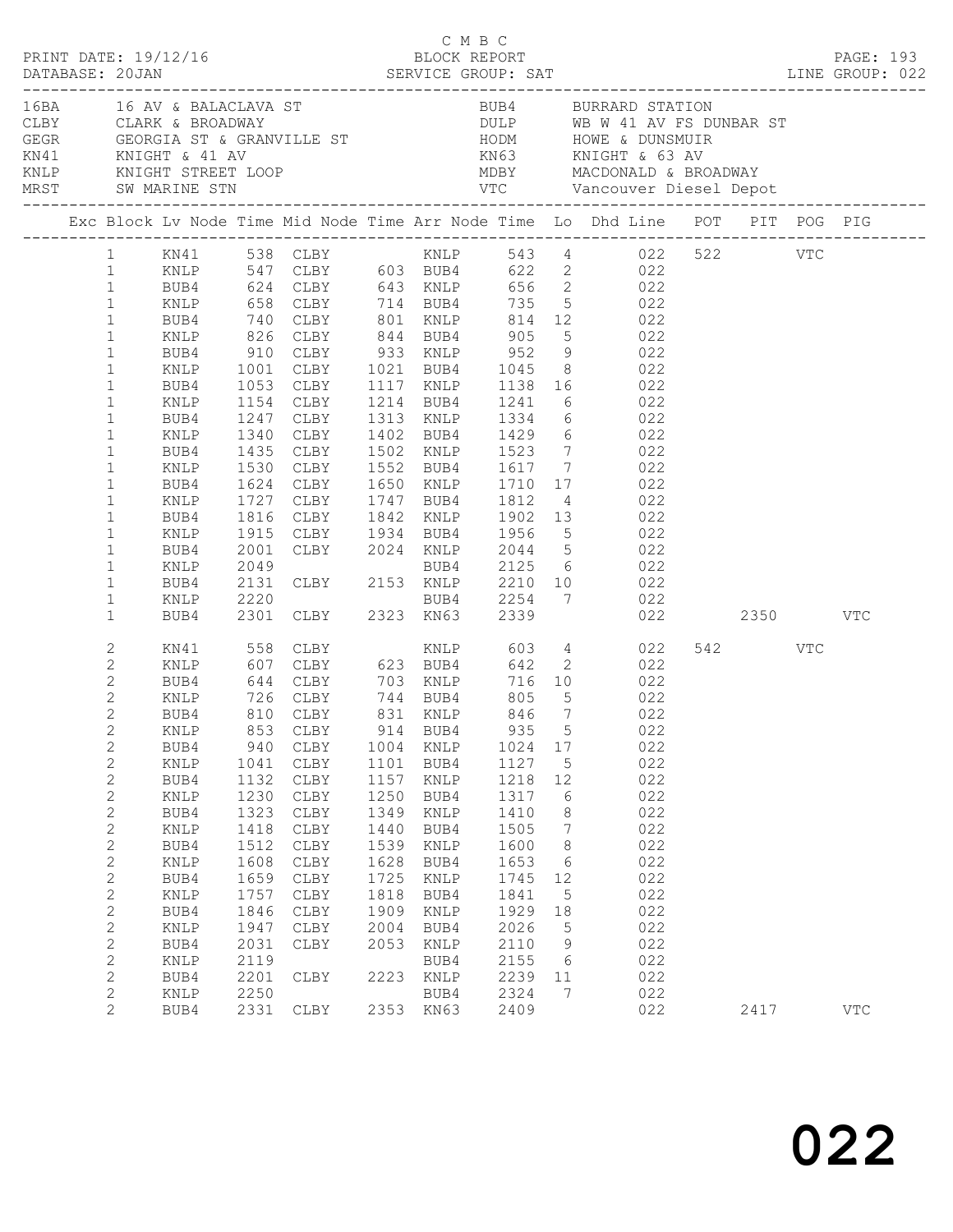|  |                |                 |              |                                                       |      |                        |                 |                              | Exc Block Lv Node Time Mid Node Time Arr Node Time Lo Dhd Line POT PIT POG PIG |                                                                                                                                                                                                                                 |            |            |
|--|----------------|-----------------|--------------|-------------------------------------------------------|------|------------------------|-----------------|------------------------------|--------------------------------------------------------------------------------|---------------------------------------------------------------------------------------------------------------------------------------------------------------------------------------------------------------------------------|------------|------------|
|  | 3              | CLBY            | 602          |                                                       |      | KNLP                   | 614 13          |                              | 022 537                                                                        | <b>VTC</b>                                                                                                                                                                                                                      |            |            |
|  | 3              | KNLP            |              | ---<br>627 CLBY     643 BUB4<br>707 CLBY     726 KNLP |      |                        | 702             | 5 <sup>5</sup>               | 022                                                                            |                                                                                                                                                                                                                                 |            |            |
|  | $\mathsf 3$    | BUB4            |              |                                                       |      |                        | 739 17          |                              | 022                                                                            |                                                                                                                                                                                                                                 |            |            |
|  | $\mathsf 3$    | KNLP            | 756          | CLBY                                                  |      | 814 BUB4               | 835             | $5^{\circ}$                  | 022                                                                            |                                                                                                                                                                                                                                 |            |            |
|  | $\mathfrak{Z}$ | BUB4            | 840          | CLBY                                                  |      | 902 KNLP               | $919$<br>$1018$ | 16                           | 022                                                                            |                                                                                                                                                                                                                                 |            |            |
|  | $\mathcal{S}$  | KNLP            | 935          | CLBY                                                  |      | 956 BUB4               |                 | 7                            | 022                                                                            |                                                                                                                                                                                                                                 |            |            |
|  | 3              | BUB4            | 1025         | CLBY                                                  |      | 1049 KNLP              | 1110            | $7\overline{ }$              | 022                                                                            |                                                                                                                                                                                                                                 |            |            |
|  | 3              | KNLP            | 1117         | CLBY                                                  |      | 1137 BUB4              | 1204            | $7\phantom{.0}$              | 022                                                                            |                                                                                                                                                                                                                                 |            |            |
|  | 3              | BUB4            | 1211         | CLBY                                                  |      | 1237 KNLP              | 1258            | 6                            | 022                                                                            |                                                                                                                                                                                                                                 |            |            |
|  | $\mathsf 3$    | KNLP            | 1304         | CLBY                                                  |      | 1326 BUB4              | 1353            | 6                            | 022                                                                            |                                                                                                                                                                                                                                 |            |            |
|  | 3              | BUB4            | 1359         | CLBY                                                  |      | 1426 KNLP              | 1447            | 7                            | 022                                                                            |                                                                                                                                                                                                                                 |            |            |
|  | 3              | KNLP            | 1454         | CLBY                                                  |      | 1516 BUB4              | 1541            | 8                            | 022                                                                            |                                                                                                                                                                                                                                 |            |            |
|  | $\mathsf S$    | BUB4            | 1549         | CLBY                                                  |      | 1616 KNLP              | 1637            | 8                            | 022                                                                            |                                                                                                                                                                                                                                 |            |            |
|  | 3              | KNLP            | 1645         | CLBY                                                  |      | 1705 BUB4 1730         |                 | $5\overline{)}$              | 022                                                                            |                                                                                                                                                                                                                                 |            |            |
|  | 3              | BUB4            | 1735         | CLBY                                                  | 1802 | KN63                   | 1822            |                              | 022                                                                            | 1833 — 1834 — 1845 — 1846 — 1847 — 1848 — 1848 — 1848 — 1848 — 1848 — 1848 — 1848 — 1848 — 1848 — 1848 — 1848 — 1848 — 1848 — 1848 — 1848 — 1848 — 1848 — 1848 — 1848 — 1848 — 1848 — 1848 — 1848 — 1848 — 1848 — 1848 — 1848 — |            | <b>VTC</b> |
|  | $\overline{4}$ | BUB4            | 604          | CLBY                                                  | 623  | KNLP                   | 636             | $7\phantom{.0}\phantom{.0}7$ | 022                                                                            | 533 and $\sim$                                                                                                                                                                                                                  | <b>VTC</b> |            |
|  | 4              | KNLP            | 643          | CLBY                                                  | 659  | BUB4                   | 720             | $5\overline{)}$              | 022                                                                            |                                                                                                                                                                                                                                 |            |            |
|  | $\overline{4}$ | BUB4            | 725          | CLBY                                                  |      | 744 KNLP               | 757             | 14                           | 022                                                                            |                                                                                                                                                                                                                                 |            |            |
|  | $\overline{4}$ | KNLP            | 855          | CLBY                                                  |      | 829 BUB4<br>918 KNLP   | 850             | $5\phantom{0}$               | 022                                                                            |                                                                                                                                                                                                                                 |            |            |
|  | 4              | BUB4            |              | CLBY                                                  |      |                        | 935             | 13                           | 022                                                                            |                                                                                                                                                                                                                                 |            |            |
|  | $\overline{4}$ | $\texttt{KNLP}$ | 948          | CLBY                                                  |      | 1008 BUB4              | 1032            | 8                            | 022                                                                            |                                                                                                                                                                                                                                 |            |            |
|  | 4              | BUB4            | 1040         | CLBY                                                  |      | 1104 KNLP              | 1125            | 17                           | 022                                                                            |                                                                                                                                                                                                                                 |            |            |
|  | $\sqrt{4}$     | KNLP            | 1142         | CLBY                                                  |      | 1202 BUB4              | 1229            | 6                            | 022                                                                            |                                                                                                                                                                                                                                 |            |            |
|  | $\sqrt{4}$     | BUB4            | 1235         | CLBY                                                  |      | 1301 KNLP              | 1322            | 6                            | 022                                                                            |                                                                                                                                                                                                                                 |            |            |
|  | 4              | KNLP            | 1328         | CLBY                                                  |      | 1350 BUB4              | 1417            | $6\overline{6}$              | 022                                                                            |                                                                                                                                                                                                                                 |            |            |
|  | $\overline{4}$ | BUB4            | 1423         | CLBY                                                  | 1450 | KNLP                   | 1511            | $7\phantom{.0}\phantom{.0}7$ | 022                                                                            |                                                                                                                                                                                                                                 |            |            |
|  | $\overline{4}$ | KNLP            | 1518         | CLBY                                                  | 1540 | BUB4                   | 1605            | $7\phantom{.0}\phantom{.0}7$ | 022                                                                            |                                                                                                                                                                                                                                 |            |            |
|  | 4              | BUB4            | 1612         | CLBY                                                  |      | 1638 KNLP              | 1658            | 14                           | 022                                                                            |                                                                                                                                                                                                                                 |            |            |
|  | 4              | KNLP            | 1712         | CLBY                                                  |      | 1732 BUB4              | 1757            | $\overline{4}$               | 022                                                                            |                                                                                                                                                                                                                                 |            |            |
|  | 4              | BUB4            | 1801         | CLBY                                                  | 1827 | KNLP                   | 1847 13         |                              | 022                                                                            |                                                                                                                                                                                                                                 |            |            |
|  | 4              | KNLP            | 1900         | CLBY                                                  | 1919 | BUB4                   | 1941            | $5^{\circ}$                  | 022                                                                            |                                                                                                                                                                                                                                 |            |            |
|  | $\overline{4}$ | BUB4            | 1946         | CLBY                                                  |      | 2009 KNLP              | 2029            | $5\overline{)}$              | 022                                                                            |                                                                                                                                                                                                                                 |            |            |
|  | 4              | KNLP            | 2034         |                                                       |      | BUB4                   | 2110            | 6                            | 022                                                                            |                                                                                                                                                                                                                                 |            |            |
|  | 4              | BUB4            | 2116         | CLBY                                                  |      | 2138 KNLP              | 2155            | 10                           | 022                                                                            |                                                                                                                                                                                                                                 |            |            |
|  | 4              | $\texttt{KNLP}$ | 2205         |                                                       |      | BUB4                   | 2239            | $7\phantom{.0}\phantom{.0}7$ | 022                                                                            |                                                                                                                                                                                                                                 |            |            |
|  | 4              | BUB4            | 2246<br>2338 | CLBY                                                  |      | 2308 KNLP<br>2353 BUB4 | 2324<br>2419    | 14<br>12                     | 022<br>022                                                                     |                                                                                                                                                                                                                                 |            |            |
|  | $\overline{4}$ | KNLP            |              | CLBY<br>CLBY                                          |      | 2454 KN63              | 2508            | 11                           | 6 022                                                                          |                                                                                                                                                                                                                                 |            |            |
|  | 4              | BUB4<br>MRST    | 2431<br>2525 |                                                       |      |                        | 2604            | $5^{\circ}$                  | N8                                                                             |                                                                                                                                                                                                                                 |            |            |
|  | 4<br>4         | HODM            | 2609         |                                                       |      | HODM<br>MRST           | 2652            | $\overline{\mathbf{3}}$      | N8                                                                             |                                                                                                                                                                                                                                 |            |            |
|  | 4              | MRST            | 2655         |                                                       |      | HODM                   | 2734            | 5                            | N8                                                                             |                                                                                                                                                                                                                                 |            |            |
|  | 4              | HODM            | 2739         |                                                       |      | MRST                   | 2822            |                              | N8                                                                             | 2827                                                                                                                                                                                                                            |            | <b>VTC</b> |
|  |                |                 |              |                                                       |      |                        |                 |                              |                                                                                |                                                                                                                                                                                                                                 |            |            |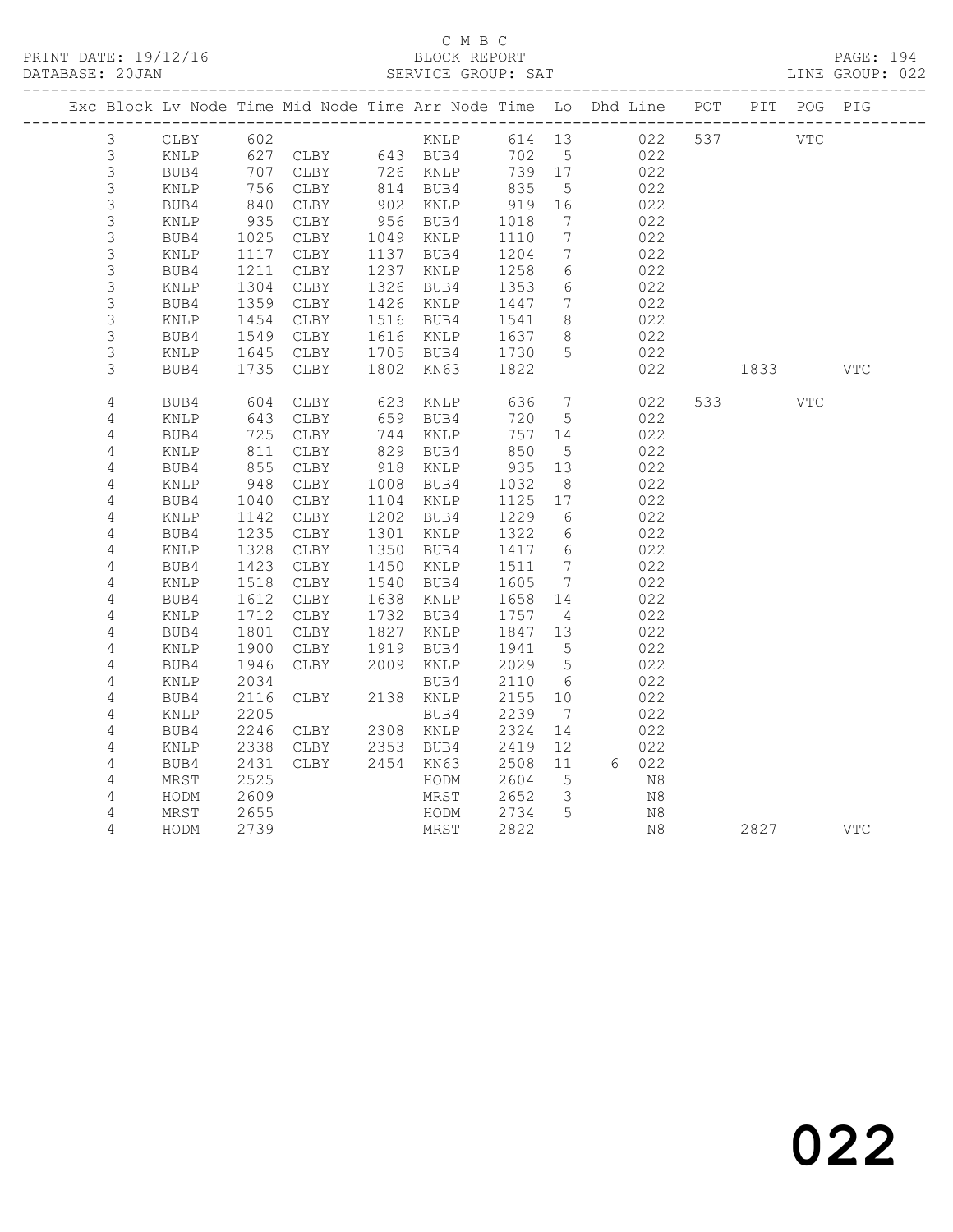|             | Exc Block Lv Node Time Mid Node Time Arr Node Time Lo Dhd Line POT |             |                      |      |                                                                                                 |         |                         |                              |     |      | PIT POG PIG |     |
|-------------|--------------------------------------------------------------------|-------------|----------------------|------|-------------------------------------------------------------------------------------------------|---------|-------------------------|------------------------------|-----|------|-------------|-----|
| 5           | BUB4                                                               |             |                      |      |                                                                                                 |         |                         | 659 CLBY 718 KNLP 731 10 022 | 628 |      | <b>VTC</b>  |     |
| $\mathsf S$ | KNLP                                                               |             | 741 CLBY<br>825 CLBY |      |                                                                                                 |         |                         | 022                          |     |      |             |     |
| 5           | BUB4                                                               |             |                      |      |                                                                                                 |         |                         | 022                          |     |      |             |     |
| 5           | KNLP                                                               | 907         | CLBY                 |      | 928 BUB4                                                                                        | 949     | 6                       | 022                          |     |      |             |     |
| 5           | BUB4                                                               | 955<br>1053 | CLBY                 |      | 1019 KNLP                                                                                       | 1039    | 14                      | 022                          |     |      |             |     |
| 5           | KNLP                                                               |             | CLBY                 | 1113 | BUB4                                                                                            | 1140    | $5^{\circ}$             | 022                          |     |      |             |     |
| 5           | BUB4                                                               | 1145        | CLBY                 | 1210 | KNLP                                                                                            | 1231    | 11                      | 022                          |     |      |             |     |
| 5           | KNLP                                                               | 1242        | CLBY                 | 1302 | BUB4                                                                                            | 1329    | 6                       | 022                          |     |      |             |     |
| 5           | BUB4                                                               | 1335        | CLBY                 | 1402 | KNLP                                                                                            | 1423    | $\overline{7}$          | 022                          |     |      |             |     |
| $\mathsf S$ | KNLP                                                               | 1430        | CLBY                 | 1452 | BUB4                                                                                            | 1517 8  |                         | 022                          |     |      |             |     |
| 5           | BUB4                                                               | 1525        | CLBY                 | 1552 | KNLP                                                                                            | 1613    | $7\phantom{0}$          | 022                          |     |      |             |     |
| 5           | KNLP                                                               | 1620        | CLBY                 | 1640 | BUB4                                                                                            | 1705    | $6\overline{6}$         | 022                          |     |      |             |     |
| 5           | BUB4                                                               | 1711        | CLBY                 | 1737 | KNLP                                                                                            | 1757 15 |                         | 022                          |     |      |             |     |
| $\mathsf S$ | $\texttt{KNLP}$                                                    | 1812        | CLBY                 | 1833 | BUB4                                                                                            | 1856    | $5\overline{)}$         | 022                          |     |      |             |     |
| 5           | BUB4                                                               | 1901        | CLBY                 | 1924 | KNLP                                                                                            | 1944    | 17                      | 022                          |     |      |             |     |
| 5           | KNLP                                                               | 2001        | CLBY                 | 2018 | BUB4                                                                                            | 2040    | 6                       | 022                          |     |      |             |     |
| 5           | BUB4                                                               | 2046        | CLBY                 |      | 2108 KNLP                                                                                       | 2125    | 10                      | 022                          |     |      |             |     |
| 5           | KNLP                                                               | 2135        |                      |      | BUB4                                                                                            | 2209    | $\overline{7}$          | 022                          |     |      |             |     |
| 5           | BUB4                                                               | 2216        | CLBY 2238 KNLP       |      |                                                                                                 | 2254    | 11                      | 022                          |     |      |             |     |
| 5           | KNLP                                                               | 2305        |                      |      | BUB4                                                                                            | 2339    | $\overline{7}$          | 022                          |     |      |             |     |
| 5           | BUB4                                                               | 2346        | CLBY 2408 KNLP       |      |                                                                                                 | 2424    | 9                       | 022                          |     |      |             |     |
| 5           | KNLP                                                               | 2433        | CLBY 2448 BUB4       |      |                                                                                                 | 2514    | 8 <sup>8</sup>          | 24 022                       |     |      |             |     |
| 5           | MRST                                                               | 2546        |                      |      | HODM                                                                                            | 2633    | 16                      | N20                          |     |      |             |     |
| 5           | HODM                                                               | 2649        |                      |      | MRST                                                                                            | 2738    | 17                      | N20                          |     |      |             |     |
| 5           | MRST                                                               | 2755        |                      |      | HODM                                                                                            | 2834    | $5^{\circ}$             | N8                           |     |      |             |     |
| 5           | HODM                                                               | 2839        |                      |      | MRST                                                                                            | 2922    |                         | N8                           |     | 2927 |             | VTC |
| 6           | KN41                                                               | 705         | CLBY                 |      | $\begin{array}{cc}\n\text{KNLF} \\ 729 & \text{BUB4} \\ \text{NHT} \\ \text{BUB4}\n\end{array}$ | 710     | $\overline{\mathbf{3}}$ | 022                          |     |      | <b>VTC</b>  |     |
| 6           | KNLP                                                               | 713         | CLBY                 |      |                                                                                                 | 750     | $5\phantom{.0}$         | 022                          |     |      |             |     |
| 6           | BUB4                                                               | 755         | CLBY                 |      | 816 KNLP                                                                                        | 829     | 12                      | 022                          |     |      |             |     |
| 6           | KNLP                                                               | 841         | CLBY                 | 859  | BUB4                                                                                            | 920     | $5\phantom{.0}$         | 022                          |     |      |             |     |
| 6           | BUB4                                                               | 925         | CLBY                 | 948  | KNLP                                                                                            | 1007    | 8 <sup>8</sup>          | 022                          |     |      |             |     |
| 6           | KNLP                                                               | 1015        | CLBY                 | 1035 | BUB4                                                                                            | 1059    | 6                       | 022                          |     |      |             |     |
| 6           | BUB4                                                               | 1105        | CLBY                 | 1130 | KNLP                                                                                            | 1151    | 15                      | 022                          |     |      |             |     |
| 6           | KNLP                                                               | 1206        | CLBY                 | 1226 | BUB4                                                                                            | 1253    | 6                       | 022                          |     |      |             |     |
| 6           | BUB4                                                               | 1259        | CLBY                 | 1325 | KNLP                                                                                            | 1346    | 6                       | 022                          |     |      |             |     |
| 6           | KNLP                                                               | 1352        | CLBY                 | 1414 | BUB4                                                                                            | 1441    | 6                       | 022                          |     |      |             |     |
| 6           | BUB4                                                               | 1447        | CLBY                 |      | 1514 KNLP                                                                                       | 1535    | $7\overline{ }$         | 022                          |     |      |             |     |
| 6           | KNLP                                                               | 1542        | CLBY                 |      | 1604 BUB4                                                                                       | 1629    | $7\phantom{0}$          | 022                          |     |      |             |     |
| 6           | BUB4                                                               | 1636        | CLBY                 | 1703 | KN63                                                                                            | 1723    |                         | 022                          |     | 1734 |             | VTC |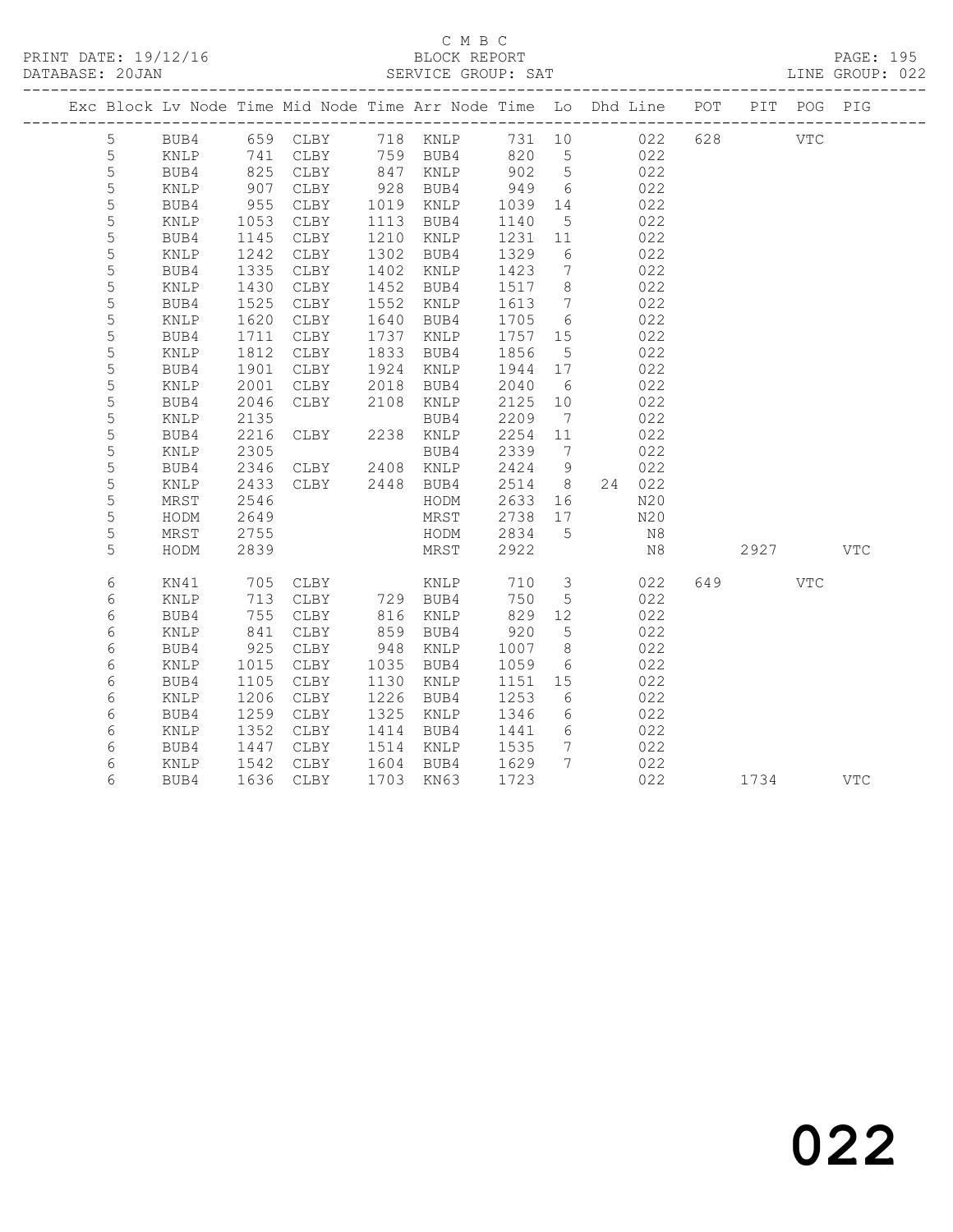|                 |                |              | Exc Block Lv Node Time Mid Node Time Arr Node Time Lo Dhd Line POT |              |              |              |                      |   |            |          | PIT POG PIG |            |
|-----------------|----------------|--------------|--------------------------------------------------------------------|--------------|--------------|--------------|----------------------|---|------------|----------|-------------|------------|
| $7\phantom{.0}$ | KN41           |              | 913 CLBY                                                           |              | KNLP 918 2   |              |                      |   | 022        | 857      | VTC         |            |
| $7\phantom{.0}$ | KNLP           |              | 920 CLBY 941 BUB4 1003<br>1010 CLBY 1034 KNLP 1055                 |              |              |              | $\overline{7}$       |   | 022        |          |             |            |
| 7               | BUB4           |              |                                                                    |              |              |              | 10                   |   | 022        |          |             |            |
| 7               | KNLP           | 1105         | CLBY                                                               |              | 1125 BUB4    | 1152         | 5                    |   | 022        |          |             |            |
| 7               | BUB4           | 1157         | CLBY                                                               | 1222         | KNLP         | 1243         | $\mathcal{G}$        |   | 022        |          |             |            |
| 7               | KNLP           | 1252         | CLBY                                                               | 1314         | BUB4         | 1341         | $\epsilon$           |   | 022        |          |             |            |
| 7               | BUB4           | 1347         | CLBY                                                               | 1414         | KNLP         | 1435         | $7\phantom{.0}$      |   | 022        |          |             |            |
| 7               | KNLP           | 1442         | CLBY                                                               | 1504         | BUB4         | 1529         | 8                    |   | 022        |          |             |            |
| 7<br>7          | BUB4           | 1537         | CLBY                                                               | 1604<br>1653 | KNLP         | 1625<br>1718 | 8<br>$5^{\circ}$     |   | 022<br>022 |          |             |            |
| 7               | KNLP<br>BUB4   | 1633<br>1723 | CLBY<br>CLBY                                                       | 1749         | BUB4<br>KNLP | 1809         | 18                   |   | 022        |          |             |            |
| 7               | KNLP           | 1827         | CLBY                                                               | 1848         | BUB4         | 1911         | $5^{\circ}$          |   | 022        |          |             |            |
| 7               | BUB4           | 1916         | CLBY                                                               | 1939         | KNLP         | 1959         | 17                   |   | 022        |          |             |            |
| 7               | KNLP           | 2016         | CLBY                                                               | 2033         | BUB4         | 2055         | $6\overline{6}$      |   | 022        |          |             |            |
| 7               | BUB4           | 2101         | CLBY                                                               | 2123         | KNLP         | 2140         | 10                   |   | 022        |          |             |            |
| 7               | KNLP           | 2150         |                                                                    |              | BUB4         | 2224         | $\overline{7}$       |   | 022        |          |             |            |
| 7               | BUB4           | 2231         | CLBY                                                               |              | 2253 KNLP    | 2309         | 14                   |   | 022        |          |             |            |
| 7               | KNLP           | 2323         |                                                                    |              | BUB4         | 2357         | $\overline{4}$       |   | 022        |          |             |            |
| 7               | BUB4           | 2401         | CLBY 2424 KNLP                                                     |              |              | 2438         | 25                   |   | 022        |          |             |            |
| 7               | KNLP           | 2503         | CLBY                                                               |              | 2518 BUB4    | 2544         | 8 <sup>8</sup>       |   | 24 022     |          |             |            |
| 7               | MRST           | 2616         |                                                                    |              | HODM         | 2703         | $6\overline{6}$      |   | N20        |          |             |            |
| 7               | HODM           | 2709         |                                                                    |              | MRST         | 2758         | 18                   |   | N20        |          |             |            |
| 7               | MRST           | 2816         |                                                                    |              | HODM         | 2903         | 6                    |   | N20        |          |             |            |
| 7               | HODM           | 2909         |                                                                    |              | MRST         | 2958         |                      |   | N20        | 3003 300 |             | <b>VTC</b> |
| 8               | KN41           | 1016         | CLBY                                                               |              | KNLP         | 1023         | $4\overline{ }$      |   | 022        | 1000 000 | <b>VTC</b>  |            |
| $\,8\,$         | KNLP           | 1027         | CLBY                                                               |              | 1047 BUB4    | 1113         | 5                    |   | 022        |          |             |            |
| 8               | BUB4           | 1118         | CLBY                                                               |              | 1143 KNLP    | 1204         | 14                   |   | 022        |          |             |            |
| 8               | KNLP           | 1218         | CLBY                                                               | 1238         | BUB4         | 1305         | 6                    |   | 022        |          |             |            |
| 8               | BUB4           | 1311         | CLBY                                                               | 1337         | KNLP         | 1358         | 6                    |   | 022        |          |             |            |
| $\,8\,$         | KNLP           | 1404         | CLBY                                                               | 1426         | BUB4         | 1453         | 6                    |   | 022        |          |             |            |
| 8               | BUB4           | 1459         | CLBY                                                               | 1526<br>1616 | KNLP         | 1547         | $7\phantom{.0}$<br>6 |   | 022<br>022 |          |             |            |
| 8<br>8          | KNLP<br>BUB4   | 1554<br>1647 | CLBY<br>CLBY                                                       | 1713         | BUB4<br>KNLP | 1641<br>1733 | 8                    |   | 022        |          |             |            |
| $\,8\,$         | KNLP           | 1741         | CLBY                                                               | 1801         | BUB4         | 1826         | 5                    |   | 022        |          |             |            |
| 8               | BUB4           | 1831         | CLBY                                                               | 1854         | KNLP         | 1914         | 18                   |   | 022        |          |             |            |
| 8               | KNLP           | 1932         | CLBY                                                               | 1949         | BUB4         | 2011         | $5\overline{)}$      |   | 022        |          |             |            |
| 8               | BUB4           | 2016         | CLBY                                                               |              | 2039 KNLP    | 2059         | $5\overline{)}$      |   | 022        |          |             |            |
| $\,8\,$         | KNLP           | 2104         |                                                                    |              | BUB4         | 2140         | 6                    |   | 022        |          |             |            |
| $\,8\,$         | BUB4 2146 CLBY |              |                                                                    |              | 2208 KNLP    | 2225 10      |                      |   | 022        |          |             |            |
| 8               | KNLP           | 2235         |                                                                    |              | BUB4         | 2309         | 7                    |   | 022        |          |             |            |
| 8               | BUB4           | 2316         | CLBY                                                               | 2338         | KNLP         | 2354         | 9                    |   | 022        |          |             |            |
| 8               | KNLP           | 2403         | CLBY                                                               | 2418         | BUB4         | 2444         | 17                   |   | 022        |          |             |            |
| 8               | BUB4           | 2501         | CLBY                                                               | 2524         | KNLP         | 2538         | 3                    |   | 022        |          |             |            |
| 8               | KNLP           | 2541         | CLBY                                                               | 2556         | BUB4         | 2622         | 2                    | 5 | 022        |          |             |            |
| 8               | HODM           | 2629         |                                                                    |              | MRST         | 2712         | 4                    |   | N8         |          |             |            |
| 8               | MRST           | 2716         |                                                                    |              | HODM         | 2803         | 6                    |   | N20        |          |             |            |
| 8               | HODM           | 2809         |                                                                    |              | MRST         | 2858         |                      |   | N20        | 2903     |             | <b>VTC</b> |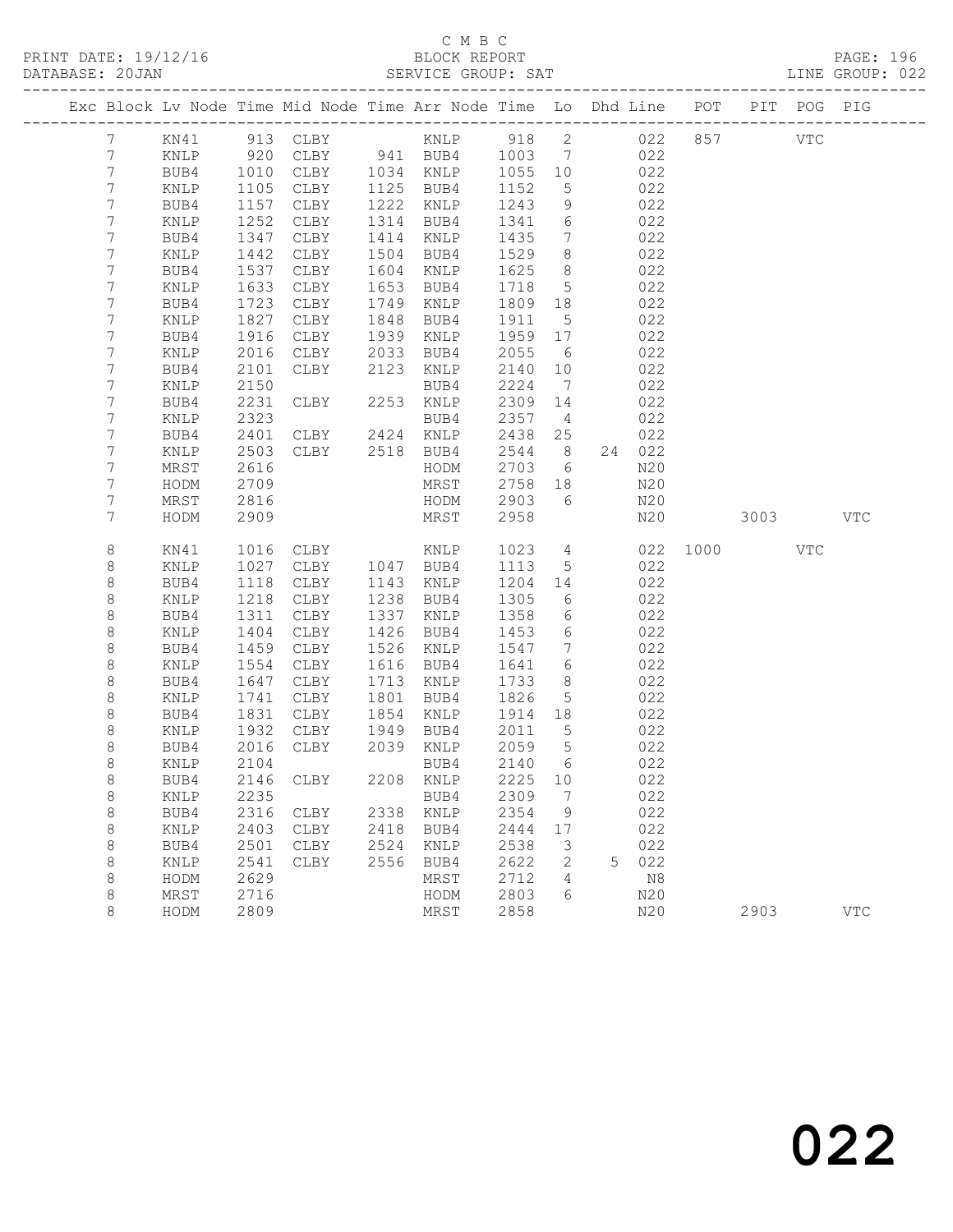|  |    |                 |      |                                            |      |                 |         |                              | Exc Block Lv Node Time Mid Node Time Arr Node Time Lo Dhd Line POT PIT POG PIG |      |     |            |
|--|----|-----------------|------|--------------------------------------------|------|-----------------|---------|------------------------------|--------------------------------------------------------------------------------|------|-----|------------|
|  | 10 | KN41            |      |                                            |      |                 |         |                              | 1120 CLBY 6 KNLP 1127 3 022 1104 VTC                                           |      |     |            |
|  | 10 | KNLP            |      |                                            |      |                 | 1217 6  |                              | 022                                                                            |      |     |            |
|  | 10 | BUB4            |      | 1130 CLBY 1150 BUB4<br>1223 CLBY 1249 KNLP |      |                 | 1310    | 6                            | 022                                                                            |      |     |            |
|  | 10 | KNLP            | 1316 | CLBY                                       |      | 1338 BUB4       | 1405    | $6\overline{6}$              | 022                                                                            |      |     |            |
|  | 10 | BUB4            | 1411 | CLBY                                       | 1438 | KNLP            | 1459    | $7\phantom{.0}\phantom{.0}7$ | 022                                                                            |      |     |            |
|  | 10 | KNLP            | 1506 | CLBY                                       | 1528 | BUB4            | 1553    | 8 <sup>8</sup>               | 022                                                                            |      |     |            |
|  | 10 | BUB4            | 1601 | CLBY                                       | 1627 | $\texttt{KNLP}$ | 1647    | 10                           | 022                                                                            |      |     |            |
|  | 10 | $\texttt{KNLP}$ | 1657 | CLBY                                       | 1717 | BUB4            | 1742    | $5\overline{)}$              | 022                                                                            |      |     |            |
|  | 10 | BUB4            | 1747 | CLBY                                       | 1813 | KNLP            | 1833    | 9                            | 022                                                                            |      |     |            |
|  | 10 | $\texttt{KNLP}$ | 1842 | CLBY                                       | 1903 | BUB4            | 1926    | $5\overline{)}$              | 022                                                                            |      |     |            |
|  | 10 | BUB4            | 1931 | CLBY                                       | 1954 | KN63            | 2014    |                              | 022                                                                            | 2025 |     | <b>VTC</b> |
|  | 40 | <b>DULP</b>     | 542  | MDBY                                       | 554  | BUB4            | 610     | 15                           | 002                                                                            | 525  | VTC |            |
|  | 40 | BUB4            | 625  | MDBY                                       | 639  | DULP            | 649     | 11                           | 002                                                                            |      |     |            |
|  | 40 | DULP            | 700  | MDBY                                       | 712  | BUB4            | 730     | 15                           | 002                                                                            |      |     |            |
|  | 40 | BUB4            | 745  | MDBY                                       | 802  | DULP            | 812     | 8 <sup>8</sup>               | 002                                                                            |      |     |            |
|  | 40 | $\texttt{DULP}$ | 820  | MDBY                                       | 832  | BUB4            | 850     | $5\overline{)}$              | 002                                                                            |      |     |            |
|  | 40 | BUB4            | 855  | MDBY                                       | 912  | DULP            | 924     | 11                           | 002                                                                            |      |     |            |
|  | 40 | $\texttt{DULP}$ | 935  | MDBY                                       | 950  | BUB4            | 1010    | $5\phantom{.0}$              | 002                                                                            |      |     |            |
|  | 40 | BUB4            | 1015 | MDBY                                       | 1034 | 16BA            | 1039    | 15                           | 002                                                                            |      |     |            |
|  | 40 | 16BA            | 1054 | MDBY                                       | 1059 | BUB4            | 1120    | $5\phantom{.0}$              | 002                                                                            |      |     |            |
|  | 40 | BUB4            | 1125 | MDBY                                       | 1144 | DULP            | 1156 15 |                              | 002                                                                            |      |     |            |
|  | 40 | <b>DULP</b>     | 1211 | MDBY                                       | 1227 | BUB4            | 1250    | 5                            | 002                                                                            |      |     |            |
|  | 40 | BUB4            | 1255 | MDBY                                       | 1317 | DULP            | 1331    | 18                           | 002                                                                            |      |     |            |
|  | 40 | <b>DULP</b>     | 1349 | MDBY                                       | 1405 | BUB4            | 1430    | $5^{\circ}$                  | 002                                                                            |      |     |            |
|  | 40 | BUB4            | 1435 | MDBY                                       | 1457 | $\texttt{DULP}$ | 1512    | 14                           | 002                                                                            |      |     |            |
|  | 40 | DULP            | 1526 | MDBY                                       | 1542 | BUB4            | 1610    | $5\overline{)}$              | 002                                                                            |      |     |            |
|  | 40 | BUB4            | 1615 | MDBY                                       | 1639 | DULP            | 1654    | 12                           | 002                                                                            |      |     |            |
|  | 40 | $\texttt{DULP}$ | 1706 | MDBY                                       | 1722 | BUB4            | 1750    | $5\overline{)}$              | 002                                                                            |      |     |            |
|  | 40 | BUB4            | 1755 | MDBY                                       | 1819 | <b>DULP</b>     | 1834    | 15                           | 002                                                                            |      |     |            |
|  | 40 | <b>DULP</b>     | 1849 | MDBY                                       | 1904 | BUB4            | 1930    | 5                            | 002                                                                            |      |     |            |
|  | 40 | BUB4            | 1935 | MDBY                                       | 1957 | 16BA            | 2002    | 12                           | 002                                                                            |      |     |            |
|  | 40 | 16BA            | 2014 | MDBY                                       | 2018 | BUB4            | 2040    | 5                            | 002                                                                            |      |     |            |
|  | 40 | BUB4            | 2045 | MDBY                                       | 2105 | DULP            | 2119    | 10                           | 002                                                                            |      |     |            |
|  | 40 | DULP            | 2129 | MDBY                                       | 2143 | BUB4            | 2205    | $5\phantom{.0}$              | 002                                                                            |      |     |            |
|  | 40 | BUB4            | 2210 | MDBY                                       | 2228 | DULP            | 2240    | 20                           | 002                                                                            |      |     |            |
|  | 40 | <b>DULP</b>     | 2300 | MDBY                                       | 2313 | BUB4            | 2335    | 5                            | 002                                                                            |      |     |            |
|  | 40 | BUB4            | 2340 | MDBY                                       | 2358 | $\texttt{DULP}$ | 2410    | 22                           | 002                                                                            |      |     |            |
|  | 40 | DULP            | 2432 | MDBY                                       | 2445 | BUB4            | 2505    | 5                            | 002                                                                            |      |     |            |
|  | 40 | BUB4            | 2510 | MDBY                                       | 2528 | DULP            | 2540    | $\circ$                      | 002                                                                            |      |     |            |
|  | 40 | $\texttt{DULP}$ | 2540 |                                            |      | GEGR            | 2606    | $\mathcal{S}$                | N22                                                                            |      |     |            |
|  | 40 | GEGR            | 2609 |                                            |      | DULP            | 2634    | 6                            | N22                                                                            |      |     |            |
|  | 40 | <b>DULP</b>     | 2640 |                                            |      | GEGR            | 2706    | 3                            | N22                                                                            |      |     |            |
|  | 40 | <b>GEGR</b>     | 2709 |                                            |      | <b>DULP</b>     | 2734    |                              | N22                                                                            | 2744 |     | <b>VTC</b> |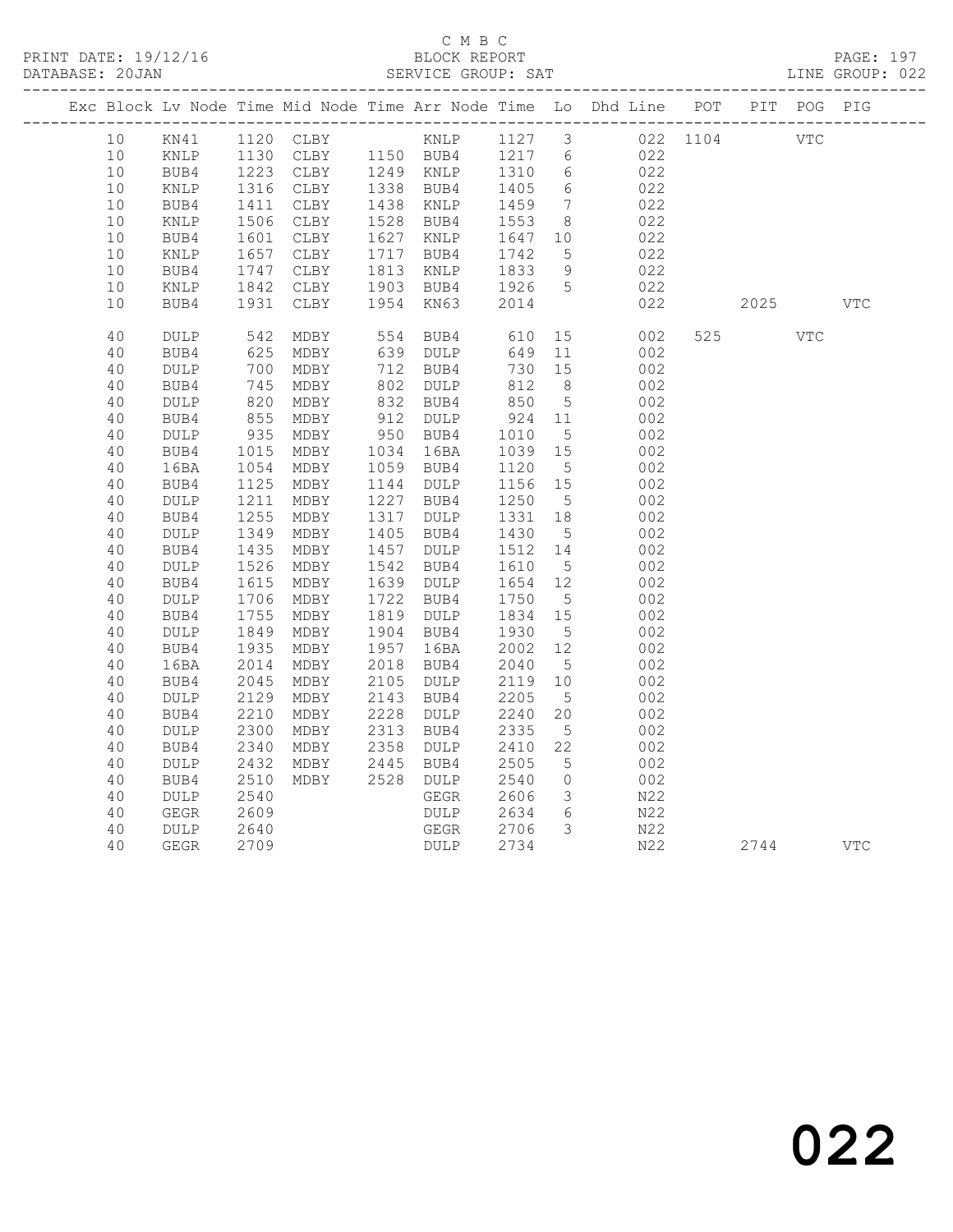# C M B C<br>BLOCK REPORT

PRINT DATE: 19/12/16 BLOCK REPORT PAGE: 198 SERVICE GROUP: SAT

|  |    |             |      |                                  |      |             |         |                 | Exc Block Lv Node Time Mid Node Time Arr Node Time Lo Dhd Line POT PIT POG PIG |         |      |     |
|--|----|-------------|------|----------------------------------|------|-------------|---------|-----------------|--------------------------------------------------------------------------------|---------|------|-----|
|  |    |             |      | 41 DULP 602 MDBY 614 BUB4 630 15 |      |             |         |                 | 002                                                                            | 545 VTC |      |     |
|  | 41 | BUB4        | 645  | MDBY                             |      | 659 DULP    |         |                 | 709 11 002                                                                     |         |      |     |
|  | 41 | <b>DULP</b> | 720  | MDBY                             | 732  | BUB4        | 750     | 15              | 002                                                                            |         |      |     |
|  | 41 | BUB4        | 805  | MDBY                             | 822  | DULP        | 832     | 8 <sup>8</sup>  | 002                                                                            |         |      |     |
|  | 41 | <b>DULP</b> | 840  | MDBY                             | 852  | BUB4        | 910     | $5^{\circ}$     | 002                                                                            |         |      |     |
|  | 41 | BUB4        | 915  | MDBY                             | 932  | <b>DULP</b> | 944     | 10              | 002                                                                            |         |      |     |
|  | 41 | <b>DULP</b> | 954  | MDBY                             | 1009 | BUB4        | 1030    | 5               | 002                                                                            |         |      |     |
|  | 41 | BUB4        | 1035 | MDBY                             | 1054 | 16BA        | 1059 14 |                 | 002                                                                            |         |      |     |
|  | 41 | 16BA        | 1113 | MDBY                             | 1118 | BUB4        | 1140    | $5\overline{)}$ | 002                                                                            |         |      |     |
|  | 41 | BUB4        | 1145 | MDBY                             | 1206 | <b>DULP</b> | 1218    | 13              | 002                                                                            |         |      |     |
|  | 41 | <b>DULP</b> | 1231 | MDBY                             | 1247 | BUB4        | 1310    | $5^{\circ}$     | 002                                                                            |         |      |     |
|  | 41 | BUB4        | 1315 | MDBY                             | 1337 | DULP        | 1351    | 18              | 002                                                                            |         |      |     |
|  | 41 | <b>DULP</b> | 1409 | MDBY                             | 1425 | BUB4        | 1450    | $5^{\circ}$     | 002                                                                            |         |      |     |
|  | 41 | BUB4        | 1455 | MDBY                             | 1517 | DULP        | 1532    | 14              | 002                                                                            |         |      |     |
|  | 41 | <b>DULP</b> | 1546 | MDBY                             | 1602 | BUB4        | 1630    | 5 <sup>5</sup>  | 002                                                                            |         |      |     |
|  | 41 | BUB4        | 1635 | MDBY                             | 1659 | DULP        | 1714 14 |                 | 002                                                                            |         |      |     |
|  | 41 | <b>DULP</b> | 1728 | MDBY                             | 1744 | BUB4        | 1810    | $5^{\circ}$     | 002                                                                            |         |      |     |
|  | 41 | BUB4        | 1815 | MDBY                             | 1839 | DULP        | 1854    | 15              | 002                                                                            |         |      |     |
|  | 41 | <b>DULP</b> | 1909 | MDBY                             | 1924 | BUB4        | 1950    | $5^{\circ}$     | 002                                                                            |         |      |     |
|  | 41 | BUB4        | 1955 | MDBY                             | 2017 | 16BA        | 2022    | 12              | 002                                                                            |         |      |     |
|  | 41 | 16BA        | 2034 | MDBY                             | 2038 | BUB4        | 2100    | 10              | 002                                                                            |         |      |     |
|  | 41 | BUB4        | 2110 | MDBY                             | 2128 | <b>DULP</b> | 2140    | 19              | 002                                                                            |         |      |     |
|  | 41 | <b>DULP</b> | 2159 | MDBY                             | 2213 | BUB4        | 2235    | $5^{\circ}$     | 002                                                                            |         |      |     |
|  | 41 | BUB4        | 2240 | MDBY                             | 2258 | <b>DULP</b> | 2310    | 22              | 002                                                                            |         |      |     |
|  | 41 | <b>DULP</b> | 2332 | MDBY                             | 2345 | BUB4        | 2405    | 5               | 002                                                                            |         |      |     |
|  | 41 | BUB4        | 2410 | MDBY                             | 2428 | <b>DULP</b> | 2440    | 22              | 002                                                                            |         |      |     |
|  | 41 | <b>DULP</b> | 2502 | MDBY                             | 2515 | BUB4        | 2535    | $5\overline{)}$ | 002                                                                            |         |      |     |
|  | 41 | BUB4        | 2540 | MDBY                             | 2558 | DULP        | 2610    | $\bigcirc$      | 002                                                                            |         |      |     |
|  | 41 | DULP        | 2610 |                                  |      | GEGR        | 2636    | $\mathcal{E}$   | N22                                                                            |         |      |     |
|  | 41 | GEGR        | 2639 |                                  |      | DULP        | 2704    |                 | N22                                                                            |         | 2714 | VTC |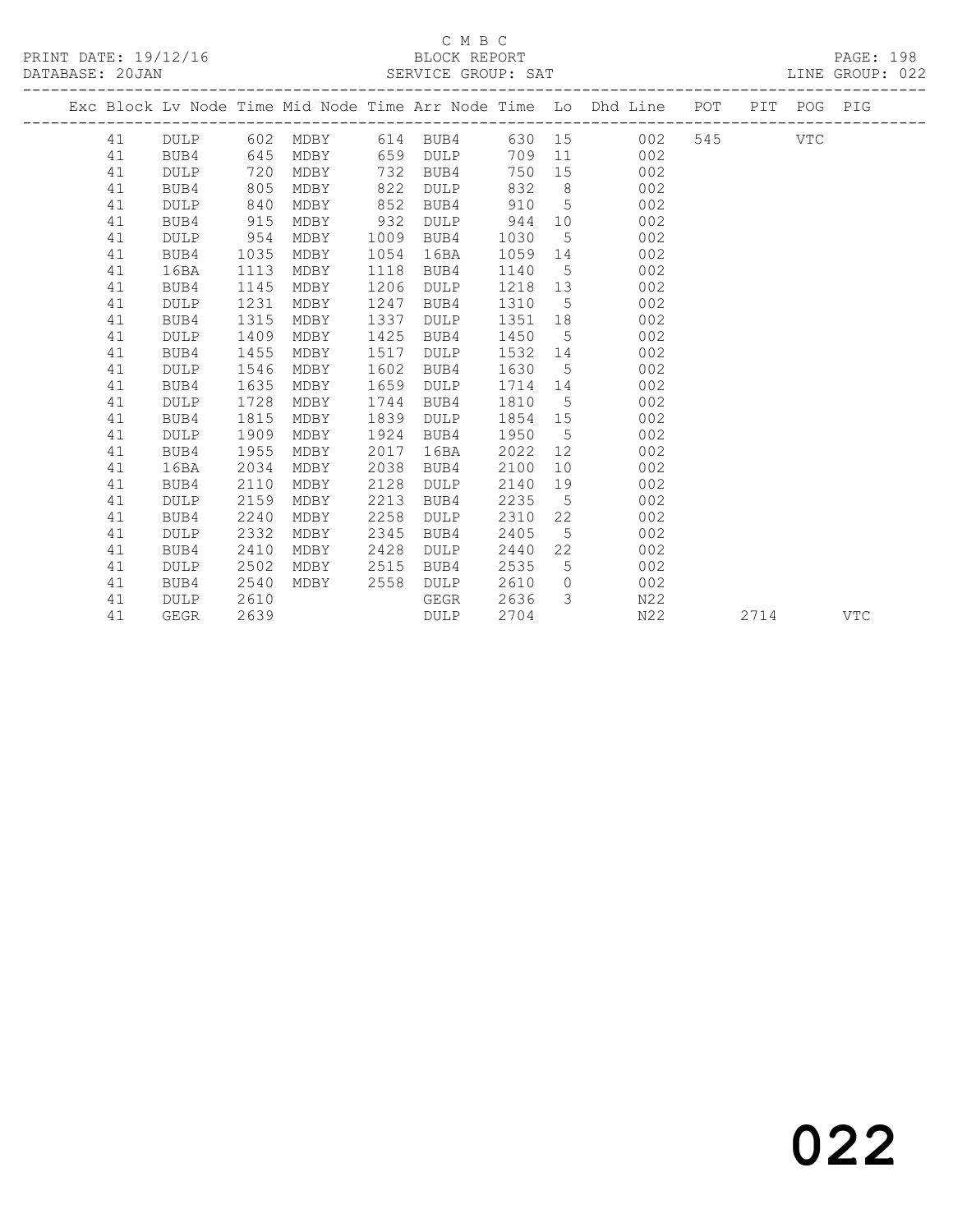### C M B C<br>BLOCK REPORT SERVICE GROUP: SAT

PRINT DATE: 19/12/16 BLOCK REPORT PAGE: 199

|  |    |             |      |      |      |                   |         |                 | Exc Block Lv Node Time Mid Node Time Arr Node Time Lo Dhd Line POT PIT POG PIG |         |      |     |
|--|----|-------------|------|------|------|-------------------|---------|-----------------|--------------------------------------------------------------------------------|---------|------|-----|
|  | 42 | BUB4        |      |      |      | 605 MDBY 619 DULP |         |                 | 629 11<br>002                                                                  | 534 VTC |      |     |
|  | 42 | DULP        | 640  | MDBY |      | 652 BUB4          | 710 15  |                 | 002                                                                            |         |      |     |
|  | 42 | BUB4        | 725  | MDBY | 741  | DULP              | 751 9   |                 | 002                                                                            |         |      |     |
|  | 42 | DULP        | 800  | MDBY | 812  | BUB4              | 830     | $5^{\circ}$     | 002                                                                            |         |      |     |
|  | 42 | BUB4        | 835  | MDBY | 852  | <b>DULP</b>       | 904     | 11              | 002                                                                            |         |      |     |
|  | 42 | <b>DULP</b> | 915  | MDBY | 930  | BUB4              | 950     | $5\overline{)}$ | 002                                                                            |         |      |     |
|  | 42 | BUB4        | 955  | MDBY | 1014 | 16BA              | 1019    | 15              | 002                                                                            |         |      |     |
|  | 42 | 16BA        | 1034 | MDBY | 1039 | BUB4              | 1100    | $5^{\circ}$     | 002                                                                            |         |      |     |
|  | 42 | BUB4        | 1105 | MDBY | 1124 | <b>DULP</b>       | 1136 15 |                 | 002                                                                            |         |      |     |
|  | 42 | <b>DULP</b> | 1151 | MDBY | 1207 | BUB4              | 1230    | 5               | 002                                                                            |         |      |     |
|  | 42 | BUB4        | 1235 | MDBY | 1257 | 16BA              | 1302    |                 | 9<br>002                                                                       |         |      |     |
|  | 42 | 16BA        | 1311 | MDBY | 1316 | BUB4              | 1340    | $5\overline{)}$ | 002                                                                            |         |      |     |
|  | 42 | BUB4        | 1345 | MDBY | 1407 | 16BA              | 1412 18 |                 | 002                                                                            |         |      |     |
|  | 42 | 16BA        | 1430 | MDBY | 1435 | BUB4              | 1500    | $5^{\circ}$     | 002                                                                            |         |      |     |
|  | 42 | BUB4        | 1505 | MDBY | 1527 | 16BA              | 1532    | 15              | 002                                                                            |         |      |     |
|  | 42 | 16BA        | 1547 | MDBY | 1552 | BUB4              | 1620    | $5^{\circ}$     | 002                                                                            |         |      |     |
|  | 42 | BUB4        | 1625 | MDBY | 1649 | 16BA              | 1654 13 |                 | 002                                                                            |         |      |     |
|  | 42 | 16BA        | 1707 | MDBY | 1712 | BUB4              | 1740    | $5^{\circ}$     | 002                                                                            |         |      |     |
|  | 42 | BUB4        | 1745 | MDBY | 1809 | 16BA              | 1814    | 16              | 002                                                                            |         |      |     |
|  | 42 | 16BA        | 1830 | MDBY | 1834 | BUB4              | 1900    | $5^{\circ}$     | 002                                                                            |         |      |     |
|  | 42 | BUB4        | 1905 | MDBY | 1927 | <b>DULP</b>       | 1941 13 |                 | 002                                                                            |         |      |     |
|  | 42 | <b>DULP</b> | 1954 | MDBY | 2008 | BUB4              | 2030    | 5 <sup>5</sup>  | 002                                                                            |         |      |     |
|  | 42 | BUB4        | 2035 | MDBY | 2055 | 16BA              | 2100    | 24              | 002                                                                            |         |      |     |
|  | 42 | 16BA        | 2124 | MDBY | 2128 | BUB4              | 2150    | 5               | 002                                                                            |         |      |     |
|  | 42 | BUB4        | 2155 | MDBY | 2213 | 16BA              | 2218    | 6               | 002                                                                            |         |      |     |
|  | 42 | 16BA        | 2224 | MDBY | 2228 | BUB4              | 2250    | 5               | 002                                                                            |         |      |     |
|  | 42 | BUB4        | 2255 | MDBY | 2313 | 16BA              | 2318    | 6               | 002                                                                            |         |      |     |
|  | 42 | 16BA        | 2324 | MDBY | 2328 | BUB4              | 2350    | 5               | 002                                                                            |         |      |     |
|  | 42 | BUB4        | 2355 | MDBY | 2413 | 16BA              | 2418    | 8               | 002                                                                            |         |      |     |
|  | 42 | 16BA        | 2426 | MDBY | 2430 | BUB4              | 2450    | 5               | 002                                                                            |         |      |     |
|  | 42 | BUB4        | 2455 | MDBY | 2513 | 16BA              | 2518    |                 | 002                                                                            |         | 2544 | VTC |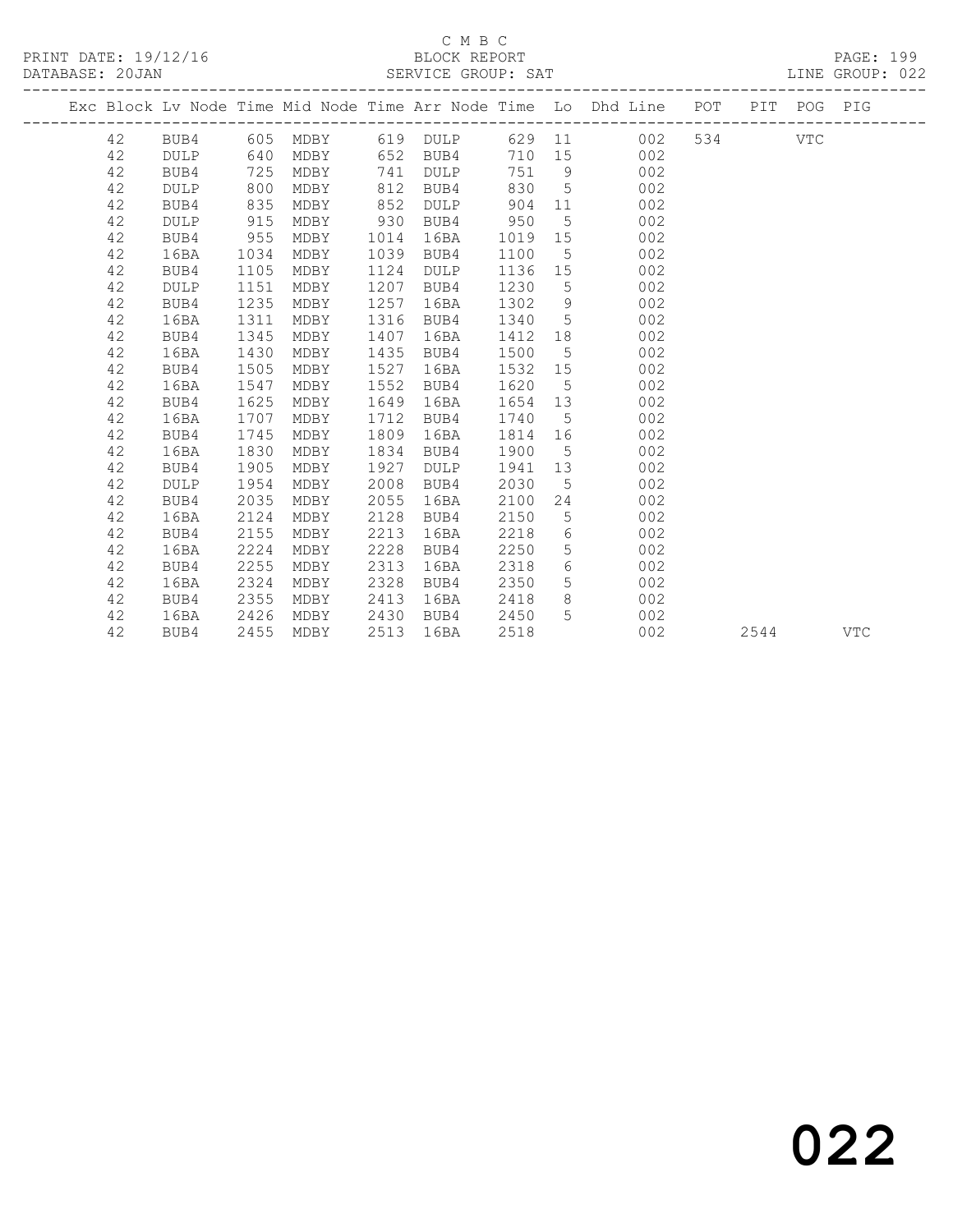# C M B C

|    |                 |                   |           |      |                                                                                   |         |                 |                                                                                |                |            | PAGE: 200<br>LINE GROUP: 022 |
|----|-----------------|-------------------|-----------|------|-----------------------------------------------------------------------------------|---------|-----------------|--------------------------------------------------------------------------------|----------------|------------|------------------------------|
|    |                 |                   |           |      |                                                                                   |         |                 | Exc Block Lv Node Time Mid Node Time Arr Node Time Lo Dhd Line POT PIT POG PIG |                |            |                              |
| 43 |                 |                   |           |      | DULP 620 MDBY 632 BUB4 650 15                                                     |         |                 | 002                                                                            | 603 VTC        |            |                              |
| 43 | BUB4            |                   |           |      | MDBY 719 DULP                                                                     |         |                 | 729 11<br>002                                                                  |                |            |                              |
| 43 | DULP            |                   | MDBY      |      | 752 BUB4<br>837 DULP                                                              | 810 10  |                 | 002                                                                            |                |            |                              |
| 43 | BUB4            | 705<br>740<br>820 | MDBY      |      | 837 DULP                                                                          | 847     | 8               | 002                                                                            |                |            |                              |
| 43 | DULP            | 855               | MDBY      |      | 910 BUB4                                                                          | 930     | $5\overline{)}$ | 002                                                                            |                |            |                              |
| 43 | BUB4            |                   | MDBY      |      | 954 16BA                                                                          | 959     | 15              | 002                                                                            |                |            |                              |
| 43 | 16BA            | $935$<br>$1014$   | MDBY      |      | 1019 BUB4                                                                         | 1040    | $5\overline{)}$ | 002                                                                            |                |            |                              |
| 43 | BUB4            | 1045              | MDBY      |      | 1104 DULP                                                                         | 1116 15 |                 | 002                                                                            |                |            |                              |
| 43 | DULP            | 1131              | MDBY      |      | 1147 BUB4                                                                         | 1210    | $5^{\circ}$     | 002                                                                            |                |            |                              |
| 43 | BUB4            | 1215              | MDBY      |      | 1236 16BA                                                                         | 1241    | 11              | 002                                                                            |                |            |                              |
| 43 | 16BA            | 1252              | MDBY      |      | 1257 BUB4                                                                         | 1320    | $5^{\circ}$     | 002                                                                            |                |            |                              |
| 43 | BUB4            | 1325              | MDBY      | 1347 | 16BA                                                                              | 1352    | 18              | 002                                                                            |                |            |                              |
| 43 | 16BA            | 1410              | MDBY      |      | 1415 BUB4                                                                         | 1440    | $5^{\circ}$     | 002                                                                            |                |            |                              |
| 43 | BUB4            | 1445              | MDBY      | 1507 | 16BA                                                                              | 1512 15 |                 | 002                                                                            |                |            |                              |
| 43 | 16BA            | 1527              | MDBY      |      | 1532 BUB4                                                                         | 1600    | 5 <sup>5</sup>  | 002                                                                            |                |            |                              |
| 43 | BUB4            | 1605              | MDBY      |      | 1629 16BA                                                                         | 1634 13 |                 | 002                                                                            |                |            |                              |
| 43 | 16BA            | 1647              | MDBY      | 1652 | BUB4                                                                              | 1720    | $5^{\circ}$     | 002                                                                            |                |            |                              |
| 43 | BUB4            | 1725              | MDBY      | 1749 | 16BA                                                                              | 1754    | 16              | 002                                                                            |                |            |                              |
| 43 | 16BA            |                   | MDBY      |      | 1814 BUB4                                                                         | 1840    | $5\overline{)}$ | 002                                                                            |                |            |                              |
| 43 | BUB4            | $10 - 1845$       | MDBY      | 1909 | DULP                                                                              | 1924    | $7\overline{ }$ | 002                                                                            |                |            |                              |
| 43 | $\texttt{DULP}$ | 1931              | MDBY      |      | 1946 BUB4                                                                         | 2010    | $5\overline{)}$ | 002                                                                            |                |            |                              |
| 43 | BUB4            | 2015              | MDBY      |      | 2035 16BA                                                                         | 2040    | 14              | 002                                                                            |                |            |                              |
| 43 | 16BA            | 2054              | MDBY      | 2058 | BUB4                                                                              | 2120    | 5 <sup>5</sup>  | 002                                                                            |                |            |                              |
| 43 | BUB4            | 2125              | MDBY      | 2143 | 16BA                                                                              | 2148    | $6\overline{6}$ | 002                                                                            |                |            |                              |
| 43 | 16BA            | 2154              | MDBY      | 2158 | BUB4                                                                              | 2220    | 5 <sup>5</sup>  | 002                                                                            |                |            |                              |
| 43 | BUB4            | 2225              | MDBY      | 2243 | 16BA                                                                              | 2248    | $6\overline{6}$ | 002                                                                            |                |            |                              |
| 43 | 16BA            | 2254              | MDBY      | 2258 | BUB4                                                                              | 2320    | $5\overline{)}$ | 002                                                                            |                |            |                              |
| 43 | BUB4            | 2325              | MDBY      | 2343 | 16BA                                                                              | 2348    | 8 <sup>8</sup>  | 002                                                                            |                |            |                              |
| 43 | 16BA            | 2356              | MDBY      |      | 2400 BUB4                                                                         | 2420    | $5\overline{)}$ | 002                                                                            |                |            |                              |
| 43 | BUB4            | 2425              | MDBY      | 2443 | 16BA                                                                              | 2448    | 8 <sup>8</sup>  | 002                                                                            |                |            |                              |
| 43 | 16BA            | 2456              | MDBY      | 2500 | BUB4                                                                              | 2520    | 5 <sup>5</sup>  | 002                                                                            |                |            |                              |
| 43 | BUB4            | 2525              | MDBY      | 2543 | 16BA                                                                              | 2548    | 25              | 31 002                                                                         |                |            |                              |
| 43 | MRST            | 2644              |           |      | HODM                                                                              | 2707    | $\overline{2}$  | N15                                                                            |                |            |                              |
| 43 | HODM            | 2709              |           |      | MRST                                                                              | 2739    |                 | N15                                                                            | 2744           |            | VTC                          |
| 44 | 16BA            |                   |           |      | 817 MDBY       822   BUB4        840<br>845   MDBY         902   16BA         907 |         | $5\overline{)}$ | 002                                                                            | 752 and $\sim$ | <b>VTC</b> |                              |
| 44 | BUB4            |                   |           |      |                                                                                   |         | 8 <sup>8</sup>  | 002                                                                            |                |            |                              |
| 44 | 16BA            |                   | 915 MDBY  |      | 920 BUB4                                                                          | 940     | 5 <sup>5</sup>  | 002                                                                            |                |            |                              |
| 44 | BUB4            | 945               | MDBY      | 1004 | DULP                                                                              | 1016    | 18              | 002                                                                            |                |            |                              |
| 44 | DULP            | 1034              | MDBY      | 1049 | BUB4                                                                              | 1110    | $5^{\circ}$     | 002                                                                            |                |            |                              |
| 44 | BUB4            | 1115              | MDBY      | 1134 | 16BA                                                                              | 1139    | 13              | 002                                                                            |                |            |                              |
| 44 | 16BA            | 1152              | MDBY      | 1157 | BUB4                                                                              | 1220    | 5               | 002                                                                            |                |            |                              |
| 44 | BUB4            | 1225              | MDBY      | 1246 | DULP                                                                              | 1258    | 11              | 002                                                                            |                |            |                              |
| 44 | DULP            | 1309              | MDBY      | 1326 | BUB4                                                                              | 1350    | $5^{\circ}$     | 002                                                                            |                |            |                              |
| 44 | BUB4            | 1355              | MDBY      | 1417 | DULP                                                                              | 1432    | 17              | 002                                                                            |                |            |                              |
| 44 | DULP            | 1449              | MDBY      | 1505 | BUB4                                                                              | 1530    | $5\phantom{.0}$ | 002                                                                            |                |            |                              |
| 44 | BUB4            | 1535              | MDBY      | 1559 | DULP                                                                              | 1614    | 12              | 002                                                                            |                |            |                              |
| 44 | DULP            | 1626              | MDBY      | 1642 | BUB4                                                                              | 1710    | $5^{\circ}$     | 002                                                                            |                |            |                              |
| 44 | BUB4            | 1715              | MDBY      | 1739 | DULP                                                                              | 1754    | 15              | 002                                                                            |                |            |                              |
| 44 | DULP            | 1809              | MDBY      | 1824 | BUB4                                                                              | 1850    | $5^{\circ}$     | 002                                                                            |                |            |                              |
| 44 | BUB4            | 1855              | MDBY      | 1919 | 16BA                                                                              | 1924    | 8 <sup>8</sup>  | 002                                                                            |                |            |                              |
| 44 | 16BA            | 1932              | MDBY      | 1936 | BUB4                                                                              | 2000    | $5^{\circ}$     | 002                                                                            |                |            |                              |
| 44 | BUB4            |                   | 2005 MDBY | 2025 | DULP                                                                              | 2039 20 |                 | 002                                                                            |                |            |                              |

 44 BUB4 2140 MDBY 2158 DULP 2210 20 002 44 DULP 2230 MDBY 2243 BUB4 2305 5 002

 44 BUB4 2005 MDBY 2025 DULP 2039 20 002 44 DULP 2059 MDBY 2113 BUB4 2135 5 002

44 BUB4 2310 MDBY 2328 DULP 2340 22 002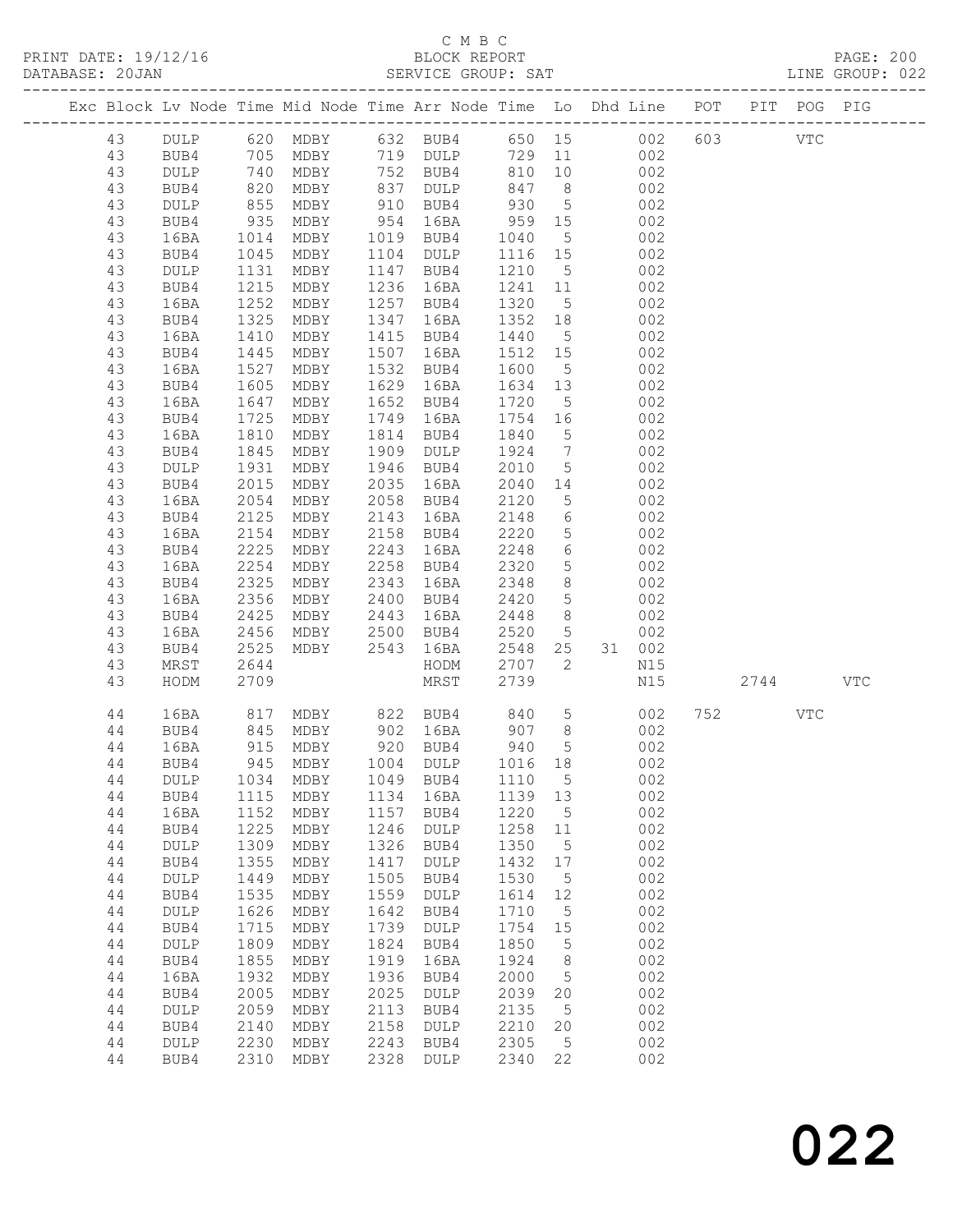### C M B C

|          |                 |              |                           |              | ں ں یں ب                |      |             |                                                                                                                                          |     |      |              |              |  |
|----------|-----------------|--------------|---------------------------|--------------|-------------------------|------|-------------|------------------------------------------------------------------------------------------------------------------------------------------|-----|------|--------------|--------------|--|
|          |                 |              |                           |              |                         |      |             | Exc Block Lv Node Time Mid Node Time Arr Node Time Lo Dhd Line POT PIT POG PIG                                                           |     |      |              |              |  |
| 44       |                 |              |                           |              |                         |      |             | 44 DULP 2402 MDBY 2415 BUB4 2435 5 002<br>BUB4 2440 MDBY 2458 DULP 2510 002 2520 VTC                                                     |     |      |              |              |  |
| 45       |                 |              |                           |              |                         |      |             | 16BA 837 MDBY 842 BUB4 900 5 002 812 VTC                                                                                                 |     |      |              |              |  |
| 45       | BUB4            |              |                           |              |                         |      |             |                                                                                                                                          |     |      |              |              |  |
| 45       | 16BA            |              |                           |              |                         |      |             |                                                                                                                                          |     |      |              |              |  |
| 45       | BUB4            |              |                           |              |                         |      |             | 905 MDBY 922 16BA 927 8 002<br>935 MDBY 940 BUB4 1000 5 002<br>1005 MDBY 1024 DULP 1036 16 002<br>1052 MDBY 1108 BUB4 1130 5 002         |     |      |              |              |  |
| 45       | DULP            |              |                           |              |                         |      |             |                                                                                                                                          |     |      |              |              |  |
| 45       | BUB4            |              | 1135 MDBY                 |              |                         |      |             | 1156 16BA 1201 11 002                                                                                                                    |     |      |              |              |  |
| 45       | 16BA            | 1212         | MDBY                      |              |                         |      |             | 1217 BUB4 1240 5 002<br>1307 DULP 1321 8 002<br>1345 BUB4 1410 5 002                                                                     |     |      |              |              |  |
| 45       | BUB4            |              | 1245 MDBY                 |              |                         |      |             |                                                                                                                                          |     |      |              |              |  |
| 45<br>45 | DULP<br>BUB4    | 1415         | 1329 MDBY<br>MDBY         |              |                         |      |             | 1437 DULP 1452 17 002                                                                                                                    |     |      |              |              |  |
| 45       |                 | 1509         |                           |              |                         |      |             |                                                                                                                                          |     |      |              |              |  |
| 45       | DULP<br>BUB4    |              | MDBY<br>MDBY              |              |                         |      |             | 1525 BUB4 1550 5 002<br>1619 DULP 1634 12 002<br>1702 BUB4 1730 5 002                                                                    |     |      |              |              |  |
| 45       | $\texttt{DULP}$ | 1555<br>1646 | 1646 MDBY                 |              |                         |      |             |                                                                                                                                          |     |      |              |              |  |
| 45       | BUB4            |              | 1735 MDBY                 |              |                         |      |             | 1759 DULP 1814 15 002                                                                                                                    |     |      |              |              |  |
| 45       | DULP            |              |                           |              |                         |      |             |                                                                                                                                          |     |      |              |              |  |
| 45       | BUB4            |              |                           |              |                         |      |             |                                                                                                                                          |     |      |              |              |  |
| 45       | 16BA            |              |                           |              |                         |      |             |                                                                                                                                          |     |      |              |              |  |
| 45       | BUB4            |              |                           |              |                         |      |             | 1829 MDBY 1844 BUB4 1910 5<br>1915 MDBY 1937 16BA 1942 10 002<br>1952 MDBY 1956 BUB4 2020 5 002<br>2025 MDBY 2045 DULP 2059 002 2109 VTC |     |      |              |              |  |
|          |                 |              |                           |              |                         |      |             |                                                                                                                                          |     |      |              |              |  |
| 46       | 16BA            |              |                           |              |                         |      |             | 857 MDBY 902 BUB4 920 5 002 832 VTC<br>925 MDBY 942 DULP 954 20 002                                                                      |     |      |              |              |  |
| 46       | BUB4            |              |                           |              |                         |      |             |                                                                                                                                          |     |      |              |              |  |
| 46       | DULP            |              |                           |              |                         |      |             | 1014 MDBY 1029 BUB4 1050 5 002                                                                                                           |     |      |              |              |  |
| 46       | BUB4            | 1055         | MDBY                      |              | 1114 16BA               |      |             | 1119 13 002                                                                                                                              |     |      |              |              |  |
| 46       | 16BA            |              | 1132 MDBY                 |              |                         |      |             | 1137 BUB4 1200 5 002<br>1226 DULP 1238 11 002<br>1306 BUB4 1330 5 002                                                                    |     |      |              |              |  |
| 46       | BUB4            |              | 1205 MDBY                 |              |                         |      |             |                                                                                                                                          |     |      |              |              |  |
| 46       | $\texttt{DULP}$ |              | 1249 MDBY                 |              |                         |      |             |                                                                                                                                          |     |      |              |              |  |
| 46       | BUB4            | 1335         | MDBY                      |              | 1357 DULP               |      |             | 1412 17 002                                                                                                                              |     |      |              |              |  |
| 46       | $\texttt{DULP}$ | 1429         | MDBY                      |              |                         |      |             | 1445 BUB4 1510 5 002<br>1537 DULP 1552 14 002<br>1622 BUB4 1650 5 002                                                                    |     |      |              |              |  |
| 46       | BUB4            | 1515         | MDBY                      |              |                         |      |             |                                                                                                                                          |     |      |              |              |  |
| 46       | $\texttt{DULP}$ |              | 1606 MDBY                 |              |                         |      |             |                                                                                                                                          |     |      |              |              |  |
| 46       | BUB4            | 1655         | MDBY                      |              |                         |      |             | 1719 DULP 1734 15 002                                                                                                                    |     |      |              |              |  |
| 46       | DULP            |              |                           |              |                         |      |             | 1749 MDBY 1804 BUB4 1830 5 002<br>1835 MDBY 1859 16BA 1904 6 002<br>1910 MDBY 1914 BUB4 1940 5 002                                       |     |      |              |              |  |
| 46       | BUB4            |              |                           |              |                         |      |             |                                                                                                                                          |     |      |              |              |  |
| 46       | 16BA            | 1945         |                           |              |                         | 2021 |             |                                                                                                                                          |     |      |              |              |  |
| 46<br>46 | BUB4<br>DULP    | 2034         | $\texttt{MDBY}{}$<br>MDBY | 2007<br>2048 | $\texttt{DULP}$<br>BUB4 | 2110 | 13          | 002<br>002                                                                                                                               |     | 2136 |              | <b>VTC</b>   |  |
|          |                 |              |                           |              |                         |      |             |                                                                                                                                          |     |      |              |              |  |
| 47       | 16BA            | 955          | MDBY                      | 1000         | BUB4                    | 1020 | 5           | 002                                                                                                                                      | 930 |      | $_{\rm VTC}$ |              |  |
| 47       | BUB4            | 1025         | MDBY                      | 1044         | <b>DULP</b>             | 1056 | 16          | 002                                                                                                                                      |     |      |              |              |  |
| 47       | DULP            | 1112         | MDBY                      | 1128         | BUB4                    | 1150 | 5           | 002                                                                                                                                      |     |      |              |              |  |
| 47       | BUB4            | 1155         | MDBY                      | 1216         | 16BA                    | 1221 | 11          | 002                                                                                                                                      |     |      |              |              |  |
| 47       | 16BA            | 1232         | MDBY                      | 1237         | BUB4                    | 1300 | $\mathsf S$ | 002                                                                                                                                      |     |      |              |              |  |
| 47       | BUB4            | 1305         | MDBY                      | 1327         | 16BA                    | 1332 | 18          | 002                                                                                                                                      |     |      |              |              |  |
| 47       | 16BA            | 1350         | MDBY                      | 1355         | BUB4                    | 1420 | 5           | 002                                                                                                                                      |     |      |              |              |  |
| 47       | BUB4            | 1425         | MDBY                      | 1447         | 16BA                    | 1452 | 18          | 002                                                                                                                                      |     |      |              |              |  |
| 47       | 16BA            | 1510         | MDBY                      | 1515         | BUB4                    | 1540 | 5           | 002                                                                                                                                      |     |      |              |              |  |
| 47       | BUB4            | 1545         | MDBY                      | 1609         | 16BA                    | 1614 | 13          | 002                                                                                                                                      |     |      |              |              |  |
| 47       | 16BA            | 1627         | MDBY                      | 1632         | BUB4                    | 1700 | 5           | 002                                                                                                                                      |     |      |              |              |  |
| 47       | BUB4            | 1705         | MDBY                      | 1729         | 16BA                    | 1734 | 16          | 002                                                                                                                                      |     |      |              |              |  |
| 47       | 16BA            | 1750         | MDBY                      | 1754         | BUB4                    | 1820 | 5           | 002                                                                                                                                      |     |      |              |              |  |
| 47       | BUB4            | 1825         | MDBY                      | 1849         | DULP                    | 1904 |             | 002                                                                                                                                      |     | 1914 |              | $_{\rm VTC}$ |  |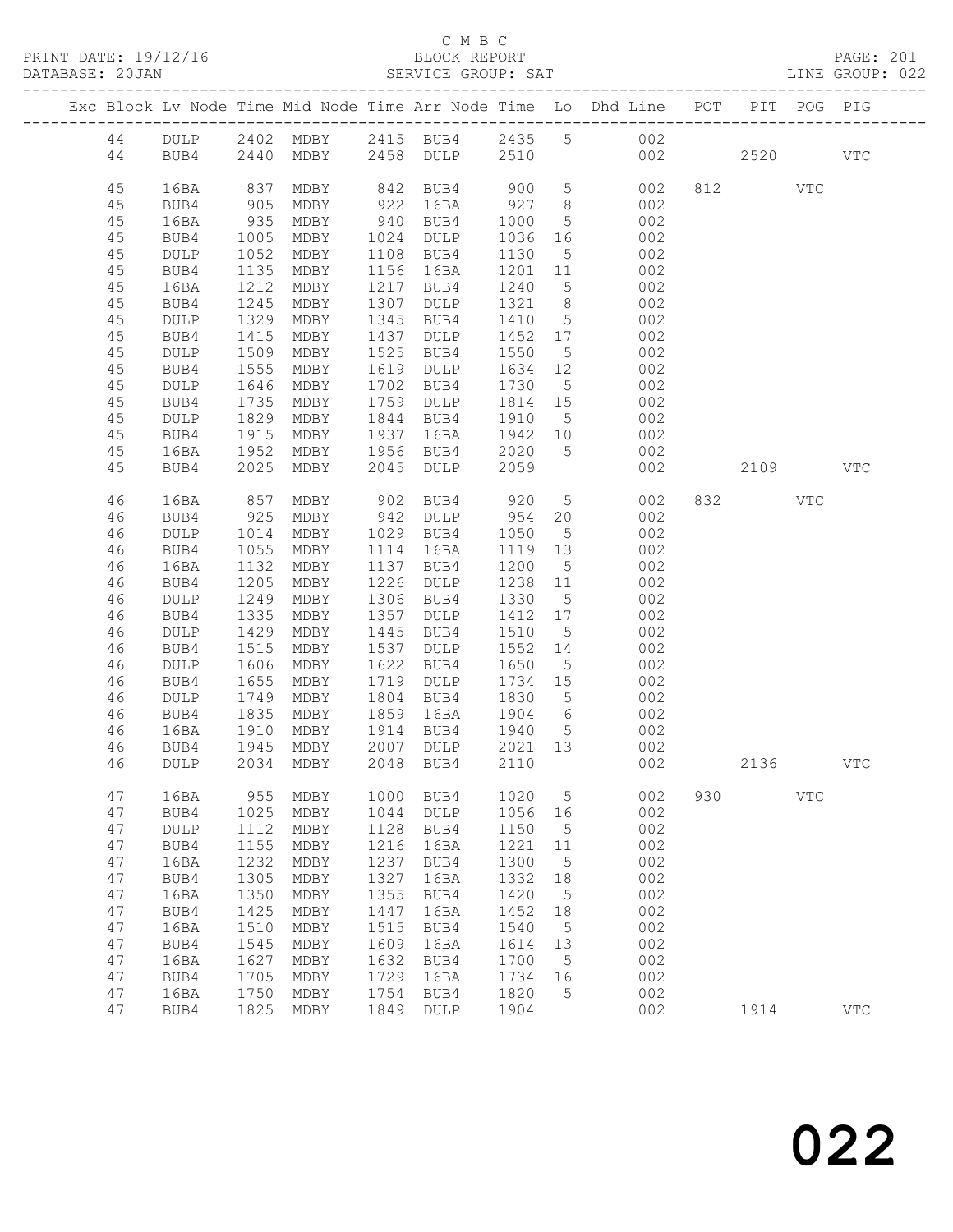# C M B C<br>BLOCK REPORT

PAGE: 202<br>LINE GROUP: 022

|    |             |      |      |      | DUINTEUR UNUUL . UIIT |         |     |                                                                      |          |     |         | TIME AIRCLI.<br>◡▵▵ |
|----|-------------|------|------|------|-----------------------|---------|-----|----------------------------------------------------------------------|----------|-----|---------|---------------------|
|    |             |      |      |      |                       |         |     | Exc Block Lv Node Time Mid Node Time Arr Node Time  Lo  Dhd Line   . | POT      | PIT | POG PIG |                     |
| 48 | 16BA        | 1330 | MDBY | 1335 | BUB4                  | 1400    | -5  |                                                                      | 002 1305 |     | VTC     |                     |
| 48 | BUB4        | 1405 | MDBY | 1427 | 16BA                  | 1432    | 18  | 002                                                                  |          |     |         |                     |
| 48 | 16BA        | 1450 | MDBY | 1455 | BUB4                  | 1520    | - 5 | 002                                                                  |          |     |         |                     |
| 48 | BUB4        | 1525 | MDBY | 1547 | 16BA                  | 1552 15 |     | 002                                                                  |          |     |         |                     |
| 48 | 16BA        | 1607 | MDBY | 1612 | BUB4                  | 1640    | .5  | 002                                                                  |          |     |         |                     |
| 48 | BUB4        | 1645 | MDBY | 1709 | 16BA                  | 1714    | 16  | 002                                                                  |          |     |         |                     |
| 48 | 16BA        | 1730 | MDBY | 1734 | BUB4                  | 1800    | -5  | 002                                                                  |          |     |         |                     |
| 48 | BUB4        | 1805 | MDBY | 1829 | 16BA                  | 1834    | -16 | 002                                                                  |          |     |         |                     |
| 48 | 16BA        | 1850 | MDBY | 1854 | BUB4                  | 1920    | -5  | 002                                                                  |          |     |         |                     |
| 48 | BUB4        | 1925 | MDBY | 1947 | DULP                  | 2001    | 13  | 002                                                                  |          |     |         |                     |
| 48 | <b>DULP</b> | 2014 | MDBY | 2028 | BUB4                  | 2050    | 5.  | 002                                                                  |          |     |         |                     |
|    |             |      |      |      |                       |         |     |                                                                      |          |     |         |                     |

48 BUB4 2055 MDBY 2115 16BA 2120 002 2146 VTC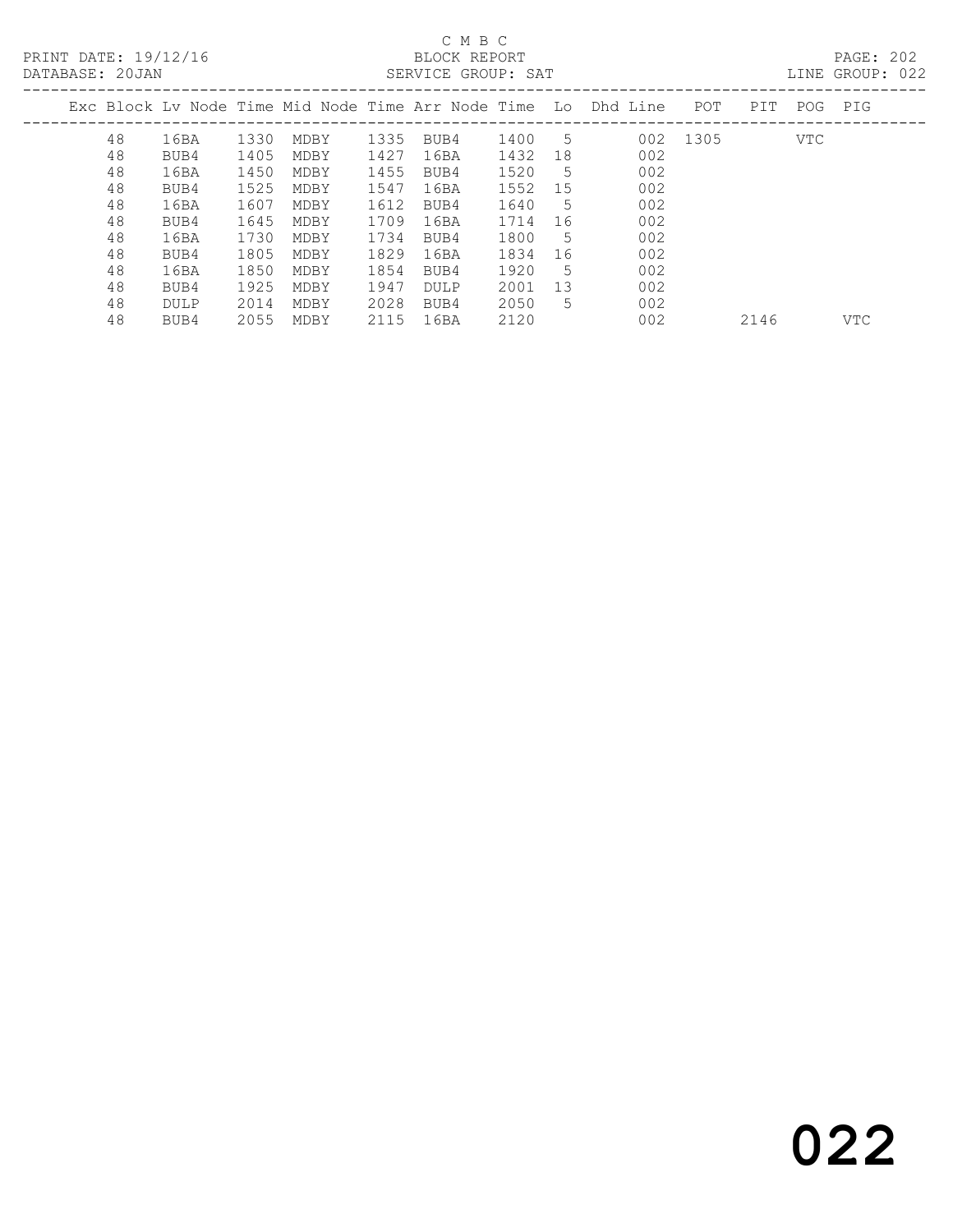| DATABASE: 20JAN |                                                                                                                                                                                                    | PRINT DATE: 19/12/16                                                                           |                                                                                                      |                                                                                                                                                                                                                                                                                                                                                                                                                          |                                                                                      | C M B C                                                                                         | BLOCK REPORT                                                                                            |                                                                                      |            |                                                                                            |                         | <b>PAGE: 203</b> |  |
|-----------------|----------------------------------------------------------------------------------------------------------------------------------------------------------------------------------------------------|------------------------------------------------------------------------------------------------|------------------------------------------------------------------------------------------------------|--------------------------------------------------------------------------------------------------------------------------------------------------------------------------------------------------------------------------------------------------------------------------------------------------------------------------------------------------------------------------------------------------------------------------|--------------------------------------------------------------------------------------|-------------------------------------------------------------------------------------------------|---------------------------------------------------------------------------------------------------------|--------------------------------------------------------------------------------------|------------|--------------------------------------------------------------------------------------------|-------------------------|------------------|--|
|                 |                                                                                                                                                                                                    | 22BD 22 AV & BOUNDARY                                                                          |                                                                                                      | 25GR KING EDWARD & GRANVILLE BW05 BRENTWOOD STN BAY5                                                                                                                                                                                                                                                                                                                                                                     |                                                                                      |                                                                                                 | 25DU KING EDWARD & DUNBAR                                                                               |                                                                                      |            |                                                                                            |                         |                  |  |
|                 |                                                                                                                                                                                                    |                                                                                                |                                                                                                      | Exc Block Lv Node Time Mid Node Time Arr Node Time Lo Dhd Line POT PIT POG PIG                                                                                                                                                                                                                                                                                                                                           |                                                                                      |                                                                                                 |                                                                                                         |                                                                                      |            |                                                                                            |                         |                  |  |
|                 | $\mathbf{1}$<br>$\mathbf{1}$<br>$\mathbf{1}$<br>$\mathbf{1}$<br>$\mathbf{1}$<br>$\mathbf{1}$<br>$\mathbf{1}$<br>$\mathbf{1}$                                                                       | ULP 1718 25GR                                                                                  |                                                                                                      | 1 22BD 600 25GR 624 ULP 643 10 025 530 VTC<br>1 ULP 653 25GR 712 BW05 744 14 025<br>99 5 758 758 758 834 ULP 854 15<br>ULP 909 25GR 929 BW05 1008 9 025<br>25GR 1059 ULP 1124 14 025<br>ULP 1138 25GR 1201 BW05 1248 13 025<br>BW05 1301 25GR 1346 ULP 1413 17 025<br>ULP 1430 25GR 1453 BW05 1542 13 025<br>BW05 1555 25GR 1640 ULP 1705 13 025                                                                         |                                                                                      |                                                                                                 | 1743 BW05 1830 18                                                                                       |                                                                                      | 025        |                                                                                            |                         |                  |  |
|                 | $\mathbf{1}$<br>$\mathbf{1}$<br>$1\,$<br>$\mathbf{1}$<br>$\mathbf{1}$                                                                                                                              | BW05                                                                                           |                                                                                                      | BW05 1848 25GR 1931 ULP 1957 16 025<br>ULP 2013 25GR 2035 BW05 2112 9 025<br>BW05 2121 25GR 2200 ULP 2222 15 025<br>ULP 2237 25GR 2259 BW05 2336 18 025<br>2354 25GR                                                                                                                                                                                                                                                     |                                                                                      |                                                                                                 | GR25 2430                                                                                               |                                                                                      |            |                                                                                            | 025 2442 VTC            |                  |  |
|                 | $\overline{c}$<br>$\mathbf{2}$<br>$\overline{c}$<br>$\mathbf{2}$<br>$\mathbf{2}$<br>$\mathbf{2}$<br>$\mathbf{2}$<br>$\mathbf{2}$<br>$\mathbf{2}$<br>$\mathbf{2}$<br>$\mathbf{2}$<br>$\overline{2}$ | BW05<br>ULP<br>BW05 1534 25GR<br>ULP 1658 25GR                                                 | 1410                                                                                                 | 22BD 540 25GR 604 ULP 623 15 025<br>ULP 638 25GR 657 BW05 728 18 025<br>BW05 746 25GR 822 ULP 842 15<br>ULP 857 25GR 917 BW05 956 9 025<br>BW05 1005 25GR 1047 ULP 1112 16 025<br>ULP 1128 25GR 1151 BW05 1234 15 025<br>1249  25GR  1333  ULP  1400  10<br>25GR 1433 BW05 1522 12 025<br>25GR 1621 ULP 1646 12 025<br>25GR 1723 BW05 1810 14 025<br>BW05 1824 25GR 1907 ULP 1933 10 025<br>ULP 1943 25GR 2005 BW05 2046 |                                                                                      |                                                                                                 |                                                                                                         |                                                                                      | 025<br>025 |                                                                                            | 510 VTC<br>025 2121 VTC |                  |  |
|                 | 3<br>3<br>3<br>3<br>3<br>3<br>3<br>3<br>3<br>3<br>3<br>3<br>3<br>3<br>3                                                                                                                            | ULP<br>BW05<br>ULP<br>BW05<br>ULP<br>BW05<br>ULP<br>BW05<br>ULP<br>BW05<br>ULP<br>MRST<br>HODM | 1042<br>1201<br>1327<br>1448<br>1619<br>1747<br>1905<br>2020<br>2137<br>2254<br>2408<br>2516<br>2609 | ULP 813 25GR 833 BW05 909 9 025 751 VTC<br>BW05 918 25GR 1002 ULP 1027 15 025<br>25GR<br>25GR<br>25GR<br>25GR<br>25GR<br>25GR<br>$25$ GR<br>25GR<br>25GR<br>25GR<br>25GR                                                                                                                                                                                                                                                 | 1104<br>1245<br>1350<br>1534<br>1643<br>1831<br>1929<br>2100<br>2159<br>2330<br>2429 | BW05<br>ULP<br>BW05<br>ULP<br>BW05<br>ULP<br>BW05<br>ULP<br>BW05<br>ULP<br>NAST<br>HODM<br>MRST | 1146 15<br>1312<br>1439<br>1601<br>1731<br>1857<br>2012<br>2124<br>2236<br>2352<br>2446<br>2603<br>2658 | 15<br>9<br>18<br>16<br>8 <sup>8</sup><br>8 <sup>8</sup><br>13<br>18<br>16<br>17<br>6 |            | 025<br>025<br>025<br>025<br>025<br>025<br>025<br>025<br>025<br>025<br>13 025<br>N20<br>N20 | 2703                    | $_{\rm VTC}$     |  |
|                 | $\overline{4}$<br>4<br>4<br>4<br>4<br>4                                                                                                                                                            | BW05<br>ULP<br>BW05<br>ULP<br>BW05<br>ULP                                                      | 732<br>833<br>942<br>1105<br>1225                                                                    | 25GR<br>25GR<br>25GR<br>25GR<br>25GR<br>1350 25GR                                                                                                                                                                                                                                                                                                                                                                        | 808<br>853<br>1025<br>1128<br>1309<br>1413                                           | ULP<br>BW05<br>ULP<br>BW05<br>ULP<br>BW05                                                       | 828<br>932<br>1050<br>1211<br>1336<br>1502 11                                                           | $5\overline{)}$<br>10<br>15<br>14<br>14                                              |            | 025<br>025<br>025<br>025<br>025<br>025                                                     | 657 VTC                 |                  |  |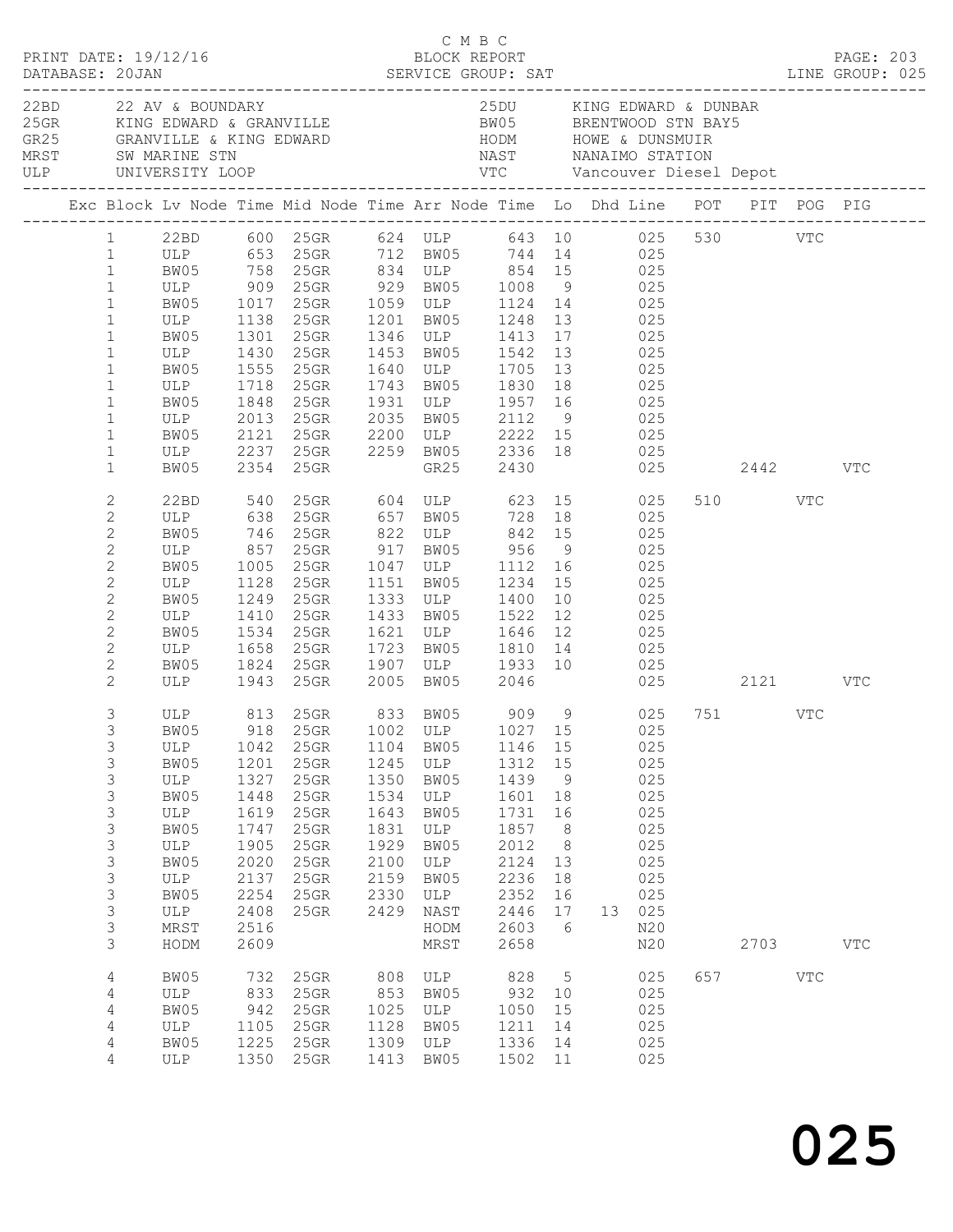| PRINT DATE: 19/12/16<br>DATABASE: 20JAN |                       |              | SERVICE GROUP: SAT                                                |      | C M B C<br>BLOCK REPORT                    |         |                 | LINE GROUP: 025                                                                         |     |          |              | PAGE: 204    |
|-----------------------------------------|-----------------------|--------------|-------------------------------------------------------------------|------|--------------------------------------------|---------|-----------------|-----------------------------------------------------------------------------------------|-----|----------|--------------|--------------|
|                                         |                       |              |                                                                   |      |                                            |         |                 | Exc Block Lv Node Time Mid Node Time Arr Node Time Lo Dhd Line POT PIT POG PIG          |     |          |              |              |
|                                         |                       |              |                                                                   |      |                                            |         |                 | 4 BW05 1513 25GR 1600 ULP 1625 14 025                                                   |     |          |              |              |
|                                         |                       |              |                                                                   |      |                                            |         |                 | 4 ULP 1639 25GR 1703 BW05 1751 025 1826 VTC                                             |     |          |              |              |
| 5                                       | BW05                  | 620          |                                                                   |      |                                            |         |                 | 25GR 655 ULP 714 8 025                                                                  |     | 545 VTC  |              |              |
| 5                                       | ULP 722               |              | $25$ GR                                                           |      | 741 BW05                                   |         |                 | 813 13 025                                                                              |     |          |              |              |
| 5                                       | BW05                  | 826          | $25$ GR                                                           |      | 904 ULP 926                                |         | 16              | 025                                                                                     |     |          |              |              |
| 5                                       |                       |              | 25GR 1004 BW05                                                    |      |                                            | 1046    | 16              | 025                                                                                     |     |          |              |              |
| $\mathsf S$                             | ULP 942<br>BW05 1102  |              | 25GR 1145 ULP                                                     |      |                                            | 1210 16 |                 | 025                                                                                     |     |          |              |              |
| 5                                       | $ULP$ $1226$          |              | 25GR 1249 BW05                                                    |      |                                            | 1336 13 |                 | 025                                                                                     |     |          |              |              |
| 5                                       | BW05                  | 1349         | 25GR                                                              |      | 1434 ULP                                   | 1500 19 |                 | 025                                                                                     |     |          |              |              |
| 5                                       | ULP                   | 1519         | 25GR                                                              |      | 1543 BW05                                  | 1631 14 |                 | 025                                                                                     |     |          |              |              |
| $\mathsf S$                             |                       |              |                                                                   |      |                                            |         |                 |                                                                                         |     |          |              |              |
| 5                                       |                       |              | BW05 1645 25GR 1729 ULP 1756 8<br>ULP 1804 25GR 1829 BW05 1912 14 |      |                                            |         |                 | $025$<br>$025$                                                                          |     |          |              |              |
| 5                                       | BW05                  | 1926         |                                                                   |      | 25GR 2006 ULP                              | 2030    |                 | 025                                                                                     |     | 2052 VTC |              |              |
|                                         |                       |              |                                                                   |      |                                            |         |                 |                                                                                         |     |          |              |              |
| 6                                       | 22BD 620<br>ULP 708   |              |                                                                   |      |                                            |         |                 | 25GR 644 ULP 703 5 025<br>25GR 727 BW05 759 9 025                                       |     | 550 VTC  |              |              |
| 6                                       |                       | 808          |                                                                   |      | 844 ULP 904 17                             |         |                 |                                                                                         |     |          |              |              |
| 6<br>6                                  | BW05<br>ULP           |              | $25$ GR                                                           |      | BW05                                       | 1020    | 8 <sup>8</sup>  | 025<br>025                                                                              |     |          |              |              |
| 6                                       |                       | 921          | 25GR                                                              | 941  |                                            | 1136 14 |                 |                                                                                         |     |          |              |              |
| 6                                       | BW05 1028<br>ULP 1150 |              | 25GR 1111 ULP<br>25GR 1213 BW05                                   |      |                                            | 1300 13 |                 | 025<br>025                                                                              |     |          |              |              |
| 6                                       | BW05                  | 1313         |                                                                   |      | 25GR 1358 ULP 1425 15                      |         |                 | 025                                                                                     |     |          |              |              |
| 6                                       | ULP 1440              |              |                                                                   |      | 25GR 1503 BW05 1552 13                     |         |                 | 025                                                                                     |     |          |              |              |
| 6                                       |                       |              |                                                                   |      |                                            |         |                 |                                                                                         |     |          |              |              |
| 6                                       |                       |              |                                                                   |      |                                            |         |                 | BW05 1605 25GR 1650 ULP 1715 13 025<br>ULP 1728 25GR 1753 BW05 1840 025<br>025 1915 VTC |     |          |              |              |
|                                         |                       |              |                                                                   |      |                                            |         |                 |                                                                                         |     |          |              |              |
| 7                                       | BW05                  |              | 633 25GR                                                          |      |                                            |         |                 | 708 ULP 727 6 025                                                                       |     | 558 VTC  |              |              |
| 7                                       | ULP                   | 733<br>834   | 25GR                                                              |      | 752 BW05                                   | 824     | 10              | 025                                                                                     |     |          |              |              |
| 7                                       | BW05                  |              | 25GR                                                              |      | 916 ULP                                    | 941     | 13              | 025                                                                                     |     |          |              |              |
| 7                                       | ULP 954               |              | $25$ GR                                                           |      | 1016 BW05                                  | 1058    | 16              | 025                                                                                     |     |          |              |              |
| 7                                       | BW05                  | 1114         | $25$ GR                                                           |      | 1157 ULP                                   | 1222    | 16              | 025                                                                                     |     |          |              |              |
| 7                                       | ULP                   | 1238<br>1400 | 25GR                                                              |      | 1301 BW05                                  | 1348    | 12              | 025                                                                                     |     |          |              |              |
| 7                                       | BW05<br>ULP 1529      |              | 25GR                                                              |      | 1446 ULP<br>25GR 1553 BW05 1641 14         | 1513 16 |                 | 025<br>025                                                                              |     |          |              |              |
| 7                                       |                       |              |                                                                   |      |                                            |         |                 | 025                                                                                     |     |          |              |              |
| 7                                       | BW05                  | 1655         |                                                                   |      | 25GR 1738 ULP 1805 11<br>1841 BW05 1924 14 |         |                 |                                                                                         |     |          |              |              |
| 7                                       | ULP                   |              | 1816 25GR                                                         |      |                                            |         |                 | 025                                                                                     |     |          |              |              |
| 7<br>7                                  | ULP                   | 2058         | BW05 1938 25GR 2018 ULP 2042 16<br>25GR                           | 2120 | BW05                                       | 2157    |                 | 025<br>025                                                                              |     | 2227     |              | VTC          |
|                                         |                       |              |                                                                   |      |                                            |         |                 |                                                                                         |     |          |              |              |
| 8                                       | BW05                  | 648          | 25GR                                                              | 723  | ULP                                        | 742     | 11              | 025                                                                                     | 613 |          | $_{\rm VTC}$ |              |
| $\,8\,$                                 | <b>ULP</b>            | 753          | 25GR                                                              | 813  | BW05                                       | 849     | $7\phantom{.0}$ | 025                                                                                     |     |          |              |              |
| 8                                       | BW05                  | 856          | 25GR                                                              | 940  | ULP                                        | 1005    | 13              | 025                                                                                     |     |          |              |              |
| 8                                       | <b>ULP</b>            | 1018         | 25GR                                                              | 1040 | BW05                                       | 1120    | 18              | 025                                                                                     |     |          |              |              |
| 8                                       | BW05                  | 1138         | 25GR                                                              | 1221 | ULP                                        | 1248    | 15              | 025                                                                                     |     |          |              |              |
| $\,8\,$                                 | ULP                   | 1303         | 25GR                                                              | 1326 | BW05                                       | 1415    | 9               | 025                                                                                     |     |          |              |              |
| $\,8\,$                                 | BW05                  | 1424         | 25GR                                                              | 1510 | ULP                                        | 1537    | 12              | 025                                                                                     |     |          |              |              |
| 8                                       | ULP                   | 1549         | 25GR                                                              | 1613 | BW05                                       | 1701    | 14              | 025                                                                                     |     |          |              |              |
| $\,8\,$                                 | BW05                  | 1715         | 25GR                                                              | 1758 | ULP                                        | 1825    | 15              | 025                                                                                     |     |          |              |              |
| $\,8\,$                                 | ULP                   | 1840         | 25GR                                                              | 1905 | BW05                                       | 1948    | 17              | 025                                                                                     |     |          |              |              |
| $\,8\,$                                 | BW05                  | 2005         | 25GR                                                              | 2045 | ULP                                        | 2109    |                 | 025                                                                                     |     | 2129     |              | $_{\rm VTC}$ |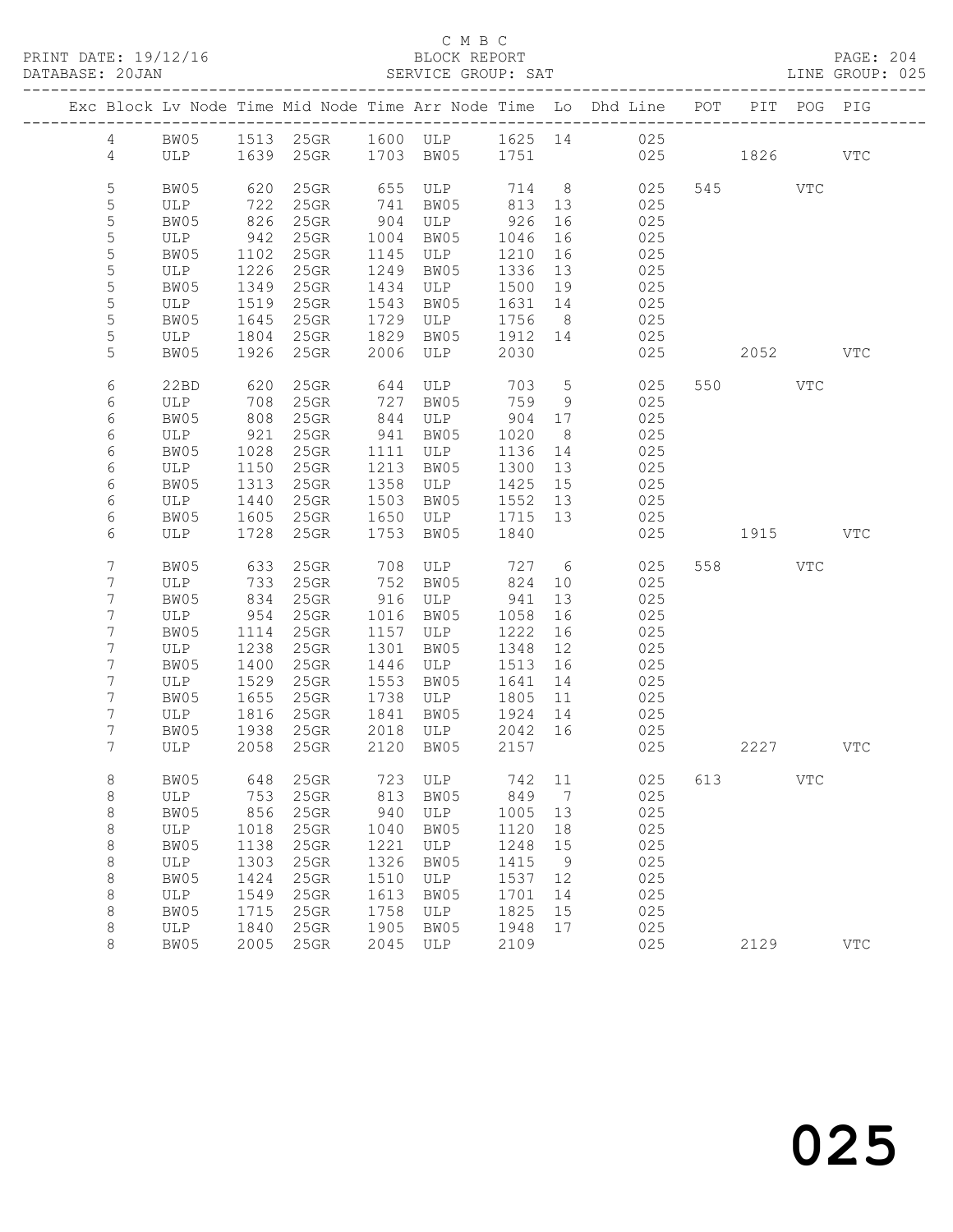|  |               |                               |      |         |      | Exc Block Lv Node Time Mid Node Time Arr Node Time Lo Dhd Line POT |         |                |               |     |         | PIT POG PIG |              |
|--|---------------|-------------------------------|------|---------|------|--------------------------------------------------------------------|---------|----------------|---------------|-----|---------|-------------|--------------|
|  |               |                               |      |         |      |                                                                    |         |                |               |     |         |             |              |
|  | 9             | BW05                          |      |         |      | 703 25GR 738 ULP 757 6 025                                         |         |                |               | 628 |         | VTC         |              |
|  | 9             |                               |      |         |      |                                                                    |         |                | 025           |     |         |             |              |
|  | 9             | ULP 803 25GR<br>BW05 907 25GR |      |         |      |                                                                    |         |                | $\frac{1}{2}$ |     |         |             |              |
|  | $\mathcal{G}$ | ULP                           | 1030 | $25$ GR |      | 1052 BW05                                                          | 1132 18 |                | 025           |     |         |             |              |
|  | $\mathsf 9$   | BW05                          | 1150 | 25GR    | 1233 | ULP                                                                | 1300 15 |                | 025           |     |         |             |              |
|  | $\mathsf 9$   | ULP                           | 1315 | 25GR    | 1338 | BW05                                                               | 1427 9  |                | 025           |     |         |             |              |
|  | 9             | BW05                          | 1436 | $25$ GR | 1522 | ULP                                                                | 1549 10 |                | 025           |     |         |             |              |
|  | 9             | ULP                           | 1559 | 25GR    | 1623 | BW05                                                               | 1711 13 |                | 025           |     |         |             |              |
|  | 9             | BW05                          | 1724 | 25GR    | 1808 | ULP                                                                | 1834    |                | 025           |     | 1856 18 |             | <b>VTC</b>   |
|  |               |                               |      |         |      |                                                                    |         |                |               |     |         |             |              |
|  | 10            | ULP                           | 743  | 25GR    | 803  | BW05                                                               | 839 7   |                | 025           |     | 721 VTC |             |              |
|  | 10            | BW05                          | 846  | 25GR    | 928  | ULP 953 13                                                         |         |                | 025           |     |         |             |              |
|  | 10            | ULP                           | 1006 | $25$ GR | 1028 | BW05                                                               | 1108    | 18             | 025           |     |         |             |              |
|  | 10            | BW05                          | 1126 | 25GR    | 1209 | ULP                                                                | 1236    | 14             | 025           |     |         |             |              |
|  |               |                               |      |         |      |                                                                    |         |                |               |     |         |             |              |
|  | $10$          | ULP                           | 1250 | 25GR    | 1313 | BW05                                                               | 1400    | 12             | 025<br>025    |     |         |             |              |
|  | 10            | BW05                          | 1412 | 25GR    | 1458 | ULP                                                                | 1525 14 |                |               |     |         |             |              |
|  | 10            | ULP                           | 1539 | 25GR    | 1603 | BW05                                                               | 1651    | 14             | 025           |     |         |             |              |
|  | 10            | BW05                          | 1705 | $25$ GR | 1748 | ULP                                                                | 1815 13 |                | 025           |     |         |             |              |
|  | 10            | ULP                           | 1828 | $25$ GR | 1853 | BW05                                                               | 1936    | 14             | 025           |     |         |             |              |
|  | 10            | BW05                          | 1950 | 25GR    | 2030 | ULP                                                                | 2054 19 |                | 025           |     |         |             |              |
|  | 10            | ULP                           | 2113 | $25$ GR | 2135 | BW05 2212 10                                                       |         |                | 025           |     |         |             |              |
|  | 10            | BW05                          | 2222 | 25GR    | 2300 | ULP                                                                | 2322 16 |                | 025           |     |         |             |              |
|  | 10            | ULP                           | 2338 | 25GR    | 2359 | BW05                                                               | 2433    |                | 025           |     | 2503    |             | <b>VTC</b>   |
|  |               |                               |      |         |      |                                                                    |         |                |               |     |         |             |              |
|  | 11            | BW05                          | 818  | 25GR    | 854  | ULP                                                                | 914     |                | 025           |     | 743     | VTC         |              |
|  | 11            | ULP                           | 930  | $25$ GR | 952  | BW05                                                               | 1034    | 16             | 025           |     |         |             |              |
|  | 11            | BW05                          | 1050 | $25$ GR | 1133 | ULP                                                                | 1158    | 16             | 025           |     |         |             |              |
|  | 11            | ULP                           | 1214 | 25GR    | 1237 | BW05                                                               | 1324    | 13             | 025           |     |         |             |              |
|  | 11            | BW05                          | 1337 | 25GR    | 1422 | ULP                                                                | 1448    | 12             | 025           |     |         |             |              |
|  | 11            | ULP                           | 1500 | 25GR    | 1523 | BW05                                                               | 1612    | 13             | 025           |     |         |             |              |
|  | 11            | BW05                          | 1625 | 25GR    | 1710 | ULP                                                                | 1735    | 17             | 025           |     |         |             |              |
|  | 11            | ULP                           | 1752 | $25$ GR | 1817 | BW05                                                               | 1903    | 10             | 025           |     |         |             |              |
|  | 11            | BW05                          | 1913 | $25$ GR | 1954 | ULP                                                                | 2020    | 23             | 025           |     |         |             |              |
|  | 11            | ULP                           | 2043 | 25GR    | 2105 | BW05                                                               | 2142    | 10             | 025           |     |         |             |              |
|  | 11            | BW05                          | 2152 | $25$ GR | 2230 | ULP                                                                | 2252    | 15             | 025           |     |         |             |              |
|  | 11            | ULP                           | 2307 | 25GR    |      | 2329 BW05                                                          | 2406    | 18             | 025           |     |         |             |              |
|  | 11            | BW05                          | 2424 | 25GR    |      | GR25                                                               | 2500    | 16             | 15 025        |     |         |             |              |
|  | 11            | MRST                          | 2531 |         |      | HODM                                                               | 2618    | 11             | N20           |     |         |             |              |
|  | 11            | HODM                          | 2629 |         |      | MRST                                                               | 2718    | $\overline{7}$ | N20           |     |         |             |              |
|  |               | 11 MRST 2725                  |      |         |      | HODM 2804 5                                                        |         |                | N8            |     |         |             |              |
|  | 11            | HODM                          | 2809 |         |      | MRST                                                               | 2852    |                | N8            |     | 2857    |             | VTC          |
|  |               |                               |      |         |      |                                                                    |         |                |               |     |         |             |              |
|  | 12            | 25DU                          | 629  | NAST    | 651  | BW05                                                               | 706     | 11             | 025           | 607 |         | VTC         |              |
|  | 12            | BW05                          | 717  | 25GR    | 753  | ULP                                                                | 813     | 10             | 025           |     |         |             |              |
|  | 12            | ULP                           | 823  | 25GR    | 843  | BW05                                                               | 919     | 11             | 025           |     |         |             |              |
|  | 12            | BW05                          | 930  | 25GR    | 1013 | ULP                                                                | 1038    | 16             | 025           |     |         |             |              |
|  | 12            | ULP                           | 1054 | 25GR    | 1116 | BW05                                                               | 1158    | 15             | 025           |     |         |             |              |
|  | 12            | BW05                          | 1213 | 25GR    | 1257 | ULP                                                                | 1324    | 15             | 025           |     |         |             |              |
|  | 12            | ULP                           | 1339 | 25GR    | 1402 | BW05                                                               | 1451    | 10             | 025           |     |         |             |              |
|  | 12            | BW05                          | 1501 | 25GR    | 1548 | ULP                                                                | 1613    | 16             | 025           |     |         |             |              |
|  | 12            | ULP                           | 1629 | 25GR    | 1653 | BW05                                                               | 1741    | 19             | 025           |     |         |             |              |
|  | 12            | BW05                          | 1800 | 25GR    | 1843 | ULP                                                                | 1909    | 8              | 025           |     |         |             |              |
|  | 12            | ULP                           | 1917 | 25GR    | 1941 | BW05                                                               | 2024    |                | 025           |     | 2059    |             | $_{\rm VTC}$ |
|  |               |                               |      |         |      |                                                                    |         |                |               |     |         |             |              |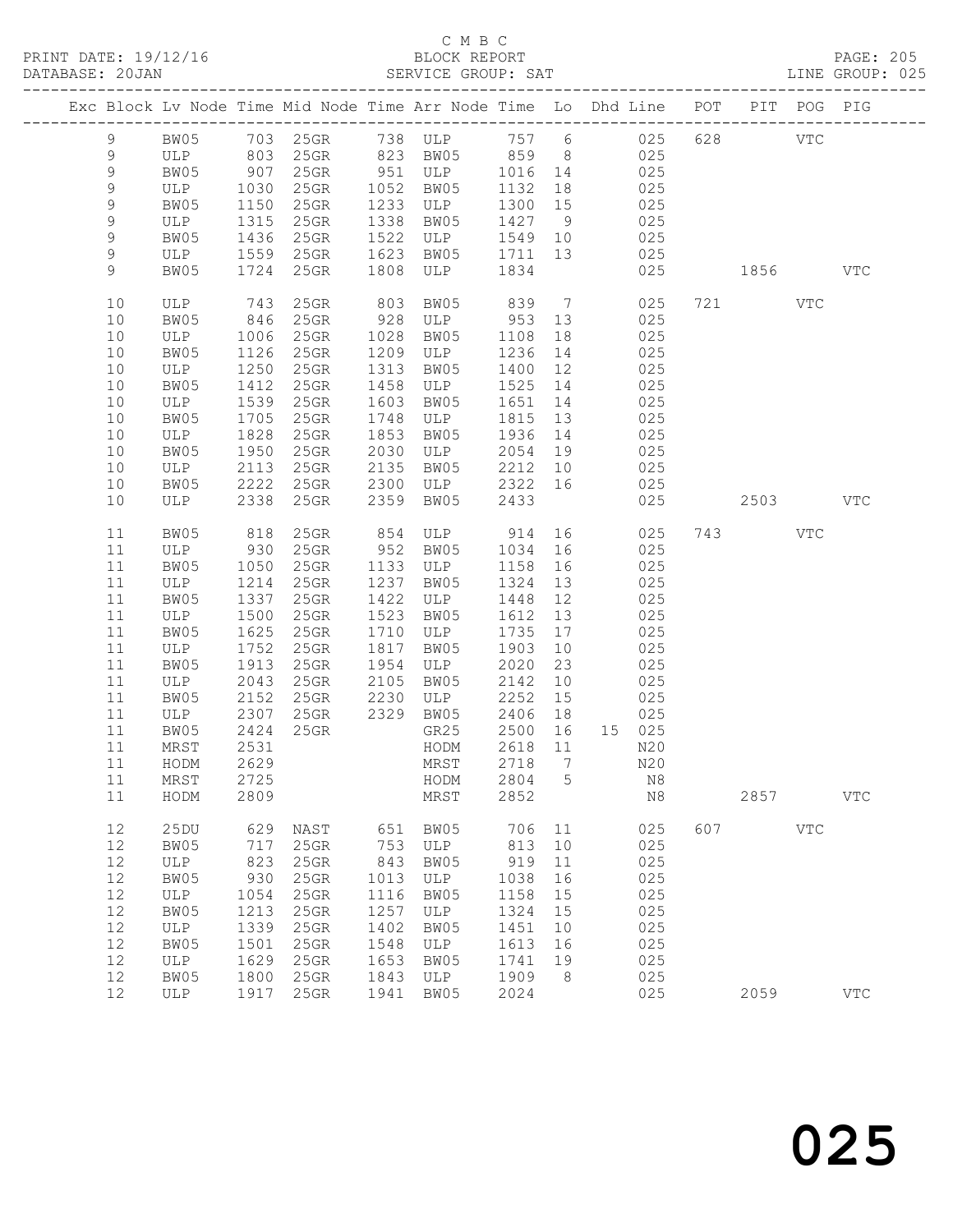|  |    |      |      |           |      |           |         |                | Exc Block Lv Node Time Mid Node Time Arr Node Time Lo Dhd Line POT |          |      | PIT POG PIG  |              |
|--|----|------|------|-----------|------|-----------|---------|----------------|--------------------------------------------------------------------|----------|------|--------------|--------------|
|  | 13 | BW05 |      | 1040 25GR |      | 1123 ULP  | 1148 14 |                |                                                                    | 025 1005 |      | VTC          |              |
|  | 13 | ULP  | 1202 | $25$ GR   | 1225 | BW05      | 1312    | 13             | 025                                                                |          |      |              |              |
|  | 13 | BW05 | 1325 | 25GR      | 1410 | ULP       | 1436    | 14             | 025                                                                |          |      |              |              |
|  | 13 | ULP  | 1450 | $25$ GR   | 1513 | BW05      | 1602    | 13             | 025                                                                |          |      |              |              |
|  | 13 | BW05 | 1615 | 25GR      | 1700 | ULP       | 1725 15 |                | 025                                                                |          |      |              |              |
|  | 13 | ULP  | 1740 | $25$ GR   | 1805 | BW05      | 1851    | 10             | 025                                                                |          |      |              |              |
|  | 13 | BW05 | 1901 | 25GR      | 1942 | ULP       | 2008    | 20             | 025                                                                |          |      |              |              |
|  | 13 | ULP  | 2028 | 25GR      | 2050 | BW05      | 2127    |                | 025                                                                |          | 2202 |              | <b>VTC</b>   |
|  | 14 | ULP  | 845  | 25GR      | 905  | BW05      | 944     | 9              | 025                                                                | 823      |      | <b>VTC</b>   |              |
|  | 14 | BW05 | 953  | $25$ GR   | 1035 | ULP       | 1100    | 17             | 025                                                                |          |      |              |              |
|  | 14 | ULP  | 1117 | $25$ GR   | 1140 | BW05      | 1223    | 14             | 025                                                                |          |      |              |              |
|  | 14 | BW05 | 1237 | $25$ GR   | 1321 | ULP       | 1348    | 12             | 025                                                                |          |      |              |              |
|  | 14 | ULP  | 1400 | $25$ GR   | 1423 | BW05      | 1512    | 12             | 025                                                                |          |      |              |              |
|  | 14 | BW05 | 1524 | 25GR      | 1611 | ULP       | 1636    | 12             | 025                                                                |          |      |              |              |
|  | 14 | ULP  | 1648 | $25$ GR   | 1713 | BW05      | 1800    | 12             | 025                                                                |          |      |              |              |
|  | 14 | BW05 | 1812 | 25GR      | 1855 | ULP       | 1921    | 10             | 025                                                                |          |      |              |              |
|  | 14 | ULP  | 1931 | 25GR      | 1953 | BW05      | 2034    | 17             | 025                                                                |          |      |              |              |
|  | 14 | BW05 | 2051 | 25GR      | 2130 | ULP       | 2152 15 |                | 025                                                                |          |      |              |              |
|  | 14 | ULP  | 2207 | 25GR      | 2229 | BW05      | 2306 18 |                | 025                                                                |          |      |              |              |
|  | 14 | BW05 | 2324 | $25$ GR   | 2400 | ULP       | 2422    |                | 025                                                                |          | 2442 |              | <b>VTC</b>   |
|  | 15 | 25GR | 1443 | NAST      | 1510 | BW05      | 1532    | 12             | 025                                                                | 1429     |      | <b>VTC</b>   |              |
|  | 15 | BW05 | 1544 | 25GR      | 1631 | ULP       | 1656    | 12             | 025                                                                |          |      |              |              |
|  | 15 | ULP  | 1708 | 25GR      | 1733 | BW05      | 1820    | 16             | 025                                                                |          |      |              |              |
|  | 15 | BW05 | 1836 | $25$ GR   | 1919 | ULP       | 1945 13 |                | 025                                                                |          |      |              |              |
|  | 15 | ULP  | 1958 | 25GR      | 2020 | BW05      | 2057    |                | 025                                                                |          | 2132 |              | $_{\rm VTC}$ |
|  | 16 | 25GR | 1533 | NAST      | 1559 | BW05      | 1621    | 14             |                                                                    | 025 1519 |      | <b>VTC</b>   |              |
|  | 16 | BW05 | 1635 | $25$ GR   | 1720 | ULP       | 1745    |                | 025                                                                |          | 1807 |              | $_{\rm VTC}$ |
|  | 17 | 25GR | 1633 | NAST      | 1659 | BW05      | 1721 14 |                | 025                                                                | 1619     |      | $_{\rm VTC}$ |              |
|  | 17 | BW05 | 1735 | 25GR      |      | 1819 ULP  | 1845    | $\overline{7}$ | 025                                                                |          |      |              |              |
|  | 17 | ULP  | 1852 | 25GR      |      | 1917 BW05 | 2000    |                | 025                                                                |          | 2035 |              | <b>VTC</b>   |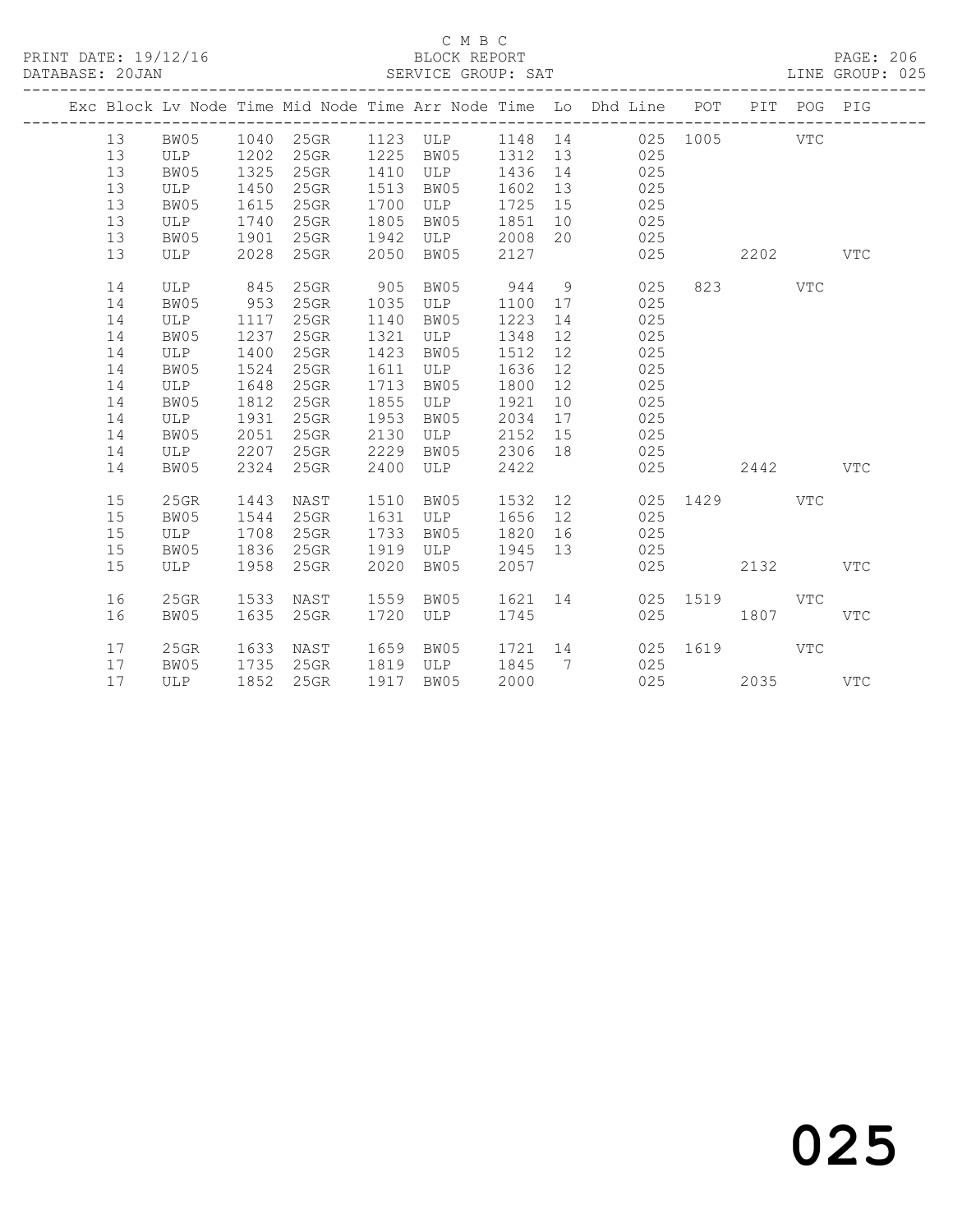|  |                |                     |      | C M B C<br>PRINT DATE: 19/12/16 BLOCK REPORT PAGE: 207<br>DATABASE: 20JAN SERVICE GROUP: SAT LINE GROUP: 033 |      |                                            |               |                 |   |                                                                                         |              |            |              |  |
|--|----------------|---------------------|------|--------------------------------------------------------------------------------------------------------------|------|--------------------------------------------|---------------|-----------------|---|-----------------------------------------------------------------------------------------|--------------|------------|--------------|--|
|  |                |                     |      |                                                                                                              |      |                                            |               |                 |   |                                                                                         |              |            |              |  |
|  |                |                     |      |                                                                                                              |      |                                            |               |                 |   |                                                                                         |              |            |              |  |
|  |                |                     |      |                                                                                                              |      |                                            |               |                 |   |                                                                                         |              |            |              |  |
|  |                |                     |      |                                                                                                              |      |                                            |               |                 |   |                                                                                         |              |            |              |  |
|  |                |                     |      | Exc Block Lv Node Time Mid Node Time Arr Node Time Lo Dhd Line POT PIT POG PIG                               |      |                                            |               |                 |   |                                                                                         |              |            |              |  |
|  |                |                     |      | 1 29ST 700 16GR 724 ULP 742 18 033 635 VTC                                                                   |      |                                            |               |                 |   |                                                                                         |              |            |              |  |
|  | $\mathbf{1}$   |                     |      |                                                                                                              |      |                                            |               |                 |   |                                                                                         |              |            |              |  |
|  | $\mathbf{1}$   |                     |      | ULP 800 16GR 819 29ST 843 21 033<br>29ST 904 16GR 931 ULP 955 13 033<br>ULP 1008 16GR 1029 29ST 1057 24 033  |      |                                            |               |                 |   |                                                                                         |              |            |              |  |
|  | $\mathbf{1}$   |                     |      |                                                                                                              |      |                                            |               |                 |   |                                                                                         |              |            |              |  |
|  | $\mathbf{1}$   | 29ST                | 1121 | 16GR                                                                                                         | 1151 | ULP 1213                                   |               | 15              |   | 033                                                                                     |              |            |              |  |
|  | $\mathbf{1}$   | ULP                 | 1228 | 16GR                                                                                                         | 1250 | 29ST                                       | 1322          | 19              |   | 033                                                                                     |              |            |              |  |
|  | $\mathbf{1}$   | 29ST                | 1341 | 16GR                                                                                                         |      | 1417 ULP                                   | 1439          | 19              |   |                                                                                         |              |            |              |  |
|  | $\mathbf{1}$   | ULP                 | 1458 | 16GR                                                                                                         | 1520 | 29ST                                       | 1552          |                 |   | $\begin{array}{ccc} 19 & \hspace{1.5cm} 033 \\ 24 & \hspace{1.5cm} 033 \end{array}$     |              |            |              |  |
|  | $\mathbf{1}$   | 29ST                | 1616 | 16GR                                                                                                         | 1647 |                                            | ULP 1710      | 16              |   | 033                                                                                     |              |            |              |  |
|  | $\mathbf{1}$   | ULP                 | 1726 | 16GR                                                                                                         | 1747 | 29ST                                       | 1818          | $6\overline{6}$ |   | 033                                                                                     |              |            |              |  |
|  | $\mathbf{1}$   | 29ST                | 1824 | 16GR                                                                                                         | 1851 |                                            | ULP 1913      |                 |   |                                                                                         |              |            |              |  |
|  | $\mathbf{1}$   | ULP                 | 1927 | 16GR                                                                                                         | 1948 |                                            | $29ST$ $2014$ |                 |   | $\begin{array}{ccc} 14 & \hspace{1.5cm} & 033 \\ 13 & \hspace{1.5cm} & 033 \end{array}$ |              |            |              |  |
|  | $\mathbf{1}$   | 29ST                | 2027 | 16GR                                                                                                         |      | 2053 ULP 2112 15 033                       |               |                 |   |                                                                                         |              |            |              |  |
|  | $\mathbf{1}$   | ULP                 | 2127 | 16GR                                                                                                         | 2147 | 29ST                                       | 2213          |                 |   |                                                                                         | 033 2236 VTC |            |              |  |
|  |                |                     |      |                                                                                                              |      |                                            |               |                 |   |                                                                                         |              |            |              |  |
|  | $\mathbf{2}$   | 29ST                | 730  | 16GR 754 ULP 812 18 033                                                                                      |      |                                            |               |                 |   |                                                                                         | 705 VTC      |            |              |  |
|  | $\mathbf{2}$   | ULP                 | 830  | 16GR 849 29ST 915                                                                                            |      |                                            |               |                 | 9 | 033                                                                                     |              |            |              |  |
|  | $\mathbf{2}$   | 29ST                | 924  | 16GR 951 ULP 1015 15                                                                                         |      |                                            |               |                 |   | 033                                                                                     |              |            |              |  |
|  | $\mathbf{2}$   | ULP                 | 1030 | 16GR                                                                                                         | 1052 | 29ST                                       | 1120          | 27              |   |                                                                                         |              |            |              |  |
|  | $\overline{c}$ | 29ST                | 1147 | 16GR                                                                                                         | 1220 | ULP                                        | 1242          | 16              |   | 033<br>033                                                                              |              |            |              |  |
|  | $\sqrt{2}$     | ULP                 | 1258 | 16GR                                                                                                         | 1320 | 29ST                                       | 1352          | 19              |   | 033                                                                                     |              |            |              |  |
|  | $\mathbf{2}$   | 29ST                | 1411 | 16GR                                                                                                         | 1447 | ULP                                        | 1510          | 16              |   | 033                                                                                     |              |            |              |  |
|  | $\mathbf{2}$   | ULP                 | 1526 | 16GR                                                                                                         | 1548 | 29ST                                       | 1622          | 26              |   |                                                                                         |              |            |              |  |
|  | $\overline{c}$ | 29ST                | 1648 | 16GR                                                                                                         |      | 1718 ULP                                   | 1741 15       |                 |   | 033<br>033                                                                              |              |            |              |  |
|  | $\mathbf{2}$   | ULP                 | 1756 | 16GR                                                                                                         | 1817 | 29ST                                       | 1847          |                 |   | $\begin{array}{ccc} 13 & 033 \\ 9 & 033 \end{array}$                                    |              |            |              |  |
|  | $\mathbf{2}$   | 29ST                | 1856 | 16GR                                                                                                         | 1923 |                                            | ULP 1942      | 15              |   | 033                                                                                     |              |            |              |  |
|  | $\mathbf{2}$   | ULP                 | 1957 | 16GR                                                                                                         | 2018 | 29ST                                       | 2044          | 13              |   | 033                                                                                     |              |            |              |  |
|  | $\mathbf{2}$   |                     | 2057 | 16GR                                                                                                         |      |                                            |               |                 |   |                                                                                         |              |            |              |  |
|  | $\mathbf{2}$   | 29ST<br>ULP         |      | 2157 16GR                                                                                                    | 2217 | 2123 ULP 2142 15<br>2217 29ST 2243<br>29ST | 2243          |                 |   | 033<br>033                                                                              | 2306 VTC     |            |              |  |
|  |                |                     |      |                                                                                                              |      |                                            |               |                 |   |                                                                                         |              |            |              |  |
|  | 3              | ULP                 | 700  | 16GR 719                                                                                                     |      |                                            |               |                 |   | 29ST 740 20 033                                                                         | 638 VTC      |            |              |  |
|  | $\mathsf S$    |                     |      |                                                                                                              |      |                                            |               |                 |   |                                                                                         |              |            |              |  |
|  | 3              | 29ST 800<br>ULP 849 |      | 16GR 824 ULP 844 5<br>16GR 909 29ST 935 9                                                                    |      |                                            |               |                 |   | $\begin{array}{ccc} 5 & 033 \\ 9 & 033 \end{array}$                                     |              |            |              |  |
|  | 3              | 29ST                |      | 944 16GR 1011 ULP 1035 25 033                                                                                |      |                                            |               |                 |   |                                                                                         |              |            |              |  |
|  | 3              | ULP                 | 1100 | 16GR                                                                                                         | 1122 | 29ST                                       | 1150          | 25              |   | 033                                                                                     |              |            |              |  |
|  | 3              | 29ST                | 1215 | 16GR                                                                                                         | 1249 | ULP                                        | 1311          | 17              |   | 033                                                                                     |              |            |              |  |
|  | $\mathsf S$    | ULP                 | 1328 | 16GR                                                                                                         | 1350 | 29ST                                       | 1422          | 21              |   | 033                                                                                     |              |            |              |  |
|  | $\mathsf S$    | 29ST                | 1443 | 16GR                                                                                                         | 1517 | ULP                                        | 1540          | 15              |   | 033                                                                                     |              |            |              |  |
|  | 3              | ULP                 | 1555 | 16GR                                                                                                         | 1617 | 29ST                                       | 1651          | 28              |   | 033                                                                                     |              |            |              |  |
|  | $\mathsf S$    | <b>29ST</b>         | 1719 | 16GR                                                                                                         | 1749 | ULP                                        | 1811          | 16              |   | 033                                                                                     |              |            |              |  |
|  | $\mathsf S$    | ULP                 | 1827 | 16GR                                                                                                         | 1848 | 29ST                                       | 1917          | 9               |   | 033                                                                                     |              |            |              |  |
|  | $\mathsf S$    | 29ST                | 1926 | 16GR                                                                                                         | 1953 | ULP                                        | 2012          | 15              |   | 033                                                                                     |              |            |              |  |
|  | 3              | ULP                 | 2027 | 16GR                                                                                                         | 2048 | 29ST                                       | 2114          | 13              |   | 033                                                                                     |              |            |              |  |
|  | $\mathfrak{S}$ | <b>29ST</b>         | 2127 | 16GR                                                                                                         | 2153 |                                            | 2212          | 15              |   | 033                                                                                     |              |            |              |  |
|  | 3              | ULP                 | 2227 | 16GR                                                                                                         | 2247 | ULP<br>29ST                                | 2313          |                 |   | 033                                                                                     | 2336         |            |              |  |
|  |                |                     |      |                                                                                                              |      |                                            |               |                 |   |                                                                                         |              |            | $_{\rm VTC}$ |  |
|  | 4              | ULP                 | 730  | 16GR                                                                                                         | 749  | 29ST                                       | 812           | 14              |   | 033                                                                                     | 708          | <b>VTC</b> |              |  |
|  | 4              | <b>29ST</b>         | 826  | 16GR                                                                                                         | 851  | ULP                                        | 914           | 15              |   | 033                                                                                     |              |            |              |  |
|  | $\sqrt{4}$     | ULP                 | 929  | 16GR                                                                                                         | 949  | 29ST                                       | 1016          | 8               |   | 033                                                                                     |              |            |              |  |
|  | 4              | 29ST                | 1024 | 16GR                                                                                                         | 1053 | ULP                                        | 1115          | 13              |   | 033                                                                                     |              |            |              |  |
|  | 4              | ULP                 | 1128 | 16GR                                                                                                         | 1150 | 29ST                                       | 1222          | 22              |   | 033                                                                                     |              |            |              |  |
|  | 4              | <b>29ST</b>         | 1244 | 16GR                                                                                                         | 1318 | ULP                                        | 1340          | 18              |   | 033                                                                                     |              |            |              |  |
|  | 4              | ULP                 | 1358 | 16GR                                                                                                         | 1420 | 29ST                                       | 1452          | 21              |   | 033                                                                                     |              |            |              |  |
|  | 4              | 29ST                | 1513 | 16GR                                                                                                         | 1547 | ULP                                        | 1610          | 14              |   | 033                                                                                     |              |            |              |  |
|  |                |                     |      |                                                                                                              |      |                                            |               |                 |   |                                                                                         |              |            |              |  |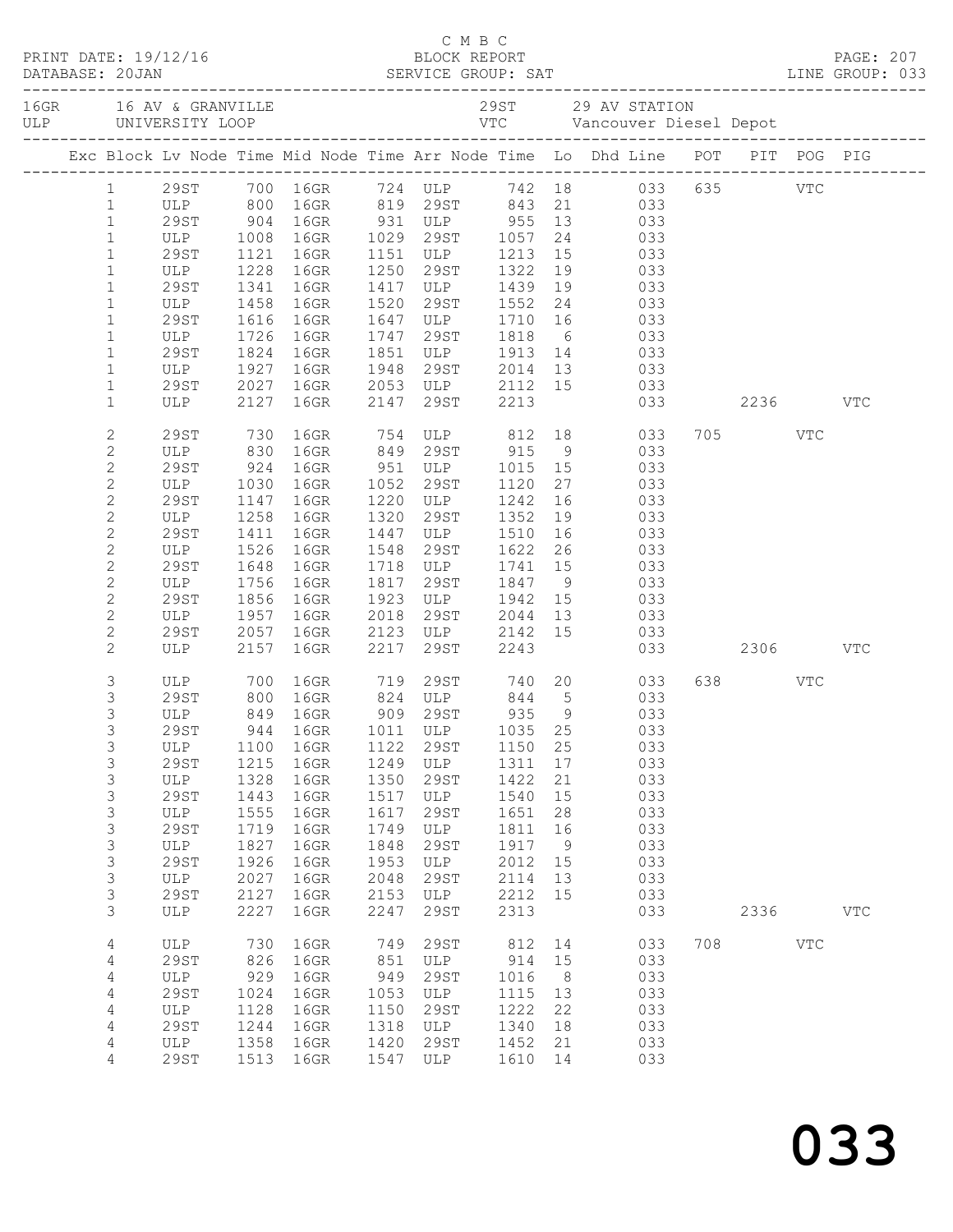PRINT DATE: 19/12/16 BLOCK REPORT<br>
DATABASE: 20.JAN SERVICE GROUP: SAT

### C M B C<br>BLOCK REPORT

PAGE: 208<br>LINE GROUP: 033

| DAIADAUE. ZUUAN |   |      |      |           |      | DERVICE GROOT. DAI |      |    |                                                                    |     |      |     | DIND GIVOU. UJJ |
|-----------------|---|------|------|-----------|------|--------------------|------|----|--------------------------------------------------------------------|-----|------|-----|-----------------|
|                 |   |      |      |           |      |                    |      |    | Exc Block Ly Node Time Mid Node Time Arr Node Time Lo Dhd Line POT |     | PIT  | POG | PIG             |
|                 | 4 | ULP  |      | 1624 16GR |      | 1646 29ST 1720     |      |    | 033                                                                |     | 1743 |     | VTC             |
|                 | 5 | 29ST | 846  | 16GR      | 911  | <b>ULP</b>         | 934  | 14 | 033                                                                | 821 |      | VTC |                 |
|                 | 5 | ULP  | 948  | 16GR      | 1009 | 29ST               | 1037 | 15 | 033                                                                |     |      |     |                 |
|                 | 5 | 29ST | 1052 | 16GR      | 1122 | ULP                | 1144 | 14 | 033                                                                |     |      |     |                 |
|                 | 5 | ULP  | 1158 | 16GR      | 1220 | 29ST               | 1252 | 19 | 033                                                                |     |      |     |                 |
|                 | 5 | 29ST | 1311 | 16GR      | 1347 | ULP                | 1409 | 19 | 033                                                                |     |      |     |                 |
|                 | 5 | ULP  | 1428 | 16GR      | 1450 | 29ST               | 1522 | 23 | 033                                                                |     |      |     |                 |
|                 | 5 | 29ST | 1545 | 16GR      | 1617 | ULP                | 1640 | 16 | 033                                                                |     |      |     |                 |
|                 | 5 | ULP  | 1656 | 16GR      | 1717 | 29ST               | 1748 | 5  | 033                                                                |     |      |     |                 |
|                 | 5 | 29ST | 1753 | 16GR      | 1820 | ULP                | 1842 | 15 | 033                                                                |     |      |     |                 |
|                 | 5 | ULP  | 1857 | 16GR      | 1918 | 29ST               | 1944 | 13 | 033                                                                |     |      |     |                 |
|                 | 5 | 29ST | 1957 | 16GR      | 2023 | ULP                | 2042 | 15 | 033                                                                |     |      |     |                 |
|                 | 5 | ULP  | 2057 | 16GR      | 2117 | 29ST               | 2143 | 14 | 033                                                                |     |      |     |                 |
|                 | 5 | 29ST | 2157 | 16GR      | 2223 | ULP                | 2242 | 15 | 033                                                                |     |      |     |                 |
|                 | 5 | ULP  | 2257 | 16GR      | 2317 | 29ST               | 2343 |    | 033                                                                |     | 2406 |     | VTC             |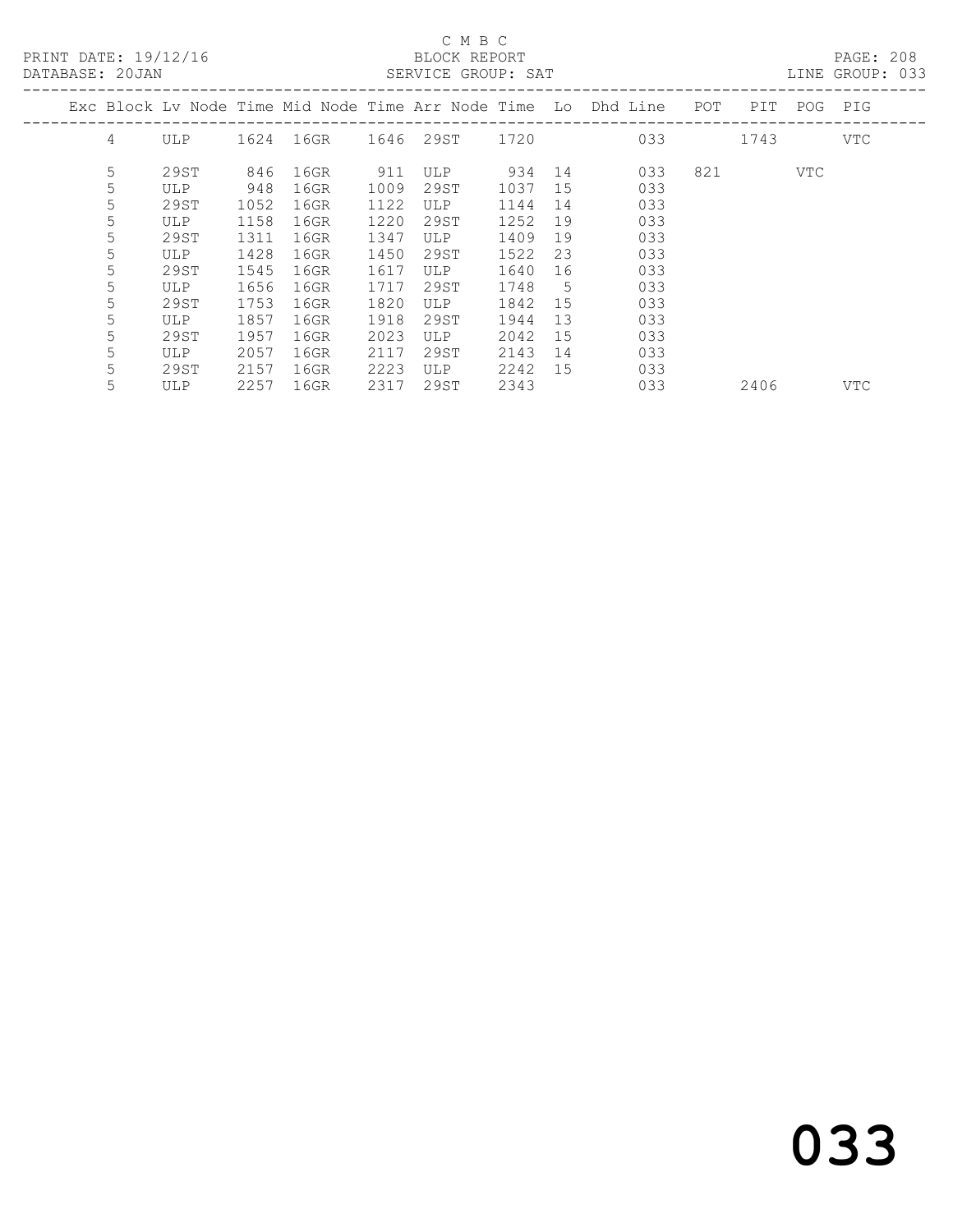|                                                                                                                      | PRINT DATE: 19/12/16                                                                                                                                 |                                                                                             |                                                                                                                                                                                      |                                                                                      | C M B C<br>BLOCK REPORT                                                              |                                                                                         |                                                               |                                                                                                                                                                                                                                                                                                                                                                                                                                                                                                                                                                                         |                 | PAGE: 209  |
|----------------------------------------------------------------------------------------------------------------------|------------------------------------------------------------------------------------------------------------------------------------------------------|---------------------------------------------------------------------------------------------|--------------------------------------------------------------------------------------------------------------------------------------------------------------------------------------|--------------------------------------------------------------------------------------|--------------------------------------------------------------------------------------|-----------------------------------------------------------------------------------------|---------------------------------------------------------------|-----------------------------------------------------------------------------------------------------------------------------------------------------------------------------------------------------------------------------------------------------------------------------------------------------------------------------------------------------------------------------------------------------------------------------------------------------------------------------------------------------------------------------------------------------------------------------------------|-----------------|------------|
|                                                                                                                      | 41 CR 41 AV & CROWN<br>JOST JOYCE STATION                                                                                                            |                                                                                             | VTC Vancouver Diesel Depot                                                                                                                                                           |                                                                                      |                                                                                      |                                                                                         |                                                               | 41 FR 41 AV & FRASER                                                                                                                                                                                                                                                                                                                                                                                                                                                                                                                                                                    |                 |            |
|                                                                                                                      |                                                                                                                                                      |                                                                                             |                                                                                                                                                                                      |                                                                                      |                                                                                      |                                                                                         |                                                               | Exc Block Lv Node Time Mid Node Time Arr Node Time Lo Dhd Line POT PIT POG PIG                                                                                                                                                                                                                                                                                                                                                                                                                                                                                                          |                 |            |
| 60<br>60<br>60<br>60<br>60<br>60<br>60<br>60<br>60<br>60<br>60<br>60<br>60<br>60<br>60<br>60<br>60<br>60<br>60<br>60 | JOST<br>41CR<br>JOST<br>41CR<br>JOST<br>41CR<br>JOST<br>41CR<br>JOST<br>41CR<br>JOST<br>41CR<br>JOST<br>41CR<br>JOST<br>41CR<br>JOST<br>41CR<br>JOST | 1218<br>2006                                                                                | 850 41GR 917 41CR<br>1124  41GR  1136  JOST  1206  12<br>41GR<br>1322 41GR<br>1420 41GR<br>1520 41GR<br>1619 41GR<br>1722 41GR<br>41GR                                               | 1534<br>2107                                                                         | 1336 JOST<br>1449 41CR<br>1735 JOST                                                  | 930<br>JOST 1608                                                                        |                                                               | 60 410A 420 41FR 427 JOST 438 2 041 410 VTC<br>60 JOST 440 41GR 501 41CR 511 5 041<br>41CR 516 41GR 524 JOST 545 10 041<br>555 41GR 616 41CR 627 4 041<br>631 41GR 639 JOST 701 8 041<br>709 41GR 731 41CR 743 15 041<br>758 41GR 808 JOST 833 17 041<br>11 041<br>041<br>1249 41CR 1303 19 041<br>1409  11  041<br>1503  17  041<br>11 041<br>1649 41CR 1702 20 041<br>1722 41GR 1735 JOST 1808 11 041<br>1819 41GR 1849 41CR 1902 9 041<br>1911 41GR 1922 JOST 1951 15 041<br>2033 41CR 2045 12 041<br>2057 41GR 2107 JOST 2136 2 041<br>2138 OA41 2204 OA41 2204 041<br>041 2214 VTC |                 |            |
| 61<br>61<br>61<br>61<br>61<br>61<br>61<br>61<br>61<br>61<br>61<br>61<br>61<br>61<br>61<br>61<br>61<br>61<br>61       | 410A<br>JOST<br>41CR<br>JOST<br>41CR<br>JOST<br>41CR<br>JOST<br>JOST<br>41CR<br>JOST<br>41CR<br>JOST<br>41CR<br>JOST<br>41CR<br>JOST<br>41CR<br>JOST | 445<br>1120<br>1222<br>1319<br>1421<br>1520<br>1621<br>1719<br>1809<br>1904<br>1957<br>2040 | 41FR 452<br>510 41GR 531 41CR<br>546 41GR 554<br>625 41GR 646<br>716 41GR 724<br>41GR<br>41GR<br>41GR<br>$41$ GR<br>41GR<br>$41$ GR<br>$41$ GR<br>$41$ GR<br>$41$ GR<br>41GR<br>OA41 | 1149<br>1236<br>1349<br>1436<br>1549<br>1635<br>1749<br>1821<br>1933<br>2007<br>2106 | 41CR<br>JOST<br>41CR<br>JOST<br>41CR<br>JOST<br>41CR<br>JOST<br>41CR<br>JOST<br>OA41 | 1203 19<br>1309<br>1403<br>1508<br>1603<br>1708<br>1802<br>1853<br>1946<br>2036<br>2106 | 10<br>18<br>12<br>18<br>11<br>$\overline{7}$<br>11<br>11<br>4 | JOST 503 7 041<br>541 5 041<br>JOST 615 10 041<br>41CR 657 19 041<br>JOST 748 5 041<br>753 41GR 817 41CR 829 14 041<br>843 41GR 853 JOST 918 17 041<br>935 41GR 1002 41CR 1015 10 041<br>041<br>041<br>041<br>041<br>041<br>041<br>041<br>041<br>041<br>041<br>041                                                                                                                                                                                                                                                                                                                      | 435 VTC<br>2116 | <b>VTC</b> |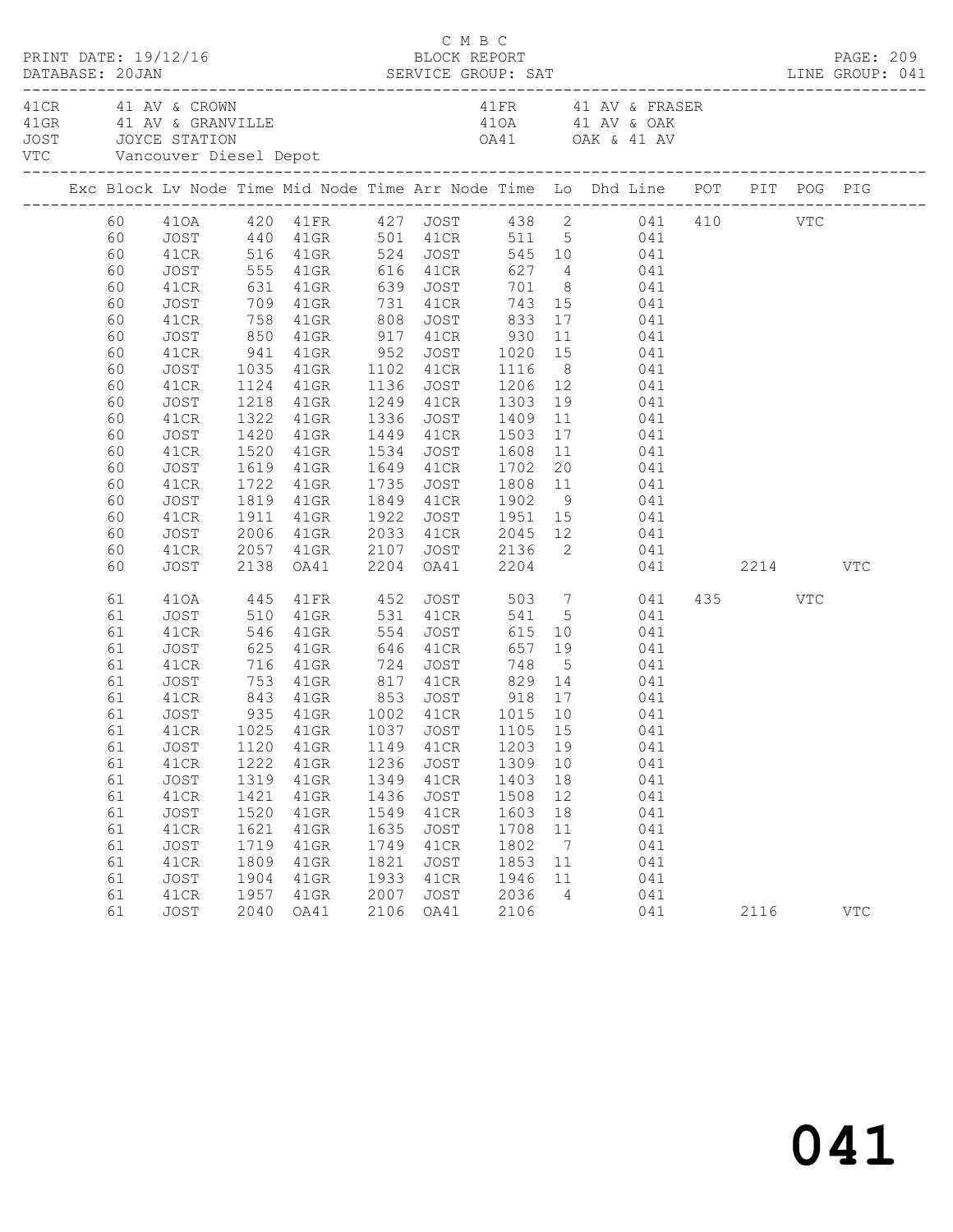|          |                                     |              |                    |              |                   |                   |                 | Exc Block Lv Node Time Mid Node Time Arr Node Time Lo Dhd Line POT |     |        | PIT POG PIG  |            |
|----------|-------------------------------------|--------------|--------------------|--------------|-------------------|-------------------|-----------------|--------------------------------------------------------------------|-----|--------|--------------|------------|
| 63       | 410A                                |              | 458 41FR 505 JOST  |              |                   |                   |                 | 516 9 041                                                          | 448 |        | $_{\rm VTC}$ |            |
| 63       | JOST                                | 525<br>601   |                    |              |                   |                   |                 | 41GR 546 41CR 557 4 041<br>41GR 609 JOST 630 10 041                |     |        |              |            |
| 63       | 41CR                                |              |                    |              |                   |                   |                 |                                                                    |     |        |              |            |
| 63       | JOST                                | 640          | $41$ GR            |              | 701 41CR          | 713 17            |                 | 041                                                                |     |        |              |            |
| 63       | 41CR                                | 730          | 41GR               | 739          | JOST              | 803               | $5\overline{)}$ | 041                                                                |     |        |              |            |
| 63       | JOST                                | 808<br>858   | $41$ GR            | 832          | 41CR              | 844 14<br>933 17  |                 | 041                                                                |     |        |              |            |
| 63       | 41CR                                |              | $41$ GR            | 908          | JOST              |                   |                 | 041                                                                |     |        |              |            |
| 63       | JOST                                | 950          | $41$ GR            | 1017         | 41CR              | 1030              | 10              | 041                                                                |     |        |              |            |
| 63       | 41CR                                | 1040         | 41GR               | 1052         | JOST              | 1121              | 14              | 041                                                                |     |        |              |            |
| 63       | JOST                                | 1135         | $41$ GR            | 1204         | 41CR              | 1218              | 19              | 041                                                                |     |        |              |            |
| 63       | 41CR                                | 1237         | $41$ GR            | 1251         | JOST              | 1324              | 10              | 041                                                                |     |        |              |            |
| 63       | JOST                                | 1334         | $41$ GR            | 1404         | 41CR              | 1418              | 18              | 041                                                                |     |        |              |            |
| 63       | 41CR                                | 1436         | 41GR               | 1450         | JOST              | 1523              | 12              | 041                                                                |     |        |              |            |
| 63       | JOST                                | 1535         | $41$ GR            | 1604         | 41CR              | 1618              | 19              | 041                                                                |     |        |              |            |
| 63<br>63 | 41CR                                | 1637<br>1734 | 41GR               | 1650<br>1804 | JOST              | 1723 11<br>1817 7 |                 | 041<br>041                                                         |     |        |              |            |
| 63       | JOST<br>41CR                        | 1824         | $41$ GR<br>41GR    | 1836         | 41CR<br>JOST      | 1908 13           |                 | 041                                                                |     |        |              |            |
| 63       | JOST                                | 1921         | $41$ GR            | 1948         | 41CR              | 2000              | 14              |                                                                    |     |        |              |            |
| 63       | 41CR                                | 2014         | $41$ GR            | 2024         | JOST              | 2051 11           |                 | 041<br>041                                                         |     |        |              |            |
| 63       | JOST                                | 2102         | $41$ GR            | 2129         | 41CR              | 2141 6            |                 | 041                                                                |     |        |              |            |
| 63       | 41CR                                | 2147         | $41$ GR            | 2157         | JOST              | 2223 10           |                 | 041                                                                |     |        |              |            |
| 63       | JOST                                | 2233         | $41$ GR            | 2258         | 41CR              | 2309              | 9               | 041                                                                |     |        |              |            |
| 63       | 41CR                                | 2318         | 41GR               | 2327         | JOST              |                   |                 |                                                                    |     |        |              |            |
| 63       | JOST                                | 2406         | 41GR               | 2428         | 41CR              |                   |                 | 2352 14 041<br>2439 12 041                                         |     |        |              |            |
| 63       | 41CR                                | 2451         | $41$ GR            | 2459         | JOST              |                   |                 | 2522 14<br>041                                                     |     |        |              |            |
| 63       | JOST                                | 2536         | $41$ GR            | 2555         | 41CR              |                   |                 | 2604 5 041                                                         |     |        |              |            |
| 63       | 41CR                                | 2609         |                    |              | $41$ GR           | 2617              |                 | 041                                                                |     | 2627   |              | <b>VTC</b> |
|          |                                     |              |                    |              |                   |                   |                 |                                                                    |     |        |              |            |
| 64       | 410A                                | 512          | 41FR 519           |              | <b>JOST</b>       |                   |                 | 530 10<br>041                                                      |     | 502 30 | VTC          |            |
| 64       | JOST                                | 540          | 41GR               |              | 601 41CR          | 612               |                 | 4 041                                                              |     |        |              |            |
| 64       | 41CR                                | 616          | 41GR               | 624          | JOST              | 645               | 9               | 041                                                                |     |        |              |            |
| 64       | JOST                                | 654          | 41GR               |              | 716 41CR          |                   | 728 15          | 041                                                                |     |        |              |            |
| 64       | 41CR                                | 743          | $41$ GR            | 753          | JOST              | 818               |                 | $4\overline{ }$<br>041                                             |     |        |              |            |
| 64       | JOST                                | 822          | 41GR               | 847          | 41CR              | 859 12            |                 | 041                                                                |     |        |              |            |
| 64       | 41CR                                | $-911$       | 41GR               | 922          | JOST<br>1032 41CR | 950               | 15<br>10        | 041                                                                |     |        |              |            |
| 64<br>64 | JOST<br>41CR                        | 1055         | $41$ GR<br>$41$ GR |              | 1107 JOST         | 1045<br>1136 14   |                 | 041<br>041                                                         |     |        |              |            |
| 64       | JOST                                | 1150         | $41$ GR            |              | 1219 41CR         | 1233 19           |                 | 041                                                                |     |        |              |            |
| 64       | 41CR                                | 1252         | 41GR               |              | 1306 JOST         | 1339 10           |                 | 041                                                                |     |        |              |            |
|          | 64 JOST 1349 41GR 1419 41CR 1433 17 |              |                    |              |                   |                   |                 | 041                                                                |     |        |              |            |
| 64       | 41CR                                | 1450         | 41GR               | 1504         | JOST              | 1538              | 12              | 041                                                                |     |        |              |            |
| 64       | JOST                                | 1550         | 41GR               | 1619         | 41CR              | 1633              | 19              | 041                                                                |     |        |              |            |
| 64       | 41CR                                | 1652         | 41GR               | 1705         | <b>JOST</b>       | 1738              | 11              | 041                                                                |     |        |              |            |
| 64       | JOST                                | 1749         | 41GR               | 1819         | 41CR              | 1832              | $\overline{7}$  | 041                                                                |     |        |              |            |
| 64       | 41CR                                | 1839         | 41GR               | 1851         | <b>JOST</b>       | 1923              | 13              | 041                                                                |     |        |              |            |
| 64       | JOST                                | 1936         | 41GR               | 2003         | 41CR              | 2015              | 14              | 041                                                                |     |        |              |            |
| 64       | 41CR                                | 2029         | 41GR               | 2039         | <b>JOST</b>       | 2106              | 2               | 041                                                                |     |        |              |            |
| 64       | JOST                                | 2108         | OA41               | 2134         | OA41              | 2134              |                 | 041                                                                |     | 2144   |              | <b>VTC</b> |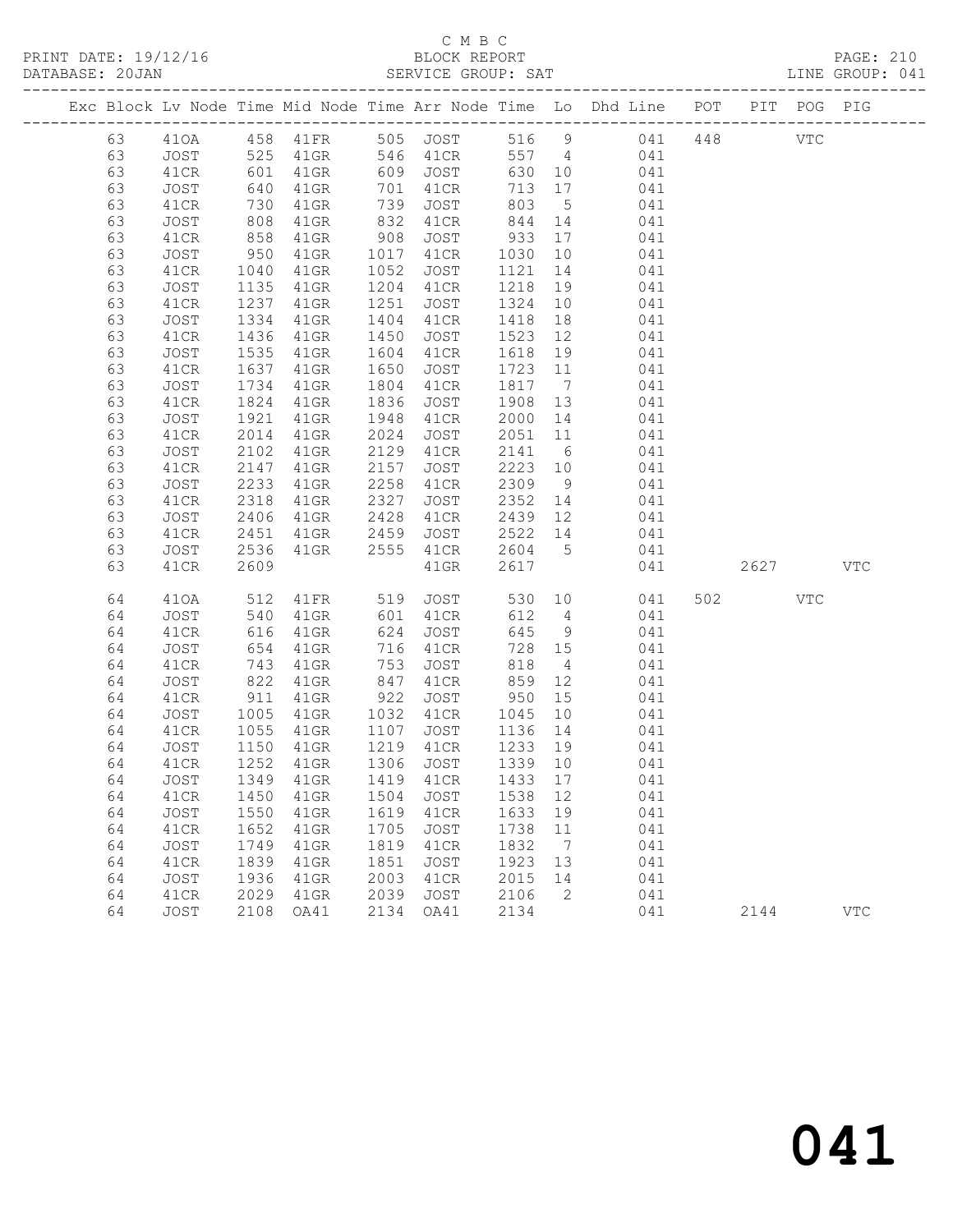|  |    |      |                   |                                |      |                      |         |                              | Exc Block Lv Node Time Mid Node Time Arr Node Time Lo Dhd Line POT |     |         | PIT POG PIG |            |
|--|----|------|-------------------|--------------------------------|------|----------------------|---------|------------------------------|--------------------------------------------------------------------|-----|---------|-------------|------------|
|  | 65 |      |                   |                                |      |                      |         |                              | 410A 432 41FR 439 JOST 450 5 041                                   | 422 |         | <b>VTC</b>  |            |
|  | 65 | JOST | 455<br>531<br>610 | 41GR 516 41CR                  |      |                      |         |                              | 526 5 041                                                          |     |         |             |            |
|  | 65 | 41CR |                   | $41$ GR                        |      | 539 JOST<br>631 41CR | 600 10  |                              | $041$<br>$041$                                                     |     |         |             |            |
|  | 65 | JOST |                   | $41$ GR                        |      |                      | 642     | $\overline{4}$               |                                                                    |     |         |             |            |
|  | 65 | 41CR | 646               | $41$ GR                        | 654  | JOST                 | 716     | 8 <sup>8</sup>               | 041                                                                |     |         |             |            |
|  | 65 | JOST | 724<br>813        | 41GR                           |      | 746 41CR             | 758 15  |                              | 041                                                                |     |         |             |            |
|  | 65 | 41CR |                   | $41$ GR                        | 823  | JOST                 | 848     | 17                           | 041                                                                |     |         |             |            |
|  | 65 | JOST | 905<br>956        | 41GR                           | 932  | 41CR                 | 945     | 11                           | 041                                                                |     |         |             |            |
|  | 65 | 41CR |                   | $41$ GR                        | 1007 | JOST                 | 1035    | 15                           | 041                                                                |     |         |             |            |
|  | 65 | JOST | 1050              | $41$ GR                        |      | 1117 41CR            | 1131    | $7\phantom{.0}\phantom{.0}7$ | 041                                                                |     |         |             |            |
|  | 65 | 41CR | 1138              | 41GR                           | 1151 | JOST                 | 1222    | 11                           | 041                                                                |     |         |             |            |
|  | 65 | JOST | 1233              | $41$ GR                        |      | 1304 41CR            | 1318    | 18                           | 041                                                                |     |         |             |            |
|  | 65 | 41CR | 1336              | $41$ GR                        | 1351 | JOST                 | 1423    | 12                           | 041                                                                |     |         |             |            |
|  | 65 | JOST | 1435              | 41GR                           |      | 1504 41CR            | 1518    | 18                           | 041                                                                |     |         |             |            |
|  | 65 | 41CR | 1536              | $41$ GR                        |      | 1550 JOST            | 1623 11 |                              | 041                                                                |     |         |             |            |
|  | 65 | JOST | 1634              | $41$ GR                        |      | 1704 41CR            | 1717 6  |                              | 041                                                                |     |         |             |            |
|  | 65 | 41CR | 1723              |                                |      | 41GR                 | 1736    |                              | 041                                                                |     | 1746    |             | <b>VTC</b> |
|  | 66 | 410A | 641               |                                |      | 41CR                 | 653     |                              | $8 \overline{)}$<br>041                                            |     | 631 000 | <b>VTC</b>  |            |
|  | 66 | 41CR | 701               |                                |      |                      | 733     | 6                            | 041                                                                |     |         |             |            |
|  | 66 | JOST | $701$<br>739      | 41GR 709 JOST<br>41GR 801 41CR |      |                      | 813     | 15                           | 041                                                                |     |         |             |            |
|  | 66 | 41CR | 828               | $41$ GR                        |      | 838 JOST             | 903     | 17                           | 041                                                                |     |         |             |            |
|  | 66 | JOST | $\frac{220}{10}$  | $41$ GR                        | 947  | 41CR                 | 1000    | 10                           | 041                                                                |     |         |             |            |
|  | 66 | 41CR | 1010              | $41$ GR                        | 1022 | JOST                 | 1050    | 15                           | 041                                                                |     |         |             |            |
|  | 66 | JOST | 1105              | 41GR                           |      | 1132 41CR            | 1146    | $\overline{7}$               | 041                                                                |     |         |             |            |
|  | 66 | 41CR | 1153              | $41$ GR                        | 1206 | JOST                 | 1237    | 11                           | 041                                                                |     |         |             |            |
|  | 66 | JOST | 1248              | $41$ GR                        |      | 1319 41CR            | 1333    | 18                           | 041                                                                |     |         |             |            |
|  | 66 | 41CR | 1351              | $41$ GR                        |      | 1406 JOST            | 1438    | 12                           | 041                                                                |     |         |             |            |
|  | 66 | JOST | 1450              | $41$ GR                        |      | 1519 41CR            | 1533    | 18                           | 041                                                                |     |         |             |            |
|  | 66 | 41CR | 1551              | 41GR                           | 1605 | JOST                 | 1638 11 |                              | 041                                                                |     |         |             |            |
|  | 66 | JOST | 1649              | $41$ GR                        | 1719 | 41CR                 | 1732    | $\overline{7}$               | 041                                                                |     |         |             |            |
|  | 66 | 41CR | 1739              | $41$ GR                        | 1751 | JOST                 | 1823 11 |                              | 041                                                                |     |         |             |            |
|  | 66 | JOST | 1834              | $41$ GR                        |      | 1904 41CR            | 1917    | 9                            | 041                                                                |     |         |             |            |
|  | 66 | 41CR | 1926              | $41$ GR                        | 1937 | JOST                 | 2006 15 |                              | 041                                                                |     |         |             |            |
|  | 66 | JOST | 2021              | $41$ GR                        | 2048 | 41CR                 | 2100    | 17                           | 041                                                                |     |         |             |            |
|  | 66 | 41CR | 2117              | 41GR                           | 2127 | JOST                 | 2156    | $\overline{7}$               | 041                                                                |     |         |             |            |
|  | 66 | JOST | 2203              | 41GR                           | 2228 | 41CR                 | 2239    | 9                            | 041                                                                |     |         |             |            |
|  | 66 | 41CR | 2248              | $41$ GR                        | 2257 | JOST                 | 2322    | 14                           | 041<br>041                                                         |     |         |             |            |
|  | 66 | JOST | 2336              | $41$ GR                        | 2358 | 41CR                 | 2409    | 12                           |                                                                    |     |         |             |            |
|  | 66 | 41CR | 2421              | $41$ GR                        | 2429 | JOST                 | 2452 14 |                              | 041                                                                |     |         |             |            |
|  | 66 | JOST | 2506              | $41$ GR                        |      | 2525 41CR            | 2534 5  |                              | 041                                                                |     |         |             |            |
|  | 66 | 41CR | 2539              |                                |      | $41$ GR              | 2547    |                              | 041                                                                |     | 2557    |             | VTC        |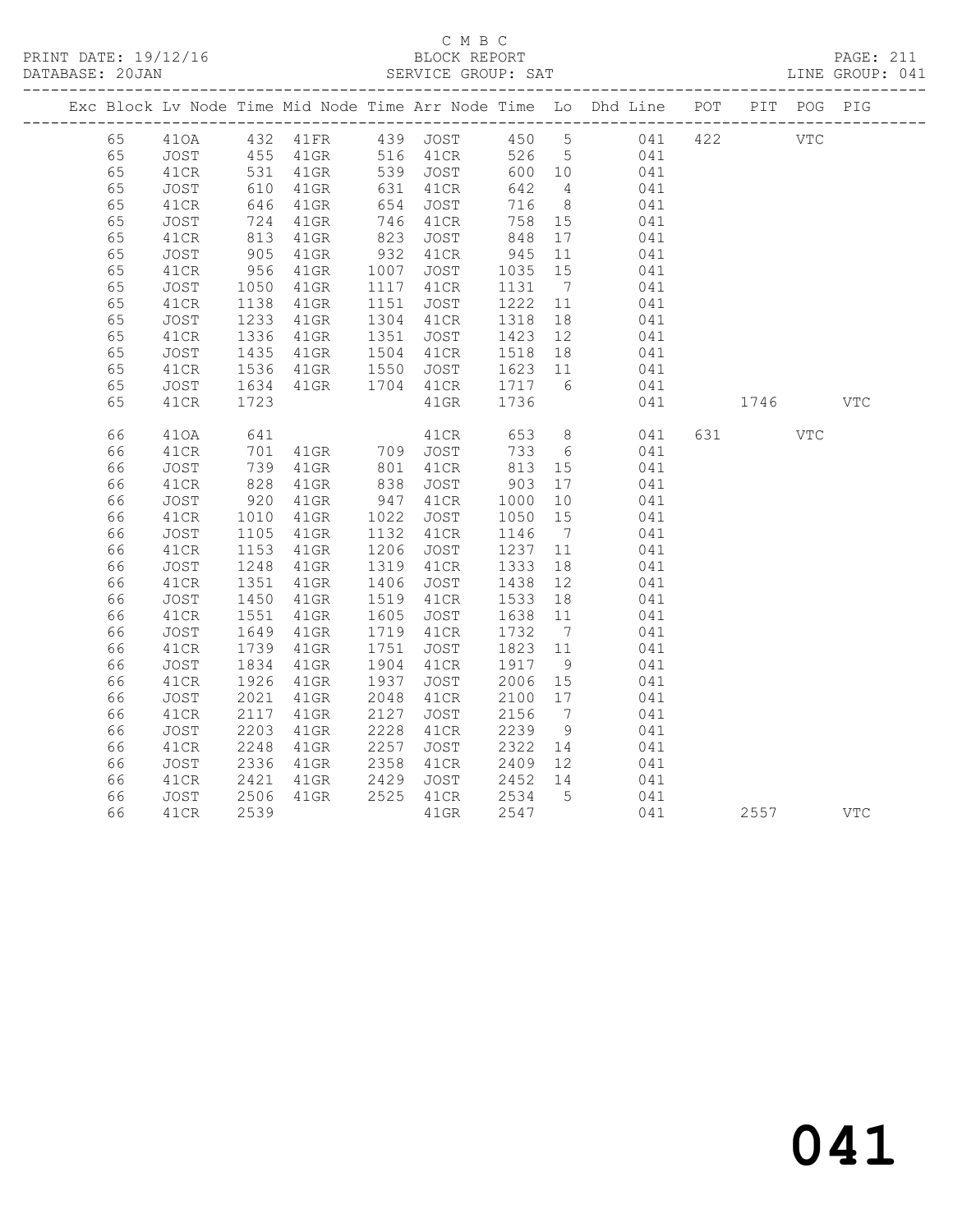|  |    |      |      |          |      |          |        |                | Exc Block Lv Node Time Mid Node Time Arr Node Time Lo Dhd Line POT |      | PIT  | POG PIG    |              |
|--|----|------|------|----------|------|----------|--------|----------------|--------------------------------------------------------------------|------|------|------------|--------------|
|  | 67 | 410A |      | 804 41FR |      | 812 JOST | 826 11 |                | 041                                                                | 754  |      | <b>VTC</b> |              |
|  | 67 | JOST | 837  | $41$ GR  | 902  | 41CR     | 914    | 12             | 041                                                                |      |      |            |              |
|  | 67 | 41CR | 926  | 41GR     | 937  | JOST     | 1005   | 15             | 041                                                                |      |      |            |              |
|  | 67 | JOST | 1020 | 41GR     | 1047 | 41CR     | 1101   | 8 <sup>8</sup> | 041                                                                |      |      |            |              |
|  | 67 | 41CR | 1109 | $41$ GR  | 1121 | JOST     | 1151   | 14             | 041                                                                |      |      |            |              |
|  | 67 | JOST | 1205 | $41$ GR  | 1234 | 41CR     | 1248   | 19             | 041                                                                |      |      |            |              |
|  | 67 | 41CR | 1307 | 41GR     | 1321 | JOST     | 1354   | 10             | 041                                                                |      |      |            |              |
|  | 67 | JOST | 1404 | 41GR     | 1434 | 41CR     | 1448   | 17             | 041                                                                |      |      |            |              |
|  | 67 | 41CR | 1505 | 41GR     | 1519 | JOST     | 1553   | 12             | 041                                                                |      |      |            |              |
|  | 67 | JOST | 1605 | 41GR     | 1634 | 41CR     | 1648   | 19             | 041                                                                |      |      |            |              |
|  | 67 | 41CR | 1707 | $41$ GR  | 1720 | JOST     | 1753   | 11             | 041                                                                |      |      |            |              |
|  | 67 | JOST | 1804 | $41$ GR  | 1834 | 41CR     | 1847   | $\overline{7}$ | 041                                                                |      |      |            |              |
|  | 67 | 41CR | 1854 | $41$ GR  | 1906 | JOST     | 1938   | 13             | 041                                                                |      |      |            |              |
|  | 67 | JOST | 1951 | $41$ GR  | 2018 | 41CR     | 2030   | 12             | 041                                                                |      |      |            |              |
|  | 67 | 41CR | 2042 | 41GR     | 2052 | JOST     | 2121   | 11             | 041                                                                |      |      |            |              |
|  | 67 | JOST | 2132 | $41$ GR  | 2159 | 41CR     | 2211   | 6              | 041                                                                |      |      |            |              |
|  | 67 | 41CR | 2217 | $41$ GR  | 2227 | JOST     | 2253   | 13             | 041                                                                |      |      |            |              |
|  | 67 | JOST | 2306 | 41GR     | 2328 | 41CR     | 2339   | 12             | 041                                                                |      |      |            |              |
|  | 67 | 41CR | 2351 | 41GR     | 2359 | JOST     | 2422   | 14             | 041                                                                |      |      |            |              |
|  | 67 | JOST | 2436 | $41$ GR  | 2458 | 41CR     | 2509   | $5^{\circ}$    | 041                                                                |      |      |            |              |
|  | 67 | 41CR | 2514 | 41GR     | 2522 | JOST     | 2551   | $\overline{4}$ | 041                                                                |      |      |            |              |
|  | 67 | JOST | 2555 | OA41     | 2612 | OA41     | 2612   |                | 041                                                                |      | 2622 |            | $_{\rm VTC}$ |
|  | 68 | 410A | 1138 |          |      | 41CR     | 1154   | 13             | 041                                                                | 1128 |      | <b>VTC</b> |              |
|  | 68 | 41CR | 1207 | $41$ GR  | 1221 | JOST     | 1254   | 9              | 041                                                                |      |      |            |              |
|  | 68 | JOST | 1303 | 41GR     | 1334 | 41CR     | 1348   | 18             | 041                                                                |      |      |            |              |
|  | 68 | 41CR | 1406 | 41GR     | 1421 | JOST     | 1453   | 12             | 041                                                                |      |      |            |              |
|  | 68 | JOST | 1505 | $41$ GR  | 1534 | 41CR     | 1548   | 18             | 041                                                                |      |      |            |              |
|  | 68 | 41CR | 1606 | 41GR     | 1620 | JOST     | 1653   | 11             | 041                                                                |      |      |            |              |
|  | 68 | JOST | 1704 | 41GR     | 1734 | 41CR     | 1747 7 |                | 041                                                                |      |      |            |              |
|  | 68 | 41CR | 1754 | 41GR     | 1806 | JOST     | 1838   | 11             | 041                                                                |      |      |            |              |
|  | 68 | JOST | 1849 | 41GR     | 1918 | 41CR     | 1931   | 11             | 041                                                                |      |      |            |              |
|  | 68 | 41CR | 1942 | 41GR     | 1952 | JOST     | 2021   | 15             | 041                                                                |      |      |            |              |
|  | 68 | JOST | 2036 | 41GR     | 2103 | 41CR     | 2115   | 5              | 041                                                                |      |      |            |              |
|  | 68 | 41CR | 2120 |          |      | $41$ GR  | 2130   |                | 041                                                                |      | 2140 |            | <b>VTC</b>   |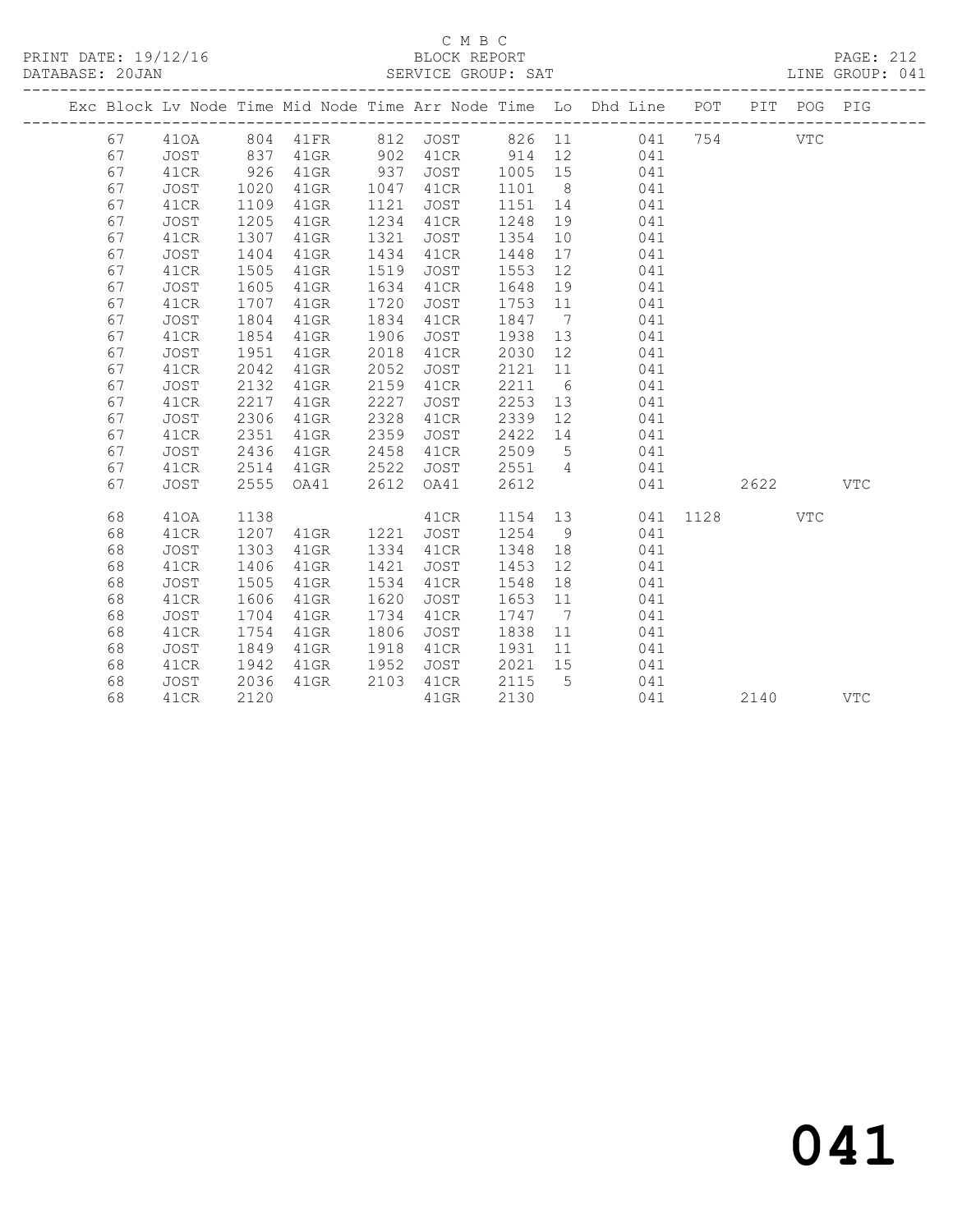|                | 16GR 16 AV & GRANVILLE<br>16GR 16 AV & GRANVILLE<br>4 AV & FIR<br>16LP UNIVERSITY LOOP VCST VANCOUVER COLLEGE STATION<br>16TIM 4 AV & FIR<br>16TIM 4 AV & FIR<br>16TIM VCST VANCOUVER COLLEGE STATION<br>16TIM 1 AV & FIR<br>16TIM VCST VANCOU |      |                                                    |             |                                                         |                 |                                                                                                                                               |              |      |     |     |
|----------------|------------------------------------------------------------------------------------------------------------------------------------------------------------------------------------------------------------------------------------------------|------|----------------------------------------------------|-------------|---------------------------------------------------------|-----------------|-----------------------------------------------------------------------------------------------------------------------------------------------|--------------|------|-----|-----|
|                | Exc Block Lv Node Time Mid Node Time Arr Node Time Lo Dhd Line POT PIT POG PIG                                                                                                                                                                 |      |                                                    |             |                                                         |                 |                                                                                                                                               |              |      |     |     |
| $\mathbf{1}$   |                                                                                                                                                                                                                                                |      |                                                    |             |                                                         |                 | VCST 716 4FIW ULP 745 22 084 651 VTC                                                                                                          |              |      |     |     |
| $\mathbf{1}$   |                                                                                                                                                                                                                                                |      |                                                    |             |                                                         |                 |                                                                                                                                               |              |      |     |     |
| $\mathbf{1}$   |                                                                                                                                                                                                                                                |      |                                                    |             |                                                         |                 |                                                                                                                                               |              |      |     |     |
| $\mathbf{1}$   | ULP 926                                                                                                                                                                                                                                        |      | 4FIE VCST 958                                      |             |                                                         |                 | 7 084                                                                                                                                         |              |      |     |     |
| $\mathbf{1}$   |                                                                                                                                                                                                                                                |      | VCST 1005 4FIW ULP 1038<br>ULP 1043 4FIE VCST 1118 |             |                                                         |                 | $\begin{array}{ccc} 5 & 084 \\ 5 & 084 \end{array}$                                                                                           |              |      |     |     |
| $\mathbf{1}$   |                                                                                                                                                                                                                                                |      |                                                    |             |                                                         |                 |                                                                                                                                               |              |      |     |     |
| $\mathbf{1}$   | VCST                                                                                                                                                                                                                                           | 1123 | 4FIW ULP 1202<br>4FIE VCST 1254                    |             |                                                         |                 | 15 084                                                                                                                                        |              |      |     |     |
| $\mathbf{1}$   | ULP                                                                                                                                                                                                                                            |      | 1217 4FIE                                          |             |                                                         | 9               | 084                                                                                                                                           |              |      |     |     |
| $\mathbf{1}$   | VCST                                                                                                                                                                                                                                           | 1303 | 4FIW ULP 1342                                      |             |                                                         | 5 <sup>5</sup>  | 084                                                                                                                                           |              |      |     |     |
| $\mathbf{1}$   | ULP                                                                                                                                                                                                                                            | 1347 |                                                    |             |                                                         |                 | $\begin{array}{ccc} 7 & 084 \\ 5 & 084 \end{array}$                                                                                           |              |      |     |     |
| $\mathbf{1}$   | VCST                                                                                                                                                                                                                                           |      | 1432 4FIW                                          |             |                                                         |                 |                                                                                                                                               |              |      |     |     |
| $\mathbf{1}$   | ULP                                                                                                                                                                                                                                            |      | 1517 4FIE                                          |             | <b>VCST</b> 1555                                        |                 | 8 084                                                                                                                                         |              |      |     |     |
| $\mathbf{1}$   | VCST                                                                                                                                                                                                                                           | 1603 | 4 FIW ULP 1642<br>4 FIE VCST 1724                  |             |                                                         |                 | $\begin{array}{c} 6 \\ 10 \end{array}$<br>084                                                                                                 |              |      |     |     |
| $\mathbf{1}$   | ULP                                                                                                                                                                                                                                            | 1648 |                                                    |             |                                                         |                 | 084                                                                                                                                           |              |      |     |     |
| $\mathbf{1}$   | VCST                                                                                                                                                                                                                                           | 1734 | 4 FIW ULP 1809                                     |             |                                                         |                 | 21<br>084                                                                                                                                     |              |      |     |     |
| $\mathbf{1}$   | ULP                                                                                                                                                                                                                                            | 1830 | $4$ FIE                                            | VCST        | 1904                                                    | 10              | 084                                                                                                                                           |              |      |     |     |
| $\mathbf{1}$   | VCST                                                                                                                                                                                                                                           | 1914 | 4FIW ULP 1946                                      |             |                                                         |                 | $\begin{array}{ccc} 13 & 084 \end{array}$                                                                                                     |              |      |     |     |
| $\mathbf{1}$   | ULP                                                                                                                                                                                                                                            | 2000 |                                                    |             |                                                         |                 | 12 084                                                                                                                                        |              |      |     |     |
| $\mathbf{1}$   | VCST                                                                                                                                                                                                                                           | 2046 |                                                    |             |                                                         |                 |                                                                                                                                               | 084 2135 VTC |      |     |     |
| $\sqrt{2}$     |                                                                                                                                                                                                                                                |      | 4 FIE VCST 804<br>4 FIW ULP 845                    |             |                                                         |                 | $\begin{array}{ccc} 12 & 084 \\ 21 & 084 \end{array}$                                                                                         |              | 714  | VTC |     |
| $\mathbf{2}$   |                                                                                                                                                                                                                                                |      |                                                    |             |                                                         |                 |                                                                                                                                               |              |      |     |     |
| $\overline{c}$ | ULP                                                                                                                                                                                                                                            | 906  | 4FIE                                               |             | VCST 938                                                |                 | $7\overline{ }$<br>084                                                                                                                        |              |      |     |     |
| $\overline{c}$ | VCST                                                                                                                                                                                                                                           | 945  | 4 F I W                                            |             | ULP 1018                                                | $7\overline{)}$ | 084                                                                                                                                           |              |      |     |     |
| $\mathbf{2}$   | ULP                                                                                                                                                                                                                                            |      | 1025 4FIE                                          |             | $\frac{5}{2}$ $\frac{1}{2}$ $\frac{1}{2}$ $\frac{5}{8}$ | 6               | 084                                                                                                                                           |              |      |     |     |
| $\mathbf{2}$   | VCST                                                                                                                                                                                                                                           | 1104 | 4 F I W                                            | ULP<br>VCST | 1140                                                    |                 | 21 084                                                                                                                                        |              |      |     |     |
| $\sqrt{2}$     | ULP                                                                                                                                                                                                                                            | 1201 | 4FIE                                               |             | 1238                                                    | 10              | 084                                                                                                                                           |              |      |     |     |
| $\mathbf{2}$   | VCST                                                                                                                                                                                                                                           | 1248 | 4FIW                                               |             | ULP 1327                                                | $5\overline{)}$ | 084                                                                                                                                           |              |      |     |     |
| $\mathbf{2}$   | ULP                                                                                                                                                                                                                                            | 1332 | 4 F I E                                            |             | VCST 1410<br>ULP 1457                                   |                 | $\begin{array}{c} 6 \\ 5 \end{array}$<br>084                                                                                                  |              |      |     |     |
| $\overline{c}$ | VCST                                                                                                                                                                                                                                           | 1416 | $4$ $F$ $I$ $W$                                    |             | 1457                                                    |                 | 084                                                                                                                                           |              |      |     |     |
| $\mathbf{2}$   | ULP                                                                                                                                                                                                                                            | 1502 | 4 F I E                                            |             | $VCST$ 1540                                             |                 | 8 084                                                                                                                                         |              |      |     |     |
| $\sqrt{2}$     | VCST                                                                                                                                                                                                                                           | 1548 | 4FIW                                               | ULP         | 1627                                                    | $7\overline{ }$ | 084<br>$\begin{array}{ccc} \text{1} & \text{1} & \text{1} \\ \text{2} & \text{1} & \text{2} \\ \text{3} & \text{1} & \text{3} \\ \end{array}$ |              |      |     |     |
| $\overline{c}$ | ULP                                                                                                                                                                                                                                            |      | 1634 4FIE                                          |             | VCST 1710                                               |                 |                                                                                                                                               |              |      |     |     |
| $\overline{2}$ | VCST                                                                                                                                                                                                                                           | 1719 | 4 F I W                                            |             | ULP 1754<br>VCST 1844                                   |                 | 16 084                                                                                                                                        |              |      |     |     |
| $\overline{2}$ | ULP                                                                                                                                                                                                                                            | 1810 | 4FIE                                               |             |                                                         |                 | 084                                                                                                                                           |              | 1907 |     | VTC |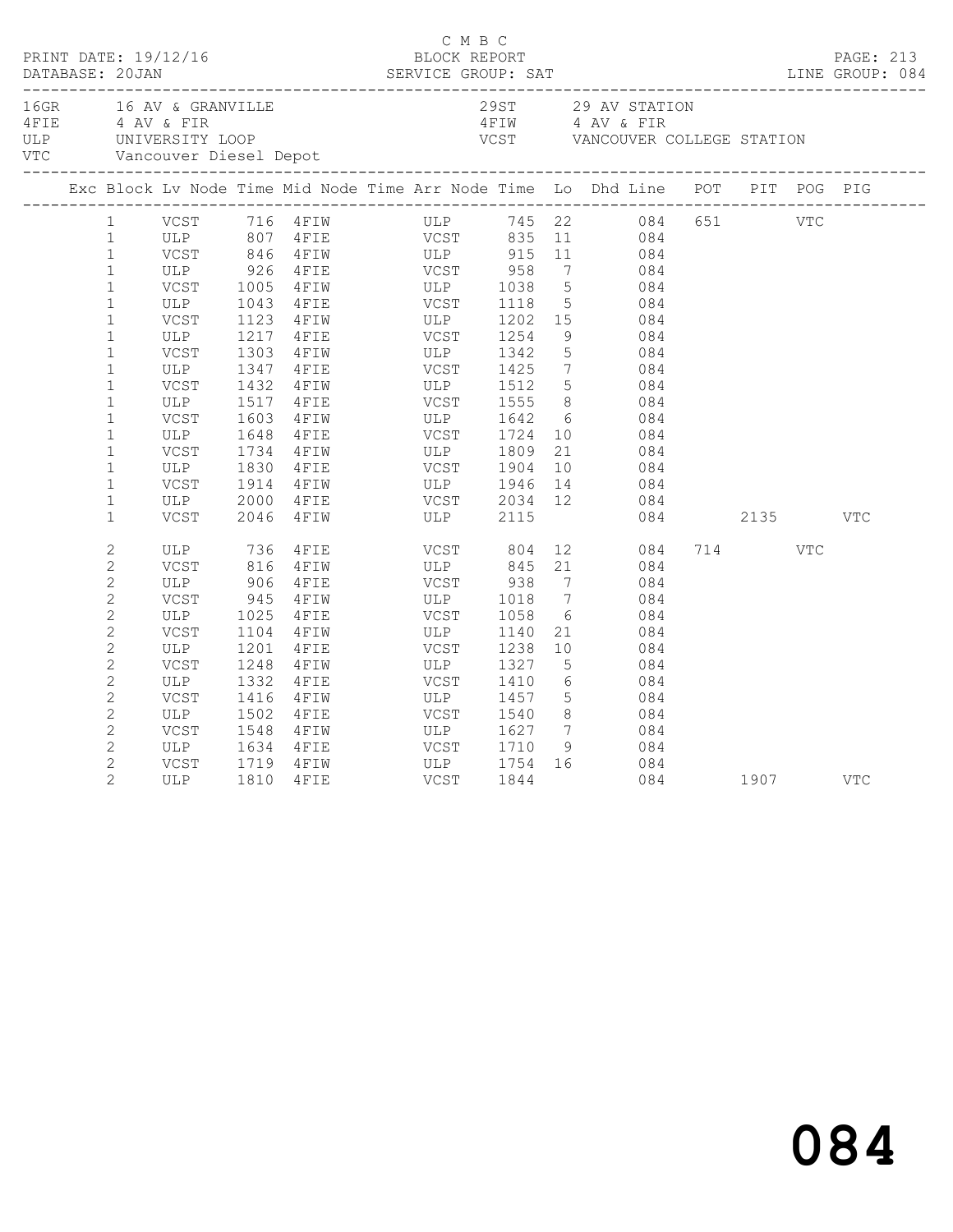# C M B C<br>BLOCK REPORT

| DATABASE: 20JAN |             |              |                                 | SERVICE GROUP: SAT |              |                 |                                                                                |          |          |            | LINE GROUP: 084 |  |
|-----------------|-------------|--------------|---------------------------------|--------------------|--------------|-----------------|--------------------------------------------------------------------------------|----------|----------|------------|-----------------|--|
|                 |             |              |                                 |                    |              |                 | Exc Block Lv Node Time Mid Node Time Arr Node Time Lo Dhd Line POT PIT POG PIG |          |          |            |                 |  |
| $\mathcal{S}$   |             |              |                                 |                    |              |                 |                                                                                |          |          |            |                 |  |
| 3               | VCST 746    |              |                                 |                    |              |                 | 4 FIW ULP 815 22 084                                                           |          |          |            |                 |  |
| 3               | ULP         | 837          |                                 | 4FIE VCST 907 9    |              |                 | 084                                                                            |          |          |            |                 |  |
| $\mathsf S$     | VCST        | 916          | 4 F I W                         | ULP                | 948 17       |                 | 084                                                                            |          |          |            |                 |  |
| $\mathsf S$     | ULP         | 1005         | 4FIE                            | VCST               | 1038         | $7\overline{ }$ | 084                                                                            |          |          |            |                 |  |
| $\mathsf S$     | VCST        | 1045         | 4 F I W                         | <b>ULP</b>         | 1118         | 23              | 084                                                                            |          |          |            |                 |  |
| 3               | ULP         | 1141         | 4FIE                            | VCST               | 1218         | 15              | 084                                                                            |          |          |            |                 |  |
| $\mathsf S$     | VCST        | 1233         | 4 F I W                         | ULP                | 1312         | $5^{\circ}$     | 084                                                                            |          |          |            |                 |  |
| $\mathsf S$     | ULP         | 1317         | $4$ FIE                         | VCST               | 1355         | $6\overline{6}$ | 084                                                                            |          |          |            |                 |  |
| 3               | VCST        | 1401         | 4 F I W                         | ULP                | 1442         | 5               | 084                                                                            |          |          |            |                 |  |
| 3               |             |              | $4$ FIE                         | VCST               |              | 8               | 084                                                                            |          |          |            |                 |  |
|                 | ULP         | 1447         |                                 |                    | 1525         |                 |                                                                                |          |          |            |                 |  |
| $\mathsf S$     | VCST        | 1533         | 4 F I W                         | ULP                | 1612         | 5 <sup>5</sup>  | 084                                                                            |          |          |            |                 |  |
| $\mathsf S$     | ULP         | 1617         | $4$ FIE                         | VCST               | 1657 7       |                 | 084                                                                            |          |          |            |                 |  |
| 3               | VCST        | 1704         | 4 F I W                         | <b>ULP</b>         | 1739         | - 9             | 084                                                                            |          |          |            |                 |  |
| $\mathsf S$     | ULP         | 1748         | $4$ FIE                         | VCST               | 1824         | 20              | 084                                                                            |          |          |            |                 |  |
| 3               | VCST        | 1844         | $4 F I W$                       | ULP                | 1916         | 14              | 084                                                                            |          |          |            |                 |  |
| $\mathsf S$     | ULP         | 1930         | $4$ FIE                         | VCST               | 2004         | 12              | 084                                                                            |          |          |            |                 |  |
| 3               | VCST        | 2016         |                                 | 4FIW ULP 2045 15   |              |                 | 084                                                                            |          |          |            |                 |  |
| 3               | ULP         | 2100         | 4FIE                            | <b>VCST</b>        | 2134         |                 |                                                                                | 084 08   | 2157 VTC |            |                 |  |
| 4               | ULP         | 909          |                                 | 16GR 929 29ST 956  |              |                 | $6\degree$<br>033                                                              |          | 847 VTC  |            |                 |  |
| 4               | 29ST        | 1002         | 16GR                            | 1031 ULP           | 1053 10      |                 | 033                                                                            |          |          |            |                 |  |
| 4               | ULP         | 1103         | 4FIE                            | VCST               | 1138         | 5               | 084                                                                            |          |          |            |                 |  |
| 4               | VCST        | 1143         | 4FIW                            | ULP                | 1222         | 10              | 084                                                                            |          |          |            |                 |  |
| 4               | ULP         | 1232         | $4$ FIE                         | VCST               | 1309         | 9               | 084                                                                            |          |          |            |                 |  |
| 4               | VCST        | 1318         | $4$ $\textrm{F}$ I $\textrm{W}$ | ULP                | 1357         | $5\overline{)}$ | 084                                                                            |          |          |            |                 |  |
| 4               | ULP         | 1402         | 4FIE                            | VCST               | 1440         | $\overline{7}$  | 084                                                                            |          |          |            |                 |  |
| 4               | VCST        | 1447         | 4 F I W                         | ULP                | 1527         | $5\overline{)}$ | 084                                                                            |          |          |            |                 |  |
| 4               | ULP         | 1532         | 4 F I E                         | VCST               | 1612         | $6\overline{6}$ | 084                                                                            |          |          |            |                 |  |
| 4               | VCST        | 1618         | 4 F I W                         | ULP                | 1657         | 6               | 084                                                                            |          |          |            |                 |  |
| 4               | ULP         | 1703         |                                 | 4 FIE VCST         | 1739         |                 | 084                                                                            |          |          |            |                 |  |
|                 |             |              |                                 |                    |              | 10              |                                                                                |          |          |            |                 |  |
| 4<br>4          | VCST<br>ULP | 1749<br>1850 | $4$ FIW<br>4FIE                 | ULP<br>VCST        | 1824<br>1924 | 26              | 084                                                                            | 084 1947 |          |            | VTC             |  |
|                 |             |              |                                 |                    |              |                 |                                                                                |          |          |            |                 |  |
| 5               | ULP 945     |              | 4 F I E                         | VCST               | 1018         |                 | $7\overline{ }$<br>084                                                         |          | 923 VTC  |            |                 |  |
| 5               | VCST        | 1025         | $4$ $F$ $I$ $W$                 | ULP                | 1058 23      |                 | 084                                                                            |          |          |            |                 |  |
| 5               | ULP         | 1121         | 4 F I E                         | VCST<br>ULP        | 1158         | 5 <sup>5</sup>  | 084                                                                            |          |          |            |                 |  |
| 5               | VCST        |              | 1203 4FIW                       |                    | 1242         | $5\overline{)}$ | 084                                                                            |          |          |            |                 |  |
| 5               |             |              | ULP 1247 4FIE VCST 1324 8       |                    |              |                 | 084                                                                            |          |          |            |                 |  |
| 5               | VCST        | 1332         | 4 F I W                         | ULP                | 1412         | 5               | 084                                                                            |          |          |            |                 |  |
| 5               | ULP         | 1417         | 4FIE                            | VCST               | 1455         | 8               | 084                                                                            |          |          |            |                 |  |
| 5               | VCST        | 1503         | 4FIW                            | ULP                | 1542         | 5               | 084                                                                            |          |          |            |                 |  |
| 5               | ULP         | 1547         | 4FIE                            | VCST               | 1627         | 6               | 084                                                                            |          |          |            |                 |  |
| 5               | VCST        | 1633         | 4FIW                            | ULP                | 1712         | 6               | 084                                                                            |          |          |            |                 |  |
| 5               | ULP         | 1718         | 4FIE                            | VCST               | 1754         |                 | 084                                                                            |          | 1817     |            | <b>VTC</b>      |  |
| 6               | VCST        | 1218         | 4FIW                            | ULP                | 1257         | $4\overline{ }$ |                                                                                | 084 1148 |          | <b>VTC</b> |                 |  |
| 6               | ULP         | 1301         | 4FIE                            | VCST               | 1339         | 8               | 084                                                                            |          |          |            |                 |  |
| 6               | VCST        | 1347         | 4FIW                            | ULP                | 1427         | 5               | 084                                                                            |          |          |            |                 |  |
| 6               | ULP         | 1432         | 4FIE                            | VCST               | 1510         | 8               | 084                                                                            |          |          |            |                 |  |
| 6               | VCST        | 1518         |                                 | ULP                | 1557         | 5               | 084                                                                            |          |          |            |                 |  |
|                 |             |              | 4FIW                            |                    |              |                 |                                                                                |          |          |            |                 |  |
| 6               | ULP         | 1602         | 4FIE                            | VCST               | 1642         | 6               | 084                                                                            |          |          |            |                 |  |
| 6               | VCST        | 1648         | 4FIW                            | ULP                | 1725         | 8               | 084                                                                            |          |          |            |                 |  |
| 6               | ULP         | 1733         | 4FIE                            | VCST               | 1809         | $5\phantom{.0}$ | 084                                                                            |          |          |            |                 |  |
| 6               | VCST        | 1814         | 4FIW                            | ULP                | 1847         | 23              | 084                                                                            |          |          |            |                 |  |
| 6               | ULP         | 1910         | 4FIE                            | VCST               | 1944         | $\overline{2}$  | 084                                                                            |          |          |            |                 |  |
| 6               | VCST        | 1946         | 4FIW                            | ULP                | 2015 15      |                 | 084                                                                            |          |          |            |                 |  |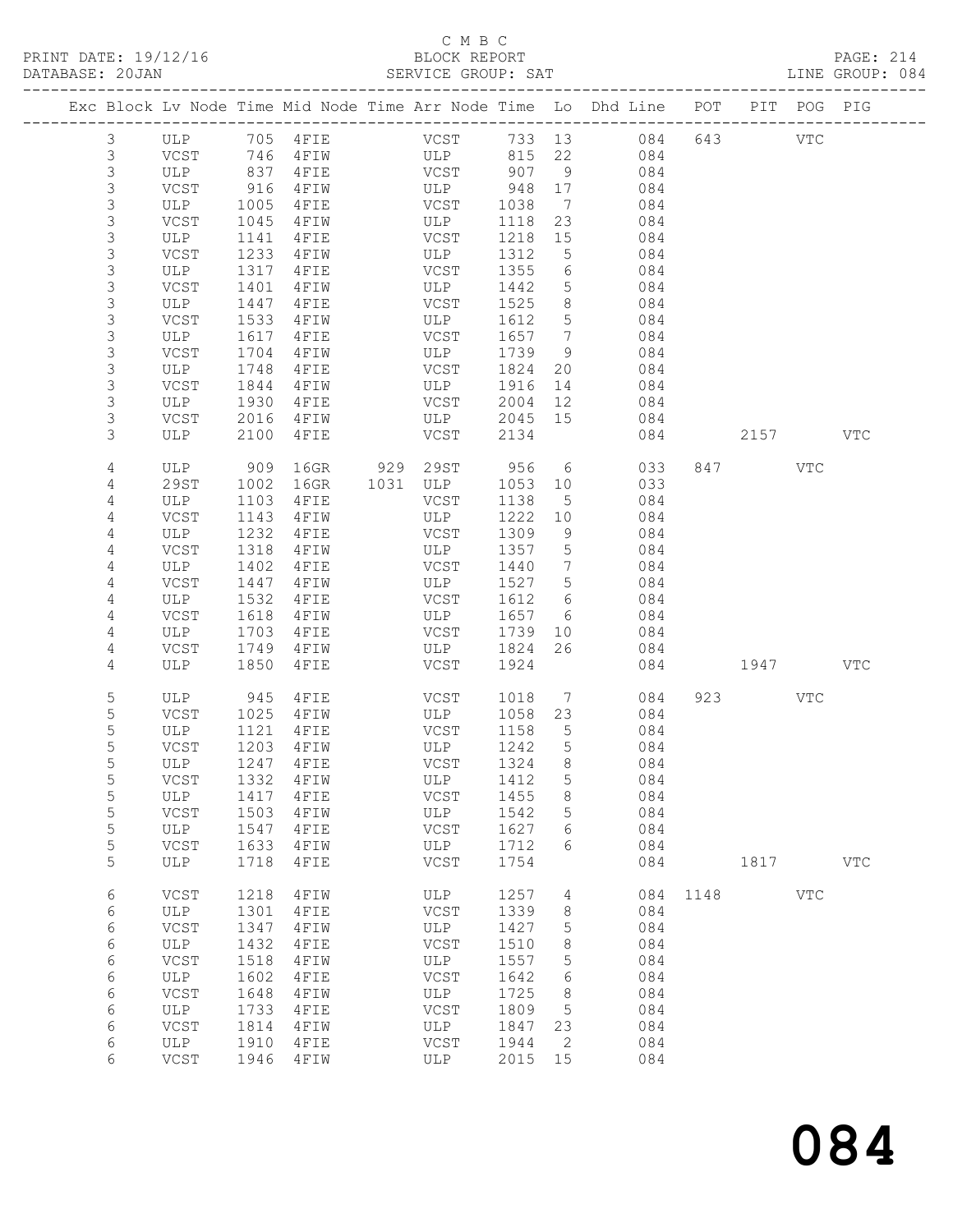| PRINT DATE: 19/12/16<br>DATABASE: 20JAN |   |               |      |                      | C M B C<br>BLOCK REPORT<br>SERVICE GROUP: SAT |                 |                                                                                |      | PAGE: 215<br>LINE GROUP: 084 |  |
|-----------------------------------------|---|---------------|------|----------------------|-----------------------------------------------|-----------------|--------------------------------------------------------------------------------|------|------------------------------|--|
|                                         |   |               |      |                      |                                               |                 | Exc Block Ly Node Time Mid Node Time Arr Node Time Lo Dhd Line POT PIT POG PIG |      |                              |  |
|                                         | 6 | III.P<br>VCST | 2116 | 2030 4FIE<br>4 F T W | VCST<br>III.P                                 | 2104 12<br>2145 | 084<br>084                                                                     | 2205 | VTC.                         |  |

# 084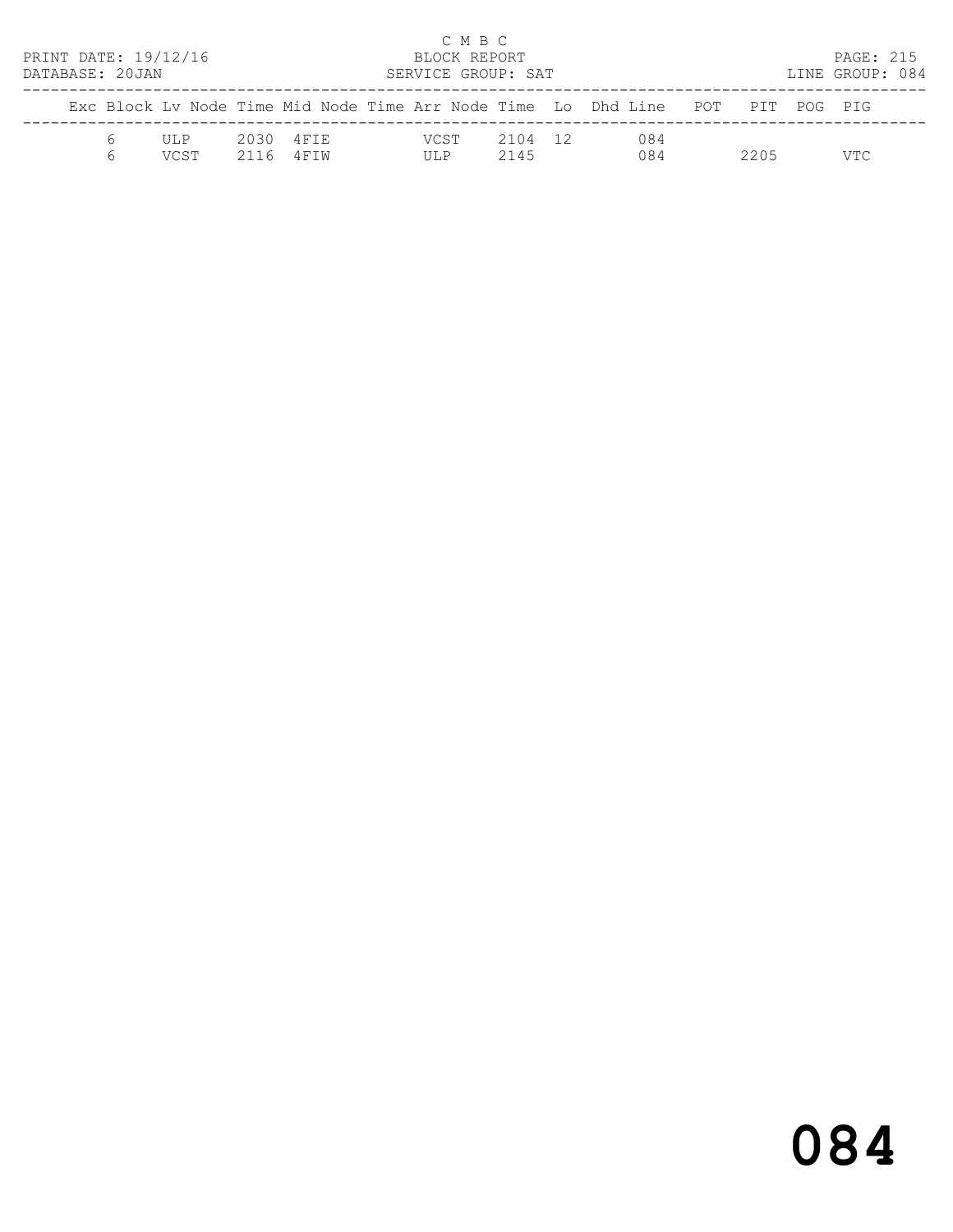|                                | WFST WATERFRONT STN |              |                                                 |              |           |                                  |                |                                                                                                                    |               |           |  |
|--------------------------------|---------------------|--------------|-------------------------------------------------|--------------|-----------|----------------------------------|----------------|--------------------------------------------------------------------------------------------------------------------|---------------|-----------|--|
|                                |                     |              |                                                 |              |           |                                  |                | Exc Block Lv Node Time Mid Node Time Arr Node Time Lo Dhd Line POT PIT POG PIG                                     |               |           |  |
| 1                              |                     |              |                                                 |              |           |                                  |                | MRST 457 MNBY 517 WFST 530 0 003 449 VTCT<br>WFST 530 MNBY 542 MRST 602 15 003<br>MRST 617 MNBY 637 WFST 650 0 003 |               |           |  |
| $\mathbf{1}$                   |                     |              |                                                 |              |           |                                  |                |                                                                                                                    |               |           |  |
| $\mathbf{1}$                   |                     |              |                                                 |              |           |                                  |                |                                                                                                                    |               |           |  |
| $\mathbf{1}$                   |                     |              |                                                 |              |           |                                  |                | WFST 650 MNBY 702 MRST 722 14 003                                                                                  |               |           |  |
| $\mathbf{1}$                   | MRST                |              | 736 MNBY 757<br>812 MNBY 825<br>902 MNBY 926    |              | WFST      | 812                              |                | $0\qquad \qquad 003$                                                                                               |               |           |  |
| $\mathbf{1}$                   | WFST                |              |                                                 |              |           |                                  |                | MNBY 825 MRST 850 12 003<br>MNBY 926 WFST 944 0 003                                                                |               |           |  |
| $\mathbf 1$                    | MRST                |              |                                                 |              |           |                                  |                |                                                                                                                    |               |           |  |
| $\mathbf{1}$                   | WFST                | 944          | MNBY                                            |              | 1001 MAMN | 1022 15                          |                | 003                                                                                                                |               |           |  |
| $\mathbf 1$                    | MAMN                | 1037         | MNBY                                            |              | 1059 WFST | 1117                             |                | $0\qquad \qquad 003$                                                                                               |               |           |  |
| $\mathbf 1$                    | WFST                | 1117         | MNBY                                            |              | 1134 MAMN | 1156<br>1248                     |                | $\begin{array}{ccc} 9 & \hspace{1.5cm} 003 \\ 0 & \hspace{1.5cm} 003 \end{array}$                                  |               |           |  |
| $\mathbf 1$                    | MAMN                | 1205         | MNBY                                            |              | 1228 WFST |                                  |                |                                                                                                                    |               |           |  |
| $\mathbf 1$                    | WFST                | 1248         | MNBY                                            | 1306         |           | MRST 1336 24                     |                | 003                                                                                                                |               |           |  |
| $\mathbf 1$                    | MRST                | 1400         | MNBY                                            | 1428         | WFST      | 1449                             |                | $\overline{0}$<br>003                                                                                              |               |           |  |
| $\mathbf 1$                    | WFST                | 1449         | MNBY                                            | 1508         | MRST      | 1538 22<br>1646 0                |                | 003<br>$\begin{array}{c} 22 \\ 0 \end{array}$                                                                      |               |           |  |
| $\mathbf 1$                    | MRST                | 1600         | MNBY                                            |              | 1627 WFST |                                  |                | 003<br>19                                                                                                          |               |           |  |
| $\mathbf 1$                    | WFST                | 1646         | MNBY                                            | 1704         | MRST      | 1732                             |                | 003                                                                                                                |               |           |  |
| $\mathbf 1$                    | MRST                | 1751         | MNBY                                            |              | 1819 WFST | 1836                             | $\overline{0}$ | 003                                                                                                                |               |           |  |
| $\mathbf{1}$                   | WFST                | 1836         | MNBY                                            | 1853         | MRST      | 1921<br>2029                     |                | 27 003                                                                                                             |               |           |  |
| $\mathbf 1$                    | MRST                | 1948<br>2029 | MNBY                                            | 2013<br>2046 | WFST      | 2113 35                          | $\overline{0}$ | 003<br>003                                                                                                         |               |           |  |
| $\mathbf 1$<br>$\mathbf{1}$    | WFST                | 2148         | MNBY<br>MNBY                                    |              | MRST      | 2213 WFST 2229                   |                | $\overline{0}$<br>003                                                                                              |               |           |  |
| $\mathbf{1}$                   | MRST<br>WFST        | 2229         | MNBY                                            | 2246         | MRST      |                                  |                |                                                                                                                    |               |           |  |
| $\mathbf 1$                    | MRST                | 2325         | MNBY                                            |              | 2346 WFST |                                  |                | 2311 14 003<br>2401 0 003<br>2434 23 003                                                                           |               |           |  |
| $\mathbf{1}$                   | WFST                | 2401         | MNBY                                            |              | 2414 MRST |                                  |                |                                                                                                                    |               |           |  |
| $\mathbf 1$                    | MRST                | 2457         | MNBY                                            |              |           | 2518 WFST 2533                   |                | $0$ 003                                                                                                            |               |           |  |
| $\mathbf{1}$                   | WFST                | 2533         | MNBY                                            |              | 2546 MRST | 2606                             |                |                                                                                                                    | 003 2611 VTCT |           |  |
|                                |                     |              |                                                 |              |           |                                  |                |                                                                                                                    |               |           |  |
| $\mathbf{2}$                   | MRST                | 517          | MNBY                                            | 537          | WFST      | 550                              |                | $\overline{O}$<br>003                                                                                              |               | 509 VTCT  |  |
| $\mathbf{2}$                   | WFST                | 550          | MNBY 602 MRST                                   |              |           |                                  | $\overline{0}$ | 622 15<br>003                                                                                                      |               |           |  |
| $\mathbf{2}$<br>$\overline{c}$ | MRST                | 637          | MNBY 657                                        |              |           | 744 11                           |                | 003                                                                                                                |               |           |  |
| $\mathbf{2}$                   | WFST<br>MRST        |              | 710 MNBY      722 MRST<br>755 MNBY     817 WFST |              |           | WFST 710<br>MRST 744<br>WFST 833 | $\overline{0}$ | $\begin{array}{c} 003 \\ 003 \end{array}$                                                                          |               |           |  |
| $\sqrt{2}$                     |                     |              | WFST 833 MNBY 848 MRST                          |              |           |                                  |                | 913 17 003                                                                                                         |               |           |  |
| $\mathbf{2}$                   | MRST                | 930          | MNBY                                            | 954          | WFST      | 1012                             | $\circ$        | 003                                                                                                                |               |           |  |
| $\sqrt{2}$                     | WFST                | 1012         | MNBY                                            | 1029         | MAMN      | 1050                             | 17             | 003                                                                                                                |               |           |  |
| $\mathbf{2}$                   | MAMN                | 1107         | MNBY                                            | 1129         | WFST      | 1147                             | $\circ$        | 003                                                                                                                |               |           |  |
| $\sqrt{2}$                     | WFST                | 1147         | MNBY                                            | 1204         | MRST      | 1231                             | 9              | 003                                                                                                                |               |           |  |
| $\mathbf{2}$                   | MRST                | 1240         | MNBY                                            | 1308         | WFST      | 1329                             | 0              | 003                                                                                                                |               |           |  |
| $\sqrt{2}$                     | WFST                | 1329         | MNBY                                            | 1347         | MRST      | 1417                             | 24             | 003                                                                                                                |               |           |  |
| $\sqrt{2}$                     | MRST                | 1441         | MNBY                                            | 1509         | WFST      | 1529                             | $\overline{0}$ | 003                                                                                                                |               |           |  |
| $\mathbf{2}$                   | WFST                | 1529         | MNBY                                            | 1548         | MRST      | 1618                             | 21             | 003                                                                                                                |               |           |  |
| $\mathbf{2}$                   | MRST                | 1639         | MNBY                                            | 1706         | WFST      | 1724                             | $\Omega$       | 003                                                                                                                |               |           |  |
| 2                              | WFST                | 1724         | MNBY                                            | 1742         | MRST      | 1810                             |                | 003                                                                                                                |               | 1817 VTCT |  |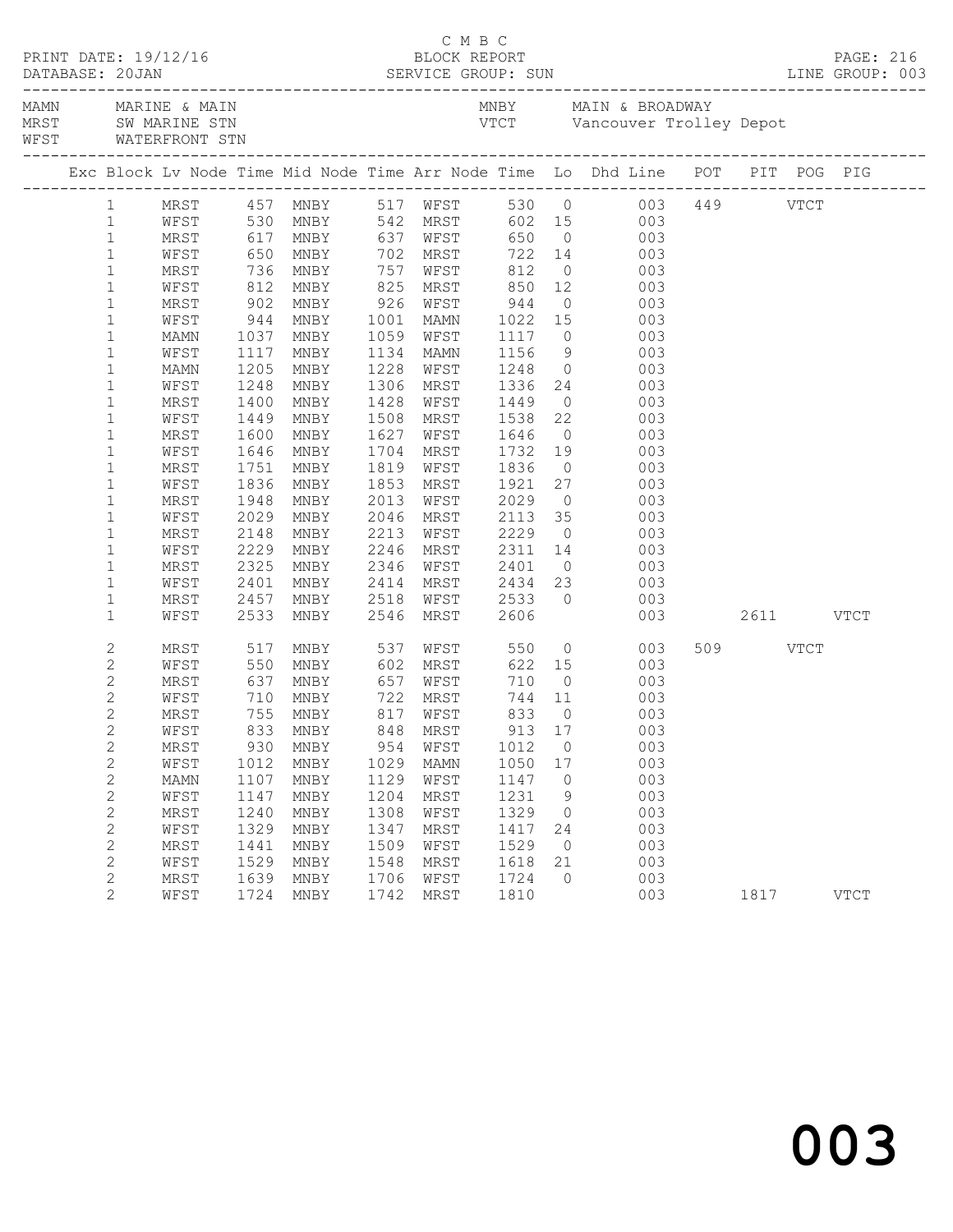PRINT DATE: 19/12/16 BLOCK REPORT BLOCK REPORT DATABASE: 20

# C M B C<br>BLOCK REPORT

 3 MAMN 1456 MNBY 1519 WFST 1539 0 003 3 WFST 1539 MNBY 1558 MAMN 1622 11 003

| DATABASE: 20JAN                                                |      |      |      |      | SERVICE GROUP: SUN |      |           |     |     |     |      | LINE GROUP: 003 |  |
|----------------------------------------------------------------|------|------|------|------|--------------------|------|-----------|-----|-----|-----|------|-----------------|--|
| Exc Block Ly Node Time Mid Node Time Arr Node Time Lo Dhd Line |      |      |      |      |                    |      |           |     | POT | PIT | POG  | PIG             |  |
|                                                                | MRST | 537  | MNBY | 557  | WFST               | 610  | $\cup$ 0  | 003 | 529 |     | VTCT |                 |  |
|                                                                | WFST | 610  | MNBY | 622  | MRST               | 642  | 14        | 003 |     |     |      |                 |  |
|                                                                | MRST | 656  | MNBY | 717  | WFST               | 730  | $\Omega$  | 003 |     |     |      |                 |  |
|                                                                | WFST | 730  | MNBY | 742  | MRST               | 804  | 9         | 003 |     |     |      |                 |  |
|                                                                | MRST | 813  | MNBY | 835  | WFST               | 851  | $\Omega$  | 003 |     |     |      |                 |  |
|                                                                | WFST | 851  | MNBY | 907  | MRST               | 932  | 9         | 003 |     |     |      |                 |  |
|                                                                | MRST | 941  | MNBY | 1006 | WFST               | 1024 | $\Omega$  | 003 |     |     |      |                 |  |
|                                                                | WFST | 1024 | MNBY | 1041 | MRST               | 1106 | 26        | 003 |     |     |      |                 |  |
|                                                                | MRST | 1132 | MNBY | 1158 | WFST               | 1217 | $\Omega$  | 003 |     |     |      |                 |  |
|                                                                | WFST | 1217 | MNBY | 1235 | MAMN               | 1259 | 15        | 003 |     |     |      |                 |  |
|                                                                | MAMN | 1314 | MNBY | 1338 | WFST               | 1359 | $\circ$ 0 | 003 |     |     |      |                 |  |
|                                                                | WFST | 1359 | MNBY | 1416 | MAMN               | 1442 | 14        | 003 |     |     |      |                 |  |

| 3                                     | MAMN        | 1633 | MNBY            | 1656 | WFST        | 1714 | $\circ$             | 003 |     |      |             |             |
|---------------------------------------|-------------|------|-----------------|------|-------------|------|---------------------|-----|-----|------|-------------|-------------|
| 3                                     | WFST        | 1714 | <b>MNBY</b>     | 1732 | <b>MAMN</b> | 1756 | 12                  | 003 |     |      |             |             |
| 3                                     | <b>MAMN</b> | 1808 | <b>MNBY</b>     | 1832 | WFST        | 1849 | $\circ$             | 003 |     |      |             |             |
| 3                                     | WFST        | 1849 | $\texttt{MNBY}$ | 1906 | <b>MAMN</b> | 1930 | $\mathsf S$         | 003 |     |      |             |             |
|                                       | <b>MAMN</b> | 1935 | <b>MNBY</b>     | 1957 | WFST        | 2014 | $\circ$             | 003 |     |      |             |             |
| $\begin{array}{c} 3 \\ 3 \end{array}$ | WFST        | 2014 | <b>MNBY</b>     | 2031 | MAMN        | 2055 | 12                  | 003 |     |      |             |             |
|                                       | MAMN        | 2107 | $\texttt{MNBY}$ | 2128 | WFST        | 2144 | $\circ$             | 003 |     |      |             |             |
| 3                                     | WFST        | 2144 | MNBY            | 2201 | MRST        | 2226 | 13                  | 003 |     |      |             |             |
| $\frac{3}{3}$                         | <b>MRST</b> | 2239 | <b>MNBY</b>     | 2300 | WFST        | 2315 | $\mathbf{0}$        | 003 |     |      |             |             |
|                                       | WFST        | 2315 | <b>MNBY</b>     | 2329 | MRST        | 2352 |                     | 003 |     | 2357 |             | <b>VTCT</b> |
|                                       |             |      |                 |      |             |      |                     |     |     |      |             |             |
| 4                                     | MRST        | 557  | MNBY            | 617  | WFST        | 630  | $\circ$             | 003 | 549 |      | <b>VTCT</b> |             |
| $\sqrt{4}$                            | WFST        | 630  | MNBY            | 642  | MRST        | 702  | 14                  | 003 |     |      |             |             |
| $\sqrt{4}$                            | MRST        | 716  | MNBY            | 737  | WFST        | 752  | $\circ$             | 003 |     |      |             |             |
| $\overline{4}$                        | WFST        | 752  | <b>MNBY</b>     | 804  | MRST        | 828  | 19                  | 003 |     |      |             |             |
| $\overline{4}$                        | MRST        | 847  | MNBY            | 911  | WFST        | 929  | $\circ$             | 003 |     |      |             |             |
| $\overline{4}$                        | WFST        | 929  | $\texttt{MNBY}$ | 945  | MRST        | 1010 | 14                  | 003 |     |      |             |             |
| 4                                     | MRST        | 1024 | MNBY            | 1049 | WFST        | 1107 | $\circ$             | 003 |     |      |             |             |
| $\overline{4}$                        | WFST        | 1107 | MNBY            | 1124 | MRST        | 1149 | 21                  | 003 |     |      |             |             |
| 4                                     | MRST        | 1210 | MNBY            | 1238 | WFST        | 1258 | $\circ$             | 003 |     |      |             |             |
| $\overline{4}$                        | WFST        | 1258 | <b>MNBY</b>     | 1316 | <b>MAMN</b> | 1342 | 12                  | 003 |     |      |             |             |
| 4                                     | MAMN        | 1354 | MNBY            | 1418 | WFST        | 1439 | $\circ$             | 003 |     |      |             |             |
| $\overline{4}$                        | WFST        | 1439 | MNBY            | 1457 | <b>MAMN</b> | 1522 | 14                  | 003 |     |      |             |             |
| $\overline{4}$                        | MAMN        | 1536 | $\texttt{MNBY}$ | 1559 | WFST        | 1618 | $\circlearrowright$ | 003 |     |      |             |             |
| 4                                     | WFST        | 1618 | MNBY            | 1637 | MAMN        | 1700 | 19                  | 003 |     |      |             |             |
| $\overline{4}$                        | MAMN        | 1719 | $\texttt{MNBY}$ | 1743 | WFST        | 1800 | $\circ$             | 003 |     |      |             |             |
| $\overline{4}$                        | WFST        | 1800 | $\texttt{MNBY}$ | 1818 | <b>MAMN</b> | 1842 | 22                  | 003 |     |      |             |             |
| 4                                     | MAMN        | 1904 | MNBY            | 1928 | WFST        | 1945 | $\circ$             | 003 |     |      |             |             |
| 4                                     | WFST        | 1945 | MNBY            | 2002 | MAMN        | 2026 | 11                  | 003 |     |      |             |             |
| 4                                     | <b>MAMN</b> | 2037 | $\texttt{MNBY}$ | 2058 | WFST        | 2114 | $\circ$             | 003 |     |      |             |             |
| $\overline{4}$                        | WFST        | 2114 | MNBY            | 2131 | MRST        | 2157 | 8                   | 003 |     |      |             |             |
| $\overline{4}$                        | MRST        | 2205 | MNBY            | 2230 | WFST        | 2246 | $\circ$             | 003 |     |      |             |             |
| 4                                     | WFST        | 2246 | MNBY            | 2300 | MRST        | 2324 |                     | 003 |     | 2329 |             | <b>VTCT</b> |
|                                       |             |      |                 |      |             |      |                     |     |     |      |             |             |
| 5                                     | MRST        | 830  | <b>MNBY</b>     | 853  | WFST        | 909  | $\circ$             | 003 | 822 |      | <b>VTCT</b> |             |
| 5                                     | WFST        | 909  | <b>MNBY</b>     | 925  | <b>MAMN</b> | 946  | 10                  | 003 |     |      |             |             |
|                                       | MAMN        | 956  | $\texttt{MNBY}$ | 1018 | WFST        | 1036 | $\circledcirc$      | 003 |     |      |             |             |
|                                       | WFST        | 1036 | <b>MNBY</b>     | 1053 | <b>MAMN</b> | 1114 | 12                  | 003 |     |      |             |             |
|                                       | MAMN        | 1126 | <b>MNBY</b>     | 1148 | WFST        | 1207 | $\circledcirc$      | 003 |     |      |             |             |
| 55555                                 | WFST        | 1207 | <b>MNBY</b>     | 1224 | MRST        | 1251 | 9                   | 003 |     |      |             |             |
|                                       | MRST        | 1300 | MNBY            | 1328 | WFST        | 1349 | 0                   | 003 |     |      |             |             |
| 5                                     | WFST        | 1349 | MNBY            | 1406 | <b>MRST</b> | 1438 | 24                  | 003 |     |      |             |             |
| 5                                     | MRST        | 1502 | MNBY            | 1529 | WFST        | 1549 | $\circ$             | 003 |     |      |             |             |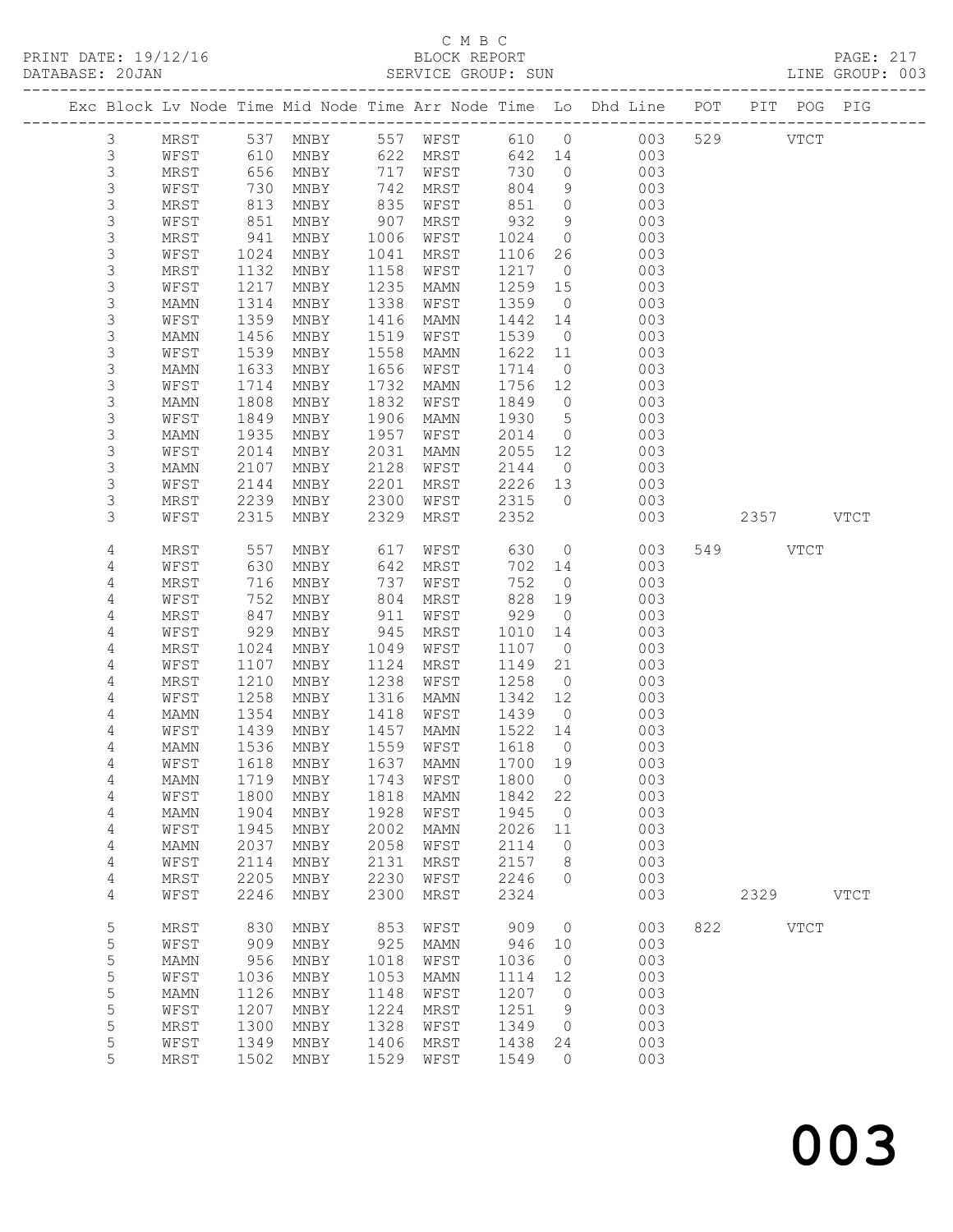## C M B C

| DATABASE: 20JAN |         |             |      |                                |      | SERVICE GROUP: SUN  |         |                | LINE GROUP: 003                                                                |               |           |           |               |  |
|-----------------|---------|-------------|------|--------------------------------|------|---------------------|---------|----------------|--------------------------------------------------------------------------------|---------------|-----------|-----------|---------------|--|
|                 |         |             |      |                                |      |                     |         |                | Exc Block Lv Node Time Mid Node Time Arr Node Time Lo Dhd Line POT PIT POG PIG |               |           |           |               |  |
|                 |         |             |      |                                |      |                     |         |                | 5 WFST 1549 MNBY 1608 MRST 1636 003 1641 VTCT                                  |               |           |           |               |  |
|                 | 6       | MRST        | 917  |                                |      | MNBY 941 WFST 959 0 |         |                | 003                                                                            |               | 909 VTCT  |           |               |  |
|                 | 6       | WFST        | 959  | MNBY                           |      | 1016 MRST           | 1041 13 |                | 003                                                                            |               |           |           |               |  |
|                 | 6       | MRST        | 1054 | MNBY                           | 1119 | WFST                | 1137    | $\overline{0}$ | 003                                                                            |               |           |           |               |  |
|                 | 6       | WFST        | 1137 | MNBY                           | 1154 | MAMN                | 1216    | 18             | 003                                                                            |               |           |           |               |  |
|                 | 6       | MAMN        | 1234 | MNBY                           | 1258 | WFST                | 1318    | $\overline{0}$ | 003                                                                            |               |           |           |               |  |
|                 | 6       | WFST        | 1318 | MNBY                           | 1336 | MAMN                | 1402 13 |                | 003                                                                            |               |           |           |               |  |
|                 | 6       | <b>MAMN</b> | 1415 | MNBY                           | 1439 | WFST                | 1459    | $\overline{0}$ | 003                                                                            |               |           |           |               |  |
|                 | 6       | WFST        | 1459 | MNBY                           | 1518 | MAMN                | 1542 14 |                | 003                                                                            |               |           |           |               |  |
|                 | 6       | MAMN        | 1556 | MNBY                           | 1619 | WFST                | 1638    | $\overline{0}$ | 003                                                                            |               |           |           |               |  |
|                 | 6       | WFST        | 1638 | MNBY                           | 1657 | MAMN                | 1720 23 |                | 003                                                                            |               |           |           |               |  |
|                 | 6       | MAMN        | 1743 | MNBY                           | 1807 | WFST                | 1824    | $\overline{0}$ | 003                                                                            |               |           |           |               |  |
|                 | 6       | WFST        | 1824 | MNBY                           | 1841 | MRST                | 1909    |                | 003                                                                            |               | 1915 VTCT |           |               |  |
|                 | 7       | MRST        | 1004 | MNBY                           | 1029 | WFST                | 1047 0  |                | 003                                                                            |               | 956 VTCT  |           |               |  |
|                 | 7       | WFST        | 1047 | MNBY                           | 1104 | MRST                | 1129    | 22             | 003                                                                            |               |           |           |               |  |
|                 | 7       | MRST        | 1151 | MNBY                           | 1218 | WFST                | 1238    | $\overline{0}$ | 003                                                                            |               |           |           |               |  |
|                 | 7       | WFST        | 1238 | MNBY                           | 1256 | MAMN                | 1320    | 14             | 003                                                                            |               |           |           |               |  |
|                 | 7       | MAMN        | 1334 | MNBY                           | 1358 | WFST                | 1419    | $\overline{0}$ | 003                                                                            |               |           |           |               |  |
|                 | 7       | WFST        | 1419 | MNBY                           | 1437 | MAMN                | 1502 14 |                | 003                                                                            |               |           |           |               |  |
|                 | 7       | MAMN        | 1516 | MNBY                           | 1539 | WFST                | 1558    | $\overline{0}$ | 003                                                                            |               |           |           |               |  |
|                 | 7       | WFST        | 1558 | MNBY                           | 1617 | MAMN                | 1640    | 15             | 003                                                                            |               |           |           |               |  |
|                 | 7       | MAMN        | 1655 | MNBY                           | 1718 | WFST                | 1736    | $\overline{0}$ | 003                                                                            |               |           |           |               |  |
|                 | 7       | WFST        | 1736 | MNBY                           | 1754 | MAMN                | 1818    | 16             | 003                                                                            |               |           |           |               |  |
|                 | 7       | MAMN        | 1834 | MNBY                           | 1858 | WFST                | 1915    | $\overline{0}$ | 003                                                                            |               |           |           |               |  |
|                 | 7       | WFST        | 1915 | MNBY                           | 1932 | MAMN                | 1956    | 11             | 003                                                                            |               |           |           |               |  |
|                 | 7       | MAMN        | 2007 | MNBY                           | 2028 | WFST                | 2044    | $\overline{0}$ | 003                                                                            |               |           |           |               |  |
|                 | 7       | WFST        | 2044 | MNBY                           | 2101 | MAMN                | 2125    | 12             | 003                                                                            |               |           |           |               |  |
|                 | 7       | MAMN        | 2137 | MNBY                           | 2158 | WFST                | 2214    | $\overline{0}$ | 003                                                                            |               |           |           |               |  |
|                 | 7       | WFST        | 2214 | MNBY                           | 2231 | MRST                | 2256 13 |                | 003                                                                            |               |           |           |               |  |
|                 | 7       | MRST        | 2309 | MNBY                           | 2330 | WFST                | 2345    | $\overline{0}$ | 003                                                                            |               |           |           |               |  |
|                 | 7       | WFST        | 2345 | MNBY                           | 2359 | MRST                | 2422    | 5 <sup>5</sup> | 003                                                                            |               |           |           |               |  |
|                 | 7       | MRST        | 2427 | MNBY                           | 2448 | WFST                | 2503    | $\bigcirc$     | 003                                                                            |               |           |           |               |  |
|                 | 7       | WFST        | 2503 | MNBY                           | 2516 | MRST                | 2536    |                | 003                                                                            |               |           | 2541 VTCT |               |  |
|                 | 8       | MRST        | 1014 | MNBY                           |      | 1039 WFST           | 1057 0  |                |                                                                                | 003 1006 VTCT |           |           |               |  |
|                 | 8       | WFST        | 1057 | MNBY                           |      | 1114 MAMN           | 1135 10 |                | 003                                                                            |               |           |           |               |  |
|                 | 8       |             |      |                                |      |                     |         |                | MAMN 1145 MNBY 1208 WFST 1228 0 003                                            |               |           |           |               |  |
|                 | 8       | WFST        | 1228 | MNBY                           | 1246 | MRST                | 1314    | 26             | 003                                                                            |               |           |           |               |  |
|                 | $\,8\,$ | MRST        | 1340 | MNBY                           | 1408 | WFST                | 1429    | $\overline{0}$ | 003                                                                            |               |           |           |               |  |
|                 | $\,8\,$ | WFST        | 1429 | MNBY                           | 1447 | MRST                | 1518    | 24             | 003                                                                            |               |           |           |               |  |
|                 | 8       | MRST        | 1542 | MNBY                           | 1609 | WFST                | 1628    | $\overline{0}$ | 003                                                                            |               |           |           |               |  |
|                 | $\,8\,$ | WFST        | 1628 | MNBY                           | 1647 | MRST                | 1715    | 11             | 003                                                                            |               |           |           |               |  |
|                 | $\,8\,$ | MRST        | 1726 | MNBY                           | 1754 | WFST                | 1811    | $\overline{0}$ | 003                                                                            |               |           |           |               |  |
|                 | $\,8\,$ | WFST        | 1811 | MNBY                           | 1829 | MRST                | 1857    | 20             | 003                                                                            |               |           |           |               |  |
|                 | 8       | MRST        | 1917 | MNBY                           | 1943 | WFST                | 2000    | $\overline{0}$ | 003                                                                            |               |           |           |               |  |
|                 | 8       | WFST        | 2000 | MNBY                           | 2017 | MRST                | 2045    | 33             | 003                                                                            |               |           |           |               |  |
|                 | 8       | MRST        | 2118 | $\operatorname{\mathsf{MNBY}}$ | 2143 | WFST                | 2159    | $\overline{0}$ | 003                                                                            |               |           |           |               |  |
|                 | $\,8\,$ | WFST        | 2159 | MNBY                           | 2216 | MRST                | 2241    | 13             | 003                                                                            |               |           |           |               |  |
|                 | 8       | MRST        | 2254 | MNBY                           | 2315 | WFST                | 2330    | $\overline{0}$ | 003                                                                            |               |           |           |               |  |
|                 | 8       | WFST        | 2330 | MNBY                           | 2344 | MRST                | 2407    |                | 003                                                                            |               | 2412      |           | $_{\rm VTCT}$ |  |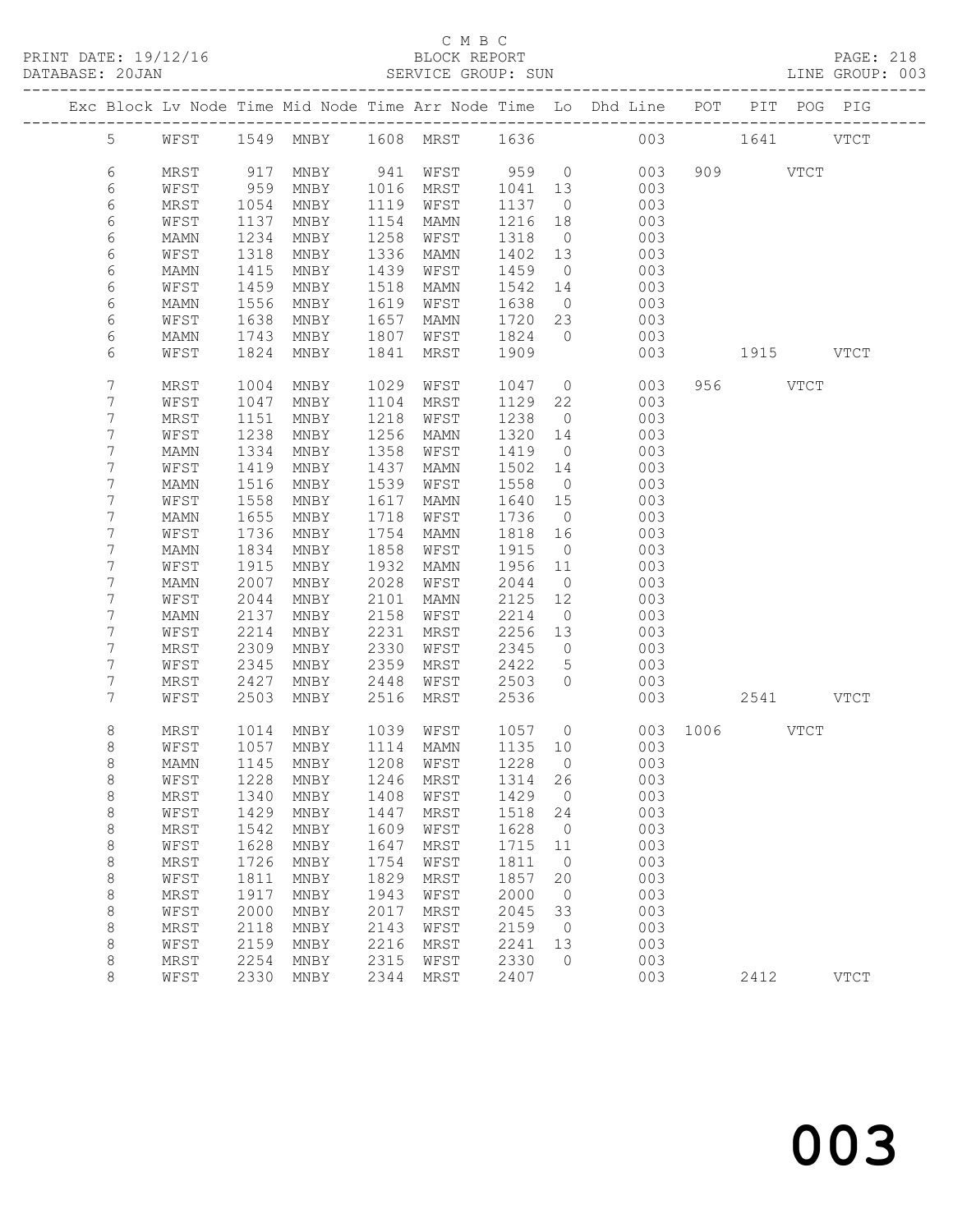## $\begin{tabular}{lllll} \multicolumn{2}{c}{\textbf{C} M B C} & \multicolumn{2}{c}{\textbf{C} M B C} \\ \multicolumn{2}{c}{\textbf{P RINT} \textbf{DATE: }} 19/12/16 & \multicolumn{2}{c}{\textbf{D} M B C} \\ \multicolumn{2}{c}{\textbf{D} M T C} & \multicolumn{2}{c}{\textbf{D} M T C} & \multicolumn{2}{c}{\textbf{D} M T C} \\ \multicolumn{2}{c}{\textbf{D} M T C} & \multicolumn{2}{c}{\textbf{D} M T C} & \multicolumn{2}{c}{\textbf{D}$

DATABASE: 20JAN SERVICE GROUP: SUN LINE GROUP: 003 -------------------------------------------------------------------------------------------------

|  |    |      |      |           |      |             |        |                | Exc Block Lv Node Time Mid Node Time Arr Node Time Lo Dhd Line POT |      | PIT POG PIG   |             |             |
|--|----|------|------|-----------|------|-------------|--------|----------------|--------------------------------------------------------------------|------|---------------|-------------|-------------|
|  | 9  | MRST |      | 1044 MNBY | 1109 | WFST        | 1127 0 |                |                                                                    |      | 003 1036 VTCT |             |             |
|  | 9  | WFST | 1127 | MNBY      | 1144 | MRST        | 1210   | 10             | 003                                                                |      |               |             |             |
|  | 9  | MRST | 1220 | MNBY      | 1248 | WFST        | 1308   | $\overline{0}$ | 003                                                                |      |               |             |             |
|  | 9  | WFST | 1308 | MNBY      | 1326 | MRST        | 1356   | 25             | 003                                                                |      |               |             |             |
|  | 9  | MRST | 1421 | MNBY      | 1449 | WFST        | 1509   | $\overline{0}$ | 003                                                                |      |               |             |             |
|  | 9  | WFST | 1509 | MNBY      | 1528 | MRST        | 1558   | 21             | 003                                                                |      |               |             |             |
|  | 9  | MRST | 1619 | MNBY      | 1646 | WFST        | 1704   | $\overline{0}$ | 003                                                                |      |               |             |             |
|  | 9  | WFST | 1704 | MNBY      | 1722 | MRST        | 1750   | 27             | 003                                                                |      |               |             |             |
|  | 9  | MRST | 1817 | MNBY      | 1845 | WFST        | 1902   | $\overline{0}$ | 003                                                                |      |               |             |             |
|  | 9  | WFST | 1902 | MNBY      | 1919 | MRST        | 1947   | 31             | 003                                                                |      |               |             |             |
|  | 9  | MRST | 2018 | MNBY      | 2043 | WFST        | 2059   | $\bigcirc$     | 003                                                                |      |               |             |             |
|  | 9  | WFST | 2059 | MNBY      | 2116 | MRST        | 2142   |                | 003                                                                |      | 2147 VTCT     |             |             |
|  | 10 | MRST | 1112 | MNBY      | 1138 | WFST        | 1157 0 |                |                                                                    |      | 003 1104 VTCT |             |             |
|  | 10 | WFST | 1157 | MNBY      | 1214 | <b>MAMN</b> | 1237   | 17             | 003                                                                |      |               |             |             |
|  | 10 | MAMN | 1254 | MNBY      | 1318 | WFST        | 1339   | $\overline{0}$ | 003                                                                |      |               |             |             |
|  | 10 | WFST | 1339 | MNBY      | 1357 | MAMN        | 1423   | 12             | 003                                                                |      |               |             |             |
|  | 10 | MAMN | 1435 | MNBY      | 1459 | WFST        | 1519   | $\overline{0}$ | 003                                                                |      |               |             |             |
|  | 10 | WFST | 1519 | MNBY      | 1538 | <b>MAMN</b> | 1602   | 11             | 003                                                                |      |               |             |             |
|  | 10 | MAMN | 1613 | MNBY      | 1636 | WFST        | 1655   | $\overline{0}$ | 003                                                                |      |               |             |             |
|  | 10 | WFST | 1655 | MNBY      | 1713 | MRST        | 1741   |                | 003                                                                |      | 1748          |             | <b>VTCT</b> |
|  | 11 | MRST | 1320 | MNBY      | 1348 | WFST        | 1409   |                | $\overline{0}$<br>003                                              | 1312 |               | <b>VTCT</b> |             |
|  | 11 | WFST | 1409 | MNBY      | 1426 | MRST        | 1458   | 24             | 003                                                                |      |               |             |             |
|  | 11 | MRST | 1522 | MNBY      | 1549 | WFST        | 1608   | $\overline{0}$ | 003                                                                |      |               |             |             |
|  | 11 | WFST | 1608 | MNBY      | 1627 | MRST        | 1655   | 8 <sup>8</sup> | 003                                                                |      |               |             |             |
|  | 11 | MRST | 1703 | MNBY      | 1731 | WFST        | 1748   | $\overline{0}$ | 003                                                                |      |               |             |             |
|  | 11 | WFST | 1748 | MNBY      | 1806 | MRST        | 1834   | 11             | 003                                                                |      |               |             |             |
|  | 11 | MRST | 1845 | MNBY      | 1913 | WFST        | 1930   | $\overline{0}$ | 003                                                                |      |               |             |             |
|  | 11 | WFST | 1930 | MNBY      | 1947 | MRST        | 2015   | 33             | 003                                                                |      |               |             |             |
|  | 11 | MRST | 2048 | MNBY      | 2113 | WFST        | 2129   | $\overline{0}$ | 003                                                                |      |               |             |             |
|  | 11 | WFST | 2129 | MNBY      | 2146 | MAMN        | 2210   | 14             | 003                                                                |      |               |             |             |
|  | 11 | MAMN | 2224 | MNBY      | 2245 | WFST        | 2301   | $\overline{0}$ | 003                                                                |      |               |             |             |
|  | 11 | WFST | 2301 | MNBY      | 2315 | MRST        | 2339   | 16             | 003                                                                |      |               |             |             |
|  | 11 | MRST | 2355 | MNBY      | 2416 | WFST        | 2431   | $\bigcirc$     | 003                                                                |      |               |             |             |
|  | 11 | WFST | 2431 | MNBY      | 2444 | MRST        | 2504   |                | 003                                                                |      | 2509          |             | <b>VTCT</b> |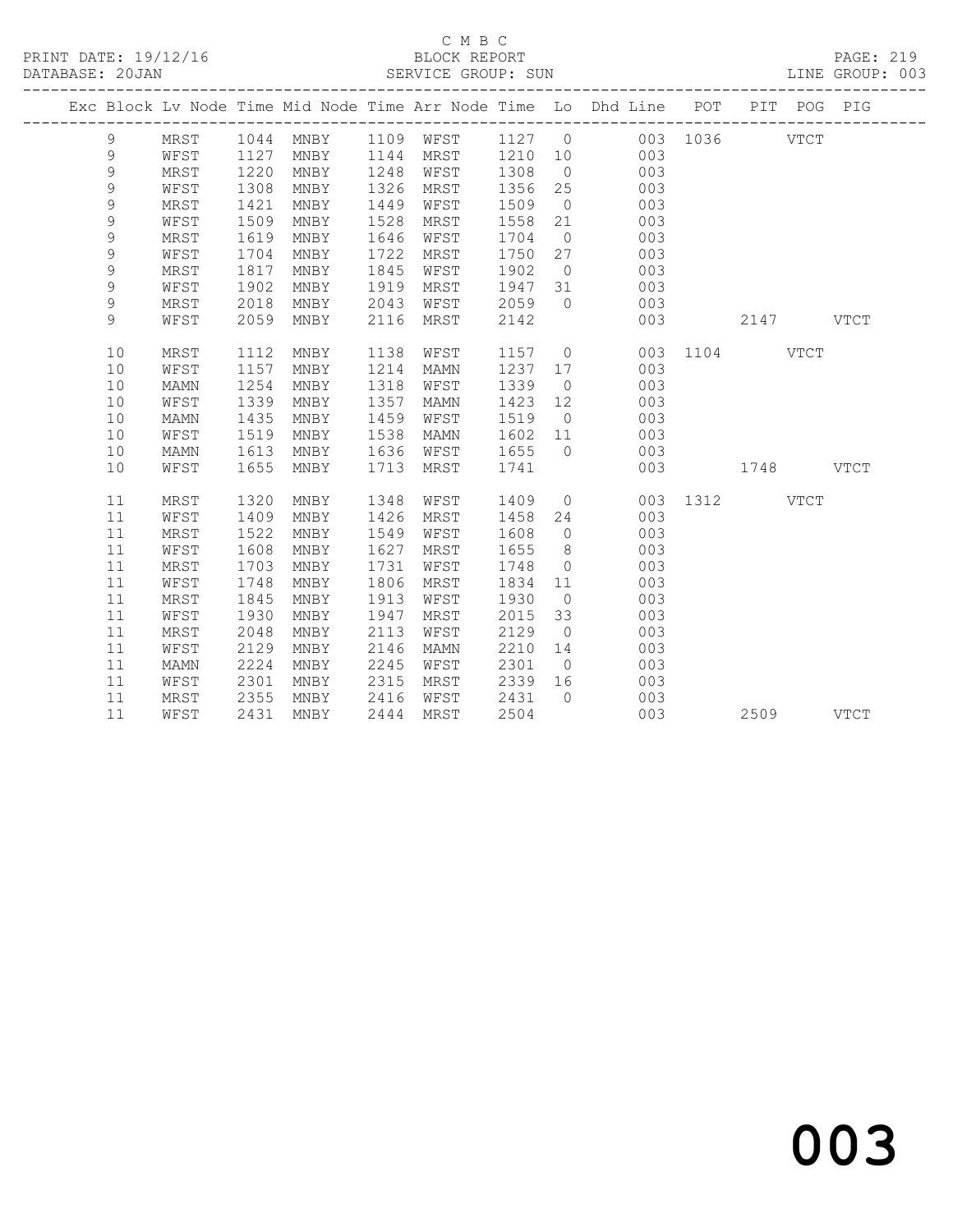| DATABASE: 20JAN |                                                                                        |                                                                                                                                 |                                                                          | $\begin{array}{cccc}\n\texttt{CRINT} & \texttt{DATE: } 19/12/16 \\ \texttt{PRINT} & \texttt{DATE: } 19/12/16 \\ \end{array}$   |                                                                                   |                                                                                                              |                                                                                   |                                                                    |                                                                                                                                                                                                                                                                                                                                                                                                                           |                                |          |             | PAGE: 220   |
|-----------------|----------------------------------------------------------------------------------------|---------------------------------------------------------------------------------------------------------------------------------|--------------------------------------------------------------------------|--------------------------------------------------------------------------------------------------------------------------------|-----------------------------------------------------------------------------------|--------------------------------------------------------------------------------------------------------------|-----------------------------------------------------------------------------------|--------------------------------------------------------------------|---------------------------------------------------------------------------------------------------------------------------------------------------------------------------------------------------------------------------------------------------------------------------------------------------------------------------------------------------------------------------------------------------------------------------|--------------------------------|----------|-------------|-------------|
|                 |                                                                                        |                                                                                                                                 |                                                                          |                                                                                                                                |                                                                                   |                                                                                                              |                                                                                   |                                                                    | 5 AV & GRANVILLE ST<br>AL10 ALMA & 10 AV BLLP BLANCA LOOP<br>BYGR BROADWAY & GRANVILLE (NHA CAMBIE & HASTINGS ETRE ETON & RENFREW<br>GRBY GRANVILLE & BROADWAY (SRDM GRANVILLE & DUNSMUIR<br>NADU NANAIMO & DUNDAS ULP1 UNIVERSITY LOO                                                                                                                                                                                    |                                |          |             |             |
|                 |                                                                                        |                                                                                                                                 |                                                                          |                                                                                                                                |                                                                                   |                                                                                                              |                                                                                   |                                                                    | Exc Block Lv Node Time Mid Node Time Arr Node Time Lo Dhd Line POT PIT POG PIG                                                                                                                                                                                                                                                                                                                                            |                                |          |             |             |
|                 | 11<br>11<br>11<br>11<br>11<br>11<br>11<br>11<br>11<br>11<br>11                         | ULP1<br>ETRE<br>ULP1<br>ETRE<br>ULP1<br>ETRE<br>ULP1                                                                            | 951<br>1448                                                              | 5GRN                                                                                                                           |                                                                                   |                                                                                                              |                                                                                   |                                                                    | GRDM 610 NADU ETRE 627 4 004 547 VTCT<br>ETRE 631 CLOV 657 BLLP 712 21 004<br>BLLP 733 5GRN 751 ETRE 818 17 004<br>ETRE 835 CLOV 905 ULP1 927 24 004<br>HTRE 835 CLOV 905 ULP1 927 24 004<br>5GRN 1016 ETRE 1046 14 004<br>1329 CLOV 1404 ULP1 1435 13 004<br>1516 ETRE 1551 8 004<br>1559 CLOV      1634   ULP1       1706    10                004<br>1716   5GRN       1746   ETRE       1819    13                004 |                                |          |             |             |
|                 | 11<br>12<br>12<br>12<br>12<br>12<br>12<br>12<br>12<br>12<br>12<br>12<br>12<br>12<br>12 | ETRE<br>GRDM<br>ETRE<br>BLLP<br>ETRE<br>ULP1<br>ETRE<br>ULP1<br>ETRE<br>ULP1<br>ETRE<br>ULP1<br>ETRE<br>ULP1<br>CMHA            | 1010<br>1233<br>1344<br>1502<br>1614<br>1731<br>2002                     | 1832 CLOV<br>857 CLOV 927 ULP1 949 21<br>5GRN<br>1115 CLOV<br>5GRN<br><b>CLOV</b><br>5GRN<br>CLOV<br>5GRN<br>5GRN<br>2043 CLOV |                                                                                   | 1904 ULP1 1930<br>1036 ETRE<br>1419 ULP1 1450 12<br>1649 ULP1 1721 10<br>1801 ETRE 1834 13<br>2056 ULP1 2121 | 1106                                                                              |                                                                    | 004<br>9 004<br>1149 ULP1 1214 19 004<br>1301 ETRE 1336 8 004<br>004<br>1531 ETRE 1606 8 004<br>004<br>004<br>1847 CLOV 1919 ULP1 1945 17 004<br>2029 CMHA 2043 0 004                                                                                                                                                                                                                                                     | 004 2007 VTCT<br>004 2158 VTCT | 620 VTCT |             |             |
|                 | 13<br>13<br>13<br>13<br>13<br>13<br>13<br>13<br>13<br>13<br>13<br>13                   | <b>BLLP</b><br>ETRE<br><b>BLLP</b><br><b>ETRE</b><br>ULP1<br><b>ETRE</b><br>ULP1<br>${\tt ETRE}$<br>ULP1<br><b>ETRE</b><br>ULP1 | 704<br>807<br>856<br>955<br>1103<br>1215<br>1333<br>1444<br>1600<br>1715 | 5GRN<br>CLOV<br>5GRN<br>CLOV<br>5GRN<br>CLOV<br>5GRN<br>CLOV<br>5GRN<br>CLOV<br>1825 A10N                                      | 722<br>835<br>916<br>1027<br>1130<br>1249<br>1401<br>1519<br>1631<br>1749<br>1836 | ETRE<br>BLLP<br>${\tt ETRE}$<br>ULP1<br>ETRE<br>ULP1<br>ETRE<br>ULP1<br>ETRE<br>ULP1<br>GRBY                 | 749<br>852<br>944<br>1050<br>1202<br>1318<br>1436<br>1550<br>1704<br>1818<br>1847 | 18<br>$\overline{4}$<br>11<br>13<br>13<br>15<br>8<br>10<br>11<br>7 | BYGR 648 AL10 656 BLLP 702 2 014 627<br>004<br>004<br>004<br>004<br>004<br>004<br>004<br>004<br>004<br>004<br>014                                                                                                                                                                                                                                                                                                         |                                | 1904     | <b>VTCT</b> | <b>VTCT</b> |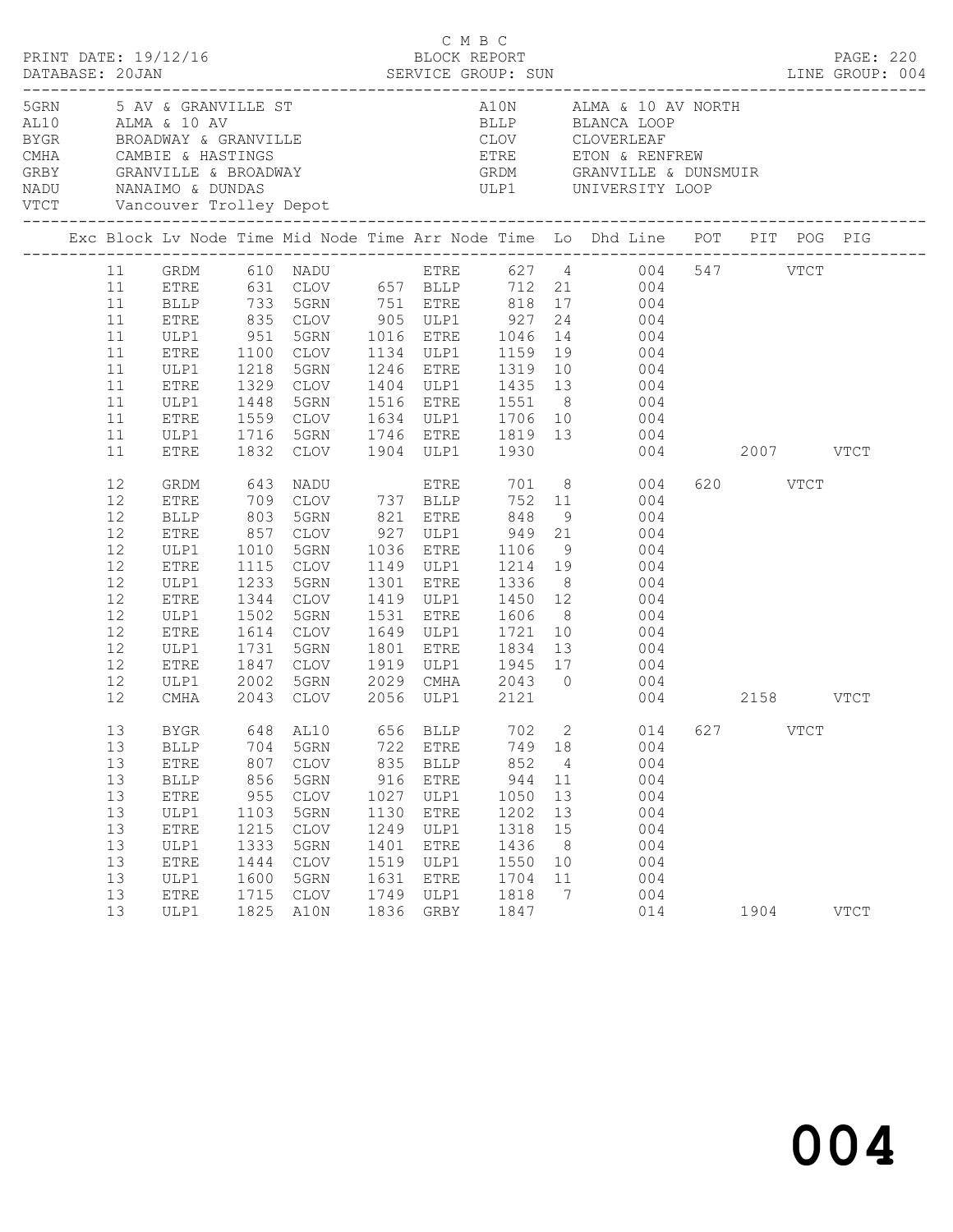# C M B C

|    |              |      |                     |      |             |                     |                         | PAGE: 221<br>LINE GROUP: 004                                                   |     |             |           |  |
|----|--------------|------|---------------------|------|-------------|---------------------|-------------------------|--------------------------------------------------------------------------------|-----|-------------|-----------|--|
|    |              |      |                     |      |             |                     |                         | Exc Block Lv Node Time Mid Node Time Arr Node Time Lo Dhd Line POT PIT POG PIG |     |             |           |  |
| 14 | GRDM         |      | 713 NADU ETRE 731 8 |      |             |                     |                         | 004                                                                            | 650 | VTCT        |           |  |
| 14 | ETRE         |      |                     |      |             |                     |                         | 004                                                                            |     |             |           |  |
| 14 | <b>BLLP</b>  |      |                     |      |             | $\frac{5}{1030}$ 17 |                         | 004                                                                            |     |             |           |  |
| 14 | ETRE         |      |                     |      |             |                     |                         | 004                                                                            |     |             |           |  |
| 14 | ULP1         | 1045 | 5GRN                |      | 1112 ETRE   | 1144 16             |                         | 004                                                                            |     |             |           |  |
| 14 | ETRE         | 1200 | CLOV                |      | 1234 ULP1   | 1303 15             |                         | 004                                                                            |     |             |           |  |
| 14 | ULP1         | 1318 | 5GRN                |      | 1346 ETRE   | 1421                | 8 <sup>8</sup>          | 004                                                                            |     |             |           |  |
| 14 | ETRE         | 1429 | CLOV                |      | 1504 ULP1   | 1535                |                         | 10<br>004                                                                      |     |             |           |  |
| 14 | ULP1         | 1545 | 5GRN                |      | 1616 ETRE   | 1649                |                         | 11<br>004                                                                      |     |             |           |  |
| 14 | ETRE         | 1700 | CLOV                | 1734 | ULP1        | 1803                | 16                      | 004                                                                            |     |             |           |  |
| 14 | ULP1         | 1819 | 5GRN                | 1849 | ETRE        | 1920                | $7\overline{ }$         | 004                                                                            |     |             |           |  |
| 14 | ETRE         | 1927 | CLOV                | 1956 | ULP1        | 2021                | 22                      | 004                                                                            |     |             |           |  |
| 14 | ULP1         | 2043 | 5GRN                | 2109 | CMHA        | 2123                | $\overline{0}$          | 004                                                                            |     |             |           |  |
| 14 | CMHA         | 2123 | CLOV                | 2136 | ULP1        | 2201                |                         | $7\overline{ }$<br>004                                                         |     |             |           |  |
| 14 | ULP1         | 2208 | 5GRN                | 2229 | CMHA        | 2242                |                         | $\frac{2}{5}$<br>004                                                           |     |             |           |  |
| 14 | CMHA         | 2244 | CLOV                | 2256 | ULP1        | 2320 6              |                         | 004                                                                            |     |             |           |  |
| 14 | ULP1         | 2326 | 5GRN                | 2349 | CMHA        | 2402                | $\overline{2}$          | 004                                                                            |     |             |           |  |
| 14 | CMHA         | 2404 | CLOV                | 2418 | ULP1        | 2439                |                         | 004                                                                            |     | 2509 VTCT   |           |  |
| 15 | BYGR         | 855  | AL10                |      | 907 BLLP    | 913                 |                         | $\overline{\mathbf{3}}$<br>014                                                 |     | 834 VTCT    |           |  |
| 15 | BLLP         | 916  | 5GRN                |      | 936 ETRE    | 1004 10             |                         | 004                                                                            |     |             |           |  |
| 15 | ETRE         | 1014 | CLOV                |      | 1047 ULP1   | 1110                | 9                       | 004                                                                            |     |             |           |  |
| 15 | ULP1         | 1119 | 5GRN                | 1146 | ETRE        | 1218                |                         | 004<br>11                                                                      |     |             |           |  |
| 15 | ETRE         | 1229 | CLOV                |      | 1304 ULP1   | 1335                | 13                      | 004                                                                            |     |             |           |  |
| 15 | ULP1         | 1348 | 5GRN                |      | 1416 ETRE   | 1451                |                         | 8<br>004                                                                       |     |             |           |  |
| 15 | ETRE         | 1459 | CLOV                |      | 1534 ULP1   | 1605 10             |                         | 004                                                                            |     |             |           |  |
| 15 | ULP1         | 1615 | 5GRN                | 1646 | ETRE        | 1719                | 13                      | 004                                                                            |     |             |           |  |
| 15 | ${\tt ETRE}$ | 1732 | CLOV                | 1804 | ULP1        | 1831                | 10                      | 004                                                                            |     |             |           |  |
| 15 | ULP1         | 1841 | 5GRN                |      | 1909 ETRE   | 1939                |                         | 8 <sup>1</sup><br>004                                                          |     |             |           |  |
| 15 | ETRE         | 1947 | CLOV                | 2016 | ULP1        | 2041 22             |                         | 004                                                                            |     |             |           |  |
| 15 | ULP1         | 2103 | 5GRN                | 2129 | CMHA        | 2143                |                         | $\overline{O}$<br>004                                                          |     |             |           |  |
| 15 | CMHA         | 2143 | CLOV                | 2156 | ULP1        | 2221                | $7\overline{ }$         | 004                                                                            |     |             |           |  |
| 15 | ULP1         | 2228 | 5GRN                | 2249 | CMHA        | 2302                | $\overline{2}$          | 004                                                                            |     |             |           |  |
| 15 | CMHA         | 2304 | CLOV                | 2316 | ULP1        | 2338                | 13                      | 004                                                                            |     |             |           |  |
| 15 | ULP1         | 2351 | 5GRN                | 2414 | CMHA        | 2426                |                         | 004                                                                            |     | $2451$ VTCT |           |  |
| 16 | GRDM         |      | 855 NADU ETRE       |      |             |                     |                         | 913 2<br>004                                                                   |     | 830 VTCT    |           |  |
|    | 16 ETRE      |      |                     |      |             |                     |                         | 915 CLOV 947 ULP1 1010 18 004                                                  |     |             |           |  |
| 16 | ULP1         | 1028 | 5GRN                | 1054 | ETRE        | 1124                | $6\overline{6}$         | 004                                                                            |     |             |           |  |
| 16 | ETRE         | 1130 | CLOV                | 1204 | ULP1        | 1231 17             |                         | 004                                                                            |     |             |           |  |
| 16 | ULP1         | 1248 | 5GRN                | 1316 | ETRE        | 1351                | 8                       | 004                                                                            |     |             |           |  |
| 16 | ETRE         | 1359 | CLOV                | 1434 | ULP1        | 1505                | 12                      | 004                                                                            |     |             |           |  |
| 16 | ULP1         | 1517 | 5GRN                | 1546 | ETRE        | 1621                | 8 <sup>8</sup>          | 004                                                                            |     |             |           |  |
| 16 | ETRE         | 1629 | CLOV                | 1704 | ULP1        | 1733                | 13                      | 004                                                                            |     |             |           |  |
| 16 | ULP1         | 1746 | 5GRN                | 1816 | <b>ETRE</b> | 1849                |                         | 004                                                                            |     |             | 1931 VTCT |  |
| 17 | <b>BYGR</b>  | 915  | AL10                | 927  | <b>BLLP</b> | 933                 | $\overline{\mathbf{3}}$ | 014                                                                            | 854 | <b>VTCT</b> |           |  |
| 17 | BLLP         | 936  | 5GRN                |      | 956 ETRE    | 1024 6              |                         | 004                                                                            |     |             |           |  |
| 17 | ETRE         | 1030 | CLOV                | 1104 | ULP1        | 1128                | 21                      | 004                                                                            |     |             |           |  |
| 17 | ULP1         |      | 1149 5GRN           |      | 1216 ETRE   | 1248                | 11                      | 004                                                                            |     |             |           |  |

 17 ETRE 1259 CLOV 1334 ULP1 1405 13 004 17 ULP1 1418 5GRN 1446 ETRE 1521 8 004 17 ETRE 1529 CLOV 1604 ULP1 1636 9 004 17 ULP1 1645 5GRN 1716 ETRE 1749 13 004 17 ETRE 1802 CLOV 1834 ULP1 1901 20 004

17 ULP1 1921 5GRN 1949 ETRE 2019 004 2059 VTCT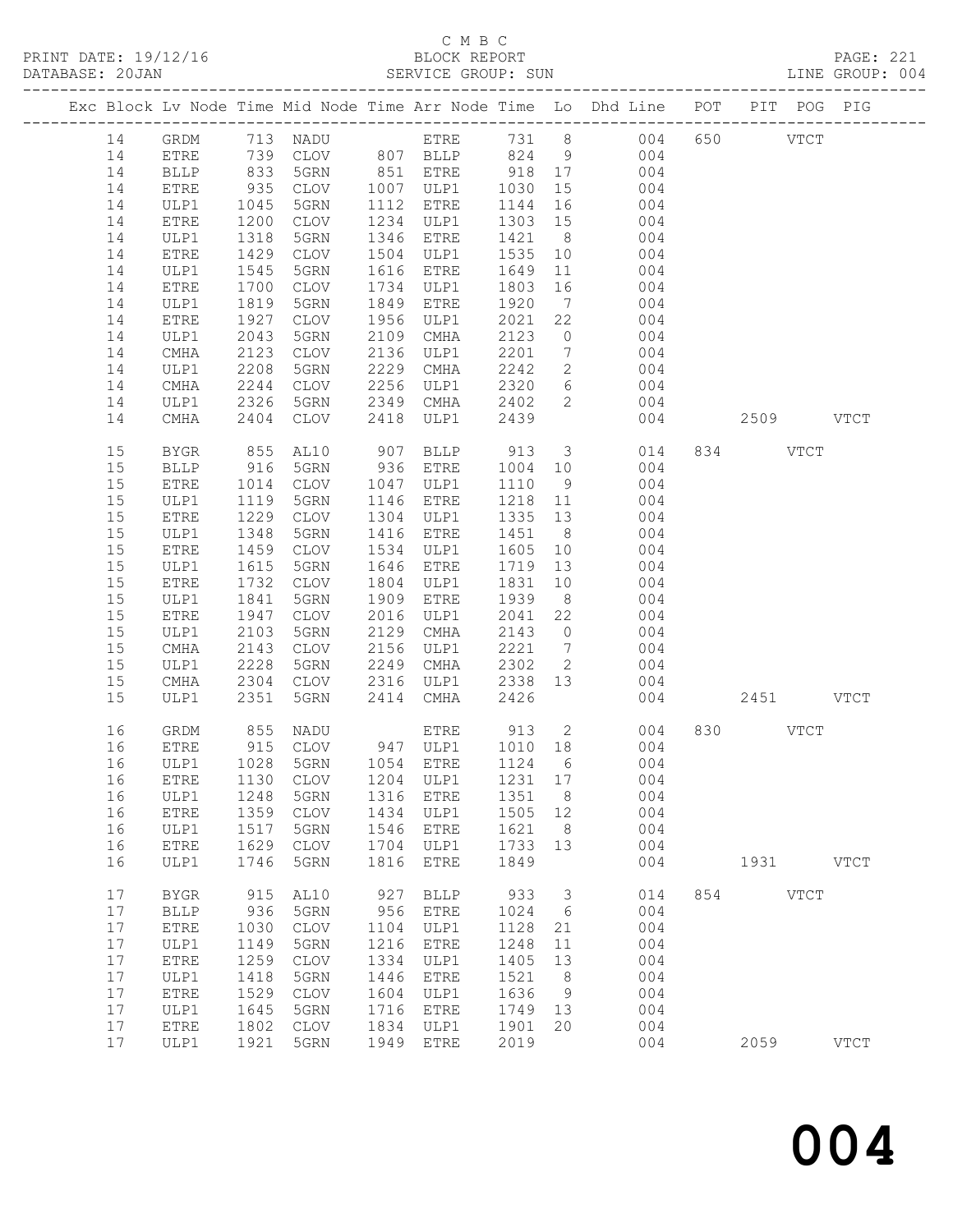PRINT DATE: 19/12/16 BLOCK REPORT BATABASE: 20JAN BLOCK REPORT

## C M B C<br>BLOCK REPORT

PAGE: 222<br>LINE GROUP: 004

|  |    |              |      |             |      |           |         |                 | Exc Block Lv Node Time Mid Node Time Arr Node Time Lo Dhd Line POT PIT POG PIG |               |          |           |             |
|--|----|--------------|------|-------------|------|-----------|---------|-----------------|--------------------------------------------------------------------------------|---------------|----------|-----------|-------------|
|  | 18 | GRDM         |      | 1019 NADU   |      |           |         |                 | ETRE 1038 7 004                                                                |               | 954 VTCT |           |             |
|  | 18 | <b>ETRE</b>  |      |             |      |           |         |                 | 1045 CLOV 1119 ULP1 1143 20 004                                                |               |          |           |             |
|  | 18 | ULP1         | 1203 | 5GRN        |      | 1231 ETRE | 1304    | 10              | $\begin{array}{c} 004 \\ 004 \end{array}$                                      |               |          |           |             |
|  | 18 | <b>ETRE</b>  | 1314 | CLOV        |      | 1349 ULP1 | 1420 13 |                 |                                                                                |               |          |           |             |
|  | 18 | ULP1         | 1433 | 5GRN        | 1501 | ETRE      | 1536    | 8 <sup>8</sup>  | 004                                                                            |               |          |           |             |
|  | 18 | <b>ETRE</b>  | 1544 | CLOV        | 1619 | ULP1      | 1651    | 9               | 004                                                                            |               |          |           |             |
|  | 18 | ULP1         | 1700 | 5GRN        | 1731 | ETRE      | 1804 13 |                 | 004                                                                            |               |          |           |             |
|  | 18 | ETRE         | 1817 | CLOV        | 1849 | ULP1      | 1916    | 26              | 004                                                                            |               |          |           |             |
|  | 18 | ULP1         | 1942 | 5GRN        | 2009 | CMHA      | 2023    |                 | 004                                                                            |               |          | 2048 VTCT |             |
|  | 19 | GRDM         | 1119 | NADU        |      | ETRE      | 1139    |                 | $6\overline{6}$                                                                | 004 1054 VTCT |          |           |             |
|  | 19 | <b>ETRE</b>  | 1145 | CLOV        |      | 1219 ULP1 | 1246    | 17              | 004                                                                            |               |          |           |             |
|  | 19 | ULP1         | 1303 | 5GRN        | 1331 | ETRE      | 1406    | 8 <sup>8</sup>  | 004                                                                            |               |          |           |             |
|  | 19 | ETRE         | 1414 | CLOV        | 1449 | ULP1      | 1520    | 11              | 004                                                                            |               |          |           |             |
|  | 19 | ULP1         | 1531 | 5GRN        | 1601 | ETRE      | 1636    | 8 <sup>8</sup>  | 004                                                                            |               |          |           |             |
|  | 19 | ${\tt ETRE}$ | 1644 | CLOV        | 1719 | ULP1      | 1748 13 |                 | 004                                                                            |               |          |           |             |
|  | 19 | ULP1         | 1801 | 5GRN        | 1831 | ETRE      | 1902    | $5\overline{)}$ | 004                                                                            |               |          |           |             |
|  | 19 | <b>ETRE</b>  | 1907 | CLOV        | 1936 | ULP1      | 2001    | 21              | 004                                                                            |               |          |           |             |
|  | 19 | ULP1         | 2022 | 5GRN        | 2049 | CMHA      | 2103    | $\overline{0}$  | 004                                                                            |               |          |           |             |
|  | 19 | CMHA         | 2103 | CLOV        | 2116 | ULP1      | 2141    | $7\overline{ }$ | 004                                                                            |               |          |           |             |
|  | 19 | ULP1         | 2148 | 5GRN        | 2209 | CMHA      | 2222    | $2^{\circ}$     | 004                                                                            |               |          |           |             |
|  | 19 | <b>CMHA</b>  | 2224 | <b>CLOV</b> | 2236 | ULP1      | 2300    | 6               | 004                                                                            |               |          |           |             |
|  | 19 | ULP1         | 2306 | 5GRN        | 2329 | CMHA      | 2342    | $\overline{2}$  | 004                                                                            |               |          |           |             |
|  | 19 | CMHA         | 2344 | <b>CLOV</b> | 2356 | ULP1      | 2418    |                 |                                                                                | 004           | 2452     |           | <b>VTCT</b> |
|  | 20 | <b>BYGR</b>  | 1107 | AL10        | 1119 | ULP1      |         |                 | 1131 3 014 1046 VTCT                                                           |               |          |           |             |
|  | 20 | ULP1         | 1134 | 5GRN        | 1201 | ETRE      | 1233 11 |                 | 004                                                                            |               |          |           |             |
|  | 20 | <b>ETRE</b>  | 1244 | CLOV        | 1319 | ULP1      | 1350 13 |                 | 004                                                                            |               |          |           |             |
|  | 20 | ULP1         | 1403 | 5GRN        | 1431 | ETRE      | 1506    | 8 <sup>8</sup>  | 004                                                                            |               |          |           |             |
|  | 20 | <b>ETRE</b>  | 1514 | CLOV        | 1549 | ULP1      | 1621    | 9               | 004                                                                            |               |          |           |             |
|  | 20 | ULP1         | 1630 | 5GRN        | 1701 | ETRE      | 1734    | 13              | 004                                                                            |               |          |           |             |
|  | 20 | <b>ETRE</b>  | 1747 | CLOV        | 1819 | ULP1      | 1846    | 15              | 004                                                                            |               |          |           |             |
|  | 20 | ULP1         | 1901 | 5GRN        | 1929 | ETRE      | 1959    | 8 <sup>8</sup>  | 004                                                                            |               |          |           |             |
|  | 20 | ETRE         | 2007 | <b>CLOV</b> | 2036 | ULP1      | 2101    | 22              | 004                                                                            |               |          |           |             |
|  | 20 | ULP1         | 2123 | 5GRN        | 2149 | CMHA      | 2203    |                 | 1 004                                                                          |               |          |           |             |
|  | 20 | CMHA         | 2204 | CLOV        | 2216 | ULP1      | 2240    | 6               | 004                                                                            |               |          |           |             |
|  | 20 | ULP1         | 2246 | 5GRN        | 2309 | CMHA      | 2322    | $2^{\circ}$     | 004                                                                            |               |          |           |             |
|  | 20 | CMHA         | 2324 | CLOV        |      | 2336 ULP1 | 2358    |                 | 004                                                                            |               | 2432     |           | <b>VTCT</b> |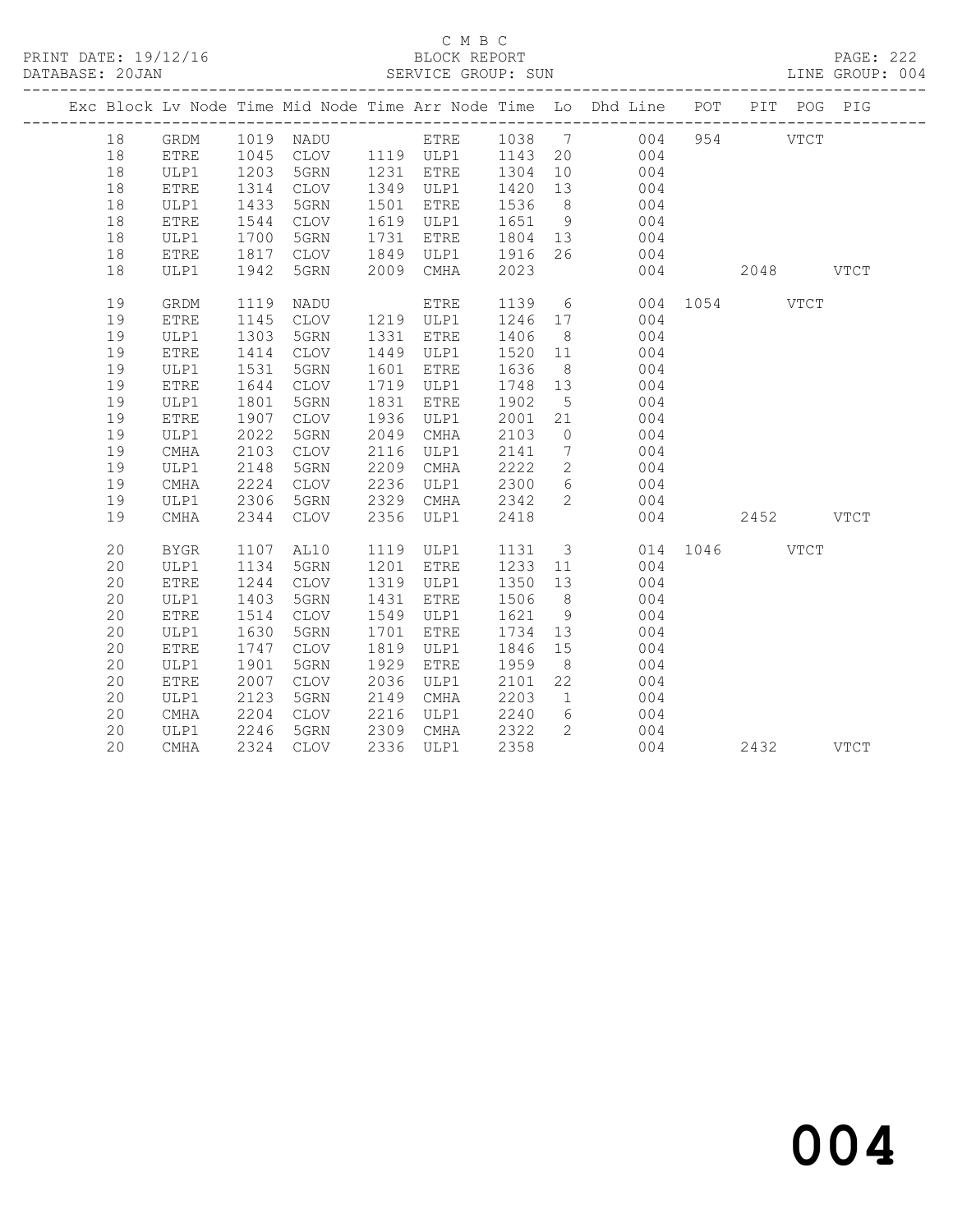|                  |                                                                              |                                      |                                      |                                                                                                                                                                                                                                                                                      | C M B C      |                                                         |                                  | PRINT DATE: 19/12/16<br>BLOCK REPORT BLOCK PRESSERIES DATABASE: 20JAN SERVICE GROUP: SUN LINE GROUP: 005                                                                                                                                         |           |  |
|------------------|------------------------------------------------------------------------------|--------------------------------------|--------------------------------------|--------------------------------------------------------------------------------------------------------------------------------------------------------------------------------------------------------------------------------------------------------------------------------------|--------------|---------------------------------------------------------|----------------------------------|--------------------------------------------------------------------------------------------------------------------------------------------------------------------------------------------------------------------------------------------------|-----------|--|
| ________________ |                                                                              |                                      |                                      |                                                                                                                                                                                                                                                                                      |              |                                                         |                                  | BURO BURRARD & ROBSON CADN NB CAMBIE ST NS DUNSMUIR<br>CADS SB CAMBIE ST NS DUNSMUIR<br>DADE DAVIE & DENMAN DAVIE & DENMAN DAVIE & MAINLAND<br>DAPF DAVIE NS PACIFIC<br>VTCT Vancouver Trolley Depot<br>VTCT Vancouver Trolley Depot             |           |  |
|                  |                                                                              |                                      |                                      |                                                                                                                                                                                                                                                                                      |              |                                                         |                                  | Exc Block Lv Node Time Mid Node Time Arr Node Time Lo Dhd Line POT PIT POG PIG                                                                                                                                                                   |           |  |
|                  | 1<br>$\mathbf{1}$<br>$\mathbf{1}$<br>$\mathbf{1}$<br>$\mathbf{1}$            |                                      |                                      |                                                                                                                                                                                                                                                                                      |              |                                                         |                                  | ROBR 632<br>DADE 638 DAPF 647 CADN 653 9 006<br>CADN 702<br>DADE 715 DAPF 726 CADN 732 10 006<br>CADN 742<br>DADE 715 DAPF 726 CADN 732 10 006<br>CADN 742<br>DADE 755 0 005<br>DADE 755 DAPF 806 CADN 812 7 006<br>DADE 755 DAPF 806 CADN 812 7 |           |  |
|                  | $\mathbf{1}$<br>$\mathbf{1}$<br>$1\,$<br>$\mathbf{1}$<br>$\mathbf{1}$        | DADE<br>CADN<br>DADE                 | 835<br>853<br>910                    | DADE DADE<br>DAPF 846 CADN<br>DAPF 921 CADN                                                                                                                                                                                                                                          | DADE         | $812$<br>$835$<br>$852$<br>910<br>928                   | $\overline{0}$                   | 1 006<br>005<br>10 006                                                                                                                                                                                                                           |           |  |
|                  | $\mathbf{1}$<br>$\mathbf{1}$<br>$\mathbf{1}$<br>$\mathbf{1}$                 | CADN<br>DADE<br>CADN<br>DADE         | 938<br>955<br>1021<br>1040           | DAPF 1006 CADN<br>DAPF 1051 CADN                                                                                                                                                                                                                                                     | DADE         | 955<br>1013<br>1040 0<br>1059 13                        | $\overline{0}$                   | 005<br>8006<br>005<br>006                                                                                                                                                                                                                        |           |  |
|                  | $\mathbf{1}$<br>$\mathbf{1}$<br>$\mathbf{1}$<br>$\mathbf{1}$<br>$\mathbf{1}$ | CADN<br>DADE<br>CADN<br>DADE<br>CADN | 1112<br>1132<br>1200<br>1220<br>1253 | DAPF 1051 CADN<br>DAPF 1145 CADN<br>DADE<br>DAPF 1233 CADN<br>DAPF 1329 CADN<br>DAPF 1329 CADN<br>DAPF 1425 CADN<br>DAPF 1522 CADN<br>DAPF 1522 CADN<br>DAPF 1522 CADN<br>DADE<br>DAPF 1618 CADN<br>DADE<br>DAPF 1618 CADN<br>DADE<br>DAPF 1618 CADN<br>DADE<br>DAPF 1618 CADN<br>DA |              | 1132<br>1153<br>1220<br>1241<br>1241 12<br>1316<br>1338 | $7\phantom{0}$                   | $\begin{array}{ccc} 0 & \quad & 005 \\ 7 & \quad & 006 \end{array}$<br>$\begin{array}{c} 0 \\ 12 \end{array}$<br>005<br>- 006<br>$\overline{0}$<br>005                                                                                           |           |  |
|                  | $\mathbf 1$<br>$\mathbf{1}$<br>$\mathbf{1}$<br>$\mathbf{1}$<br>$\mathbf{1}$  | DADE<br>CADN<br>DADE<br>CADN<br>DADE | 1316<br>1347<br>1412<br>1443<br>1508 |                                                                                                                                                                                                                                                                                      |              | 1412<br>1434<br>1508                                    | 9<br>$\circ$<br>9                | 006<br>005<br>006<br>$\begin{array}{ccc}\n0 & 0 & 0 \\ 0 & 0 & 0\n\end{array}$                                                                                                                                                                   |           |  |
|                  | $\mathbf{1}$<br>$\mathbf{1}$<br>$\mathbf{1}$<br>$\mathbf{1}$                 | CADN<br>DADE<br>CADN<br>DADE         | 1539<br>1604<br>1635<br>1700         |                                                                                                                                                                                                                                                                                      |              | 1531<br>1604<br>1626<br>1700<br>1722                    |                                  | 8 006<br>0 005<br>$\frac{9}{0}$<br>- 006<br>005<br>$\frac{9}{2}$<br>006                                                                                                                                                                          |           |  |
|                  | $\mathbf{1}$<br>$\mathbf{1}$<br>$\mathbf{1}$<br>$\mathbf{1}$                 | CADN<br>DADE<br>CADN<br>DADE         | 1731<br>1755<br>1831<br>1855         | DAPF 1809 CADN<br>DAPF 1909 CADN<br>DAPF 1909 CADN                                                                                                                                                                                                                                   |              | 1755<br>1817<br>1855<br>1917                            | $\overline{0}$<br>$\overline{0}$ | 005<br>14 006<br>005<br>6 006                                                                                                                                                                                                                    |           |  |
|                  | $\mathbf{1}$<br>$\mathbf{1}$<br>$\mathbf 1$<br>$\mathbf{1}$                  | CADN<br>DADE<br>CADN<br>DADE         | 1923<br>1945<br>2013                 | DAPF 1957 CADN<br>2035 DAPF 2047 CADN                                                                                                                                                                                                                                                | DADE<br>DADE | 1945<br>2004<br>$2035$<br>$2053$<br>2053                | $\Omega$                         | $\begin{array}{ccc} 0 & \quad & 005 \\ 9 & \quad & 006 \end{array}$<br>005<br>006                                                                                                                                                                | 2122 VTCT |  |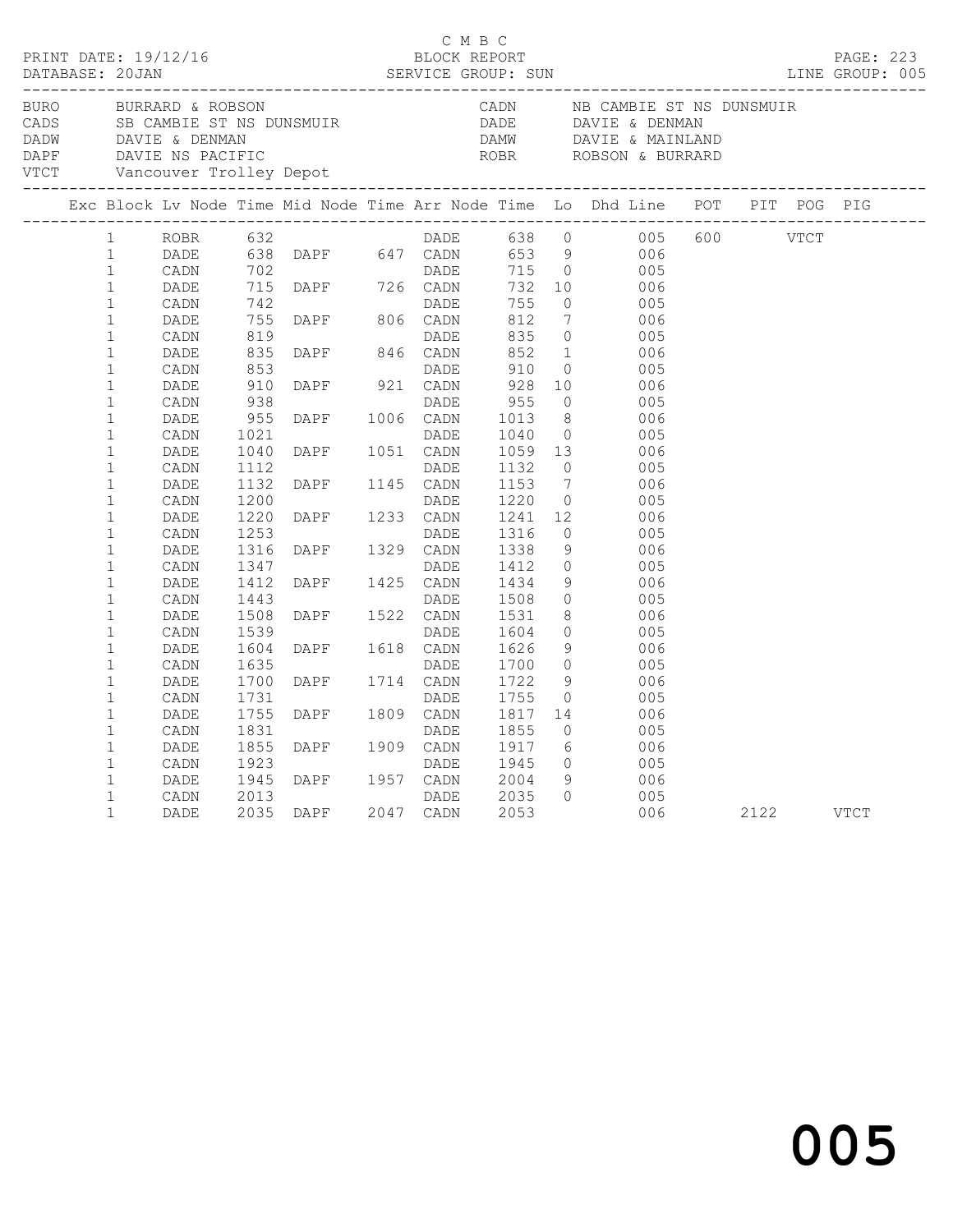PRINT DATE: 19/12/16 BLOCK REPORT BATABASE: 20JAN BLOCK REPORT

### C M B C<br>BLOCK REPORT

PAGE: 224<br>LINE GROUP: 005

|                |                 |      |             |                   |         |                 | Exc Block Lv Node Time Mid Node Time Arr Node Time Lo Dhd Line POT PIT POG PIG |           |  |
|----------------|-----------------|------|-------------|-------------------|---------|-----------------|--------------------------------------------------------------------------------|-----------|--|
| 2              | CADN            | 642  |             |                   |         |                 | DADE 655 0 005                                                                 | 614 VTCT  |  |
| $\overline{2}$ | DADE            |      |             | 655 DAPF 704 CADN |         |                 | 710 12 006                                                                     |           |  |
| $\sqrt{2}$     | CADN            | 722  |             | DADE              | 735     | $\overline{0}$  | 005                                                                            |           |  |
| $\sqrt{2}$     | DADE            | 735  | DAPF        | 746 CADN          | 752     | $\overline{7}$  | 006                                                                            |           |  |
| $\mathbf{2}$   | CADN            | 759  |             | DADE              | 815     | $\overline{0}$  | 005                                                                            |           |  |
| $\sqrt{2}$     | DADE            | 815  | <b>DAPF</b> | 826 CADN          | 832     | 6               | 006                                                                            |           |  |
| $\sqrt{2}$     | CADN            | 838  |             | DADE              | 855     | $\overline{0}$  | 005                                                                            |           |  |
| $\mathbf{2}$   | DADE            | 855  | DAPF        | 906 CADN          | 913     | 10              | 006                                                                            |           |  |
| $\sqrt{2}$     | CADN            | 923  |             | DADE              | 940     | $\overline{0}$  | 005                                                                            |           |  |
| $\sqrt{2}$     | DADE            | 940  | DAPF        | 951 CADN          | 958     | $5\overline{)}$ | 006                                                                            |           |  |
| $\mathbf{2}$   | CADN            | 1003 |             | DADE              | 1020    | $\overline{0}$  | 005                                                                            |           |  |
| $\mathbf{2}$   | DADE            | 1020 | DAPF        | 1031 CADN         | 1038 10 |                 | 006                                                                            |           |  |
| $\mathbf{2}$   | CADN            | 1048 |             | DADE              | 1108    | $\overline{0}$  | 005                                                                            |           |  |
| $\mathbf{2}$   | DADE            | 1108 | DAPF        | 1121 CADN         | 1129    | $\overline{7}$  | 006                                                                            |           |  |
| $\mathbf{2}$   | $\mathtt{CADN}$ | 1136 |             | DADE              | 1156    | $\overline{0}$  | 005                                                                            |           |  |
| $\mathbf{2}$   | DADE            | 1156 | DAPF        | 1209 CADN         | 1217    | 12              | 006                                                                            |           |  |
| $\mathbf{2}$   | CADN            | 1229 |             | DADE              | 1252    | $\overline{0}$  | 005                                                                            |           |  |
| $\sqrt{2}$     | DADE            | 1252 | DAPF        | 1305 CADN         | 1313    | 11              | 006                                                                            |           |  |
| $\mathbf{2}$   | CADN            | 1324 |             | DADE              | 1348    | $\overline{0}$  | 005                                                                            |           |  |
| $\mathbf{2}$   | DADE            | 1348 | DAPF        | 1401 CADN         | 1410    | 9               | 006                                                                            |           |  |
| $\mathbf{2}$   | CADN            | 1419 |             | DADE              | 1444    | $\overline{0}$  | 005                                                                            |           |  |
| $\mathbf{2}$   | DADE            | 1444 | DAPF        | 1457 CADN         | 1506    | 9               | 006                                                                            |           |  |
| $\mathbf{2}$   | CADN            | 1515 |             | DADE              | 1540    | $\circ$         | 005                                                                            |           |  |
| $\mathbf{2}$   | DADE            | 1540 | DAPF        | 1554 CADN         | 1603    | 8 <sup>8</sup>  | 006                                                                            |           |  |
| $\mathbf{2}$   | CADN            | 1611 |             | DADE              | 1636    | $\circ$         | 005                                                                            |           |  |
| $\mathbf{2}$   | DADE            | 1636 | DAPF        | 1650 CADN         | 1658    | 9               | 006                                                                            |           |  |
| $\mathbf{2}$   | CADN            | 1707 |             | DADE              | 1731    | $\overline{0}$  | 005                                                                            |           |  |
| $\sqrt{2}$     | DADE            | 1731 | DAPF        | 1745 CADN         | 1753    | 8 <sup>8</sup>  | 006                                                                            |           |  |
| $\mathbf{2}$   | CADN            | 1801 |             | DADE              | 1825    | $\overline{0}$  | 005                                                                            |           |  |
| $\mathbf{2}$   | DADE            | 1825 | DAPF        | 1839 CADN         | 1847 14 |                 | 006                                                                            |           |  |
| $\mathbf{2}$   | CADN            | 1901 |             | DADE              | 1925    | $\overline{0}$  | 005                                                                            |           |  |
| $\mathbf{2}$   | DADE            | 1925 | DAPF        | 1939 CADN         | 1947    | 6               | 006                                                                            |           |  |
| $\mathbf{2}$   | CADN            | 1953 |             | DADE              | 2015    | $\circ$         | 005                                                                            |           |  |
| $\mathbf{2}$   | DADE            | 2015 | DAPF        | 2027 CADN         | 2034    | 12              | 006                                                                            |           |  |
| $\mathbf{2}$   | CADN            | 2046 |             | DADE              | 2105    | $\overline{0}$  | 005                                                                            |           |  |
| $\mathbf{2}$   | DADE            | 2105 | DAPF        | 2117 CADN         | 2123    | 8 <sup>8</sup>  | 006                                                                            |           |  |
| $\mathbf{2}$   | CADN            | 2131 |             | DADE              | 2150    | $\bigcirc$      | 005                                                                            |           |  |
| $\mathbf{2}$   | DADE            | 2150 | DAPF        | 2202 CADN         | 2208    | 9               | 006                                                                            |           |  |
| $\mathbf{2}$   | CADN            | 2217 |             | DADE              | 2235    | $\overline{0}$  | 005                                                                            |           |  |
| $\overline{c}$ | DADE            | 2235 | DAPF        | 2247 CADN         | 2253    | 10              | 006                                                                            |           |  |
| $\mathbf{2}$   | CADN            | 2303 |             | DADE              | 2320    | $\bigcirc$      | 005                                                                            |           |  |
| $\overline{c}$ | DADE            |      | 2320 DAPF   | 2330 CADN         | 2336    |                 | 006                                                                            | 2405 VTCT |  |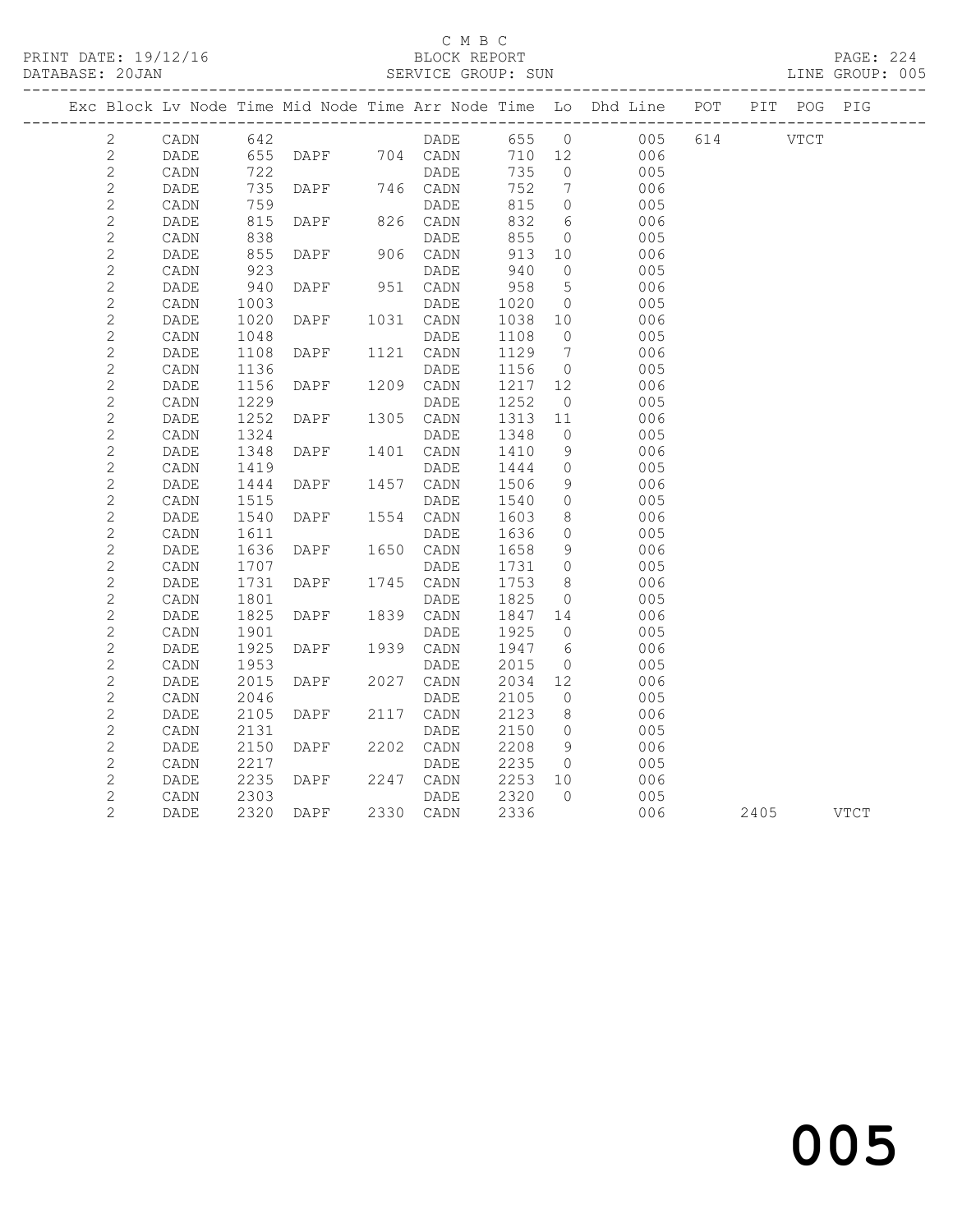### C M B C<br>BLOCK REPORT

### SERVICE GROUP: SUN

|  |                |      |      |                   |      |      |        |                | Exc Block Lv Node Time Mid Node Time Arr Node Time Lo Dhd Line POT |          | PIT POG PIG |  |
|--|----------------|------|------|-------------------|------|------|--------|----------------|--------------------------------------------------------------------|----------|-------------|--|
|  | 3              | CADN | 908  |                   |      | DADE |        |                | 925 0<br>005                                                       | 840 VTCT |             |  |
|  | 3              | DADE | 925  | DAPF 936 CADN 943 |      |      |        |                | 10 006                                                             |          |             |  |
|  | 3              | CADN | 953  |                   |      | DADE | 1010   |                | $\overline{0}$<br>005                                              |          |             |  |
|  | 3              | DADE | 1010 | DAPF 1021         |      | CADN | 1028   | 12             | 006                                                                |          |             |  |
|  | 3              | CADN | 1040 |                   |      | DADE | 1100   |                | 005<br>$\overline{0}$                                              |          |             |  |
|  | $\mathfrak{Z}$ | DADE | 1100 | DAPF              | 1113 | CADN | 1121 7 |                | 006                                                                |          |             |  |
|  | 3              | CADN | 1128 |                   |      | DADE | 1148   |                | $\Omega$<br>005                                                    |          |             |  |
|  | 3              | DADE | 1148 | DAPF              | 1201 | CADN | 1209   | 12             | 006                                                                |          |             |  |
|  | 3              | CADN | 1221 |                   |      | DADE | 1244   | $\overline{0}$ | 005                                                                |          |             |  |
|  | 3              | DADE | 1244 | DAPF              | 1257 | CADN | 1305   | 11             | 006                                                                |          |             |  |
|  | 3              | CADN | 1316 |                   |      | DADE | 1340   |                | $\overline{0}$<br>005                                              |          |             |  |
|  | 3              | DADE | 1340 | DAPF              | 1353 | CADN | 1402   | - 9            | 006                                                                |          |             |  |
|  | 3              | CADN | 1411 |                   |      | DADE | 1436   | $\overline{0}$ | 005                                                                |          |             |  |
|  | 3              | DADE | 1436 | DAPF              | 1449 | CADN | 1458   | 9              | 006                                                                |          |             |  |
|  | 3              | CADN | 1507 |                   |      | DADE | 1532   |                | $\Omega$<br>005                                                    |          |             |  |
|  | 3              | DADE | 1532 | DAPF              | 1546 | CADN | 1555   | 8              | 006                                                                |          |             |  |
|  | 3              | CADN | 1603 |                   |      | DADE | 1628   | $\Omega$       | 005                                                                |          |             |  |
|  | 3              | DADE | 1628 | DAPF              | 1642 | CADN | 1650   | 8 <sup>8</sup> | 006                                                                |          |             |  |
|  | 3              | CADN | 1658 |                   |      | DADE | 1723   |                | $\bigcirc$<br>005                                                  |          |             |  |
|  | 3              | DADE | 1723 | DAPF              | 1737 | CADN | 1745   | 6              | 006                                                                |          |             |  |
|  | 3              | CADN | 1751 |                   |      | DADE | 1815   | $\Omega$       | 005                                                                |          |             |  |
|  | 3              | DADE | 1815 | DAPF              | 1829 | CADN | 1837   | 14             | 006                                                                |          |             |  |
|  | 3              | CADN | 1851 |                   |      | DADE | 1915   |                | $\Omega$<br>005                                                    |          |             |  |
|  | 3              | DADE | 1915 | DAPF              | 1929 | CADN | 1937   | 6              | 006                                                                |          |             |  |
|  | 3              | CADN | 1943 |                   |      | DADE | 2005   | $\Omega$       | 005                                                                |          |             |  |
|  | 3              | DADE | 2005 | DAPF              | 2017 | CADN | 2024   | 9              | 006                                                                |          |             |  |
|  | 3              | CADN | 2033 |                   |      | DADE | 2055   | $\Omega$       | 005                                                                |          |             |  |

3 DADE 2055 DAPF 2107 CADN 2113 006 2142 VTCT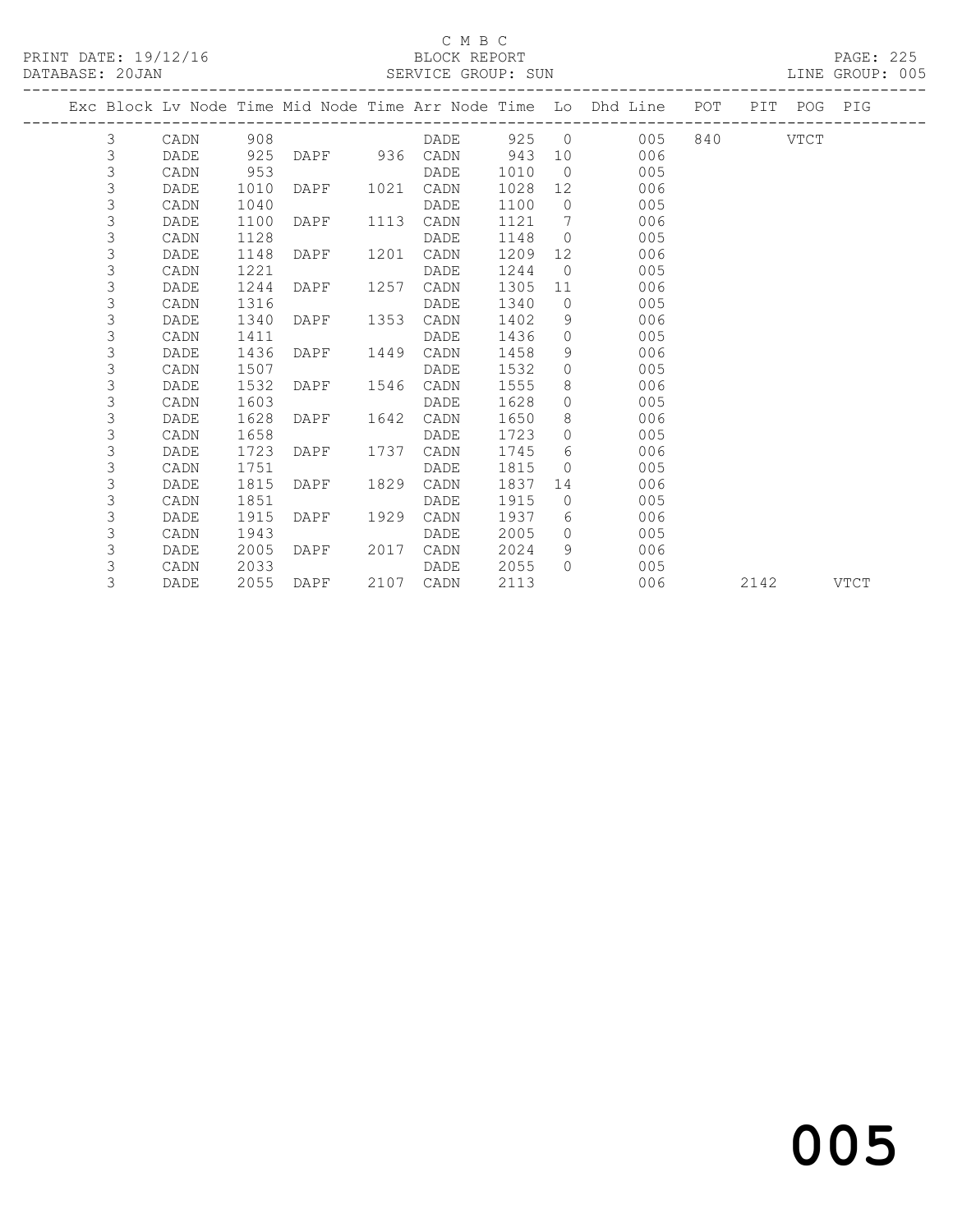### C M B C<br>BLOCK REPORT

PAGE: 226<br>LINE GROUP: 005

|                |      |              |                |      |                                       |      |                 | Exc Block Lv Node Time Mid Node Time Arr Node Time Lo Dhd Line POT PIT POG PIG |           |  |
|----------------|------|--------------|----------------|------|---------------------------------------|------|-----------------|--------------------------------------------------------------------------------|-----------|--|
| 4              | CADN | 1011         |                |      |                                       |      |                 | DADE 1030 0 005                                                                | 943 VTCT  |  |
| 4              | DADE |              |                |      | DAPF 1041 CADN 1049 15<br>DADE 1124 0 |      |                 | 006                                                                            |           |  |
| $\overline{4}$ | CADN | 1030<br>1104 |                |      |                                       |      |                 | 005                                                                            |           |  |
| 4              | DADE | 1124         | <b>DAPF</b>    |      | 1137 CADN                             | 1145 | $\overline{7}$  | 006                                                                            |           |  |
| 4              | CADN | 1152         |                |      | DADE                                  | 1212 | $\overline{0}$  | 005                                                                            |           |  |
| 4              | DADE | 1212         | <b>DAPF</b>    |      | 1225 CADN                             | 1233 | 12              | 006                                                                            |           |  |
| 4              | CADN | 1245         |                |      | DADE                                  | 1308 | $\overline{0}$  | 005                                                                            |           |  |
| 4              | DADE | 1308         | DAPF           |      | 1321 CADN                             | 1330 | 9               | 006                                                                            |           |  |
| 4              | CADN | 1339         |                |      | DADE                                  | 1404 | $\overline{0}$  | 005                                                                            |           |  |
| 4              | DADE | 1404         | DAPF           |      | 1417 CADN                             | 1426 | 9               | 006                                                                            |           |  |
| 4              | CADN | 1435         |                |      | DADE                                  | 1500 | $\overline{0}$  | 005                                                                            |           |  |
| 4              | DADE | 1500         | DAPF           |      | 1514 CADN                             | 1523 | 8               | 006                                                                            |           |  |
| 4              | CADN | 1531         |                |      | DADE                                  | 1556 | $\circ$         | 005                                                                            |           |  |
| $\sqrt{4}$     | DADE | 1556         | DAPF           |      | 1610 CADN                             | 1618 | 9               | 006                                                                            |           |  |
| 4              | CADN | 1627         |                |      | DADE                                  | 1652 | $\overline{0}$  | 005                                                                            |           |  |
| 4              | DADE | 1652         | DAPF           |      | 1706 CADN                             | 1714 | $\overline{9}$  | 006                                                                            |           |  |
| 4              | CADN | 1723         |                |      | DADE                                  | 1747 | $\overline{0}$  | 005                                                                            |           |  |
| 4              | DADE | 1747         | DAPF           |      | 1801 CADN                             | 1809 | 12              | 006                                                                            |           |  |
| 4              | CADN | 1821         |                |      | DADE                                  | 1845 | $\overline{0}$  | 005                                                                            |           |  |
| 4              | DADE | 1845         | DAPF           |      | 1859 CADN                             | 1907 | 6               | 006                                                                            |           |  |
| 4              | CADN | 1913         |                |      | DADE                                  | 1935 | $\overline{0}$  | 005                                                                            |           |  |
| $\sqrt{4}$     | DADE | 1935         | DAPF           |      | 1947 CADN                             | 1954 | 9               | 006                                                                            |           |  |
| 4              | CADN | 2003         |                |      | DADE                                  | 2025 | $\overline{0}$  | 005                                                                            |           |  |
| 4              | DADE | 2025         | DAPF           |      | 2037 CADN                             | 2044 | 17              | 006                                                                            |           |  |
| 4              | CADN | 2101         |                |      | DADE                                  | 2120 | $\overline{0}$  | 005                                                                            |           |  |
| 4              | DADE | 2120         | DAPF           |      | 2132 CADN                             | 2138 | 9               | 006                                                                            |           |  |
| 4              | CADN | 2147         |                |      | DADE                                  | 2205 | $\overline{0}$  | 005                                                                            |           |  |
| 4              | DADE | 2205         | DAPF           |      | 2217 CADN                             | 2223 | $\overline{9}$  | 006                                                                            |           |  |
| 4              | CADN | 2232         |                |      | DADE                                  | 2250 | $\overline{0}$  | 005                                                                            |           |  |
| 4              | DADE | 2250         | DAPF           | 2302 | CADN                                  | 2308 | 10              | 006                                                                            |           |  |
| $\sqrt{4}$     | CADN | 2318         |                |      | DADE                                  | 2335 | $\overline{0}$  | 005                                                                            |           |  |
| 4              | DADE | 2335         | DAPF           |      | 2345 CADN                             | 2351 | $7\overline{ }$ | 006                                                                            |           |  |
| 4              | CADN | 2358         |                |      | DADE                                  | 2410 | $\overline{0}$  | 005                                                                            |           |  |
| 4              | DADE | 2410         | DAPF           |      | 2420 CADN                             | 2426 | 12              | 006                                                                            |           |  |
| 4              | CADN | 2438         |                |      | DADE                                  | 2450 | $\overline{0}$  | 005                                                                            |           |  |
| 4              | DADE | 2450         | DAPF 2500 CADN |      |                                       | 2506 | 12              | 006                                                                            |           |  |
| 4              | CADN | 2518         |                |      | DADE                                  | 2530 | $\bigcirc$      | 005                                                                            |           |  |
| 4              | DADE |              | 2530 DAPF      |      | 2540 CADN                             | 2546 |                 | 006                                                                            | 2615 VTCT |  |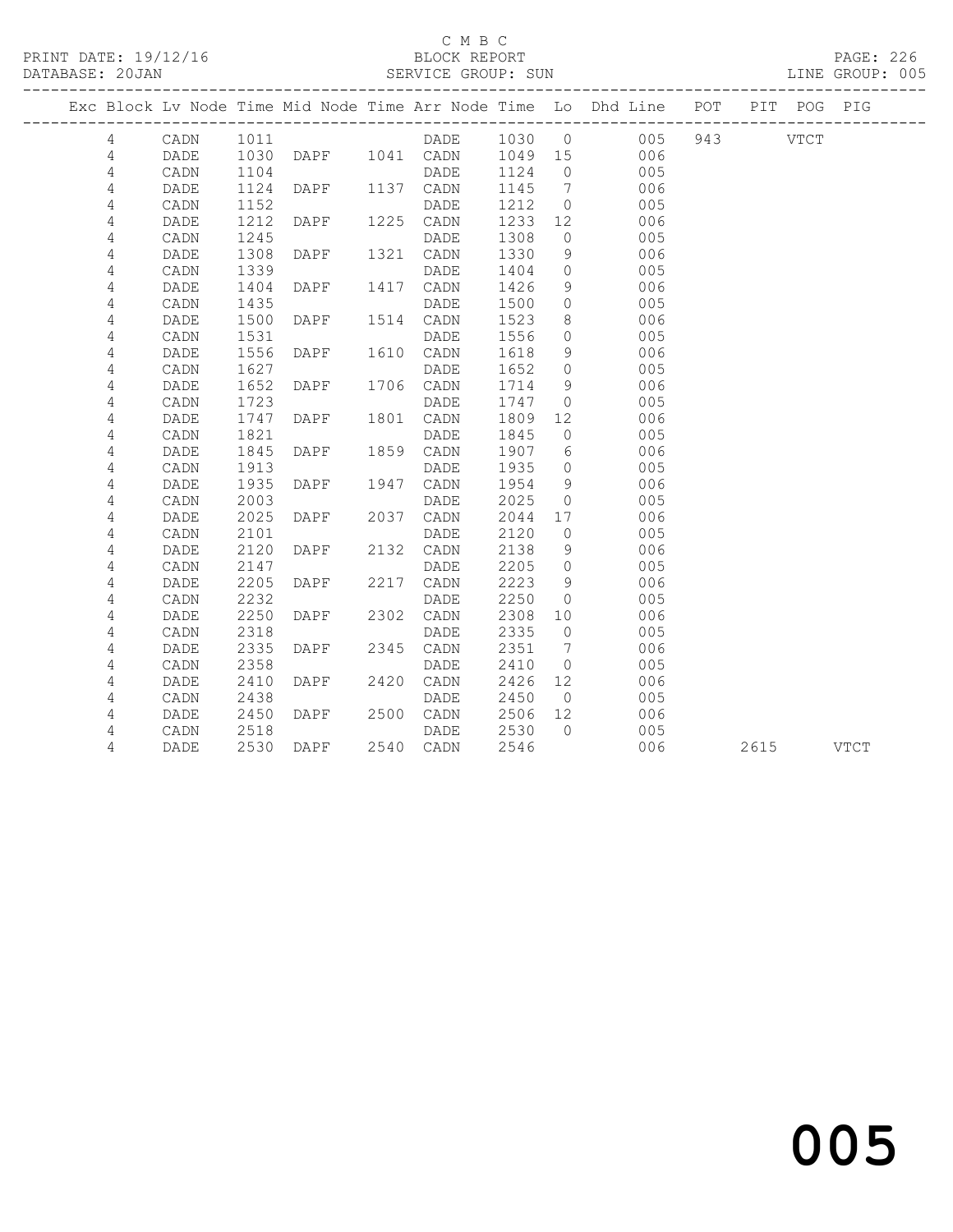### C M B C<br>BLOCK REPORT

6 CADN 1811 DADE 1835 0 005

6 DADE 1835 DAPF 1849 CADN 1857 006 1926 VTCT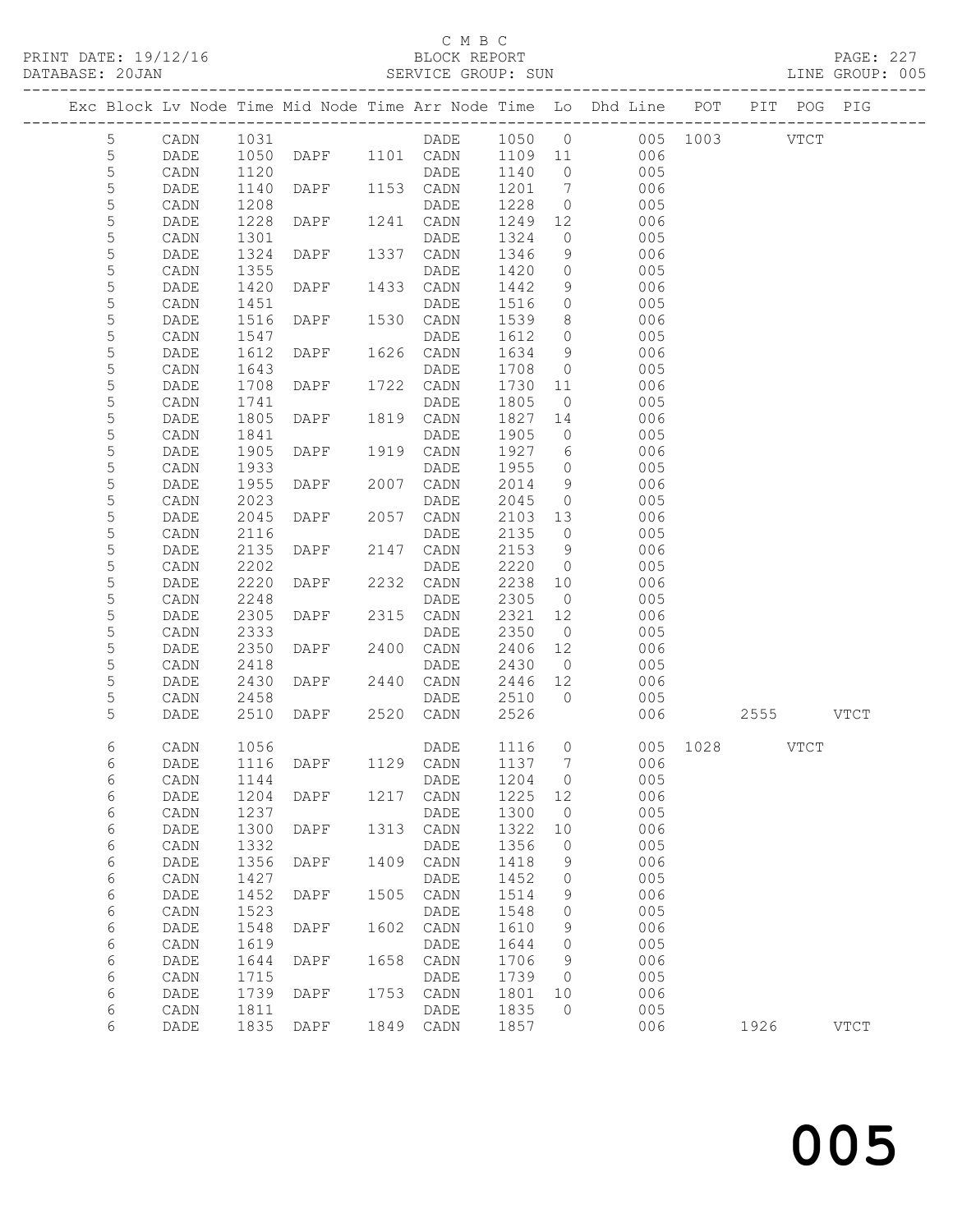### C M B C<br>BLOCK REPORT

| DATABASE: 20JAN |                  |                 |      |                |      | SERVICE GROUP: SUN       |         |                 |                                                                                |                   |      |             | LINE GROUP: 005 |
|-----------------|------------------|-----------------|------|----------------|------|--------------------------|---------|-----------------|--------------------------------------------------------------------------------|-------------------|------|-------------|-----------------|
|                 |                  |                 |      |                |      | ________________________ |         |                 | Exc Block Lv Node Time Mid Node Time Arr Node Time Lo Dhd Line POT PIT POG PIG | ----------------- |      |             |                 |
|                 | 7                | CADN            | 1213 |                |      | DADE                     | 1236 0  |                 |                                                                                | 005 1145          |      | <b>VTCT</b> |                 |
|                 | $7\phantom{.0}$  | DADE            | 1236 | DAPF           |      | 1249 CADN                | 1257 11 |                 | 006                                                                            |                   |      |             |                 |
|                 | 7                | $\mathtt{CADN}$ | 1308 |                |      | DADE                     | 1332    | $\circ$         | 005                                                                            |                   |      |             |                 |
|                 | $\overline{7}$   | DADE            | 1332 | DAPF 1345 CADN |      |                          | 1354    | 9               | 006                                                                            |                   |      |             |                 |
|                 | $\boldsymbol{7}$ | CADN            | 1403 |                |      | DADE                     | 1428    | $\circ$         | 005                                                                            |                   |      |             |                 |
|                 | $\boldsymbol{7}$ | DADE            | 1428 | DAPF           |      | 1441 CADN                | 1450    | 9               | 006                                                                            |                   |      |             |                 |
|                 | 7                | $\mathtt{CADN}$ | 1459 |                |      | DADE                     | 1524    | $\circ$         | 005                                                                            |                   |      |             |                 |
|                 | $\boldsymbol{7}$ | DADE            | 1524 | DAPF           |      | 1538 CADN                | 1547    | 8               | 006                                                                            |                   |      |             |                 |
|                 | $\boldsymbol{7}$ | CADN            | 1555 |                |      | DADE                     | 1620    | $\overline{0}$  | 005                                                                            |                   |      |             |                 |
|                 | 7                | DADE            | 1620 | DAPF           |      | 1634 CADN                | 1642    | 8               | 006                                                                            |                   |      |             |                 |
|                 | $\boldsymbol{7}$ | CADN            | 1650 |                |      | DADE                     | 1715    | $\Omega$        | 005                                                                            |                   |      |             |                 |
|                 | $\overline{7}$   | DADE            | 1715 | DAPF           | 1729 | CADN                     | 1737    |                 | 006                                                                            |                   |      |             | 1806 VTCT       |
|                 | 20               | CADS            | 618  | DAMW           | 623  | DADW                     | 630     | $\overline{0}$  | 006                                                                            | 550               | VTCT |             |                 |
|                 | 20               | DADW            | 630  |                |      | CADS                     | 645     | 13              | 005                                                                            |                   |      |             |                 |
|                 | 20               | CADS            | 658  | DAMW           |      | 703 DADW                 | 710     | $\overline{0}$  | 006                                                                            |                   |      |             |                 |
|                 | 20               | DADW            | 710  |                |      | CADS                     | 725     | 13              | 005                                                                            |                   |      |             |                 |
|                 | 20               | CADS            | 738  | DAMW           |      | 743 DADW                 | 750     | $\overline{0}$  | 006                                                                            |                   |      |             |                 |
|                 | 20               | DADW            | 750  |                |      | CADS                     | 807     | 10              | 005                                                                            |                   |      |             |                 |
|                 | 20               | $\mathtt{CADS}$ | 817  | DAMW           |      | 822 DADW                 | 830     | $\overline{0}$  | 006                                                                            |                   |      |             |                 |
|                 | 20               | DADW            | 830  |                |      | CADS                     | 847     | 10              | 005                                                                            |                   |      |             |                 |
|                 | 20               | CADS            | 857  | DAMW           |      | 902 DADW                 | 910     | $\overline{0}$  | 006                                                                            |                   |      |             |                 |
|                 | 20               | DADW            | 910  |                |      | CADS                     | 929     | 15              | 005                                                                            |                   |      |             |                 |
|                 | 20               | CADS            | 944  | DAMW           |      | 950 DADW                 | 1000    | $\overline{0}$  | 006                                                                            |                   |      |             |                 |
|                 | 20               | DADW            | 1000 |                |      | CADS                     | 1020    | 12              | 005                                                                            |                   |      |             |                 |
|                 | 20               | $\mathtt{CADS}$ | 1032 | DAMW           |      | 1038 DADW                | 1048    | $\overline{0}$  | 006                                                                            |                   |      |             |                 |
|                 | 20               | DADW            | 1048 |                |      | CADS                     | 1108    | 12 <sup>°</sup> | 005                                                                            |                   |      |             |                 |
|                 | 20               | CADS            | 1120 | DAMW           |      | 1126 DADW                | 1136    | $\overline{0}$  | 006                                                                            |                   |      |             |                 |
|                 | 20               | DADW            | 1136 |                |      | CADS                     | 1156    | 11              | 005                                                                            |                   |      |             |                 |
|                 | 20               | CADS            | 1207 | DAMW           |      | 1213 DADW                | 1224    | $\overline{0}$  | 006                                                                            |                   |      |             |                 |
|                 | 20               | DADW            | 1224 |                |      | CADS                     | 1246    | 8               | 005                                                                            |                   |      |             |                 |
|                 | 20               | $\mathtt{CADS}$ | 1254 | DAMW           |      | 1300 DADW                | 1312    | $\overline{0}$  | 006                                                                            |                   |      |             |                 |
|                 | 20               | DADW            | 1312 |                |      | CADS                     | 1336 13 |                 | 005                                                                            |                   |      |             |                 |
|                 | 20               | CADS            | 1349 | DAMW           |      | 1356 DADW                | 1408    | $\overline{0}$  | 006                                                                            |                   |      |             |                 |
|                 | 20               | DADW            | 1408 |                |      | CADS                     | 1433    | 12 <sup>°</sup> | 005                                                                            |                   |      |             |                 |
|                 | 20               | CADS            | 1445 | DAMW           | 1452 | DADW                     | 1504    | $\overline{0}$  | 006                                                                            |                   |      |             |                 |
|                 | 20               | DADW            | 1504 |                |      | CADS                     | 1530    | 11              | 005                                                                            |                   |      |             |                 |
|                 | 20               | CADS            | 1541 | DAMW           | 1548 | DADW                     | 1600    | $\overline{0}$  | 006                                                                            |                   |      |             |                 |
|                 | 20               | DADW            | 1600 |                |      | CADS                     | 1625    | 12              | 005                                                                            |                   |      |             |                 |
|                 | 20               | CADS            | 1637 | DAMW           |      | 1644 DADW                | 1656    | $\overline{0}$  | 006                                                                            |                   |      |             |                 |
|                 | 20               | DADW            | 1656 |                |      | CADS                     | 1721    | 5               | 005                                                                            |                   |      |             |                 |
|                 | 20               | CADS            | 1726 | DAMW           |      | 1733 DADW                | 1745    | $\circ$         | 006                                                                            |                   |      |             |                 |
|                 | 20               | DADW            | 1745 |                |      | CADS                     | 1809    |                 | 005                                                                            |                   |      |             | 1834 VTCT       |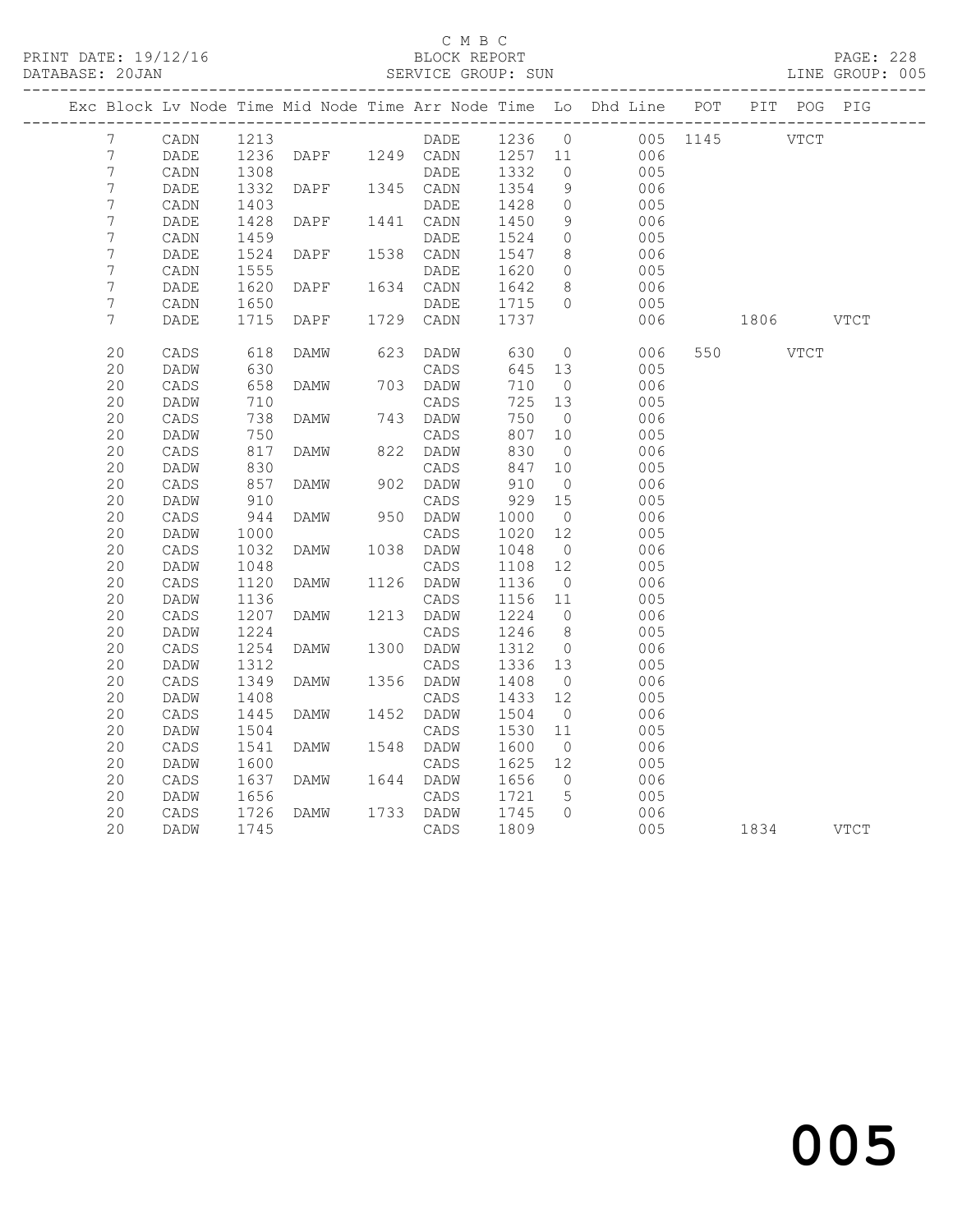PRINT DATE: 19/12/16 BLOCK REPORT BATABASE: 20JAN BLOCK REPORT

### C M B C<br>BLOCK REPORT

PAGE: 229<br>LINE GROUP: 005

|  |    |             |            |                |      |               |         |                 | Exc Block Lv Node Time Mid Node Time Arr Node Time Lo Dhd Line POT |          | PIT POG PIG |             |
|--|----|-------------|------------|----------------|------|---------------|---------|-----------------|--------------------------------------------------------------------|----------|-------------|-------------|
|  | 21 | CADS        |            |                |      |               |         |                 |                                                                    | 610 VTCT |             |             |
|  | 21 | DADW        |            |                |      | CADS          |         |                 |                                                                    |          |             |             |
|  | 21 | CADS        | 718        |                |      | DAMW 723 DADW | 730     | $\overline{0}$  | 006                                                                |          |             |             |
|  | 21 | DADW        | 730        |                |      | CADS          | 747 11  |                 | 005                                                                |          |             |             |
|  | 21 | CADS        | 758        | DAMW           |      | 803 DADW      | 810     | $\overline{0}$  | 006                                                                |          |             |             |
|  | 21 | DADW        | 810        |                |      | CADS          | 827     | 10              | 005                                                                |          |             |             |
|  | 21 | CADS        | 837        | DAMW           |      | 842 DADW      | 850     | $\overline{0}$  | 006                                                                |          |             |             |
|  | 21 | DADW        | 850        |                |      | CADS          | 907     | 10              | 005                                                                |          |             |             |
|  | 21 | CADS        | 917<br>930 | DAMW           |      | 922 DADW      | 930     | $\overline{0}$  | 006                                                                |          |             |             |
|  | 21 | DADW        |            |                |      | CADS          | 950     | $4\overline{4}$ | 005                                                                |          |             |             |
|  | 21 | CADS        | 954        | DAMW           |      | 1000 DADW     | 1010    | $\overline{0}$  | 006                                                                |          |             |             |
|  | 21 | DADW        | 1010       |                |      | CADS          | 1030    | 10              | 005                                                                |          |             |             |
|  | 21 | CADS        | 1040       | DAMW           |      | 1046 DADW     | 1056    | $\overline{0}$  | 006                                                                |          |             |             |
|  | 21 | DADW        | 1056       |                |      | CADS          | 1116    | 12              | 005                                                                |          |             |             |
|  | 21 | CADS        | 1128       | DAMW           |      | 1134 DADW     | 1144    | $\overline{0}$  | 006                                                                |          |             |             |
|  | 21 | DADW        | 1144       |                |      | CADS          | 1204    | 10              | 005                                                                |          |             |             |
|  | 21 | CADS        | 1214       | DAMW           |      | 1220 DADW     | 1232    | $\overline{0}$  | 006                                                                |          |             |             |
|  | 21 | DADW        | 1232       |                |      | CADS          | 1254    | 8 <sup>8</sup>  | 005                                                                |          |             |             |
|  | 21 | CADS        | 1302       | DAMW           |      | 1308 DADW     | 1320    | $\overline{0}$  | 006                                                                |          |             |             |
|  | 21 | DADW        | 1320       |                |      | CADS          | 1344    | 13              | 005                                                                |          |             |             |
|  | 21 | CADS        | 1357       | DAMW           |      | 1404 DADW     | 1416    | $\overline{0}$  | 006                                                                |          |             |             |
|  | 21 | DADW        | 1416       |                |      | CADS          | 1441    | 12              | 005                                                                |          |             |             |
|  | 21 | CADS        | 1453       | DAMW           |      | 1500 DADW     | 1512    | $\overline{0}$  | 006                                                                |          |             |             |
|  | 21 | DADW        | 1512       |                |      | CADS          | 1538    | 11              | 005                                                                |          |             |             |
|  | 21 | CADS        | 1549       | DAMW           |      | 1556 DADW     | 1608    | $\overline{0}$  | 006                                                                |          |             |             |
|  | 21 | DADW        | 1608       |                |      | CADS          | 1633 11 |                 | 005                                                                |          |             |             |
|  | 21 | CADS        | 1644       | DAMW           |      | 1651 DADW     | 1703 0  |                 | 006                                                                |          |             |             |
|  | 21 | DADW        | 1703       |                |      | CADS          | 1727 6  |                 | 005                                                                |          |             |             |
|  | 21 | CADS        | 1733       | DAMW           |      | 1740 DADW     | 1752    | $\overline{0}$  | 006                                                                |          |             |             |
|  | 21 | DADW        | 1752       |                |      | CADS          | 1816    | 10              | 005                                                                |          |             |             |
|  | 21 | CADS        | 1826       | DAMW           |      | 1833 DADW     | 1845    | $\overline{0}$  | 006                                                                |          |             |             |
|  | 21 | DADW        | 1845       |                |      | CADS          | 1909    | 8 <sup>8</sup>  | 005                                                                |          |             |             |
|  | 21 | CADS        | 1917       | DAMW           | 1924 | DADW          | 1935    | $\overline{0}$  | 006                                                                |          |             |             |
|  | 21 | DADW        | 1935       |                |      | CADS          | 1958    | 13              | 005                                                                |          |             |             |
|  | 21 | CADS        | 2011       | DAMW           |      | 2017 DADW     | 2027    | $\overline{0}$  | 006                                                                |          |             |             |
|  | 21 | DADW        | 2027       |                |      | CADS          | 2050    | 9               | 005                                                                |          |             |             |
|  | 21 | CADS        | 2059       | DAMW           |      | 2105 DADW     | 2115    | $\overline{0}$  | 006                                                                |          |             |             |
|  | 21 | DADW        | 2115       |                |      | CADS          | 2136    | 8 <sup>8</sup>  | 005                                                                |          |             |             |
|  | 21 | CADS        | 2144       | DAMW           |      | 2150 DADW     | 2200    | $\overline{0}$  | 006                                                                |          |             |             |
|  | 21 | <b>DADW</b> |            | 2200 CADS 2220 |      |               |         | 9               | 005                                                                |          |             |             |
|  | 21 | CADS        | 2229       | DAMW           |      | 2235 DADW     | 2245    | $\overline{0}$  | 006                                                                |          |             |             |
|  | 21 | DADW        | 2245       |                |      | CADS          | 2305    | 9               | 005                                                                |          |             |             |
|  | 21 | CADS        | 2314       | DAMW           |      | 2320 DADW     | 2330    | $\overline{0}$  | 006                                                                |          |             |             |
|  | 21 | DADW        | 2330       |                |      | CADS          | 2349    | 16              | 005                                                                |          |             |             |
|  | 21 | CADS        | 2405       | <b>DAMW</b>    | 2411 | DADW          | 2420    | 0               | 006                                                                |          |             |             |
|  | 21 | DADW        | 2420       |                |      | CADS          | 2437    | 8               | 005                                                                |          |             |             |
|  | 21 | CADS        | 2445       | DAMW           |      | 2451 DADW     | 2500    | $\overline{0}$  | 006                                                                |          |             |             |
|  | 21 | DADW        | 2500       |                |      | CADS          | 2517    | 8               | 005                                                                |          |             |             |
|  | 21 | CADS        | 2525       | DAMW           |      | 2531 DADW     | 2540    | $\mathbf 0$     | 006                                                                |          |             |             |
|  | 21 | DADW        | 2540       |                |      | BURO          | 2547    |                 | 005                                                                | 2614     |             | <b>VTCT</b> |
|  |    |             |            |                |      |               |         |                 |                                                                    |          |             |             |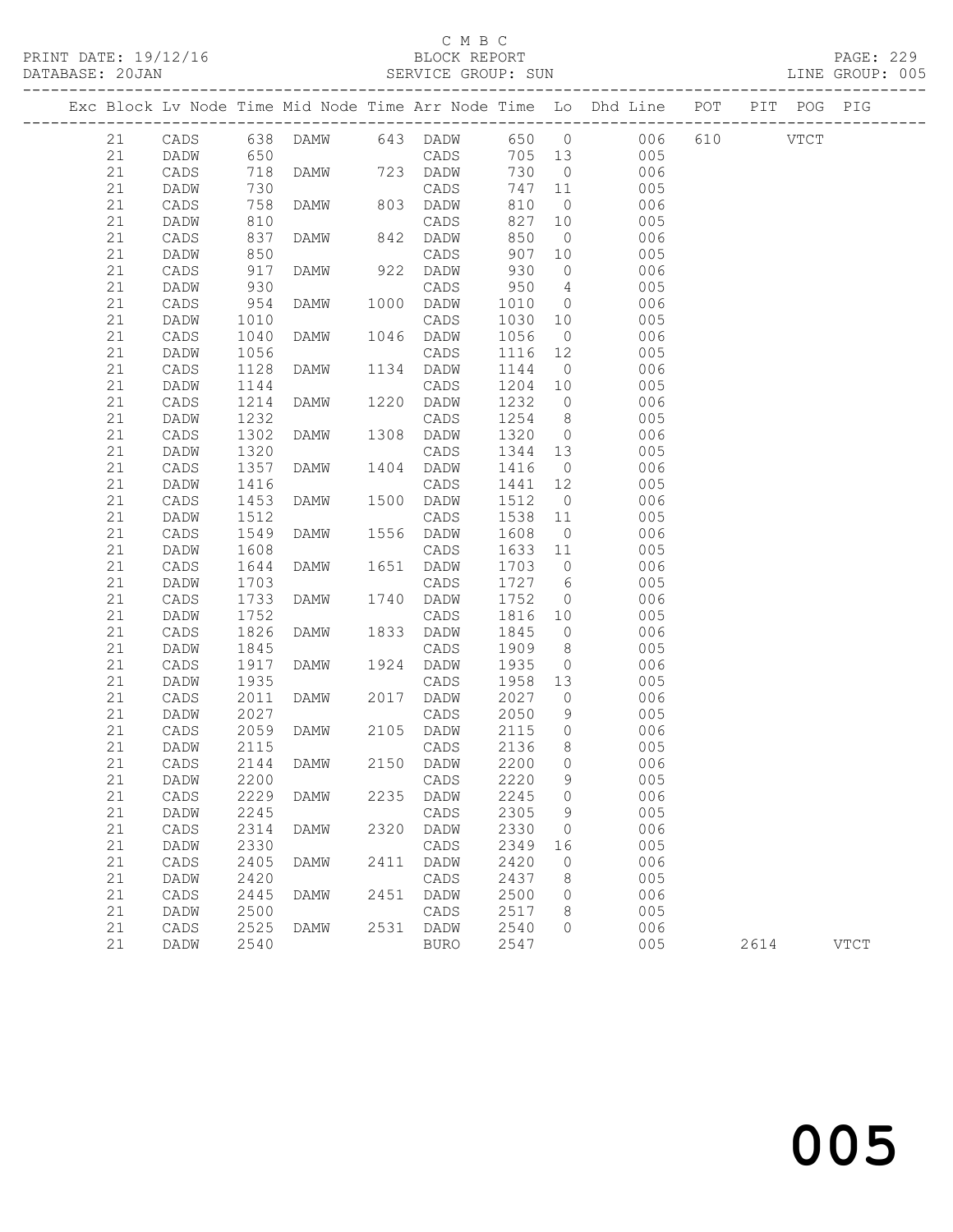### C M B C

PRINT DATE: 19/12/16 BLOCK REPORT PAGE: 230

DATABASE: 20JAN SERVICE GROUP: SUN LINE GROUP: 005 ------------------------------------------------------------------------------------------------- Exc Block Lv Node Time Mid Node Time Arr Node Time Lo Dhd Line POT PIT POG PIG ------------------------------------------------------------------------------------------------- 22 CADS 932 DAMW 937 DADW 945 0 006 904 VTCT 22 DADW 945 CADS 1005 9 005 22 CADS 1014 DAMW 1020 DADW 1030 0 006

|             | ື້              | $+$ $ +$ | _______     |      |                 | $-000$ |                     |     |           |             |
|-------------|-----------------|----------|-------------|------|-----------------|--------|---------------------|-----|-----------|-------------|
| 22          | DADW            | 1030     |             |      | CADS            | 1050   | 14                  | 005 |           |             |
| 22          | CADS            | 1104     | DAMW        | 1110 | DADW            | 1120   | $\circ$             | 006 |           |             |
| 22          | DADW            | 1120     |             |      | CADS            | 1140   | 11                  | 005 |           |             |
| 22          | CADS            | 1151     | DAMW        | 1157 | DADW            | 1208   | $\circ$             | 006 |           |             |
| 22          | DADW            | 1208     |             |      | CADS            | 1230   | 8                   | 005 |           |             |
| 22          | $\mathtt{CADS}$ | 1238     | <b>DAMW</b> | 1244 | DADW            | 1256   | 0                   | 006 |           |             |
| 22          | DADW            | 1256     |             |      | CADS            | 1318   | 8                   | 005 |           |             |
| 22          | CADS            | 1326     | DAMW        | 1332 | DADW            | 1344   | $\circ$             | 006 |           |             |
| 22          | DADW            | 1344     |             |      | CADS            | 1409   | 12                  | 005 |           |             |
| 22          | $\mathtt{CADS}$ | 1421     | DAMW        | 1428 | DADW            | 1440   | $\circ$             | 006 |           |             |
| 22          | DADW            | 1440     |             |      | CADS            | 1506   | 11                  | 005 |           |             |
| 22          | $\mathtt{CADS}$ | 1517     | DAMW        | 1524 | DADW            | 1536   | $\circ$             | 006 |           |             |
| 22          | DADW            | 1536     |             |      | CADS            | 1602   | 11                  | 005 |           |             |
| $2\sqrt{2}$ | CADS            | 1613     | DAMW        | 1620 | DADW            | 1632   | $\circ$             | 006 |           |             |
| 22          |                 | 1632     |             |      |                 |        |                     | 005 |           |             |
|             | DADW            |          |             |      | CADS            | 1657   | 8                   |     |           |             |
| 22          | CADS            | 1705     | DAMW        | 1712 | DADW            | 1724   | 0                   | 006 |           |             |
| 22          | DADW            | 1724     |             |      | CADS            | 1748   | 9                   | 005 |           |             |
| 22          | CADS            | 1757     | DAMW        | 1804 | DADW            | 1816   | $\circ$             | 006 |           |             |
| 22          | DADW            | 1816     |             |      | CADS            | 1840   | 7                   | 005 |           |             |
| 22          | $\mathtt{CADS}$ | 1847     | DAMW        | 1854 | DADW            | 1905   | 0                   | 006 |           |             |
| 22          | <b>DADW</b>     | 1905     |             |      | CADS            | 1928   | 9                   | 005 |           |             |
| 22          | CADS            | 1937     | DAMW        | 1944 | DADW            | 1955   | 0                   | 006 |           |             |
| 22          | DADW            | 1955     |             |      | CADS            | 2018   | 5                   | 005 |           |             |
| 22          | $\mathtt{CADS}$ | 2023     | DAMW        | 2029 | DADW            | 2039   | $\circledcirc$      | 006 |           |             |
| 22          | DADW            | 2039     |             |      | CADS            | 2102   | 12                  | 005 |           |             |
| 22          | CADS            | 2114     | DAMW        | 2120 | DADW            | 2130   | 0                   | 006 |           |             |
| 22          | DADW            | 2130     |             |      | CADS            | 2151   | 8                   | 005 |           |             |
| 22          | $\mathtt{CADS}$ | 2159     | DAMW        | 2205 | DADW            | 2215   | $\circ$             | 006 |           |             |
| 22          | DADW            | 2215     |             |      | CADS            | 2235   | 9                   | 005 |           |             |
| 22          | $\mathtt{CADS}$ | 2244     | DAMW        | 2250 | DADW            | 2300   | $\circ$             | 006 |           |             |
|             |                 |          |             |      |                 |        |                     |     |           |             |
| 22          | DADW            | 2300     |             |      | CADS            | 2319   | 10                  | 005 |           |             |
| 22          | CADS            | 2329     | DAMW        | 2335 | DADW            | 2345   | $\circ$             | 006 |           |             |
| 22          | DADW            | 2345     |             |      | CADS            | 2402   |                     | 005 | 2427      | <b>VTCT</b> |
|             |                 |          |             |      |                 |        |                     |     |           |             |
| 23          | CADS            | 1048     | DAMW        | 1054 | DADW            | 1104   | $\circ$             | 006 | 1020 VTCT |             |
| 23          | DADW            | 1104     |             |      | CADS            | 1124   | 12                  | 005 |           |             |
| 23          | $\mathtt{CADS}$ | 1136     | <b>DAMW</b> | 1142 | DADW            | 1152   | $\circ$             | 006 |           |             |
| 23          | DADW            | 1152     |             |      | CADS            | 1212   | 10                  | 005 |           |             |
| 23          | CADS            | 1222     | DAMW        | 1228 | DADW            | 1240   | 0                   | 006 |           |             |
| 23          | DADW            | 1240     |             |      | CADS            | 1302   | 8                   | 005 |           |             |
| 23          | CADS            | 1310     | DAMW        | 1316 | DADW            | 1328   | $\circ$             | 006 |           |             |
| 23          | <b>DADW</b>     | 1328     |             |      | CADS            | 1352   | 13                  | 005 |           |             |
| 23          | CADS            | 1405     | <b>DAMW</b> | 1412 | DADW            | 1424   | 0                   | 006 |           |             |
| 23          | DADW            | 1424     |             |      | CADS            | 1449   | 12                  | 005 |           |             |
| 23          | CADS            | 1501     | DAMW        | 1508 | DADW            | 1520   | $\mathbb O$         | 006 |           |             |
| 23          | DADW            | 1520     |             |      | CADS            | 1546   | 11                  | 005 |           |             |
| 23          | CADS            | 1557     | DAMW        | 1604 | DADW            | 1616   | $\circ$             | 006 |           |             |
| 23          | DADW            | 1616     |             |      | $\mathtt{CADS}$ | 1641   | 10                  | 005 |           |             |
|             |                 |          |             |      |                 |        |                     | 006 |           |             |
| 23          | $\mathtt{CADS}$ | 1651     | DAMW        | 1658 | DADW            | 1710   | $\mathbb O$         |     |           |             |
| 23          | DADW            | 1710     |             |      | CADS            | 1734   | 7                   | 005 |           |             |
| 23          | CADS            | 1741     | DAMW        | 1748 | DADW            | 1800   | $\mathsf{O}\xspace$ | 006 |           |             |
| 23          | DADW            | 1800     |             |      | CADS            | 1824   | 12                  | 005 |           |             |
| 23          | CADS            | 1836     | DAMW        | 1843 | DADW            | 1855   | $\mathsf{O}\xspace$ | 006 |           |             |
| 23          | DADW            | 1855     |             |      | CADS            | 1919   | 8                   | 005 |           |             |
|             |                 |          |             |      |                 |        |                     |     |           |             |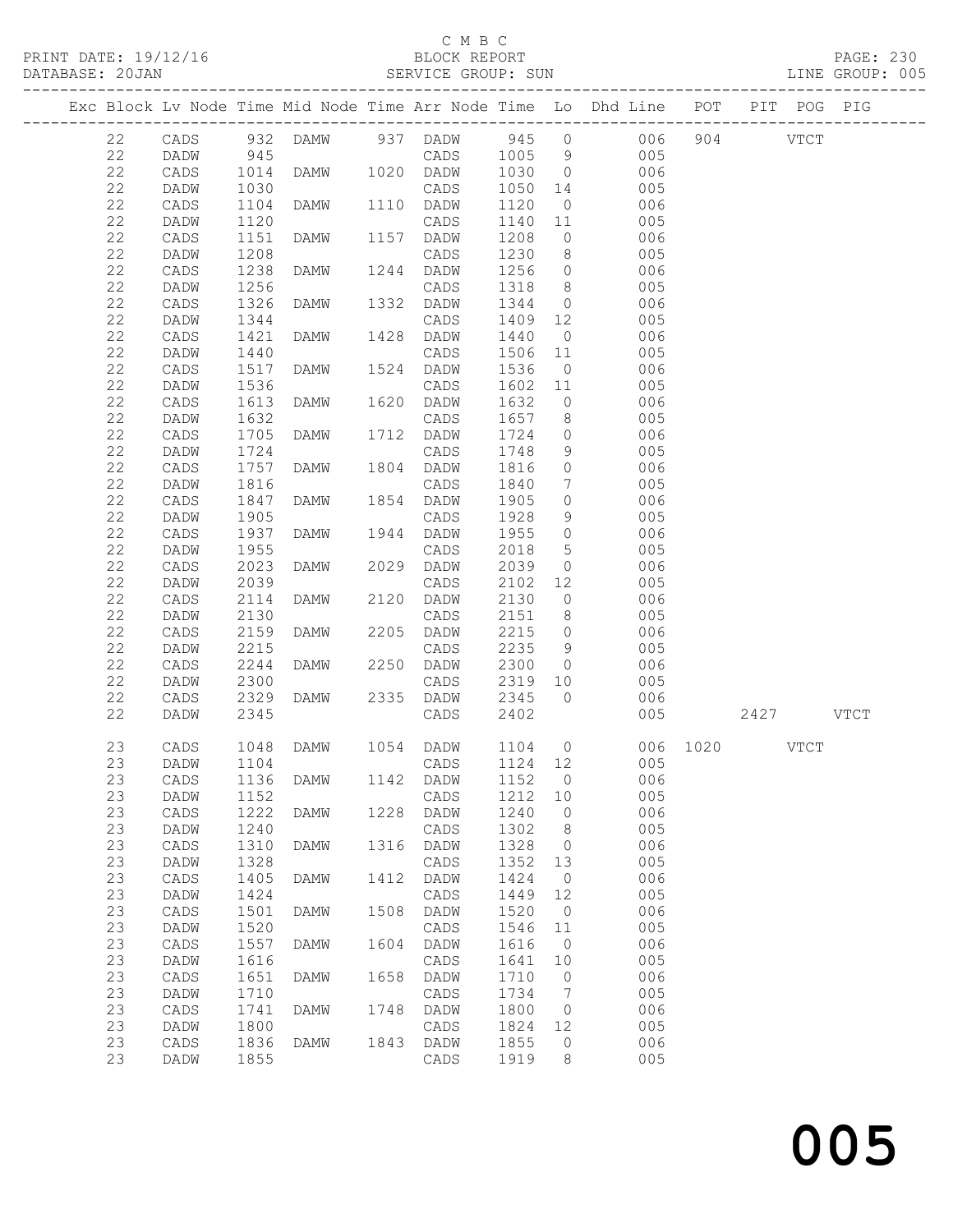### C M B C<br>BLOCK REPORT

| DATABASE: 20JAN |          |              |              |                |      |                       |              |                                   | SERVICE GROUP: SUN                                                             |           | LINE GROUP: 005 |  |
|-----------------|----------|--------------|--------------|----------------|------|-----------------------|--------------|-----------------------------------|--------------------------------------------------------------------------------|-----------|-----------------|--|
|                 |          |              |              |                |      |                       |              |                                   | Exc Block Lv Node Time Mid Node Time Arr Node Time Lo Dhd Line POT PIT POG PIG |           |                 |  |
|                 |          |              |              |                |      |                       |              |                                   | 23 CADS 1927 DAMW 1934 DADW 1945 0 006                                         |           |                 |  |
|                 | 23       | DADW         | 1945         |                |      |                       |              |                                   | CADS 2008 005 2033 VTCT                                                        |           |                 |  |
|                 | 24       | CADS         | 1024         |                |      | DAMW 1030 DADW 1040 0 |              |                                   | 006                                                                            | 956 VTCT  |                 |  |
|                 | 24       | DADW         | 1040         |                |      | CADS                  | 1100 12      |                                   | 005                                                                            |           |                 |  |
|                 | 24       | CADS         | 1112         | DAMW           |      | 1118 DADW             | 1128         |                                   | 006<br>$\overline{0}$                                                          |           |                 |  |
|                 | 24       | DADW         | 1128         |                |      | CADS                  | 1148         | 11                                | 005                                                                            |           |                 |  |
|                 | 24       | CADS         | 1159         | DAMW           |      | 1205 DADW             | 1216         | $\overline{0}$                    | 006                                                                            |           |                 |  |
|                 | 24       | DADW         | 1216         |                |      | CADS                  | 1238         | 8 <sup>8</sup>                    | 005                                                                            |           |                 |  |
|                 | 24       | CADS         | 1246         | <b>DAMW</b>    |      | 1252 DADW             | 1304         | $\overline{0}$                    | 006                                                                            |           |                 |  |
|                 | 24       | DADW         | 1304         |                |      | CADS                  | 1328         | 13                                | 005                                                                            |           |                 |  |
|                 | 24       | CADS         | 1341         | DAMW           |      | 1348 DADW             | 1400         | $\overline{0}$                    | 006                                                                            |           |                 |  |
|                 | 24       | DADW         | 1400         |                |      | CADS                  | 1425         | 12                                | 005                                                                            |           |                 |  |
|                 | 24       | CADS         | 1437         | DAMW           |      | 1444 DADW             | 1456         | $\overline{0}$                    | 006                                                                            |           |                 |  |
|                 | 24       | DADW         | 1456         |                |      | CADS                  | 1522         | 11                                | 005                                                                            |           |                 |  |
|                 | 24       | CADS         | 1533         | DAMW           |      | 1540 DADW             | 1552         | $\overline{0}$                    | 006                                                                            |           |                 |  |
|                 | 24       | DADW         | 1552         | <b>DAMW</b>    |      | CADS<br>1636 DADW     | 1618 11      |                                   | 005                                                                            |           |                 |  |
|                 | 24<br>24 | CADS         | 1629<br>1648 |                |      |                       | 1648<br>1713 | $\overline{0}$<br>$6\overline{6}$ | 006                                                                            |           |                 |  |
|                 | 24       | DADW<br>CADS | 1719         | DAMW           |      | CADS<br>1726 DADW     | 1738         | $\overline{0}$                    | 005<br>006                                                                     |           |                 |  |
|                 | 24       | DADW         | 1738         |                |      | CADS                  | 1802 14      |                                   | 005                                                                            |           |                 |  |
|                 | 24       | CADS         | 1816         | DAMW           |      | 1823 DADW             | 1835         | $\overline{0}$                    | 006                                                                            |           |                 |  |
|                 | 24       | DADW         | 1835         |                |      | CADS                  | 1859         | 8 <sup>8</sup>                    | 005                                                                            |           |                 |  |
|                 | 24       | CADS         | 1907         | DAMW           |      | 1914 DADW             | 1925         | $\overline{0}$                    | 006                                                                            |           |                 |  |
|                 | 24       | DADW         | 1925         |                |      | CADS                  | 1948 11      |                                   | 005                                                                            |           |                 |  |
|                 | 24       | CADS         | 1959         | DAMW           |      | 2005 DADW             | 2015         |                                   | $\overline{0}$<br>006                                                          |           |                 |  |
|                 | 24       | DADW         | 2015         |                |      | CADS                  | 2038         | 9                                 | 005                                                                            |           |                 |  |
|                 | 24       | CADS         | 2047         | DAMW           |      | 2053 DADW             | 2103         | $\bigcirc$                        | 006                                                                            |           |                 |  |
|                 | 24       | DADW         | 2103         |                |      | CADS                  | 2124         |                                   | 005                                                                            | 2149 VTCT |                 |  |
|                 | 25       | CADS         | 1004         | DAMW 1010 DADW |      |                       | 1020         | $\overline{0}$                    | 006                                                                            | 936 VTCT  |                 |  |
|                 | 25       | DADW         | 1020         |                |      | CADS                  | 1040         | 16                                | 005                                                                            |           |                 |  |
|                 | 25       | CADS         | 1056         | DAMW           |      | 1102 DADW             | 1112         | $\overline{0}$                    | 006                                                                            |           |                 |  |
|                 | 25       | DADW         | 1112         |                |      | CADS                  | 1132         | 11                                | 005                                                                            |           |                 |  |
|                 | 25       | CADS         | 1143         | <b>DAMW</b>    |      | 1149 DADW             | 1200         | $\overline{0}$                    | 006                                                                            |           |                 |  |
|                 | 25       | DADW         | 1200         |                |      | CADS                  | 1222         | 8 <sup>8</sup>                    | 005                                                                            |           |                 |  |
|                 | 25       | CADS         | 1230<br>1248 | <b>DAMW</b>    |      | 1236 DADW             | 1248         | $\overline{0}$                    | 006                                                                            |           |                 |  |
|                 | 25       | DADW         |              |                |      | CADS                  | 1310         | 8 <sup>8</sup>                    | 005                                                                            |           |                 |  |
|                 | 25       |              |              |                |      |                       |              |                                   | CADS 1318 DAMW 1324 DADW 1336 0 006                                            |           |                 |  |
|                 | 25       | DADW         | 1336         |                |      | CADS                  | 1401         | 12                                | 005                                                                            |           |                 |  |
|                 | 25       | CADS         | 1413         | DAMW           | 1420 | DADW                  | 1432         | $\overline{0}$                    | 006                                                                            |           |                 |  |
|                 | 25       | DADW         | 1432         |                |      | CADS                  | 1458         | 11                                | 005                                                                            |           |                 |  |
|                 | 25       | CADS         | 1509         | DAMW           | 1516 | DADW                  | 1528         | $\overline{0}$                    | 006                                                                            |           |                 |  |
|                 | $25\,$   | DADW         | 1528         |                |      | CADS                  | 1554         | 11                                | 005                                                                            |           |                 |  |
|                 | 25       | CADS         | 1605         | DAMW           | 1612 | DADW                  | 1624         | 0                                 | 006                                                                            |           |                 |  |
|                 | 25       | DADW         | 1624         |                |      | $\mathtt{CADS}$       | 1649         | 9                                 | 005                                                                            |           |                 |  |
|                 | 25       | CADS         | 1658         | DAMW           | 1705 | DADW                  | 1717         | 0                                 | 006                                                                            |           |                 |  |
|                 | 25<br>25 | DADW         | 1717<br>1749 |                |      | CADS                  | 1741         | 8<br>$\Omega$                     | 005<br>006                                                                     |           |                 |  |
|                 | 25       | CADS<br>DADW | 1808         | DAMW           |      | 1756 DADW<br>CADS     | 1808<br>1832 |                                   | 005                                                                            | 1857      | <b>VTCT</b>     |  |
|                 |          |              |              |                |      |                       |              |                                   |                                                                                |           |                 |  |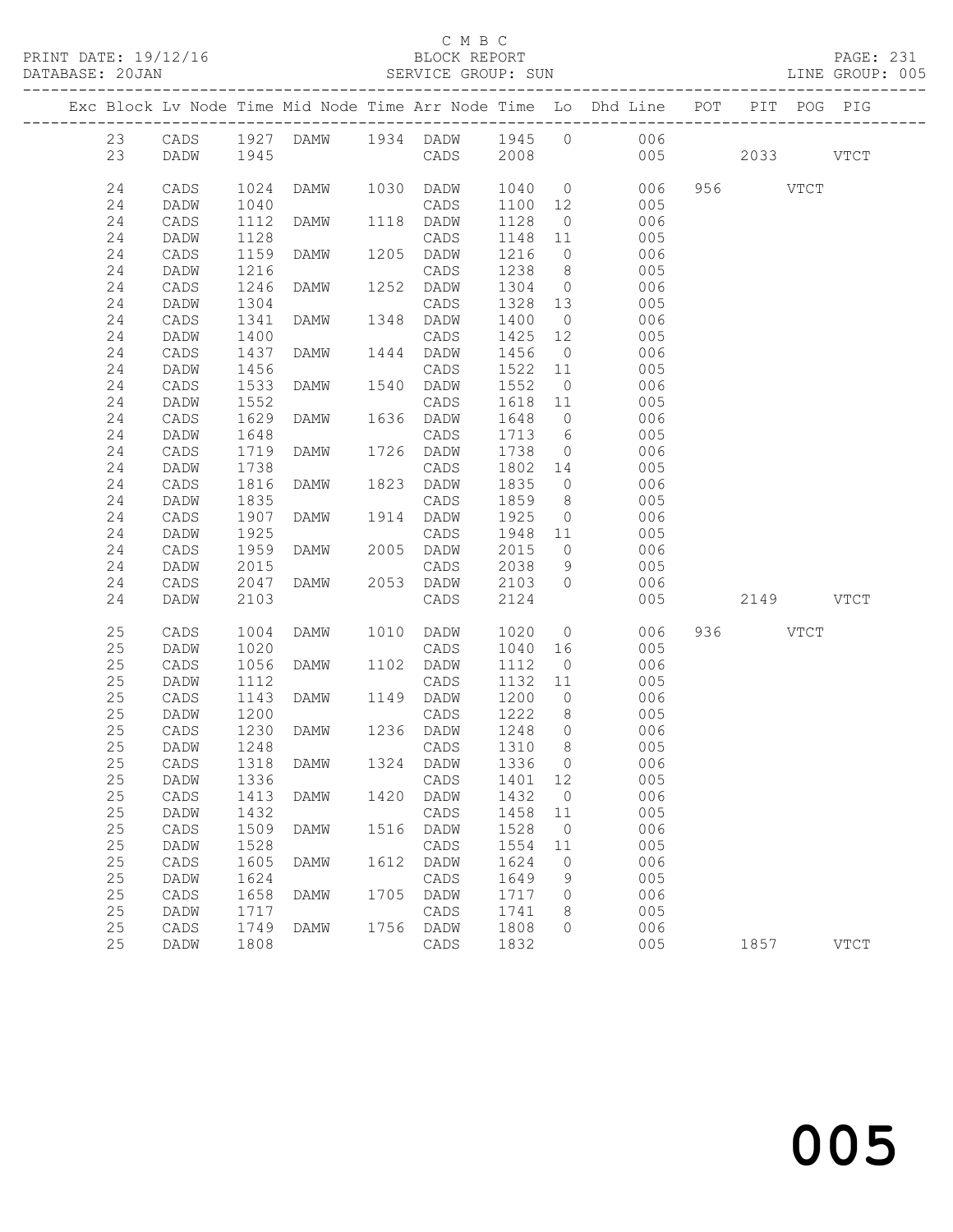### C M B C

PRINT DATE: 19/12/16 BLOCK REPORT PAGE: 232 DATABASE: 20JAN SERVICE GROUP: SUN ------------------------------------------------------------------------------------------------- Exc Block Lv Node Time Mid Node Time Arr Node Time Lo Dhd Line POT PIT POG PIG ------------------------------------------------------------------------------------------------- 26 CADS 1334 DAMW 1340 DADW 1352 0 006 1306 VTCT 26 DADW 1352 CADS 1429 DAMW 1436 DADW 1448 0 006<br>26 DADW 1448 1436 DADW 1448 0 006<br>26 DADW 1448 CADS 1514 11 005 26 CADS 1429 DAMW 1436 DADW 1448 0 006 26 DADW 1448 CADS 1514 11 005 26 CADS 1525 DAMW 1532 DADW 1544 0 006 26 DADW 1544 CADS 1610 11 005 26 CADS 1621 DAMW 1628 DADW 1640 0 006 26 DADW 1640 CADS 1705 7 005 26 CADS 1712 DAMW 1719 DADW 1731 0 006 26 DADW 1731 CADS 1755 11 005 26 CADS 1806 DAMW 1813 DADW 1825 0 006 26 DADW 1825 CADS 1849 8 005 26 CADS 1857 DAMW 1904 DADW 1915 0 006 26 DADW 1915 CADS 1938 11 005 26 CADS 1949 DAMW 1955 DADW 2005 0 006 26 DADW 2005 CADS 2028 7 005 26 CADS 2035 DAMW 2041 DADW 2051 0 006 26 DADW 2051 CADS 2114 15 005 26 CADS 2129 DAMW 2135 DADW 2145 0 006 26 DADW 2145 CADS 2206 8 005 26 CADS 2129 DAMW 2135 DADW 2145 0 006<br>26 DADW 2145 CADS 2206 8 005<br>26 CADS 2214 DAMW 2220 DADW 2230 0 006<br>26 DADW 2230 CADS 2250 9 005<br>26 CADS 2259 DAMW 2305 DADW 2315 0 006 26 DADW 2230 CADS 2250 9 005 26 CADS 2259 DAMW 2305 DADW 2315 0 006 26 DADW 2315 CADS 2334 11 005 26 CADS 2345 DAMW 2351 DADW 2400 0 006 26 DADW 2400 CADS 2417 8 005 26 CADS 2425 DAMW 2431 DADW 2440 0 006 26 DADW 2440 CADS 2457 8 005 26 CADS 2505 DAMW 2511 DADW 2520 0 006 26 DADW 2520 CADS 2537 8 005 26 CADS 2545 DAMW 2551 DADW 2600 0 006

26 DADW 2600 BURO 2607 005 2634 VTCT

# and the contract of  $\sim$  005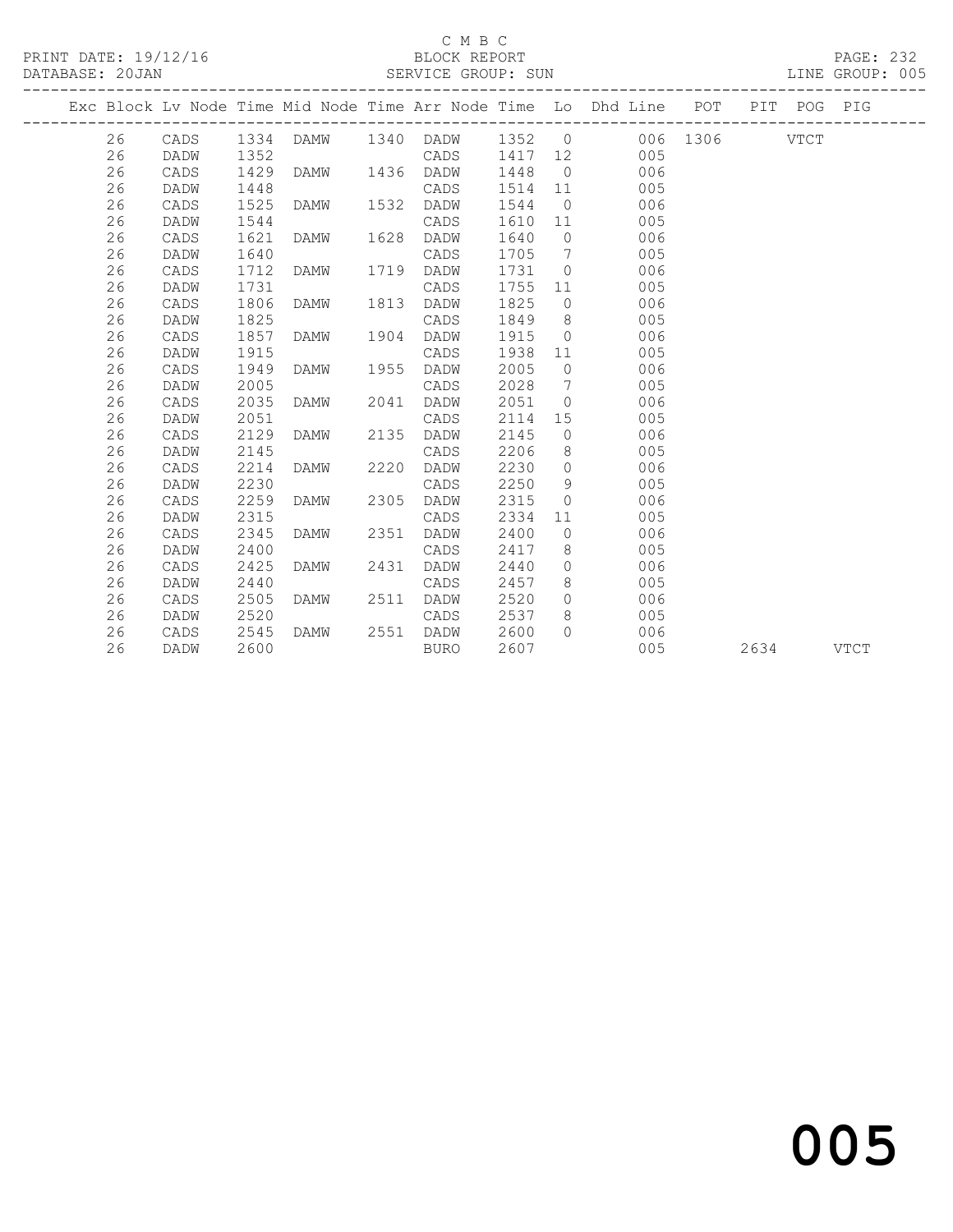| PRINT DATE: 19/12/16<br>DATABASE: 20JAN |                                                                                        |                                                                                                                                        |                                                                                  |                                                                                                                                                                                         |                                                                   |                                                                                     |                                                                    |                                                         |                                                                                                                                                                                                                                                                                                      |     |                           | C M B C<br>BLOCK REPORT BLOCK REPORT PAGE: 233<br>SERVICE GROUP: SUN LINE GROUP: 007                                                                                                            |
|-----------------------------------------|----------------------------------------------------------------------------------------|----------------------------------------------------------------------------------------------------------------------------------------|----------------------------------------------------------------------------------|-----------------------------------------------------------------------------------------------------------------------------------------------------------------------------------------|-------------------------------------------------------------------|-------------------------------------------------------------------------------------|--------------------------------------------------------------------|---------------------------------------------------------|------------------------------------------------------------------------------------------------------------------------------------------------------------------------------------------------------------------------------------------------------------------------------------------------------|-----|---------------------------|-------------------------------------------------------------------------------------------------------------------------------------------------------------------------------------------------|
|                                         |                                                                                        |                                                                                                                                        |                                                                                  |                                                                                                                                                                                         |                                                                   |                                                                                     |                                                                    |                                                         |                                                                                                                                                                                                                                                                                                      |     |                           | 5 AV & GRANVILLE ST AN UNIVERSITY AND WE WE WE SUIND STATION AND HOWE & DUNSMUIR<br>FRIME TRIME TRIME PENDER & HAMILTON TENDER & HAMILTON TENDER & HAMILTON TENDER & HAMILTON TENDER & HAMILTON |
|                                         |                                                                                        |                                                                                                                                        |                                                                                  |                                                                                                                                                                                         |                                                                   |                                                                                     |                                                                    |                                                         | Exc Block Lv Node Time Mid Node Time Arr Node Time Lo Dhd Line POT PIT POG PIG                                                                                                                                                                                                                       |     |                           |                                                                                                                                                                                                 |
|                                         | 31<br>31<br>31<br>31<br>31<br>31<br>31<br>31<br>31<br>32                               | NAST<br>NAST<br>DULP<br>NAST<br>DULP<br>NAST<br>NAST                                                                                   | 1310                                                                             | 1146 PNHM<br>5GRN<br>1430 PNHM<br>1555 5GRN<br>1715 PNHM                                                                                                                                |                                                                   |                                                                                     | 1744 DULP 1829                                                     |                                                         | 31 DULP 546 5GRN 606 NAST 638 10 007 524 VTCT<br>648 PNHM 712 DULP 742 4 007<br>007 746 746 765 806 77 746 766 81<br>1000 71 746 768 81 825 701<br>1000 71 7021 7021 7031 1046 7887 7127 712<br>1214 DULP 1254 16 007<br>1337 NAST 1422 8 007<br>1500 DULP 1546 9 007<br>1624 NAST 1707 8 007<br>007 |     | 007 1849 VTCT<br>542 VTCT |                                                                                                                                                                                                 |
|                                         | 32<br>32<br>32<br>32<br>32<br>32<br>32<br>32<br>32<br>32                               | DULP<br>NAST<br>DULP<br>NAST<br>$\texttt{DULP}$<br>NAST<br>DULP<br>NAST<br>DULP<br>NAST                                                | 923<br>1315<br>1440                                                              | 613 PNHM      637 DULP      707    9<br>716   5GRN       736   NAST       811    6<br>817 PNHM<br>5GRN<br>1032 PNHM<br>1156 5GRN<br>PNHM<br>5GRN<br>1559 PNHM<br>1727 5GRN<br>1844 PNHM | 841                                                               | 946 NAST<br>1100 DULP<br>1222 NAST                                                  | DULP 912 11<br>1025<br>1507 NAST 1552                              |                                                         | 007<br>007<br>$7\overline{ }$<br>007<br>1139  17  007<br>1305  10  007<br>1345 DULP 1429 11 007<br>7 007<br>1629 DULP 1717 10 007<br>1754 NAST 1836 8 007<br>1912 DULP 1954 007<br>007                                                                                                               |     | 007 2009 VTCT             |                                                                                                                                                                                                 |
|                                         | 33<br>33<br>33<br>33<br>33<br>33<br>33<br>33<br>33<br>33<br>33<br>33<br>33<br>33<br>33 | DULP<br>NAST<br>$\texttt{DULP}$<br>NAST<br>DULP<br>NAST<br>DULP<br>NAST<br><b>DULP</b><br>DULP<br>NAST<br>DULP<br>NAST<br>DULP<br>NAST | 616<br>717<br>816<br>938<br>1056<br>1914<br>2027<br>2136<br>2249<br>2408<br>2521 | 5GRN<br>PNHM<br>5GRN<br>PNHM<br>5GRN<br>1217 PNHM<br>1340 5GRN<br>5GRN<br>1500 PNHM<br>1625 5GRN<br>5GRN<br>PNHM<br>5GRN<br>PNHM<br>5GRN<br>PNHM                                        | 1939<br>2054<br>2159<br>2315<br>2429<br>2543                      | 836 NAST<br>1005 DULP<br>NAST<br><b>DULP</b><br>NAST<br><b>DULP</b><br>NAST<br>HODM | 915<br>1040<br>2020<br>2132<br>2238<br>2349<br>2504<br>2547        | $7\phantom{.0}$<br>$\overline{4}$<br>11<br>19<br>17     | 23<br>007<br>007<br>1122 NAST 1205 12 007<br>1245 DULP 1327 13 007<br>1407 NAST 1452 8 007<br>1530 DULP 1616 9 007<br>1654 NAST 1737 9 007<br>33 NAST 1746 PNHM 1814 DULP 1857 17 007<br>007<br>007<br>007<br>007<br>007<br>007                                                                      |     | 554 VTCT<br>2611          | <b>VTCT</b>                                                                                                                                                                                     |
|                                         | 34<br>34<br>34<br>34<br>34<br>34<br>34<br>34<br>34                                     | DULP<br>NAST<br>$\texttt{DULP}$<br>NAST<br>DULP<br>NAST<br>$\texttt{DULP}$<br>NAST<br>DULP                                             | 646<br>747<br>903<br>1017<br>1141<br>1300<br>1425<br>1544<br>1712                | 5GRN<br>PNHM<br>5GRN<br>PNHM<br>5GRN<br>PNHM<br>5GRN<br>PNHM<br>5GRN                                                                                                                    | 706<br>811<br>926<br>1045<br>1207<br>1330<br>1452<br>1614<br>1739 | NAST<br>DULP<br>NAST<br>DULP<br>NAST<br>DULP<br>NAST<br><b>DULP</b><br>NAST         | 741<br>842<br>1005<br>1122<br>1250<br>1414<br>1537<br>1702<br>1821 | 6<br>21<br>12<br>19<br>10<br>11<br>$\overline{7}$<br>10 | 007<br>007<br>007<br>007<br>007<br>007<br>007<br>007<br>007                                                                                                                                                                                                                                          | 624 | $_{\rm VTCT}$<br>1857     | <b>VTCT</b>                                                                                                                                                                                     |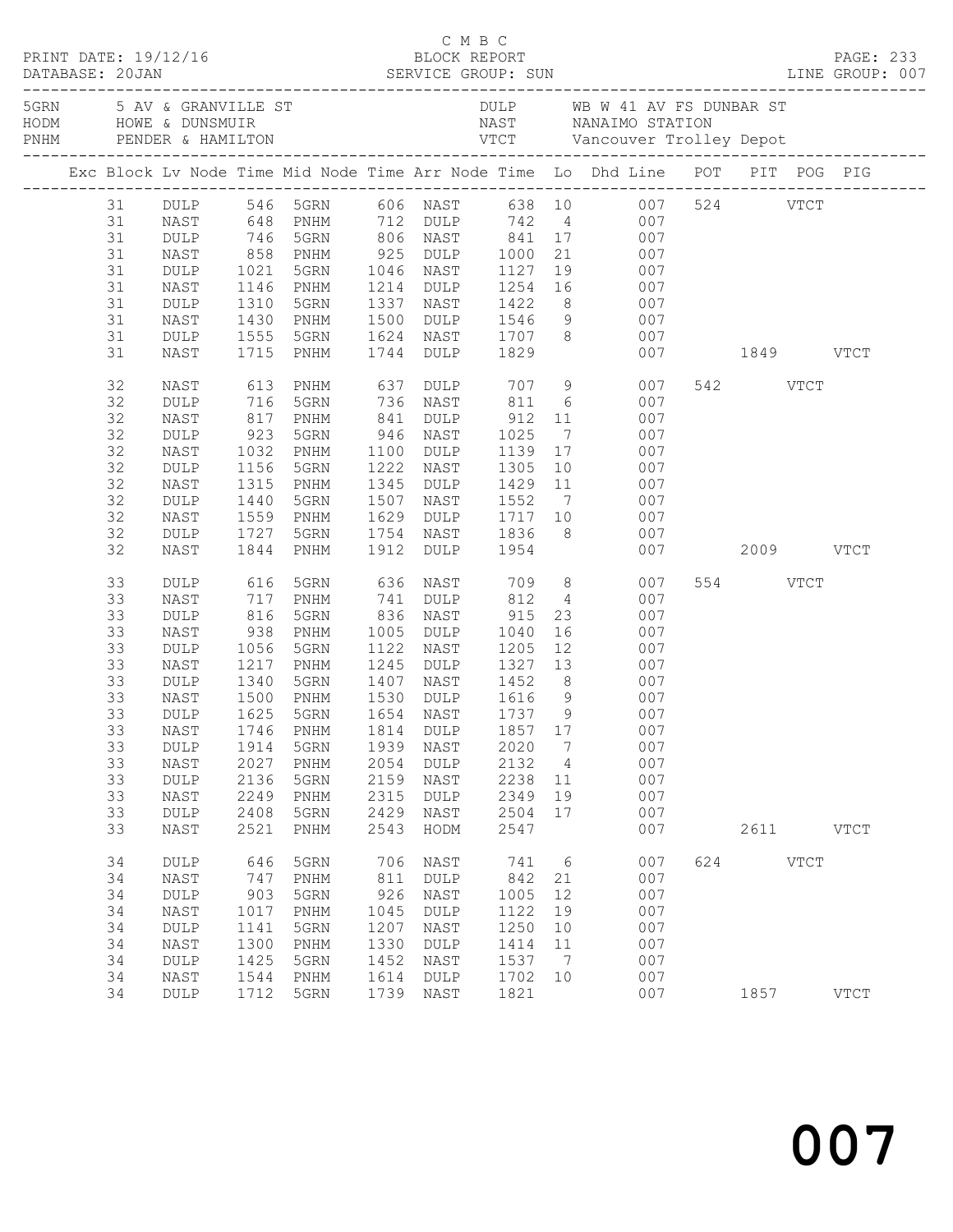# C M B C<br>BLOCK REPORT

PAGE: 234<br>LINE GROUP: 007

|  |    |                 |      |                              |      |                 |      |                 | Exc Block Lv Node Time Mid Node Time Arr Node Time Lo Dhd Line POT |     | PIT POG PIG |               |               |
|--|----|-----------------|------|------------------------------|------|-----------------|------|-----------------|--------------------------------------------------------------------|-----|-------------|---------------|---------------|
|  | 35 | NAST            | 838  | PNHM                         | 905  | $\texttt{DULP}$ | 939  | 24              | 007                                                                | 807 |             | $_{\rm VTCT}$ |               |
|  | 35 | <b>DULP</b>     | 1003 | 5GRN                         | 1026 | NAST            | 1105 | 11              | 007                                                                |     |             |               |               |
|  | 35 | NAST            | 1116 | PNHM                         | 1144 | DULP            | 1224 | 16              | 007                                                                |     |             |               |               |
|  | 35 | DULP            | 1240 | 5GRN                         | 1307 | NAST            | 1350 | 10              | 007                                                                |     |             |               |               |
|  | 35 | NAST            | 1400 | PNHM                         | 1430 | DULP            | 1514 | 11              | 007                                                                |     |             |               |               |
|  | 35 | DULP            | 1525 | 5GRN                         | 1552 | NAST            | 1637 | 8               | 007                                                                |     |             |               |               |
|  | 35 | NAST            | 1645 | PNHM                         | 1714 | DULP            | 1759 | 13              | 007                                                                |     |             |               |               |
|  | 35 | $\texttt{DULP}$ | 1812 | 5GRN                         | 1839 | NAST            | 1921 | 6               | 007                                                                |     |             |               |               |
|  | 35 | NAST            | 1927 | PNHM                         | 1954 | DULP            | 2033 | $\mathcal{E}$   | 007                                                                |     |             |               |               |
|  | 35 | DULP            | 2036 | 5GRN                         | 2059 | NAST            | 2138 | 11              | 007                                                                |     |             |               |               |
|  | 35 | NAST            | 2149 | PNHM                         | 2215 | DULP            | 2251 | 8               | 007                                                                |     |             |               |               |
|  | 35 | DULP            | 2259 | 5GRN                         | 2319 | NAST            | 2356 | 12              | 007                                                                |     |             |               |               |
|  | 35 | NAST            | 2408 | PNHM                         | 2430 | DULP            | 2507 |                 | 007                                                                |     | 2522        |               | <b>VTCT</b>   |
|  | 36 | DULP            | 843  | 5GRN                         | 906  | NAST            | 945  | 12              | 007                                                                | 821 | VTCT        |               |               |
|  | 36 | NAST            | 957  | PNHM                         | 1025 | DULP            | 1102 | 9               | 007                                                                |     |             |               |               |
|  | 36 | DULP            | 1111 | 5GRN                         | 1137 | NAST            | 1220 | 10              | 007                                                                |     |             |               |               |
|  | 36 | NAST            | 1230 | PNHM                         | 1300 | DULP            | 1344 | 11              | 007                                                                |     |             |               |               |
|  | 36 | DULP            | 1355 | 5GRN                         | 1422 | NAST            | 1507 | $7\phantom{.0}$ | 007                                                                |     |             |               |               |
|  | 36 | NAST            | 1514 | PNHM                         | 1544 | $\texttt{DULP}$ | 1632 | 9               | 007                                                                |     |             |               |               |
|  | 36 | DULP            | 1641 | 5GRN                         | 1709 | NAST            | 1751 | 13              | 007                                                                |     |             |               |               |
|  | 36 | NAST            | 1804 | PNHM                         | 1832 | DULP            | 1915 | 19              | 007                                                                |     |             |               |               |
|  | 36 | DULP            | 1934 | 5GRN                         | 1959 | NAST            | 2040 | $7\phantom{.0}$ | 007                                                                |     |             |               |               |
|  | 36 | NAST            | 2047 | PNHM                         | 2114 | DULP            | 2152 | $5\phantom{.0}$ | 007                                                                |     |             |               |               |
|  | 36 | DULP            | 2157 | 5GRN                         | 2219 | NAST            | 2256 | 13              | 007                                                                |     |             |               |               |
|  | 36 | NAST            | 2309 | PNHM                         | 2335 | DULP            | 2409 |                 | 007                                                                |     | 2424        |               | <b>VTCT</b>   |
|  | 37 | NAST            | 918  | PNHM                         | 945  | DULP            | 1020 | 20              | 007                                                                | 847 |             | <b>VTCT</b>   |               |
|  | 37 | DULP            | 1040 | 5GRN                         | 1106 | NAST            | 1149 | 12              | 007                                                                |     |             |               |               |
|  | 37 | NAST            | 1201 | PNHM                         | 1229 | DULP            | 1311 | 14              | 007                                                                |     |             |               |               |
|  | 37 | DULP            | 1325 | 5GRN                         | 1352 | NAST            | 1437 | 8               | 007                                                                |     |             |               |               |
|  | 37 | NAST            | 1445 | PNHM                         | 1515 | DULP            | 1601 | 9               | 007                                                                |     |             |               |               |
|  | 37 | $\texttt{DULP}$ | 1610 | 5GRN                         | 1639 | NAST            | 1722 | 9               | 007                                                                |     |             |               |               |
|  | 37 | NAST            | 1731 | PNHM                         | 1759 | <b>DULP</b>     | 1842 | 12              | 007                                                                |     |             |               |               |
|  | 37 | DULP            | 1854 | 5GRN                         | 1919 | NAST            | 2000 | 7               | 007                                                                |     |             |               |               |
|  | 37 | NAST            | 2007 | PNHM                         | 2034 | DULP            | 2113 | 3               | 007                                                                |     |             |               |               |
|  | 37 | DULP            | 2116 | 5GRN                         | 2139 | NAST            | 2218 | 11              | 007                                                                |     |             |               |               |
|  | 37 | NAST            | 2229 | $\mathop{\rm PNHM}\nolimits$ | 2255 | DULP            | 2329 | 9               | 007                                                                |     |             |               |               |
|  | 37 | <b>DULP</b>     | 2338 | 5GRN                         | 2359 | NAST            | 2434 | 5               | 007                                                                |     |             |               |               |
|  | 37 | NAST            |      | 2439 PNHM                    |      | 2501 DULP       | 2534 |                 | 007                                                                |     | 2549        |               | <b>VTCT</b>   |
|  | 38 | DULP            | 943  | 5GRN                         | 1006 | NAST            | 1045 | 16              | 007                                                                | 921 |             | $_{\rm VTCT}$ |               |
|  | 38 | NAST            | 1101 | PNHM                         | 1129 | <b>DULP</b>     | 1209 | 16              | 007                                                                |     |             |               |               |
|  | 38 | DULP            | 1225 | 5GRN                         | 1252 | NAST            | 1336 | 9               | 007                                                                |     |             |               |               |
|  | 38 | NAST            | 1345 | PNHM                         | 1415 | <b>DULP</b>     | 1459 | 11              | 007                                                                |     |             |               |               |
|  | 38 | $\texttt{DULP}$ | 1510 | 5GRN                         | 1537 | NAST            | 1622 | 8               | 007                                                                |     |             |               |               |
|  | 38 | NAST            | 1630 | PNHM                         | 1659 | DULP            | 1744 | 13              | 007                                                                |     |             |               |               |
|  | 38 | $\texttt{DULP}$ | 1757 | 5GRN                         | 1824 | NAST            | 1906 |                 | 007                                                                |     | 1942        |               | $_{\rm VTCT}$ |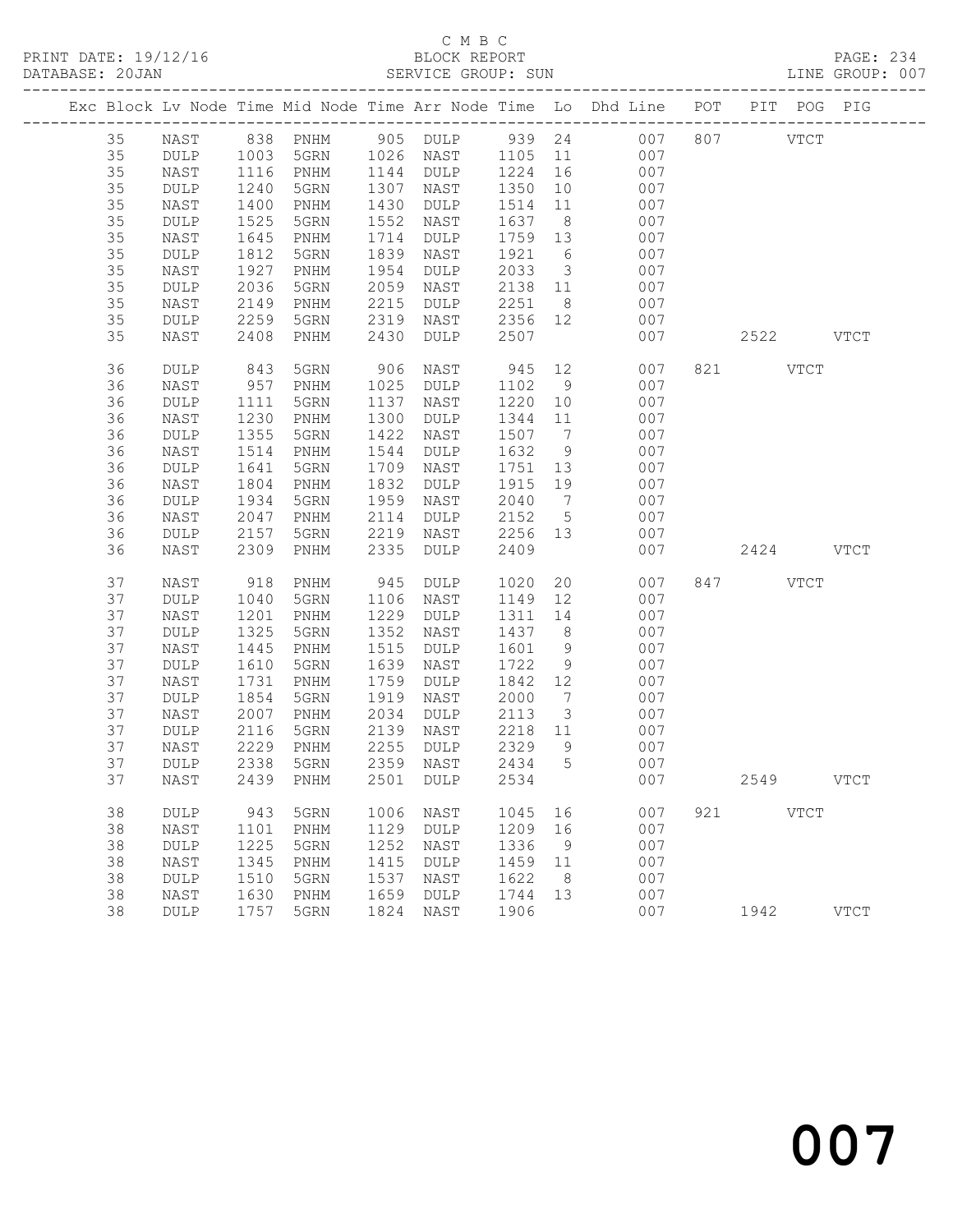### C M B C<br>BLOCK REPORT SERVICE GROUP: SUN

|  |    |             |      |           |      |             |         |                         | Exc Block Lv Node Time Mid Node Time Arr Node Time Lo Dhd Line POT PIT POG PIG |          |      |             |             |
|--|----|-------------|------|-----------|------|-------------|---------|-------------------------|--------------------------------------------------------------------------------|----------|------|-------------|-------------|
|  | 39 | NAST        |      | 1047 PNHM | 1115 | DULP        | 1154 16 |                         |                                                                                | 007 1013 |      | <b>VTCT</b> |             |
|  | 39 | <b>DULP</b> | 1210 | 5GRN      | 1237 | NAST        | 1321    | 9                       | 007                                                                            |          |      |             |             |
|  | 39 | NAST        | 1330 | PNHM      | 1400 | <b>DULP</b> | 1444    | 11                      | 007                                                                            |          |      |             |             |
|  | 39 | <b>DULP</b> | 1455 | 5GRN      | 1522 | NAST        | 1607    | 8 <sup>8</sup>          | 007                                                                            |          |      |             |             |
|  | 39 | NAST        | 1615 | PNHM      | 1644 | <b>DULP</b> | 1730    | 12                      | 007                                                                            |          |      |             |             |
|  | 39 | <b>DULP</b> | 1742 | 5GRN      | 1809 | NAST        | 1851    | 16                      | 007                                                                            |          |      |             |             |
|  | 39 | NAST        | 1907 | PNHM      | 1934 | <b>DULP</b> | 2013    | $\overline{\mathbf{3}}$ | 007                                                                            |          |      |             |             |
|  | 39 | <b>DULP</b> | 2016 | 5GRN      | 2039 | NAST        | 2118    | 11                      | 007                                                                            |          |      |             |             |
|  | 39 | NAST        | 2129 | PNHM      | 2155 | <b>DULP</b> | 2231    | 6                       | 007                                                                            |          |      |             |             |
|  | 39 | <b>DULP</b> | 2237 | 5GRN      | 2259 | NAST        | 2336 15 |                         | 007                                                                            |          |      |             |             |
|  | 39 | NAST        | 2351 | PNHM      | 2415 | <b>DULP</b> | 2448    |                         | 007                                                                            |          | 2503 |             | <b>VTCT</b> |
|  | 40 | NAST        | 1131 | PNHM      | 1159 | <b>DULP</b> | 1239    | 16                      | 007                                                                            | 1057     |      | <b>VTCT</b> |             |
|  | 40 | <b>DULP</b> | 1255 | 5GRN      | 1322 | NAST        | 1405    | 10 <sub>1</sub>         | 007                                                                            |          |      |             |             |
|  | 40 | NAST        | 1415 | PNHM      | 1445 | <b>DULP</b> | 1529    | 10                      | 007                                                                            |          |      |             |             |
|  | 40 | <b>DULP</b> | 1539 | 5GRN      | 1608 | NAST        | 1651    | 9                       | 007                                                                            |          |      |             |             |
|  | 40 | NAST        | 1700 | PNHM      | 1729 | <b>DULP</b> | 1814    | 18                      | 007                                                                            |          |      |             |             |
|  | 40 | <b>DULP</b> | 1832 | 5GRN      | 1859 | NAST        | 1941    | 6                       | 007                                                                            |          |      |             |             |
|  | 40 | NAST        | 1947 | PNHM      | 2014 | <b>DULP</b> | 2053    | $\overline{\mathbf{3}}$ | 007                                                                            |          |      |             |             |
|  | 40 | DULP        | 2056 | 5GRN      | 2119 | NAST        | 2158    | 11                      | 007                                                                            |          |      |             |             |
|  | 40 | NAST        | 2209 | PNHM      | 2235 | DULP        | 2311    | 8                       | 007                                                                            |          |      |             |             |
|  | 40 | <b>DULP</b> | 2319 | 5GRN      | 2339 | NAST        | 2416    |                         | 007                                                                            |          | 2452 |             | <b>VTCT</b> |
|  | 41 | <b>DULP</b> | 1126 | 5GRN      | 1152 | NAST        | 1235    | 10                      | 007                                                                            | 1102     |      | <b>VTCT</b> |             |
|  | 41 | NAST        | 1245 | PNHM      | 1315 | <b>DULP</b> | 1359    | 11                      | 007                                                                            |          |      |             |             |
|  | 41 | <b>DULP</b> | 1410 | 5GRN      | 1437 | NAST        | 1522    | $\overline{7}$          | 007                                                                            |          |      |             |             |
|  | 41 | NAST        | 1529 | PNHM      | 1559 | <b>DULP</b> | 1647    | 9                       | 007                                                                            |          |      |             |             |
|  | 41 | <b>DULP</b> | 1656 | 5GRN      | 1724 | NAST        | 1806    | 18                      | 007                                                                            |          |      |             |             |
|  | 41 | NAST        | 1824 | PNHM      | 1852 | <b>DULP</b> | 1934    | 22                      | 007                                                                            |          |      |             |             |
|  | 41 | DULP        | 1956 | 5GRN      | 2019 | NAST        | 2058    | 9                       | 007                                                                            |          |      |             |             |
|  | 41 | NAST        | 2107 | PNHM      | 2134 | DULP        | 2212    | $5\overline{)}$         | 007                                                                            |          |      |             |             |
|  | 41 | DULP        | 2217 | 5GRN      | 2239 | NAST        | 2316    | 15                      | 007                                                                            |          |      |             |             |
|  | 41 | NAST        | 2331 | PNHM      | 2355 | DULP        | 2428    | 10 <sup>°</sup>         | 007                                                                            |          |      |             |             |
|  | 41 | <b>DULP</b> | 2438 | 5GRN      | 2459 | NAST        | 2534    |                         | 007                                                                            |          | 2604 |             | <b>VTCT</b> |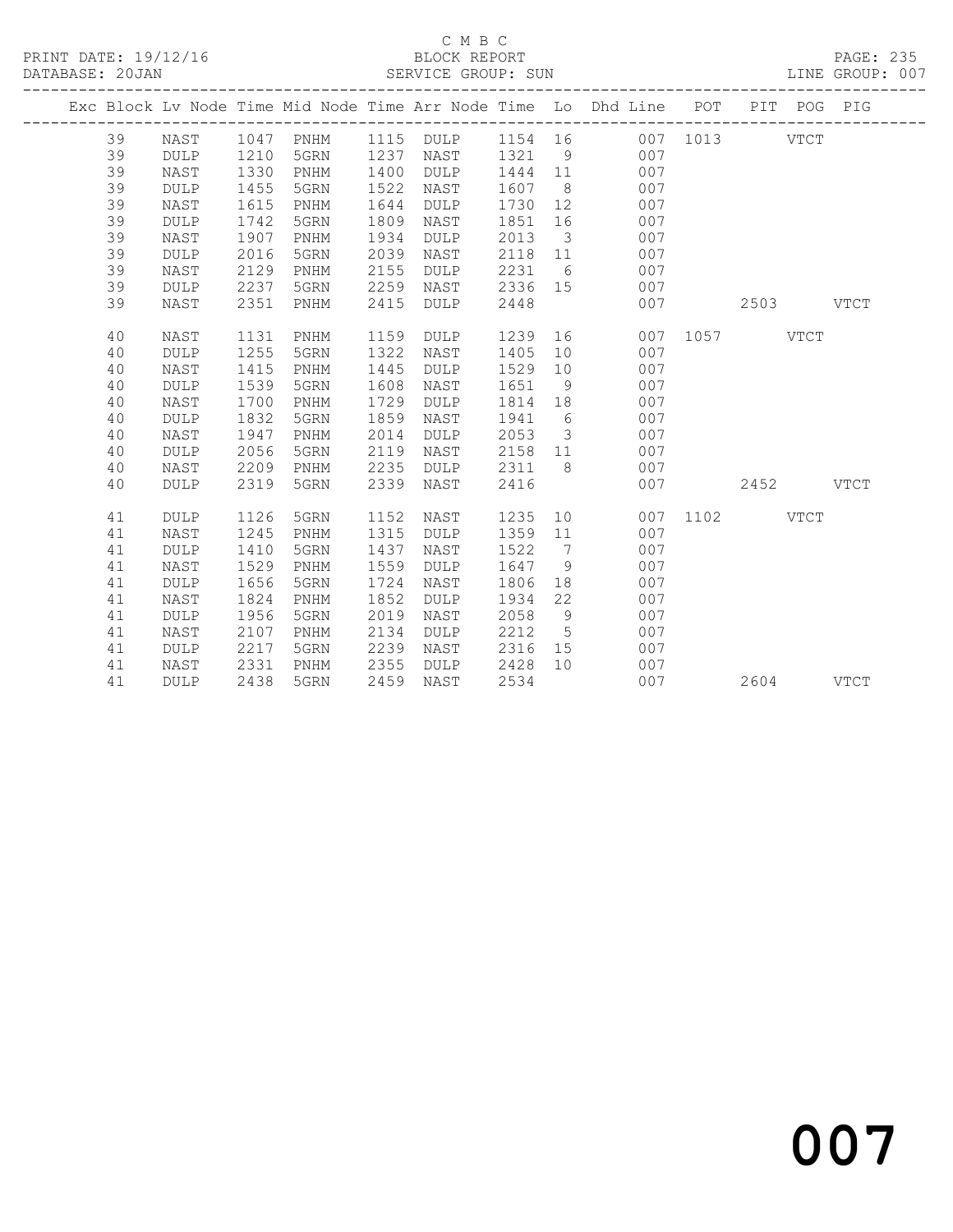|  |                                |              |              |                                              |              |              |                   |                | A FRANCH AND THE SERIES AND THE RESERVE SERIES OF THE RESERVE SERIES FRASER TERMINUS<br>FAIS FRASER & 41 AV-SOUTH FRTE FRASER TERMINUS<br>FITE WATERFRONT STN<br>TICT Vancouver Trolley Depot WEST WATERFRONT STN<br>----------------- |               |          |             |  |
|--|--------------------------------|--------------|--------------|----------------------------------------------|--------------|--------------|-------------------|----------------|----------------------------------------------------------------------------------------------------------------------------------------------------------------------------------------------------------------------------------------|---------------|----------|-------------|--|
|  |                                |              |              |                                              |              |              |                   |                | Exc Block Lv Node Time Mid Node Time Arr Node Time Lo Dhd Line POT PIT POG PIG                                                                                                                                                         |               |          |             |  |
|  |                                |              |              |                                              |              |              |                   |                | 1 WFST 532 BYKY 545 FRTE 602 15 008 502 VTCT                                                                                                                                                                                           |               |          |             |  |
|  | $\mathbf{1}$                   | FRTE         |              |                                              |              |              |                   |                | 617 BYKY 637 WFST 650 0 008                                                                                                                                                                                                            |               |          |             |  |
|  | $\mathbf{1}$                   | WFST         |              | 650 BYKY 703 FRTE                            |              |              |                   |                | 721 16 008                                                                                                                                                                                                                             |               |          |             |  |
|  | $\mathbf{1}$                   | FRTE         |              |                                              |              |              |                   |                |                                                                                                                                                                                                                                        |               |          |             |  |
|  | $\mathbf{1}$                   | WFST         |              |                                              |              |              |                   |                | 737 BYKY 757 WFST 811 0 008<br>811 BYKY 825 FRTE 846 5 008<br>851 BYKY 913 WFST 928 0 008                                                                                                                                              |               |          |             |  |
|  | $\mathbf{1}$                   | FRTE         |              |                                              |              |              |                   |                |                                                                                                                                                                                                                                        |               |          |             |  |
|  | $\mathbf{1}$                   | WFST         | 928          |                                              |              |              |                   |                | BYKY 943 FRTE 1005 10 008                                                                                                                                                                                                              |               |          |             |  |
|  | $\mathbf 1$                    | FRTE         |              | 1015 BYKY<br>1059 BYKY                       |              | 1040 WFST    |                   |                | 1059 0 008<br>1139 12 008                                                                                                                                                                                                              |               |          |             |  |
|  | $\mathbf{1}$                   | WFST         |              |                                              |              | 1114 FRTE    | 1218 WFST 1237    |                | $\overline{0}$ 008                                                                                                                                                                                                                     |               |          |             |  |
|  | $\mathbf 1$                    | FRTE         |              | 1151 BYKY                                    |              |              |                   |                |                                                                                                                                                                                                                                        |               |          |             |  |
|  | $\mathbf 1$                    | WFST         |              | 1237 BYKY<br>BYKY                            |              |              | 1254 FRTE 1320 11 |                | 008                                                                                                                                                                                                                                    |               |          |             |  |
|  | $\mathbf 1$<br>$\mathbf 1$     | FRTE<br>WFST | 1331         | 1418 BYKY                                    |              |              |                   |                |                                                                                                                                                                                                                                        |               |          |             |  |
|  | $\mathbf 1$                    | FRTE         |              | 1513 BYKY                                    |              |              |                   |                |                                                                                                                                                                                                                                        |               |          |             |  |
|  | $\mathbf{1}$                   | WFST         | 1559         | <b>BYKY</b>                                  |              |              | 1617 FRTE 1644 13 |                | 008                                                                                                                                                                                                                                    |               |          |             |  |
|  | $\mathbf 1$                    | FRTE         |              |                                              |              | 1721 WFST    |                   |                | $\overline{0}$<br>008                                                                                                                                                                                                                  |               |          |             |  |
|  | $\mathbf 1$                    | WFST         |              |                                              |              |              |                   |                | 008                                                                                                                                                                                                                                    |               |          |             |  |
|  | $\mathbf{1}$                   | FRTE         |              |                                              |              |              |                   |                | $\overline{0}$                                                                                                                                                                                                                         | 008 1849 VTCT |          |             |  |
|  | $\mathbf{2}$                   | F41S         |              |                                              |              |              | 557               |                | $\overline{0}$<br>008                                                                                                                                                                                                                  |               | 534 VTCT |             |  |
|  | $\mathbf{2}$                   | FRTE         |              |                                              |              |              | 630               | $\overline{0}$ | 008                                                                                                                                                                                                                                    |               |          |             |  |
|  | $\mathbf{2}$                   | WFST         |              |                                              |              |              | 700               |                | 17<br>008                                                                                                                                                                                                                              |               |          |             |  |
|  | $\mathbf{2}$                   | FRTE         | 717          | BYKY 737 WFST                                |              |              | 751               | $\overline{0}$ | 008                                                                                                                                                                                                                                    |               |          |             |  |
|  | $\mathbf{2}$                   | WFST         |              | 751 BYKY<br>835 BYKY<br>912 BYKY             |              | 805 FRTE     | 826               |                | 9<br>008                                                                                                                                                                                                                               |               |          |             |  |
|  | $\mathbf{2}$                   | FRTE         |              |                                              |              | 857 WFST     | 912<br>949        |                | $\begin{array}{c} 0 \\ 7 \end{array}$<br>008                                                                                                                                                                                           |               |          |             |  |
|  | $\mathbf{2}$                   | WFST         |              |                                              |              | $927$ FRTE   |                   |                | 008                                                                                                                                                                                                                                    |               |          |             |  |
|  | $\mathbf{2}$                   | FRTE         |              | 956 BYKY                                     |              | 1020 WFST    | 1038              |                | $\overline{O}$<br>008                                                                                                                                                                                                                  |               |          |             |  |
|  | $\mathbf{2}$                   | WFST         | 1038         | BYKY                                         | 1053         | FRTE         | 1117              |                | $7\overline{ }$<br>008                                                                                                                                                                                                                 |               |          |             |  |
|  | $\mathbf{2}$                   | FRTE         |              | 1124 BYKY<br>1208 BYKY                       |              |              |                   |                | 008                                                                                                                                                                                                                                    |               |          |             |  |
|  | $\mathbf{2}$                   | WFST         |              | 1301 BYKY 1328 WFST 1349                     |              |              |                   |                | 008<br>$0$ 008                                                                                                                                                                                                                         |               |          |             |  |
|  | $\mathbf{2}$                   | FRTE         |              |                                              |              |              |                   | 9              |                                                                                                                                                                                                                                        |               |          |             |  |
|  | 2                              | WFST         |              | 1349 BYKY<br>FRTE 1443 BYKY 1509 WFST 1529 0 |              |              | 1406 FRTE 1434    |                | 008<br>008                                                                                                                                                                                                                             |               |          |             |  |
|  | $\overline{2}$<br>$\mathbf{2}$ |              |              |                                              |              |              |                   | 10             |                                                                                                                                                                                                                                        |               |          |             |  |
|  | $\sqrt{2}$                     | WFST<br>FRTE | 1529<br>1625 | BYKY<br>BYKY                                 | 1547<br>1651 | FRTE<br>WFST | 1615<br>1709      | 0              | 008<br>008                                                                                                                                                                                                                             |               |          |             |  |
|  | $\sqrt{2}$                     | WFST         | 1709         | BYKY                                         | 1727         | FRTE         | 1753              | 8              | 008                                                                                                                                                                                                                                    |               |          |             |  |
|  | $\sqrt{2}$                     | FRTE         | 1801         | BYKY                                         | 1825         | WFST         | 1843              | 0              | 008                                                                                                                                                                                                                                    |               |          |             |  |
|  | $\sqrt{2}$                     | WFST         | 1843         | <b>BYKY</b>                                  | 1900         | ${\tt FRTE}$ | 1926              | 9              | 008                                                                                                                                                                                                                                    |               |          |             |  |
|  | $\sqrt{2}$                     | FRTE         | 1935         | BYKY                                         | 1957         | WFST         | 2014              | $\circ$        | 008                                                                                                                                                                                                                                    |               |          |             |  |
|  | $\sqrt{2}$                     | WFST         | 2014         | BYKY                                         | 2031         | FRTE         | 2054              | 11             | 008                                                                                                                                                                                                                                    |               |          |             |  |
|  | $\sqrt{2}$                     | FRTE         | 2105         | <b>BYKY</b>                                  | 2126         | WFST         | 2141              | 0              | 008                                                                                                                                                                                                                                    |               |          |             |  |
|  | $\overline{c}$                 | WFST         | 2141         | BYKY                                         | 2158         | FRTE         | 2221              | 15             | 008                                                                                                                                                                                                                                    |               |          |             |  |
|  | $\sqrt{2}$                     | FRTE         | 2236         | BYKY                                         | 2256         | WFST         | 2311              | 0              | 008                                                                                                                                                                                                                                    |               |          |             |  |
|  | $\sqrt{2}$                     | WFST         | 2311         | BYKY                                         | 2327         | <b>FRTE</b>  | 2348              | $\mathbf{1}$   | 008                                                                                                                                                                                                                                    |               |          |             |  |
|  | 2                              | FRTE         | 2349         | BYKY                                         |              | 41FR         | 2356              |                | 008                                                                                                                                                                                                                                    |               | 2411     | <b>VTCT</b> |  |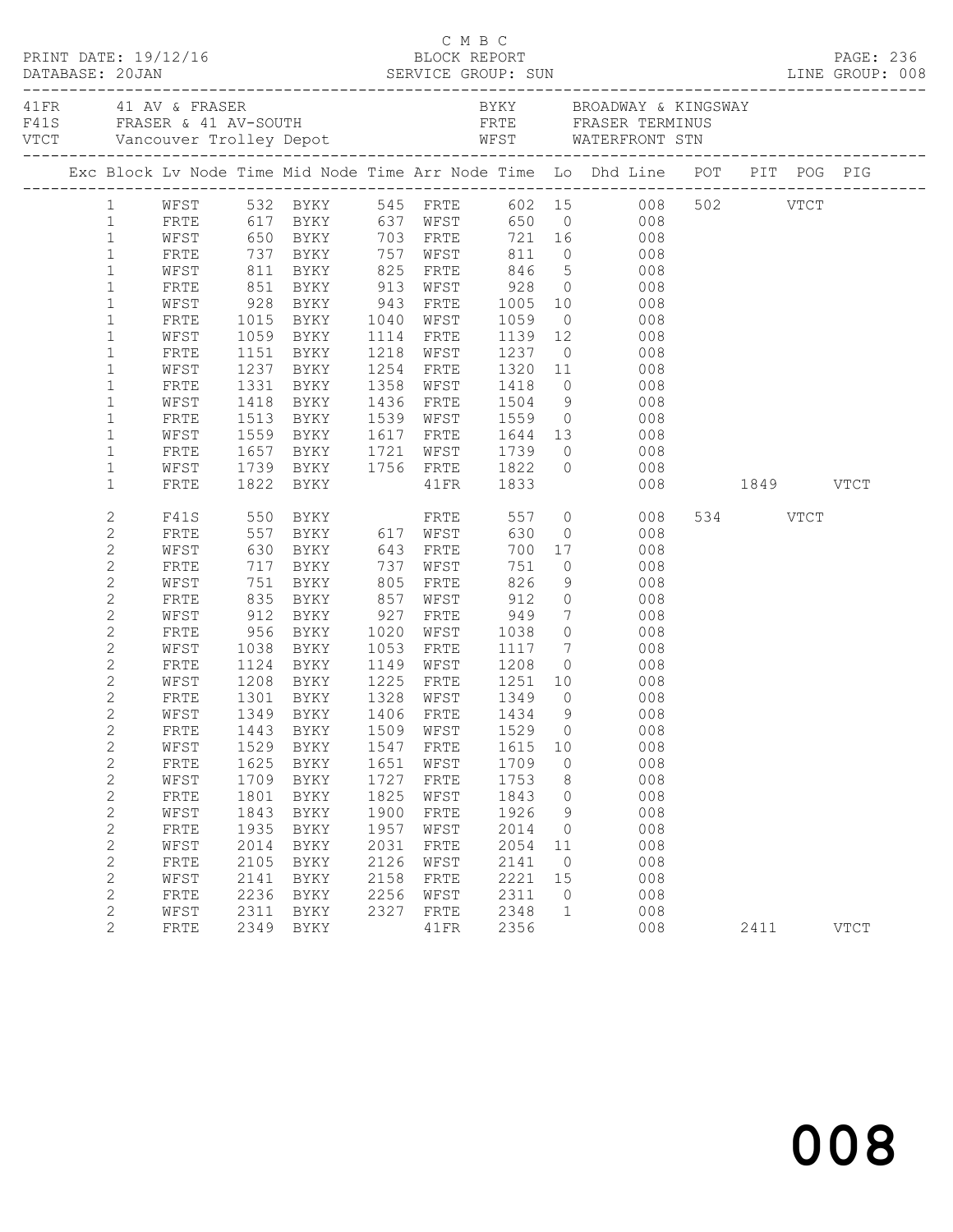PRINT DATE: 19/12/16 BLOCK REPORT BATABASE: 20JAN BLOCK REPORT

# C M B C<br>BLOCK REPORT

PAGE: 237<br>LINE GROUP: 008

|                |                      |              |                     |              |              |              |                | Exc Block Lv Node Time Mid Node Time Arr Node Time Lo Dhd Line POT PIT POG PIG |     |           |             |             |
|----------------|----------------------|--------------|---------------------|--------------|--------------|--------------|----------------|--------------------------------------------------------------------------------|-----|-----------|-------------|-------------|
| $\mathcal{S}$  | WFST                 |              | 552 BYKY 605 FRTE   |              |              |              |                | 622 15 008                                                                     |     | 522 VTCT  |             |             |
| $\mathfrak{Z}$ | FRTE                 | 637          | BYKY                | 657          | WFST         |              |                | 710 0 008                                                                      |     |           |             |             |
| $\mathsf 3$    | WFST                 | 710          | BYKY                | 723          | FRTE         | 741          | 15             | 008                                                                            |     |           |             |             |
| $\mathsf 3$    | FRTE                 | 756          | BYKY                | 818          | WFST         | 832          | $\overline{0}$ | 008                                                                            |     |           |             |             |
| 3              | WFST                 | 832          | BYKY                | 846          | FRTE         | 907          | 12             | 008                                                                            |     |           |             |             |
| 3              | FRTE                 | 919          | BYKY                | 941          | WFST         | 958          | $\circ$        | 008                                                                            |     |           |             |             |
| $\mathsf S$    | WFST                 | 958          | BYKY                | 1013         | FRTE         | 1036         | 9              | 008                                                                            |     |           |             |             |
| $\mathsf S$    | FRTE                 | 1045         | BYKY                | 1110         | WFST         | 1129         | $\overline{0}$ | 008                                                                            |     |           |             |             |
| 3              | WFST                 | 1129         | BYKY                | 1144         | FRTE         | 1209         | 12             | 008                                                                            |     |           |             |             |
| $\mathsf S$    | FRTE                 | 1221         | BYKY                | 1248         | WFST         | 1309         | $\overline{0}$ | 008                                                                            |     |           |             |             |
| 3              | WFST                 | 1309         | BYKY                | 1326         | FRTE         | 1354         | $\overline{7}$ | 008                                                                            |     |           |             |             |
| $\mathsf S$    | FRTE                 | 1401         | BYKY                | 1428         | WFST         | 1448         | $\overline{0}$ | 008                                                                            |     |           |             |             |
| 3              | WFST                 | 1448         | BYKY                | 1506         | FRTE         | 1534         | 11             | 008                                                                            |     |           |             |             |
| 3              | FRTE                 | 1545         | BYKY                | 1611         | WFST         | 1629         | $\overline{0}$ | 008                                                                            |     |           |             |             |
| 3              | WFST                 | 1629         | BYKY                | 1647         | FRTE         | 1714         | 14             | 008                                                                            |     |           |             |             |
| $\mathsf S$    | FRTE                 | 1728         | BYKY                | 1752         | WFST         | 1810         | $\overline{0}$ | 008                                                                            |     |           |             |             |
| 3              | WFST                 | 1810         | BYKY                | 1827         | FRTE         | 1853         | 15             | 008                                                                            |     |           |             |             |
| 3              | FRTE                 | 1908         | BYKY                | 1930         | WFST         | 1947         | $\overline{0}$ | 008                                                                            |     |           |             |             |
| 3              | WFST                 | 1947         | BYKY                | 2004         | FRTE         | 2028         | $\overline{7}$ | 008                                                                            |     |           |             |             |
| $\mathsf S$    | FRTE                 | 2035         | BYKY                | 2056         | WFST         | 2111         | $\overline{0}$ | 008                                                                            |     |           |             |             |
| 3              | WFST                 | 2111         | BYKY                | 2128         | FRTE         | 2151         | 15             | 008                                                                            |     |           |             |             |
| 3              | FRTE                 | 2206         | BYKY                | 2226         | WFST         | 2241         | $\overline{0}$ | 008                                                                            |     |           |             |             |
| 3              | WFST                 | 2241         | BYKY                | 2257         | FRTE         | 2318         | $\overline{1}$ | 008                                                                            |     |           |             |             |
| 3              | FRTE                 | 2319         | BYKY                |              | 41FR         | 2327         |                | 008                                                                            |     | 2343 VTCT |             |             |
| 4              | WFST                 | 612          | BYKY                | 625          | FRTE         | 642          | 15             | 008                                                                            |     | 542 VTCT  |             |             |
| 4              | FRTE                 | 657          | BYKY                | 717          | WFST         | 731          | $\overline{0}$ | 008                                                                            |     |           |             |             |
| $\overline{4}$ | WFST                 | 731          | BYKY                | 744          | FRTE         | 804          | 11             | 008                                                                            |     |           |             |             |
| 4              | FRTE                 | 815          | BYKY                | 837          | WFST         | 852          | $\overline{0}$ | 008                                                                            |     |           |             |             |
| 4              | WFST                 | 852          | BYKY                | 907          | FRTE         | 929          | 15             | 008                                                                            |     |           |             |             |
| 4              | FRTE                 | 944          | BYKY                | 1008         | WFST         | 1026         | $\overline{0}$ | 008                                                                            |     |           |             |             |
| 4              | WFST                 | 1026         | BYKY                | 1041         | FRTE         | 1105         | 10             | 008                                                                            |     |           |             |             |
| 4              | FRTE                 | 1115         | BYKY                | 1140         | WFST         | 1159         | $\overline{0}$ | 008                                                                            |     |           |             |             |
| 4              | WFST                 | 1159         | BYKY                | 1214         | FRTE         | 1239         | 12             | 008                                                                            |     |           |             |             |
| 4              | FRTE                 | 1251         | BYKY                | 1318         | WFST         | 1339         | $\overline{0}$ | 008                                                                            |     |           |             |             |
| 4              | WFST                 | 1339         | BYKY                | 1356         | FRTE         | 1424         | 8 <sup>8</sup> | 008                                                                            |     |           |             |             |
| 4              | FRTE                 | 1432         | BYKY                | 1459         | WFST         | 1519         | $\overline{0}$ | 008                                                                            |     |           |             |             |
| 4              | WFST                 | 1519         | BYKY                | 1537         | FRTE         | 1605 10      |                | 008                                                                            |     |           |             |             |
| 4              | FRTE                 |              | 1615 BYKY           | 1641         | WFST         | 1659         | $\bigcirc$     | 008                                                                            |     |           |             |             |
| 4              | WFST                 |              | 1659 BYKY           |              | 1717 FRTE    | 1743 0       |                | 008                                                                            |     |           |             |             |
| 4              | FRTE                 | 1743         | <b>BYKY</b>         |              | 41FR         | 1754         |                | 008                                                                            |     | 1810      |             | <b>VTCT</b> |
| 5              | F41S                 | 857          | BYKY                |              | FRTE         | 905          | 0              | 008                                                                            | 840 |           | <b>VTCT</b> |             |
| 5              | FRTE                 | 905          | BYKY                | 927          | WFST         | 944          | 0              | 008                                                                            |     |           |             |             |
| 5              | WFST                 | 944          | BYKY                | 959          | FRTE         | 1021         | 14             | 008                                                                            |     |           |             |             |
| 5              | ${\tt FRTE}$         | 1035         | BYKY                | 1100         | WFST         | 1119         | $\circ$        | 008                                                                            |     |           |             |             |
| 5              | WFST                 | 1119         | BYKY                | 1134         | FRTE         | 1159         | 12             | 008                                                                            |     |           |             |             |
| 5              | ${\tt FRTE}$         | 1211         | <b>BYKY</b>         | 1238         | WFST         | 1259         | 0              | 008                                                                            |     |           |             |             |
| 5              | WFST                 | 1259         | <b>BYKY</b>         | 1316         | FRTE         | 1342         | 9              | 008                                                                            |     |           |             |             |
| 5              | ${\tt FRTE}$         | 1351         | BYKY                | 1418         | WFST         | 1438         | 0              | 008                                                                            |     |           |             |             |
| 5              | WFST                 | 1438         | BYKY                | 1456         | FRTE         | 1524         | 9              | 008                                                                            |     |           |             |             |
| 5<br>5         | FRTE                 | 1533<br>1619 | BYKY                | 1559<br>1637 | WFST         | 1619<br>1704 | 0<br>13        | 008<br>008                                                                     |     |           |             |             |
| 5              | WFST<br>${\tt FRTE}$ | 1717         | <b>BYKY</b><br>BYKY | 1741         | FRTE<br>WFST | 1759         | $\circ$        | 008                                                                            |     |           |             |             |
| 5              | WFST                 | 1759         | BYKY                | 1816         | FRTE         | 1842         | 12             | 008                                                                            |     |           |             |             |
| 5              | FRTE                 | 1854         | BYKY                | 1916         | WFST         | 1934         | 0              | 008                                                                            |     |           |             |             |
| 5              | WFST                 | 1934         | <b>BYKY</b>         | 1951         | FRTE         | 2015         | $\circ$        | 008                                                                            |     |           |             |             |
|                |                      |              |                     |              |              |              |                |                                                                                |     |           |             |             |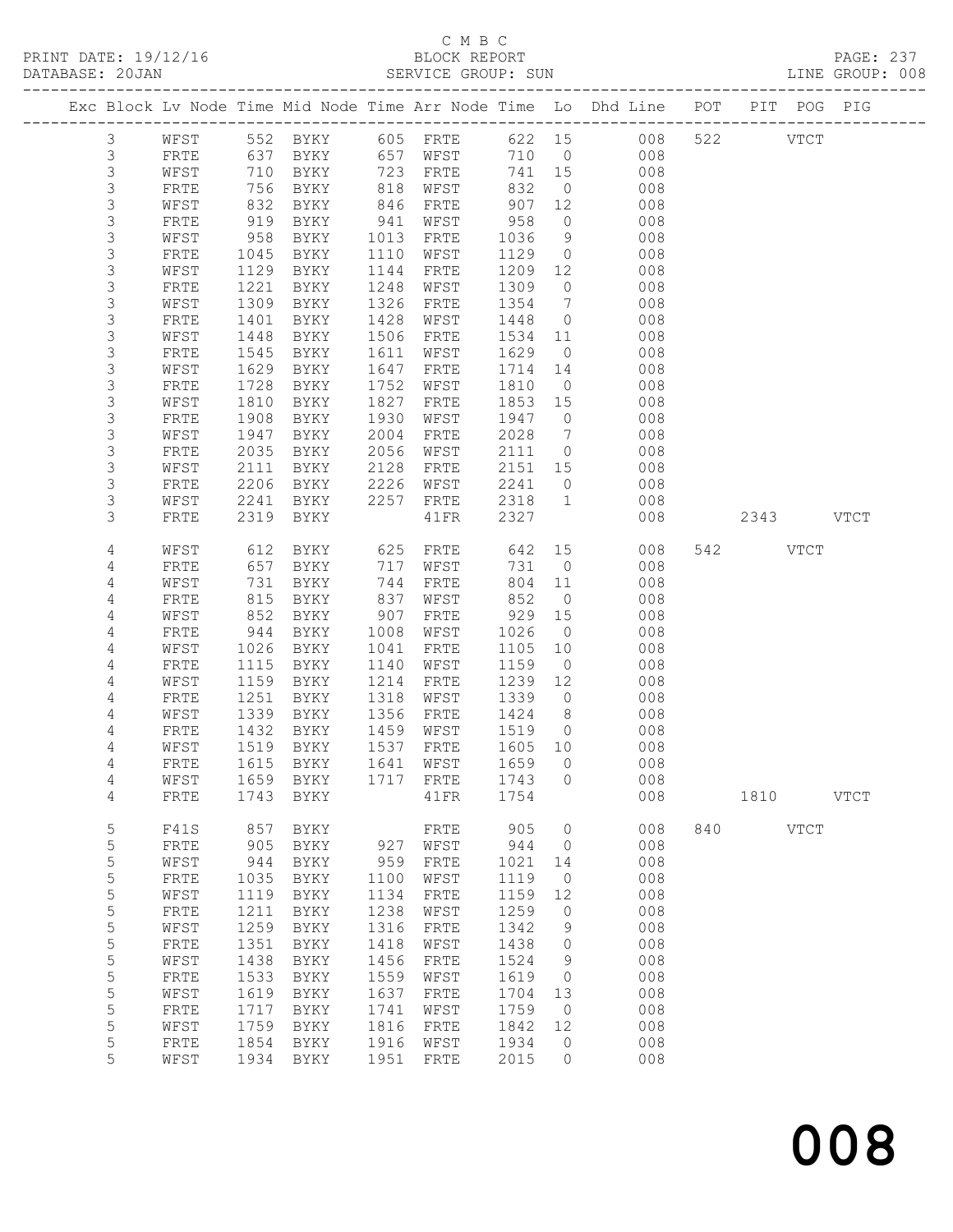### C M B C<br>BLOCK REPORT SERVICE GROUP: SUN

|                                   |                      |              |                          |      |                        |                   |                         | Exc Block Lv Node Time Mid Node Time Arr Node Time Lo Dhd Line POT PIT POG PIG |          |             |
|-----------------------------------|----------------------|--------------|--------------------------|------|------------------------|-------------------|-------------------------|--------------------------------------------------------------------------------|----------|-------------|
| $5 -$                             |                      |              | FRTE 2015 BYKY 41FR 2024 |      |                        |                   |                         | 008 2040 VTCT                                                                  |          |             |
| 6                                 | F41S                 |              | 925 BYKY                 |      |                        | 933 0             |                         | 008                                                                            | 908 8    | VTCT        |
| 6                                 | FRTE                 |              |                          |      |                        | 1013 0            |                         | 008                                                                            |          |             |
| 6                                 | WFST                 | 1013         | BYKY 1028 FRTE           |      |                        | 1051 14           |                         | 008                                                                            |          |             |
| 6                                 | ${\tt FRTE}$         | 1105         | <b>BYKY</b>              |      | 1130 WFST              | 1149              | $\overline{0}$          | 008                                                                            |          |             |
| 6                                 | WFST                 |              | 1149 BYKY                |      | 1204 FRTE              | 1229              | 12                      | 008                                                                            |          |             |
| $\epsilon$                        | ${\tt FRTE}$         | 1241         | BYKY                     |      | 1308 WFST              | 1329              | $\overline{0}$          | 008                                                                            |          |             |
| 6                                 | WFST                 | 1329         | BYKY                     |      | 1346 FRTE              | 1414              | 8 <sup>8</sup>          | 008                                                                            |          |             |
| 6                                 | FRTE                 | 1422         | BYKY                     | 1449 | WFST                   | 1509              | $\overline{0}$          | 008                                                                            |          |             |
| 6                                 | WFST                 | 1509         | BYKY                     |      | 1527 FRTE              | 1555              | 10                      | 008                                                                            |          |             |
| 6                                 | FRTE                 | 1605         | BYKY                     | 1631 | WFST                   | 1649              | $\overline{0}$          | 008                                                                            |          |             |
| 6                                 | WFST                 | 1649         | BYKY                     | 1707 | FRTE                   | 1733 16           |                         | 008                                                                            |          |             |
| 6                                 | FRTE                 | 1749         | BYKY                     | 1813 | WFST                   | 1831              | $\overline{0}$          | 008                                                                            |          |             |
| $\epsilon$                        | WFST                 | 1831         | BYKY                     |      | 1848 FRTE              | 1914              | 8 <sup>8</sup>          | 008                                                                            |          |             |
| 6                                 | ${\tt FRTE}$         | 1922         | BYKY<br>BYKY 2018 FRTE   |      | 1944 WFST              | 2001              | $\overline{0}$<br>9     | 008                                                                            |          |             |
| 6<br>6                            | WFST<br>FRTE         | 2001<br>2050 | <b>BYKY</b>              |      | 2111 WFST              | 2041<br>2126      | $\overline{0}$          | 008<br>008                                                                     |          |             |
| $\epsilon$                        | WFST                 | 2126         | BYKY                     |      | 2143 FRTE              | 2206 15           |                         | 008                                                                            |          |             |
| 6                                 | FRTE                 | 2221         | BYKY                     |      | 2241 WFST              | 2256              | $\overline{0}$          | 008                                                                            |          |             |
| $\epsilon$                        | WFST                 | 2256         | BYKY                     |      | 2312 FRTE              |                   |                         | 008                                                                            |          |             |
| 6                                 | FRTE                 | 2344         | BYKY                     |      | 2401 WFST              | 2333 11<br>2414 0 |                         | 008                                                                            |          |             |
| 6                                 | WFST                 | 2414         | BYKY                     |      | 2430 FRTE              | 2451              | $\overline{\mathbf{3}}$ | 008                                                                            |          |             |
| 6                                 | FRTE                 | 2454         | BYKY                     |      | 2510 WFST              | 2522              | $\circ$                 | 008                                                                            |          |             |
| 6                                 | WFST                 | 2522         | BYKY                     |      | 2538 FRTE              | 2558              | $\bigcirc$              | 008                                                                            |          |             |
| 6                                 | FRTE                 | 2558         | BYKY                     |      | 41FR                   | 2604              |                         | 008                                                                            |          | 2618 VTCT   |
| $\overline{7}$                    | F41S                 | 956          | BYKY                     |      | FRTE                   | 1005              | $\overline{0}$          | 008                                                                            | 939 — 10 | VTCT        |
| $\overline{7}$                    | ${\tt FRTE}$         | 1005         | BYKY 1030 WFST           |      |                        | 1049              | $\overline{0}$          | 008                                                                            |          |             |
| $\boldsymbol{7}$                  | WFST                 |              | 1049 BYKY                |      | 1104 FRTE              | 1129 13           |                         | 008                                                                            |          |             |
| $\overline{7}$                    | FRTE                 | 1142         | BYKY                     |      | 1209 WFST              | 1228              | $\overline{0}$          | 008                                                                            |          |             |
| $\overline{7}$                    | WFST                 | 1228         | BYKY                     |      | 1245 FRTE              | 1311 10           |                         | 008                                                                            |          |             |
| 7                                 | FRTE                 | 1321         | BYKY                     |      | 1348 WFST              | 1408              | $\overline{0}$          | 008                                                                            |          |             |
| $\boldsymbol{7}$                  | WFST                 | 1408         | BYKY                     |      | 1426 FRTE              | 1454              | 9                       | 008                                                                            |          |             |
| 7                                 | FRTE                 | 1503         | BYKY                     |      | 1529 WFST              | 1549              | $\overline{0}$          | 008                                                                            |          |             |
| $\overline{7}$                    | WFST                 | 1549         | BYKY                     | 1607 | FRTE                   | 1634 13           |                         | 008                                                                            |          |             |
| $\overline{7}$                    | FRTE                 | 1647         | BYKY                     | 1711 | WFST                   | 1729              | $\overline{0}$          | 008                                                                            |          |             |
| $\overline{7}$                    | WFST                 | 1729         | BYKY                     | 1746 | FRTE                   | 1812              | 16                      | 008                                                                            |          |             |
| $\boldsymbol{7}$                  | FRTE                 | 1828         | BYKY                     | 1850 | WFST                   | 1908              | $\overline{0}$          | 008                                                                            |          |             |
| $\overline{7}$                    | WFST                 | 1908         | BYKY                     | 1925 | FRTE                   | 1949              | 14                      | 008                                                                            |          |             |
| $\boldsymbol{7}$                  | ${\tt FRTE}$         | 2003         | BYKY                     |      | 2025 WFST              | 2042              | $\overline{0}$          | 008                                                                            |          |             |
| $\overline{7}$<br>$7\phantom{.0}$ | WFST                 | 2042<br>2135 | BYKY                     |      | 2059 FRTE              | 2122 13<br>2211 0 |                         | 008                                                                            |          |             |
| $\overline{7}$                    | ${\tt FRTE}$<br>WFST |              | BYKY<br>2211 BYKY        |      | 2156 WFST<br>2228 FRTE | 2251              | $\overline{0}$          | 008<br>008                                                                     |          |             |
| 7                                 | FRTE                 |              | 2251 BYKY                |      | 41FR                   | 2259              |                         | 008                                                                            | 2315     | <b>VTCT</b> |
|                                   |                      |              |                          |      |                        |                   |                         |                                                                                |          |             |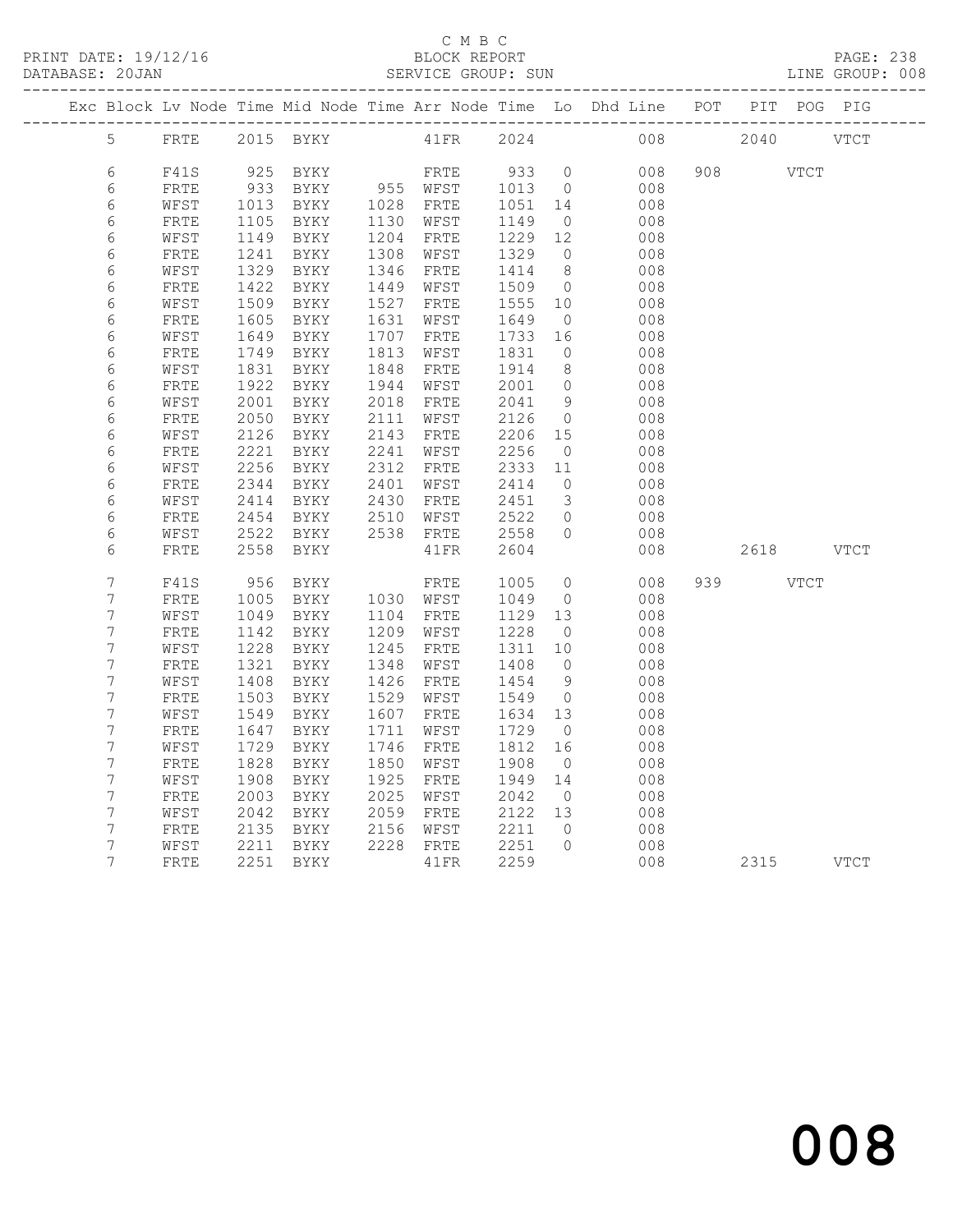# C M B C<br>BLOCK REPORT

| DATABASE: 20JAN |             |      |      |                                |      | SERVICE GROUP: SUN  |                                                 |                | LINE GROUP: 008                                                                |               |      |             |  |
|-----------------|-------------|------|------|--------------------------------|------|---------------------|-------------------------------------------------|----------------|--------------------------------------------------------------------------------|---------------|------|-------------|--|
|                 |             |      |      |                                |      |                     |                                                 |                | Exc Block Lv Node Time Mid Node Time Arr Node Time Lo Dhd Line POT PIT POG PIG |               |      |             |  |
|                 | 8           |      |      |                                |      |                     |                                                 |                | F41S 1016 BYKY FRTE 1025 0 008 959 VTCT                                        |               |      |             |  |
|                 | 8           | FRTE |      |                                |      |                     |                                                 |                | 1025 BYKY 1050 WFST 1109 0 008                                                 |               |      |             |  |
|                 | 8           | WFST |      |                                |      |                     |                                                 |                | 1109 BYKY 1124 FRTE 1149 12 008                                                |               |      |             |  |
|                 | $\,8\,$     | FRTE | 1201 | BYKY 1228 WFST                 |      |                     | 1247 0                                          |                | 008                                                                            |               |      |             |  |
|                 | 8           | WFST | 1247 | BYKY                           |      | 1304 FRTE           | 1330                                            |                | $11$<br>008                                                                    |               |      |             |  |
|                 | 8           | FRTE | 1341 | BYKY                           |      | 1408 WFST           | 1428                                            |                | $\overline{0}$<br>008                                                          |               |      |             |  |
|                 | 8           | WFST | 1428 | BYKY                           | 1446 | FRTE                | 1514                                            | 9              | 008                                                                            |               |      |             |  |
|                 | $\,8\,$     | FRTE | 1523 | BYKY                           |      | 1549 WFST           | 1609                                            | $\overline{0}$ | 008                                                                            |               |      |             |  |
|                 | 8           | WFST | 1609 | BYKY                           | 1627 | FRTE                | 1654 13                                         |                | 008                                                                            |               |      |             |  |
|                 | 8           | FRTE | 1707 | BYKY                           | 1731 | WFST                | 1749                                            | $\overline{0}$ | 008                                                                            |               |      |             |  |
|                 | 8           | WFST | 1749 | BYKY                           | 1806 | FRTE                | 1832                                            | 9              | 008                                                                            |               |      |             |  |
|                 | $\,8\,$     | FRTE | 1841 | BYKY                           | 1903 | WFST                | 1921                                            | $\overline{0}$ | 008                                                                            |               |      |             |  |
|                 | 8           | WFST | 1921 | BYKY                           | 1938 | FRTE                | 2002                                            | 17             | 008                                                                            |               |      |             |  |
|                 | 8           | FRTE | 2019 | BYKY                           | 2040 | WFST                | 2055                                            | $\overline{0}$ | 008                                                                            |               |      |             |  |
|                 | $\,8\,$     | WFST | 2055 | BYKY                           | 2112 | FRTE                | 2135                                            | 16             | 008                                                                            |               |      |             |  |
|                 | $\,8\,$     | FRTE | 2151 | BYKY                           | 2211 | WFST                | 2226                                            | $\overline{0}$ | 008                                                                            |               |      |             |  |
|                 | 8           | WFST | 2226 | BYKY                           | 2243 | FRTE                | 2306                                            | 9              | 008                                                                            |               |      |             |  |
|                 | 8           | FRTE | 2315 | BYKY 2333                      |      | WFST                | 2347 0                                          |                | 008                                                                            |               |      |             |  |
|                 | 8           | WFST | 2347 |                                |      | BYKY 2403 FRTE      | 2424                                            | $\overline{0}$ | 008                                                                            |               |      |             |  |
|                 | 8           | FRTE | 2424 | BYKY                           |      | $41\mathrm{FR}$     | 2431                                            |                | 008                                                                            | 2446 VTCT     |      |             |  |
|                 | 9           | F41S | 1046 | BYKY                           |      | FRTE                | 1055                                            |                | $\overline{O}$                                                                 | 008 1029 VTCT |      |             |  |
|                 | 9           | FRTE | 1055 | <b>BYKY</b>                    |      | 1120 WFST           | 1139                                            | $\overline{0}$ | 008                                                                            |               |      |             |  |
|                 | $\mathsf 9$ | WFST | 1139 | BYKY                           |      | 1154 FRTE           | 1219                                            | 12             | 008                                                                            |               |      |             |  |
|                 | 9           | FRTE | 1231 | BYKY                           |      | 1258 WFST           | 1319 0                                          |                | 008                                                                            |               |      |             |  |
|                 | 9           | WFST | 1319 | BYKY                           | 1336 | FRTE                | 1404                                            | $\overline{7}$ | 008                                                                            |               |      |             |  |
|                 | 9           | FRTE | 1411 | BYKY                           | 1438 | WFST                | 1458                                            | $\overline{0}$ | 008                                                                            |               |      |             |  |
|                 | 9           | WFST | 1458 | BYKY                           | 1516 | FRTE                | 1544                                            | 11             | 008                                                                            |               |      |             |  |
|                 | 9           | FRTE | 1555 | BYKY                           |      | 1621 WFST           | 1639                                            | $\overline{0}$ | 008                                                                            |               |      |             |  |
|                 | 9           | WFST | 1639 | BYKY                           |      | 1657 FRTE           | 1724 14                                         |                | 008                                                                            |               |      |             |  |
|                 | 9           | FRTE | 1738 | BYKY 1802 WFST                 |      |                     | 1820                                            | $\overline{0}$ | 008                                                                            |               |      |             |  |
|                 | 9           | WFST | 1820 | BYKY 1837 FRTE                 |      |                     | 1903                                            | $\overline{0}$ | 008                                                                            |               |      |             |  |
|                 | 9           | FRTE | 1903 | BYKY                           |      | 41FR                | 1912                                            |                | 008                                                                            | 1928 VTCT     |      |             |  |
|                 | 10          | F41S | 1124 | <b>BYKY</b>                    |      | FRTE                | 1134 0                                          |                |                                                                                | 008 1106 VTCT |      |             |  |
|                 | 10          | FRTE | 1134 |                                |      | BYKY 1159 WFST 1218 |                                                 | $\overline{O}$ | 008                                                                            |               |      |             |  |
|                 | 10          | WFST |      | 1218 BYKY<br>1311 BYKY<br>BYKY |      | 1235 FRTE           | 1301 10                                         |                | 008                                                                            |               |      |             |  |
|                 | 10          | FRTE |      |                                |      | 1338 WFST           | $\begin{array}{c}\n 1358 \quad 0\n \end{array}$ |                | 008                                                                            |               |      |             |  |
|                 |             |      |      |                                |      |                     |                                                 |                | 10 WFST 1358 BYKY 1415 FRTE 1443 10 008                                        |               |      |             |  |
|                 | 10          | FRTE | 1453 | BYKY                           | 1519 | WFST                | 1539                                            | $\overline{0}$ | 008                                                                            |               |      |             |  |
|                 | 10          | WFST | 1539 | BYKY                           | 1557 | FRTE                | 1626                                            | 12             | 008                                                                            |               |      |             |  |
|                 | 10          | FRTE | 1638 | BYKY                           | 1702 | WFST                | 1720                                            | $\overline{0}$ | 008                                                                            |               |      |             |  |
|                 | 10          | WFST | 1720 | BYKY                           | 1737 | FRTE                | 1803                                            | 12             | 008                                                                            |               |      |             |  |
|                 | 10          | FRTE | 1815 | BYKY                           | 1837 | WFST                | 1855                                            | $\overline{0}$ | 008                                                                            |               |      |             |  |
|                 | 10          | WFST | 1855 | BYKY                           | 1912 | ${\tt FRTE}$        | 1938                                            | 10             | 008                                                                            |               |      |             |  |
|                 | 10          | FRTE | 1948 | BYKY                           | 2010 | WFST                | 2027                                            | $\overline{0}$ | 008                                                                            |               |      |             |  |
|                 | 10          | WFST | 2027 | BYKY                           | 2044 | FRTE                | 2107                                            | 13             | 008                                                                            |               |      |             |  |
|                 | 10          | FRTE | 2120 | BYKY                           | 2141 | WFST                | 2156                                            | $\overline{0}$ | 008                                                                            |               |      |             |  |
|                 | 10          | WFST | 2156 | BYKY                           | 2213 | ${\tt FRTE}$        | 2236                                            | 18             | 008                                                                            |               |      |             |  |
|                 | 10          | FRTE | 2254 | BYKY                           | 2312 | WFST                | 2326                                            | $\overline{0}$ | 008                                                                            |               |      |             |  |
|                 | 10          | WFST | 2326 | BYKY                           | 2342 | ${\tt FRTE}$        | 2403                                            | 12             | 008                                                                            |               |      |             |  |
|                 | 10          | FRTE | 2415 | BYKY                           | 2432 | WFST                | 2445                                            | $\overline{0}$ | 008                                                                            |               |      |             |  |
|                 | 10          | WFST | 2445 | BYKY                           | 2501 | FRTE                | 2521                                            | 3              | 008                                                                            |               |      |             |  |
|                 | 10          | FRTE | 2524 | BYKY                           | 2540 | WFST                | 2552                                            | $\circ$        | 008                                                                            |               |      |             |  |
|                 | 10          | WFST | 2552 | BYKY                           | 2608 | FRTE                | 2628                                            | $\circ$        | 008                                                                            |               |      |             |  |
|                 | 10          | FRTE | 2628 | BYKY                           |      | 41FR                | 2634                                            |                | 008                                                                            |               | 2648 | <b>VTCT</b> |  |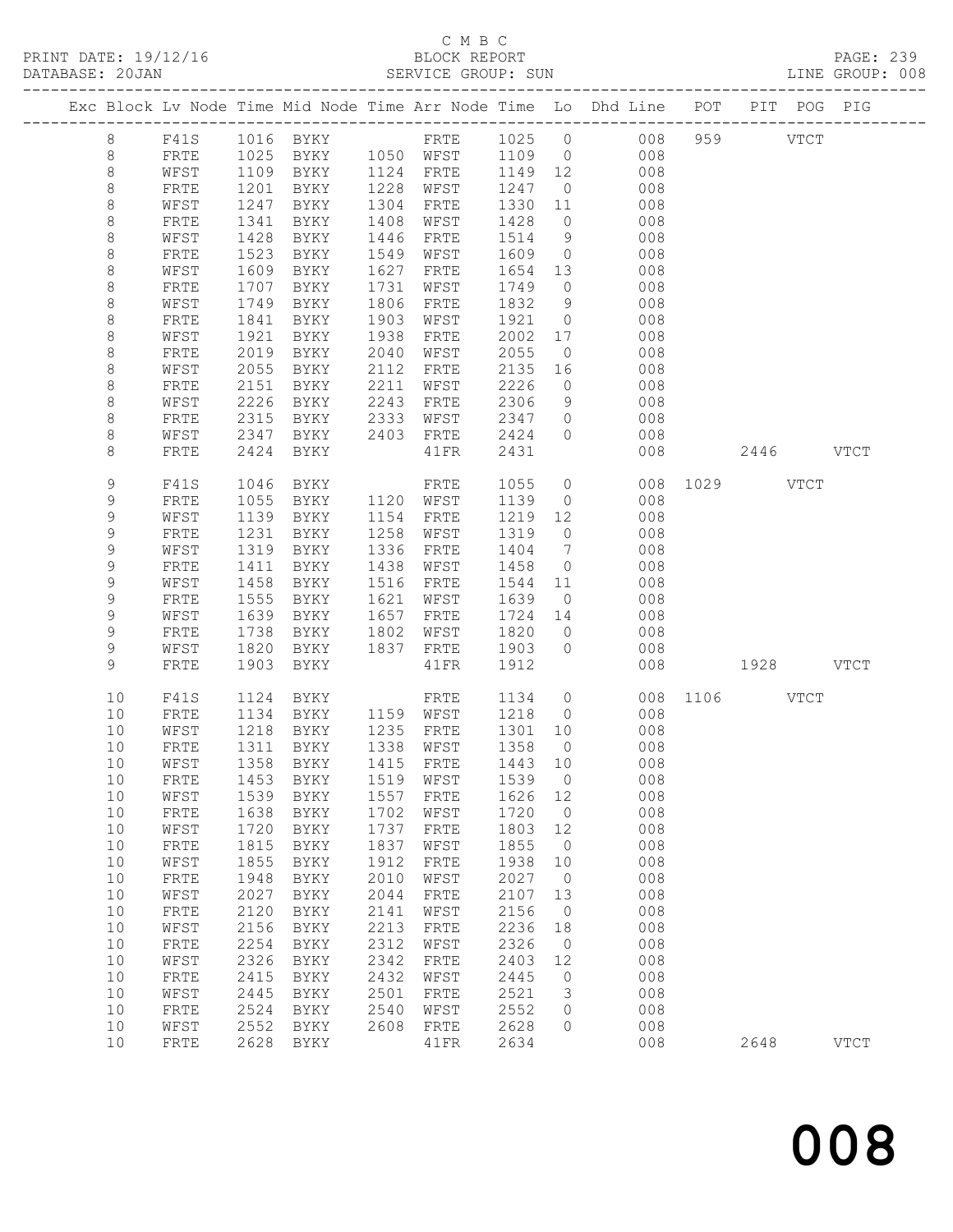|  |                                                                            | 10 FI 10 AV & FIR                                                                                                                                            |                              |                                                                                                                                                                     |  |  | AL10 ALMA & 10 AV                                                                                                                                                                                                                                                                                                                                                                                                          |  |  |  |
|--|----------------------------------------------------------------------------|--------------------------------------------------------------------------------------------------------------------------------------------------------------|------------------------------|---------------------------------------------------------------------------------------------------------------------------------------------------------------------|--|--|----------------------------------------------------------------------------------------------------------------------------------------------------------------------------------------------------------------------------------------------------------------------------------------------------------------------------------------------------------------------------------------------------------------------------|--|--|--|
|  |                                                                            |                                                                                                                                                              |                              |                                                                                                                                                                     |  |  | Exc Block Lv Node Time Mid Node Time Arr Node Time Lo Dhd Line POT PIT POG PIG                                                                                                                                                                                                                                                                                                                                             |  |  |  |
|  | 11<br>11<br>11<br>11<br>11<br>11<br>11<br>11<br>11<br>11<br>11<br>11<br>11 | BYAL<br>BDLP<br>BYAL<br>GRCO<br>BYAL<br>GRCO<br>BYAL<br>GRCO<br>BYAL<br>GRCO<br>BYAL<br>BDLP 2359 BYOA<br>BDLP 2359 BYOA<br>BYAL 2440 BYKY<br>BDLP 2521 BYOA | 2110<br>2150<br>2230<br>2310 | 1554 BYKY<br>1650 BYOA<br>1748 BYKY<br>1830 BYOA<br>1908 BYKY<br>BYOA<br>1949 BYOA<br>2028 BYKY<br>BYOA<br>BYKY<br>BYOA 2246 AL10 2259 11<br>BYKY 2329 BDLP 2345 14 |  |  | 1526 ALIO 1544 10 009<br>1624 BDLP 1644 6 009<br>1717 AL10 1735 13 009<br>1815 GRCO 1826 4 009<br>1851 AL10 1906 2 009<br>1932 GRCO 1944 5 009<br>2007 AL10 2022 6 009<br>2052 GRCO 2103 7 009<br>2137 NT10 2114 0 009<br>2127 AL10 2141 9 009<br>2211 GRCO 2220 10 009<br>11 009<br>009<br>2418 AL10 2431 9 009<br>2459 BDLP       2513       8                009<br>2540    10FI         2545      3                009 |  |  |  |
|  | 11<br>11<br>11                                                             | 10FI                                                                                                                                                         |                              |                                                                                                                                                                     |  |  | 10FI 2548 BYKY 2600 BDLP 2614 2 009<br>BDLP 2616 BYST 2624 GRBY 2637 009 2652 VTCT                                                                                                                                                                                                                                                                                                                                         |  |  |  |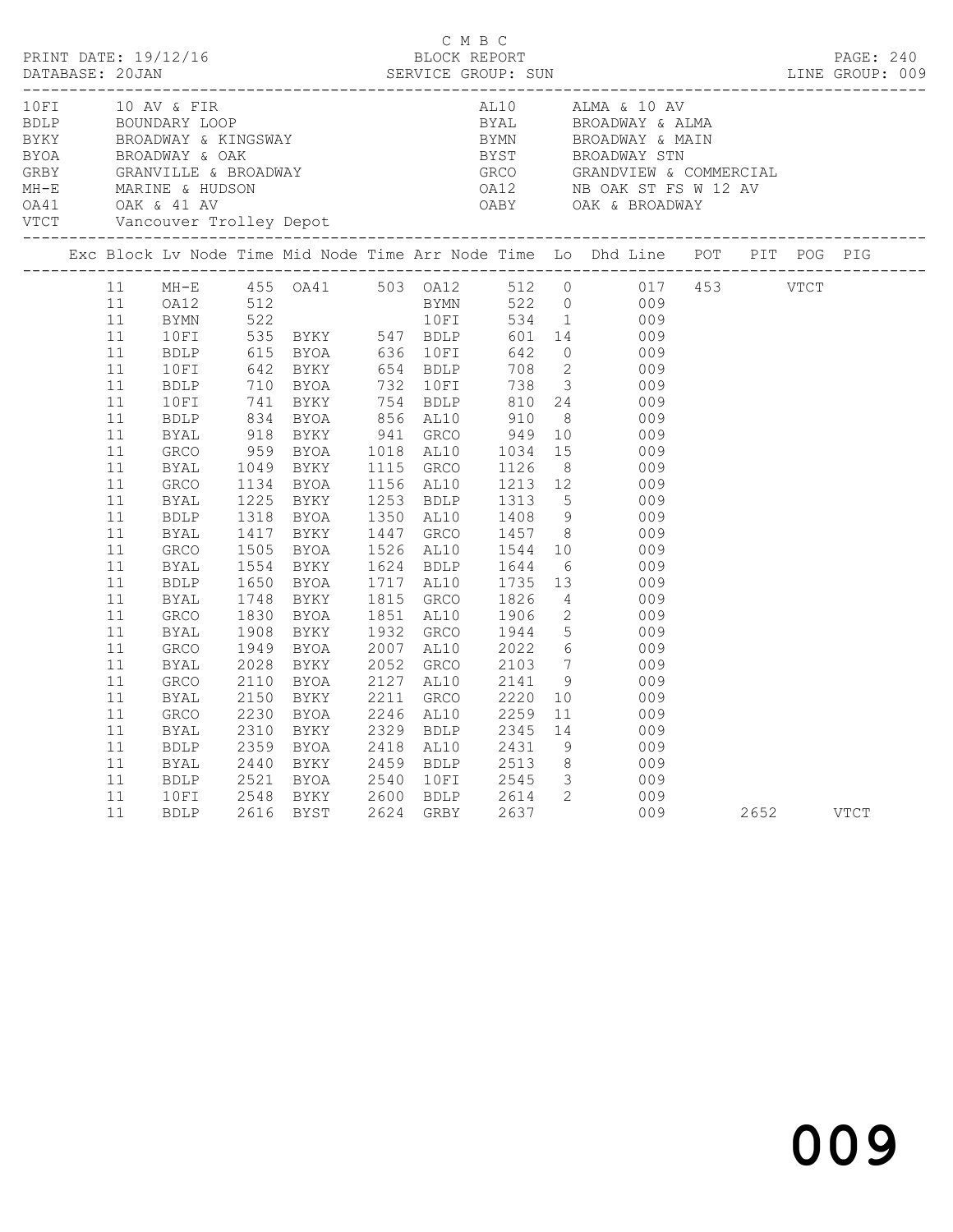# C M B C<br>BLOCK REPORT

PRINT DATE: 19/12/16 BLOCK REPORT BATABASE: 20JAN BLOCK REPORT

PAGE: 241<br>LINE GROUP: 009

|          |                     |              |                                              |                                  |                                                                                  |                                   | Exc Block Lv Node Time Mid Node Time Arr Node Time Lo Dhd Line POT PIT POG PIG |             |      |             |
|----------|---------------------|--------------|----------------------------------------------|----------------------------------|----------------------------------------------------------------------------------|-----------------------------------|--------------------------------------------------------------------------------|-------------|------|-------------|
| 12       |                     |              |                                              |                                  |                                                                                  |                                   | MH-E 503 OA41 511 OA12 520 3 017 501<br>OA12 523 BYKY 530 BDLP 544 11 009      | <b>VTCT</b> |      |             |
| 12       | OA12                |              |                                              |                                  |                                                                                  |                                   |                                                                                |             |      |             |
| 12       | <b>BDLP</b>         |              | 555 BYOA<br>555 BYOA<br>622 BYKY<br>650 BYOA | 616 10FI<br>634 BDLP<br>712 10FI | 622                                                                              | $\overline{0}$                    | 009                                                                            |             |      |             |
| 12       | 10FI                |              |                                              |                                  | 648                                                                              | $\overline{2}$                    | 009                                                                            |             |      |             |
| 12       | BDLP                |              |                                              |                                  | 718                                                                              | $\overline{\mathbf{3}}$           | 009                                                                            |             |      |             |
| 12       | 10FI                |              | 721 BYKY<br>812 BYOA                         | 734 BDLP<br>734 BDLP<br>834 10FI | 750                                                                              | 22                                | 009                                                                            |             |      |             |
| 12       | <b>BDLP</b>         |              |                                              |                                  | 840                                                                              | $\overline{1}$                    | 009                                                                            |             |      |             |
| 12       | 10FI                |              | 841 BYKY<br>919 BYOA                         | 855 GRCO<br>936 AL10             | 903<br>951                                                                       | 16                                | 009                                                                            |             |      |             |
| 12       | GRCO                |              |                                              |                                  |                                                                                  | 8 <sup>8</sup>                    | 009                                                                            |             |      |             |
| 12       | BYAL                | 959          | <b>BYKY</b>                                  | 1024 GRCO                        | 1033 6<br>1115 12                                                                |                                   | 009                                                                            |             |      |             |
| 12<br>12 | GRCO                | 1039         | <b>BYOA</b><br>1127 BYKY                     | 1059 AL10<br>1153 BDLP           |                                                                                  |                                   | 009<br>009                                                                     |             |      |             |
| 12       | BYAL                | 1219         | <b>BYOA</b>                                  | 1249 AL10                        |                                                                                  | 6<br>11                           | 009                                                                            |             |      |             |
| $12$     | <b>BDLP</b><br>BYAL |              | 1317 BYKY                                    | 1346 GRCO                        | 1213<br>1306<br>1356                                                             | 10                                | 009                                                                            |             |      |             |
| 12       | <b>GRCO</b>         | 1406         | BYOA                                         | 1428 AL10                        | 1446                                                                             | 8 <sup>8</sup>                    | 009                                                                            |             |      |             |
| 12       | BYAL                |              | 1454 BYKY                                    | 1524 BDLP                        | 1544                                                                             | $5^{\circ}$                       | 009                                                                            |             |      |             |
| 12       | BDLP                |              | 1549 BYOA                                    | 1618 AL10                        |                                                                                  | 11                                | 009                                                                            |             |      |             |
| 12       | BYAL                |              | 1647 BYKY                                    | 1717 GRCO                        | 1636<br>1728                                                                     | 6                                 | 009                                                                            |             |      |             |
| 12       | GRCO                | 1734         | BYOA                                         | 1753 AL10                        |                                                                                  |                                   | 009                                                                            |             |      |             |
| 12       | BYAL                | 1816         | BYKY                                         | 1843 BDLP                        | 1808 8<br>1902 11                                                                |                                   | 009                                                                            |             |      |             |
| $12$     | <b>BDLP</b>         | 1913         | <b>BYOA</b>                                  | 1938 AL10                        | $\begin{array}{rrrr} 1952 & 11 \\ 1953 & 5 \\ 2040 & 14 \\ 2131 & 8 \end{array}$ |                                   | 009                                                                            |             |      |             |
| 12       | BYAL                | 1958         | <b>BYKY</b>                                  | 2022 BDLP                        |                                                                                  |                                   | 009                                                                            |             |      |             |
| 12       | BDLP                | 2054         | <b>BYOA</b>                                  | 2117 AL10                        |                                                                                  |                                   | 009                                                                            |             |      |             |
| 12       | <b>BYAL</b>         | 2139         | BYKY                                         | 2201 BDLP                        |                                                                                  |                                   | 009                                                                            |             |      |             |
| 12       | <b>BDLP</b>         |              | 2234 BYOA                                    | 2256 AL10                        | 2219 15<br>2307<br>2307                                                          |                                   | 009                                                                            | 2329        |      | <b>VTCT</b> |
|          |                     |              |                                              |                                  |                                                                                  |                                   |                                                                                |             |      |             |
| 13       | $MH-E$              |              | 518 OA41                                     | 526 OA12                         | 535                                                                              | $\overline{0}$                    | 017                                                                            | 516 7       | VTCT |             |
| 13       | OA12                | 535<br>545   |                                              | BYMN                             | 545                                                                              | $\circ$                           | 009                                                                            |             |      |             |
| 13       | BYMN                |              |                                              | 10FI                             | 557                                                                              | $\overline{3}$                    | 009                                                                            |             |      |             |
| 13<br>13 | 10FI                |              | 600 BYKY<br>632 BYOA<br>701 BYKY             | 612 BDLP<br>654 10FI             | 626<br>700                                                                       | $6\overline{6}$<br>$\overline{1}$ | 009                                                                            |             |      |             |
| 13       | BDLP                |              |                                              |                                  | 730                                                                              | 22                                | 009<br>009                                                                     |             |      |             |
| 13       | 10FI<br><b>BDLP</b> |              | BYOA                                         |                                  |                                                                                  | $\overline{1}$                    | 009                                                                            |             |      |             |
| 13       | 10FI                | 821          | BYKY                                         | 714 BDLP<br>814 10FI<br>835 GRCO | 820<br>843                                                                       | 16                                | 009                                                                            |             |      |             |
| 13       | GRCO                |              | BYOA                                         | 916 AL10                         |                                                                                  | 9                                 | 009                                                                            |             |      |             |
| 13       | BYAL                | 859<br>940   | BYKY                                         | 1003 GRCO                        | 931<br>1012                                                                      | $7\phantom{.0}\phantom{.0}7$      | 009                                                                            |             |      |             |
| 13       | <b>GRCO</b>         | 1019         | BYOA                                         | 1038 AL10                        | 1054                                                                             | 10                                | 009                                                                            |             |      |             |
| 13       | BYAL                | 1104         | BYKY                                         | 1130 GRCO                        | 1141                                                                             | 8 <sup>8</sup>                    | 009                                                                            |             |      |             |
| 13       | GRCO                | 1149         | <b>BYOA</b>                                  | 1211 AL10                        | 1228                                                                             | 12                                | 009                                                                            |             |      |             |
| 13       | BYAL                | 1240         | BYKY                                         | 1308 BDLP                        | 1328                                                                             | $5^{\circ}$                       | 009                                                                            |             |      |             |
| 13       | <b>BDLP</b>         | 1333         | BYOA                                         | 1405 AL10                        | 1423                                                                             | 9                                 | 009                                                                            |             |      |             |
| 13       | BYAL                | 1432         | BYKY                                         | 1502 GRCO                        |                                                                                  | 8 <sup>8</sup>                    | 009                                                                            |             |      |             |
| 13       | GRCO                | 1520         | BYOA                                         | 1541 AL10                        | 1512 8<br>1559 11                                                                |                                   | 009                                                                            |             |      |             |
| 13       | BYAL                | 1610<br>1705 | BYKY                                         |                                  | 1700<br>1750                                                                     | $5^{\circ}$                       | 009                                                                            |             |      |             |
| 13       | <b>BDLP</b>         |              | 1705 BYOA                                    | 1640 BDLP<br>1732 AL10           | 1750                                                                             |                                   | 009                                                                            | 1812        |      | <b>VTCT</b> |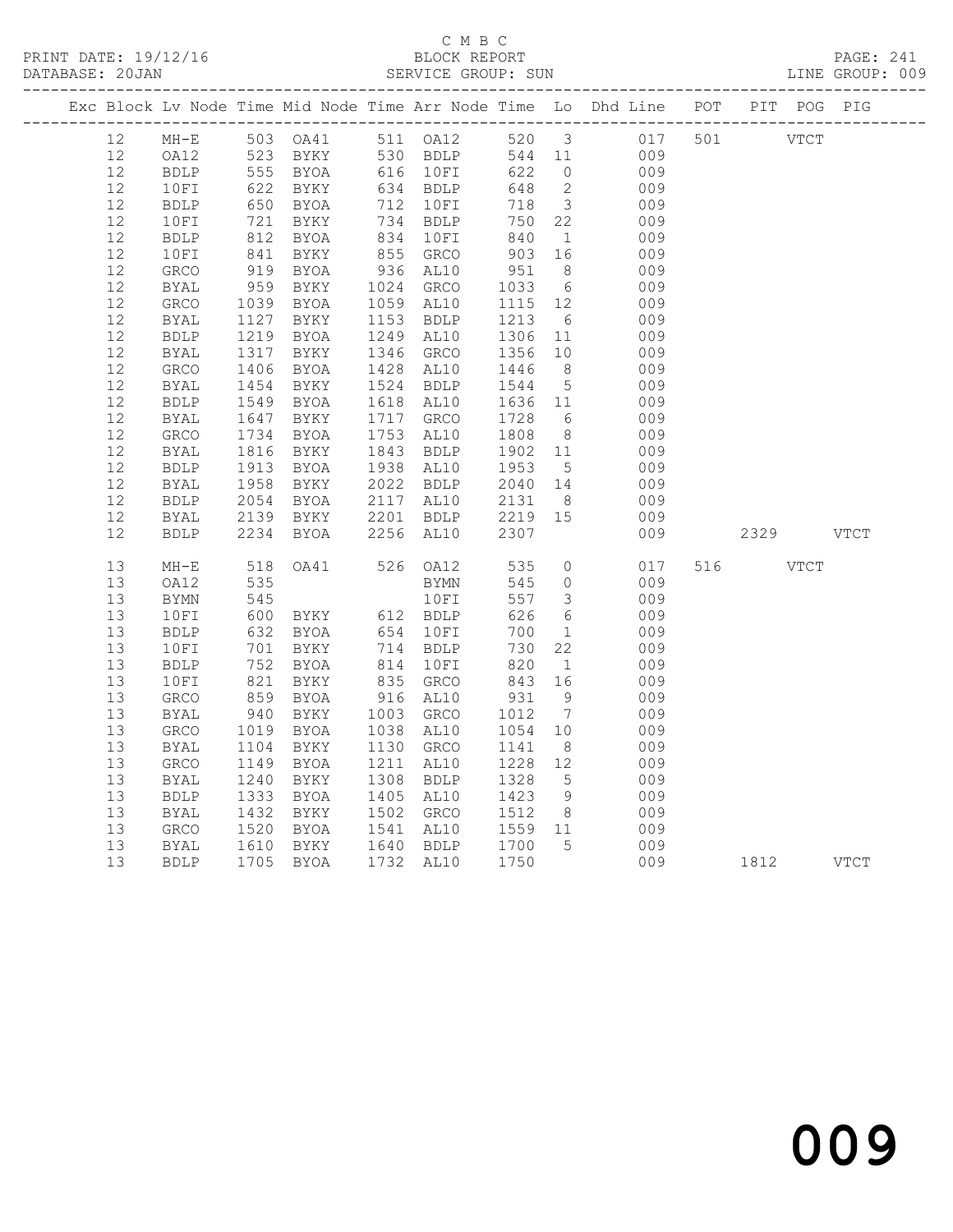# C M B C<br>BLOCK REPORT

| DATABASE: 20JAN |    |              |                   |                      |      | SERVICE GROUP: SUN                                    |                   |                              | LINE GROUP: 009                                                                |     |           |      |
|-----------------|----|--------------|-------------------|----------------------|------|-------------------------------------------------------|-------------------|------------------------------|--------------------------------------------------------------------------------|-----|-----------|------|
|                 |    |              |                   |                      |      |                                                       |                   |                              | Exc Block Lv Node Time Mid Node Time Arr Node Time Lo Dhd Line POT PIT POG PIG |     |           |      |
|                 |    |              |                   |                      |      |                                                       |                   |                              | 14   0A12   700   BYKY   708   BDLP   724   8   009                            |     | 640 VTCT  |      |
|                 | 14 |              |                   |                      |      |                                                       |                   |                              | BDLP 732 BYOA 754 10FI 800 1 009                                               |     |           |      |
|                 | 14 | 10FI         |                   | BYKY                 |      |                                                       |                   |                              | 009                                                                            |     |           |      |
|                 | 14 | <b>BDLP</b>  | 801<br>844<br>928 | BYOA                 |      | 814 BDLP 830 14<br>906 AL10 920 8<br>951 BDLP 1010 11 |                   |                              | 009                                                                            |     |           |      |
|                 | 14 | BYAL         |                   | BYKY                 |      |                                                       |                   |                              | 009                                                                            |     |           |      |
|                 | 14 | BDLP         | 1021              | BYOA                 |      | 1049 AL10                                             | 1105              | 14                           | 009                                                                            |     |           |      |
|                 | 14 | <b>BYAL</b>  | 1119              | BYKY                 |      | 1145 GRCO                                             | 1156              | 8 <sup>8</sup>               | 009                                                                            |     |           |      |
|                 | 14 | GRCO         | 1204              | BYOA                 |      | 1226 AL10                                             | 1243 12           |                              | 009                                                                            |     |           |      |
|                 | 14 | BYAL         | 1255              | BYKY                 |      | 1323 BDLP                                             | 1343              | $5\overline{)}$              | 009                                                                            |     |           |      |
|                 | 14 | <b>BDLP</b>  | 1348              | BYOA                 |      | 1420 AL10                                             | 1438              | 9                            | 009                                                                            |     |           |      |
|                 | 14 |              |                   |                      | 1517 |                                                       | 1528              |                              | 009                                                                            |     |           |      |
|                 |    | BYAL         | 1447              | BYKY                 |      | GRCO                                                  |                   |                              | $7\overline{ }$                                                                |     |           |      |
|                 | 14 | GRCO         | 1535              | BYOA                 |      | 1556 AL10                                             | 1614 10           |                              | 009                                                                            |     |           |      |
|                 | 14 | BYAL         | 1624              | BYKY                 |      | 1654 BDLP                                             | 1714              | $5\overline{)}$              | 009                                                                            |     |           |      |
|                 | 14 | <b>BDLP</b>  |                   | 1719 BYOA            |      | 1745 AL10                                             | 1802              |                              | 009                                                                            |     | 1824 VTCT |      |
|                 | 15 | OA12         |                   | 832 BYKY<br>903 BYOA |      | 841 BDLP 857<br>926 AL10 941                          |                   | $6\overline{6}$              | 009                                                                            |     | 812 VTCT  |      |
|                 | 15 | BDLP         |                   |                      |      |                                                       |                   | 8 <sup>8</sup>               | 009                                                                            |     |           |      |
|                 | 15 | BYAL         | 949               | BYKY                 |      | 1014 BDLP                                             | 1033              | 8 <sup>8</sup>               | 009                                                                            |     |           |      |
|                 | 15 | <b>BDLP</b>  | 1041              | BYOA                 |      | 1109 AL10                                             | 1125              | 9                            | 009                                                                            |     |           |      |
|                 | 15 | BYAL         | 1134              | BYKY                 | 1200 | GRCO                                                  | 1211              | 9                            | 009                                                                            |     |           |      |
|                 | 15 | GRCO         | 1220              | BYOA                 |      | 1242 AL10                                             | 1259 11           |                              | 009                                                                            |     |           |      |
|                 | 15 | BYAL         | 1310              | BYKY                 |      | 1338 BDLP                                             | 1358              | 5 <sup>5</sup>               | 009                                                                            |     |           |      |
|                 | 15 | <b>BDLP</b>  | 1403              | BYOA                 |      | 1435 AL10                                             | 1453              | 9                            | 009                                                                            |     |           |      |
|                 | 15 | BYAL         | 1502              | BYKY                 |      | 1532 GRCO                                             | 1543              | $7\overline{ }$              | 009                                                                            |     |           |      |
|                 | 15 | GRCO         | 1550              | BYOA                 |      | 1611 AL10                                             | 1629 10           |                              | 009                                                                            |     |           |      |
|                 | 15 | BYAL         | 1639              | BYKY                 |      | 1709 BDLP                                             | 1729              | $5\overline{)}$              | 009                                                                            |     |           |      |
|                 | 15 | <b>BDLP</b>  | 1734              | BYOA                 | 1800 | AL10                                                  | 1817              | 9                            | 009                                                                            |     |           |      |
|                 | 15 | BYAL         | 1826              | BYKY                 | 1853 | GRCO                                                  | 1905              | $4\overline{ }$              | 009                                                                            |     |           |      |
|                 | 15 | GRCO         | 1909              | BYOA                 |      | 1930 AL10                                             | 1945              | 3 <sup>7</sup>               | 009                                                                            |     |           |      |
|                 | 15 | BYAL         | 1948              | BYKY                 |      | 2012 GRCO                                             | 2023              | 6                            | 009                                                                            |     |           |      |
|                 | 15 | GRCO         | 2029              | BYOA                 | 2047 | AL10                                                  | 2102              | $7\phantom{.0}\phantom{.0}7$ | 009                                                                            |     |           |      |
|                 | 15 | BYAL         | 2109              | BYKY                 | 2131 | GRCO                                                  | 2140              | 9                            | 009                                                                            |     |           |      |
|                 | 15 | GRCO         | 2149              | BYOA                 | 2206 | AL10                                                  | 2220              | 9                            | 009                                                                            |     |           |      |
|                 | 15 | BYAL         | 2229              | BYKY                 | 2250 | GRCO                                                  | 2259              | 18                           | 009                                                                            |     |           |      |
|                 |    |              | 2317              |                      | 2332 | AL10                                                  | 2345              |                              | 009                                                                            |     |           |      |
|                 | 15 | GRCO         |                   | BYOA                 |      |                                                       |                   | 15                           |                                                                                |     |           |      |
|                 | 15 | BYAL         | 2400              | BYKY                 | 2419 | GRCO                                                  | 2427 19           |                              | 009                                                                            |     |           |      |
|                 | 15 | GRCO         | 2446              | BYOA                 |      | 2459 10FI                                             | 2502 2<br>2524 18 |                              | 009                                                                            |     |           |      |
|                 | 15 | 10FI         |                   | 2504 BYKY            |      | 2516 GRCO                                             |                   |                              | 009<br>15 GRCO 2542 BYMN 2550 GRBY 2557 009 2612                               |     |           | VTCT |
|                 | 16 | OA12         | 849               | BYKY                 | 858  | BDLP                                                  | 914               | 9                            | 009                                                                            | 829 | VTCT      |      |
|                 | 16 | <b>BDLP</b>  | 923               | BYOA                 | 948  | AL10                                                  | 1003              | 6                            | 009                                                                            |     |           |      |
|                 | 16 |              |                   |                      | 1034 |                                                       | 1053              | 7                            | 009                                                                            |     |           |      |
|                 |    | BYAL         | 1009              | BYKY                 |      | <b>BDLP</b>                                           |                   |                              |                                                                                |     |           |      |
|                 | 16 | <b>BDLP</b>  | 1100              | BYOA                 | 1130 | AL10                                                  | 1147              | 9                            | 009                                                                            |     |           |      |
|                 | 16 | BYAL         | 1156              | BYKY                 | 1223 | <b>BDLP</b>                                           | 1243              | 7                            | 009                                                                            |     |           |      |
|                 | 16 | <b>BDLP</b>  | 1250              | BYOA                 | 1320 | AL10                                                  | 1338              | 9                            | 009                                                                            |     |           |      |
|                 | 16 | BYAL         | 1347              | BYKY                 | 1416 | GRCO                                                  | 1426              | 9                            | 009                                                                            |     |           |      |
|                 | 16 | GRCO         | 1435              | BYOA                 | 1458 | AL10                                                  | 1516              | 8                            | 009                                                                            |     |           |      |
|                 | 16 | <b>BYAL</b>  | 1524              | BYKY                 | 1554 | <b>BDLP</b>                                           | 1614              | $7\phantom{.0}$              | 009                                                                            |     |           |      |
|                 | 16 | <b>BDLP</b>  | 1621              | BYOA                 | 1648 | AL10                                                  | 1706              | 12                           | 009                                                                            |     |           |      |
|                 | 16 | <b>BYAL</b>  | 1718              | BYKY                 | 1745 | GRCO                                                  | 1756              | 13                           | 009                                                                            |     |           |      |
|                 | 16 | GRCO         | 1809              | BYOA                 | 1828 | AL10                                                  | 1843              | 14                           | 009                                                                            |     |           |      |
|                 | 16 | BYAL         | 1857              | BYKY                 | 1921 | <b>BDLP</b>                                           | 1939              | 14                           | 009                                                                            |     |           |      |
|                 | 16 | ${\tt BDLP}$ | 1953              | BYOA                 | 2017 | AL10                                                  | 2032              | 6                            | 009                                                                            |     |           |      |
|                 | 16 | BYAL         | 2038              | BYKY                 | 2102 | <b>BDLP</b>                                           | 2120              | 13                           | 009                                                                            |     |           |      |
|                 | 16 | <b>BDLP</b>  | 2133              | BYOA                 | 2156 | AL10                                                  | 2210              | 9                            | 009                                                                            |     |           |      |
|                 | 16 | <b>BYAL</b>  | 2219              | BYKY                 | 2239 | <b>BDLP</b>                                           | 2255              | 3                            | 009                                                                            |     |           |      |
|                 |    |              |                   |                      |      |                                                       |                   |                              |                                                                                |     |           |      |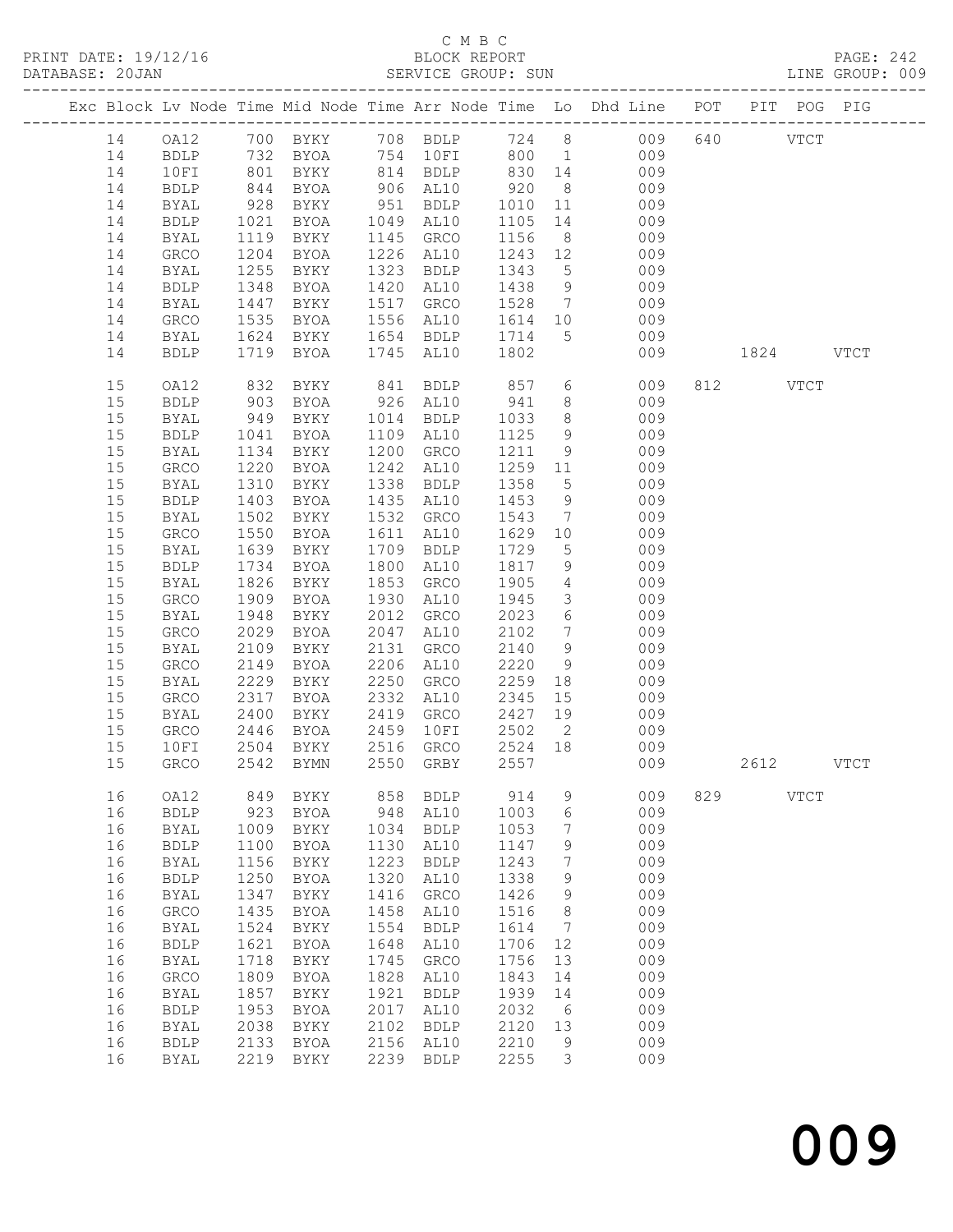PRINT DATE: 19/12/16 BLOCK REPORT PAGE: 243 DATABASE: 20JAN

## C M B C<br>BLOCK REPORT

|  | DAIABASE; ZUJAN |             |      |             |      | SLKVICL GKUUF; SUN |      |     |                                                                  |     |      |      | LINE GROUP; UUY |  |
|--|-----------------|-------------|------|-------------|------|--------------------|------|-----|------------------------------------------------------------------|-----|------|------|-----------------|--|
|  |                 |             |      |             |      |                    |      |     | Exc Block Lv Node Time Mid Node Time Arr Node Time (Lo) Dhd Line | POT | PIT  |      | POG PIG         |  |
|  | 16              | <b>BDLP</b> | 2258 | BYST        |      | 2306 OABY          | 2319 |     | 009                                                              |     | 2336 |      | <b>VTCT</b>     |  |
|  | 17              | 10FI        | 856  | BYKY        | 910  | BDLP               | 926  | 17  | 009                                                              | 838 |      | VTCT |                 |  |
|  | 17              | <b>BDLP</b> | 943  | BYOA        | 1008 | AL10               | 1023 | 6   | 009                                                              |     |      |      |                 |  |
|  | 17              | BYAL        | 1029 | BYKY        | 1055 | GRCO               | 1104 | 14  | 009                                                              |     |      |      |                 |  |
|  | 17              | GRCO        | 1118 | BYOA        | 1140 | AL10               | 1157 | - 6 | 009                                                              |     |      |      |                 |  |
|  | 17              | BYAL        | 1203 | BYKY        | 1230 | GRCO               | 1240 | 11  | 009                                                              |     |      |      |                 |  |
|  | 17              | <b>GRCO</b> | 1251 | BYOA        | 1313 | AL10               | 1331 | 8   | 009                                                              |     |      |      |                 |  |
|  | 17              | BYAL        | 1339 | BYKY        | 1408 | BDLP               | 1428 | 6   | 009                                                              |     |      |      |                 |  |
|  | 17              | <b>BDLP</b> | 1434 | BYOA        | 1505 | AL10               | 1523 | 9   | 009                                                              |     |      |      |                 |  |
|  |                 | RYAT.       | 1532 | <b>RYKY</b> | 1602 | <b>GRMA</b>        | 1613 | R   | $\cap \cap Q$                                                    |     |      |      |                 |  |

| 17       | <b>BYAL</b>         | 1203         | BYKY                       | 1230         | GRCO                | 1240         | $11$            | 009        |     |      |             |             |
|----------|---------------------|--------------|----------------------------|--------------|---------------------|--------------|-----------------|------------|-----|------|-------------|-------------|
| 17       | ${\tt GRCO}$        | 1251         | BYOA                       | 1313         | AL10                | 1331         | $\,8\,$         | 009        |     |      |             |             |
| 17       | <b>BYAL</b>         | 1339         | BYKY                       | 1408         | <b>BDLP</b>         | 1428         | $\epsilon$      | 009        |     |      |             |             |
|          |                     |              |                            |              |                     |              |                 |            |     |      |             |             |
| 17       | <b>BDLP</b>         | 1434         | <b>BYOA</b>                | 1505         | AL10                | 1523         | $\mathsf 9$     | 009        |     |      |             |             |
| 17       | <b>BYAL</b>         | 1532         | BYKY                       | 1602         | GRCO                | 1613         | 8               | 009        |     |      |             |             |
| 17       | GRCO                | 1621         | BYOA                       | 1641         | AL10                | 1659         | 10              | 009        |     |      |             |             |
| 17       | <b>BYAL</b>         | 1709         | BYKY                       | 1737         | <b>BDLP</b>         | 1757         | 12              | 009        |     |      |             |             |
| 17       | <b>BDLP</b>         | 1809         | BYST                       | 1818         | OABY                | 1835         |                 | 009        |     | 1854 |             | <b>VTCT</b> |
|          |                     |              |                            |              |                     |              |                 |            |     |      |             |             |
| 18       | <b>BYAL</b>         | 858          | BYKY                       | 921          | GRCO                | 929          | $10$            | 009        | 828 |      | VTCT        |             |
|          |                     |              |                            |              |                     |              |                 |            |     |      |             |             |
| 18       | GRCO                | 939          | BYOA                       | 958          | AL10                | 1013         | 6               | 009        |     |      |             |             |
| 18       | <b>BYAL</b>         | 1019         | BYKY                       | 1045         | GRCO                | 1054         | $\overline{4}$  | 009        |     |      |             |             |
| 18       | GRCO                | 1058         | BYOA                       | 1120         | AL10                | 1137         | 11              | 009        |     |      |             |             |
| 18       | <b>BYAL</b>         | 1148         | BYKY                       | 1215         | GRCO                | 1225         | 10              | 009        |     |      |             |             |
| 18       | ${\tt GRCO}$        | 1235         | BYOA                       | 1257         | AL10                | 1314         | $10$            | 009        |     |      |             |             |
| 18       | <b>BYAL</b>         | 1324         | BYKY                       | 1353         | <b>BDLP</b>         | 1413         | 6               | 009        |     |      |             |             |
| 18       | <b>BDLP</b>         | 1419         | BYOA                       | 1450         | AL10                | 1508         | 9               | 009        |     |      |             |             |
| 18       | <b>BYAL</b>         | 1517         | BYKY                       | 1547         |                     | 1558         | $7\phantom{.0}$ | 009        |     |      |             |             |
|          |                     |              |                            |              | ${\tt GRCO}$        |              |                 |            |     |      |             |             |
| 18       | ${\tt GRCO}$        | 1605         | <b>BYOA</b>                | 1626         | AL10                | 1644         | $10$            | 009        |     |      |             |             |
| 18       | <b>BYAL</b>         | 1654         | BYKY                       | 1724         | <b>BDLP</b>         | 1744         | 8               | 009        |     |      |             |             |
| 18       | <b>BDLP</b>         | 1752         | <b>BYOA</b>                | 1818         | AL10                | 1833         | 14              | 009        |     |      |             |             |
| 18       | <b>BYAL</b>         | 1847         | BYKY                       | 1911         | GRCO                | 1923         | 6               | 009        |     |      |             |             |
| 18       | ${\tt GRCO}$        | 1929         | BYOA                       | 1948         | AL10                | 2003         | 5               | 009        |     |      |             |             |
| 18       | <b>BYAL</b>         | 2008         | BYKY                       | 2032         | GRCO                | 2043         | $7\phantom{.0}$ | 009        |     |      |             |             |
|          |                     |              |                            |              |                     |              |                 |            |     |      |             |             |
| 18       | GRCO                | 2050         | BYOA                       | 2107         | AL10                | 2121         | 8               | 009        |     |      |             |             |
| 18       | <b>BYAL</b>         | 2129         | BYKY                       | 2151         | ${\tt GRCO}$        | 2200         | 10              | 009        |     |      |             |             |
| 18       | GRCO                | 2210         | <b>BYOA</b>                | 2225         | AL10                | 2236         |                 | 009        |     | 2258 |             | <b>VTCT</b> |
|          |                     |              |                            |              |                     |              |                 |            |     |      |             |             |
| 19       | <b>BYAL</b>         | 909          | BYKY                       | 931          | <b>BDLP</b>         | 947          | 14              | 009        | 839 |      | <b>VTCT</b> |             |
| 19       | <b>BDLP</b>         | 1001         | <b>BYOA</b>                | 1028         | AL10                | 1044         | 13              | 009        |     |      |             |             |
| 19       | <b>BYAL</b>         | 1057         | BYKY                       | 1123         | <b>BDLP</b>         | 1143         | $5\phantom{.0}$ | 009        |     |      |             |             |
| 19       | <b>BDLP</b>         | 1148         | BYOA                       | 1218         | AL10                | 1235         | 12              | 009        |     |      |             |             |
| 19       | <b>BYAL</b>         | 1247         | BYKY                       | 1315         | GRCO                | 1325         | 11              | 009        |     |      |             |             |
|          |                     |              |                            |              |                     |              |                 |            |     |      |             |             |
| 19       | GRCO                | 1336         | BYOA                       | 1358         | AL10                | 1416         | $\,8\,$         | 009        |     |      |             |             |
| 19       | <b>BYAL</b>         | 1424         | BYKY                       | 1454         | <b>BDLP</b>         | 1514         | 5               | 009        |     |      |             |             |
| 19       | <b>BDLP</b>         | 1519         | BYOA                       | 1548         | AL10                | 1606         | 11              | 009        |     |      |             |             |
| 19       | <b>BYAL</b>         | 1617         | BYKY                       | 1647         | GRCO                | 1658         | 7               | 009        |     |      |             |             |
| 19       | GRCO                | 1705         | BYOA                       | 1725         | AL10                | 1743         |                 | 009        |     |      |             |             |
|          |                     |              |                            |              |                     |              | 13              |            |     |      |             |             |
|          |                     |              |                            |              |                     |              |                 |            |     |      |             |             |
| 19       | <b>BYAL</b>         | 1756         | BYKY                       | 1823         | <b>BDLP</b>         | 1842         | 10              | 009        |     |      |             |             |
| 19       | <b>BDLP</b>         | 1852         | BYOA                       | 1920         | AL10                | 1935         | $\mathcal{S}$   | 009        |     |      |             |             |
| 19       | <b>BYAL</b>         | 1938         | BYKY                       | 2002         | <b>BDLP</b>         | 2020         | 13              | 009        |     |      |             |             |
| 19       | <b>BDLP</b>         | 2033         | <b>BYOA</b>                | 2057         | AL10                | 2112         | 7               | 009        |     |      |             |             |
| 19       | <b>BYAL</b>         |              | 2119 BYKY                  | 2141 BDLP    |                     | 2159 15      |                 | 009        |     |      |             |             |
| 19       | <b>BDLP</b>         | 2214         | BYOA                       | 2236         | AL10                | 2249         | 6               | 009        |     |      |             |             |
| 19       | <b>BYAL</b>         | 2255         | <b>BYKY</b>                | 2314         | GRCO                | 2322         | $25$            | 009        |     |      |             |             |
|          |                     | 2347         |                            | 2402         | AL10                |              |                 | 009        |     |      |             |             |
| 19       | GRCO                |              | BYOA                       |              |                     | 2415         | 5               |            |     |      |             |             |
| 19       | <b>BYAL</b>         | 2420         | <b>BYKY</b>                | 2439         | <b>BDLP</b>         | 2453         | 3               | 009        |     |      |             |             |
| 19       | <b>BDLP</b>         | 2456         | <b>BYOA</b>                | 2515         | 10FI                | 2520         | $\mathbf{2}$    | 009        |     |      |             |             |
| 19<br>19 | 10FI<br><b>BDLP</b> | 2522<br>2551 | <b>BYKY</b><br><b>BYST</b> | 2534<br>2559 | <b>BDLP</b><br>GRBY | 2548<br>2612 | 3               | 009<br>009 |     | 2627 |             | <b>VTCT</b> |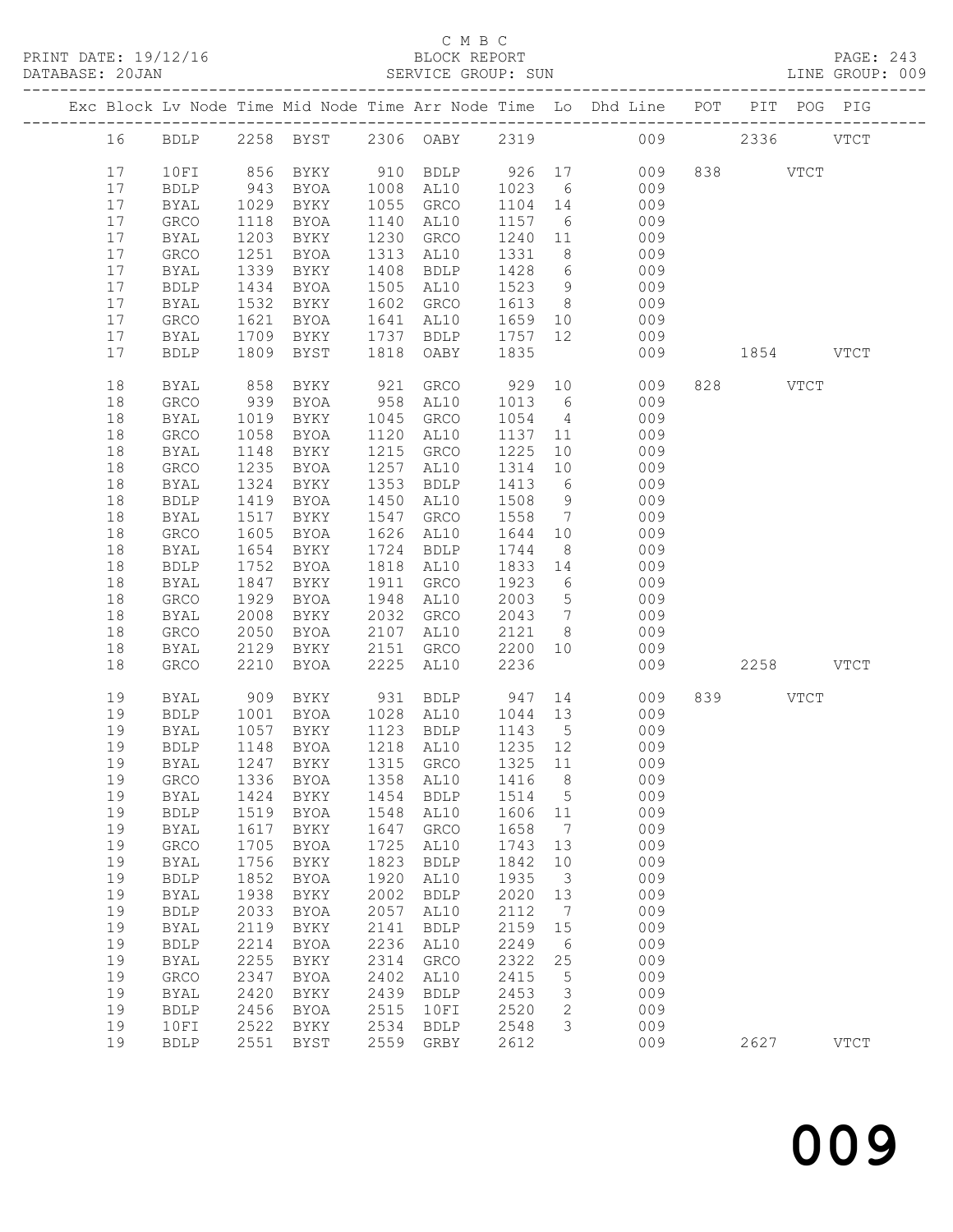PRINT DATE: 19/12/16 BLOCK REPORT BATABASE: 20JAN BLOCK REPORT

## C M B C<br>BLOCK REPORT

PAGE: 244<br>LINE GROUP: 009

|  |                            |                            |              |                   |      |                          |                                                  |                                            | Exc Block Lv Node Time Mid Node Time Arr Node Time Lo Dhd Line POT PIT POG PIG |          |      |             |             |
|--|----------------------------|----------------------------|--------------|-------------------|------|--------------------------|--------------------------------------------------|--------------------------------------------|--------------------------------------------------------------------------------|----------|------|-------------|-------------|
|  | 20                         | OA12                       |              | 1043 BYKY         |      | 1053 BDLP 1112 5         |                                                  |                                            | 009 1023 VTCT                                                                  |          |      |             |             |
|  | 20                         | BDLP                       |              | 1117 BYOA         |      | 1147 AL10                | 1204                                             | $7\phantom{.0}\phantom{.0}7$               | 009                                                                            |          |      |             |             |
|  | 20                         | BYAL                       | 1211         | BYKY              |      | 1238 BDLP<br>1335 AL10   | 1258<br>1353<br>1441<br>1529                     | $7\phantom{.0}\phantom{.0}7$               | 009                                                                            |          |      |             |             |
|  | 20                         | <b>BDLP</b>                |              | 1305 BYOA         |      |                          |                                                  | 9                                          | 009                                                                            |          |      |             |             |
|  | 20                         | BYAL                       | 1402         | BYKY              |      | 1431 GRCO                |                                                  | 9                                          | 009                                                                            |          |      |             |             |
|  | 20<br>20                   | GRCO                       | 1450         | BYOA              |      | 1511 AL10                |                                                  | 10<br>6                                    | 009<br>009                                                                     |          |      |             |             |
|  | 20                         | BYAL<br>BDLP               | 1539<br>1635 | BYKY<br>BYOA      |      | $1609$ BDLP<br>1702 AL10 | 1629<br>1720                                     | 13                                         | 009                                                                            |          |      |             |             |
|  | 20                         | BYAL                       | 1733         | BYKY              |      | 1800 GRCO                | 1811                                             | $\overline{\mathbf{3}}$                    | 009                                                                            |          |      |             |             |
|  | 20                         | <b>GRCO</b>                | 1814         | BYMN              |      | 1825 OABY                | 1832                                             |                                            | 009                                                                            |          | 1851 |             | VTCT        |
|  |                            |                            |              |                   |      |                          |                                                  |                                            |                                                                                |          |      |             |             |
|  | 21                         | BYAL                       | 1039         | <b>BYKY</b>       |      | 1105 BDLP                | 1125                                             | 8 <sup>8</sup>                             |                                                                                | 009 1009 |      | <b>VTCT</b> |             |
|  | 21                         | <b>BDLP</b>                | 1133         | <b>BYOA</b>       |      | 1203 AL10                | 1220                                             | 12                                         | 009                                                                            |          |      |             |             |
|  | 21                         | BYAL                       | 1232         | BYKY              |      | 1300 GRCO                | 1310                                             | 11                                         | 009                                                                            |          |      |             |             |
|  | 21                         | GRCO                       | 1321         | BYOA              |      | 1343 AL10                | 1401                                             | 8 <sup>8</sup>                             | 009                                                                            |          |      |             |             |
|  | 21                         | <b>BYAL</b>                | 1409         | BYKY              |      | 1438 BDLP                | 1458                                             | $6\overline{6}$                            | 009                                                                            |          |      |             |             |
|  | 21                         | BDLP                       | 1504         | <b>BYOA</b>       |      | 1533 AL10                | $\begin{array}{c}\n 1551 \quad 11\n \end{array}$ |                                            | 009                                                                            |          |      |             |             |
|  | 21                         | BYAL                       | 1602         | BYKY              |      | 1632 GRCO                | 1643                                             | $7\overline{ }$                            | 009                                                                            |          |      |             |             |
|  | 21                         | GRCO                       | 1650         | BYOA              |      | 1710 AL10                | 1728                                             | 12                                         | 009                                                                            |          |      |             |             |
|  | 21                         | BYAL                       | 1740         | BYKY              |      | 1807 BDLP                | 1826<br>1915                                     | 6                                          | 009                                                                            |          |      |             |             |
|  | 21                         | BDLP                       | 1832         | BYOA              |      | 1900 AL10                |                                                  | $\overline{\mathbf{3}}$                    | 009                                                                            |          |      |             |             |
|  | 21                         | <b>BYAL</b>                | 1918         | BYKY              |      | 1942 BDLP                | 2000<br>2052                                     | 13                                         | 009                                                                            |          |      |             |             |
|  | 21                         | <b>BDLP</b>                | 2013         | BYOA              |      | 2037 AL10                |                                                  | $\overline{7}$                             | 009                                                                            |          |      |             |             |
|  | 21                         | BYAL                       | 2059         | BYKY              |      | 2121 BDLP                | 2139<br>2229                                     | 15                                         | 009                                                                            |          |      |             |             |
|  | 21<br>21                   | BDLP                       | 2154<br>2239 | BYOA              |      | 2216 AL10<br>2259 BDLP   |                                                  | 10<br>11                                   | 009<br>009                                                                     |          |      |             |             |
|  | 21                         | BYAL<br><b>BDLP</b>        |              | BYKY<br>2326 BYOA |      | 2347 AL10                | 2315<br>2358<br>2358                             |                                            | 009                                                                            |          | 2420 |             | <b>VTCT</b> |
|  |                            |                            |              |                   |      |                          |                                                  |                                            |                                                                                |          |      |             |             |
|  | 22                         | BYAL                       | 1112         | BYKY              |      | 1138 BDLP                | 1158                                             | 6                                          |                                                                                | 009 1042 |      | <b>VTCT</b> |             |
|  | 22                         | BDLP                       | 1204         | BYOA              |      | 1234 AL10                | 1251<br>1340                                     | 11                                         | 009                                                                            |          |      |             |             |
|  | 22                         | BYAL                       |              | 1302 BYKY         |      | 1330 GRCO                |                                                  | 11                                         | 009                                                                            |          |      |             |             |
|  | 22                         | GRCO                       | 1351         | BYOA              |      | 1413 AL10                | 1431<br>1529                                     | 8 <sup>8</sup>                             | 009                                                                            |          |      |             |             |
|  | $2\sqrt{2}$                | BYAL                       | 1439         | BYKY              |      | 1509 BDLP                |                                                  | $5^{\circ}$                                | 009                                                                            |          |      |             |             |
|  | 22                         | <b>BDLP</b>                | 1534         | BYOA              |      | 1603 AL10                | 1621                                             | 11                                         | 009                                                                            |          |      |             |             |
|  | 22                         | BYAL                       | 1632         | BYKY              |      | 1702 GRCO                | 1713                                             | $\overline{7}$                             | 009                                                                            |          |      |             |             |
|  | 22                         | GRCO                       | 1720         | <b>BYOA</b>       |      | 1739 AL10                | 1754                                             | 12                                         | 009                                                                            |          |      |             |             |
|  | $2\sqrt{2}$                | BYAL                       | 1806         | BYKY              |      | 1833 GRCO                | 1844                                             | $5\overline{)}$                            | 009                                                                            |          |      |             |             |
|  | $2\sqrt{2}$<br>$2\sqrt{2}$ | GRCO                       | 1849         | BYOA<br>BYKY      |      | 1910 AL10<br>1952 GRCO   | 1925                                             | $\overline{\mathbf{3}}$<br>$5\phantom{.0}$ | 009<br>009                                                                     |          |      |             |             |
|  | 22                         | <b>BYAL</b><br><b>GRCO</b> | 1928<br>2009 | BYOA              |      | 2027 AL10                | 2004<br>2042                                     | $7\phantom{.0}\phantom{.0}7$               | 009                                                                            |          |      |             |             |
|  | 22                         | BYAL                       | 2049         | BYKY              |      | 2111 GRCO                | 2120                                             | 10                                         | 009                                                                            |          |      |             |             |
|  | 22                         | GRCO                       | 2130         | BYOA              | 2147 | AL10                     | 2201                                             | 8 <sup>8</sup>                             | 009                                                                            |          |      |             |             |
|  | 22                         | BYAL                       | 2209         | BYKY              |      | 2230 GRCO                | 2239                                             | 11                                         | 009                                                                            |          |      |             |             |
|  | 22                         | GRCO                       | 2250         | BYOA              |      | 2306 AL10                | 2319                                             | 6                                          | 009                                                                            |          |      |             |             |
|  | $2\sqrt{2}$                | BYAL                       | 2325         | BYKY              |      | 2344 GRCO                |                                                  | 28                                         | 009                                                                            |          |      |             |             |
|  | 22                         | <b>GRCO</b>                |              | 2420 BYOA         |      | 2433 AL10                | 2352<br>2444                                     |                                            | 009                                                                            |          | 2506 |             | VTCT        |
|  |                            |                            |              |                   |      |                          |                                                  |                                            |                                                                                |          |      |             |             |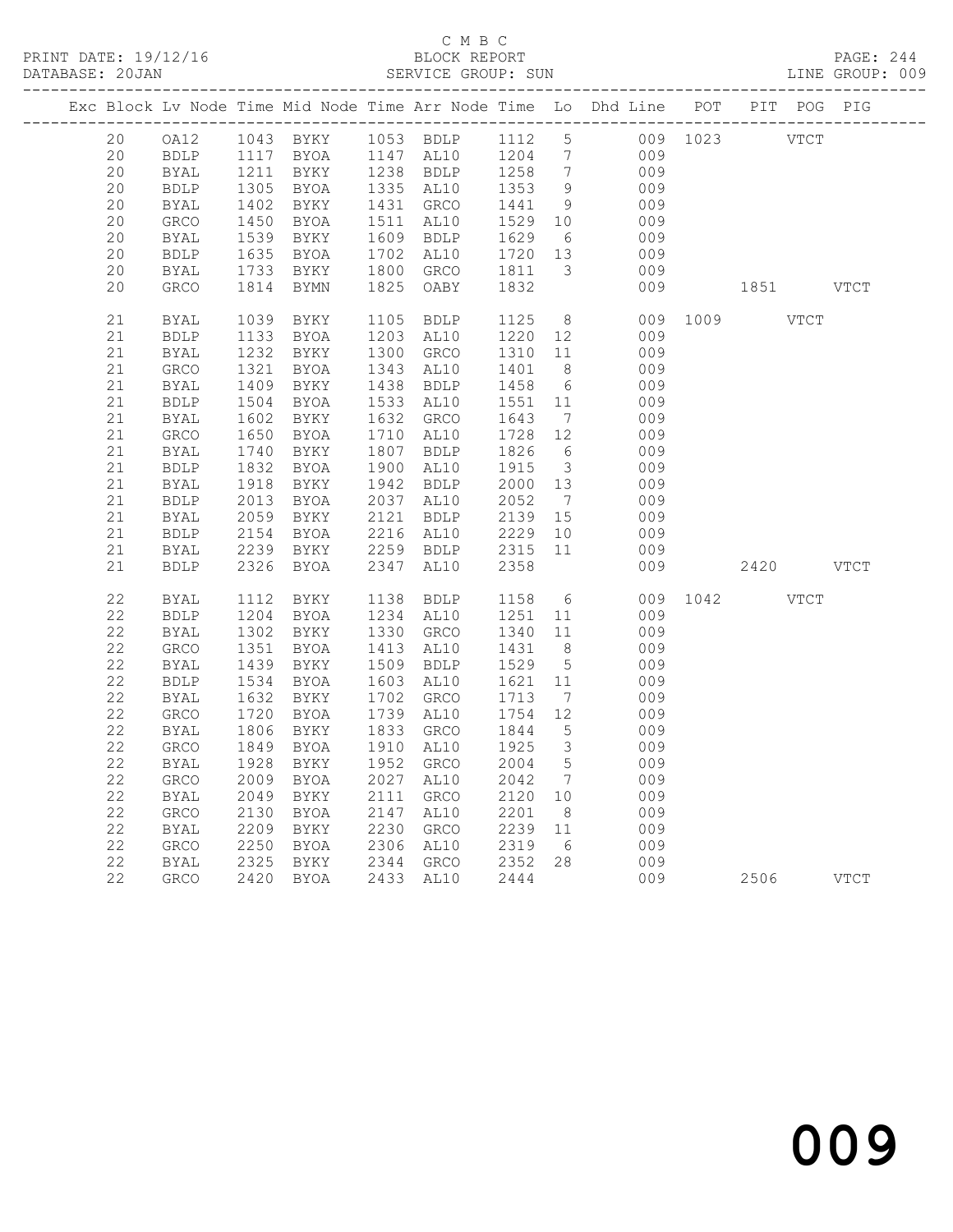PRINT DATE: 19/12/16 BLOCK REPORT<br>DATABASE: 20JAN SERVICE GROUP: SUN

# C M B C<br>BLOCK REPORT

PAGE: 245<br>LINE GROUP: 009

|  |    |             |      |           |      |                  |      |                 | Exc Block Lv Node Time Mid Node Time Arr Node Time Lo Dhd Line POT PIT POG PIG |               |           |      |
|--|----|-------------|------|-----------|------|------------------|------|-----------------|--------------------------------------------------------------------------------|---------------|-----------|------|
|  | 23 | BYAL        |      | 1142 BYKY |      | 1208 BDLP 1228 7 |      |                 |                                                                                | 009 1112 VTCT |           |      |
|  | 23 | <b>BDLP</b> | 1235 | BYOA      | 1305 | AL10             | 1322 | 10 <sup>°</sup> | 009                                                                            |               |           |      |
|  | 23 | BYAL        | 1332 | BYKY      | 1401 | GRCO             | 1411 | 9               | 009                                                                            |               |           |      |
|  | 23 | GRCO        | 1420 | BYOA      | 1443 | AL10             | 1501 | 8 <sup>8</sup>  | 009                                                                            |               |           |      |
|  | 23 | BYAL        | 1509 | BYKY      | 1539 | <b>BDLP</b>      | 1559 | 5               | 009                                                                            |               |           |      |
|  | 23 | <b>BDLP</b> | 1604 | BYOA      | 1633 | AL10             | 1651 | 11              | 009                                                                            |               |           |      |
|  | 23 | BYAL        | 1702 | BYKY      | 1730 | GRCO             | 1741 | 9               | 009                                                                            |               |           |      |
|  | 23 | <b>GRCO</b> | 1750 | BYOA      | 1809 | AL10             | 1824 | 12 <sup>°</sup> | 009                                                                            |               |           |      |
|  | 23 | BYAL        | 1836 | BYKY      | 1903 | <b>BDLP</b>      | 1922 | 11              | 009                                                                            |               |           |      |
|  | 23 | <b>BDLP</b> | 1933 | BYOA      | 1958 | AL10             | 2013 | 5               | 009                                                                            |               |           |      |
|  | 23 | <b>BYAL</b> | 2018 | BYKY      | 2042 | <b>BDLP</b>      | 2100 | 14              | 009                                                                            |               |           |      |
|  | 23 | <b>BDLP</b> | 2114 | BYOA      | 2137 | AL10             | 2151 | 8 <sup>8</sup>  | 009                                                                            |               |           |      |
|  | 23 | BYAL        | 2159 | BYKY      | 2221 | <b>BDLP</b>      | 2237 | 19              | 009                                                                            |               |           |      |
|  | 23 | <b>BDLP</b> | 2256 | BYOA      | 2317 | AL10             | 2330 | 6               | 009                                                                            |               |           |      |
|  | 23 | BYAL        | 2336 | BYKY      | 2355 | BDLP             | 2411 | 14              | 009                                                                            |               |           |      |
|  | 23 | <b>BDLP</b> | 2425 | BYST      | 2433 | GRBY             | 2446 |                 | 009                                                                            |               | 2501 VTCT |      |
|  | 24 | BYAL        | 1218 | BYKY      | 1246 | GRCO             | 1256 | 10              |                                                                                | 009 1148 VTCT |           |      |
|  | 24 | GRCO        | 1306 | BYOA      | 1328 | AL10             | 1346 | 8               | 009                                                                            |               |           |      |
|  | 24 | BYAL        | 1354 | BYKY      | 1423 | BDLP             | 1443 | 6               | 009                                                                            |               |           |      |
|  | 24 | <b>BDLP</b> | 1449 | BYOA      | 1518 | AL10             | 1536 | 11              | 009                                                                            |               |           |      |
|  | 24 | BYAL        | 1547 | BYKY      | 1617 | GRCO             | 1628 | 8               | 009                                                                            |               |           |      |
|  | 24 | GRCO        | 1636 | BYOA      | 1656 | AL10             | 1714 | 11              | 009                                                                            |               |           |      |
|  | 24 | BYAL        | 1725 | BYKY      | 1752 | <b>BDLP</b>      | 1811 | $6\degree$      | 009                                                                            |               |           |      |
|  | 24 | <b>BDLP</b> | 1817 | BYOA      | 1845 | AL10             | 1900 |                 | 009                                                                            |               | 1922      | VTCT |
|  |    |             |      |           |      |                  |      |                 |                                                                                |               |           |      |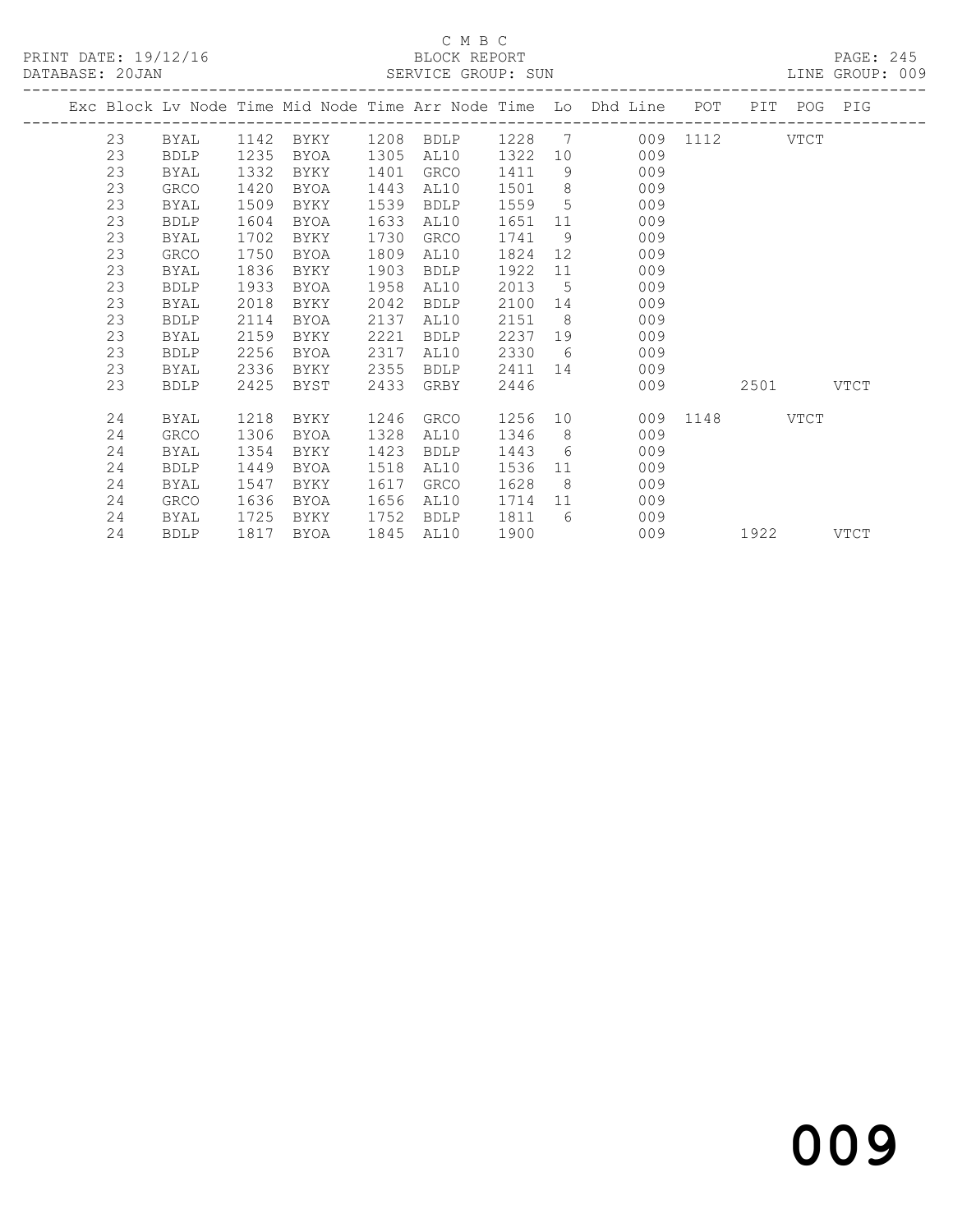|  | PRINT DATE: 19/12/16<br>DATABASE: 20JAN |            |                      |           |      |                                       |        |    | C M B C<br>BLOCK REPORT BLOCK REPORT PAGE: 246<br>SERVICE GROUP: SUN LINE GROUP: 010      |     |           |          |             |  |
|--|-----------------------------------------|------------|----------------------|-----------|------|---------------------------------------|--------|----|-------------------------------------------------------------------------------------------|-----|-----------|----------|-------------|--|
|  |                                         |            |                      |           |      |                                       |        |    |                                                                                           |     |           |          |             |  |
|  |                                         |            |                      |           |      |                                       |        |    | Exc Block Lv Node Time Mid Node Time Arr Node Time Lo Dhd Line POT PIT POG PIG            |     |           |          |             |  |
|  |                                         |            |                      |           |      |                                       |        |    | 1 MRST 520 GRBY 543 RIHA 554 0 010 512 VTCT                                               |     |           |          |             |  |
|  | $\mathbf{1}$                            | RIHA       |                      |           |      | 554 GRBY 605 MRST                     |        |    | 625 12 010                                                                                |     |           |          |             |  |
|  | $\mathbf{1}$                            | MRST       |                      |           |      |                                       |        |    | 637 GRBY 701 RIHA 714 0 010<br>714 GRBY 725 MRST 745 4 010<br>749 GRBY 813 RIHA 826 0 010 |     |           |          |             |  |
|  | $\mathbf{1}$                            | RIHA       |                      |           |      |                                       |        |    |                                                                                           |     |           |          |             |  |
|  | $\mathbf{1}$                            | MRST       |                      |           |      |                                       |        |    |                                                                                           |     |           |          |             |  |
|  | $\mathbf{1}$                            | RIHA       | 826 GRBY             |           |      |                                       |        |    | 838 MRST 902 9 010                                                                        |     |           |          |             |  |
|  | $\mathbf{1}$                            | MRST       | 911                  | GRBY      |      |                                       |        |    | 938 RIHA 954 0 010<br>1007 MRST 1033 14 010<br>1118 RIHA 1135 0 010                       |     |           |          |             |  |
|  | $\mathbf{1}$                            | RIHA       | 954                  | GRBY      |      |                                       |        |    |                                                                                           |     |           |          |             |  |
|  | $\mathbf{1}$                            | MRST       | 1047                 | GRBY      |      |                                       |        |    |                                                                                           |     |           |          |             |  |
|  | $\mathbf{1}$                            | RIHA       |                      | 1135 GRBY |      |                                       |        |    | 1152 MRST 1223 22 010                                                                     |     |           |          |             |  |
|  | $\mathbf{1}$                            | MRST       | 1245                 | GRBY      |      | 1318 RIHA 1335                        |        |    | $0$ 010                                                                                   |     |           |          |             |  |
|  | $\mathbf 1$                             | RIHA       | 1335                 | GRBY      |      |                                       |        |    | 1352 MRST 1424 19 010<br>1518 RIHA 1535 0 010                                             |     |           |          |             |  |
|  | $\mathbf{1}$                            | MRST       |                      | 1443 GRBY |      |                                       |        |    |                                                                                           |     |           |          |             |  |
|  | $\mathbf{1}$                            | RIHA       | 1535 GRBY            |           |      |                                       |        |    | 1554 MRST 1629 19 010                                                                     |     |           |          |             |  |
|  | $\mathbf{1}$                            | MRST       | 1648                 | GRBY      |      |                                       |        |    | 1719 RIHA 1735 0 010                                                                      |     |           |          |             |  |
|  | $\mathbf{1}$                            | RIHA       | 1735                 | GRBY      |      | 1753 MRST 1826                        |        |    |                                                                                           | 010 | 1833 VTCT |          |             |  |
|  | 2                                       | MRST       | 540                  | GRBY      |      | 603 RIHA 614                          |        |    | $0$ 010                                                                                   |     |           | 532 VTCT |             |  |
|  | $\overline{c}$                          | RIHA       | 614                  | GRBY      |      | 625 MRST                              |        |    | 645 12 010                                                                                |     |           |          |             |  |
|  | $\mathbf{2}$                            | MRST       | 657 GRBY<br>734 GRBY |           |      |                                       |        |    | $\overline{0}$                                                                            | 010 |           |          |             |  |
|  | $\mathbf{2}$                            | RIHA       |                      |           |      |                                       |        |    |                                                                                           | 010 |           |          |             |  |
|  | $\mathbf{2}$                            | MRST       | 816 GRBY             |           |      | 840 RIHA 854                          |        |    | $0$ 010                                                                                   |     |           |          |             |  |
|  | $\mathbf{2}$                            | RIHA       | 854                  | GRBY      |      |                                       |        |    | 906 MRST 930 7 010                                                                        |     |           |          |             |  |
|  | 2                                       | MRST       | $937$ $1022$         | GRBY      |      | 1006 RIHA 1022 0<br>1035 MRST 1103 14 |        |    | $\begin{array}{ccc} 0 & 010 \\ 14 & 010 \end{array}$                                      |     |           |          |             |  |
|  | $\mathbf{2}$                            | RIHA       |                      | 1022 GRBY |      |                                       |        |    | 010                                                                                       |     |           |          |             |  |
|  | 2                                       | MRST       |                      | 1117 GRBY |      | 1149 RIHA 1205                        |        |    | $\begin{array}{ccc}\n & & & & \\ 0 & & & & \\ 0 & & & & \\ 0 & & & & & \\ \end{array}$    |     |           |          |             |  |
|  | $\overline{c}$                          | RIHA       | 1205                 | GRBY      |      | 1222 MRST 1253 22                     |        |    | 010                                                                                       |     |           |          |             |  |
|  | $\overline{c}$                          | MRST       | 1315                 | GRBY      |      | 1348 RIHA 1405 0<br>1422 MRST 1454 20 |        |    | 010                                                                                       |     |           |          |             |  |
|  | $\mathbf{2}$                            | RIHA       |                      | 1405 GRBY |      |                                       |        |    | 010                                                                                       |     |           |          |             |  |
|  | $\mathbf{2}$                            | MRST       |                      |           |      |                                       |        |    | 1105 6651 1122 1165 1161 20 010<br>1514 GRBY 1549 RIHA 1605 0 010                         |     |           |          |             |  |
|  | $\overline{c}$                          | RIHA       |                      |           |      | 1605 GRBY 1624 MRST 1659 19           |        |    | 010                                                                                       |     |           |          |             |  |
|  | 2                                       | MRST       |                      | 1718 GRBY |      | 1749 RIHA                             | 1805 0 |    | 010                                                                                       |     |           |          |             |  |
|  | $\overline{2}$                          |            |                      |           |      | RIHA 1805 GRBY 1823 MRST 1852 13      |        |    | 010                                                                                       |     |           |          |             |  |
|  | 2                                       | MRST       | 1905                 | GRBY      | 1935 | RIHA                                  | 1951   | 0  |                                                                                           | 010 |           |          |             |  |
|  | $\mathbf{2}$                            | RIHA       | 1951                 | GRBY      | 2006 | MRST                                  | 2034   | 16 |                                                                                           | 010 |           |          |             |  |
|  | $\mathbf{2}$                            | MRST       | 2050                 | GRBY      | 2114 | RIHA                                  | 2129   | 0  |                                                                                           | 010 |           |          |             |  |
|  | $\sqrt{2}$                              | RIHA       | 2129                 | GRBY      | 2144 | MRST                                  | 2209   | 23 |                                                                                           | 010 |           |          |             |  |
|  | $\mathbf{2}$                            | MRST       | 2232                 | GRBY      | 2256 | RIHA                                  | 2309   | 0  |                                                                                           | 010 |           |          |             |  |
|  | 2                                       | RIHA       | 2309                 | GRBY      | 2323 | MRST                                  | 2346   | 9  |                                                                                           | 010 |           |          |             |  |
|  | 2                                       | $\tt MRST$ | 2355                 | GRBY      | 2419 | RIHA                                  | 2432   | 3  |                                                                                           | 010 |           |          |             |  |
|  | $\overline{2}$                          | RIHA       | 2435                 | GRBY      | 2450 | MRST                                  | 2511   |    |                                                                                           | 010 |           | 2516     | <b>VTCT</b> |  |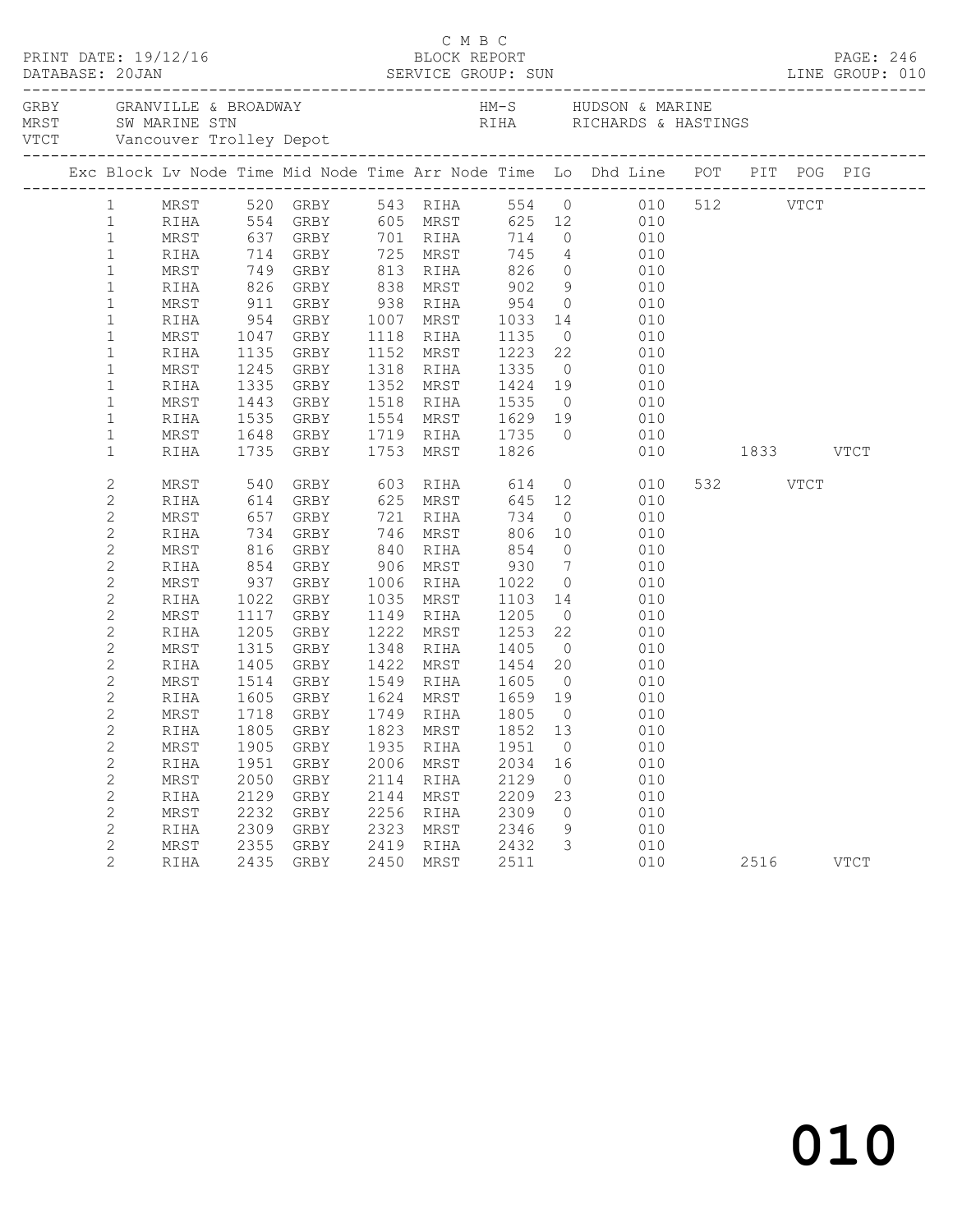PRINT DATE: 19/12/16 BLOCK REPORT<br>DATABASE: 20JAN BERVICE GROUP: SUN

# C M B C<br>BLOCK REPORT

PAGE: 247<br>LINE GROUP: 010

| . |                     |              |              |              |              | ATTLATAT ATIONT. |              |                      |                                                                    |     |             |             |             |
|---|---------------------|--------------|--------------|--------------|--------------|------------------|--------------|----------------------|--------------------------------------------------------------------|-----|-------------|-------------|-------------|
|   |                     |              |              |              |              |                  |              |                      | Exc Block Lv Node Time Mid Node Time Arr Node Time Lo Dhd Line POT |     | PIT POG PIG |             |             |
|   | 3                   | MRST         |              | 600 GRBY     |              | 623 RIHA         |              | 634 0                | 010                                                                | 552 |             | <b>VTCT</b> |             |
|   | 3                   | RIHA         | 634          | GRBY         |              | 645 MRST         |              | 705 12               | 010                                                                |     |             |             |             |
|   | $\mathsf S$         | MRST         | 717          | GRBY         |              | 741 RIHA         | 754          | $\overline{0}$       | 010                                                                |     |             |             |             |
|   | 3                   | RIHA         | 754          | GRBY         |              | 806 MRST         | 826          | $\overline{4}$       | 010                                                                |     |             |             |             |
|   | $\mathsf S$         | MRST         | 830          | GRBY         |              | 855 RIHA         | 909          | $\overline{0}$       | 010                                                                |     |             |             |             |
|   | 3                   | RIHA         | 909          | GRBY         | 921          | MRST             | 946          | 17                   | 010                                                                |     |             |             |             |
|   | 3                   | MRST         | 1003         | GRBY         | 1033         | RIHA             | 1050         | $\overline{0}$       | 010                                                                |     |             |             |             |
|   | $\mathsf S$         | RIHA         | 1050         | GRBY         | 1104         | MRST             | 1134         | 12                   | 010                                                                |     |             |             |             |
|   | 3<br>3              | MRST         | 1146<br>1235 | GRBY         | 1219<br>1252 | RIHA             | 1235<br>1324 | $\overline{0}$       | 010<br>010                                                         |     |             |             |             |
|   | 3                   | RIHA<br>MRST | 1344         | GRBY<br>GRBY | 1418         | MRST<br>RIHA     | 1435         | 20<br>$\overline{0}$ | 010                                                                |     |             |             |             |
|   | 3                   | RIHA         | 1435         | GRBY         | 1453         | MRST             | 1527         | 20                   | 010                                                                |     |             |             |             |
|   | 3                   | MRST         | 1547         | GRBY         | 1619         | RIHA             | 1635         | $\overline{0}$       | 010                                                                |     |             |             |             |
|   | 3                   | RIHA         | 1635         | GRBY         | 1653         | MRST             | 1726         | 22                   | 010                                                                |     |             |             |             |
|   | 3                   | MRST         | 1748         | GRBY         | 1819         | RIHA             | 1835         | $\overline{0}$       | 010                                                                |     |             |             |             |
|   | 3                   | RIHA         | 1835         | GRBY         | 1852         | MRST             | 1920         | 18                   | 010                                                                |     |             |             |             |
|   | 3                   | MRST         | 1938         | GRBY         | 2005         | RIHA             | 2021         | $\overline{0}$       | 010                                                                |     |             |             |             |
|   | 3                   | RIHA         | 2021         | GRBY         | 2036         | MRST             | 2103         | $\overline{7}$       | 010                                                                |     |             |             |             |
|   | 3                   | MRST         | 2110         | GRBY         | 2134         | RIHA             | 2149         | $\overline{0}$       | 010                                                                |     |             |             |             |
|   | 3                   | RIHA         | 2149         | GRBY         | 2204         | MRST             | 2229         | 23                   | 010                                                                |     |             |             |             |
|   | $\mathsf S$         | MRST         | 2252         | GRBY         | 2316         | RIHA             | 2329         | $\overline{0}$       | 010                                                                |     |             |             |             |
|   | 3                   | RIHA         | 2329         | GRBY         | 2343         | MRST             | 2406         | 19                   | 010                                                                |     |             |             |             |
|   | 3                   | MRST         | 2425         | GRBY         | 2449         | RIHA             | 2502         | $\mathcal{S}$        | 010                                                                |     |             |             |             |
|   | 3                   | RIHA         | 2505         | GRBY         | 2520         | $HM-S$           | 2536         |                      | 010                                                                |     | 2538 VTCT   |             |             |
|   | 4                   | MRST         | 617          | GRBY         | 641          | RIHA             | 654          | $\circ$              | 010                                                                | 609 |             | VTCT        |             |
|   | 4                   | RIHA         | 654          | GRBY         | 705          | MRST             | 725          | 9                    | 010                                                                |     |             |             |             |
|   | 4                   | MRST         | 734          | GRBY         | 758          | RIHA             | 811          | $\circ$              | 010                                                                |     |             |             |             |
|   | 4                   | RIHA         | 811          | GRBY         | 823          | MRST             | 843          | 14                   | 010                                                                |     |             |             |             |
|   | 4                   | MRST         | 857          | GRBY         | 923          | RIHA             | 939          | $\overline{0}$       | 010                                                                |     |             |             |             |
|   | 4                   | RIHA         | 939          | GRBY         | 952          | MRST             | 1018         | 14                   | 010                                                                |     |             |             |             |
|   | 4                   | MRST         | 1032         | GRBY         | 1103         | RIHA             | 1120         | $\overline{0}$       | 010                                                                |     |             |             |             |
|   | 4                   | RIHA         | 1120         | GRBY         | 1135         | MRST             | 1206         | 10                   | 010                                                                |     |             |             |             |
|   | 4                   | MRST         | 1216         | GRBY         | 1249         | RIHA             | 1305         | $\overline{0}$       | 010                                                                |     |             |             |             |
|   | 4                   | RIHA         | 1305         | GRBY         | 1322         | MRST             | 1354         | 20                   | 010                                                                |     |             |             |             |
|   | 4                   | MRST         | 1414         | GRBY         | 1448         | RIHA             | 1505         | $\overline{0}$       | 010                                                                |     |             |             |             |
|   | 4                   | RIHA         | 1505         | GRBY         | 1523         | MRST             | 1557         | 21                   | 010                                                                |     |             |             |             |
|   | 4                   | MRST         | 1618         | GRBY         | 1649         | RIHA             | 1705         | $\overline{0}$       | 010                                                                |     |             |             |             |
|   | 4                   | RIHA         | 1705         | GRBY         | 1723         | MRST             | 1756         | 23                   | 010                                                                |     |             |             |             |
|   | 4                   | MRST         | 1819         | GRBY         | 1849         | RIHA             | 1905         | 0                    | 010                                                                |     |             |             |             |
|   | 4                   | RIHA         | 1905<br>2009 | GRBY         | 1922<br>2035 | MRST             | 1950<br>2051 | 19                   | 010<br>010                                                         |     |             |             |             |
|   | $\overline{4}$<br>4 | MRST<br>RIHA | 2051         | GRBY<br>GRBY | 2106         | RIHA<br>MRST     | 2133         | $\circ$<br>17        | 010                                                                |     |             |             |             |
|   | 4                   | MRST         | 2150         | GRBY         | 2214         | RIHA             | 2229         | 0                    | 010                                                                |     |             |             |             |
|   | 4                   | RIHA         | 2229         | ${\tt GRBY}$ | 2243         | MRST             | 2307         | 18                   | 010                                                                |     |             |             |             |
|   | 4                   | MRST         | 2325         | GRBY         | 2349         | RIHA             | 2402         | 3                    | 010                                                                |     |             |             |             |
|   | 4                   | RIHA         | 2405         | GRBY         | 2420         | MRST             | 2441         | 14                   | 010                                                                |     |             |             |             |
|   | 4                   | MRST         | 2455         | GRBY         | 2519         | RIHA             | 2532         | 3                    | 010                                                                |     |             |             |             |
|   | 4                   | RIHA         | 2535         | GRBY         | 2550         | $HM-S$           | 2606         |                      | 010                                                                |     | 2608        |             | <b>VTCT</b> |
|   |                     |              |              |              |              |                  |              |                      |                                                                    |     |             |             |             |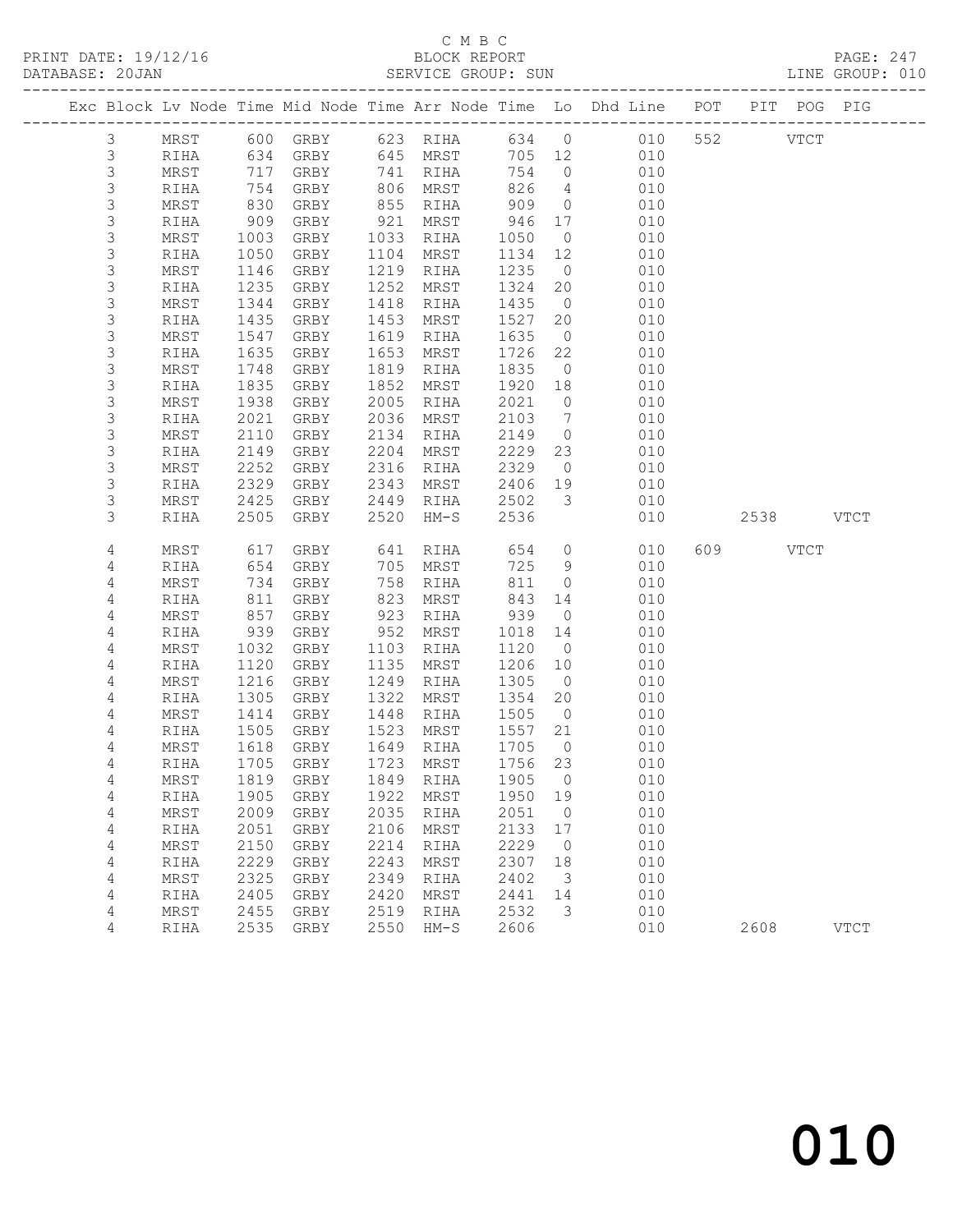# C M B C<br>BLOCK REPORT<br>SERVICE GROUP: SUN

| DATABASE: 20JAN |                  |            |                     |                |      | SERVICE GROUP: SUN   |         |                |                         |          |                                                                                | LINE GROUP: 010 |
|-----------------|------------------|------------|---------------------|----------------|------|----------------------|---------|----------------|-------------------------|----------|--------------------------------------------------------------------------------|-----------------|
|                 |                  |            |                     |                |      |                      |         |                |                         |          | Exc Block Lv Node Time Mid Node Time Arr Node Time Lo Dhd Line POT PIT POG PIG |                 |
|                 | $5\overline{)}$  |            |                     |                |      |                      |         |                |                         |          | MRST 802 GRBY 826 RIHA 839 0 010 754 VTCT                                      |                 |
|                 | $\overline{5}$   | RIHA       | 839                 |                |      |                      |         |                | GRBY 851 MRST 915 9 010 |          |                                                                                |                 |
|                 | 5                | MRST       | 924<br>1009<br>1102 |                |      | GRBY 953 RIHA 1009 0 |         |                | 010                     |          |                                                                                |                 |
|                 | $\mathsf S$      | RIHA       |                     | GRBY 1022 MRST |      |                      | 1050 12 |                | 010                     |          |                                                                                |                 |
|                 | 5                | MRST       |                     | GRBY           |      | 1133 RIHA            | 1150    | $\overline{0}$ | 010                     |          |                                                                                |                 |
|                 | 5                | RIHA       | 1150                | GRBY           |      | 1207 MRST            | 1238    | 22             | 010                     |          |                                                                                |                 |
|                 | 5                | MRST       | 1300                | GRBY           |      | 1333 RIHA            | 1350    | $\overline{0}$ | 010                     |          |                                                                                |                 |
|                 | $\mathsf S$      | RIHA       | 1350                | GRBY           | 1407 | MRST                 | 1439 19 |                | 010                     |          |                                                                                |                 |
|                 | 5                | MRST       | 1458                | GRBY           | 1533 | RIHA                 | 1550    | $\overline{0}$ | 010                     |          |                                                                                |                 |
|                 | 5                | RIHA       | 1550                | GRBY           | 1609 | MRST                 | 1644 19 |                | 010                     |          |                                                                                |                 |
|                 | 5                | MRST       | 1703                | GRBY           | 1734 | RIHA                 | 1750    | $\overline{0}$ | 010                     |          |                                                                                |                 |
|                 | 5                | RIHA       | 1750                | GRBY           | 1808 | MRST                 | 1839 10 |                | 010                     |          |                                                                                |                 |
|                 | 5                | MRST       | 1849                | GRBY           |      | 1919 RIHA            | 1935    | $\overline{0}$ | 010                     |          |                                                                                |                 |
|                 | 5                | RIHA       | 1935                | GRBY           | 1950 | MRST                 | 2018    | 12             | 010                     |          |                                                                                |                 |
|                 | 5                | MRST       | 2030                | GRBY           | 2054 | RIHA                 | 2109    |                | 0 0 1 0 0 1 0           |          |                                                                                |                 |
|                 | 5                | RIHA       | 2109                | GRBY           |      | 2124 MRST            | 2149 21 |                | 010                     |          |                                                                                |                 |
|                 | 5                | MRST       | 2210                | GRBY           |      | $2234$ RIHA          | 2249 0  |                | 010                     |          |                                                                                |                 |
|                 | 5                | RIHA       | 2249                | GRBY           | 2303 | MRST                 | 2327    |                | 010                     |          | 2332 VTCT                                                                      |                 |
|                 |                  |            |                     |                |      |                      |         |                |                         |          |                                                                                |                 |
|                 | 6                | MRST       | 845                 | GRBY           |      | 910 RIHA             | 924     | $\overline{O}$ | 010                     |          | 837 VTCT                                                                       |                 |
|                 | 6                | RIHA       | 924                 | GRBY           |      | 936 MRST             | 1001 16 |                | 010                     |          |                                                                                |                 |
|                 | 6                | MRST       | 1017                | GRBY           |      | 1048 RIHA            | 1105    |                | $\overline{O}$<br>010   |          |                                                                                |                 |
|                 | 6                | RIHA       | 1105                | GRBY           |      | 1120 MRST            | 1151    | 10             | 010                     |          |                                                                                |                 |
|                 | 6                | MRST       | 1201                | GRBY           |      | 1234 RIHA            | 1250    | $\overline{0}$ | 010                     |          |                                                                                |                 |
|                 | 6                | RIHA       | 1250                | GRBY           |      | 1307 MRST            | 1339    | 20             | 010                     |          |                                                                                |                 |
|                 | 6                | MRST       | 1359                | GRBY           | 1433 | RIHA                 | 1450    | $\overline{0}$ | 010                     |          |                                                                                |                 |
|                 | 6                | RIHA       | 1450                | GRBY           | 1508 | MRST                 | 1542    | 20             | 010                     |          |                                                                                |                 |
|                 | 6                | MRST       | 1602                | GRBY           | 1634 | RIHA                 | 1650    | $\overline{0}$ | 010                     |          |                                                                                |                 |
|                 | 6                | RIHA       | 1650                | GRBY           |      | 1708 MRST            | 1741    | 22             | 010                     |          |                                                                                |                 |
|                 | 6                | MRST       | 1803                | GRBY           |      | 1834 RIHA            | 1850    | $\overline{0}$ | 010                     |          |                                                                                |                 |
|                 | 6                | RIHA       | 1850                | GRBY           |      | 1907 MRST            | 1935    | 19             | 010                     |          |                                                                                |                 |
|                 | 6                | MRST       | 1954                | GRBY           | 2020 | RIHA                 | 2036    | $\overline{0}$ | 010                     |          |                                                                                |                 |
|                 | 6                | RIHA       | 2036                | GRBY           |      | 2051 MRST            | 2118    | 12             | 010                     |          |                                                                                |                 |
|                 | 6                | MRST       | 2130                | GRBY           | 2154 | RIHA                 | 2209    | $\overline{0}$ | 010                     |          |                                                                                |                 |
|                 | 6                | RIHA       | 2209                | GRBY           |      | 2223 MRST            | 2247 25 |                | 010                     |          |                                                                                |                 |
|                 | 6                | MRST       | 2312                | GRBY           |      | 2336 RIHA            | 2349 0  |                | 010                     |          |                                                                                |                 |
|                 | 6                | RIHA       | 2349                | GRBY           |      | 2403 MRST            | 2426    |                | 010                     |          | 2431 VTCT                                                                      |                 |
|                 | 7                | MRST       |                     |                |      |                      |         |                |                         |          | 948 GRBY 1018 RIHA 1035 0 010 940 VTCT                                         |                 |
|                 | 7                | RIHA       | 1035                | GRBY           | 1049 | MRST                 | 1118    | 14             | 010                     |          |                                                                                |                 |
|                 | 7                | $\tt MRST$ | 1132                | GRBY           | 1204 | RIHA                 | 1220    | $\overline{0}$ | 010                     |          |                                                                                |                 |
|                 | 7                | RIHA       | 1220                | GRBY           | 1237 | MRST                 | 1308    | 22             | 010                     |          |                                                                                |                 |
|                 | 7                | MRST       | 1330                | GRBY           | 1403 | RIHA                 | 1420    | $\overline{0}$ | 010                     |          |                                                                                |                 |
|                 | 7                | RIHA       | 1420                | GRBY           | 1437 | MRST                 | 1509    | 23             | 010                     |          |                                                                                |                 |
|                 | 7                | $\tt MRST$ | 1532                | GRBY           | 1604 | RIHA                 | 1620    | $\overline{0}$ | 010                     |          |                                                                                |                 |
|                 | $\boldsymbol{7}$ | RIHA       | 1620                | GRBY           | 1639 | MRST                 | 1714    | 19             | 010                     |          |                                                                                |                 |
|                 | 7                | $\tt MRST$ | 1733                | GRBY           | 1804 | RIHA                 | 1820    | $\overline{0}$ | 010                     |          |                                                                                |                 |
|                 | 7                | RIHA       | 1820                | GRBY           | 1838 | MRST                 | 1907    | 16             | 010                     |          |                                                                                |                 |
|                 | 7                | MRST       | 1923                | GRBY           | 1950 | RIHA                 | 2006    | $\circ$        | 010                     |          |                                                                                |                 |
|                 | 7                | RIHA       | 2006                | GRBY           | 2021 | MRST                 | 2048    |                | 010                     |          | 2054                                                                           | <b>VTCT</b>     |
|                 | 8                | MRST       | 1231                | GRBY           | 1304 | RIHA                 | 1320    | $\overline{0}$ |                         | 010 1223 | <b>VTCT</b>                                                                    |                 |
|                 | 8                | RIHA       | 1320                | GRBY           | 1337 | MRST                 | 1409    | 19             | 010                     |          |                                                                                |                 |
|                 | $\,8\,$          | MRST       | 1428                | GRBY           | 1503 | RIHA                 | 1520    | $\overline{0}$ | 010                     |          |                                                                                |                 |
|                 | 8                | RIHA       | 1520                | GRBY           | 1538 | MRST                 | 1613    | 20             | 010                     |          |                                                                                |                 |
|                 | 8                | MRST       | 1633                | GRBY           | 1704 | RIHA                 | 1720    | $\overline{0}$ | 010                     |          |                                                                                |                 |
|                 | 8                | RIHA       | 1720                | GRBY           | 1738 | MRST                 | 1811    | 23             | 010                     |          |                                                                                |                 |
|                 |                  |            |                     |                |      |                      |         |                |                         |          |                                                                                |                 |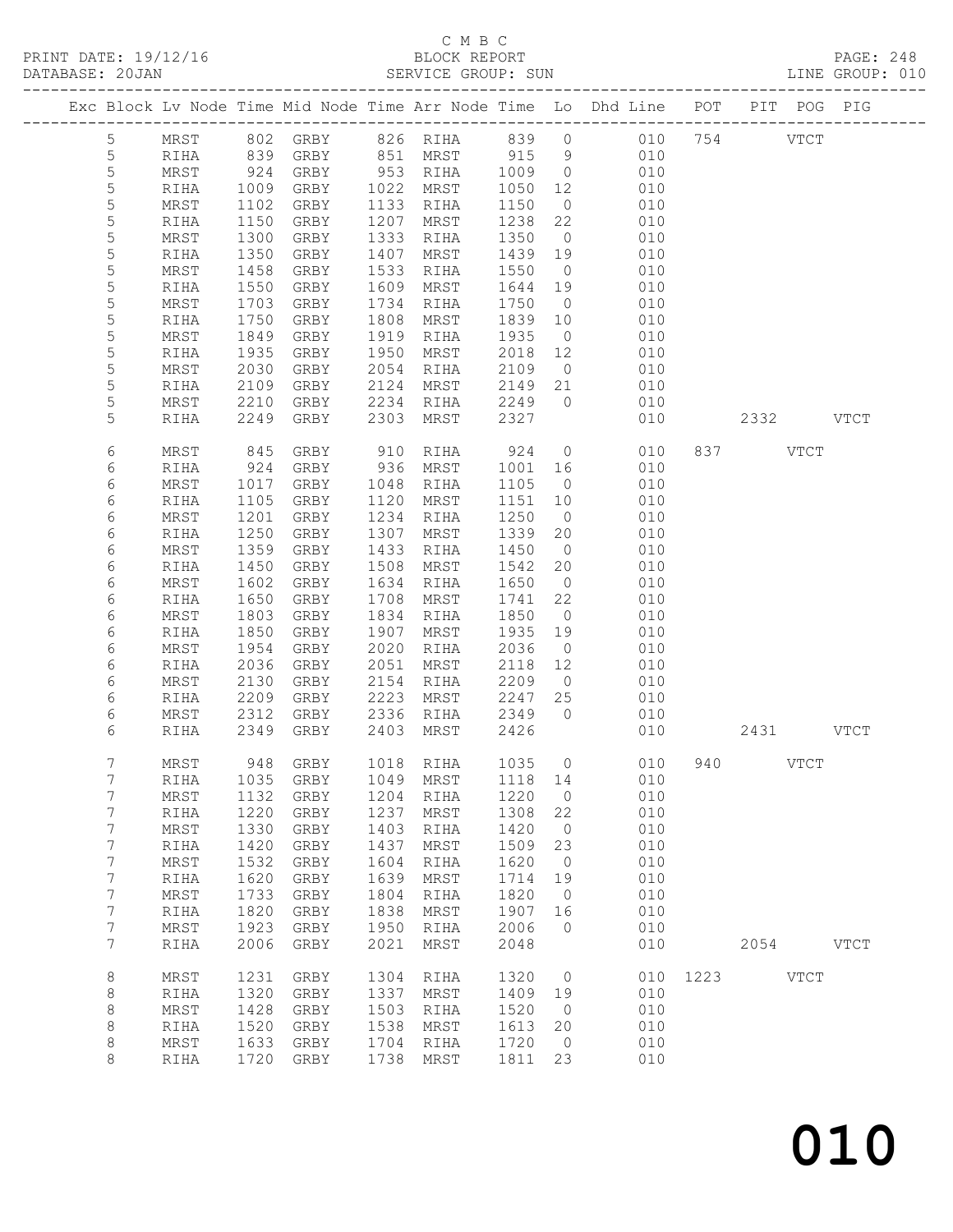| PRINT DATE: 19/12/16<br>DATABASE: 20JAN |                     |              |                     |              | C M B C<br>BLOCK REPORT<br>SERVICE GROUP: SUN |              |           |                                                                                |      | PAGE: 249<br>LINE GROUP: 010 |  |
|-----------------------------------------|---------------------|--------------|---------------------|--------------|-----------------------------------------------|--------------|-----------|--------------------------------------------------------------------------------|------|------------------------------|--|
|                                         |                     |              |                     |              |                                               |              |           | Exc Block Ly Node Time Mid Node Time Arr Node Time Lo Dhd Line POT PIT POG PIG |      |                              |  |
|                                         | MRST<br><b>RTHA</b> | 1834<br>1920 | GRBY<br><b>GRBY</b> | 1904<br>1937 | RTHA<br>MRST                                  | 1920<br>2005 | $\bigcap$ | 010<br>010                                                                     | 2011 | VTCT                         |  |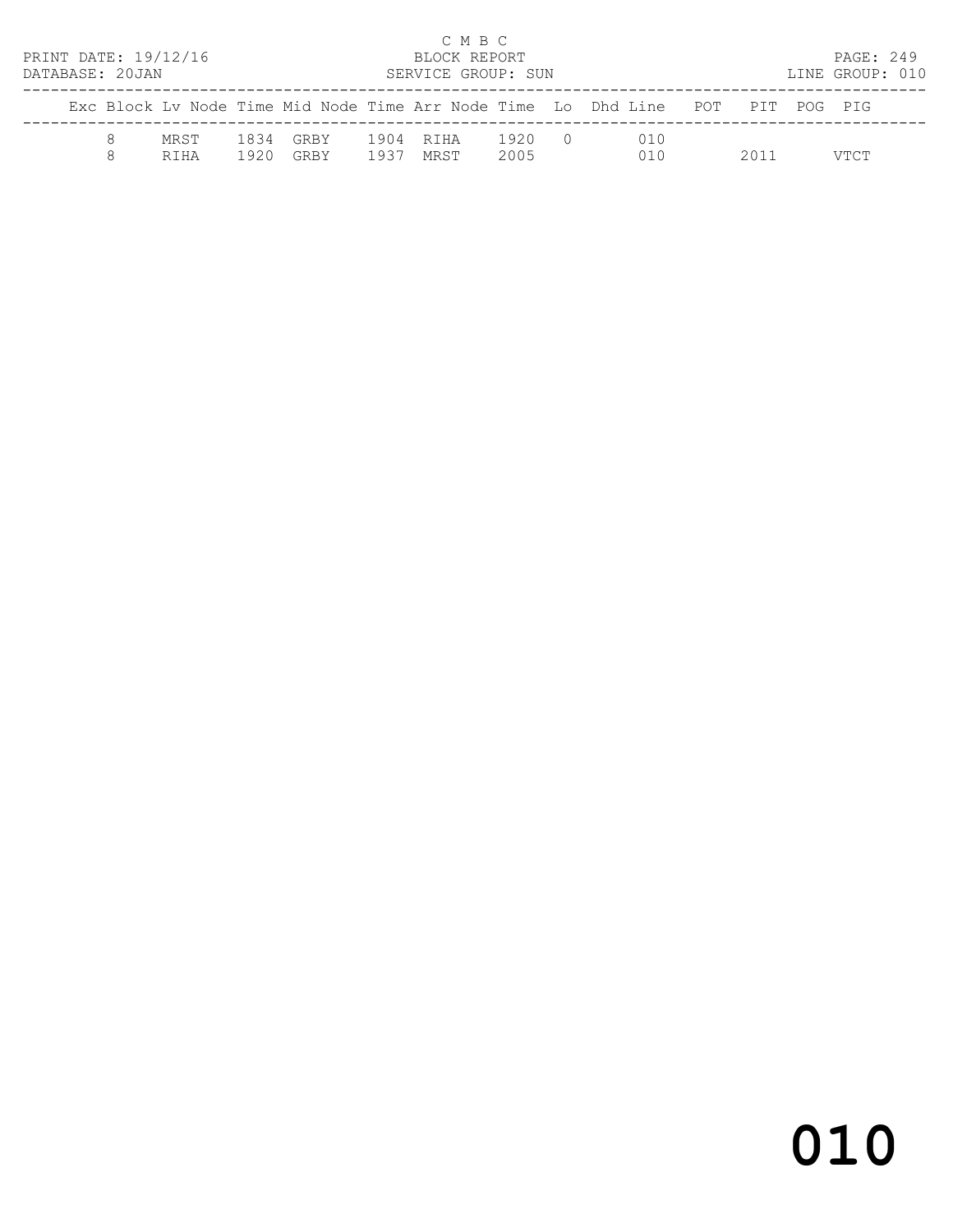|        |                           | PRINT DATE: 19/12/16 |      |                          |      | C M B C<br>BLOCK REPORT |      |                |                                                                                                                                                                                                                                      |  |      | PAGE: 250   |
|--------|---------------------------|----------------------|------|--------------------------|------|-------------------------|------|----------------|--------------------------------------------------------------------------------------------------------------------------------------------------------------------------------------------------------------------------------------|--|------|-------------|
|        |                           |                      |      |                          |      |                         |      |                | ALM ALMA & 10 AV NORTH AL10 ALMA & 10 AV ALMA & 10 AV BROADWAY & GRANVILLE A BROADWAY GRBY GRANVILLE & BROADWAY<br>HACO HASTINGS & COMMERCIAL HRPN HOMER & PENDER<br>KTLP KOOTENAY LOOP ULP1 UNIVERSITY LOOP<br>VTCT Vancouver Troll |  |      |             |
|        |                           |                      |      |                          |      |                         |      |                | Exc Block Lv Node Time Mid Node Time Arr Node Time Lo Dhd Line POT PIT POG PIG                                                                                                                                                       |  |      |             |
|        |                           |                      |      |                          |      |                         |      |                | GR 61 ULP1 300 GRBY 319 HRPN 330 0 014 230 VTCT                                                                                                                                                                                      |  |      |             |
|        |                           |                      |      |                          |      |                         |      |                | #GR 61 ULP1 300 GRBY 319 HRPN 330 0 014 230 VTCT                                                                                                                                                                                     |  |      |             |
|        | GR 61 HRPN<br>#GR 61 HRPN |                      |      |                          |      |                         |      |                |                                                                                                                                                                                                                                      |  |      |             |
|        |                           |                      |      |                          |      |                         |      |                | 330 BYGR 339 ULP1 357 8 014<br>330 BYGR 339 ULP1 357 8 014<br>405 GRBY 424 HRPN 435 0 014                                                                                                                                            |  |      |             |
|        | 61                        | ULP1                 |      |                          |      |                         |      |                | 6 014                                                                                                                                                                                                                                |  |      |             |
|        | 61                        | HRPN                 |      | 435 BYGR 444 ULP1 502    |      |                         |      |                |                                                                                                                                                                                                                                      |  |      |             |
|        | 61                        | ULP1                 |      |                          |      |                         |      |                |                                                                                                                                                                                                                                      |  |      |             |
|        | 61                        | KTLP                 |      |                          |      |                         |      |                |                                                                                                                                                                                                                                      |  |      |             |
|        | 61<br>61                  | ULP1                 | 757  |                          |      |                         |      |                | BYGR 830 ULP1 849 4 014                                                                                                                                                                                                              |  |      |             |
|        | 61                        | KTLP<br>ULP1         |      |                          |      |                         |      |                |                                                                                                                                                                                                                                      |  |      |             |
|        | 61                        | KTLP                 |      |                          |      |                         |      |                | 853 GRBY 915 KTLP 949 8 014                                                                                                                                                                                                          |  |      |             |
|        | 61                        | ULP1                 |      |                          |      |                         |      |                | 957 BYGR 1037 ULP1 1101 13 014<br>1114 GRBY 1139 KTLP 1221 15 014                                                                                                                                                                    |  |      |             |
|        | 61                        | KTLP                 | 1236 |                          |      |                         |      |                | BYGR 1319 ULP1 1345 14 014                                                                                                                                                                                                           |  |      |             |
|        | 61                        | ULP1                 |      |                          |      |                         |      |                | 1359 GRBY 1424 KTLP 1510 16 014                                                                                                                                                                                                      |  |      |             |
|        | 61                        | KTLP                 |      |                          |      |                         |      |                |                                                                                                                                                                                                                                      |  |      |             |
|        | 61                        | ULP1                 |      |                          |      |                         |      |                |                                                                                                                                                                                                                                      |  |      |             |
|        | 61                        | KTLP                 | 1808 |                          |      |                         |      |                | 1526 BYGR 1608 ULP1 1636 8 014<br>1644 GRBY 1709 KTLP 1754 14 014<br>1808 BYGR 1848 ULP1 1916 6 014                                                                                                                                  |  |      |             |
|        | 61                        | ULP1                 |      |                          |      |                         |      |                | 1922 GRBY 1946 HRPN 1959 0 014                                                                                                                                                                                                       |  |      |             |
|        | 61                        | HRPN                 |      |                          |      |                         |      |                |                                                                                                                                                                                                                                      |  |      |             |
|        | 61                        | ULP1                 |      |                          |      |                         |      |                | 1959 BYGR 2014 ULP1 2039 15 014<br>2054 GRBY 2117 HRPN 2129 0 014<br>2129 BYGR 2144 ULP1 2205 16 014                                                                                                                                 |  |      |             |
|        | 61                        | HRPN                 |      |                          |      |                         |      |                |                                                                                                                                                                                                                                      |  |      |             |
|        | 61                        | ULP1                 |      | 2221 A10N 2232 GRBY 2243 |      |                         |      |                | 014 2300 VTCT                                                                                                                                                                                                                        |  |      |             |
|        | GR 62                     |                      |      |                          |      |                         |      |                | ULP1 330 GRBY 349 HRPN 400 0 014 300 VTCT<br>ULP1 330 GRBY 349 HRPN 400 0 014 300 VTCT                                                                                                                                               |  |      |             |
| #GR 62 |                           | ULP1                 |      |                          |      |                         |      |                |                                                                                                                                                                                                                                      |  |      |             |
|        | 62                        | HRPN                 | 400  | BYGR 409 ULP1            |      |                         |      |                | 427 8 014                                                                                                                                                                                                                            |  |      |             |
|        | 62                        | ULP1                 |      |                          |      |                         |      |                | 4 014                                                                                                                                                                                                                                |  |      |             |
|        | 62                        | HRPN                 |      |                          |      |                         |      |                | $014$<br>$014$                                                                                                                                                                                                                       |  |      |             |
|        | 62                        | ULP1                 |      |                          |      |                         |      |                |                                                                                                                                                                                                                                      |  |      |             |
|        | 62                        |                      |      |                          |      |                         |      |                | KTLP 646 BYGR 719 ULP1 738 5 014                                                                                                                                                                                                     |  |      |             |
|        | 62                        | ULP1                 |      | 743 GRBY                 | 804  | KTLP                    | 837  | $\overline{7}$ | 014                                                                                                                                                                                                                                  |  |      |             |
|        | 62                        | KTLP                 | 844  | BYGR                     | 919  | ULP1                    | 941  | 11             | 014                                                                                                                                                                                                                                  |  |      |             |
|        | 62                        | ULP1                 | 952  | GRBY                     | 1015 | KTLP                    | 1054 | 10             | 014                                                                                                                                                                                                                                  |  |      |             |
|        | 62                        | KTLP                 | 1104 | BYGR                     | 1144 | ULP1                    | 1210 | 12             | 014                                                                                                                                                                                                                                  |  |      |             |
|        | 62                        | ULP1                 | 1222 | GRBY                     | 1247 | KTLP                    | 1332 | 16             | 014                                                                                                                                                                                                                                  |  |      |             |
|        | 62                        | KTLP                 | 1348 | <b>BYGR</b>              | 1432 | ULP1                    | 1500 | 11             | 014                                                                                                                                                                                                                                  |  |      |             |
|        | 62                        | ULP1                 | 1511 | GRBY                     | 1536 | KTLP                    | 1622 | 16             | 014                                                                                                                                                                                                                                  |  |      |             |
|        | 62                        | KTLP                 | 1638 | BYGR                     | 1719 | ULP1                    | 1747 | 14             | 014                                                                                                                                                                                                                                  |  |      |             |
|        | 62                        | ULP1                 |      | 1801 GRBY                | 1826 | KTLP                    | 1910 |                | 014                                                                                                                                                                                                                                  |  | 1952 | <b>VTCT</b> |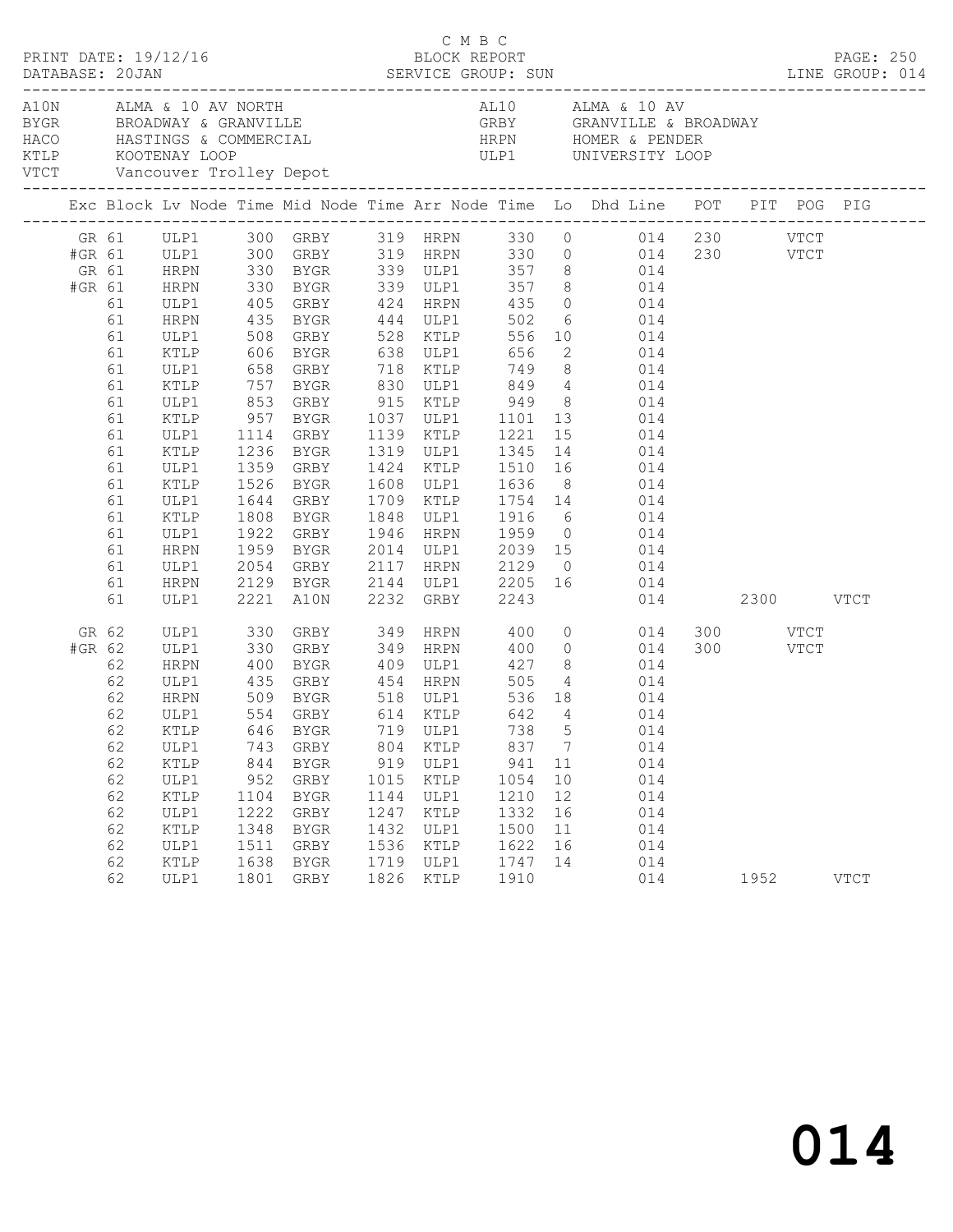PRINT DATE: 19/12/16 BLOCK REPORT<br>DATABASE: 20JAN BERVICE GROUP: SUN

# C M B C<br>BLOCK REPORT

PAGE: 251<br>LINE GROUP: 014

|  |    |               |      |                      |      |                      |                |                 | Exc Block Lv Node Time Mid Node Time Arr Node Time Lo Dhd Line POT PIT POG PIG |           |             |
|--|----|---------------|------|----------------------|------|----------------------|----------------|-----------------|--------------------------------------------------------------------------------|-----------|-------------|
|  | 63 | BYGR          |      |                      |      |                      |                |                 | 650 AL10 658 ULP1 708 10 014                                                   | 629 VTCT  |             |
|  | 63 | ULP1          |      | 718 GRBY             |      |                      |                |                 | 738 KTLP 809 3 014                                                             |           |             |
|  | 63 | KTLP          |      | 812 BYGR<br>919 GRBY |      | 846 ULP1<br>942 KTLP | $907 \quad 12$ |                 | 014                                                                            |           |             |
|  | 63 | ULP1          |      |                      |      |                      | 1019           | $7\overline{ }$ | 014                                                                            |           |             |
|  | 63 | KTLP          | 1026 | BYGR                 |      | 1106 ULP1            | 1130           | 19              | 014                                                                            |           |             |
|  | 63 | ULP1          | 1149 | GRBY                 | 1214 | KTLP                 | 1259           | 13              | 014                                                                            |           |             |
|  | 63 | KTLP          | 1312 | BYGR                 | 1356 | ULP1                 | 1424           | 11              | 014                                                                            |           |             |
|  | 63 | ULP1          | 1435 | GRBY                 | 1500 | KTLP                 | 1546           | 16              | 014                                                                            |           |             |
|  | 63 | KTLP          | 1602 | BYGR                 | 1644 | ULP1                 | 1712           | 8 <sup>8</sup>  | 014                                                                            |           |             |
|  | 63 | ULP1          | 1720 | GRBY                 | 1745 | KTLP                 | 1830           | 9               | 014                                                                            |           |             |
|  | 63 | KTLP          | 1839 | BYGR                 | 1917 | ULP1                 | 1944           | 8 <sup>8</sup>  | 014                                                                            |           |             |
|  | 63 | ULP1          | 1952 | GRBY                 | 2016 | HRPN                 | 2029           | $\overline{0}$  | 014                                                                            |           |             |
|  | 63 | HRPN          | 2029 | BYGR                 | 2044 | ULP1                 | 2109           | 15              | 014                                                                            |           |             |
|  | 63 | ULP1          | 2124 | GRBY                 | 2147 | HRPN                 | 2159           | $\overline{0}$  | 014                                                                            |           |             |
|  | 63 | HRPN          | 2159 | BYGR                 | 2214 | ULP1                 | 2235           | 9               | 014                                                                            |           |             |
|  | 63 | ULP1          | 2244 | GRBY                 | 2306 | HRPN                 | 2318           | $\circ$         | 014                                                                            |           |             |
|  | 63 | HRPN          | 2318 | BYGR                 | 2333 | ULP1                 | 2352           | 8               | 014                                                                            |           |             |
|  | 63 | ULP1          | 2400 | GRBY                 | 2420 | HRPN                 | 2432           | $\overline{0}$  | 014                                                                            |           |             |
|  | 63 | HRPN          | 2432 | BYGR                 | 2447 | ULP1                 | 2506           | $\mathcal{S}$   | 014                                                                            |           |             |
|  | 63 | ULP1          | 2509 | A10N                 | 2518 | GRBY                 | 2526           |                 | 014                                                                            | 2541 VTCT |             |
|  | 64 | BYGR          | 548  | AL10                 |      | 556 ULP1             | 606            | 9               | 014                                                                            | 527 VTCT  |             |
|  | 64 | ULP1          | 615  | GRBY                 | 635  | KTLP                 | 704            | $\overline{2}$  | 014                                                                            |           |             |
|  | 64 | KTLP          | 706  | BYGR                 | 739  | ULP1                 | 758            | 11              | 014                                                                            |           |             |
|  | 64 | ULP1          | 809  | GRBY                 | 830  | KTLP                 | 903            | 10              | 014                                                                            |           |             |
|  | 64 | KTLP          | 913  | BYGR                 | 951  | ULP1                 | 1013           | 8 <sup>8</sup>  | 014                                                                            |           |             |
|  | 64 | ULP1          | 1021 | GRBY                 | 1045 | KTLP                 | 1125           | 13              | 014                                                                            |           |             |
|  | 64 | KTLP          | 1138 | BYGR                 | 1219 | ULP1                 | 1245           | 13              | 014                                                                            |           |             |
|  | 64 | ULP1          | 1258 | GRBY                 | 1323 | KTLP                 | 1408           | 17              | 014                                                                            |           |             |
|  | 64 | KTLP          | 1425 | BYGR                 | 1508 | ULP1                 | 1536           | 11              | 014                                                                            |           |             |
|  | 64 | ULP1          | 1547 | GRBY                 | 1612 | KTLP                 | 1658           | 16              | 014                                                                            |           |             |
|  | 64 | KTLP          | 1714 | BYGR                 | 1755 | ULP1                 | 1823 12        |                 | 014                                                                            |           |             |
|  | 64 | ULP1          | 1835 | GRBY                 | 1900 | KTLP                 | 1939           |                 | 014                                                                            | 2021 VTCT |             |
|  | 65 | <b>BYGR</b>   | 615  | AL10                 | 623  | ULP1                 | 633            | 5 <sup>5</sup>  | 014                                                                            | 554 VTCT  |             |
|  | 65 | ULP1          | 638  | GRBY                 | 658  | KTLP                 | 727            | 15              | 014                                                                            |           |             |
|  | 65 | KTLP          | 742  | BYGR                 |      | 815 ULP1             | 834            | $\overline{4}$  | 014                                                                            |           |             |
|  | 65 | ULP1          | 838  | GRBY                 |      | 900 KTLP             | 934            | 9               | 014                                                                            |           |             |
|  | 65 | KTLP          |      | 943 BYGR             |      | 1021 ULP1            | 1043 4         |                 | 014                                                                            |           |             |
|  | 65 | ULP1          | 1047 | GRBY                 | 1112 | KTLP                 | 1153 8         |                 | 014                                                                            |           |             |
|  | 65 | KTLP          | 1201 | <b>BYGR</b>          | 1242 | ULP1                 | 1308           | 14              | 014                                                                            |           |             |
|  | 65 | ULP1          | 1322 | GRBY                 | 1347 | KTLP                 | 1433           | 16              | 014                                                                            |           |             |
|  | 65 | KTLP          | 1449 | <b>BYGR</b>          | 1532 | ULP1                 | 1600           | 9               | 014                                                                            |           |             |
|  | 65 | ULP1          | 1609 | GRBY                 | 1634 | KTLP                 | 1720           | 7               | 014                                                                            |           |             |
|  | 65 | $\verb KTLP $ | 1727 | <b>BYGR</b>          | 1808 | ULP1                 | 1836           | 16              | 014                                                                            |           |             |
|  | 65 | ULP1          | 1852 | GRBY                 | 1916 | <b>HRPN</b>          | 1929           | $\circ$         | 014                                                                            |           |             |
|  | 65 | <b>HRPN</b>   | 1929 | <b>BYGR</b>          | 1944 | ULP1                 | 2009           | 14              | 014                                                                            |           |             |
|  | 65 | ULP1          | 2023 | ${\tt GRBY}$         | 2046 | <b>HRPN</b>          | 2059           | 0               | 014                                                                            |           |             |
|  | 65 | <b>HRPN</b>   | 2059 | <b>BYGR</b>          | 2114 | ULP1                 | 2139           | 0               | 014                                                                            |           |             |
|  | 65 | ULP1          | 2139 | A10N                 | 2150 | GRBY                 | 2201           |                 | 014                                                                            | 2218      | <b>VTCT</b> |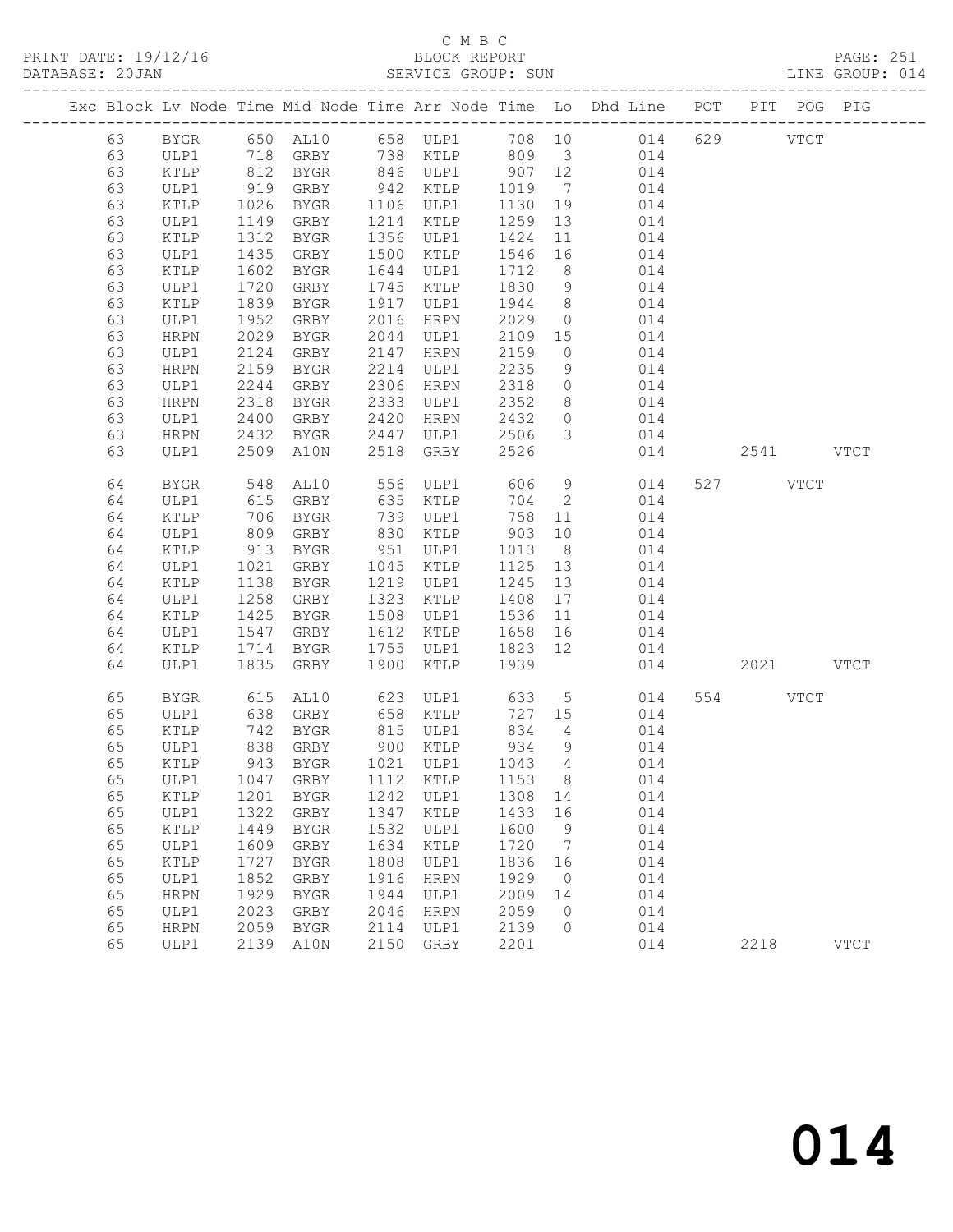PRINT DATE: 19/12/16<br>DATABASE: 20JAN

# C M B C<br>BLOCK REPORT<br>SERVICE GROUP: SUN

PAGE: 252<br>LINE GROUP: 014

| DAIABASE; ZUJAN |             |      |             |      | PERATOR GROOF: POM |         |                              |                                                                    |     |      |               | TIME GROOF: ATH |
|-----------------|-------------|------|-------------|------|--------------------|---------|------------------------------|--------------------------------------------------------------------|-----|------|---------------|-----------------|
|                 |             |      |             |      |                    |         |                              | Exc Block Lv Node Time Mid Node Time Arr Node Time Lo Dhd Line POT |     |      | PIT POG PIG   |                 |
| 66              | GRBY        |      | 651 HACO    |      | 711 KTLP           | 720 4   |                              | 014                                                                | 632 |      | <b>VTCT</b>   |                 |
| 66              | KTLP        | 724  | BYGR        |      | 757 ULP1           | 816     | 8 <sup>8</sup>               | 014                                                                |     |      |               |                 |
| 66              | ULP1        | 824  | GRBY        |      | 845 KTLP           | 918     | 10                           | 014                                                                |     |      |               |                 |
| 66              | KTLP        | 928  | BYGR        |      | 1006 ULP1          | 1028    | $7\phantom{.0}\phantom{.0}7$ | 014                                                                |     |      |               |                 |
| 66              | ULP1        | 1035 | GRBY        |      | 1100 KTLP          | 1141    | 9                            | 014                                                                |     |      |               |                 |
| 66              | KTLP        | 1150 | BYGR        | 1231 | ULP1               | 1257 13 |                              | 014                                                                |     |      |               |                 |
| 66              | ULP1        | 1310 | GRBY        | 1335 | KTLP               | 1421    | 16                           | 014                                                                |     |      |               |                 |
| 66              | KTLP        | 1437 | BYGR        | 1520 | ULP1               | 1548    | 10                           | 014                                                                |     |      |               |                 |
| 66              | ULP1        | 1558 | GRBY        | 1623 | KTLP               | 1709    |                              | 014                                                                |     | 1751 |               | <b>VTCT</b>     |
| 67              | <b>BYGR</b> | 731  | AL10        | 740  | ULP1               | 750     | $4\overline{4}$              | 014                                                                |     | 710  | <b>VTCT</b>   |                 |
| 67              | ULP1        | 754  | GRBY        | 815  | KTLP               | 848     | 10                           | 014                                                                |     |      |               |                 |
| 67              | KTLP        | 858  | BYGR        | 936  | ULP1               | 958     | 8 <sup>8</sup>               | 014                                                                |     |      |               |                 |
| 67              | ULP1        | 1006 | GRBY        | 1030 | KTLP               | 1110    | 6                            | 014                                                                |     |      |               |                 |
| 67              | KTLP        | 1116 | BYGR        | 1156 | ULP1               | 1222    | 12                           | 014                                                                |     |      |               |                 |
| 67              | ULP1        | 1234 | GRBY        | 1259 | KTLP               | 1344    | 16                           | 014                                                                |     |      |               |                 |
| 67              | KTLP        | 1400 | BYGR        | 1444 | ULP1               | 1512    | 11                           | 014                                                                |     |      |               |                 |
| 67              | ULP1        | 1523 | GRBY        | 1548 | KTLP               | 1634    | 16                           | 014                                                                |     |      |               |                 |
| 67              | <b>KTLP</b> | 1650 | BYGR        | 1731 | ULP1               | 1759    |                              | 014                                                                |     | 1836 |               | <b>VTCT</b>     |
| 68              | ULP1        | 538  | GRBY        | 558  | KTLP               | 626     | $\overline{2}$               | 014                                                                | 503 |      | <b>VTCT</b>   |                 |
| 68              | KTLP        | 628  | BYGR        | 700  | ULP1               | 718 15  |                              | 014                                                                |     |      |               |                 |
| 68              | ULP1        | 733  | GRBY        | 753  | KTLP               | 824     | $5\overline{)}$              | 014                                                                |     |      |               |                 |
| 68              | KTLP        | 829  | BYGR        | 904  | ULP1               | 926     | 11                           | 014                                                                |     |      |               |                 |
| 68              | ULP1        | 937  | GRBY        | 1000 | KTLP               | 1039    | 13                           | 014                                                                |     |      |               |                 |
| 68              | KTLP        | 1052 | BYGR        | 1132 | ULP1               | 1158    | 13                           | 014                                                                |     |      |               |                 |
| 68              | ULP1        | 1211 | GRBY        | 1236 | KTLP               | 1321    | 15                           | 014                                                                |     |      |               |                 |
| 68              | KTLP        | 1336 | BYGR        | 1420 | ULP1               | 1448    | 11                           | 014                                                                |     |      |               |                 |
| 68              | ULP1        | 1459 | GRBY        | 1524 | KTLP               | 1610    | 16                           | 014                                                                |     |      |               |                 |
| 68              | KTLP        | 1626 | BYGR        | 1707 | ULP1               | 1735    | 11                           | 014                                                                |     |      |               |                 |
| 68              | ULP1        | 1746 | GRBY        | 1811 | KTLP               | 1855    | $\overline{\mathbf{3}}$      | 014                                                                |     |      |               |                 |
| 68              | KTLP        | 1858 | BYGR        | 1936 | ULP1               | 2003    | $5\overline{)}$              | 014                                                                |     |      |               |                 |
| 68              | ULP1        | 2008 | GRBY        | 2031 | HRPN               | 2044    | $\overline{0}$               | 014                                                                |     |      |               |                 |
| 68              | <b>HRPN</b> | 2044 | BYGR        | 2059 | ULP1               | 2124    | 19                           | 014                                                                |     |      |               |                 |
| 68              | ULP1        | 2143 | GRBY        | 2206 | HRPN               | 2218    | $\overline{0}$               | 014                                                                |     |      |               |                 |
| 68              | HRPN        | 2218 | BYGR        | 2233 | ULP1               | 2252    | 12                           | 014                                                                |     |      |               |                 |
| 68              | ULP1        | 2304 | GRBY        | 2326 | HRPN               | 2338    | $\overline{0}$               | 014                                                                |     |      |               |                 |
| 68              | HRPN        | 2338 | BYGR        | 2353 | ULP1               | 2412    | 18                           | 014                                                                |     |      |               |                 |
| 68              | ULP1        | 2430 | GRBY        | 2450 | HRPN               | 2502    | $\bigcirc$                   | 014                                                                |     |      |               |                 |
| 68              | HRPN        | 2502 | BYGR        | 2517 | ULP1               | 2536    | 3                            | 014                                                                |     |      |               |                 |
| 68              | ULP1        | 2539 | A10N        | 2548 | GRBY               | 2556    |                              | 014                                                                |     | 2611 |               | <b>VTCT</b>     |
| 69              | <b>BYGR</b> | 842  | AL10        | 852  | ULP1               | 902     | 5                            | 014                                                                | 821 |      | $_{\rm VTCT}$ |                 |
| 69              | ULP1        | 907  | GRBY        | 930  | KTLP               | 1007    | 5                            | 014                                                                |     |      |               |                 |
| 69              | KTLP        | 1012 | <b>BYGR</b> | 1052 | ULP1               | 1116    | 10                           | 014                                                                |     |      |               |                 |
| 69              | ULP1        | 1126 | GRBY        | 1151 | KTLP               | 1233    | 15                           | 014                                                                |     |      |               |                 |
| 69              | KTLP        | 1248 | <b>BYGR</b> | 1332 | ULP1               | 1400    | 11                           | 014                                                                |     |      |               |                 |
| 69              | ULP1        | 1411 | GRBY        | 1436 | KTLP               | 1522    | 16                           | 014                                                                |     |      |               |                 |
| 69              | KTLP        | 1538 | <b>BYGR</b> | 1620 | ULP1               | 1648    | 8                            | 014                                                                |     |      |               |                 |
| 69              | ULP1        | 1656 | GRBY        | 1721 | KTLP               | 1806    |                              | 014                                                                |     | 1848 |               | <b>VTCT</b>     |
| 70              | GRBY        | 954  | HACO        | 1021 | KTLP               | 1032    | 6                            | 014                                                                | 933 |      | <b>VTCT</b>   |                 |
| 70              | KTLP        | 1038 | <b>BYGR</b> | 1118 | ULP1               | 1142    | 18                           | 014                                                                |     |      |               |                 |
| 70              | ULP1        | 1200 | GRBY        | 1225 | KTLP               | 1310    | 14                           | 014                                                                |     |      |               |                 |
| 70              | KTLP        | 1324 | <b>BYGR</b> | 1408 | ULP1               | 1436    | 11                           | 014                                                                |     |      |               |                 |
| 70              | ULP1        | 1447 | GRBY        | 1512 | KTLP               | 1558    | 16                           | 014                                                                |     |      |               |                 |
| 70              | KTLP        | 1614 | <b>BYGR</b> | 1656 | ULP1               | 1724    | 8                            | 014                                                                |     |      |               |                 |
|                 |             |      |             |      |                    |         |                              |                                                                    |     |      |               |                 |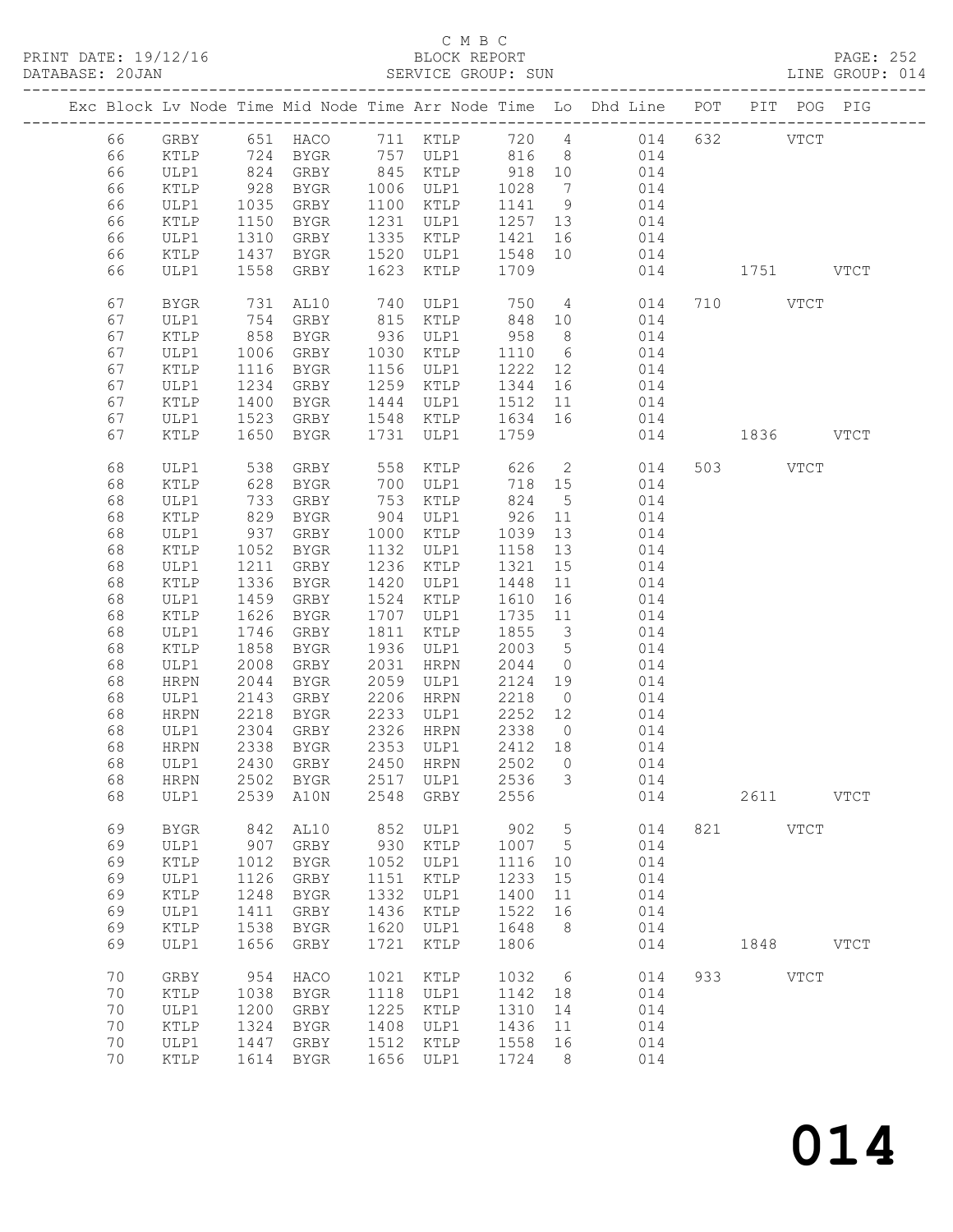#### C M B C<br>BLOCK REPORT SERVICE GROUP: SUN

|    |             |      |             |      |                   |         |                         | Exc Block Lv Node Time Mid Node Time Arr Node Time Lo Dhd Line POT PIT POG PIG |               |           |             |
|----|-------------|------|-------------|------|-------------------|---------|-------------------------|--------------------------------------------------------------------------------|---------------|-----------|-------------|
| 70 |             |      |             |      |                   |         |                         | ULP1 1732 GRBY 1757 KTLP 1842 014 1924 VTCT                                    |               |           |             |
| 71 | BYGR        |      | 1033 AL10   |      | 1045 ULP1 1057 2  |         |                         |                                                                                | 014 1012 VTCT |           |             |
| 71 | ULP1        |      | 1059 GRBY   |      | 1124 KTLP 1205 8  |         |                         | 014                                                                            |               |           |             |
| 71 | KTLP        | 1213 | BYGR        |      | 1254 ULP1 1320 14 |         |                         | 014                                                                            |               |           |             |
| 71 | ULP1        | 1334 | GRBY        |      | 1359 KTLP         | 1445 16 |                         | 014                                                                            |               |           |             |
| 71 | KTLP        | 1501 | BYGR        |      | 1544 ULP1         | 1612 8  |                         | 014                                                                            |               |           |             |
| 71 | ULP1        | 1620 | GRBY        |      | 1645 KTLP         | 1730 10 |                         | 014                                                                            |               |           |             |
| 71 | KTLP        | 1740 | BYGR        |      | 1821 ULP1         | 1849    |                         |                                                                                | 014 1926 VTCT |           |             |
| 72 | GRBY        | 1040 | HACO        |      | 1107 KTLP         |         |                         | 1120 7                                                                         | 014 1019 VTCT |           |             |
| 72 | KTLP        | 1127 | BYGR        |      | 1208 ULP1         | 1234 12 |                         | 014                                                                            |               |           |             |
| 72 | ULP1        | 1246 | GRBY        |      | 1311 KTLP         | 1356 16 |                         |                                                                                |               |           |             |
| 72 | KTLP        | 1412 | BYGR        |      | 1456 ULP1         | 1524 11 |                         | $014$<br>$014$                                                                 |               |           |             |
| 72 | ULP1        | 1535 | GRBY        |      | 1600 KTLP         | 1646 16 |                         | 014                                                                            |               |           |             |
| 72 | KTLP        | 1702 | BYGR        |      | 1743 ULP1         | 1811 6  |                         | 014                                                                            |               |           |             |
| 72 | ULP1        | 1817 | GRBY        |      | 1842 KTLP         | 1924    |                         |                                                                                | 014           | 2006 VTCT |             |
| 73 | BYGR        |      | 1109 AL10   |      | 1121 ULP1         |         |                         | 1133 5                                                                         | 014 1048 VTCT |           |             |
| 73 | ULP1        | 1138 | GRBY        |      | 1203 KTLP         | 1248 12 |                         | 014                                                                            |               |           |             |
| 73 | KTLP        | 1300 | BYGR        |      | 1344 ULP1         | 1412    | 11                      | 014                                                                            |               |           |             |
| 73 | ULP1        | 1423 | GRBY        |      | 1448 KTLP         | 1534 16 |                         | 014                                                                            |               |           |             |
| 73 | KTLP        | 1550 | BYGR        |      | 1632 ULP1         | 1700    | 8 <sup>8</sup>          | 014                                                                            |               |           |             |
| 73 | ULP1        | 1708 | GRBY        |      | 1733 KTLP         | 1818    | $6\overline{6}$         | 014                                                                            |               |           |             |
| 73 | KTLP        | 1824 | BYGR        |      | 1902 ULP1         | 1929    | 8 <sup>8</sup>          | 014                                                                            |               |           |             |
| 73 | ULP1        | 1937 | GRBY        |      | 2001 HRPN         | 2014    | $\overline{0}$          | 014                                                                            |               |           |             |
| 73 | HRPN        | 2014 | BYGR        |      | 2029 ULP1         | 2054 15 |                         | 014                                                                            |               |           |             |
| 73 | ULP1        | 2109 | GRBY        |      | 2132 HRPN         | 2144    | $\overline{0}$          | 014                                                                            |               |           |             |
| 73 | HRPN        | 2144 | BYGR        |      | 2159 ULP1         | 2220    | $\overline{\mathbf{3}}$ | 014                                                                            |               |           |             |
| 73 | ULP1        | 2223 | GRBY        |      | 2246 HRPN         | 2258    | $\overline{0}$          | 014                                                                            |               |           |             |
| 73 | HRPN        | 2258 | BYGR        |      | 2313 ULP1         | 2332    | $\overline{2}$          | 014                                                                            |               |           |             |
| 73 | ULP1        |      | 2334 A10N   | 2345 | GRBY              | 2353    |                         |                                                                                | 014 2408 VTCT |           |             |
| 74 | GRBY        | 1130 | HACO        |      | 1159 KTLP         | 1212 12 |                         |                                                                                | 014 1109 VTCT |           |             |
| 74 | KTLP        |      | 1224 BYGR   |      | 1307 ULP1         | 1333 14 |                         | 014                                                                            |               |           |             |
| 74 | ULP1        | 1347 | GRBY        |      | 1412 KTLP         | 1458 15 |                         | 014                                                                            |               |           |             |
| 74 | KTLP        | 1513 | BYGR        |      | 1556 ULP1         | 1624 8  |                         | 014                                                                            |               |           |             |
| 74 | ULP1        | 1632 | GRBY        |      | 1657 KTLP         | 1742 11 |                         | 014                                                                            |               |           |             |
| 74 | KTLP        |      | $1753$ BYGR |      | 1833 ULP1         | 1901 6  |                         | 014                                                                            |               |           |             |
|    |             |      |             |      |                   |         |                         | 74  ULP1  1907  GRBY  1931  HRPN  1944  0  014                                 |               |           |             |
| 74 | HRPN        | 1944 | BYGR        | 1959 | ULP1              | 2024    | 15                      | 014                                                                            |               |           |             |
| 74 | ULP1        | 2039 | GRBY        | 2102 | HRPN              | 2114    | $\overline{0}$          | 014                                                                            |               |           |             |
| 74 | HRPN        | 2114 | BYGR        | 2129 | ULP1              | 2150    | 13                      | 014                                                                            |               |           |             |
| 74 | ULP1        | 2203 | GRBY        | 2226 | HRPN              | 2238    | $\overline{0}$          | 014                                                                            |               |           |             |
| 74 | <b>HRPN</b> | 2238 | <b>BYGR</b> | 2253 | ULP1              | 2312    | 16                      | 014                                                                            |               |           |             |
| 74 | ULP1        | 2328 | GRBY        | 2350 | <b>HRPN</b>       | 2402    | $\overline{0}$          | 014                                                                            |               |           |             |
| 74 | HRPN        | 2402 | BYGR        | 2417 | ULP1              | 2436    | 24                      | 014                                                                            |               |           |             |
| 74 | ULP1        | 2500 | GRBY        | 2520 | <b>HRPN</b>       | 2532    | $\overline{0}$          | 014                                                                            |               |           |             |
| 74 | HRPN        | 2532 | BYGR        | 2547 | ULP1              | 2606    | 3                       | 014                                                                            |               |           |             |
| 74 | ULP1        |      | 2609 A10N   | 2618 | GRBY              | 2626    |                         | 014                                                                            |               | 2641      | <b>VTCT</b> |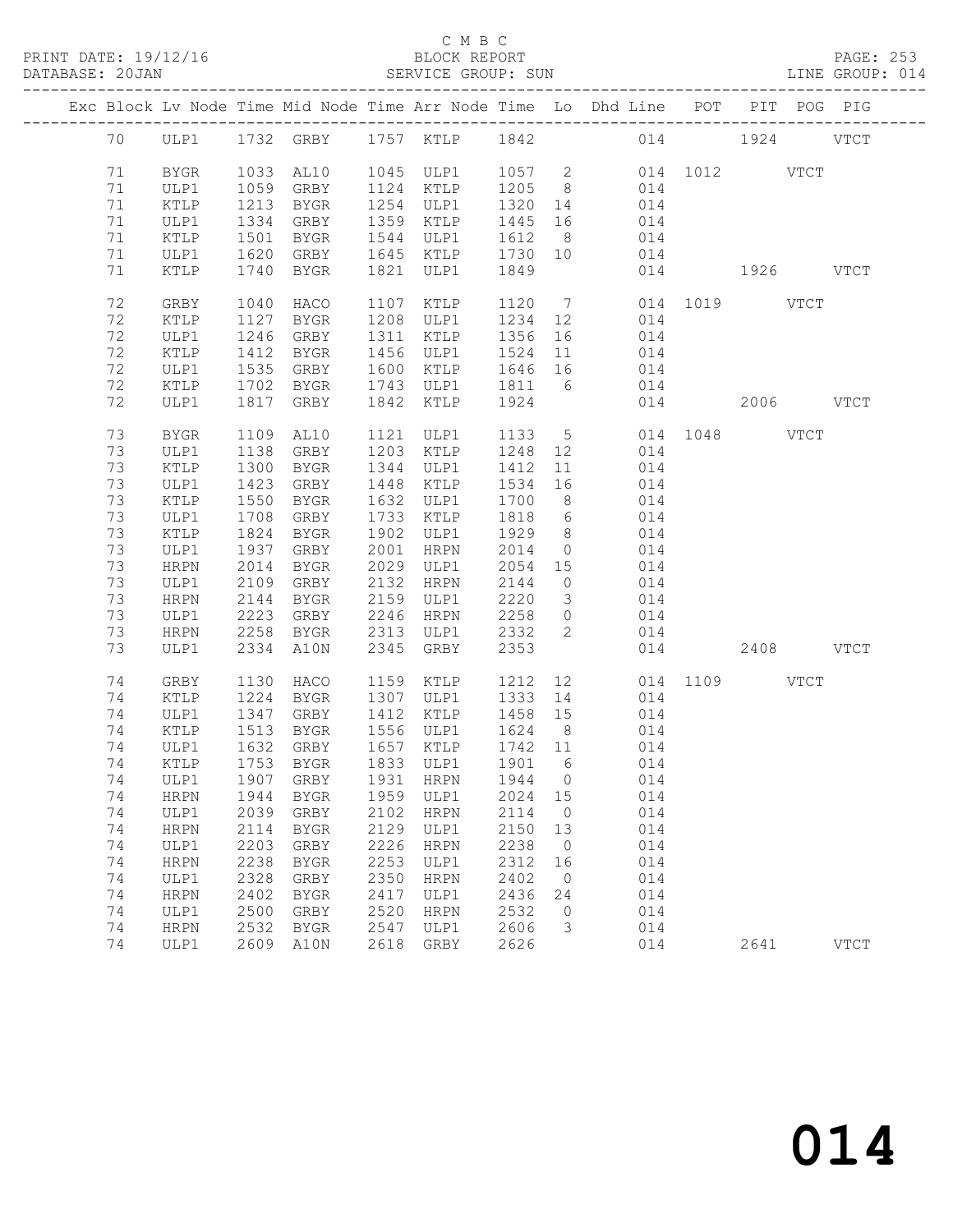|                                              |                      |                      |                                                                 |                      |                                     |                           |                |                                                                                                                        |      | PAGE: 254<br>LINE GROUP: 015                                                   |
|----------------------------------------------|----------------------|----------------------|-----------------------------------------------------------------|----------------------|-------------------------------------|---------------------------|----------------|------------------------------------------------------------------------------------------------------------------------|------|--------------------------------------------------------------------------------|
|                                              |                      |                      |                                                                 |                      |                                     |                           |                |                                                                                                                        |      |                                                                                |
|                                              |                      |                      |                                                                 |                      |                                     |                           |                |                                                                                                                        |      | Exc Block Lv Node Time Mid Node Time Arr Node Time Lo Dhd Line POT PIT POG PIG |
|                                              |                      |                      |                                                                 |                      |                                     |                           |                | 1 KETA 438 CLOV 452 OLYE 500 0 050 408 VTC<br>1 OLYE 500 CM41 508 MRST 514 6 015<br>1 MRST 520 CM41 526 OLYW 534 0 015 |      |                                                                                |
| $\mathbf{1}$<br>$\mathbf{1}$                 | KETA                 |                      | OLYW 534 5GRN 542 KETA                                          |                      |                                     |                           |                | 557 11 050                                                                                                             |      |                                                                                |
| $\mathbf{1}$<br>$\mathbf{1}$                 | OLYE<br>MRST         |                      |                                                                 |                      |                                     |                           |                | 608 CLOV 622 OLYE 630 0 050<br>630 CM41 638 MRST 644 5 015<br>649 CM41 655 OLYW 704 0 015                              |      |                                                                                |
| $\mathbf{1}$<br>$\mathbf{1}$                 | OLYW<br>KETA         |                      | 704 5GRN 713 KETA<br>738 CLOV                                   |                      | 752 OLYE                            | 800                       |                | 728 10 050<br>$0 \qquad \qquad 050$                                                                                    |      |                                                                                |
| $\mathbf{1}$<br>$\mathbf{1}$<br>$\mathbf{1}$ | OLYE<br>MRST<br>OLYW |                      | 800 CM41 809 MRST<br>827 CM41 833 OLYW<br>844 5GRN 853 KETA     |                      |                                     |                           |                | 809 MRST 816 11 015<br>833 OLYW 844 0 015<br>853 KETA 910 6 050                                                        |      |                                                                                |
| $\mathbf{1}$<br>$\mathbf{1}$<br>$1\,$        | KETA<br>OLYE         |                      | 916 CLOV 932 OLYE 940<br>940 CM41<br>1015 CM41                  |                      | 952 MRST<br>1025 OLYW               | 959<br>1038<br>1106       |                | $0 \qquad \qquad 050$<br>$\begin{array}{ccc} 16 & & 015 \\ 0 & & 015 \\ 9 & & 050 \end{array}$                         |      |                                                                                |
| $\mathbf{1}$<br>$\mathbf{1}$                 | MRST<br>OLYW<br>KETA | 1038                 | 5GRN<br>1115 CLOV                                               |                      | 1049 KETA<br>1133 OLYE              | 1142                      |                | $0\qquad \qquad 050$                                                                                                   |      |                                                                                |
| $\mathbf{1}$<br>$\mathbf{1}$<br>$\mathbf{1}$ | OLYE<br>MRST         |                      | 1142 CM41<br>1227 CM41<br>1254 5GRN                             |                      | 1156 MRST<br>1239 OLYW<br>1307 KETA |                           |                | 1207  20  015<br>1254  0  015<br>1254 0 015<br>1326 4 050                                                              |      |                                                                                |
| $\mathbf{1}$<br>$\mathbf{1}$                 | OLYW<br>KETA<br>OLYE | 1330<br>1400         | CLOV<br>CM41                                                    | 1350                 | 1416 MRST                           | OLYE 1400<br>1426         |                | $0\qquad \qquad 050$<br>18 015                                                                                         |      |                                                                                |
| $\mathbf{1}$<br>$\mathbf{1}$                 | MRST<br>OLYW         |                      | 1444 CM41<br>1512 5GRN<br>1600 CLOV                             |                      | 1454 OLYW<br>1525 KETA              | 1512<br>1620 OLYE 1630    | $\overline{0}$ | 015<br>$1512$ $050$<br>$1547$ $13$ 050<br>$0$ 050                                                                      |      |                                                                                |
| $\mathbf{1}$<br>$\mathbf{1}$<br>$\mathbf{1}$ | KETA<br>OLYE<br>MRST | 1630                 | CM41                                                            |                      | 1646 MRST<br>1714 OLYW              |                           |                | 1656 8 015<br>1730 0 015<br>1800 12 050                                                                                |      |                                                                                |
| $\mathbf{1}$<br>$\mathbf{1}$<br>$\mathbf{1}$ | OLYW<br>KETA<br>OLYE |                      | 1704 CM41<br>1730 5GRN<br>1812 CLOV 1831 OLYE 1841<br>1841 CM41 |                      | 1742 KETA                           |                           |                |                                                                                                                        |      |                                                                                |
| $\mathbf{1}$<br>$\mathbf 1$                  | MRST                 |                      | 1930 CM41                                                       |                      | 1940 OLYW                           | 1857 MRST 1905 25<br>1955 | $\overline{0}$ | 015<br>015<br>OLYW 1955 5GRN 2007 KETA 2025 9 050                                                                      |      |                                                                                |
| 1<br>$1\,$<br>$\mathbf 1$                    | KETA<br>OLYE<br>MRST | 2034<br>2101<br>2143 | <b>CLOV</b><br>CM41<br>CM41                                     | 2051<br>2114<br>2151 | OLYE<br>MRST<br>OLYW                | 2101<br>2121<br>2202      | 0<br>22<br>0   | 050<br>015<br>015                                                                                                      |      |                                                                                |
| $1\,$<br>$\mathbf 1$                         | OLYW<br>KETA         | 2202<br>2228         | 5GRN<br><b>CLOV</b>                                             | 2210<br>2253         | KETA<br>OLYE                        | 2226<br>2301              | 2<br>0         | 050<br>050                                                                                                             |      |                                                                                |
| $1\,$<br>$\mathbf 1$<br>$\,1$                | OLYE<br>MRST<br>OLYW | 2301<br>2338<br>2357 | CM41<br>CM41<br>5GRN                                            | 2312<br>2346<br>2405 | MRST<br>OLYW<br>KETA                | 2318<br>2357<br>2419      | 20<br>0<br>2   | 015<br>015<br>050                                                                                                      |      |                                                                                |
| $\mathbf{1}$<br>$\mathbf{1}$                 | KETA<br>OLYE         | 2421<br>2500         | LAAN<br>CM41                                                    | 2454<br>2508         | OLYE<br>MRST                        | 2500<br>2514              | $\circ$<br>32  | 050<br>015                                                                                                             |      |                                                                                |
| $\mathbf{1}$<br>$\mathbf{1}$<br>$\mathbf 1$  | MRST<br>HODM<br>MRST | 2546<br>2609<br>2644 |                                                                 |                      | HODM<br>MRST<br>HODM                | 2609<br>2639<br>2707      | 0<br>5<br>2    | N15<br>N15<br>N15                                                                                                      |      |                                                                                |
| $\mathbf{1}$                                 | HODM                 | 2709                 |                                                                 |                      | MRST                                | 2739                      |                | N15                                                                                                                    | 2744 | $_{\rm VTC}$                                                                   |

C M B C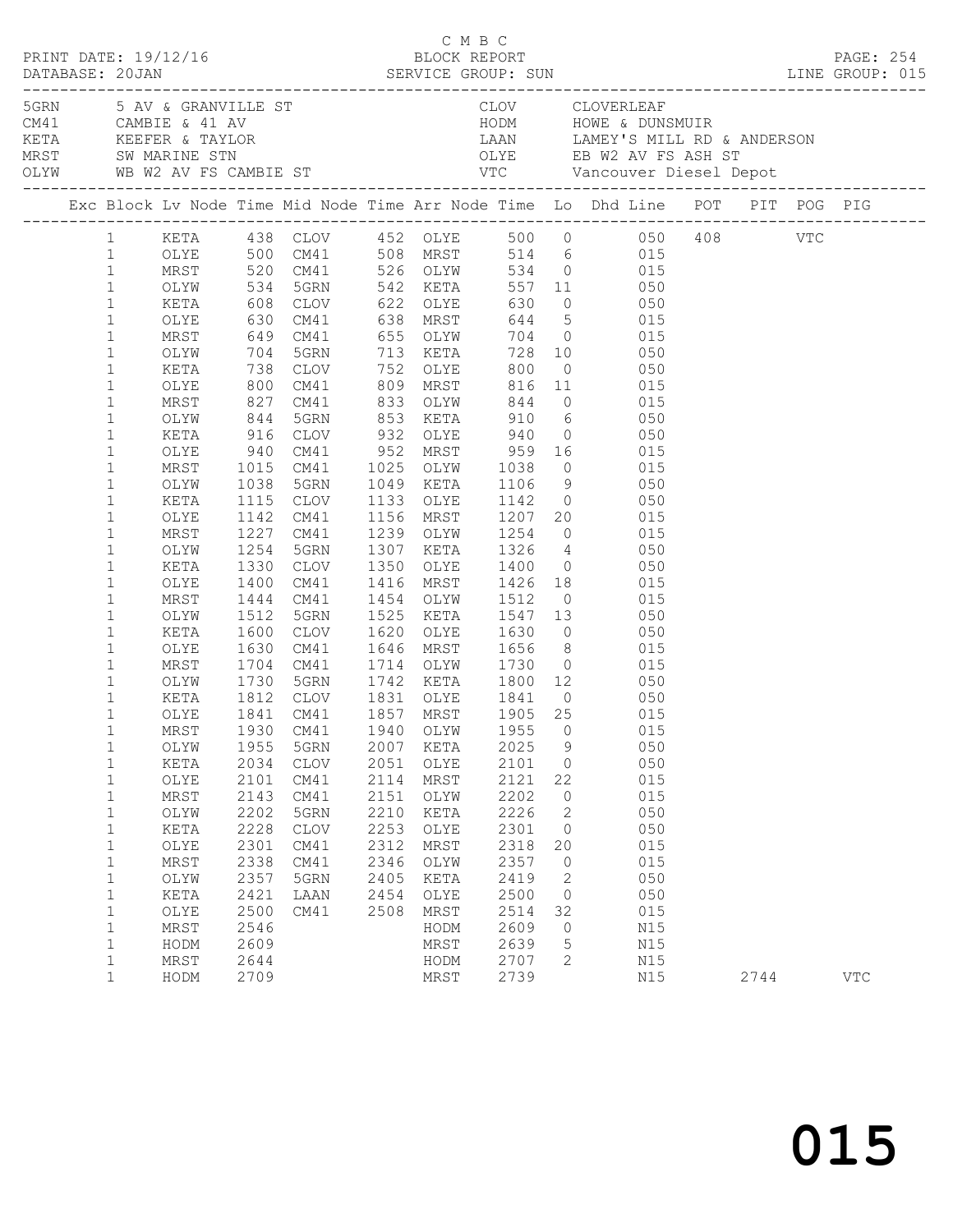#### C M B C<br>BLOCK REPORT SERVICE GROUP: SUN

|  |                |             |      |             |      |          |      |                | Exc Block Lv Node Time Mid Node Time Arr Node Time Lo Dhd Line POT |     |      | PIT POG PIG |            |
|--|----------------|-------------|------|-------------|------|----------|------|----------------|--------------------------------------------------------------------|-----|------|-------------|------------|
|  | 2              | MRST        | 450  | CM41        |      | 456 OLYW | 504  | $\overline{0}$ | 015                                                                | 442 |      | <b>VTC</b>  |            |
|  | $\mathbf{2}$   | OLYW        | 504  | 5GRN        | 512  | KETA     | 527  | 11             | 050                                                                |     |      |             |            |
|  | $\mathbf{2}$   | KETA        | 538  | CLOV        | 552  | OLYE     | 600  | $\circ$        | 050                                                                |     |      |             |            |
|  | 2              | OLYE        | 600  | CM41        | 608  | MRST     | 614  | 5              | 015                                                                |     |      |             |            |
|  | $\mathbf{2}$   | MRST        | 619  | CM41        | 625  | OLYW     | 634  | $\circ$        | 015                                                                |     |      |             |            |
|  | $\mathbf{2}$   | OLYW        | 634  | 5GRN        | 643  | KETA     | 658  | $\overline{0}$ | 050                                                                |     |      |             |            |
|  | $\mathbf{2}$   | KETA        | 658  | <b>CLOV</b> | 712  | OLYE     | 720  | $\circ$        | 050                                                                |     |      |             |            |
|  | $\mathbf{2}$   | OLYE        | 720  | CM41        | 728  | MRST     | 734  | 13             | 015                                                                |     |      |             |            |
|  | $\mathbf{2}$   | MRST        | 747  | CM41        | 753  | OLYW     | 804  | $\Omega$       | 015                                                                |     |      |             |            |
|  | $\mathbf{2}$   | OLYW        | 804  | 5GRN        | 813  | KETA     | 828  | 9              | 050                                                                |     |      |             |            |
|  | $\overline{c}$ | <b>KETA</b> | 837  | CLOV        | 852  | OLYE     | 900  | 0              | 050                                                                |     |      |             |            |
|  | $\mathbf{2}$   | OLYE        | 900  | CM41        | 910  | MRST     | 917  | 6              | 015                                                                |     |      |             |            |
|  | $\mathbf{2}$   | MRST        | 923  | CM41        | 931  | OLYW     | 944  | $\circ$        | 015                                                                |     |      |             |            |
|  | $\mathbf{2}$   | OLYW        | 944  | 5GRN        | 955  | KETA     | 1012 | 12             | 050                                                                |     |      |             |            |
|  | $\mathbf{2}$   | KETA        | 1024 | <b>CLOV</b> | 1042 | OLYE     | 1051 | $\overline{0}$ | 050                                                                |     |      |             |            |
|  | $\mathbf{2}$   | OLYE        | 1051 | CM41        | 1105 | MRST     | 1113 | 9              | 015                                                                |     |      |             |            |
|  | $\mathbf{2}$   | MRST        | 1122 | CM41        | 1132 | OLYW     | 1146 | $\overline{0}$ | 015                                                                |     |      |             |            |
|  | $\sqrt{2}$     | OLYW        | 1146 | 5GRN        | 1159 | KETA     | 1217 | 14             | 050                                                                |     |      |             |            |
|  | $\mathbf{2}$   | KETA        | 1231 | <b>CLOV</b> | 1250 | OLYE     | 1300 | $\overline{0}$ | 050                                                                |     |      |             |            |
|  | $\mathbf{2}$   | OLYE        | 1300 | CM41        | 1315 | MRST     | 1326 | 16             | 015                                                                |     |      |             |            |
|  | $\overline{c}$ | MRST        | 1342 | CM41        | 1354 | OLYW     | 1412 | $\overline{0}$ | 015                                                                |     |      |             |            |
|  | $\mathbf{2}$   | OLYW        | 1412 | 5GRN        | 1425 | KETA     | 1445 | 15             | 050                                                                |     |      |             |            |
|  | $\mathbf{2}$   | KETA        | 1500 | CLOV        | 1520 | OLYE     | 1530 | $\overline{0}$ | 050                                                                |     |      |             |            |
|  | $\mathbf{2}$   | OLYE        | 1530 | CM41        | 1546 | MRST     | 1556 | 20             | 015                                                                |     |      |             |            |
|  | $\mathbf{2}$   | MRST        | 1616 | CM41        | 1626 | OLYW     | 1644 | $\overline{0}$ | 015                                                                |     |      |             |            |
|  | $\mathbf{2}$   | OLYW        | 1644 | 5GRN        | 1657 | KETA     | 1716 | 16             | 050                                                                |     |      |             |            |
|  | $\mathbf 2$    | KETA        | 1732 | <b>CLOV</b> | 1751 | OLYE     | 1801 | $\overline{0}$ | 050                                                                |     |      |             |            |
|  | $\mathbf{2}$   | OLYE        | 1801 | CM41        | 1817 | MRST     | 1827 | 22             | 015                                                                |     |      |             |            |
|  | $\mathbf{2}$   | MRST        | 1849 | CM41        | 1859 | OLYW     | 1915 | $\overline{0}$ | 015                                                                |     |      |             |            |
|  | $\mathbf{2}$   | OLYW        | 1915 | 5GRN        | 1927 | KETA     | 1945 | 8              | 050                                                                |     |      |             |            |
|  | $\mathbf{2}$   | KETA        | 1953 | <b>CLOV</b> | 2011 | OLYE     | 2021 | $\circ$        | 050                                                                |     |      |             |            |
|  | $\mathbf 2$    | OLYE        | 2021 | CM41        | 2035 | MRST     | 2042 | 17             | 015                                                                |     |      |             |            |
|  | $\overline{c}$ | <b>MRST</b> | 2059 | CM41        | 2107 | OLYW     | 2119 | $\overline{0}$ | 015                                                                |     |      |             |            |
|  | $\mathbf{2}$   | OLYW        | 2119 | 5GRN        | 2127 | KETA     | 2143 | $\mathbf{2}$   | 050                                                                |     |      |             |            |
|  | $\overline{c}$ | KETA        | 2145 | CLOV        | 2213 | OLYE     | 2221 | $\Omega$       | 050                                                                |     |      |             |            |
|  | $\overline{2}$ | OLYE        | 2221 | CM41        | 2234 | MRST     | 2240 |                | 015                                                                |     | 2245 |             | <b>VTC</b> |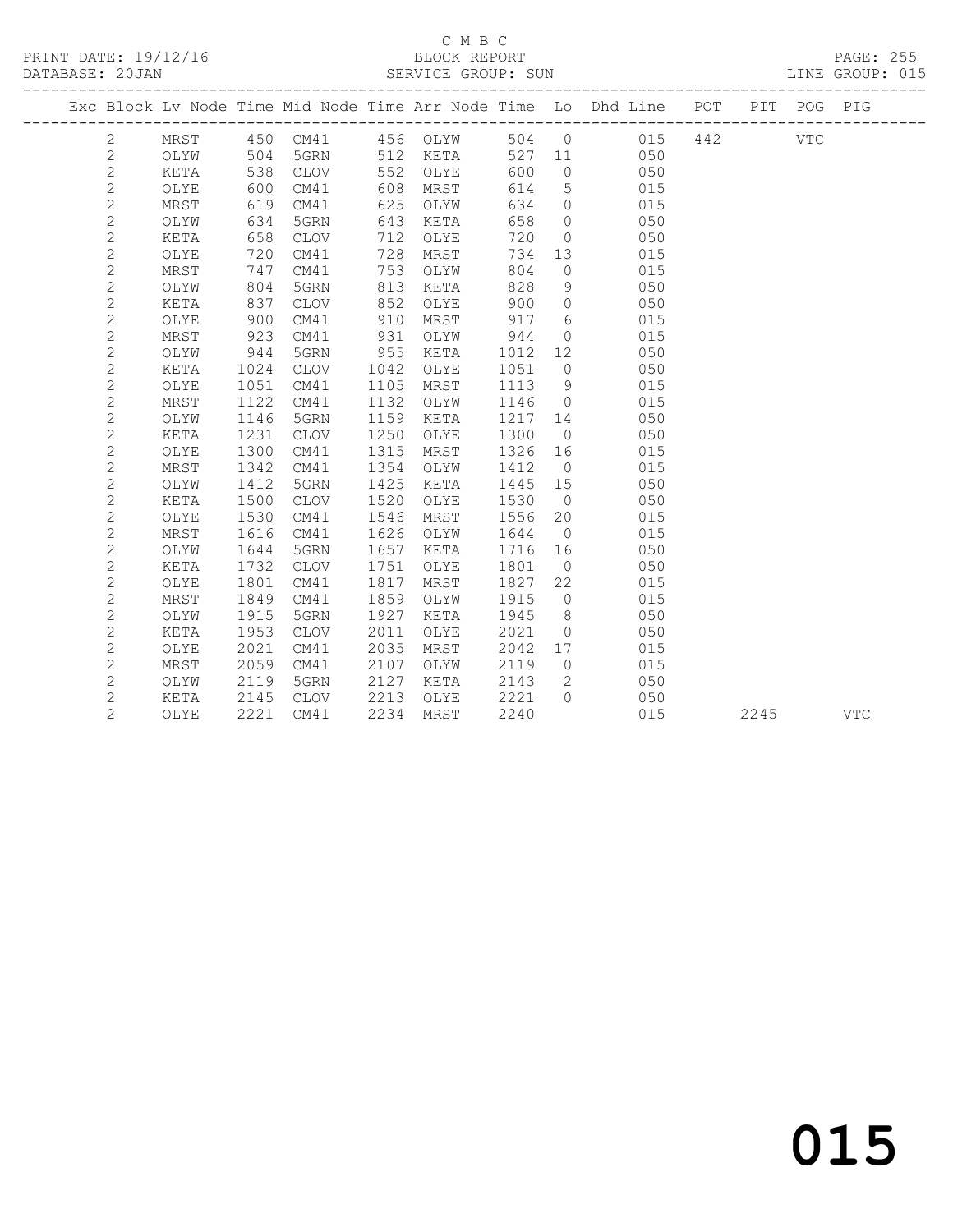PRINT DATE: 19/12/16 BLOCK REPORT<br>DATABASE: 20JAN SERVICE GROUP: SUN

### C M B C<br>BLOCK REPORT

PAGE: 256<br>LINE GROUP: 015

|                |             |      |             |      |             |         |                         | ---------------------                                              |     |      |             |            |
|----------------|-------------|------|-------------|------|-------------|---------|-------------------------|--------------------------------------------------------------------|-----|------|-------------|------------|
|                |             |      |             |      |             |         |                         | Exc Block Lv Node Time Mid Node Time Arr Node Time Lo Dhd Line POT |     |      | PIT POG PIG |            |
| 3              | KETA        |      | 508 CLOV    |      | 522 OLYE    |         | 530 0                   | 050                                                                | 438 |      | <b>VTC</b>  |            |
| 3              | OLYE        | 530  | CM41        | 538  | MRST        |         | 544 6                   | 015                                                                |     |      |             |            |
| $\mathsf 3$    | MRST        | 550  | CM41        |      | 556 OLYW    | 604     | $\overline{0}$          | 015                                                                |     |      |             |            |
| $\mathsf 3$    | OLYW        | 604  | 5GRN        | 612  | KETA        | 627     | 11                      | 050                                                                |     |      |             |            |
| $\mathsf 3$    | KETA        | 638  | CLOV        | 652  | OLYE        | 700     | $\overline{0}$          | 050                                                                |     |      |             |            |
| 3              | OLYE        | 700  | CM41        | 708  | MRST        | 714     | 13                      | 015                                                                |     |      |             |            |
| 3              | MRST        | 727  | CM41        | 733  | OLYW        | 744     | $\overline{0}$          | 015                                                                |     |      |             |            |
| 3              | OLYW        | 744  | 5GRN        | 753  | KETA        | 808     | 10                      | 050                                                                |     |      |             |            |
| $\mathsf 3$    | KETA        | 818  | <b>CLOV</b> | 832  | OLYE        | 840     | $\overline{0}$          | 050                                                                |     |      |             |            |
| $\mathsf 3$    | OLYE        | 840  | CM41        | 850  | MRST        | 857     | $\overline{7}$          | 015                                                                |     |      |             |            |
| 3              | MRST        | 904  | CM41        | 912  | OLYW        | 924     | $\overline{0}$          | 015                                                                |     |      |             |            |
| $\mathsf 3$    | OLYW        | 924  | 5GRN        | 935  | KETA        | 952     | 15                      | 050                                                                |     |      |             |            |
| $\mathsf 3$    | KETA        | 1007 | CLOV        | 1025 | OLYE        | 1034    | $\overline{0}$          | 050                                                                |     |      |             |            |
| $\mathsf 3$    | OLYE        | 1034 | CM41        | 1048 | MRST        | 1056    | 10                      | 015                                                                |     |      |             |            |
| $\mathsf 3$    | MRST        | 1106 | CM41        | 1116 | OLYW        | 1129    | $\overline{0}$          | 015                                                                |     |      |             |            |
| $\mathsf 3$    | OLYW        | 1129 | 5GRN        | 1141 | KETA        | 1158    | $\overline{\mathbf{3}}$ | 050                                                                |     |      |             |            |
| $\mathsf 3$    | KETA        | 1201 | <b>CLOV</b> | 1220 | OLYE        | 1230    | $\overline{0}$          | 050                                                                |     |      |             |            |
| 3              | OLYE        | 1230 | CM41        | 1244 | MRST        | 1255    | 18                      | 015                                                                |     |      |             |            |
| 3              | MRST        | 1313 | CM41        | 1325 | OLYW        | 1342    | $\overline{0}$          | 015                                                                |     |      |             |            |
| 3              | OLYW        | 1342 | 5GRN        | 1355 | KETA        | 1415 15 |                         | 050                                                                |     |      |             |            |
| 3              | KETA        | 1430 | CLOV        | 1450 | OLYE        | 1500    | $\overline{0}$          | 050                                                                |     |      |             |            |
| 3              | OLYE        | 1500 | CM41        | 1517 | MRST        | 1527    | 17                      | 015                                                                |     |      |             |            |
| $\mathsf 3$    | MRST        | 1544 | CM41        | 1554 | OLYW        | 1612    | $\overline{0}$          | 015                                                                |     |      |             |            |
| 3              | OLYW        | 1612 | 5GRN        | 1625 | KETA        | 1647    | 14                      | 050                                                                |     |      |             |            |
| $\mathsf 3$    | <b>KETA</b> | 1701 | CLOV        | 1720 | OLYE        | 1730    | $\overline{0}$          | 050                                                                |     |      |             |            |
| $\mathsf 3$    | OLYE        | 1730 | CM41        | 1746 | MRST        | 1756    | 13                      | 015                                                                |     |      |             |            |
| $\mathsf 3$    | MRST        | 1809 | CM41        | 1819 | OLYW        | 1835    | $\overline{0}$          | 015                                                                |     |      |             |            |
| $\mathsf 3$    | OLYW        | 1835 | 5GRN        | 1847 | KETA        | 1905    | 8 <sup>8</sup>          | 050                                                                |     |      |             |            |
| $\mathfrak{Z}$ | KETA        | 1913 | <b>CLOV</b> | 1931 | OLYE        | 1941    | $\overline{0}$          | 050                                                                |     |      |             |            |
| $\mathfrak{Z}$ | OLYE        | 1941 | CM41        | 1955 | MRST        | 2002    | 11                      | 015                                                                |     |      |             |            |
| $\mathsf 3$    | MRST        | 2013 | CM41        | 2021 | OLYW        | 2035    | $\overline{0}$          | 015                                                                |     |      |             |            |
| $\mathsf 3$    | OLYW        | 2035 | 5GRN        | 2047 | KETA        | 2105    | 11                      | 050                                                                |     |      |             |            |
| $\mathsf 3$    | KETA        | 2116 | CLOV        | 2131 | OLYE        | 2141    | $\overline{0}$          | 050                                                                |     |      |             |            |
| 3              | OLYE        | 2141 | CM41        | 2154 | MRST        | 2200    | 21                      | 015                                                                |     |      |             |            |
| 3              | MRST        | 2221 | CM41        | 2229 | OLYW        | 2240    | $\bigcap$               | 015                                                                |     |      |             |            |
| 3              | OLYW        | 2240 | 5GRN        | 2248 | <b>KETA</b> | 2304    |                         | 050                                                                |     | 2329 |             | <b>VTC</b> |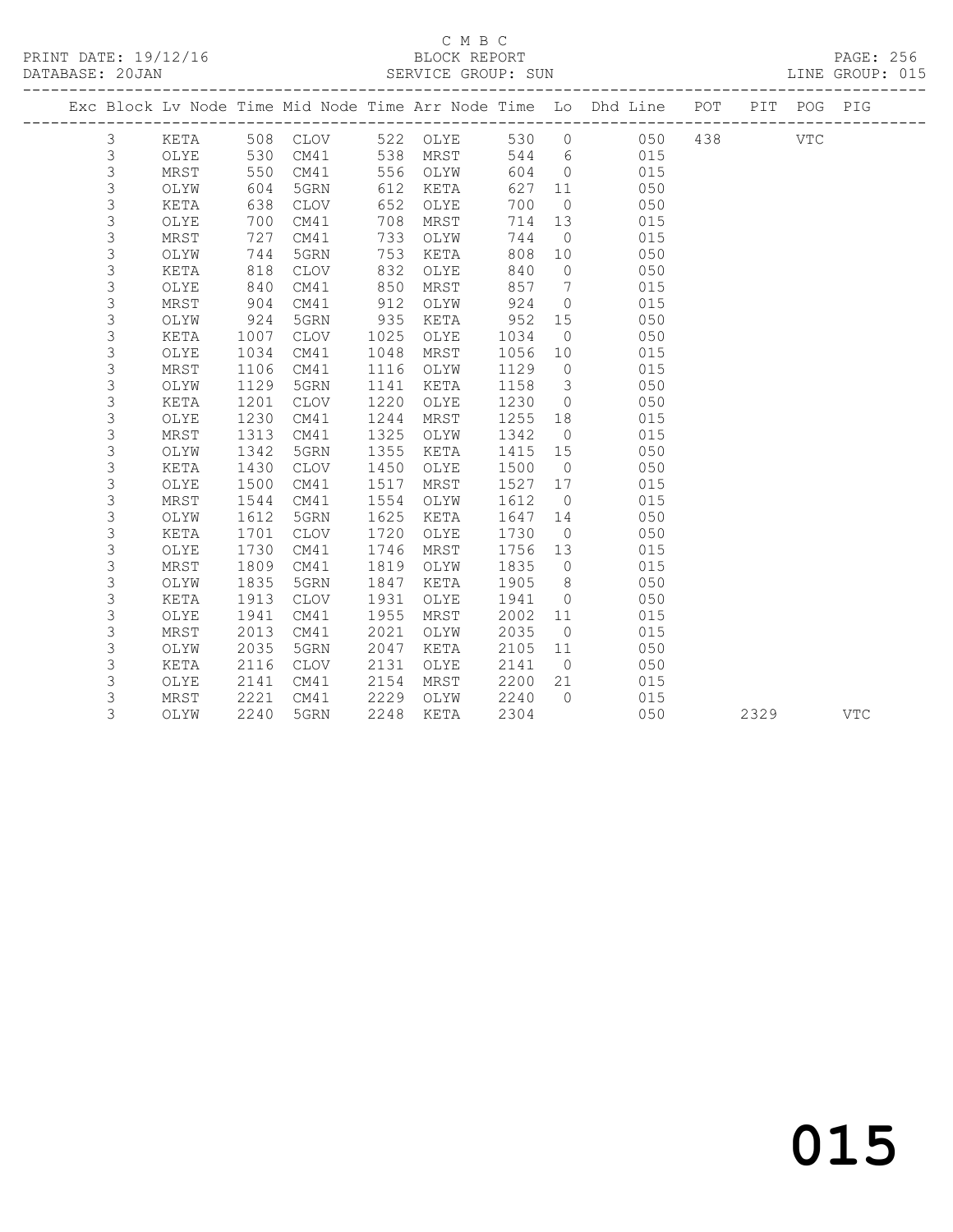PRINT DATE: 19/12/16

## C M B C<br>BLOCK REPORT<br>SERVICE GROUP: SUN

|        |                       |                  |                         |              |               |              |                      |                                                                                |     |      |            | PAGE: 257    |
|--------|-----------------------|------------------|-------------------------|--------------|---------------|--------------|----------------------|--------------------------------------------------------------------------------|-----|------|------------|--------------|
|        |                       |                  |                         |              |               |              |                      | Exc Block Lv Node Time Mid Node Time Arr Node Time Lo Dhd Line POT PIT POG PIG |     |      |            |              |
| 4      |                       |                  |                         |              |               |              |                      | MRST 709 CM41 715 OLYW 724 0 015 701 VTC                                       |     |      |            |              |
| 4      | OLYW                  | 724              |                         |              | 5GRN 733 KETA |              |                      | 748 10 050                                                                     |     |      |            |              |
| 4      | KETA                  | 758              |                         |              | CLOV 812 OLYE | 820          |                      | $0 \qquad 050$                                                                 |     |      |            |              |
| 4      | OLYE                  | 820<br>844       | CM41                    | 829          | MRST          | 836          |                      | 8 015                                                                          |     |      |            |              |
| 4      | MRST                  |                  | CM41                    | 852          | OLYW          | 904          | $\overline{0}$       | 015                                                                            |     |      |            |              |
| 4      | OLYW                  | 904              | 5GRN                    | 915          | KETA          | 932          |                      | 20 050                                                                         |     |      |            |              |
| 4      | KETA                  | 952              | CLOV                    | 1008         | OLYE          | 1017         |                      |                                                                                |     |      |            |              |
| 4      | OLYE                  | 1017             | CM41                    | 1031         | MRST          | 1039         |                      | 10 015                                                                         |     |      |            |              |
| 4      | MRST                  | 1049             | CM41                    | 1059         | OLYW          | 1112         | $\overline{0}$       | 015<br>$\begin{matrix} 6 & 0.50 \\ 6 & 0.50 \end{matrix}$                      |     |      |            |              |
| 4      | OLYW                  | 1112             | 5GRN                    | 1124         | KETA          | 1141         |                      |                                                                                |     |      |            |              |
| 4      | KETA                  | 1147             | <b>CLOV</b>             | 1206         | OLYE          | 1215         |                      |                                                                                |     |      |            |              |
| 4      | OLYE                  | 1215             | CM41                    | 1229         | MRST          | 1240         |                      | 18 015                                                                         |     |      |            |              |
| 4      | MRST                  | 1258             | CM41                    | 1310         | OLYW          | 1327         | $\overline{0}$       | 015<br>050                                                                     |     |      |            |              |
| 4      | OLYW                  | 1327             | 5GRN                    | 1340         | KETA          | 1400         | 15                   |                                                                                |     |      |            |              |
| 4      | KETA                  | 1415             | CLOV                    | 1435         | OLYE          | 1445         |                      | $0$ 050                                                                        |     |      |            |              |
| 4      | OLYE                  | 1445<br>1529     | CM41                    | 1501<br>1539 | MRST          | 1511         | 18                   | 015<br>015                                                                     |     |      |            |              |
| 4<br>4 | MRST<br>OLYW          | 1557             | CM41<br>5GRN            | 1610         | OLYW<br>KETA  | 1557<br>1632 | $\overline{0}$<br>14 | 050                                                                            |     |      |            |              |
| 4      | KETA                  | 1646             | CLOV                    | 1705         | OLYE          | 1715         |                      | $\overline{O}$<br>050                                                          |     |      |            |              |
| 4      | OLYE                  | 1715             | CM41                    | 1731         | MRST          | 1741         |                      | 8<br>015                                                                       |     |      |            |              |
| 4      | MRST                  | 1749             | CM41                    | 1759         | OLYW          | 1815         | $\overline{0}$       | 015                                                                            |     |      |            |              |
| 4      | OLYW                  | $\frac{1}{1815}$ | 5GRN                    | 1827         | KETA          | 1845         | $7\overline{ }$      | 050                                                                            |     |      |            |              |
| 4      | KETA                  | 1852             | CLOV                    | 1911         | OLYE          | 1921         |                      | $0\qquad \qquad 050$                                                           |     |      |            |              |
| 4      | OLYE                  | 1921             | CM41                    | 1937         | MRST          | 1945         |                      | 8 015                                                                          |     |      |            |              |
| 4      | MRST                  | 1953             | CM41                    | 2001         | OLYW          | 2015         | $\overline{0}$       |                                                                                |     |      |            |              |
| 4      | OLYW                  | 2015             | 5GRN                    | 2027         | KETA          | 2045         | 9                    | $\begin{array}{c} 015 \\ 050 \end{array}$                                      |     |      |            |              |
| 4      | KETA                  | 2054             | <b>CLOV</b>             | 2111         | OLYE          | 2121         |                      | 0 050                                                                          |     |      |            |              |
| 4      | OLYE                  | 2121             | CM41                    | 2134         | MRST          | 2141         |                      | 24<br>015                                                                      |     |      |            |              |
| 4      | MRST                  | 2205             | CM41                    | 2213         | OLYW          | 2224         | $\overline{0}$       | 015                                                                            |     |      |            |              |
| 4      | OLYW                  | 2224             | 5GRN                    | 2232         | KETA          | 2248         | $\overline{2}$       | 050                                                                            |     |      |            |              |
| 4      | KETA                  | 2250             | CLOV                    | 2322         | OLYE          | 2330         |                      | $\overline{0}$<br>050                                                          |     |      |            |              |
| 4      | OLYE                  | 2330             | CM41                    | 2341         | MRST          | 2347         |                      | 21<br>015                                                                      |     |      |            |              |
| 4      | MRST                  | 2408             | CM41                    | 2416         | OLYW          | 2427         | $\overline{0}$       | 015                                                                            |     |      |            |              |
| 4      | OLYW                  | 2427             | 5GRN                    | 2435         | KETA          | 2449         | $\overline{2}$       | 050                                                                            |     |      |            |              |
| 4      | KETA                  | 2451             | LAAN                    | 2524         | OLYE          | 2530         |                      | $0\qquad \qquad 050$                                                           |     |      |            |              |
| 4      | OLYE                  | 2530             | CM41 2538               |              | MRST          | 2544 11      |                      | 015                                                                            |     |      |            |              |
| 4      | MRST                  | 2555             |                         |              | HODM          | 2634         |                      | 5 N8                                                                           |     |      |            |              |
| 4      | HODM 2639             |                  |                         |              | MRST 2722     |              |                      | N8                                                                             |     | 2727 |            | VTC          |
| 5      | KETA                  | 718              | <b>CLOV</b>             | 732          | OLYE          | 740          | 0                    | 050                                                                            | 648 |      | <b>VTC</b> |              |
| 5      | OLYE                  | 740              | CM41                    | 749          | MRST          | 756          | 11                   | 015                                                                            |     |      |            |              |
| 5      | $\tt MRST$            | 807              | CM41                    | 813          | OLYW          | 824          | 0                    | 015                                                                            |     |      |            |              |
| 5      | OLYW                  | 824              | 5GRN                    | 833          | KETA          | 850          | 7                    | 050                                                                            |     |      |            |              |
| 5      | KETA                  | 857              | <b>CLOV</b>             | 912          | OLYE          | 920          | 0                    | 050                                                                            |     |      |            |              |
| 5      | OLYE                  | 920              | CM41                    | 930          | MRST          | 937          | 21                   | 015                                                                            |     |      |            |              |
| 5      | $\tt MRST$            | 958              | CM41                    | 1008         | OLYW          | 1021         | 0                    | 015                                                                            |     |      |            |              |
| 5      | OLYW                  | 1021             | 5GRN                    | 1032         | KETA          | 1049         | 9                    | 050                                                                            |     |      |            |              |
| 5      | KETA                  | 1058             | <b>CLOV</b>             | 1116         | OLYE          | 1125         | 0                    | 050                                                                            |     |      |            |              |
| 5      | OLYE                  | 1125             | CM41                    | 1139         | MRST          | 1147         | 8                    | 015                                                                            |     |      |            |              |
| 5      | $\tt MRST$            | 1155             | CM41                    | 1205         | OLYW          | 1220         | $\circ$              | 015                                                                            |     |      |            |              |
| 5      | OLYW                  | 1220             | 5GRN                    | 1233         | KETA          | 1251         | 10                   | 050                                                                            |     |      |            |              |
| 5      | $\verb KETA $         | 1301             | $\mathtt{CLOV}$         | 1320         | OLYE          | 1330         | $\circ$              | 050                                                                            |     |      |            |              |
| 5      | OLYE                  | 1330             | CM41                    | 1345         | MRST          | 1355         | 17                   | 015                                                                            |     |      |            |              |
| 5      | $\tt MRST$            | 1412             | CM41                    | 1424         | OLYW          | 1442         | $\circ$              | 015                                                                            |     |      |            |              |
| 5<br>5 | OLYW<br>$\verb KETA $ | 1442<br>1530     | 5GRN<br>$\mathtt{CLOV}$ | 1455<br>1550 | KETA<br>OLYE  | 1515<br>1600 | 15<br>0              | 050<br>050                                                                     |     |      |            |              |
| 5      | OLYE                  | 1600             | CM41                    | 1616         | MRST          | 1626         |                      | 015                                                                            |     | 1631 |            | $_{\rm VTC}$ |
|        |                       |                  |                         |              |               |              |                      |                                                                                |     |      |            |              |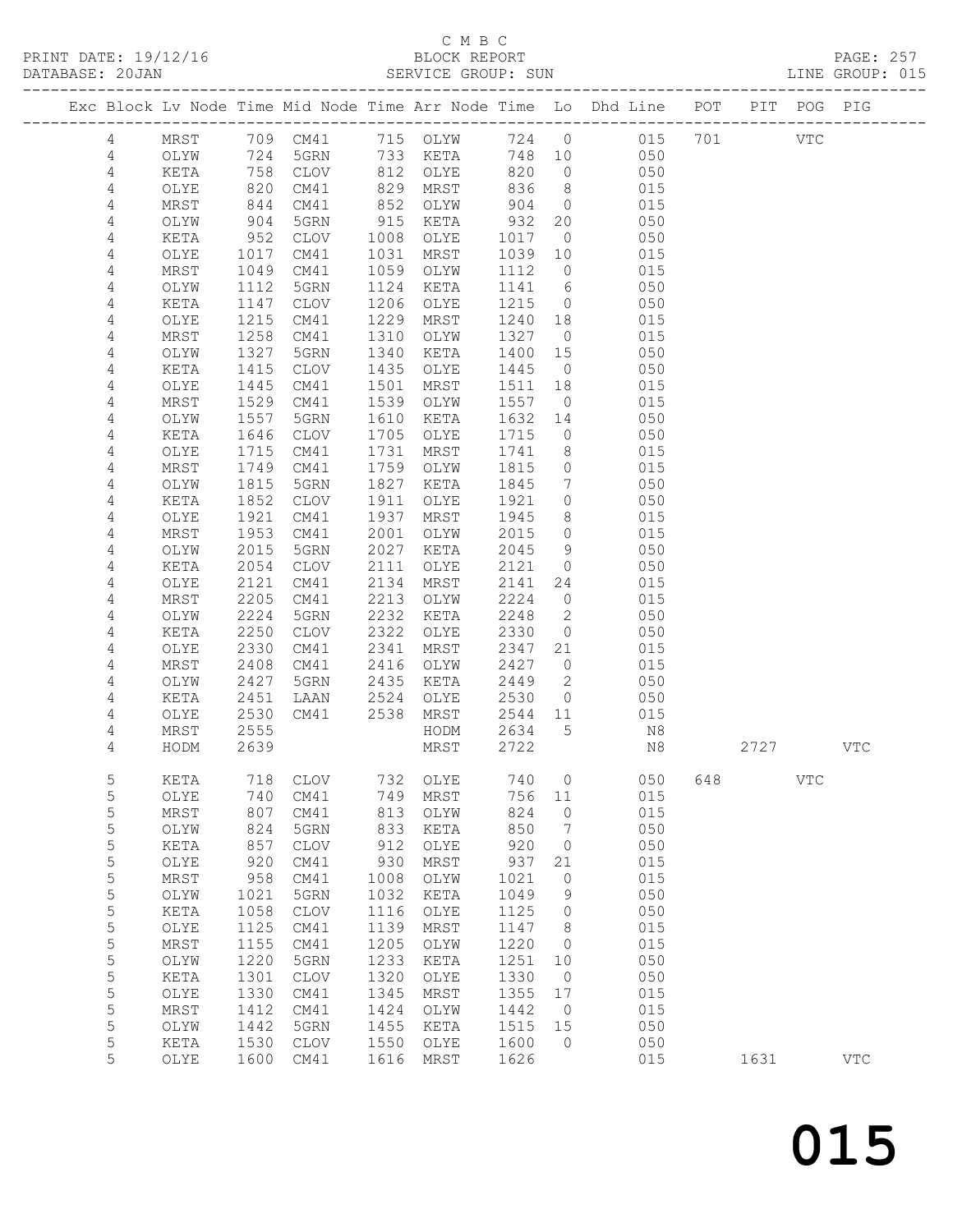### C M B C<br>BLOCK REPORT

PAGE: 258<br>LINE GROUP: 015

|  |   |      |      |             |      |      |      |                | Exc Block Lv Node Time Mid Node Time Arr Node Time Lo Dhd Line POT PIT POG PIG |      |            |            |
|--|---|------|------|-------------|------|------|------|----------------|--------------------------------------------------------------------------------|------|------------|------------|
|  | 6 | KETA |      |             |      |      |      |                | 935 CLOV 951 OLYE 1000 0 050                                                   |      | <b>VTC</b> |            |
|  | 6 | OLYE | 1000 | CM41        | 1014 | MRST |      |                | 1022 10 015                                                                    |      |            |            |
|  | 6 | MRST | 1032 | CM41        | 1042 | OLYW | 1055 |                | $\overline{0}$<br>015                                                          |      |            |            |
|  | 6 | OLYW | 1055 | 5GRN        | 1106 | KETA | 1123 |                | 050<br>$9 \left( \frac{1}{2} \right)$                                          |      |            |            |
|  | 6 | KETA | 1132 | CLOV        | 1150 | OLYE | 1159 | $\bigcirc$     | 050                                                                            |      |            |            |
|  | 6 | OLYE | 1159 | CM41        | 1213 | MRST | 1224 | 18             | 015                                                                            |      |            |            |
|  | 6 | MRST | 1242 | CM41        | 1254 | OLYW | 1311 | $\overline{0}$ | 015                                                                            |      |            |            |
|  | 6 | OLYW | 1311 | 5GRN        | 1324 | KETA | 1344 |                | 050                                                                            |      |            |            |
|  | 6 | KETA | 1400 | <b>CLOV</b> | 1420 | OLYE | 1430 |                | $\overline{0}$<br>050                                                          |      |            |            |
|  | 6 | OLYE | 1430 | CM41        | 1446 | MRST | 1456 |                | 015<br>18                                                                      |      |            |            |
|  | 6 | MRST | 1514 | CM41        | 1524 | OLYW | 1542 | $\overline{0}$ | 015                                                                            |      |            |            |
|  | 6 | OLYW | 1542 | 5GRN        | 1555 | KETA | 1617 | 13             | 050                                                                            |      |            |            |
|  | 6 | KETA | 1630 | CLOV        | 1650 | OLYE | 1700 |                | $\overline{0}$<br>050                                                          |      |            |            |
|  | 6 | OLYE | 1700 | CM41        | 1716 | MRST | 1726 |                | $8 - 8$<br>015                                                                 |      |            |            |
|  | 6 | MRST | 1734 | CM41        | 1744 | OLYW | 1800 | $\bigcirc$     | 015                                                                            |      |            |            |
|  | 6 | OLYW | 1800 | 5GRN        | 1812 | KETA | 1830 |                | 050                                                                            | 1855 |            | VTC        |
|  |   |      |      |             |      |      |      |                |                                                                                |      |            |            |
|  | 7 | MRST | 941  | CM41        | 951  | OLYW | 1004 | $\overline{0}$ | 015                                                                            |      | <b>VTC</b> |            |
|  | 7 | OLYW | 1004 | 5GRN        | 1015 | KETA | 1032 |                | $9 \quad \bullet$<br>050                                                       |      |            |            |
|  | 7 | KETA | 1041 | CLOV        | 1059 | OLYE | 1108 |                | 050<br>$\overline{0}$                                                          |      |            |            |
|  | 7 | OLYE | 1108 | CM41        | 1122 | MRST | 1130 | 8 <sup>8</sup> | 015                                                                            |      |            |            |
|  | 7 | MRST | 1138 | CM41        | 1148 | OLYW | 1203 | $\overline{0}$ | 015                                                                            |      |            |            |
|  | 7 | OLYW | 1203 | 5GRN        | 1216 | KETA | 1234 |                | 050                                                                            |      |            |            |
|  | 7 | KETA | 1246 | CLOV        | 1305 | OLYE | 1315 |                | 050<br>$\overline{0}$                                                          |      |            |            |
|  | 7 | OLYE | 1315 | CM41        | 1330 | MRST | 1341 | 16             | 015                                                                            |      |            |            |
|  | 7 | MRST | 1357 | CM41        | 1409 | OLYW | 1427 | $\overline{0}$ | 015                                                                            |      |            |            |
|  | 7 | OLYW | 1427 | 5GRN        | 1440 | KETA | 1500 | 15             | 050                                                                            |      |            |            |
|  | 7 | KETA | 1515 | CLOV        | 1535 | OLYE | 1545 | $\overline{0}$ | 050                                                                            |      |            |            |
|  | 7 | OLYE | 1545 | CM41        | 1601 | MRST | 1611 |                | 015                                                                            |      |            |            |
|  | 7 | MRST | 1632 | CM41        | 1642 | OLYW | 1700 |                | $\bigcap$<br>015                                                               |      |            |            |
|  | 7 | OLYW | 1700 | 5GRN        | 1713 | KETA | 1731 |                | 050                                                                            | 1756 |            | <b>VTC</b> |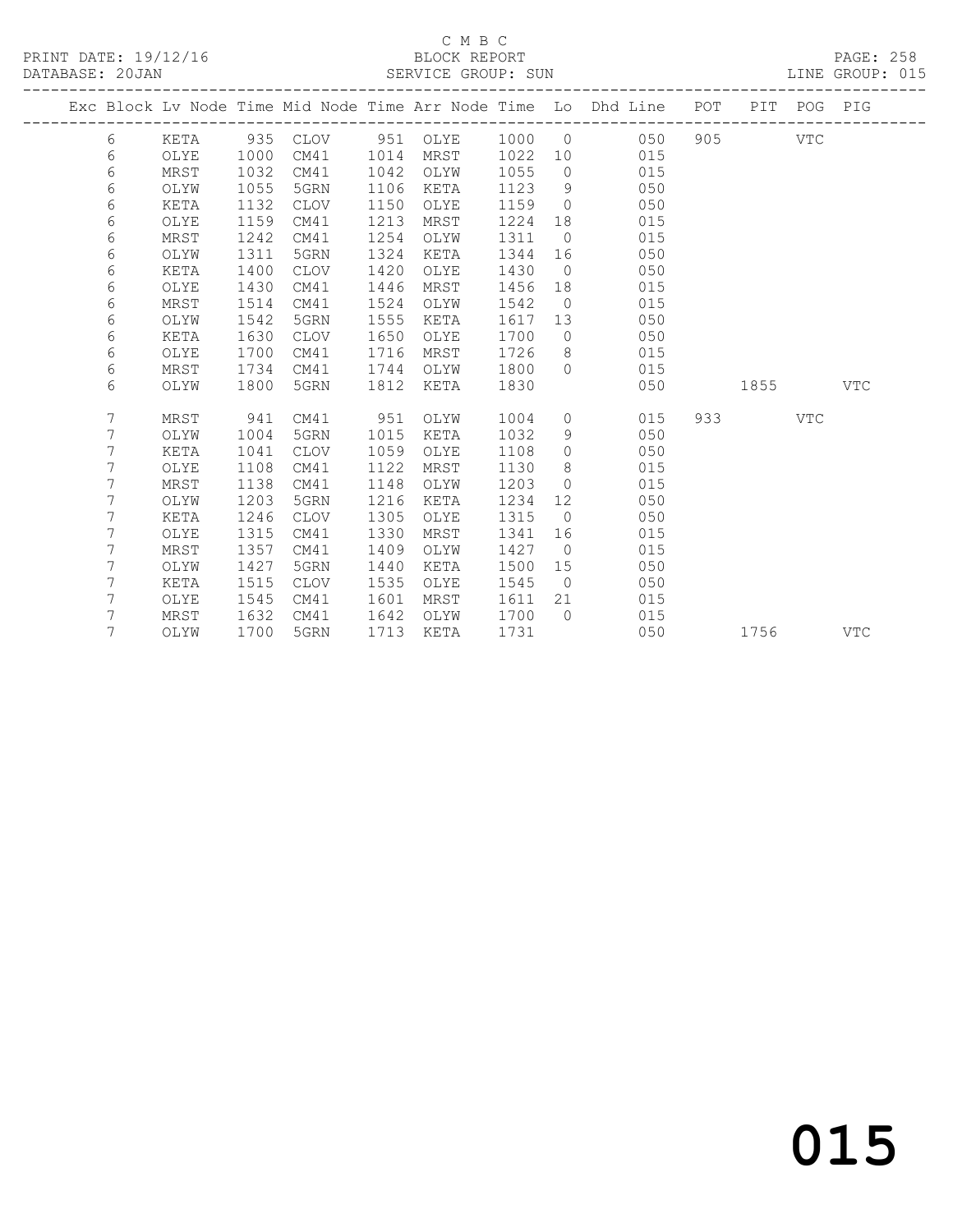PRINT DATE: 19/12/16<br>DATABASE: 20JAN

## C M B C<br>BLOCK REPORT<br>SERVICE GROUP: SUN

|              |              |              |                                  |              |                                                                                |               |                |                                                                     |            |                 |      |            | PAGE: 259<br>LINE GROUP: 015 |
|--------------|--------------|--------------|----------------------------------|--------------|--------------------------------------------------------------------------------|---------------|----------------|---------------------------------------------------------------------|------------|-----------------|------|------------|------------------------------|
|              |              |              |                                  |              | Exc Block Lv Node Time Mid Node Time Arr Node Time Lo Dhd Line POT PIT POG PIG |               |                |                                                                     |            |                 |      |            |                              |
| 8            |              |              |                                  |              | MRST 1210 CM41 1222 OLYW 1237 0 015 1202 VTC                                   |               |                |                                                                     |            |                 |      |            |                              |
| 8            | OLYW         | 1237         |                                  |              | 5GRN 1250 KETA 1309 7 050                                                      |               |                |                                                                     |            |                 |      |            |                              |
| $\,8\,$      | KETA         | 1316         | CLOV                             |              | 1335 OLYE                                                                      | 1345 0 050    |                |                                                                     |            |                 |      |            |                              |
| $\,8\,$      | OLYE         | 1345         | CM41                             | 1400         | MRST                                                                           |               |                | 1410 17 015                                                         |            |                 |      |            |                              |
| $\,8\,$      | MRST         | 1427<br>1457 | CM41                             | 1439         | OLYW                                                                           | 1457 0        |                | 15 050                                                              | 015        |                 |      |            |                              |
| 8<br>$\,8\,$ | OLYW<br>KETA |              | 5GRN                             | 1510         | KETA                                                                           | 1530          |                |                                                                     |            |                 |      |            |                              |
| $\,8\,$      | OLYE         | 1545<br>1615 | CLOV<br>CM41                     | 1605<br>1631 | OLYE<br>MRST                                                                   | 1615<br>1641  |                |                                                                     |            |                 |      |            |                              |
| $\,8\,$      | MRST         | 1649         | CM41                             | 1659         | OLYW                                                                           | 1715          |                | 8 015                                                               |            |                 |      |            |                              |
| 8            | OLYW         | 1715         | 5GRN                             | 1727         | KETA                                                                           | 1745          |                | $\begin{array}{ccc} 0 & \quad & 015 \\ 7 & \quad & 050 \end{array}$ |            |                 |      |            |                              |
| 8            | KETA         | 1752         | CLOV                             | 1811         | OLYE                                                                           | 1821          |                | $0 \qquad \qquad 050$                                               |            |                 |      |            |                              |
| 8            | OLYE         | 1821         | CM41                             | 1837         | MRST                                                                           |               |                | 1847 23 015                                                         |            |                 |      |            |                              |
| $\,8\,$      | MRST         | 1910         | CM41                             | 1920         | OLYW                                                                           | 1935          | $\overline{0}$ |                                                                     | 015        |                 |      |            |                              |
| 8            | OLYW         | 1935         | 5GRN                             | 1947         | KETA                                                                           | 2005          |                | $\frac{315}{9}$ 050                                                 |            |                 |      |            |                              |
| 8            | KETA         | 2014         | CLOV                             | 2031         | OLYE                                                                           | 2041          |                | $0$ 050                                                             |            |                 |      |            |                              |
| 8            | OLYE         | 2041         | CM41                             | 2055         | MRST                                                                           | 2102          |                | 17 015                                                              |            |                 |      |            |                              |
| $\,8\,$      | MRST         | 2119         | CM41                             | 2127         | OLYW                                                                           | 2139          | $\overline{0}$ |                                                                     | 015        |                 |      |            |                              |
| 8            | OLYW         | 2139         | 5GRN                             | 2147         | KETA                                                                           | 2203          |                | $\begin{array}{ccc}\n 2 & 050 \\  \end{array}$                      |            |                 |      |            |                              |
| 8            | KETA         | 2205         | CLOV                             | 2233         | OLYE                                                                           | 2241          |                | $0$ 050                                                             |            |                 |      |            |                              |
| 8            | OLYE         | 2241         | CM41                             | 2254         | MRST                                                                           | 2300          |                | 8 015                                                               |            |                 |      |            |                              |
| $\,8\,$      | MRST         | 2308         | CM41                             | 2316         | OLYW                                                                           | 2327          | $\overline{0}$ |                                                                     |            |                 |      |            |                              |
| $\,8\,$      | OLYW         | 2327         | 5GRN                             | 2335         | KETA                                                                           | 2349          | $\overline{2}$ | 015<br>050                                                          |            |                 |      |            |                              |
| 8            | KETA         | 2351         | LAAN                             | 2424         | OLYE                                                                           | 2430          |                | $0$ 050                                                             |            |                 |      |            |                              |
| $\,8\,$      | OLYE         | 2430         | CM41                             | 2438         | MRST                                                                           | 2444          |                | 25 015                                                              |            |                 |      |            |                              |
| $\,8\,$      | MRST         | 2509         |                                  |              |                                                                                | 2527 0        |                |                                                                     | 015        |                 |      |            |                              |
| $\,8\,$      | OLYW         | 2527         | CM41 2516 OLYW<br>5GRN 2535 KETA |              |                                                                                |               |                | 2549 21 15 050                                                      |            |                 |      |            |                              |
| 8            | MRST         | 2625         |                                  |              | HODM                                                                           | 2704 5        |                |                                                                     | N8         |                 |      |            |                              |
| 8            | HODM         | 2709         |                                  |              | MRST                                                                           | 2752          |                |                                                                     |            | N8 2757 VTC     |      |            |                              |
| 9            | KETA         |              | 1216 CLOV                        |              | 1235 OLYE                                                                      |               |                |                                                                     |            | 1245 0 050 1146 |      | <b>VTC</b> |                              |
| 9            | OLYE         | 1245         | CM41                             | 1259         | MRST                                                                           | 1310 18       |                |                                                                     | 015        |                 |      |            |                              |
| 9            | MRST         | 1328         | CM41                             | 1340         | OLYW                                                                           | 1357 0        |                |                                                                     | 015        |                 |      |            |                              |
| 9            | OLYW         | 1357         | 5GRN                             | 1410         | KETA                                                                           |               |                | 1430 15 050                                                         |            |                 |      |            |                              |
| 9            | KETA         | 1445         | CLOV                             | 1505         | OLYE                                                                           | 1515          | $\overline{0}$ |                                                                     | 050        |                 |      |            |                              |
| 9            | OLYE         | 1515         | CM41                             |              | 1532 MRST                                                                      | $1542$ 18 015 |                |                                                                     |            |                 |      |            |                              |
| 9            | MRST         | 1600         | CM41 1610 OLYW                   |              |                                                                                | 1628 0 015    |                |                                                                     |            |                 |      |            |                              |
| 9            | OLYW         | 1628         | 5GRN                             |              | 1641 KETA                                                                      | 1702 14       |                |                                                                     | 050        |                 |      |            |                              |
| 9            |              |              |                                  |              | KETA 1716 CLOV 1735 OLYE 1745 0                                                |               |                |                                                                     | 050        |                 |      |            |                              |
| 9            | OLYE         | 1745         | CM41                             | 1801         | MRST                                                                           | 1811          | 18             |                                                                     | 015        |                 |      |            |                              |
| 9<br>9       | MRST         | 1829<br>1855 | CM41                             | 1839<br>1907 | OLYW                                                                           | 1855<br>1925  | $\circ$        |                                                                     | 015<br>050 |                 |      |            |                              |
| 9            | OLYW<br>KETA | 1933         | 5GRN<br><b>CLOV</b>              | 1951         | KETA<br>OLYE                                                                   | 2001          | 8<br>$\circ$   |                                                                     | 050        |                 |      |            |                              |
| 9            | OLYE         | 2001         | CM41                             | 2015         | MRST                                                                           | 2022          | 18             |                                                                     | 015        |                 |      |            |                              |
| 9            | MRST         | 2040         | CM41                             | 2048         | OLYW                                                                           | 2100          | $\circ$        |                                                                     | 015        |                 |      |            |                              |
| 9            | OLYW         | 2100         | 5GRN                             | 2108         | KETA                                                                           | 2124          | 15             |                                                                     | 050        |                 |      |            |                              |
| 9            | KETA         | 2139         | <b>CLOV</b>                      | 2153         | OLYE                                                                           | 2201          | 0              |                                                                     | 050        |                 |      |            |                              |
| 9            | OLYE         | 2201         | CM41                             | 2214         | MRST                                                                           | 2220          | 22             |                                                                     | 015        |                 |      |            |                              |
| 9            | MRST         | 2242         | CM41                             | 2250         | OLYW                                                                           | 2301          | $\circ$        |                                                                     | 015        |                 |      |            |                              |
| 9            | OLYW         | 2301         | 5GRN                             | 2309         | KETA                                                                           | 2323          | 2              |                                                                     | 050        |                 |      |            |                              |
| 9            | KETA         | 2325         | CLOV                             | 2352         | OLYE                                                                           | 2400          | 0              |                                                                     | 050        |                 |      |            |                              |
| 9            | OLYE         | 2400         | CM41                             | 2408         | MRST                                                                           | 2414          | 24             |                                                                     | 015        |                 |      |            |                              |
| 9            | MRST         | 2438         | CM41                             | 2446         | OLYW                                                                           | 2457          | 0              |                                                                     | 015        |                 |      |            |                              |
| 9            | OLYW         | 2457         | 5GRN                             | 2505         | KETA                                                                           | 2519          | 2              |                                                                     | 050        |                 |      |            |                              |
| 9            | KETA         | 2521         | LAAN                             | 2554         | OLYE                                                                           | 2600          | 0              |                                                                     | 050        |                 |      |            |                              |
| $\mathsf 9$  | OLYE         | 2600         | CM41                             | 2608         | MRST                                                                           | 2614          | $\mathbf{2}$   |                                                                     | 015        |                 |      |            |                              |
| 9            | MRST         | 2616         |                                  |              | HODM                                                                           | 2639          | $\circ$        |                                                                     | N15        |                 |      |            |                              |
| 9            | HODM         | 2639         |                                  |              | MRST                                                                           | 2709          |                |                                                                     | N15        |                 | 2714 |            | $_{\rm VTC}$                 |
|              |              |              |                                  |              |                                                                                |               |                |                                                                     |            |                 |      |            |                              |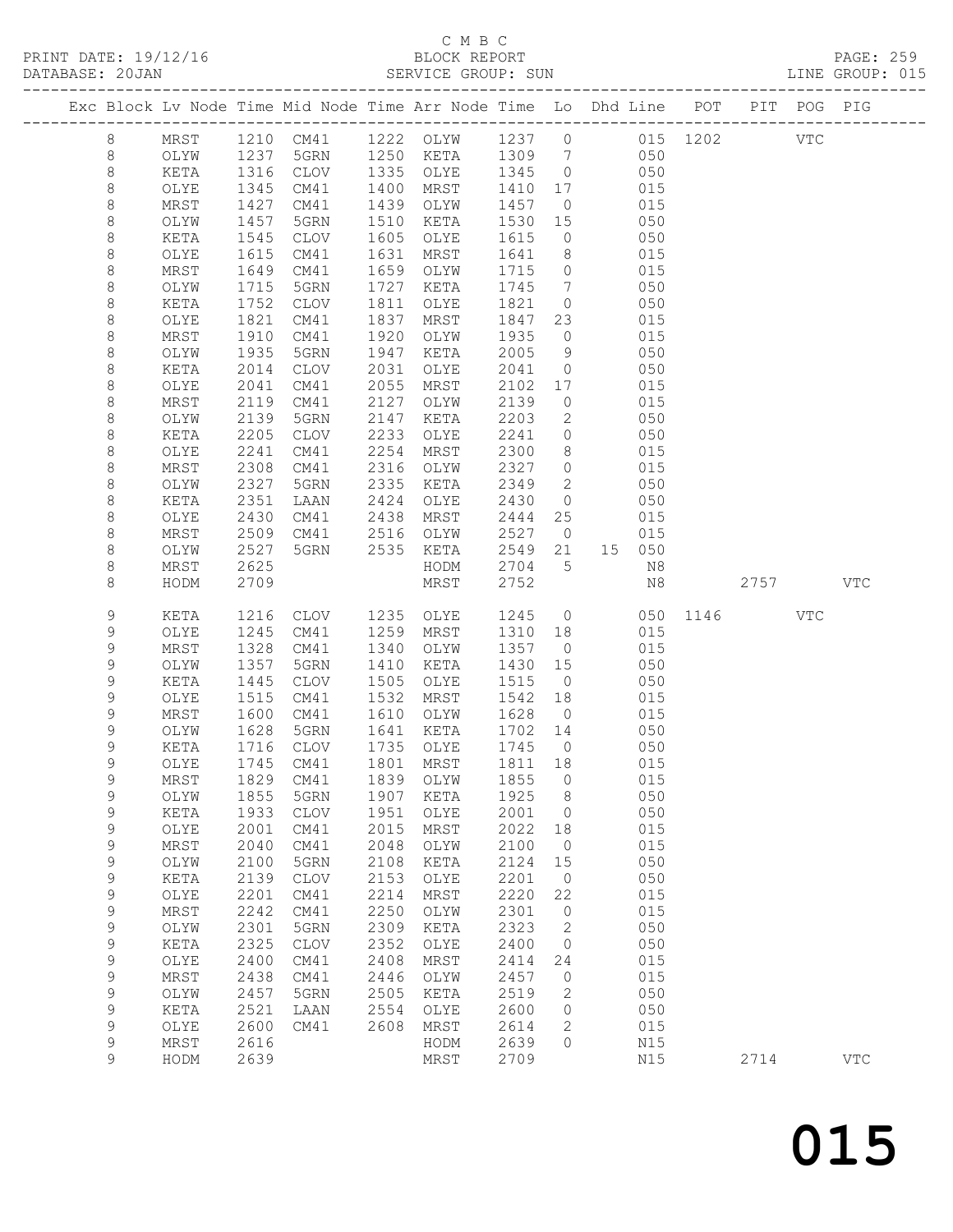PRINT DATE: 19/12/16 BLOCK REPORT<br>DATABASE: 20JAN BERVICE GROUP: SUN

## C M B C<br>BLOCK REPORT

PAGE: 260<br>LINE GROUP: 015

| PAIAPASE. 200AN |    |      |      |      |      | PEIZATOE GIVOOL . DOM |      |                  |                                                                |          |     |         | TIME GIVOOL . ATA |
|-----------------|----|------|------|------|------|-----------------------|------|------------------|----------------------------------------------------------------|----------|-----|---------|-------------------|
|                 |    |      |      |      |      |                       |      |                  | Exc Block Ly Node Time Mid Node Time Arr Node Time Lo Dhd Line | POT      | PIT | POG PIG |                   |
|                 | 10 | KETA | 1345 | CLOV | 1405 | OLYE                  | 1415 | $\bigcirc$       |                                                                | 050 1315 |     | VTC.    |                   |
|                 | 10 | OLYE | 1415 | CM41 | 1431 | MRST                  | 1441 | 18               | 015                                                            |          |     |         |                   |
|                 | 10 | MRST | 1459 | CM41 | 1509 | OLYW                  | 1527 | $\Omega$         | 015                                                            |          |     |         |                   |
|                 | 10 | OLYW | 1527 | 5GRN | 1540 | KETA                  | 1602 | -13              | 050                                                            |          |     |         |                   |
|                 | 10 | KETA | 1615 | CLOV | 1635 | OLYE                  | 1645 | $\left( \right)$ | 050                                                            |          |     |         |                   |
|                 | 10 | OLYE | 1645 | CM41 | 1701 | MRST                  | 1711 | 8                | 015                                                            |          |     |         |                   |
|                 | 10 | MRST | 1719 | CM41 | 1729 | OLYW                  | 1745 | $\Omega$         | 015                                                            |          |     |         |                   |
|                 | 10 | OLYW | 1745 | 5GRN | 1757 | KETA                  | 1815 | - 17             | 050                                                            |          |     |         |                   |
|                 | 10 | KETA | 1832 | CLOV | 1851 | OLYE                  | 1901 |                  | 050                                                            |          |     |         |                   |

10 OLYE 1901 CM41 1917 MRST 1925 015 1931 VTC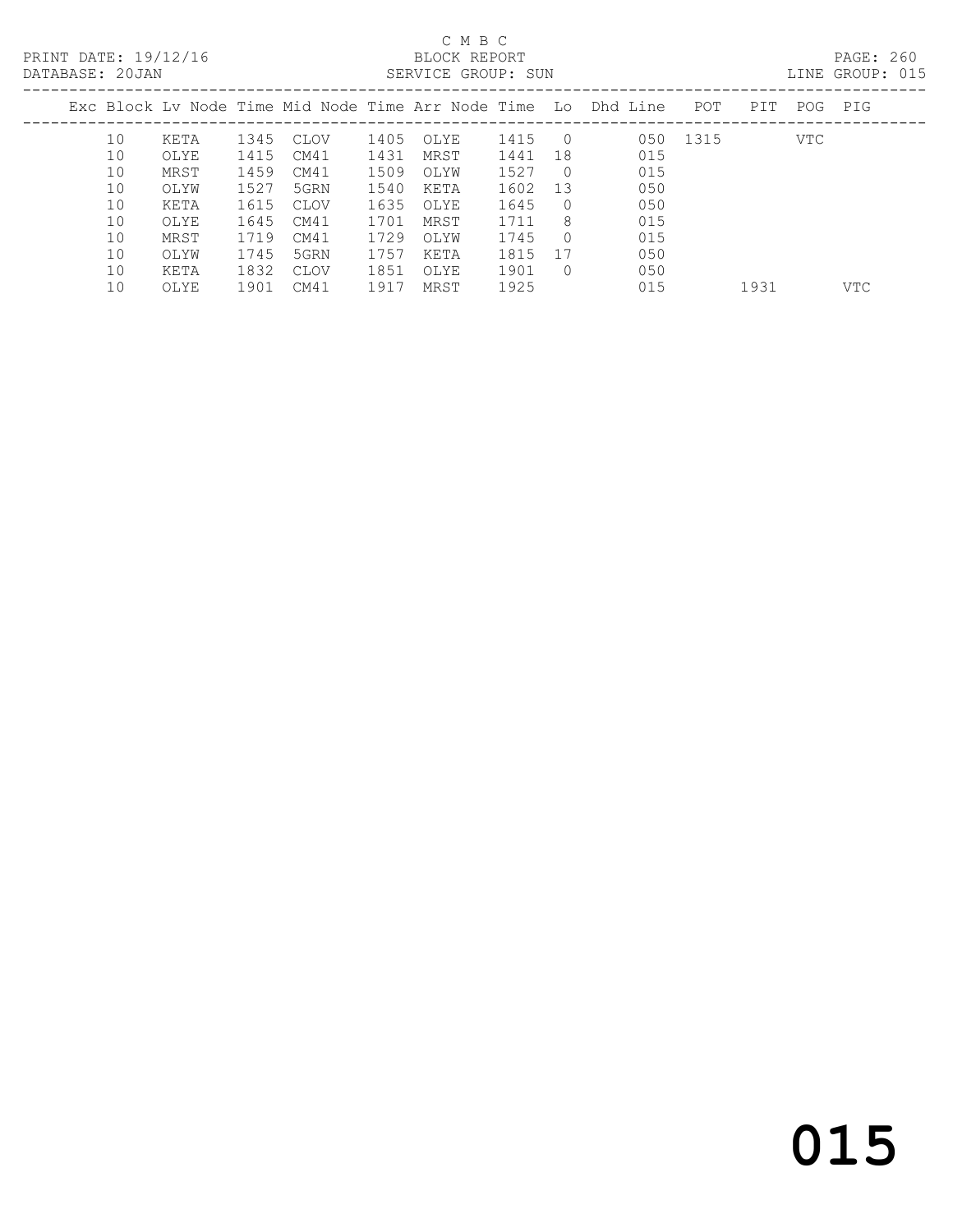|          | PRINT DATE: 19/12/16                            |              |                        |              | C M B C      | BLOCK REPORT    |                 | DATABASE: 20JAN SERVICE GROUP: SUN<br>DATABASE: 20JAN SERVICE GROUP: SUN LINE GROUP: 016                             |           | PAGE: 261 |  |
|----------|-------------------------------------------------|--------------|------------------------|--------------|--------------|-----------------|-----------------|----------------------------------------------------------------------------------------------------------------------|-----------|-----------|--|
|          | 29ST 29 AV STATION<br>BYGR BROADWAY & GRANVILLE |              |                        |              |              |                 |                 | 63LP 63 LOOP<br>EAKY EARLES & KINGSWAY                                                                               |           |           |  |
|          |                                                 |              |                        |              |              |                 |                 | Exc Block Lv Node Time Mid Node Time Arr Node Time Lo Dhd Line POT PIT POG PIG                                       |           |           |  |
|          |                                                 |              |                        |              |              |                 |                 | 10 63LP 600 GRBY 619 EAKY 700 23 016 553 VTCT                                                                        |           |           |  |
| 10       |                                                 |              |                        |              |              |                 |                 | EAKY 723 HACO 743 63LP 825 17 016                                                                                    |           |           |  |
| 10       |                                                 |              |                        |              |              |                 |                 | 63LP 842 GRBY 905 29ST 954 8 016<br>29ST 1002 HACO 1025 63LP 1116 20 016<br>63LP 1136 GRBY 1200 29ST 1256 13 016     |           |           |  |
| 10       |                                                 |              |                        |              |              |                 |                 |                                                                                                                      |           |           |  |
| 10       |                                                 |              |                        |              |              |                 |                 |                                                                                                                      |           |           |  |
| 10       | 29ST                                            |              |                        |              |              |                 |                 | 1309 HACO 1335 63LP 1433 17 016                                                                                      |           |           |  |
| 10       |                                                 |              |                        |              |              |                 |                 | 63LP 1450 GRBY 1515 29ST 1612 10 016<br>29ST 1622 HACO 1645 63LP 1740 17 016<br>63LP 1757 GRBY 1821 29ST 1915 15 016 |           |           |  |
| 10       |                                                 |              |                        |              |              |                 |                 |                                                                                                                      |           |           |  |
| 10       |                                                 |              |                        |              |              |                 |                 | 1930 HACO 1951 63LP 2044 7 016                                                                                       |           |           |  |
| 10<br>10 | 29ST<br>63LP                                    |              |                        |              |              |                 |                 |                                                                                                                      |           |           |  |
| 10       | 29ST                                            |              |                        |              |              |                 |                 | 2051 GRBY 2114 29ST 2205 22 016                                                                                      |           |           |  |
| 10       | 63LP                                            |              |                        |              |              |                 |                 |                                                                                                                      |           |           |  |
| 10       | EAKY                                            |              |                        |              |              |                 |                 | 2227 HACO 2246 63LP 2334 8 016<br>2342 GRBY 2400 EAKY 2452 12 016<br>2504 HACO 2523 63LP 2605 016 2611 VTCT          |           |           |  |
| 11       |                                                 |              |                        |              |              |                 |                 | 63LP 633 GRBY 652 EAKY 737 6 016<br>EAKY 743 HACO 804 63LP 846 9 016<br>63LP 855 GRBY 918 29ST 1009 8 016            | 626 VTCT  |           |  |
| 11       |                                                 |              |                        |              |              |                 |                 |                                                                                                                      |           |           |  |
| 11<br>11 | 29ST                                            |              |                        |              |              |                 |                 | 1017 HACO 1040 63LP 1131 17 016                                                                                      |           |           |  |
| 11       | 63LP                                            |              | 1148 GRBY              |              |              |                 |                 |                                                                                                                      |           |           |  |
| 11       | 29ST                                            |              |                        |              |              |                 |                 | 1212 29ST 1308 13 016<br>1347 63LP 1445 17 016<br>1527 29ST 1624 10 016                                              |           |           |  |
| 11       | 63LP                                            |              | 1321 HACO<br>1502 GRBY |              |              |                 |                 |                                                                                                                      |           |           |  |
| 11       | 29ST                                            |              |                        |              |              |                 |                 | 1634 HACO 1657 63LP 1752 20 016                                                                                      |           |           |  |
| 11       | 63LP                                            |              | 1812 GRBY              |              |              |                 |                 |                                                                                                                      |           |           |  |
| 11       |                                                 |              |                        |              |              |                 |                 |                                                                                                                      |           |           |  |
| 11       |                                                 |              |                        |              |              |                 |                 | 63LP 1812 GRBY 1836 29ST 1930 17 016<br>29ST 1947 HACO 2008 63LP 2101 12 016<br>63LP 2113 GRBY 2134 29ST 2222 016    |           |           |  |
| 12       |                                                 |              |                        |              |              |                 |                 | EAKY 639 HACO 658 63LP 738 10 016                                                                                    | 609 VTCT  |           |  |
| 12       |                                                 |              |                        |              |              |                 |                 | 63LP 748 GRBY 810 29ST 852 10 016<br>29ST 902 HACO 924 63LP 1013 9 016                                               |           |           |  |
| 12       |                                                 |              |                        |              |              |                 |                 |                                                                                                                      |           |           |  |
|          |                                                 |              |                        |              |              |                 |                 | 12 63LP 1022 GRBY 1046 29ST 1141 16 016                                                                              |           |           |  |
| 12       | 29ST                                            | 1157         | HACO                   | 1223         | 63LP         | 1318 15         |                 | 016                                                                                                                  |           |           |  |
| 12<br>12 | 63LP<br>29ST                                    | 1333<br>1509 | GRBY                   | 1359<br>1533 | 29ST<br>63LP | 1458 11<br>1631 | 12              | 016<br>016                                                                                                           |           |           |  |
| 12       | 63LP                                            | 1643         | HACO<br>GRBY           | 1707         | 29ST         | 1801            | 13              | 016                                                                                                                  |           |           |  |
| 12       | <b>29ST</b>                                     | 1814         | HACO                   | 1837         | 63LP         | 1930            | 17              | 016                                                                                                                  |           |           |  |
| 12       | 63LP                                            | 1947         | GRBY                   | 2010         | 29ST         | 2102            |                 | 016                                                                                                                  | 2130 VTCT |           |  |
| 13       | <b>BYGR</b>                                     | 644          | REBY                   |              | 63LP         | 702             | $6\overline{6}$ | 016                                                                                                                  | 623 VTCT  |           |  |
| 13       | 63LP                                            | 708          | GRBY                   |              | 730 29ST     | 812             | 20              | 016                                                                                                                  |           |           |  |
| 13       | <b>29ST</b>                                     | 832          | HACO                   | 853          | 63LP         | 940             | 13              | 016                                                                                                                  |           |           |  |
| 13       | 63LP                                            | 953          | GRBY                   | 1017         | 29ST         | 1109            | 12              | 016                                                                                                                  |           |           |  |
| 13       | <b>29ST</b>                                     | 1121         | HACO                   | 1145         | 63LP         | 1237            | 10              | 016                                                                                                                  |           |           |  |
| 13       | 63LP                                            | 1247         | GRBY                   | 1313         | 29ST         | 1410            | 11              | 016                                                                                                                  |           |           |  |
| 13       | <b>29ST</b>                                     | 1421         | HACO                   | 1445         | 63LP         | 1543            | 22              | 016                                                                                                                  |           |           |  |
| 13       | 63LP                                            | 1605         | GRBY                   | 1629         | 29ST         | 1725            | 19              | 016                                                                                                                  |           |           |  |
| 13       | <b>29ST</b>                                     | 1744         | HACO                   | 1807         | 63LP         | 1901            | 15              | 016                                                                                                                  |           |           |  |
| 13       | 63LP                                            | 1916         | GRBY                   | 1939         | 29ST         | 2031            | 16              | 016                                                                                                                  |           |           |  |
| 13<br>13 | <b>29ST</b><br>63LP                             | 2047<br>2212 | HACO<br>GRBY           | 2108<br>2232 | 63LP<br>29ST | 2157<br>2317    | 15<br>18        | 016<br>016                                                                                                           |           |           |  |
| 13       | <b>29ST</b>                                     |              | 2335 HACO              | 2351         | 63LP         | 2435            | 6               | 016                                                                                                                  |           |           |  |
|          |                                                 |              |                        |              |              |                 |                 |                                                                                                                      |           |           |  |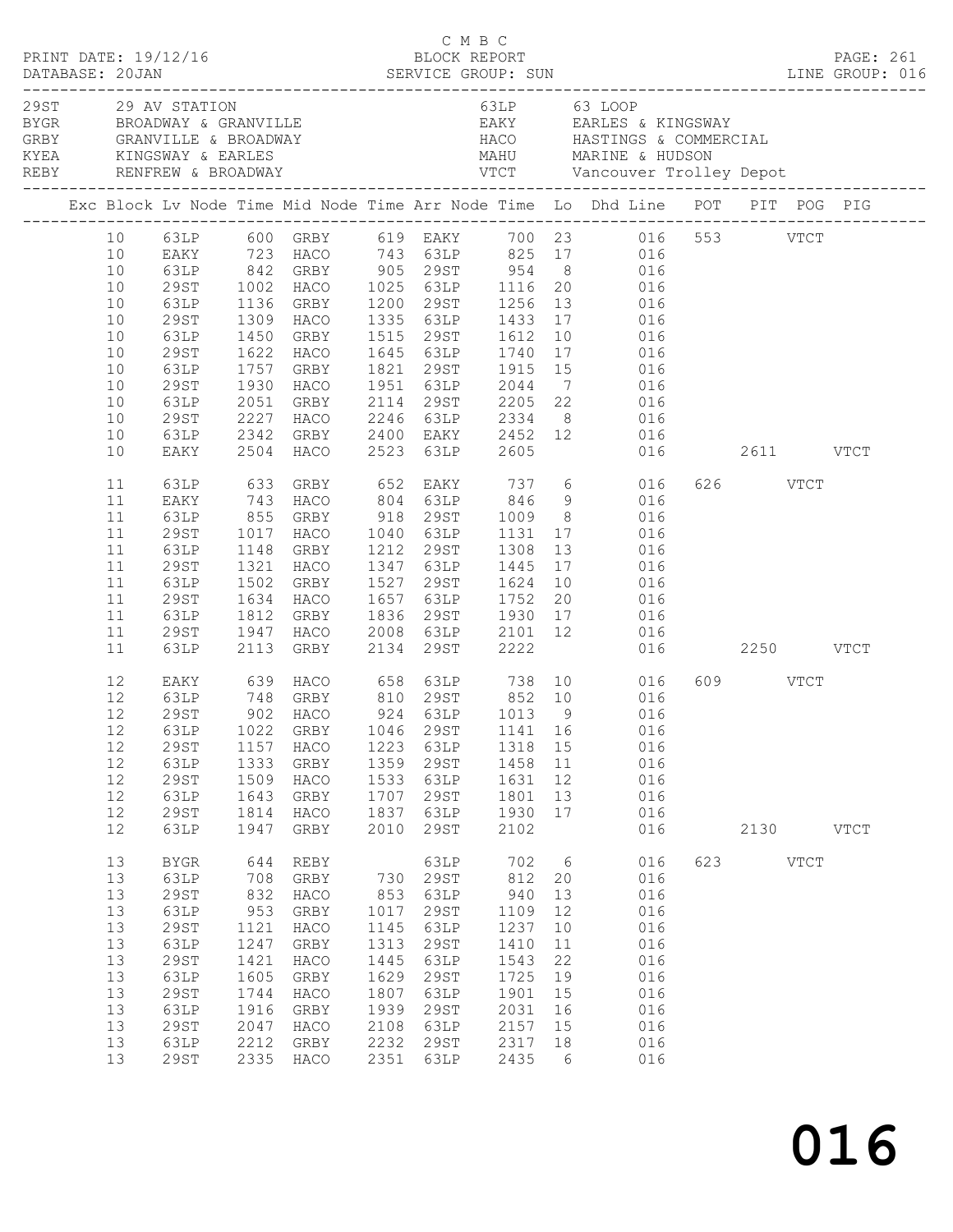#### C M B C<br>BLOCK REPORT

#### PAGE: 262<br>LINE GROUP: 016

|          |              |              |                           |              |                               |                    |          | Exc Block Lv Node Time Mid Node Time Arr Node Time Lo Dhd Line POT PIT POG PIG                       |     |           |             |
|----------|--------------|--------------|---------------------------|--------------|-------------------------------|--------------------|----------|------------------------------------------------------------------------------------------------------|-----|-----------|-------------|
| 13       |              |              |                           |              |                               |                    |          | 63LP 2441 GRBY 2459 KYEA 2552 016 2615 VTCT                                                          |     |           |             |
| 14       | 63LP         |              | 648 GRBY                  |              |                               |                    |          | 710 29ST 752 9 016                                                                                   |     | 641 VTCT  |             |
| 14       | 29ST         | 801          | HACO                      |              | 821 63LP 904 21               |                    |          | 016                                                                                                  |     |           |             |
| 14       | 63LP         | 925          | GRBY                      |              | 948 29ST                      | 1039 18            |          | 016                                                                                                  |     |           |             |
| 14       | 29ST         | 1057         | HACO                      |              | 1121 63LP                     | 1213               | 9        | 016                                                                                                  |     |           |             |
| 14       | 63LP         | 1222         | GRBY                      |              | 1248 29ST                     | 1345 12            |          | 016                                                                                                  |     |           |             |
| 14       | 29ST         | 1357         | HACO                      |              | 1421 63LP                     | 1519 22            |          | 016                                                                                                  |     |           |             |
| 14       | 63LP         | 1541         | GRBY                      |              | 1605 29ST                     | 1701 14            |          | 016                                                                                                  |     |           |             |
| 14       | 29ST         |              | 1715 HACO                 |              | $1738$ $63LP$                 | 1832 11            |          | 016                                                                                                  |     |           |             |
| 14       | 63LP         |              | 1843 GRBY                 | 1907         | 29ST                          | 2001               |          | 016                                                                                                  |     | 2031 VTCT |             |
| 15       | EAKY         | 701          | HACO                      |              |                               |                    |          | 721 63LP 801 14 016<br>837 29ST 922 10 016                                                           |     | 631 VTCT  |             |
| 15       | 63LP         | 815          | GRBY                      |              |                               |                    |          |                                                                                                      |     |           |             |
| 15       | 29ST         | 932          | HACO                      |              | 955 63LP                      | 1044               | 16       | 016                                                                                                  |     |           |             |
| 15       | 63LP         | 1100         | GRBY                      |              | 1124 29ST                     | 1220               | 13       | 016                                                                                                  |     |           |             |
| 15       | 29ST         | 1233         | HACO                      |              | 1259 63LP                     | 1357 16            |          | 016                                                                                                  |     |           |             |
| 15       | 63LP         | 1413         | GRBY                      |              | 1438 29ST                     | 1536 10            |          | 016                                                                                                  |     |           |             |
| 15       | 29ST         | 1546         | HACO                      | 1609         | 63LP                          | 1707 18            |          | 016                                                                                                  |     |           |             |
| 15       | 63LP         | 1725         | GRBY                      | 1749         | 29ST                          | 1845 15            |          | 016                                                                                                  |     |           |             |
| 15       | 29ST         | 1900         | HACO                      | 1921         | 63LP                          | 2014               | 21       | 016                                                                                                  |     |           |             |
| 15<br>15 | 63LP<br>29ST | 2035<br>2207 | GRBY                      |              | 2058 29ST<br>2226 63LP        | 2149 18<br>2314    |          | 016<br>016                                                                                           |     | 2321 VTCT |             |
|          |              |              | HACO                      |              |                               |                    |          |                                                                                                      |     |           |             |
| 16       | BYGR         | 704          | REBY                      |              | 63LP 722 6<br>750 29ST 832 15 |                    |          | 016                                                                                                  |     | 643 VTCT  |             |
| 16       | 63LP         |              | 728 GRBY                  |              |                               |                    |          | 016                                                                                                  |     |           |             |
| 16       | 29ST         | 847          | HACO                      |              | 908 63LP                      | 956 12             |          | 016                                                                                                  |     |           |             |
| 16       | 63LP         | 1008         | GRBY                      |              | 1032 29ST                     | 1124 21            |          | 016                                                                                                  |     |           |             |
| 16       | 29ST         | 1145         | HACO                      |              | 1209 63LP                     | 1301               | 10       | 016                                                                                                  |     |           |             |
| 16       | 63LP         | 1311         | GRBY                      |              | 1337 29ST                     | 1434 11            |          | 016                                                                                                  |     |           |             |
| 16       | 29ST         | 1445         | HACO                      |              | 1509 63LP                     | 1607               | 23       | 016                                                                                                  |     |           |             |
| 16       | 63LP         | 1630         | GRBY                      |              | 1654 29ST                     | 1749               | 10       | 016                                                                                                  |     |           |             |
| 16       | 29ST         | 1759         | HACO                      |              | 1822 63LP<br>1954 29ST        | 1915               | 16       | 016                                                                                                  |     |           |             |
| 16<br>16 | 63LP<br>29ST | 1931<br>2107 | GRBY<br>HACO              |              | $2127$ 63LP                   | 2046 21<br>2217 15 |          | 016<br>016                                                                                           |     |           |             |
| 16       | 63LP         | 2232         | GRBY                      |              | 2252 29ST                     | 2337               |          |                                                                                                      | 016 | 2402 VTCT |             |
|          |              |              |                           |              |                               |                    |          |                                                                                                      |     |           |             |
| 17       | MAHU         | 750          | GRBY<br>800 GRBY 822 29ST |              |                               |                    |          | $\begin{tabular}{llllll} 63LP & 756 & 4 & 010 & 748 & VTCT \\ 29ST & 907 & 10 & 016 & \end{tabular}$ |     |           |             |
| 17       | 63LP         |              |                           |              |                               |                    |          |                                                                                                      |     |           |             |
|          | 17 29ST      |              |                           |              |                               |                    |          | 917 HACO 939 63LP 1028 9 016                                                                         |     |           |             |
| 17<br>17 | 63LP<br>29ST | 1037<br>1209 | GRBY<br>HACO              | 1101<br>1235 | 29ST<br>63LP                  | 1156<br>1330       | 13<br>18 | 016<br>016                                                                                           |     |           |             |
| 17       | 63LP         | 1348         | GRBY                      | 1413         | 29ST                          | 1511               | 10       | 016                                                                                                  |     |           |             |
| 17       | <b>29ST</b>  | 1521         | HACO                      | 1545         | 63LP                          | 1643               | 14       | 016                                                                                                  |     |           |             |
| 17       | 63LP         | 1657         | GRBY                      | 1721         | 29ST                          | 1815               | 14       | 016                                                                                                  |     |           |             |
| 17       | <b>29ST</b>  | 1829         | HACO                      | 1852         | 63LP                          | 1945               | 18       | 016                                                                                                  |     |           |             |
| 17       | 63LP         | 2003         | GRBY                      | 2026         | 29ST                          | 2118               | 9        | 016                                                                                                  |     |           |             |
| 17       | <b>29ST</b>  | 2127         | HACO                      | 2147         | 63LP                          | 2237               | 15       | 016                                                                                                  |     |           |             |
| 17       | 63LP         | 2252         | GRBY                      | 2312         | 29ST                          | 2357               | 10       | 016                                                                                                  |     |           |             |
| 17       | <b>29ST</b>  | 2407         | HACO                      | 2423         | 63LP                          | 2507               |          | 016                                                                                                  |     | 2513      | <b>VTCT</b> |
|          |              |              |                           |              |                               |                    |          |                                                                                                      |     |           |             |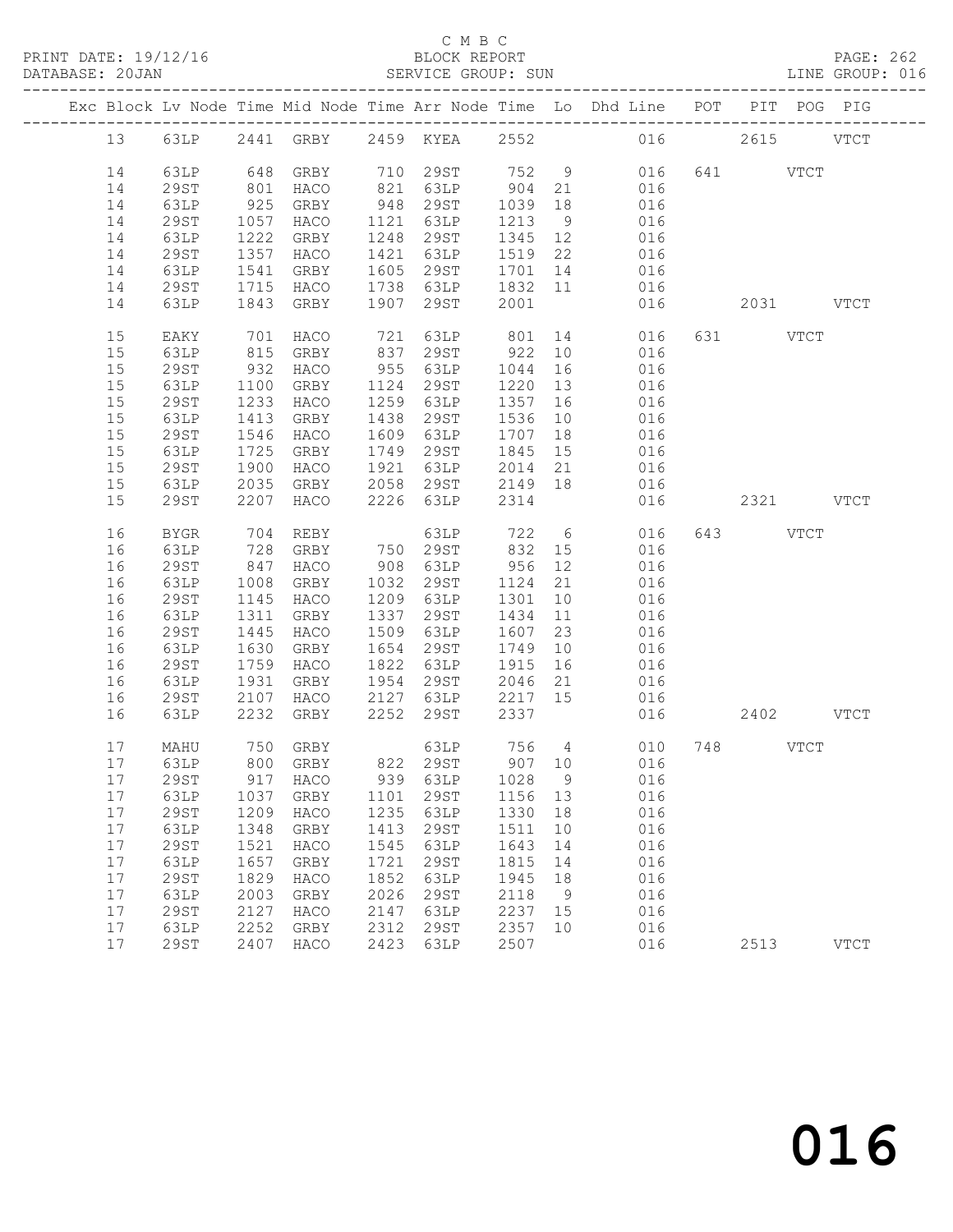#### C M B C<br>BLOCK REPORT

|    |             |      |                     |      |                                  |                              |    | PRINT DATE: 19/12/16 BLOCK REPORT<br>DATABASE: 20JAN SERVICE GROUP: SUN                 |                 |           |      | PAGE: 263<br>LINE GROUP: 016 |
|----|-------------|------|---------------------|------|----------------------------------|------------------------------|----|-----------------------------------------------------------------------------------------|-----------------|-----------|------|------------------------------|
|    |             |      |                     |      |                                  |                              |    | Exc Block Lv Node Time Mid Node Time Arr Node Time Lo Dhd Line POT PIT POG PIG          |                 |           |      |                              |
|    |             |      |                     |      |                                  |                              |    | 18 EAKY 814 HACO 837 63LP 924 16 016 744 VTCT<br>18 63LP 940 GRBY 1003 29ST 1054 15 016 |                 |           |      |                              |
|    |             |      |                     |      |                                  |                              |    |                                                                                         |                 |           |      |                              |
| 18 |             |      |                     |      | 29ST 1109 HACO 1133 63LP 1225 10 |                              |    | 016                                                                                     |                 |           |      |                              |
| 18 | 63LP        |      | 1235 GRBY           |      | 1301 29ST                        |                              |    |                                                                                         |                 |           |      |                              |
| 18 | 29ST        |      | 1409 HACO           |      | 1433 63LP                        |                              |    | 1358 11 016<br>1531 22 016                                                              |                 |           |      |                              |
| 18 | 63LP        |      | 1553 GRBY           |      | 1617 29ST                        |                              |    | $\frac{1}{1713}$ $\frac{1}{16}$ $\frac{010}{016}$                                       |                 |           |      |                              |
| 18 | 29ST        |      | 1729 HACO           |      | 1752 63LP                        | 1846                         | 15 | 016                                                                                     |                 |           |      |                              |
| 18 | 63LP        |      | 1901 GRBY           |      | 1924 29ST                        |                              |    | 11 016                                                                                  |                 |           |      |                              |
| 18 | 29ST        |      | 2027 HACO           |      | 2048 63LP                        |                              |    |                                                                                         |                 |           |      |                              |
| 18 | 63LP        |      | 2151 GRBY 2212 29ST |      |                                  | 2016 11<br>2137 14<br>2300 7 |    | $\begin{array}{ccc} 14 & \quad & 016 \\ 7 & \quad & 016 \end{array}$                    |                 |           |      |                              |
| 18 | 29ST        |      |                     |      | 2307 HACO 2325 63LP              | 2409                         |    |                                                                                         | 016  2416  VTCT |           |      |                              |
| 19 | MAHU        |      | 814 GRBY            |      | 63LP                             |                              |    | 820 7 010                                                                               |                 | 812 VTCT  |      |                              |
| 19 | 63LP        |      | 827 GRBY 850 29ST   |      |                                  | 939                          |    | 8 <sup>1</sup><br>016                                                                   |                 |           |      |                              |
| 19 | 29ST        |      | 947 HACO 1010 63LP  |      |                                  | 1059                         |    | 13<br>016                                                                               |                 |           |      |                              |
| 19 | 63LP        |      | 1112 GRBY           |      | 1136 29ST                        | 1232                         | 13 | 016                                                                                     |                 |           |      |                              |
| 19 | 29ST        |      | 1245 HACO           |      | 1311 63LP                        | 1409                         |    |                                                                                         |                 |           |      |                              |
| 19 | 63LP        |      | 1425 GRBY           |      | 1450 29ST                        | 1548                         |    | $\begin{array}{ccc} 16 & \quad & 016 \\ 10 & \quad & 016 \end{array}$                   |                 |           |      |                              |
| 19 | 29ST        |      | 1558 HACO 1621 63LP |      |                                  | 1719 22                      |    | 016                                                                                     |                 |           |      |                              |
| 19 | 63LP        |      | 1741 GRBY           |      | 1805 29ST                        | 1900                         |    | 15 016                                                                                  |                 |           |      |                              |
| 19 | 29ST        |      | 1915 HACO 1936 63LP |      |                                  | 2029                         |    |                                                                                         | 016  2036  VTCT |           |      |                              |
| 20 | MAHU        |      | 855 GRBY            |      | 63LP                             | 901                          |    | 9 010                                                                                   |                 | 853 VTCT  |      |                              |
| 20 | 63LP        |      | 910 GRBY 933 29ST   |      |                                  | 1024 20                      |    | 016                                                                                     |                 |           |      |                              |
| 20 | 29ST        |      | 1044 HACO           |      | 1108 63LP                        | 1200<br>1333                 |    | $10$ 016                                                                                |                 |           |      |                              |
| 20 | 63LP        |      | 1210 GRBY           |      | 1236 29ST                        |                              | 12 | 016                                                                                     |                 |           |      |                              |
| 20 | 29ST        |      | 1345 HACO 1409 63LP |      |                                  | 1507                         |    | 21 016                                                                                  |                 |           |      |                              |
| 20 | 63LP        |      | 1528 GRBY           |      | 1552 29ST                        |                              |    | 1648 13 016                                                                             |                 |           |      |                              |
| 20 | 29ST        | 1701 | HACO                |      | 1724 63LP                        | 1818                         |    |                                                                                         | 016 1825 VTCT   |           |      |                              |
| 21 | 29ST        | 1031 | HACO                |      | 1055 63LP                        | 1147                         |    | 10<br>016                                                                               |                 | 955 VTCT  |      |                              |
| 21 | 63LP        |      | 1157 GRBY           |      | 1223 29ST                        | 1320 13                      |    | 016                                                                                     |                 |           |      |                              |
| 21 | 29ST        | 1333 | HACO                |      | 1357 63LP                        | 1455                         | 20 | 016                                                                                     |                 |           |      |                              |
| 21 | 63LP        |      | 1515 GRBY           |      | 1540 29ST                        | 1635                         | 12 | 016                                                                                     |                 |           |      |                              |
| 21 | 29ST        |      |                     |      | 1647 HACO 1710 63LP 1805 22      |                              |    | 016                                                                                     |                 |           |      |                              |
| 21 | 63LP        |      | 1827 GRBY           |      | 1851 29ST 1945 22                |                              |    | 016                                                                                     |                 |           |      |                              |
| 21 | <b>29ST</b> |      | 2007 HACO           |      | 2028 63LP                        | 2121 10                      |    | 016                                                                                     |                 |           |      |                              |
|    |             |      |                     |      |                                  |                              |    | 21 63LP 2131 GRBY 2152 29ST 2240 7 016                                                  |                 |           |      |                              |
| 21 | 29ST        | 2247 | HACO                | 2306 | 63LP                             | 2354                         | 18 | 016                                                                                     |                 |           |      |                              |
| 21 | 63LP        | 2412 | GRBY                | 2430 | KYEA                             | 2523                         |    | 016                                                                                     |                 |           | 2546 | VTCT                         |
| 22 | 63LP        | 1049 | GRBY                | 1113 | 29ST                             | 1208                         | 13 |                                                                                         | 016 1035 VTCT   |           |      |                              |
| 22 | 29ST        | 1221 | HACO                | 1247 | 63LP                             | 1342                         | 19 | 016                                                                                     |                 |           |      |                              |
| 22 | 63LP        | 1401 | GRBY                | 1426 | 29ST                             | 1524                         | 10 | 016                                                                                     |                 |           |      |                              |
| 22 | 29ST        | 1534 | HACO                | 1557 | 63LP                             | 1655                         | 17 | 016                                                                                     |                 |           |      |                              |
| 22 | 63LP        | 1712 | GRBY                | 1736 | 29ST                             | 1830                         | 14 | 016                                                                                     |                 |           |      |                              |
| 22 | 29ST        | 1844 | HACO                | 1907 | 63LP                             | 2000                         | 19 | 016                                                                                     |                 |           |      |                              |
| 22 | 63LP        | 2019 | GRBY                | 2042 | 29ST                             | 2134                         | 13 | 016                                                                                     |                 |           |      |                              |
| 22 | 29ST        | 2147 | HACO                | 2207 | 63LP                             | 2257                         | 22 | 016                                                                                     |                 |           |      |                              |
| 22 | 63LP        | 2319 | GRBY                | 2339 | 29ST                             | 2420                         | 17 | 016                                                                                     |                 |           |      |                              |
| 22 | <b>29ST</b> | 2437 | HACO                | 2453 | 63LP                             | 2537                         |    | 016                                                                                     |                 |           | 2543 | VTCT                         |
| 23 | 29ST        | 1133 | HACO                | 1157 | 63LP                             | 1249                         | 10 | 016                                                                                     |                 | 1057 VTCT |      |                              |
| 23 | 63LP        | 1259 | GRBY                | 1325 | 29ST                             | 1422                         | 11 | 016                                                                                     |                 |           |      |                              |
| 23 | <b>29ST</b> | 1433 | HACO                | 1457 | 63LP                             | 1555                         | 22 | 016                                                                                     |                 |           |      |                              |
| 23 | 63LP        | 1617 | GRBY                | 1641 | 29ST                             | 1737                         |    | 016                                                                                     |                 | 1807      |      | <b>VTCT</b>                  |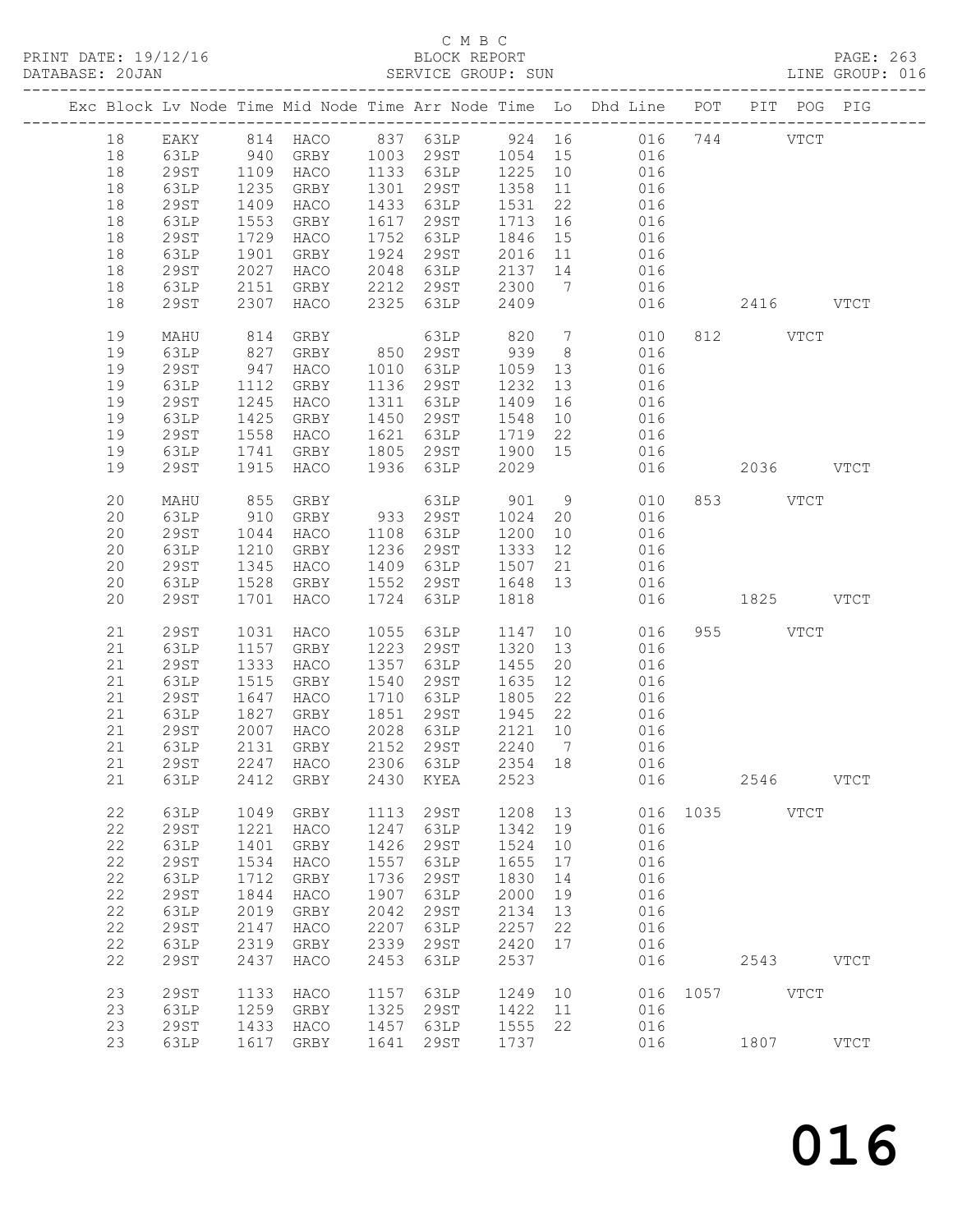PRINT DATE: 19/12/16 BLOCK REPORT<br>DATABASE: 20JAN SERVICE GROUP: SUN

#### C M B C<br>BLOCK REPORT

PAGE: 264<br>LINE GROUP: 016

| Exc Block Lv Node Time Mid Node Time Arr Node Time Lo Dhd Line<br>POT<br>PIT<br>POG PIG<br>29ST<br>63LP<br>24<br>1124<br>1148<br>1244 13<br>GRBY<br>016 1110<br>VTCT<br>1257<br>29ST<br>1323<br>63LP<br>24<br>016<br>1421<br>HACO<br>-16<br>1437<br>016<br>1502<br>1600<br>24<br>63LP<br>29ST<br>GRBY<br>10<br>24<br>29ST<br>1610<br>1633<br>63LP<br>016<br>1738<br>1731<br>HACO<br>VTCT<br>25<br>29ST<br>016 1307<br>1321<br>63LP<br>1347<br>1446<br>VTCT<br>GRBY<br>-11<br>25<br>1457<br>1626<br>29ST<br>1521<br>63LP<br>1619<br>HACO<br>016<br><b>VTCT</b> |  |  |  | <u>ULIN IUL UINUUL I UUIN</u> |  |  |  |  |
|---------------------------------------------------------------------------------------------------------------------------------------------------------------------------------------------------------------------------------------------------------------------------------------------------------------------------------------------------------------------------------------------------------------------------------------------------------------------------------------------------------------------------------------------------------------|--|--|--|-------------------------------|--|--|--|--|
|                                                                                                                                                                                                                                                                                                                                                                                                                                                                                                                                                               |  |  |  |                               |  |  |  |  |
|                                                                                                                                                                                                                                                                                                                                                                                                                                                                                                                                                               |  |  |  |                               |  |  |  |  |
|                                                                                                                                                                                                                                                                                                                                                                                                                                                                                                                                                               |  |  |  |                               |  |  |  |  |
|                                                                                                                                                                                                                                                                                                                                                                                                                                                                                                                                                               |  |  |  |                               |  |  |  |  |
|                                                                                                                                                                                                                                                                                                                                                                                                                                                                                                                                                               |  |  |  |                               |  |  |  |  |
|                                                                                                                                                                                                                                                                                                                                                                                                                                                                                                                                                               |  |  |  |                               |  |  |  |  |
|                                                                                                                                                                                                                                                                                                                                                                                                                                                                                                                                                               |  |  |  |                               |  |  |  |  |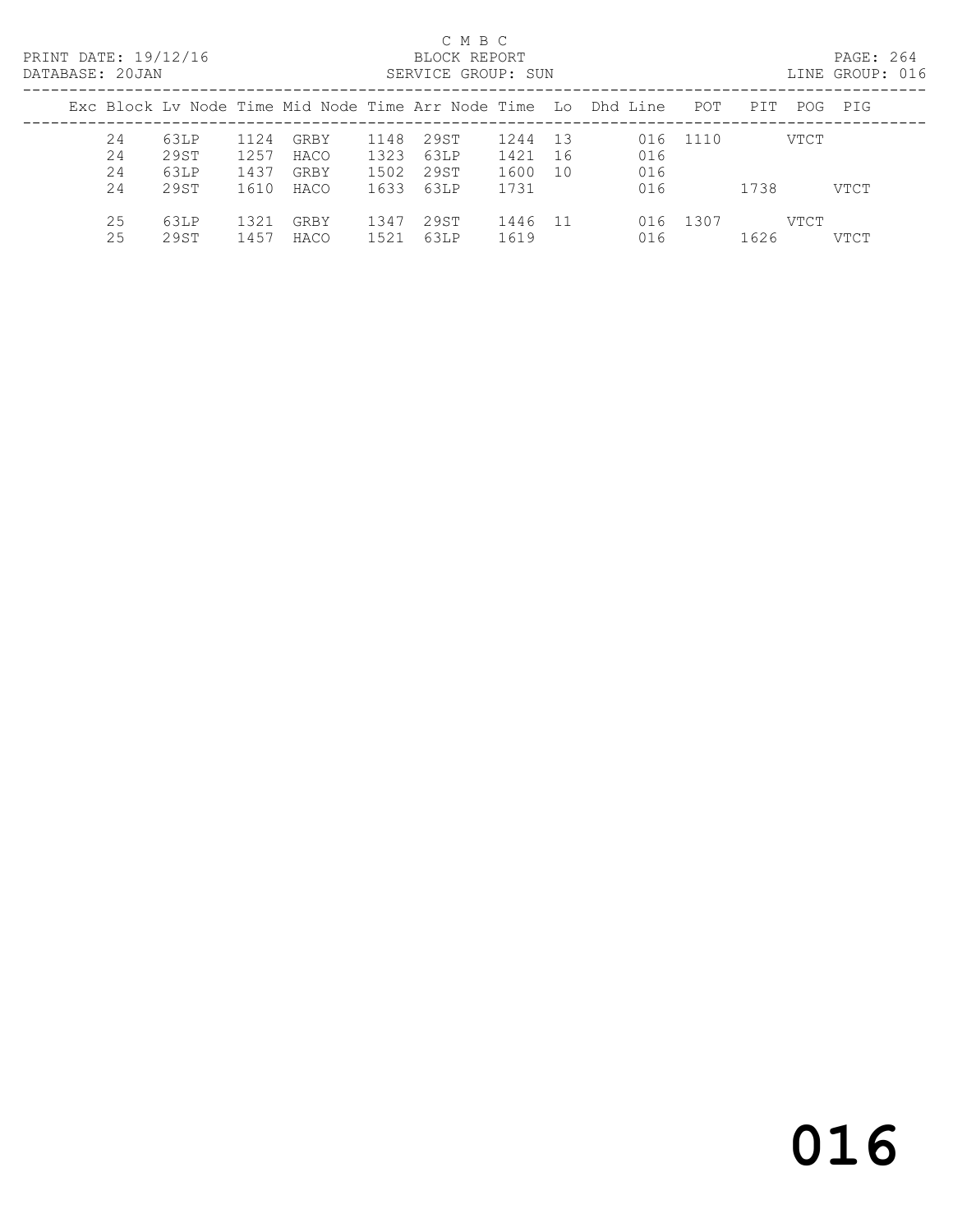| DATABASE: 20JAN |                              |                                  | PRINT DATE: 19/12/16 |              |                             |      | C M B C                            |                   |                | 2/16<br>BLOCK REPORT<br>SERVICE GROUP: SUN                                                                                     |          | PAGE: 265<br>LINE GROUP: 017 |
|-----------------|------------------------------|----------------------------------|----------------------|--------------|-----------------------------|------|------------------------------------|-------------------|----------------|--------------------------------------------------------------------------------------------------------------------------------|----------|------------------------------|
|                 |                              |                                  |                      |              |                             |      |                                    |                   |                | CBYN CAMBIE ST FS W BROADWAY MRST SW MARINE STN OABY OAK & BROADWAY RORI ROBSON & RICHARDS VTCT Vancouver Trolley Depot        |          |                              |
|                 |                              |                                  |                      |              |                             |      |                                    |                   |                |                                                                                                                                |          |                              |
|                 |                              |                                  |                      |              |                             |      |                                    |                   |                | Exc Block Lv Node Time Mid Node Time Arr Node Time Lo Dhd Line POT PIT POG PIG                                                 |          |                              |
|                 |                              |                                  |                      |              |                             |      |                                    |                   |                | 1 MRST 520 CBYN 543 RORI 548 0 017 512 VTCT                                                                                    |          |                              |
|                 |                              | $\mathbf{1}$                     | RORI                 |              |                             |      |                                    |                   |                |                                                                                                                                |          |                              |
|                 |                              | $\mathbf{1}$                     | MRST                 |              |                             |      |                                    |                   |                |                                                                                                                                |          |                              |
|                 | $\mathbf{1}$                 |                                  | RORI                 |              |                             |      |                                    |                   |                | 548 OABY<br>548 OABY MRST 628 12 017<br>640 CBYN 703 RORI 708 0 017<br>708 OABY MRST 748 17 017<br>805 CBYN 828 RORI 833 0 017 |          |                              |
|                 |                              | $\mathbf{1}$                     | MRST                 |              |                             |      |                                    |                   |                |                                                                                                                                |          |                              |
|                 |                              | $\mathbf{1}$                     | RORI                 | 833          | OABY                        |      | MRST 914 17                        |                   |                | 017                                                                                                                            |          |                              |
|                 | $\mathbf{1}$                 |                                  | MRST                 | 931          | CBYN                        |      | 958 RORI 1003                      |                   | $\overline{0}$ | 017                                                                                                                            |          |                              |
|                 | $\mathbf{1}$                 |                                  | RORI                 | 1003         | OABY                        |      | MRST                               |                   |                | 1047 13 017<br>1133 0 017                                                                                                      |          |                              |
|                 | $\mathbf{1}$                 |                                  | MRST                 | 1100         | CBYN                        |      | 1128 RORI                          | 1133              |                |                                                                                                                                |          |                              |
|                 | $\mathbf{1}$                 |                                  | RORI                 | 1133         | OABY                        |      |                                    |                   |                | MRST 1219 21 017                                                                                                               |          |                              |
|                 | $\mathbf{1}$                 |                                  | MRST                 | 1240         | CBYN                        |      | 1312 RORI                          | 1318              |                | 0 017                                                                                                                          |          |                              |
|                 | $\mathbf 1$                  |                                  | RORI                 | 1318         |                             |      |                                    | 1409 15<br>1503 0 |                | 017                                                                                                                            |          |                              |
|                 | $\mathbf{1}$                 |                                  | MRST                 | 1424<br>1503 |                             |      | MRST 1557 12                       |                   |                | 017<br>017                                                                                                                     |          |                              |
|                 | $\mathbf 1$<br>$\mathbf 1$   |                                  | RORI                 |              | OABY                        |      |                                    |                   |                |                                                                                                                                |          |                              |
|                 | $\mathbf 1$                  |                                  | MRST<br>RORI         | 1609<br>1648 | CBYN<br>OABY                |      | 1642 RORI<br>MRST                  | 1648              |                | $0 \qquad \qquad 017$                                                                                                          |          |                              |
|                 | $\mathbf{1}$                 |                                  | MRST                 |              | 1758 CBYN 1827 RORI         |      |                                    |                   |                | 1741 17 017<br>1833 0 017                                                                                                      |          |                              |
|                 | $\mathbf 1$                  |                                  | RORI                 | 1833         | OABY                        |      | MRST 1922                          |                   |                | 8 017                                                                                                                          |          |                              |
|                 | $\mathbf{1}$                 |                                  | MRST                 | 1930         | CBYN                        |      | 1957 RORI 2003                     |                   |                | $0 \qquad 017$                                                                                                                 |          |                              |
|                 | $\mathbf 1$                  |                                  | RORI                 |              |                             |      |                                    |                   |                |                                                                                                                                |          |                              |
|                 | $\mathbf{1}$                 |                                  | MRST                 |              |                             |      |                                    |                   |                | 017                                                                                                                            |          |                              |
|                 | $\mathbf 1$                  |                                  | RORI                 |              | 2133 OABY                   |      | MRST 2214                          |                   |                | 017 2219 VTCT                                                                                                                  |          |                              |
|                 |                              | 2                                | MRST                 | 540<br>608   |                             |      | CBYN 603 RORI 608<br>OARY MRST 648 |                   |                | $0\qquad \qquad 017$                                                                                                           | 532 VTCT |                              |
|                 | $\mathbf{2}$                 |                                  | RORI                 |              | OABY                        |      | MRST                               | 648 12            |                | 017                                                                                                                            |          |                              |
|                 | $\mathbf 2$                  |                                  | MRST                 | 700          | CBYN                        |      | 723 RORI                           | 728               |                | $0\qquad \qquad 017$                                                                                                           |          |                              |
|                 | $\mathbf{2}$                 |                                  | RORI                 | 728          | OABY                        |      | MRST                               | 808               | 12             | 017                                                                                                                            |          |                              |
|                 |                              | $\mathbf{2}$                     | MRST                 |              |                             |      | 843 RORI                           |                   |                | 820 CBYN 843 RORI 848 0 017<br>848 OABY MRST 930 16 017<br>946 CBYN 1013 RORI 1018 0 017                                       |          |                              |
|                 | $\mathbf{2}$                 |                                  | RORI                 |              |                             |      |                                    |                   |                |                                                                                                                                |          |                              |
|                 |                              | $\mathbf{2}$                     | MRST                 |              | 1018 OABY                   |      |                                    |                   |                | 017                                                                                                                            |          |                              |
|                 |                              | $\overline{c}$<br>$\overline{c}$ | RORI<br>MRST         |              | 1115 CBYN                   |      | MRST 1102 13<br>1143 RORI          | 1148 0            |                | 017                                                                                                                            |          |                              |
|                 |                              | $\mathbf{2}$                     |                      |              | RORI 1148 OABY MRST 1234 21 |      |                                    |                   |                | 017                                                                                                                            |          |                              |
|                 | $\mathbf{2}$                 |                                  | MRST                 | 1255         | CBYN                        | 1327 | RORI                               | 1333              | $\circ$        | 017                                                                                                                            |          |                              |
|                 | $\mathbf{2}$                 |                                  | RORI                 | 1333         | OABY                        |      | MRST                               | 1424              | 15             | 017                                                                                                                            |          |                              |
|                 | $\mathbf{2}$                 |                                  | MRST                 | 1439         | CBYN                        | 1512 | RORI                               | 1518              | 0              | 017                                                                                                                            |          |                              |
|                 | $\sqrt{2}$                   |                                  | RORI                 | 1518         | OABY                        |      | MRST                               | 1612              | 12             | 017                                                                                                                            |          |                              |
|                 | $\mathbf{2}$                 |                                  | MRST                 | 1624         | CBYN                        | 1657 | RORI                               | 1703              | $\circ$        | 017                                                                                                                            |          |                              |
|                 | $\mathbf 2$                  |                                  | RORI                 | 1703         | OABY                        |      | MRST                               | 1756              | 17             | 017                                                                                                                            |          |                              |
|                 | $\mathbf{2}$                 |                                  | MRST                 | 1813         | CBYN                        | 1842 | RORI                               | 1848              | 0              | 017                                                                                                                            |          |                              |
|                 | $\sqrt{2}$                   |                                  | RORI                 | 1848         | OABY                        |      | MRST                               | 1937              | 8              | 017                                                                                                                            |          |                              |
|                 | $\mathbf 2$                  |                                  | MRST                 | 1945         | CBYN                        | 2012 | RORI                               | 2018              | $\circ$        | 017                                                                                                                            |          |                              |
|                 | $\sqrt{2}$                   |                                  | RORI                 | 2018         | OABY                        |      | MRST                               | 2102              | 15             | 017                                                                                                                            |          |                              |
|                 | $\mathbf{2}$                 |                                  | MRST                 | 2117         | CBYN                        | 2143 | RORI                               | 2148              | 0              | 017                                                                                                                            |          |                              |
|                 | $\sqrt{2}$                   |                                  | RORI                 | 2148         | OABY                        |      | MRST                               | 2229              | 9              | 017                                                                                                                            |          |                              |
|                 | $\mathbf 2$                  |                                  | MRST                 | 2238         | CBYN                        | 2303 | RORI                               | 2308              | $\circ$        | 017                                                                                                                            |          |                              |
|                 | $\mathbf 2$                  |                                  | RORI                 | 2308         | OABY                        |      | MRST                               | 2349              | 17             | 017                                                                                                                            |          |                              |
|                 | $\mathbf{2}$<br>$\mathbf{2}$ |                                  | MRST<br>RORI         | 2406<br>2436 | $\tt CBYN$<br>OABY          | 2431 | RORI<br>MRST                       | 2436<br>2517      | $\circ$        | 017<br>017                                                                                                                     | 2522     | <b>VTCT</b>                  |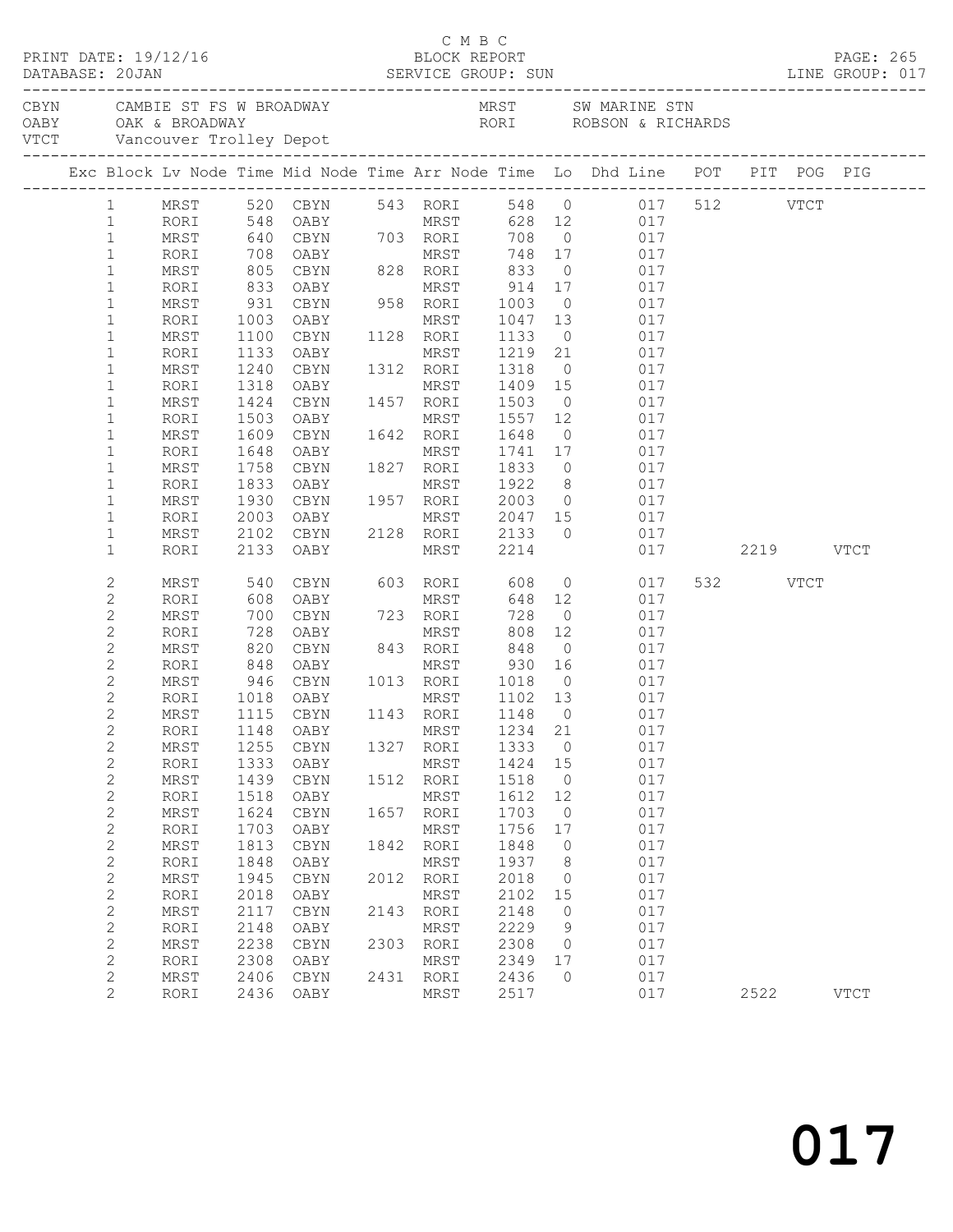### C M B C<br>BLOCK REPORT

PAGE: 266<br>LINE GROUP: 017

|                |      |      |           |      |             |         |                | Exc Block Lv Node Time Mid Node Time Arr Node Time Lo Dhd Line POT |     | PIT POG PIG        |             |
|----------------|------|------|-----------|------|-------------|---------|----------------|--------------------------------------------------------------------|-----|--------------------|-------------|
| $\mathfrak{Z}$ | MRST |      | 600 CBYN  |      | 623 RORI    |         | 628 0          | 017                                                                |     | 552<br><b>VTCT</b> |             |
| $\mathsf 3$    | RORI | 628  | OABY      |      | MRST        | 708 12  |                | 017                                                                |     |                    |             |
| $\mathsf S$    | MRST | 720  | CBYN      |      | 743 RORI    | 748     | $\overline{0}$ | 017                                                                |     |                    |             |
| $\mathsf 3$    | RORI | 748  | OABY      |      | MRST        | 829     | 20             | 017                                                                |     |                    |             |
| $\mathsf S$    | MRST | 849  | CBYN      |      | 913 RORI    | 918     | $\overline{0}$ | 017                                                                |     |                    |             |
| 3              | RORI | 918  | OABY      |      | MRST        | 1000    | 15             | 017                                                                |     |                    |             |
| $\mathsf S$    | MRST | 1015 | CBYN      |      | 1043 RORI   | 1048    | $\overline{0}$ | 017                                                                |     |                    |             |
| 3              | RORI | 1048 | OABY      |      | MRST        | 1134    | 10             | 017                                                                |     |                    |             |
| $\mathsf S$    | MRST | 1144 | CBYN      | 1213 | RORI        | 1218    | $\overline{0}$ | 017                                                                |     |                    |             |
| 3              | RORI | 1218 | OABY      |      | MRST        | 1305    | 19             | 017                                                                |     |                    |             |
| $\mathsf S$    | MRST | 1324 | CBYN      |      | 1357 RORI   | 1403    | $\overline{0}$ | 017                                                                |     |                    |             |
| $\mathsf 3$    | RORI | 1403 | OABY      |      | MRST        | 1454    | 15             | 017                                                                |     |                    |             |
| 3              | MRST | 1509 | CBYN      | 1542 | RORI        | 1548    | $\overline{0}$ | 017                                                                |     |                    |             |
| 3              | RORI | 1548 | OABY      |      | MRST        | 1642    | 14             | 017                                                                |     |                    |             |
| $\mathsf S$    | MRST | 1656 | CBYN      |      | 1727 RORI   | 1733    | $\overline{0}$ | 017                                                                |     |                    |             |
| $\mathsf 3$    | RORI | 1733 | OABY      |      | MRST        | 1825    | 18             | 017                                                                |     |                    |             |
| $\mathsf S$    | MRST | 1843 | CBYN      |      | 1912 RORI   | 1918    | $\overline{0}$ | 017                                                                |     |                    |             |
| 3              | RORI | 1918 | OABY      |      | MRST        | 2005    | 11             | 017                                                                |     |                    |             |
| 3              | MRST | 2016 | CBYN      |      | 2042 RORI   | 2048    | $\overline{0}$ | 017                                                                |     |                    |             |
| 3              | RORI | 2048 | OABY      |      | MRST        | 2132    |                | 017                                                                |     | 2137 VTCT          |             |
| 4              | MRST | 620  | CBYN      | 643  | RORI        | 648     | $\circ$        | 017                                                                | 612 | VTCT               |             |
| 4              | RORI | 648  | OABY      |      | MRST        | 728     | $\overline{7}$ | 017                                                                |     |                    |             |
| 4              | MRST | 735  | CBYN      |      | 758 RORI    | 803     | $\circ$        | 017                                                                |     |                    |             |
| 4              | RORI | 803  | OABY      |      | MRST        | 844     | 18             | 017                                                                |     |                    |             |
| 4              | MRST | 902  | CBYN      | 928  | RORI        | 933     | $\overline{0}$ | 017                                                                |     |                    |             |
| 4              | RORI | 933  | OABY      |      | MRST        | 1016    | 14             | 017                                                                |     |                    |             |
| 4              | MRST | 1030 | CBYN      |      | 1058 RORI   | 1103    | $\overline{0}$ | 017                                                                |     |                    |             |
| 4              | RORI | 1103 | OABY      |      | MRST        | 1149    | 21             | 017                                                                |     |                    |             |
| 4              | MRST | 1210 | CBYN      | 1242 | RORI        | 1248    | $\overline{0}$ | 017                                                                |     |                    |             |
| 4              | RORI | 1248 | OABY      |      | MRST        | 1338    | 16             | 017                                                                |     |                    |             |
| 4              | MRST | 1354 | CBYN      |      | 1427 RORI   | 1433    | $\overline{0}$ | 017                                                                |     |                    |             |
| 4              | RORI | 1433 | OABY      |      | MRST        | 1524    | 15             | 017                                                                |     |                    |             |
| 4              | MRST | 1539 | CBYN      | 1612 | RORI        | 1618    | $\overline{0}$ | 017                                                                |     |                    |             |
| 4              | RORI | 1618 | OABY      |      | MRST        | 1712    | 14             | 017                                                                |     |                    |             |
| 4              | MRST | 1726 | CBYN      |      | 1757 RORI   | 1803    | $\overline{0}$ | 017                                                                |     |                    |             |
| 4              | RORI | 1803 | OABY      |      | MRST        | 1852    | 8 <sup>8</sup> | 017                                                                |     |                    |             |
| 4              | MRST | 1900 | CBYN      |      | 1927 RORI   | 1933    | $\overline{0}$ | 017                                                                |     |                    |             |
| 4              | RORI | 1933 | OABY      |      | MRST        | 2019 13 |                | 017                                                                |     |                    |             |
| 4              | MRST |      | 2032 CBYN |      | 2058 RORI   | 2103 0  |                | 017                                                                |     |                    |             |
| 4              | RORI | 2103 | OABY      |      | MRST        | 2144    | 13             | 017                                                                |     |                    |             |
| 4              | MRST | 2157 | CBYN      | 2223 | RORI        | 2228    | 0              | 017                                                                |     |                    |             |
| 4              | RORI | 2228 | OABY      |      | MRST        | 2309    | 9              | 017                                                                |     |                    |             |
| 4              | MRST | 2318 | CBYN      | 2343 | RORI        | 2348    | 0              | 017                                                                |     |                    |             |
| 4              | RORI | 2348 | OABY      |      | MRST        | 2429    | 7              | 017                                                                |     |                    |             |
| 4              | MRST | 2436 | CBYN      | 2501 | RORI        | 2506    | 0              | 017                                                                |     |                    |             |
| 4              | RORI | 2506 | OABY      |      | <b>MRST</b> | 2547    |                | 017                                                                |     | 2552               | <b>VTCT</b> |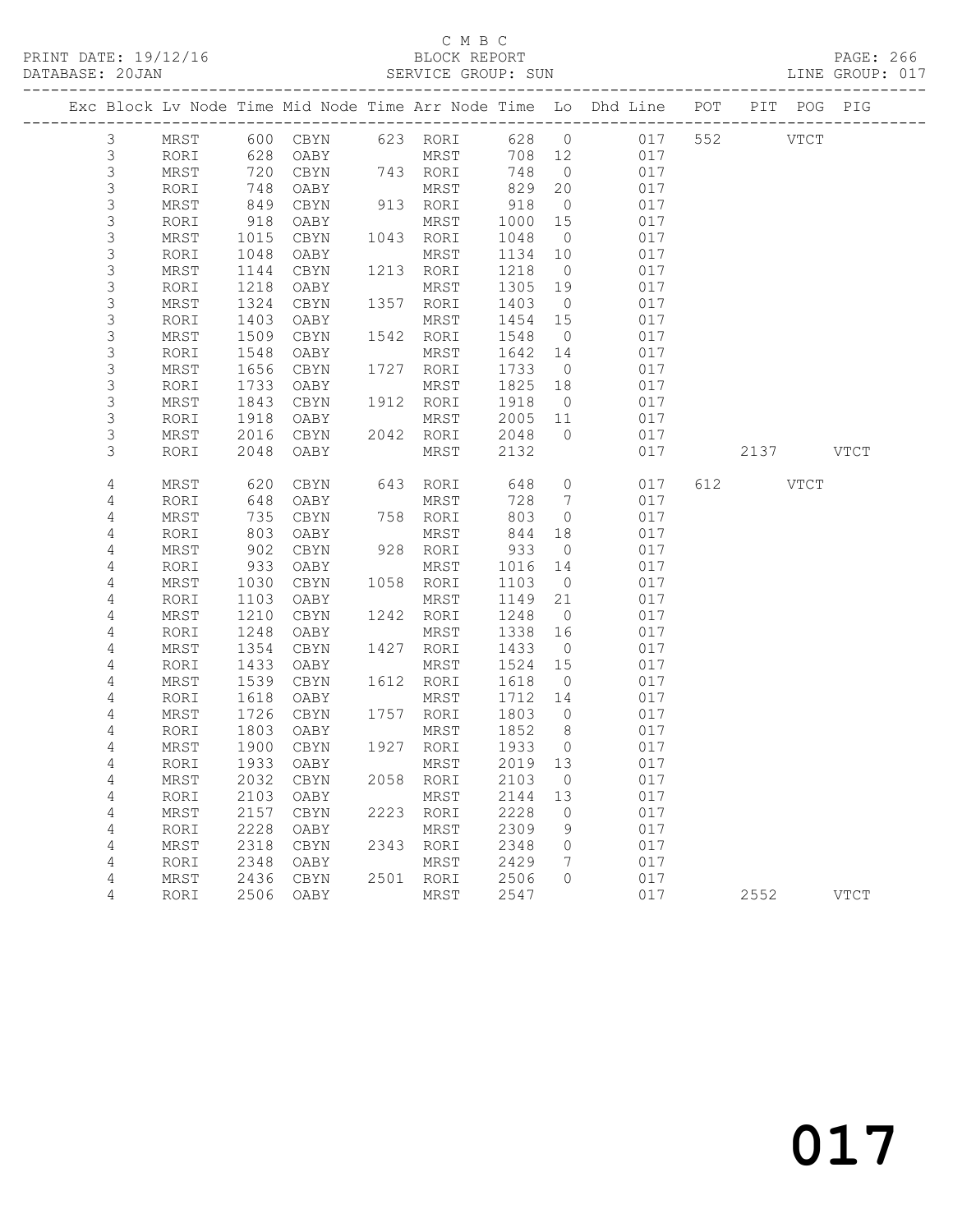#### C M B C<br>BLOCK REPORT

SERVICE GROUP: SUN

|                 |              |              |              |      |                   |              |                      | Exc Block Lv Node Time Mid Node Time Arr Node Time Lo Dhd Line POT |          | PIT POG PIG |             |
|-----------------|--------------|--------------|--------------|------|-------------------|--------------|----------------------|--------------------------------------------------------------------|----------|-------------|-------------|
| 5               | MRST         |              |              |      |                   |              |                      | 750 CBYN 813 RORI 818 0 017 742                                    |          | VTCT        |             |
| 5               | RORI         | 818          | OABY         |      | MRST 859 18       |              |                      | 017                                                                |          |             |             |
| 5               | MRST         | 917          | CBYN         |      | 943 RORI          | 948          | $\overline{0}$       | 017                                                                |          |             |             |
| 5               | RORI         | 948          | OABY         |      | MRST              | 1031         | 14                   | 017                                                                |          |             |             |
| $\mathsf S$     | MRST         | 1045         | CBYN         |      | 1113 RORI         | 1118         | $\overline{0}$       | 017                                                                |          |             |             |
| 5               | RORI         | 1118         | OABY         |      | MRST              | 1204         | 21                   | 017                                                                |          |             |             |
| 5               | MRST         | 1225         | CBYN         |      | 1257 RORI         | 1303         | $\overline{0}$       | 017                                                                |          |             |             |
| 5               | RORI         | 1303         | OABY         |      | MRST              | 1354         | 15                   | 017                                                                |          |             |             |
| $\mathsf S$     | MRST         | 1409         | CBYN         |      | 1442 RORI         | 1448         | $\overline{0}$       | 017                                                                |          |             |             |
| 5               | RORI         | 1448         | OABY         |      | MRST              | 1539         | 15                   | 017                                                                |          |             |             |
| 5               | MRST         | 1554         | CBYN         |      | 1627 RORI         | 1633         | $\overline{0}$       | 017                                                                |          |             |             |
| 5               | RORI         | 1633         | OABY         |      | MRST              | 1726         | 15                   | 017                                                                |          |             |             |
| 5               | MRST         | 1741         | CBYN         |      | 1812 RORI         | 1818         | $\overline{0}$       | 017                                                                |          |             |             |
| 5               | RORI         | 1818         | OABY         |      | MRST              | 1907         | 8 <sup>8</sup>       | 017                                                                |          |             |             |
| 5<br>5          | MRST         | 1915         | CBYN         |      | 1942 RORI         | 1948         | $\overline{0}$       | 017                                                                |          |             |             |
| 5               | RORI<br>MRST | 1948<br>2047 | OABY<br>CBYN |      | MRST<br>2113 RORI | 2034<br>2118 | 13<br>$\overline{0}$ | 017<br>017                                                         |          |             |             |
| 5               | RORI         | 2118         | OABY         |      | MRST              | 2159         | 18                   | 017                                                                |          |             |             |
| 5               | MRST         | 2217         | CBYN         |      | 2243 RORI         | 2248         | $\overline{0}$       | 017                                                                |          |             |             |
| 5               | RORI         | 2248         | OABY         |      | MRST              | 2329         | $\overline{9}$       | 017                                                                |          |             |             |
| 5               | MRST         | 2338         | CBYN         |      | 2403 RORI         | 2408         | $\overline{0}$       | 017                                                                |          |             |             |
| 5               | RORI         | 2408         | OABY         |      | MRST              | 2449         | 19                   | 017                                                                |          |             |             |
| 5               | MRST         | 2508         | CBYN         |      | 2533 RORI         | 2538         | $\overline{0}$       | 017                                                                |          |             |             |
| 5               | RORI         | 2538         | OABY         |      | MRST              | 2619         |                      | 017                                                                |          | 2624 VTCT   |             |
|                 |              |              |              |      |                   |              |                      |                                                                    |          |             |             |
| 6               | MRST         | 834          | CBYN         |      | 858 RORI          | 903          | $\overline{0}$       | 017                                                                |          | 826 VTCT    |             |
| 6               | RORI         | 903          | OABY         |      | MRST              | 945          | 15                   | 017                                                                |          |             |             |
| 6               | MRST         | 1000         | CBYN         |      | 1028 RORI         | 1033         | $\overline{0}$       | 017                                                                |          |             |             |
| 6               | RORI         | 1033         | OABY         |      | MRST              | 1119         | 10                   | 017                                                                |          |             |             |
| 6               | MRST         | 1129         | CBYN         |      | 1158 RORI         | 1203         | $\overline{0}$       | 017                                                                |          |             |             |
| 6               | RORI         | 1203         | OABY         |      | MRST              | 1250         | 20                   | 017                                                                |          |             |             |
| 6               | MRST         | 1310         | CBYN         |      | 1342 RORI         | 1348         | $\overline{0}$       | 017                                                                |          |             |             |
| 6               | RORI         | 1348         | OABY         |      | MRST              | 1439         | 15                   | 017                                                                |          |             |             |
| 6               | MRST         | 1454         | CBYN         |      | 1527 RORI         | 1533         | $\overline{0}$       | 017                                                                |          |             |             |
| 6               | RORI         | 1533         | OABY         |      | MRST              | 1627         | 12                   | 017                                                                |          |             |             |
| 6               | MRST         | 1639         | CBYN         |      | 1712 RORI         | 1718         | $\overline{0}$       | 017                                                                |          |             |             |
| 6<br>6          | RORI         | 1718<br>1828 | OABY         |      | MRST<br>1857 RORI | 1811<br>1903 | 17<br>$\overline{0}$ | 017<br>017                                                         |          |             |             |
| 6               | MRST<br>RORI | 1903         | CBYN<br>OABY |      | MRST              | 1950 11      |                      | 017                                                                |          |             |             |
| $6\phantom{.}6$ | MRST         |              | 2001 CBYN    |      | 2027 RORI         | 2033 0       |                      | 017                                                                |          |             |             |
| 6               | RORI         | 2033         | OABY         |      | MRST              | 2117         | 20                   | 017                                                                |          |             |             |
| 6               | MRST         | 2137         | CBYN         |      | 2203 RORI         | 2208         | $\overline{0}$       | 017                                                                |          |             |             |
| 6               | RORI         | 2208         | OABY         |      | MRST              | 2249         | 9                    | 017                                                                |          |             |             |
| 6               | MRST         | 2258         | CBYN         | 2323 | RORI              | 2328         | $\circ$              | 017                                                                |          |             |             |
| 6               | RORI         | 2328         | OABY         |      | MRST              | 2409         |                      | 017                                                                |          | 2414        | <b>VTCT</b> |
|                 |              |              |              |      |                   |              |                      |                                                                    |          |             |             |
| 7               | MRST         | 1155         | CBYN         |      | 1227 RORI         | 1233         | $\overline{0}$       |                                                                    | 017 1147 | <b>VTCT</b> |             |
| 7               | RORI         | 1233         | OABY         |      | MRST              | 1323         | 16                   | 017                                                                |          |             |             |
| 7               | MRST         | 1339         | CBYN         | 1412 | RORI              | 1418         | $\overline{0}$       | 017                                                                |          |             |             |
| 7               | RORI         | 1418         | OABY         |      | MRST              | 1509         | 15                   | 017                                                                |          |             |             |
| $\overline{7}$  | MRST         | 1524         | CBYN         |      | 1557 RORI         | 1603         | $\overline{0}$       | 017                                                                |          |             |             |
| 7               | RORI         | 1603         | OABY         |      | MRST              | 1657         | 14                   | 017                                                                |          |             |             |
| 7               | MRST         | 1711         | CBYN         | 1742 | RORI              | 1748         | $\overline{0}$       | 017                                                                |          |             |             |
| 7               | RORI         | 1748         | OABY         |      | MRST              | 1840         |                      | 017                                                                |          | 1847        | <b>VTCT</b> |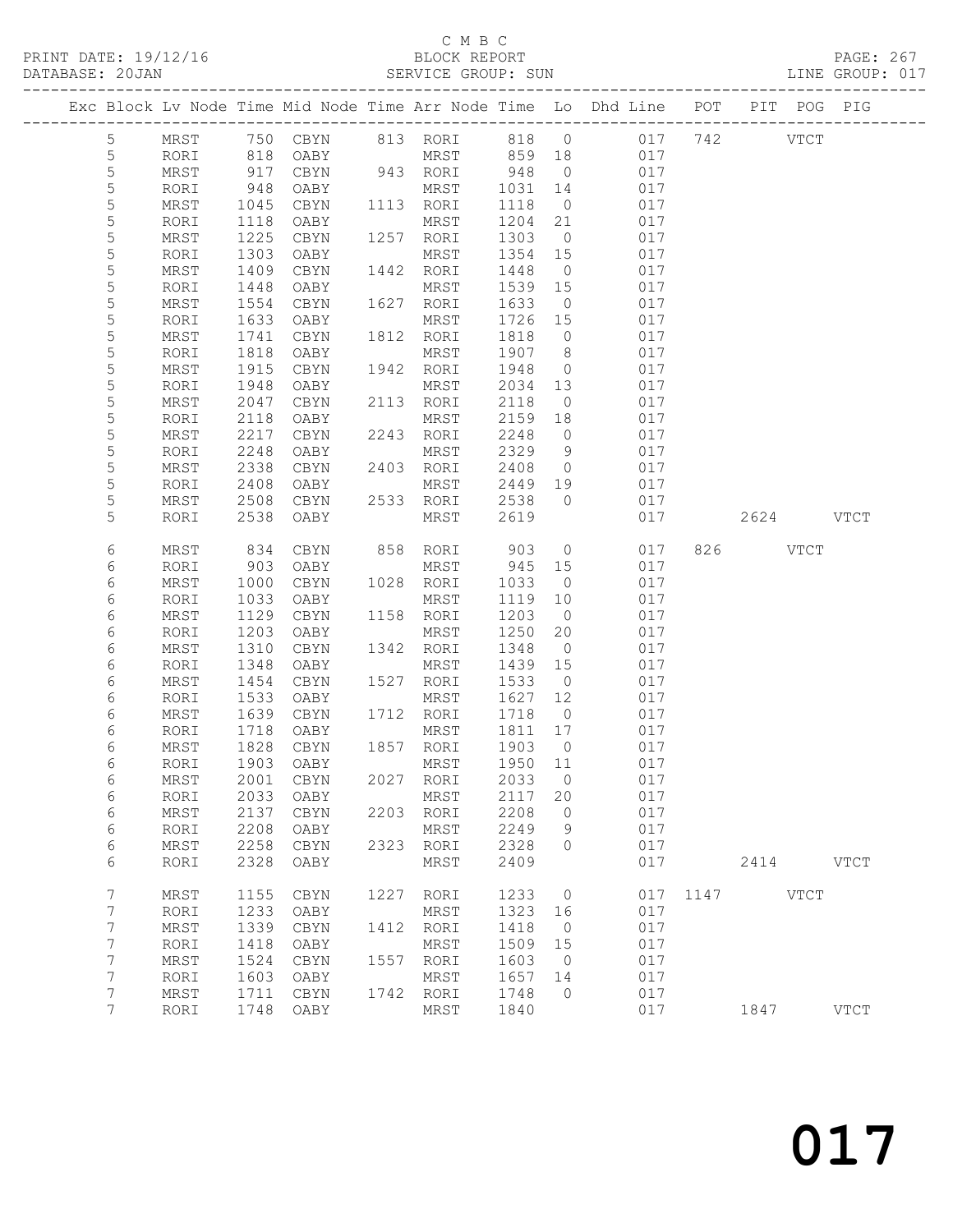|                                                                                                                                                                                                                          |                                                                                                                                      |                                                                                                        |                                                                                                                                                              |                                                                                                         |                                                                                                                                                      |                                                                                                                  |                                                                                                                   | Exc Block Lv Node Time Mid Node Time Arr Node Time Lo Dhd Line POT PIT POG PIG                                                                                                                                                                                                                                                                                 |                 |          |           |  |
|--------------------------------------------------------------------------------------------------------------------------------------------------------------------------------------------------------------------------|--------------------------------------------------------------------------------------------------------------------------------------|--------------------------------------------------------------------------------------------------------|--------------------------------------------------------------------------------------------------------------------------------------------------------------|---------------------------------------------------------------------------------------------------------|------------------------------------------------------------------------------------------------------------------------------------------------------|------------------------------------------------------------------------------------------------------------------|-------------------------------------------------------------------------------------------------------------------|----------------------------------------------------------------------------------------------------------------------------------------------------------------------------------------------------------------------------------------------------------------------------------------------------------------------------------------------------------------|-----------------|----------|-----------|--|
| $\mathbf{1}$<br>$\mathbf{1}$<br>$\mathbf{1}$<br>$1\,$<br>$\mathbf{1}$<br>$\mathbf{1}$<br>$\mathbf 1$<br>$\mathbf{1}$<br>$\mathbf{1}$<br>$\mathbf{1}$<br>$\mathbf 1$<br>1<br>$\mathbf{1}$<br>$\mathbf{1}$<br>$\mathbf{1}$ | 1 KYJO 459<br>PNBU<br>MTST<br>MTST<br>STLP<br>MTST<br>STLP<br>MTST<br>STLP<br>MTST<br>STLP<br>MTST<br>STLP<br>MTST                   | 934<br>1035<br>1656<br>1811<br>1924<br>2030                                                            | MTST 507 KYBY 530 PNBU<br>549 KYBY 603 MTST<br>KYBY 958 MTST 1028<br>KYBY<br>1145 KYBY<br>1308 KYBY<br>1422 KYBY<br>1547 KYBY<br>KYBY<br>KYBY 1957 MTST 2028 |                                                                                                         | JOKY                                                                                                                                                 | 1346 STLP 1416<br>1622 STLP 1648 8<br>1732 MTST 1803 8<br>2040                                                   |                                                                                                                   | MTST 506 1 019 434 VTCT<br>544 5 019<br>625 4 019<br>MTST 629 KYBY 654 STLP 715 18 019<br>STLP 733 KYBY 755 MTST 819 11 019<br>MTST 830 KYBY 855 STLP 918 16 019<br>7 019<br>1110 STLP 1138 7 019<br>1214 MTST 1252 16 019<br>6 019<br>1456 MTST 1534 13 019<br>$\begin{matrix} 8 & 019 \\ 8 & 019 \end{matrix}$<br>019<br>KYBY 1846 STLP 1911 13 019<br>2 019 | 019  2102  VTCT |          |           |  |
| 2<br>$\sqrt{2}$<br>2<br>$\overline{c}$<br>$\mathbf{2}$<br>$\mathbf{2}$<br>2<br>$\overline{c}$<br>$\mathbf{2}$<br>$\mathbf{2}$<br>$\mathbf{2}$<br>$\overline{c}$<br>$\overline{c}$<br>$\mathbf{2}$<br>2                   | KYJO<br>MTST<br>PNBU<br>MTST<br>STLP<br>MTST<br>STLP<br>MTST<br>STLP<br>MTST<br>STLP<br>MTST<br>${\tt STLP}$<br>MTST<br>STLP         | 522<br>607<br>647<br>947<br>1434<br>1559<br>1709<br>1824<br>1922                                       | 530 KYBY 553 PNBU<br>KYBY 621 MTST<br>KYBY<br>$746$ KYBY<br>KYBY<br>$1047$ KYBY<br>1157 KYBY<br>KYBY<br>KYBY<br>KYBY<br>KYBY                                 | 1634<br>1745<br>1858                                                                                    | MTST<br>712 STLP<br>808 MTST<br>$1226$ MTST<br>1509 MTST<br>STLP<br>MTST<br>STLP<br>PNGR                                                             | 529<br>607<br>643<br>733<br>832<br>1122 STLP 1150 7<br>1226 MTST 1304 16<br>1547<br>1700<br>1816<br>1922<br>1937 | 13<br>12<br>12<br>9<br>8<br>$\circ$                                                                               | 1 019<br>0 0 0 1 9<br>4 019<br>019<br>019<br>844 KYBY 910 STLP 935 12 019<br>1011 MTST 1041 6 019<br>$019$<br>$019$<br>1320 KYBY 1358 STLP 1428 6 019<br>019<br>019<br>019<br>019<br>019                                                                                                                                                                       |                 | 457 VTCT | 2005 VTCT |  |
| $\mathfrak{Z}$<br>3<br>3<br>3<br>3<br>3<br>3<br>3<br>$\mathsf 3$<br>3<br>3<br>3<br>3<br>3                                                                                                                                | KYBY<br>MTST<br>STLP<br>MTST<br>${\tt STLP}$<br>MTST<br>${\tt STLP}$<br>MTST<br>${\tt STLP}$<br>MTST<br>STLP<br>MTST<br>STLP<br>MTST | 533<br>600<br>658<br>749<br>845<br>951<br>1056<br>1210<br>1323<br>1446<br>1558<br>1723<br>1836<br>1951 | KYJO<br>KYBY<br>KYBY<br>KYBY<br>KYBY<br>KYBY<br>KYBY<br>KYBY<br>KYBY<br>KYBY<br>KYBY<br>KYBY<br>KYBY<br>KYBY                                                 | 548<br>624<br>720<br>814<br>909<br>1022<br>1123<br>1245<br>1355<br>1522<br>1634<br>1758<br>1909<br>2022 | MTST<br>${\tt STLP}$<br>MTST<br>${\tt STLP}$<br>MTST<br>${\tt STLP}$<br>MTST<br>${\tt STLP}$<br>MTST<br>STLP<br>MTST<br>STLP<br>MTST<br>${\tt STLP}$ | 555<br>644<br>743<br>837<br>935<br>1048<br>1157<br>1315<br>1434<br>1550<br>1710<br>1823<br>1940<br>2046          | $5\overline{)}$<br>14<br>6<br>8<br>16<br>8<br>13<br>8<br>12<br>8 <sup>8</sup><br>13<br>13<br>11<br>$\overline{4}$ | 019<br>019<br>019<br>019<br>019<br>019<br>019<br>019<br>019<br>019<br>019<br>019<br>019<br>019                                                                                                                                                                                                                                                                 |                 | 508 VTCT |           |  |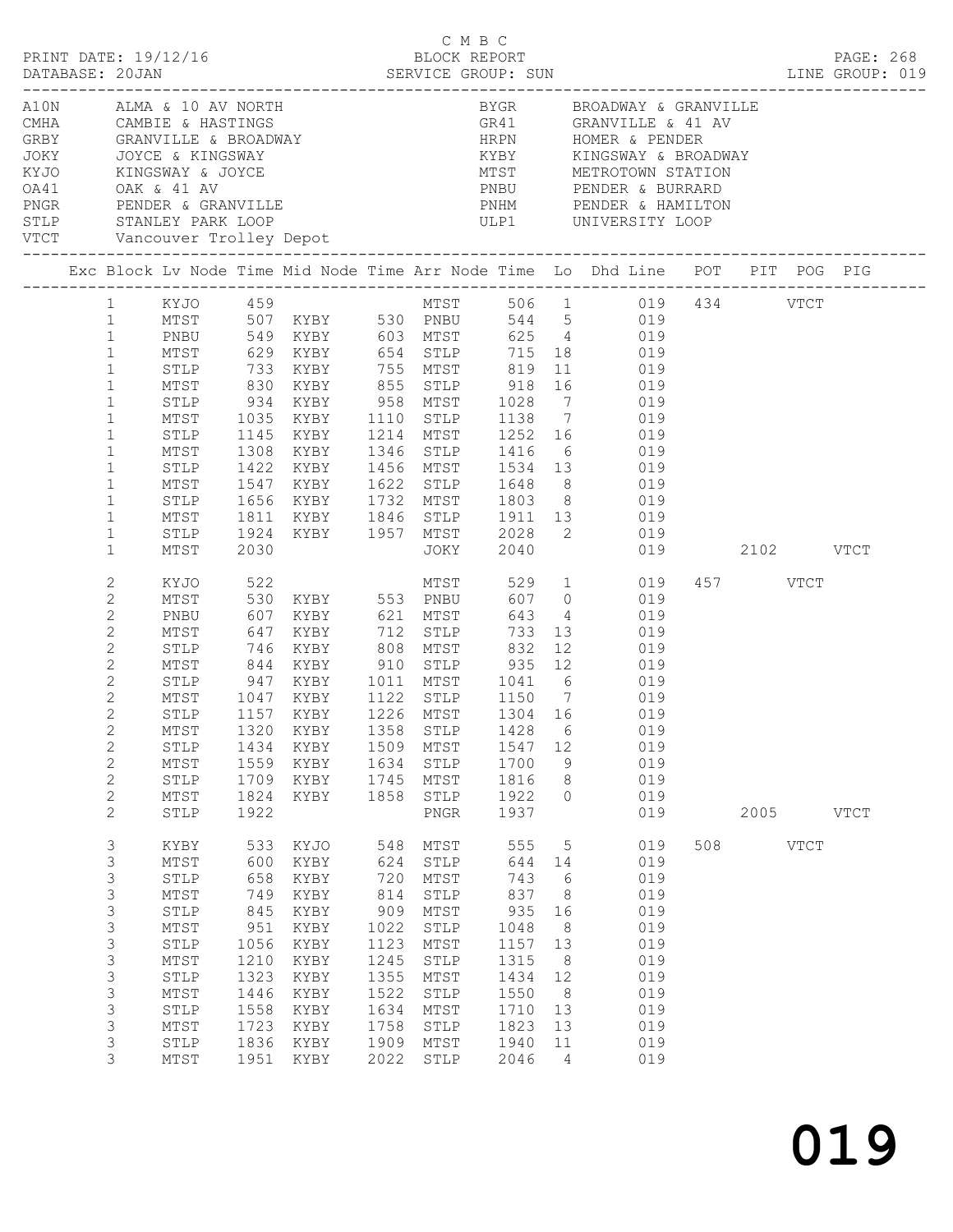#### C M B C<br>BLOCK REPORT

PRINT DATE: 19/12/16 BLOCK REPORT BATABASE: 20JAN BLOCK REPORT

PAGE: 269<br>LINE GROUP: 019

|                |                 |      |                             |      |              |         |                         | Exc Block Lv Node Time Mid Node Time Arr Node Time Lo Dhd Line POT PIT POG PIG |     |           |             |             |
|----------------|-----------------|------|-----------------------------|------|--------------|---------|-------------------------|--------------------------------------------------------------------------------|-----|-----------|-------------|-------------|
| $\mathfrak{Z}$ | STLP 2050       |      |                             |      |              |         |                         | PNGR 2102 019                                                                  |     | 2130 VTCT |             |             |
|                |                 |      |                             |      |              |         |                         |                                                                                |     |           |             |             |
| 4              | KYJO            | 537  |                             |      | MTST         |         |                         | 544 1<br>019                                                                   |     | 512 VTCT  |             |             |
| 4              | MTST            | 545  | KYBY 609 STLP               |      |              | 629     | 14                      | 019                                                                            |     |           |             |             |
| $\overline{4}$ | STLP            | 643  | KYBY                        |      | 705 MTST     | 728     | $6\overline{6}$         | 019                                                                            |     |           |             |             |
| 4              | $\mathtt{MTST}$ | 734  | KYBY                        | 759  | STLP         | 821     | 12                      | 019                                                                            |     |           |             |             |
| 4              | STLP            | 833  | KYBY                        | 857  | MTST         | 922     | 6                       | 019                                                                            |     |           |             |             |
| 4              | MTST            | 928  | KYBY                        | 958  | STLP         | 1023    | 9                       | 019                                                                            |     |           |             |             |
| $\sqrt{4}$     | STLP            | 1032 | KYBY                        | 1059 | MTST         | 1130 17 |                         | 019                                                                            |     |           |             |             |
| $\overline{4}$ | MTST            | 1147 | KYBY                        | 1222 | STLP         | 1250    | 8 <sup>8</sup>          | 019                                                                            |     |           |             |             |
| $\overline{4}$ | STLP            | 1258 | KYBY                        | 1330 | MTST         | 1409 13 |                         | 019                                                                            |     |           |             |             |
| 4              | MTST            | 1422 | KYBY                        | 1458 | STLP         | 1528    | 6                       | 019                                                                            |     |           |             |             |
| 4              | STLP            | 1534 | KYBY                        | 1609 | MTST         | 1647    | 12                      | 019                                                                            |     |           |             |             |
| 4              | MTST            | 1659 | KYBY                        | 1734 | STLP         | 1759    | 12                      | 019                                                                            |     |           |             |             |
| 4              | STLP            | 1811 | KYBY                        | 1845 | MTST         | 1916    | $\overline{\mathbf{3}}$ | 019                                                                            |     |           |             |             |
| 4              | MTST            | 1919 | KYBY                        | 1952 | STLP         | 2016    | 8 <sup>8</sup>          | 019                                                                            |     |           |             |             |
| 4              | STLP            | 2024 | KYBY                        | 2054 | MTST         | 2124    | $\overline{\mathbf{3}}$ | 019                                                                            |     |           |             |             |
| 4              | MTST            | 2127 | KYBY                        | 2156 | STLP         | 2219    | $\overline{0}$          | 019                                                                            |     |           |             |             |
| 4              | STLP            | 2219 | KYBY                        | 2249 | MTST         | 2317 10 |                         | 019                                                                            |     |           |             |             |
| 4              | MTST            | 2327 | KYBY                        | 2353 | STLP         | 2419    | $\overline{0}$          | 019                                                                            |     |           |             |             |
| 4              | STLP            | 2419 | KYBY                        | 2500 | MTST         | 2524    | $\mathcal{S}$           | 019                                                                            |     |           |             |             |
| 4              | MTST            | 2527 |                             |      | JOKY         | 2535    | $\circ$                 | 019                                                                            |     |           |             |             |
| 4              |                 | 2535 |                             |      | GR41         | 2553    |                         | 041                                                                            |     | 2603 VTCT |             |             |
|                | JOKY            |      |                             |      |              |         |                         |                                                                                |     |           |             |             |
| 5              | CMHA            | 559  | PNGR                        | 602  | STLP         | 611     | $\overline{2}$          | 019                                                                            |     | 519       | VTCT        |             |
| 5              | STLP            | 613  | KYBY                        | 635  | MTST         | 658     | $6\overline{6}$         | 019                                                                            |     |           |             |             |
| 5              | $\mathtt{MTST}$ | 704  | KYBY                        | 729  | STLP         | 751     | 8 <sup>8</sup>          | 019                                                                            |     |           |             |             |
| 5              | STLP            | 759  | KYBY                        | 821  | MTST         | 845     | 11                      | 019                                                                            |     |           |             |             |
| 5              | MTST            | 856  | KYBY                        | 922  | STLP         | 947     | 12                      | 019                                                                            |     |           |             |             |
| $\mathsf S$    | STLP            | 959  | KYBY                        |      | 1023 MTST    | 1053    | $6\overline{6}$         | 019                                                                            |     |           |             |             |
| 5              | MTST            | 1059 | KYBY                        | 1134 | STLP         | 1202    | $5\overline{)}$         | 019                                                                            |     |           |             |             |
| 5              | STLP            | 1207 | KYBY                        | 1239 | MTST         | 1320 12 |                         | 019                                                                            |     |           |             |             |
| 5              | MTST            | 1332 | KYBY                        | 1410 | STLP         | 1440    | 6                       | 019                                                                            |     |           |             |             |
| 5              | STLP            | 1446 | KYBY                        | 1521 | MTST         | 1559    | 12                      | 019                                                                            |     |           |             |             |
| 5              | MTST            | 1611 | KYBY                        | 1646 | STLP         | 1712    | 9                       | 019                                                                            |     |           |             |             |
| 5              | STLP            | 1721 | KYBY                        | 1757 | MTST         | 1828    | 8 <sup>8</sup>          | 019                                                                            |     |           |             |             |
| 5              | MTST            | 1836 | KYBY                        | 1910 | STLP         | 1934    | $5\overline{)}$         | 019                                                                            |     |           |             |             |
| 5              | STLP            | 1939 | KYBY                        | 2009 | MTST         | 2039    | 9                       | 019                                                                            |     |           |             |             |
| 5              | MTST            | 2048 | KYBY                        | 2117 | STLP         | 2140    | $\bigcirc$              | 019                                                                            |     |           |             |             |
| 5              | STLP            |      | 2140 KYBY 2210 MTST 2238 13 |      |              |         |                         | 019                                                                            |     |           |             |             |
| 5              | MTST            | 2251 | KYBY                        | 2318 | STLP         | 2339    | $\circ$                 | 019                                                                            |     |           |             |             |
| 5              | STLP            | 2339 | KYBY                        | 2406 | MTST         | 2432    | 3                       | 019                                                                            |     |           |             |             |
| 5              | MTST            | 2435 |                             |      | JOKY         | 2443    | $\circ$                 | 019                                                                            |     |           |             |             |
| 5              | JOKY            | 2443 | OA41                        | 2500 | OA41         | 2500    |                         | 041                                                                            |     | 2511      |             | <b>VTCT</b> |
|                |                 |      |                             |      |              |         |                         |                                                                                |     |           |             |             |
| 6              | CMHA            | 614  | PNGR                        | 617  | ${\tt STLP}$ | 626     | 2                       | 019                                                                            | 534 |           | <b>VTCT</b> |             |
| 6              | STLP            | 628  | KYBY                        | 650  | MTST         | 713     | 6                       | 019                                                                            |     |           |             |             |
| 6              | MTST            | 719  | KYBY                        | 744  | STLP         | 806     | 15                      | 019                                                                            |     |           |             |             |
| 6              | STLP            | 821  | KYBY                        | 845  | MTST         | 910     | 6                       | 019                                                                            |     |           |             |             |
| 6              | $\mathtt{MTST}$ | 916  | KYBY                        | 946  | ${\tt STLP}$ | 1011    | 9                       | 019                                                                            |     |           |             |             |
| 6              | STLP            | 1020 | KYBY                        | 1047 | MTST         | 1118    | 17                      | 019                                                                            |     |           |             |             |
| 6              | MTST            | 1135 | KYBY                        | 1210 | STLP         | 1238    | $\overline{7}$          | 019                                                                            |     |           |             |             |
| 6              | STLP            | 1245 | KYBY                        | 1317 | MTST         | 1358    | 12                      | 019                                                                            |     |           |             |             |
| 6              | MTST            | 1410 | KYBY                        | 1446 | STLP         | 1516    | - 6                     | 019                                                                            |     |           |             |             |
| 6              | STLP            | 1522 | KYBY                        | 1557 | MTST         | 1635    | 12                      | 019                                                                            |     |           |             |             |
| 6              | MTST            | 1647 | KYBY                        | 1722 | STLP         | 1747    | 12                      | 019                                                                            |     |           |             |             |
| 6              | STLP            | 1759 | KYBY                        | 1833 | MTST         | 1904    | $\overline{0}$          | 019                                                                            |     |           |             |             |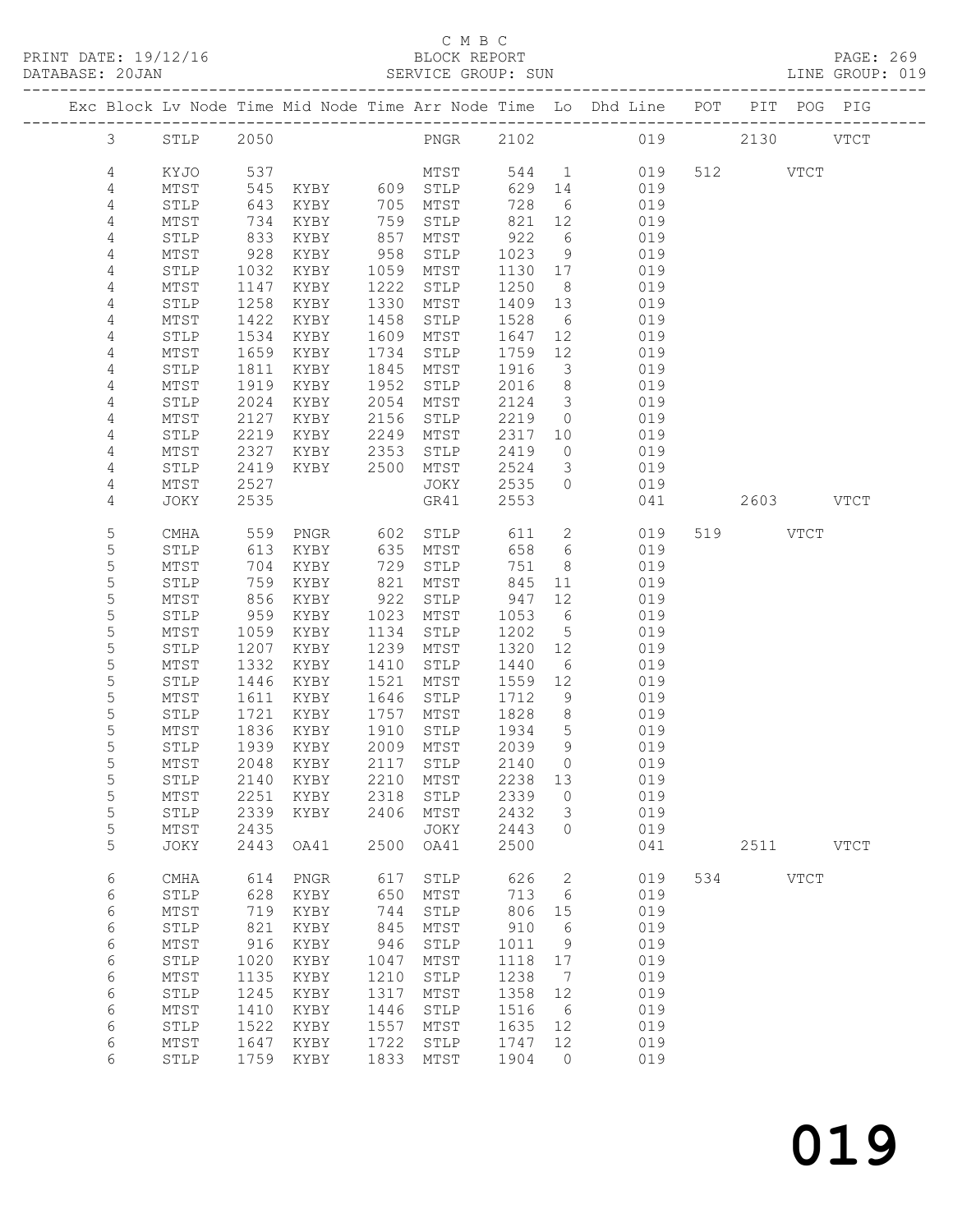#### C M B C<br>BLOCK REPORT

| DATABASE: 20JAN |              |                 |              | SERVICE GROUP: SUN<br>--------------------------- |              |              |              |                                  | ROUP: SUN<br>--------------------------------                                  |           | LINE GROUP: 019 |  |
|-----------------|--------------|-----------------|--------------|---------------------------------------------------|--------------|--------------|--------------|----------------------------------|--------------------------------------------------------------------------------|-----------|-----------------|--|
|                 |              |                 |              |                                                   |              |              |              |                                  | Exc Block Lv Node Time Mid Node Time Arr Node Time Lo Dhd Line POT PIT POG PIG |           |                 |  |
|                 | 6            | MTST 1904       |              |                                                   |              |              |              |                                  | JOKY 1916 019 1941 VTCT                                                        |           |                 |  |
|                 | 7            | KYJO            | 607          |                                                   |              | MTST 614 1   |              |                                  | 019                                                                            | 542 VTCT  |                 |  |
|                 | 7            | MTST            | 615          | KYBY 639 STLP                                     |              |              | 700          | 18                               | 019                                                                            |           |                 |  |
|                 | 7            | STLP            | 718          | KYBY 740                                          |              | MTST         | 804          | 13                               | 019                                                                            |           |                 |  |
|                 | 7            | $\mathtt{MTST}$ | 817          | KYBY                                              | 842          | STLP         | 905          | 17                               | 019                                                                            |           |                 |  |
|                 | 7            | ${\tt STLP}$    | 922          | KYBY                                              | 946          | MTST         | 1016         | 11                               | 019                                                                            |           |                 |  |
|                 | 7            | MTST            | 1027         | KYBY                                              | 1058         | STLP         | 1126         | 6                                | 019                                                                            |           |                 |  |
|                 | 7            | STLP            | 1132         | KYBY                                              | 1201         | MTST         | 1239         | 17                               | 019                                                                            |           |                 |  |
|                 | 7            | MTST            | 1256         | KYBY                                              | 1334         | STLP         | 1404         | 6                                | 019                                                                            |           |                 |  |
|                 | 7            | STLP            | 1410         | KYBY                                              | 1444         | MTST         | 1522         | 11                               | 019                                                                            |           |                 |  |
|                 | 7            | MTST            | 1533         | KYBY                                              | 1610         | STLP         | 1636         | 9                                | 019                                                                            |           |                 |  |
|                 | 7            | STLP            | 1645         | KYBY                                              | 1721         | MTST         | 1752         | 8 <sup>8</sup>                   | 019                                                                            |           |                 |  |
|                 | 7            | MTST            | 1800         | KYBY                                              | 1834         | STLP         | 1858         | 14                               | 019                                                                            |           |                 |  |
|                 | 7            | ${\tt STLP}$    | 1912         | KYBY                                              | 1945         | MTST         | 2016         | 12                               | 019                                                                            |           |                 |  |
|                 | 7            | MTST            | 2028         | KYBY                                              | 2057         | STLP         | 2120         | $\overline{0}$                   | 019                                                                            |           |                 |  |
|                 | 7            | STLP            | 2120         | KYBY                                              | 2150         | MTST         | 2220         | 8 <sup>8</sup>                   | 019                                                                            |           |                 |  |
|                 | 7            | MTST            | 2228         | KYBY                                              | 2256         | STLP         | 2319         | $\overline{0}$                   | 019                                                                            |           |                 |  |
|                 | 7            | STLP            | 2319         | KYBY                                              | 2347         | MTST         | 2414         | 13                               | 019                                                                            |           |                 |  |
|                 | 7            | MTST            | 2427         | KYBY                                              | 2453         | STLP         | 2519         | $\overline{0}$                   | 019                                                                            |           |                 |  |
|                 | 7            | STLP            | 2519         | KYBY 2600                                         |              | MTST         | 2624         | $\overline{\mathbf{3}}$          | 019                                                                            |           |                 |  |
|                 | 7            | MTST            | 2627         |                                                   |              | JOKY         | 2635         | $\Omega$                         | 019                                                                            |           |                 |  |
|                 | 7            | JOKY            | 2635         |                                                   |              | GR41         | 2653         |                                  | 041                                                                            | 2703 VTCT |                 |  |
|                 | 8            | CMHA            | 753          | PNGR                                              | 756          | STLP         | 805          | $4\overline{ }$                  | 019                                                                            | 713 VTCT  |                 |  |
|                 | $\,8\,$      | STLP            | 809          | KYBY                                              | 833          | MTST         | 858          | 6                                | 019                                                                            |           |                 |  |
|                 | $\,8\,$      | MTST            | 904          | KYBY                                              | 934          | STLP         | 959          | 9                                | 019                                                                            |           |                 |  |
|                 | 8            | STLP            | 1008         | KYBY                                              | 1035         | MTST         | 1106         | 17                               | 019                                                                            |           |                 |  |
|                 | $\,8\,$      | MTST            | 1123         | KYBY                                              | 1158         | STLP         | 1226         | $\overline{7}$                   | 019                                                                            |           |                 |  |
|                 | $\,8\,$      | STLP            | 1233         | KYBY                                              | 1305         | MTST         | 1346         | 12                               | 019                                                                            |           |                 |  |
|                 | $\,8\,$      | MTST            | 1358         | KYBY                                              | 1434         | STLP         | 1504         | 6                                | 019                                                                            |           |                 |  |
|                 | 8            | ${\tt STLP}$    | 1510         | KYBY                                              | 1545         | MTST         | 1623         | 12                               | 019                                                                            |           |                 |  |
|                 | $\,8\,$      | MTST            | 1635         | KYBY                                              | 1710         | STLP         | 1735         | 10                               | 019                                                                            |           |                 |  |
|                 | 8            | STLP            | 1745         | KYBY                                              | 1821         | MTST         | 1852         | 12                               | 019                                                                            |           |                 |  |
|                 | $\,8\,$<br>8 | MTST            | 1904<br>2009 | KYBY<br>KYBY                                      | 1937<br>2039 | STLP         | 2001<br>2109 | 8 <sup>8</sup><br>$\overline{0}$ | 019                                                                            |           |                 |  |
|                 | 8            | STLP<br>MTST    | 2109         |                                                   |              | MTST<br>JOKY | 2119         |                                  | 019<br>019                                                                     | 2141 VTCT |                 |  |
|                 |              |                 |              |                                                   |              |              |              |                                  |                                                                                |           |                 |  |
|                 | 9            | KYJO            | 755          |                                                   |              |              |              |                                  | MTST 804 0 019 730 VTCT                                                        |           |                 |  |
|                 | 9            | MTST            | 804          | KYBY                                              | 829          | STLP         | 852          | 17                               | 019                                                                            |           |                 |  |
|                 | $\mathsf 9$  | STLP            | 909          | KYBY                                              | 933          | MTST         | 1003         | 12                               | 019                                                                            |           |                 |  |
|                 | 9            | MTST            | 1015         | KYBY                                              | 1046         | STLP         | 1114         | 7                                | 019                                                                            |           |                 |  |
|                 | $\mathsf 9$  | STLP            | 1121         | KYBY                                              | 1149         | MTST         | 1227         | 17                               | 019                                                                            |           |                 |  |
|                 | $\mathsf 9$  | MTST            | 1244         | KYBY                                              | 1322         | STLP         | 1352         | 6                                | 019                                                                            |           |                 |  |
|                 | 9            | STLP            | 1358         | KYBY                                              | 1432         | MTST         | 1510         | 12                               | 019                                                                            |           |                 |  |
|                 | 9            | MTST            | 1522         | KYBY                                              | 1558         | STLP         | 1625         | 8                                | 019                                                                            |           |                 |  |
|                 | 9            | STLP            | 1633         | KYBY                                              | 1709         | MTST         | 1740         | 7                                | 019                                                                            |           |                 |  |

 9 MTST 1747 KYBY 1822 STLP 1847 13 019 9 STLP 1900 KYBY 1933 MTST 2004 3 019

9 MTST 2007 JOKY 2017 019 2039 VTCT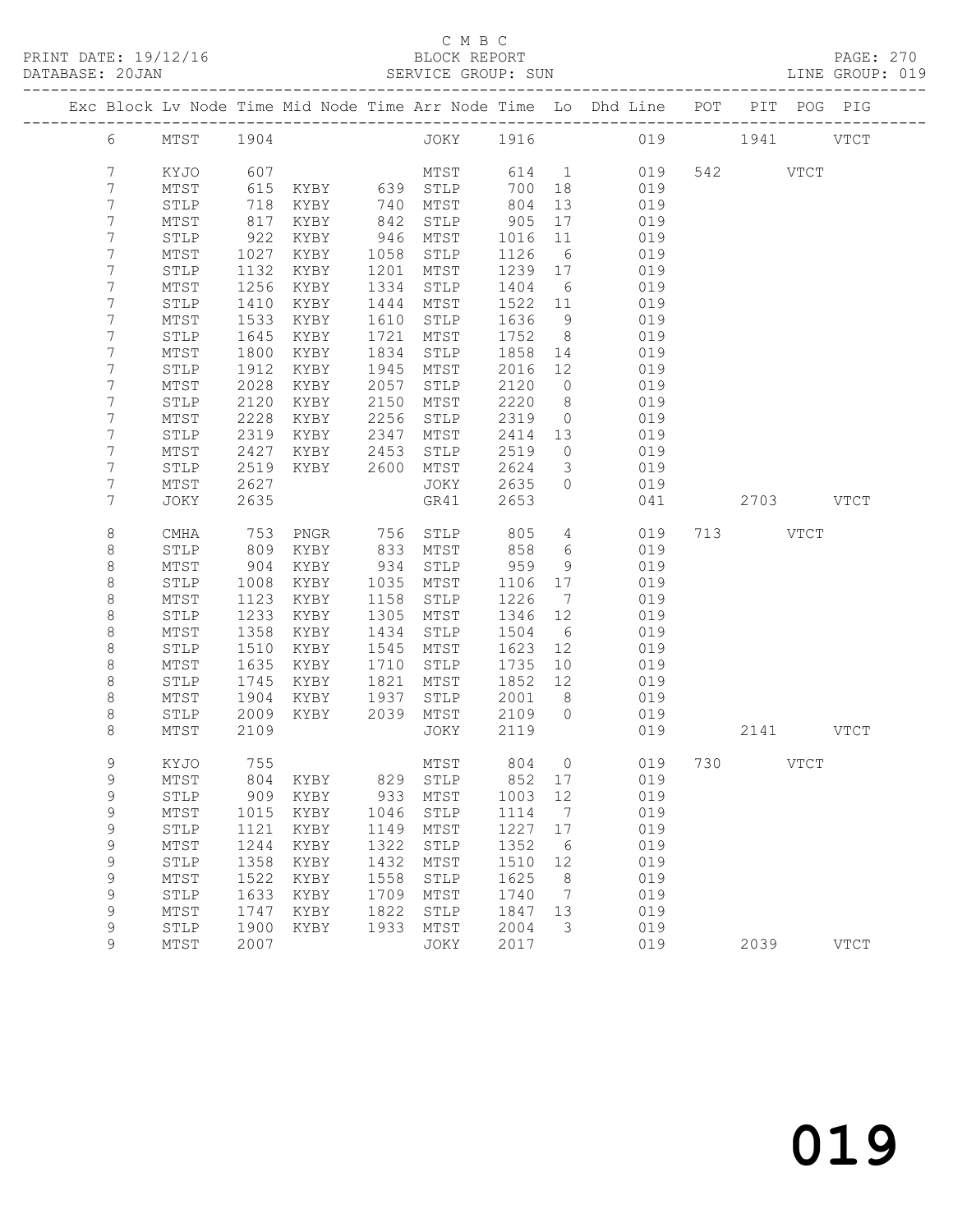### C M B C<br>BLOCK REPORT

| DATABASE: 20JAN |          |                 |              |                                  |              | SERVICE GROUP: SUN                              |                         |                         | LINE GROUP: 019                                                                |               |          |           |  |
|-----------------|----------|-----------------|--------------|----------------------------------|--------------|-------------------------------------------------|-------------------------|-------------------------|--------------------------------------------------------------------------------|---------------|----------|-----------|--|
|                 |          |                 |              |                                  |              |                                                 |                         |                         | Exc Block Lv Node Time Mid Node Time Arr Node Time Lo Dhd Line POT PIT POG PIG |               |          |           |  |
|                 | 10       |                 |              |                                  |              |                                                 |                         |                         | CMHA 840 PNGR 843 STLP 853 4 019 800 VTCT                                      |               |          |           |  |
|                 | 10       | STLP 857        |              |                                  |              |                                                 |                         |                         | KYBY 921 MTST 947 16 019                                                       |               |          |           |  |
|                 | 10       | MTST            | 1003<br>1109 |                                  |              | KYBY 1034 STLP 1102 7<br>KYBY 1137 MTST 1215 17 |                         |                         | 019                                                                            |               |          |           |  |
|                 | 10       | STLP            |              |                                  |              |                                                 |                         |                         | 019                                                                            |               |          |           |  |
|                 | 10       | MTST            | 1232         | KYBY                             |              | 1310 STLP                                       | 1340                    | 8 <sup>8</sup>          | 019                                                                            |               |          |           |  |
|                 | 10       | STLP            | 1348         | KYBY                             |              | 1420 MTST                                       | 1459 11                 |                         | 019                                                                            |               |          |           |  |
|                 | 10       | MTST            | 1510         | KYBY                             |              | 1546 STLP                                       | 1613                    | $7\overline{ }$         | 019                                                                            |               |          |           |  |
|                 | 10       | STLP            | 1620         | KYBY                             |              | 1657 MTST                                       | 1731 4                  |                         | 019                                                                            |               |          |           |  |
|                 | 10       | MTST            | 1735         | KYBY                             | 1810         | STLP                                            | 1835 13                 |                         | 019                                                                            |               |          |           |  |
|                 | 10       | STLP            | 1848         | KYBY                             | 1921         | MTST                                            | 1952 14                 |                         | 019                                                                            |               |          |           |  |
|                 | 10       | MTST            | 2006         | KYBY                             | 2037         | STLP                                            | 2100                    | $\overline{0}$          | 019                                                                            |               |          |           |  |
|                 | 10       | STLP            | 2100         | KYBY                             |              | 2130 MTST                                       | 2200                    | 8 <sup>8</sup>          | 019                                                                            |               |          |           |  |
|                 | 10       | $\mathtt{MTST}$ | 2208         | KYBY                             |              | 2236 STLP                                       | 2259                    | $\overline{O}$          | 019                                                                            |               |          |           |  |
|                 | 10       | ${\tt STLP}$    | 2259         | KYBY 2327                        |              | MTST                                            | 2354                    | $\overline{\mathbf{3}}$ | 019                                                                            |               |          |           |  |
|                 | 10       | MTST            | 2357         | KYBY 2423                        |              | STLP                                            | 2449                    | $\overline{0}$          | 019                                                                            |               |          |           |  |
|                 | 10       | STLP            | 2449         | KYBY 2530 MTST                   |              |                                                 | 2554                    | $\overline{\mathbf{3}}$ | 019                                                                            |               |          |           |  |
|                 | 10       | MTST            | 2557         |                                  |              | JOKY                                            | 2605                    | $\overline{0}$          | 019                                                                            |               |          |           |  |
|                 | 10       | JOKY            | 2605         |                                  |              | GR41                                            | 2623                    |                         | 041                                                                            |               |          | 2633 VTCT |  |
|                 | 11       | KYJO            | 922<br>939   |                                  |              | MTST                                            | 932                     | $7\overline{ }$         | 019                                                                            |               | 857 VTCT |           |  |
|                 | 11       | MTST            |              | KYBY 1010 STLP                   |              |                                                 | 1036                    | 8 <sup>8</sup>          | 019                                                                            |               |          |           |  |
|                 | 11       | STLP            | 1044         | KYBY                             |              | 1111 MTST                                       | 1145 13                 |                         | 019                                                                            |               |          |           |  |
|                 | 11       | MTST            | 1158         | KYBY                             |              | 1233 STLP                                       | 1303                    | $\overline{7}$          | 019                                                                            |               |          |           |  |
|                 | 11       | STLP            | 1310         | KYBY                             | 1342         | MTST                                            | 1421                    | 13                      | 019                                                                            |               |          |           |  |
|                 | 11       | MTST            | 1434         | KYBY                             | 1510         | STLP                                            | 1538 7                  |                         | 019                                                                            |               |          |           |  |
|                 | 11       | ${\tt STLP}$    | 1545         | KYBY                             | 1621         | MTST                                            | 1657                    | 14                      | 019                                                                            |               |          |           |  |
|                 | 11       | MTST            | 1711         | KYBY                             | 1746         | STLP                                            | 1811                    | 12                      | 019                                                                            |               |          |           |  |
|                 | 11       | STLP            | 1823         | KYBY                             | 1857         | MTST                                            | 1928                    | 8 <sup>8</sup>          | 019                                                                            |               |          |           |  |
|                 | 11       | MTST            | 1936         | KYBY                             |              | 2007 STLP                                       | 2031                    | 8 <sup>8</sup>          | 019                                                                            |               |          |           |  |
|                 | 11       | ${\tt STLP}$    | 2039         | KYBY                             |              | 2109 MTST                                       | 2139                    |                         | 9 019                                                                          |               |          |           |  |
|                 | 11       | MTST            | 2148         | KYBY 2216                        |              | STLP 2239                                       |                         |                         | 0 019                                                                          |               |          |           |  |
|                 | 11       | STLP            | 2239         | KYBY 2307                        |              | MTST                                            | 2334                    | $\mathcal{S}$           | 019                                                                            |               |          |           |  |
|                 | 11       | MTST            | 2337         |                                  |              | JOKY                                            | 2345                    |                         |                                                                                | 019 2407 VTCT |          |           |  |
|                 | 12       | KYJO            | 1057         |                                  |              | MTST                                            | 1109 2                  |                         |                                                                                | 019 1031 VTCT |          |           |  |
|                 | 12       | MTST            | 1111         |                                  |              | KYBY 1146 STLP 1214                             |                         | $6\overline{6}$         | 019                                                                            |               |          |           |  |
|                 | 12       | STLP            | 1220<br>1344 | KYBY 1252 MTST<br>KYBY 1422 STLP |              |                                                 | 1333    11<br>1452    6 |                         | 019                                                                            |               |          |           |  |
|                 | 12       | MTST            |              | KYBY                             |              |                                                 |                         |                         | 019                                                                            |               |          |           |  |
|                 |          |                 |              |                                  |              |                                                 |                         |                         | 12 STLP 1458 KYBY 1533 MTST 1611 12 019                                        |               |          |           |  |
|                 | 12       | MTST            | 1623         | KYBY                             | 1658         | STLP                                            | 1724                    | 9                       | 019                                                                            |               |          |           |  |
|                 | 12       | STLP            | 1733         | KYBY                             | 1809<br>1922 | MTST                                            | 1840                    | 8 <sup>8</sup>          | 019                                                                            |               |          |           |  |
|                 | 12<br>12 | MTST            | 1848<br>1954 | KYBY                             | 2024         | $\operatorname{\mathtt{STLP}}$                  | 1946<br>2054            | 8                       | 019<br>019                                                                     |               |          |           |  |
|                 | 12       | STLP            | 2107         | KYBY                             | 2136         | MTST                                            |                         | 13<br>$\overline{0}$    |                                                                                |               |          |           |  |
|                 | 12       | MTST            |              | KYBY                             |              | ${\tt STLP}$                                    | 2159                    |                         | 019                                                                            |               |          |           |  |
|                 |          | ${\tt STLP}$    | 2159         | KYBY                             | 2229         | ${\tt MTST}$                                    | 2257                    | 14                      | 019                                                                            |               |          |           |  |
|                 | 12       | MTST            | 2311         | KYBY                             | 2338         | STLP                                            | 2359                    | $\overline{0}$          | 019                                                                            |               |          |           |  |
|                 | 12       | ${\tt STLP}$    | 2359         | KYBY                             | 2434         | MTST                                            | 2458                    | $\overline{\mathbf{3}}$ | 019                                                                            |               |          |           |  |
|                 | 12       | MTST            | 2501         | KYBY                             | 2526         | PNHM                                            | 2534                    | $\overline{0}$          | 3 019                                                                          |               |          |           |  |
|                 | 12       | HRPN            | 2537         | BYGR                             | 2552         | ULP1                                            | 2611                    | 8 <sup>8</sup>          | 014                                                                            |               |          |           |  |
|                 | 12       | ULP1            | 2619         | A10N                             | 2628         | GRBY                                            | 2636                    |                         | 014                                                                            |               |          | 2651 VTCT |  |
|                 | 13<br>13 | KYJO            | 1159<br>1223 |                                  | 1258         | MTST                                            | 1211<br>1328            | 12<br>8 <sup>8</sup>    | 019                                                                            | 019 1133 VTCT |          |           |  |
|                 | 13       | MTST<br>STLP    | 1336         | KYBY<br>KYBY                     |              | STLP<br>1408 MTST                               | 1447 11                 |                         | 019                                                                            |               |          |           |  |
|                 | 13       | MTST            |              | 1458 KYBY                        |              | 1534 STLP                                       | 1601                    | $7\overline{ }$         | 019                                                                            |               |          |           |  |
|                 |          |                 |              |                                  |              |                                                 |                         |                         |                                                                                |               |          |           |  |

13 STLP 1608 KYBY 1645 MTST 1719 0 019

13 MTST 1719 JOKY 1729 019 1754 VTCT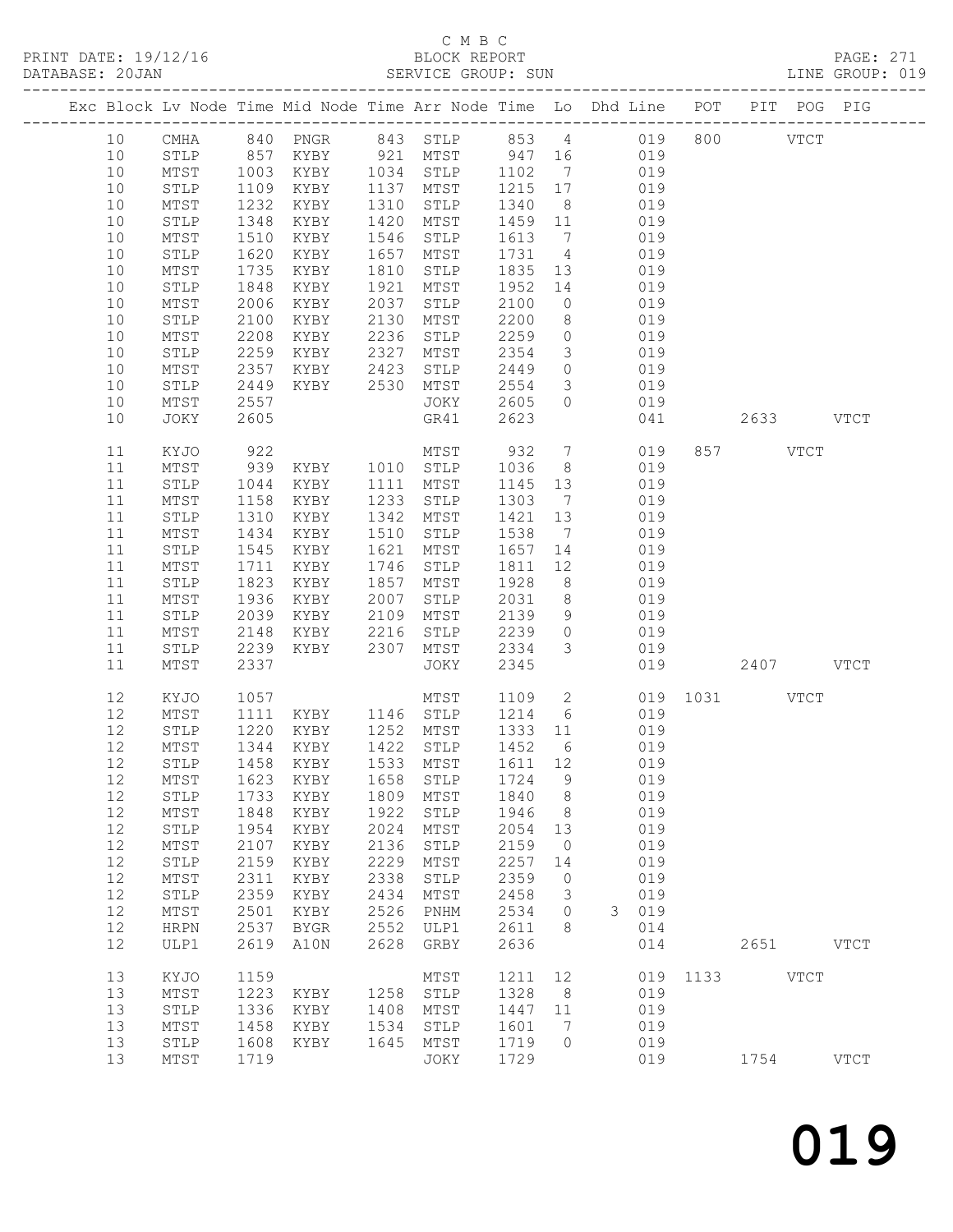| PRINT DATE: 19/12/16<br>DATABASE: 20JAN |                                                                                                                                                                                                                                                                                                                                        |                                                                                                                                                      |                                                                                                            |                                                                                                                                                                                                                                                           |                                                                                      | C M B C<br>BLOCK REPORT                                                                                     |                                                                                                     |                                                                                                            |                                                                                                                                                                                                                                                                                                                                                                                                                                                                                                                                                                                                                                                        |                  | PAGE: 272   |
|-----------------------------------------|----------------------------------------------------------------------------------------------------------------------------------------------------------------------------------------------------------------------------------------------------------------------------------------------------------------------------------------|------------------------------------------------------------------------------------------------------------------------------------------------------|------------------------------------------------------------------------------------------------------------|-----------------------------------------------------------------------------------------------------------------------------------------------------------------------------------------------------------------------------------------------------------|--------------------------------------------------------------------------------------|-------------------------------------------------------------------------------------------------------------|-----------------------------------------------------------------------------------------------------|------------------------------------------------------------------------------------------------------------|--------------------------------------------------------------------------------------------------------------------------------------------------------------------------------------------------------------------------------------------------------------------------------------------------------------------------------------------------------------------------------------------------------------------------------------------------------------------------------------------------------------------------------------------------------------------------------------------------------------------------------------------------------|------------------|-------------|
| 41BR 41AV & BRUCE ST                    |                                                                                                                                                                                                                                                                                                                                        |                                                                                                                                                      |                                                                                                            |                                                                                                                                                                                                                                                           |                                                                                      |                                                                                                             |                                                                                                     |                                                                                                            | 41VI 41 AV & VICTORIA<br>BYST BROADWAY STN HALP HARRISON LOOP<br>RORI ROBSON & RICHARDS VI41 VICTORIA & 41 AV<br>VTCT Vancouver Trolley Depot VI41 VICTORIA & 41 AV                                                                                                                                                                                                                                                                                                                                                                                                                                                                                    |                  |             |
|                                         |                                                                                                                                                                                                                                                                                                                                        |                                                                                                                                                      |                                                                                                            |                                                                                                                                                                                                                                                           |                                                                                      |                                                                                                             |                                                                                                     |                                                                                                            | Exc Block Lv Node Time Mid Node Time Arr Node Time Lo Dhd Line POT PIT POG PIG                                                                                                                                                                                                                                                                                                                                                                                                                                                                                                                                                                         |                  |             |
|                                         | $\mathbf{1}$<br>$\mathbf{1}$<br>$\mathbf{1}$<br>$\mathbf{1}$<br>$1\,$<br>$\mathbf{1}$<br>$\mathbf{1}$<br>$\mathbf{1}$<br>$\mathbf 1$<br>$\mathbf{1}$<br>$\mathbf 1$<br>$\mathbf{1}$<br>$\mathbf 1$<br>$\mathbf{1}$<br>$\mathbf 1$<br>$\mathbf{1}$<br>$\mathbf{1}$                                                                      | RORI<br>HALP<br>RORI<br>HALP<br>RORI<br>HALP<br>RORI<br>HALP<br>RORI<br>HALP<br>RORI<br>HALP                                                         | 1459                                                                                                       | HALP 954 BYST 1015 RORI 1044<br>1358 BYST<br>BYST<br>1611 BYST<br>1705 BYST<br>1822 BYST<br>1912 BYST                                                                                                                                                     |                                                                                      |                                                                                                             | 1843 RORI 1912                                                                                      |                                                                                                            | 1 VI41 501 BYST 510 RORI 530 0 020 438 VTCT<br>1 RORI 530 BYST 551 HALP 609 22 020<br>HALP 631 BYST 649 RORI 710 0 020<br>RORI 710 BYST 733 HALP 751 15 020<br>HALP 806 BYST 824 RORI 850 0 020<br>RORI 850 BYST 917 HALP 939 15 020<br>5 020<br>1049 BYST 1122 HALP 1146 6 020<br>1152 BYST 1214 RORI 1245 5 020<br>1250 BYST 1326 HALP 1352 6 020<br>1422 RORI 1454 5 020<br>1536 HALP 1601 10 020<br>1634 RORI      1703      2               020<br>1741    HALP        1806    16                   020<br>$0$ 020<br>1947 HALP 2008 7 020<br>2015 BYST 2034 RORI 2103 0 020<br>2103 BYST 2133 HALP 2153 13 020<br>2206 BYST 2223 RORI 2248 0 020 |                  |             |
|                                         | $\mathbf{1}$<br>$\mathbf{1}$                                                                                                                                                                                                                                                                                                           | RORI<br>HALP                                                                                                                                         | 2336                                                                                                       |                                                                                                                                                                                                                                                           |                                                                                      |                                                                                                             |                                                                                                     |                                                                                                            | 2248 BYST 2316 HALP 2336 0 020<br>41VI 2344 020 2403 VTCT                                                                                                                                                                                                                                                                                                                                                                                                                                                                                                                                                                                              |                  |             |
|                                         | 2<br>$\mathbf{2}$<br>$\mathbf{2}$<br>$\mathbf{2}$<br>$\mathbf{2}$<br>$\mathbf{2}$<br>$\mathbf{2}$<br>$\mathbf{2}$<br>$\mathbf{2}$<br>$\overline{c}$<br>$\mathbf{2}$<br>$\mathbf{2}$<br>$\mathbf{2}$<br>$\mathbf{2}$<br>$\mathbf{2}$<br>$\mathbf{2}$<br>$\mathbf{2}$<br>$\mathbf{2}$<br>$\mathbf{2}$<br>$\mathbf{2}$<br>$\sqrt{2}$<br>2 | 41BR<br>RORI<br>HALP<br>RORI<br>RORI<br>HALP<br>RORI<br>RORI<br>HALP<br>RORI<br>HALP<br>RORI<br>HALP<br>RORI<br>HALP<br>RORI<br>HALP<br>RORI<br>HALP | 500<br>908<br>1320<br>1430<br>1529<br>1642<br>1734<br>1847<br>1936<br>2047<br>2133<br>2236<br>2318<br>2403 | HALP 512 BYST 529 RORI<br>1014    BYST         1035     RORI         1104       5<br>1109     BYST         1142     HALP         1206     12<br>BYST<br>BYST<br>BYST<br>BYST<br><b>BYST</b><br><b>BYST</b><br><b>BYST</b><br>BYST<br>BYST<br>BYST<br>BYST | 1356<br>1453<br>1607<br>1705<br>1809<br>1907<br>2010<br>2105<br>2203<br>2253<br>2344 | <b>HALP</b><br>HALP<br>RORI<br>HALP<br>RORI<br>HALP<br>RORI<br>HALP<br>RORI<br>HALP<br>RORI<br>HALP<br>41VI | 550<br>1422<br>1524<br>1632<br>1734<br>1833<br>1936<br>2031<br>2133<br>2223<br>2318<br>2403<br>2411 | 8<br>5<br>10<br>$\overline{0}$<br>14<br>$\overline{0}$<br>16<br>$\overline{0}$<br>13<br>$\circ$<br>$\circ$ | 509 3 020<br>$0$ 020<br>22 020<br>020<br>$\frac{3}{9}$ 020<br>HALP 821 BYST 840 RORI 907 1 020<br>BYST 937 HALP 1000 14 020<br>$\begin{array}{c} 020 \\ 020 \end{array}$<br>HALP 1218 BYST 1242 RORI 1315 5 020<br>020<br>020<br>020<br>020<br>020<br>020<br>020<br>020<br>020<br>020<br>020<br>020                                                                                                                                                                                                                                                                                                                                                    | 441 VTCT<br>2430 | <b>VTCT</b> |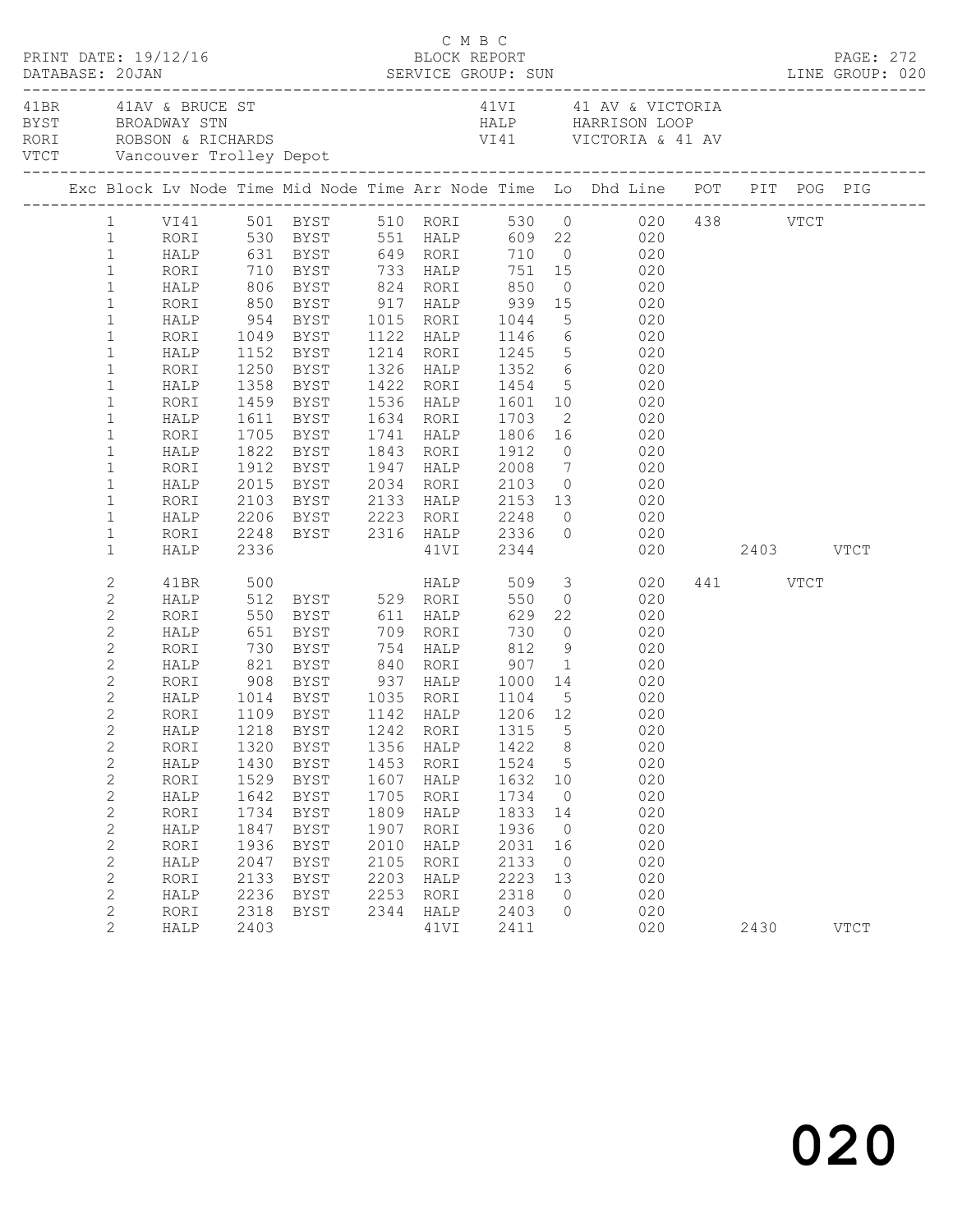PRINT DATE: 19/12/16 BLOCK REPORT BATABASE: 20JAN BLOCK REPORT

### C M B C<br>BLOCK REPORT

PAGE: 273<br>LINE GROUP: 020

|                            |              |              |                                  |              |              |              |                         | Exc Block Lv Node Time Mid Node Time Arr Node Time Lo Dhd Line POT | PIT POG PIG            |             |
|----------------------------|--------------|--------------|----------------------------------|--------------|--------------|--------------|-------------------------|--------------------------------------------------------------------|------------------------|-------------|
| $\mathfrak{Z}$             | 41BR         | 520          |                                  |              | HALP         |              |                         | 529 3 020                                                          | 501 000<br><b>VTCT</b> |             |
| $\mathsf 3$                | HALP         | 532          | <b>BYST</b>                      |              | 549 RORI     | 610          | $\overline{0}$          | 020                                                                |                        |             |
| 3                          | RORI         | 610          | BYST                             |              | 631 HALP     | 649          | 22                      | 020                                                                |                        |             |
| 3                          | HALP         | 711          | BYST                             |              | 729 RORI     | 750          | $\overline{0}$          | 020                                                                |                        |             |
| 3                          | RORI         | 750          | BYST                             | 814          | HALP         | 832          | 18                      | 020                                                                |                        |             |
| $\mathsf S$                | HALP         | 850          | BYST                             | 909          | RORI         | 937          | $\overline{\mathbf{3}}$ | 020                                                                |                        |             |
| $\mathsf S$                | RORI         | 940          | BYST                             | 1013         | HALP         | 1037         | 13                      | 020                                                                |                        |             |
| $\mathsf S$                | HALP         | 1050         | BYST                             | 1114         | RORI         | 1144         | $5\overline{)}$         | 020                                                                |                        |             |
| $\mathsf S$                | RORI         | 1149         | BYST                             | 1223         | HALP         | 1248         | 9                       | 020                                                                |                        |             |
| $\mathsf S$                | HALP         | 1257         | BYST                             | 1321         | RORI         | 1354         | $5^{\circ}$             | 020                                                                |                        |             |
| $\mathsf S$                | RORI         | 1359         | BYST                             | 1435         | HALP         | 1501         | 9                       | 020                                                                |                        |             |
| $\mathsf 3$                | HALP         | 1510         | BYST                             | 1533         | RORI         | 1604         | $5^{\circ}$             | 020                                                                |                        |             |
| 3                          | RORI         | 1609         | BYST                             | 1647         | HALP         | 1712         | 12                      | 020                                                                |                        |             |
| $\mathsf S$                | HALP         | 1724         | BYST                             | 1745         | RORI         | 1814         | $\overline{0}$          | 020                                                                |                        |             |
| $\mathsf S$<br>$\mathsf 3$ | RORI         | 1814<br>1925 | <b>BYST</b>                      | 1849<br>1944 | HALP         | 1912<br>2012 | 13<br>$\overline{0}$    | 020<br>020                                                         |                        |             |
| $\mathsf S$                | HALP<br>RORI | 2012         | BYST<br><b>BYST</b>              | 2044         | RORI<br>HALP | 2104         | 13                      | 020                                                                |                        |             |
| $\mathsf S$                | HALP         | 2117         | BYST                             | 2135         | RORI         | 2203         | $\overline{0}$          | 020                                                                |                        |             |
| $\mathsf S$                | RORI         | 2203         | BYST                             | 2231         | HALP         | 2251         | $\overline{2}$          | 020                                                                |                        |             |
| 3                          | HALP         | 2253         | BYST                             | 2309         | RORI         | 2333         | $\circ$                 | 020                                                                |                        |             |
| 3                          | RORI         | 2333         | BYST                             | 2359         | HALP         | 2418         | 6                       | 020                                                                |                        |             |
| 3                          | HALP         | 2424         | BYST                             | 2440         | RORI         | 2503         | $\circ$                 | 020                                                                |                        |             |
| $\mathsf S$                | RORI         | 2503         | BYST                             | 2532         | HALP         | 2549         | $\mathbf{2}$            | 020                                                                |                        |             |
| 3                          | HALP         | 2551         |                                  |              | 41VI         | 2559         |                         | 020                                                                | 2617 VTCT              |             |
|                            |              |              |                                  |              |              |              |                         |                                                                    |                        |             |
| 4                          | 41BR         | 540          |                                  |              | HALP         | 549          | $\mathcal{S}$           | 020                                                                | 519<br>VTCT            |             |
| 4                          | HALP         | 552          | BYST 609 RORI                    |              |              | 630          | $\overline{0}$          | 020                                                                |                        |             |
| 4                          | RORI         | 630          | BYST                             | 652          | HALP         | 710          | 20                      | 020                                                                |                        |             |
| 4                          | HALP         | 730          | BYST                             | 748          | RORI         | 811          | $\overline{0}$          | 020                                                                |                        |             |
| 4                          | RORI         | 811          | BYST                             | 836          | HALP         | 855          | 10                      | 020                                                                |                        |             |
| 4                          | HALP         | 905          | BYST                             | 924          | RORI         | 952          | $\mathcal{S}$           | 020                                                                |                        |             |
| 4                          | RORI         | 955          | BYST                             | 1028         | HALP         | 1052         | 18                      | 020                                                                |                        |             |
| 4                          | HALP         | 1110         | BYST                             | 1134         | RORI         | 1204         | $5^{\circ}$             | 020                                                                |                        |             |
| 4                          | RORI         | 1209         | BYST                             | 1244         | HALP         | 1309         | 8 <sup>8</sup>          | 020                                                                |                        |             |
| $\overline{4}$             | HALP         | 1317         | BYST                             | 1341         | RORI         | 1414         | $5\overline{)}$         | 020                                                                |                        |             |
| 4<br>4                     | RORI<br>HALP | 1419<br>1530 | BYST<br>BYST                     | 1456<br>1553 | HALP<br>RORI | 1521<br>1624 | 9<br>$5\overline{)}$    | 020<br>020                                                         |                        |             |
| 4                          | RORI         | 1629         | BYST                             | 1706         | HALP         | 1731         | 15                      | 020                                                                |                        |             |
| 4                          | HALP         | 1746         | BYST                             |              | 1807 RORI    | 1836         | $\overline{0}$          | 020                                                                |                        |             |
| 4                          |              |              | RORI 1836 BYST 1911 HALP 1932 17 |              |              |              |                         | 020                                                                |                        |             |
| 4                          | HALP         | 1949         | BYST                             | 2008         | RORI         | 2036         | 0                       | 020                                                                |                        |             |
| 4                          | RORI         | 2036         | BYST                             | 2106         | HALP         | 2126         | 6                       | 020                                                                |                        |             |
| 4                          | HALP         | 2132         | BYST                             | 2150         | RORI         | 2218         | 0                       | 020                                                                |                        |             |
| 4                          | RORI         | 2218         | BYST                             | 2246         | HALP         | 2306         | 2                       | 020                                                                |                        |             |
| 4                          | HALP         | 2308         | BYST                             | 2324         | RORI         | 2348         | 0                       | 020                                                                |                        |             |
| 4                          | RORI         | 2348         | <b>BYST</b>                      | 2414         | HALP         | 2433         | $\Omega$                | 020                                                                |                        |             |
| 4                          | HALP         | 2433         |                                  |              | 41VI         | 2441         |                         | 020                                                                | 2500                   | <b>VTCT</b> |
|                            |              |              |                                  |              |              |              |                         |                                                                    |                        |             |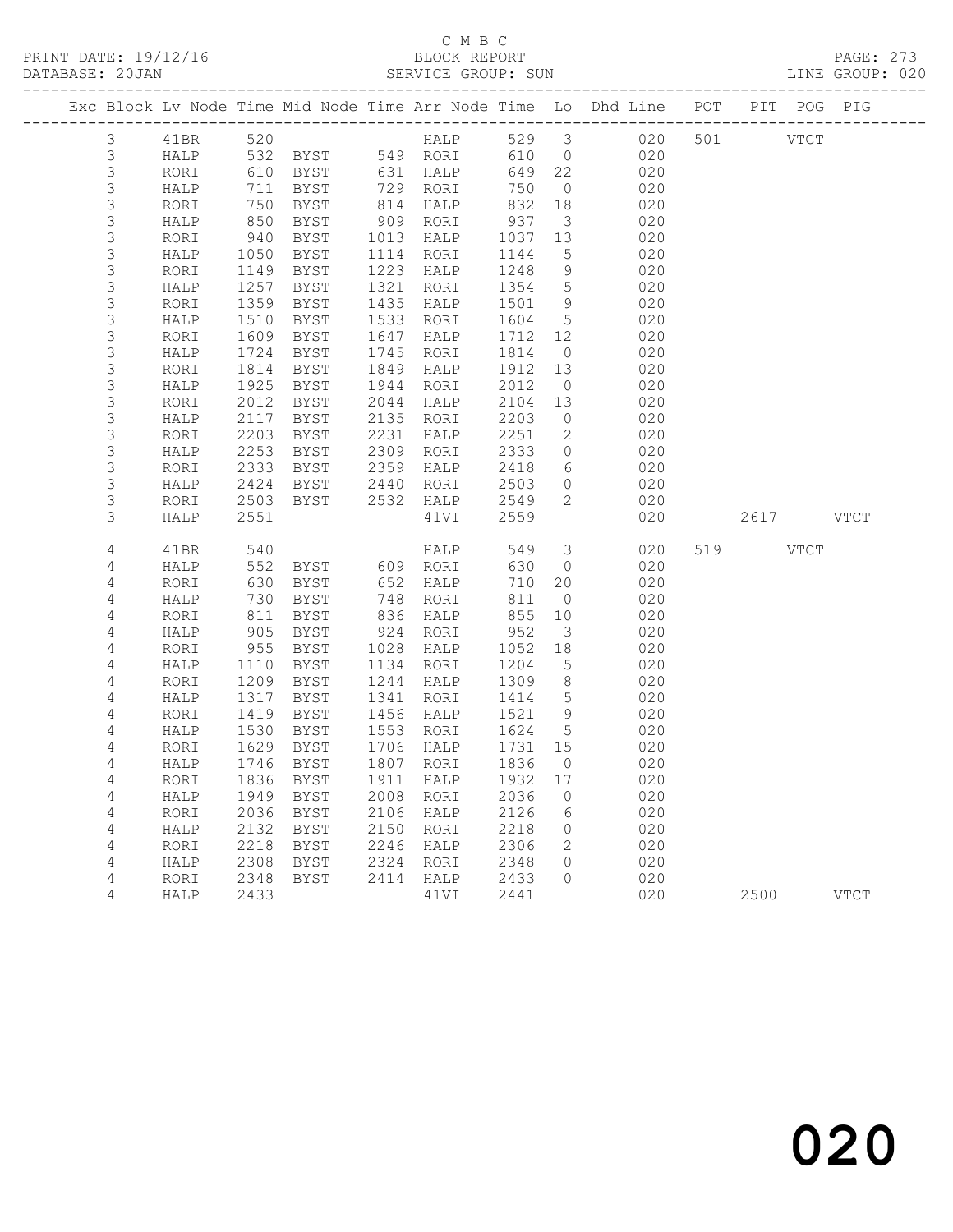PRINT DATE: 19/12/16 BLOCK REPORT BATABASE: 20JAN BLOCK REPORT

### C M B C<br>BLOCK REPORT

PAGE: 274<br>LINE GROUP: 020

|                 |              |              |                |              |                        |                 |                 | Exc Block Lv Node Time Mid Node Time Arr Node Time Lo Dhd Line POT | PIT POG PIG |             |
|-----------------|--------------|--------------|----------------|--------------|------------------------|-----------------|-----------------|--------------------------------------------------------------------|-------------|-------------|
| $5\phantom{.}$  | 41BR         |              |                |              |                        |                 |                 |                                                                    | 539 VTCT    |             |
| 5               | HALP         |              |                |              |                        |                 |                 |                                                                    |             |             |
| 5               | RORI         | 650          | BYST 713 HALP  |              |                        | 731 17          |                 | 020                                                                |             |             |
| 5               | HALP         | 748          | BYST           |              | 806 RORI               | 831             | $\overline{0}$  | 020                                                                |             |             |
| 5               | RORI         | 831          | BYST           |              | 856 HALP               | 915             | 15              | 020                                                                |             |             |
| 5               | HALP         | 930          | BYST           |              | 951 RORI               | 1021            | $\mathcal{S}$   | 020                                                                |             |             |
| 5               | RORI         | 1024         | BYST           |              | 1057 HALP              | 1121            | 9               | 020                                                                |             |             |
| 5               | HALP         | 1130         | BYST           |              | 1154 RORI              | 1224            | $5\overline{)}$ | 020                                                                |             |             |
| 5               | RORI         | 1229         | BYST           | 1304         | HALP                   | 1329            | 9               | 020                                                                |             |             |
| $\mathsf S$     | HALP         | 1338         | BYST           |              | 1402 RORI              | 1434            | $5\overline{)}$ | 020                                                                |             |             |
| 5               | RORI         | 1439         | BYST           |              | 1516 HALP              | 1541            | 8 <sup>8</sup>  | 020                                                                |             |             |
| 5               | HALP         | 1549         | BYST           |              | 1612 RORI              | 1643            | $\overline{4}$  | 020                                                                |             |             |
| 5               | RORI         | 1647         | BYST           |              | 1724 HALP              | 1749            | $\Omega$        | 020                                                                |             |             |
| 5               | HALP         | 1749         |                |              | 41VI                   | 1759            |                 | 020                                                                | 1818 VTCT   |             |
| 6               | 41BR         | 827          |                |              | HALP                   | 836             |                 | 020<br>$\overline{O}$                                              | 806 VTCT    |             |
| 6               | HALP         | 836          | BYST           |              | 855 RORI               | 922             | $\overline{3}$  | 020                                                                |             |             |
| 6               | RORI         | 925          | BYST           |              | 954 HALP               | 1017            | 16              | 020                                                                |             |             |
| 6               | HALP         | 1033         | BYST           |              | 1054 RORI              | 1123            | 6               | 020                                                                |             |             |
| 6               | RORI         | 1129         | BYST           | 1202         | HALP                   | 1226 11         |                 | 020                                                                |             |             |
| 6               | HALP         | 1237         | BYST           | 1301         | RORI                   | 1334            | $5^{\circ}$     | 020                                                                |             |             |
| 6               | RORI         | 1339         | BYST           | 1415         | HALP                   | 1441            | 9               | 020                                                                |             |             |
| 6               | HALP         | 1450         | BYST           |              | 1513 RORI              | 1544            | $5\overline{)}$ | 020                                                                |             |             |
| 6               | RORI         | 1549         | BYST           | 1627         | HALP                   | 1652 10         |                 | 020                                                                |             |             |
| 6               | HALP         | 1702         | BYST           | 1725         | RORI                   | 1754            | $\overline{0}$  | 020                                                                |             |             |
| 6               | RORI         | 1754         | BYST           |              | 1829 HALP              | 1853            | $\overline{0}$  | 020                                                                |             |             |
| 6               | HALP         | 1853         |                |              | 41VI                   | 1903            |                 | 020                                                                | 1922 VTCT   |             |
| 7               | 41BR         | 902          |                |              | HALP                   | 912             | $5\overline{)}$ | 020                                                                | 841 VTCT    |             |
| 7               | HALP         | 917          | BYST 938 RORI  |              |                        | 1008            | $\mathcal{S}$   | 020                                                                |             |             |
| 7               | RORI         | 1011         | BYST           |              | 1044 HALP              | 1108            | 12              | 020                                                                |             |             |
| 7               | HALP         | 1120         | BYST           | 1144         | RORI                   | 1214            | $5\overline{)}$ | 020                                                                |             |             |
| 7               | RORI         | 1219         | BYST           | 1254         | HALP                   | 1319            | 8 <sup>8</sup>  | 020                                                                |             |             |
| 7               | HALP         | 1327         | BYST           | 1351         | RORI                   | 1424            | $5\overline{)}$ | 020                                                                |             |             |
| 7               | RORI         | 1429         | BYST           | 1506         | HALP                   | 1531            | 8 <sup>8</sup>  | 020                                                                |             |             |
| 7               | HALP         | 1539         | BYST           | 1602         | RORI                   | 1633            | $5^{\circ}$     | 020                                                                |             |             |
| 7               | RORI         | 1638         | BYST           |              | 1715 HALP              | 1740 18         |                 | 020                                                                |             |             |
| 7<br>7          | HALP<br>RORI | 1758<br>1848 | BYST<br>BYST   |              | 1819 RORI<br>1923 HALP | 1848<br>1944 17 | $\overline{0}$  | 020<br>020                                                         |             |             |
| $7\overline{ }$ |              |              |                |              | 2020 RORI 2048 0       |                 |                 | 020                                                                |             |             |
| 7               |              |              | HALP 2001 BYST |              |                        |                 |                 | 020                                                                |             |             |
| 7               | RORI<br>HALP | 2048<br>2151 | BYST<br>BYST   | 2118<br>2208 | HALP<br>RORI           | 2138<br>2233    | 13<br>$\circ$   | 020                                                                |             |             |
| 7               | RORI         | 2233         | BYST           | 2301         | HALP                   | 2321            | 2               | 020                                                                |             |             |
| 7               | HALP         | 2323         | BYST           | 2339         | RORI                   | 2403            | $\mathbf{0}$    | 020                                                                |             |             |
| 7               | RORI         | 2403         | BYST           | 2432         | HALP                   | 2449            | 12              | 020                                                                |             |             |
| 7               | HALP         | 2501         | BYST           | 2516         | RORI                   | 2533            | $\mathbf 0$     | 020                                                                |             |             |
| 7               | RORI         | 2533         | <b>BYST</b>    | 2602         | HALP                   | 2619            | 2               | 020                                                                |             |             |
| 7               | HALP         | 2621         |                |              | 41VI                   | 2629            |                 | 020                                                                | 2647        | <b>VTCT</b> |
|                 |              |              |                |              |                        |                 |                 |                                                                    |             |             |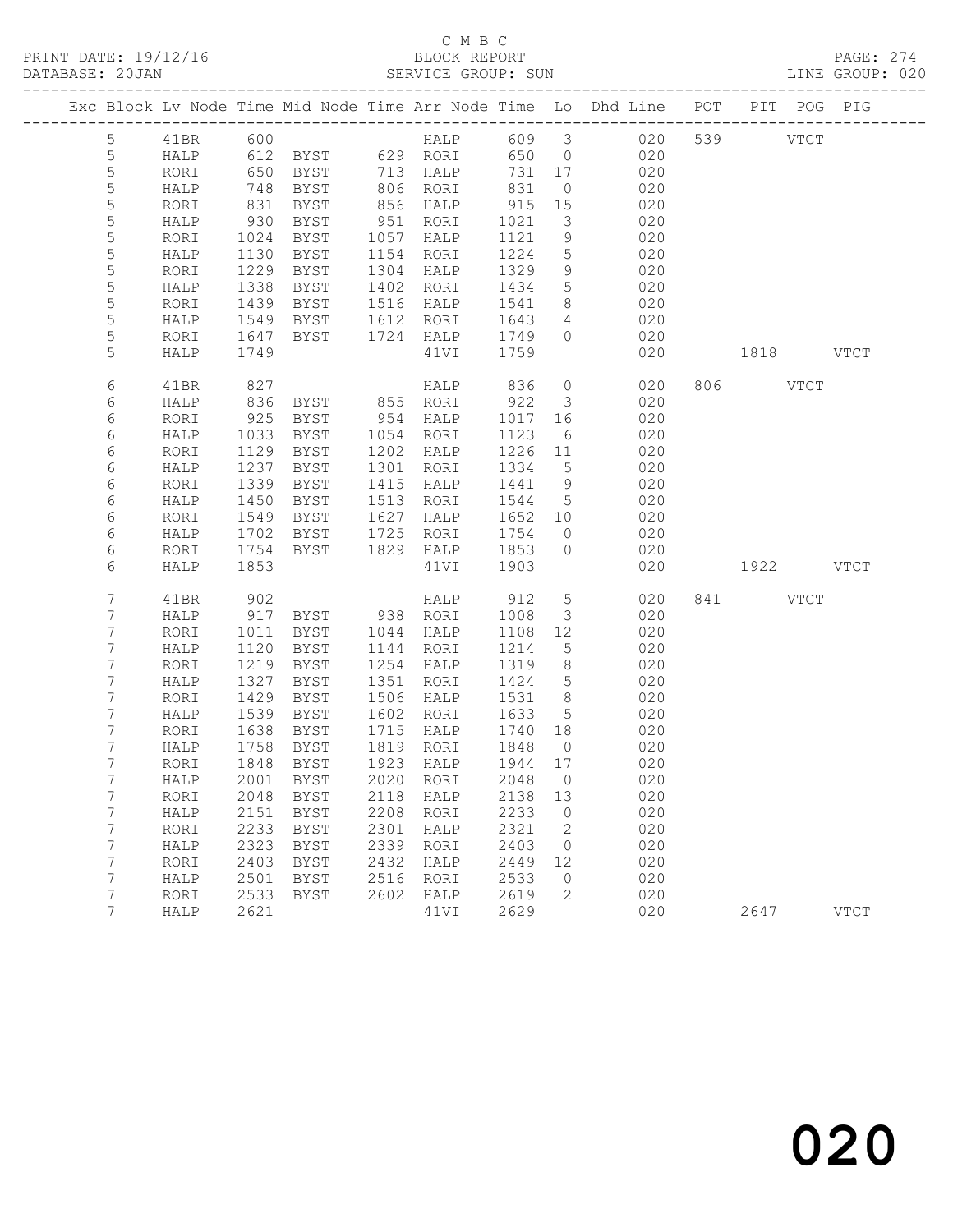PRINT DATE: 19/12/16<br>DATABASE: 20JAN

## C M B C<br>BLOCK REPORT<br>SERVICE GROUP: SUN

PAGE: 275<br>LINE GROUP: 020

| DAIABASE; ZUJAN |             |              |              |                            |              | SERVICE GROUF; SUN |              |                                |                                                                    |     |           |             | TIME GROOF: ARA |
|-----------------|-------------|--------------|--------------|----------------------------|--------------|--------------------|--------------|--------------------------------|--------------------------------------------------------------------|-----|-----------|-------------|-----------------|
|                 |             |              |              |                            |              |                    |              |                                | Exc Block Lv Node Time Mid Node Time Arr Node Time Lo Dhd Line POT |     |           | PIT POG PIG |                 |
|                 | 8           | 41BR         | 931          |                            |              | HALP 941           |              | $2^{\circ}$                    | 020                                                                |     | 908 VTCT  |             |                 |
|                 | 8           | HALP         |              | 943 BYST 1004 RORI         |              |                    | 1033         | $4\overline{4}$                | 020                                                                |     |           |             |                 |
|                 | 8           | RORI         | 1037         | BYST                       |              | 1110 HALP          | 1134         | 8 <sup>8</sup>                 | 020                                                                |     |           |             |                 |
|                 | 8           | HALP         | 1142         | BYST                       |              | 1204 RORI          | 1235         | 5                              | 020                                                                |     |           |             |                 |
|                 | 8           | RORI         | 1240         | BYST                       |              | 1316 HALP          | 1342         | $6\overline{6}$                | 020                                                                |     |           |             |                 |
|                 | 8           | HALP         | 1348         | BYST                       |              | 1412 RORI          | 1444         | $5\overline{)}$                | 020                                                                |     |           |             |                 |
|                 | 8           | RORI         | 1449         | BYST                       | 1526         | HALP               | 1551         | 9                              | 020                                                                |     |           |             |                 |
|                 | 8           | HALP         | 1600         | BYST                       | 1623         | RORI               | 1652         | $\overline{4}$                 | 020                                                                |     |           |             |                 |
|                 | 8           | RORI         | 1656         | BYST                       |              | 1733 HALP          | 1758         | 12                             | 020                                                                |     |           |             |                 |
|                 | 8           | HALP         | 1810         | BYST                       |              | 1831 RORI          | 1900         | $\overline{0}$                 | 020                                                                |     |           |             |                 |
|                 | 8           | RORI         | 1900         | BYST                       |              | 1935 HALP 1956     |              | $\overline{0}$                 | 020                                                                |     |           |             |                 |
|                 | 8           | HALP         | 1956         |                            |              | 41VI               | 2005         |                                | 020                                                                |     | 2024      |             | <b>VTCT</b>     |
|                 | 9           | 41BR         | 942          |                            |              | HALP               | 952 12       |                                | 020                                                                | 919 |           | <b>VTCT</b> |                 |
|                 | 9           | HALP         | 1004         | BYST 1025 RORI             |              |                    | 1054         | $5\overline{)}$                | 020                                                                |     |           |             |                 |
|                 | 9           | RORI         | 1059         | BYST                       |              | 1132 HALP          | 1156         | 6                              | 020                                                                |     |           |             |                 |
|                 | 9           | HALP         | 1202         | BYST                       | 1224         | RORI               | 1255         | $5\overline{)}$                | 020                                                                |     |           |             |                 |
|                 | 9           | RORI         | 1300         | BYST                       |              | 1336 HALP          | 1402         | 8 <sup>8</sup>                 | 020                                                                |     |           |             |                 |
|                 | 9           | HALP         | 1410         | BYST                       |              | 1433 RORI          | 1504         | $5\overline{)}$                | 020                                                                |     |           |             |                 |
|                 | 9           | RORI         | 1509         | BYST                       | 1547         | HALP               | 1612         | 10 <sub>o</sub>                | 020                                                                |     |           |             |                 |
|                 | 9           | HALP         | 1622         | BYST                       | 1645         | RORI               | 1714         | $\overline{0}$                 | 020                                                                |     |           |             |                 |
|                 | $\mathsf 9$ | RORI         | 1714         | BYST                       | 1750         | HALP               | 1815 19      |                                | 020                                                                |     |           |             |                 |
|                 | 9           | HALP         | 1834         | BYST                       | 1855         | RORI               | 1924         | $\overline{0}$                 | 020                                                                |     |           |             |                 |
|                 | 9           | RORI         | 1924         | BYST                       | 1959         | HALP               | 2020         | 10                             | 020                                                                |     |           |             |                 |
|                 | 9           | HALP         | 2030         | BYST                       | 2049         | RORI               | 2118         | $\overline{0}$                 | 020                                                                |     |           |             |                 |
|                 | $\mathsf 9$ | RORI         | 2118         | BYST                       | 2148         | HALP               | 2208         | 13                             | 020                                                                |     |           |             |                 |
|                 | 9           | HALP         | 2221         | BYST                       | 2238         | RORI               | 2303         | $\overline{0}$                 | 020                                                                |     |           |             |                 |
|                 | 9           | RORI         | 2303         | BYST                       | 2329         | HALP               | 2348         | 6                              | 020                                                                |     |           |             |                 |
|                 | 9           | HALP         | 2354         | BYST                       | 2410         | RORI               | 2433         | $\overline{0}$<br>$\mathbf{1}$ | 020                                                                |     |           |             |                 |
|                 | 9           | RORI<br>HALP | 2433<br>2520 | BYST                       |              | 2502 HALP          | 2519<br>2528 |                                | 020                                                                |     |           |             |                 |
|                 | 9           |              |              |                            |              | 41VI               |              |                                | 020                                                                |     | 2546 VTCT |             |                 |
|                 | 10          | 41BR         | 1002         |                            |              | HALP               | 1012         | 12                             | 020                                                                |     | 939 VTCT  |             |                 |
|                 | 10          | HALP         | 1024         | BYST 1045 RORI             |              |                    | 1114         | $5^{\circ}$                    | 020                                                                |     |           |             |                 |
|                 | 10          | RORI         | 1119         | BYST                       |              | 1152 HALP          | 1216 11      |                                | 020                                                                |     |           |             |                 |
|                 | 10          | HALP         | 1227         | BYST                       |              | 1251 RORI          | 1324         | $5^{\circ}$                    | 020                                                                |     |           |             |                 |
|                 | 10          | RORI         | 1329         | BYST                       | 1405         | HALP               | 1431         | 9                              | 020                                                                |     |           |             |                 |
|                 | 10          | HALP         | 1440         | BYST                       | 1503         | RORI               | 1534         | $5^{\circ}$                    | 020                                                                |     |           |             |                 |
|                 | 10          | RORI         |              | 1539 BYST                  |              | 1617 HALP          | 1642 10      |                                | 020                                                                |     |           |             |                 |
|                 | 10<br>10    | HALP<br>RORI | 1652<br>1744 | <b>BYST</b><br><b>BYST</b> | 1715<br>1819 | RORI<br>HALP       | 1744<br>1843 | 0<br>16                        | 020<br>020                                                         |     |           |             |                 |
|                 | 10          | HALP         | 1859         | <b>BYST</b>                | 1919         | RORI               | 1948         | 0                              | 020                                                                |     |           |             |                 |
|                 | 10          | RORI         | 1948         | <b>BYST</b>                | 2022         | HALP               | 2043         | 0                              | 020                                                                |     |           |             |                 |
|                 | 10          | HALP         | 2043         |                            |              | 41VI               | 2052         |                                | 020                                                                |     | 2111      |             | <b>VTCT</b>     |
|                 |             |              |              |                            |              |                    |              |                                |                                                                    |     |           |             |                 |
|                 | 11          | 41BR         | 1021         |                            |              | HALP               | 1031         | 9                              | 020                                                                | 958 |           | <b>VTCT</b> |                 |
|                 | 11          | HALP         | 1040         | BYST                       | 1104         | RORI               | 1134         | 5                              | 020                                                                |     |           |             |                 |
|                 | 11          | RORI         | 1139         | <b>BYST</b>                | 1213         | HALP               | 1238         | $\mathsf 9$                    | 020                                                                |     |           |             |                 |
|                 | 11          | HALP         | 1247         | <b>BYST</b>                | 1311         | RORI               | 1344         | 5                              | 020                                                                |     |           |             |                 |
|                 | 11          | RORI         | 1349         | <b>BYST</b>                | 1425         | HALP               | 1451         | 9                              | 020                                                                |     |           |             |                 |
|                 | 11          | HALP         | 1500         | <b>BYST</b>                | 1523         | RORI               | 1554         | 5                              | 020                                                                |     |           |             |                 |
|                 | 11          | RORI         | 1559         | <b>BYST</b>                | 1637         | HALP               | 1702         | 10                             | 020                                                                |     |           |             |                 |
|                 | 11          | HALP         | 1712         | <b>BYST</b>                | 1735         | RORI               | 1804         | 0                              | 020                                                                |     |           |             |                 |
|                 | 11          | RORI         | 1804         | <b>BYST</b>                | 1839         | HALP               | 1902         | 11                             | 020                                                                |     |           |             |                 |
|                 | 11          | HALP         | 1913         | <b>BYST</b>                | 1932         | RORI               | 2000         | $\circ$                        | 020                                                                |     |           |             |                 |
|                 | 11          | RORI         | 2000         | ${\tt BYST}$               | 2032         | HALP               | 2052         | 10                             | 020                                                                |     |           |             |                 |
|                 | 11          | HALP         | 2102         | <b>BYST</b>                | 2120         | RORI               | 2148         | $\circ$                        | 020                                                                |     |           |             |                 |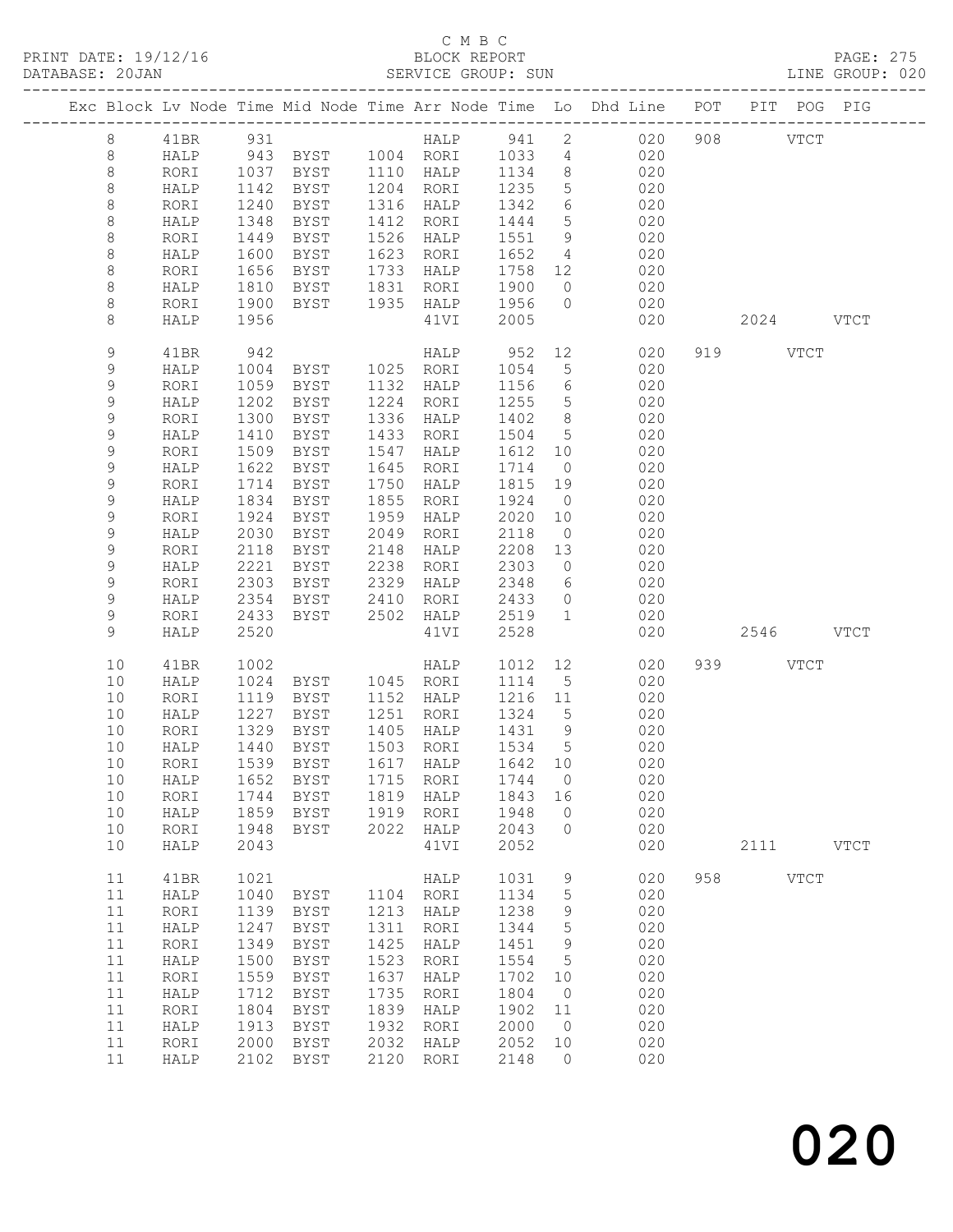#### C M B C<br>BLOCK REPORT

| DATABASE: 20JAN |         |      |      |      |      | SERVICE GROUP: SUN |         |             | LINE GROUP: 020                                                                |               |             |  |  |
|-----------------|---------|------|------|------|------|--------------------|---------|-------------|--------------------------------------------------------------------------------|---------------|-------------|--|--|
|                 |         |      |      |      |      |                    |         |             | Exc Block Lv Node Time Mid Node Time Arr Node Time Lo Dhd Line POT PIT POG PIG |               |             |  |  |
|                 | 11 RORI |      |      |      |      |                    |         |             | 2148 BYST 2218 HALP 2238 0 020                                                 |               |             |  |  |
|                 | 11      | HALP | 2238 |      |      | 41VI               | 2246    |             |                                                                                | 020 020       | 2305 VTCT   |  |  |
|                 | 12      | 41BR | 1038 |      |      | HALP               | 1048 12 |             |                                                                                | 020 1015 VTCT |             |  |  |
|                 | 12      | HALP | 1100 | BYST | 1124 | RORI               | 1154    | 5           | 020                                                                            |               |             |  |  |
|                 | 12      | RORI | 1159 | BYST | 1233 | HALP               | 1258    | 9           | 020                                                                            |               |             |  |  |
|                 | 12      | HALP | 1307 | BYST | 1331 | RORI               | 1404    | 5           | 020                                                                            |               |             |  |  |
|                 | 12      | RORI | 1409 | BYST | 1446 | HALP               | 1511    | 9           | 020                                                                            |               |             |  |  |
|                 | 12      | HALP | 1520 | BYST | 1543 | RORI               | 1614    | $5^{\circ}$ | 020                                                                            |               |             |  |  |
|                 | 12      | RORI | 1619 | BYST | 1656 | HALP               | 1721    | 13          | 020                                                                            |               |             |  |  |
|                 | 12      | HALP | 1734 | BYST | 1755 | RORI               | 1824    | $\bigcirc$  | 020                                                                            |               |             |  |  |
|                 | 12      | RORI | 1824 | BYST | 1859 | HALP               | 1922    | 15          | 020                                                                            |               |             |  |  |
|                 | 12      | HALP | 1937 | BYST | 1956 | RORI               | 2024    | $\bigcirc$  | 020                                                                            |               |             |  |  |
|                 | 12      | RORI | 2024 | BYST | 2056 | HALP               | 2116    | $\bigcap$   | 020                                                                            |               |             |  |  |
|                 | 12      | HALP | 2116 |      |      | 41VI               | 2125    |             | 020                                                                            |               | $2144$ VTCT |  |  |
|                 | 13      | 41BR | 1158 |      |      | HALP               | 1208    | 1           |                                                                                | 020 1135 VTCT |             |  |  |
|                 | 13      | HALP | 1209 | BYST | 1233 | RORI               | 1306    | 5           | 020                                                                            |               |             |  |  |
|                 | 13      | RORI | 1311 | BYST | 1347 | HALP               | 1413    | 7           | 020                                                                            |               |             |  |  |
|                 | 13      | HALP | 1420 | BYST | 1443 | RORI               | 1514    | 5           | 020                                                                            |               |             |  |  |
|                 | 13      | RORI | 1519 | BYST | 1557 | HALP               | 1622    | 10          | 020                                                                            |               |             |  |  |
|                 | 13      | HALP | 1632 | BYST | 1655 | RORI               | 1724    | $\bigcirc$  | 020                                                                            |               |             |  |  |
|                 | 13      | RORI | 1724 | BYST | 1800 | HALP               | 1825    | $\bigcap$   | 020                                                                            |               |             |  |  |
|                 | 13      | HALP | 1825 |      |      | 41VI               | 1835    |             | 020                                                                            | 1854 VTCT     |             |  |  |
|                 |         |      |      |      |      |                    |         |             |                                                                                |               |             |  |  |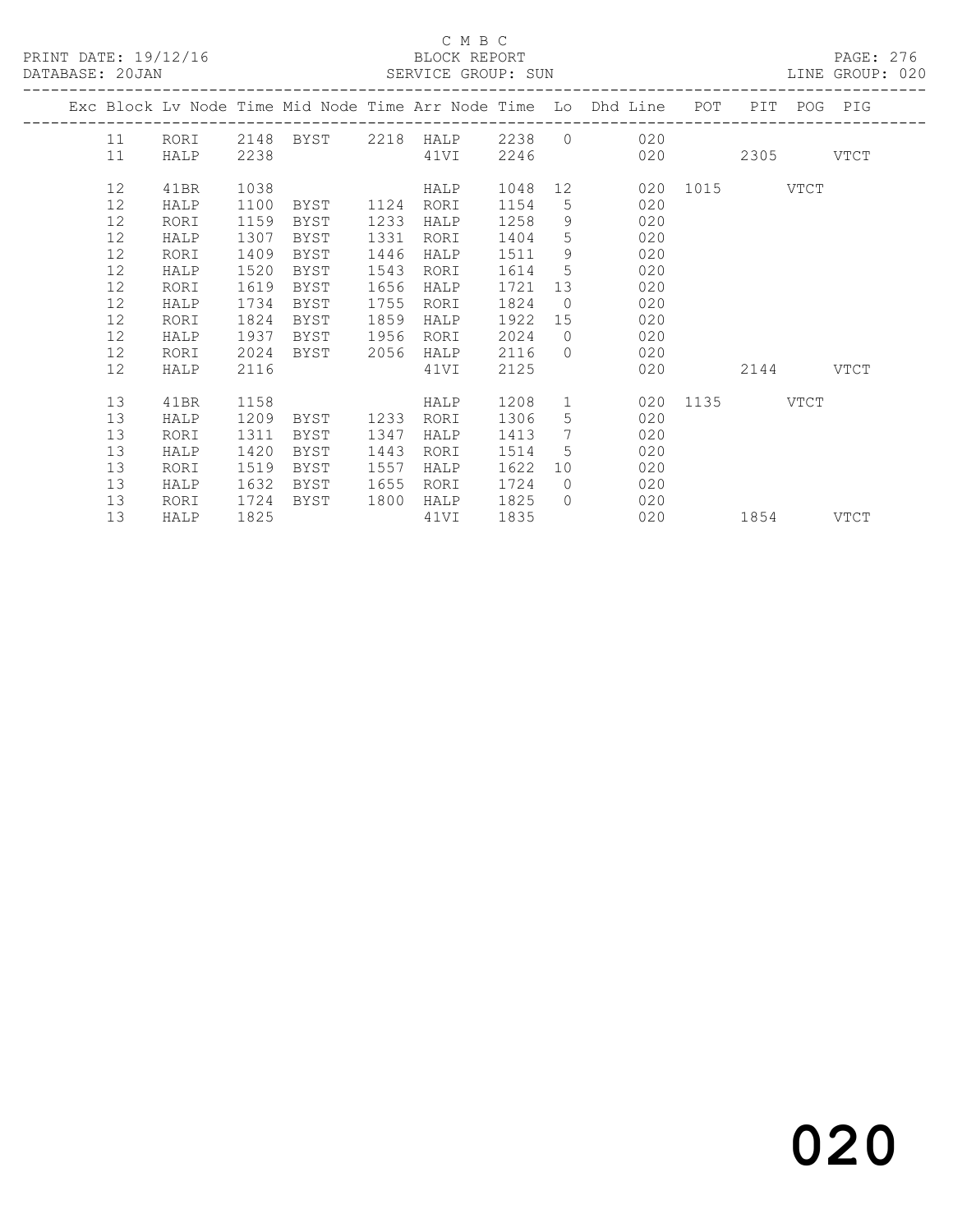|                                                                                                                                                                                                                                                                                                  | PRINT DATE: 19/12/16                                                                                                                 |                                                                             |                                                                                                                                                                                   |                                                                      | C M B C<br>BLOCK REPORT                                              |                                                                      |                                        |                                                                                                                                                                                                                                                                                                                                                                                                                                                                                                                                                                                                                                                                                     |                 | <b>PAGE: 277</b> |
|--------------------------------------------------------------------------------------------------------------------------------------------------------------------------------------------------------------------------------------------------------------------------------------------------|--------------------------------------------------------------------------------------------------------------------------------------|-----------------------------------------------------------------------------|-----------------------------------------------------------------------------------------------------------------------------------------------------------------------------------|----------------------------------------------------------------------|----------------------------------------------------------------------|----------------------------------------------------------------------|----------------------------------------|-------------------------------------------------------------------------------------------------------------------------------------------------------------------------------------------------------------------------------------------------------------------------------------------------------------------------------------------------------------------------------------------------------------------------------------------------------------------------------------------------------------------------------------------------------------------------------------------------------------------------------------------------------------------------------------|-----------------|------------------|
|                                                                                                                                                                                                                                                                                                  | MRST SW MARINE STN                                                                                                                   |                                                                             |                                                                                                                                                                                   |                                                                      |                                                                      |                                                                      |                                        |                                                                                                                                                                                                                                                                                                                                                                                                                                                                                                                                                                                                                                                                                     |                 |                  |
|                                                                                                                                                                                                                                                                                                  |                                                                                                                                      |                                                                             |                                                                                                                                                                                   |                                                                      |                                                                      |                                                                      |                                        | Exc Block Lv Node Time Mid Node Time Arr Node Time Lo Dhd Line POT PIT POG PIG                                                                                                                                                                                                                                                                                                                                                                                                                                                                                                                                                                                                      |                 |                  |
| $1 \quad \blacksquare$<br>$\mathbf{1}$<br>$\mathbf{1}$<br>$\mathbf{1}$<br>$\mathbf{1}$<br>$\mathbf{1}$<br>$\mathbf{1}$<br>$\mathbf{1}$<br>$\mathbf{1}$<br>$\mathbf{1}$<br>$\mathbf{1}$<br>$\mathbf{1}$<br>$\mathbf{1}$<br>$\mathbf{1}$<br>1<br>$\mathbf{1}$<br>1<br>$\mathbf{1}$<br>$\mathbf{1}$ | BUB4<br>DULP<br>BUB4<br>DULP<br>BUB4<br>DULP<br>BUB4<br>16BA<br>BUB4<br>DULP<br>BUB4<br>16BA<br>BUB4<br>DULP<br>BUB4                 | 1110<br>1148                                                                | DULP 831 MDBY 843 BUB4 903<br>1356 MDBY<br>1633 MDBY                                                                                                                              |                                                                      | 1402 BUB4 1423                                                       |                                                                      |                                        | 1 DULP 616 MDBY 628 BUB4 643 3 002 559 VTC<br>BUB4 646 MDBY 659 DULP 708 8 002<br>DULP 716 MDBY 728 BUB4 743 3 002<br>BUB4 746 MDBY 802 DULP 812 19 002<br>5 002<br>908 MDBY 924 DULP 935 18 002<br>953 MDBY 1005 BUB4 1023 5 002<br>1028 MDBY 1046 DULP 1058 12 002<br>MDBY 1123 BUB4 1143 5 002<br>MDBY 1208 DULP 1221 18 002<br>1239 MDBY 1252 BUB4 1313 5 002<br>1318 MDBY 1338 16BA 1345 11 002<br>$\frac{1}{5}$ 002<br>1428 MDBY 1448 DULP 1501 15 002<br>1516 MDBY 1530 BUB4 1553 5 002<br>1558 MDBY 1618 16BA 1625 8 002<br>1633 MDBY 1640 BUB4 1703 5 002<br>1708 MDBY 1728 DULP 1743 22 002<br>1805 MDBY 1818 BUB4 1839 3 002<br>1842 MDBY 1902 DULP 1916 002<br>002 1926 |                 | VTC              |
| $\mathbf{2}$<br>2<br>$\mathbf{2}$<br>$\overline{c}$<br>$\mathbf{2}$<br>2<br>$\mathbf{2}$<br>$\overline{c}$<br>$\mathbf{2}$<br>2<br>$\overline{c}$<br>$\overline{c}$<br>$\mathbf{2}$<br>2<br>$\mathbf{2}$<br>$\mathbf{2}$<br>2<br>$\overline{2}$                                                  | DULP<br>BUB4<br>DULP<br>BUB4<br>DULP<br>BUB4<br>DULP<br>BUB4<br>BUB4<br>DULP<br>BUB4<br>16BA<br>BUB4<br>DULP<br>BUB4<br>16BA<br>BUB4 | 851<br>1208<br>1257<br>1338<br>1414<br>1448<br>1536<br>1618<br>1653<br>1728 | MDBY 903 BUB4 923<br>928 MDBY 944 DULP 955 17<br>1012 MDBY 1025 BUB4 1043 5<br>1048 MDBY 1108 DULP 1120 9<br>MDBY<br>MDBY<br>MDBY<br>MDBY<br>MDBY<br>MDBY<br>MDBY<br>MDBY<br>MDBY | 1228<br>1312<br>1358<br>1420<br>1508<br>1550<br>1638<br>1700<br>1748 | DULP<br>BUB4<br>16BA<br>BUB4<br>DULP<br>BUB4<br>16BA<br>BUB4<br>DULP | 1241<br>1333<br>1405<br>1443<br>1521<br>1613<br>1645<br>1723<br>1803 | 16<br>5<br>9<br>5<br>15<br>5<br>8<br>5 | 636 MDBY 648 BUB4 703 3 002<br>5 002<br>17 002<br>$\begin{array}{ccc} 5 & 002 \\ 9 & 002 \end{array}$<br>DULP 1129 MDBY 1142 BUB4 1203 5 002<br>002<br>002<br>002<br>002<br>002<br>002<br>002<br>002<br>002                                                                                                                                                                                                                                                                                                                                                                                                                                                                         | 619 VTC<br>1815 | $_{\rm VTC}$     |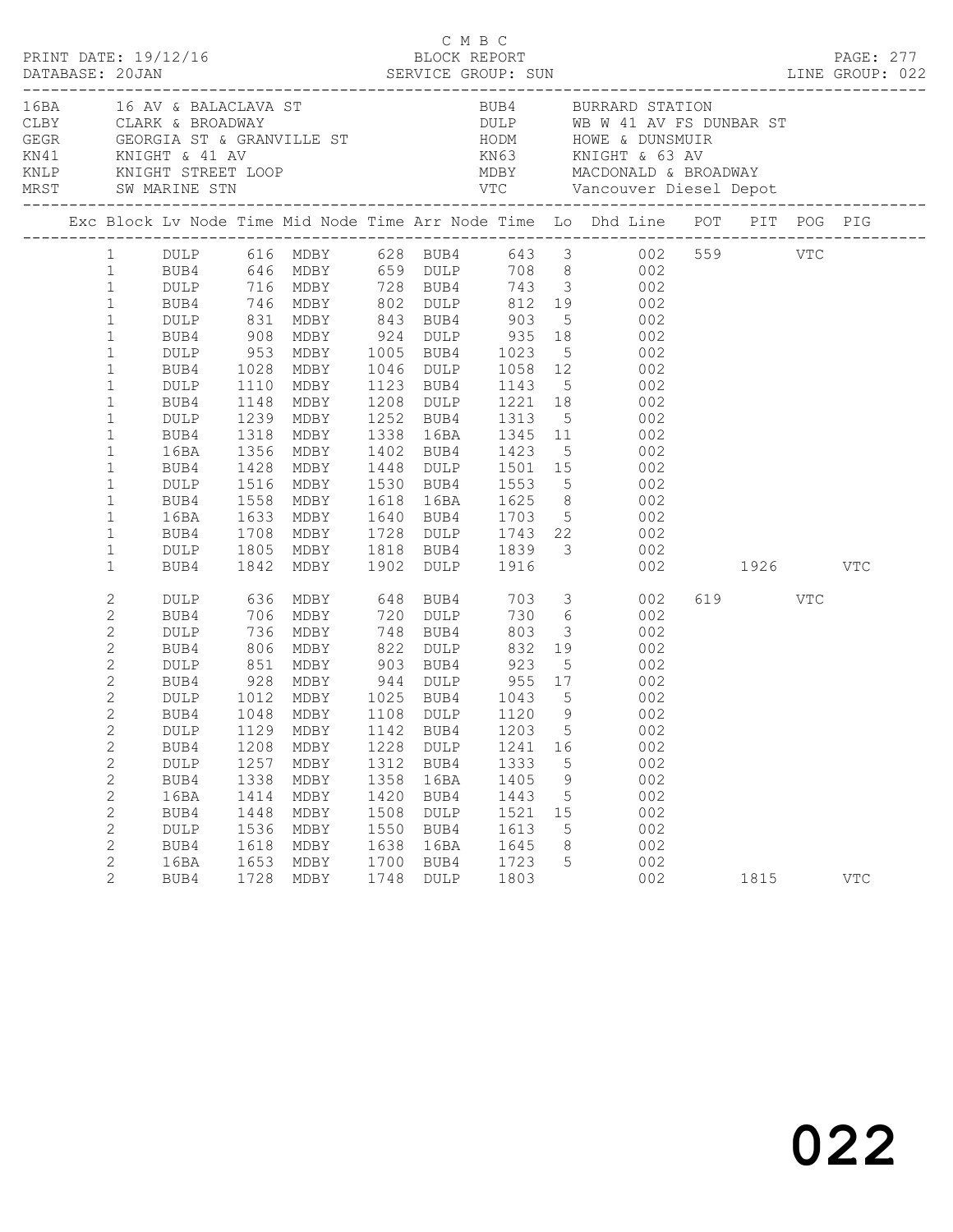### C M B C<br>BLOCK REPORT

PAGE: 278<br>LINE GROUP: 022

|  |                  |              |              |                                         |              |              |              |                         | Exc Block Lv Node Time Mid Node Time Arr Node Time Lo Dhd Line POT |     |      | PIT POG PIG |              |
|--|------------------|--------------|--------------|-----------------------------------------|--------------|--------------|--------------|-------------------------|--------------------------------------------------------------------|-----|------|-------------|--------------|
|  |                  |              |              |                                         |              |              |              |                         |                                                                    |     |      |             |              |
|  | 3                | <b>DULP</b>  |              | 656 MDBY                                |              | 708 BUB4     | 723 3        |                         | 002                                                                | 639 |      | <b>VTC</b>  |              |
|  | $\mathsf 3$      | BUB4         |              | 726 MDBY                                |              | 740 DULP     | 750 6        |                         | 002                                                                |     |      |             |              |
|  | $\mathsf S$      | DULP         | 756          | MDBY                                    |              | 808 BUB4     | 823          | $5^{\circ}$             | 002                                                                |     |      |             |              |
|  | 3                | BUB4         | 828          | MDBY                                    | 844          | DULP         | 854          | 17                      | 002                                                                |     |      |             |              |
|  | $\mathsf S$      | DULP         | 911          | MDBY                                    | 923          | BUB4         | 943          | $5\overline{)}$         | 002                                                                |     |      |             |              |
|  | 3                | BUB4         | 948          | MDBY                                    | 1006         | DULP         | 1018         | 14                      | 002                                                                |     |      |             |              |
|  | $\mathsf S$      | DULP         | 1032         | MDBY                                    | 1045         | BUB4         | 1103         | $5\overline{)}$         | 002                                                                |     |      |             |              |
|  | 3                | BUB4         | 1108         | MDBY                                    | 1130         | DULP         | 1143         | 16                      | 002                                                                |     |      |             |              |
|  | $\mathsf S$<br>3 | <b>DULP</b>  | 1159<br>1238 | MDBY                                    | 1212<br>1258 | BUB4         | 1233<br>1305 | $5^{\circ}$<br>11       | 002                                                                |     |      |             |              |
|  | $\mathsf S$      | BUB4<br>16BA | 1316         | MDBY<br>MDBY                            | 1322         | 16BA<br>BUB4 | 1343         | $5\overline{)}$         | 002<br>002                                                         |     |      |             |              |
|  | 3                | BUB4         | 1348         | MDBY                                    | 1408         | DULP         | 1421         | 15                      | 002                                                                |     |      |             |              |
|  | 3                | <b>DULP</b>  | 1436         | MDBY                                    | 1450         | BUB4         | 1513         | $5^{\circ}$             | 002                                                                |     |      |             |              |
|  | 3                | BUB4         | 1518         | MDBY                                    | 1538         | 16BA         | 1545         | 9                       | 002                                                                |     |      |             |              |
|  | $\mathsf S$      | 16BA         | 1554         | MDBY                                    | 1600         | BUB4         | 1623         | $5\overline{)}$         | 002                                                                |     |      |             |              |
|  | $\mathsf S$      | BUB4         | 1628         | MDBY                                    | 1648         | DULP         | 1701         | 17                      | 002                                                                |     |      |             |              |
|  | $\mathsf S$      | <b>DULP</b>  | 1718         | MDBY                                    | 1732         | BUB4         | 1753         | $5^{\circ}$             | 002                                                                |     |      |             |              |
|  | 3                | BUB4         | 1758         | MDBY                                    | 1818         | DULP         | 1833         | 15                      | 002                                                                |     |      |             |              |
|  | $\mathsf S$      | <b>DULP</b>  | 1848         | MDBY                                    | 1901         | BUB4         | 1922         | $\overline{\mathbf{3}}$ | 002                                                                |     |      |             |              |
|  | 3                | BUB4         | 1925         | MDBY                                    | 1945         | DULP         | 1959         | 19                      | 002                                                                |     |      |             |              |
|  | 3                | <b>DULP</b>  | 2018         | MDBY                                    | 2031         | BUB4         | 2052         | $\overline{\mathbf{3}}$ | 002                                                                |     |      |             |              |
|  | 3                | BUB4         | 2055         | MDBY                                    | 2113         | DULP         | 2125         |                         | 002                                                                |     | 2135 |             | <b>VTC</b>   |
|  |                  |              |              |                                         |              |              |              |                         |                                                                    |     |      |             |              |
|  | 4                | 16BA         | 755          | MDBY                                    | 758          | BUB4         | 813          | $\overline{4}$          | 002                                                                | 733 |      | VTC         |              |
|  | 4                | BUB4         | 817          | MDBY                                    | 833          | 16BA         | 838          | 10                      | 002                                                                |     |      |             |              |
|  | 4                | 16BA         | 848          | MDBY                                    | 853          | BUB4         | 913          | 5                       | 002                                                                |     |      |             |              |
|  | 4                | BUB4         | 918          | MDBY                                    | 934          | 16BA         | 939          | 11                      | 002                                                                |     |      |             |              |
|  | 4                | 16BA         | 950          | MDBY                                    | 955          | BUB4         | 1013         | $5\overline{)}$         | 002                                                                |     |      |             |              |
|  | 4                | BUB4         | 1018         | MDBY                                    | 1036         | 16BA         | 1041         | 9                       | 002                                                                |     |      |             |              |
|  | 4                | 16BA         | 1050         | MDBY                                    | 1055         | BUB4         | 1113         | $5\overline{)}$         | 002                                                                |     |      |             |              |
|  | 4                | BUB4         | 1118         | MDBY                                    | 1140         | 16BA         | 1145         | 12                      | 002                                                                |     |      |             |              |
|  | 4                | 16BA         | 1157         | MDBY                                    | 1202         | BUB4         | 1223         | $5\overline{)}$         | 002                                                                |     |      |             |              |
|  | 4                | BUB4         | 1228         | MDBY                                    | 1248         | DULP         | 1301         | 16                      | 002                                                                |     |      |             |              |
|  | 4                | <b>DULP</b>  | 1317         | MDBY                                    | 1332         | BUB4         | 1353         | $5\phantom{.0}$         | 002                                                                |     |      |             |              |
|  | 4                | BUB4         | 1358         | MDBY                                    | 1418         | 16BA         | 1425         | 9                       | 002                                                                |     |      |             |              |
|  | 4                | 16BA         | 1434         | MDBY                                    | 1440         | BUB4         | 1503         | $5^{\circ}$             | 002                                                                |     |      |             |              |
|  | 4                | BUB4         | 1508         | MDBY                                    | 1528         | DULP         | 1541         | 15                      | 002                                                                |     |      |             |              |
|  | 4                | <b>DULP</b>  | 1556         | MDBY                                    |              | 1610 BUB4    | 1633         | $5^{\circ}$             | 002                                                                |     |      |             |              |
|  | 4                | BUB4         | 1638         | MDBY<br>16BA 1714 MDBY 1720 BUB4 1743 5 |              | 1658 16BA    | 1705         | 9                       | 002<br>002                                                         |     |      |             |              |
|  | 4                | BUB4         | 1748         | MDBY                                    | 1808         | 16BA         | 1814         |                         | 002                                                                |     |      |             |              |
|  | 4<br>4           | 16BA         | 1826         | MDBY                                    | 1832         | BUB4         | 1853         | 12<br>3                 | 002                                                                |     |      |             |              |
|  | 4                | BUB4         | 1856         | MDBY                                    | 1916         | DULP         | 1930         | 18                      | 002                                                                |     |      |             |              |
|  | 4                | DULP         | 1948         | MDBY                                    | 2001         | BUB4         | 2022         | 3                       | 002                                                                |     |      |             |              |
|  | 4                | BUB4         | 2025         | MDBY                                    | 2045         | DULP         | 2059         | 23                      | 002                                                                |     |      |             |              |
|  | 4                | <b>DULP</b>  | 2122         | MDBY                                    | 2134         | BUB4         | 2152         | 3                       | 002                                                                |     |      |             |              |
|  | 4                | BUB4         | 2155         | MDBY                                    | 2211         | 16BA         | 2216         | $\circ$                 | 002                                                                |     |      |             |              |
|  | $\sqrt{4}$       | 16BA         | 2216         | MDBY                                    | 2220         | BUB4         | 2238         | 2                       | 002                                                                |     |      |             |              |
|  | 4                | BUB4         | 2240         | MDBY                                    | 2256         | <b>DULP</b>  | 2307         | 16                      | 002                                                                |     |      |             |              |
|  | 4                | <b>DULP</b>  | 2323         | MDBY                                    | 2335         | BUB4         | 2353         | 2                       | 002                                                                |     |      |             |              |
|  | 4                | BUB4         | 2355         | MDBY                                    | 2411         | 16BA         | 2416         | 1                       | 002                                                                |     |      |             |              |
|  | 4                | 16BA         | 2417         | MDBY                                    | 2421         | BUB4         | 2438         | $\mathbf{2}$            | 002                                                                |     |      |             |              |
|  | 4                | BUB4         | 2440         | MDBY                                    | 2456         | <b>DULP</b>  | 2507         | 5                       | 002                                                                |     |      |             |              |
|  | 4                | DULP         | 2512         | MDBY                                    | 2522         | BUB4         | 2538         | 8                       | 002                                                                |     |      |             |              |
|  | 4                | BUB4         | 2546         | MDBY                                    | 2602         | 16BA         | 2607         |                         | 002                                                                |     | 2632 |             | $_{\rm VTC}$ |
|  |                  |              |              |                                         |              |              |              |                         |                                                                    |     |      |             |              |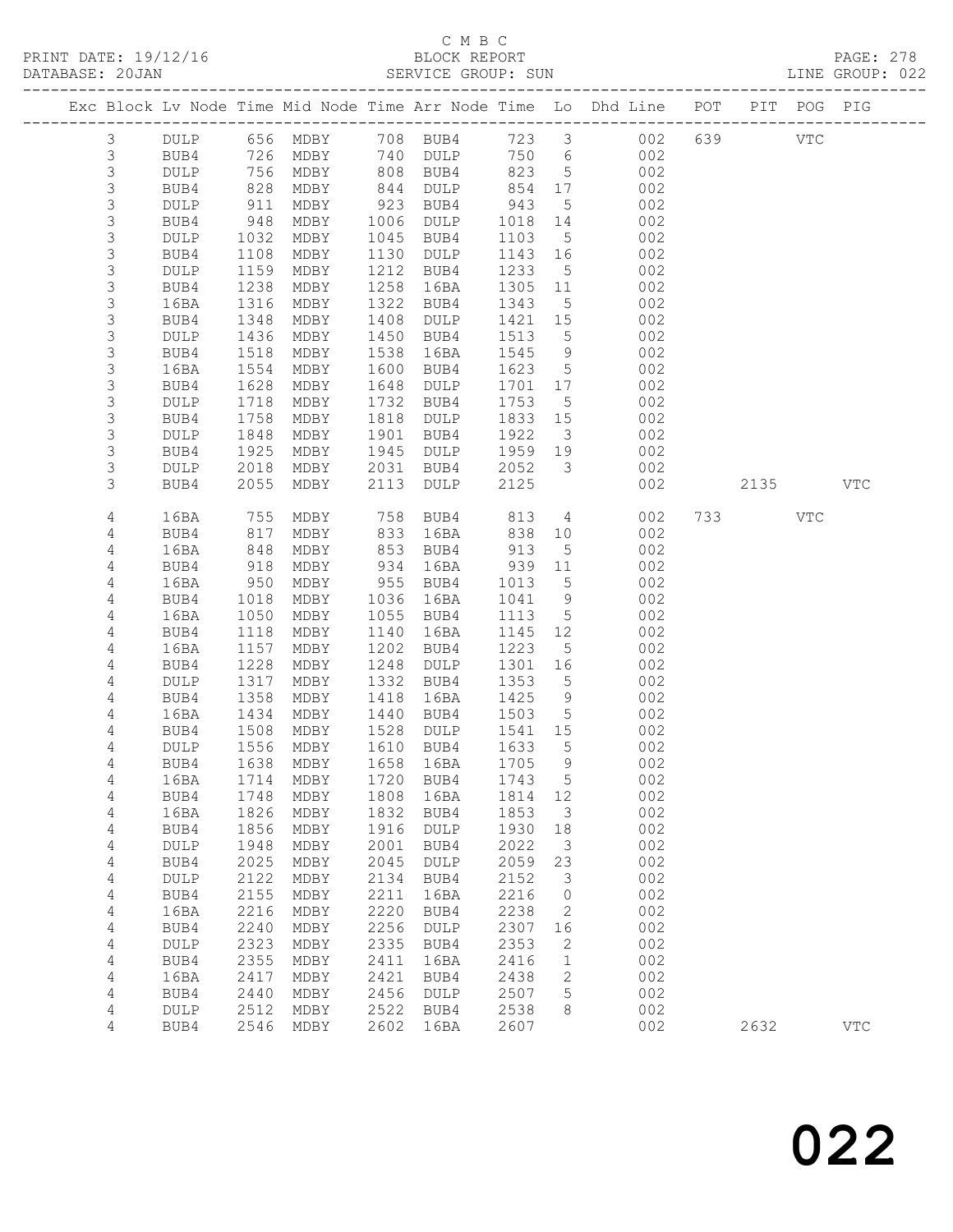PRINT DATE: 19/12/16 BLOCK REPORT BATABASE: 20JAN BLOCK REPORT

### C M B C<br>BLOCK REPORT

PAGE: 279<br>LINE GROUP: 022

|                 |                     |              |              |              |                        |              |                                           | Exc Block Lv Node Time Mid Node Time Arr Node Time Lo Dhd Line POT |                                                                                                                                                                                                                               | PIT POG PIG |            |
|-----------------|---------------------|--------------|--------------|--------------|------------------------|--------------|-------------------------------------------|--------------------------------------------------------------------|-------------------------------------------------------------------------------------------------------------------------------------------------------------------------------------------------------------------------------|-------------|------------|
| $5\overline{)}$ | 16BA                |              |              |              |                        |              |                                           | 810 MDBY 815 BUB4 833 5 002 748                                    |                                                                                                                                                                                                                               | VTC         |            |
| 5               | BUB4                | 838          | MDBY         |              | 854 16BA               | 859          | 9                                         | 002                                                                |                                                                                                                                                                                                                               |             |            |
| 5               | 16BA                | 908          | MDBY         |              | 913 BUB4               | 933          | $5\overline{)}$                           | 002                                                                |                                                                                                                                                                                                                               |             |            |
| 5               | BUB4                | 938          | MDBY         | 956          | 16BA                   | 1001         | 9                                         | 002                                                                |                                                                                                                                                                                                                               |             |            |
| 5               | 16BA                | 1010         | MDBY         | 1015         | BUB4                   | 1033         | $5\phantom{.0}$                           | 002                                                                |                                                                                                                                                                                                                               |             |            |
| $\mathsf S$     | BUB4                | 1038         | MDBY         | 1058         | 16BA                   | 1103         | $5\overline{)}$                           | 002                                                                |                                                                                                                                                                                                                               |             |            |
| 5               | 16BA                | 1108         | MDBY         | 1113         | BUB4                   | 1133         | $5\overline{)}$                           | 002                                                                |                                                                                                                                                                                                                               |             |            |
| 5               | BUB4                | 1138         | MDBY         | 1158         | 16BA                   | 1205         | 12                                        | 002                                                                |                                                                                                                                                                                                                               |             |            |
| 5               | 16BA                | 1217         | MDBY         | 1222         | BUB4                   | 1243         | 5                                         | 002                                                                |                                                                                                                                                                                                                               |             |            |
| 5               | BUB4                | 1248         | MDBY         | 1308         | DULP                   | 1321         | 16                                        | 002                                                                |                                                                                                                                                                                                                               |             |            |
| 5               | DULP                | 1337         | MDBY         | 1352         | BUB4                   | 1413         | $5\overline{)}$                           | 002                                                                |                                                                                                                                                                                                                               |             |            |
| 5               | BUB4                | 1418         | MDBY         | 1438         | 16BA                   | 1445         | 9                                         | 002                                                                |                                                                                                                                                                                                                               |             |            |
| 5               | 16BA                | 1454         | MDBY         | 1500         | BUB4                   | 1523         | $5^{\circ}$                               | 002                                                                |                                                                                                                                                                                                                               |             |            |
| 5               | BUB4                | 1528         | MDBY         | 1548         | DULP                   | 1601         | 15                                        | 002                                                                |                                                                                                                                                                                                                               |             |            |
| 5               | DULP                | 1616         | MDBY         | 1630         | BUB4                   | 1653         | $5\overline{)}$                           | 002                                                                |                                                                                                                                                                                                                               |             |            |
| 5               | BUB4                | 1658         | MDBY         | 1718         | 16BA                   | 1725         | 11                                        | 002                                                                |                                                                                                                                                                                                                               |             |            |
| 5               | 16BA                | 1736         | MDBY         | 1742         | BUB4                   | 1803         | $5^{\circ}$                               | 002                                                                |                                                                                                                                                                                                                               |             |            |
| 5               | BUB4                | 1808         | MDBY         | 1828         | DULP                   | 1843         |                                           | 002                                                                | 1855   1860   1860   1860   1860   1860   1860   1860   1860   1860   1860   1860   1860   1860   1860   1860   1860   1860   1860   1860   1860   1860   1860   1860   1860   1860   1860   1860   1860   1860   1860   1870 |             | <b>VTC</b> |
| 6               | DULP                | 813          | MDBY         | 825          | BUB4                   | 843          | $5\overline{)}$                           | 002                                                                | 756 VTC                                                                                                                                                                                                                       |             |            |
| 6               | BUB4                | 848          | MDBY         | 904          | DULP                   | 914          | 19                                        | 002                                                                |                                                                                                                                                                                                                               |             |            |
| 6               | <b>DULP</b>         | 933          | MDBY         | 945          | BUB4                   | 1003         | $5^{\circ}$                               | 002                                                                |                                                                                                                                                                                                                               |             |            |
| 6               | BUB4                | 1008         | MDBY         | 1026         | DULP                   | 1038         | 14                                        | 002                                                                |                                                                                                                                                                                                                               |             |            |
| 6               | DULP                | 1052         | MDBY         | 1105         | BUB4                   | 1123         | $5\overline{)}$                           | 002                                                                |                                                                                                                                                                                                                               |             |            |
| 6               | BUB4                | 1128         | MDBY         | 1150         | DULP                   | 1203         | 16                                        | 002                                                                |                                                                                                                                                                                                                               |             |            |
| 6               | DULP                | 1219         | MDBY         | 1232         | BUB4                   | 1253         | $5^{\circ}$                               | 002                                                                |                                                                                                                                                                                                                               |             |            |
| 6               | BUB4                | 1258         | MDBY         | 1318         | 16BA                   | 1325         | 11                                        | 002                                                                |                                                                                                                                                                                                                               |             |            |
| 6               | 16BA                | 1336         | MDBY         | 1342         | BUB4                   | 1403         | $5\overline{)}$                           | 002                                                                |                                                                                                                                                                                                                               |             |            |
| 6               | BUB4                | 1408         | MDBY         | 1428         | DULP                   | 1441 15      |                                           | 002                                                                |                                                                                                                                                                                                                               |             |            |
| 6               | <b>DULP</b>         | 1456         | MDBY         | 1510         | BUB4                   | 1533         | 5                                         | 002                                                                |                                                                                                                                                                                                                               |             |            |
| 6               | BUB4                | 1538         | MDBY         | 1558         | 16BA                   | 1605         | 9                                         | 002                                                                |                                                                                                                                                                                                                               |             |            |
| 6               | 16BA                | 1614         | MDBY         | 1620         | BUB4                   | 1643         | $5\overline{)}$                           | 002                                                                |                                                                                                                                                                                                                               |             |            |
| 6               | BUB4                | 1648         | MDBY         | 1708         | DULP                   | 1721         | 18                                        | 002                                                                |                                                                                                                                                                                                                               |             |            |
| 6               | <b>DULP</b>         | 1739         | MDBY         | 1753         | BUB4                   | 1814         | 5                                         | 002                                                                |                                                                                                                                                                                                                               |             |            |
| 6               | BUB4                | 1819         | MDBY         | 1839         | DULP                   | 1854         | 24                                        | 002                                                                |                                                                                                                                                                                                                               |             |            |
| 6               | DULP                | 1918         | MDBY         | 1931         | BUB4                   | 1952         | $\overline{\mathbf{3}}$                   | 002                                                                |                                                                                                                                                                                                                               |             |            |
| 6               | BUB4                | 1955         | MDBY         |              | 2015 DULP              | 2029 23      |                                           | 002                                                                |                                                                                                                                                                                                                               |             |            |
| 6<br>6          | <b>DULP</b><br>BUB4 | 2052<br>2125 | MDBY<br>MDBY |              | 2104 BUB4<br>2141 16BA | 2122<br>2146 | $\overline{\mathbf{3}}$<br>$\overline{0}$ | 002<br>002                                                         |                                                                                                                                                                                                                               |             |            |
|                 |                     |              |              |              |                        | 2208 2       |                                           |                                                                    |                                                                                                                                                                                                                               |             |            |
| 6               | 16BA                |              |              |              | 2146 MDBY 2150 BUB4    |              |                                           | 002                                                                |                                                                                                                                                                                                                               |             |            |
| 6<br>6          | BUB4                | 2210<br>2253 | MDBY         | 2226<br>2305 | DULP                   | 2237<br>2323 | 16                                        | 002                                                                |                                                                                                                                                                                                                               |             |            |
| 6               | DULP<br>BUB4        | 2325         | MDBY<br>MDBY | 2341         | BUB4<br>16BA           | 2346         | 2<br>$\mathbf{1}$                         | 002<br>002                                                         |                                                                                                                                                                                                                               |             |            |
| 6               | 16BA                | 2347         | MDBY         | 2351         | BUB4                   | 2408         | 2                                         | 002                                                                |                                                                                                                                                                                                                               |             |            |
| 6               | BUB4                | 2410         | MDBY         | 2426         | DULP                   | 2437         | 20                                        | 002                                                                |                                                                                                                                                                                                                               |             |            |
| 6               | <b>DULP</b>         | 2457         | MDBY         | 2507         | BUB4                   | 2523         | 8                                         | 002                                                                |                                                                                                                                                                                                                               |             |            |
| 6               | BUB4                | 2531         | MDBY         | 2547         | DULP                   | 2558         | 12                                        | 002                                                                |                                                                                                                                                                                                                               |             |            |
| 6               | DULP                | 2610         |              |              | GEGR                   | 2636         | 3                                         | N22                                                                |                                                                                                                                                                                                                               |             |            |
| 6               | GEGR                | 2639         |              |              | DULP                   | 2704         |                                           | N22                                                                | 2714                                                                                                                                                                                                                          |             | <b>VTC</b> |
|                 |                     |              |              |              |                        |              |                                           |                                                                    |                                                                                                                                                                                                                               |             |            |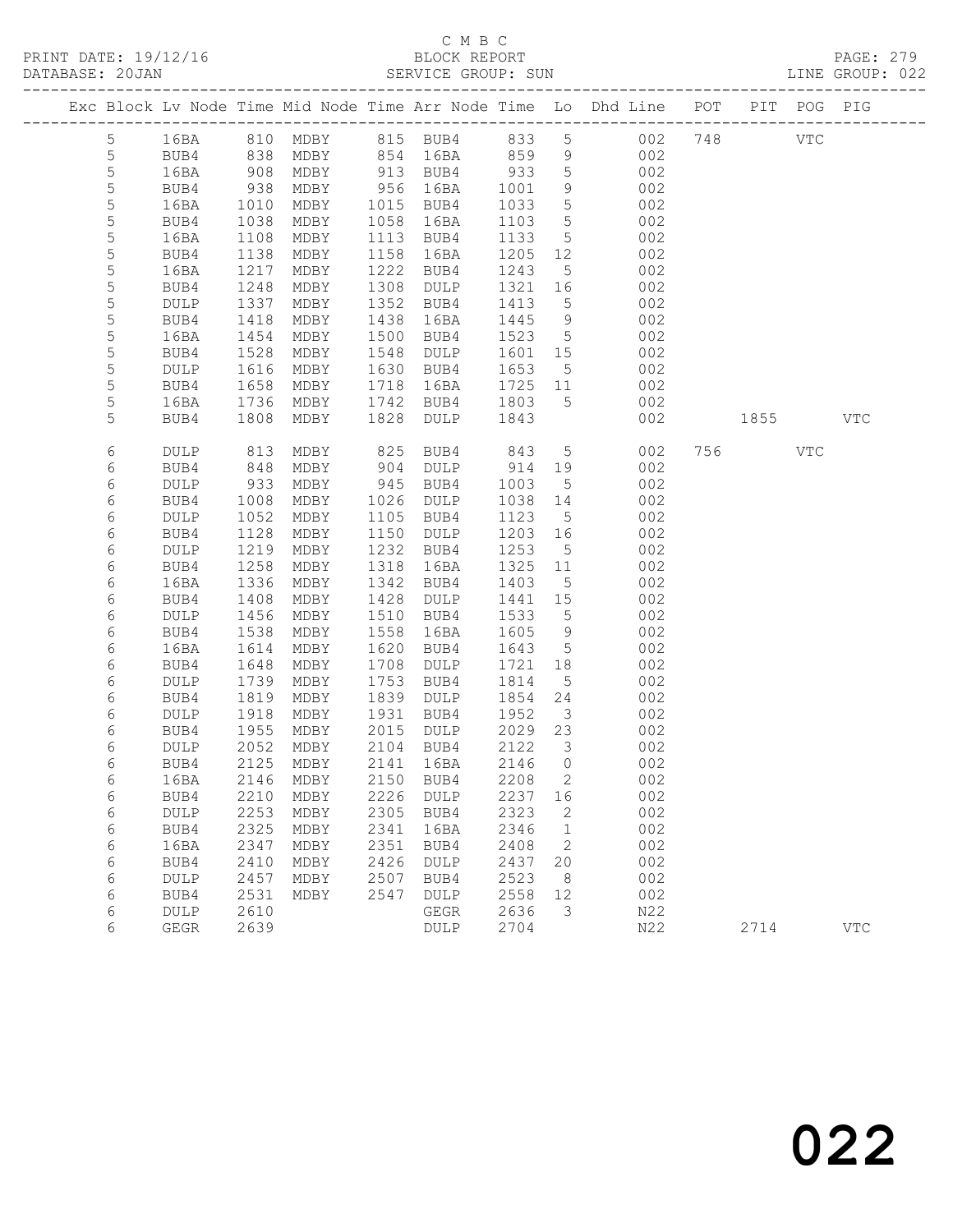#### C M B C<br>BLOCK REPORT SERVICE GROUP: SUN

PRINT DATE: 19/12/16 BLOCK REPORT PAGE: 280

|                 |              |              |                |              |                                 |              |                                  | Exc Block Lv Node Time Mid Node Time Arr Node Time Lo Dhd Line POT PIT POG PIG |          |         |     |     |
|-----------------|--------------|--------------|----------------|--------------|---------------------------------|--------------|----------------------------------|--------------------------------------------------------------------------------|----------|---------|-----|-----|
| 7 <sup>7</sup>  | 16BA         |              |                |              |                                 |              |                                  | 830 MDBY 835 BUB4 853 5 002                                                    |          | 808 VTC |     |     |
| $7\phantom{.0}$ | BUB4         | 858          |                |              | MDBY 914 16BA 919 9             |              |                                  | 002                                                                            |          |         |     |     |
| $7\phantom{.}$  | 16BA         | 928          | MDBY           |              | 933 BUB4                        | 953          | $5\overline{)}$                  | 002                                                                            |          |         |     |     |
| 7               | BUB4         | 958          | MDBY           |              | 1016 16BA                       | 1021         | 9                                | 002                                                                            |          |         |     |     |
| 7               | 16BA         | 1030         | MDBY           |              | 1035 BUB4                       | 1053         | 5                                | 002                                                                            |          |         |     |     |
| 7               | BUB4         | 1058         | MDBY           |              | 1118 16BA                       | 1123         | $5\overline{)}$                  | 002                                                                            |          |         |     |     |
| 7               | 16BA         | 1128         | MDBY           |              | 1133 BUB4                       | 1153         | $5\overline{)}$                  | 002                                                                            |          |         |     |     |
| 7               | BUB4         | 1158         | MDBY           |              | 1218 16BA                       | 1225         | 10                               | 002                                                                            |          |         |     |     |
| 7               | 16BA         | 1235         | MDBY           |              | 1242 BUB4                       | 1303         | $5\overline{)}$                  | 002                                                                            |          |         |     |     |
| $7\phantom{.}$  | BUB4         | 1308         | MDBY           | 1328         | DULP                            | 1341 14      |                                  | 002                                                                            |          |         |     |     |
| 7               | DULP         | 1355         | MDBY           | 1410         | BUB4                            | 1433         | $5\overline{)}$                  | 002                                                                            |          |         |     |     |
| 7               | BUB4         | 1438         | MDBY           | 1458         | 16BA                            | 1505         | 9                                | 002                                                                            |          |         |     |     |
| 7               | 16BA         | 1514         | MDBY           | 1520         | BUB4                            | 1543         | $5\overline{)}$                  | 002                                                                            |          |         |     |     |
| 7               | BUB4         | 1548         | MDBY           | 1608         | DULP                            | 1621 15      |                                  | 002                                                                            |          |         |     |     |
| 7               | DULP         | 1636         | MDBY           |              | 1650 BUB4                       | 1713         | $5^{\circ}$                      | 002                                                                            |          |         |     |     |
| 7               | BUB4         | 1718         | MDBY           |              | 1738 16BA                       | 1744         | 14                               | 002                                                                            |          |         |     |     |
| 7               | 16BA         | 1758         | MDBY           |              | 1804 BUB4                       | 1825         | $5\overline{)}$                  | 002                                                                            |          |         |     |     |
| 7               | BUB4         | 1830         | MDBY           | 1850         | 16BA                            | 1856 14      |                                  | 002                                                                            |          |         |     |     |
| 7               | 16BA         | 1910         | MDBY           |              | 1916 BUB4                       | 1937 3       |                                  | 002                                                                            |          |         |     |     |
| 7               | BUB4         | 1940         | MDBY           | 2000         | 16BA                            | 2006         | 6                                | 002                                                                            |          |         |     |     |
| 7               | 16BA         | 2012         | MDBY           |              | 2016 BUB4                       | 2037         | $\overline{\mathbf{3}}$          | 002                                                                            |          |         |     |     |
| 7               | BUB4         | 2040         | MDBY           | 2058         | 16BA<br>2119 BUB4               | 2104 11      |                                  | 002                                                                            |          |         |     |     |
| 7               | 16BA         | 2115<br>2140 | MDBY           |              | 2156 DULP                       | 2137<br>2207 | $\overline{\mathbf{3}}$          | 002<br>002                                                                     |          |         |     |     |
| 7<br>7          | BUB4         | 2223         | MDBY           |              | 2235 BUB4                       | 2253         | 16                               |                                                                                |          |         |     |     |
| $\overline{7}$  | DULP<br>BUB4 | 2255         | MDBY<br>MDBY   |              | 2311 16BA                       | 2316         | $\overline{2}$<br>$\overline{0}$ | 002<br>002                                                                     |          |         |     |     |
| $7\phantom{.}$  | 16BA         | 2316         | MDBY           |              | 2320 BUB4                       | 2338         | $\overline{2}$                   | 002                                                                            |          |         |     |     |
| 7               | BUB4         | 2340         | MDBY 2356 DULP |              |                                 | 2407 19      |                                  | 002                                                                            |          |         |     |     |
| 7               | <b>DULP</b>  | 2426         | MDBY           | 2436         | BUB4                            | 2453         | $\overline{4}$                   | 002                                                                            |          |         |     |     |
| 7               | BUB4         | 2457         | MDBY           |              | 2513 DULP                       | 2524 16      |                                  | 002                                                                            |          |         |     |     |
| 7               | DULP         | 2540         |                |              | GEGR                            | 2606         | $\overline{\mathbf{3}}$          | N22                                                                            |          |         |     |     |
| 7               | GEGR         | 2609         |                |              | DULP                            | 2634         | 6                                | N22                                                                            |          |         |     |     |
| 7               | DULP         | 2640         |                |              | GEGR                            | 2706         | $\overline{\mathbf{3}}$          | N22                                                                            |          |         |     |     |
| $7\phantom{.}$  | GEGR         | 2709         |                |              | DULP                            | 2734         |                                  | N22                                                                            |          | 2744    |     | VTC |
|                 |              |              |                |              |                                 |              |                                  |                                                                                |          |         |     |     |
| 8               | DULP         | 1139         |                |              | MDBY 1152 BUB4 1213 5           |              |                                  |                                                                                | 002 1122 |         | VTC |     |
| 8               | BUB4         | 1218         | MDBY           |              | 1238 16BA                       | 1245 10      |                                  | 002                                                                            |          |         |     |     |
| $\,8\,$         | 16BA         | 1255         | MDBY           |              | 1302 BUB4                       | 1323         | $5^{\circ}$                      | 002                                                                            |          |         |     |     |
| 8               | BUB4         |              | 1328 MDBY      |              | 1348 DULP                       | 1401 14      |                                  | 002                                                                            |          |         |     |     |
| 8               |              |              |                |              | DULP 1415 MDBY 1430 BUB4 1453 5 |              |                                  | 002                                                                            |          |         |     |     |
| 8               | BUB4         | 1458         | MDBY           | 1518         | 16BA                            | 1525         | 9                                | 002                                                                            |          |         |     |     |
| $\,8\,$         | 16BA         | 1534         | MDBY           | 1540         | BUB4                            | 1603         | $5^{\circ}$                      | 002                                                                            |          |         |     |     |
| $\,8\,$         | BUB4         | 1608         | MDBY           | 1628         | DULP                            | 1641         | 15                               | 002                                                                            |          |         |     |     |
| 8               | DULP         | 1656         | MDBY           | 1710         | BUB4                            | 1733         | $5^{\circ}$                      | 002                                                                            |          |         |     |     |
| 8               | BUB4         | 1738         | MDBY           | 1758         | DULP                            | 1813         | 21                               | 002                                                                            |          |         |     |     |
| 8               | DULP         | 1834         | MDBY           | 1847         | BUB4                            | 1908         | 2                                | 002                                                                            |          |         |     |     |
| $\,8\,$         | BUB4         | 1910         | MDBY           | 1930         | 16BA                            | 1936         | 6                                | 002                                                                            |          |         |     |     |
| 8               | 16BA         | 1942         | MDBY           | 1946         | BUB4                            | 2007         | $\mathcal{E}$                    | 002                                                                            |          |         |     |     |
| 8               | BUB4         | 2010         | MDBY           | 2030         | 16BA                            | 2036         | 9                                | 002                                                                            |          |         |     |     |
| 8               | 16BA         | 2045         | MDBY           | 2049         | BUB4                            | 2107         | $\mathcal{E}$                    | 002                                                                            |          |         |     |     |
| $\,8\,$         | BUB4         | 2110         | MDBY           | 2126         | DULP                            | 2137         | 16                               | 002                                                                            |          |         |     |     |
| 8               | DULP         | 2153<br>2225 | MDBY           | 2205<br>2241 | BUB4                            | 2223<br>2246 | 2<br>$\overline{0}$              | 002<br>002                                                                     |          |         |     |     |
| 8<br>8          | BUB4<br>16BA | 2246         | MDBY<br>MDBY   | 2250         | 16BA<br>BUB4                    | 2308         | 2                                | 002                                                                            |          |         |     |     |
| 8               | BUB4         | 2310         | MDBY           | 2326         | DULP                            | 2337         | 19                               | 002                                                                            |          |         |     |     |
| 8               | DULP         | 2356         | MDBY           | 2406         | BUB4                            | 2423         | 2                                | 002                                                                            |          |         |     |     |
| 8               | BUB4         | 2425         | MDBY           | 2441         | 16BA                            | 2446         | $\mathbf{2}$                     | 002                                                                            |          |         |     |     |
|                 |              |              |                |              |                                 |              |                                  |                                                                                |          |         |     |     |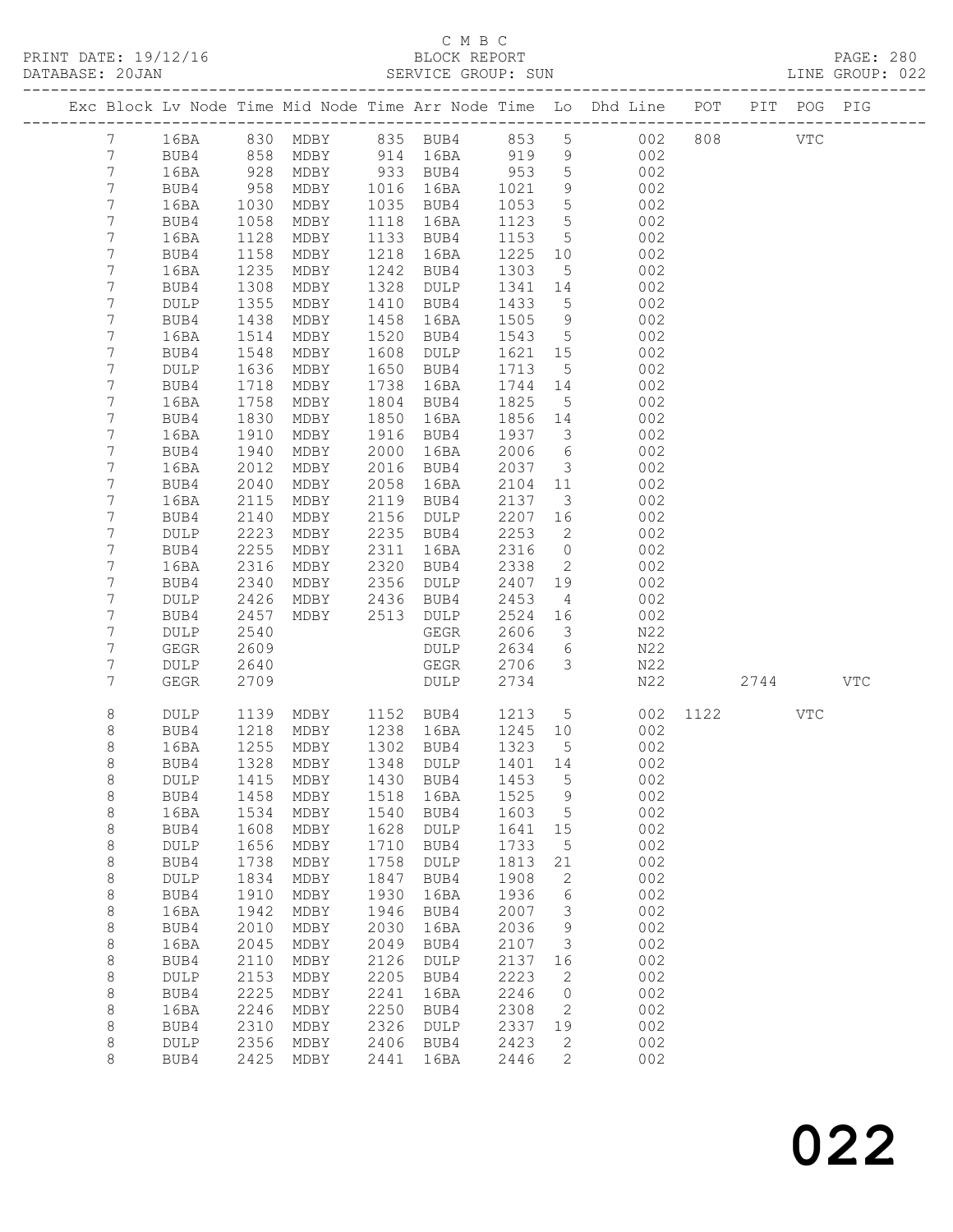#### C M B C<br>BLOCK REPORT SERVICE GROUP: SUN

|  |          |                 |              | Exc Block Lv Node Time Mid Node Time Arr Node Time Lo Dhd Line POT |      |                        |                   |                 |             |            |                                                                                                                                                                                                                               | PIT POG PIG |            |
|--|----------|-----------------|--------------|--------------------------------------------------------------------|------|------------------------|-------------------|-----------------|-------------|------------|-------------------------------------------------------------------------------------------------------------------------------------------------------------------------------------------------------------------------------|-------------|------------|
|  | 8        | 16BA            |              | 2448 MDBY 2452 BUB4 2508 6 002                                     |      |                        |                   |                 |             |            |                                                                                                                                                                                                                               |             |            |
|  | 8        | BUB4            |              | 2514 MDBY 2530 16BA 2535 002                                       |      |                        |                   |                 |             |            | 2600 000                                                                                                                                                                                                                      |             | <b>VTC</b> |
|  | 40       | KN41            |              | 617 CLBY                                                           |      | 625 BUB4 643 2 022     |                   |                 |             |            | 601 VTC                                                                                                                                                                                                                       |             |            |
|  | 40       | BUB4            | 645          | CLBY                                                               |      | 703 KNLP               | 717 8             |                 |             | 022        |                                                                                                                                                                                                                               |             |            |
|  | 40       | KNLP            | 725<br>804   | CLBY                                                               |      | 741 BUB4<br>823 KNLP   | 800               | $4\overline{4}$ |             | 022        |                                                                                                                                                                                                                               |             |            |
|  | 40       | BUB4            |              | CLBY                                                               |      |                        | 838               | 12              |             | 022        |                                                                                                                                                                                                                               |             |            |
|  | 40       | KNLP            | 850          | CLBY                                                               |      | 907 BUB4               | 926               | $\overline{4}$  | 022         |            |                                                                                                                                                                                                                               |             |            |
|  | 40       | BUB4            | 930          | CLBY                                                               |      | 952 KNLP               | 1009              | 6               | 022         |            |                                                                                                                                                                                                                               |             |            |
|  | 40       | KNLP            |              | 1015 CLBY                                                          |      | 1034 BUB4              | 1056              | 5 <sup>5</sup>  |             | 022        |                                                                                                                                                                                                                               |             |            |
|  | 40       | BUB4            | 1101         | CLBY                                                               |      | 1124 KNLP              | 1143 17           |                 |             | 022        |                                                                                                                                                                                                                               |             |            |
|  | 40       | $\texttt{KNLP}$ | 1200         | CLBY                                                               |      | 1219 BUB4              | 1243 4            |                 |             | 022        |                                                                                                                                                                                                                               |             |            |
|  | 40       | BUB4            | 1247         | CLBY                                                               |      | 1313 KNLP              | 1334              | 9               | 022         |            |                                                                                                                                                                                                                               |             |            |
|  | 40       | KNLP            | 1343         | CLBY                                                               |      | 1406 BUB4              | 1431 4            |                 |             | 022        |                                                                                                                                                                                                                               |             |            |
|  | 40       | BUB4            | 1435         | CLBY                                                               |      | 1501 KNLP              | 1522 17           |                 |             | 022<br>022 |                                                                                                                                                                                                                               |             |            |
|  | 40       | KNLP            | 1539         | CLBY                                                               |      | 1559 BUB4              | 1619 4            |                 |             |            |                                                                                                                                                                                                                               |             |            |
|  | 40       | BUB4            | 1623         | CLBY                                                               |      | 1647 KNLP              | 1708              | $\overline{7}$  | 022         |            |                                                                                                                                                                                                                               |             |            |
|  | 40       | KNLP            | 1715         | CLBY                                                               |      | 1735 BUB4 1755         |                   | $4\overline{4}$ |             | 022        |                                                                                                                                                                                                                               |             |            |
|  | 40       | BUB4            | 1759         | CLBY                                                               |      | 1823 KN63              | 1844              |                 |             | 022        | 1855   1860   1860   1860   1860   1860   1860   1860   1860   1860   1860   1860   1860   1860   1860   1860   1860   1860   1860   1860   1860   1860   1860   1860   1860   1860   1860   1860   1860   1860   1860   1870 |             | <b>VTC</b> |
|  | 41       | KN41            | 632          | CLBY                                                               |      | KNLP                   |                   |                 | 637 8       | 022        | 616 VTC                                                                                                                                                                                                                       |             |            |
|  | 41       | KNLP            | 645          | CLBY                                                               |      | 701 BUB4               | 720               | $4\overline{ }$ |             | 022        |                                                                                                                                                                                                                               |             |            |
|  | 41       | BUB4            | 724<br>803   | CLBY                                                               |      | 742 KNLP<br>819 BUB4   | 756               | $7\overline{ }$ |             | 022        |                                                                                                                                                                                                                               |             |            |
|  | 41       | KNLP            |              | CLBY                                                               |      |                        | 838               | 6               |             | 022        |                                                                                                                                                                                                                               |             |            |
|  | 41       | BUB4            | 844          | CLBY                                                               |      | 904 KNLP               | 919 11            |                 | 022         |            |                                                                                                                                                                                                                               |             |            |
|  | 41       | KNLP            | 930          | CLBY                                                               |      | 949 BUB4               | 1008              | $\overline{2}$  |             | 022        |                                                                                                                                                                                                                               |             |            |
|  | 41       | BUB4            | 1010         | CLBY                                                               |      | 1033 KNLP              | 1052 10           |                 |             | 022        |                                                                                                                                                                                                                               |             |            |
|  | 41       | KNLP            | 1102         | CLBY                                                               |      | 1121 BUB4              | 1143 4            |                 |             | 022        |                                                                                                                                                                                                                               |             |            |
|  | 41       | BUB4            | 1147         | CLBY                                                               | 1211 | KNLP                   | 1232 13           |                 | 022         |            |                                                                                                                                                                                                                               |             |            |
|  | 41       | KNLP            | 1245         | CLBY                                                               |      | 1306 BUB4              | 1331              | $\overline{4}$  |             | 022        |                                                                                                                                                                                                                               |             |            |
|  | 41       | BUB4            | 1335         | CLBY                                                               |      | 1403 KNLP              | 1424 10           |                 |             | 022        |                                                                                                                                                                                                                               |             |            |
|  | 41       | KNLP            | 1434         | CLBY                                                               |      | 1457 BUB4              | 1519              | $\overline{4}$  |             | 022        |                                                                                                                                                                                                                               |             |            |
|  | 41       | BUB4            | 1523         | CLBY                                                               | 1548 | KNLP                   | 1610 17           |                 | 022         |            |                                                                                                                                                                                                                               |             |            |
|  | 41       | KNLP            | 1627         | CLBY                                                               |      | 1647 BUB4              | 1707 4            |                 | 022         |            |                                                                                                                                                                                                                               |             |            |
|  | 41       | BUB4            | 1711         | CLBY                                                               |      | 1735 KNLP              | 1756              | 8 <sup>8</sup>  |             | 022        |                                                                                                                                                                                                                               |             |            |
|  | 41       | KNLP            | 1804         | CLBY                                                               |      | 1824 BUB4              | 1843 4<br>1929 8  |                 | $022$       | 022        |                                                                                                                                                                                                                               |             |            |
|  | 41       | BUB4            |              | 1847 CLBY                                                          |      | 1910 KNLP              |                   |                 |             |            |                                                                                                                                                                                                                               |             |            |
|  | 41<br>41 | KNLP<br>BUB4    |              | 1937 CLBY<br>2017 CLBY                                             |      | 1955 BUB4<br>2040 KNLP | 2013 4<br>2057 12 |                 |             | 022        |                                                                                                                                                                                                                               |             |            |
|  |          |                 |              |                                                                    |      |                        |                   |                 |             | 022        |                                                                                                                                                                                                                               |             |            |
|  |          |                 |              | 41 KNLP 2109 BUB4 2143 4                                           | 2207 |                        | 2224              |                 |             | 022        |                                                                                                                                                                                                                               |             |            |
|  | 41<br>41 | BUB4<br>KNLP    | 2147<br>2239 | CLBY                                                               |      | KNLP<br>BUB4           | 2311              | 15<br>5         |             | 022<br>022 |                                                                                                                                                                                                                               |             |            |
|  | 41       | BUB4            | 2316         | CLBY                                                               | 2335 | KNLP                   | 2351              | 4               |             | 022        |                                                                                                                                                                                                                               |             |            |
|  | 41       | KNLP            | 2355         | CLBY                                                               | 2410 | BUB4                   | 2432              | 2               |             | 022        |                                                                                                                                                                                                                               |             |            |
|  | 41       | BUB4            | 2434         | <b>CLBY</b>                                                        | 2500 | KN63                   | 2513              | 26              | $7^{\circ}$ | 022        |                                                                                                                                                                                                                               |             |            |
|  | 41       | <b>MRST</b>     | 2546         |                                                                    |      | HODM                   | 2633              | 6               |             | N20        |                                                                                                                                                                                                                               |             |            |
|  | 41       | HODM            | 2639         |                                                                    |      | MRST                   | 2728              |                 |             | N20        | 2733                                                                                                                                                                                                                          |             | <b>VTC</b> |
|  |          |                 |              |                                                                    |      |                        |                   |                 |             |            |                                                                                                                                                                                                                               |             |            |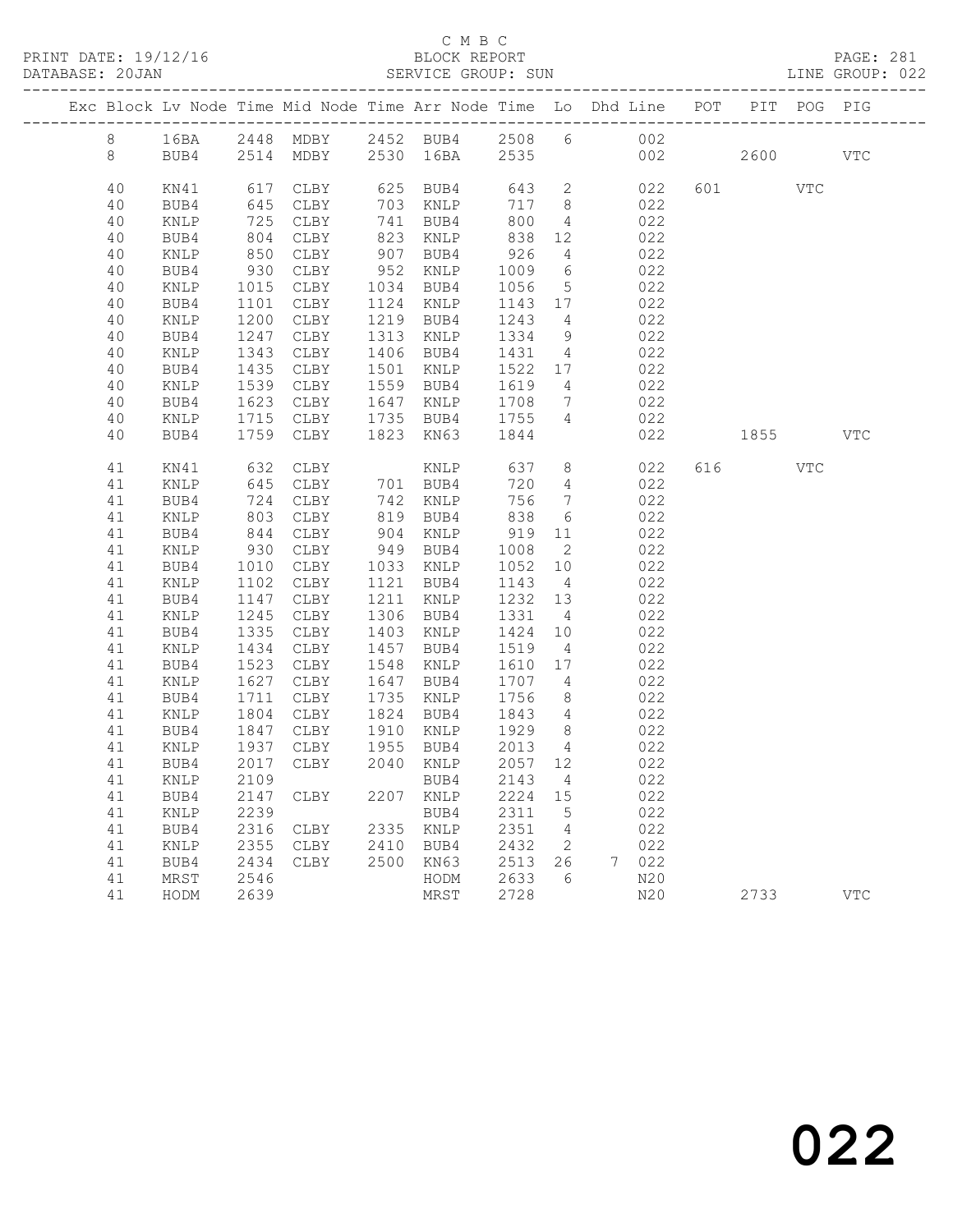## C M B C<br>BLOCK REPORT<br>SERVICE GROUP: SUN

| DATABASE: 20JAN |    |                 |                         |           |      | SERVICE GROUP: SUN           |            |                         |                                                                                |         |     | LINE GROUP: 022 |  |
|-----------------|----|-----------------|-------------------------|-----------|------|------------------------------|------------|-------------------------|--------------------------------------------------------------------------------|---------|-----|-----------------|--|
|                 |    |                 |                         |           |      |                              |            |                         | Exc Block Lv Node Time Mid Node Time Arr Node Time Lo Dhd Line POT PIT POG PIG |         |     |                 |  |
|                 | 42 |                 |                         |           |      | KN41 632 CLBY 641 BUB4 700 5 |            |                         | 022 616 VTC                                                                    |         |     |                 |  |
|                 | 42 | BUB4            |                         |           |      |                              |            |                         | 705 CLBY 723 KNLP 737 7 022                                                    |         |     |                 |  |
|                 | 42 | KNLP            | 744<br>824<br>904       |           |      | CLBY 800 BUB4 819            |            | $5\overline{)}$         | 022                                                                            |         |     |                 |  |
|                 | 42 | BUB4            |                         | CLBY      |      | 844 KNLP                     |            | $5\overline{)}$         | 022                                                                            |         |     |                 |  |
|                 | 42 | KNLP            |                         | CLBY      |      | 923 BUB4                     | 859<br>942 | $\overline{\mathbf{3}}$ | 022                                                                            |         |     |                 |  |
|                 | 42 | BUB4            | 945                     | CLBY      |      | 1007 KNLP                    | 1024       | 14                      | 022                                                                            |         |     |                 |  |
|                 | 42 | KNLP            | 1038                    | CLBY      |      | 1057 BUB4                    | 1119       | $\overline{4}$          | 022                                                                            |         |     |                 |  |
|                 | 42 | BUB4            | 1123                    | CLBY      |      | 1146 KNLP                    | 1205 19    |                         | 022                                                                            |         |     |                 |  |
|                 | 42 | KNLP            | 1224                    | CLBY      |      | 1243 BUB4                    | 1307 4     |                         | 022                                                                            |         |     |                 |  |
|                 | 42 | BUB4            | 1311                    | CLBY      | 1337 | KNLP                         | 1358       | 9                       | 022                                                                            |         |     |                 |  |
|                 | 42 | KNLP            | 1407                    | CLBY      | 1430 | BUB4                         | 1455       | $\overline{4}$          | 022                                                                            |         |     |                 |  |
|                 | 42 | BUB4            |                         | CLBY      |      | 1525 KNLP                    | 1546 16    |                         | 022                                                                            |         |     |                 |  |
|                 | 42 | $\texttt{KNLP}$ | $1455$<br>$1602$        | CLBY      |      | 1622 BUB4                    | 1643       | $4\overline{4}$         | 022                                                                            |         |     |                 |  |
|                 | 42 | BUB4            | 1647                    | CLBY      |      | 1711 KNLP                    | 1732       | $\overline{7}$          | 022                                                                            |         |     |                 |  |
|                 | 42 | KNLP            | 1739                    | CLBY      |      | 1759 BUB4                    | 1819       | $\overline{4}$          | 022                                                                            |         |     |                 |  |
|                 | 42 | BUB4            | 1823                    | CLBY      |      | 1847 KNLP                    | 1908 13    |                         | 022                                                                            |         |     |                 |  |
|                 | 42 | KNLP            |                         | CLBY      |      | 1940 BUB4                    | 1958       | $\overline{4}$          | 022                                                                            |         |     |                 |  |
|                 | 42 | BUB4            | $102$<br>$1921$<br>2002 | CLBY      |      | 2025 KNLP                    | 2042 12    |                         | 022                                                                            |         |     |                 |  |
|                 | 42 | KNLP            | 2054                    |           |      | BUB4                         | 2128       | $4\overline{4}$         | 022                                                                            |         |     |                 |  |
|                 | 42 | BUB4            | 2132                    | CLBY      |      | 2152 KNLP                    | 2209 14    |                         | 022                                                                            |         |     |                 |  |
|                 | 42 | KNLP            | 2223                    |           |      | BUB4                         | 2256       | $5\overline{)}$         | 022                                                                            |         |     |                 |  |
|                 | 42 | BUB4            | 2301                    | CLBY      |      | 2320 KN63                    | 2336       |                         | 022                                                                            | 2347    |     | <b>VTC</b>      |  |
|                 |    |                 |                         |           |      |                              |            |                         |                                                                                |         |     |                 |  |
|                 | 43 | KN41            | 652<br>705<br>744       | CLBY      |      | KNLP<br>721 BUB4             | 657        | 8 <sup>8</sup>          | 022                                                                            | 636 100 | VTC |                 |  |
|                 | 43 | KNLP            |                         | CLBY      |      |                              | 740        | $4\overline{4}$         | 022                                                                            |         |     |                 |  |
|                 | 43 | BUB4            |                         | CLBY      |      | 803 KNLP                     | 818 17     |                         | 022                                                                            |         |     |                 |  |
|                 | 43 | KNLP            | 835                     | CLBY      |      | 852 BUB4                     | 911        | $\overline{4}$          | 022                                                                            |         |     |                 |  |
|                 | 43 | BUB4            | 915<br>1003             | CLBY      |      | 935 KNLP                     | 950        | 13                      | 022                                                                            |         |     |                 |  |
|                 | 43 | KNLP            |                         | CLBY      |      | 1022 BUB4                    | 1044       | 6                       | 022                                                                            |         |     |                 |  |
|                 | 43 | BUB4            | 1050                    | CLBY      |      | 1113 KNLP                    | 1132 16    |                         | 022                                                                            |         |     |                 |  |
|                 | 43 | KNLP            | 1148                    | CLBY      |      | 1207 BUB4                    | 1231       | $\overline{4}$          | 022                                                                            |         |     |                 |  |
|                 | 43 | BUB4            | 1235                    | CLBY      | 1301 | KNLP                         | 1322       | 9                       | 022                                                                            |         |     |                 |  |
|                 | 43 | KNLP            | 1331                    | CLBY      |      | 1354 BUB4                    | 1419 4     |                         | 022                                                                            |         |     |                 |  |
|                 | 43 | BUB4            | 1423                    | CLBY      |      | 1449 KNLP                    | 1510 17    |                         | 022                                                                            |         |     |                 |  |
|                 | 43 | KNLP            | 1527                    | CLBY      |      | 1547 BUB4 1607 4             |            |                         | 022                                                                            |         |     |                 |  |
|                 | 43 | BUB4            | 1611                    | CLBY      | 1635 | KN63                         | 1656       |                         | 022                                                                            | 1707    |     | VTC             |  |
|                 | 44 | KN41            |                         | 808 CLBY  |      | KNLP 813 8                   |            |                         | 022                                                                            | 752     | VTC |                 |  |
|                 |    |                 |                         |           |      |                              |            |                         | 44 KNLP 821 CLBY 837 BUB4 856 4 022                                            |         |     |                 |  |
|                 | 44 | BUB4            |                         | 900 CLBY  | 920  | KNLP                         | 935        | 16                      | 022                                                                            |         |     |                 |  |
|                 | 44 | KNLP            | 951                     | CLBY      |      | 1010 BUB4                    | 1032       | $6\overline{6}$         | 022                                                                            |         |     |                 |  |
|                 | 44 | BUB4            | 1038                    | CLBY      | 1101 | KNLP                         | 1120       | 16                      | 022                                                                            |         |     |                 |  |
|                 | 44 | KNLP            | 1136                    | CLBY      | 1155 | BUB4                         | 1219       | $\overline{4}$          | 022                                                                            |         |     |                 |  |
|                 | 44 | BUB4            | 1223                    | CLBY      | 1247 | $\texttt{KNLP}$              | 1308       | 11                      | 022                                                                            |         |     |                 |  |
|                 | 44 | $\texttt{KNLP}$ | 1319                    | CLBY      | 1342 | BUB4                         | 1407       | $\overline{4}$          | 022                                                                            |         |     |                 |  |
|                 | 44 | BUB4            | 1411                    | CLBY      | 1437 | KNLP                         | 1458       | 15                      | 022                                                                            |         |     |                 |  |
|                 | 44 | $\texttt{KNLP}$ | 1513                    | CLBY      | 1533 | BUB4                         | 1555       | $\overline{4}$          | 022                                                                            |         |     |                 |  |
|                 | 44 | BUB4            | 1559                    | CLBY      | 1624 | KNLP                         | 1646       | 17                      | 022                                                                            |         |     |                 |  |
|                 | 44 | KNLP            | 1703                    | CLBY      | 1723 | BUB4                         | 1743       | $\overline{4}$          | 022                                                                            |         |     |                 |  |
|                 | 44 | BUB4            | 1747                    | CLBY      | 1811 | KNLP                         | 1832       | 17                      | 022                                                                            |         |     |                 |  |
|                 | 44 | $\texttt{KNLP}$ | 1849                    | CLBY      | 1909 | BUB4                         | 1928       | $\overline{4}$          | 022                                                                            |         |     |                 |  |
|                 | 44 | BUB4            | 1932                    | CLBY      | 1955 | KNLP                         | 2013       | 9                       | 022                                                                            |         |     |                 |  |
|                 | 44 | KNLP            | 2022                    | CLBY      | 2040 | BUB4                         | 2058       | $\overline{4}$          | 022                                                                            |         |     |                 |  |
|                 | 44 | BUB4            | 2102                    | CLBY      | 2122 | KNLP                         | 2139 16    |                         | 022                                                                            |         |     |                 |  |
|                 | 44 | KNLP            | 2155                    |           |      | BUB4                         | 2228       | $\overline{4}$          | 022                                                                            |         |     |                 |  |
|                 | 44 | BUB4            |                         | 2232 CLBY |      | 2252 KN63                    | 2308       |                         | 022                                                                            | 2319    |     | $_{\rm VTC}$    |  |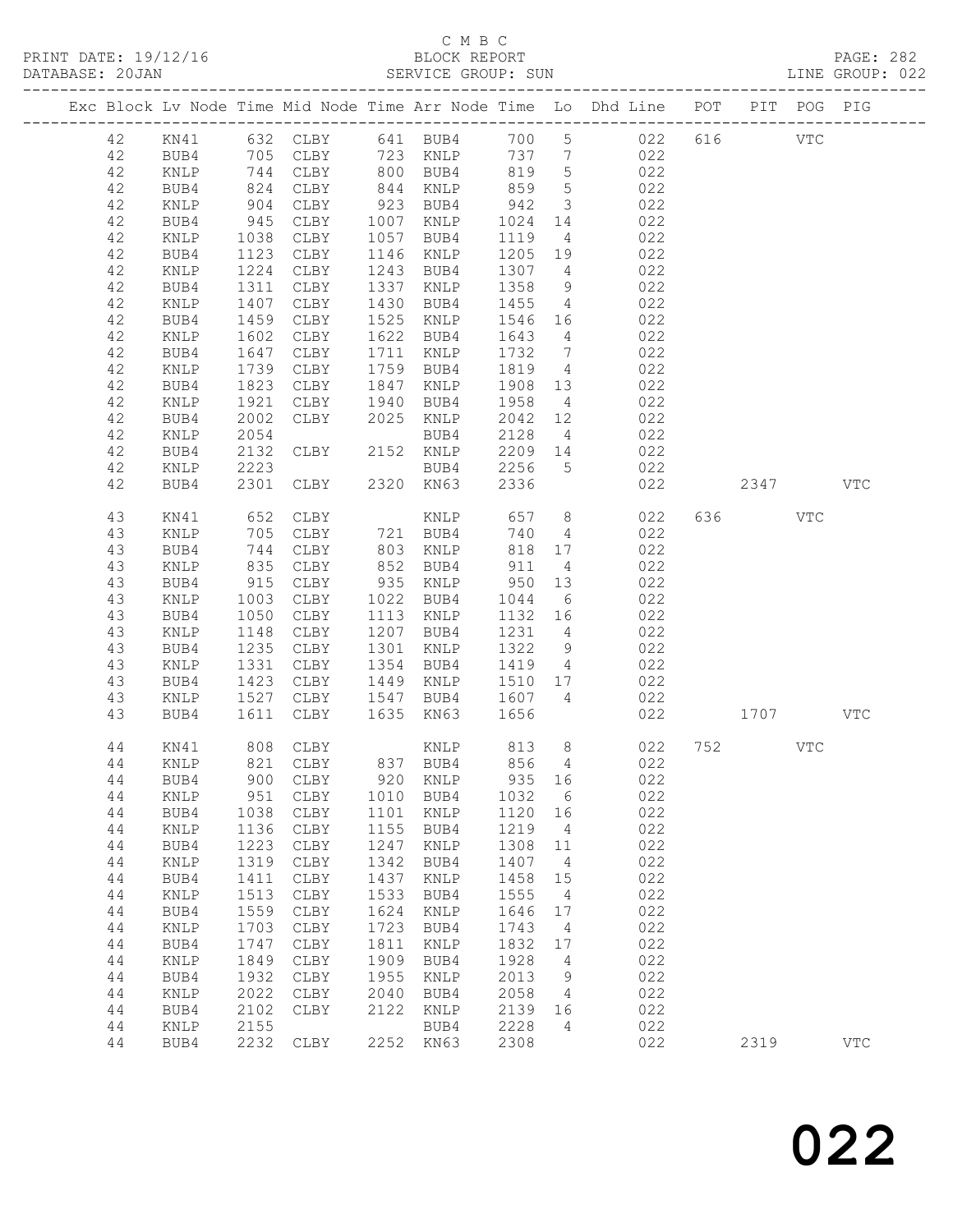#### C M B C<br>BLOCK REPORT SERVICE GROUP: SUN

|          |                 |              |                        |              |                                    |                 |                         | Exc Block Lv Node Time Mid Node Time Arr Node Time Lo Dhd Line POT PIT POG PIG |          |            |            |
|----------|-----------------|--------------|------------------------|--------------|------------------------------------|-----------------|-------------------------|--------------------------------------------------------------------------------|----------|------------|------------|
| 45       | KN41            |              |                        |              |                                    |                 |                         |                                                                                |          | <b>VTC</b> |            |
| 45       | KNLP            |              |                        |              |                                    |                 |                         | 022                                                                            |          |            |            |
| 45       | BUB4            |              |                        |              |                                    |                 |                         | 022                                                                            |          |            |            |
| 45       | KNLP            |              | 1050 CLBY              |              | 1109 BUB4                          | 1131            | $\overline{4}$          | 022                                                                            |          |            |            |
| $4\,5$   | BUB4            | 1135         | CLBY                   |              | 1159 KNLP                          | 1220            | 16                      | 022                                                                            |          |            |            |
| 45       | KNLP            | 1236         | CLBY                   | 1255         | BUB4                               | 1319            | $\overline{4}$          | 022                                                                            |          |            |            |
| $4\,5$   | BUB4            | 1323         | CLBY                   | 1349         | KNLP                               | 1410            | 12                      | 022                                                                            |          |            |            |
| 45       | KNLP            | 1422         | CLBY                   | 1445         | BUB4                               | 1507            | $\overline{4}$          | 022                                                                            |          |            |            |
| 45       | BUB4            |              | 1511 CLBY              |              | 1536 KNLP                          | 1558            | 16                      | 022                                                                            |          |            |            |
| 45       | KNLP            | 1614         | CLBY                   |              | 1634 BUB4                          | 1655<br>1744    | $4\overline{4}$         | 022                                                                            |          |            |            |
| 45       | BUB4            |              | 1659 CLBY<br>1752 CLBY |              | 1723 KNLP<br>1812 BUB4             | 1831            | 8 <sup>8</sup>          | 022<br>022                                                                     |          |            |            |
| 45<br>45 | KNLP<br>BUB4    |              | 1835 CLBY              |              | 1858 KN63 1917                     |                 | $\overline{4}$          | 022                                                                            | 1928 VTC |            |            |
|          |                 |              |                        |              |                                    |                 |                         |                                                                                |          |            |            |
| 46       | KN41            | 933          | CLBY                   |              | KNLP                               | 939             |                         | 3 <sup>1</sup><br>022                                                          | 917 VTC  |            |            |
| 46       | KNLP            | 942          | CLBY                   |              | 1001 BUB4                          | 1020            | $\overline{\mathbf{3}}$ | 022                                                                            |          |            |            |
| 46       | BUB4            | 1023         | CLBY                   |              | 1046 KNLP                          | 1105            | 9                       | 022                                                                            |          |            |            |
| 46       | KNLP            | 1114         | CLBY                   |              | 1133 BUB4                          | 1155            | $4\overline{4}$         | 022                                                                            |          |            |            |
| 46       | BUB4            |              | 1159 CLBY              | 1223         | KNLP                               | 1244            | 13                      | 022                                                                            |          |            |            |
| 46       | KNLP            |              | 1257 CLBY              | 1318         | BUB4                               | 1343            | $\overline{4}$          | 022                                                                            |          |            |            |
| 46       | BUB4            | 1347         | CLBY                   | 1415         | KNLP                               | 1436 10         |                         | 022                                                                            |          |            |            |
| 46       | KNLP            | 1446         | CLBY                   | 1509         | BUB4                               | 1531            | $\overline{4}$          | 022                                                                            |          |            |            |
| 46       | BUB4            | 1535         | CLBY<br>1639 CLBY      | 1600         | KNLP                               | 1622 17<br>1719 |                         | 022                                                                            |          |            |            |
| 46<br>46 | KNLP<br>BUB4    | 1723         | CLBY                   | 1747         | 1659 BUB4<br>KNLP                  | 1808            | $4\overline{4}$<br>11   | 022<br>022                                                                     |          |            |            |
| 46       | KNLP            | 1819         | CLBY                   |              | 1839 BUB4                          | 1858            | $\overline{4}$          | 022                                                                            |          |            |            |
| 46       | BUB4            | 1902         | CLBY                   | 1925         | KNLP                               | 1944            | 8 <sup>8</sup>          | 022                                                                            |          |            |            |
| 46       | KNLP            | 1952         | CLBY                   | 2010         | BUB4                               | 2028            | $\overline{4}$          | 022                                                                            |          |            |            |
| 46       | BUB4            | 2032         | CLBY                   | 2053         | KNLP                               | 2110            | 14                      | 022                                                                            |          |            |            |
| 46       | KNLP            | 2124         |                        |              | BUB4                               | 2158            | $4\overline{4}$         | 022                                                                            |          |            |            |
| 46       | BUB4            | 2202         | CLBY                   |              | 2222 KNLP                          |                 | 16                      | 022                                                                            |          |            |            |
| 46       | KNLP            | 2254         |                        |              | BUB4                               | 2238<br>2326    | $5\overline{)}$         | 022                                                                            |          |            |            |
| 46       | BUB4            | 2331         | CLBY                   |              | 2350 KN63                          | 2406            |                         | 022                                                                            | 2417     |            | <b>VTC</b> |
| 47       | KN41            | 1012         | CLBY                   |              | KNLP                               | 1020<br>1108    | $\overline{7}$          | 022                                                                            | 956 70   | VTC        |            |
| 47       | $\texttt{KNLP}$ |              | 1027 CLBY              |              | 1046 BUB4                          |                 | $4\overline{4}$         | 022                                                                            |          |            |            |
| 47       | BUB4            |              | 1112 CLBY              |              | 1135 KNLP                          | 1154 18         |                         | 022                                                                            |          |            |            |
| 47       | $\texttt{KNLP}$ |              | 1212 CLBY              |              | 1231 BUB4                          | 1255            | $\overline{4}$          | 022                                                                            |          |            |            |
| 47       | BUB4            |              | 1259 CLBY              |              | 1325 KNLP                          | 1346            | 9                       | 022                                                                            |          |            |            |
|          |                 |              |                        |              | 47 KNLP 1355 CLBY 1418 BUB4 1443 4 |                 |                         | 022                                                                            |          |            |            |
| 47       | BUB4            | 1447         | CLBY                   | 1513         | KNLP                               | 1534            | 16                      | 022                                                                            |          |            |            |
| 47       | KNLP            | 1550         | $\texttt{CLBY}{}$      | 1610         | BUB4                               | 1631            | 4                       | 022                                                                            |          |            |            |
| 47<br>47 | BUB4<br>KNLP    | 1635<br>1727 | CLBY                   | 1659<br>1747 | KNLP<br>BUB4                       | 1720<br>1807    | 7                       | 022<br>022                                                                     |          |            |            |
| 47       | BUB4            | 1811         | CLBY<br>CLBY           | 1835         | KNLP                               | 1856            | 4<br>10                 | 022                                                                            |          |            |            |
| 47       | <b>KNLP</b>     | 1906         | CLBY                   | 1925         | BUB4                               | 1943            | 4                       | 022                                                                            |          |            |            |
| 47       | BUB4            | 1947         | CLBY                   | 2010         | KNLP                               | 2028            | 11                      | 022                                                                            |          |            |            |
| 47       | KNLP            | 2039         |                        |              | BUB4                               | 2113            | 4                       | 022                                                                            |          |            |            |
| 47       | BUB4            | 2117         | CLBY                   | 2137         | KNLP                               | 2154            | 16                      | 022                                                                            |          |            |            |
| 47       | KNLP            | 2210         |                        |              | BUB4                               | 2243            | 4                       | 022                                                                            |          |            |            |
| 47       | BUB4            | 2247         | CLBY                   | 2307         | KNLP                               | 2323            | 6                       | 022                                                                            |          |            |            |
| 47       | KNLP            | 2329         | CLBY                   | 2344         | BUB4                               | 2406            | 4                       | 022                                                                            |          |            |            |
| 47       | BUB4            | 2410         | CLBY                   | 2436         | KNLP                               | 2449            | 17                      | 022                                                                            |          |            |            |
| 47       | KNLP            | 2506         | ${\tt CLBY}$           | 2521         | BUB4                               | 2543            | $\circ$                 | 022                                                                            |          |            |            |
| 47       | BUB4            | 2543         | CLBY                   | 2609         | KN63                               | 2622            |                         | 022                                                                            | 2633     |            | <b>VTC</b> |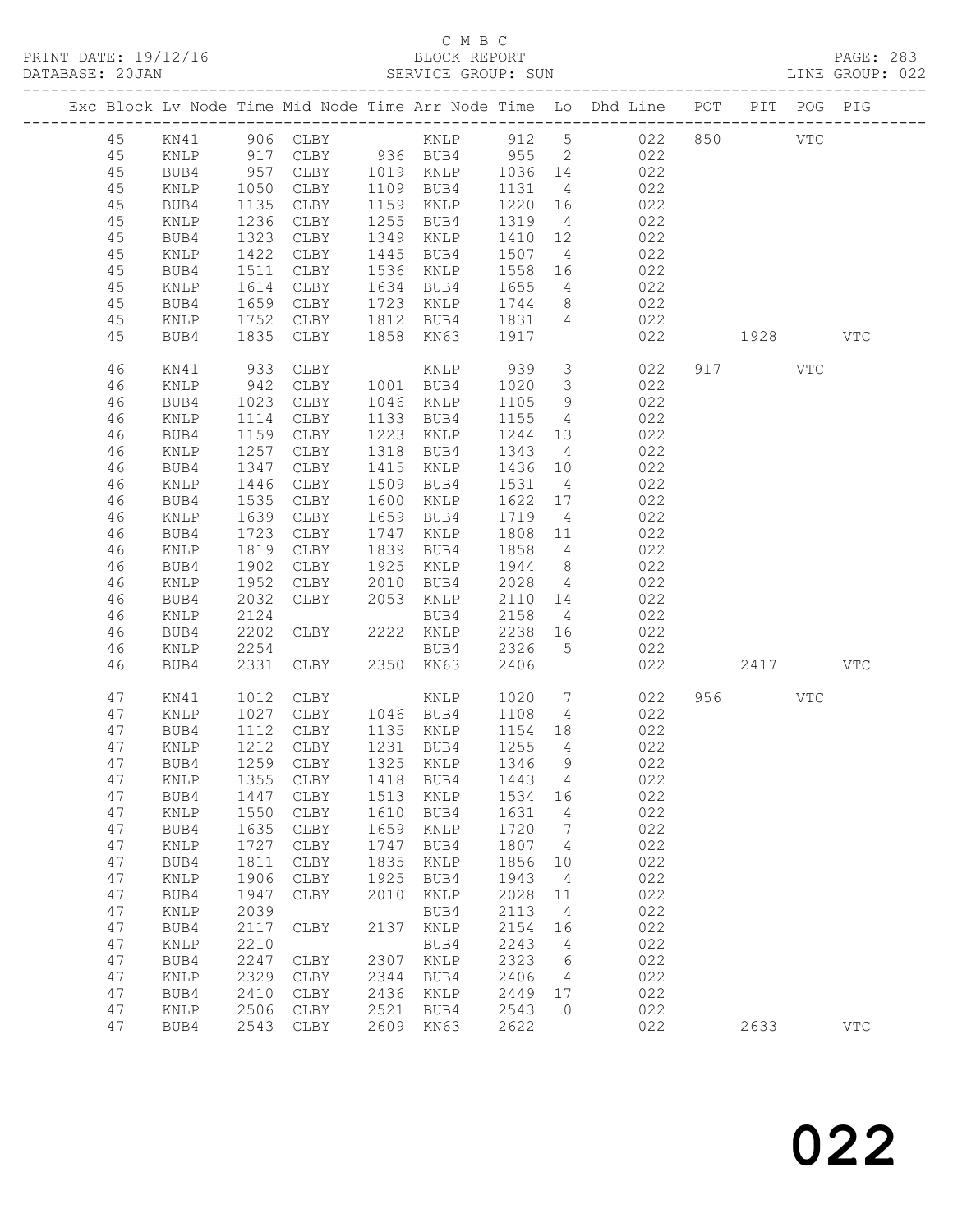### C M B C<br>BLOCK REPORT

|                 |                    | _ _ _ _ _ _ _ _ _ _ _ _ _ _ |  |
|-----------------|--------------------|-----------------------------|--|
| DATABASE: 20JAN | SERVICE GROUP: SUN |                             |  |
|                 |                    |                             |  |

LINE GROUP: 022

| Exc Block Lv Node Time Mid Node Time Arr Node Time Lo Dhd Line POT<br>PIT POG PIG<br>48<br>1106<br>1114 10 022 1050 VTC<br>KN41<br>CLBY<br>KNLP<br>48<br>1207<br>$\overline{4}$<br>1124<br>1143<br>022<br>KNLP<br>CLBY<br>BUB4<br>1211<br>48<br>1235<br>1256<br>13<br>022<br>BUB4<br>CLBY<br>KNLP<br>1309<br>1355<br>$\overline{4}$<br>48<br>1330<br>KNLP<br>CLBY<br>BUB4<br>022<br>1359<br>48<br>1427<br>1448<br>022<br>BUB4<br>CLBY<br>KNLP<br>10<br>48<br>1458<br>1543<br>1521<br>$\overline{4}$<br>022<br>KNLP<br>CLBY<br>BUB4<br>48<br>1612<br>BUB4<br>1547<br>1634<br>022<br>CLBY<br>KNLP<br>17<br>48<br>1651<br>1711<br>1731<br>022<br>BUB4<br>$\overline{4}$<br>KNLP<br>CLBY<br>1735<br>1759<br>1820<br>48<br>022<br>BUB4<br>CLBY<br>KNLP<br>14<br>1913<br>48<br>1834<br>1854<br>$\overline{4}$<br>022<br>KNLP<br>CLBY<br>BUB4<br>1959<br>8 <sup>8</sup><br>48<br>1917<br>022<br>BUB4<br>CLBY<br>1940<br>KNLP<br>$\overline{4}$<br>2007<br>2043<br>48<br>2025<br>022<br>KNLP<br>CLBY<br>BUB4<br>48<br>2047<br>2108<br>2125<br>022<br>BUB4<br>KNLP<br>15<br>CLBY<br>48<br>2213<br>2140<br>$\overline{4}$<br>022<br>KNLP<br>BUB4<br>2253<br>48<br>2217<br>2237<br>16<br>022<br>BUB4<br>CLBY<br>KNLP<br>2309<br>2341<br>48<br>5<br>022<br>KNLP<br>BUB4<br>48<br>2421<br>$\overline{4}$<br>022<br>2346<br>2405<br>BUB4<br>CLBY<br>KNLP<br>2425<br>48<br>2440<br>2502<br>$\overline{4}$<br>022<br>KNLP<br>CLBY<br>BUB4<br>7<br>022<br>48<br>2506<br>2532<br>KN63<br>2545<br>BUB4<br>CLBY<br>24<br>48<br>2616<br>2703<br>- 6<br>HODM<br>N20<br>MRST<br>48<br>2758<br>2709<br>N20<br>HODM<br>MRST<br>2803<br>VTC |  |  |  |  |  |  |  |  |
|-------------------------------------------------------------------------------------------------------------------------------------------------------------------------------------------------------------------------------------------------------------------------------------------------------------------------------------------------------------------------------------------------------------------------------------------------------------------------------------------------------------------------------------------------------------------------------------------------------------------------------------------------------------------------------------------------------------------------------------------------------------------------------------------------------------------------------------------------------------------------------------------------------------------------------------------------------------------------------------------------------------------------------------------------------------------------------------------------------------------------------------------------------------------------------------------------------------------------------------------------------------------------------------------------------------------------------------------------------------------------------------------------------------------------------------------------------------------------------------------------------------------------------------------------------------------------------------------------------------------|--|--|--|--|--|--|--|--|
|                                                                                                                                                                                                                                                                                                                                                                                                                                                                                                                                                                                                                                                                                                                                                                                                                                                                                                                                                                                                                                                                                                                                                                                                                                                                                                                                                                                                                                                                                                                                                                                                                   |  |  |  |  |  |  |  |  |
|                                                                                                                                                                                                                                                                                                                                                                                                                                                                                                                                                                                                                                                                                                                                                                                                                                                                                                                                                                                                                                                                                                                                                                                                                                                                                                                                                                                                                                                                                                                                                                                                                   |  |  |  |  |  |  |  |  |
|                                                                                                                                                                                                                                                                                                                                                                                                                                                                                                                                                                                                                                                                                                                                                                                                                                                                                                                                                                                                                                                                                                                                                                                                                                                                                                                                                                                                                                                                                                                                                                                                                   |  |  |  |  |  |  |  |  |
|                                                                                                                                                                                                                                                                                                                                                                                                                                                                                                                                                                                                                                                                                                                                                                                                                                                                                                                                                                                                                                                                                                                                                                                                                                                                                                                                                                                                                                                                                                                                                                                                                   |  |  |  |  |  |  |  |  |
|                                                                                                                                                                                                                                                                                                                                                                                                                                                                                                                                                                                                                                                                                                                                                                                                                                                                                                                                                                                                                                                                                                                                                                                                                                                                                                                                                                                                                                                                                                                                                                                                                   |  |  |  |  |  |  |  |  |
|                                                                                                                                                                                                                                                                                                                                                                                                                                                                                                                                                                                                                                                                                                                                                                                                                                                                                                                                                                                                                                                                                                                                                                                                                                                                                                                                                                                                                                                                                                                                                                                                                   |  |  |  |  |  |  |  |  |
|                                                                                                                                                                                                                                                                                                                                                                                                                                                                                                                                                                                                                                                                                                                                                                                                                                                                                                                                                                                                                                                                                                                                                                                                                                                                                                                                                                                                                                                                                                                                                                                                                   |  |  |  |  |  |  |  |  |
|                                                                                                                                                                                                                                                                                                                                                                                                                                                                                                                                                                                                                                                                                                                                                                                                                                                                                                                                                                                                                                                                                                                                                                                                                                                                                                                                                                                                                                                                                                                                                                                                                   |  |  |  |  |  |  |  |  |
|                                                                                                                                                                                                                                                                                                                                                                                                                                                                                                                                                                                                                                                                                                                                                                                                                                                                                                                                                                                                                                                                                                                                                                                                                                                                                                                                                                                                                                                                                                                                                                                                                   |  |  |  |  |  |  |  |  |
|                                                                                                                                                                                                                                                                                                                                                                                                                                                                                                                                                                                                                                                                                                                                                                                                                                                                                                                                                                                                                                                                                                                                                                                                                                                                                                                                                                                                                                                                                                                                                                                                                   |  |  |  |  |  |  |  |  |
|                                                                                                                                                                                                                                                                                                                                                                                                                                                                                                                                                                                                                                                                                                                                                                                                                                                                                                                                                                                                                                                                                                                                                                                                                                                                                                                                                                                                                                                                                                                                                                                                                   |  |  |  |  |  |  |  |  |
|                                                                                                                                                                                                                                                                                                                                                                                                                                                                                                                                                                                                                                                                                                                                                                                                                                                                                                                                                                                                                                                                                                                                                                                                                                                                                                                                                                                                                                                                                                                                                                                                                   |  |  |  |  |  |  |  |  |
|                                                                                                                                                                                                                                                                                                                                                                                                                                                                                                                                                                                                                                                                                                                                                                                                                                                                                                                                                                                                                                                                                                                                                                                                                                                                                                                                                                                                                                                                                                                                                                                                                   |  |  |  |  |  |  |  |  |
|                                                                                                                                                                                                                                                                                                                                                                                                                                                                                                                                                                                                                                                                                                                                                                                                                                                                                                                                                                                                                                                                                                                                                                                                                                                                                                                                                                                                                                                                                                                                                                                                                   |  |  |  |  |  |  |  |  |
|                                                                                                                                                                                                                                                                                                                                                                                                                                                                                                                                                                                                                                                                                                                                                                                                                                                                                                                                                                                                                                                                                                                                                                                                                                                                                                                                                                                                                                                                                                                                                                                                                   |  |  |  |  |  |  |  |  |
|                                                                                                                                                                                                                                                                                                                                                                                                                                                                                                                                                                                                                                                                                                                                                                                                                                                                                                                                                                                                                                                                                                                                                                                                                                                                                                                                                                                                                                                                                                                                                                                                                   |  |  |  |  |  |  |  |  |
|                                                                                                                                                                                                                                                                                                                                                                                                                                                                                                                                                                                                                                                                                                                                                                                                                                                                                                                                                                                                                                                                                                                                                                                                                                                                                                                                                                                                                                                                                                                                                                                                                   |  |  |  |  |  |  |  |  |
|                                                                                                                                                                                                                                                                                                                                                                                                                                                                                                                                                                                                                                                                                                                                                                                                                                                                                                                                                                                                                                                                                                                                                                                                                                                                                                                                                                                                                                                                                                                                                                                                                   |  |  |  |  |  |  |  |  |
|                                                                                                                                                                                                                                                                                                                                                                                                                                                                                                                                                                                                                                                                                                                                                                                                                                                                                                                                                                                                                                                                                                                                                                                                                                                                                                                                                                                                                                                                                                                                                                                                                   |  |  |  |  |  |  |  |  |
|                                                                                                                                                                                                                                                                                                                                                                                                                                                                                                                                                                                                                                                                                                                                                                                                                                                                                                                                                                                                                                                                                                                                                                                                                                                                                                                                                                                                                                                                                                                                                                                                                   |  |  |  |  |  |  |  |  |
|                                                                                                                                                                                                                                                                                                                                                                                                                                                                                                                                                                                                                                                                                                                                                                                                                                                                                                                                                                                                                                                                                                                                                                                                                                                                                                                                                                                                                                                                                                                                                                                                                   |  |  |  |  |  |  |  |  |
|                                                                                                                                                                                                                                                                                                                                                                                                                                                                                                                                                                                                                                                                                                                                                                                                                                                                                                                                                                                                                                                                                                                                                                                                                                                                                                                                                                                                                                                                                                                                                                                                                   |  |  |  |  |  |  |  |  |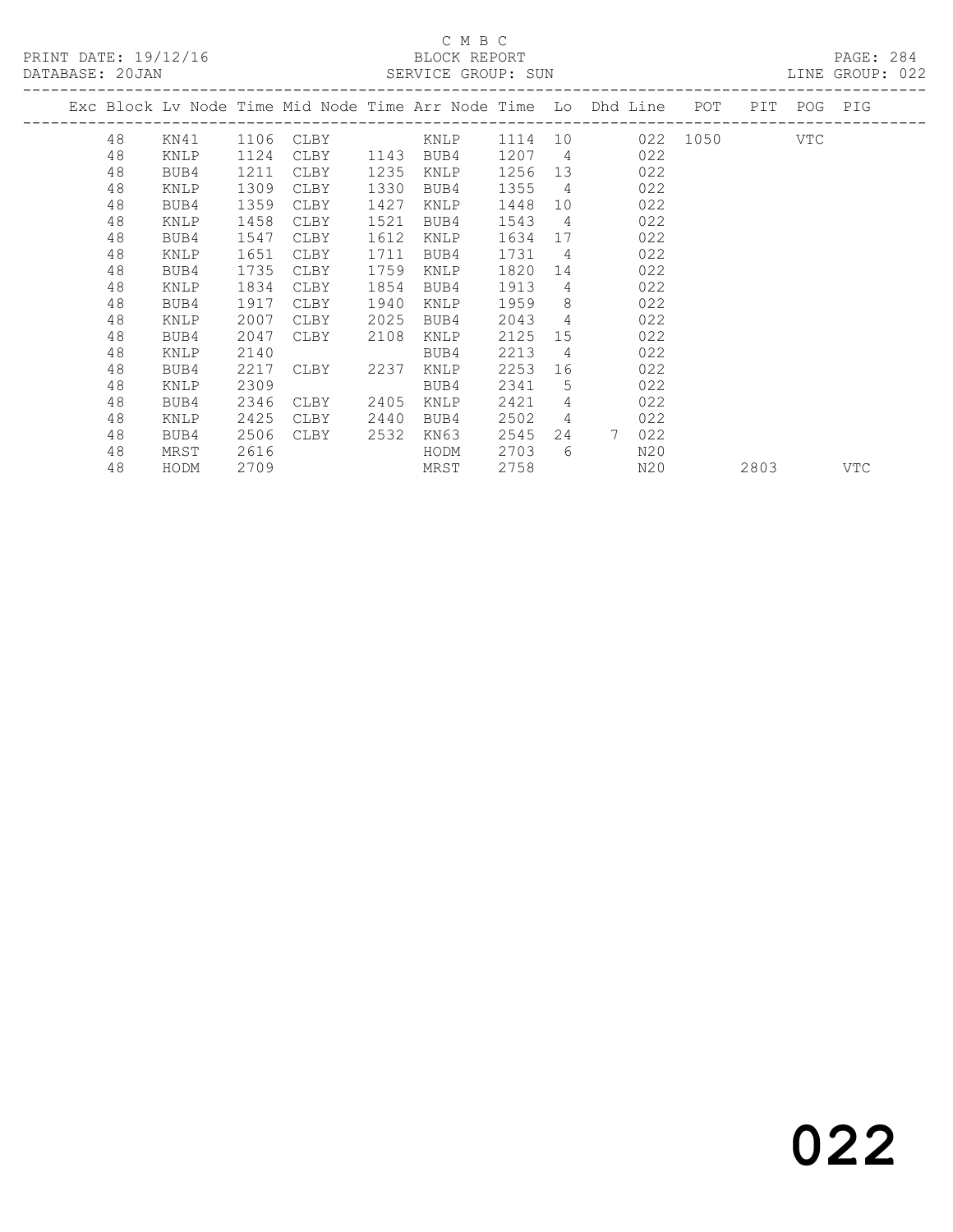|                                                                                                                                                                                                                   |                                                                                                                                     |                                                                          |                                                                                                                                      |      | C M B C                                                                                                                                             |                              |                                                    | PRINT DATE: 19/12/16<br>BLOCK REPORT BLOCK PRESS BLOOCK PRESS DATABASE: 20JAN SERVICE GROUP: SUN LINE GROUP: 025                                                                                                                                                                                      |          |            |            |  |
|-------------------------------------------------------------------------------------------------------------------------------------------------------------------------------------------------------------------|-------------------------------------------------------------------------------------------------------------------------------------|--------------------------------------------------------------------------|--------------------------------------------------------------------------------------------------------------------------------------|------|-----------------------------------------------------------------------------------------------------------------------------------------------------|------------------------------|----------------------------------------------------|-------------------------------------------------------------------------------------------------------------------------------------------------------------------------------------------------------------------------------------------------------------------------------------------------------|----------|------------|------------|--|
|                                                                                                                                                                                                                   |                                                                                                                                     |                                                                          |                                                                                                                                      |      |                                                                                                                                                     |                              |                                                    | 16GR 16 AV & GRANVILLE 22BD 22 AV & BOUNDARY<br>25DU KING EDWARD & DUNBAR 25GR KING EDWARD & GRANVILLE<br>29 AV STATION BW05 BRENTWOOD STN BAY5<br>GR25 GRANVILLE & KING EDWARD HODM HOWE & DUNSMUIR<br>MRST SW_MARINE_STN NAST NANAIM                                                                |          |            |            |  |
|                                                                                                                                                                                                                   |                                                                                                                                     |                                                                          |                                                                                                                                      |      |                                                                                                                                                     |                              |                                                    | Exc Block Lv Node Time Mid Node Time Arr Node Time Lo Dhd Line POT PIT POG PIG                                                                                                                                                                                                                        |          |            |            |  |
| 1<br>$\mathbf{1}$<br>$\mathbf{1}$<br>$\mathbf{1}$<br>$\mathbf{1}$<br>$\mathbf{1}$<br>$\mathbf{1}$<br>$\mathbf{1}$<br>$\mathbf{1}$<br>$\mathbf{1}$<br>$\mathbf{1}$<br>$\mathbf{1}$<br>$\mathbf{1}$<br>$\mathbf{1}$ | ULP 1101 25GR<br>BW05 1212 25GR<br>ULP<br>BW05<br>ULP<br>BW05<br>$\begin{array}{c}\n\hline\nL' \\ \hline\nBW05 \\ ULP\n\end{array}$ | 2052                                                                     | 1323 25GR<br>1436 25GR<br>1557 25GR<br>1712 25GR<br>1833 25GR<br>1939 25GR<br>25GR                                                   | 2113 | 1123 BW05 1202 10<br>1251 ULP 1316 7<br>1621 BW05 1704 8<br>1753 ULP 1816 17<br>1855 BW05 1934 5<br>2016 ULP 2036 16<br>BW05                        | 2150                         |                                                    | 22BD 548 25GR 613 ULP 632 13 025 518 VTC<br>ULP 645 25GR 704 BW05 736 5 025<br>BW05 741 25GR 817 ULP 837 6 025<br>ULP 843 25GR 902 BW05 936 13 025<br>BW05 949 25GR 1029 ULP 1052 9 025<br>025<br>025<br>1347 BW05 1430 6 025<br>1518 ULP 1543 14 025<br>$025$<br>$025$<br>$025$<br>$025$<br>025 2218 |          |            | <b>VTC</b> |  |
| $\overline{c}$<br>$\overline{2}$<br>$\overline{c}$<br>$\mathbf{2}$<br>$\overline{2}$<br>$\mathbf{2}$<br>$\overline{c}$<br>$\overline{2}$<br>$\overline{c}$<br>$\overline{c}$                                      | 22BD<br>ULP<br>BW05 811<br>ULP 926<br>BW05<br>ULP<br>BW05<br>ULP<br>BW05<br>ULP                                                     | 618<br>715<br>1150<br>1658                                               | 25GR 643 ULP 702<br>25GR 734 BW05 806<br>25GR<br>25GR<br>1037 25GR<br>25GR<br>1301 25GR<br>1423 25GR<br>1537 25GR<br>25GR            |      | 847 ULP 908 18<br>947 BW05 1022 15<br>1116 ULP 1141<br>1212 BW05 1254<br>1341 ULP 1406 17<br>1448 BW05 1530 7<br>1618 ULP 1643 15<br>1721 BW05 1802 |                              | 5 <sup>5</sup><br>9<br>$\overline{7}$              | 13 025<br>025<br>025<br>025<br>025<br>025<br>025<br>025<br>025                                                                                                                                                                                                                                        | 025 1837 | <b>VTC</b> | VTC        |  |
| 3<br>3<br>3<br>3<br>3<br>3<br>3<br>3<br>3<br>3                                                                                                                                                                    | 25DU<br>BW05<br>ULP<br>BW05<br>ULP<br>BW05<br>ULP<br>BW05<br>ULP<br>BW05<br>BW05                                                    | 628<br>711<br>815<br>910<br>1027<br>1136<br>1249<br>1249<br>1401<br>1523 | NAST 652 BW05<br>25GR<br>25GR<br>$25$ GR<br>25GR<br>25GR<br>25GR<br>25GR<br>25GR 1547 BW05 1630 8<br>25GR 1717 ULP 1742<br>1638 25GR |      | 747 ULP 807<br>834 BW05<br>$949$ ULP $1012$<br>1048 BW05<br>1215 ULP<br>1312 BW05 1354 7<br>1442 ULP 1507 16                                        | 707 4<br>906<br>1125<br>1240 | 8 <sup>8</sup><br>$4\overline{4}$<br>15<br>11<br>9 | 025<br>025<br>025<br>025<br>025<br>025<br>025<br>025<br>025<br>025 1804 VTC                                                                                                                                                                                                                           | 608 VTC  |            |            |  |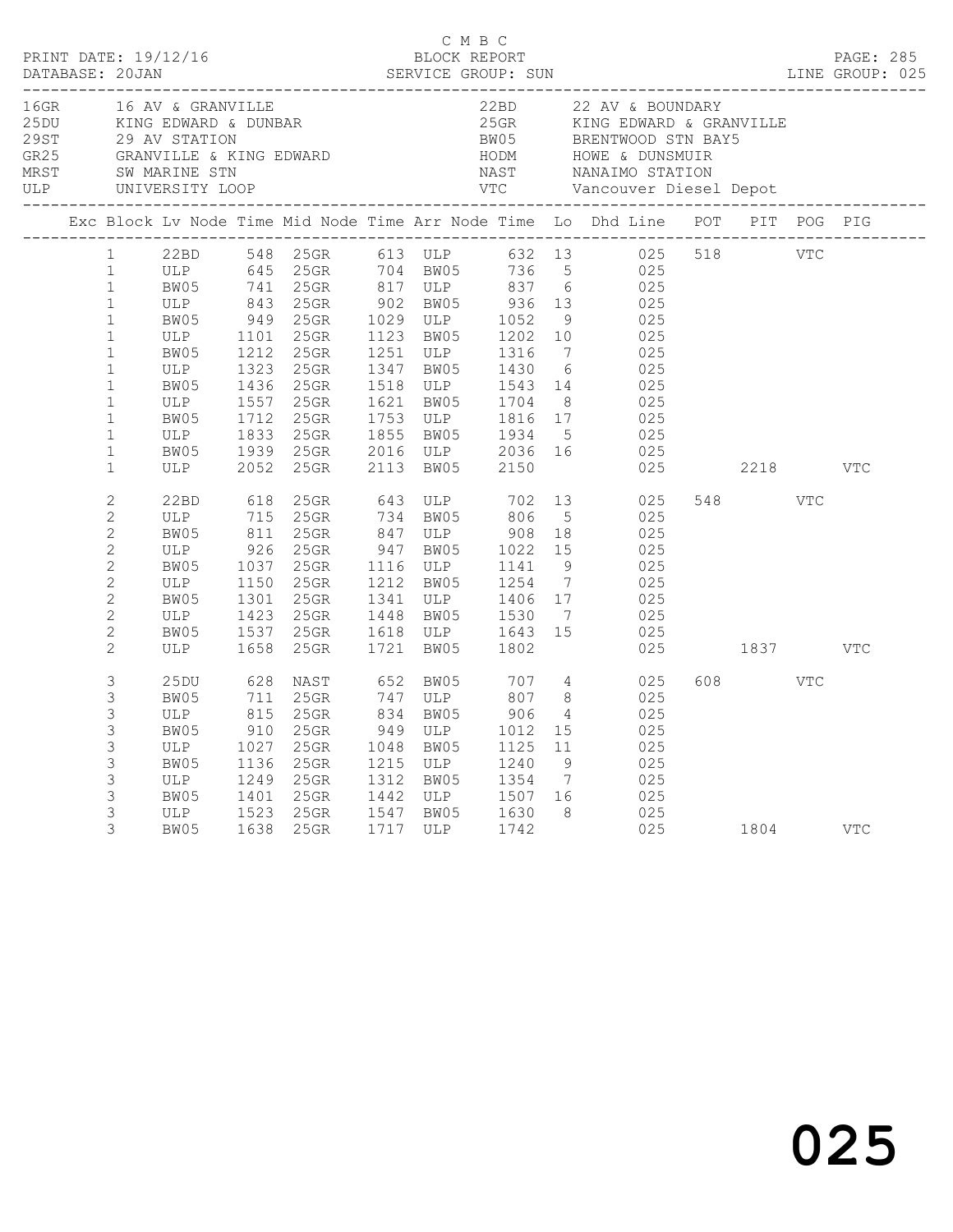#### C M B C<br>BLOCK REPORT SERVICE GROUP: SUN

| Exc Block Lv Node Time Mid Node Time Arr Node Time Lo Dhd Line POT PIT POG PIG |             |              |                                 |              |                                |                 |                                   |               |         |            |
|--------------------------------------------------------------------------------|-------------|--------------|---------------------------------|--------------|--------------------------------|-----------------|-----------------------------------|---------------|---------|------------|
| $\overline{4}$                                                                 | BW05        |              | 643 25GR 717 ULP                |              |                                | 736 9           |                                   | 025           | 608 VTC |            |
| 4                                                                              | ULP         | 745          | 25GR                            |              | 804 BW05                       | 836 4           |                                   | 025           |         |            |
| 4                                                                              | BW05        | 840          | 25GR                            |              | 918 ULP                        | 939 11          |                                   | 025           |         |            |
| 4                                                                              | ULP         | 950          | 25GR                            | 1011         | BW05                           | 1048            | 12                                | 025           |         |            |
| $\overline{4}$                                                                 | BW05        | 1100         | 25GR                            |              | 1139 ULP                       | 1204            | 10                                | 025           |         |            |
| 4                                                                              | ULP         | 1214         | 25GR                            | 1236         | BW05                           | 1318            | $\overline{7}$                    | 025           |         |            |
| 4                                                                              | BW05        | 1325         | 25GR                            |              | 1405 ULP                       | 1430 17         |                                   | 025           |         |            |
| 4                                                                              | ULP         | 1447         | $25$ GR                         | 1511         | BW05                           | 1554            | 8 <sup>8</sup>                    | 025           |         |            |
| $\sqrt{4}$                                                                     | BW05        | 1602         | $25$ GR                         | 1641         | ULP                            | 1706 17         |                                   | 025           |         |            |
| $\overline{4}$                                                                 | ULP         | 1723         | $25$ GR                         | 1746         | BW05                           | 1826            | 11                                | 025           |         |            |
| 4                                                                              | BW05        | 1837         | 25GR                            | 1916         | ULP                            | 1939 11         |                                   | 025           |         |            |
| 4                                                                              | ULP         | 1950         | $25$ GR                         | 2012         | BW05                           | 2051            | $\overline{4}$                    | 025           |         |            |
| 4                                                                              | BW05        | 2055         | $25$ GR                         | 2131<br>2228 | ULP                            | 2151 16         |                                   | 025           |         |            |
| 4                                                                              | ULP         | 2207         | $25$ GR                         |              | BW05                           | 2304            | $\overline{4}$<br>$4\overline{ }$ | 025           |         |            |
| 4                                                                              | BW05        | 2308         | 25GR<br>25GR 2428               | 2344         | ULP                            | 2403            |                                   | 025<br>13 025 |         |            |
| 4<br>4                                                                         | ULP<br>MRST | 2407<br>2525 |                                 |              | NAST<br>HODM                   | 2448 24<br>2604 | $5\overline{)}$                   | N8            |         |            |
| 4                                                                              | HODM        | 2609         |                                 |              | MRST                           | 2652            |                                   | N8            | 2657    | VTC        |
|                                                                                |             |              |                                 |              |                                |                 |                                   |               |         |            |
| 5                                                                              | BW05        | 658          |                                 |              | 25GR 732 ULP 751               |                 | 9                                 | 025           | 623 VTC |            |
| 5                                                                              | ULP         | 800          | $25$ GR                         |              | 819 BW05                       | 851             | $\overline{4}$                    | 025           |         |            |
| $\mathsf S$                                                                    | BW05        | 855          | $25$ GR                         |              | 934 ULP                        | 957             | $5\phantom{.0}$                   | 025           |         |            |
| 5                                                                              | ULP         | 1002         | 25GR                            | 1023         | BW05                           | 1100            | 12                                | 025           |         |            |
| $\mathsf S$                                                                    | BW05        | 1112         | 25GR                            |              | 1151 ULP                       | 1216            | 10                                | 025           |         |            |
| 5                                                                              | ULP         | 1226         | $25$ GR                         | 1248         | BW05                           | 1330            | $\overline{7}$                    | 025           |         |            |
| $\mathsf S$                                                                    | BW05        | 1337         | $25$ GR                         | 1417         | ULP                            | 1442 17         |                                   | 025           |         |            |
| $\mathsf S$                                                                    | ULP         | 1459         | 25GR                            | 1523         | BW05                           | 1606            | 8 <sup>8</sup>                    | 025           |         |            |
| $\mathsf S$                                                                    | BW05        | 1614         | $25$ GR                         | 1653         | ULP                            | 1718            | 18                                | 025           |         |            |
| 5                                                                              | ULP         | 1736         | $25$ GR                         | 1758         | BW05                           | 1838            | 14                                | 025           |         |            |
| $\mathsf S$                                                                    | BW05        | 1852         | $25$ GR                         | 1931         | ULP                            | 1954 13         |                                   | 025           |         |            |
| 5                                                                              | ULP         | 2007         | 25GR                            | 2028         | BW05                           | 2106            | $\overline{4}$                    | 025           |         |            |
| 5                                                                              | BW05        | 2110         | 25GR                            | 2146         | ULP                            | 2206            |                                   | 025           | 2228    | <b>VTC</b> |
| 6                                                                              | BW05        | 726          | $25$ GR                         |              | 802 ULP<br>847 BW05<br>ULP 822 |                 | $6\overline{6}$                   | 025           | 651 VTC |            |
| 6                                                                              | ULP         | 828          | 25GR                            |              |                                | 921             | $\mathcal{S}$                     | 025           |         |            |
| 6                                                                              | BW05        | 924          | $25$ GR                         | 1004         | ULP                            | 1027            | 11                                | 025           |         |            |
| 6                                                                              | ULP         | 1038         | 25GR                            | 1100         | BW05                           | 1139            | 9                                 | 025           |         |            |
| 6                                                                              | BW05        | 1148         | 25GR                            |              | 1227 ULP                       | 1252            | 9                                 | 025           |         |            |
| 6                                                                              | ULP         | 1301         | 25GR                            |              | 1324 BW05                      | 1406            | $\overline{7}$                    | 025           |         |            |
| 6                                                                              |             |              | BW05 1413 25GR 1454 ULP 1519 16 |              |                                |                 |                                   | 025           |         |            |
| 6                                                                              | ULP         | 1535         | 25GR                            | 1559         | BW05                           | 1642            | 8 <sup>8</sup>                    | 025           |         |            |
| 6                                                                              | BW05        | 1650         | 25GR                            | 1729         | ULP                            | 1754            | $\overline{9}$                    | 025           |         |            |
| 6                                                                              | ULP         | 1803         | 25GR                            | 1825         | BW05                           | 1905            | 17                                | 025           |         |            |
| 6                                                                              | BW05        | 1922         | 25GR                            | 2001         | ULP                            | 2022            | 15                                | 025           |         |            |
| 6                                                                              | ULP         | 2037         | 25GR                            | 2058         | BW05                           | 2135            | 3                                 | 025           |         |            |
| 6                                                                              | BW05        | 2138         | 25GR                            | 2214         | ULP                            | 2234            | 3                                 | 025           |         |            |
| 6                                                                              | ULP         | 2237         | 25GR                            | 2258         | BW05                           | 2334            | $7\phantom{.}$                    | 025           |         |            |

6 BW05 2341 25GR GR25 2414 025 2424 VTC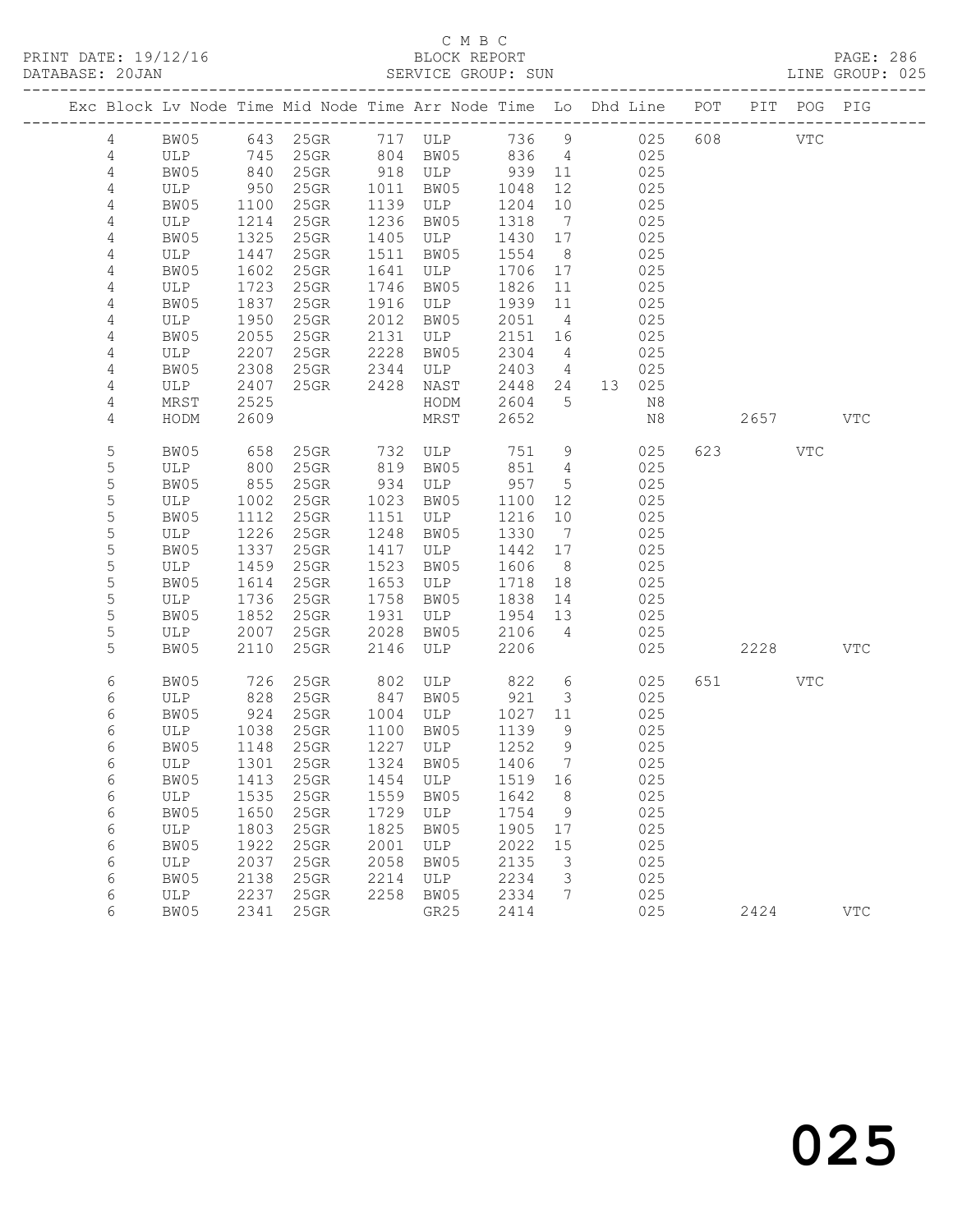#### C M B C<br>BLOCK REPORT SERVICE GROUP: SUN

|  |                                   |             |              | Exc Block Lv Node Time Mid Node Time Arr Node Time Lo Dhd Line POT PIT POG PIG |              |                 |              |                              |                              |         |     |            |
|--|-----------------------------------|-------------|--------------|--------------------------------------------------------------------------------|--------------|-----------------|--------------|------------------------------|------------------------------|---------|-----|------------|
|  | $7\overline{ }$                   |             |              | ULP 730 25GR 749 BW05 821 5 025                                                |              |                 |              |                              |                              | 708 VTC |     |            |
|  | $7\phantom{.0}$                   | BW05        |              | 826 25GR                                                                       |              | 902 ULP 923 15  |              |                              | 025                          |         |     |            |
|  | $7\phantom{.0}$                   | ULP         | 938          | 25GR                                                                           |              | 959 BW05        | 1036         | 12                           | 025                          |         |     |            |
|  | $7\phantom{.0}$<br>$7\phantom{.}$ | BW05<br>ULP | 1048<br>1202 | $25$ GR<br>$25$ GR                                                             | 1127<br>1224 | ULP<br>BW05     | 1152<br>1306 | 10<br>$\overline{7}$         | 025<br>025                   |         |     |            |
|  | 7                                 | BW05        | 1313         | $25$ GR                                                                        | 1353         | ULP             | 1418         | 17                           | 025                          |         |     |            |
|  | $7\phantom{.}$                    | ULP         | 1435         | 25GR                                                                           | 1459         | BW05            | 1542         | $\overline{7}$               | 025                          |         |     |            |
|  | 7                                 | BW05        | 1549         | 25GR                                                                           | 1630         | ULP             | 1655         | 16                           | 025                          |         |     |            |
|  | 7                                 | ULP         | 1711         | $25$ GR                                                                        | 1734         | BW05            | 1814         | $\overline{7}$               | 025                          |         |     |            |
|  | $7\phantom{.}$                    | BW05        | 1821         | $25$ GR                                                                        | 1901         | ULP             | 1924         | 11                           | 025                          |         |     |            |
|  | 7                                 | ULP         | 1935         | 25GR                                                                           | 1957         | BW05            | 2036         | $\overline{4}$               | 025                          |         |     |            |
|  | 7                                 | BW05        | 2040         | 25GR                                                                           | 2116         | ULP             | 2136         |                              | 025                          | 2158    |     | <b>VTC</b> |
|  | 8                                 | 29ST        | 800          | $16$ GR                                                                        | 823          | ULP             | 842          |                              | 14 and $\overline{a}$<br>033 | 735     | VTC |            |
|  | 8                                 | ULP         | 856          | $25$ GR                                                                        | 917          | BW05            | 952          | 9                            | 025                          |         |     |            |
|  | 8                                 | BW05        | 1001         | $25$ GR                                                                        | 1041         | ULP             | 1106         | $\overline{7}$               | 025                          |         |     |            |
|  | 8                                 | ULP         | 1113         | 25GR                                                                           | 1135         | BW05            | 1214         | 10                           | 025                          |         |     |            |
|  | 8                                 | BW05        | 1224         | 25GR                                                                           | 1303         | ULP             | 1328         | $6\overline{6}$              | 025                          |         |     |            |
|  | 8<br>8                            | ULP<br>BW05 | 1334<br>1448 | $25$ GR<br>25GR                                                                | 1359<br>1530 | BW05<br>ULP     | 1441<br>1555 | $\overline{7}$<br>14         | 025<br>025                   |         |     |            |
|  | 8                                 | ULP         | 1609         | 25GR                                                                           | 1633         | BW05            | 1716         | $\overline{7}$               | 025                          |         |     |            |
|  | 8                                 | BW05        | 1723         | $25$ GR                                                                        | 1805         | ULP             | 1828         |                              | 025                          | 1850    |     | <b>VTC</b> |
|  |                                   |             |              |                                                                                |              |                 |              |                              |                              |         |     |            |
|  | 9                                 | ULP         | 700          | 25GR                                                                           | 719          | BW05            | 751          | $5\overline{)}$              | 025                          | 638 8   | VTC |            |
|  | 9<br>9                            | BW05        | 756<br>911   | 25GR                                                                           | 832<br>932   | ULP<br>BW05     | 852<br>1007  | 19<br>$6\overline{6}$        | 025<br>025                   |         |     |            |
|  | 9                                 | ULP<br>BW05 | 1013         | $25$ GR<br>$25$ GR                                                             | 1053         | ULP             | 1118         | $7\phantom{.0}\phantom{.0}7$ | 025                          |         |     |            |
|  | 9                                 | ULP         | 1125         | $25$ GR                                                                        | 1147         | BW05            | 1226         | 9                            | 025                          |         |     |            |
|  | 9                                 | BW05        | 1235         | 25GR                                                                           | 1315         | ULP             | 1340         | $7\phantom{.0}\phantom{.0}7$ | 025                          |         |     |            |
|  | $\mathsf 9$                       | ULP         | 1347         | $25$ GR                                                                        | 1412         | BW05            | 1454         | 6                            | 025                          |         |     |            |
|  | 9                                 | BW05        | 1500         | 25GR                                                                           | 1542         | ULP             | 1607         | 14                           | 025                          |         |     |            |
|  | 9                                 | ULP         | 1621         | $25$ GR                                                                        | 1644         | BW05            | 1728         | $\overline{7}$               | 025                          |         |     |            |
|  | 9                                 | BW05        | 1735         | $25$ GR                                                                        | 1817         | ULP             | 1840         | 8                            | 025                          |         |     |            |
|  | 9                                 | ULP         | 1848         | $25$ GR                                                                        | 1910         | BW05            | 1949         | $5\overline{)}$              | 025                          |         |     |            |
|  | 9<br>9                            | BW05<br>ULP | 1954<br>2107 | 25GR<br>25GR                                                                   | 2031<br>2128 | ULP<br>BW05     | 2051<br>2204 | 16<br>$\overline{4}$         | 025<br>025                   |         |     |            |
|  | 9                                 | BW05        | 2208         | $25$ GR                                                                        | 2244         | ULP             | 2304         | $\overline{\mathbf{3}}$      | 025                          |         |     |            |
|  | 9                                 | ULP         | 2307         | 25GR                                                                           |              | 2328 BW05       | 2404         | $\overline{7}$               | 025                          |         |     |            |
|  | 9                                 | BW05        |              | 2411 25GR                                                                      |              | GR25            | 2444 17      |                              | 15 025                       |         |     |            |
|  | 9                                 | $\tt MRST$  |              | 2516 2516                                                                      |              | HODM 2603 6 N20 |              |                              |                              |         |     |            |
|  | 9                                 | HODM        | 2609         |                                                                                |              | MRST            | 2658         |                              | N20                          | 2703    |     | <b>VTC</b> |
|  | 10                                | BW05        | 937          | 25GR                                                                           | 1017         | ULP             | 1040         | 9                            | 025                          | 902     | VTC |            |
|  | 10                                | ULP         | 1049         | 25GR                                                                           | 1111         | BW05            | 1150         | 10                           | 025                          |         |     |            |
|  | 10                                | BW05        | 1200         | 25GR                                                                           | 1239         | ULP             | 1304         | 9                            | 025                          |         |     |            |
|  | 10                                | ULP         | 1313         | 25GR                                                                           | 1336         | BW05            | 1418         | $6\overline{6}$              | 025                          |         |     |            |
|  | 10<br>10                          | BW05        | 1424<br>1545 | 25GR<br>25GR                                                                   | 1506<br>1609 | ULP             | 1531<br>1652 | 14<br>8 <sup>8</sup>         | 025<br>025                   |         |     |            |
|  | 10                                | ULP<br>BW05 | 1700         | 25GR                                                                           | 1741         | BW05<br>ULP     | 1804         | 14                           | 025                          |         |     |            |
|  | 10                                | ULP         | 1818         | $25$ GR                                                                        | 1840         | BW05            | 1919         |                              | 025                          | 1954    |     | <b>VTC</b> |
|  |                                   |             |              |                                                                                |              |                 |              |                              |                              |         |     |            |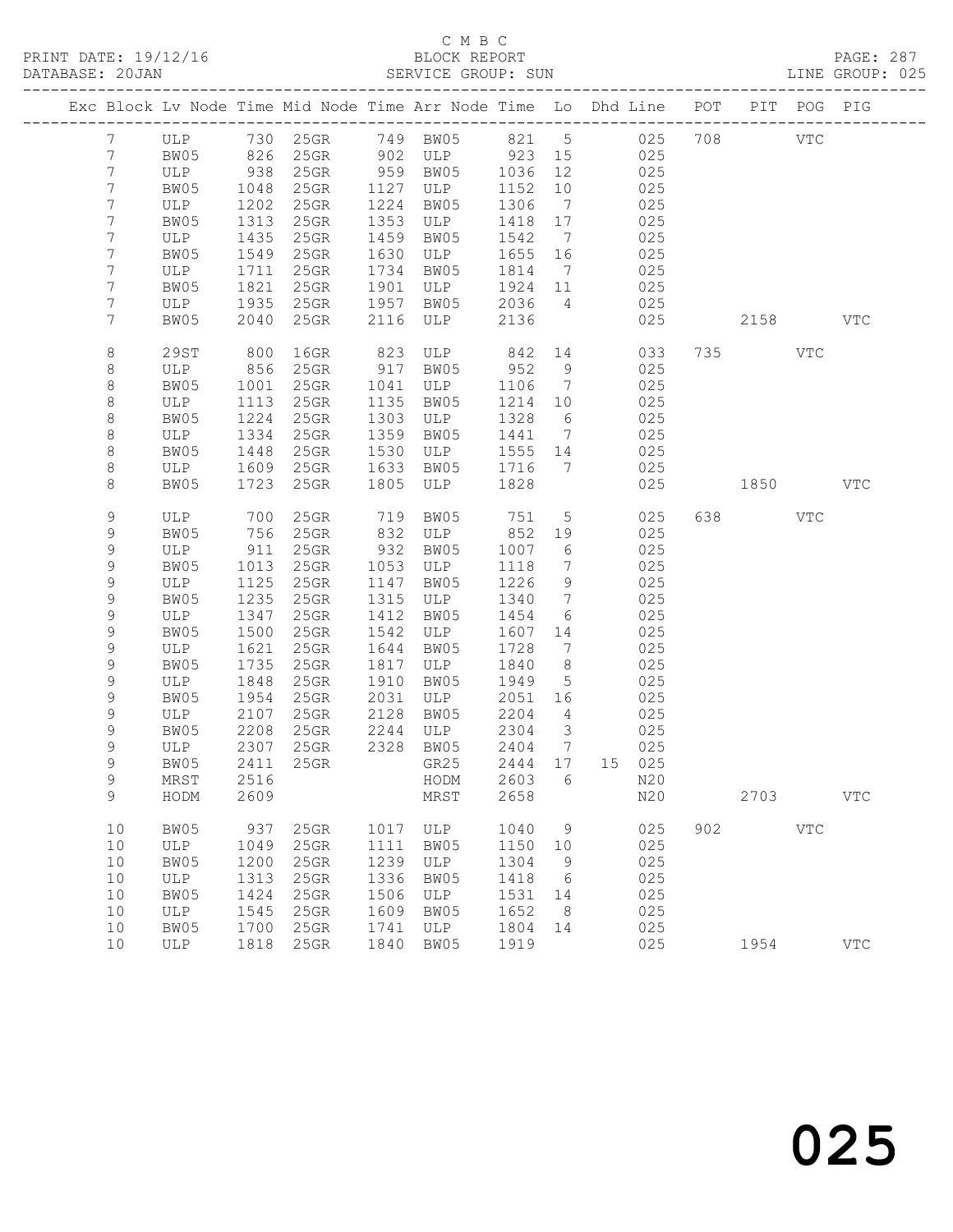#### C M B C<br>BLOCK REPORT SERVICE GROUP: SUN

|  |    |      |      |         |      |                |          |                | Exc Block Lv Node Time Mid Node Time Arr Node Time Lo Dhd Line POT PIT POG PIG |      |           |            |            |
|--|----|------|------|---------|------|----------------|----------|----------------|--------------------------------------------------------------------------------|------|-----------|------------|------------|
|  | 11 | ULP  | 1014 |         |      | 25GR 1035 BW05 | 1112  12 |                | 025                                                                            | 952  |           | <b>VTC</b> |            |
|  | 11 | BW05 | 1124 | 25GR    | 1203 | ULP            | 1228     |                | 9<br>025                                                                       |      |           |            |            |
|  | 11 | ULP  | 1237 | 25GR    | 1300 | BW05           | 1342     | $7\phantom{0}$ | 025                                                                            |      |           |            |            |
|  | 11 | BW05 | 1349 | 25GR    | 1429 | ULP            | 1454     | 17             | 025                                                                            |      |           |            |            |
|  | 11 | ULP  | 1511 | 25GR    | 1535 | BW05           | 1618     | 8 <sup>8</sup> | 025                                                                            |      |           |            |            |
|  | 11 | BW05 | 1626 | 25GR    | 1705 | ULP            | 1730     |                | 025                                                                            |      |           |            |            |
|  | 11 | ULP  | 1748 | 25GR    | 1810 | BW05           | 1850     |                | 025                                                                            |      |           |            |            |
|  | 11 | BW05 | 1907 | $25$ GR | 1946 | ULP            | 2007     |                | 025                                                                            |      |           |            |            |
|  | 11 | ULP  | 2022 | $25$ GR | 2043 | BW05           | 2121     |                | 025                                                                            |      | 2156      |            | VTC        |
|  | 12 | BW05 | 1026 | $25$ GR | 1105 | ULP            | 1130 7   |                | 025                                                                            |      | 951 — 100 | VTC        |            |
|  | 12 | ULP  | 1137 | 25GR    | 1159 | BW05           | 1241     | $\overline{7}$ | 025                                                                            |      |           |            |            |
|  | 12 | BW05 | 1248 | 25GR    | 1328 | ULP            | 1353     | 18             | 025                                                                            |      |           |            |            |
|  | 12 | ULP  | 1411 | $25$ GR | 1436 | BW05           | 1518     | 7              | 025                                                                            |      |           |            |            |
|  | 12 | BW05 | 1525 | $25$ GR | 1606 | ULP            | 1631     | 14             | 025                                                                            |      |           |            |            |
|  | 12 | ULP  | 1645 | 25GR    | 1708 | BW05           | 1752     | 14             | 025                                                                            |      |           |            |            |
|  | 12 | BW05 | 1806 | 25GR    | 1846 | ULP            | 1909     |                | 025<br>10                                                                      |      |           |            |            |
|  | 12 | ULP  | 1919 | 25GR    | 1941 | BW05           | 2020     | $\overline{4}$ | 025                                                                            |      |           |            |            |
|  | 12 | BW05 | 2024 | 25GR    | 2101 | ULP            | 2121     | 16             | 025                                                                            |      |           |            |            |
|  | 12 | ULP  | 2137 | $25$ GR | 2158 | BW05           | 2234     |                | 025<br>$\overline{4}$                                                          |      |           |            |            |
|  | 12 | BW05 | 2238 | 25GR    | 2314 | ULP            | 2333     | $\overline{4}$ | 025                                                                            |      |           |            |            |
|  | 12 | ULP  | 2337 | 25GR    | 2358 | BW05           | 2434     |                | 025                                                                            |      | 2502      |            | <b>VTC</b> |
|  | 13 | ULP  | 1359 | $25$ GR | 1424 | BW05           | 1506     | $6\degree$     | 025                                                                            | 1337 |           | VTC        |            |
|  | 13 | BW05 | 1512 | 25GR    | 1554 | ULP            | 1619     | 14             | 025                                                                            |      |           |            |            |
|  | 13 | ULP  | 1633 | $25$ GR | 1656 | BW05           | 1740     | 9              | 025                                                                            |      |           |            |            |
|  | 13 | BW05 | 1749 | 25GR    | 1831 | ULP            | 1854     | 10             | 025                                                                            |      |           |            |            |
|  | 13 | ULP  | 1904 | $25$ GR | 1926 | BW05           | 2005     | $\overline{4}$ | 025                                                                            |      |           |            |            |
|  | 13 | BW05 | 2009 | 25GR    | 2046 | ULP            | 2106     |                | 025                                                                            |      | 2128      |            | <b>VTC</b> |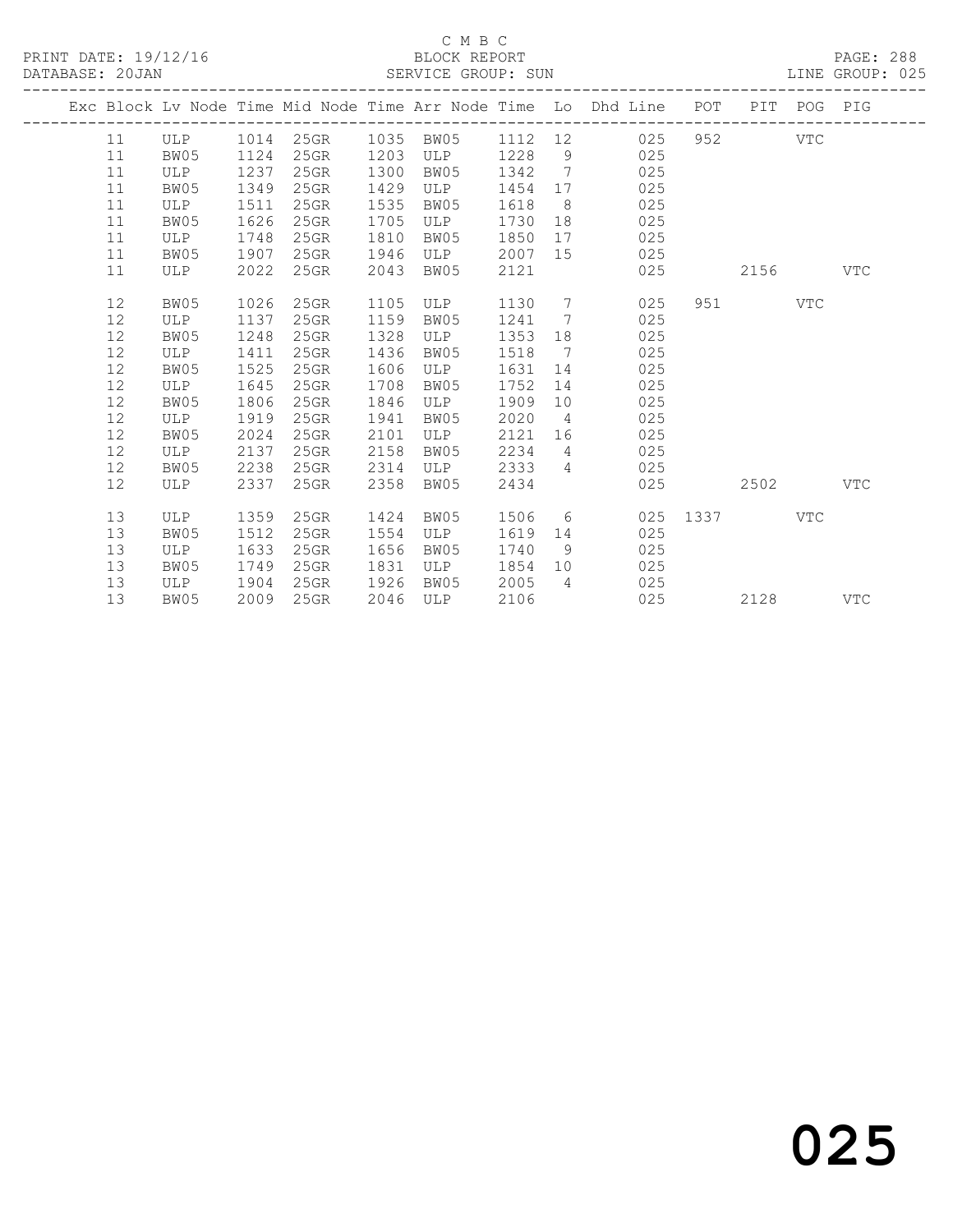|  |                |                                 |      |                               |      |                                       | C M B C<br>PRINT DATE: 19/12/16 BLOCK REPORT PAGE: 289<br>DATABASE: 20JAN SERVICE GROUP: SUN LINE GROUP: 033 |                 |                                                                                |         |     |
|--|----------------|---------------------------------|------|-------------------------------|------|---------------------------------------|--------------------------------------------------------------------------------------------------------------|-----------------|--------------------------------------------------------------------------------|---------|-----|
|  |                |                                 |      |                               |      |                                       |                                                                                                              |                 |                                                                                |         |     |
|  |                |                                 |      |                               |      |                                       |                                                                                                              |                 | Exc Block Lv Node Time Mid Node Time Arr Node Time Lo Dhd Line POT PIT POG PIG |         |     |
|  |                |                                 |      |                               |      |                                       |                                                                                                              |                 |                                                                                |         |     |
|  |                |                                 |      |                               |      |                                       |                                                                                                              |                 |                                                                                |         |     |
|  | $\mathbf{1}$   |                                 |      |                               |      |                                       |                                                                                                              |                 | ULP 1058 16GR 1118 29ST 1145 7 033                                             |         |     |
|  | $\mathbf{1}$   | 29ST 1152 16GR<br>ULP 1255 16GR |      |                               |      |                                       |                                                                                                              |                 | 1221 ULP 1243 12 033<br>1316 29ST 1345 7 033<br>1421 ULP 1443 12 033           |         |     |
|  | $\mathbf{1}$   |                                 |      |                               |      |                                       |                                                                                                              |                 |                                                                                |         |     |
|  | $\mathbf{1}$   | 29ST 1352                       |      | 16GR                          |      |                                       |                                                                                                              |                 |                                                                                |         |     |
|  | $\mathbf{1}$   | ULP                             |      | 1455 16GR                     |      | 1516 29ST 1544                        |                                                                                                              |                 | 9 033                                                                          |         |     |
|  | $\mathbf{1}$   | 29ST                            | 1553 | 16GR                          |      |                                       |                                                                                                              |                 |                                                                                |         |     |
|  | $\mathbf{1}$   | ULP<br>29ST                     | 1655 | 16GR                          |      |                                       |                                                                                                              |                 | 1621 ULP 1644 11 033<br>1717 29ST 1743 13 033<br>1822 ULP 1843 15 033<br>033   |         |     |
|  | $\mathbf{1}$   | 29ST                            |      | 1756 16GR                     |      |                                       |                                                                                                              |                 |                                                                                |         |     |
|  | $\mathbf{1}$   | ULP                             | 1858 | 16GR                          |      | 1919 29ST 1944                        |                                                                                                              | 16              | 033                                                                            |         |     |
|  | $\mathbf{1}$   | 29ST                            | 2000 | 16GR                          |      |                                       |                                                                                                              |                 |                                                                                |         |     |
|  | $\mathbf{1}$   | ULP                             |      | 2101 IOGR<br>2200 16GR        |      |                                       |                                                                                                              |                 | 2024 ULP 2043 18 033<br>2119 29ST 2140 20 033<br>2223 ULP 2240 20 033          |         |     |
|  | $\mathbf{1}$   | 29ST<br>ULP 2300 16GR           |      |                               |      | 2318 29ST 2339                        |                                                                                                              |                 | 033 2402 VTC                                                                   |         |     |
|  | $\mathbf 1$    |                                 |      |                               |      |                                       |                                                                                                              |                 |                                                                                |         |     |
|  | 2              |                                 |      | 29ST 828 16GR<br>ULP 930 16GR |      |                                       |                                                                                                              |                 | 16GR 853 ULP 912 18 033<br>16GR 949 29ST 1015 10 033                           | 803 VTC |     |
|  | $\mathbf{2}$   |                                 |      |                               |      |                                       |                                                                                                              |                 |                                                                                |         |     |
|  | $\mathbf{2}$   | 29ST                            | 1025 | 16GR                          |      |                                       |                                                                                                              |                 | 1053 ULP 1113 15 033                                                           |         |     |
|  | $\mathbf{2}$   | ULP                             | 1128 | 16GR                          |      | 1148  29ST  1215                      |                                                                                                              | $7\overline{)}$ | 033                                                                            |         |     |
|  | $\mathbf{2}$   | 29ST<br>ULP                     | 1222 | 16GR                          |      | 1251 ULP 1313 12<br>1346 29ST 1415 8  |                                                                                                              |                 | 033                                                                            |         |     |
|  | $\mathbf{2}$   |                                 |      | 1325 16GR                     | 1346 |                                       |                                                                                                              |                 | 033                                                                            |         |     |
|  | $\mathbf{2}$   | 29ST                            |      | 1423 16GR                     | 1451 | ULP 1514 11                           |                                                                                                              |                 | 033                                                                            |         |     |
|  | $\mathbf{2}$   | ULP                             | 1525 | 16GR                          |      | 1546 29ST 1614                        |                                                                                                              |                 | 9 033                                                                          |         |     |
|  | $\overline{c}$ | 29ST                            | 1623 | 16GR                          |      | 1651 ULP 1714 12<br>1748 29ST 1814 12 |                                                                                                              |                 | 033                                                                            |         |     |
|  | $\mathbf{2}$   | ULP                             | 1726 | 16GR                          |      |                                       |                                                                                                              |                 | 033                                                                            |         |     |
|  | $\mathbf{2}$   | 29ST                            |      | 1826 16GR                     |      | 1852 ULP 1913 15                      |                                                                                                              |                 | 033                                                                            |         |     |
|  | $\overline{c}$ | ULP                             | 1928 | 16GR                          |      |                                       |                                                                                                              |                 | 1949 29ST 2014 16 033                                                          |         |     |
|  | $\overline{c}$ | 29ST                            | 2030 | 16GR                          |      |                                       |                                                                                                              |                 | 2054 ULP 2113 17 033<br>2148 29ST 2209 033                                     |         |     |
|  | $\overline{2}$ | ULP                             |      | 2130 16GR                     |      |                                       |                                                                                                              |                 | 033 2232                                                                       |         | VTC |
|  | 3              |                                 |      |                               |      |                                       |                                                                                                              |                 | ULP 800 16GR 819 29ST 841 17 033                                               | 738 VTC |     |
|  | 3              | 29ST                            |      |                               |      |                                       |                                                                                                              |                 | 858 16GR 923 ULP 942 18 033                                                    |         |     |
|  | 3              |                                 |      |                               |      |                                       |                                                                                                              |                 | ULP 1000 16GR 1019 29ST 1046 9 033                                             |         |     |
|  | 3              | 29ST                            | 1055 | 16GR                          | 1123 | ULP                                   | 1143                                                                                                         | 15              | 033                                                                            |         |     |
|  | 3              | ULP                             | 1158 | 16GR                          | 1218 | 29ST                                  | 1246                                                                                                         | 6               | 033                                                                            |         |     |
|  | 3              | <b>29ST</b>                     | 1252 | 16GR                          | 1321 | ULP                                   | 1343                                                                                                         | 12              | 033                                                                            |         |     |
|  | 3              | ULP                             | 1355 | 16GR                          | 1416 | <b>29ST</b>                           | 1445                                                                                                         | 8               | 033                                                                            |         |     |
|  | 3              | <b>29ST</b>                     | 1453 | 16GR                          | 1521 | ULP                                   | 1544                                                                                                         | 11              | 033                                                                            |         |     |
|  | 3              | ULP                             | 1555 | 16GR                          | 1616 | 29ST                                  | 1644                                                                                                         | 9               | 033                                                                            |         |     |
|  | 3              | 29ST                            | 1653 | 16GR                          | 1721 | ULP                                   | 1744                                                                                                         | 14              | 033                                                                            |         |     |
|  | 3              | ULP                             | 1758 | 16GR                          | 1819 | 29ST                                  | 1844                                                                                                         | 13              | 033                                                                            |         |     |
|  | 3              | <b>29ST</b>                     | 1857 | 16GR                          | 1922 | ULP                                   | 1943                                                                                                         | 17              | 033                                                                            |         |     |
|  | 3              | ULP                             | 2000 | 16GR                          | 2019 | 29ST                                  | 2043                                                                                                         | 17              | 033                                                                            |         |     |
|  | 3              | 29ST                            | 2100 | 16GR                          | 2124 | ULP                                   | 2143                                                                                                         | 17              | 033                                                                            |         |     |
|  | 3              | ULP                             | 2200 | 16GR                          | 2218 | 29ST                                  | 2239                                                                                                         |                 | 033                                                                            | 2302    | VTC |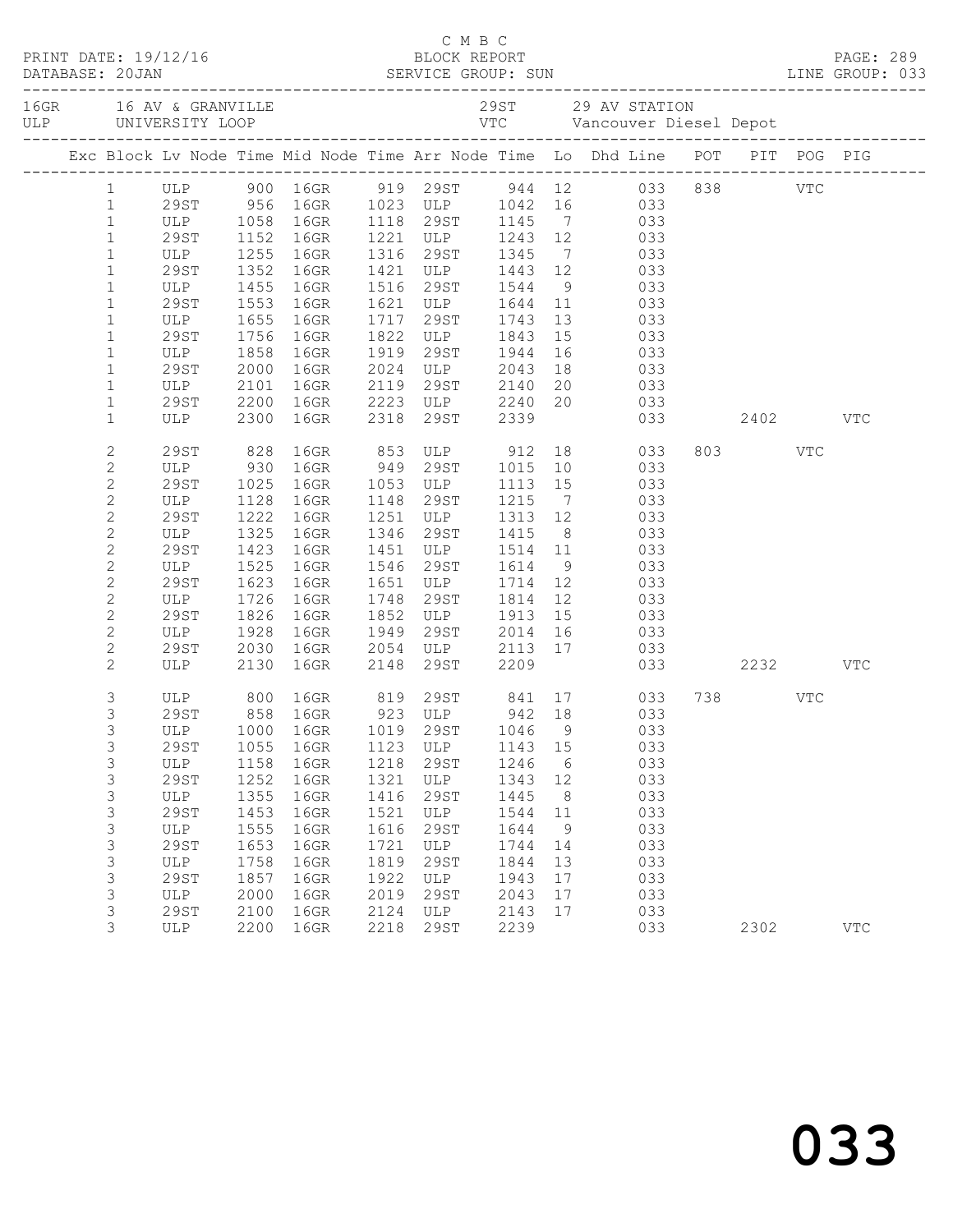PRINT DATE: 19/12/16 BLOCK REPORT PAGE: 290

#### C M B C<br>BLOCK REPORT SERVICE GROUP: SUN

|   |            |      |      |      |            |      |    | Exc Block Lv Node Time Mid Node Time Arr Node Time Lo Dhd Line | POT | PIT  | POG        | PIG        |  |
|---|------------|------|------|------|------------|------|----|----------------------------------------------------------------|-----|------|------------|------------|--|
| 4 | <b>ULP</b> | 830  | 16GR | 849  | 29ST       | 911  | 15 | 033                                                            | 808 |      | <b>VTC</b> |            |  |
| 4 | 29ST       | 926  | 16GR | 953  | <b>ULP</b> | 1012 | 17 | 033                                                            |     |      |            |            |  |
| 4 | <b>ULP</b> | 1029 | 16GR | 1048 | 29ST       | 1115 | 8  | 033                                                            |     |      |            |            |  |
| 4 | 29ST       | 1123 | 16GR | 1151 | <b>ULP</b> | 1213 | 15 | 033                                                            |     |      |            |            |  |
| 4 | ULP        | 1228 | 16GR | 1248 | 29ST       | 1316 | 6  | 033                                                            |     |      |            |            |  |
| 4 | 29ST       | 1322 | 16GR | 1351 | <b>ULP</b> | 1413 | 12 | 033                                                            |     |      |            |            |  |
| 4 | ULP        | 1425 | 16GR | 1446 | 29ST       | 1515 | -8 | 033                                                            |     |      |            |            |  |
| 4 | 29ST       | 1523 | 16GR | 1551 | ULP        | 1614 | 11 | 033                                                            |     |      |            |            |  |
| 4 | ULP        | 1625 | 16GR | 1646 | 29ST       | 1714 | 9  | 033                                                            |     |      |            |            |  |
| 4 | 29ST       | 1723 | 16GR | 1751 | ULP        | 1814 | 14 | 033                                                            |     |      |            |            |  |
| 4 | ULP        | 1828 | 16GR | 1849 | 29ST       | 1914 | 14 | 033                                                            |     |      |            |            |  |
| 4 | 29ST       | 1928 | 16GR | 1952 | <b>ULP</b> | 2013 | 17 | 033                                                            |     |      |            |            |  |
| 4 | <b>ULP</b> | 2030 | 16GR | 2049 | 29ST       | 2113 | 19 | 033                                                            |     |      |            |            |  |
| 4 | 29ST       | 2132 | 16GR | 2155 | ULP        | 2212 | 18 | 033                                                            |     |      |            |            |  |
| 4 | <b>ULP</b> | 2230 | 16GR | 2248 | 29ST       | 2309 |    | 033                                                            |     | 2332 |            | <b>VTC</b> |  |
|   |            |      |      |      |            |      |    |                                                                |     |      |            |            |  |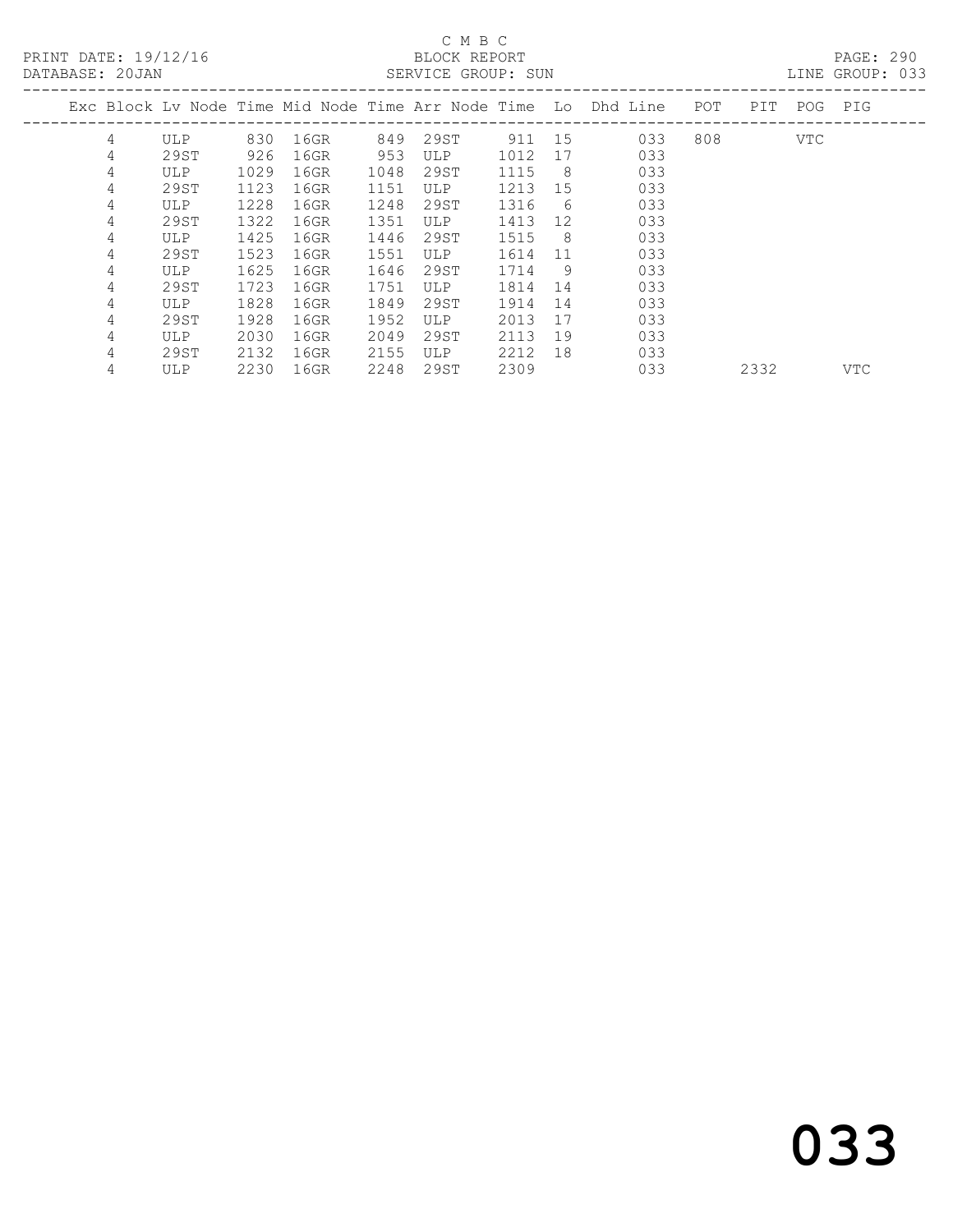| PRINT DATE: 19/12/16                                                                                                                                     |                                                                                                                                                                                                       |                                                                                                                                                       |                                                                                                                                                                       |                                                                                                                                                       | C M B C<br>BLOCK REPORT                                                                                                                                      |                                                                                                                                                        |                                                                                                                                                                                                                                |                                                                                                                                                                                                                                                                                                                                                                                                                                                                                                                                                                                                                                                                                                                                                                                                                             |  |  | PAGE: 291 |
|----------------------------------------------------------------------------------------------------------------------------------------------------------|-------------------------------------------------------------------------------------------------------------------------------------------------------------------------------------------------------|-------------------------------------------------------------------------------------------------------------------------------------------------------|-----------------------------------------------------------------------------------------------------------------------------------------------------------------------|-------------------------------------------------------------------------------------------------------------------------------------------------------|--------------------------------------------------------------------------------------------------------------------------------------------------------------|--------------------------------------------------------------------------------------------------------------------------------------------------------|--------------------------------------------------------------------------------------------------------------------------------------------------------------------------------------------------------------------------------|-----------------------------------------------------------------------------------------------------------------------------------------------------------------------------------------------------------------------------------------------------------------------------------------------------------------------------------------------------------------------------------------------------------------------------------------------------------------------------------------------------------------------------------------------------------------------------------------------------------------------------------------------------------------------------------------------------------------------------------------------------------------------------------------------------------------------------|--|--|-----------|
|                                                                                                                                                          |                                                                                                                                                                                                       |                                                                                                                                                       |                                                                                                                                                                       |                                                                                                                                                       |                                                                                                                                                              |                                                                                                                                                        | DATABASE: 20JAN SERVICE GROUP: SUN LINE GROUP: 041                                                                                                                                                                             |                                                                                                                                                                                                                                                                                                                                                                                                                                                                                                                                                                                                                                                                                                                                                                                                                             |  |  |           |
| 41 CR 41 AV & CROWN<br>41 CA 41 AV & GRANVILLE<br>11 AV & GRANVILLE<br>11 JOYCE STATION<br>12 OA41 OAK & 41 AV                                           |                                                                                                                                                                                                       |                                                                                                                                                       |                                                                                                                                                                       |                                                                                                                                                       |                                                                                                                                                              |                                                                                                                                                        |                                                                                                                                                                                                                                | 41 FR 41 AV & FRASER                                                                                                                                                                                                                                                                                                                                                                                                                                                                                                                                                                                                                                                                                                                                                                                                        |  |  |           |
| Exc Block Lv Node Time Mid Node Time Arr Node Time Lo Dhd Line POT PIT POG PIG                                                                           |                                                                                                                                                                                                       |                                                                                                                                                       |                                                                                                                                                                       |                                                                                                                                                       |                                                                                                                                                              |                                                                                                                                                        |                                                                                                                                                                                                                                |                                                                                                                                                                                                                                                                                                                                                                                                                                                                                                                                                                                                                                                                                                                                                                                                                             |  |  |           |
| 60<br>60<br>60<br>60<br>60<br>60<br>60<br>60<br>60<br>60<br>60<br>60<br>60<br>60<br>60<br>60<br>60<br>60<br>60<br>60<br>60<br>60<br>60<br>60<br>60<br>60 | JOST<br>41CR<br>JOST<br>41 CR<br>JOST<br>41CR<br>JOST<br>41CR<br>JOST<br>41CR<br>JOST<br>41CR<br>JOST<br>41CR<br>JOST<br>41CR<br>JOST<br>41CR<br>JOST<br>41CR<br>JOST<br>41CR<br>JOST<br>41CR<br>41CR | 1942<br>2540                                                                                                                                          | 824 41GR 846 41CR<br>1519 41GR<br>1851 41GR<br>41GR<br>2023 41GR<br>2118 41GR<br>2204 41GR                                                                            | 1953                                                                                                                                                  | 2228 41CR 2240<br>41GR 2548                                                                                                                                  | 857                                                                                                                                                    |                                                                                                                                                                                                                                | 410A 422 41FR 428 JOST 439 1 041 412 VTC<br>60 JOST 440 41GR 500 41CR 511 7 041<br>60 41CR 518 41GR 526 JOST 545 10 041<br>555 41GR 615 41CR 626 6 041<br>16 041<br>913 41GR 923 JOST 949 18 041<br>1007 41GR 1032 41CR 1045 12 041<br>1057 41GR 1107 JOST 1136 16 041<br>1152 41GR 1217 41CR 1232 8 041<br>1240 41GR 1251 JOST 1323 11 041<br>1334 41GR 1401 41CR 1416 9 041<br>1425 41GR 1436 JOST 1508 11 041<br>1548 41CR 1603 7 041<br>1610 41GR 1621 JOST 1652 12 041<br>1704 41GR 1732 41CR 1746 9 041<br>1755 41GR 1806 JOST 1835 16 041<br>1919 41CR 1932 10 041<br>1953 JOST 2020 3 041<br>2047 41CR 2059 19 041<br>2128 JOST 2155 9 041<br>8 041<br>2248 41GR 2258 JOST 2324 11 041<br>2335 41GR 2358 41CR 2409 12 041<br>2421 41GR 2429 JOST 2452 14 041<br>JOST 2506 41GR 2527 41CR 2536 4 041<br>041 2558 VTC |  |  |           |
| 61<br>61<br>61<br>61<br>61<br>61<br>61<br>61<br>61<br>61<br>61<br>61<br>61<br>61<br>61<br>61<br>61<br>61<br>61<br>61<br>61                               | 41CR<br>JOST<br>41CR<br>JOST<br>41CR<br>JOST<br>41CR<br>JOST<br>41CR<br>JOST<br>41CR<br>JOST<br>41CR<br>JOST<br>41CR<br>JOST<br>41CR<br>JOST<br>41CR<br>JOST                                          | 533<br>610<br>647<br>725<br>801<br>839<br>928<br>1022<br>1111<br>1207<br>1255<br>1349<br>1440<br>1534<br>1625<br>1719<br>1811<br>1906<br>1957<br>2038 | 41GR<br>41GR<br>41GR<br>$41$ GR<br>41GR<br>$41$ GR<br>41GR<br>$41$ GR<br>41GR<br>41GR<br>41GR<br>41GR<br>41GR<br>41GR<br>41GR<br>41GR<br>41GR<br>41GR<br>41GR<br>41GR | 541<br>630<br>656<br>745<br>810<br>901<br>938<br>1047<br>1122<br>1232<br>1306<br>1418<br>1451<br>1603<br>1636<br>1748<br>1822<br>1934<br>2008<br>2102 | JOST<br>41CR<br>JOST<br>41CR<br>JOST<br>41CR<br>JOST<br>41CR<br>JOST<br>41CR<br>JOST<br>41CR<br>JOST<br>41CR<br>JOST<br>41CR<br>JOST<br>41CR<br>JOST<br>41CR | 600<br>641<br>716<br>756<br>832<br>912<br>1004<br>1100<br>1151<br>1247<br>1338<br>1433<br>1523<br>1618<br>1707<br>1801<br>1850<br>1947<br>2035<br>2114 | 10<br>6<br>$\overline{9}$<br>$5\phantom{.0}$<br>$\overline{7}$<br>16<br>18<br>11<br>16<br>8 <sup>8</sup><br>11<br>$7\phantom{.0}\phantom{.0}7$<br>11<br>$\overline{7}$<br>12<br>10<br>16<br>10<br>$\overline{\mathbf{3}}$<br>6 | 410A 434 41FR 440 JOST 451 4 041 424 VTC<br>61 JOST 455 41GR 515 41CR 526 7 041<br>041<br>041<br>041<br>041<br>041<br>041<br>041<br>041<br>041<br>041<br>041<br>041<br>041<br>041<br>041<br>041<br>041<br>041<br>041<br>041                                                                                                                                                                                                                                                                                                                                                                                                                                                                                                                                                                                                 |  |  |           |

# 041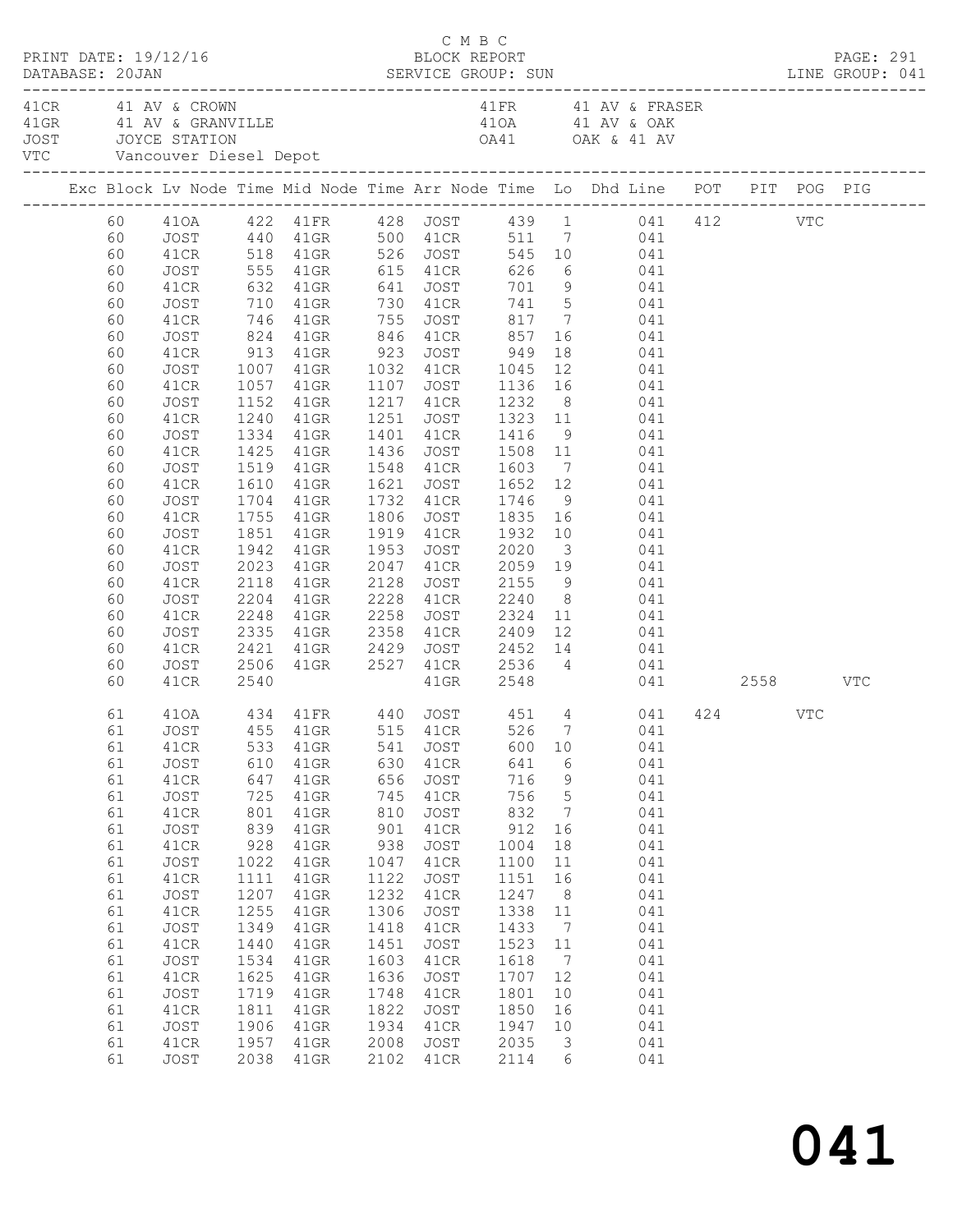## C M B C<br>BLOCK REPORT

|    |           |              |                        |            |                      |        |               |                                                                                             |      | PAGE: 292<br>LINE GROUP: 041 |              |
|----|-----------|--------------|------------------------|------------|----------------------|--------|---------------|---------------------------------------------------------------------------------------------|------|------------------------------|--------------|
|    |           |              |                        |            |                      |        |               | Exc Block Lv Node Time Mid Node Time Arr Node Time Lo Dhd Line POT PIT POG PIG              |      |                              |              |
| 61 | 41CR 2120 |              |                        |            |                      |        |               | 41GR 2130 041 2140                                                                          |      |                              | <b>VTC</b>   |
| 62 |           |              | 410A 513 41FR 519 JOST |            |                      |        |               | 530 10 041 503 VTC                                                                          |      |                              |              |
| 62 | JOST      | 540          |                        |            | 41GR 600 41CR        |        |               | 611 7 041                                                                                   |      |                              |              |
| 62 | 41CR      | 618          | 41GR 626               |            | JOST                 |        |               | 645 10 041                                                                                  |      |                              |              |
| 62 | JOST      | 655<br>731   | 41GR                   |            | 715 41CR<br>740 JOST | 726    |               | $\begin{array}{ccc} 5 & 041 \\ 8 & 041 \end{array}$                                         |      |                              |              |
| 62 | 41CR      |              | 41GR                   | 740        | 4⊥CR<br>JOST         | 802    |               |                                                                                             |      |                              |              |
| 62 | JOST      | 810          | 41GR                   |            | 830 41CR             |        |               | 841 17 041                                                                                  |      |                              |              |
| 62 | 41CR      | 858          | $41$ GR                | 908        | JOST 934             |        |               | 18 041                                                                                      |      |                              |              |
| 62 | JOST      | 952<br>1042  | $41$ GR                |            | 1017 41CR            |        |               | 1030 12 041<br>1121 16 041                                                                  |      |                              |              |
| 62 | 41CR      |              | $41$ GR                | 1052       | JOST                 |        |               |                                                                                             |      |                              |              |
| 62 | JOST      | 1137         | 41GR                   |            | 1202 41CR            |        |               | $1215$ 10 041                                                                               |      |                              |              |
| 62 | 41CR      | 1225         | 41GR                   | 1236       |                      |        |               | JOST 1307 12 041                                                                            |      |                              |              |
| 62 | JOST      | 1319<br>1410 | $41$ GR                |            | 1346 41CR            |        |               | $\begin{array}{cccc} 1401 & 9 & & 041 \\ 1453 & 11 & & 041 \\ 1548 & 7 & & 041 \end{array}$ |      |                              |              |
| 62 | 41CR      |              | $41$ GR                | 1421       | JOST                 |        |               |                                                                                             |      |                              |              |
| 62 | JOST      | 1504         | $41$ GR                |            | 1533 41CR            |        |               |                                                                                             |      |                              |              |
| 62 | 41CR      | 1555         | $41$ GR                |            |                      |        |               | 1606 JOST 1637 12 041                                                                       |      |                              |              |
| 62 | JOST      | 1649<br>1740 | $41$ GR                |            | 1717 41CR            |        |               | 1731 9 041<br>1820 16 041                                                                   |      |                              |              |
| 62 | 41CR      |              | 41GR                   | 1751       | JOST                 |        |               |                                                                                             |      |                              |              |
| 62 | JOST      | 1836         | $41$ GR                |            | 1904 41CR            |        |               | $1917$ $10$ $041$                                                                           |      |                              |              |
| 62 | 41CR      | 1927         | $41$ GR                | 1938       | JOST                 | 2005   |               | 3 041                                                                                       |      |                              |              |
| 62 | JOST      | 2008         | $41$ GR                | 2033       | 41CR                 |        |               | 2045 13 041                                                                                 |      |                              |              |
| 62 | 41CR      | 2058         | 41GR                   | 2108       | JOST                 | 2135 5 |               | 041                                                                                         |      |                              |              |
| 62 | JOST      | 2140         | OA41                   | 2202       | OA41                 | 2202   |               | 041                                                                                         | 2212 |                              | $_{\rm VTC}$ |
| 63 | 410A      | 447          | $41\mathrm{FR}$        | 453        | JOST                 | 504    |               | 6 041                                                                                       | 437  | VTC                          |              |
| 63 | JOST      | 510<br>548   | 41GR                   |            | 41CR<br>JOST         |        |               | $\begin{array}{ccccc} 541 & 7 & & 041 \\ 615 & 10 & & 041 \end{array}$                      |      |                              |              |
| 63 | 41CR      |              | $41$ GR                | 556        |                      |        |               |                                                                                             |      |                              |              |
| 63 | JOST      | 625          | 41GR                   |            | 645 41CR             |        |               | 656 6 041                                                                                   |      |                              |              |
| 63 | 41CR      | 702          | $41$ GR                | 711        | JOST                 | 731    |               | 9 041                                                                                       |      |                              |              |
| 63 | JOST      | 740<br>829   | 41GR                   | 800<br>839 | 41CR<br>JOST         | 811    |               | $\begin{array}{cc} 18 & \qquad & 041 \\ 18 & \qquad & 041 \end{array}$                      |      |                              |              |
| 63 | 41CR      |              | 41GR                   |            |                      | 904    |               |                                                                                             |      |                              |              |
| 63 | JOST      | 922          | $41$ GR                |            | 946 41CR 957         |        |               | 16 041                                                                                      |      |                              |              |
| 63 | 41CR      | 1013         | $41$ GR                | 1023       | JOST 1049            |        |               | 18 041                                                                                      |      |                              |              |
| 63 | JOST      |              |                        |            |                      |        |               | 1107 41GR 1132 41CR 1145 11 041<br>1156 41GR 1207 JOST 1236 15 041                          |      |                              |              |
| 63 | 41CR      |              |                        |            |                      |        |               |                                                                                             |      |                              |              |
| 63 | JOST      |              | 1251 41GR              |            | 1317 41CR            |        |               | 1332 8 041                                                                                  |      |                              |              |
| 63 | 41CR      | 1340         | 41GR                   | 1351       | JOST                 | 1423   | 11            | 041                                                                                         |      |                              |              |
| 63 | JOST      | 1434         | 41GR                   | 1503       | 41CR                 | 1518   | 7             | 041                                                                                         |      |                              |              |
| 63 | 41CR      | 1525         | 41GR                   | 1536       | <b>JOST</b>          | 1608   | 11            | 041                                                                                         |      |                              |              |
| 63 | JOST      | 1619         | 41GR                   | 1647       | 41CR                 | 1701   | 9             | 041                                                                                         |      |                              |              |
| 63 | 41CR      | 1710         | 41GR                   | 1721       | <b>JOST</b>          | 1752   | 13            | 041                                                                                         |      |                              |              |
| 63 | JOST      | 1805         | 41GR                   | 1834       | 41CR                 | 1847   | 10            | 041                                                                                         |      |                              |              |
| 63 | 41CR      | 1857         | 41GR                   | 1908       | JOST                 | 1935   | $\mathcal{E}$ | 041                                                                                         |      |                              |              |
| 63 | JOST      | 1938         | 41GR                   | 2003       | 41CR                 | 2015   | 12            | 041                                                                                         |      |                              |              |
| 63 | 41CR      | 2027         | 41GR                   | 2038       | JOST                 | 2105   | 5             | 041                                                                                         |      |                              |              |

63 JOST 2110 OA41 2132 OA41 2132 041 2142 VTC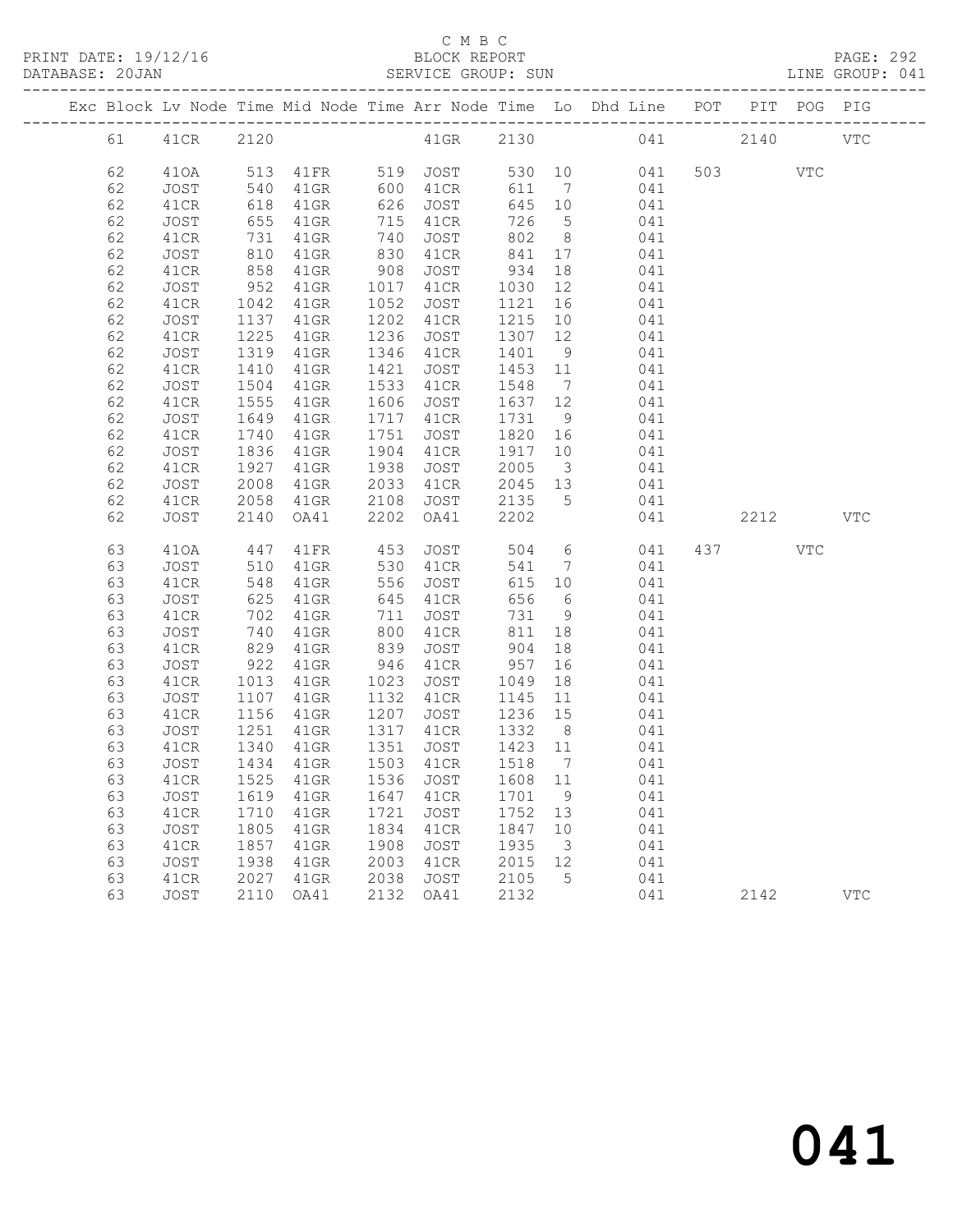### C M B C SERVICE GROUP: SUN

| PRINT DATE: 19/12/16 | BLOCK REPORT       | PAGE: 293       |
|----------------------|--------------------|-----------------|
| DATABASE: 20JAN      | SERVICE GROUP: SUN | LINE GROUP: 041 |

| TTNT |  |  |  |
|------|--|--|--|

|  |          |              |              |                                 |              |                   |                 |                         | Exc Block Lv Node Time Mid Node Time Arr Node Time Lo Dhd Line POT       |            | PIT POG PIG |              |
|--|----------|--------------|--------------|---------------------------------|--------------|-------------------|-----------------|-------------------------|--------------------------------------------------------------------------|------------|-------------|--------------|
|  | 64       |              |              |                                 |              |                   |                 |                         |                                                                          | <b>VTC</b> |             |              |
|  | 64       |              |              |                                 |              |                   | 556 7           |                         | 410A 500 41FR 506 JOST 517 8 041 450<br>JOST 525 41GR 545 41CR 556 7 041 |            |             |              |
|  | 64       | 41CR         | 603          | 41GR                            | 611          | <b>JOST</b>       | 630 10          |                         | 041                                                                      |            |             |              |
|  | 64       | JOST         | 640          | 41GR                            | 700          | 41CR              | 711             | $5\overline{)}$         | 041                                                                      |            |             |              |
|  | 64       | 41CR         | 716          | 41GR                            | 725          | JOST              | 747 8           |                         | 041                                                                      |            |             |              |
|  | 64       | JOST         | 755          | 41GR                            | 815          | 41CR              | 826             | 17                      | 041                                                                      |            |             |              |
|  | 64       | 41CR         | 843          | 41GR                            | 853          | JOST              | 919             | 18                      | 041                                                                      |            |             |              |
|  | 64       | JOST         | 937          | 41GR                            | 1001         | 41CR              | 1012            | 16                      | 041                                                                      |            |             |              |
|  | 64       | 41CR         | 1028         | 41GR                            | 1038         | JOST              | 1104            | 18                      | 041                                                                      |            |             |              |
|  | 64       | JOST         | 1122         | 41GR                            | 1147         | 41CR              | 1200            | 10                      | 041                                                                      |            |             |              |
|  | 64       | 41CR         | 1210         | 41GR                            | 1221         | JOST              | 1252            | 13                      | 041                                                                      |            |             |              |
|  | 64       | JOST         | 1305         | 41GR                            | 1331         | 41CR              | 1346            | 9                       | 041                                                                      |            |             |              |
|  | 64       | 41CR         | 1355         | 41GR                            | 1406         | JOST              | 1438            | 11                      | 041                                                                      |            |             |              |
|  | 64       | JOST         | 1449         | 41GR                            | 1518         | 41CR              | 1533            | $\overline{7}$          | 041                                                                      |            |             |              |
|  | 64       | 41CR         | 1540         | 41GR                            | 1551         | JOST              | 1623 11         |                         | 041                                                                      |            |             |              |
|  | 64       | JOST         | 1634         | 41GR                            | 1702         | 41CR              | 1716            | 9                       | 041                                                                      |            |             |              |
|  | 64       | 41CR         | 1725         | 41GR                            | 1736         | JOST              | 1807            | 14                      | 041                                                                      |            |             |              |
|  | 64       | JOST         | 1821         | 41GR                            | 1849         | 41CR              | 1902            | 10                      | 041                                                                      |            |             |              |
|  | 64       | 41CR         | 1912         | $41$ GR                         | 1923         | JOST              | 1950            | $\overline{\mathbf{3}}$ | 041                                                                      |            |             |              |
|  | 64       | JOST         | 1953         | 41GR                            | 2018         | 41CR              | 2030 13         |                         | 041                                                                      |            |             |              |
|  | 64<br>64 | 41CR         | 2043<br>2134 | $41$ GR                         | 2053<br>2158 | JOST              | 2120<br>2210    | 14<br>8 <sup>8</sup>    | 041<br>041                                                               |            |             |              |
|  | 64       | JOST<br>41CR | 2218         | 41GR<br>$41$ GR                 | 2228         | 41CR<br>JOST      | 2254            | 11                      | 041                                                                      |            |             |              |
|  | 64       | JOST         | 2305         | 41GR                            | 2328         | 41CR              | 2339            | 11                      | 041                                                                      |            |             |              |
|  | 64       | 41CR         | 2350         | 41GR                            | 2359         | JOST              | 2422            | 15                      | 041                                                                      |            |             |              |
|  | 64       | JOST         | 2437         | 41GR                            | 2457         | 41CR              | 2508            | 6                       | 041                                                                      |            |             |              |
|  | 64       | 41CR         | 2514         | 41GR                            | 2522         | JOST              | 2551            | $\overline{\mathbf{3}}$ | 041                                                                      |            |             |              |
|  | 64       | JOST         |              | 2554 OA41                       | 2611         | OA41              | 2611            |                         | 041                                                                      | 2621       |             | VTC          |
|  |          |              |              |                                 |              |                   |                 |                         |                                                                          |            |             |              |
|  | 65       | 410A         | 757          |                                 |              | 41CR              | 810             | $4\overline{4}$         | 041                                                                      | 747 VTC    |             |              |
|  | 65       | 41CR         | 814          | 41GR                            | 824          | JOST              | 849             | $\overline{\mathbf{3}}$ | 041                                                                      |            |             |              |
|  | 65       | JOST         | 852          | 41GR                            | 916          | 41CR              | 927             | 16                      | 041                                                                      |            |             |              |
|  | 65       | 41CR         | 943          | 41GR                            | 953          | JOST              | 1019            | 18                      | 041                                                                      |            |             |              |
|  | 65       | JOST         | 1037         | 41GR                            | 1102         | 41CR              | 1115            | 11                      | 041                                                                      |            |             |              |
|  | 65       | 41CR         | 1126         | 41GR                            | 1137         | JOST              | 1206            | 15                      | 041                                                                      |            |             |              |
|  | 65       | JOST         | 1221         | 41GR                            | 1247         | 41CR              | 1302            | 8 <sup>8</sup>          | 041                                                                      |            |             |              |
|  | 65<br>65 | 41CR         | 1310         | 41GR                            | 1321<br>1433 | JOST              | 1353 11<br>1448 |                         | 041<br>041                                                               |            |             |              |
|  | 65       | JOST<br>41CR | 1404<br>1455 | 41GR<br>41GR                    |              | 41CR<br>1506 JOST | 1538 11         | $\overline{7}$          | 041                                                                      |            |             |              |
|  | 65       |              |              | JOST 1549 41GR 1617 41CR 1631 9 |              |                   |                 |                         |                                                                          |            |             |              |
|  | 65       | 41CR         | 1640         | 41GR                            | 1651         | JOST              | 1722 13         |                         | 041<br>041                                                               |            |             |              |
|  | 65       | JOST         | 1735         | 41GR                            | 1804         | 41CR              | 1817            | $\overline{9}$          | 041                                                                      |            |             |              |
|  | 65       | 41CR         | 1826         | 41GR                            | 1837         | JOST              | 1905            | 18                      | 041                                                                      |            |             |              |
|  | 65       | JOST         | 1923         | $41$ GR                         | 1948         | 41CR              | 2000            | 12                      | 041                                                                      |            |             |              |
|  | 65       | 41CR         | 2012         | $41$ GR                         | 2023         | JOST              | 2050            | 14                      | 041                                                                      |            |             |              |
|  | 65       | JOST         | 2104         | $41$ GR                         | 2128         | 41CR              | 2140            | 8                       | 041                                                                      |            |             |              |
|  | 65       | 41CR         | 2148         | 41GR                            | 2158         | JOST              | 2224            | 10                      | 041                                                                      |            |             |              |
|  | 65       | JOST         | 2234         | $41$ GR                         | 2258         | 41CR              | 2309            | 9                       | 041                                                                      |            |             |              |
|  | 65       | 41CR         | 2318         | $41$ GR                         | 2328         | JOST              | 2354 13         |                         | 041                                                                      |            |             |              |
|  | 65       | JOST         | 2407         | $41$ GR                         | 2427         | 41CR              | 2438            | 10                      | 041                                                                      |            |             |              |
|  | 65       | 41CR         | 2448         | 41GR                            | 2456         | JOST              | 2522            | 14                      | 041                                                                      |            |             |              |
|  | 65       | JOST         | 2536         | $41$ GR                         | 2557         | 41CR              | 2606            | $\overline{0}$          | 041                                                                      |            |             |              |
|  | 65       | 41CR         | 2606         |                                 |              | $41$ GR           | 2614            |                         | 041                                                                      | 2624       |             | $_{\rm VTC}$ |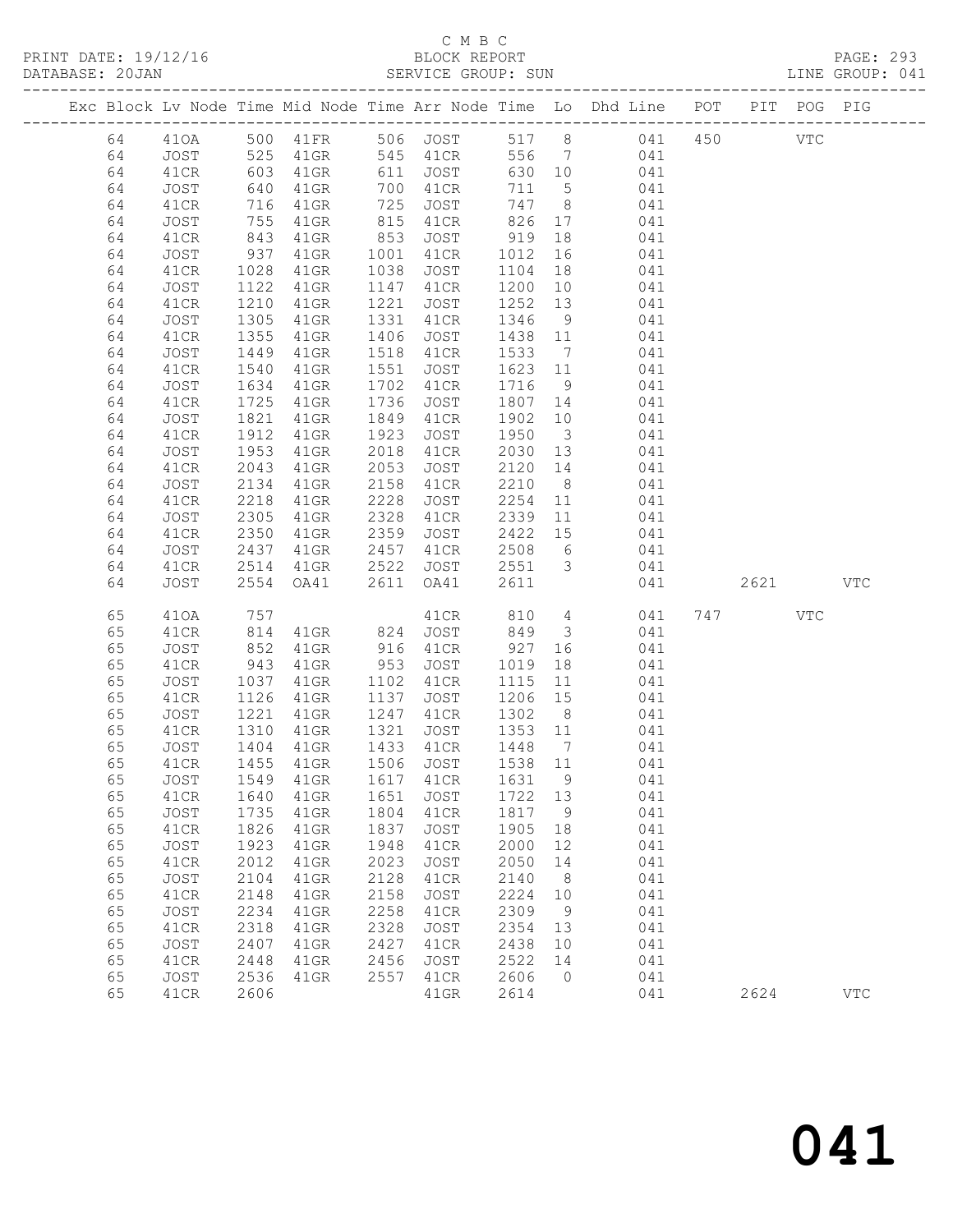PRINT DATE: 19/12/16 BLOCK REPORT PAGE: 294

## C M B C

| DATABASE: 20JAN |    |      |      |      | SERVICE GROUP: SUN |      |        |                |                                                                    |     |     |     | LINE GROUP: 041 |  |
|-----------------|----|------|------|------|--------------------|------|--------|----------------|--------------------------------------------------------------------|-----|-----|-----|-----------------|--|
|                 |    |      |      |      |                    |      |        |                | Exc Block Ly Node Time Mid Node Time Arr Node Time Lo Dhd Line POT |     | PIT |     | POG PIG         |  |
|                 | 66 | 410A | 835  | 41FR | 842                | JOST | 855 12 |                | 041                                                                | 825 |     | VTC |                 |  |
|                 | 66 | JOST | 907  | 41GR | 931                | 41CR | 942    | 16             | 041                                                                |     |     |     |                 |  |
|                 | 66 | 41CR | 958  | 41GR | 1008               | JOST | 1034   | 18             | 041                                                                |     |     |     |                 |  |
|                 | 66 | JOST | 1052 | 41GR | 1117               | 41CR | 1130   | $-11$          | 041                                                                |     |     |     |                 |  |
|                 | 66 | 41CR | 1141 | 41GR | 1152               | JOST | 1221   | 15             | 041                                                                |     |     |     |                 |  |
|                 | 66 | JOST | 1236 | 41GR | 1302               | 41CR | 1317   | - 8            | 041                                                                |     |     |     |                 |  |
|                 | 66 | 41CR | 1325 | 41GR | 1336               | JOST | 1408   | 11             | 041                                                                |     |     |     |                 |  |
|                 | 66 | JOST | 1419 | 41GR | 1448               | 41CR | 1503   | $\overline{7}$ | 041                                                                |     |     |     |                 |  |
|                 | 66 | 41CR | 1510 | 41GR | 1521               | JOST | 1553   | 11             | 041                                                                |     |     |     |                 |  |
|                 | 66 | JOST | 1604 | 41GR | 1632               | 41CR | 1646   | 9              | 041                                                                |     |     |     |                 |  |
|                 | 66 | 41CR | 1655 | 41GR | 1706               | JOST | 1737   | 13             | 041                                                                |     |     |     |                 |  |
|                 | 66 | JOST | 1750 | 41GR | 1819               | 41CR | 1832   | 10             | 041                                                                |     |     |     |                 |  |
|                 | 66 | 41CR | 1842 | 41GR | 1853               | JOST | 1920   | .5             | 041                                                                |     |     |     |                 |  |

66 JOST 1925 OA41 1947 OA41 1947 041 1957 VTC